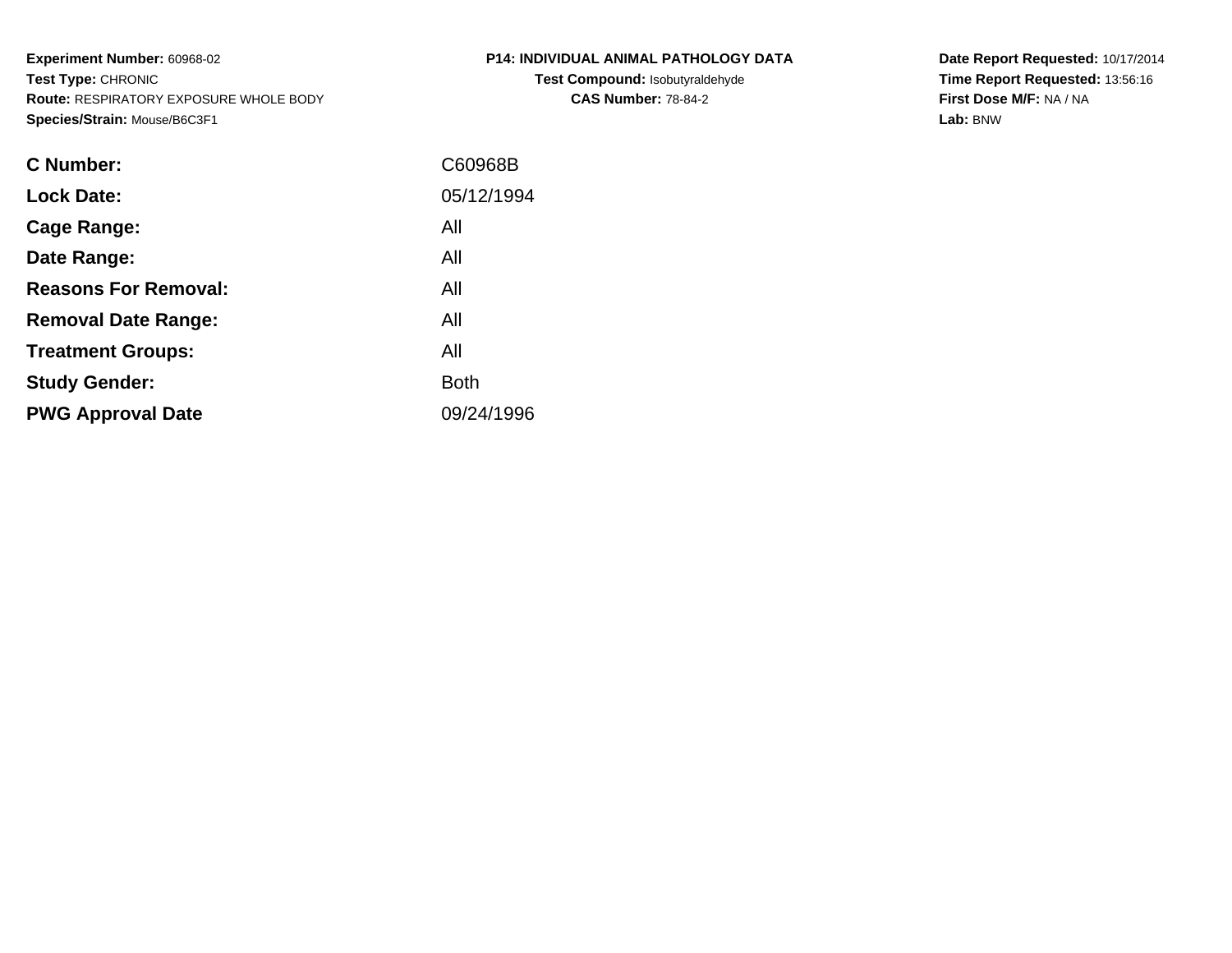| Experiment Number: 60968-02<br>Test Type: CHRONIC<br>Route: RESPIRATORY EXPOSURE WHOLE BODY<br>Species/Strain: Mouse/B6C3F1 |                            | P14: INDIVIDUAL ANIMAL PATHOLOGY DATA<br>Test Compound: Isobutyraldehyde | Date Report Requested: 10/17/2014<br>Time Report Requested: 13:56:16 |
|-----------------------------------------------------------------------------------------------------------------------------|----------------------------|--------------------------------------------------------------------------|----------------------------------------------------------------------|
|                                                                                                                             |                            | <b>CAS Number: 78-84-2</b>                                               | First Dose M/F: NA / NA<br>Lab: BNW                                  |
| <b>ANIMAL ID: 1</b>                                                                                                         | <b>TRT#: 1</b>             | <b>SEX: Male</b>                                                         | DAY ON TEST: 734                                                     |
|                                                                                                                             | <b>DOSE: CONTROL</b>       | <b>DISP: Terminal Sacrifice</b>                                          | <b>HISTO: 28855</b>                                                  |
|                                                                                                                             |                            | ORGAN AND ACCOUNTABLE SITE STATUS                                        |                                                                      |
| <b>NORMAL</b>                                                                                                               |                            |                                                                          |                                                                      |
| * Adrenal Medulla                                                                                                           | * Bone                     | * Bone Marrow                                                            | * Brain                                                              |
| * Epididymis                                                                                                                | * Esophagus                | * Gallbladder                                                            | * Heart                                                              |
| * Intestine Large, Cecum                                                                                                    | * Intestine Large, Colon   | * Intestine Large, Rectum                                                | * Intestine Small, Duodenum                                          |
| * Intestine Small, Ileum                                                                                                    | * Intestine Small, Jejunum | * Islets, Pancreatic                                                     | * Larynx                                                             |
| * Lymph Node, Bronchial                                                                                                     | * Lymph Node, Mandibular   | * Lymph Node, Mesenteric                                                 | * Nose                                                               |
| * Pancreas                                                                                                                  | * Parathyroid Gland        | * Pituitary Gland                                                        | * Preputial Gland                                                    |
| * Prostate                                                                                                                  | * Salivary Glands          | * Seminal Vesicle                                                        | * Skin                                                               |
| * Spleen                                                                                                                    | * Stomach, Glandular       | * Testes                                                                 | * Thyroid Gland                                                      |
| * Trachea                                                                                                                   | * Urinary Bladder          |                                                                          |                                                                      |
| <b>MISSING</b>                                                                                                              |                            |                                                                          |                                                                      |
| * Lymph Node, Mediastinal                                                                                                   | * Mammary Gland            | * Thymus                                                                 |                                                                      |
| <b>OBSERVATIONS</b>                                                                                                         |                            |                                                                          |                                                                      |
| * Adrenal Cortex                                                                                                            |                            | Hyperplasia                                                              | Moderate                                                             |
| * Kidney                                                                                                                    |                            | Nephropathy                                                              | Moderate                                                             |
| * Liver                                                                                                                     |                            | Hepatocellular Adenoma                                                   |                                                                      |
|                                                                                                                             |                            | Hepatocellular Carcinoma                                                 |                                                                      |
| [ Hepatocellular Adenoma TGLS = 3-10 ]                                                                                      |                            |                                                                          |                                                                      |
| [ Hepatocellular Carcinoma TGLS = 1-11 ]                                                                                    |                            |                                                                          |                                                                      |
| * Lung                                                                                                                      | <b>Bronchiole</b>          | Hyperplasia                                                              | Mild                                                                 |
| * Stomach, Forestomach                                                                                                      |                            | Diverticulum                                                             |                                                                      |
| [Diverticulum TGLS = 2-8]                                                                                                   |                            |                                                                          |                                                                      |
| PRIMARY CAUSE OF DEATH                                                                                                      | ٠                          |                                                                          |                                                                      |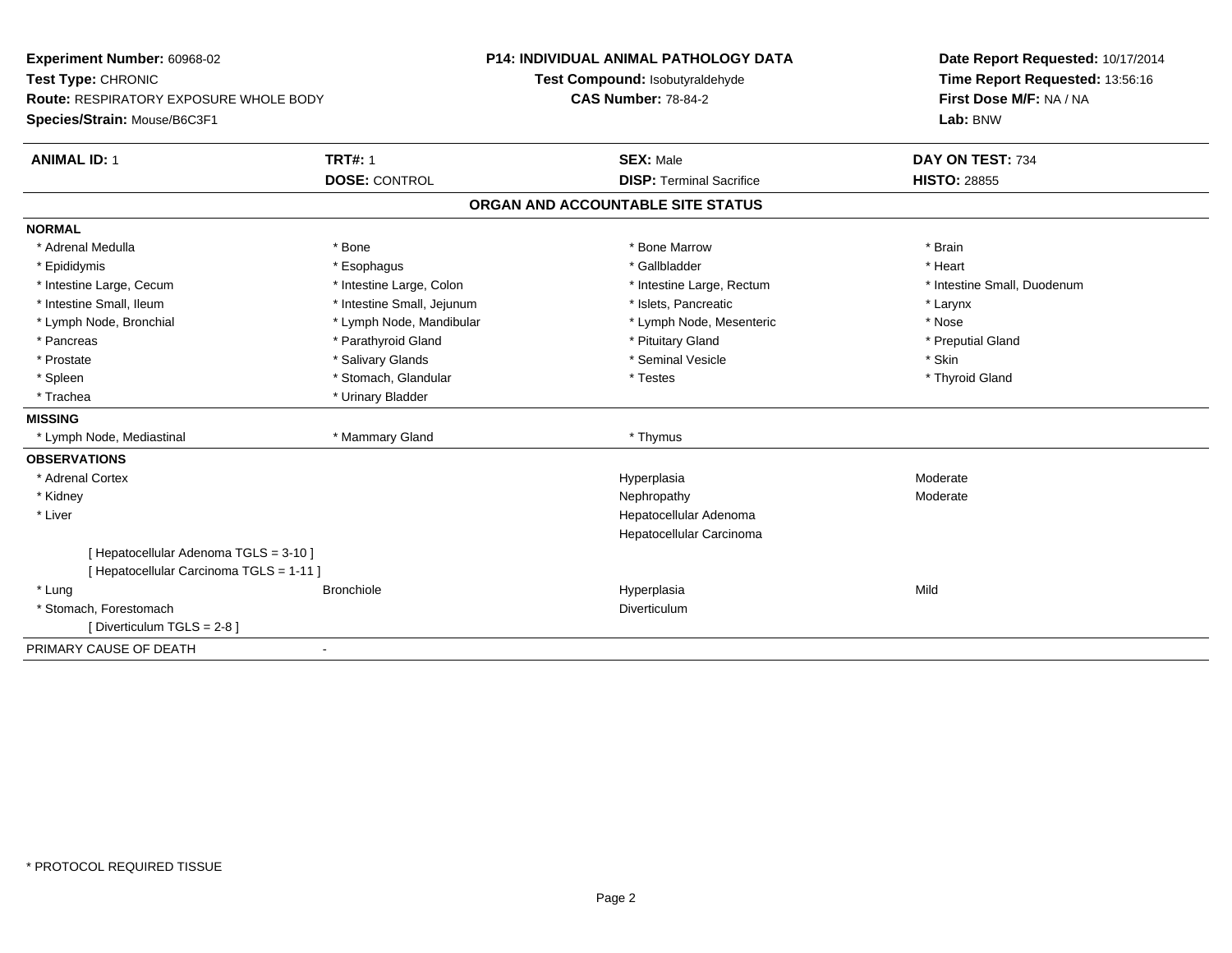| Experiment Number: 60968-02                   |                            | <b>P14: INDIVIDUAL ANIMAL PATHOLOGY DATA</b>                  |                                 | Date Report Requested: 10/17/2014 |
|-----------------------------------------------|----------------------------|---------------------------------------------------------------|---------------------------------|-----------------------------------|
| Test Type: CHRONIC                            |                            | Test Compound: Isobutyraldehyde<br><b>CAS Number: 78-84-2</b> |                                 | Time Report Requested: 13:56:16   |
| <b>Route: RESPIRATORY EXPOSURE WHOLE BODY</b> |                            |                                                               |                                 | First Dose M/F: NA / NA           |
| Species/Strain: Mouse/B6C3F1                  |                            |                                                               |                                 | Lab: BNW                          |
| <b>ANIMAL ID: 2</b>                           | <b>TRT#: 1</b>             |                                                               | <b>SEX: Male</b>                | DAY ON TEST: 735                  |
|                                               | <b>DOSE: CONTROL</b>       |                                                               | <b>DISP: Terminal Sacrifice</b> | <b>HISTO: 28856</b>               |
|                                               |                            | ORGAN AND ACCOUNTABLE SITE STATUS                             |                                 |                                   |
| <b>NORMAL</b>                                 |                            |                                                               |                                 |                                   |
| * Adrenal Medulla                             | * Bone                     |                                                               | * Bone Marrow                   | * Brain                           |
| * Epididymis                                  | * Esophagus                |                                                               | * Gallbladder                   | * Heart                           |
| * Intestine Large, Cecum                      | * Intestine Large, Colon   |                                                               | * Intestine Large, Rectum       | * Intestine Small, Duodenum       |
| * Intestine Small, Ileum                      | * Intestine Small, Jejunum |                                                               | * Islets. Pancreatic            | * Larynx                          |
| * Lung                                        | * Lymph Node, Bronchial    |                                                               | * Lymph Node, Mandibular        | * Lymph Node, Mediastinal         |
| * Lymph Node, Mesenteric                      | * Nose                     |                                                               | * Parathyroid Gland             | * Pituitary Gland                 |
| * Preputial Gland                             | * Prostate                 |                                                               | * Salivary Glands               | * Seminal Vesicle                 |
| * Skin                                        | * Spleen                   |                                                               | * Stomach, Forestomach          | * Stomach, Glandular              |
| * Testes                                      | * Thymus                   |                                                               | * Trachea                       | * Urinary Bladder                 |
| <b>MISSING</b>                                |                            |                                                               |                                 |                                   |
| * Mammary Gland                               |                            |                                                               |                                 |                                   |
| <b>OBSERVATIONS</b>                           |                            |                                                               |                                 |                                   |
| * Adrenal Cortex                              |                            |                                                               | Hyperplasia                     | Mild                              |
|                                               |                            |                                                               | Hypertrophy                     | Mild                              |
| * Kidney                                      |                            |                                                               | Nephropathy                     | Minimal                           |
| * Pancreas                                    |                            |                                                               | Lipomatosis                     | Minimal                           |
| * Thyroid Gland                               | <b>Follicular Cel</b>      |                                                               | Adenoma                         |                                   |
|                                               | <b>Follicular Cel</b>      |                                                               | Hyperplasia                     | Minimal                           |
| PRIMARY CAUSE OF DEATH                        |                            |                                                               |                                 |                                   |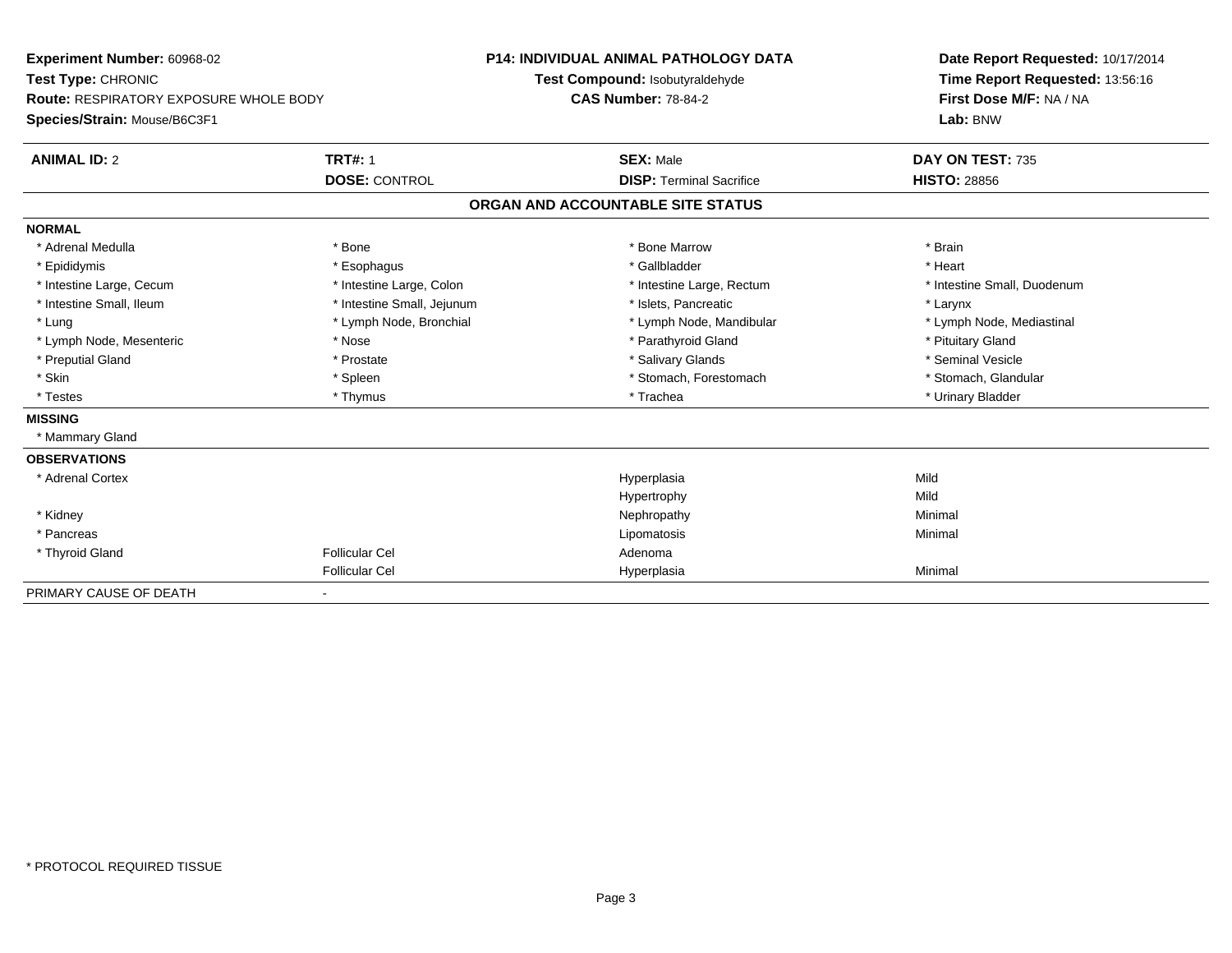| Experiment Number: 60968-02                   |                            | <b>P14: INDIVIDUAL ANIMAL PATHOLOGY DATA</b> | Date Report Requested: 10/17/2014 |
|-----------------------------------------------|----------------------------|----------------------------------------------|-----------------------------------|
| Test Type: CHRONIC                            |                            | Test Compound: Isobutyraldehyde              | Time Report Requested: 13:56:16   |
| <b>Route: RESPIRATORY EXPOSURE WHOLE BODY</b> |                            | <b>CAS Number: 78-84-2</b>                   | First Dose M/F: NA / NA           |
| Species/Strain: Mouse/B6C3F1                  |                            |                                              | Lab: BNW                          |
| <b>ANIMAL ID: 3</b>                           | <b>TRT#: 1</b>             | <b>SEX: Male</b>                             | DAY ON TEST: 733                  |
|                                               | <b>DOSE: CONTROL</b>       | <b>DISP: Terminal Sacrifice</b>              | <b>HISTO: 28857</b>               |
|                                               |                            | ORGAN AND ACCOUNTABLE SITE STATUS            |                                   |
| <b>NORMAL</b>                                 |                            |                                              |                                   |
| * Adrenal Medulla                             | * Bone                     | * Bone Marrow                                | * Brain                           |
| * Epididymis                                  | * Esophagus                | * Gallbladder                                | * Heart                           |
| * Intestine Large, Cecum                      | * Intestine Large, Colon   | * Intestine Large, Rectum                    | * Intestine Small, Duodenum       |
| * Intestine Small, Ileum                      | * Intestine Small, Jejunum | * Islets, Pancreatic                         | * Larynx                          |
| * Lung                                        | * Lymph Node, Mediastinal  | * Lymph Node, Mesenteric                     | * Pancreas                        |
| * Parathyroid Gland                           | * Pituitary Gland          | * Preputial Gland                            | * Prostate                        |
| * Salivary Glands                             | * Seminal Vesicle          | * Skin                                       | * Spleen                          |
| * Stomach, Forestomach                        | * Stomach, Glandular       | * Testes                                     | * Thymus                          |
| * Trachea                                     | * Urinary Bladder          |                                              |                                   |
| <b>MISSING</b>                                |                            |                                              |                                   |
| * Lymph Node, Bronchial                       | * Lymph Node, Mandibular   | * Mammary Gland                              |                                   |
| <b>OBSERVATIONS</b>                           |                            |                                              |                                   |
| * Adrenal Cortex                              |                            | Hyperplasia                                  | Mild                              |
|                                               |                            | Hypertrophy                                  | Mild                              |
| * Kidney                                      |                            | Nephropathy                                  | Mild                              |
| * Liver                                       |                            | <b>Basophilic Focus</b>                      |                                   |
| Basophilic Focus TGLS = 1,2-4+10 ]            |                            |                                              |                                   |
| * Nose                                        | Vomeronas Org              | Adenoma                                      |                                   |
| * Thyroid Gland                               | <b>Follicular Cel</b>      | Hyperplasia                                  | Minimal                           |
| PRIMARY CAUSE OF DEATH                        |                            |                                              |                                   |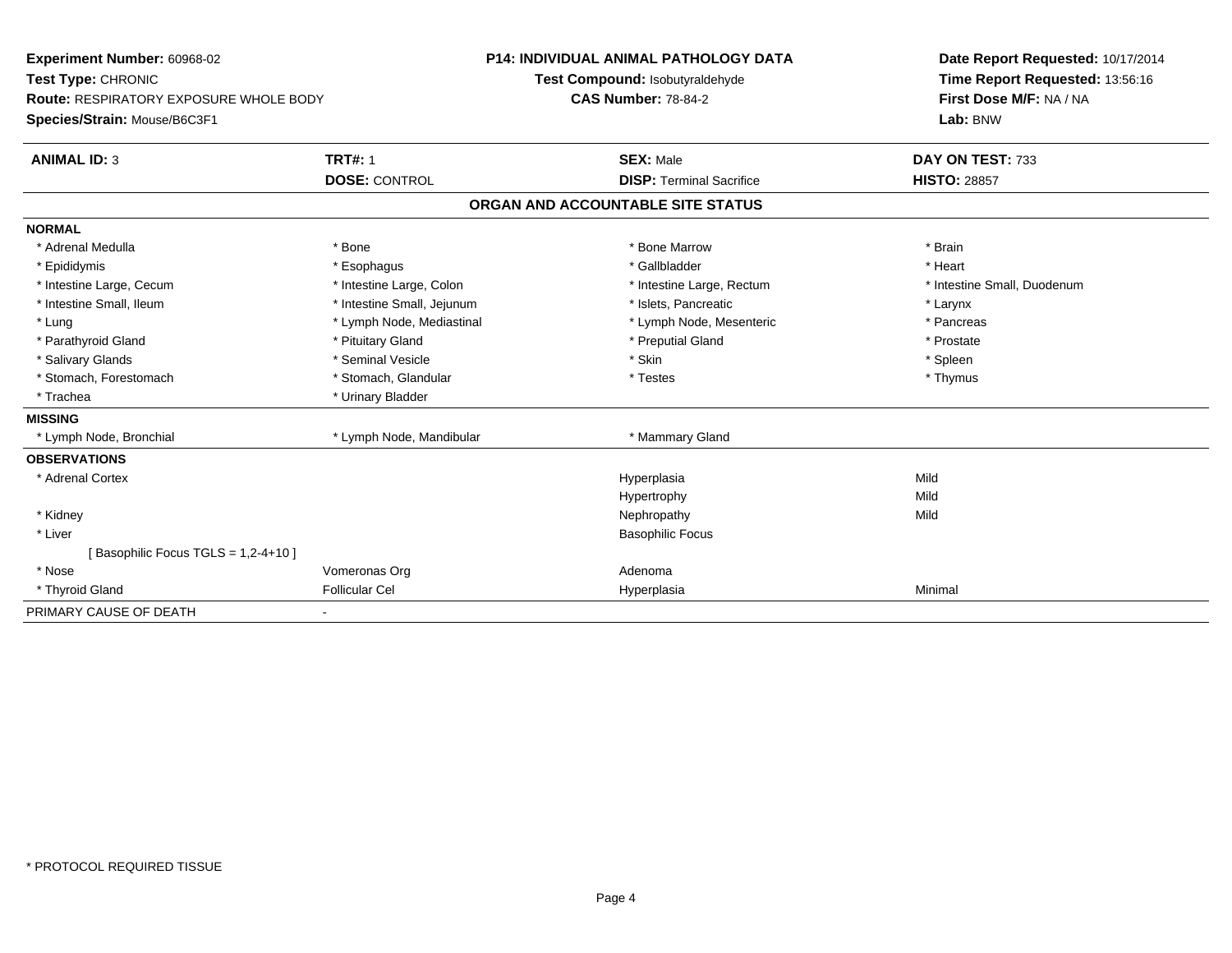| <b>Experiment Number: 60968-02</b><br>Test Type: CHRONIC<br><b>Route: RESPIRATORY EXPOSURE WHOLE BODY</b><br>Species/Strain: Mouse/B6C3F1 |                            | <b>P14: INDIVIDUAL ANIMAL PATHOLOGY DATA</b><br><b>Test Compound: Isobutyraldehyde</b><br><b>CAS Number: 78-84-2</b> |                                   | Date Report Requested: 10/17/2014<br>Time Report Requested: 13:56:16<br>First Dose M/F: NA / NA<br>Lab: BNW |
|-------------------------------------------------------------------------------------------------------------------------------------------|----------------------------|----------------------------------------------------------------------------------------------------------------------|-----------------------------------|-------------------------------------------------------------------------------------------------------------|
| <b>ANIMAL ID: 4</b>                                                                                                                       | <b>TRT#: 1</b>             |                                                                                                                      | <b>SEX: Male</b>                  | DAY ON TEST: 734                                                                                            |
|                                                                                                                                           | <b>DOSE: CONTROL</b>       |                                                                                                                      | <b>DISP: Terminal Sacrifice</b>   | <b>HISTO: 28858</b>                                                                                         |
|                                                                                                                                           |                            |                                                                                                                      | ORGAN AND ACCOUNTABLE SITE STATUS |                                                                                                             |
| <b>NORMAL</b>                                                                                                                             |                            |                                                                                                                      |                                   |                                                                                                             |
| * Adrenal Medulla                                                                                                                         | * Bone                     |                                                                                                                      | * Bone Marrow                     | * Brain                                                                                                     |
| * Epididymis                                                                                                                              | * Esophagus                |                                                                                                                      | * Gallbladder                     | * Heart                                                                                                     |
| * Intestine Large, Cecum                                                                                                                  | * Intestine Large, Colon   |                                                                                                                      | * Intestine Large, Rectum         | * Intestine Small, Duodenum                                                                                 |
| * Intestine Small, Ileum                                                                                                                  | * Intestine Small, Jejunum |                                                                                                                      | * Islets, Pancreatic              | * Larynx                                                                                                    |
| * Lung                                                                                                                                    | * Lymph Node, Bronchial    |                                                                                                                      | * Lymph Node, Mandibular          | * Lymph Node, Mediastinal                                                                                   |
| * Lymph Node, Mesenteric                                                                                                                  | * Nose                     |                                                                                                                      | * Pancreas                        | * Parathyroid Gland                                                                                         |
| * Pituitary Gland                                                                                                                         | * Preputial Gland          |                                                                                                                      | * Prostate                        | * Salivary Glands                                                                                           |
| * Seminal Vesicle                                                                                                                         | * Skin                     |                                                                                                                      | * Spleen                          | * Stomach, Forestomach                                                                                      |
| * Stomach, Glandular                                                                                                                      | * Testes                   |                                                                                                                      | * Thymus                          | * Thyroid Gland                                                                                             |
| * Trachea                                                                                                                                 | * Urinary Bladder          |                                                                                                                      |                                   |                                                                                                             |
| <b>MISSING</b>                                                                                                                            |                            |                                                                                                                      |                                   |                                                                                                             |
| * Mammary Gland                                                                                                                           |                            |                                                                                                                      |                                   |                                                                                                             |
| <b>OBSERVATIONS</b>                                                                                                                       |                            |                                                                                                                      |                                   |                                                                                                             |
| * Adrenal Cortex                                                                                                                          |                            |                                                                                                                      | Hypertrophy                       | Minimal                                                                                                     |
| * Kidney                                                                                                                                  |                            |                                                                                                                      | Nephropathy                       | Mild                                                                                                        |
| * Liver                                                                                                                                   |                            |                                                                                                                      | Hepatocellular Adenoma            | Multiple                                                                                                    |
| [ Hepatocellular Adenoma TGLS = 1,2-4+10 ]                                                                                                |                            |                                                                                                                      |                                   |                                                                                                             |
| PRIMARY CAUSE OF DEATH                                                                                                                    |                            |                                                                                                                      |                                   |                                                                                                             |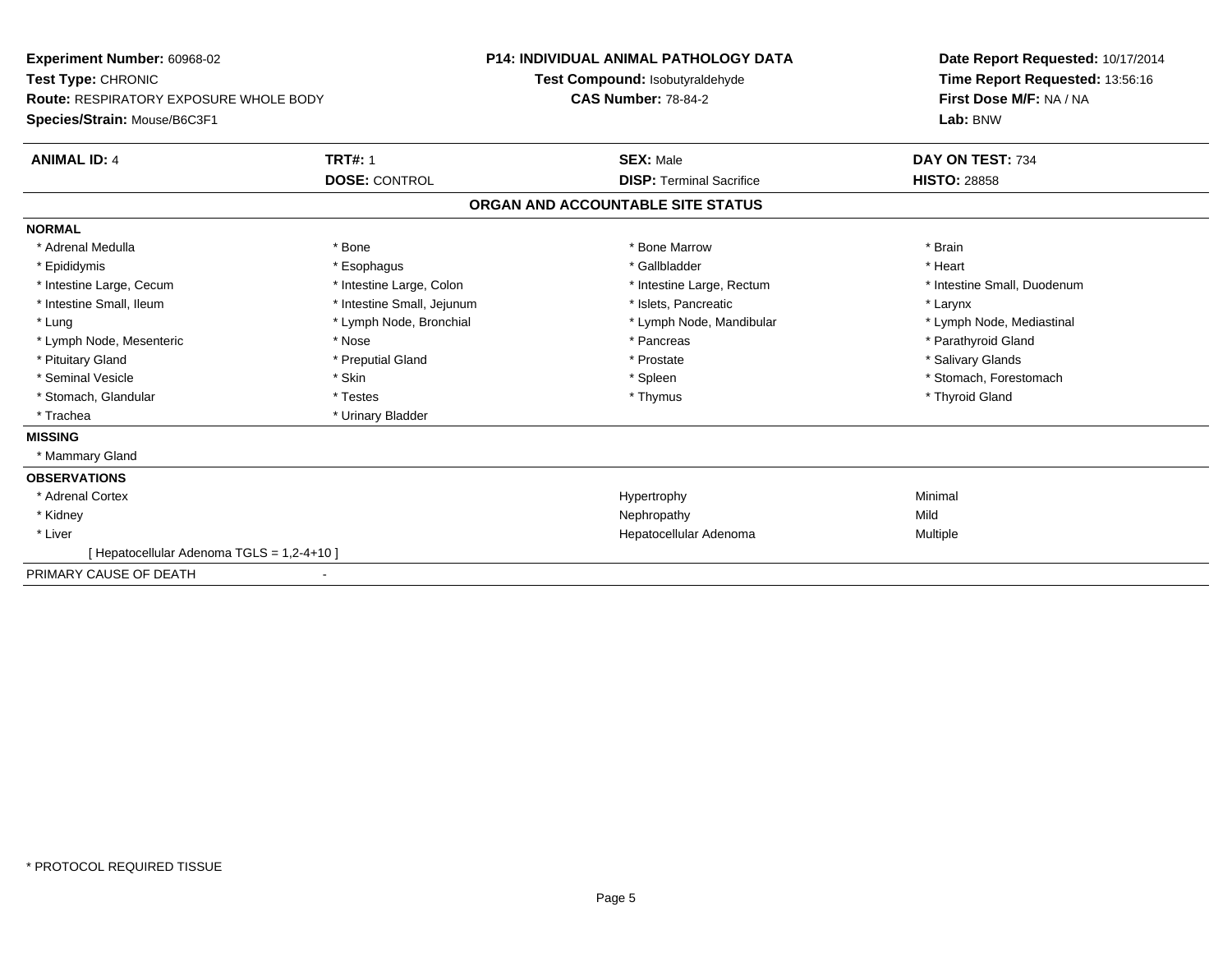| Experiment Number: 60968-02                     |                          | <b>P14: INDIVIDUAL ANIMAL PATHOLOGY DATA</b> |                                   | Date Report Requested: 10/17/2014 |
|-------------------------------------------------|--------------------------|----------------------------------------------|-----------------------------------|-----------------------------------|
| Test Type: CHRONIC                              |                          |                                              | Test Compound: Isobutyraldehyde   | Time Report Requested: 13:56:16   |
| Route: RESPIRATORY EXPOSURE WHOLE BODY          |                          | <b>CAS Number: 78-84-2</b>                   |                                   | First Dose M/F: NA / NA           |
| Species/Strain: Mouse/B6C3F1                    |                          |                                              |                                   | Lab: BNW                          |
| <b>ANIMAL ID: 5</b>                             | <b>TRT#: 1</b>           |                                              | <b>SEX: Male</b>                  | DAY ON TEST: 734                  |
|                                                 | <b>DOSE: CONTROL</b>     |                                              | <b>DISP: Terminal Sacrifice</b>   | <b>HISTO: 28859</b>               |
|                                                 |                          |                                              | ORGAN AND ACCOUNTABLE SITE STATUS |                                   |
| <b>NORMAL</b>                                   |                          |                                              |                                   |                                   |
| * Adrenal Cortex                                | * Adrenal Medulla        |                                              | * Bone                            | * Bone Marrow                     |
| * Brain                                         | * Epididymis             |                                              | * Esophagus                       | * Gallbladder                     |
| * Heart                                         | * Intestine Large, Cecum |                                              | * Intestine Large, Colon          | * Intestine Large, Rectum         |
| * Intestine Small, Duodenum                     | * Intestine Small, Ileum |                                              | * Intestine Small, Jejunum        | * Islets, Pancreatic              |
| * Liver                                         | * Lymph Node, Bronchial  |                                              | * Lymph Node, Mandibular          | * Lymph Node, Mediastinal         |
| * Lymph Node, Mesenteric                        | * Nose                   |                                              | * Pancreas                        | * Pituitary Gland                 |
| * Preputial Gland                               | * Salivary Glands        |                                              | * Seminal Vesicle                 | * Skin                            |
| * Spleen                                        | * Stomach, Forestomach   |                                              | * Stomach, Glandular              | * Testes                          |
| * Thymus                                        | * Trachea                |                                              | * Urinary Bladder                 |                                   |
| <b>MISSING</b>                                  |                          |                                              |                                   |                                   |
| * Mammary Gland                                 | * Parathyroid Gland      |                                              | * Prostate                        |                                   |
| <b>OBSERVATIONS</b>                             |                          |                                              |                                   |                                   |
| * Kidney                                        |                          |                                              | Nephropathy                       | Mild                              |
| * Larynx                                        | Epiglottis               |                                              | Metaplasia                        | Squamous, Minimal                 |
| * Lung                                          |                          |                                              | Alveolar/Bronchiolar Carcinoma    |                                   |
| [ Alveolar/Bronchiolar Carcinoma TGLS = 1,2-3 ] |                          |                                              |                                   |                                   |
| * Thyroid Gland                                 | <b>Follicular Cel</b>    |                                              | Hyperplasia                       | Minimal                           |
| PRIMARY CAUSE OF DEATH                          |                          |                                              |                                   |                                   |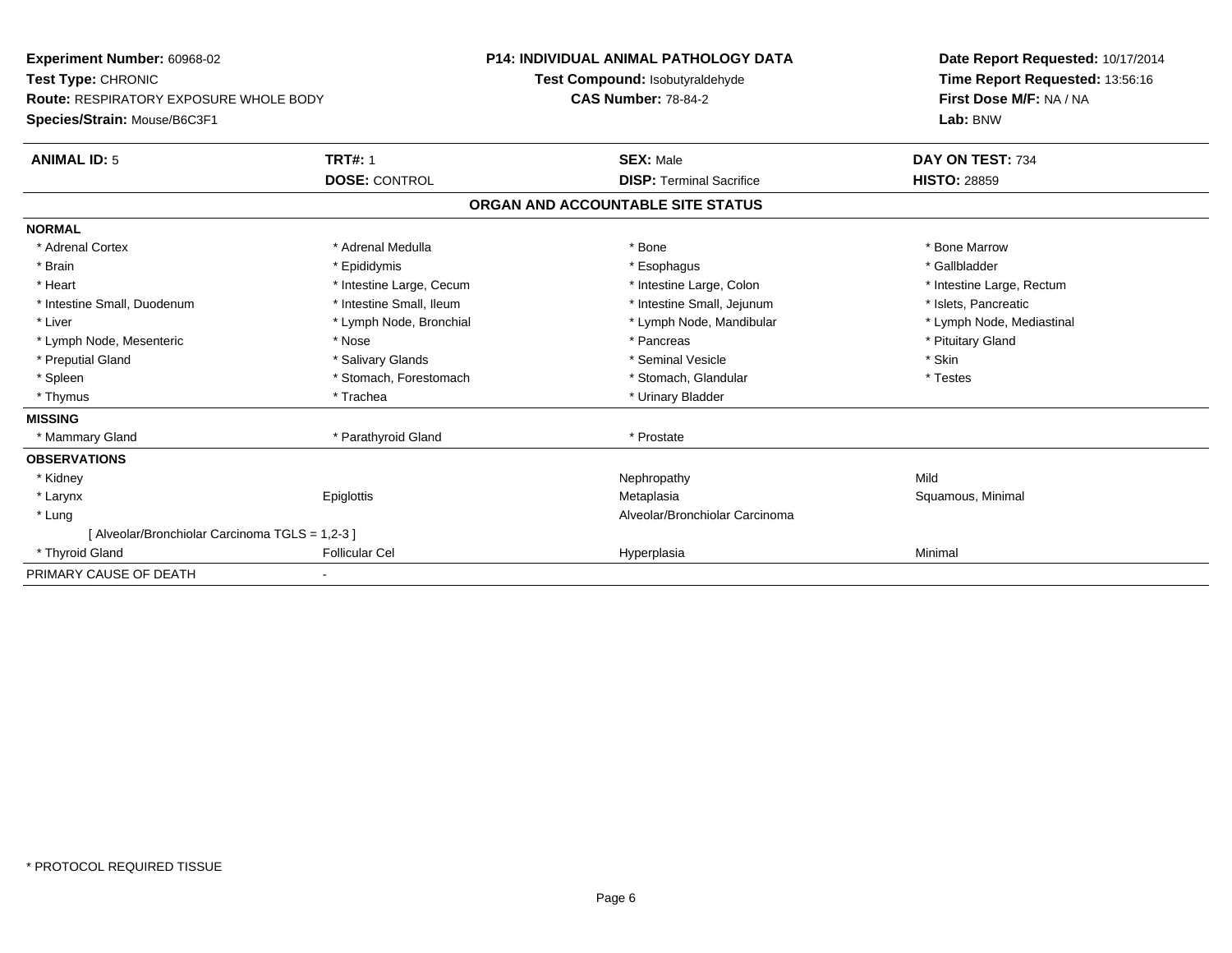| Experiment Number: 60968-02                 |                             | <b>P14: INDIVIDUAL ANIMAL PATHOLOGY DATA</b> | Date Report Requested: 10/17/2014 |
|---------------------------------------------|-----------------------------|----------------------------------------------|-----------------------------------|
| Test Type: CHRONIC                          |                             | Test Compound: Isobutyraldehyde              | Time Report Requested: 13:56:16   |
| Route: RESPIRATORY EXPOSURE WHOLE BODY      |                             | <b>CAS Number: 78-84-2</b>                   | First Dose M/F: NA / NA           |
| Species/Strain: Mouse/B6C3F1                |                             |                                              | Lab: BNW                          |
| <b>ANIMAL ID: 6</b>                         | <b>TRT#: 1</b>              | <b>SEX: Male</b>                             | DAY ON TEST: 733                  |
|                                             | <b>DOSE: CONTROL</b>        | <b>DISP: Terminal Sacrifice</b>              | <b>HISTO: 30070</b>               |
|                                             |                             | ORGAN AND ACCOUNTABLE SITE STATUS            |                                   |
| <b>NORMAL</b>                               |                             |                                              |                                   |
| * Adrenal Medulla                           | * Bone                      | * Bone Marrow                                | * Brain                           |
| * Epididymis                                | * Esophagus                 | * Intestine Large, Cecum                     | * Intestine Large, Colon          |
| * Intestine Large, Rectum                   | * Intestine Small, Duodenum | * Intestine Small, Ileum                     | * Intestine Small, Jejunum        |
| * Islets, Pancreatic                        | * Larynx                    | * Lung                                       | * Lymph Node, Bronchial           |
| * Lymph Node, Mesenteric                    | * Nose                      | * Pancreas                                   | * Parathyroid Gland               |
| * Pituitary Gland                           | * Preputial Gland           | * Prostate                                   | * Salivary Glands                 |
| * Seminal Vesicle                           | * Skin                      | * Spleen                                     | * Stomach, Forestomach            |
| * Stomach, Glandular                        | * Testes                    | * Thymus                                     | * Thyroid Gland                   |
| * Trachea                                   | * Urinary Bladder           |                                              |                                   |
| <b>MISSING</b>                              |                             |                                              |                                   |
| * Gallbladder                               | * Lymph Node, Mandibular    | * Lymph Node, Mediastinal                    | * Mammary Gland                   |
| <b>OBSERVATIONS</b>                         |                             |                                              |                                   |
| * Adrenal Cortex                            |                             | Hypertrophy                                  | Mild                              |
| * Heart                                     |                             | Cardiomyopathy                               | Minimal                           |
| * Kidney                                    |                             | Nephropathy                                  | Moderate                          |
| * Liver                                     |                             | Hepatocellular Carcinoma                     | Multiple                          |
| [Hepatocellular Carcinoma TGLS = 1,2-11+10] |                             |                                              |                                   |
| PRIMARY CAUSE OF DEATH                      |                             |                                              |                                   |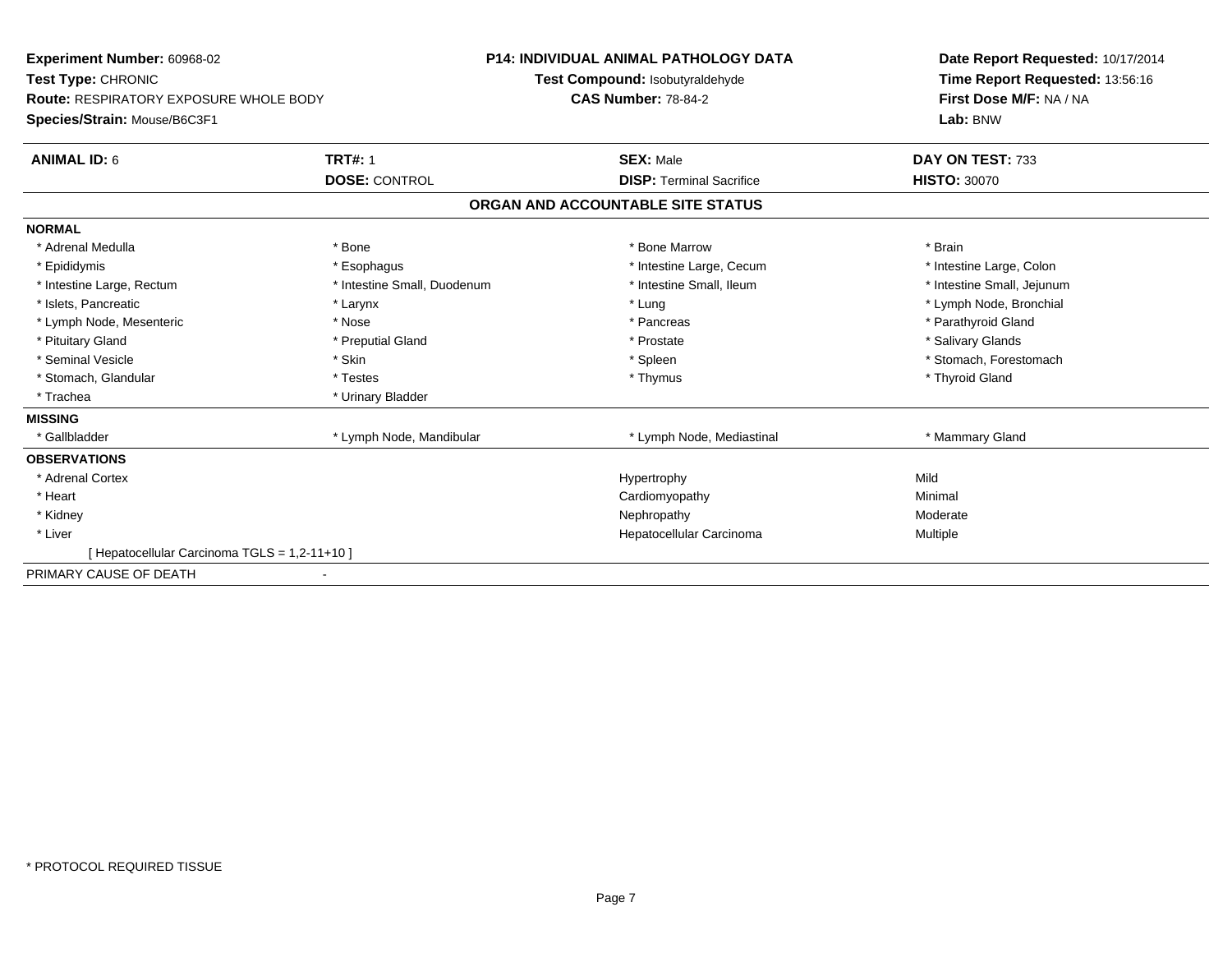| Experiment Number: 60968-02                                  |                             | <b>P14: INDIVIDUAL ANIMAL PATHOLOGY DATA</b> | Date Report Requested: 10/17/2014 |  |
|--------------------------------------------------------------|-----------------------------|----------------------------------------------|-----------------------------------|--|
| Test Type: CHRONIC                                           |                             | Test Compound: Isobutyraldehyde              | Time Report Requested: 13:56:16   |  |
| Route: RESPIRATORY EXPOSURE WHOLE BODY                       |                             | <b>CAS Number: 78-84-2</b>                   | First Dose M/F: NA / NA           |  |
| Species/Strain: Mouse/B6C3F1                                 |                             |                                              | Lab: BNW                          |  |
| <b>ANIMAL ID: 7</b>                                          | <b>TRT#: 1</b>              | <b>SEX: Male</b>                             | DAY ON TEST: 685                  |  |
|                                                              | <b>DOSE: CONTROL</b>        | <b>DISP:</b> Moribund Sacrifice              | <b>HISTO: 28861</b>               |  |
|                                                              |                             | ORGAN AND ACCOUNTABLE SITE STATUS            |                                   |  |
| <b>NORMAL</b>                                                |                             |                                              |                                   |  |
| * Adrenal Medulla                                            | * Bone                      | * Bone Marrow                                | * Brain                           |  |
| * Epididymis                                                 | * Esophagus                 | * Gallbladder                                | * Intestine Large, Cecum          |  |
| * Intestine Large, Colon                                     | * Intestine Small, Duodenum | * Intestine Small, Ileum                     | * Intestine Small, Jejunum        |  |
| * Islets, Pancreatic                                         | * Larynx                    | * Liver                                      | * Lymph Node, Mesenteric          |  |
| * Nose                                                       | * Pancreas                  | * Parathyroid Gland                          | * Pituitary Gland                 |  |
| * Preputial Gland                                            | * Prostate                  | * Salivary Glands                            | * Stomach, Forestomach            |  |
| * Stomach, Glandular                                         | * Testes                    | * Thyroid Gland                              | * Trachea                         |  |
| <b>MISSING</b>                                               |                             |                                              |                                   |  |
| * Lymph Node, Bronchial                                      | * Lymph Node, Mandibular    | * Lymph Node, Mediastinal                    | * Mammary Gland                   |  |
| * Thymus                                                     |                             |                                              |                                   |  |
| <b>OBSERVATIONS</b>                                          |                             |                                              |                                   |  |
| * Adrenal Cortex                                             |                             | Hypertrophy                                  | Minimal                           |  |
| * Heart                                                      |                             | Cardiomyopathy                               | Minimal                           |  |
| * Intestine Large, Rectum                                    |                             | Sarcoma                                      | Metastatic (Skin)                 |  |
| * Kidney                                                     | Pelvis                      | Inflammation                                 | Acute, Mild                       |  |
|                                                              |                             | Mineralization                               | Mild                              |  |
| [Mineralization TGLS = 3-5]                                  |                             |                                              |                                   |  |
| * Lung                                                       | Artery, Mediastinum         | Mineralization                               | Moderate                          |  |
|                                                              |                             | Mineralization                               | Mild                              |  |
|                                                              |                             | Sarcoma                                      | Metastatic (Skin)                 |  |
| Note: "Dark focus" in apical lobe seen at trim was artifact. |                             |                                              |                                   |  |
| * Seminal Vesicle                                            |                             | Inflammation                                 | Acute, Moderate                   |  |
| [Inflammation TGLS = 2-8]                                    |                             |                                              |                                   |  |
| * Skin                                                       | <b>Subcut Tiss</b>          | Sarcoma                                      |                                   |  |
| [Sarcoma TGLS = 1-10+11]                                     |                             |                                              |                                   |  |
| * Spleen                                                     |                             | Hematopoietic Cell Proliferation             | Mild                              |  |
| * Urinary Bladder                                            |                             | Mineralization                               | Mild                              |  |
| PRIMARY CAUSE OF DEATH                                       | - Skin Subcut Tiss Sarcoma  |                                              |                                   |  |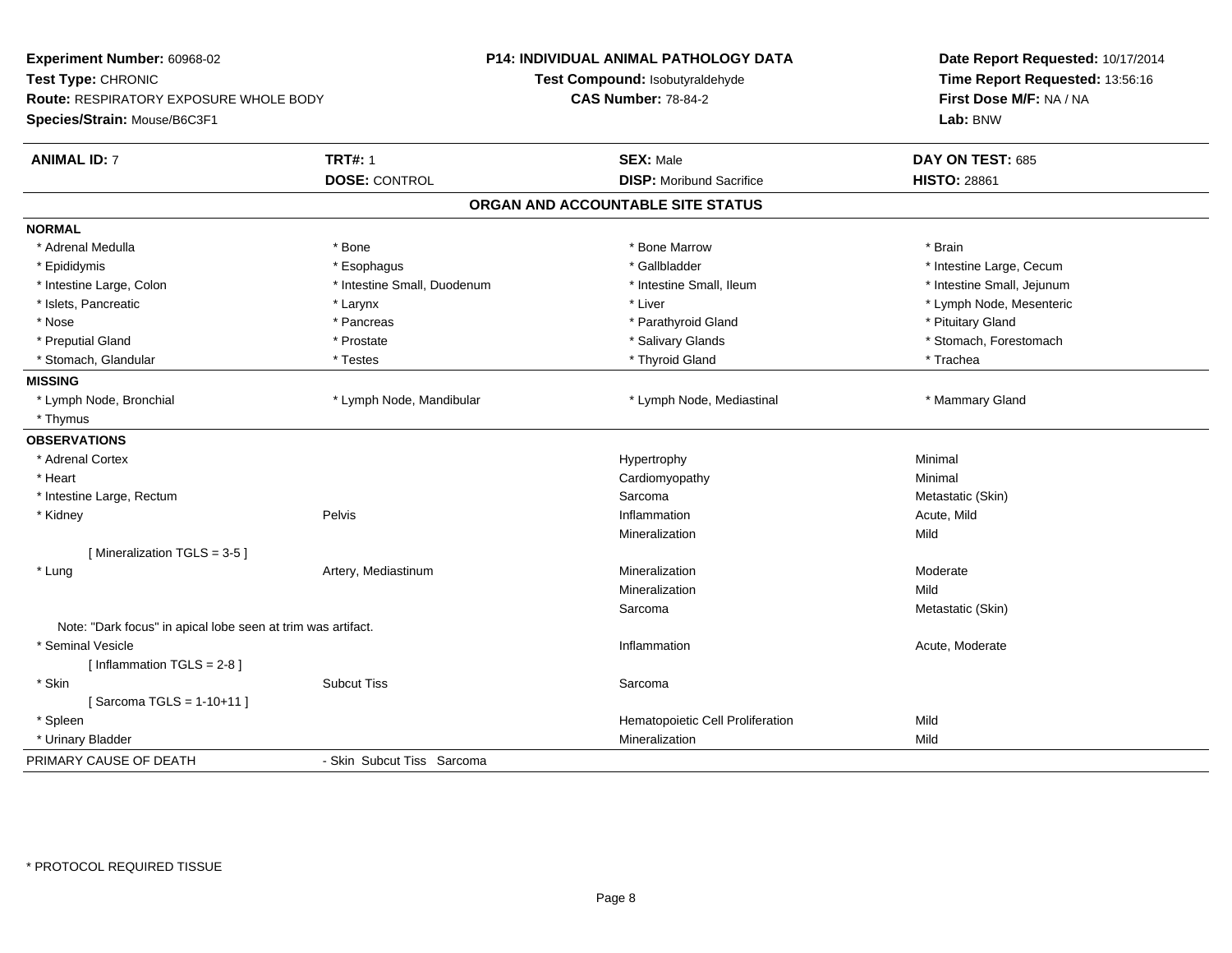| Experiment Number: 60968-02                   |                          | <b>P14: INDIVIDUAL ANIMAL PATHOLOGY DATA</b> |                                   |  | Date Report Requested: 10/17/2014 |
|-----------------------------------------------|--------------------------|----------------------------------------------|-----------------------------------|--|-----------------------------------|
| Test Type: CHRONIC                            |                          |                                              | Test Compound: Isobutyraldehyde   |  | Time Report Requested: 13:56:16   |
| <b>Route: RESPIRATORY EXPOSURE WHOLE BODY</b> |                          | <b>CAS Number: 78-84-2</b>                   |                                   |  | First Dose M/F: NA / NA           |
| Species/Strain: Mouse/B6C3F1                  |                          |                                              |                                   |  | Lab: BNW                          |
| <b>ANIMAL ID: 8</b>                           | <b>TRT#: 1</b>           |                                              | <b>SEX: Male</b>                  |  | DAY ON TEST: 733                  |
|                                               | <b>DOSE: CONTROL</b>     |                                              | <b>DISP: Terminal Sacrifice</b>   |  | <b>HISTO: 28862</b>               |
|                                               |                          |                                              | ORGAN AND ACCOUNTABLE SITE STATUS |  |                                   |
| <b>NORMAL</b>                                 |                          |                                              |                                   |  |                                   |
| * Adrenal Cortex                              | * Adrenal Medulla        |                                              | * Bone                            |  | * Bone Marrow                     |
| * Brain                                       | * Epididymis             |                                              | * Esophagus                       |  | * Gallbladder                     |
| * Heart                                       | * Intestine Large, Cecum |                                              | * Intestine Large, Colon          |  | * Intestine Large, Rectum         |
| * Intestine Small, Duodenum                   | * Intestine Small, Ileum |                                              | * Intestine Small, Jejunum        |  | * Islets, Pancreatic              |
| * Larynx                                      | * Lymph Node, Bronchial  |                                              | * Lymph Node, Mandibular          |  | * Lymph Node, Mesenteric          |
| * Nose                                        | * Pancreas               |                                              | * Parathyroid Gland               |  | * Pituitary Gland                 |
| * Preputial Gland                             | * Prostate               |                                              | * Salivary Glands                 |  | * Seminal Vesicle                 |
| * Skin                                        | * Spleen                 |                                              | * Stomach, Glandular              |  | * Testes                          |
| * Thymus                                      | * Trachea                |                                              | * Urinary Bladder                 |  |                                   |
| <b>MISSING</b>                                |                          |                                              |                                   |  |                                   |
| * Lymph Node, Mediastinal                     | * Mammary Gland          |                                              |                                   |  |                                   |
| <b>OBSERVATIONS</b>                           |                          |                                              |                                   |  |                                   |
| * Kidney                                      |                          |                                              | Nephropathy                       |  | Mild                              |
| * Liver                                       |                          |                                              | Cholangioma                       |  |                                   |
| [Cholangioma TGLS = 1-4]                      |                          |                                              |                                   |  |                                   |
| * Lung                                        | Alveolar Epith           |                                              | Hyperplasia                       |  | Moderate                          |
| * Stomach. Forestomach                        |                          |                                              | Squamous Cell Papilloma           |  |                                   |
| Squamous Cell Papilloma TGLS = 2-8 ]          |                          |                                              |                                   |  |                                   |
| * Thyroid Gland                               | <b>Follicular Cel</b>    |                                              | Adenoma                           |  |                                   |
| PRIMARY CAUSE OF DEATH                        |                          |                                              |                                   |  |                                   |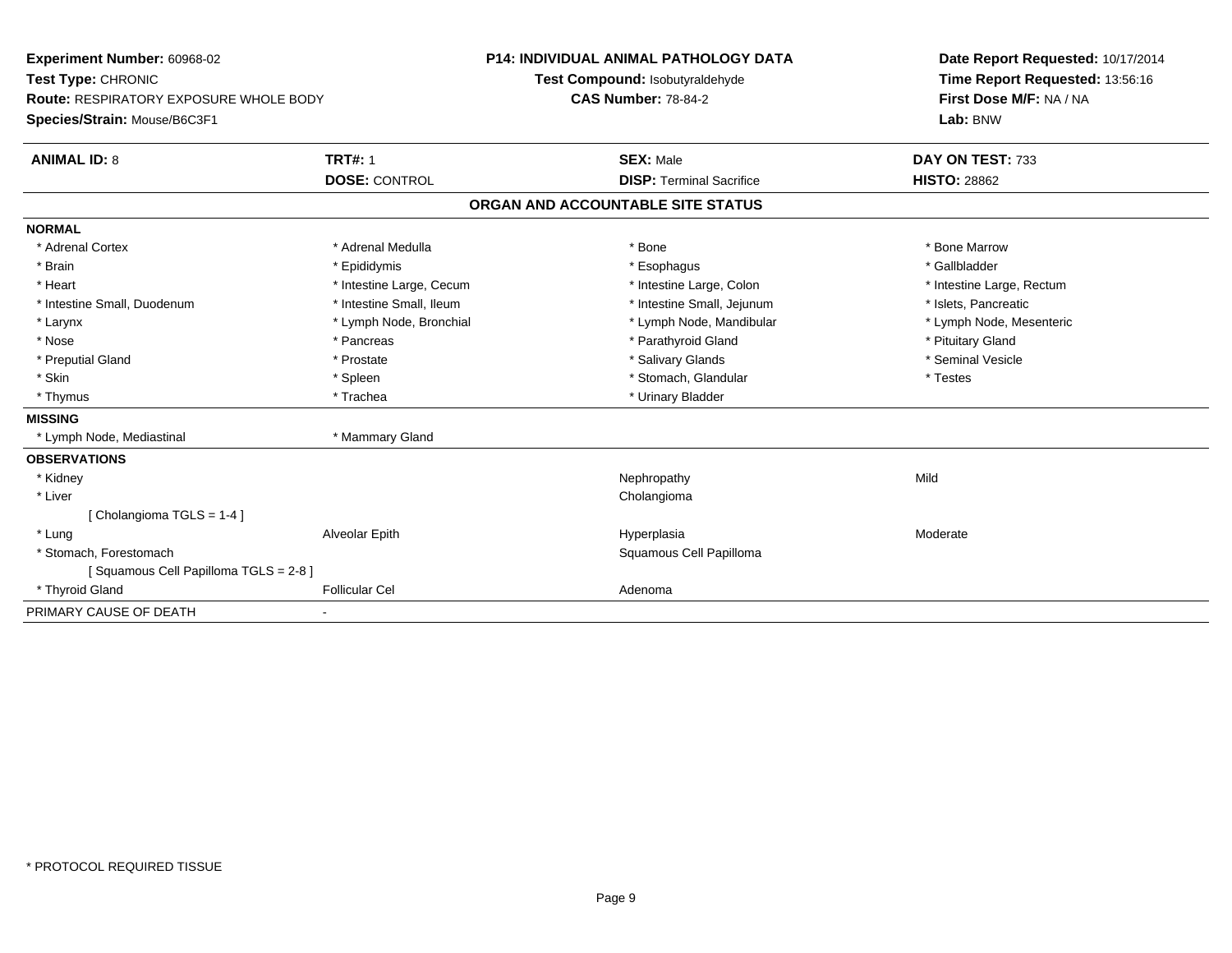| Experiment Number: 60968-02<br>Test Type: CHRONIC<br><b>Route: RESPIRATORY EXPOSURE WHOLE BODY</b><br>Species/Strain: Mouse/B6C3F1                                                                        |                                                                                                                                                                                  | <b>P14: INDIVIDUAL ANIMAL PATHOLOGY DATA</b><br>Test Compound: Isobutyraldehyde<br><b>CAS Number: 78-84-2</b>                                                                                 | Date Report Requested: 10/17/2014<br>Time Report Requested: 13:56:16<br>First Dose M/F: NA / NA<br>Lab: BNW                                      |
|-----------------------------------------------------------------------------------------------------------------------------------------------------------------------------------------------------------|----------------------------------------------------------------------------------------------------------------------------------------------------------------------------------|-----------------------------------------------------------------------------------------------------------------------------------------------------------------------------------------------|--------------------------------------------------------------------------------------------------------------------------------------------------|
| <b>ANIMAL ID: 9</b>                                                                                                                                                                                       | <b>TRT#: 1</b>                                                                                                                                                                   | <b>SEX: Male</b>                                                                                                                                                                              | DAY ON TEST: 733                                                                                                                                 |
|                                                                                                                                                                                                           | <b>DOSE: CONTROL</b>                                                                                                                                                             | <b>DISP: Terminal Sacrifice</b><br>ORGAN AND ACCOUNTABLE SITE STATUS                                                                                                                          | <b>HISTO: 28863</b>                                                                                                                              |
|                                                                                                                                                                                                           |                                                                                                                                                                                  |                                                                                                                                                                                               |                                                                                                                                                  |
| <b>NORMAL</b><br>* Adrenal Medulla<br>* Epididymis<br>* Intestine Large, Colon<br>* Intestine Small, Jejunum<br>* Lymph Node, Bronchial<br>* Nose<br>* Prostate<br>* Spleen<br>* Thymus<br><b>MISSING</b> | * Bone<br>* Esophagus<br>* Intestine Large, Rectum<br>* Islets. Pancreatic<br>* Lymph Node, Mandibular<br>* Pancreas<br>* Salivary Glands<br>* Stomach, Forestomach<br>* Trachea | * Bone Marrow<br>* Gallbladder<br>* Intestine Small, Duodenum<br>* Larynx<br>* Lymph Node, Mediastinal<br>* Pituitary Gland<br>* Seminal Vesicle<br>* Stomach, Glandular<br>* Urinary Bladder | * Brain<br>* Intestine Large, Cecum<br>* Intestine Small. Ileum<br>* Lung<br>* Lymph Node, Mesenteric<br>* Preputial Gland<br>* Skin<br>* Testes |
| * Mammary Gland                                                                                                                                                                                           | * Parathyroid Gland                                                                                                                                                              |                                                                                                                                                                                               |                                                                                                                                                  |
| <b>OBSERVATIONS</b><br>* Adrenal Cortex<br>* Heart<br>* Kidney<br>* Liver<br>[ Hepatocellular Adenoma TGLS = 1-10 ]                                                                                       |                                                                                                                                                                                  | Hypertrophy<br>Cardiomyopathy<br>Nephropathy<br>Hepatocellular Adenoma                                                                                                                        | Mild<br>Minimal<br>Minimal                                                                                                                       |
| * Thyroid Gland                                                                                                                                                                                           | <b>Follicular Cel</b>                                                                                                                                                            | Hyperplasia                                                                                                                                                                                   | Minimal                                                                                                                                          |
| PRIMARY CAUSE OF DEATH                                                                                                                                                                                    |                                                                                                                                                                                  |                                                                                                                                                                                               |                                                                                                                                                  |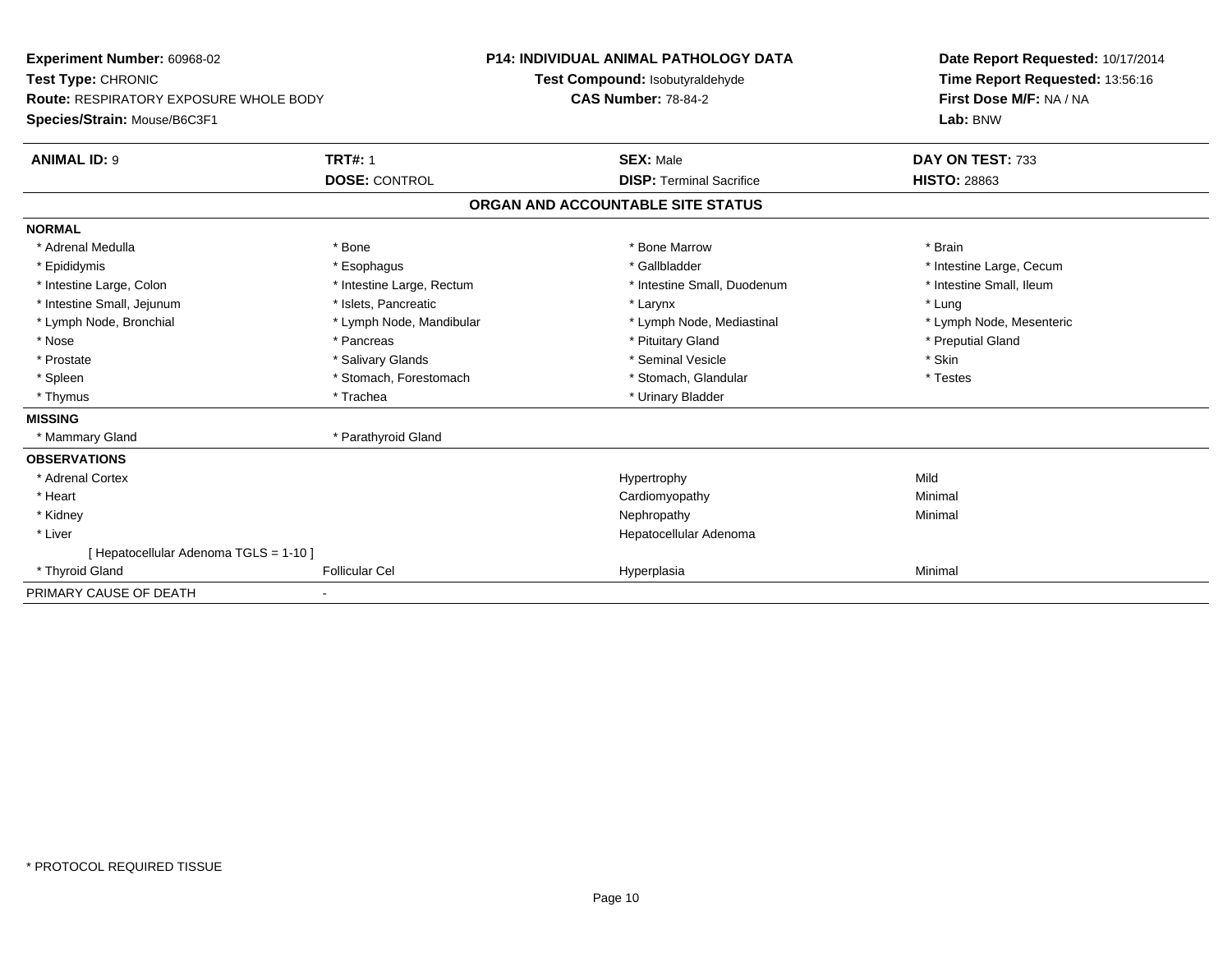| Experiment Number: 60968-02<br>Test Type: CHRONIC<br><b>Route: RESPIRATORY EXPOSURE WHOLE BODY</b> |                            | <b>P14: INDIVIDUAL ANIMAL PATHOLOGY DATA</b><br>Test Compound: Isobutyraldehyde<br><b>CAS Number: 78-84-2</b> | Date Report Requested: 10/17/2014<br>Time Report Requested: 13:56:16<br>First Dose M/F: NA / NA |
|----------------------------------------------------------------------------------------------------|----------------------------|---------------------------------------------------------------------------------------------------------------|-------------------------------------------------------------------------------------------------|
| Species/Strain: Mouse/B6C3F1                                                                       |                            |                                                                                                               | Lab: BNW                                                                                        |
| <b>ANIMAL ID: 10</b>                                                                               | <b>TRT#: 1</b>             | <b>SEX: Male</b>                                                                                              | DAY ON TEST: 734                                                                                |
|                                                                                                    | <b>DOSE: CONTROL</b>       | <b>DISP: Terminal Sacrifice</b>                                                                               | <b>HISTO: 28864</b>                                                                             |
|                                                                                                    |                            | ORGAN AND ACCOUNTABLE SITE STATUS                                                                             |                                                                                                 |
| <b>NORMAL</b>                                                                                      |                            |                                                                                                               |                                                                                                 |
| * Adrenal Medulla                                                                                  | * Bone                     | * Bone Marrow                                                                                                 | * Brain                                                                                         |
| * Epididymis                                                                                       | * Esophagus                | * Gallbladder                                                                                                 | * Heart                                                                                         |
| * Intestine Large, Cecum                                                                           | * Intestine Large, Colon   | * Intestine Large, Rectum                                                                                     | * Intestine Small, Duodenum                                                                     |
| * Intestine Small, Ileum                                                                           | * Intestine Small, Jejunum | * Islets, Pancreatic                                                                                          | * Larynx                                                                                        |
| * Lung                                                                                             | * Lymph Node, Bronchial    | * Lymph Node, Mandibular                                                                                      | * Lymph Node, Mesenteric                                                                        |
| * Nose                                                                                             | * Pancreas                 | * Parathyroid Gland                                                                                           | * Pituitary Gland                                                                               |
| * Preputial Gland                                                                                  | * Prostate                 | * Salivary Glands                                                                                             | * Seminal Vesicle                                                                               |
| * Skin                                                                                             | * Spleen                   | * Stomach, Forestomach                                                                                        | * Stomach, Glandular                                                                            |
| * Testes                                                                                           | * Thymus                   | * Thyroid Gland                                                                                               | * Trachea                                                                                       |
| * Urinary Bladder                                                                                  |                            |                                                                                                               |                                                                                                 |
| <b>MISSING</b>                                                                                     |                            |                                                                                                               |                                                                                                 |
| * Lymph Node, Mediastinal                                                                          | * Mammary Gland            |                                                                                                               |                                                                                                 |
| <b>OBSERVATIONS</b>                                                                                |                            |                                                                                                               |                                                                                                 |
| * Adrenal Cortex                                                                                   |                            | Hypertrophy                                                                                                   | Minimal                                                                                         |
| * Kidney                                                                                           |                            | Cyst                                                                                                          | Mild                                                                                            |
|                                                                                                    |                            | Nephropathy                                                                                                   | Mild                                                                                            |
| [ Cyst TGLS = $1,2-5$ ]                                                                            |                            |                                                                                                               |                                                                                                 |
| * Liver                                                                                            |                            | Hepatocellular Carcinoma                                                                                      |                                                                                                 |
| [Hepatocellular Carcinoma TGLS = 3-4 ]                                                             |                            |                                                                                                               |                                                                                                 |
| PRIMARY CAUSE OF DEATH                                                                             |                            |                                                                                                               |                                                                                                 |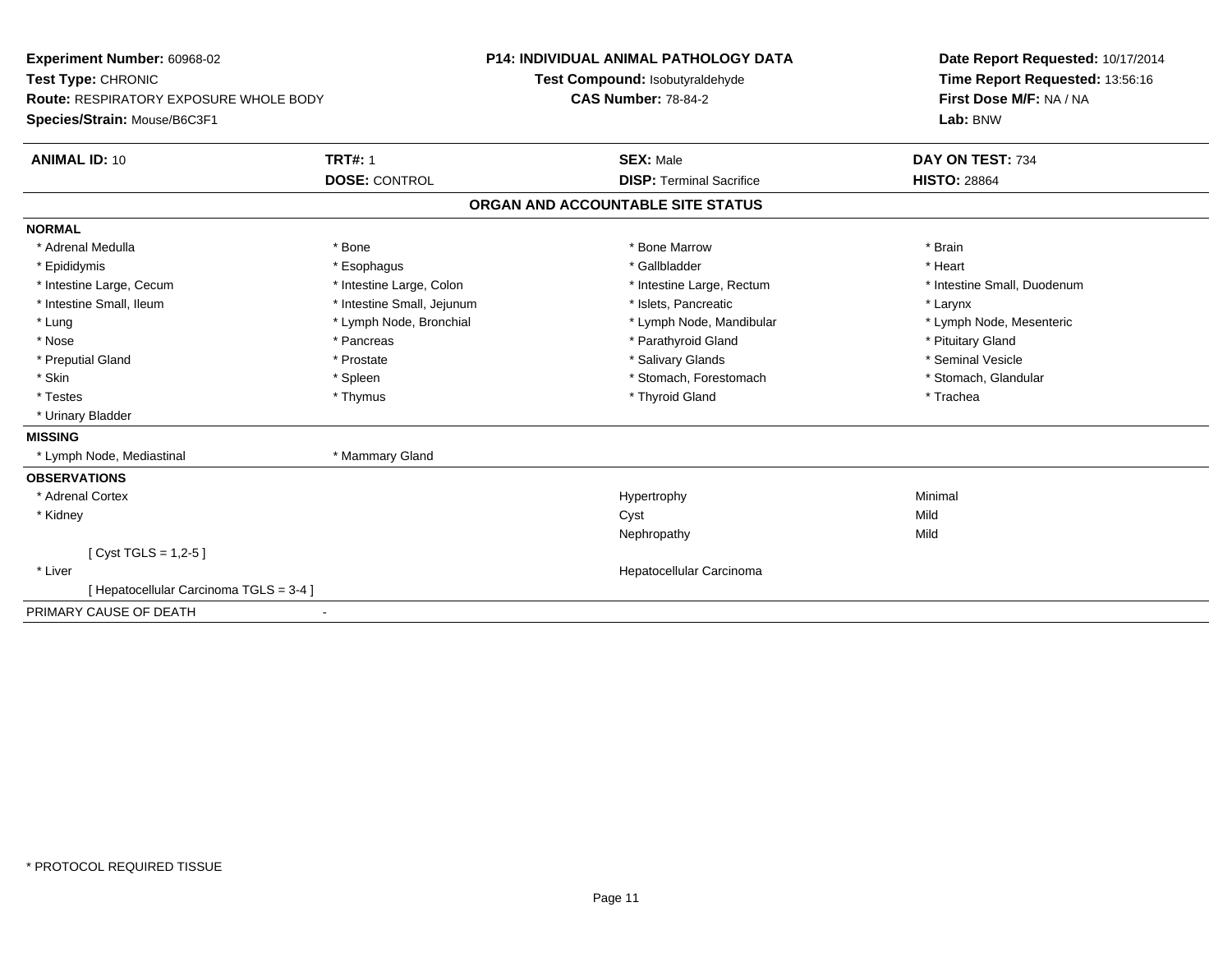| <b>Experiment Number: 60968-02</b><br>Test Type: CHRONIC<br><b>Route: RESPIRATORY EXPOSURE WHOLE BODY</b><br>Species/Strain: Mouse/B6C3F1 |                                        | <b>P14: INDIVIDUAL ANIMAL PATHOLOGY DATA</b><br>Test Compound: Isobutyraldehyde<br><b>CAS Number: 78-84-2</b> | Date Report Requested: 10/17/2014<br>Time Report Requested: 13:56:16<br>First Dose M/F: NA / NA<br>Lab: BNW |
|-------------------------------------------------------------------------------------------------------------------------------------------|----------------------------------------|---------------------------------------------------------------------------------------------------------------|-------------------------------------------------------------------------------------------------------------|
| <b>ANIMAL ID: 11</b>                                                                                                                      | <b>TRT#: 1</b><br><b>DOSE: CONTROL</b> | <b>SEX: Male</b><br><b>DISP: Terminal Sacrifice</b>                                                           | DAY ON TEST: 733<br><b>HISTO: 28865</b>                                                                     |
|                                                                                                                                           |                                        | ORGAN AND ACCOUNTABLE SITE STATUS                                                                             |                                                                                                             |
| <b>NORMAL</b>                                                                                                                             |                                        |                                                                                                               |                                                                                                             |
| * Adrenal Medulla                                                                                                                         | * Bone                                 | * Bone Marrow                                                                                                 | * Brain                                                                                                     |
| * Epididymis                                                                                                                              | * Esophagus                            | * Gallbladder                                                                                                 | * Intestine Large, Cecum                                                                                    |
| * Intestine Large, Colon                                                                                                                  | * Intestine Large, Rectum              | * Intestine Small, Duodenum                                                                                   | * Intestine Small, Ileum                                                                                    |
| * Intestine Small, Jejunum                                                                                                                | * Islets, Pancreatic                   | * Larynx                                                                                                      | * Liver                                                                                                     |
| * Lung                                                                                                                                    | * Lymph Node, Bronchial                | * Lymph Node, Mandibular                                                                                      | * Lymph Node, Mesenteric                                                                                    |
| * Nose                                                                                                                                    | * Pancreas                             | * Parathyroid Gland                                                                                           | * Pituitary Gland                                                                                           |
| * Prostate                                                                                                                                | * Salivary Glands                      | * Seminal Vesicle                                                                                             | * Skin                                                                                                      |
| * Spleen                                                                                                                                  | * Stomach, Forestomach                 | * Stomach, Glandular                                                                                          | * Testes                                                                                                    |
| * Thymus                                                                                                                                  | * Thyroid Gland                        | * Trachea                                                                                                     | * Urinary Bladder                                                                                           |
| <b>MISSING</b>                                                                                                                            |                                        |                                                                                                               |                                                                                                             |
| * Lymph Node, Mediastinal                                                                                                                 | * Mammary Gland                        |                                                                                                               |                                                                                                             |
| <b>OBSERVATIONS</b>                                                                                                                       |                                        |                                                                                                               |                                                                                                             |
| * Adrenal Cortex                                                                                                                          |                                        | Hyperplasia                                                                                                   | Minimal                                                                                                     |
| * Heart                                                                                                                                   |                                        | Cardiomyopathy                                                                                                | Minimal                                                                                                     |
| * Kidney                                                                                                                                  |                                        | Nephropathy                                                                                                   | Mild                                                                                                        |
| * Preputial Gland                                                                                                                         |                                        | Cyst                                                                                                          | Moderate                                                                                                    |
| [Cyst TGLS = $1-7$ ]                                                                                                                      |                                        |                                                                                                               |                                                                                                             |
| PRIMARY CAUSE OF DEATH                                                                                                                    |                                        |                                                                                                               |                                                                                                             |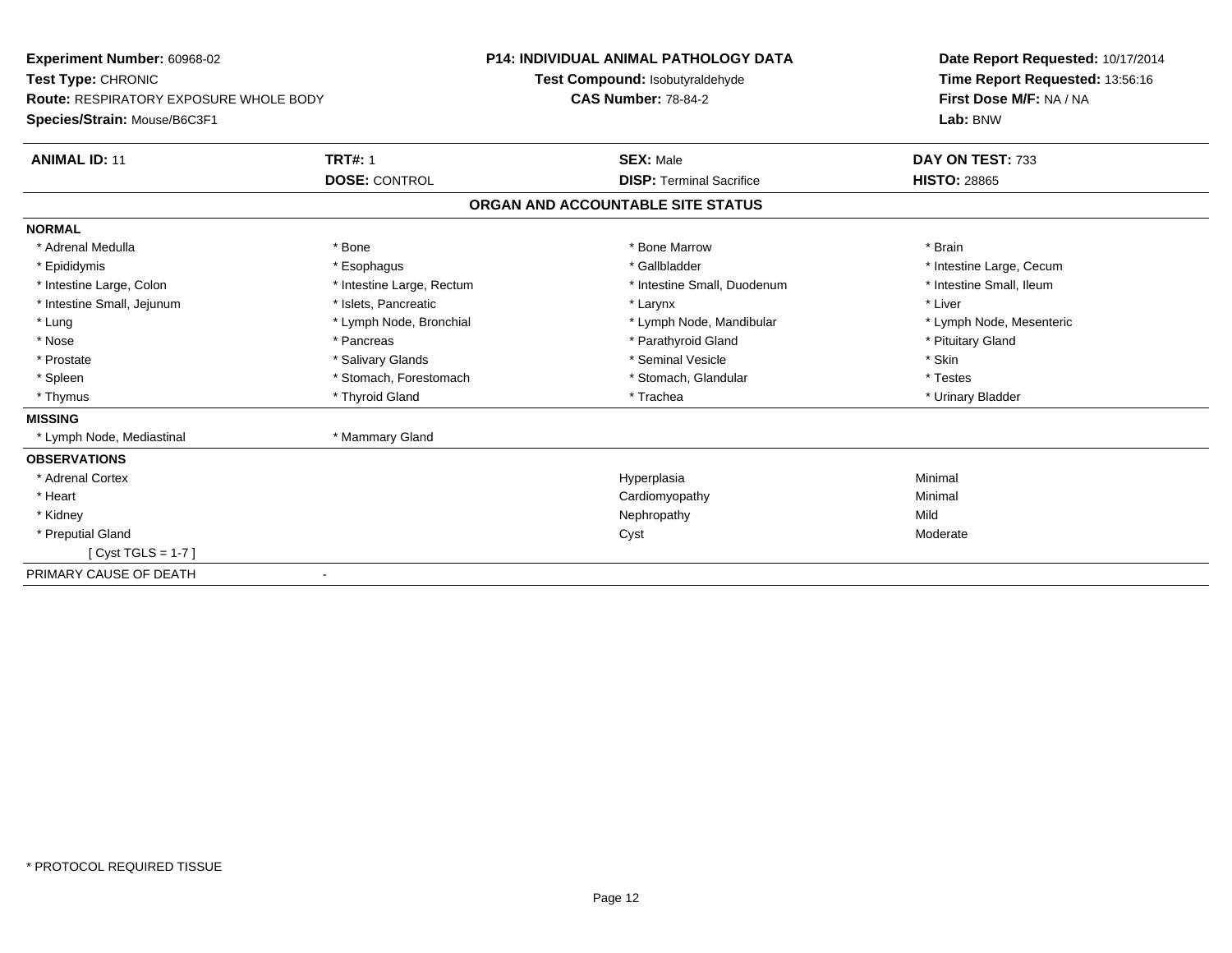| Experiment Number: 60968-02                | <b>P14: INDIVIDUAL ANIMAL PATHOLOGY DATA</b> |                                   | Date Report Requested: 10/17/2014 |  |
|--------------------------------------------|----------------------------------------------|-----------------------------------|-----------------------------------|--|
| Test Type: CHRONIC                         |                                              | Test Compound: Isobutyraldehyde   | Time Report Requested: 13:56:16   |  |
| Route: RESPIRATORY EXPOSURE WHOLE BODY     |                                              | <b>CAS Number: 78-84-2</b>        | First Dose M/F: NA / NA           |  |
| Species/Strain: Mouse/B6C3F1               |                                              |                                   | Lab: BNW                          |  |
| <b>ANIMAL ID: 12</b>                       | <b>TRT#: 1</b>                               | <b>SEX: Male</b>                  | DAY ON TEST: 733                  |  |
|                                            | <b>DOSE: CONTROL</b>                         | <b>DISP: Terminal Sacrifice</b>   | <b>HISTO: 28866</b>               |  |
|                                            |                                              | ORGAN AND ACCOUNTABLE SITE STATUS |                                   |  |
| <b>NORMAL</b>                              |                                              |                                   |                                   |  |
| * Adrenal Medulla                          | * Bone                                       | * Bone Marrow                     | * Brain                           |  |
| * Epididymis                               | * Esophagus                                  | * Gallbladder                     | * Intestine Large, Cecum          |  |
| * Intestine Large, Colon                   | * Intestine Large, Rectum                    | * Intestine Small, Duodenum       | * Intestine Small, Ileum          |  |
| * Intestine Small, Jejunum                 | * Islets, Pancreatic                         | * Larynx                          | * Lung                            |  |
| * Lymph Node, Bronchial                    | * Lymph Node, Mediastinal                    | * Lymph Node, Mesenteric          | * Nose                            |  |
| * Pancreas                                 | * Parathyroid Gland                          | * Pituitary Gland                 | * Preputial Gland                 |  |
| * Prostate                                 | * Salivary Glands                            | * Seminal Vesicle                 | * Skin                            |  |
| * Spleen                                   | * Stomach, Forestomach                       | * Stomach, Glandular              | * Testes                          |  |
| * Thymus                                   | * Thyroid Gland                              | * Trachea                         | * Urinary Bladder                 |  |
| <b>MISSING</b>                             |                                              |                                   |                                   |  |
| * Lymph Node, Mandibular                   | * Mammary Gland                              |                                   |                                   |  |
| <b>OBSERVATIONS</b>                        |                                              |                                   |                                   |  |
| * Adrenal Cortex                           |                                              | Hypertrophy                       | Minimal                           |  |
| * Heart                                    |                                              | Cardiomyopathy                    | Minimal                           |  |
| * Kidney                                   |                                              | Nephropathy                       | Minimal                           |  |
| * Liver                                    |                                              | Hepatocellular Adenoma            | Multiple                          |  |
| [ Hepatocellular Adenoma TGLS = 1,2-10+4 ] |                                              |                                   |                                   |  |
| PRIMARY CAUSE OF DEATH                     |                                              |                                   |                                   |  |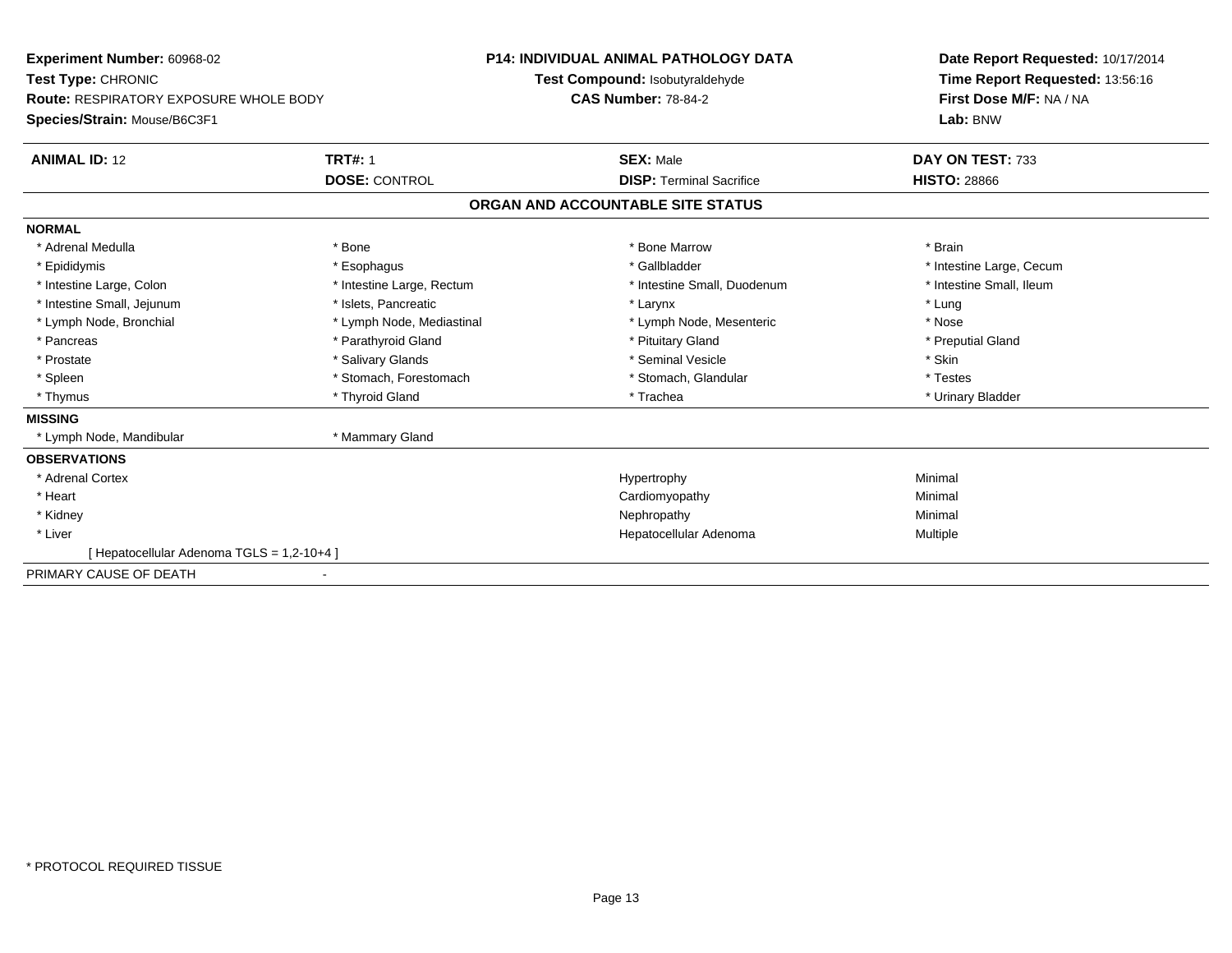| Experiment Number: 60968-02                   |                            |                                   | <b>P14: INDIVIDUAL ANIMAL PATHOLOGY DATA</b> |                             | Date Report Requested: 10/17/2014 |
|-----------------------------------------------|----------------------------|-----------------------------------|----------------------------------------------|-----------------------------|-----------------------------------|
| Test Type: CHRONIC                            |                            |                                   | Test Compound: Isobutyraldehyde              |                             | Time Report Requested: 13:56:16   |
| <b>Route: RESPIRATORY EXPOSURE WHOLE BODY</b> |                            |                                   | <b>CAS Number: 78-84-2</b>                   | First Dose M/F: NA / NA     |                                   |
| Species/Strain: Mouse/B6C3F1                  |                            |                                   |                                              | Lab: BNW                    |                                   |
| <b>ANIMAL ID: 13</b>                          | <b>TRT#: 1</b>             |                                   | <b>SEX: Male</b>                             | DAY ON TEST: 735            |                                   |
|                                               | <b>DOSE: CONTROL</b>       |                                   | <b>DISP: Terminal Sacrifice</b>              | <b>HISTO: 28867</b>         |                                   |
|                                               |                            | ORGAN AND ACCOUNTABLE SITE STATUS |                                              |                             |                                   |
| <b>NORMAL</b>                                 |                            |                                   |                                              |                             |                                   |
| * Adrenal Medulla                             | * Bone                     |                                   | * Bone Marrow                                | * Brain                     |                                   |
| * Epididymis                                  | * Esophagus                |                                   | * Gallbladder                                | * Heart                     |                                   |
| * Intestine Large, Cecum                      | * Intestine Large, Colon   |                                   | * Intestine Large, Rectum                    | * Intestine Small, Duodenum |                                   |
| * Intestine Small, Ileum                      | * Intestine Small, Jejunum |                                   | * Islets, Pancreatic                         | * Larynx                    |                                   |
| * Lung                                        | * Lymph Node, Mandibular   |                                   | * Lymph Node, Mesenteric                     | * Nose                      |                                   |
| * Pancreas                                    | * Parathyroid Gland        |                                   | * Pituitary Gland                            | * Preputial Gland           |                                   |
| * Prostate                                    | * Salivary Glands          |                                   | * Seminal Vesicle                            | * Skin                      |                                   |
| * Stomach, Glandular                          | * Testes                   |                                   | * Thymus                                     | * Trachea                   |                                   |
| * Urinary Bladder                             |                            |                                   |                                              |                             |                                   |
| <b>MISSING</b>                                |                            |                                   |                                              |                             |                                   |
| * Lymph Node, Bronchial                       | * Lymph Node, Mediastinal  |                                   | * Mammary Gland                              |                             |                                   |
| <b>OBSERVATIONS</b>                           |                            |                                   |                                              |                             |                                   |
| * Adrenal Cortex                              |                            |                                   | Hypertrophy                                  | Minimal                     |                                   |
| * Kidney                                      |                            |                                   | Infarct                                      | Mild                        |                                   |
|                                               |                            |                                   | Nephropathy                                  | Mild                        |                                   |
| * Liver                                       |                            |                                   | Hepatocellular Carcinoma                     |                             |                                   |
| [ Hepatocellular Carcinoma TGLS = 1-10 ]      |                            |                                   |                                              |                             |                                   |
| * Spleen                                      |                            |                                   | Hematopoietic Cell Proliferation             | Mild                        |                                   |
| * Stomach, Forestomach                        |                            |                                   | Inflammation                                 | Chronic Active, Mild        |                                   |
| * Thyroid Gland                               | <b>Follicular Cel</b>      |                                   | Hyperplasia                                  | Mild                        |                                   |
| PRIMARY CAUSE OF DEATH                        |                            |                                   |                                              |                             |                                   |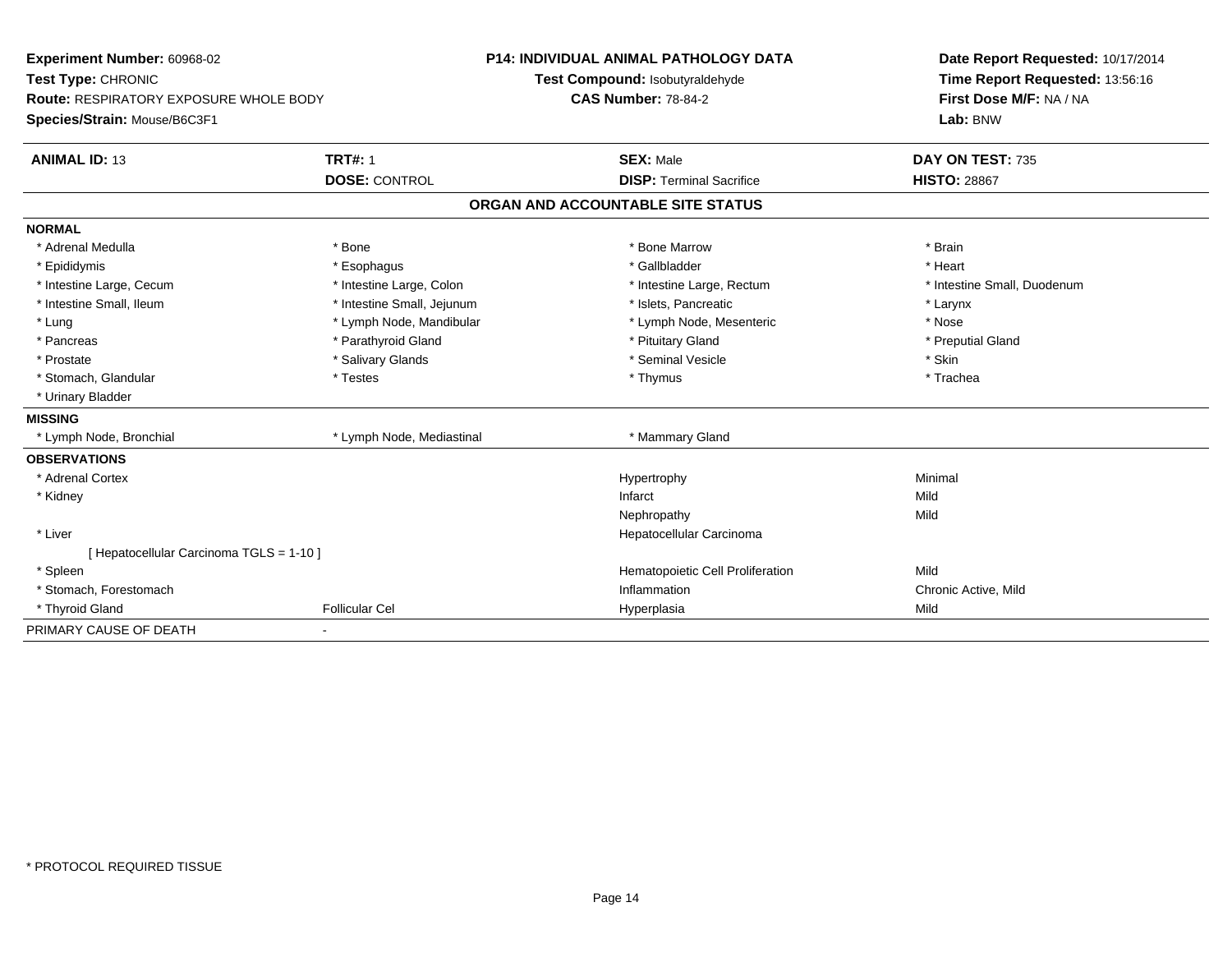| Experiment Number: 60968-02              |                           | P14: INDIVIDUAL ANIMAL PATHOLOGY DATA | Date Report Requested: 10/17/2014 |
|------------------------------------------|---------------------------|---------------------------------------|-----------------------------------|
| Test Type: CHRONIC                       |                           | Test Compound: Isobutyraldehyde       | Time Report Requested: 13:56:16   |
| Route: RESPIRATORY EXPOSURE WHOLE BODY   |                           | <b>CAS Number: 78-84-2</b>            | First Dose M/F: NA / NA           |
| Species/Strain: Mouse/B6C3F1             |                           |                                       | Lab: BNW                          |
| <b>ANIMAL ID: 14</b>                     | <b>TRT#: 1</b>            | <b>SEX: Male</b>                      | DAY ON TEST: 735                  |
|                                          | <b>DOSE: CONTROL</b>      | <b>DISP: Terminal Sacrifice</b>       | <b>HISTO: 28868</b>               |
|                                          |                           | ORGAN AND ACCOUNTABLE SITE STATUS     |                                   |
| <b>NORMAL</b>                            |                           |                                       |                                   |
| * Adrenal Medulla                        | * Bone                    | * Bone Marrow                         | * Brain                           |
| * Epididymis                             | * Esophagus               | * Gallbladder                         | * Intestine Large, Cecum          |
| * Intestine Large, Colon                 | * Intestine Large, Rectum | * Intestine Small, Duodenum           | * Intestine Small, Ileum          |
| * Intestine Small, Jejunum               | * Islets, Pancreatic      | * Larynx                              | * Lung                            |
| * Lymph Node, Mediastinal                | * Lymph Node, Mesenteric  | * Nose                                | * Pancreas                        |
| * Parathyroid Gland                      | * Pituitary Gland         | * Prostate                            | * Salivary Glands                 |
| * Seminal Vesicle                        | * Skin                    | * Spleen                              | * Stomach, Forestomach            |
| * Stomach, Glandular                     | * Testes                  | * Thymus                              | * Thyroid Gland                   |
| * Trachea                                | * Urinary Bladder         |                                       |                                   |
| <b>MISSING</b>                           |                           |                                       |                                   |
| * Lymph Node, Bronchial                  | * Lymph Node, Mandibular  | * Mammary Gland                       |                                   |
| <b>OBSERVATIONS</b>                      |                           |                                       |                                   |
| * Adrenal Cortex                         |                           | Atrophy                               | Mild                              |
|                                          |                           | Hyperplasia                           | Mild                              |
| [Atrophy TGLS = $1-2$ ]                  |                           |                                       |                                   |
| * Heart                                  |                           | Cardiomyopathy                        | Minimal                           |
| * Kidney                                 |                           | Infarct                               | Mild                              |
|                                          |                           | Nephropathy                           | Mild                              |
| * Liver                                  |                           | Hepatocellular Adenoma                |                                   |
|                                          |                           | Hepatocellular Carcinoma              |                                   |
| [ Hepatocellular Adenoma TGLS = 2-10 ]   |                           |                                       |                                   |
| [ Hepatocellular Carcinoma TGLS = 3-11 ] |                           |                                       |                                   |
| * Preputial Gland                        |                           | Cyst                                  | Moderate                          |
| [Cyst TGLS = $4-7$ ]                     |                           |                                       |                                   |
| PRIMARY CAUSE OF DEATH                   | $\blacksquare$            |                                       |                                   |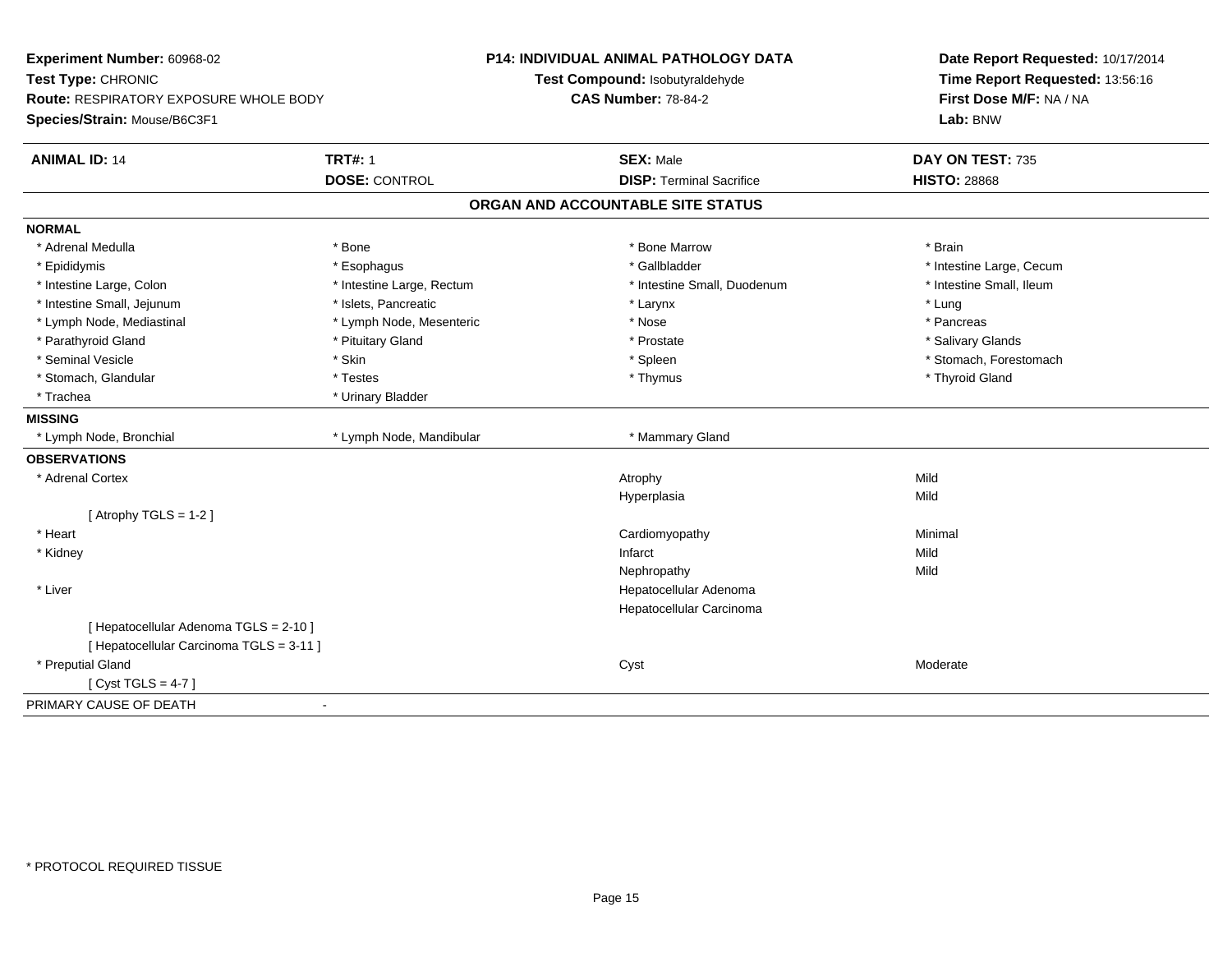| Experiment Number: 60968-02                                                                    |                            | <b>P14: INDIVIDUAL ANIMAL PATHOLOGY DATA</b> | Date Report Requested: 10/17/2014 |
|------------------------------------------------------------------------------------------------|----------------------------|----------------------------------------------|-----------------------------------|
| Test Type: CHRONIC                                                                             |                            | Test Compound: Isobutyraldehyde              | Time Report Requested: 13:56:16   |
| <b>Route: RESPIRATORY EXPOSURE WHOLE BODY</b>                                                  |                            | <b>CAS Number: 78-84-2</b>                   | First Dose M/F: NA / NA           |
| Species/Strain: Mouse/B6C3F1                                                                   |                            |                                              | Lab: BNW                          |
| <b>ANIMAL ID: 15</b>                                                                           | <b>TRT#: 1</b>             | <b>SEX: Male</b>                             | DAY ON TEST: 734                  |
|                                                                                                | <b>DOSE: CONTROL</b>       | <b>DISP: Terminal Sacrifice</b>              | <b>HISTO: 28869</b>               |
|                                                                                                |                            | ORGAN AND ACCOUNTABLE SITE STATUS            |                                   |
| <b>NORMAL</b>                                                                                  |                            |                                              |                                   |
| * Adrenal Medulla                                                                              | * Bone                     | * Bone Marrow                                | * Brain                           |
| * Epididymis                                                                                   | * Esophagus                | * Gallbladder                                | * Heart                           |
| * Intestine Large, Cecum                                                                       | * Intestine Large, Colon   | * Intestine Large, Rectum                    | * Intestine Small, Duodenum       |
| * Intestine Small, Ileum                                                                       | * Intestine Small, Jejunum | * Islets, Pancreatic                         | * Larynx                          |
| * Lung                                                                                         | * Lymph Node, Bronchial    | * Lymph Node, Mandibular                     | * Lymph Node, Mesenteric          |
| * Nose                                                                                         | * Pancreas                 | * Parathyroid Gland                          | * Pituitary Gland                 |
| * Preputial Gland                                                                              | * Prostate                 | * Salivary Glands                            | * Seminal Vesicle                 |
| * Skin                                                                                         | * Stomach, Forestomach     | * Stomach, Glandular                         | * Testes                          |
| * Thymus                                                                                       | * Thyroid Gland            | * Trachea                                    | * Urinary Bladder                 |
| <b>MISSING</b>                                                                                 |                            |                                              |                                   |
| * Lymph Node, Mediastinal                                                                      | * Mammary Gland            |                                              |                                   |
| <b>OBSERVATIONS</b>                                                                            |                            |                                              |                                   |
| * Adrenal Cortex                                                                               |                            | Hypertrophy                                  | Minimal                           |
| * Kidney                                                                                       |                            | Nephropathy                                  | Mild                              |
| * Liver                                                                                        |                            | <b>Eosinophilic Focus</b>                    |                                   |
| Note: There was no microscopic finding to account for the "2mm pale nodule" described at trim. |                            |                                              |                                   |
| [ Eosinophilic Focus TGLS = 3-10 ]                                                             |                            |                                              |                                   |
| * Spleen                                                                                       |                            | Hyperplasia                                  | Lymphoid, Mild                    |
| [Hyperplasia TGLS = 1-4]                                                                       |                            |                                              |                                   |
| PRIMARY CAUSE OF DEATH                                                                         | $\overline{\phantom{a}}$   |                                              |                                   |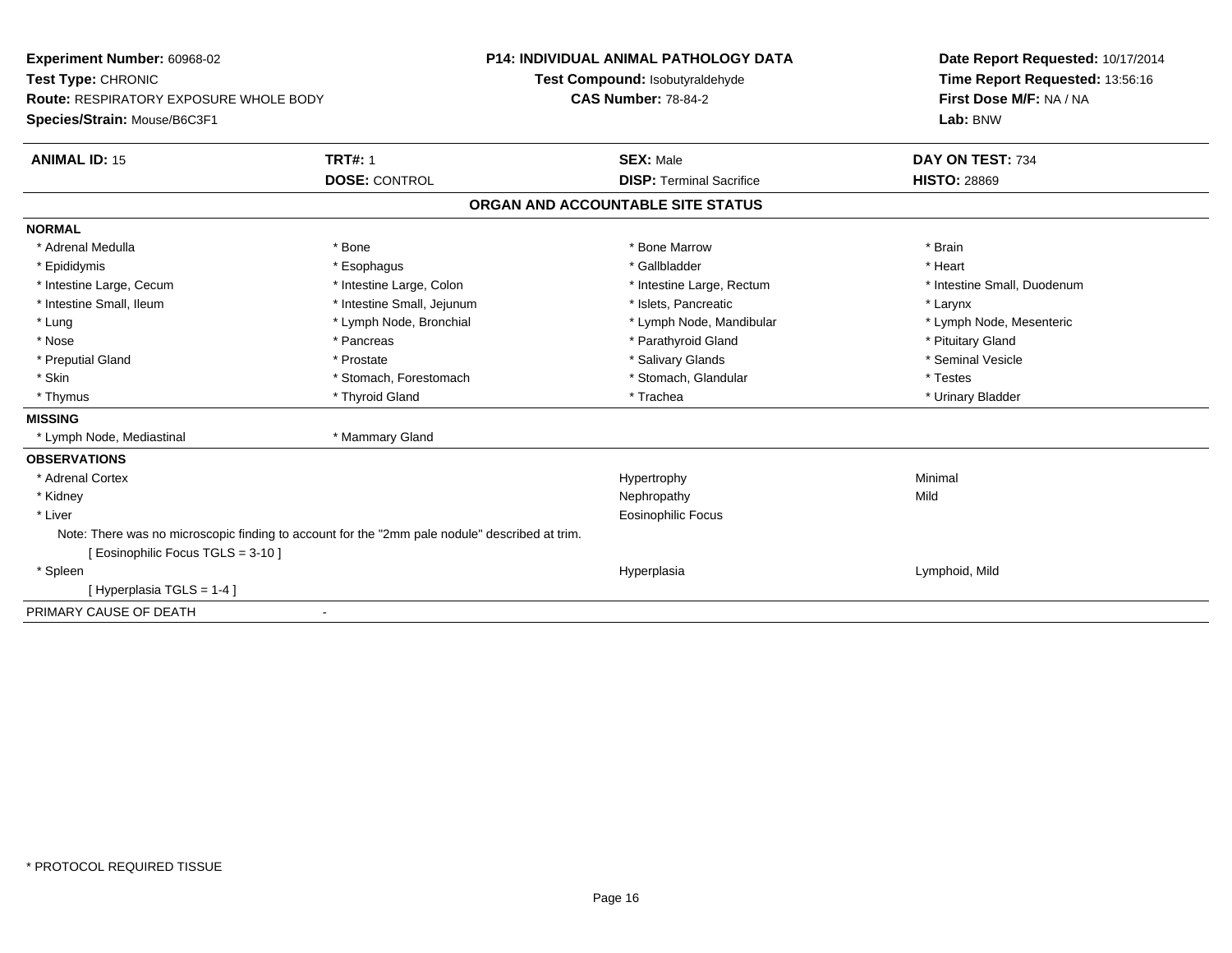| Experiment Number: 60968-02<br>Test Type: CHRONIC<br><b>Route: RESPIRATORY EXPOSURE WHOLE BODY</b><br>Species/Strain: Mouse/B6C3F1 |                                  | <b>P14: INDIVIDUAL ANIMAL PATHOLOGY DATA</b><br>Test Compound: Isobutyraldehyde<br><b>CAS Number: 78-84-2</b> | Date Report Requested: 10/17/2014<br>Time Report Requested: 13:56:16<br>First Dose M/F: NA / NA<br>Lab: BNW |  |
|------------------------------------------------------------------------------------------------------------------------------------|----------------------------------|---------------------------------------------------------------------------------------------------------------|-------------------------------------------------------------------------------------------------------------|--|
| <b>ANIMAL ID: 16</b>                                                                                                               | <b>TRT#: 1</b>                   | <b>SEX: Male</b>                                                                                              | DAY ON TEST: 664                                                                                            |  |
|                                                                                                                                    | <b>DOSE: CONTROL</b>             | <b>DISP: Natural Death</b>                                                                                    | <b>HISTO: 28870</b>                                                                                         |  |
|                                                                                                                                    |                                  | ORGAN AND ACCOUNTABLE SITE STATUS                                                                             |                                                                                                             |  |
| <b>NORMAL</b>                                                                                                                      |                                  |                                                                                                               |                                                                                                             |  |
| * Adrenal Medulla                                                                                                                  | * Bone                           | * Bone Marrow                                                                                                 | * Brain                                                                                                     |  |
| * Epididymis                                                                                                                       | * Esophagus                      | * Gallbladder                                                                                                 | * Intestine Large, Cecum                                                                                    |  |
| * Intestine Large, Colon                                                                                                           | * Intestine Large, Rectum        | * Intestine Small, Ileum                                                                                      | * Intestine Small, Jejunum                                                                                  |  |
| * Islets, Pancreatic                                                                                                               | * Larynx                         | * Lung                                                                                                        | * Lymph Node, Bronchial                                                                                     |  |
| * Lymph Node, Mediastinal                                                                                                          | * Lymph Node, Mesenteric         | * Nose                                                                                                        | * Pancreas                                                                                                  |  |
| * Parathyroid Gland                                                                                                                | * Pituitary Gland                | * Preputial Gland                                                                                             | * Prostate                                                                                                  |  |
| * Salivary Glands                                                                                                                  | * Seminal Vesicle                | * Skin                                                                                                        | * Spleen                                                                                                    |  |
| * Stomach, Forestomach                                                                                                             | * Stomach, Glandular             | * Testes                                                                                                      | * Thymus                                                                                                    |  |
| * Thyroid Gland                                                                                                                    | * Trachea                        | * Urinary Bladder                                                                                             |                                                                                                             |  |
| <b>MISSING</b>                                                                                                                     |                                  |                                                                                                               |                                                                                                             |  |
| * Lymph Node, Mandibular                                                                                                           | * Mammary Gland                  |                                                                                                               |                                                                                                             |  |
| <b>AUTO PRECLUDES DIAG.</b>                                                                                                        |                                  |                                                                                                               |                                                                                                             |  |
| * Intestine Small, Duodenum                                                                                                        |                                  |                                                                                                               |                                                                                                             |  |
| <b>OBSERVATIONS</b>                                                                                                                |                                  |                                                                                                               |                                                                                                             |  |
| * Adrenal Cortex                                                                                                                   |                                  | Hypertrophy                                                                                                   | Minimal                                                                                                     |  |
| * Heart                                                                                                                            |                                  | Cardiomyopathy                                                                                                | Mild                                                                                                        |  |
| * Kidney                                                                                                                           |                                  | Nephropathy                                                                                                   | Mild                                                                                                        |  |
| * Liver                                                                                                                            |                                  | <b>Basophilic Focus</b>                                                                                       |                                                                                                             |  |
|                                                                                                                                    |                                  | Hepatocellular Carcinoma                                                                                      |                                                                                                             |  |
| [Basophilic Focus TGLS = 2-10]                                                                                                     |                                  |                                                                                                               |                                                                                                             |  |
| [Hepatocellular Carcinoma TGLS = 1-4]                                                                                              |                                  |                                                                                                               |                                                                                                             |  |
| PRIMARY CAUSE OF DEATH                                                                                                             | - Liver Hepatocellular Carcinoma |                                                                                                               |                                                                                                             |  |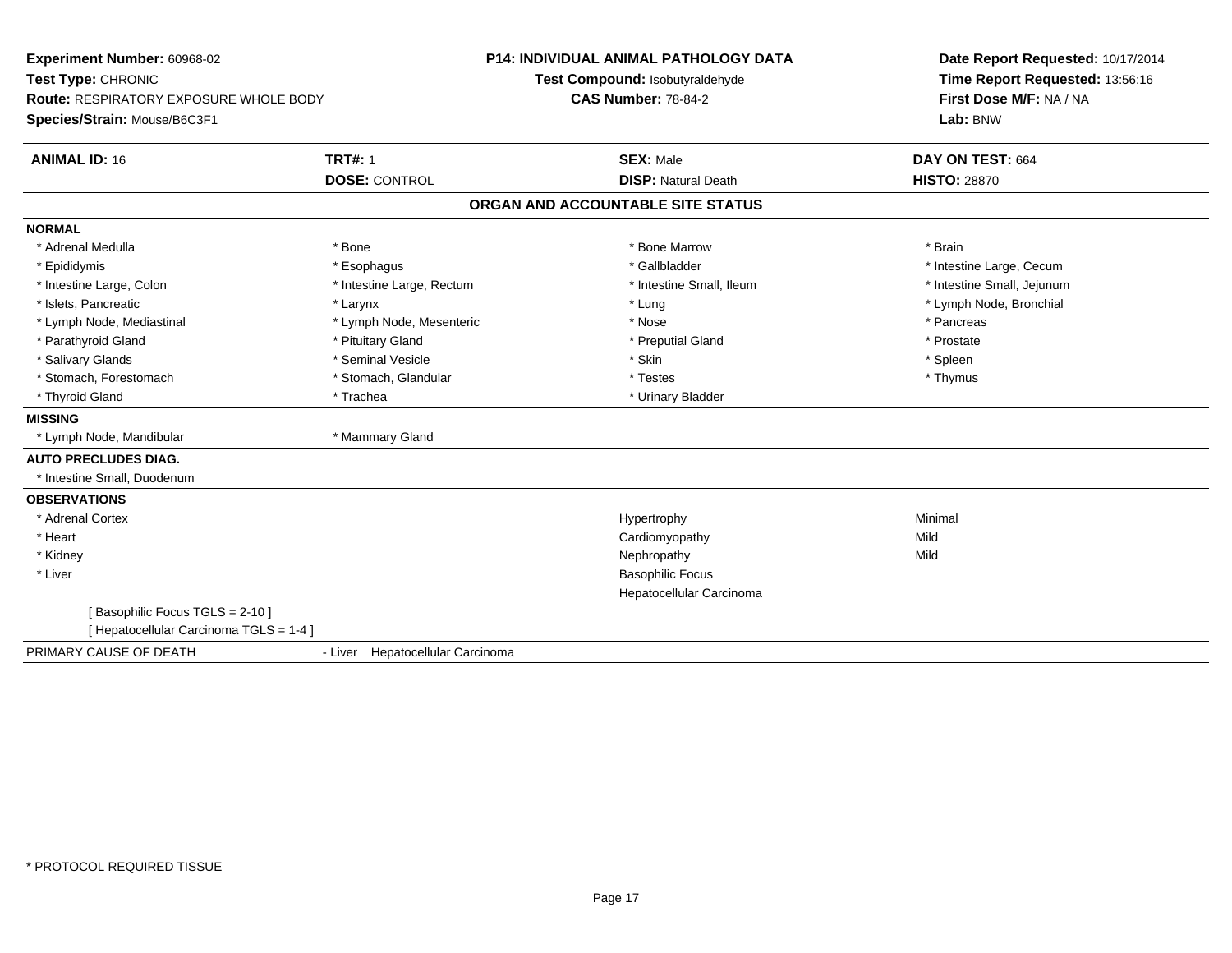| Experiment Number: 60968-02                      |                            | <b>P14: INDIVIDUAL ANIMAL PATHOLOGY DATA</b> | Date Report Requested: 10/17/2014 |
|--------------------------------------------------|----------------------------|----------------------------------------------|-----------------------------------|
| Test Type: CHRONIC                               |                            | Test Compound: Isobutyraldehyde              | Time Report Requested: 13:56:16   |
| <b>Route: RESPIRATORY EXPOSURE WHOLE BODY</b>    |                            | <b>CAS Number: 78-84-2</b>                   | First Dose M/F: NA / NA           |
| Species/Strain: Mouse/B6C3F1                     |                            |                                              | Lab: BNW                          |
| <b>ANIMAL ID: 17</b>                             | <b>TRT#: 1</b>             | <b>SEX: Male</b>                             | DAY ON TEST: 733                  |
|                                                  | <b>DOSE: CONTROL</b>       | <b>DISP: Terminal Sacrifice</b>              | <b>HISTO: 28871</b>               |
|                                                  |                            | ORGAN AND ACCOUNTABLE SITE STATUS            |                                   |
| <b>NORMAL</b>                                    |                            |                                              |                                   |
| * Adrenal Medulla                                | * Bone                     | * Bone Marrow                                | * Brain                           |
| * Epididymis                                     | * Esophagus                | * Gallbladder                                | * Heart                           |
| * Intestine Large, Cecum                         | * Intestine Large, Colon   | * Intestine Large, Rectum                    | * Intestine Small, Duodenum       |
| * Intestine Small, Ileum                         | * Intestine Small, Jejunum | * Islets, Pancreatic                         | * Larynx                          |
| * Lymph Node, Bronchial                          | * Lymph Node, Mandibular   | * Lymph Node, Mesenteric                     | * Nose                            |
| * Pancreas                                       | * Parathyroid Gland        | * Pituitary Gland                            | * Preputial Gland                 |
| * Prostate                                       | * Salivary Glands          | * Seminal Vesicle                            | * Skin                            |
| * Spleen                                         | * Stomach, Forestomach     | * Stomach, Glandular                         | * Testes                          |
| * Thymus                                         | * Trachea                  | * Urinary Bladder                            |                                   |
| <b>MISSING</b>                                   |                            |                                              |                                   |
| * Lymph Node, Mediastinal                        | * Mammary Gland            |                                              |                                   |
| <b>OBSERVATIONS</b>                              |                            |                                              |                                   |
| * Adrenal Cortex                                 |                            | Hypertrophy                                  | Minimal                           |
| * Kidney                                         |                            | Nephropathy                                  | Mild                              |
| * Liver                                          |                            | Hepatocellular Adenoma                       | Multiple                          |
| [ Hepatocellular Adenoma TGLS = 1-4+10 ]         |                            |                                              |                                   |
| * Lung                                           |                            | Alveolar/Bronchiolar Carcinoma               |                                   |
| [ Alveolar/Bronchiolar Carcinoma TGLS = 1-4+10 ] |                            |                                              |                                   |
| * Thyroid Gland                                  | <b>Follicular Cel</b>      | Hyperplasia                                  | Minimal                           |
| PRIMARY CAUSE OF DEATH                           |                            |                                              |                                   |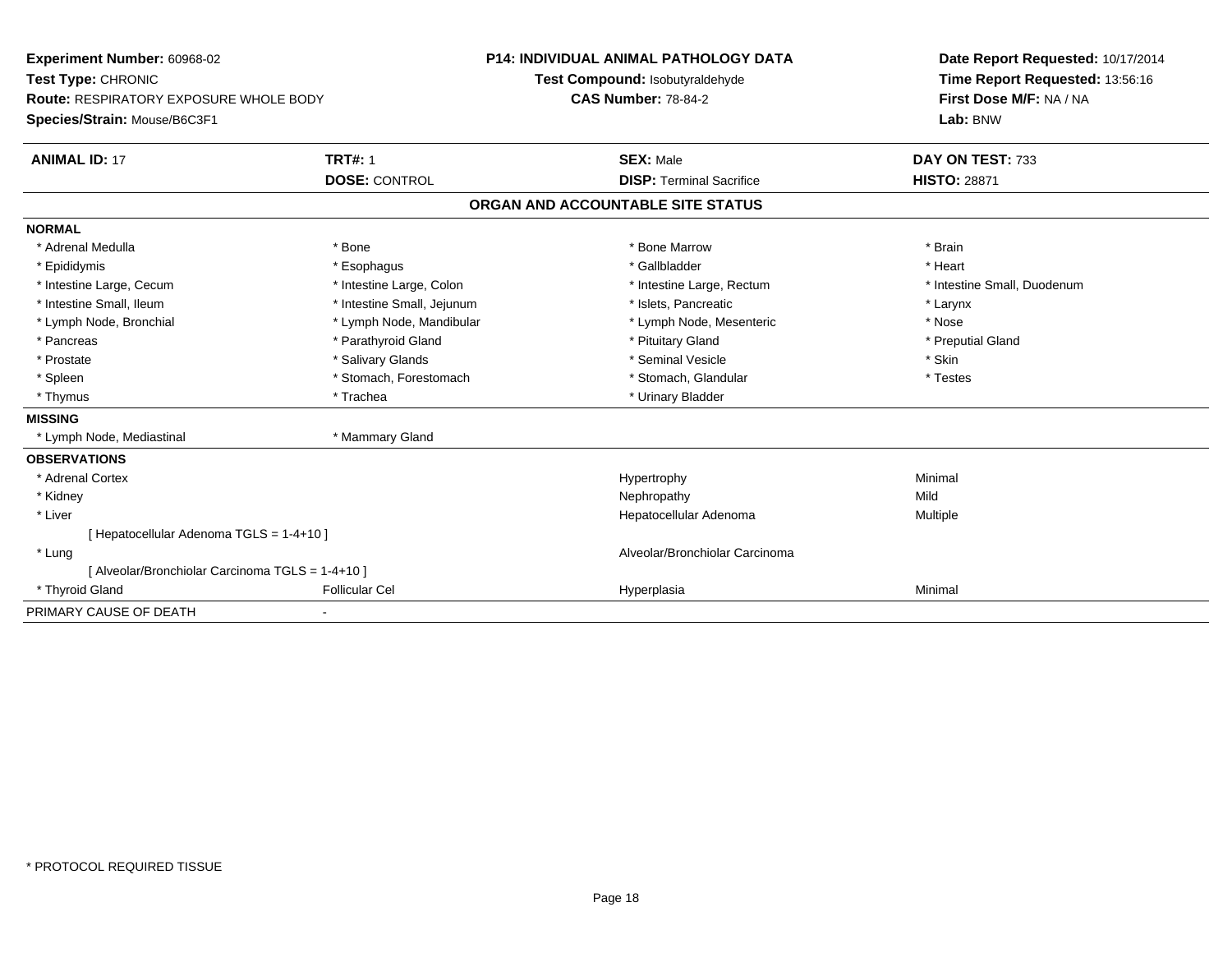| Experiment Number: 60968-02                   | <b>P14: INDIVIDUAL ANIMAL PATHOLOGY DATA</b> |                                   | Date Report Requested: 10/17/2014 |
|-----------------------------------------------|----------------------------------------------|-----------------------------------|-----------------------------------|
| Test Type: CHRONIC                            |                                              | Test Compound: Isobutyraldehyde   | Time Report Requested: 13:56:16   |
| <b>Route: RESPIRATORY EXPOSURE WHOLE BODY</b> |                                              | <b>CAS Number: 78-84-2</b>        | First Dose M/F: NA / NA           |
| Species/Strain: Mouse/B6C3F1                  |                                              |                                   | Lab: BNW                          |
| <b>ANIMAL ID: 18</b>                          | <b>TRT#: 1</b>                               | <b>SEX: Male</b>                  | DAY ON TEST: 733                  |
|                                               | <b>DOSE: CONTROL</b>                         | <b>DISP: Terminal Sacrifice</b>   | <b>HISTO: 28872</b>               |
|                                               |                                              | ORGAN AND ACCOUNTABLE SITE STATUS |                                   |
| <b>NORMAL</b>                                 |                                              |                                   |                                   |
| * Adrenal Medulla                             | * Bone                                       | * Bone Marrow                     | * Brain                           |
| * Epididymis                                  | * Esophagus                                  | * Gallbladder                     | * Heart                           |
| * Intestine Large, Cecum                      | * Intestine Large, Colon                     | * Intestine Small, Duodenum       | * Intestine Small, Ileum          |
| * Intestine Small, Jejunum                    | * Islets. Pancreatic                         | * Larynx                          | * Lymph Node, Mandibular          |
| * Lymph Node, Mediastinal                     | * Lymph Node, Mesenteric                     | * Nose                            | * Pancreas                        |
| * Parathyroid Gland                           | * Pituitary Gland                            | * Preputial Gland                 | * Prostate                        |
| * Salivary Glands                             | * Seminal Vesicle                            | * Skin                            | * Spleen                          |
| * Stomach, Forestomach                        | * Stomach, Glandular                         | * Testes                          | * Thyroid Gland                   |
| * Trachea                                     | * Urinary Bladder                            |                                   |                                   |
| <b>MISSING</b>                                |                                              |                                   |                                   |
| * Intestine Large, Rectum                     | * Lymph Node, Bronchial                      | * Mammary Gland                   | * Thymus                          |
| <b>OBSERVATIONS</b>                           |                                              |                                   |                                   |
| * Adrenal Cortex                              |                                              | Adenoma                           |                                   |
| [Adenoma TGLS = $2-3$ ]                       |                                              |                                   |                                   |
| <b>Harderian Gland</b>                        |                                              | Adenoma                           |                                   |
| [Adenoma TGLS = $1-10$ ]                      |                                              |                                   |                                   |
| * Kidney                                      |                                              | Nephropathy                       | Mild                              |
| * Liver                                       |                                              | <b>Eosinophilic Focus</b>         |                                   |
| * Lung                                        |                                              | Alveolar/Bronchiolar Adenoma      |                                   |
| [ Alveolar/Bronchiolar Adenoma TGLS = 2-3 ]   |                                              |                                   |                                   |
| PRIMARY CAUSE OF DEATH                        |                                              |                                   |                                   |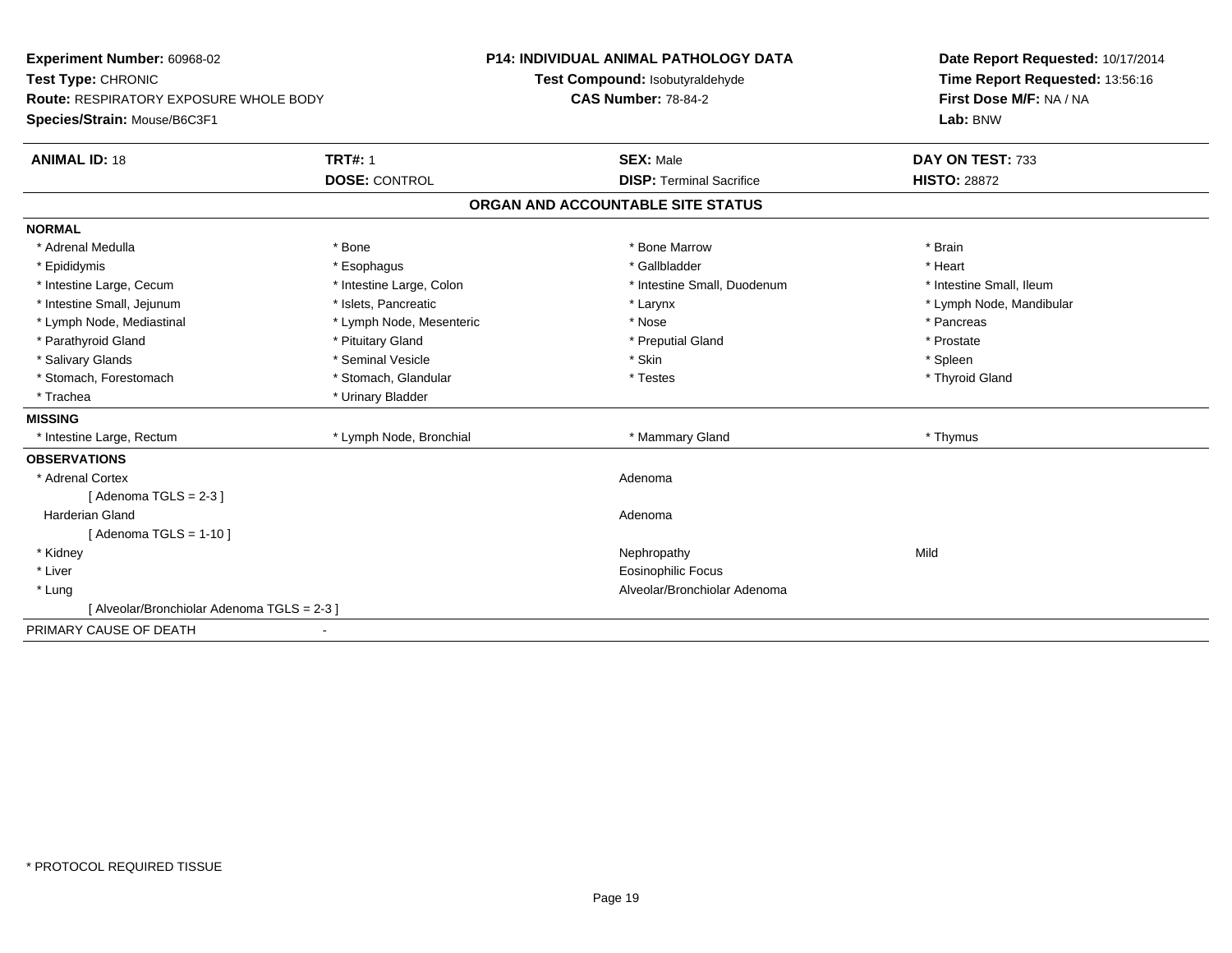| <b>Experiment Number: 60968-02</b>            |                            | <b>P14: INDIVIDUAL ANIMAL PATHOLOGY DATA</b> | Date Report Requested: 10/17/2014 |
|-----------------------------------------------|----------------------------|----------------------------------------------|-----------------------------------|
| Test Type: CHRONIC                            |                            | Test Compound: Isobutyraldehyde              | Time Report Requested: 13:56:16   |
| <b>Route: RESPIRATORY EXPOSURE WHOLE BODY</b> |                            | <b>CAS Number: 78-84-2</b>                   | First Dose M/F: NA / NA           |
| Species/Strain: Mouse/B6C3F1                  |                            |                                              | Lab: BNW                          |
| <b>ANIMAL ID: 19</b>                          | <b>TRT#: 1</b>             | <b>SEX: Male</b>                             | DAY ON TEST: 733                  |
|                                               | <b>DOSE: CONTROL</b>       | <b>DISP: Terminal Sacrifice</b>              | <b>HISTO: 28873</b>               |
|                                               |                            | ORGAN AND ACCOUNTABLE SITE STATUS            |                                   |
| <b>NORMAL</b>                                 |                            |                                              |                                   |
| * Adrenal Medulla                             | * Bone                     | * Bone Marrow                                | * Brain                           |
| * Epididymis                                  | * Esophagus                | * Gallbladder                                | * Heart                           |
| * Intestine Large, Cecum                      | * Intestine Large, Colon   | * Intestine Large, Rectum                    | * Intestine Small, Duodenum       |
| * Intestine Small, Ileum                      | * Intestine Small, Jejunum | * Islets, Pancreatic                         | * Larynx                          |
| * Lymph Node, Bronchial                       | * Lymph Node, Mandibular   | * Lymph Node, Mesenteric                     | * Nose                            |
| * Pancreas                                    | * Parathyroid Gland        | * Pituitary Gland                            | * Preputial Gland                 |
| * Prostate                                    | * Salivary Glands          | * Seminal Vesicle                            | * Skin                            |
| * Spleen                                      | * Stomach, Forestomach     | * Stomach, Glandular                         | * Testes                          |
| * Thymus                                      | * Thyroid Gland            | * Trachea                                    | * Urinary Bladder                 |
| <b>MISSING</b>                                |                            |                                              |                                   |
| * Lymph Node, Mediastinal                     | * Mammary Gland            |                                              |                                   |
| <b>OBSERVATIONS</b>                           |                            |                                              |                                   |
| * Adrenal Cortex                              |                            | Hypertrophy                                  | Minimal                           |
| * Kidney                                      |                            | Nephropathy                                  | Mild                              |
| * Liver                                       |                            | <b>Eosinophilic Focus</b>                    |                                   |
|                                               |                            | Hepatocellular Adenoma                       |                                   |
| [ Eosinophilic Focus TGLS = 3-4 ]             |                            |                                              |                                   |
| [ Hepatocellular Adenoma TGLS = 2-10 ]        |                            |                                              |                                   |
| * Lung                                        |                            | Alveolar/Bronchiolar Carcinoma               |                                   |
| [ Alveolar/Bronchiolar Carcinoma TGLS = 1-3 ] |                            |                                              |                                   |
| PRIMARY CAUSE OF DEATH                        |                            |                                              |                                   |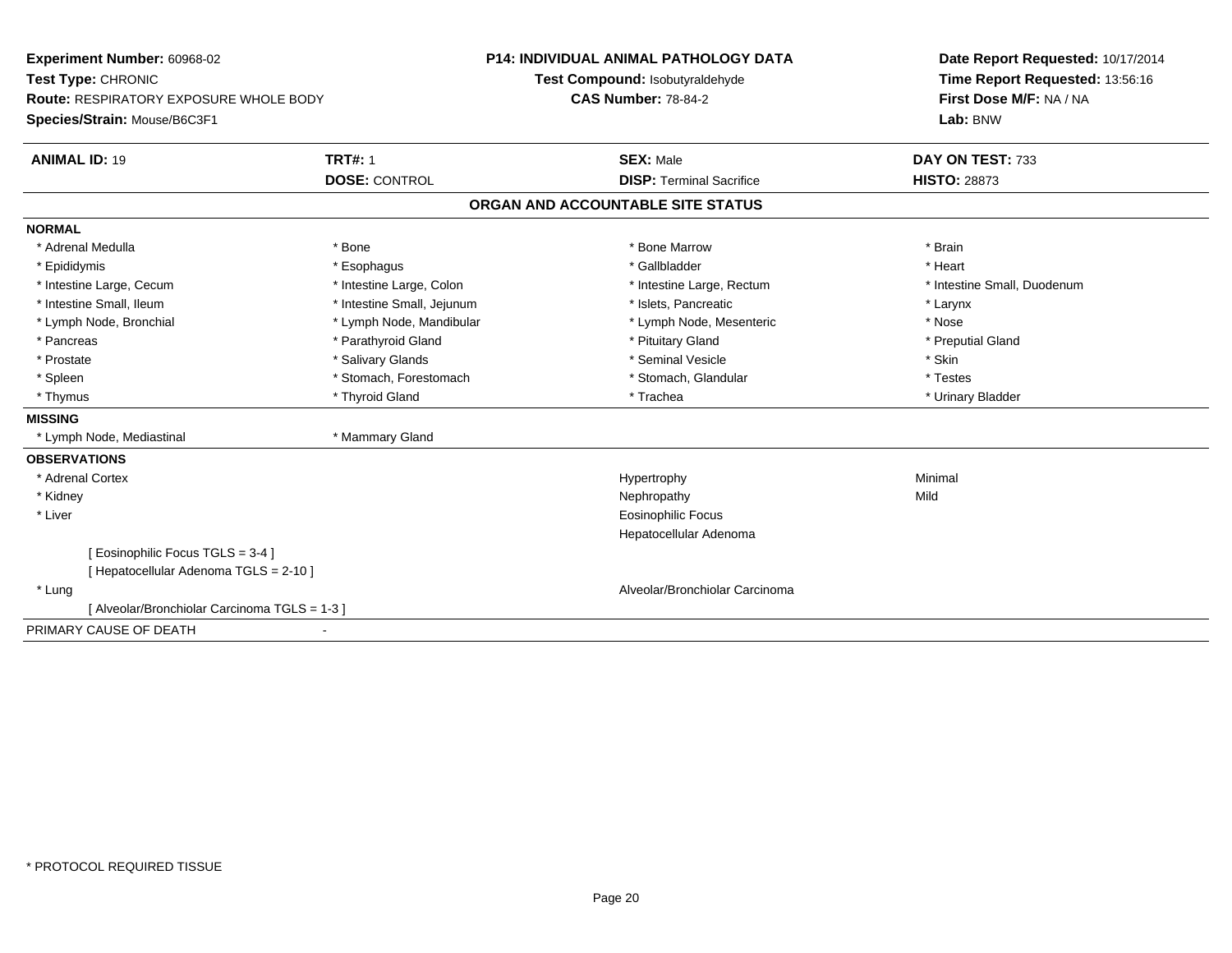| Experiment Number: 60968-02<br>Test Type: CHRONIC<br><b>Route: RESPIRATORY EXPOSURE WHOLE BODY</b><br>Species/Strain: Mouse/B6C3F1<br><b>ANIMAL ID: 20</b> | <b>TRT#: 1</b><br><b>DOSE: CONTROL</b> | <b>P14: INDIVIDUAL ANIMAL PATHOLOGY DATA</b><br>Test Compound: Isobutyraldehyde<br><b>CAS Number: 78-84-2</b><br><b>SEX: Male</b><br><b>DISP: Terminal Sacrifice</b> |                                   | Date Report Requested: 10/17/2014<br>Time Report Requested: 13:56:16<br>First Dose M/F: NA / NA<br>Lab: BNW<br>DAY ON TEST: 734<br><b>HISTO: 28874</b> |
|------------------------------------------------------------------------------------------------------------------------------------------------------------|----------------------------------------|----------------------------------------------------------------------------------------------------------------------------------------------------------------------|-----------------------------------|--------------------------------------------------------------------------------------------------------------------------------------------------------|
|                                                                                                                                                            |                                        |                                                                                                                                                                      | ORGAN AND ACCOUNTABLE SITE STATUS |                                                                                                                                                        |
| <b>NORMAL</b>                                                                                                                                              |                                        |                                                                                                                                                                      |                                   |                                                                                                                                                        |
| * Adrenal Medulla                                                                                                                                          | * Bone                                 |                                                                                                                                                                      | * Bone Marrow                     | * Brain                                                                                                                                                |
| * Epididymis                                                                                                                                               | * Esophagus                            |                                                                                                                                                                      | * Gallbladder                     | * Intestine Large, Cecum                                                                                                                               |
| * Intestine Large, Colon                                                                                                                                   | * Intestine Large, Rectum              |                                                                                                                                                                      | * Intestine Small, Duodenum       | * Intestine Small, Ileum                                                                                                                               |
| * Intestine Small, Jejunum                                                                                                                                 | * Islets, Pancreatic                   |                                                                                                                                                                      | * Larynx                          | * Liver                                                                                                                                                |
| * Lung                                                                                                                                                     | * Lymph Node, Bronchial                |                                                                                                                                                                      | * Lymph Node, Mandibular          | * Lymph Node, Mesenteric                                                                                                                               |
| * Nose                                                                                                                                                     | * Pancreas                             |                                                                                                                                                                      | * Parathyroid Gland               | * Pituitary Gland                                                                                                                                      |
| * Preputial Gland                                                                                                                                          | * Prostate                             |                                                                                                                                                                      | * Salivary Glands                 | * Seminal Vesicle                                                                                                                                      |
| * Skin                                                                                                                                                     | * Spleen                               |                                                                                                                                                                      | * Stomach, Forestomach            | * Stomach, Glandular                                                                                                                                   |
| * Testes                                                                                                                                                   | * Thymus                               |                                                                                                                                                                      | * Thyroid Gland                   | * Trachea                                                                                                                                              |
| * Urinary Bladder                                                                                                                                          |                                        |                                                                                                                                                                      |                                   |                                                                                                                                                        |
| <b>MISSING</b>                                                                                                                                             |                                        |                                                                                                                                                                      |                                   |                                                                                                                                                        |
| * Lymph Node, Mediastinal                                                                                                                                  | * Mammary Gland                        |                                                                                                                                                                      |                                   |                                                                                                                                                        |
| <b>OBSERVATIONS</b>                                                                                                                                        |                                        |                                                                                                                                                                      |                                   |                                                                                                                                                        |
| * Adrenal Cortex                                                                                                                                           |                                        |                                                                                                                                                                      | Hypertrophy                       | Mild                                                                                                                                                   |
| * Heart                                                                                                                                                    |                                        |                                                                                                                                                                      | Cardiomyopathy                    | Minimal                                                                                                                                                |
| * Kidney                                                                                                                                                   |                                        |                                                                                                                                                                      | Nephropathy                       | Mild                                                                                                                                                   |
| * Urin Bladder                                                                                                                                             |                                        |                                                                                                                                                                      |                                   |                                                                                                                                                        |
| Note: The dilated urinary bladder was within normal limits microscopically.                                                                                |                                        |                                                                                                                                                                      |                                   |                                                                                                                                                        |
| PRIMARY CAUSE OF DEATH                                                                                                                                     |                                        |                                                                                                                                                                      |                                   |                                                                                                                                                        |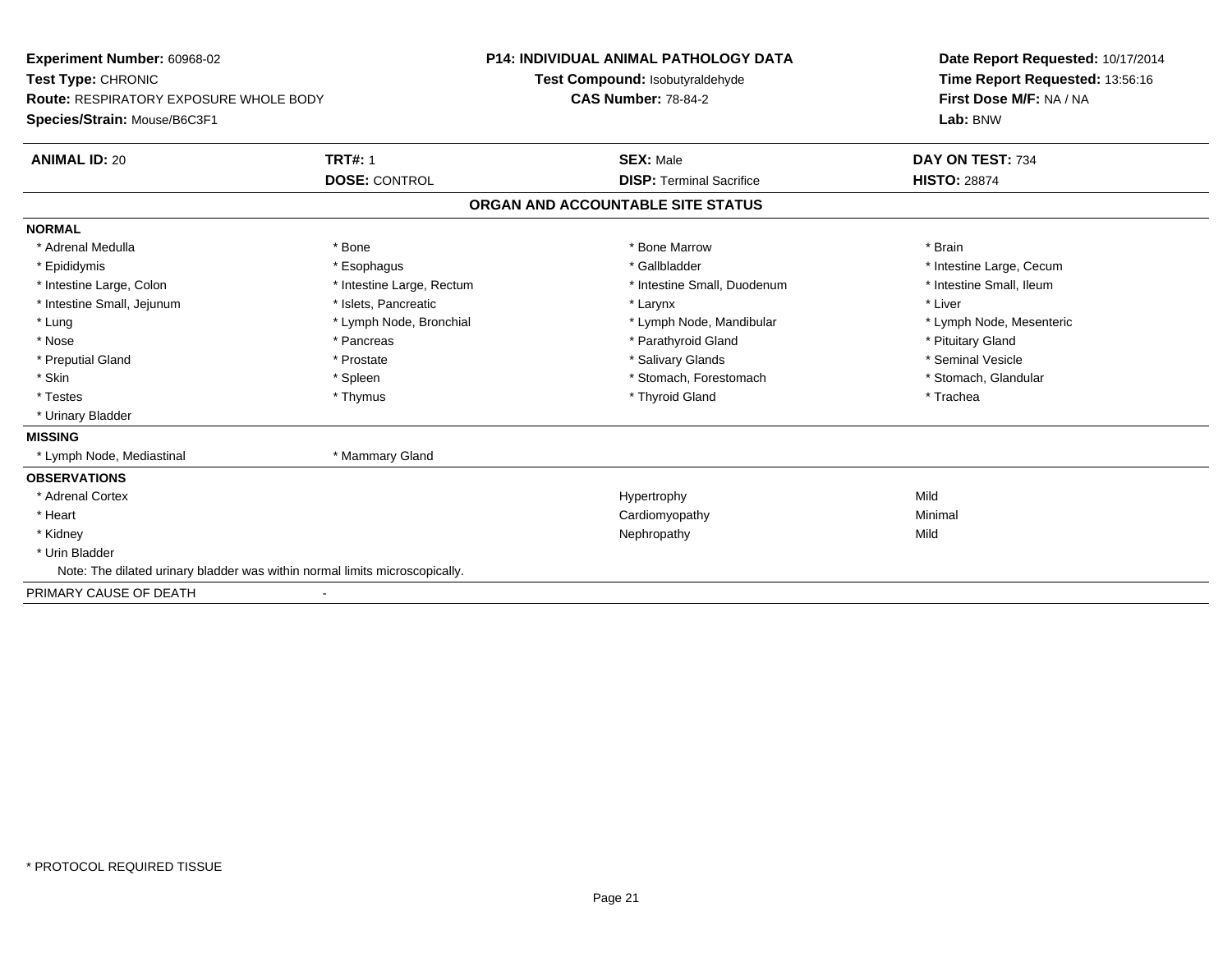| Experiment Number: 60968-02<br>Test Type: CHRONIC<br><b>Route: RESPIRATORY EXPOSURE WHOLE BODY</b><br>Species/Strain: Mouse/B6C3F1<br><b>ANIMAL ID: 21</b> | <b>TRT#: 1</b><br><b>DOSE: CONTROL</b> | <b>P14: INDIVIDUAL ANIMAL PATHOLOGY DATA</b><br>Test Compound: Isobutyraldehyde<br><b>CAS Number: 78-84-2</b><br><b>SEX: Male</b><br><b>DISP: Terminal Sacrifice</b> |                                   | Date Report Requested: 10/17/2014<br>Time Report Requested: 13:56:16<br>First Dose M/F: NA / NA<br>Lab: BNW<br>DAY ON TEST: 733<br><b>HISTO: 28875</b> |
|------------------------------------------------------------------------------------------------------------------------------------------------------------|----------------------------------------|----------------------------------------------------------------------------------------------------------------------------------------------------------------------|-----------------------------------|--------------------------------------------------------------------------------------------------------------------------------------------------------|
|                                                                                                                                                            |                                        |                                                                                                                                                                      | ORGAN AND ACCOUNTABLE SITE STATUS |                                                                                                                                                        |
| <b>NORMAL</b>                                                                                                                                              |                                        |                                                                                                                                                                      |                                   |                                                                                                                                                        |
| * Adrenal Medulla                                                                                                                                          | * Bone                                 |                                                                                                                                                                      | * Bone Marrow                     | * Brain                                                                                                                                                |
| * Epididymis                                                                                                                                               | * Esophagus                            |                                                                                                                                                                      | * Gallbladder                     | * Heart                                                                                                                                                |
| * Intestine Large, Cecum                                                                                                                                   | * Intestine Large, Colon               |                                                                                                                                                                      | * Intestine Large, Rectum         | * Intestine Small, Duodenum                                                                                                                            |
| * Intestine Small, Ileum                                                                                                                                   | * Intestine Small, Jejunum             |                                                                                                                                                                      | * Islets, Pancreatic              | * Larynx                                                                                                                                               |
| * Liver                                                                                                                                                    | * Lung                                 |                                                                                                                                                                      | * Lymph Node, Bronchial           | * Lymph Node, Mandibular                                                                                                                               |
| * Lymph Node, Mesenteric                                                                                                                                   | * Nose                                 |                                                                                                                                                                      | * Pancreas                        | * Parathyroid Gland                                                                                                                                    |
| * Pituitary Gland                                                                                                                                          | * Preputial Gland                      |                                                                                                                                                                      | * Prostate                        | * Salivary Glands                                                                                                                                      |
| * Seminal Vesicle                                                                                                                                          | * Skin                                 |                                                                                                                                                                      | * Spleen                          | * Stomach, Forestomach                                                                                                                                 |
| * Stomach, Glandular                                                                                                                                       | * Testes                               |                                                                                                                                                                      | * Thymus                          | * Trachea                                                                                                                                              |
| * Urinary Bladder                                                                                                                                          |                                        |                                                                                                                                                                      |                                   |                                                                                                                                                        |
| <b>MISSING</b>                                                                                                                                             |                                        |                                                                                                                                                                      |                                   |                                                                                                                                                        |
| * Lymph Node, Mediastinal                                                                                                                                  | * Mammary Gland                        |                                                                                                                                                                      |                                   |                                                                                                                                                        |
| <b>OBSERVATIONS</b>                                                                                                                                        |                                        |                                                                                                                                                                      |                                   |                                                                                                                                                        |
| * Adrenal Cortex                                                                                                                                           | Capsule                                |                                                                                                                                                                      | Adenoma                           |                                                                                                                                                        |
|                                                                                                                                                            |                                        |                                                                                                                                                                      | Hypertrophy                       | Mild                                                                                                                                                   |
| * Kidney                                                                                                                                                   |                                        |                                                                                                                                                                      | Cyst                              | Mild                                                                                                                                                   |
|                                                                                                                                                            |                                        |                                                                                                                                                                      | Nephropathy                       | Mild                                                                                                                                                   |
| * Thyroid Gland                                                                                                                                            | <b>Follicular Cel</b>                  |                                                                                                                                                                      | Hyperplasia                       | Mild                                                                                                                                                   |
| PRIMARY CAUSE OF DEATH                                                                                                                                     |                                        |                                                                                                                                                                      |                                   |                                                                                                                                                        |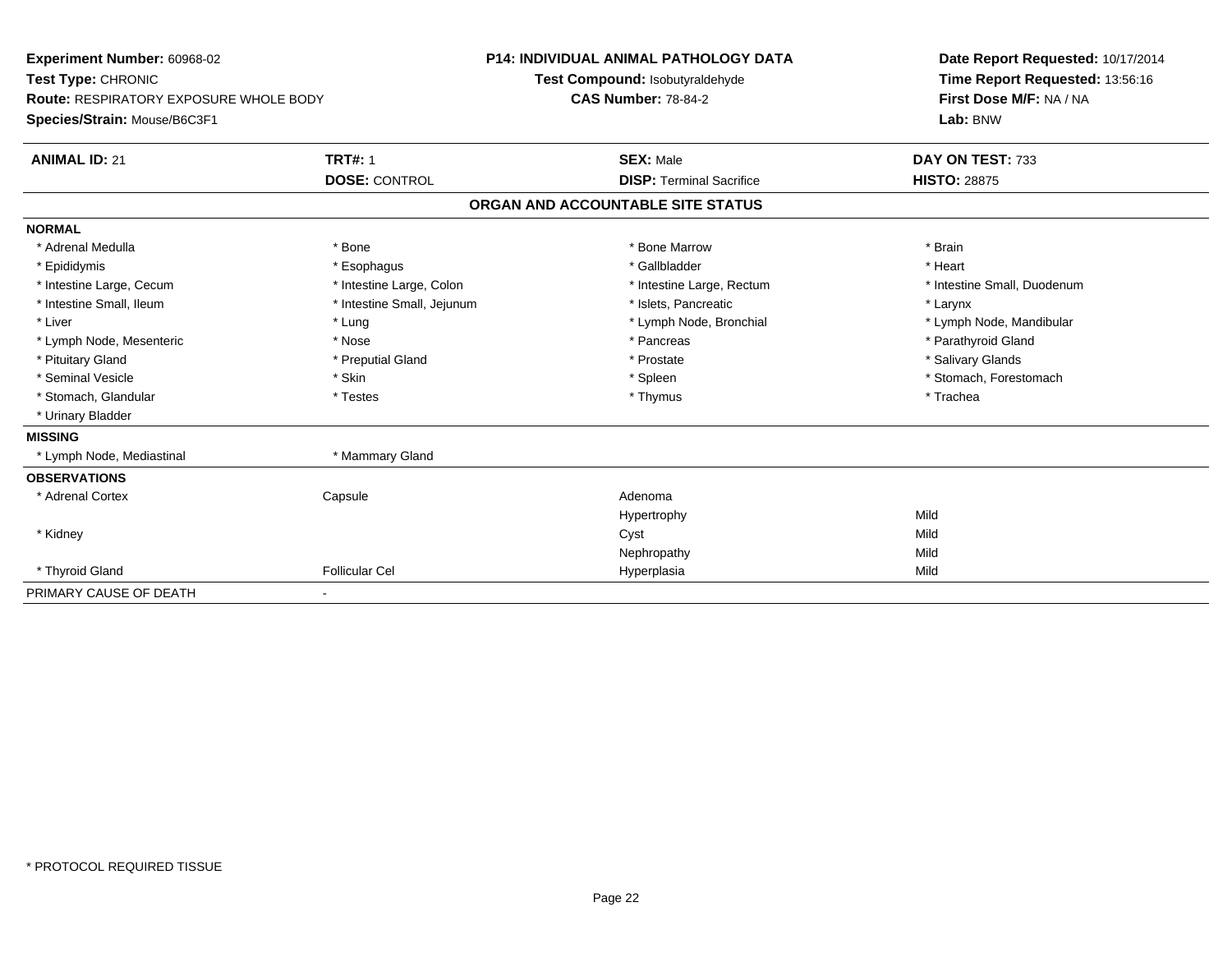| Experiment Number: 60968-02<br>Test Type: CHRONIC<br>Route: RESPIRATORY EXPOSURE WHOLE BODY<br>Species/Strain: Mouse/B6C3F1 |                                        | P14: INDIVIDUAL ANIMAL PATHOLOGY DATA<br>Test Compound: Isobutyraldehyde<br><b>CAS Number: 78-84-2</b> | Date Report Requested: 10/17/2014<br>Time Report Requested: 13:56:16<br>First Dose M/F: NA / NA<br>Lab: BNW |
|-----------------------------------------------------------------------------------------------------------------------------|----------------------------------------|--------------------------------------------------------------------------------------------------------|-------------------------------------------------------------------------------------------------------------|
| <b>ANIMAL ID: 22</b>                                                                                                        | <b>TRT#: 1</b><br><b>DOSE: CONTROL</b> | <b>SEX: Male</b><br><b>DISP: Natural Death</b>                                                         | DAY ON TEST: 659<br><b>HISTO: 28876</b>                                                                     |
|                                                                                                                             |                                        | ORGAN AND ACCOUNTABLE SITE STATUS                                                                      |                                                                                                             |
| <b>NORMAL</b>                                                                                                               |                                        |                                                                                                        |                                                                                                             |
| * Adrenal Cortex                                                                                                            | * Adrenal Medulla                      | * Bone                                                                                                 | * Bone Marrow                                                                                               |
| * Brain                                                                                                                     | * Epididymis                           | * Esophagus                                                                                            | * Intestine Large, Rectum                                                                                   |
| * Islets, Pancreatic                                                                                                        | * Kidney                               | * Larynx                                                                                               | * Lymph Node, Bronchial                                                                                     |
| * Lymph Node, Mandibular                                                                                                    | * Lymph Node, Mesenteric               | * Nose                                                                                                 | * Pancreas                                                                                                  |
| * Parathyroid Gland                                                                                                         | * Pituitary Gland                      | * Preputial Gland                                                                                      | * Prostate                                                                                                  |
| * Salivary Glands                                                                                                           | * Seminal Vesicle                      | * Spleen                                                                                               | * Stomach, Forestomach                                                                                      |
| * Stomach, Glandular                                                                                                        | * Testes                               | * Thymus                                                                                               | * Trachea                                                                                                   |
| * Urinary Bladder                                                                                                           |                                        |                                                                                                        |                                                                                                             |
| <b>MISSING</b>                                                                                                              |                                        |                                                                                                        |                                                                                                             |
| * Lymph Node, Mediastinal                                                                                                   | * Mammary Gland                        |                                                                                                        |                                                                                                             |
| <b>AUTO PRECLUDES DIAG.</b>                                                                                                 |                                        |                                                                                                        |                                                                                                             |
| * Gallbladder                                                                                                               | * Intestine Large, Cecum               | * Intestine Large, Colon                                                                               | * Intestine Small, Duodenum                                                                                 |
| * Intestine Small, Ileum                                                                                                    | * Intestine Small, Jejunum             |                                                                                                        |                                                                                                             |
| <b>OBSERVATIONS</b>                                                                                                         |                                        |                                                                                                        |                                                                                                             |
| * Heart                                                                                                                     |                                        | Cardiomyopathy                                                                                         | Mild                                                                                                        |
| * Liver                                                                                                                     |                                        | Hepatocellular Carcinoma                                                                               |                                                                                                             |
| [ Hepatocellular Carcinoma TGLS = 4-10 ]                                                                                    |                                        |                                                                                                        |                                                                                                             |
| * Lung                                                                                                                      |                                        | Alveolar/Bronchiolar Carcinoma                                                                         |                                                                                                             |
| [ Alveolar/Bronchiolar Carcinoma TGLS = 2-3 ]                                                                               |                                        |                                                                                                        |                                                                                                             |
| * Skin                                                                                                                      | Prepuce                                | Inflammation                                                                                           | Acute, Moderate                                                                                             |
| [Inflammation TGLS = 1-7]                                                                                                   |                                        |                                                                                                        |                                                                                                             |
| * Thyroid Gland                                                                                                             | <b>Follicular Cel</b>                  | Hyperplasia                                                                                            | Mild                                                                                                        |
| * Urin Bladder                                                                                                              |                                        |                                                                                                        |                                                                                                             |
| Note: Dilated bladder was within normal limits microscopically.                                                             |                                        |                                                                                                        |                                                                                                             |
| PRIMARY CAUSE OF DEATH                                                                                                      | - Liver Hepatocellular Carcinoma       |                                                                                                        |                                                                                                             |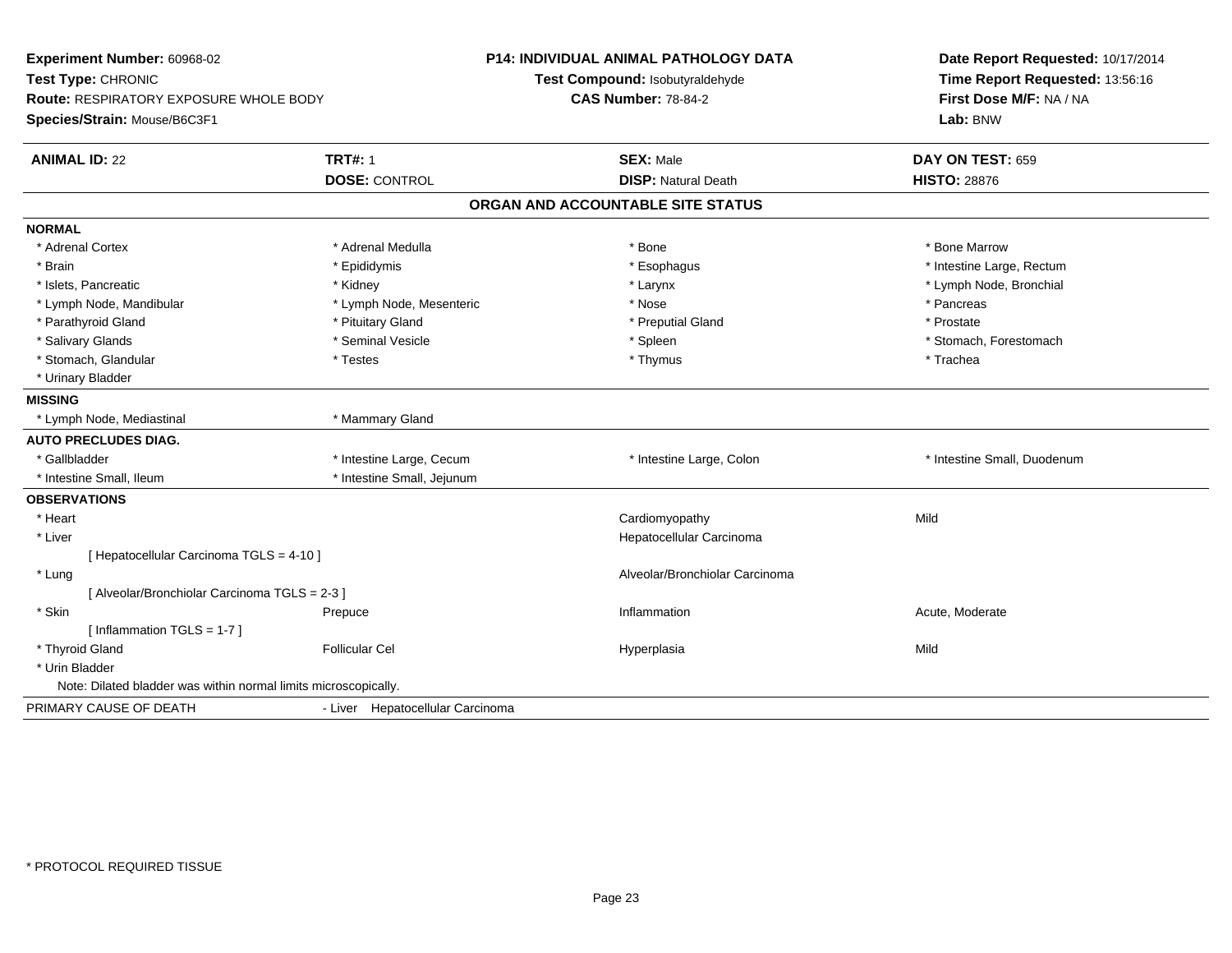| Experiment Number: 60968-02<br>Test Type: CHRONIC<br><b>Route: RESPIRATORY EXPOSURE WHOLE BODY</b> |                             | <b>P14: INDIVIDUAL ANIMAL PATHOLOGY DATA</b><br>Test Compound: Isobutyraldehyde<br><b>CAS Number: 78-84-2</b> | Date Report Requested: 10/17/2014<br>Time Report Requested: 13:56:16<br>First Dose M/F: NA / NA |  |
|----------------------------------------------------------------------------------------------------|-----------------------------|---------------------------------------------------------------------------------------------------------------|-------------------------------------------------------------------------------------------------|--|
| Species/Strain: Mouse/B6C3F1                                                                       |                             |                                                                                                               | Lab: BNW                                                                                        |  |
| <b>ANIMAL ID: 23</b>                                                                               | <b>TRT#: 1</b>              | <b>SEX: Male</b>                                                                                              | DAY ON TEST: 734                                                                                |  |
|                                                                                                    | <b>DOSE: CONTROL</b>        | <b>DISP: Terminal Sacrifice</b>                                                                               | <b>HISTO: 28877</b>                                                                             |  |
|                                                                                                    |                             | ORGAN AND ACCOUNTABLE SITE STATUS                                                                             |                                                                                                 |  |
| <b>NORMAL</b>                                                                                      |                             |                                                                                                               |                                                                                                 |  |
| * Bone                                                                                             | * Bone Marrow               | * Brain                                                                                                       | * Epididymis                                                                                    |  |
| * Esophagus                                                                                        | * Gallbladder               | * Intestine Large, Cecum                                                                                      | * Intestine Large, Colon                                                                        |  |
| * Intestine Large, Rectum                                                                          | * Intestine Small, Duodenum | * Intestine Small, Ileum                                                                                      | * Intestine Small, Jejunum                                                                      |  |
| * Islets, Pancreatic                                                                               | * Larynx                    | * Lymph Node, Bronchial                                                                                       | * Lymph Node, Mandibular                                                                        |  |
| * Lymph Node, Mesenteric                                                                           | * Nose                      | * Parathyroid Gland                                                                                           | * Pituitary Gland                                                                               |  |
| * Preputial Gland                                                                                  | * Salivary Glands           | * Seminal Vesicle                                                                                             | * Stomach, Forestomach                                                                          |  |
| * Stomach, Glandular                                                                               | * Testes                    | * Thymus                                                                                                      | * Thyroid Gland                                                                                 |  |
| * Trachea                                                                                          |                             |                                                                                                               |                                                                                                 |  |
| <b>MISSING</b>                                                                                     |                             |                                                                                                               |                                                                                                 |  |
| * Lymph Node, Mediastinal                                                                          | * Mammary Gland             |                                                                                                               |                                                                                                 |  |
| <b>OBSERVATIONS</b>                                                                                |                             |                                                                                                               |                                                                                                 |  |
| * Adrenal Cortex                                                                                   |                             | Hyperplasia                                                                                                   | Mild                                                                                            |  |
| * Adrenal Medulla                                                                                  |                             | Hyperplasia                                                                                                   | Mild                                                                                            |  |
| * Heart                                                                                            |                             | Cardiomyopathy                                                                                                | Minimal                                                                                         |  |
| * Kidney                                                                                           | Pelvis                      | Inflammation                                                                                                  | Acute, Moderate                                                                                 |  |
| [Inflammation TGLS = $4-5$ ]                                                                       |                             |                                                                                                               |                                                                                                 |  |
| * Liver                                                                                            |                             | <b>Basophilic Focus</b>                                                                                       | Moderate                                                                                        |  |
|                                                                                                    |                             | Hepatocellular Carcinoma                                                                                      |                                                                                                 |  |
| [ Hepatocellular Carcinoma TGLS = 2-10 ]                                                           |                             |                                                                                                               |                                                                                                 |  |
| * Lung                                                                                             |                             | Alveolar/Bronchiolar Adenoma                                                                                  |                                                                                                 |  |
| [ Alveolar/Bronchiolar Adenoma TGLS = 3-3 ]                                                        |                             |                                                                                                               |                                                                                                 |  |
| * Pancreas                                                                                         |                             | Inflammation                                                                                                  | Chronic Active, Mild                                                                            |  |
| * Prostate                                                                                         |                             | Inflammation                                                                                                  | Chronic Active, Marked                                                                          |  |
| * Skin                                                                                             |                             | Inflammation                                                                                                  | Chronic Active, Mild                                                                            |  |
| [Inflammation TGLS = $6-11$ ]                                                                      |                             |                                                                                                               |                                                                                                 |  |
| * Spleen                                                                                           |                             | Hematopoietic Cell Proliferation                                                                              | Mild                                                                                            |  |
| [ Hematopoietic Cell Proliferation TGLS = 5-4 ]                                                    |                             |                                                                                                               |                                                                                                 |  |
| * Urinary Bladder                                                                                  | <b>Transit Epithe</b>       | Hyperplasia                                                                                                   | Moderate                                                                                        |  |
|                                                                                                    |                             | Inflammation                                                                                                  | Chronic Active, Moderate                                                                        |  |
| [Inflammation TGLS = $1-8$ ]                                                                       |                             |                                                                                                               |                                                                                                 |  |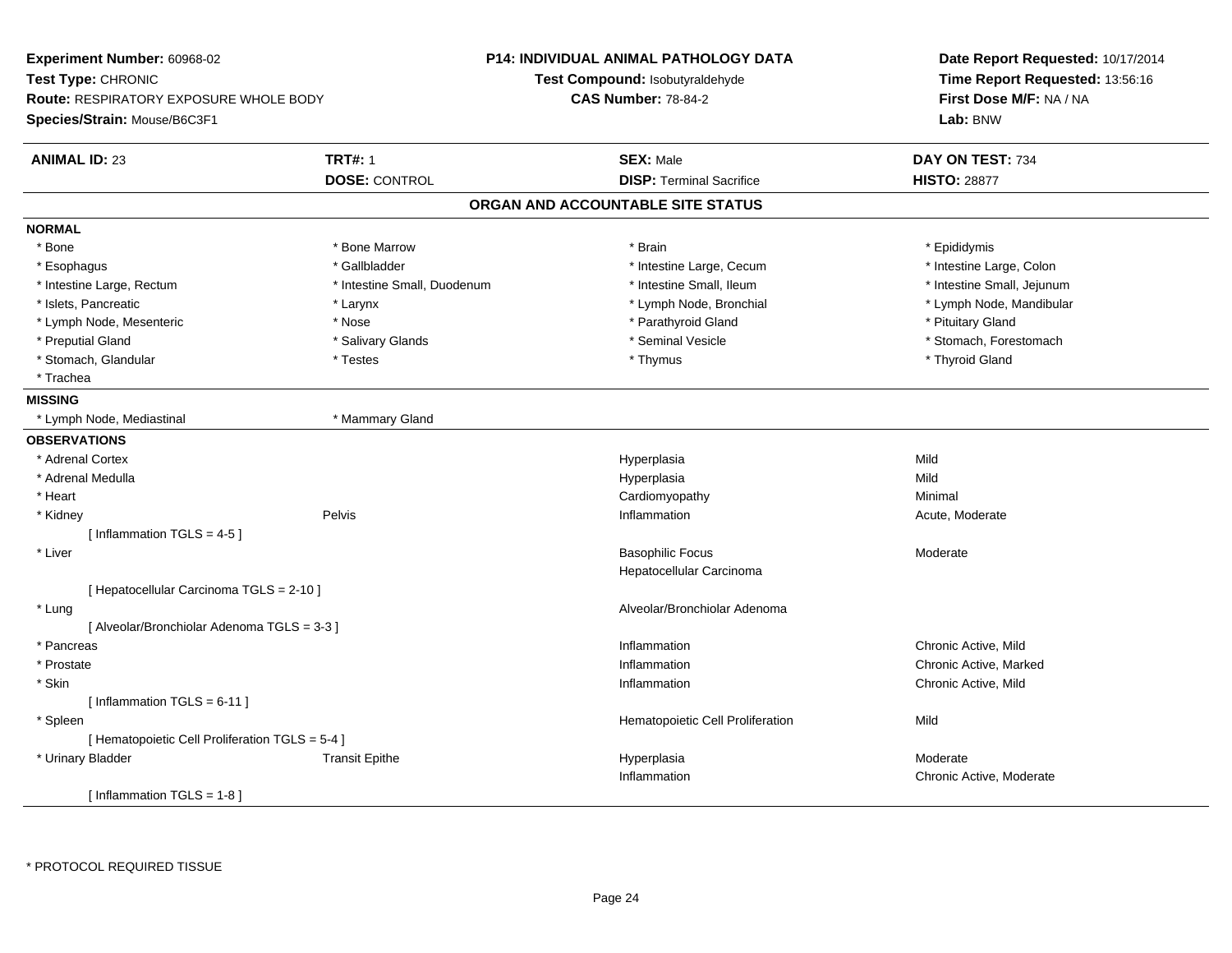| <b>Experiment Number: 60968-02</b><br>Test Type: CHRONIC<br><b>Route: RESPIRATORY EXPOSURE WHOLE BODY</b> |                      | <b>P14: INDIVIDUAL ANIMAL PATHOLOGY DATA</b><br>Test Compound: Isobutyraldehyde | Date Report Requested: 10/17/2014<br>Time Report Requested: 13:56:16 |
|-----------------------------------------------------------------------------------------------------------|----------------------|---------------------------------------------------------------------------------|----------------------------------------------------------------------|
|                                                                                                           |                      | <b>CAS Number: 78-84-2</b>                                                      | First Dose M/F: NA / NA                                              |
| Species/Strain: Mouse/B6C3F1                                                                              |                      |                                                                                 | Lab: BNW                                                             |
| <b>ANIMAL ID: 23</b>                                                                                      | TRT#: 1              | <b>SEX: Male</b>                                                                | DAY ON TEST: 734                                                     |
|                                                                                                           | <b>DOSE: CONTROL</b> | <b>DISP: Terminal Sacrifice</b>                                                 | <b>HISTO: 28877</b>                                                  |
|                                                                                                           |                      | ORGAN AND ACCOUNTABLE SITE STATUS                                               |                                                                      |
| PRIMARY CAUSE OF DEATH                                                                                    |                      |                                                                                 |                                                                      |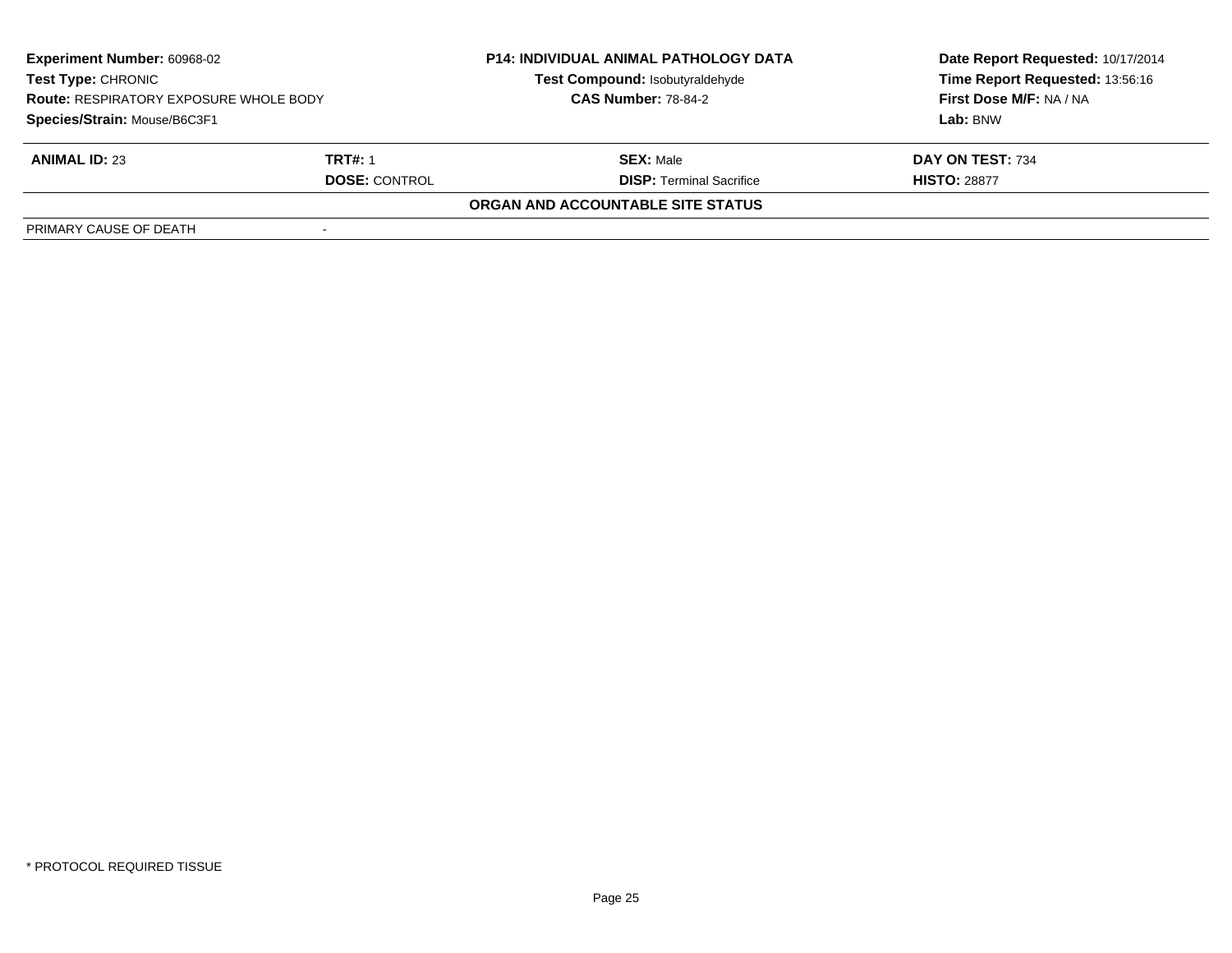| Experiment Number: 60968-02            |                            | P14: INDIVIDUAL ANIMAL PATHOLOGY DATA | Date Report Requested: 10/17/2014 |  |
|----------------------------------------|----------------------------|---------------------------------------|-----------------------------------|--|
| Test Type: CHRONIC                     |                            | Test Compound: Isobutyraldehyde       | Time Report Requested: 13:56:16   |  |
| Route: RESPIRATORY EXPOSURE WHOLE BODY |                            | <b>CAS Number: 78-84-2</b>            | First Dose M/F: NA / NA           |  |
| Species/Strain: Mouse/B6C3F1           |                            |                                       | Lab: BNW                          |  |
| <b>ANIMAL ID: 24</b>                   | <b>TRT#: 1</b>             | <b>SEX: Male</b>                      | DAY ON TEST: 733                  |  |
|                                        | <b>DOSE: CONTROL</b>       | <b>DISP: Terminal Sacrifice</b>       | <b>HISTO: 28878</b>               |  |
|                                        |                            | ORGAN AND ACCOUNTABLE SITE STATUS     |                                   |  |
| <b>NORMAL</b>                          |                            |                                       |                                   |  |
| * Adrenal Medulla                      | * Bone                     | * Bone Marrow                         | * Brain                           |  |
| * Epididymis                           | * Esophagus                | * Gallbladder                         | * Heart                           |  |
| * Intestine Large, Cecum               | * Intestine Large, Colon   | * Intestine Large, Rectum             | * Intestine Small, Duodenum       |  |
| * Intestine Small, Ileum               | * Intestine Small, Jejunum | * Islets. Pancreatic                  | * Larynx                          |  |
| * Lung                                 | * Lymph Node, Bronchial    | * Lymph Node, Mandibular              | * Lymph Node, Mesenteric          |  |
| * Nose                                 | * Parathyroid Gland        | * Pituitary Gland                     | * Preputial Gland                 |  |
| * Prostate                             | * Salivary Glands          | * Skin                                | * Stomach, Forestomach            |  |
| * Stomach, Glandular                   | * Testes                   | * Thymus                              | * Thyroid Gland                   |  |
| * Trachea                              | * Urinary Bladder          |                                       |                                   |  |
| <b>MISSING</b>                         |                            |                                       |                                   |  |
| * Lymph Node, Mediastinal              | * Mammary Gland            |                                       |                                   |  |
| <b>OBSERVATIONS</b>                    |                            |                                       |                                   |  |
| * Adrenal Cortex                       |                            | Hyperplasia                           | Mild                              |  |
|                                        |                            | Hypertrophy                           | Minimal                           |  |
| * Kidney                               |                            | Nephropathy                           | Mild                              |  |
| * Liver                                |                            | Hemangiosarcoma                       |                                   |  |
| * Pancreas                             |                            | Atrophy                               | Minimal                           |  |
| * Seminal Vesicle                      |                            | Carcinoma                             |                                   |  |
|                                        |                            | Inflammation                          | Chronic Active, Mild              |  |
| [Carcinoma TGLS = 1-11]                |                            |                                       |                                   |  |
| [ Inflammation $TGLS = 2-10$ ]         |                            |                                       |                                   |  |
| * Spleen                               |                            | Hemangiosarcoma                       |                                   |  |
| [Hemangiosarcoma TGLS = 3-4]           |                            |                                       |                                   |  |
| PRIMARY CAUSE OF DEATH                 |                            |                                       |                                   |  |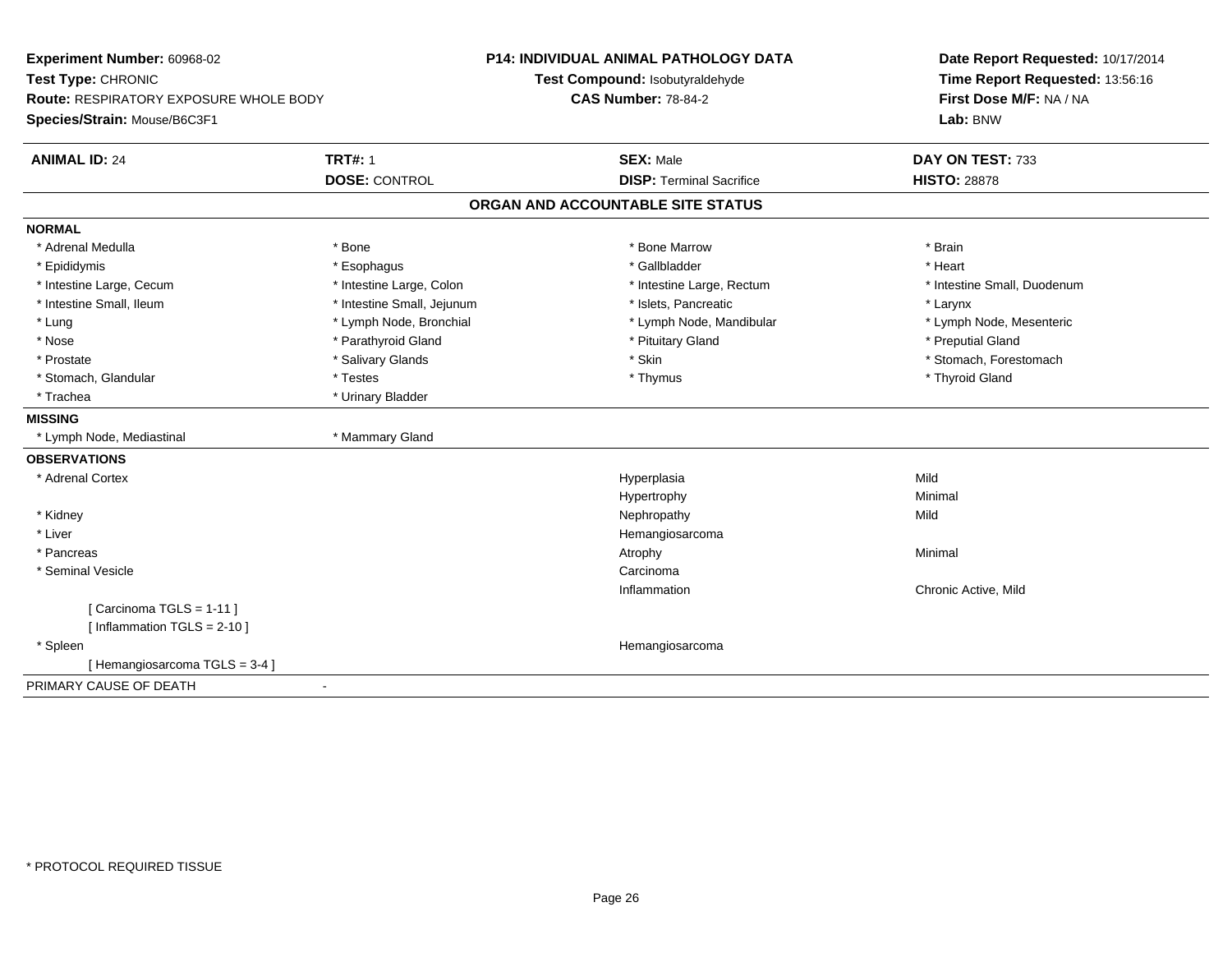| <b>Experiment Number: 60968-02</b><br>Test Type: CHRONIC<br><b>Route: RESPIRATORY EXPOSURE WHOLE BODY</b> |                            | <b>P14: INDIVIDUAL ANIMAL PATHOLOGY DATA</b><br>Test Compound: Isobutyraldehyde<br><b>CAS Number: 78-84-2</b> | Date Report Requested: 10/17/2014<br>Time Report Requested: 13:56:16<br>First Dose M/F: NA / NA |
|-----------------------------------------------------------------------------------------------------------|----------------------------|---------------------------------------------------------------------------------------------------------------|-------------------------------------------------------------------------------------------------|
| Species/Strain: Mouse/B6C3F1                                                                              |                            |                                                                                                               | Lab: BNW                                                                                        |
| <b>ANIMAL ID: 25</b>                                                                                      | <b>TRT#: 1</b>             | <b>SEX: Male</b>                                                                                              | DAY ON TEST: 734                                                                                |
|                                                                                                           | <b>DOSE: CONTROL</b>       | <b>DISP: Terminal Sacrifice</b>                                                                               | <b>HISTO: 28879</b>                                                                             |
|                                                                                                           |                            | ORGAN AND ACCOUNTABLE SITE STATUS                                                                             |                                                                                                 |
| <b>NORMAL</b>                                                                                             |                            |                                                                                                               |                                                                                                 |
| * Adrenal Medulla                                                                                         | * Bone                     | * Bone Marrow                                                                                                 | * Brain                                                                                         |
| * Epididymis                                                                                              | * Esophagus                | * Gallbladder                                                                                                 | * Heart                                                                                         |
| * Intestine Large, Cecum                                                                                  | * Intestine Large, Colon   | * Intestine Large, Rectum                                                                                     | * Intestine Small, Duodenum                                                                     |
| * Intestine Small, Ileum                                                                                  | * Intestine Small, Jejunum | * Islets, Pancreatic                                                                                          | * Larynx                                                                                        |
| * Liver                                                                                                   | * Lung                     | * Lymph Node, Bronchial                                                                                       | * Lymph Node, Mediastinal                                                                       |
| * Lymph Node, Mesenteric                                                                                  | * Nose                     | * Pancreas                                                                                                    | * Parathyroid Gland                                                                             |
| * Pituitary Gland                                                                                         | * Preputial Gland          | * Prostate                                                                                                    | * Salivary Glands                                                                               |
| * Seminal Vesicle                                                                                         | * Skin                     | * Spleen                                                                                                      | * Stomach, Forestomach                                                                          |
| * Stomach, Glandular                                                                                      | * Testes                   | * Thymus                                                                                                      | * Thyroid Gland                                                                                 |
| * Trachea                                                                                                 | * Urinary Bladder          |                                                                                                               |                                                                                                 |
| <b>MISSING</b>                                                                                            |                            |                                                                                                               |                                                                                                 |
| * Lymph Node, Mandibular                                                                                  | * Mammary Gland            |                                                                                                               |                                                                                                 |
| <b>OBSERVATIONS</b>                                                                                       |                            |                                                                                                               |                                                                                                 |
| * Adrenal Cortex                                                                                          |                            | Hypertrophy                                                                                                   | Mild                                                                                            |
| * Kidney                                                                                                  |                            | Cyst                                                                                                          | Mild                                                                                            |
|                                                                                                           |                            | Nephropathy                                                                                                   | Mild                                                                                            |
| PRIMARY CAUSE OF DEATH                                                                                    |                            |                                                                                                               |                                                                                                 |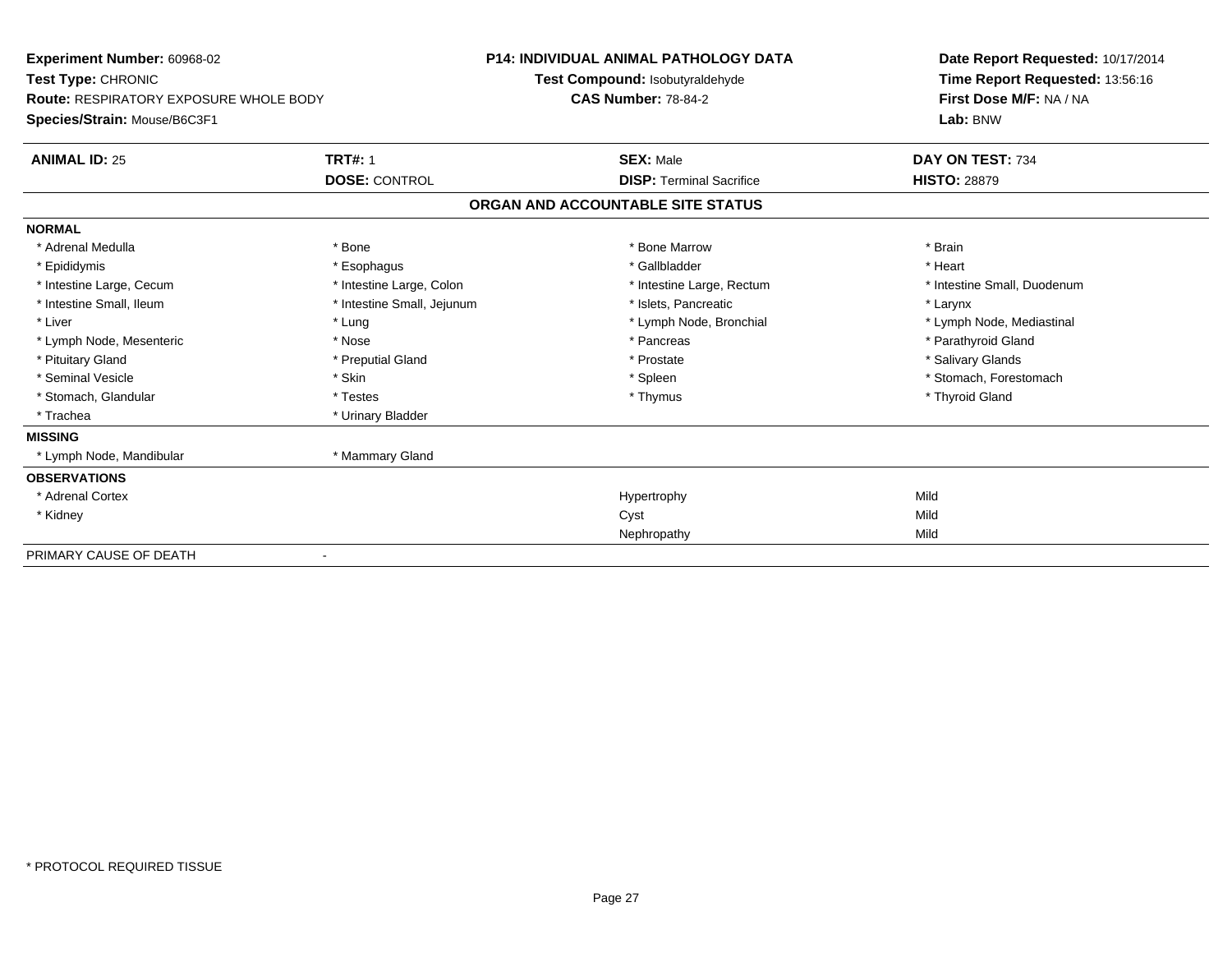| Experiment Number: 60968-02<br>Test Type: CHRONIC<br><b>Route: RESPIRATORY EXPOSURE WHOLE BODY</b><br>Species/Strain: Mouse/B6C3F1                                                           |                                                                                                                                                                                            | <b>P14: INDIVIDUAL ANIMAL PATHOLOGY DATA</b><br>Test Compound: Isobutyraldehyde<br><b>CAS Number: 78-84-2</b>                                                                                | Date Report Requested: 10/17/2014<br>Time Report Requested: 13:56:16<br>First Dose M/F: NA / NA<br>Lab: BNW                    |
|----------------------------------------------------------------------------------------------------------------------------------------------------------------------------------------------|--------------------------------------------------------------------------------------------------------------------------------------------------------------------------------------------|----------------------------------------------------------------------------------------------------------------------------------------------------------------------------------------------|--------------------------------------------------------------------------------------------------------------------------------|
| <b>ANIMAL ID: 26</b>                                                                                                                                                                         | <b>TRT#: 1</b>                                                                                                                                                                             | <b>SEX: Male</b><br><b>DISP: Terminal Sacrifice</b>                                                                                                                                          | DAY ON TEST: 734<br><b>HISTO: 28880</b>                                                                                        |
|                                                                                                                                                                                              | <b>DOSE: CONTROL</b>                                                                                                                                                                       | ORGAN AND ACCOUNTABLE SITE STATUS                                                                                                                                                            |                                                                                                                                |
| <b>NORMAL</b>                                                                                                                                                                                |                                                                                                                                                                                            |                                                                                                                                                                                              |                                                                                                                                |
| * Adrenal Medulla<br>* Epididymis<br>* Intestine Large, Colon<br>* Intestine Small, Jejunum<br>* Lymph Node, Bronchial<br>* Pancreas<br>* Prostate<br>* Spleen<br>* Thymus<br><b>MISSING</b> | * Bone<br>* Esophagus<br>* Intestine Large, Rectum<br>* Islets, Pancreatic<br>* Lymph Node, Mediastinal<br>* Parathyroid Gland<br>* Salivary Glands<br>* Stomach, Forestomach<br>* Trachea | * Bone Marrow<br>* Gallbladder<br>* Intestine Small, Duodenum<br>* Larynx<br>* Lymph Node, Mesenteric<br>* Pituitary Gland<br>* Seminal Vesicle<br>* Stomach, Glandular<br>* Urinary Bladder | * Brain<br>* Intestine Large, Cecum<br>* Intestine Small, Ileum<br>* Lung<br>* Nose<br>* Preputial Gland<br>* Skin<br>* Testes |
| * Lymph Node, Mandibular                                                                                                                                                                     | * Mammary Gland                                                                                                                                                                            |                                                                                                                                                                                              |                                                                                                                                |
| <b>OBSERVATIONS</b><br>* Adrenal Cortex<br>* Heart<br>* Kidney<br>* Liver<br>[Basophilic Focus TGLS = 1-4]                                                                                   |                                                                                                                                                                                            | Hypertrophy<br>Cardiomyopathy<br>Nephropathy<br><b>Basophilic Focus</b>                                                                                                                      | Mild<br>Minimal<br>Mild                                                                                                        |
| * Thyroid Gland                                                                                                                                                                              | <b>Follicular Cel</b>                                                                                                                                                                      | Hyperplasia                                                                                                                                                                                  | Mild                                                                                                                           |
| PRIMARY CAUSE OF DEATH                                                                                                                                                                       |                                                                                                                                                                                            |                                                                                                                                                                                              |                                                                                                                                |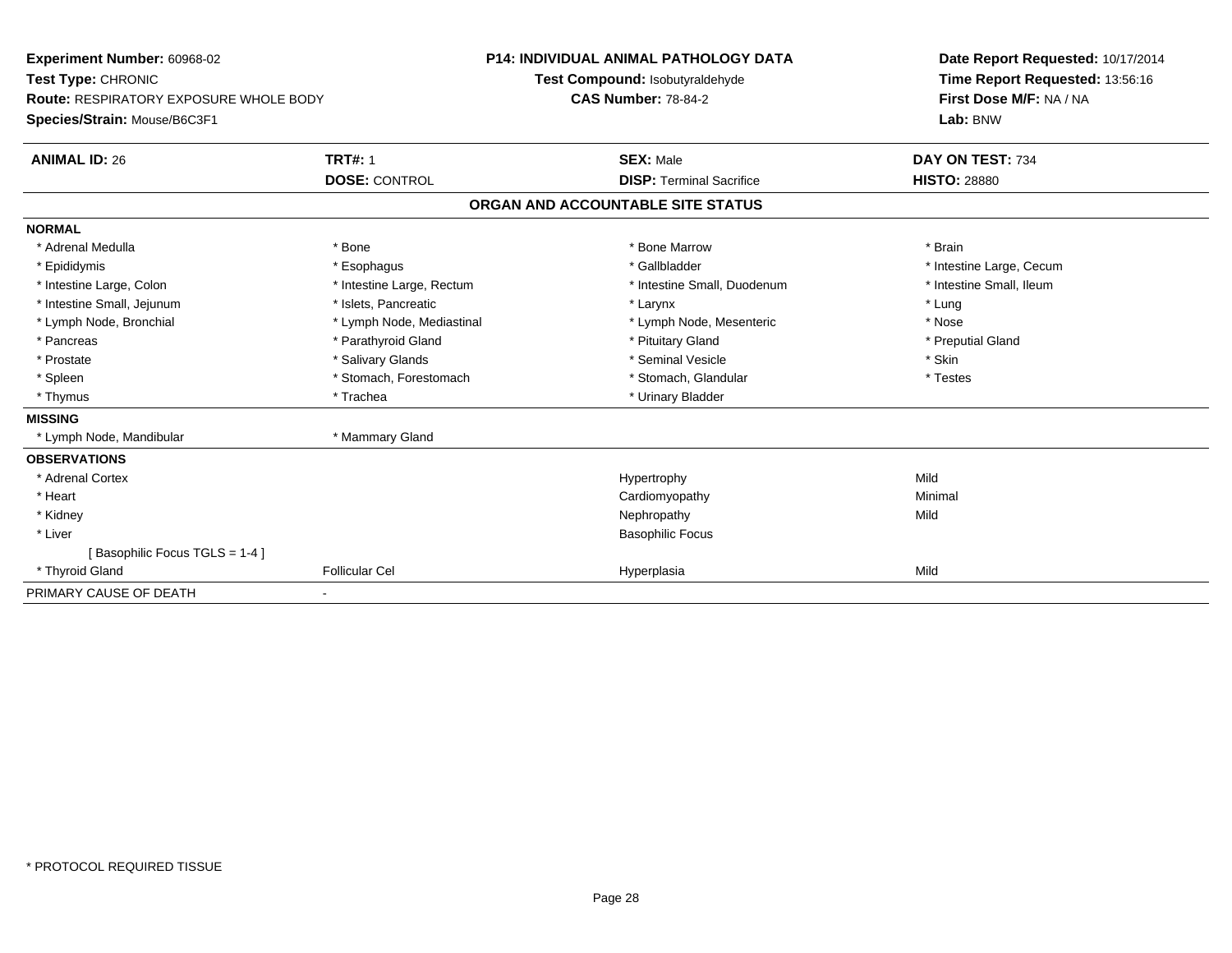| Experiment Number: 60968-02<br>Test Type: CHRONIC |                                          | <b>P14: INDIVIDUAL ANIMAL PATHOLOGY DATA</b><br>Test Compound: Isobutyraldehyde | Date Report Requested: 10/17/2014<br>Time Report Requested: 13:56:16 |  |
|---------------------------------------------------|------------------------------------------|---------------------------------------------------------------------------------|----------------------------------------------------------------------|--|
| <b>Route: RESPIRATORY EXPOSURE WHOLE BODY</b>     |                                          | <b>CAS Number: 78-84-2</b>                                                      | First Dose M/F: NA / NA                                              |  |
| Species/Strain: Mouse/B6C3F1                      |                                          |                                                                                 | Lab: BNW                                                             |  |
| <b>ANIMAL ID: 27</b>                              | <b>TRT#: 1</b>                           | <b>SEX: Male</b>                                                                | DAY ON TEST: 639                                                     |  |
|                                                   | <b>DOSE: CONTROL</b>                     | <b>DISP:</b> Moribund Sacrifice                                                 | <b>HISTO: 28881</b>                                                  |  |
|                                                   |                                          | ORGAN AND ACCOUNTABLE SITE STATUS                                               |                                                                      |  |
| <b>NORMAL</b>                                     |                                          |                                                                                 |                                                                      |  |
| * Adrenal Cortex                                  | * Adrenal Medulla                        | * Bone                                                                          | * Bone Marrow                                                        |  |
| * Brain                                           | * Epididymis                             | * Esophagus                                                                     | * Gallbladder                                                        |  |
| * Heart                                           | * Intestine Large, Cecum                 | * Intestine Large, Colon                                                        | * Intestine Large, Rectum                                            |  |
| * Intestine Small, Duodenum                       | * Intestine Small, Ileum                 | * Intestine Small, Jejunum                                                      | * Islets, Pancreatic                                                 |  |
| * Larynx                                          | * Lymph Node, Mesenteric                 | * Nose                                                                          | * Pancreas                                                           |  |
| * Parathyroid Gland                               | * Pituitary Gland                        | * Preputial Gland                                                               | * Prostate                                                           |  |
| * Salivary Glands                                 | * Spleen                                 | * Stomach, Forestomach                                                          | * Stomach, Glandular                                                 |  |
| * Testes                                          | * Thymus                                 | * Trachea                                                                       | * Urinary Bladder                                                    |  |
| <b>MISSING</b>                                    |                                          |                                                                                 |                                                                      |  |
| * Lymph Node, Bronchial                           | * Lymph Node, Mandibular                 | * Lymph Node, Mediastinal                                                       | * Mammary Gland                                                      |  |
| <b>OBSERVATIONS</b>                               |                                          |                                                                                 |                                                                      |  |
| * Kidney                                          |                                          | Nephropathy                                                                     | Mild                                                                 |  |
| * Liver                                           |                                          | Hepatocellular Adenoma                                                          |                                                                      |  |
| [ Hepatocellular Adenoma TGLS = 2-10 ]            |                                          |                                                                                 |                                                                      |  |
| * Lung                                            |                                          | Carcinoma                                                                       | Metastatic (Thyroid Gland)                                           |  |
| * Seminal Vesicle                                 |                                          | Inflammation                                                                    | Chronic Active, Mild                                                 |  |
| * Skin                                            | Prepuce                                  | Inflammation                                                                    | Acute, Moderate                                                      |  |
| [ Inflammation TGLS = 1-11 ]                      |                                          |                                                                                 |                                                                      |  |
| * Thyroid Gland                                   | <b>Follicular Cel</b>                    | Carcinoma                                                                       |                                                                      |  |
| [Carcinoma TGLS = 3-2]                            |                                          |                                                                                 |                                                                      |  |
| PRIMARY CAUSE OF DEATH                            | - Skin Prepuce Inflammation              |                                                                                 |                                                                      |  |
| CONTRIBUTORY CAUSE OF DEATH                       | - Thyroid Gland Follicular Cel Carcinoma |                                                                                 |                                                                      |  |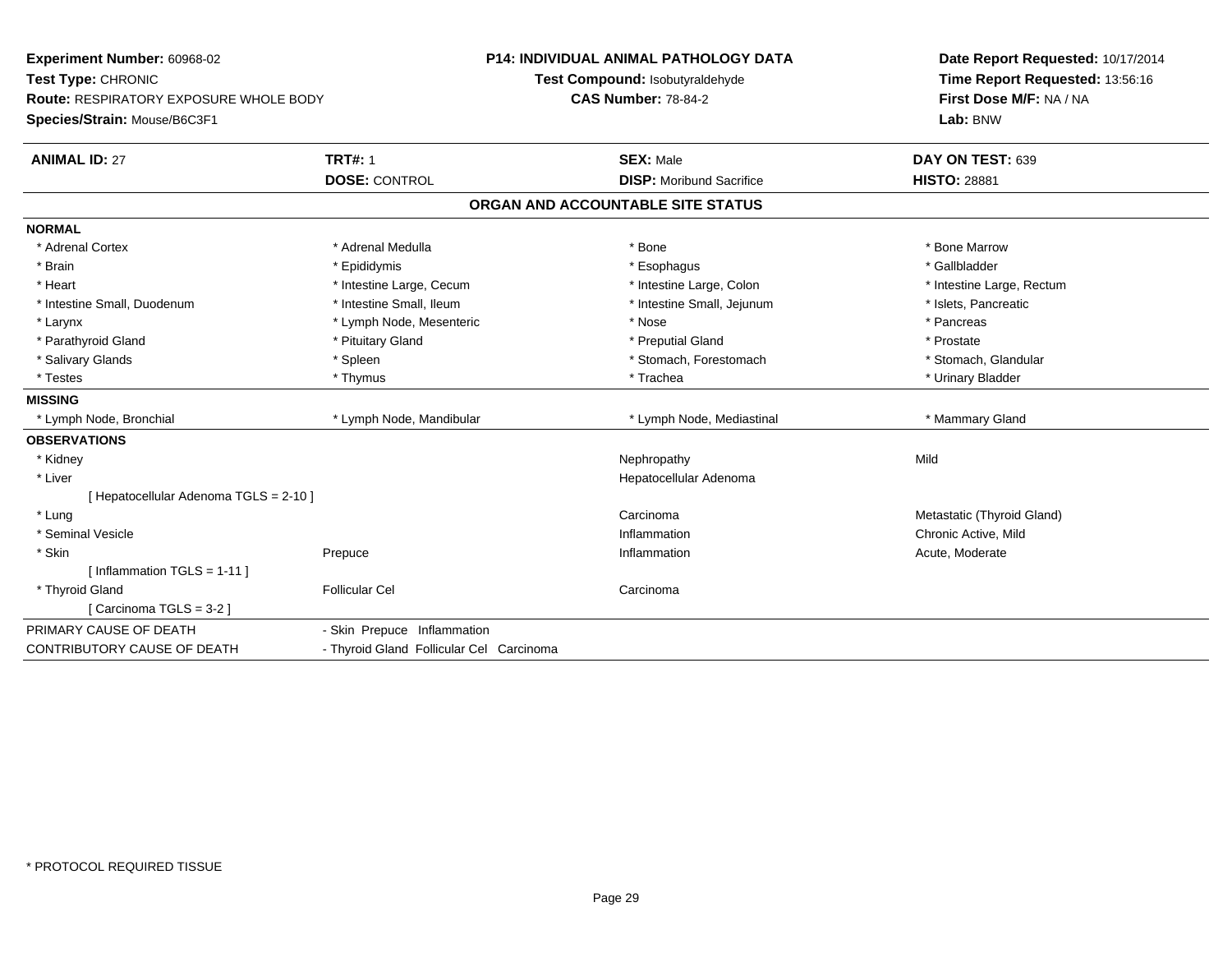| Experiment Number: 60968-02                     |                                  |                                   | <b>P14: INDIVIDUAL ANIMAL PATHOLOGY DATA</b> | Date Report Requested: 10/17/2014 |
|-------------------------------------------------|----------------------------------|-----------------------------------|----------------------------------------------|-----------------------------------|
| Test Type: CHRONIC                              |                                  |                                   | Test Compound: Isobutyraldehyde              | Time Report Requested: 13:56:16   |
| Route: RESPIRATORY EXPOSURE WHOLE BODY          |                                  |                                   | <b>CAS Number: 78-84-2</b>                   | First Dose M/F: NA / NA           |
| Species/Strain: Mouse/B6C3F1                    |                                  |                                   |                                              | Lab: BNW                          |
| <b>ANIMAL ID: 28</b>                            | <b>TRT#: 1</b>                   |                                   | <b>SEX: Male</b>                             | DAY ON TEST: 639                  |
|                                                 | <b>DOSE: CONTROL</b>             |                                   | <b>DISP:</b> Moribund Sacrifice              | <b>HISTO: 28882</b>               |
|                                                 |                                  | ORGAN AND ACCOUNTABLE SITE STATUS |                                              |                                   |
| <b>NORMAL</b>                                   |                                  |                                   |                                              |                                   |
| * Adrenal Medulla                               | * Bone                           |                                   | * Bone Marrow                                | * Brain                           |
| * Epididymis                                    | * Esophagus                      |                                   | * Gallbladder                                | * Heart                           |
| * Intestine Large, Cecum                        | * Intestine Large, Colon         |                                   | * Intestine Large, Rectum                    | * Intestine Small, Duodenum       |
| * Intestine Small, Ileum                        | * Intestine Small, Jejunum       |                                   | * Islets, Pancreatic                         | * Larynx                          |
| * Lung                                          | * Lymph Node, Bronchial          |                                   | * Lymph Node, Mandibular                     | * Lymph Node, Mediastinal         |
| * Lymph Node, Mesenteric                        | * Nose                           |                                   | * Pancreas                                   | * Pituitary Gland                 |
| * Preputial Gland                               | * Prostate                       |                                   | * Salivary Glands                            | * Seminal Vesicle                 |
| * Skin                                          | * Stomach, Forestomach           |                                   | * Stomach, Glandular                         | * Testes                          |
| * Trachea                                       | * Urinary Bladder                |                                   |                                              |                                   |
| <b>MISSING</b>                                  |                                  |                                   |                                              |                                   |
| * Mammary Gland                                 | * Parathyroid Gland              |                                   | * Thymus                                     |                                   |
| <b>OBSERVATIONS</b>                             |                                  |                                   |                                              |                                   |
| * Adrenal Cortex                                |                                  |                                   | Hyperplasia                                  | Mild                              |
| * Kidney                                        |                                  |                                   | Nephropathy                                  | Moderate                          |
| * Liver                                         |                                  |                                   | Clear Cell Focus                             |                                   |
|                                                 |                                  |                                   | Hepatocellular Carcinoma                     | <b>Multiple</b>                   |
| [ Hepatocellular Carcinoma TGLS = 2,3-10+11 ]   |                                  |                                   |                                              |                                   |
| * Spleen                                        |                                  |                                   | Hematopoietic Cell Proliferation             | Marked                            |
| [ Hematopoietic Cell Proliferation TGLS = 1-4 ] |                                  |                                   |                                              |                                   |
| * Thyroid Gland                                 | <b>Follicular Cel</b>            |                                   | Adenoma                                      |                                   |
| PRIMARY CAUSE OF DEATH                          | - Liver Hepatocellular Carcinoma |                                   |                                              |                                   |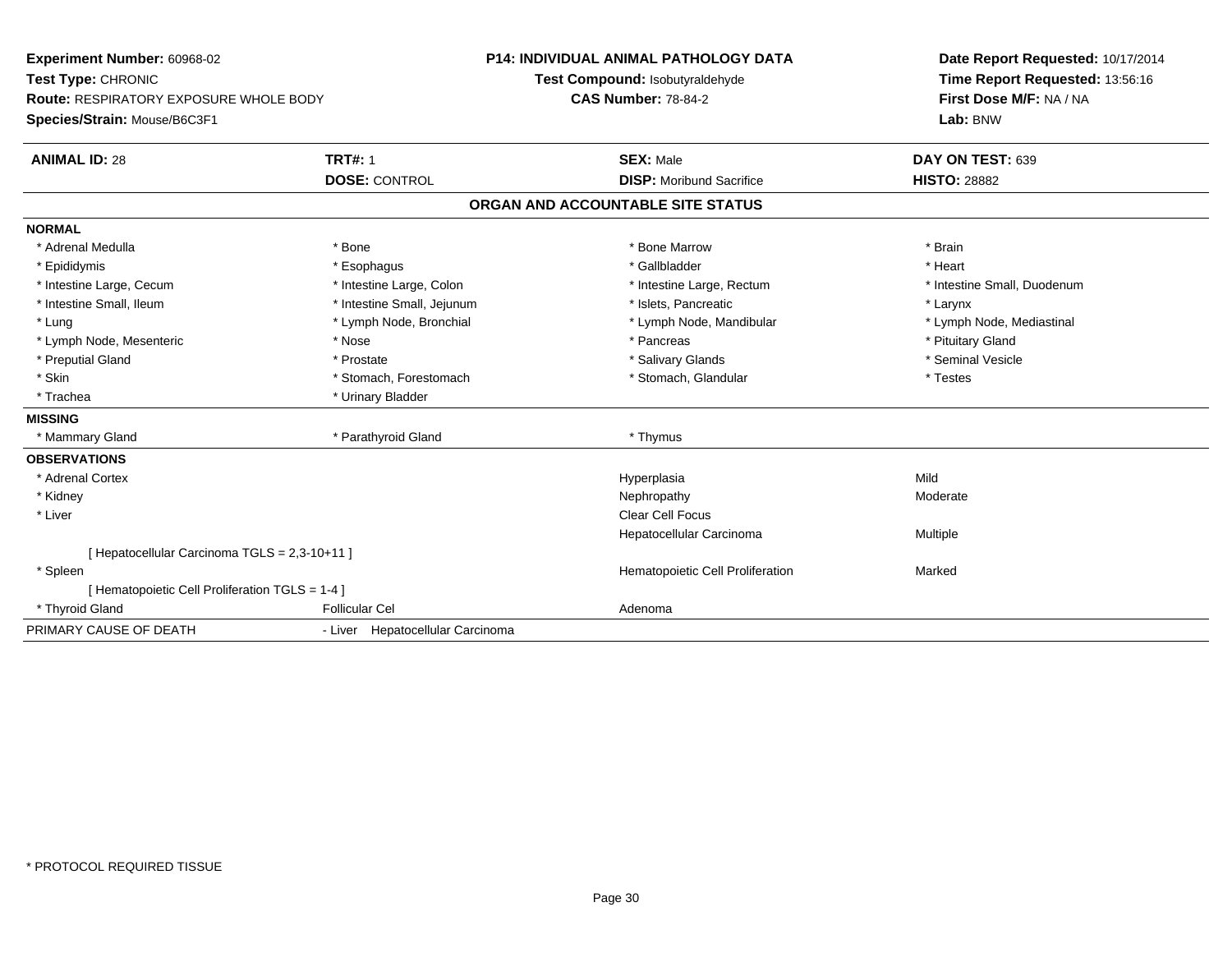| Experiment Number: 60968-02<br>Test Type: CHRONIC<br><b>Route: RESPIRATORY EXPOSURE WHOLE BODY</b><br>Species/Strain: Mouse/B6C3F1 |                           | <b>P14: INDIVIDUAL ANIMAL PATHOLOGY DATA</b><br>Test Compound: Isobutyraldehyde<br><b>CAS Number: 78-84-2</b> |  | Date Report Requested: 10/17/2014<br>Time Report Requested: 13:56:16<br>First Dose M/F: NA / NA<br>Lab: BNW |  |
|------------------------------------------------------------------------------------------------------------------------------------|---------------------------|---------------------------------------------------------------------------------------------------------------|--|-------------------------------------------------------------------------------------------------------------|--|
| <b>ANIMAL ID: 29</b>                                                                                                               | <b>TRT#: 1</b>            | <b>SEX: Male</b>                                                                                              |  | DAY ON TEST: 733                                                                                            |  |
|                                                                                                                                    | <b>DOSE: CONTROL</b>      | <b>DISP: Terminal Sacrifice</b>                                                                               |  | <b>HISTO: 28883</b>                                                                                         |  |
|                                                                                                                                    |                           | ORGAN AND ACCOUNTABLE SITE STATUS                                                                             |  |                                                                                                             |  |
| <b>NORMAL</b>                                                                                                                      |                           |                                                                                                               |  |                                                                                                             |  |
| * Adrenal Medulla                                                                                                                  | * Bone                    | * Bone Marrow                                                                                                 |  | * Brain                                                                                                     |  |
| * Epididymis                                                                                                                       | * Esophagus               | * Gallbladder                                                                                                 |  | * Intestine Large, Cecum                                                                                    |  |
| * Intestine Large, Colon                                                                                                           | * Intestine Large, Rectum | * Intestine Small, Duodenum                                                                                   |  | * Intestine Small, Ileum                                                                                    |  |
| * Intestine Small, Jejunum                                                                                                         | * Islets, Pancreatic      | * Larynx                                                                                                      |  | * Liver                                                                                                     |  |
| * Lymph Node, Bronchial                                                                                                            | * Lymph Node, Mesenteric  | * Nose                                                                                                        |  | * Pituitary Gland                                                                                           |  |
| * Preputial Gland                                                                                                                  | * Prostate                | * Salivary Glands                                                                                             |  | * Seminal Vesicle                                                                                           |  |
| * Skin                                                                                                                             | * Spleen                  | * Stomach, Forestomach                                                                                        |  | * Stomach, Glandular                                                                                        |  |
| * Testes                                                                                                                           | * Thymus                  | * Thyroid Gland                                                                                               |  | * Trachea                                                                                                   |  |
| * Urinary Bladder                                                                                                                  |                           |                                                                                                               |  |                                                                                                             |  |
| <b>MISSING</b>                                                                                                                     |                           |                                                                                                               |  |                                                                                                             |  |
| * Lymph Node, Mandibular                                                                                                           | * Lymph Node, Mediastinal | * Mammary Gland                                                                                               |  | * Parathyroid Gland                                                                                         |  |
| <b>OBSERVATIONS</b>                                                                                                                |                           |                                                                                                               |  |                                                                                                             |  |
| * Adrenal Cortex                                                                                                                   |                           | Hypertrophy                                                                                                   |  | Mild                                                                                                        |  |
| * Heart                                                                                                                            |                           | Cardiomyopathy                                                                                                |  | Minimal                                                                                                     |  |
| * Kidney                                                                                                                           |                           | Nephropathy                                                                                                   |  | Mild                                                                                                        |  |
| * Lung                                                                                                                             | Alveolar Epith            | Hyperplasia                                                                                                   |  | Minimal                                                                                                     |  |
| * Pancreas                                                                                                                         |                           | Lipomatosis                                                                                                   |  | Minimal                                                                                                     |  |
| PRIMARY CAUSE OF DEATH                                                                                                             |                           |                                                                                                               |  |                                                                                                             |  |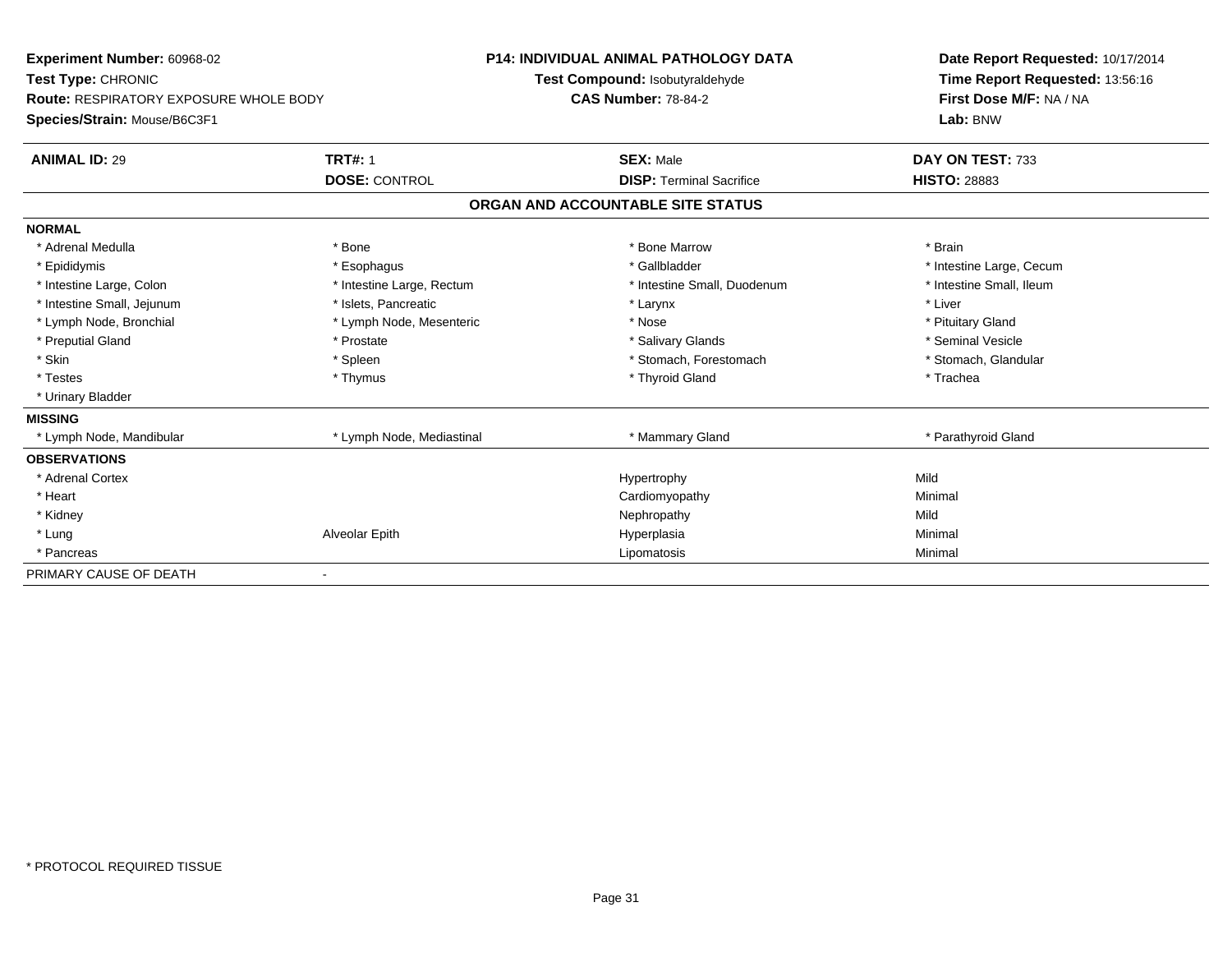| <b>Experiment Number: 60968-02</b><br>Test Type: CHRONIC<br><b>Route: RESPIRATORY EXPOSURE WHOLE BODY</b><br>Species/Strain: Mouse/B6C3F1 |                            | <b>P14: INDIVIDUAL ANIMAL PATHOLOGY DATA</b><br><b>Test Compound: Isobutyraldehyde</b><br><b>CAS Number: 78-84-2</b> |                                   | Date Report Requested: 10/17/2014<br>Time Report Requested: 13:56:16<br>First Dose M/F: NA / NA<br>Lab: BNW |
|-------------------------------------------------------------------------------------------------------------------------------------------|----------------------------|----------------------------------------------------------------------------------------------------------------------|-----------------------------------|-------------------------------------------------------------------------------------------------------------|
| <b>ANIMAL ID: 30</b>                                                                                                                      | <b>TRT#: 1</b>             |                                                                                                                      | <b>SEX: Male</b>                  | DAY ON TEST: 733                                                                                            |
|                                                                                                                                           | <b>DOSE: CONTROL</b>       |                                                                                                                      | <b>DISP: Terminal Sacrifice</b>   | <b>HISTO: 28884</b>                                                                                         |
|                                                                                                                                           |                            |                                                                                                                      | ORGAN AND ACCOUNTABLE SITE STATUS |                                                                                                             |
| <b>NORMAL</b>                                                                                                                             |                            |                                                                                                                      |                                   |                                                                                                             |
| * Adrenal Medulla                                                                                                                         | * Bone                     |                                                                                                                      | * Bone Marrow                     | * Brain                                                                                                     |
| * Epididymis                                                                                                                              | * Esophagus                |                                                                                                                      | * Gallbladder                     | * Heart                                                                                                     |
| * Intestine Large, Cecum                                                                                                                  | * Intestine Large, Colon   |                                                                                                                      | * Intestine Large, Rectum         | * Intestine Small, Duodenum                                                                                 |
| * Intestine Small, Ileum                                                                                                                  | * Intestine Small, Jejunum |                                                                                                                      | * Islets, Pancreatic              | * Larynx                                                                                                    |
| * Liver                                                                                                                                   | * Lymph Node, Mediastinal  |                                                                                                                      | * Lymph Node, Mesenteric          | * Nose                                                                                                      |
| * Pancreas                                                                                                                                | * Parathyroid Gland        |                                                                                                                      | * Pituitary Gland                 | * Prostate                                                                                                  |
| * Salivary Glands                                                                                                                         | * Seminal Vesicle          |                                                                                                                      | * Skin                            | * Spleen                                                                                                    |
| * Stomach, Forestomach                                                                                                                    | * Stomach, Glandular       |                                                                                                                      | * Testes                          | * Thymus                                                                                                    |
| * Thyroid Gland                                                                                                                           | * Trachea                  |                                                                                                                      | * Urinary Bladder                 |                                                                                                             |
| <b>MISSING</b>                                                                                                                            |                            |                                                                                                                      |                                   |                                                                                                             |
| * Lymph Node, Bronchial                                                                                                                   | * Lymph Node, Mandibular   |                                                                                                                      | * Mammary Gland                   |                                                                                                             |
| <b>OBSERVATIONS</b>                                                                                                                       |                            |                                                                                                                      |                                   |                                                                                                             |
| * Adrenal Cortex                                                                                                                          |                            |                                                                                                                      | Hypertrophy                       | Minimal                                                                                                     |
| * Kidney                                                                                                                                  |                            |                                                                                                                      | Nephropathy                       | Mild                                                                                                        |
| * Lung                                                                                                                                    |                            |                                                                                                                      | Alveolar/Bronchiolar Carcinoma    |                                                                                                             |
| [ Alveolar/Bronchiolar Carcinoma TGLS = 1-3 ]                                                                                             |                            |                                                                                                                      |                                   |                                                                                                             |
| * Preputial Gland                                                                                                                         |                            |                                                                                                                      | Inflammation                      | Chronic Active, Moderate                                                                                    |
| PRIMARY CAUSE OF DEATH                                                                                                                    |                            |                                                                                                                      |                                   |                                                                                                             |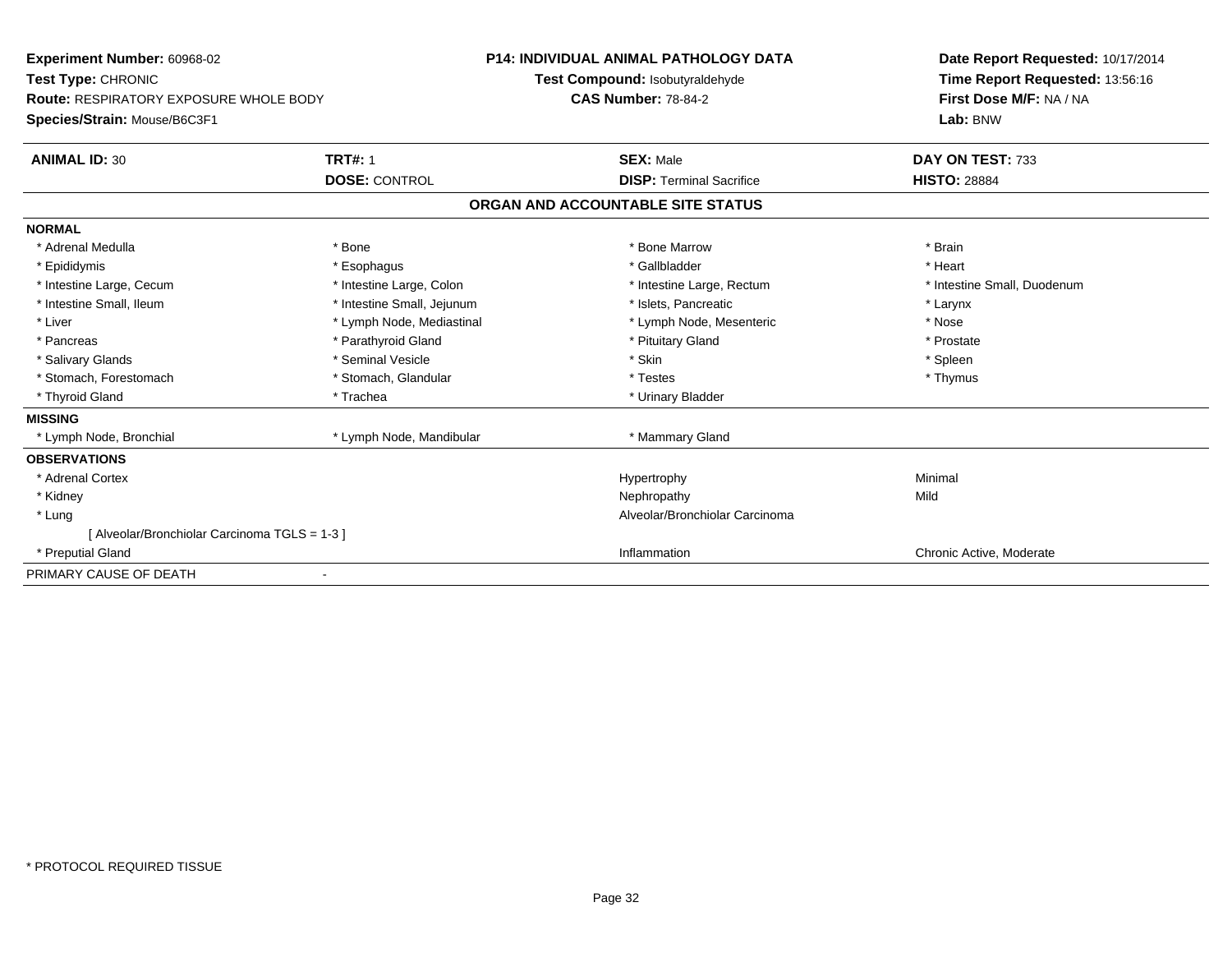| <b>Experiment Number: 60968-02</b><br>Test Type: CHRONIC<br><b>Route: RESPIRATORY EXPOSURE WHOLE BODY</b><br>Species/Strain: Mouse/B6C3F1<br><b>ANIMAL ID: 31</b> | <b>TRT#: 1</b><br><b>DOSE: CONTROL</b> | <b>P14: INDIVIDUAL ANIMAL PATHOLOGY DATA</b><br>Test Compound: Isobutyraldehyde<br><b>CAS Number: 78-84-2</b><br><b>SEX: Male</b><br><b>DISP: Terminal Sacrifice</b> |                                   | Date Report Requested: 10/17/2014<br>Time Report Requested: 13:56:16<br>First Dose M/F: NA / NA<br>Lab: BNW<br>DAY ON TEST: 733<br><b>HISTO: 28885</b> |
|-------------------------------------------------------------------------------------------------------------------------------------------------------------------|----------------------------------------|----------------------------------------------------------------------------------------------------------------------------------------------------------------------|-----------------------------------|--------------------------------------------------------------------------------------------------------------------------------------------------------|
|                                                                                                                                                                   |                                        |                                                                                                                                                                      | ORGAN AND ACCOUNTABLE SITE STATUS |                                                                                                                                                        |
| <b>NORMAL</b>                                                                                                                                                     |                                        |                                                                                                                                                                      |                                   |                                                                                                                                                        |
| * Adrenal Medulla                                                                                                                                                 | * Bone                                 |                                                                                                                                                                      | * Bone Marrow                     | * Brain                                                                                                                                                |
| * Epididymis                                                                                                                                                      | * Esophagus                            |                                                                                                                                                                      | * Gallbladder                     | * Intestine Large, Cecum                                                                                                                               |
| * Intestine Large, Colon                                                                                                                                          | * Intestine Large, Rectum              |                                                                                                                                                                      | * Intestine Small, Duodenum       | * Intestine Small, Ileum                                                                                                                               |
| * Intestine Small, Jejunum                                                                                                                                        | * Islets, Pancreatic                   |                                                                                                                                                                      | * Larynx                          | * Lung                                                                                                                                                 |
| * Lymph Node, Bronchial                                                                                                                                           | * Lymph Node, Mandibular               |                                                                                                                                                                      | * Lymph Node, Mediastinal         | * Lymph Node, Mesenteric                                                                                                                               |
| * Nose                                                                                                                                                            | * Pancreas                             |                                                                                                                                                                      | * Parathyroid Gland               | * Preputial Gland                                                                                                                                      |
| * Prostate                                                                                                                                                        | * Salivary Glands                      |                                                                                                                                                                      | * Seminal Vesicle                 | * Skin                                                                                                                                                 |
| * Spleen                                                                                                                                                          | * Stomach, Forestomach                 |                                                                                                                                                                      | * Stomach, Glandular              | * Testes                                                                                                                                               |
| * Thymus                                                                                                                                                          | * Thyroid Gland                        |                                                                                                                                                                      | * Trachea                         | * Urinary Bladder                                                                                                                                      |
| <b>MISSING</b>                                                                                                                                                    |                                        |                                                                                                                                                                      |                                   |                                                                                                                                                        |
| * Mammary Gland                                                                                                                                                   |                                        |                                                                                                                                                                      |                                   |                                                                                                                                                        |
| <b>OBSERVATIONS</b>                                                                                                                                               |                                        |                                                                                                                                                                      |                                   |                                                                                                                                                        |
| * Adrenal Cortex                                                                                                                                                  |                                        |                                                                                                                                                                      | Hypertrophy                       | Mild                                                                                                                                                   |
| * Heart                                                                                                                                                           |                                        |                                                                                                                                                                      | Cardiomyopathy                    | Minimal                                                                                                                                                |
| * Kidney                                                                                                                                                          |                                        |                                                                                                                                                                      | Nephropathy                       | Mild                                                                                                                                                   |
| * Liver                                                                                                                                                           |                                        |                                                                                                                                                                      | Hepatocellular Carcinoma          |                                                                                                                                                        |
| [ Hepatocellular Carcinoma TGLS = 1-10 ]                                                                                                                          |                                        |                                                                                                                                                                      |                                   |                                                                                                                                                        |
| * Pituitary Gland                                                                                                                                                 | Pars Distalis                          |                                                                                                                                                                      | Hyperplasia                       | Mild                                                                                                                                                   |
| PRIMARY CAUSE OF DEATH                                                                                                                                            |                                        |                                                                                                                                                                      |                                   |                                                                                                                                                        |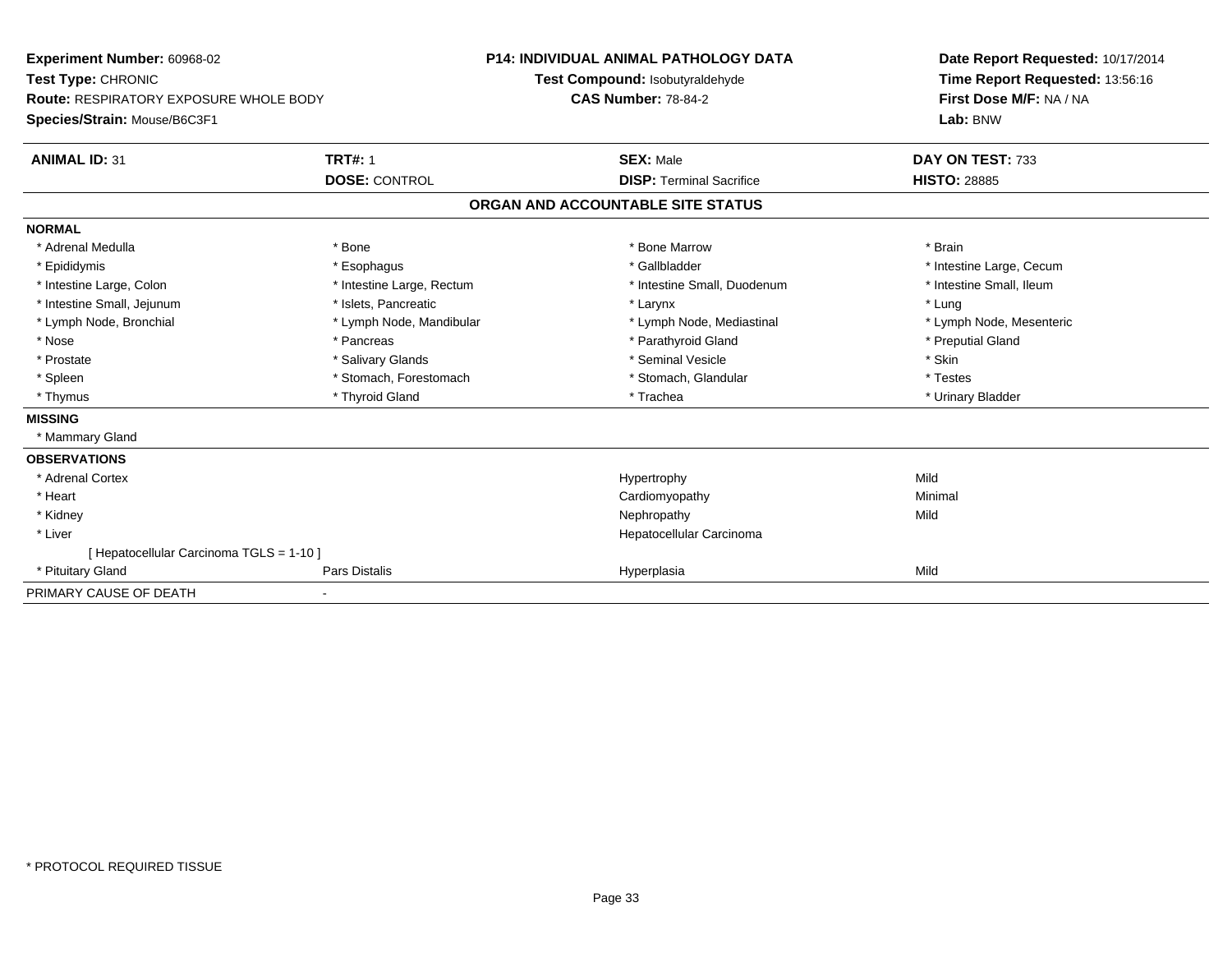| Experiment Number: 60968-02<br>Test Type: CHRONIC<br><b>Route: RESPIRATORY EXPOSURE WHOLE BODY</b><br>Species/Strain: Mouse/B6C3F1 |                           | <b>P14: INDIVIDUAL ANIMAL PATHOLOGY DATA</b><br>Test Compound: Isobutyraldehyde<br><b>CAS Number: 78-84-2</b> |                                 | Date Report Requested: 10/17/2014<br>Time Report Requested: 13:56:16<br>First Dose M/F: NA / NA<br>Lab: BNW |  |
|------------------------------------------------------------------------------------------------------------------------------------|---------------------------|---------------------------------------------------------------------------------------------------------------|---------------------------------|-------------------------------------------------------------------------------------------------------------|--|
| <b>ANIMAL ID: 32</b>                                                                                                               | <b>TRT#: 1</b>            |                                                                                                               | <b>SEX: Male</b>                | DAY ON TEST: 734                                                                                            |  |
|                                                                                                                                    | <b>DOSE: CONTROL</b>      |                                                                                                               | <b>DISP: Terminal Sacrifice</b> | <b>HISTO: 28886</b>                                                                                         |  |
|                                                                                                                                    |                           | ORGAN AND ACCOUNTABLE SITE STATUS                                                                             |                                 |                                                                                                             |  |
| <b>NORMAL</b>                                                                                                                      |                           |                                                                                                               |                                 |                                                                                                             |  |
| * Adrenal Medulla                                                                                                                  | * Bone                    |                                                                                                               | * Bone Marrow                   | * Brain                                                                                                     |  |
| * Epididymis                                                                                                                       | * Esophagus               |                                                                                                               | * Gallbladder                   | * Intestine Large, Cecum                                                                                    |  |
| * Intestine Large, Colon                                                                                                           | * Intestine Large, Rectum |                                                                                                               | * Intestine Small, Duodenum     | * Intestine Small, Ileum                                                                                    |  |
| * Intestine Small, Jejunum                                                                                                         | * Islets, Pancreatic      |                                                                                                               | * Larynx                        | * Liver                                                                                                     |  |
| * Lung                                                                                                                             | * Lymph Node, Bronchial   |                                                                                                               | * Lymph Node, Mediastinal       | * Lymph Node, Mesenteric                                                                                    |  |
| * Nose                                                                                                                             | * Pancreas                |                                                                                                               | * Parathyroid Gland             | * Pituitary Gland                                                                                           |  |
| * Preputial Gland                                                                                                                  | * Prostate                |                                                                                                               | * Salivary Glands               | * Seminal Vesicle                                                                                           |  |
| * Skin                                                                                                                             | * Spleen                  |                                                                                                               | * Stomach, Forestomach          | * Stomach, Glandular                                                                                        |  |
| * Testes                                                                                                                           | * Thymus                  |                                                                                                               | * Thyroid Gland                 | * Trachea                                                                                                   |  |
| * Urinary Bladder                                                                                                                  |                           |                                                                                                               |                                 |                                                                                                             |  |
| <b>MISSING</b>                                                                                                                     |                           |                                                                                                               |                                 |                                                                                                             |  |
| * Lymph Node, Mandibular                                                                                                           | * Mammary Gland           |                                                                                                               |                                 |                                                                                                             |  |
| <b>OBSERVATIONS</b>                                                                                                                |                           |                                                                                                               |                                 |                                                                                                             |  |
| * Adrenal Cortex                                                                                                                   |                           |                                                                                                               | Hyperplasia                     | Mild                                                                                                        |  |
|                                                                                                                                    |                           |                                                                                                               | Hypertrophy                     | Minimal                                                                                                     |  |
| * Heart                                                                                                                            |                           |                                                                                                               | Cardiomyopathy                  | Minimal                                                                                                     |  |
| * Kidney                                                                                                                           |                           |                                                                                                               | Nephropathy                     | Mild                                                                                                        |  |
| PRIMARY CAUSE OF DEATH                                                                                                             |                           |                                                                                                               |                                 |                                                                                                             |  |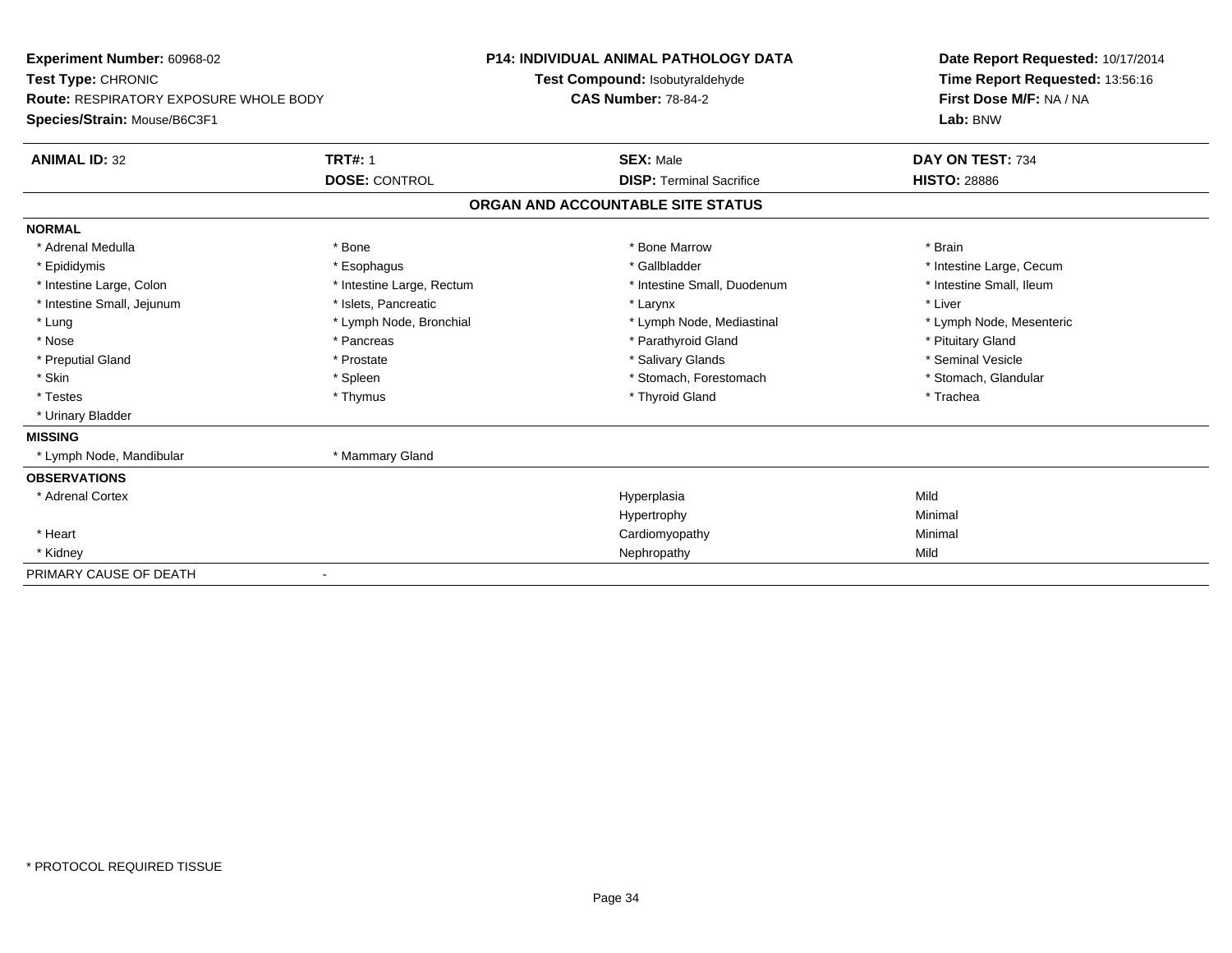| Experiment Number: 60968-02                   |                           | <b>P14: INDIVIDUAL ANIMAL PATHOLOGY DATA</b> | Date Report Requested: 10/17/2014 |
|-----------------------------------------------|---------------------------|----------------------------------------------|-----------------------------------|
| Test Type: CHRONIC                            |                           | Test Compound: Isobutyraldehyde              | Time Report Requested: 13:56:16   |
| <b>Route: RESPIRATORY EXPOSURE WHOLE BODY</b> |                           | <b>CAS Number: 78-84-2</b>                   | First Dose M/F: NA / NA           |
| Species/Strain: Mouse/B6C3F1                  |                           |                                              | Lab: BNW                          |
| <b>ANIMAL ID: 33</b>                          | <b>TRT#: 1</b>            | <b>SEX: Male</b>                             | DAY ON TEST: 734                  |
|                                               | <b>DOSE: CONTROL</b>      | <b>DISP: Terminal Sacrifice</b>              | <b>HISTO: 28887</b>               |
|                                               |                           | ORGAN AND ACCOUNTABLE SITE STATUS            |                                   |
| <b>NORMAL</b>                                 |                           |                                              |                                   |
| * Adrenal Medulla                             | * Bone                    | * Bone Marrow                                | * Brain                           |
| * Epididymis                                  | * Esophagus               | * Gallbladder                                | * Intestine Large, Cecum          |
| * Intestine Large, Colon                      | * Intestine Large, Rectum | * Intestine Small, Duodenum                  | * Intestine Small, Ileum          |
| * Intestine Small, Jejunum                    | * Larynx                  | * Lung                                       | * Lymph Node, Bronchial           |
| * Lymph Node, Mandibular                      | * Lymph Node, Mediastinal | * Lymph Node, Mesenteric                     | * Nose                            |
| * Pancreas                                    | * Parathyroid Gland       | * Pituitary Gland                            | * Preputial Gland                 |
| * Prostate                                    | * Salivary Glands         | * Seminal Vesicle                            | * Skin                            |
| * Spleen                                      | * Stomach, Forestomach    | * Stomach, Glandular                         | * Testes                          |
| * Thymus                                      | * Thyroid Gland           | * Trachea                                    | * Urinary Bladder                 |
| <b>MISSING</b>                                |                           |                                              |                                   |
| * Mammary Gland                               |                           |                                              |                                   |
| <b>OBSERVATIONS</b>                           |                           |                                              |                                   |
| * Adrenal Cortex                              |                           | Hyperplasia                                  | Mild                              |
|                                               |                           | Hypertrophy                                  | Mild                              |
| * Heart                                       |                           | Cardiomyopathy                               | Minimal                           |
| * Islets, Pancreatic                          |                           | Adenoma                                      |                                   |
| * Kidney                                      |                           | Nephropathy                                  | Minimal                           |
| * Liver                                       |                           | Hepatocellular Adenoma                       | Multiple                          |
| [Hepatocellular Adenoma TGLS = 1,2-10+11+12]  |                           |                                              |                                   |
| PRIMARY CAUSE OF DEATH                        |                           |                                              |                                   |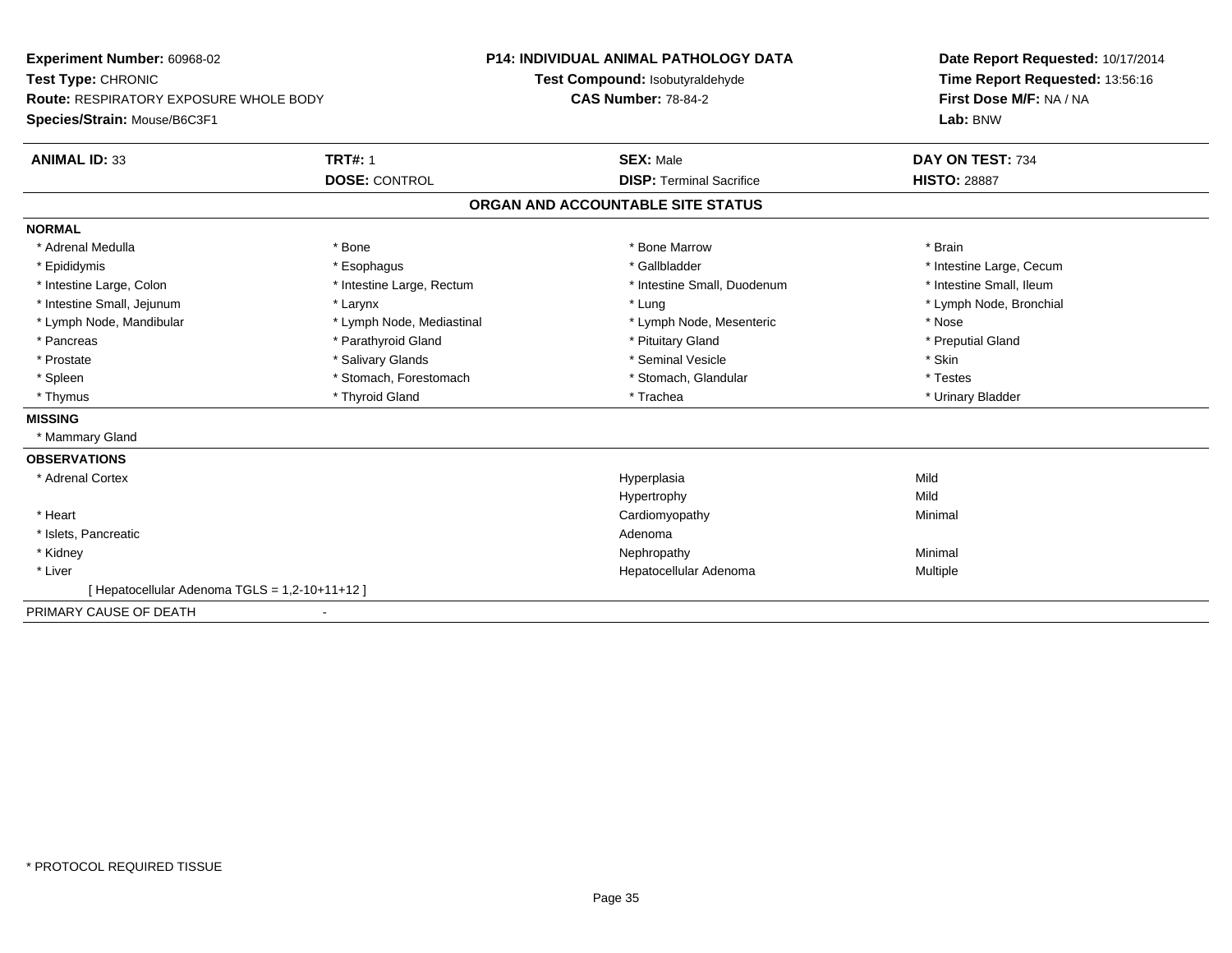| Experiment Number: 60968-02                     |                                                               | <b>P14: INDIVIDUAL ANIMAL PATHOLOGY DATA</b> | Date Report Requested: 10/17/2014                          |
|-------------------------------------------------|---------------------------------------------------------------|----------------------------------------------|------------------------------------------------------------|
| Test Type: CHRONIC                              | Test Compound: Isobutyraldehyde<br><b>CAS Number: 78-84-2</b> |                                              | Time Report Requested: 13:56:16<br>First Dose M/F: NA / NA |
| <b>Route: RESPIRATORY EXPOSURE WHOLE BODY</b>   |                                                               |                                              |                                                            |
| Species/Strain: Mouse/B6C3F1                    |                                                               |                                              | Lab: BNW                                                   |
| <b>ANIMAL ID: 34</b>                            | <b>TRT#: 1</b>                                                | <b>SEX: Male</b>                             | DAY ON TEST: 455                                           |
|                                                 | <b>DOSE: CONTROL</b>                                          | <b>DISP:</b> Moribund Sacrifice              | <b>HISTO: 28888</b>                                        |
|                                                 |                                                               | ORGAN AND ACCOUNTABLE SITE STATUS            |                                                            |
| <b>NORMAL</b>                                   |                                                               |                                              |                                                            |
| * Adrenal Cortex                                | * Adrenal Medulla                                             | * Bone                                       | * Bone Marrow                                              |
| * Brain                                         | * Epididymis                                                  | * Esophagus                                  | * Gallbladder                                              |
| * Heart                                         | * Intestine Large, Cecum                                      | * Intestine Large, Colon                     | * Intestine Large, Rectum                                  |
| * Intestine Small, Duodenum                     | * Intestine Small, Ileum                                      | * Intestine Small, Jejunum                   | * Islets, Pancreatic                                       |
| * Kidney                                        | * Liver                                                       | * Lymph Node, Mediastinal                    | * Lymph Node, Mesenteric                                   |
| * Nose                                          | * Parathyroid Gland                                           | * Pituitary Gland                            | * Preputial Gland                                          |
| * Prostate                                      | * Salivary Glands                                             | * Seminal Vesicle                            | * Skin                                                     |
| * Spleen                                        | * Stomach, Forestomach                                        | * Stomach, Glandular                         | * Testes                                                   |
| * Thyroid Gland                                 | * Trachea                                                     | * Urinary Bladder                            |                                                            |
| <b>MISSING</b>                                  |                                                               |                                              |                                                            |
| * Lymph Node, Bronchial                         | * Lymph Node, Mandibular                                      | * Mammary Gland                              | * Thymus                                                   |
| <b>OBSERVATIONS</b>                             |                                                               |                                              |                                                            |
| * Larynx                                        | Epiglottis                                                    | Hyperplasia                                  | Minimal                                                    |
| * Lung                                          | Mediastinum                                                   | Alveolar/Bronchiolar Carcinoma               | Metastatic (Lung)                                          |
|                                                 |                                                               | Alveolar/Bronchiolar Carcinoma               |                                                            |
| [ Alveolar/Bronchiolar Carcinoma TGLS = 1,2-3 ] |                                                               |                                              |                                                            |
| * Pancreas                                      |                                                               | Necrosis                                     | Marked                                                     |
| [Necrosis TGLS = $3-10$ ]                       |                                                               |                                              |                                                            |
| PRIMARY CAUSE OF DEATH                          | - Lung Alveolar/Bronchiolar Carcinoma                         |                                              |                                                            |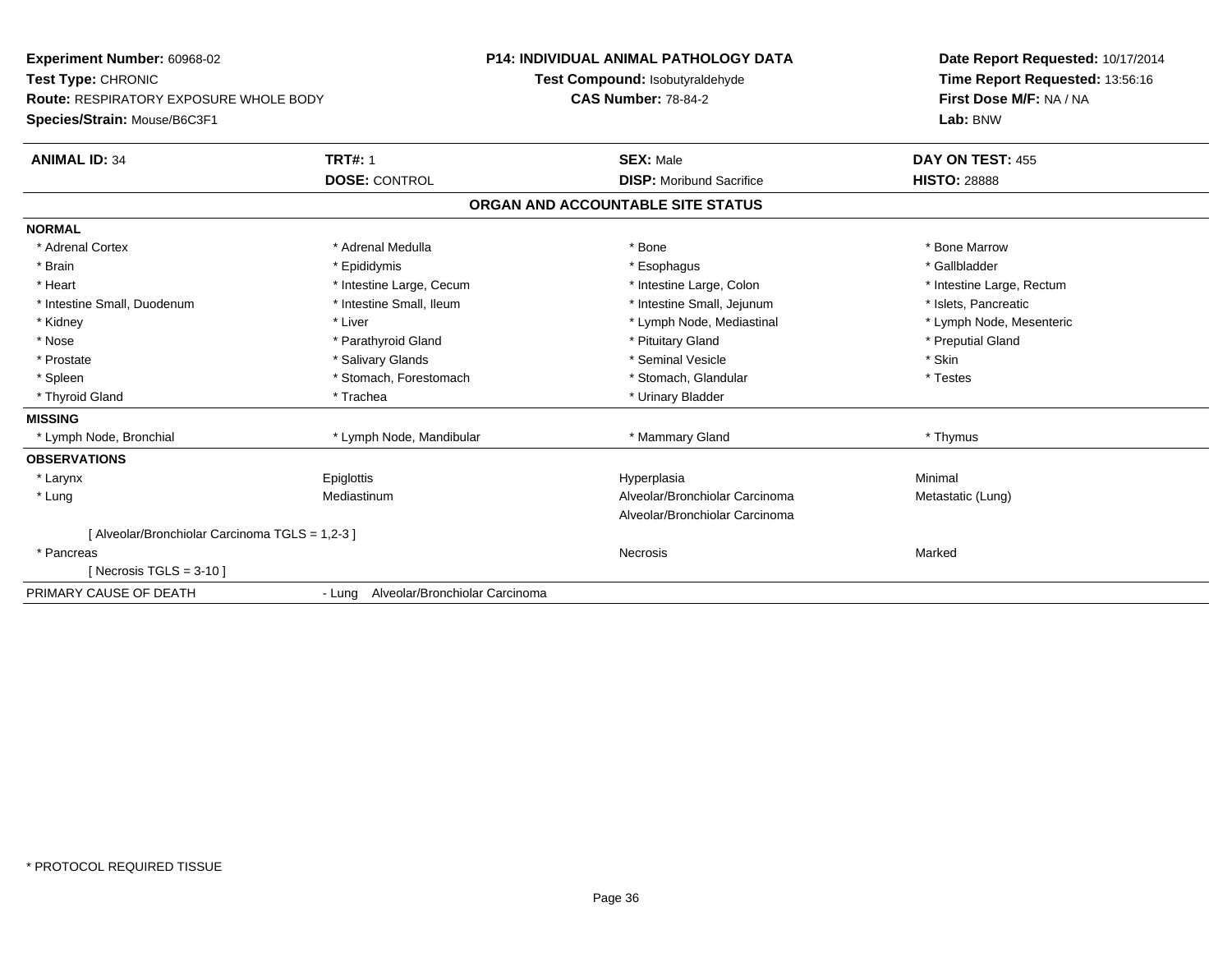| Experiment Number: 60968-02                   |                           | <b>P14: INDIVIDUAL ANIMAL PATHOLOGY DATA</b> | Date Report Requested: 10/17/2014 |
|-----------------------------------------------|---------------------------|----------------------------------------------|-----------------------------------|
| Test Type: CHRONIC                            |                           | Test Compound: Isobutyraldehyde              | Time Report Requested: 13:56:16   |
| <b>Route: RESPIRATORY EXPOSURE WHOLE BODY</b> |                           | <b>CAS Number: 78-84-2</b>                   | First Dose M/F: NA / NA           |
| Species/Strain: Mouse/B6C3F1                  |                           |                                              | Lab: BNW                          |
| <b>ANIMAL ID: 35</b>                          | <b>TRT#: 1</b>            | <b>SEX: Male</b>                             | DAY ON TEST: 733                  |
|                                               | <b>DOSE: CONTROL</b>      | <b>DISP: Terminal Sacrifice</b>              | <b>HISTO: 28889</b>               |
|                                               |                           | ORGAN AND ACCOUNTABLE SITE STATUS            |                                   |
| <b>NORMAL</b>                                 |                           |                                              |                                   |
| * Adrenal Medulla                             | * Bone                    | * Bone Marrow                                | * Brain                           |
| * Epididymis                                  | * Esophagus               | * Gallbladder                                | * Intestine Large, Cecum          |
| * Intestine Large, Colon                      | * Intestine Large, Rectum | * Intestine Small, Duodenum                  | * Intestine Small, Ileum          |
| * Intestine Small, Jejunum                    | * Islets, Pancreatic      | * Larynx                                     | * Lymph Node, Mandibular          |
| * Lymph Node, Mediastinal                     | * Lymph Node, Mesenteric  | * Nose                                       | * Pancreas                        |
| * Parathyroid Gland                           | * Pituitary Gland         | * Preputial Gland                            | * Prostate                        |
| * Salivary Glands                             | * Seminal Vesicle         | * Skin                                       | * Spleen                          |
| * Stomach, Forestomach                        | * Stomach, Glandular      | * Testes                                     | * Thymus                          |
| * Thyroid Gland                               | * Trachea                 | * Urinary Bladder                            |                                   |
| <b>MISSING</b>                                |                           |                                              |                                   |
| * Lymph Node, Bronchial                       | * Mammary Gland           |                                              |                                   |
| <b>OBSERVATIONS</b>                           |                           |                                              |                                   |
| * Adrenal Cortex                              |                           | Hypertrophy                                  | Mild                              |
| * Heart                                       |                           | Cardiomyopathy                               | Minimal                           |
| * Kidney                                      |                           | Nephropathy                                  | Mild                              |
| * Liver                                       |                           | Hepatocellular Adenoma                       |                                   |
| [ Hepatocellular Adenoma TGLS = 1-4 ]         |                           |                                              |                                   |
| * Lung                                        | Alveolar Epith            | Hyperplasia                                  | Moderate                          |
| [Hyperplasia TGLS = 2-3]                      |                           |                                              |                                   |
| PRIMARY CAUSE OF DEATH                        |                           |                                              |                                   |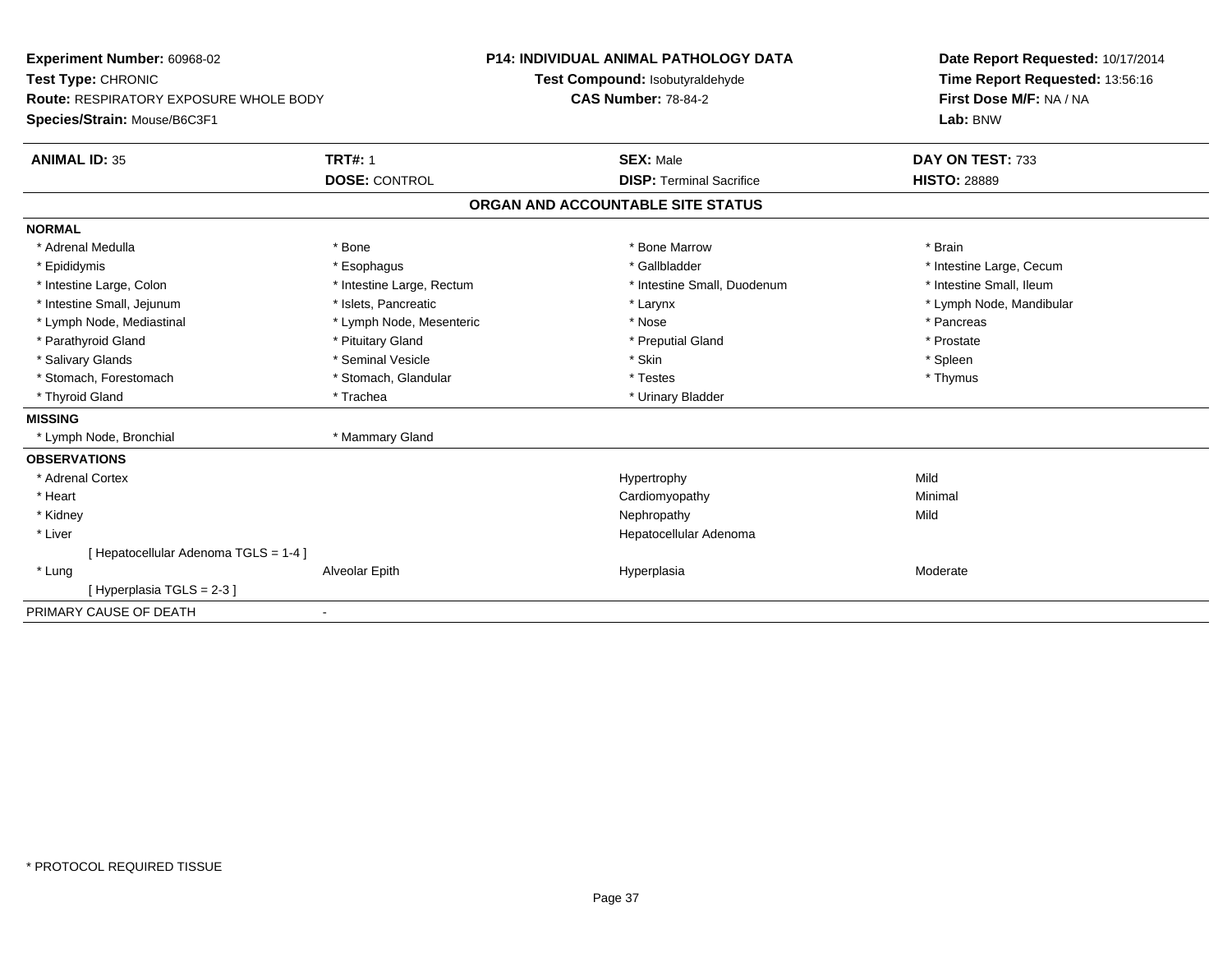| Experiment Number: 60968-02                   |                           | <b>P14: INDIVIDUAL ANIMAL PATHOLOGY DATA</b> | Date Report Requested: 10/17/2014                          |
|-----------------------------------------------|---------------------------|----------------------------------------------|------------------------------------------------------------|
| Test Type: CHRONIC                            |                           | Test Compound: Isobutyraldehyde              | Time Report Requested: 13:56:16<br>First Dose M/F: NA / NA |
| <b>Route: RESPIRATORY EXPOSURE WHOLE BODY</b> |                           | <b>CAS Number: 78-84-2</b>                   |                                                            |
| Species/Strain: Mouse/B6C3F1                  |                           |                                              | Lab: BNW                                                   |
| <b>ANIMAL ID: 36</b>                          | <b>TRT#: 1</b>            | <b>SEX: Male</b>                             | DAY ON TEST: 734                                           |
|                                               | <b>DOSE: CONTROL</b>      | <b>DISP: Terminal Sacrifice</b>              | <b>HISTO: 28890</b>                                        |
|                                               |                           | ORGAN AND ACCOUNTABLE SITE STATUS            |                                                            |
| <b>NORMAL</b>                                 |                           |                                              |                                                            |
| * Adrenal Medulla                             | * Bone                    | * Bone Marrow                                | * Brain                                                    |
| * Epididymis                                  | * Esophagus               | * Gallbladder                                | * Intestine Large, Cecum                                   |
| * Intestine Large, Colon                      | * Intestine Large, Rectum | * Intestine Small, Duodenum                  | * Intestine Small, Ileum                                   |
| * Intestine Small, Jejunum                    | * Islets, Pancreatic      | * Larynx                                     | * Liver                                                    |
| * Lung                                        | * Lymph Node, Bronchial   | * Lymph Node, Mandibular                     | * Lymph Node, Mediastinal                                  |
| * Lymph Node, Mesenteric                      | * Pancreas                | * Parathyroid Gland                          | * Pituitary Gland                                          |
| * Prostate                                    | * Salivary Glands         | * Seminal Vesicle                            | * Skin                                                     |
| * Spleen                                      | * Stomach, Forestomach    | * Stomach, Glandular                         | * Testes                                                   |
| * Thymus                                      | * Thyroid Gland           | * Trachea                                    | * Urinary Bladder                                          |
| <b>MISSING</b>                                |                           |                                              |                                                            |
| * Mammary Gland                               |                           |                                              |                                                            |
| <b>OBSERVATIONS</b>                           |                           |                                              |                                                            |
| * Adrenal Cortex                              |                           | Hypertrophy                                  | Minimal                                                    |
| <b>Harderian Gland</b>                        |                           | Carcinoma                                    |                                                            |
| [Carcinoma TGLS = $1-10$ ]                    |                           |                                              |                                                            |
| * Heart                                       |                           | Cardiomyopathy                               | Minimal                                                    |
| * Kidney                                      |                           | Nephropathy                                  | Minimal                                                    |
| * Nose                                        | Nasolacrim Dct            | Inflammation                                 | Suppurative, Mild                                          |
| * Preputial Gland                             |                           | Cyst                                         | Moderate                                                   |
| [Cyst TGLS = $2-7$ ]                          |                           |                                              |                                                            |
| PRIMARY CAUSE OF DEATH                        | $\blacksquare$            |                                              |                                                            |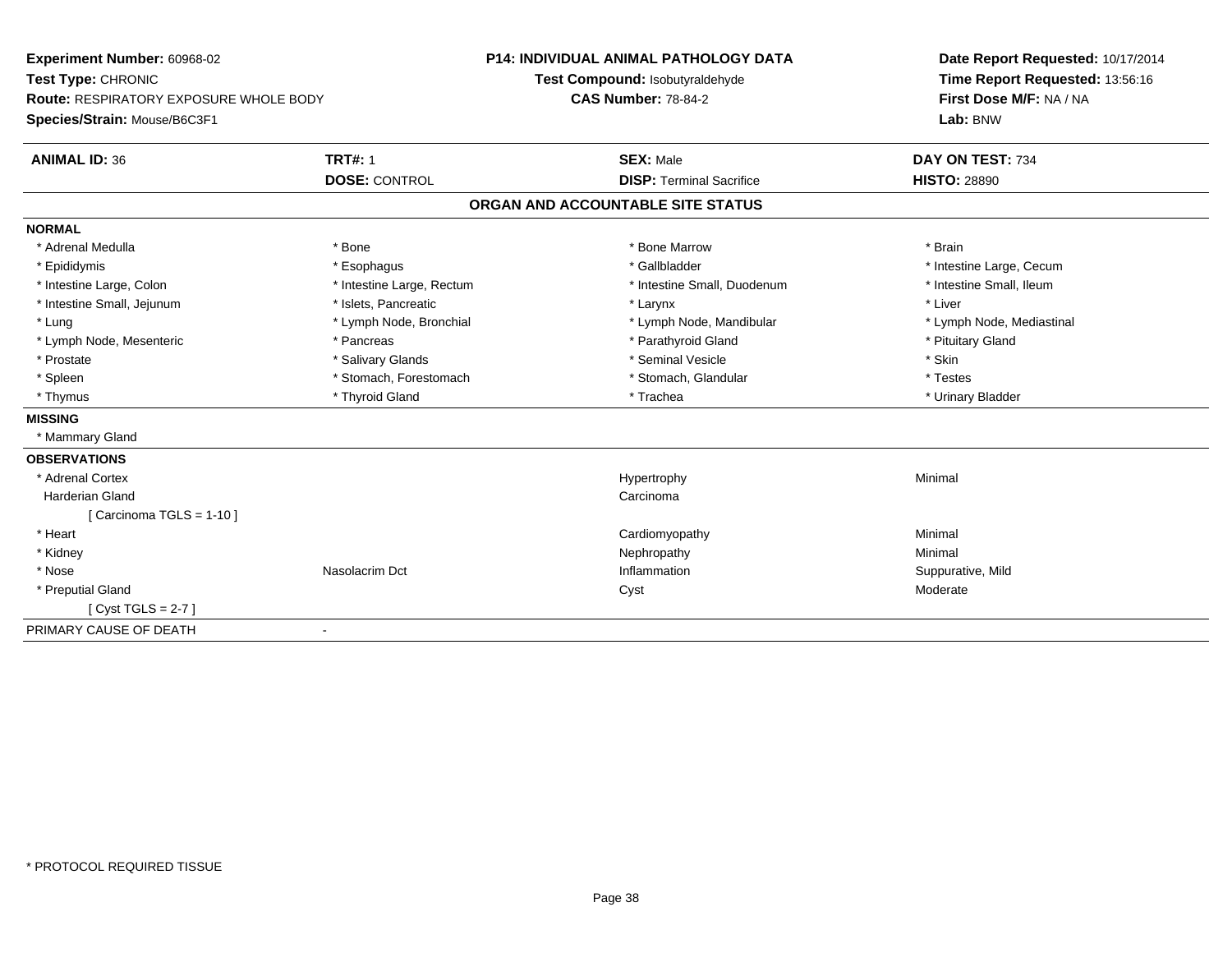| Experiment Number: 60968-02<br>Test Type: CHRONIC<br><b>Route: RESPIRATORY EXPOSURE WHOLE BODY</b><br>Species/Strain: Mouse/B6C3F1<br><b>ANIMAL ID: 37</b> | <b>TRT#: 1</b>           | <b>P14: INDIVIDUAL ANIMAL PATHOLOGY DATA</b><br>Test Compound: Isobutyraldehyde<br><b>CAS Number: 78-84-2</b><br><b>SEX: Male</b> | Date Report Requested: 10/17/2014<br>Time Report Requested: 13:56:16<br>First Dose M/F: NA / NA<br>Lab: BNW<br>DAY ON TEST: 734 |
|------------------------------------------------------------------------------------------------------------------------------------------------------------|--------------------------|-----------------------------------------------------------------------------------------------------------------------------------|---------------------------------------------------------------------------------------------------------------------------------|
|                                                                                                                                                            | <b>DOSE: CONTROL</b>     | <b>DISP: Terminal Sacrifice</b>                                                                                                   | <b>HISTO: 28891</b>                                                                                                             |
|                                                                                                                                                            |                          | ORGAN AND ACCOUNTABLE SITE STATUS                                                                                                 |                                                                                                                                 |
| <b>NORMAL</b>                                                                                                                                              |                          |                                                                                                                                   |                                                                                                                                 |
| * Adrenal Cortex                                                                                                                                           | * Adrenal Medulla        | * Bone                                                                                                                            | * Bone Marrow                                                                                                                   |
| * Brain                                                                                                                                                    | * Epididymis             | * Esophagus                                                                                                                       | * Gallbladder                                                                                                                   |
| * Heart                                                                                                                                                    | * Intestine Large, Cecum | * Intestine Large, Colon                                                                                                          | * Intestine Large, Rectum                                                                                                       |
| * Intestine Small, Duodenum                                                                                                                                | * Intestine Small, Ileum | * Intestine Small, Jejunum                                                                                                        | * Islets, Pancreatic                                                                                                            |
| * Larynx                                                                                                                                                   | * Lung                   | * Lymph Node, Bronchial                                                                                                           | * Lymph Node, Mandibular                                                                                                        |
| * Lymph Node, Mediastinal                                                                                                                                  | * Lymph Node, Mesenteric | * Nose                                                                                                                            | * Pancreas                                                                                                                      |
| * Parathyroid Gland                                                                                                                                        | * Pituitary Gland        | * Prostate                                                                                                                        | * Salivary Glands                                                                                                               |
| * Seminal Vesicle                                                                                                                                          | * Skin                   | * Spleen                                                                                                                          | * Stomach, Forestomach                                                                                                          |
| * Stomach, Glandular                                                                                                                                       | * Testes                 | * Thymus                                                                                                                          | * Thyroid Gland                                                                                                                 |
| * Trachea                                                                                                                                                  | * Urinary Bladder        |                                                                                                                                   |                                                                                                                                 |
| <b>MISSING</b>                                                                                                                                             |                          |                                                                                                                                   |                                                                                                                                 |
| * Mammary Gland                                                                                                                                            |                          |                                                                                                                                   |                                                                                                                                 |
| <b>OBSERVATIONS</b>                                                                                                                                        |                          |                                                                                                                                   |                                                                                                                                 |
| * Kidney                                                                                                                                                   |                          | Nephropathy                                                                                                                       | Mild                                                                                                                            |
| * Liver                                                                                                                                                    |                          | Hepatocellular Carcinoma                                                                                                          |                                                                                                                                 |
| [ Hepatocellular Carcinoma TGLS = 1-10 ]                                                                                                                   |                          |                                                                                                                                   |                                                                                                                                 |
| * Preputial Gland                                                                                                                                          |                          | Cyst                                                                                                                              | Mild                                                                                                                            |
| [Cyst TGLS = $2-7$ ]                                                                                                                                       |                          |                                                                                                                                   |                                                                                                                                 |
| PRIMARY CAUSE OF DEATH                                                                                                                                     |                          |                                                                                                                                   |                                                                                                                                 |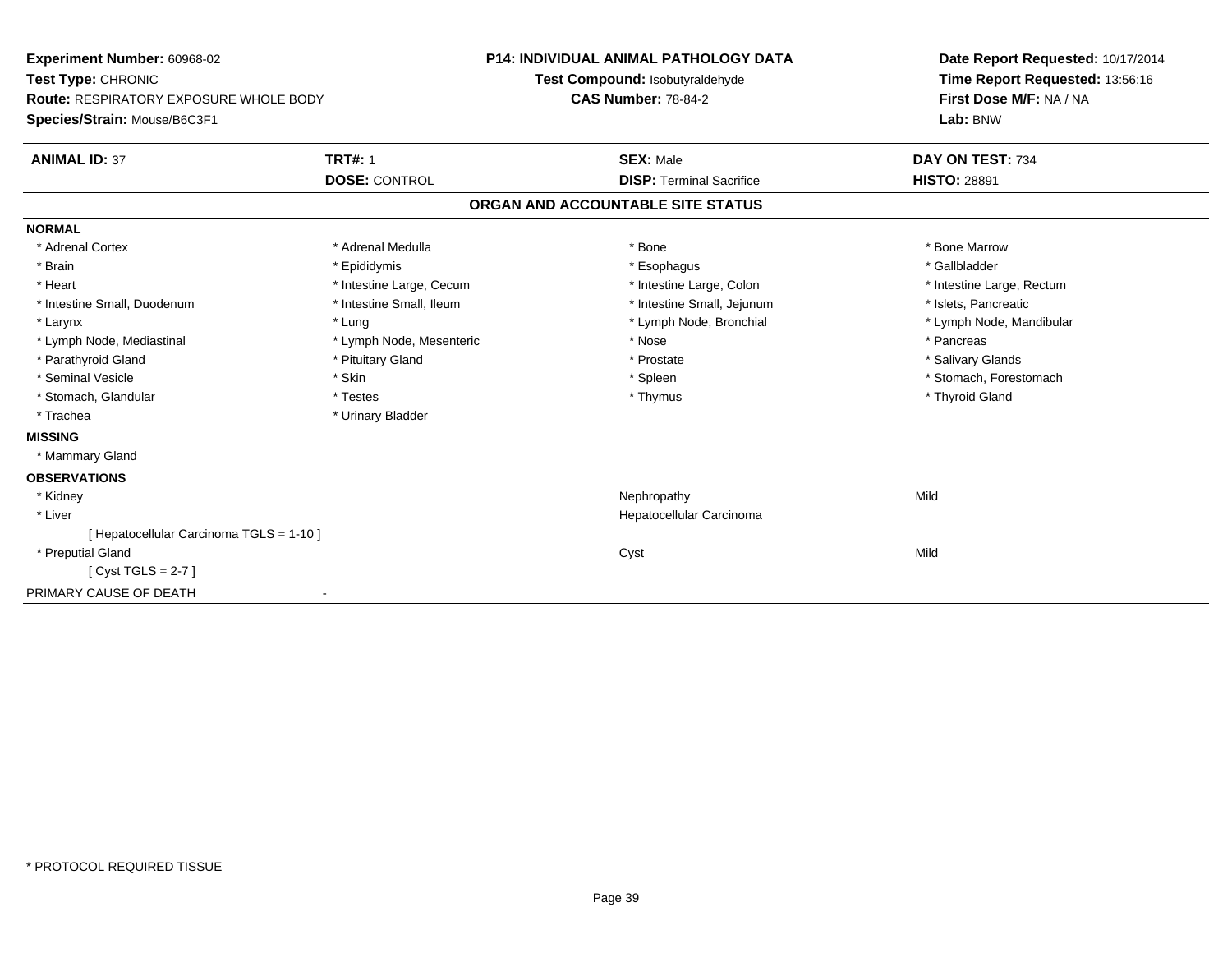| Experiment Number: 60968-02<br>Test Type: CHRONIC<br>Route: RESPIRATORY EXPOSURE WHOLE BODY |                           | P14: INDIVIDUAL ANIMAL PATHOLOGY DATA | Date Report Requested: 10/17/2014<br>Time Report Requested: 13:56:16 |
|---------------------------------------------------------------------------------------------|---------------------------|---------------------------------------|----------------------------------------------------------------------|
|                                                                                             |                           | Test Compound: Isobutyraldehyde       |                                                                      |
|                                                                                             |                           | <b>CAS Number: 78-84-2</b>            | First Dose M/F: NA / NA                                              |
| Species/Strain: Mouse/B6C3F1                                                                |                           |                                       | Lab: BNW                                                             |
| <b>ANIMAL ID: 38</b>                                                                        | <b>TRT#: 1</b>            | <b>SEX: Male</b>                      | DAY ON TEST: 733                                                     |
|                                                                                             | <b>DOSE: CONTROL</b>      | <b>DISP: Terminal Sacrifice</b>       | <b>HISTO: 28892</b>                                                  |
|                                                                                             |                           | ORGAN AND ACCOUNTABLE SITE STATUS     |                                                                      |
| <b>NORMAL</b>                                                                               |                           |                                       |                                                                      |
| * Adrenal Cortex                                                                            | * Adrenal Medulla         | * Bone                                | * Bone Marrow                                                        |
| * Brain                                                                                     | * Epididymis              | * Esophagus                           | * Intestine Large, Cecum                                             |
| * Intestine Large, Colon                                                                    | * Intestine Large, Rectum | * Intestine Small, Duodenum           | * Intestine Small, Ileum                                             |
| * Intestine Small, Jejunum                                                                  | * Islets, Pancreatic      | * Larynx                              | * Lymph Node, Mediastinal                                            |
| * Lymph Node, Mesenteric                                                                    | * Nose                    | * Pancreas                            | * Pituitary Gland                                                    |
| * Preputial Gland                                                                           | * Prostate                | * Salivary Glands                     | * Seminal Vesicle                                                    |
| * Skin                                                                                      | * Spleen                  | * Stomach, Forestomach                | * Stomach, Glandular                                                 |
| * Thyroid Gland                                                                             | * Trachea                 | * Urinary Bladder                     |                                                                      |
| <b>MISSING</b>                                                                              |                           |                                       |                                                                      |
| * Lymph Node, Bronchial                                                                     | * Lymph Node, Mandibular  | * Mammary Gland                       | * Parathyroid Gland                                                  |
| * Thymus                                                                                    |                           |                                       |                                                                      |
| <b>OBSERVATIONS</b>                                                                         |                           |                                       |                                                                      |
| * Gallbladder                                                                               |                           | Hyperplasia                           | Minimal                                                              |
| <b>Harderian Gland</b>                                                                      |                           | Carcinoma                             |                                                                      |
| [Carcinoma TGLS = $1-10$ ]                                                                  |                           |                                       |                                                                      |
| * Heart                                                                                     |                           | Cardiomyopathy                        | Minimal                                                              |
| * Kidney                                                                                    |                           | Nephropathy                           | Mild                                                                 |
| * Liver                                                                                     |                           | Hepatocellular Carcinoma              |                                                                      |
| [Hepatocellular Carcinoma TGLS = 2-4]                                                       |                           |                                       |                                                                      |
| * Lung                                                                                      |                           | Pigmentation                          | Mild                                                                 |
| [ Pigmentation TGLS = 3-3 ]                                                                 |                           |                                       |                                                                      |
| * Testes                                                                                    |                           | Degeneration                          | Mild                                                                 |
| PRIMARY CAUSE OF DEATH                                                                      |                           |                                       |                                                                      |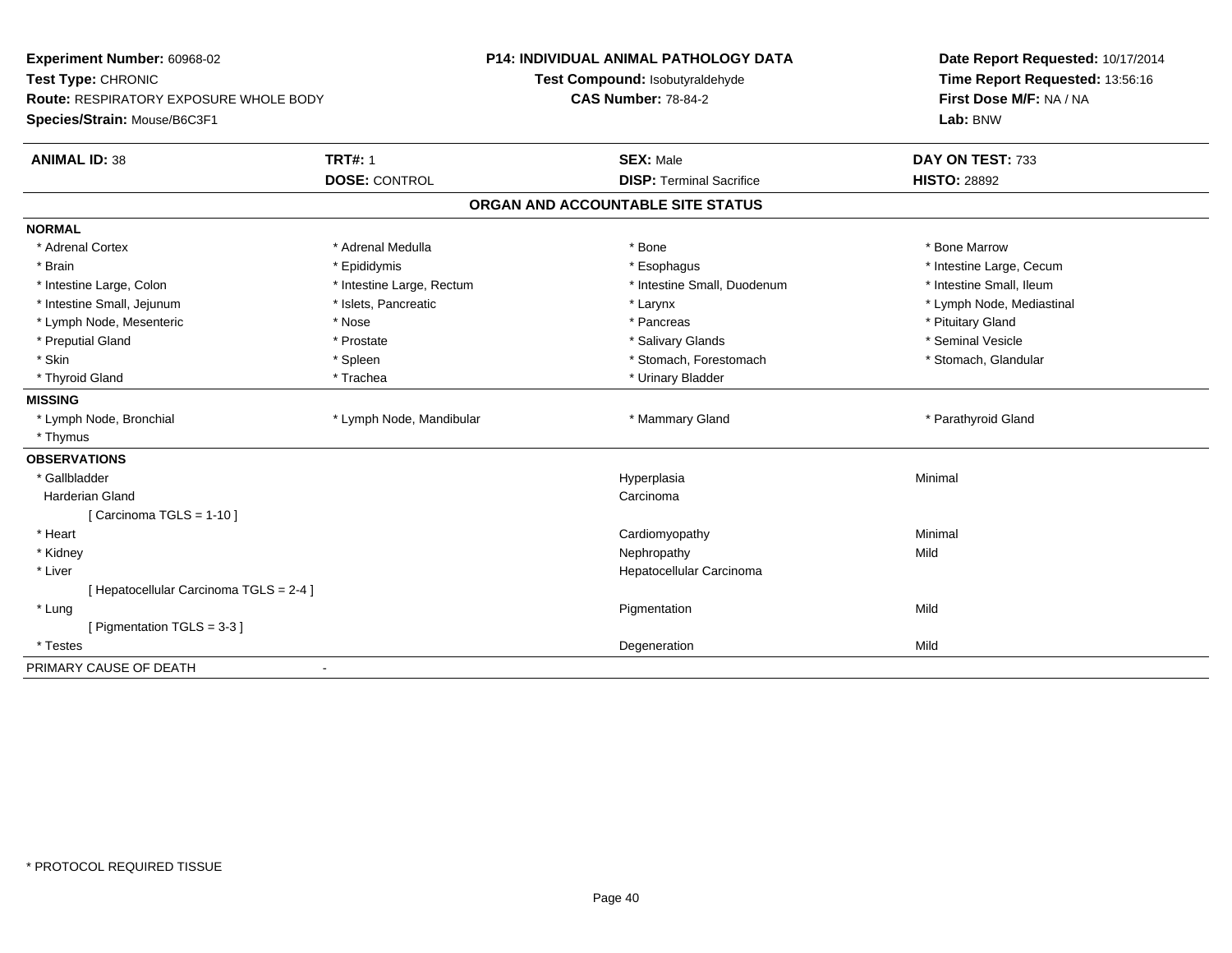| Experiment Number: 60968-02<br>Test Type: CHRONIC |                           | <b>P14: INDIVIDUAL ANIMAL PATHOLOGY DATA</b> | Date Report Requested: 10/17/2014<br>Time Report Requested: 13:56:16 |
|---------------------------------------------------|---------------------------|----------------------------------------------|----------------------------------------------------------------------|
|                                                   |                           | Test Compound: Isobutyraldehyde              |                                                                      |
| <b>Route: RESPIRATORY EXPOSURE WHOLE BODY</b>     |                           | <b>CAS Number: 78-84-2</b>                   | First Dose M/F: NA / NA                                              |
| Species/Strain: Mouse/B6C3F1                      |                           |                                              | Lab: BNW                                                             |
| <b>ANIMAL ID: 39</b>                              | <b>TRT#: 1</b>            | <b>SEX: Male</b>                             | DAY ON TEST: 734                                                     |
|                                                   | <b>DOSE: CONTROL</b>      | <b>DISP: Terminal Sacrifice</b>              | <b>HISTO: 28893</b>                                                  |
|                                                   |                           | ORGAN AND ACCOUNTABLE SITE STATUS            |                                                                      |
| <b>NORMAL</b>                                     |                           |                                              |                                                                      |
| * Adrenal Medulla                                 | * Bone                    | * Bone Marrow                                | * Brain                                                              |
| * Epididymis                                      | * Esophagus               | * Gallbladder                                | * Intestine Large, Cecum                                             |
| * Intestine Large, Colon                          | * Intestine Large, Rectum | * Intestine Small, Duodenum                  | * Intestine Small, Ileum                                             |
| * Intestine Small, Jejunum                        | * Islets, Pancreatic      | * Larynx                                     | * Lymph Node, Bronchial                                              |
| * Lymph Node, Mediastinal                         | * Lymph Node, Mesenteric  | * Nose                                       | * Pancreas                                                           |
| * Preputial Gland                                 | * Prostate                | * Salivary Glands                            | * Seminal Vesicle                                                    |
| * Skin                                            | * Stomach, Forestomach    | * Stomach, Glandular                         | * Testes                                                             |
| * Thyroid Gland                                   | * Trachea                 | * Urinary Bladder                            |                                                                      |
| <b>MISSING</b>                                    |                           |                                              |                                                                      |
| * Lymph Node, Mandibular                          | * Mammary Gland           | * Thymus                                     |                                                                      |
| <b>INSUFFICIENT TISSUE</b>                        |                           |                                              |                                                                      |
| * Parathyroid Gland                               |                           |                                              |                                                                      |
| <b>OBSERVATIONS</b>                               |                           |                                              |                                                                      |
| * Adrenal Cortex                                  |                           | Hyperplasia                                  | Mild                                                                 |
| * Heart                                           |                           | Cardiomyopathy                               | Minimal                                                              |
| * Kidney                                          |                           | Nephropathy                                  | Moderate                                                             |
| [Nephropathy TGLS = $3-5$ ]                       |                           |                                              |                                                                      |
| * Liver                                           |                           | Hepatocellular Carcinoma                     | Multiple                                                             |
| [ Hepatocellular Carcinoma TGLS = 1,2-11+10 ]     |                           |                                              |                                                                      |
| * Lung                                            |                           | Alveolar/Bronchiolar Adenoma                 |                                                                      |
| [ Alveolar/Bronchiolar Adenoma TGLS = 1,2-11+10 ] |                           |                                              |                                                                      |
| * Pituitary Gland                                 | Pars Distalis             | Hyperplasia                                  | Minimal                                                              |
| * Spleen                                          |                           | Hematopoietic Cell Proliferation             | Moderate                                                             |
| PRIMARY CAUSE OF DEATH                            | $\blacksquare$            |                                              |                                                                      |
|                                                   |                           |                                              |                                                                      |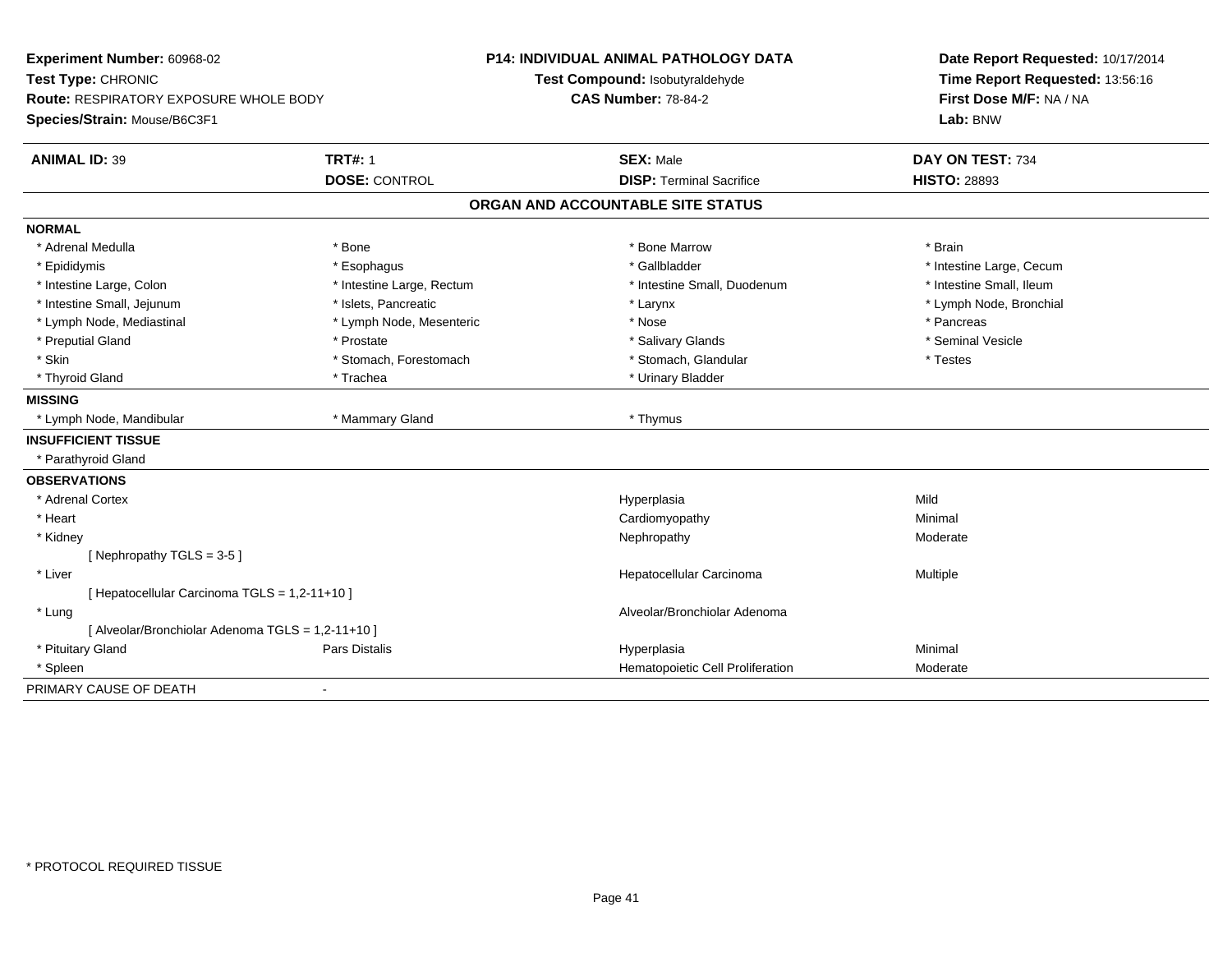| Experiment Number: 60968-02            |                                 | <b>P14: INDIVIDUAL ANIMAL PATHOLOGY DATA</b> | Date Report Requested: 10/17/2014 |
|----------------------------------------|---------------------------------|----------------------------------------------|-----------------------------------|
| Test Type: CHRONIC                     |                                 | Test Compound: Isobutyraldehyde              | Time Report Requested: 13:56:16   |
| Route: RESPIRATORY EXPOSURE WHOLE BODY |                                 | <b>CAS Number: 78-84-2</b>                   | First Dose M/F: NA / NA           |
| Species/Strain: Mouse/B6C3F1           |                                 |                                              | Lab: BNW                          |
| <b>ANIMAL ID: 40</b>                   | <b>TRT#: 1</b>                  | <b>SEX: Male</b>                             | DAY ON TEST: 520                  |
|                                        | <b>DOSE: CONTROL</b>            | <b>DISP:</b> Moribund Sacrifice              | <b>HISTO: 28894</b>               |
|                                        |                                 | ORGAN AND ACCOUNTABLE SITE STATUS            |                                   |
| <b>NORMAL</b>                          |                                 |                                              |                                   |
| * Adrenal Cortex                       | * Adrenal Medulla               | * Bone                                       | * Bone Marrow                     |
| * Brain                                | * Epididymis                    | * Esophagus                                  | * Gallbladder                     |
| * Heart                                | * Intestine Large, Cecum        | * Intestine Large, Colon                     | * Intestine Large, Rectum         |
| * Intestine Small, Duodenum            | * Intestine Small, Ileum        | * Intestine Small, Jejunum                   | * Islets, Pancreatic              |
| * Kidney                               | * Larynx                        | * Liver                                      | * Lymph Node, Mandibular          |
| * Lymph Node, Mesenteric               | * Nose                          | * Pancreas                                   | * Parathyroid Gland               |
| * Pituitary Gland                      | * Preputial Gland               | * Prostate                                   | * Salivary Glands                 |
| * Seminal Vesicle                      | * Spleen                        | * Stomach, Glandular                         | * Testes                          |
| * Thyroid Gland                        | * Trachea                       | * Urinary Bladder                            |                                   |
| <b>MISSING</b>                         |                                 |                                              |                                   |
| * Lymph Node, Bronchial                | * Mammary Gland                 | * Thymus                                     |                                   |
| <b>OBSERVATIONS</b>                    |                                 |                                              |                                   |
| * Lung                                 | Mediastinum                     | Fibrosarcoma                                 | Metastatic (Skin)                 |
| * Lymph Node, Mediastinal              |                                 | Fibrosarcoma                                 | Metastatic (Skin)                 |
| [Fibrosarcoma TGLS = 2-2]              |                                 |                                              |                                   |
| * Skin                                 | <b>Subcut Tiss</b>              | Fibrosarcoma                                 |                                   |
|                                        | Prepuce                         | Inflammation                                 | Acute, Mild                       |
| [Fibrosarcoma TGLS = $1,3-10+11$ ]     |                                 |                                              |                                   |
| * Stomach. Forestomach                 |                                 | Inflammation                                 | Chronic Active, Mild              |
| PRIMARY CAUSE OF DEATH                 | - Skin Subcut Tiss Fibrosarcoma |                                              |                                   |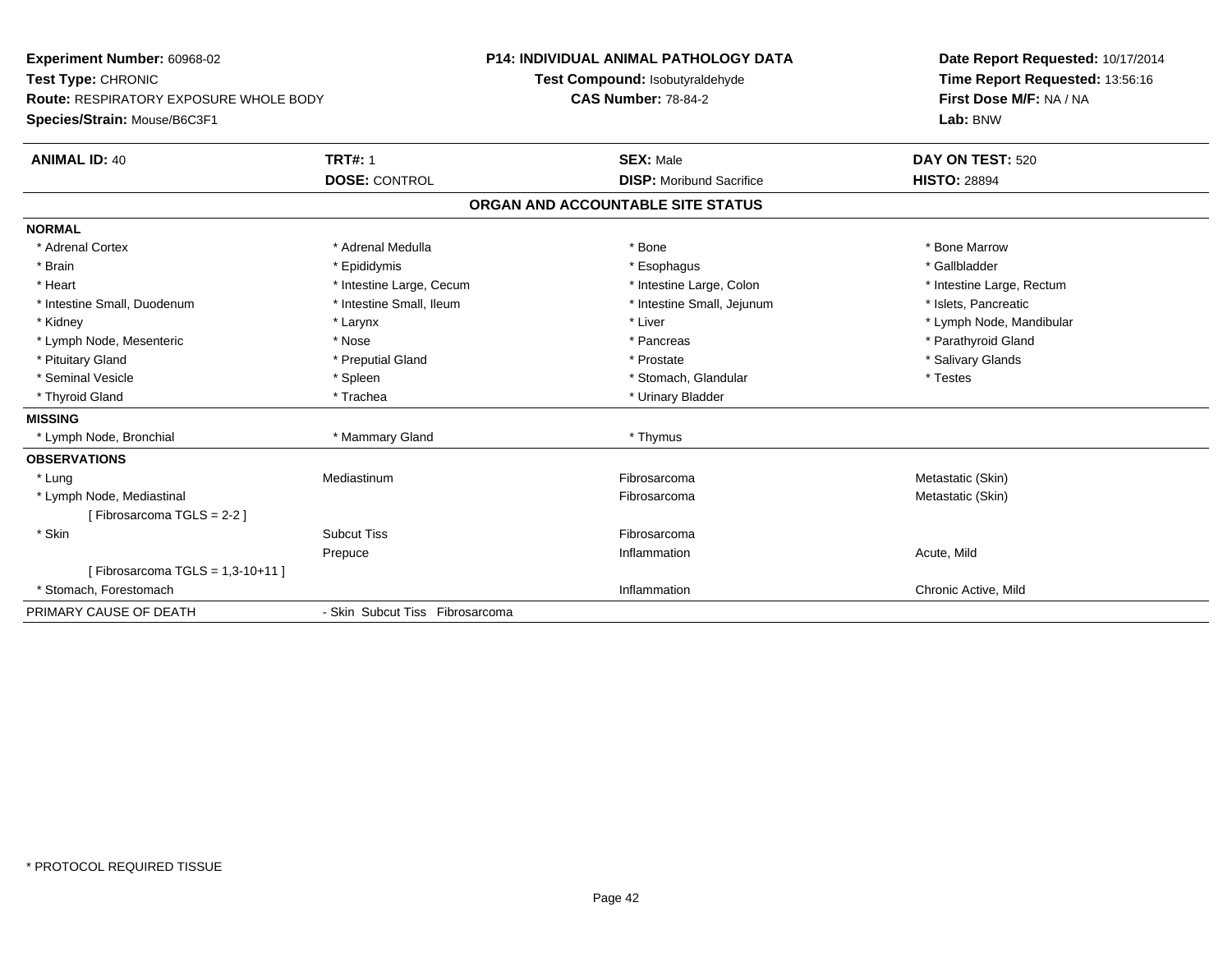| Experiment Number: 60968-02<br>Test Type: CHRONIC<br>Route: RESPIRATORY EXPOSURE WHOLE BODY<br>Species/Strain: Mouse/B6C3F1 |                           | <b>P14: INDIVIDUAL ANIMAL PATHOLOGY DATA</b><br>Test Compound: Isobutyraldehyde<br><b>CAS Number: 78-84-2</b> | Date Report Requested: 10/17/2014<br>Time Report Requested: 13:56:16<br>First Dose M/F: NA / NA<br>Lab: BNW |
|-----------------------------------------------------------------------------------------------------------------------------|---------------------------|---------------------------------------------------------------------------------------------------------------|-------------------------------------------------------------------------------------------------------------|
| <b>ANIMAL ID: 41</b>                                                                                                        | <b>TRT#: 1</b>            | <b>SEX: Male</b>                                                                                              | DAY ON TEST: 733                                                                                            |
|                                                                                                                             | <b>DOSE: CONTROL</b>      | <b>DISP: Terminal Sacrifice</b>                                                                               | <b>HISTO: 28895</b>                                                                                         |
|                                                                                                                             |                           | ORGAN AND ACCOUNTABLE SITE STATUS                                                                             |                                                                                                             |
| <b>NORMAL</b>                                                                                                               |                           |                                                                                                               |                                                                                                             |
| * Adrenal Medulla                                                                                                           | * Bone                    | * Bone Marrow                                                                                                 | * Brain                                                                                                     |
| * Epididymis                                                                                                                | * Esophagus               | * Gallbladder                                                                                                 | * Intestine Large, Cecum                                                                                    |
| * Intestine Large, Colon                                                                                                    | * Intestine Large, Rectum | * Intestine Small, Duodenum                                                                                   | * Intestine Small, Ileum                                                                                    |
| * Intestine Small, Jejunum                                                                                                  | * Islets, Pancreatic      | * Larynx                                                                                                      | * Lung                                                                                                      |
| * Lymph Node, Mesenteric                                                                                                    | * Nose                    | * Pancreas                                                                                                    | * Preputial Gland                                                                                           |
| * Prostate                                                                                                                  | * Salivary Glands         | * Seminal Vesicle                                                                                             | * Skin                                                                                                      |
| * Spleen                                                                                                                    | * Stomach, Forestomach    | * Stomach, Glandular                                                                                          | * Testes                                                                                                    |
| * Thymus                                                                                                                    | * Trachea                 | * Urinary Bladder                                                                                             |                                                                                                             |
| <b>MISSING</b>                                                                                                              |                           |                                                                                                               |                                                                                                             |
| * Lymph Node, Bronchial                                                                                                     | * Lymph Node, Mandibular  | * Lymph Node, Mediastinal                                                                                     | * Mammary Gland                                                                                             |
| * Parathyroid Gland                                                                                                         | * Pituitary Gland         |                                                                                                               |                                                                                                             |
| <b>OBSERVATIONS</b>                                                                                                         |                           |                                                                                                               |                                                                                                             |
| * Adrenal Cortex                                                                                                            |                           | Hyperplasia                                                                                                   | Mild                                                                                                        |
|                                                                                                                             |                           | Hypertrophy                                                                                                   | Mild                                                                                                        |
| * Heart                                                                                                                     |                           | Cardiomyopathy                                                                                                | Minimal                                                                                                     |
| * Kidney                                                                                                                    |                           | Nephropathy                                                                                                   | Mild                                                                                                        |
| * Liver                                                                                                                     |                           | Clear Cell Focus                                                                                              |                                                                                                             |
| * Thyroid Gland                                                                                                             | <b>Follicular Cel</b>     | Hyperplasia                                                                                                   | Minimal                                                                                                     |
| PRIMARY CAUSE OF DEATH                                                                                                      |                           |                                                                                                               |                                                                                                             |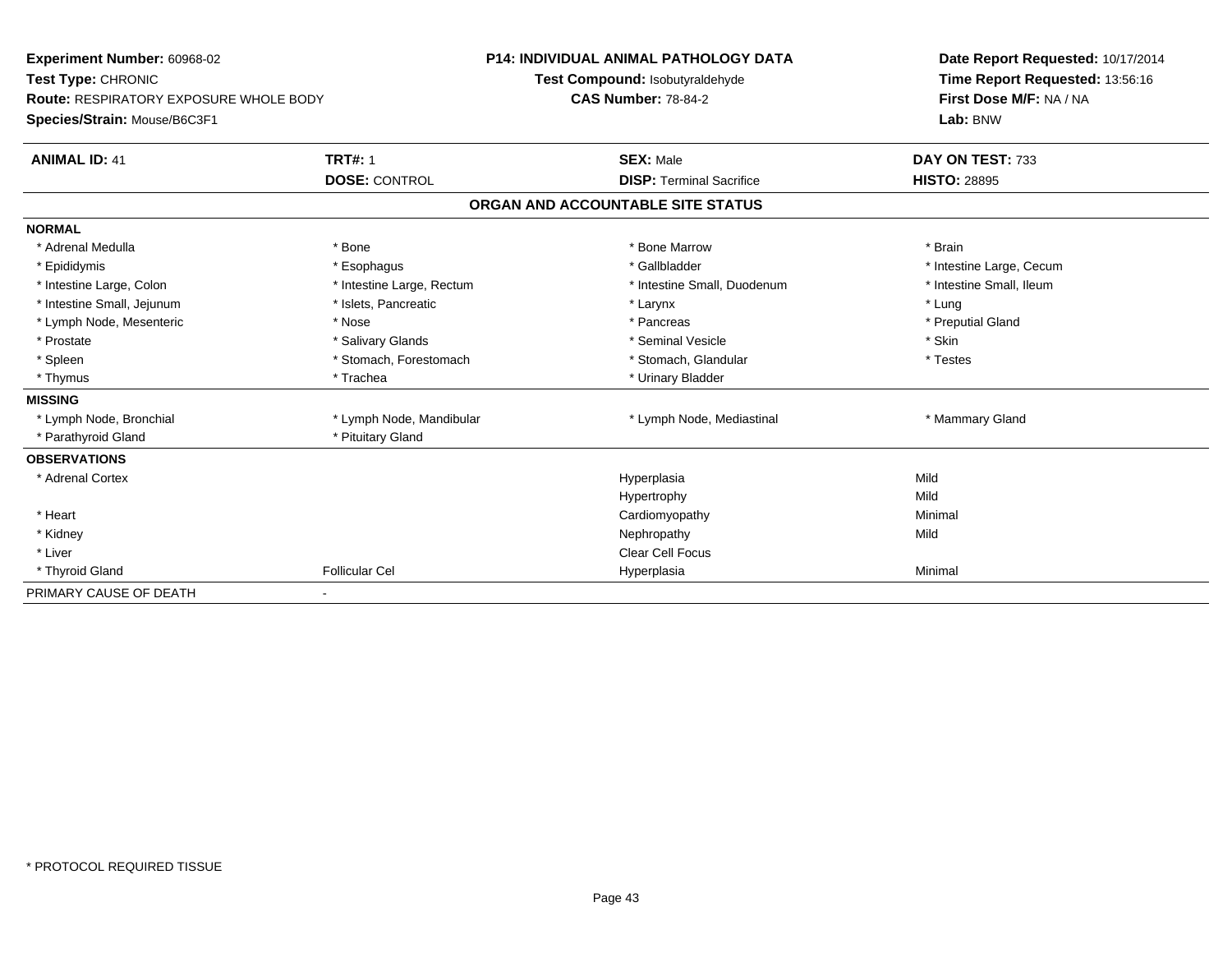| Experiment Number: 60968-02<br>Test Type: CHRONIC<br><b>Route: RESPIRATORY EXPOSURE WHOLE BODY</b> |                           | <b>P14: INDIVIDUAL ANIMAL PATHOLOGY DATA</b> | Date Report Requested: 10/17/2014 |  |
|----------------------------------------------------------------------------------------------------|---------------------------|----------------------------------------------|-----------------------------------|--|
|                                                                                                    |                           | Test Compound: Isobutyraldehyde              | Time Report Requested: 13:56:16   |  |
|                                                                                                    |                           | <b>CAS Number: 78-84-2</b>                   | First Dose M/F: NA / NA           |  |
| Species/Strain: Mouse/B6C3F1                                                                       |                           |                                              | Lab: BNW                          |  |
| <b>ANIMAL ID: 42</b>                                                                               | <b>TRT#: 1</b>            | <b>SEX: Male</b>                             | DAY ON TEST: 734                  |  |
|                                                                                                    | <b>DOSE: CONTROL</b>      | <b>DISP: Terminal Sacrifice</b>              | <b>HISTO: 28896</b>               |  |
|                                                                                                    |                           | ORGAN AND ACCOUNTABLE SITE STATUS            |                                   |  |
| <b>NORMAL</b>                                                                                      |                           |                                              |                                   |  |
| * Adrenal Medulla                                                                                  | * Bone                    | * Bone Marrow                                | * Brain                           |  |
| * Esophagus                                                                                        | * Gallbladder             | * Heart                                      | * Intestine Large, Cecum          |  |
| * Intestine Large, Colon                                                                           | * Intestine Large, Rectum | * Intestine Small, Duodenum                  | * Intestine Small, Ileum          |  |
| * Intestine Small, Jejunum                                                                         | * Islets, Pancreatic      | * Larynx                                     | * Liver                           |  |
| * Lung                                                                                             | * Lymph Node, Bronchial   | * Lymph Node, Mesenteric                     | * Pancreas                        |  |
| * Parathyroid Gland                                                                                | * Pituitary Gland         | * Prostate                                   | * Salivary Glands                 |  |
| * Seminal Vesicle                                                                                  | * Skin                    | * Spleen                                     | * Stomach, Forestomach            |  |
| * Stomach, Glandular                                                                               | * Testes                  | * Thymus                                     | * Thyroid Gland                   |  |
| * Trachea                                                                                          | * Urinary Bladder         |                                              |                                   |  |
| <b>MISSING</b>                                                                                     |                           |                                              |                                   |  |
| * Lymph Node, Mandibular                                                                           | * Lymph Node, Mediastinal | * Mammary Gland                              |                                   |  |
| <b>OBSERVATIONS</b>                                                                                |                           |                                              |                                   |  |
| * Adrenal Cortex                                                                                   |                           | Hypertrophy                                  | Minimal                           |  |
| * Epididymis                                                                                       |                           | Granuloma Sperm                              | Moderate                          |  |
| * Kidney                                                                                           |                           | Nephropathy                                  | Mild                              |  |
| * Nose                                                                                             | Nasolacrim Dct            | Hyperplasia                                  | Marked                            |  |
| * Preputial Gland                                                                                  |                           | Cyst                                         | Moderate                          |  |
| [Cyst TGLS = $1-7$ ]                                                                               |                           |                                              |                                   |  |
| PRIMARY CAUSE OF DEATH                                                                             |                           |                                              |                                   |  |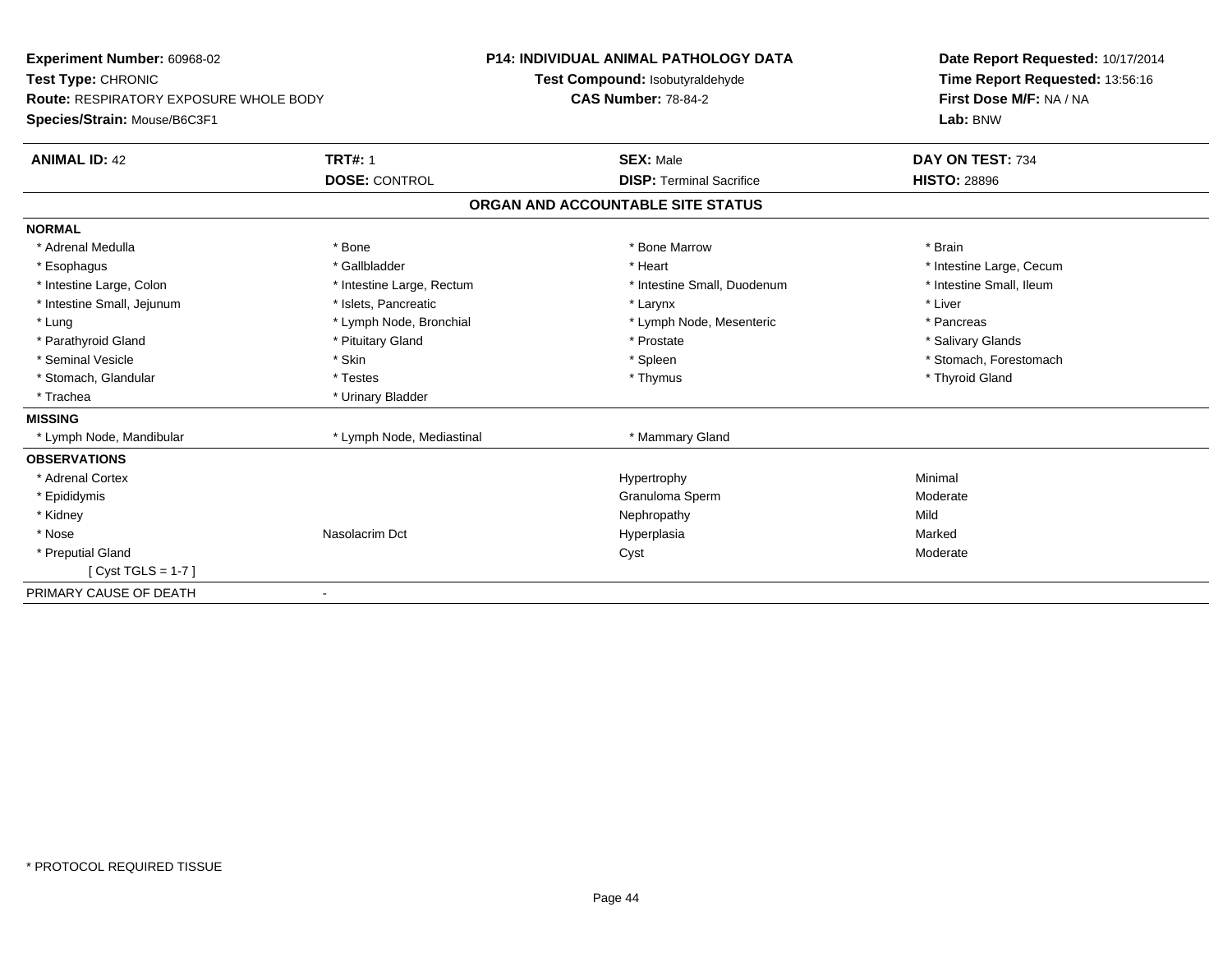| Experiment Number: 60968-02<br>Test Type: CHRONIC<br><b>Route: RESPIRATORY EXPOSURE WHOLE BODY</b><br>Species/Strain: Mouse/B6C3F1 |                                        | <b>P14: INDIVIDUAL ANIMAL PATHOLOGY DATA</b><br>Test Compound: Isobutyraldehyde<br><b>CAS Number: 78-84-2</b> | Date Report Requested: 10/17/2014<br>Time Report Requested: 13:56:16<br>First Dose M/F: NA / NA<br>Lab: BNW |
|------------------------------------------------------------------------------------------------------------------------------------|----------------------------------------|---------------------------------------------------------------------------------------------------------------|-------------------------------------------------------------------------------------------------------------|
| <b>ANIMAL ID: 43</b>                                                                                                               | <b>TRT#: 1</b><br><b>DOSE: CONTROL</b> | <b>SEX: Male</b><br><b>DISP: Natural Death</b>                                                                | DAY ON TEST: 676<br><b>HISTO: 28897</b>                                                                     |
|                                                                                                                                    |                                        |                                                                                                               |                                                                                                             |
|                                                                                                                                    |                                        | ORGAN AND ACCOUNTABLE SITE STATUS                                                                             |                                                                                                             |
| <b>NORMAL</b>                                                                                                                      |                                        |                                                                                                               |                                                                                                             |
| * Adrenal Medulla                                                                                                                  | * Bone                                 | * Bone Marrow                                                                                                 | * Brain                                                                                                     |
| * Epididymis                                                                                                                       | * Esophagus                            | * Intestine Large, Cecum                                                                                      | * Intestine Large, Colon                                                                                    |
| * Intestine Large, Rectum                                                                                                          | * Intestine Small, Duodenum            | * Intestine Small, Ileum                                                                                      | * Intestine Small, Jejunum                                                                                  |
| * Islets, Pancreatic                                                                                                               | * Larynx                               | * Lymph Node, Bronchial                                                                                       | * Lymph Node, Mesenteric                                                                                    |
| * Nose                                                                                                                             | * Pancreas                             | * Parathyroid Gland                                                                                           | * Pituitary Gland                                                                                           |
| * Preputial Gland                                                                                                                  | * Prostate                             | * Salivary Glands                                                                                             | * Seminal Vesicle                                                                                           |
| * Stomach, Forestomach                                                                                                             | * Stomach, Glandular                   | * Testes                                                                                                      | * Thymus                                                                                                    |
| * Thyroid Gland                                                                                                                    | * Trachea                              | * Urinary Bladder                                                                                             |                                                                                                             |
| <b>MISSING</b>                                                                                                                     |                                        |                                                                                                               |                                                                                                             |
| * Gallbladder                                                                                                                      | * Lymph Node, Mandibular               | * Lymph Node, Mediastinal                                                                                     | * Mammary Gland                                                                                             |
| * Skin                                                                                                                             |                                        |                                                                                                               |                                                                                                             |
| <b>OBSERVATIONS</b>                                                                                                                |                                        |                                                                                                               |                                                                                                             |
| * Adrenal Cortex                                                                                                                   |                                        | Hypertrophy                                                                                                   | Minimal                                                                                                     |
| * Heart                                                                                                                            |                                        | Cardiomyopathy                                                                                                | Minimal                                                                                                     |
| * Kidney                                                                                                                           |                                        | Nephropathy                                                                                                   | Mild                                                                                                        |
| * Liver                                                                                                                            |                                        | Hepatocellular Carcinoma                                                                                      |                                                                                                             |
| [ Hepatocellular Carcinoma TGLS = 1-10 ]                                                                                           |                                        |                                                                                                               |                                                                                                             |
| * Lung                                                                                                                             | <b>Bronchiole</b>                      | Hyperplasia                                                                                                   | Mild                                                                                                        |
| * Spleen                                                                                                                           |                                        | Hematopoietic Cell Proliferation                                                                              | Mild                                                                                                        |
| PRIMARY CAUSE OF DEATH                                                                                                             | - Liver Hepatocellular Carcinoma       |                                                                                                               |                                                                                                             |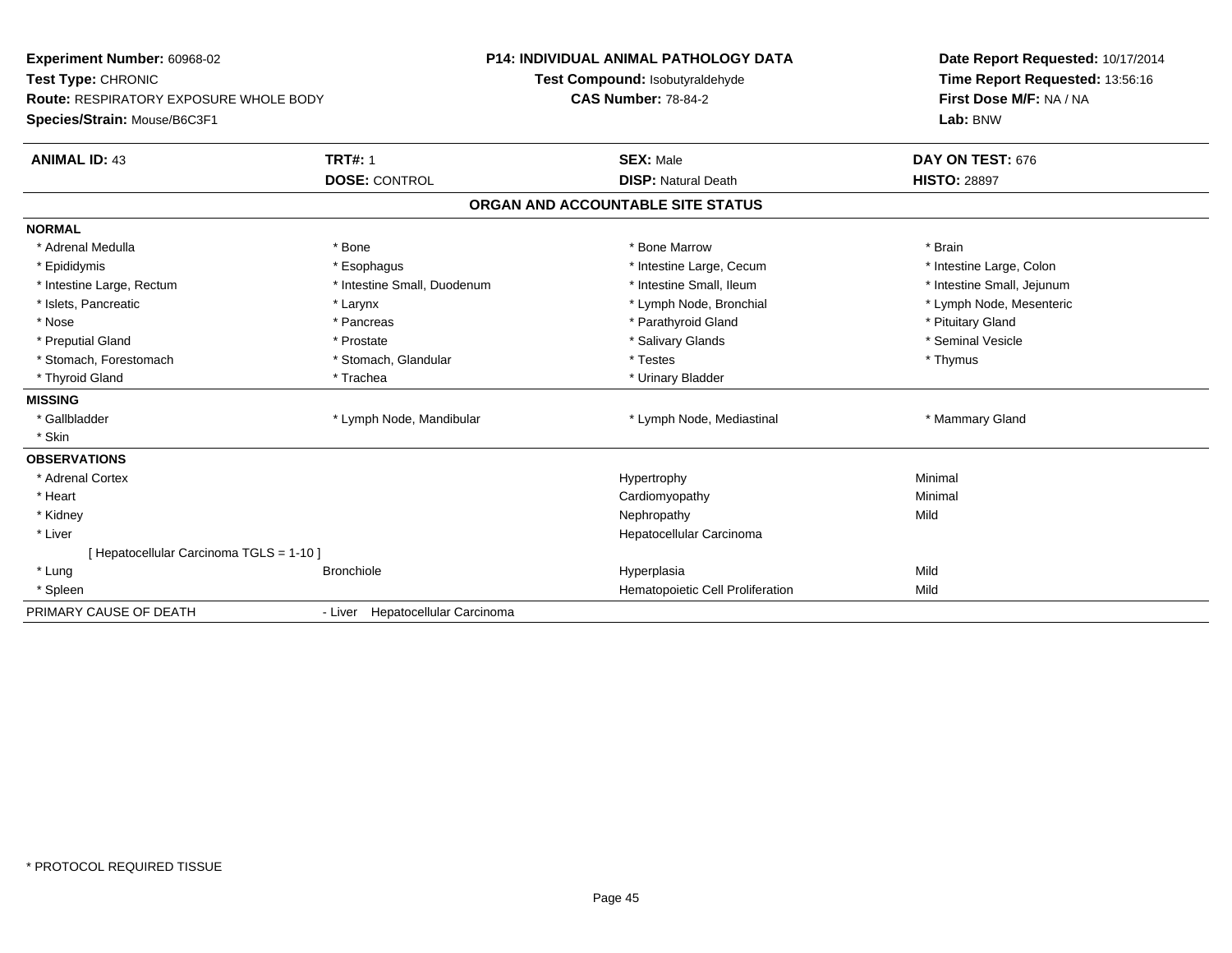**Experiment Number:** 60968-02**Test Type:** CHRONIC **Route:** RESPIRATORY EXPOSURE WHOLE BODY**Species/Strain:** Mouse/B6C3F1**P14: INDIVIDUAL ANIMAL PATHOLOGY DATATest Compound:** Isobutyraldehyde**CAS Number:** 78-84-2**Date Report Requested:** 10/17/2014**Time Report Requested:** 13:56:16**First Dose M/F:** NA / NA**Lab:** BNW**ANIMAL ID:** 44 **TRT#:** <sup>1</sup> **SEX:** Male **DAY ON TEST:** <sup>733</sup> **DOSE:** CONTROL**DISP:** Terminal Sacrifice **HISTO:** 28898 **ORGAN AND ACCOUNTABLE SITE STATUSNORMAL**\* Adrenal Medulla \* Adrenal Medulla \* \* \* Adrenal Medulla \* \* Epididymis \* Bone \* \* Brain \* \* Brain \* \* Brain \* \* Epididymis \* Epididymis \* Epididymis \* \* Epididymis \* \* Epididymis \* \* Epididymis \* \* Epididymis \* \* Epididymis \* \* Epididymis \* Intestine Large, Colon \* Esophagus \* Intestine Large, Cecum \* Callbladder \* 10 \* Intestine Large, Cecum \* Intestine Large, Cecum \* \* Intestine Large, Rectum \* Thestine Small, Duodenum \* Number of the small, Ileum \* Intestine Small, Jejunum \* Intestine Small, Jejunum \* Islets, Pancreatic \* \* \* Larynx \* Larynx \* Larynx \* Liver \* Liver \* Liver \* Larynx \* Lung \* Nose \* Lymph Node, Bronchial \* Lymph Node, Mediastinal \* Lymph Node, Mesenteric \* Nosember \* Nosember \* Nosember \* Nosember \* Nosember \* Nosember \* Nosember \* Nosember \* Nosember \* Nosember \* Nosember \* Nosember \* Nosember \* No \* Preputial Gland \* Pancreas \* \* Parathyroid Gland \* \* Parathyroid Gland \* \* Pituitary Gland \* \* Preputial Gland \* \* Preputial Gland \* Prostate \* \* Salivary Glands \* \* Salivary Glands \* \* Seminal Vesicle \* \* \* Seminal Yestrich \* \* Skin \* \* Skin \* Testes \* Spleen \* Stomach, Forestomach \* Stomach, Spleen \* Stomach, Glandular \* Testestess \* Stomach, Glandular \* Thyroid Gland \* Trachea \* Trachea \* Trachea \* Thyroid Gland **MISSING** \* Lymph Node, Mandibular \* Mammary Gland \* Thymus**OBSERVATIONS** \* Adrenal Cortexx and the control of the control of the control of the Hypertrophy control of the control of the control of the control of the control of the control of the control of the control of the control of the control of the contr \* Bone Marrow Hemangiosarcoma \* Heart Cardiomyopathy Minimal \* Kidneyy the controller of the controller of the controller of the controller of the controller of the controller of the controller of the controller of the controller of the controller of the controller of the controller of the \* Lung Note: There was no microscopic finding to account for the "2mm pale nodule" described in the apical lobe at necropsy.Note: There was no microscopic finding to account for the "2mm nodule" described at necropsy.**Mesentery** y the contract of the contract of the contract of the contract of the contract of the contract of the contract of the contract of the contract of the contract of the contract of the contract of the contract of the contract  $[$  Necrosis TGLS = 2-10  $]$ PRIMARY CAUSE OF DEATH-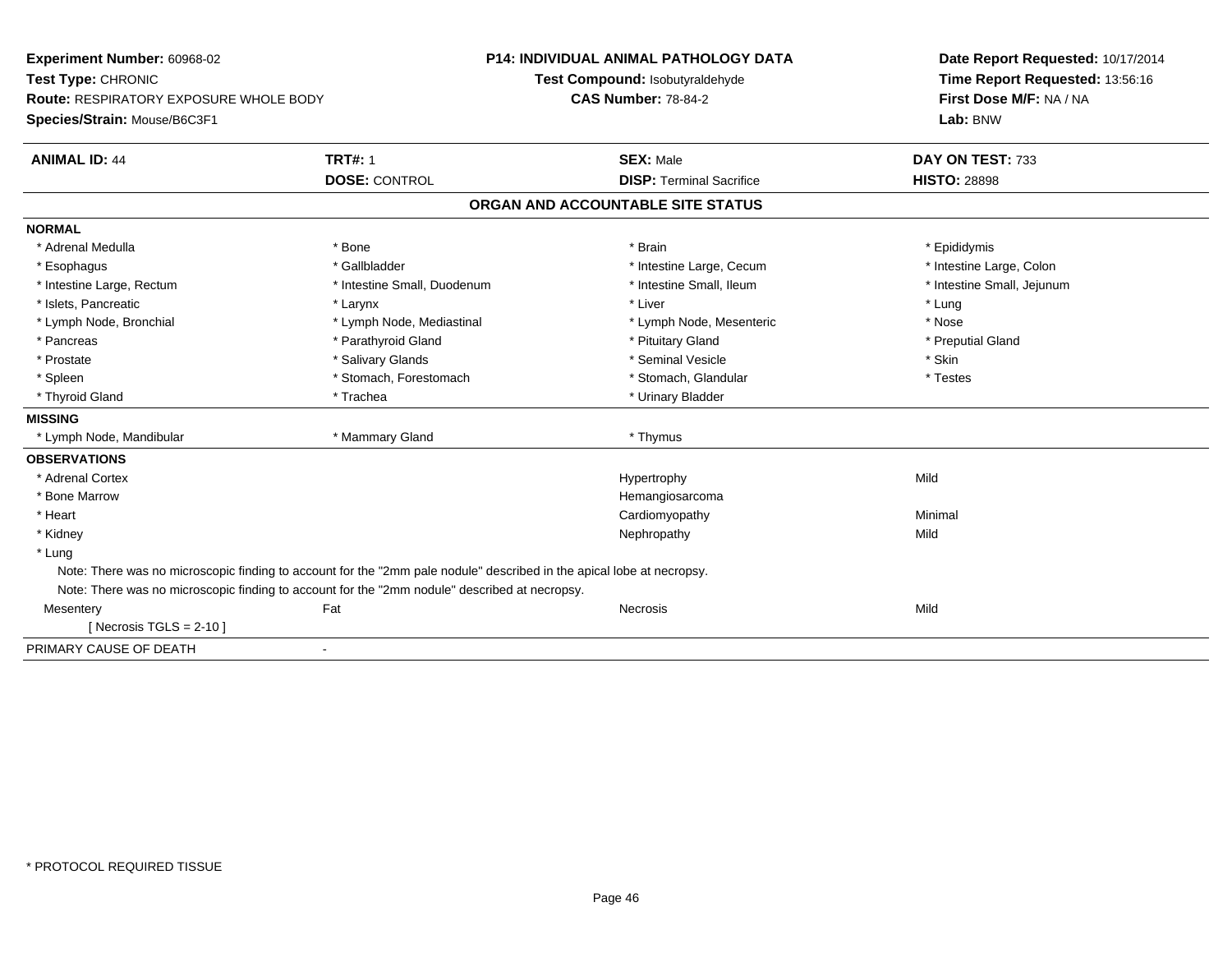| Experiment Number: 60968-02<br>Test Type: CHRONIC<br><b>Route: RESPIRATORY EXPOSURE WHOLE BODY</b> |                           | P14: INDIVIDUAL ANIMAL PATHOLOGY DATA<br>Test Compound: Isobutyraldehyde<br><b>CAS Number: 78-84-2</b> | Date Report Requested: 10/17/2014<br>Time Report Requested: 13:56:16<br>First Dose M/F: NA / NA |
|----------------------------------------------------------------------------------------------------|---------------------------|--------------------------------------------------------------------------------------------------------|-------------------------------------------------------------------------------------------------|
| Species/Strain: Mouse/B6C3F1                                                                       |                           |                                                                                                        | Lab: BNW                                                                                        |
| <b>ANIMAL ID: 45</b>                                                                               | <b>TRT#: 1</b>            | <b>SEX: Male</b>                                                                                       | DAY ON TEST: 733                                                                                |
|                                                                                                    | <b>DOSE: CONTROL</b>      | <b>DISP: Terminal Sacrifice</b>                                                                        | <b>HISTO: 28899</b>                                                                             |
|                                                                                                    |                           | ORGAN AND ACCOUNTABLE SITE STATUS                                                                      |                                                                                                 |
| <b>NORMAL</b>                                                                                      |                           |                                                                                                        |                                                                                                 |
| * Adrenal Medulla                                                                                  | * Bone                    | * Bone Marrow                                                                                          | * Brain                                                                                         |
| * Epididymis                                                                                       | * Esophagus               | * Gallbladder                                                                                          | * Heart                                                                                         |
| * Intestine Large, Colon                                                                           | * Intestine Large, Rectum | * Intestine Small, Duodenum                                                                            | * Intestine Small, Ileum                                                                        |
| * Intestine Small, Jejunum                                                                         | * Islets, Pancreatic      | * Larynx                                                                                               | * Lymph Node, Bronchial                                                                         |
| * Lymph Node, Mandibular                                                                           | * Lymph Node, Mediastinal | * Lymph Node, Mesenteric                                                                               | * Nose                                                                                          |
| * Pancreas                                                                                         | * Parathyroid Gland       | * Preputial Gland                                                                                      | * Prostate                                                                                      |
| * Salivary Glands                                                                                  | * Seminal Vesicle         | * Skin                                                                                                 | * Spleen                                                                                        |
| * Stomach, Forestomach                                                                             | * Stomach, Glandular      | * Testes                                                                                               | * Thymus                                                                                        |
| * Thyroid Gland                                                                                    | * Trachea                 | * Urinary Bladder                                                                                      |                                                                                                 |
| <b>MISSING</b>                                                                                     |                           |                                                                                                        |                                                                                                 |
| * Mammary Gland                                                                                    |                           |                                                                                                        |                                                                                                 |
| <b>OBSERVATIONS</b>                                                                                |                           |                                                                                                        |                                                                                                 |
| * Adrenal Cortex                                                                                   |                           | Hyperplasia                                                                                            | Mild                                                                                            |
|                                                                                                    |                           | Hypertrophy                                                                                            | Mild                                                                                            |
| * Intestine Large, Cecum                                                                           |                           | Leiomyoma                                                                                              |                                                                                                 |
| [ Leiomyoma TGLS = 3-10 ]                                                                          |                           |                                                                                                        |                                                                                                 |
| * Kidney                                                                                           |                           | Nephropathy                                                                                            | Minimal                                                                                         |
| * Liver                                                                                            |                           | Hepatocellular Carcinoma                                                                               |                                                                                                 |
|                                                                                                    |                           | Necrosis                                                                                               | Mild                                                                                            |
| [ Hepatocellular Carcinoma TGLS = 2-4 ]                                                            |                           |                                                                                                        |                                                                                                 |
| * Lung                                                                                             |                           | Alveolar/Bronchiolar Adenoma                                                                           |                                                                                                 |
| [ Alveolar/Bronchiolar Adenoma TGLS = 1-3 ]                                                        |                           |                                                                                                        |                                                                                                 |
| * Pituitary Gland                                                                                  | Pars Distalis             | Hyperplasia                                                                                            | Mild                                                                                            |
| PRIMARY CAUSE OF DEATH                                                                             | $\overline{\phantom{0}}$  |                                                                                                        |                                                                                                 |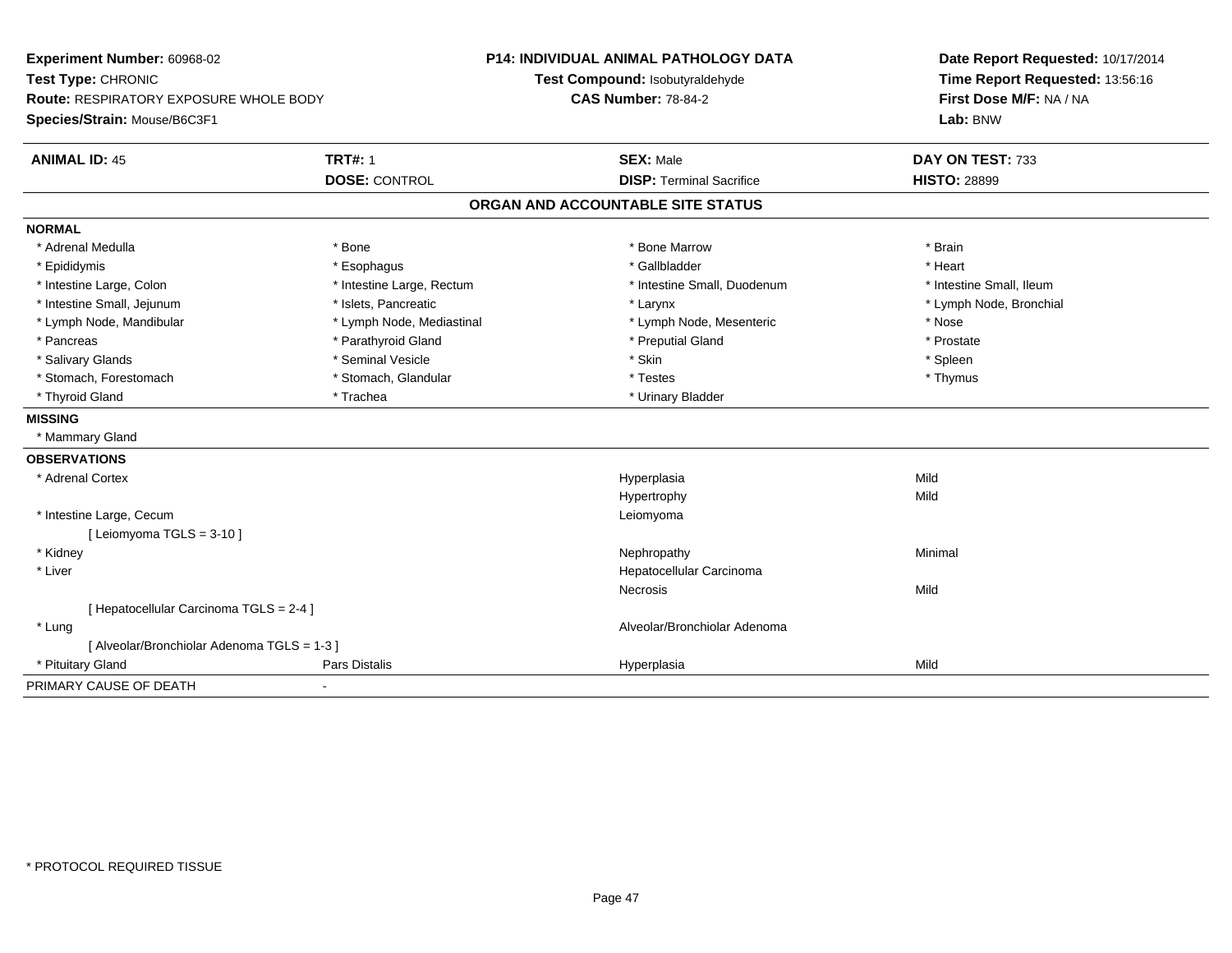| Experiment Number: 60968-02<br>Test Type: CHRONIC<br><b>Route: RESPIRATORY EXPOSURE WHOLE BODY</b> |                                  | <b>P14: INDIVIDUAL ANIMAL PATHOLOGY DATA</b><br>Test Compound: Isobutyraldehyde<br><b>CAS Number: 78-84-2</b> | Date Report Requested: 10/17/2014<br>Time Report Requested: 13:56:16<br>First Dose M/F: NA / NA |
|----------------------------------------------------------------------------------------------------|----------------------------------|---------------------------------------------------------------------------------------------------------------|-------------------------------------------------------------------------------------------------|
| Species/Strain: Mouse/B6C3F1                                                                       |                                  |                                                                                                               | Lab: BNW                                                                                        |
| <b>ANIMAL ID: 46</b>                                                                               | <b>TRT#: 1</b>                   | <b>SEX: Male</b>                                                                                              | DAY ON TEST: 639                                                                                |
|                                                                                                    | <b>DOSE: CONTROL</b>             | <b>DISP:</b> Moribund Sacrifice                                                                               | <b>HISTO: 28900</b>                                                                             |
|                                                                                                    |                                  | ORGAN AND ACCOUNTABLE SITE STATUS                                                                             |                                                                                                 |
| <b>NORMAL</b>                                                                                      |                                  |                                                                                                               |                                                                                                 |
| * Adrenal Cortex                                                                                   | * Adrenal Medulla                | * Bone                                                                                                        | * Bone Marrow                                                                                   |
| * Brain                                                                                            | * Epididymis                     | * Esophagus                                                                                                   | * Gallbladder                                                                                   |
| * Intestine Large, Cecum                                                                           | * Intestine Large, Colon         | * Intestine Large, Rectum                                                                                     | * Intestine Small, Duodenum                                                                     |
| * Intestine Small, Ileum                                                                           | * Intestine Small, Jejunum       | * Islets, Pancreatic                                                                                          | * Larynx                                                                                        |
| * Lymph Node, Bronchial                                                                            | * Lymph Node, Mandibular         | * Nose                                                                                                        | * Pancreas                                                                                      |
| * Parathyroid Gland                                                                                | * Pituitary Gland                | * Preputial Gland                                                                                             | * Prostate                                                                                      |
| * Salivary Glands                                                                                  | * Seminal Vesicle                | * Skin                                                                                                        | * Stomach, Forestomach                                                                          |
| * Stomach, Glandular                                                                               | * Testes                         | * Thyroid Gland                                                                                               | * Trachea                                                                                       |
| * Urinary Bladder                                                                                  |                                  |                                                                                                               |                                                                                                 |
| <b>MISSING</b>                                                                                     |                                  |                                                                                                               |                                                                                                 |
| * Lymph Node, Mediastinal                                                                          | * Mammary Gland                  | * Thymus                                                                                                      |                                                                                                 |
| <b>OBSERVATIONS</b>                                                                                |                                  |                                                                                                               |                                                                                                 |
| * Heart                                                                                            |                                  | Cardiomyopathy                                                                                                | Minimal                                                                                         |
| * Kidney                                                                                           |                                  | Nephropathy                                                                                                   | Mild                                                                                            |
| * Liver                                                                                            |                                  | Hepatocellular Carcinoma                                                                                      |                                                                                                 |
|                                                                                                    |                                  | Infarct                                                                                                       | Focal, Marked                                                                                   |
| [ Hepatocellular Carcinoma TGLS = 2-11 ]                                                           |                                  |                                                                                                               |                                                                                                 |
| [ Infarct TGLS = $7-10$ ]                                                                          |                                  |                                                                                                               |                                                                                                 |
| * Lung                                                                                             |                                  | Alveolar/Bronchiolar Carcinoma                                                                                | Multiple                                                                                        |
| [ Alveolar/Bronchiolar Carcinoma TGLS = 5,6-3 ]                                                    |                                  |                                                                                                               |                                                                                                 |
| * Lymph Node, Mesenteric                                                                           |                                  | Lymphoma Malignant                                                                                            |                                                                                                 |
| [ Lymphoma Malignant TGLS = 3-6 ]                                                                  |                                  |                                                                                                               |                                                                                                 |
| * Spleen                                                                                           |                                  | Hematopoietic Cell Proliferation                                                                              | Moderate                                                                                        |
| * Urin Bladder                                                                                     |                                  |                                                                                                               |                                                                                                 |
| Note: Dilated urinary bladder was normal microscopically.                                          |                                  |                                                                                                               |                                                                                                 |
| PRIMARY CAUSE OF DEATH                                                                             | - Liver Hepatocellular Carcinoma |                                                                                                               |                                                                                                 |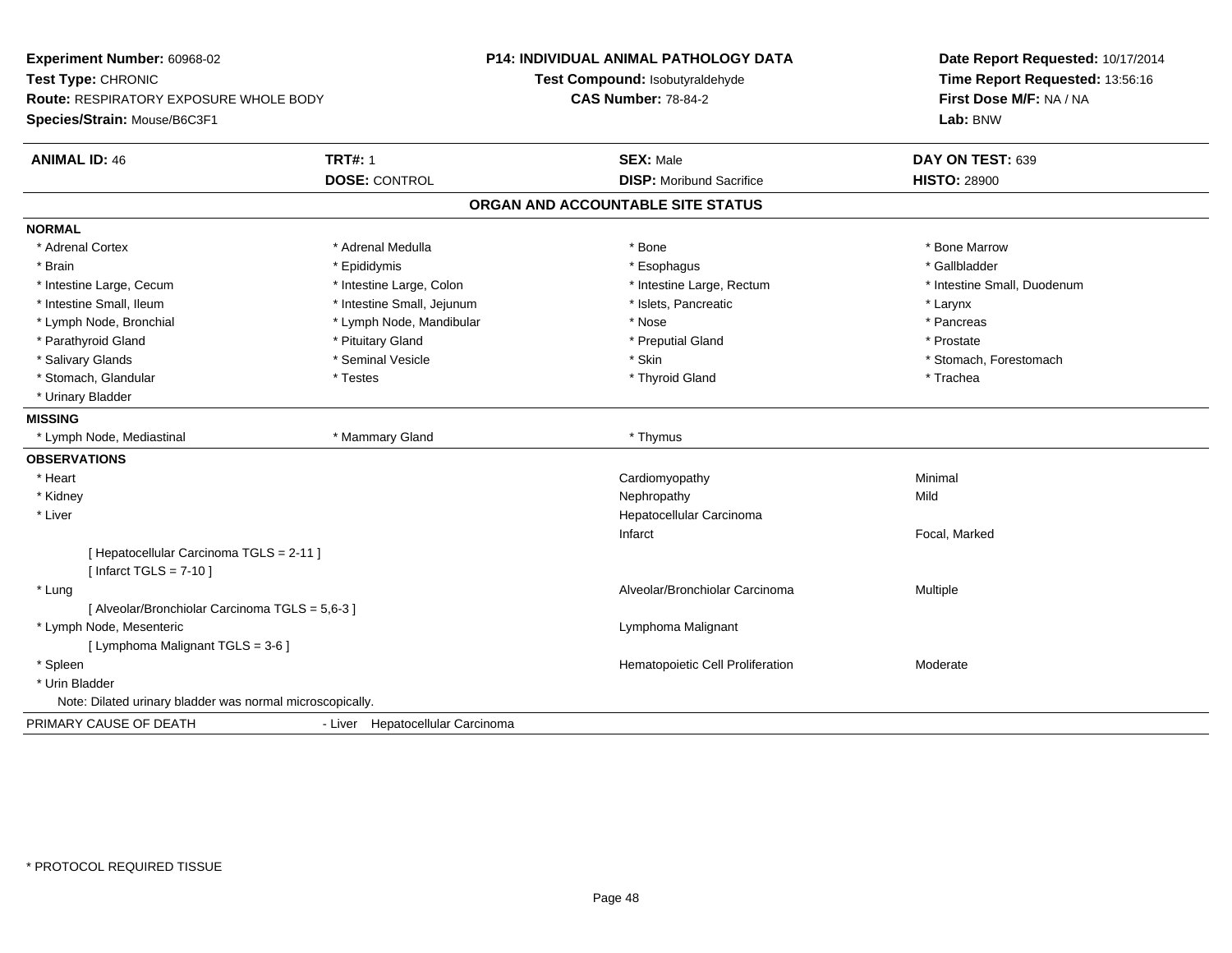| <b>Experiment Number: 60968-02</b>                                                                  |                            | <b>P14: INDIVIDUAL ANIMAL PATHOLOGY DATA</b>                  | Date Report Requested: 10/17/2014                                      |  |
|-----------------------------------------------------------------------------------------------------|----------------------------|---------------------------------------------------------------|------------------------------------------------------------------------|--|
| Test Type: CHRONIC<br><b>Route: RESPIRATORY EXPOSURE WHOLE BODY</b><br>Species/Strain: Mouse/B6C3F1 |                            | Test Compound: Isobutyraldehyde<br><b>CAS Number: 78-84-2</b> | Time Report Requested: 13:56:16<br>First Dose M/F: NA / NA<br>Lab: BNW |  |
| <b>ANIMAL ID: 47</b>                                                                                | <b>TRT#: 1</b>             | <b>SEX: Male</b>                                              | DAY ON TEST: 735                                                       |  |
|                                                                                                     | <b>DOSE: CONTROL</b>       | <b>DISP: Terminal Sacrifice</b>                               | <b>HISTO: 28901</b>                                                    |  |
|                                                                                                     |                            | ORGAN AND ACCOUNTABLE SITE STATUS                             |                                                                        |  |
| <b>NORMAL</b>                                                                                       |                            |                                                               |                                                                        |  |
| * Adrenal Medulla                                                                                   | * Bone                     | * Bone Marrow                                                 | * Brain                                                                |  |
| * Epididymis                                                                                        | * Esophagus                | * Gallbladder                                                 | * Heart                                                                |  |
| * Intestine Large, Cecum                                                                            | * Intestine Large, Colon   | * Intestine Large, Rectum                                     | * Intestine Small, Duodenum                                            |  |
| * Intestine Small, Ileum                                                                            | * Intestine Small, Jejunum | * Islets, Pancreatic                                          | * Larynx                                                               |  |
| * Liver                                                                                             | * Lung                     | * Lymph Node, Bronchial                                       | * Lymph Node, Mediastinal                                              |  |
| * Lymph Node, Mesenteric                                                                            | * Nose                     | * Pancreas                                                    | * Parathyroid Gland                                                    |  |
| * Pituitary Gland                                                                                   | * Preputial Gland          | * Prostate                                                    | * Salivary Glands                                                      |  |
| * Seminal Vesicle                                                                                   | * Skin                     | * Spleen                                                      | * Stomach, Forestomach                                                 |  |
| * Stomach, Glandular                                                                                | * Testes                   | * Thymus                                                      | * Thyroid Gland                                                        |  |
| * Trachea                                                                                           | * Urinary Bladder          |                                                               |                                                                        |  |
| <b>MISSING</b>                                                                                      |                            |                                                               |                                                                        |  |
| * Lymph Node, Mandibular                                                                            | * Mammary Gland            |                                                               |                                                                        |  |
| <b>OBSERVATIONS</b>                                                                                 |                            |                                                               |                                                                        |  |
| * Adrenal Cortex                                                                                    |                            | Hypertrophy                                                   | Mild                                                                   |  |
| * Kidney                                                                                            |                            | Nephropathy                                                   | Minimal                                                                |  |
| PRIMARY CAUSE OF DEATH                                                                              |                            |                                                               |                                                                        |  |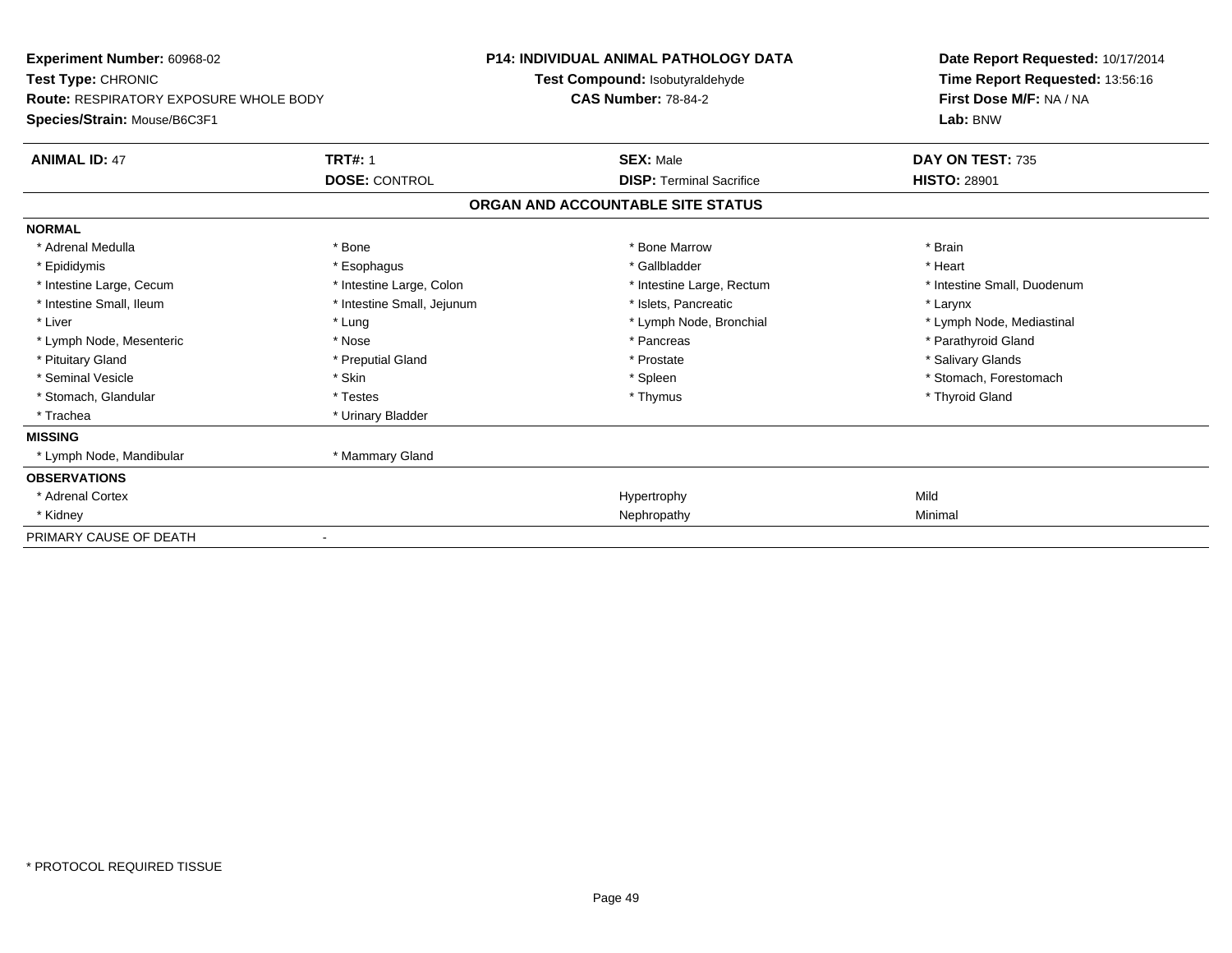| Experiment Number: 60968-02            |                           | P14: INDIVIDUAL ANIMAL PATHOLOGY DATA | Date Report Requested: 10/17/2014 |
|----------------------------------------|---------------------------|---------------------------------------|-----------------------------------|
| Test Type: CHRONIC                     |                           | Test Compound: Isobutyraldehyde       | Time Report Requested: 13:56:16   |
| Route: RESPIRATORY EXPOSURE WHOLE BODY |                           | <b>CAS Number: 78-84-2</b>            | First Dose M/F: NA / NA           |
| Species/Strain: Mouse/B6C3F1           |                           |                                       | Lab: BNW                          |
| <b>ANIMAL ID: 48</b>                   | <b>TRT#: 1</b>            | <b>SEX: Male</b>                      | DAY ON TEST: 734                  |
|                                        | <b>DOSE: CONTROL</b>      | <b>DISP: Terminal Sacrifice</b>       | <b>HISTO: 28902</b>               |
|                                        |                           | ORGAN AND ACCOUNTABLE SITE STATUS     |                                   |
| <b>NORMAL</b>                          |                           |                                       |                                   |
| * Adrenal Medulla                      | * Bone                    | * Bone Marrow                         | * Brain                           |
| * Epididymis                           | * Esophagus               | * Gallbladder                         | * Intestine Large, Cecum          |
| * Intestine Large, Colon               | * Intestine Large, Rectum | * Intestine Small, Duodenum           | * Intestine Small. Ileum          |
| * Intestine Small, Jejunum             | * Islets. Pancreatic      | * Larynx                              | * Lung                            |
| * Lymph Node, Bronchial                | * Lymph Node, Mediastinal | * Lymph Node, Mesenteric              | * Nose                            |
| * Pancreas                             | * Parathyroid Gland       | * Pituitary Gland                     | * Preputial Gland                 |
| * Prostate                             | * Salivary Glands         | * Seminal Vesicle                     | * Skin                            |
| * Spleen                               | * Stomach, Forestomach    | * Stomach, Glandular                  | * Testes                          |
| * Thyroid Gland                        | * Trachea                 | * Urinary Bladder                     |                                   |
| <b>MISSING</b>                         |                           |                                       |                                   |
| * Lymph Node, Mandibular               | * Mammary Gland           | * Thymus                              |                                   |
| <b>OBSERVATIONS</b>                    |                           |                                       |                                   |
| * Adrenal Cortex                       |                           | Hyperplasia                           | Mild                              |
|                                        |                           | Hypertrophy                           | Mild                              |
| * Heart                                |                           | Cardiomyopathy                        | Minimal                           |
| * Kidney                               |                           | Nephropathy                           | Mild                              |
| * Liver                                |                           | Hepatocellular Adenoma                |                                   |
| Hepatocellular Adenoma TGLS = 1-4 ]    |                           |                                       |                                   |
| PRIMARY CAUSE OF DEATH                 |                           |                                       |                                   |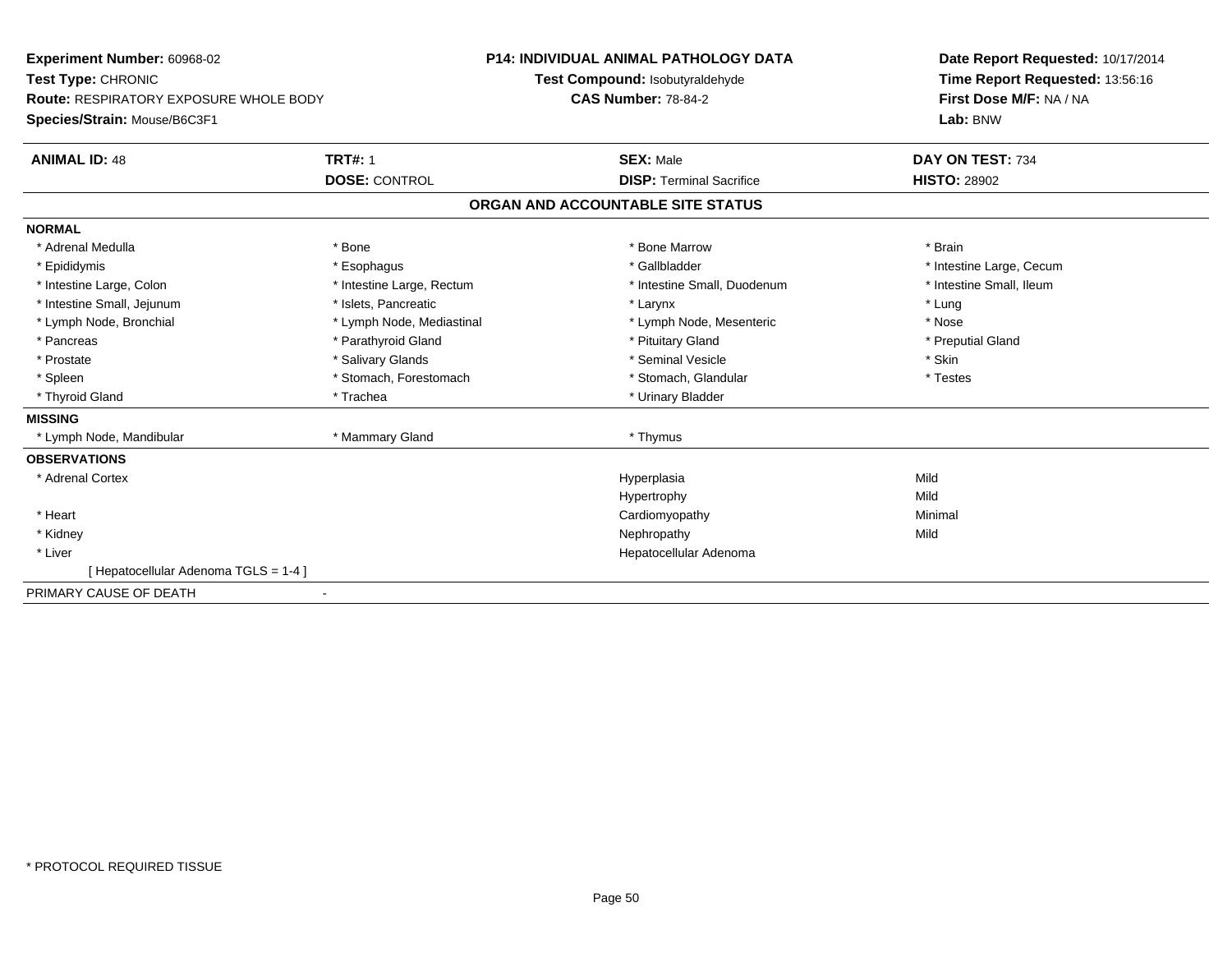| <b>Experiment Number: 60968-02</b>            |                                  | <b>P14: INDIVIDUAL ANIMAL PATHOLOGY DATA</b> | Date Report Requested: 10/17/2014 |
|-----------------------------------------------|----------------------------------|----------------------------------------------|-----------------------------------|
| Test Type: CHRONIC                            |                                  | Test Compound: Isobutyraldehyde              | Time Report Requested: 13:56:16   |
| <b>Route: RESPIRATORY EXPOSURE WHOLE BODY</b> |                                  | <b>CAS Number: 78-84-2</b>                   | First Dose M/F: NA / NA           |
| Species/Strain: Mouse/B6C3F1                  |                                  |                                              | Lab: BNW                          |
| <b>ANIMAL ID: 49</b>                          | <b>TRT#: 1</b>                   | <b>SEX: Male</b>                             | DAY ON TEST: 682                  |
|                                               | <b>DOSE: CONTROL</b>             | <b>DISP: Natural Death</b>                   | <b>HISTO: 28903</b>               |
|                                               |                                  | ORGAN AND ACCOUNTABLE SITE STATUS            |                                   |
| <b>NORMAL</b>                                 |                                  |                                              |                                   |
| * Adrenal Cortex                              | * Adrenal Medulla                | * Bone                                       | * Bone Marrow                     |
| * Brain                                       | * Epididymis                     | * Esophagus                                  | * Gallbladder                     |
| * Intestine Large, Cecum                      | * Intestine Large, Colon         | * Intestine Large, Rectum                    | * Intestine Small, Duodenum       |
| * Intestine Small. Ileum                      | * Intestine Small, Jejunum       | * Islets, Pancreatic                         | * Larynx                          |
| * Lymph Node, Mediastinal                     | * Lymph Node, Mesenteric         | * Nose                                       | * Pancreas                        |
| * Parathyroid Gland                           | * Pituitary Gland                | * Prostate                                   | * Salivary Glands                 |
| * Seminal Vesicle                             | * Skin                           | * Spleen                                     | * Stomach, Forestomach            |
| * Stomach, Glandular                          | * Testes                         | * Thymus                                     | * Thyroid Gland                   |
| * Trachea                                     | * Urinary Bladder                |                                              |                                   |
| <b>MISSING</b>                                |                                  |                                              |                                   |
| * Lymph Node, Bronchial                       | * Lymph Node, Mandibular         | * Mammary Gland                              |                                   |
| <b>OBSERVATIONS</b>                           |                                  |                                              |                                   |
| * Heart                                       |                                  | Cardiomyopathy                               | Minimal                           |
| * Kidney                                      |                                  | Nephropathy                                  | Mild                              |
| * Liver                                       |                                  | Hepatocellular Carcinoma                     |                                   |
| [Hepatocellular Carcinoma TGLS = 2-10]        |                                  |                                              |                                   |
| * Lung                                        |                                  | Alveolar/Bronchiolar Adenoma                 |                                   |
| [ Alveolar/Bronchiolar Adenoma TGLS = 1-3 ]   |                                  |                                              |                                   |
| * Preputial Gland                             |                                  | Cyst                                         | Mild                              |
| PRIMARY CAUSE OF DEATH                        | - Liver Hepatocellular Carcinoma |                                              |                                   |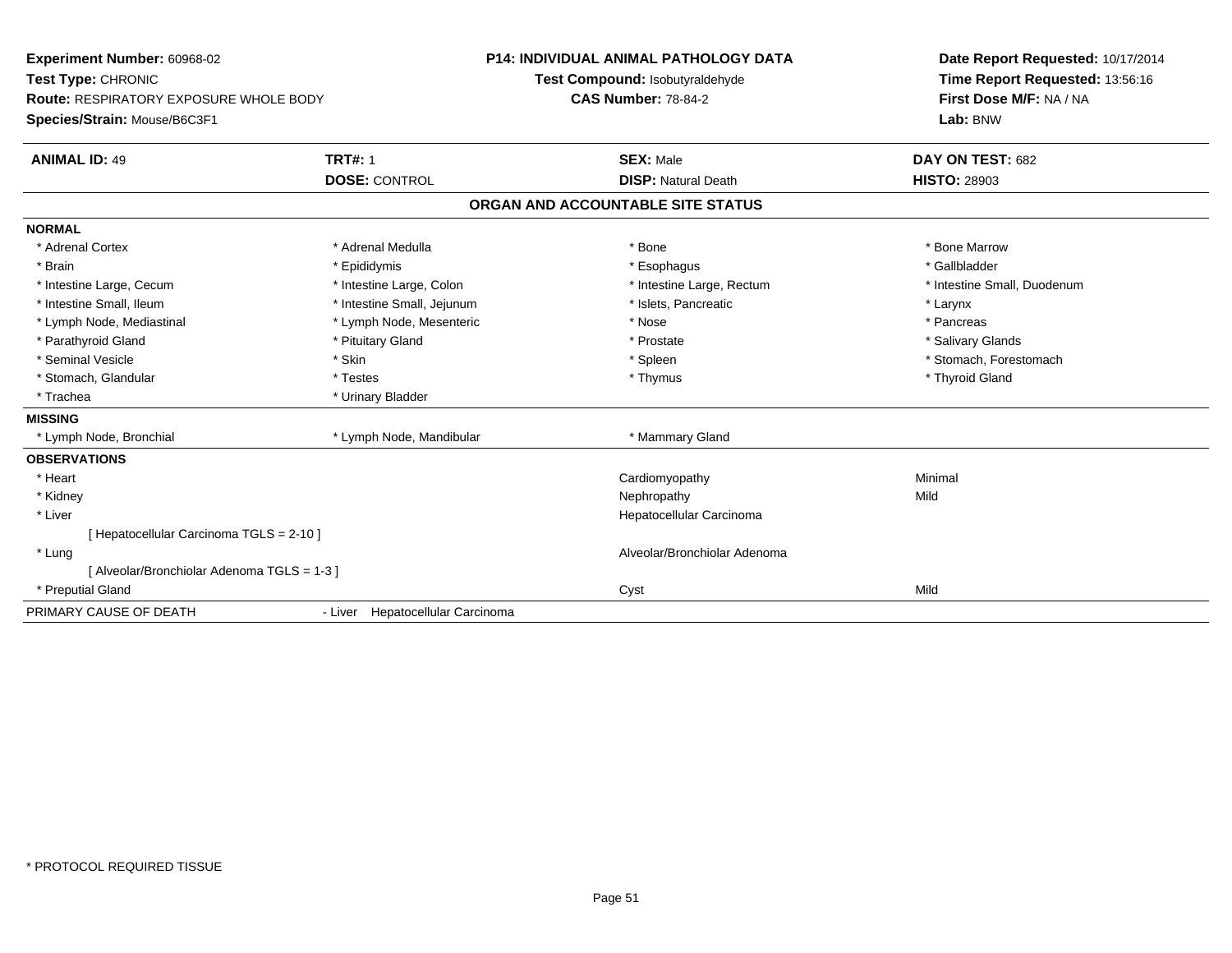| Experiment Number: 60968-02<br>Test Type: CHRONIC |                            | <b>P14: INDIVIDUAL ANIMAL PATHOLOGY DATA</b> |  | Date Report Requested: 10/17/2014 |
|---------------------------------------------------|----------------------------|----------------------------------------------|--|-----------------------------------|
|                                                   |                            | Test Compound: Isobutyraldehyde              |  | Time Report Requested: 13:56:16   |
| <b>Route: RESPIRATORY EXPOSURE WHOLE BODY</b>     |                            | <b>CAS Number: 78-84-2</b>                   |  | First Dose M/F: NA / NA           |
| Species/Strain: Mouse/B6C3F1                      |                            |                                              |  | Lab: BNW                          |
| <b>ANIMAL ID: 50</b>                              | <b>TRT#: 1</b>             | <b>SEX: Male</b>                             |  | DAY ON TEST: 734                  |
|                                                   | <b>DOSE: CONTROL</b>       | <b>DISP: Terminal Sacrifice</b>              |  | <b>HISTO: 28904</b>               |
|                                                   |                            | ORGAN AND ACCOUNTABLE SITE STATUS            |  |                                   |
| <b>NORMAL</b>                                     |                            |                                              |  |                                   |
| * Adrenal Cortex                                  | * Adrenal Medulla          | * Bone                                       |  | * Bone Marrow                     |
| * Brain                                           | * Epididymis               | * Esophagus                                  |  | * Gallbladder                     |
| * Intestine Large, Cecum                          | * Intestine Large, Colon   | * Intestine Large, Rectum                    |  | * Intestine Small, Duodenum       |
| * Intestine Small, Ileum                          | * Intestine Small, Jejunum | * Islets, Pancreatic                         |  | * Larynx                          |
| * Lung                                            | * Lymph Node, Bronchial    | * Lymph Node, Mediastinal                    |  | * Lymph Node, Mesenteric          |
| * Nose                                            | * Pancreas                 | * Parathyroid Gland                          |  | * Pituitary Gland                 |
| * Prostate                                        | * Salivary Glands          | * Seminal Vesicle                            |  | * Skin                            |
| * Spleen                                          | * Stomach, Forestomach     | * Stomach, Glandular                         |  | * Testes                          |
| * Thymus                                          | * Trachea                  | * Urinary Bladder                            |  |                                   |
| <b>MISSING</b>                                    |                            |                                              |  |                                   |
| * Lymph Node, Mandibular                          | * Mammary Gland            |                                              |  |                                   |
| <b>OBSERVATIONS</b>                               |                            |                                              |  |                                   |
| * Heart                                           |                            | Cardiomyopathy                               |  | Minimal                           |
| * Kidney                                          |                            | Nephropathy                                  |  | Minimal                           |
| * Liver                                           |                            | Hepatocellular Adenoma                       |  |                                   |
| [ Hepatocellular Adenoma TGLS = 2-4 ]             |                            |                                              |  |                                   |
| * Preputial Gland                                 |                            | Cyst                                         |  | Marked                            |
| [Cyst TGLS = $1-7$ ]                              |                            |                                              |  |                                   |
| * Thyroid Gland                                   | <b>Follicular Cel</b>      | Hyperplasia                                  |  | Minimal                           |
| PRIMARY CAUSE OF DEATH                            | ٠                          |                                              |  |                                   |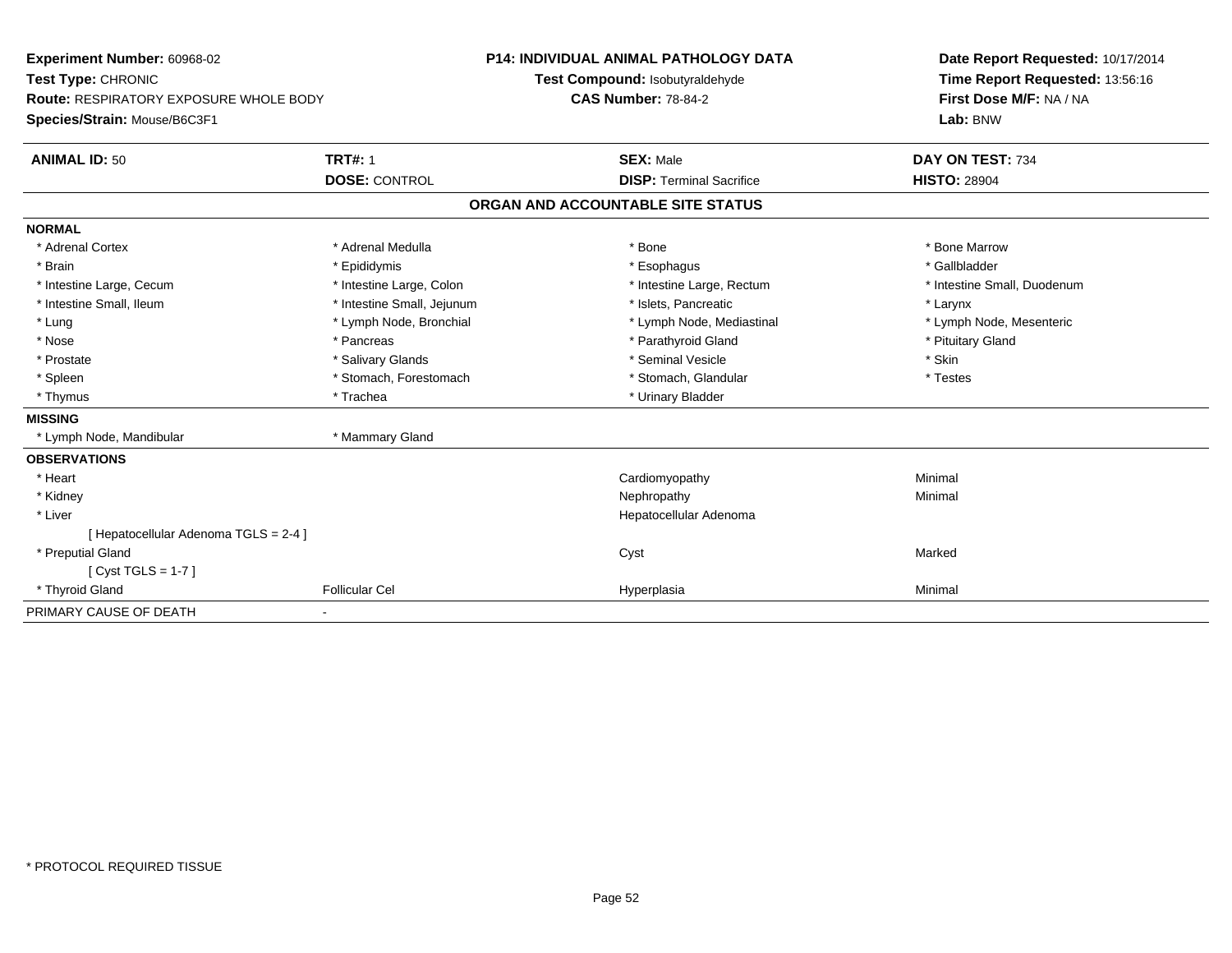| <b>Experiment Number: 60968-02</b>            |                                  | <b>P14: INDIVIDUAL ANIMAL PATHOLOGY DATA</b> | Date Report Requested: 10/17/2014 |
|-----------------------------------------------|----------------------------------|----------------------------------------------|-----------------------------------|
| Test Type: CHRONIC                            |                                  | Test Compound: Isobutyraldehyde              | Time Report Requested: 13:56:16   |
| <b>Route: RESPIRATORY EXPOSURE WHOLE BODY</b> |                                  | <b>CAS Number: 78-84-2</b>                   | First Dose M/F: NA / NA           |
| Species/Strain: Mouse/B6C3F1                  |                                  |                                              | Lab: BNW                          |
| <b>ANIMAL ID: 201</b>                         | <b>TRT#: 3</b>                   | <b>SEX: Male</b>                             | DAY ON TEST: 709                  |
|                                               | <b>DOSE: 500 PPM</b>             | <b>DISP:</b> Moribund Sacrifice              | <b>HISTO: 29155</b>               |
|                                               |                                  | ORGAN AND ACCOUNTABLE SITE STATUS            |                                   |
| <b>NORMAL</b>                                 |                                  |                                              |                                   |
| * Adrenal Medulla                             | * Bone                           | * Bone Marrow                                | * Brain                           |
| * Epididymis                                  | * Esophagus                      | * Gallbladder                                | * Intestine Large, Cecum          |
| * Intestine Large, Colon                      | * Intestine Large, Rectum        | * Intestine Small, Duodenum                  | * Intestine Small, Ileum          |
| * Intestine Small, Jejunum                    | * Islets, Pancreatic             | * Larynx                                     | * Lung                            |
| * Lymph Node, Bronchial                       | * Lymph Node, Mediastinal        | * Lymph Node, Mesenteric                     | * Nose                            |
| * Parathyroid Gland                           | * Pituitary Gland                | * Prostate                                   | * Salivary Glands                 |
| * Seminal Vesicle                             | * Skin                           | * Spleen                                     | * Stomach, Forestomach            |
| * Stomach, Glandular                          | * Testes                         | * Thymus                                     | * Thyroid Gland                   |
| * Trachea                                     | * Urinary Bladder                |                                              |                                   |
| <b>MISSING</b>                                |                                  |                                              |                                   |
| * Lymph Node, Mandibular                      | * Mammary Gland                  |                                              |                                   |
| <b>OBSERVATIONS</b>                           |                                  |                                              |                                   |
| * Adrenal Cortex                              |                                  | Hyperplasia                                  | Mild                              |
| * Heart                                       |                                  | Cardiomyopathy                               | Minimal                           |
| * Kidney                                      |                                  | Nephropathy                                  | Minimal                           |
| * Liver                                       |                                  | Hepatocellular Carcinoma                     |                                   |
| [ Hepatocellular Carcinoma TGLS = 2-4 ]       |                                  |                                              |                                   |
| * Pancreas                                    |                                  | Lipomatosis                                  | Moderate                          |
| * Preputial Gland                             |                                  | Cyst                                         | Marked                            |
| [ $Cyst TGLS = 1-7$ ]                         |                                  |                                              |                                   |
| PRIMARY CAUSE OF DEATH                        | - Liver Hepatocellular Carcinoma |                                              |                                   |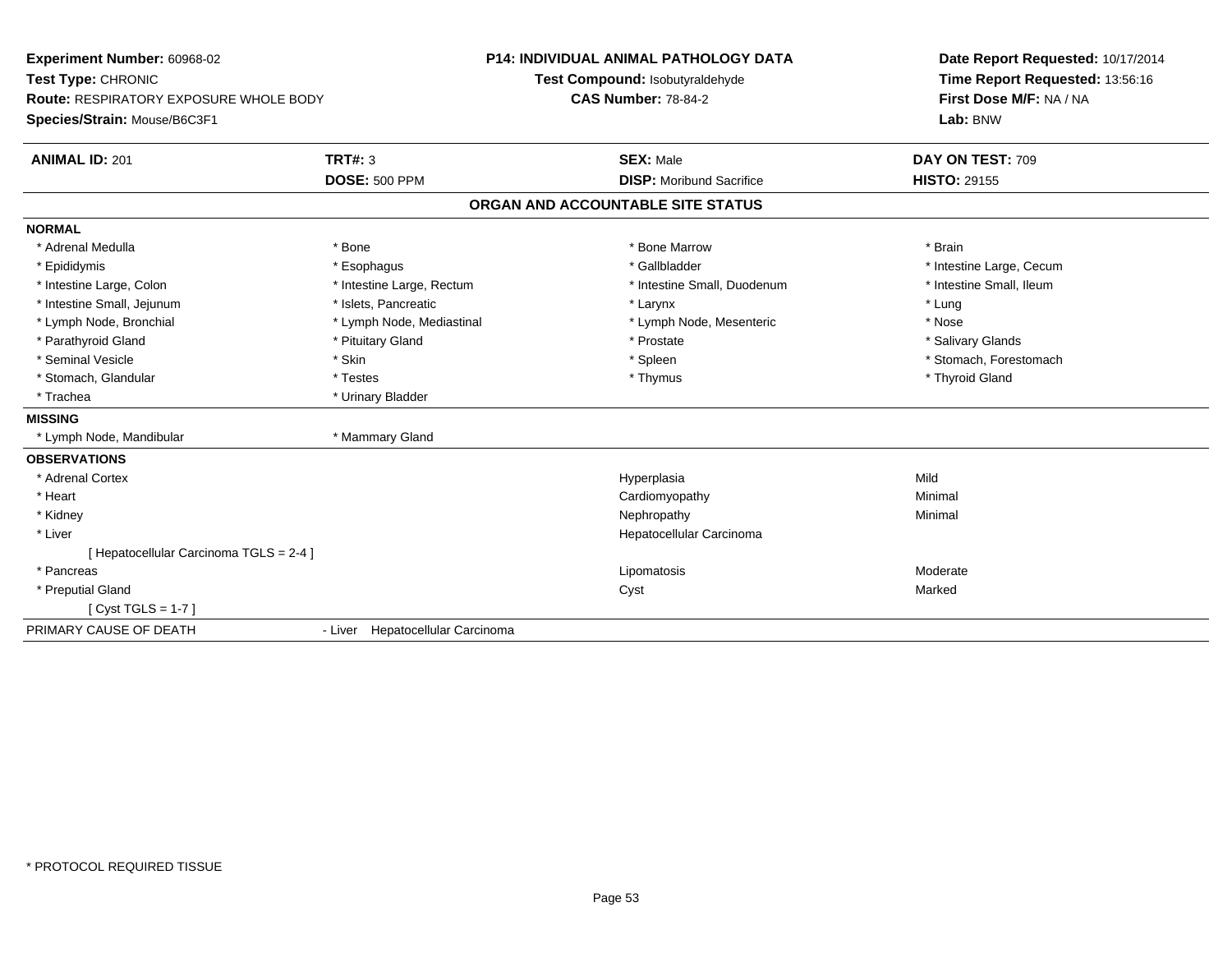| Experiment Number: 60968-02<br>Test Type: CHRONIC<br>Route: RESPIRATORY EXPOSURE WHOLE BODY<br>Species/Strain: Mouse/B6C3F1 |                                  | <b>P14: INDIVIDUAL ANIMAL PATHOLOGY DATA</b><br>Test Compound: Isobutyraldehyde<br><b>CAS Number: 78-84-2</b> |                     | Date Report Requested: 10/17/2014<br>Time Report Requested: 13:56:16<br>First Dose M/F: NA / NA<br>Lab: BNW |
|-----------------------------------------------------------------------------------------------------------------------------|----------------------------------|---------------------------------------------------------------------------------------------------------------|---------------------|-------------------------------------------------------------------------------------------------------------|
| <b>ANIMAL ID: 202</b>                                                                                                       | TRT#: 3                          | <b>SEX: Male</b>                                                                                              |                     | DAY ON TEST: 580                                                                                            |
|                                                                                                                             | <b>DOSE: 500 PPM</b>             | <b>DISP: Natural Death</b>                                                                                    | <b>HISTO: 29156</b> |                                                                                                             |
|                                                                                                                             |                                  | ORGAN AND ACCOUNTABLE SITE STATUS                                                                             |                     |                                                                                                             |
| <b>NORMAL</b>                                                                                                               |                                  |                                                                                                               |                     |                                                                                                             |
| * Adrenal Cortex                                                                                                            | * Adrenal Medulla                | * Bone                                                                                                        | * Bone Marrow       |                                                                                                             |
| * Brain                                                                                                                     | * Epididymis                     | * Esophagus                                                                                                   |                     | * Intestine Large, Cecum                                                                                    |
| * Intestine Large, Colon                                                                                                    | * Intestine Large, Rectum        | * Intestine Small, Ileum                                                                                      |                     | * Intestine Small, Jejunum                                                                                  |
| * Islets, Pancreatic                                                                                                        | * Larynx                         | * Lung                                                                                                        |                     | * Lymph Node, Bronchial                                                                                     |
| * Lymph Node, Mediastinal                                                                                                   | * Lymph Node, Mesenteric         | * Nose                                                                                                        | * Pancreas          |                                                                                                             |
| * Pituitary Gland                                                                                                           | * Preputial Gland                | * Prostate                                                                                                    |                     | * Salivary Glands                                                                                           |
| * Seminal Vesicle                                                                                                           | * Skin                           | * Stomach, Forestomach                                                                                        |                     | * Stomach, Glandular                                                                                        |
| * Testes                                                                                                                    | * Thymus                         | * Thyroid Gland                                                                                               | * Trachea           |                                                                                                             |
| * Urinary Bladder                                                                                                           |                                  |                                                                                                               |                     |                                                                                                             |
| <b>MISSING</b>                                                                                                              |                                  |                                                                                                               |                     |                                                                                                             |
| * Gallbladder                                                                                                               | * Lymph Node, Mandibular         | * Mammary Gland                                                                                               |                     | * Parathyroid Gland                                                                                         |
| <b>AUTO PRECLUDES DIAG.</b>                                                                                                 |                                  |                                                                                                               |                     |                                                                                                             |
| * Intestine Small, Duodenum                                                                                                 |                                  |                                                                                                               |                     |                                                                                                             |
| <b>OBSERVATIONS</b>                                                                                                         |                                  |                                                                                                               |                     |                                                                                                             |
| <b>Harderian Gland</b>                                                                                                      |                                  | Carcinoma                                                                                                     |                     |                                                                                                             |
| [Carcinoma TGLS = 1-11]                                                                                                     |                                  |                                                                                                               |                     |                                                                                                             |
| * Heart                                                                                                                     |                                  | Cardiomyopathy                                                                                                | Minimal             |                                                                                                             |
| * Kidney                                                                                                                    |                                  | Nephropathy                                                                                                   | Minimal             |                                                                                                             |
| * Liver                                                                                                                     |                                  | Hepatocellular Carcinoma                                                                                      |                     |                                                                                                             |
| [ Hepatocellular Carcinoma TGLS = 2-10 ]                                                                                    |                                  |                                                                                                               |                     |                                                                                                             |
| * Spleen                                                                                                                    |                                  | Hematopoietic Cell Proliferation                                                                              | Moderate            |                                                                                                             |
| PRIMARY CAUSE OF DEATH                                                                                                      | - Liver Hepatocellular Carcinoma |                                                                                                               |                     |                                                                                                             |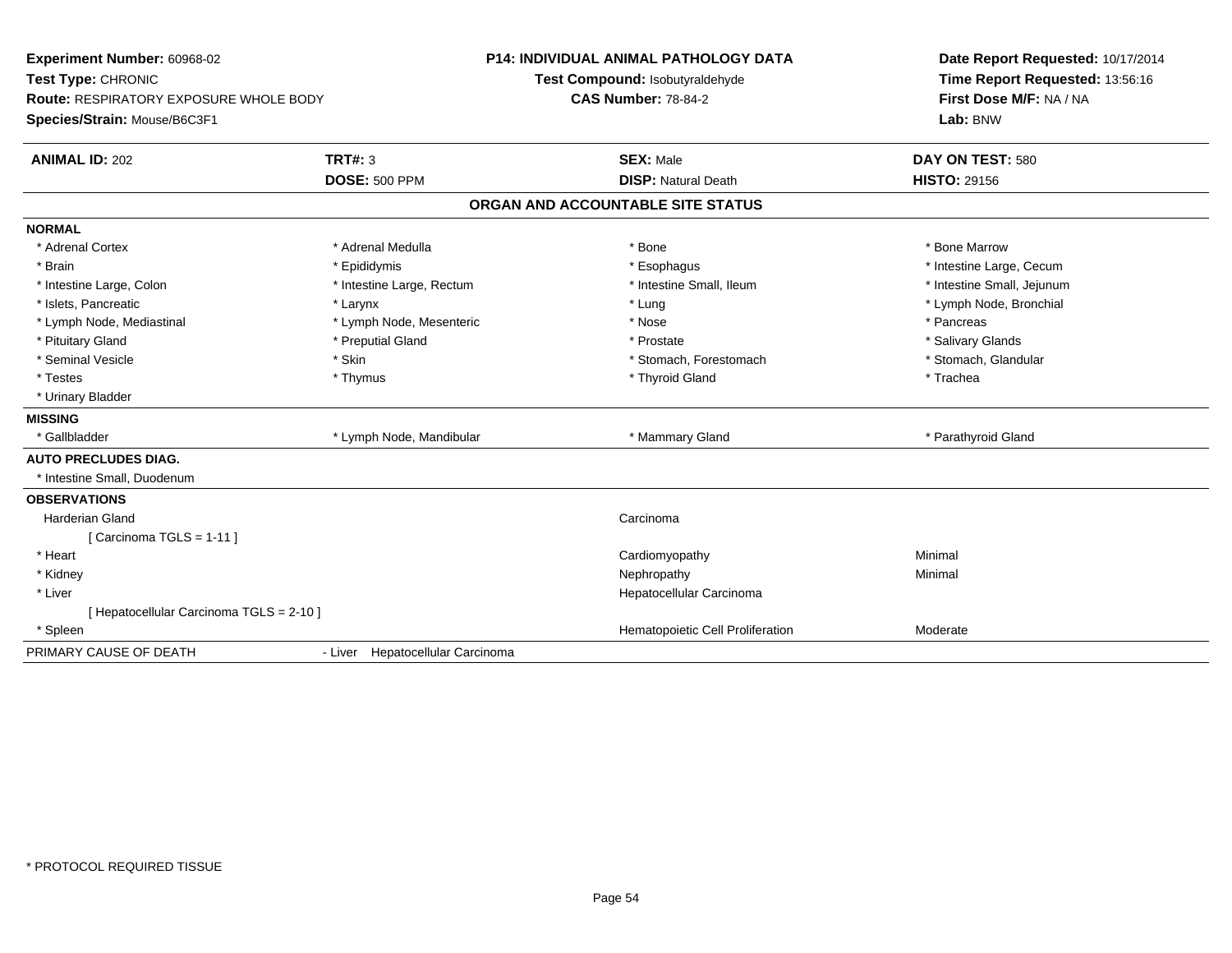**Experiment Number:** 60968-02**Test Type:** CHRONIC **Route:** RESPIRATORY EXPOSURE WHOLE BODY**Species/Strain:** Mouse/B6C3F1**P14: INDIVIDUAL ANIMAL PATHOLOGY DATATest Compound:** Isobutyraldehyde**CAS Number:** 78-84-2**Date Report Requested:** 10/17/2014**Time Report Requested:** 13:56:16**First Dose M/F:** NA / NA**Lab:** BNW**ANIMAL ID:** 203**TRT#:** 3 **SEX:** Male **DAY ON TEST:** 670 **DOSE:** 500 PPM**DISP:** Moribund Sacrifice **HISTO:** 29157 **ORGAN AND ACCOUNTABLE SITE STATUSNORMAL**\* Adrenal Cortex \* Adrenal Medulla \* Adrenal Medulla \* Bone \* Bone \* Bone \* Bone \* Bone Marrow \* Gallbladder \* Brain \* Allen the state of the state of the state of the state of the state of the state of the state of the state of the state of the state of the state of the state of the state of the state of the state of the state o \* Heart **\*** Intestine Large, Cecum **\* Intestine Large, Cecum** \* Intestine Large, Colon \* Intestine Large, Rectum \* Intestine Large, Rectum \* Intestine Small, Duodenum \* Intestine Small, Ileum \* Intestine Small, Intestine Small, Jejunum \* Islets, Pancreatic \* Lymph Node, Mediastinal \* Larynx \* Larynx \* Lung \* Lung \* Lung \* Larynx \* Lymph Node, Mandibular \* Lymph Node, Mandibular \* Lymph Node, Mesenteric \* The state of the state of the state of the state of the state of the state of the state of the state of the state of the state of the state of the state of the state of the state of the state of \* Pituitary Gland \* \* Then the state \* Preputial Gland \* Prosection \* Prostate \* \* Salivary Glands \* Salivary Glands \* Salivary Glands \* Salivary Glands \* Salivary Glands \* Salivary Glands \* Salivary Glands \* Salivary Glan \* Seminal Vesicle \* Testes \* Stomach, Forestomach \* Testes \* Stomach, Glandular \* Testes \* Testes \* Thyroid Gland \* Trachea \* Trachea \* Trachea \* Trachea \* Urinary Bladder **MISSING** \* Lymph Node, Bronchial \* Mammary Gland \* Thymus**OBSERVATIONS** \* Kidneyy the contract of the Pelvis and the Pelvis and the contract of the contract of the person of the contract of the contract of the contract of the contract of the contract of the contract of the contract of the contract of **Inflammation**<br>
Neohropathy<br>
Neohropathy<br>
Minimal Nephropathyy the contract of the Minimal Minimal Section 1996 and the contract of the Minimal Section 1997 and the contract of the contract of the contract of the contract of the contract of the contract of the contract of the contra \* Liver Hepatocellular Adenoma[ Hepatocellular Adenoma TGLS = 2-10 ] \* Skinn and the Prepuce of the Control of the Moderate Inflammation and the Control of the Moderate Acute, Moderate [ Inflammation TGLS = 1-7 ] \* SpleenHematopoietic Cell Proliferation Mild PRIMARY CAUSE OF DEATH- Skin Prepuce Inflammation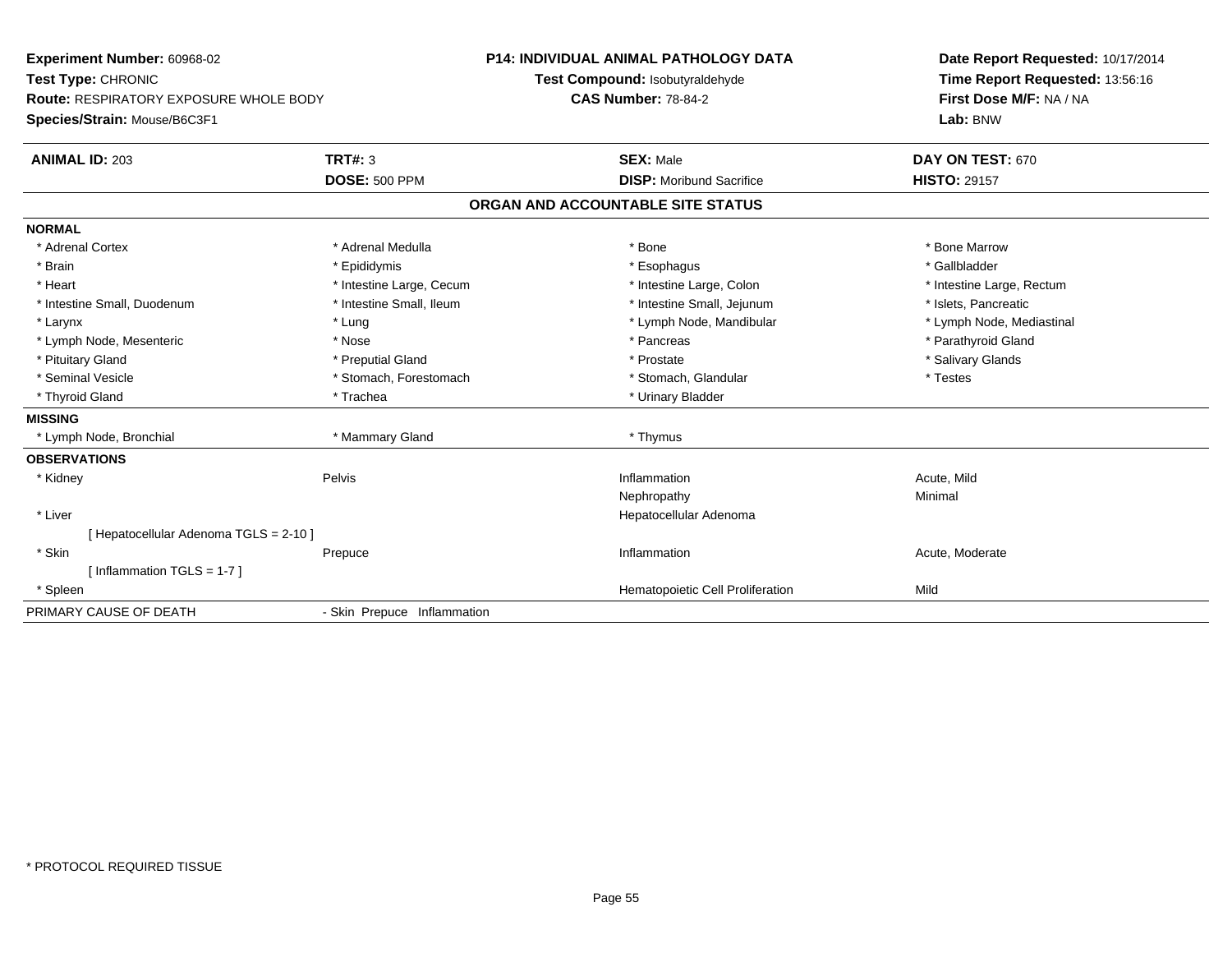| Experiment Number: 60968-02<br>Test Type: CHRONIC |                            | <b>P14: INDIVIDUAL ANIMAL PATHOLOGY DATA</b><br>Test Compound: Isobutyraldehyde | Date Report Requested: 10/17/2014<br>Time Report Requested: 13:56:16 |  |
|---------------------------------------------------|----------------------------|---------------------------------------------------------------------------------|----------------------------------------------------------------------|--|
| <b>Route: RESPIRATORY EXPOSURE WHOLE BODY</b>     |                            | <b>CAS Number: 78-84-2</b>                                                      | First Dose M/F: NA / NA                                              |  |
| Species/Strain: Mouse/B6C3F1                      |                            |                                                                                 | Lab: BNW                                                             |  |
| <b>ANIMAL ID: 204</b>                             | <b>TRT#: 3</b>             | <b>SEX: Male</b>                                                                | DAY ON TEST: 734                                                     |  |
|                                                   | <b>DOSE: 500 PPM</b>       | <b>DISP: Terminal Sacrifice</b>                                                 | <b>HISTO: 29158</b>                                                  |  |
|                                                   |                            | ORGAN AND ACCOUNTABLE SITE STATUS                                               |                                                                      |  |
| <b>NORMAL</b>                                     |                            |                                                                                 |                                                                      |  |
| * Adrenal Medulla                                 | * Bone                     | * Bone Marrow                                                                   | * Brain                                                              |  |
| * Epididymis                                      | * Esophagus                | * Gallbladder                                                                   | * Heart                                                              |  |
| * Intestine Large, Cecum                          | * Intestine Large, Colon   | * Intestine Large, Rectum                                                       | * Intestine Small, Duodenum                                          |  |
| * Intestine Small, Ileum                          | * Intestine Small, Jejunum | * Islets, Pancreatic                                                            | * Larynx                                                             |  |
| * Lung                                            | * Lymph Node, Bronchial    | * Lymph Node, Mandibular                                                        | * Nose                                                               |  |
| * Pancreas                                        | * Parathyroid Gland        | * Pituitary Gland                                                               | * Preputial Gland                                                    |  |
| * Prostate                                        | * Salivary Glands          | * Seminal Vesicle                                                               | * Skin                                                               |  |
| * Spleen                                          | * Stomach, Forestomach     | * Stomach, Glandular                                                            | * Testes                                                             |  |
| * Thymus                                          | * Thyroid Gland            | * Trachea                                                                       | * Urinary Bladder                                                    |  |
| <b>MISSING</b>                                    |                            |                                                                                 |                                                                      |  |
| * Lymph Node, Mediastinal                         | * Lymph Node, Mesenteric   | * Mammary Gland                                                                 |                                                                      |  |
| <b>OBSERVATIONS</b>                               |                            |                                                                                 |                                                                      |  |
| * Adrenal Cortex                                  |                            | Hyperplasia                                                                     | Minimal                                                              |  |
|                                                   |                            | Hypertrophy                                                                     | Minimal                                                              |  |
| * Kidney                                          |                            | Nephropathy                                                                     | Minimal                                                              |  |
| * Liver                                           |                            | <b>Basophilic Focus</b>                                                         |                                                                      |  |
|                                                   |                            | <b>Eosinophilic Focus</b>                                                       |                                                                      |  |
| [Basophilic Focus TGLS = 1-10]                    |                            |                                                                                 |                                                                      |  |
| [ Eosinophilic Focus TGLS = 2-4 ]                 |                            |                                                                                 |                                                                      |  |
| PRIMARY CAUSE OF DEATH                            | $\overline{\phantom{0}}$   |                                                                                 |                                                                      |  |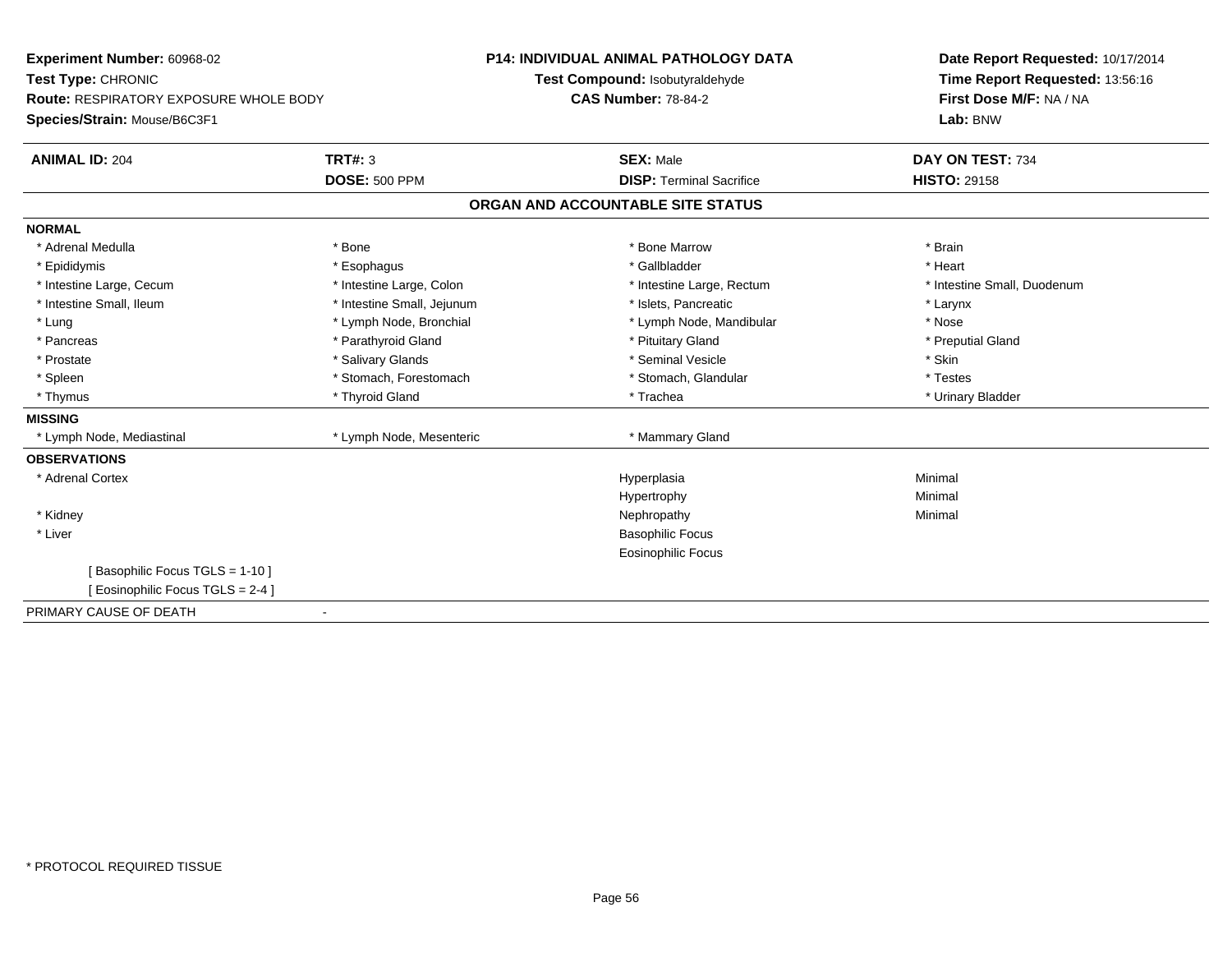| <b>Experiment Number: 60968-02</b><br>Test Type: CHRONIC<br><b>Route: RESPIRATORY EXPOSURE WHOLE BODY</b><br>Species/Strain: Mouse/B6C3F1 |                                  | <b>P14: INDIVIDUAL ANIMAL PATHOLOGY DATA</b><br>Test Compound: Isobutyraldehyde<br><b>CAS Number: 78-84-2</b> | Date Report Requested: 10/17/2014<br>Time Report Requested: 13:56:16<br>First Dose M/F: NA / NA<br>Lab: BNW |
|-------------------------------------------------------------------------------------------------------------------------------------------|----------------------------------|---------------------------------------------------------------------------------------------------------------|-------------------------------------------------------------------------------------------------------------|
| <b>ANIMAL ID: 205</b>                                                                                                                     | TRT#: 3<br><b>DOSE: 500 PPM</b>  | <b>SEX: Male</b><br><b>DISP: Natural Death</b>                                                                | DAY ON TEST: 680<br><b>HISTO: 29159</b>                                                                     |
|                                                                                                                                           |                                  |                                                                                                               |                                                                                                             |
|                                                                                                                                           |                                  | ORGAN AND ACCOUNTABLE SITE STATUS                                                                             |                                                                                                             |
| <b>NORMAL</b>                                                                                                                             |                                  |                                                                                                               |                                                                                                             |
| * Adrenal Medulla                                                                                                                         | * Bone                           | * Bone Marrow                                                                                                 | * Brain                                                                                                     |
| * Epididymis                                                                                                                              | * Esophagus                      | * Intestine Large, Cecum                                                                                      | * Intestine Large, Colon                                                                                    |
| * Intestine Large, Rectum                                                                                                                 | * Intestine Small, Duodenum      | * Intestine Small. Ileum                                                                                      | * Intestine Small, Jejunum                                                                                  |
| * Islets, Pancreatic                                                                                                                      | * Larynx                         | * Lymph Node, Mesenteric                                                                                      | * Nose                                                                                                      |
| * Pancreas                                                                                                                                | * Parathyroid Gland              | * Pituitary Gland                                                                                             | * Preputial Gland                                                                                           |
| * Prostate                                                                                                                                | * Salivary Glands                | * Seminal Vesicle                                                                                             | * Skin                                                                                                      |
| * Spleen                                                                                                                                  | * Stomach, Glandular             | * Testes                                                                                                      | * Thymus                                                                                                    |
| * Thyroid Gland                                                                                                                           | * Trachea                        | * Urinary Bladder                                                                                             |                                                                                                             |
| <b>MISSING</b>                                                                                                                            |                                  |                                                                                                               |                                                                                                             |
| * Lymph Node, Bronchial                                                                                                                   | * Lymph Node, Mandibular         | * Lymph Node, Mediastinal                                                                                     | * Mammary Gland                                                                                             |
| <b>AUTO PRECLUDES DIAG.</b>                                                                                                               |                                  |                                                                                                               |                                                                                                             |
| * Gallbladder                                                                                                                             |                                  |                                                                                                               |                                                                                                             |
| <b>OBSERVATIONS</b>                                                                                                                       |                                  |                                                                                                               |                                                                                                             |
| * Adrenal Cortex                                                                                                                          |                                  | Hyperplasia                                                                                                   | Minimal                                                                                                     |
| * Heart                                                                                                                                   |                                  | Cardiomyopathy                                                                                                | Minimal                                                                                                     |
| * Kidney                                                                                                                                  |                                  | Nephropathy                                                                                                   | Minimal                                                                                                     |
| * Liver                                                                                                                                   |                                  | Hepatocellular Carcinoma                                                                                      |                                                                                                             |
| [ Hepatocellular Carcinoma TGLS = 1-10 ]                                                                                                  |                                  |                                                                                                               |                                                                                                             |
| * Lung                                                                                                                                    |                                  | Hepatocellular Carcinoma                                                                                      | Metastatic (Liver)                                                                                          |
| * Stomach, Forestomach                                                                                                                    |                                  | Inflammation                                                                                                  | Chronic Active, Minimal                                                                                     |
| PRIMARY CAUSE OF DEATH                                                                                                                    | - Liver Hepatocellular Carcinoma |                                                                                                               |                                                                                                             |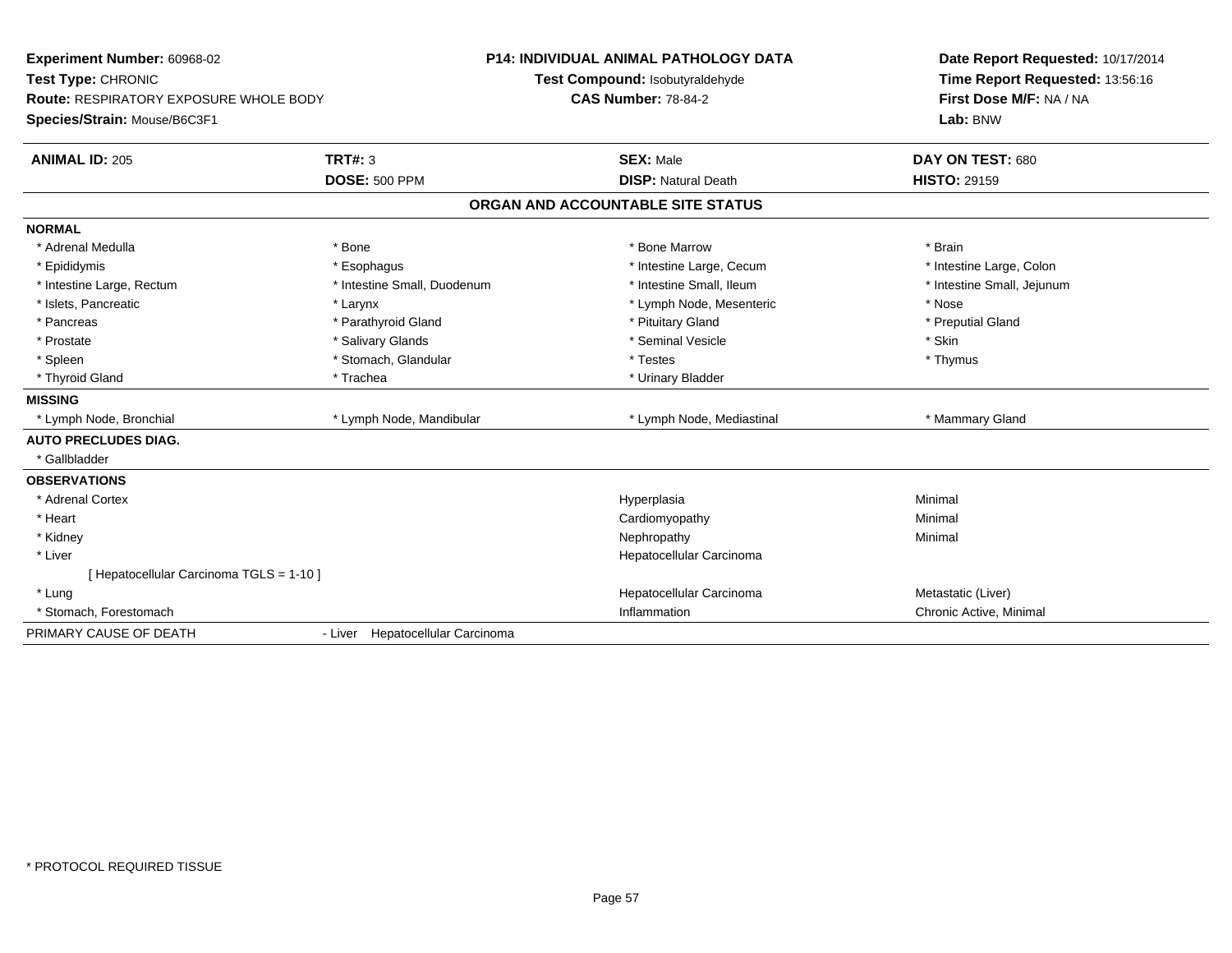| <b>Experiment Number: 60968-02</b><br><b>Test Type: CHRONIC</b><br><b>Route: RESPIRATORY EXPOSURE WHOLE BODY</b><br>Species/Strain: Mouse/B6C3F1 |                                 | <b>P14: INDIVIDUAL ANIMAL PATHOLOGY DATA</b><br>Test Compound: Isobutyraldehyde<br><b>CAS Number: 78-84-2</b> | Date Report Requested: 10/17/2014<br>Time Report Requested: 13:56:17<br>First Dose M/F: NA / NA<br>Lab: BNW |
|--------------------------------------------------------------------------------------------------------------------------------------------------|---------------------------------|---------------------------------------------------------------------------------------------------------------|-------------------------------------------------------------------------------------------------------------|
| <b>ANIMAL ID: 206</b>                                                                                                                            | <b>TRT#: 3</b>                  | <b>SEX: Male</b>                                                                                              | DAY ON TEST: 415                                                                                            |
|                                                                                                                                                  | <b>DOSE: 500 PPM</b>            | <b>DISP: Moribund Sacrifice</b>                                                                               | <b>HISTO: 29160</b>                                                                                         |
|                                                                                                                                                  |                                 | ORGAN AND ACCOUNTABLE SITE STATUS                                                                             |                                                                                                             |
| <b>NORMAL</b>                                                                                                                                    |                                 |                                                                                                               |                                                                                                             |
| * Adrenal Cortex                                                                                                                                 | * Adrenal Medulla               | * Bone                                                                                                        | * Bone Marrow                                                                                               |
| * Brain                                                                                                                                          | * Epididymis                    | * Esophagus                                                                                                   | * Gallbladder                                                                                               |
| * Intestine Large, Cecum                                                                                                                         | * Intestine Large, Colon        | * Intestine Large, Rectum                                                                                     | * Intestine Small, Duodenum                                                                                 |
| * Intestine Small, Ileum                                                                                                                         | * Intestine Small, Jejunum      | * Islets, Pancreatic                                                                                          | * Kidney                                                                                                    |
| * Larynx                                                                                                                                         | * Liver                         | * Lung                                                                                                        | * Lymph Node, Bronchial                                                                                     |
| * Lymph Node, Mandibular                                                                                                                         | * Lymph Node, Mesenteric        | * Nose                                                                                                        | * Pancreas                                                                                                  |
| * Parathyroid Gland                                                                                                                              | * Pituitary Gland               | * Preputial Gland                                                                                             | * Prostate                                                                                                  |
| * Salivary Glands                                                                                                                                | * Seminal Vesicle               | * Skin                                                                                                        | * Spleen                                                                                                    |
| * Stomach, Forestomach                                                                                                                           | * Stomach, Glandular            | * Testes                                                                                                      | * Thymus                                                                                                    |
| * Thyroid Gland                                                                                                                                  | * Trachea                       | * Urinary Bladder                                                                                             |                                                                                                             |
| <b>MISSING</b>                                                                                                                                   |                                 |                                                                                                               |                                                                                                             |
| * Lymph Node, Mediastinal                                                                                                                        | * Mammary Gland                 |                                                                                                               |                                                                                                             |
| <b>OBSERVATIONS</b>                                                                                                                              |                                 |                                                                                                               |                                                                                                             |
| * Heart                                                                                                                                          |                                 | Cardiomyopathy                                                                                                | Mild                                                                                                        |
| Mesentery                                                                                                                                        | Artery                          | Inflammation                                                                                                  | Moderate                                                                                                    |
| PRIMARY CAUSE OF DEATH                                                                                                                           | - Mesentery Artery Inflammation |                                                                                                               |                                                                                                             |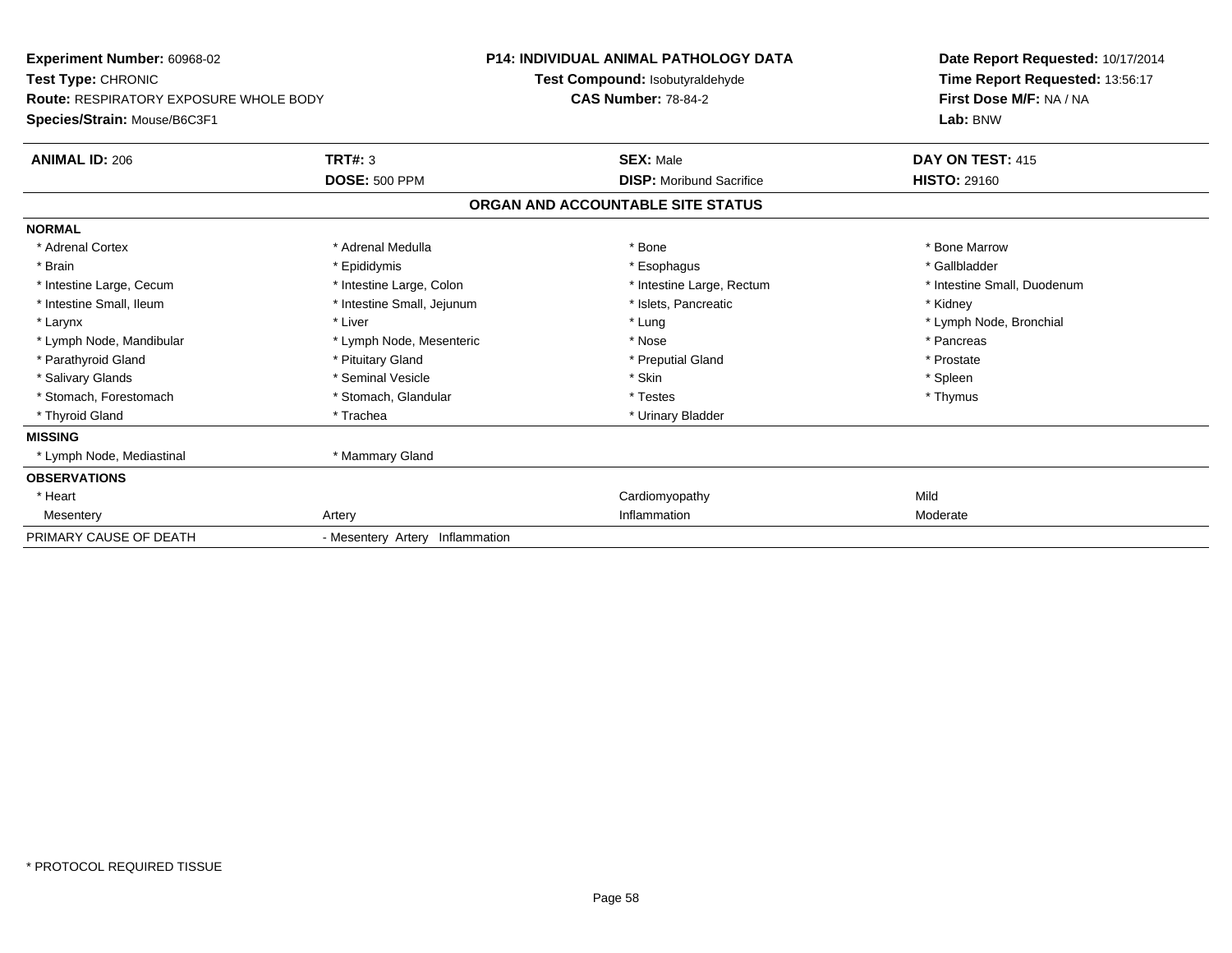| Experiment Number: 60968-02<br>Test Type: CHRONIC                             |                                     | <b>P14: INDIVIDUAL ANIMAL PATHOLOGY DATA</b><br>Test Compound: Isobutyraldehyde | Date Report Requested: 10/17/2014<br>Time Report Requested: 13:56:17 |
|-------------------------------------------------------------------------------|-------------------------------------|---------------------------------------------------------------------------------|----------------------------------------------------------------------|
| <b>Route: RESPIRATORY EXPOSURE WHOLE BODY</b><br>Species/Strain: Mouse/B6C3F1 |                                     | <b>CAS Number: 78-84-2</b>                                                      | First Dose M/F: NA / NA<br>Lab: BNW                                  |
| <b>ANIMAL ID: 207</b>                                                         | <b>TRT#: 3</b>                      | <b>SEX: Male</b>                                                                | DAY ON TEST: 623                                                     |
|                                                                               | <b>DOSE: 500 PPM</b>                | <b>DISP:</b> Moribund Sacrifice                                                 | <b>HISTO: 29161</b>                                                  |
|                                                                               |                                     | ORGAN AND ACCOUNTABLE SITE STATUS                                               |                                                                      |
| <b>NORMAL</b>                                                                 |                                     |                                                                                 |                                                                      |
| * Adrenal Cortex                                                              | * Adrenal Medulla                   | * Bone                                                                          | * Bone Marrow                                                        |
| * Brain                                                                       | * Epididymis                        | * Esophagus                                                                     | * Intestine Large, Cecum                                             |
| * Intestine Large, Colon                                                      | * Intestine Large, Rectum           | * Intestine Small, Duodenum                                                     | * Intestine Small, Ileum                                             |
| * Intestine Small, Jejunum                                                    | * Islets, Pancreatic                | * Larynx                                                                        | * Lymph Node, Mandibular                                             |
| * Lymph Node, Mediastinal                                                     | * Lymph Node, Mesenteric            | * Nose                                                                          | * Pancreas                                                           |
| * Parathyroid Gland                                                           | * Pituitary Gland                   | * Preputial Gland                                                               | * Salivary Glands                                                    |
| * Seminal Vesicle                                                             | * Stomach, Forestomach              | * Stomach, Glandular                                                            | * Testes                                                             |
| * Thyroid Gland                                                               | * Trachea                           | * Urinary Bladder                                                               |                                                                      |
| <b>MISSING</b>                                                                |                                     |                                                                                 |                                                                      |
| * Gallbladder                                                                 | * Lymph Node, Bronchial             | * Mammary Gland                                                                 | * Thymus                                                             |
| <b>OBSERVATIONS</b>                                                           |                                     |                                                                                 |                                                                      |
| * Heart                                                                       |                                     | Cardiomyopathy                                                                  | Minimal                                                              |
| * Kidney                                                                      |                                     | Nephropathy                                                                     | Minimal                                                              |
| * Liver                                                                       |                                     | Hepatocellular Adenoma                                                          |                                                                      |
|                                                                               |                                     | Hepatocellular Carcinoma                                                        | Multiple                                                             |
| [ Hepatocellular Adenoma TGLS = 2-10 ]                                        |                                     |                                                                                 |                                                                      |
| [ Hepatocellular Carcinoma TGLS = 3,4-11+12 ]                                 |                                     |                                                                                 |                                                                      |
| * Lung                                                                        |                                     | Hepatocellular Carcinoma                                                        | Metastatic (Liver)                                                   |
| * Prostate                                                                    |                                     | Inflammation                                                                    | Chronic Active, Mild                                                 |
| * Skin                                                                        | Prepuce                             | Inflammation                                                                    | Acute, Marked                                                        |
| [Inflammation TGLS = $1-13$ ]                                                 |                                     |                                                                                 |                                                                      |
| * Spleen                                                                      |                                     | Hematopoietic Cell Proliferation                                                | Moderate                                                             |
| [ Hematopoietic Cell Proliferation TGLS = 5-4 ]                               |                                     |                                                                                 |                                                                      |
| PRIMARY CAUSE OF DEATH                                                        | Hepatocellular Carcinoma<br>- Liver |                                                                                 |                                                                      |
| <b>CONTRIBUTORY CAUSE OF DEATH</b>                                            | - Skin Prepuce Inflammation         |                                                                                 |                                                                      |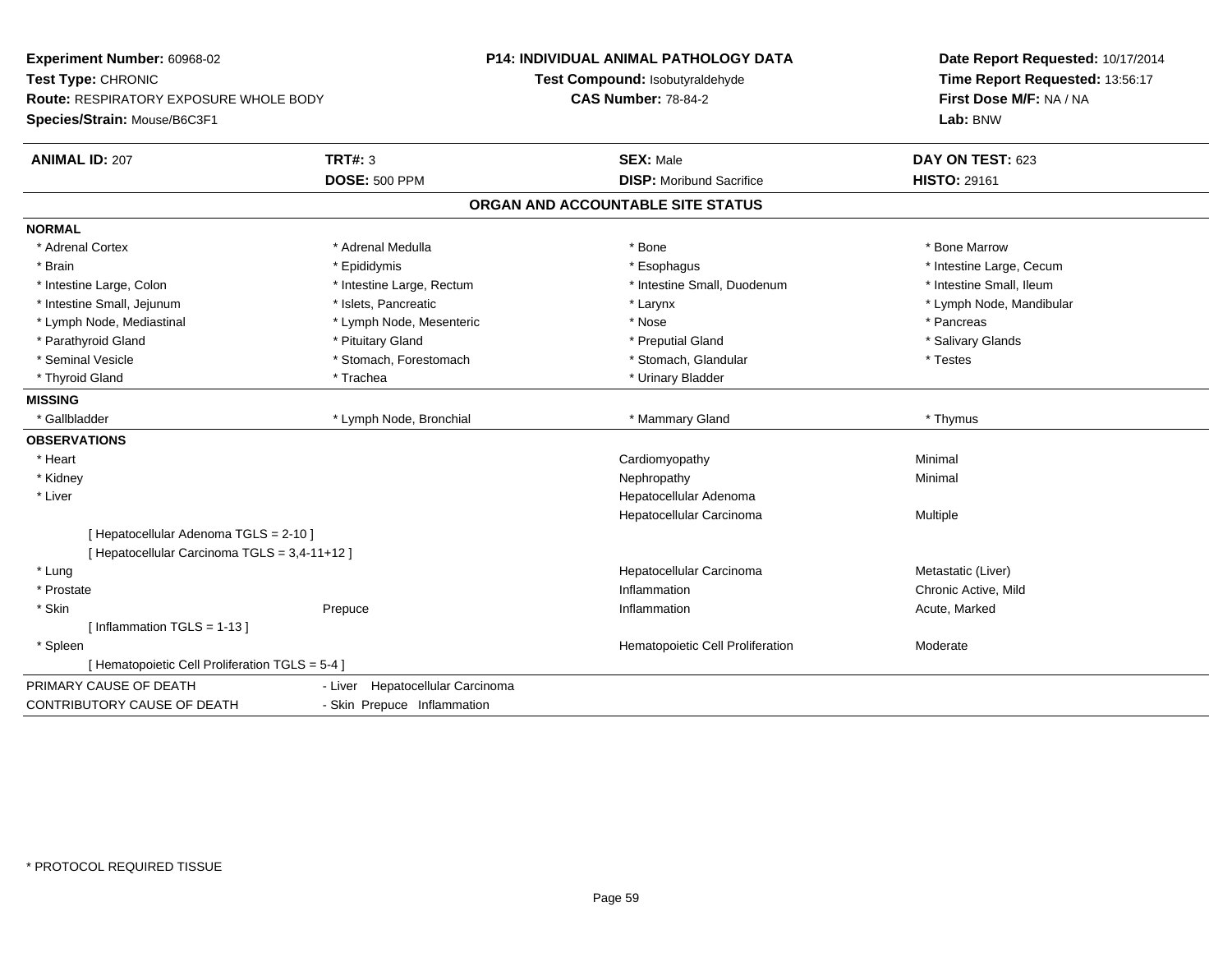| Experiment Number: 60968-02                   |                           | P14: INDIVIDUAL ANIMAL PATHOLOGY DATA | Date Report Requested: 10/17/2014 |
|-----------------------------------------------|---------------------------|---------------------------------------|-----------------------------------|
| Test Type: CHRONIC                            |                           | Test Compound: Isobutyraldehyde       | Time Report Requested: 13:56:17   |
| <b>Route: RESPIRATORY EXPOSURE WHOLE BODY</b> |                           | <b>CAS Number: 78-84-2</b>            | First Dose M/F: NA / NA           |
| Species/Strain: Mouse/B6C3F1                  |                           |                                       | Lab: BNW                          |
| <b>ANIMAL ID: 208</b>                         | <b>TRT#: 3</b>            | <b>SEX: Male</b>                      | DAY ON TEST: 735                  |
|                                               | <b>DOSE: 500 PPM</b>      | <b>DISP: Terminal Sacrifice</b>       | <b>HISTO: 29162</b>               |
|                                               |                           | ORGAN AND ACCOUNTABLE SITE STATUS     |                                   |
| <b>NORMAL</b>                                 |                           |                                       |                                   |
| * Adrenal Medulla                             | * Bone                    | * Bone Marrow                         | * Brain                           |
| * Epididymis                                  | * Esophagus               | * Gallbladder                         | * Intestine Large, Cecum          |
| * Intestine Large, Colon                      | * Intestine Large, Rectum | * Intestine Small, Duodenum           | * Intestine Small. Ileum          |
| * Intestine Small, Jejunum                    | * Islets, Pancreatic      | * Larynx                              | * Liver                           |
| * Lymph Node, Mediastinal                     | * Lymph Node, Mesenteric  | * Nose                                | * Pancreas                        |
| * Parathyroid Gland                           | * Pituitary Gland         | * Preputial Gland                     | * Prostate                        |
| * Salivary Glands                             | * Seminal Vesicle         | * Skin                                | * Spleen                          |
| * Stomach, Forestomach                        | * Stomach, Glandular      | * Testes                              | * Thymus                          |
| * Trachea                                     | * Urinary Bladder         |                                       |                                   |
| <b>MISSING</b>                                |                           |                                       |                                   |
| * Lymph Node, Bronchial                       | * Lymph Node, Mandibular  | * Mammary Gland                       |                                   |
| <b>OBSERVATIONS</b>                           |                           |                                       |                                   |
| * Adrenal Cortex                              |                           | Hyperplasia                           | Mild                              |
|                                               |                           | Hypertrophy                           | Mild                              |
| * Heart                                       |                           | Cardiomyopathy                        | Minimal                           |
| * Kidney                                      |                           | Nephropathy                           | Minimal                           |
| * Lung                                        | Alveolar Epith            | Hyperplasia                           | Mild                              |
| Mesentery                                     | Fat                       | <b>Necrosis</b>                       | Mild                              |
| [ Necrosis $TGLS = 1-10$ ]                    |                           |                                       |                                   |
| * Thyroid Gland                               | <b>Follicular Cel</b>     | Hyperplasia                           | Minimal                           |
| PRIMARY CAUSE OF DEATH                        | $\overline{\phantom{a}}$  |                                       |                                   |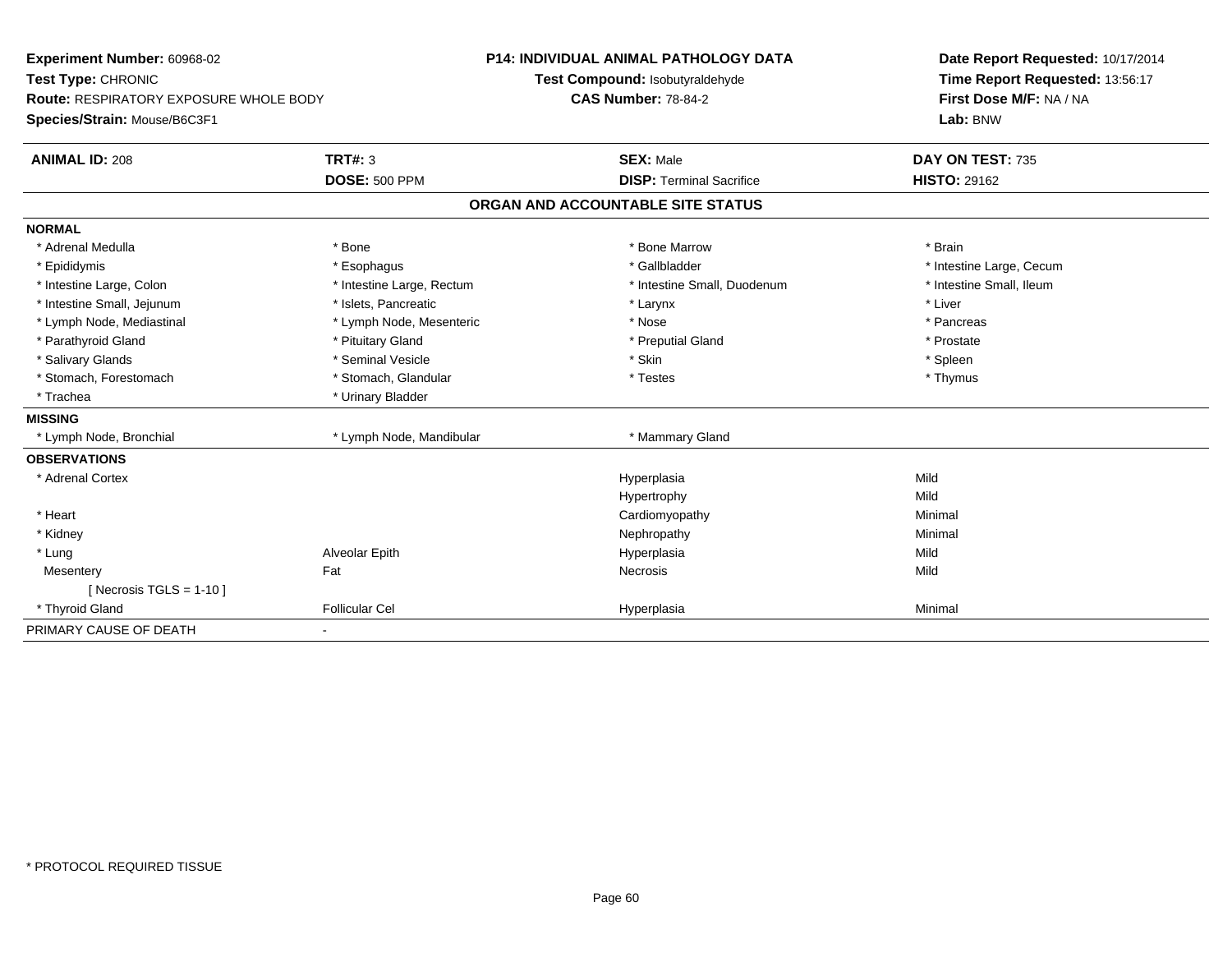**Experiment Number:** 60968-02**Test Type:** CHRONIC **Route:** RESPIRATORY EXPOSURE WHOLE BODY**Species/Strain:** Mouse/B6C3F1**P14: INDIVIDUAL ANIMAL PATHOLOGY DATATest Compound:** Isobutyraldehyde**CAS Number:** 78-84-2**Date Report Requested:** 10/17/2014**Time Report Requested:** 13:56:17**First Dose M/F:** NA / NA**Lab:** BNW**ANIMAL ID:** 209**SEX:** Male **DAY ON TEST:** 734 **DOSE:** 500 PPM**DISP:** Terminal Sacrifice **HISTO:** 29163 **ORGAN AND ACCOUNTABLE SITE STATUSNORMAL**\* Adrenal Medulla \* \* Annual Medulla \* Brain \* Bone \* \* Bone Marrow \* Bone Marrow \* \* Brain \* Brain \* Brain \* Brain \* Brain \* Brain \* Brain \* Brain \* Brain \* Brain \* Brain \* Brain \* Brain \* Brain \* Brain \* Brain \* Brain \* \* Epididymis **Account 19 and 19 and 19 and 19 and 19 and 19 and 19 and 19 and 19 and 19 and 19 and 19 and 19 and 19 and 19 and 19 and 19 and 19 and 19 and 19 and 19 and 19 and 19 and 19 and 19 and 19 and 19 and 19 and 19 a** \* Intestine Small, Ileum \* Intestine Large, Colon \* Intestine Large, Rectum \* Intestine Small, Duodenum \* Intestine Small, Duodenum \* Intestine Small, Jejunum \* 1998 \* The state of the state of the state of the state of the state of the state of the state of the state of the state of the state of the state of the state of the state of the state of the \* Lung \* Lymph Node, Bronchial \* Lymph Node, and ibular \* Lymph Node, Mandibular \* Lymph Node, Mediastinal \* Lymph Node, Mediastinal \* Lymph Node, Mesenteric \* The state of the state of the state of the state of the state of the state of the state of the state of the state of the state of the state of the state of the state of the state of the state of \* Pituitary Gland \* \* Then the state \* Preputial Gland \* Prosection \* Prostate \* \* Salivary Glands \* Salivary Glands \* Salivary Glands \* Salivary Glands \* Salivary Glands \* Salivary Glands \* Salivary Glands \* Salivary Glan \* Stomach, Glandular \* Seminal Vesicle \* Skin \* Skin \* Skin \* Stomach, Forestomach \* Stomach, Forestomach \* Testes \* Thymus \* Thyroid Gland \* Trachea \* Urinary Bladder**MISSING** \* Mammary Gland**OBSERVATIONS** \* Adrenal Cortexx and the controller of the controller of the controller of the Hypertrophy  $\mathsf{M}$ inimal  $\mathsf{M}$ inimal  $\mathsf{M}$  \* Gallbladderr and the contract of the contract of the contract of the contract of the contract of the contract of the contract of the contract of the contract of the contract of the contract of the contract of the contract of the cont a **Minimal**  \* Kidneyy the controller of the controller of the controller of the controller of the controller of the controller of the controller of the controller of the controller of the controller of the controller of the controller of the \* Spleen Hemangiosarcoma [ Hemangiosarcoma TGLS = 1,2-10+4 ]PRIMARY CAUSE OF DEATH-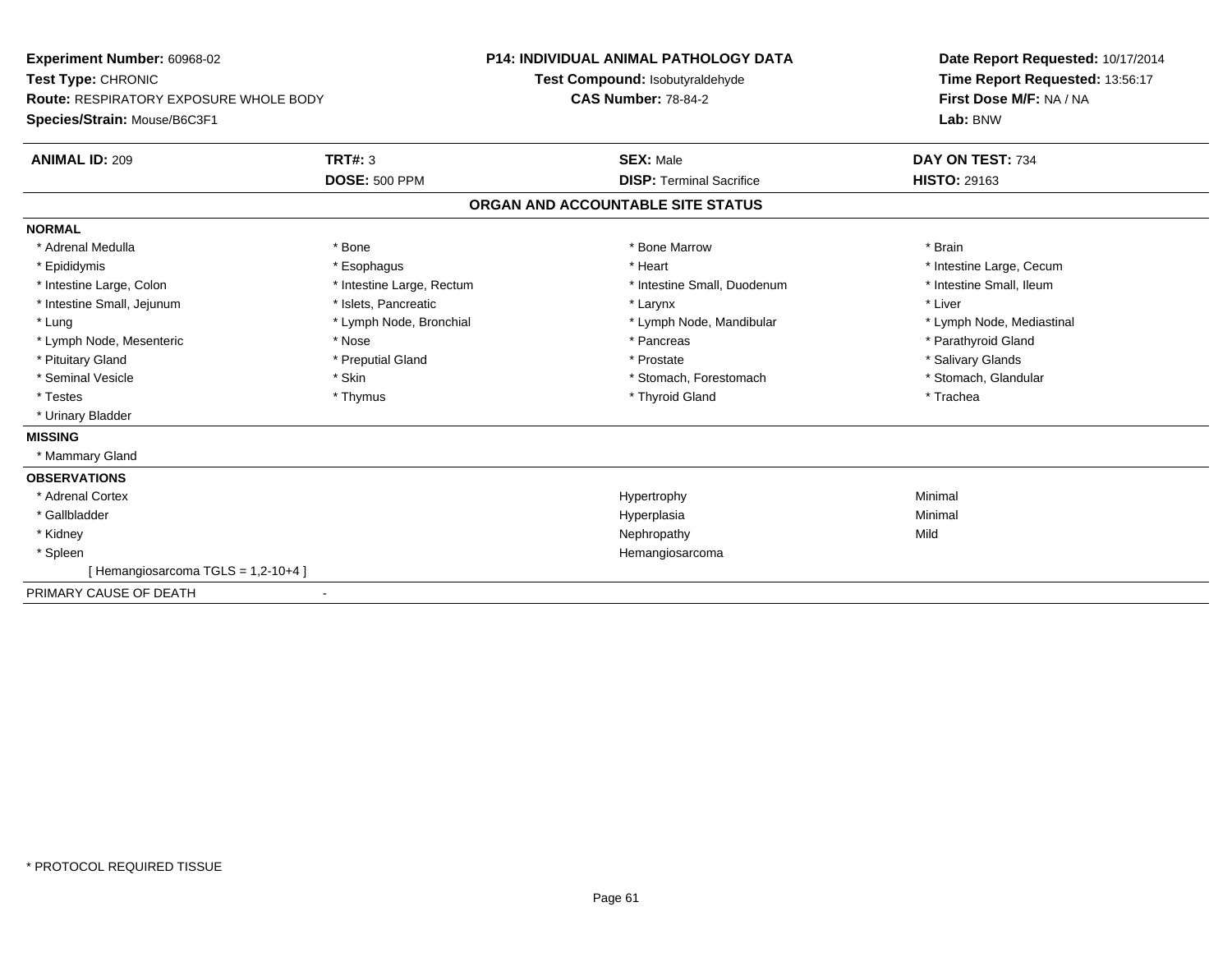| Experiment Number: 60968-02<br>Test Type: CHRONIC<br><b>Route: RESPIRATORY EXPOSURE WHOLE BODY</b><br>Species/Strain: Mouse/B6C3F1 |                           | P14: INDIVIDUAL ANIMAL PATHOLOGY DATA<br>Test Compound: Isobutyraldehyde | Date Report Requested: 10/17/2014<br>Time Report Requested: 13:56:17 |
|------------------------------------------------------------------------------------------------------------------------------------|---------------------------|--------------------------------------------------------------------------|----------------------------------------------------------------------|
|                                                                                                                                    |                           | <b>CAS Number: 78-84-2</b>                                               | First Dose M/F: NA / NA<br>Lab: BNW                                  |
| <b>ANIMAL ID: 210</b>                                                                                                              | <b>TRT#: 3</b>            | <b>SEX: Male</b>                                                         | DAY ON TEST: 734                                                     |
|                                                                                                                                    | <b>DOSE: 500 PPM</b>      | <b>DISP: Terminal Sacrifice</b>                                          | <b>HISTO: 29164</b>                                                  |
|                                                                                                                                    |                           | ORGAN AND ACCOUNTABLE SITE STATUS                                        |                                                                      |
| <b>NORMAL</b>                                                                                                                      |                           |                                                                          |                                                                      |
| * Adrenal Medulla                                                                                                                  | * Bone                    | * Bone Marrow                                                            | * Brain                                                              |
| * Epididymis                                                                                                                       | * Esophagus               | * Gallbladder                                                            | * Heart                                                              |
| * Intestine Large, Colon                                                                                                           | * Intestine Large, Rectum | * Intestine Small, Duodenum                                              | * Intestine Small, Ileum                                             |
| * Intestine Small, Jejunum                                                                                                         | * Islets, Pancreatic      | * Larynx                                                                 | * Lung                                                               |
| * Lymph Node, Bronchial                                                                                                            | * Lymph Node, Mediastinal | * Lymph Node, Mesenteric                                                 | * Nose                                                               |
| * Pancreas                                                                                                                         | * Parathyroid Gland       | * Pituitary Gland                                                        | * Prostate                                                           |
| * Salivary Glands                                                                                                                  | * Seminal Vesicle         | * Skin                                                                   | * Spleen                                                             |
| * Stomach, Forestomach                                                                                                             | * Stomach, Glandular      | * Testes                                                                 | * Thymus                                                             |
| * Trachea                                                                                                                          | * Urinary Bladder         |                                                                          |                                                                      |
| <b>MISSING</b>                                                                                                                     |                           |                                                                          |                                                                      |
| * Lymph Node, Mandibular                                                                                                           | * Mammary Gland           |                                                                          |                                                                      |
| <b>OBSERVATIONS</b>                                                                                                                |                           |                                                                          |                                                                      |
| * Adrenal Cortex                                                                                                                   |                           | Hypertrophy                                                              | Mild                                                                 |
| * Intestine Large, Cecum                                                                                                           |                           | Fibrosis                                                                 | Moderate                                                             |
| * Kidney                                                                                                                           |                           | Nephropathy                                                              | Mild                                                                 |
| [Nephropathy TGLS = $1-5$ ]                                                                                                        |                           |                                                                          |                                                                      |
| * Liver                                                                                                                            |                           | Clear Cell Focus                                                         |                                                                      |
| [Clear Cell Focus TGLS = 1-5]                                                                                                      |                           |                                                                          |                                                                      |
| * Preputial Gland                                                                                                                  |                           | Cyst                                                                     | Moderate                                                             |
| [Cyst TGLS = $2-7$ ]                                                                                                               |                           |                                                                          |                                                                      |
| * Thyroid Gland                                                                                                                    | <b>Follicular Cel</b>     | Hyperplasia                                                              | Minimal                                                              |
| PRIMARY CAUSE OF DEATH                                                                                                             |                           |                                                                          |                                                                      |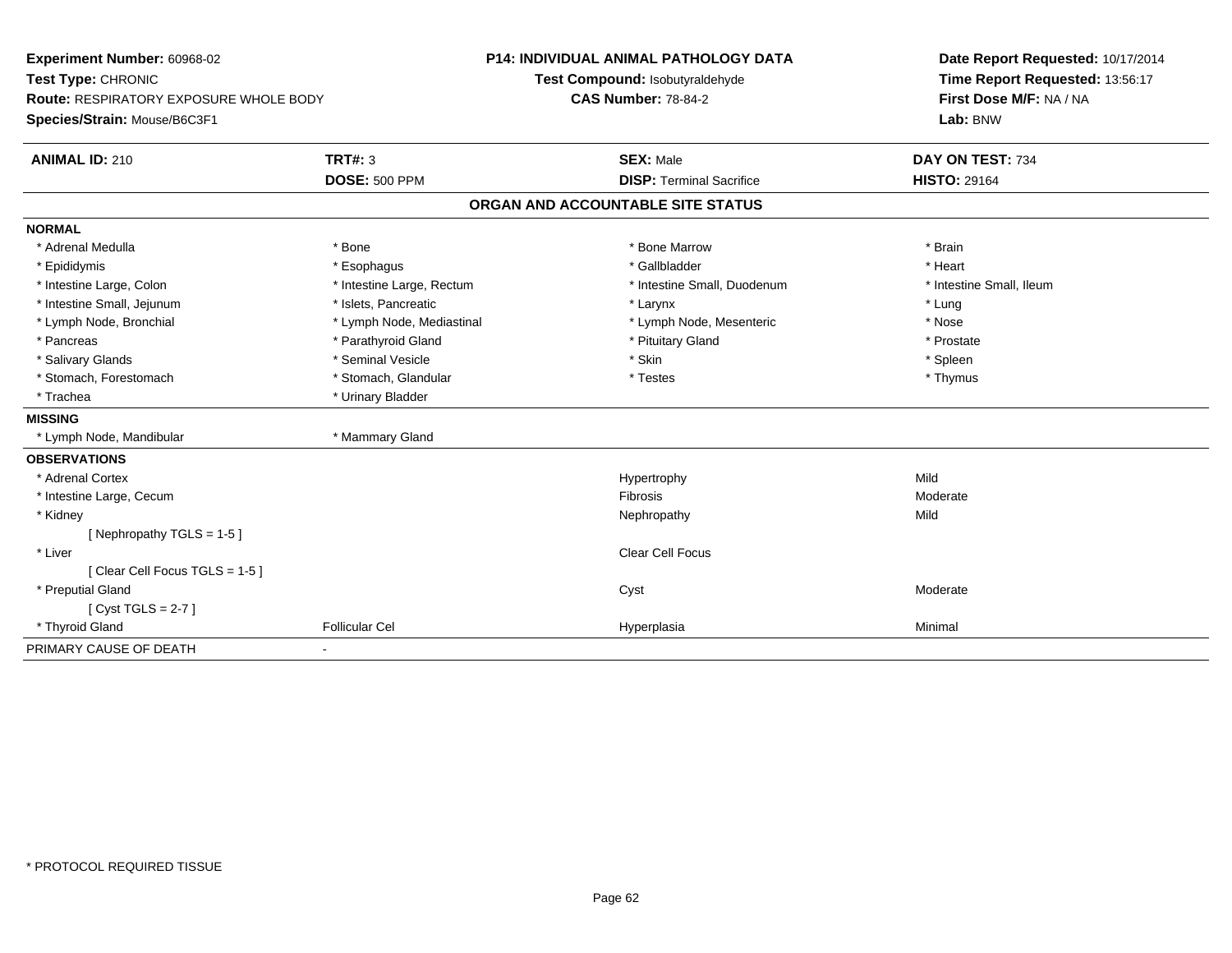| <b>Experiment Number: 60968-02</b>            |                          | <b>P14: INDIVIDUAL ANIMAL PATHOLOGY DATA</b> | Date Report Requested: 10/17/2014 |
|-----------------------------------------------|--------------------------|----------------------------------------------|-----------------------------------|
| Test Type: CHRONIC                            |                          | Test Compound: Isobutyraldehyde              | Time Report Requested: 13:56:17   |
| <b>Route: RESPIRATORY EXPOSURE WHOLE BODY</b> |                          | <b>CAS Number: 78-84-2</b>                   | First Dose M/F: NA / NA           |
| Species/Strain: Mouse/B6C3F1                  |                          |                                              | Lab: BNW                          |
| <b>ANIMAL ID: 211</b>                         | <b>TRT#: 3</b>           | <b>SEX: Male</b>                             | DAY ON TEST: 734                  |
|                                               | <b>DOSE: 500 PPM</b>     | <b>DISP: Terminal Sacrifice</b>              | <b>HISTO: 29165</b>               |
|                                               |                          | ORGAN AND ACCOUNTABLE SITE STATUS            |                                   |
| <b>NORMAL</b>                                 |                          |                                              |                                   |
| * Adrenal Cortex                              | * Adrenal Medulla        | * Bone                                       | * Bone Marrow                     |
| * Brain                                       | * Epididymis             | * Esophagus                                  | * Gallbladder                     |
| * Intestine Large, Cecum                      | * Intestine Large, Colon | * Intestine Large, Rectum                    | * Intestine Small, Duodenum       |
| * Intestine Small, Ileum                      | * Islets, Pancreatic     | * Kidney                                     | * Larynx                          |
| * Lung                                        | * Lymph Node, Mandibular | * Lymph Node, Mediastinal                    | * Nose                            |
| * Pancreas                                    | * Parathyroid Gland      | * Pituitary Gland                            | * Preputial Gland                 |
| * Prostate                                    | * Salivary Glands        | * Seminal Vesicle                            | * Skin                            |
| * Spleen                                      | * Stomach, Forestomach   | * Stomach, Glandular                         | * Testes                          |
| * Thymus                                      | * Thyroid Gland          | * Trachea                                    | * Urinary Bladder                 |
| <b>MISSING</b>                                |                          |                                              |                                   |
| * Lymph Node, Bronchial                       | * Mammary Gland          |                                              |                                   |
| <b>OBSERVATIONS</b>                           |                          |                                              |                                   |
| * Heart                                       |                          | Cardiomyopathy                               | Minimal                           |
| * Intestine Small, Jejunum                    |                          | Lymphoma Malignant                           |                                   |
| [ Lymphoma Malignant TGLS = 2-12 ]            |                          |                                              |                                   |
| * Liver                                       |                          | Hepatocellular Carcinoma                     |                                   |
| [ Hepatocellular Carcinoma TGLS = 1-10 ]      |                          |                                              |                                   |
| * Lymph Node, Mesenteric                      |                          | Lymphoma Malignant                           |                                   |
| [ Lymphoma Malignant TGLS = 3-11 ]            |                          |                                              |                                   |
| PRIMARY CAUSE OF DEATH                        |                          |                                              |                                   |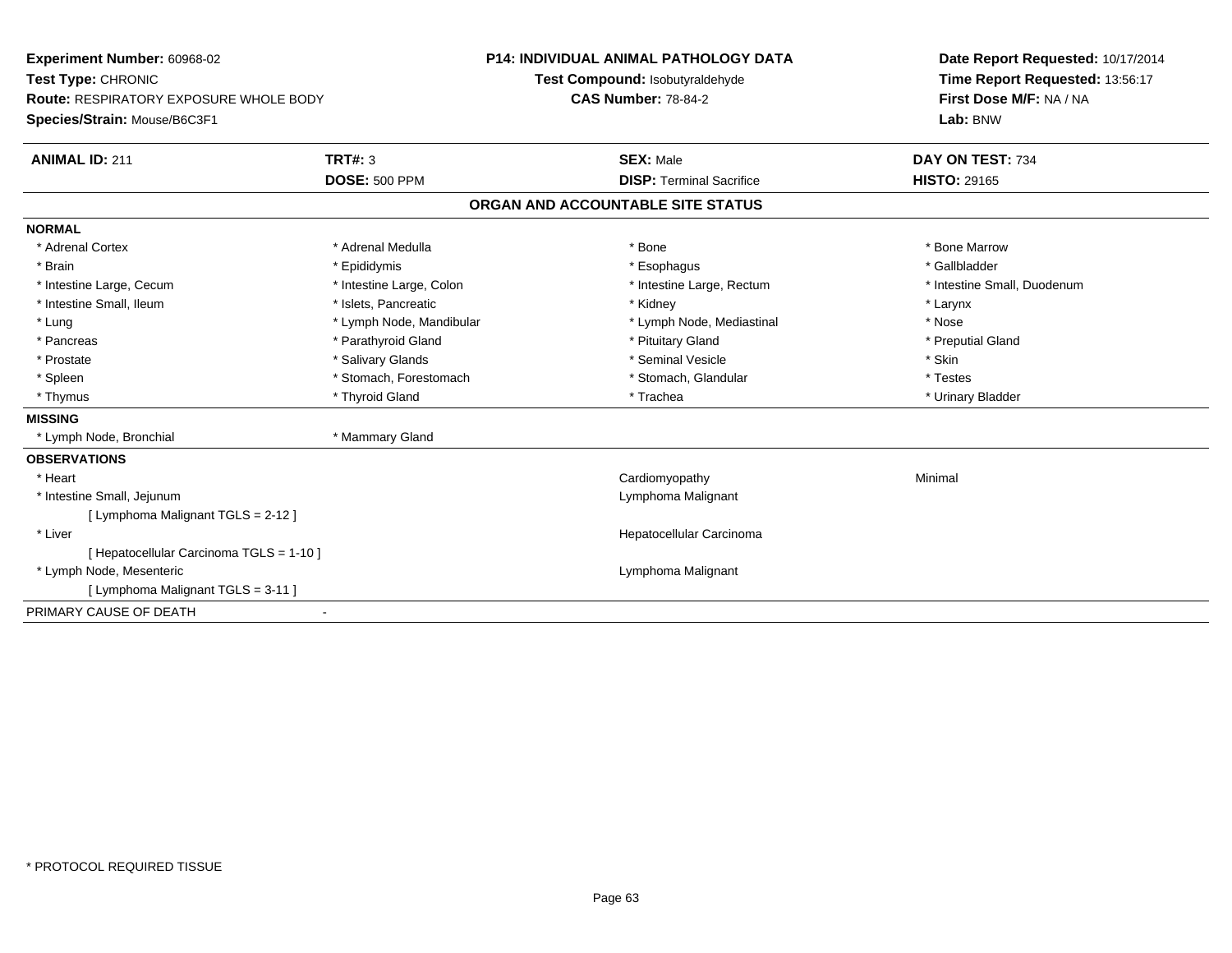| <b>Experiment Number: 60968-02</b><br>Test Type: CHRONIC<br><b>Route: RESPIRATORY EXPOSURE WHOLE BODY</b> |                           | <b>P14: INDIVIDUAL ANIMAL PATHOLOGY DATA</b><br>Test Compound: Isobutyraldehyde<br><b>CAS Number: 78-84-2</b> | Date Report Requested: 10/17/2014<br>Time Report Requested: 13:56:17<br>First Dose M/F: NA / NA |  |
|-----------------------------------------------------------------------------------------------------------|---------------------------|---------------------------------------------------------------------------------------------------------------|-------------------------------------------------------------------------------------------------|--|
| Species/Strain: Mouse/B6C3F1                                                                              |                           |                                                                                                               | Lab: BNW                                                                                        |  |
| <b>ANIMAL ID: 212</b>                                                                                     | TRT#: 3                   | <b>SEX: Male</b>                                                                                              | DAY ON TEST: 734                                                                                |  |
|                                                                                                           | <b>DOSE: 500 PPM</b>      | <b>DISP: Terminal Sacrifice</b>                                                                               | <b>HISTO: 29166</b>                                                                             |  |
|                                                                                                           |                           | ORGAN AND ACCOUNTABLE SITE STATUS                                                                             |                                                                                                 |  |
| <b>NORMAL</b>                                                                                             |                           |                                                                                                               |                                                                                                 |  |
| * Adrenal Cortex                                                                                          | * Adrenal Medulla         | * Bone                                                                                                        | * Bone Marrow                                                                                   |  |
| * Brain                                                                                                   | * Epididymis              | * Esophagus                                                                                                   | * Gallbladder                                                                                   |  |
| * Heart                                                                                                   | * Intestine Large, Cecum  | * Intestine Large, Colon                                                                                      | * Intestine Large, Rectum                                                                       |  |
| * Intestine Small, Duodenum                                                                               | * Intestine Small, Ileum  | * Intestine Small, Jejunum                                                                                    | * Islets, Pancreatic                                                                            |  |
| * Larynx                                                                                                  | * Liver                   | * Lung                                                                                                        | * Lymph Node, Bronchial                                                                         |  |
| * Lymph Node, Mesenteric                                                                                  | * Nose                    | * Pancreas                                                                                                    | * Pituitary Gland                                                                               |  |
| * Prostate                                                                                                | * Salivary Glands         | * Seminal Vesicle                                                                                             | * Skin                                                                                          |  |
| * Spleen                                                                                                  | * Stomach, Forestomach    | * Stomach, Glandular                                                                                          | * Testes                                                                                        |  |
| * Thymus                                                                                                  | * Thyroid Gland           | * Trachea                                                                                                     | * Urinary Bladder                                                                               |  |
| <b>MISSING</b>                                                                                            |                           |                                                                                                               |                                                                                                 |  |
| * Lymph Node, Mandibular                                                                                  | * Lymph Node, Mediastinal | * Mammary Gland                                                                                               | * Parathyroid Gland                                                                             |  |
| <b>OBSERVATIONS</b>                                                                                       |                           |                                                                                                               |                                                                                                 |  |
| * Kidney                                                                                                  |                           | Nephropathy                                                                                                   | Minimal                                                                                         |  |
| * Preputial Gland                                                                                         |                           | Cyst                                                                                                          | Moderate                                                                                        |  |
| $[Cyst TGLS = 1-7]$                                                                                       |                           |                                                                                                               |                                                                                                 |  |
| PRIMARY CAUSE OF DEATH                                                                                    |                           |                                                                                                               |                                                                                                 |  |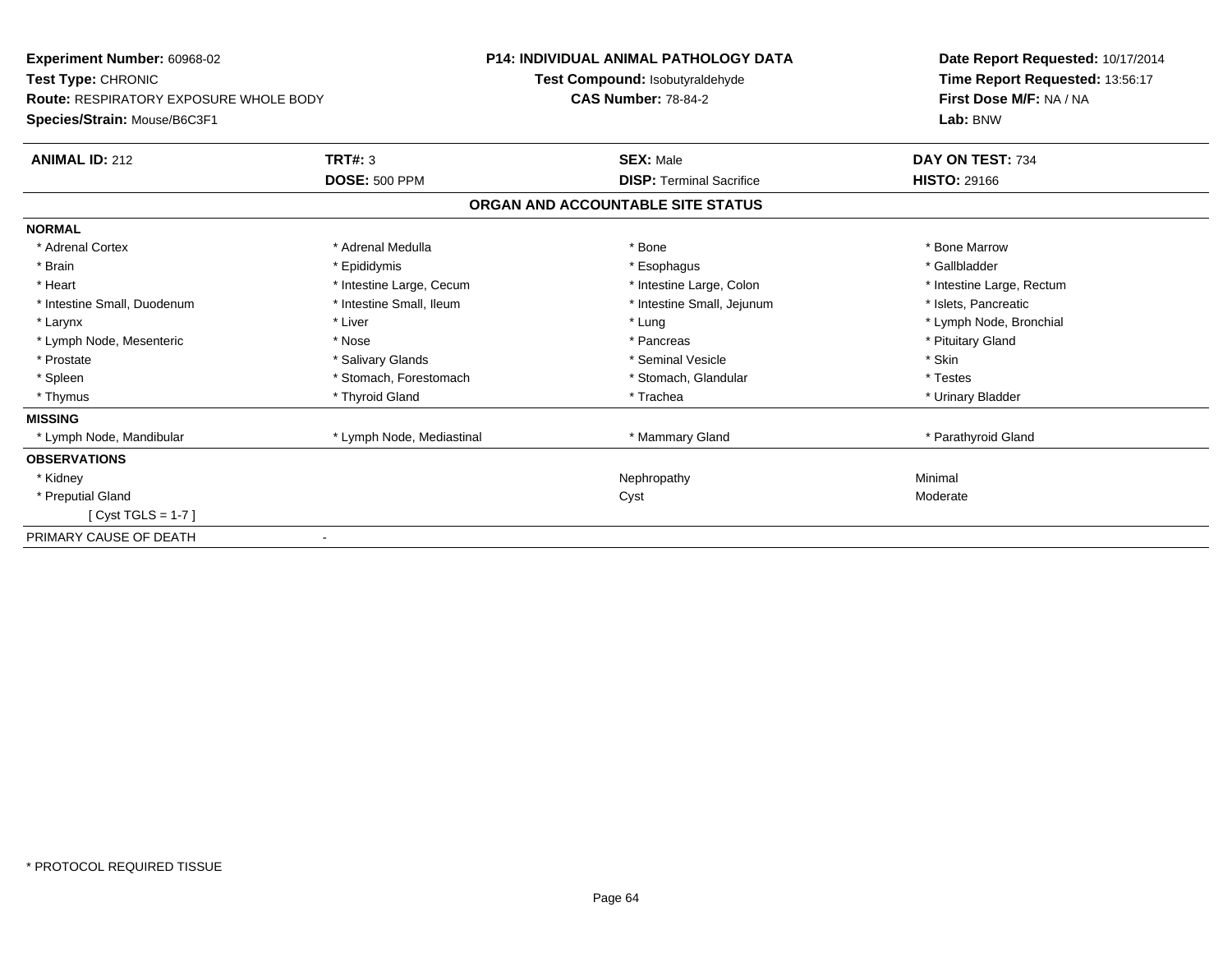| Experiment Number: 60968-02               |                                 | <b>P14: INDIVIDUAL ANIMAL PATHOLOGY DATA</b>                                                                                           | Date Report Requested: 10/17/2014 |
|-------------------------------------------|---------------------------------|----------------------------------------------------------------------------------------------------------------------------------------|-----------------------------------|
| Test Type: CHRONIC                        | Test Compound: Isobutyraldehyde |                                                                                                                                        | Time Report Requested: 13:56:17   |
| Route: RESPIRATORY EXPOSURE WHOLE BODY    |                                 | <b>CAS Number: 78-84-2</b>                                                                                                             | First Dose M/F: NA / NA           |
| Species/Strain: Mouse/B6C3F1              |                                 |                                                                                                                                        | Lab: BNW                          |
| <b>ANIMAL ID: 213</b>                     | <b>TRT#: 3</b>                  | <b>SEX: Male</b>                                                                                                                       | DAY ON TEST: 735                  |
|                                           | <b>DOSE: 500 PPM</b>            | <b>DISP: Terminal Sacrifice</b>                                                                                                        | <b>HISTO: 29167</b>               |
|                                           |                                 | ORGAN AND ACCOUNTABLE SITE STATUS                                                                                                      |                                   |
| <b>NORMAL</b>                             |                                 |                                                                                                                                        |                                   |
| * Adrenal Medulla                         | * Bone                          | * Bone Marrow                                                                                                                          | * Brain                           |
| * Epididymis                              | * Esophagus                     | * Gallbladder                                                                                                                          | * Heart                           |
| * Intestine Large, Cecum                  | * Intestine Large, Colon        | * Intestine Large, Rectum                                                                                                              | * Intestine Small, Duodenum       |
| * Intestine Small, Ileum                  | * Intestine Small, Jejunum      | * Islets. Pancreatic                                                                                                                   | * Larynx                          |
| * Lung                                    | * Lymph Node, Bronchial         | * Lymph Node, Mandibular                                                                                                               | * Lymph Node, Mesenteric          |
| * Nose                                    | * Pancreas                      | * Parathyroid Gland                                                                                                                    | * Pituitary Gland                 |
| * Preputial Gland                         | * Prostate                      | * Salivary Glands                                                                                                                      | * Seminal Vesicle                 |
| * Skin                                    | * Spleen                        | * Stomach, Forestomach                                                                                                                 | * Stomach, Glandular              |
| * Testes                                  | * Thymus                        | * Thyroid Gland                                                                                                                        | * Trachea                         |
| * Urinary Bladder                         |                                 |                                                                                                                                        |                                   |
| <b>MISSING</b>                            |                                 |                                                                                                                                        |                                   |
| * Lymph Node, Mediastinal                 | * Mammary Gland                 |                                                                                                                                        |                                   |
| <b>OBSERVATIONS</b>                       |                                 |                                                                                                                                        |                                   |
| * Adrenal Cortex                          |                                 | Hypertrophy                                                                                                                            | Mild                              |
| * Kidney                                  |                                 | Nephropathy                                                                                                                            | Mild                              |
| * Liver                                   |                                 | Hepatocellular Adenoma                                                                                                                 | Multiple                          |
|                                           |                                 | Note: The "mass, rt lateral, 3mm dia, pale" was not apparent microscopically and may have been an irregularity in the liver's surface. |                                   |
| [Hepatocellular Adenoma TGLS = 1,2-10+11] |                                 |                                                                                                                                        |                                   |
| PRIMARY CAUSE OF DEATH                    |                                 |                                                                                                                                        |                                   |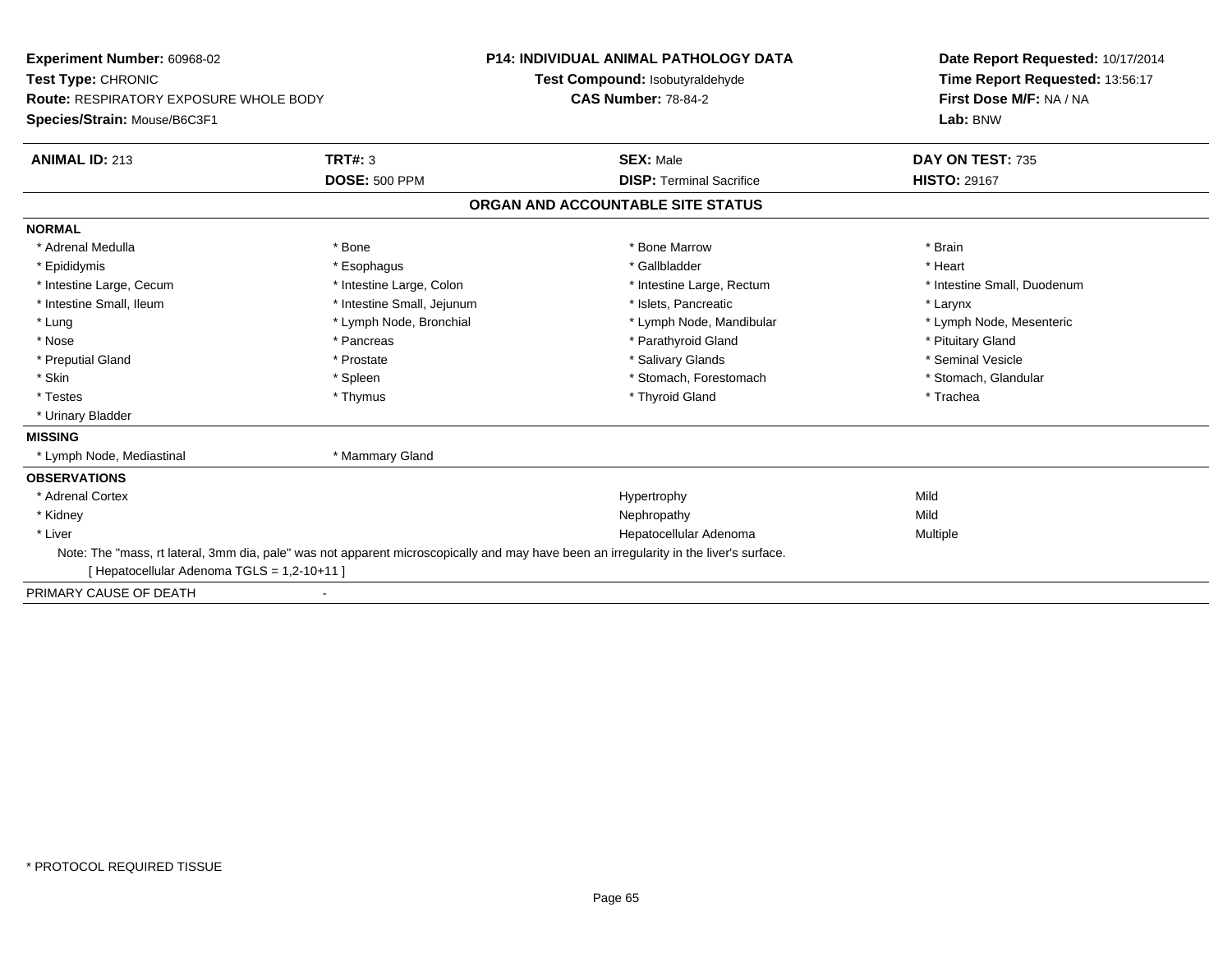| Experiment Number: 60968-02<br>Test Type: CHRONIC                             |                            | P14: INDIVIDUAL ANIMAL PATHOLOGY DATA<br>Test Compound: Isobutyraldehyde | Date Report Requested: 10/17/2014<br>Time Report Requested: 13:56:17 |
|-------------------------------------------------------------------------------|----------------------------|--------------------------------------------------------------------------|----------------------------------------------------------------------|
| <b>Route: RESPIRATORY EXPOSURE WHOLE BODY</b><br>Species/Strain: Mouse/B6C3F1 |                            | <b>CAS Number: 78-84-2</b>                                               | First Dose M/F: NA / NA<br>Lab: BNW                                  |
| <b>ANIMAL ID: 214</b>                                                         | <b>TRT#: 3</b>             | <b>SEX: Male</b>                                                         | DAY ON TEST: 734                                                     |
|                                                                               | <b>DOSE: 500 PPM</b>       | <b>DISP: Terminal Sacrifice</b>                                          | <b>HISTO: 29168</b>                                                  |
|                                                                               |                            | ORGAN AND ACCOUNTABLE SITE STATUS                                        |                                                                      |
| <b>NORMAL</b>                                                                 |                            |                                                                          |                                                                      |
| * Adrenal Medulla                                                             | * Bone                     | * Bone Marrow                                                            | * Brain                                                              |
| * Epididymis                                                                  | * Esophagus                | * Gallbladder                                                            | * Heart                                                              |
| * Intestine Large, Cecum                                                      | * Intestine Large, Colon   | * Intestine Large, Rectum                                                | * Intestine Small, Duodenum                                          |
| * Intestine Small, Ileum                                                      | * Intestine Small, Jejunum | * Islets, Pancreatic                                                     | * Larynx                                                             |
| * Liver                                                                       | * Lung                     | * Lymph Node, Bronchial                                                  | * Lymph Node, Mandibular                                             |
| * Lymph Node, Mediastinal                                                     | * Nose                     | * Pancreas                                                               | * Parathyroid Gland                                                  |
| * Pituitary Gland                                                             | * Prostate                 | * Salivary Glands                                                        | * Seminal Vesicle                                                    |
| * Skin                                                                        | * Stomach, Forestomach     | * Stomach, Glandular                                                     | * Testes                                                             |
| * Thymus                                                                      | * Trachea                  | * Urinary Bladder                                                        |                                                                      |
| <b>MISSING</b>                                                                |                            |                                                                          |                                                                      |
| * Mammary Gland                                                               |                            |                                                                          |                                                                      |
| <b>OBSERVATIONS</b>                                                           |                            |                                                                          |                                                                      |
| * Adrenal Cortex                                                              |                            | Hyperplasia                                                              | Mild                                                                 |
| * Kidney                                                                      |                            | Cyst                                                                     | Minimal                                                              |
|                                                                               |                            | Nephropathy                                                              | Mild                                                                 |
| [ $Cyst TGLS = 2-5$ ]                                                         |                            |                                                                          |                                                                      |
| * Lymph Node, Mesenteric                                                      |                            | Lymphoma Malignant                                                       |                                                                      |
| * Preputial Gland                                                             |                            | Cyst                                                                     | Moderate                                                             |
| [Cyst TGLS = $3-7$ ]                                                          |                            |                                                                          |                                                                      |
| * Spleen                                                                      |                            | Lymphoma Malignant                                                       |                                                                      |
| [ Lymphoma Malignant TGLS = 1-4 ]                                             |                            |                                                                          |                                                                      |
| * Thyroid Gland                                                               | <b>Follicular Cel</b>      | Hyperplasia                                                              | Mild                                                                 |
| PRIMARY CAUSE OF DEATH                                                        |                            |                                                                          |                                                                      |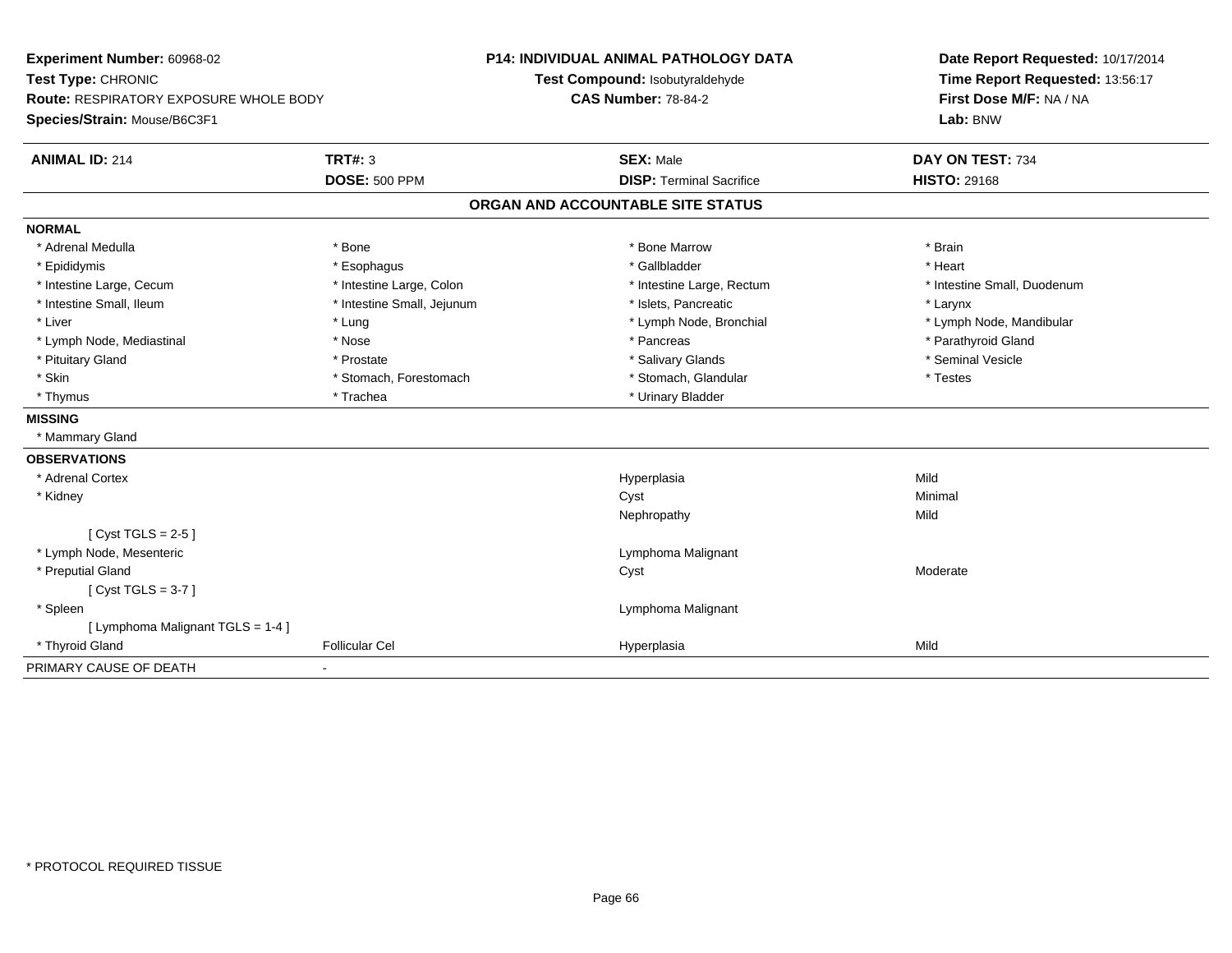| Experiment Number: 60968-02<br>Test Type: CHRONIC<br><b>Route: RESPIRATORY EXPOSURE WHOLE BODY</b><br>Species/Strain: Mouse/B6C3F1 |                            | <b>P14: INDIVIDUAL ANIMAL PATHOLOGY DATA</b><br>Test Compound: Isobutyraldehyde<br><b>CAS Number: 78-84-2</b> | Date Report Requested: 10/17/2014<br>Time Report Requested: 13:56:17<br>First Dose M/F: NA / NA<br>Lab: BNW |
|------------------------------------------------------------------------------------------------------------------------------------|----------------------------|---------------------------------------------------------------------------------------------------------------|-------------------------------------------------------------------------------------------------------------|
| <b>ANIMAL ID: 215</b>                                                                                                              | <b>TRT#: 3</b>             | <b>SEX: Male</b>                                                                                              | DAY ON TEST: 735                                                                                            |
|                                                                                                                                    | <b>DOSE: 500 PPM</b>       | <b>DISP: Terminal Sacrifice</b>                                                                               | <b>HISTO: 29169</b>                                                                                         |
|                                                                                                                                    |                            | ORGAN AND ACCOUNTABLE SITE STATUS                                                                             |                                                                                                             |
| <b>NORMAL</b>                                                                                                                      |                            |                                                                                                               |                                                                                                             |
| * Adrenal Medulla                                                                                                                  | * Bone                     | * Bone Marrow                                                                                                 | * Brain                                                                                                     |
| * Epididymis                                                                                                                       | * Esophagus                | * Gallbladder                                                                                                 | * Heart                                                                                                     |
| * Intestine Large, Cecum                                                                                                           | * Intestine Large, Colon   | * Intestine Large, Rectum                                                                                     | * Intestine Small, Duodenum                                                                                 |
| * Intestine Small, Ileum                                                                                                           | * Intestine Small, Jejunum | * Islets, Pancreatic                                                                                          | * Larynx                                                                                                    |
| * Lung                                                                                                                             | * Lymph Node, Mesenteric   | * Nose                                                                                                        | * Pancreas                                                                                                  |
| * Parathyroid Gland                                                                                                                | * Pituitary Gland          | * Preputial Gland                                                                                             | * Prostate                                                                                                  |
| * Salivary Glands                                                                                                                  | * Seminal Vesicle          | * Skin                                                                                                        | * Spleen                                                                                                    |
| * Stomach, Forestomach                                                                                                             | * Stomach, Glandular       | * Testes                                                                                                      | * Thyroid Gland                                                                                             |
| * Trachea                                                                                                                          | * Urinary Bladder          |                                                                                                               |                                                                                                             |
| <b>MISSING</b>                                                                                                                     |                            |                                                                                                               |                                                                                                             |
| * Lymph Node, Bronchial                                                                                                            | * Lymph Node, Mandibular   | * Lymph Node, Mediastinal                                                                                     | * Mammary Gland                                                                                             |
| * Thymus                                                                                                                           |                            |                                                                                                               |                                                                                                             |
| <b>OBSERVATIONS</b>                                                                                                                |                            |                                                                                                               |                                                                                                             |
| * Adrenal Cortex                                                                                                                   |                            | Hypertrophy                                                                                                   | Minimal                                                                                                     |
| * Kidney                                                                                                                           |                            | Nephropathy                                                                                                   | Mild                                                                                                        |
| * Liver                                                                                                                            |                            | <b>Eosinophilic Focus</b>                                                                                     |                                                                                                             |
|                                                                                                                                    |                            | Hepatocellular Adenoma                                                                                        |                                                                                                             |
| Note: The "mass, 4mm diameter, pale" described at necropsy was not apparent microscopically and may have been artifact.            |                            |                                                                                                               |                                                                                                             |
| [Hepatocellular Adenoma TGLS = 1-4]                                                                                                |                            |                                                                                                               |                                                                                                             |
| PRIMARY CAUSE OF DEATH                                                                                                             |                            |                                                                                                               |                                                                                                             |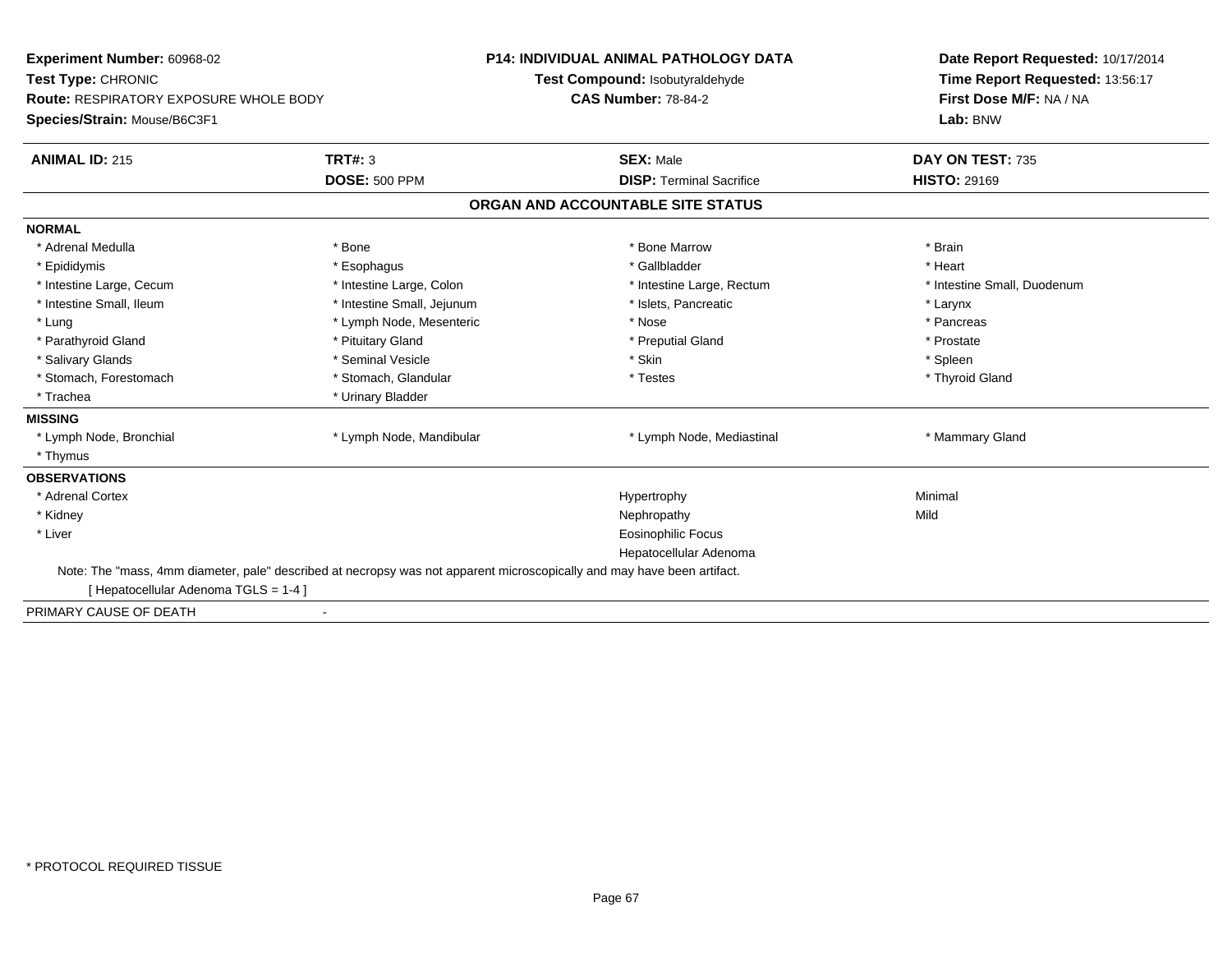| Experiment Number: 60968-02<br>Test Type: CHRONIC<br><b>Route: RESPIRATORY EXPOSURE WHOLE BODY</b><br>Species/Strain: Mouse/B6C3F1 |                                        | <b>P14: INDIVIDUAL ANIMAL PATHOLOGY DATA</b><br>Test Compound: Isobutyraldehyde<br><b>CAS Number: 78-84-2</b> | Date Report Requested: 10/17/2014<br>Time Report Requested: 13:56:17<br>First Dose M/F: NA / NA<br>Lab: BNW |
|------------------------------------------------------------------------------------------------------------------------------------|----------------------------------------|---------------------------------------------------------------------------------------------------------------|-------------------------------------------------------------------------------------------------------------|
| <b>ANIMAL ID: 216</b>                                                                                                              | <b>TRT#: 3</b><br><b>DOSE: 500 PPM</b> | <b>SEX: Male</b><br><b>DISP: Natural Death</b>                                                                | DAY ON TEST: 573<br><b>HISTO: 29170</b>                                                                     |
|                                                                                                                                    |                                        | ORGAN AND ACCOUNTABLE SITE STATUS                                                                             |                                                                                                             |
| <b>NORMAL</b>                                                                                                                      |                                        |                                                                                                               |                                                                                                             |
| * Adrenal Cortex                                                                                                                   | * Adrenal Medulla                      | * Bone                                                                                                        | * Bone Marrow                                                                                               |
| * Brain                                                                                                                            | * Epididymis                           | * Esophagus                                                                                                   | * Larynx                                                                                                    |
| * Lymph Node, Bronchial                                                                                                            | * Nose                                 | * Parathyroid Gland                                                                                           | * Pituitary Gland                                                                                           |
| * Prostate                                                                                                                         | * Salivary Glands                      | * Seminal Vesicle                                                                                             | * Skin                                                                                                      |
| * Spleen                                                                                                                           | * Stomach, Forestomach                 | * Testes                                                                                                      | * Thyroid Gland                                                                                             |
| * Trachea                                                                                                                          | * Urinary Bladder                      |                                                                                                               |                                                                                                             |
| <b>MISSING</b>                                                                                                                     |                                        |                                                                                                               |                                                                                                             |
| * Lymph Node, Mandibular                                                                                                           | * Lymph Node, Mediastinal              | * Mammary Gland                                                                                               | * Thymus                                                                                                    |
| <b>AUTO PRECLUDES DIAG.</b>                                                                                                        |                                        |                                                                                                               |                                                                                                             |
| * Gallbladder                                                                                                                      | * Intestine Large, Cecum               | * Intestine Large, Colon                                                                                      | * Intestine Large, Rectum                                                                                   |
| * Intestine Small, Duodenum                                                                                                        | * Intestine Small, Ileum               | * Islets, Pancreatic                                                                                          | * Lymph Node, Mesenteric                                                                                    |
| * Pancreas                                                                                                                         |                                        |                                                                                                               |                                                                                                             |
| <b>OBSERVATIONS</b>                                                                                                                |                                        |                                                                                                               |                                                                                                             |
| * Heart                                                                                                                            |                                        | Cardiomyopathy                                                                                                | Mild                                                                                                        |
| * Intestine Small, Jejunum                                                                                                         |                                        | Hepatocholangiocarcinoma                                                                                      | Metastatic (Liver)                                                                                          |
| * Kidney                                                                                                                           |                                        | Hepatocholangiocarcinoma                                                                                      | Metastatic (Liver)                                                                                          |
| * Liver                                                                                                                            |                                        | Hepatocholangiocarcinoma                                                                                      |                                                                                                             |
| [ Hepatocholangiocarcinoma TGLS = 3-4+10 ]                                                                                         |                                        |                                                                                                               |                                                                                                             |
| * Lung                                                                                                                             | Mediastinum                            | Hepatocholangiocarcinoma                                                                                      | Metastatic (Liver)                                                                                          |
|                                                                                                                                    |                                        | Hepatocholangiocarcinoma                                                                                      | Metastatic (Liver)                                                                                          |
| [Hepatocholangiocarcinoma TGLS = 1-3]                                                                                              |                                        |                                                                                                               |                                                                                                             |
| * Preputial Gland                                                                                                                  |                                        | Cyst                                                                                                          | Moderate                                                                                                    |
| [Cyst TGLS = $2-7$ ]                                                                                                               |                                        |                                                                                                               |                                                                                                             |
| * Stomach, Glandular                                                                                                               |                                        | Hepatocholangiocarcinoma                                                                                      | Metastatic (Liver)                                                                                          |
| PRIMARY CAUSE OF DEATH                                                                                                             | - Liver Hepatocholangiocarcinoma       |                                                                                                               |                                                                                                             |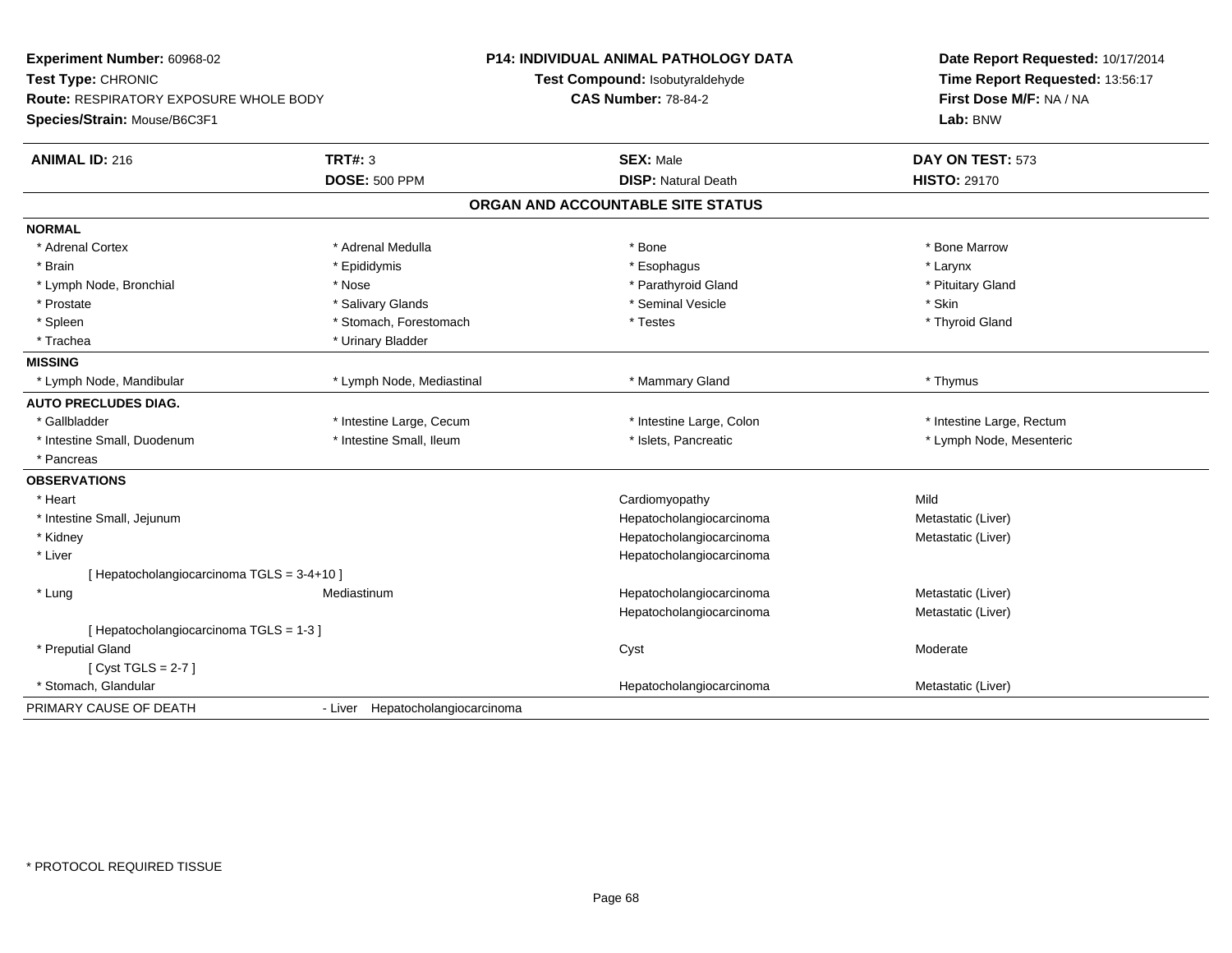**Experiment Number:** 60968-02**Test Type:** CHRONIC **Route:** RESPIRATORY EXPOSURE WHOLE BODY**Species/Strain:** Mouse/B6C3F1**P14: INDIVIDUAL ANIMAL PATHOLOGY DATATest Compound:** Isobutyraldehyde**CAS Number:** 78-84-2**Date Report Requested:** 10/17/2014**Time Report Requested:** 13:56:17**First Dose M/F:** NA / NA**Lab:** BNW**ANIMAL ID:** 217**TRT#:** 3 **SEX:** Male **DAY ON TEST:** 733 **DOSE:** 500 PPM**DISP:** Terminal Sacrifice **HISTO:** 29171 **ORGAN AND ACCOUNTABLE SITE STATUSNORMAL**\* Adrenal Medulla \* \* Annual Medulla \* Brain \* Bone \* \* Bone Marrow \* Bone Marrow \* \* Brain \* Brain \* Brain \* Brain \* Brain \* Brain \* Brain \* Brain \* Brain \* Brain \* Brain \* Brain \* Brain \* Brain \* Brain \* Brain \* Brain \* \* Epididymis **\* Exophagus \* Execument \* Execument \* Gallbladder** \* Gallbladder \* \* Thtestine Large, Cecum \* Intestine Small, Ileum \* Intestine Large, Colon \* Intestine Large, Rectum \* Intestine Small, Duodenum \* Intestine Small, Duodenum \* Intestine Small, Jejunum \* 1998 \* The state of the state of the state of the state of the state of the state of the state of the state of the state of the state of the state of the state of the state of the state of the \* Lung \* Lymph Node, Bronchial \* Lymph Node, Mandibular \* Lymph Node, Mesenteric\* Nose \* Pancreas \* Pancreas \* Pancreas \* Parathyroid Gland \* Parathyroid Gland \* Pituitary Gland \* Pituitary Gland \* Seminal Vesicle \* Preputial Gland \* \* Annual vesicle \* \* Prostate \* \* Salivary Glands \* \* Salivary Glands \* \* Seminal Vesicle \* \* Stomach, Glandular \* Skin \* Spleen \* Spleen \* Spleen \* Stomach, Forestomach \* Stomach, Forestomach \* Testes \* \* Thyroid Gland \* \* Thyroid Gland \* \* Trachea \* \* Trachea \* \* \* Trachea \* Urinary Bladder \* \* Urinary Bladder \* \* Urinary Bladder \* \* Urinary Bladder \* \* Urinary Bladder \* \* Urinary Bladder \* \* Urinary Bladder \* **MISSING** \* Lymph Node, Mediastinal \* Mammary Gland \* Thymus**OBSERVATIONS** \* Adrenal Cortexx and the control of the control of the control of the control of the control of the control of the control of the control of the control of the control of the control of the control of the control of the control of the co a Mild Hypertrophyy the contract of the Minimal Minimal Section 1996 and the Minimal Section 1997 and the Minimal Section 1997 and the  $\sim$  \* Heart Cardiomyopathy Minimal \* Kidneyy the controller of the controller of the controller of the controller of the controller of the controller of the controller of the controller of the controller of the controller of the controller of the controller of the Mild **Mesentery** y the contract of the contract of the contract of the contract of the contract of the contract of the contract of the contract of the contract of the contract of the contract of the contract of the contract of the contract  $[$  Necrosis TGLS = 1-10  $]$ PRIMARY CAUSE OF DEATH-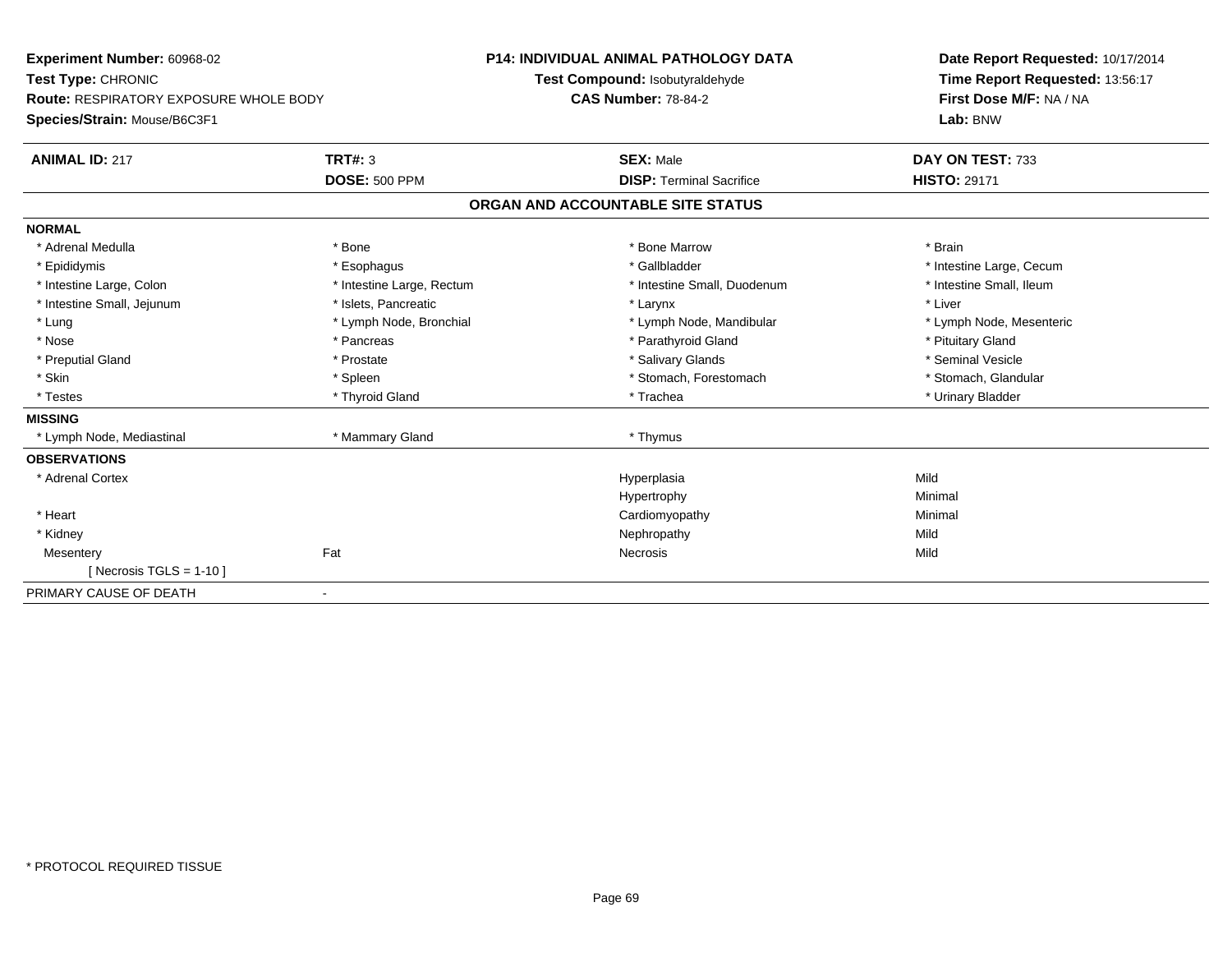| Experiment Number: 60968-02                   |                                 | P14: INDIVIDUAL ANIMAL PATHOLOGY DATA | Date Report Requested: 10/17/2014 |  |
|-----------------------------------------------|---------------------------------|---------------------------------------|-----------------------------------|--|
| Test Type: CHRONIC                            | Test Compound: Isobutyraldehyde |                                       | Time Report Requested: 13:56:17   |  |
| <b>Route: RESPIRATORY EXPOSURE WHOLE BODY</b> |                                 | <b>CAS Number: 78-84-2</b>            | First Dose M/F: NA / NA           |  |
| Species/Strain: Mouse/B6C3F1                  |                                 |                                       | Lab: BNW                          |  |
| <b>ANIMAL ID: 218</b>                         | <b>TRT#: 3</b>                  | <b>SEX: Male</b>                      | DAY ON TEST: 733                  |  |
|                                               | <b>DOSE: 500 PPM</b>            | <b>DISP: Terminal Sacrifice</b>       | <b>HISTO: 29172</b>               |  |
|                                               |                                 | ORGAN AND ACCOUNTABLE SITE STATUS     |                                   |  |
| <b>NORMAL</b>                                 |                                 |                                       |                                   |  |
| * Adrenal Medulla                             | * Bone                          | * Bone Marrow                         | * Brain                           |  |
| * Epididymis                                  | * Esophagus                     | * Gallbladder                         | * Heart                           |  |
| * Intestine Large, Cecum                      | * Intestine Large, Colon        | * Intestine Large, Rectum             | * Intestine Small, Duodenum       |  |
| * Intestine Small, Ileum                      | * Intestine Small, Jejunum      | * Islets, Pancreatic                  | * Larynx                          |  |
| * Lung                                        | * Lymph Node, Mediastinal       | * Nose                                | * Pancreas                        |  |
| * Parathyroid Gland                           | * Pituitary Gland               | * Prostate                            | * Salivary Glands                 |  |
| * Seminal Vesicle                             | * Skin                          | * Spleen                              | * Stomach, Forestomach            |  |
| * Stomach, Glandular                          | * Testes                        | * Trachea                             | * Urinary Bladder                 |  |
| <b>MISSING</b>                                |                                 |                                       |                                   |  |
| * Lymph Node, Bronchial                       | * Mammary Gland                 | * Thymus                              |                                   |  |
| <b>OBSERVATIONS</b>                           |                                 |                                       |                                   |  |
| * Adrenal Cortex                              |                                 | Hypertrophy                           | Mild                              |  |
| * Kidney                                      |                                 | Nephropathy                           | Minimal                           |  |
| * Liver                                       |                                 | Hepatocellular Adenoma                |                                   |  |
| [ Hepatocellular Adenoma TGLS = 2-10 ]        |                                 |                                       |                                   |  |
| * Lymph Node, Mandibular                      |                                 | Lymphoma Malignant                    |                                   |  |
| * Lymph Node, Mesenteric                      |                                 | Lymphoma Malignant                    |                                   |  |
| * Preputial Gland                             |                                 | Cyst                                  | Marked                            |  |
| [Cyst TGLS = $1-7$ ]                          |                                 |                                       |                                   |  |
| * Thyroid Gland                               | <b>Follicular Cel</b>           | Hyperplasia                           | Mild                              |  |
| PRIMARY CAUSE OF DEATH                        |                                 |                                       |                                   |  |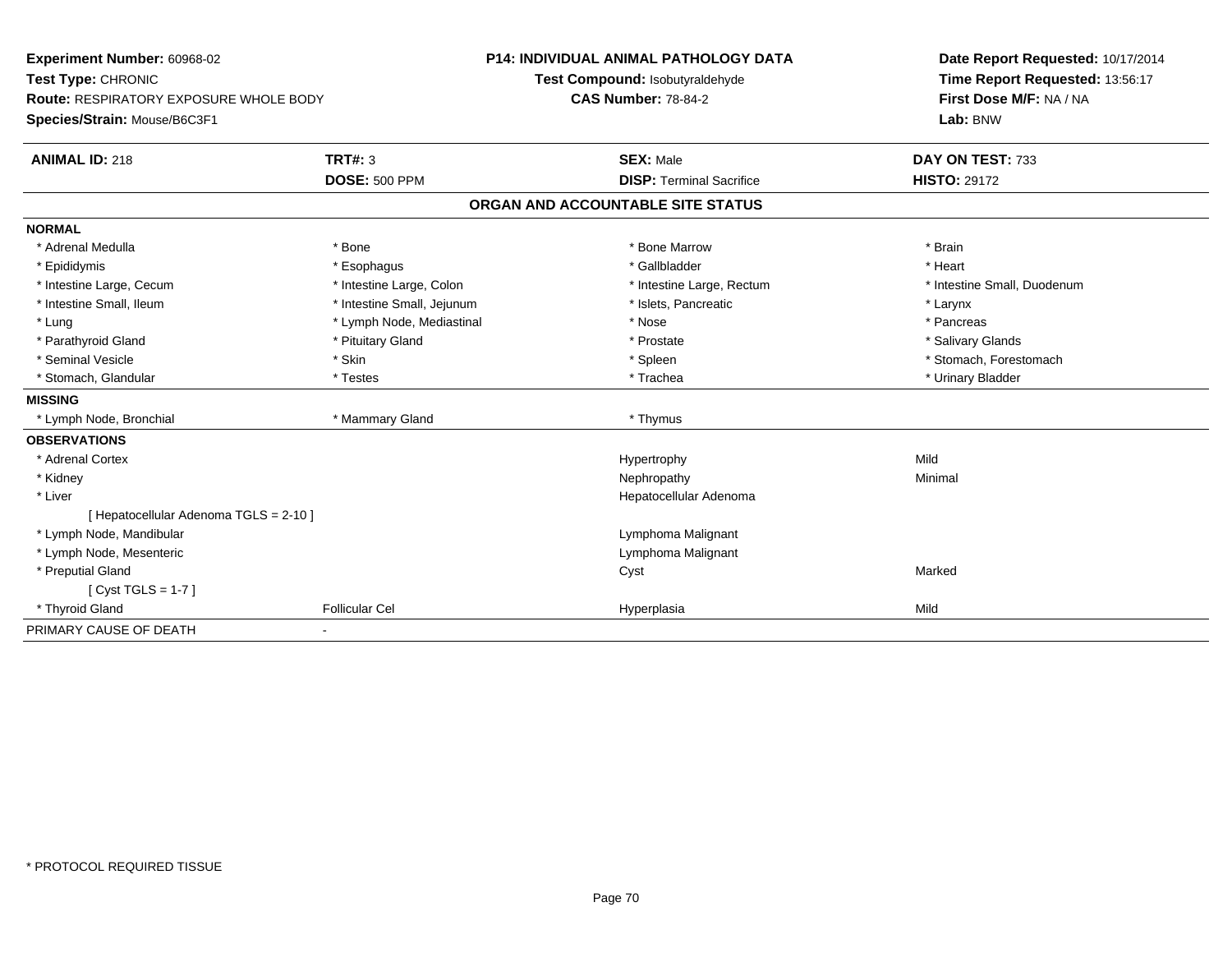| Experiment Number: 60968-02<br>Test Type: CHRONIC                                                          |                           | P14: INDIVIDUAL ANIMAL PATHOLOGY DATA<br>Test Compound: Isobutyraldehyde | Date Report Requested: 10/17/2014<br>Time Report Requested: 13:56:17 |
|------------------------------------------------------------------------------------------------------------|---------------------------|--------------------------------------------------------------------------|----------------------------------------------------------------------|
| <b>Route: RESPIRATORY EXPOSURE WHOLE BODY</b><br>Species/Strain: Mouse/B6C3F1                              |                           | <b>CAS Number: 78-84-2</b>                                               | First Dose M/F: NA / NA<br>Lab: BNW                                  |
| <b>ANIMAL ID: 219</b>                                                                                      | <b>TRT#: 3</b>            | <b>SEX: Male</b>                                                         | DAY ON TEST: 734                                                     |
|                                                                                                            | <b>DOSE: 500 PPM</b>      | <b>DISP: Terminal Sacrifice</b>                                          | <b>HISTO: 29173</b>                                                  |
|                                                                                                            |                           | ORGAN AND ACCOUNTABLE SITE STATUS                                        |                                                                      |
| <b>NORMAL</b>                                                                                              |                           |                                                                          |                                                                      |
| * Adrenal Medulla                                                                                          | * Bone                    | * Bone Marrow                                                            | * Brain                                                              |
| * Epididymis                                                                                               | * Esophagus               | * Gallbladder                                                            | * Intestine Large, Cecum                                             |
| * Intestine Large, Colon                                                                                   | * Intestine Large, Rectum | * Intestine Small, Duodenum                                              | * Intestine Small, Ileum                                             |
| * Intestine Small, Jejunum                                                                                 | * Islets, Pancreatic      | * Larynx                                                                 | * Lung                                                               |
| * Lymph Node, Bronchial                                                                                    | * Lymph Node, Mediastinal | * Lymph Node, Mesenteric                                                 | * Nose                                                               |
| * Pancreas                                                                                                 | * Pituitary Gland         | * Preputial Gland                                                        | * Prostate                                                           |
| * Salivary Glands                                                                                          | * Seminal Vesicle         | * Skin                                                                   | * Spleen                                                             |
| * Stomach, Forestomach                                                                                     | * Stomach, Glandular      | * Testes                                                                 | * Thymus                                                             |
| * Thyroid Gland                                                                                            | * Trachea                 | * Urinary Bladder                                                        |                                                                      |
| <b>MISSING</b>                                                                                             |                           |                                                                          |                                                                      |
| * Lymph Node, Mandibular                                                                                   | * Mammary Gland           | * Parathyroid Gland                                                      |                                                                      |
| <b>OBSERVATIONS</b>                                                                                        |                           |                                                                          |                                                                      |
| * Adrenal Cortex                                                                                           |                           | Hyperplasia                                                              | Mild                                                                 |
|                                                                                                            |                           | Hypertrophy                                                              | Minimal                                                              |
| * Heart                                                                                                    |                           | Cardiomyopathy                                                           | Minimal                                                              |
| * Kidney                                                                                                   |                           | Nephropathy                                                              | Moderate                                                             |
| * Liver                                                                                                    |                           | <b>Basophilic Focus</b>                                                  |                                                                      |
|                                                                                                            |                           | Hepatocellular Adenoma                                                   |                                                                      |
|                                                                                                            |                           | Hepatocellular Carcinoma                                                 |                                                                      |
| Note: "Nodule, median lobe, 3mm diameter" described at necropsy was normal variation in shape of the lobe. |                           |                                                                          |                                                                      |
| Basophilic Focus TGLS = 4-11 ]                                                                             |                           |                                                                          |                                                                      |
| [Hepatocellular Adenoma TGLS = 1-4]                                                                        |                           |                                                                          |                                                                      |
| [ Hepatocellular Carcinoma TGLS = 3-4 ]                                                                    |                           |                                                                          |                                                                      |
| PRIMARY CAUSE OF DEATH                                                                                     |                           |                                                                          |                                                                      |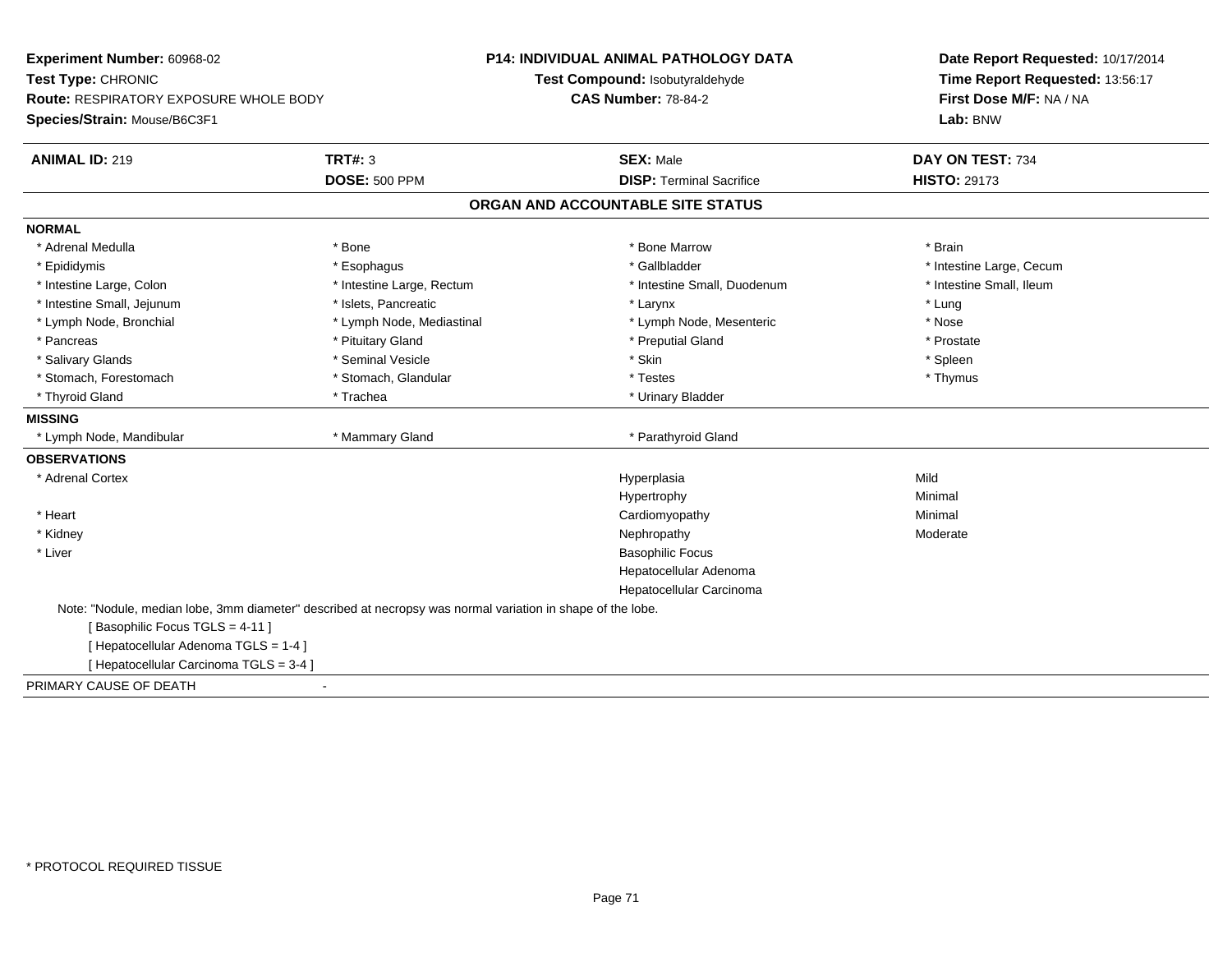| Experiment Number: 60968-02<br>Test Type: CHRONIC<br>Route: RESPIRATORY EXPOSURE WHOLE BODY<br>Species/Strain: Mouse/B6C3F1                                 |                                                                                                                  | <b>P14: INDIVIDUAL ANIMAL PATHOLOGY DATA</b><br>Test Compound: Isobutyraldehyde<br><b>CAS Number: 78-84-2</b>                                                         | Date Report Requested: 10/17/2014<br>Time Report Requested: 13:56:17<br>First Dose M/F: NA / NA<br>Lab: BNW                                         |
|-------------------------------------------------------------------------------------------------------------------------------------------------------------|------------------------------------------------------------------------------------------------------------------|-----------------------------------------------------------------------------------------------------------------------------------------------------------------------|-----------------------------------------------------------------------------------------------------------------------------------------------------|
| <b>ANIMAL ID: 220</b>                                                                                                                                       | <b>TRT#: 3</b><br><b>DOSE: 500 PPM</b>                                                                           | <b>SEX: Male</b><br><b>DISP: Terminal Sacrifice</b>                                                                                                                   | DAY ON TEST: 735<br><b>HISTO: 29174</b>                                                                                                             |
|                                                                                                                                                             |                                                                                                                  | ORGAN AND ACCOUNTABLE SITE STATUS                                                                                                                                     |                                                                                                                                                     |
|                                                                                                                                                             |                                                                                                                  |                                                                                                                                                                       |                                                                                                                                                     |
| <b>NORMAL</b><br>* Adrenal Medulla<br>* Epididymis                                                                                                          | * Bone<br>* Esophagus                                                                                            | * Bone Marrow<br>* Gallbladder                                                                                                                                        | * Brain<br>* Heart                                                                                                                                  |
| * Intestine Large, Cecum<br>* Intestine Small, Ileum<br>* Liver<br>* Lymph Node, Mesenteric<br>* Preputial Gland<br>* Skin<br>* Testes<br>* Urinary Bladder | * Intestine Large, Colon<br>* Intestine Small, Jejunum<br>* Lung<br>* Nose<br>* Prostate<br>* Spleen<br>* Thymus | * Intestine Large, Rectum<br>* Islets, Pancreatic<br>* Lymph Node, Bronchial<br>* Parathyroid Gland<br>* Salivary Glands<br>* Stomach, Forestomach<br>* Thyroid Gland | * Intestine Small, Duodenum<br>* Larynx<br>* Lymph Node, Mediastinal<br>* Pituitary Gland<br>* Seminal Vesicle<br>* Stomach, Glandular<br>* Trachea |
| <b>MISSING</b><br>* Lymph Node, Mandibular                                                                                                                  | * Mammary Gland                                                                                                  |                                                                                                                                                                       |                                                                                                                                                     |
| <b>OBSERVATIONS</b><br>* Adrenal Cortex                                                                                                                     |                                                                                                                  | Hyperplasia                                                                                                                                                           | Mild                                                                                                                                                |
| * Kidney<br>Note: "Focus, bilateral, pale, 4mm diameter" described at necropsy was normal subcapsular fat.<br>* Pancreas                                    |                                                                                                                  | Nephropathy<br>Lipomatosis                                                                                                                                            | Minimal<br>Mild                                                                                                                                     |
| PRIMARY CAUSE OF DEATH                                                                                                                                      |                                                                                                                  |                                                                                                                                                                       |                                                                                                                                                     |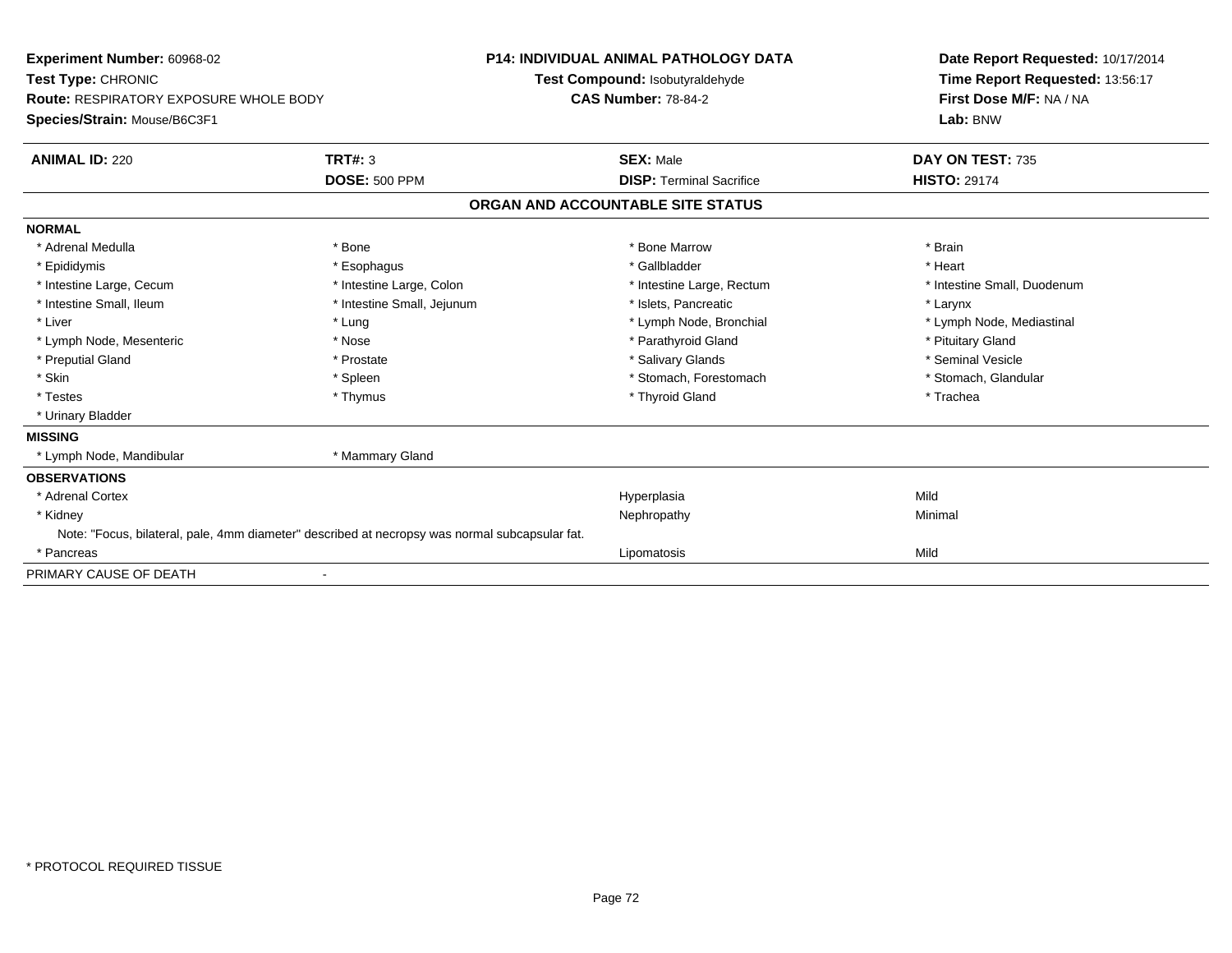| Experiment Number: 60968-02<br>Test Type: CHRONIC<br><b>Route: RESPIRATORY EXPOSURE WHOLE BODY</b> |                           | <b>P14: INDIVIDUAL ANIMAL PATHOLOGY DATA</b><br><b>Test Compound: Isobutyraldehyde</b><br><b>CAS Number: 78-84-2</b> | Date Report Requested: 10/17/2014<br>Time Report Requested: 13:56:17<br>First Dose M/F: NA / NA |
|----------------------------------------------------------------------------------------------------|---------------------------|----------------------------------------------------------------------------------------------------------------------|-------------------------------------------------------------------------------------------------|
| Species/Strain: Mouse/B6C3F1                                                                       |                           |                                                                                                                      | Lab: BNW                                                                                        |
| <b>ANIMAL ID: 221</b>                                                                              | <b>TRT#: 3</b>            | <b>SEX: Male</b>                                                                                                     | DAY ON TEST: 734                                                                                |
|                                                                                                    | <b>DOSE: 500 PPM</b>      | <b>DISP: Terminal Sacrifice</b>                                                                                      | <b>HISTO: 29175</b>                                                                             |
|                                                                                                    |                           | ORGAN AND ACCOUNTABLE SITE STATUS                                                                                    |                                                                                                 |
| <b>NORMAL</b>                                                                                      |                           |                                                                                                                      |                                                                                                 |
| * Adrenal Medulla                                                                                  | * Bone                    | * Bone Marrow                                                                                                        | * Brain                                                                                         |
| * Epididymis                                                                                       | * Esophagus               | * Gallbladder                                                                                                        | * Intestine Large, Cecum                                                                        |
| * Intestine Large, Colon                                                                           | * Intestine Large, Rectum | * Intestine Small, Duodenum                                                                                          | * Intestine Small, Ileum                                                                        |
| * Intestine Small, Jejunum                                                                         | * Islets, Pancreatic      | * Larynx                                                                                                             | * Lung                                                                                          |
| * Lymph Node, Mediastinal                                                                          | * Lymph Node, Mesenteric  | * Nose                                                                                                               | * Pancreas                                                                                      |
| * Parathyroid Gland                                                                                | * Pituitary Gland         | * Preputial Gland                                                                                                    | * Prostate                                                                                      |
| * Salivary Glands                                                                                  | * Seminal Vesicle         | * Skin                                                                                                               | * Spleen                                                                                        |
| * Stomach, Forestomach                                                                             | * Stomach, Glandular      | * Testes                                                                                                             | * Thymus                                                                                        |
| * Thyroid Gland                                                                                    | * Trachea                 | * Urinary Bladder                                                                                                    |                                                                                                 |
| <b>MISSING</b>                                                                                     |                           |                                                                                                                      |                                                                                                 |
| * Lymph Node, Bronchial                                                                            | * Lymph Node, Mandibular  | * Mammary Gland                                                                                                      |                                                                                                 |
| <b>OBSERVATIONS</b>                                                                                |                           |                                                                                                                      |                                                                                                 |
| * Adrenal Cortex                                                                                   |                           | Hypertrophy                                                                                                          | Mild                                                                                            |
| * Heart                                                                                            |                           | Cardiomyopathy                                                                                                       | Minimal                                                                                         |
| * Kidney                                                                                           |                           | Nephropathy                                                                                                          | Minimal                                                                                         |
| * Liver                                                                                            |                           | Hepatocellular Adenoma                                                                                               |                                                                                                 |
| [ Hepatocellular Adenoma TGLS = 1-10 ]                                                             |                           |                                                                                                                      |                                                                                                 |
| PRIMARY CAUSE OF DEATH                                                                             |                           |                                                                                                                      |                                                                                                 |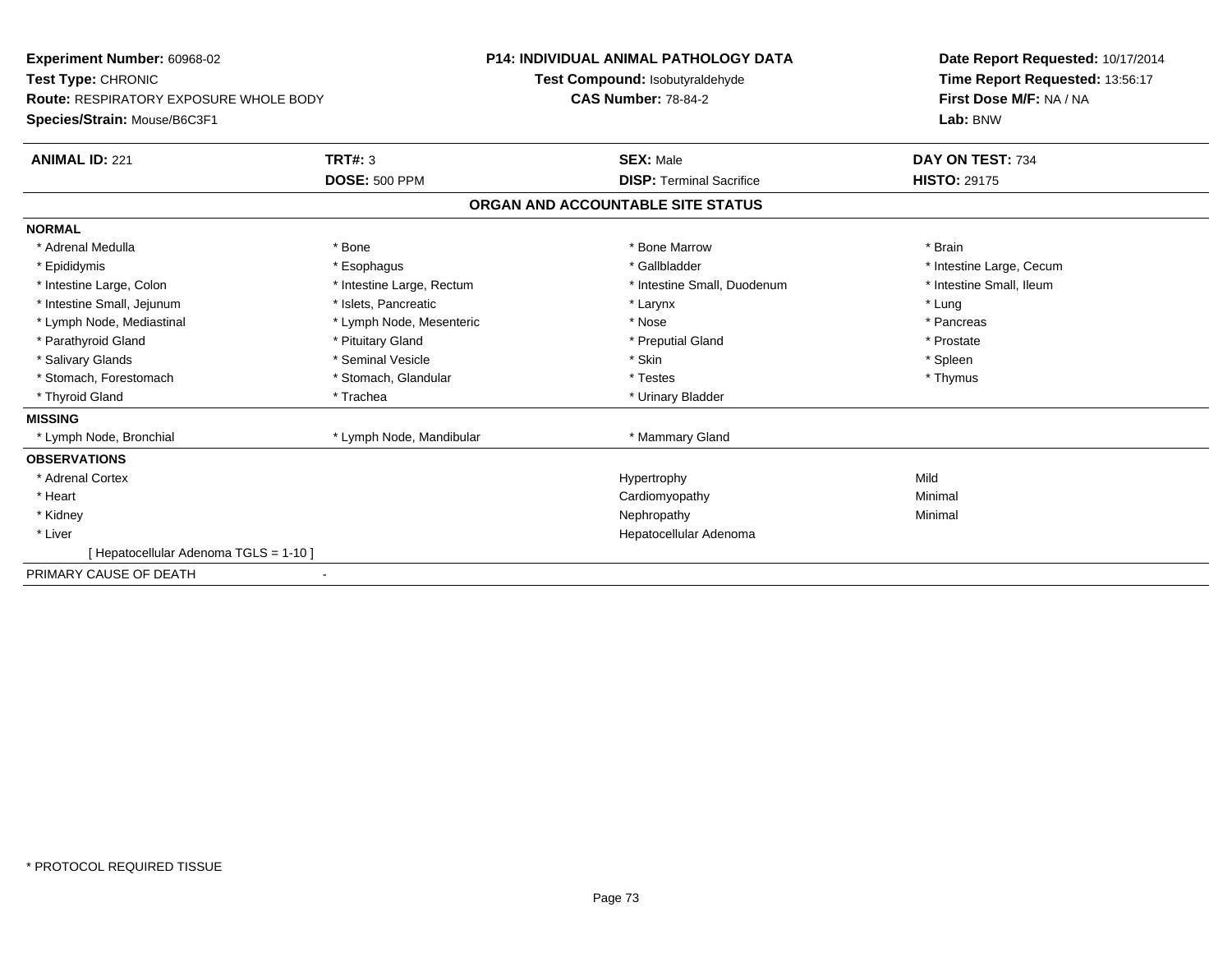| Experiment Number: 60968-02            |                           | <b>P14: INDIVIDUAL ANIMAL PATHOLOGY DATA</b> | Date Report Requested: 10/17/2014 |
|----------------------------------------|---------------------------|----------------------------------------------|-----------------------------------|
| Test Type: CHRONIC                     |                           | Test Compound: Isobutyraldehyde              | Time Report Requested: 13:56:17   |
| Route: RESPIRATORY EXPOSURE WHOLE BODY |                           | <b>CAS Number: 78-84-2</b>                   | First Dose M/F: NA / NA           |
| Species/Strain: Mouse/B6C3F1           |                           |                                              | Lab: BNW                          |
| <b>ANIMAL ID: 222</b>                  | <b>TRT#: 3</b>            | <b>SEX: Male</b>                             | DAY ON TEST: 733                  |
|                                        | <b>DOSE: 500 PPM</b>      | <b>DISP: Terminal Sacrifice</b>              | <b>HISTO: 29176</b>               |
|                                        |                           | ORGAN AND ACCOUNTABLE SITE STATUS            |                                   |
| <b>NORMAL</b>                          |                           |                                              |                                   |
| * Adrenal Medulla                      | * Bone                    | * Bone Marrow                                | * Brain                           |
| * Epididymis                           | * Esophagus               | * Gallbladder                                | * Intestine Large, Cecum          |
| * Intestine Large, Colon               | * Intestine Large, Rectum | * Intestine Small, Duodenum                  | * Intestine Small. Ileum          |
| * Intestine Small, Jejunum             | * Islets. Pancreatic      | * Larynx                                     | * Liver                           |
| * Lung                                 | * Lymph Node, Bronchial   | * Lymph Node, Mandibular                     | * Lymph Node, Mediastinal         |
| * Lymph Node, Mesenteric               | * Nose                    | * Pancreas                                   | * Pituitary Gland                 |
| * Preputial Gland                      | * Prostate                | * Salivary Glands                            | * Seminal Vesicle                 |
| * Spleen                               | * Stomach, Forestomach    | * Testes                                     | * Thymus                          |
| * Thyroid Gland                        | * Trachea                 | * Urinary Bladder                            |                                   |
| <b>MISSING</b>                         |                           |                                              |                                   |
| * Mammary Gland                        | * Parathyroid Gland       |                                              |                                   |
| <b>OBSERVATIONS</b>                    |                           |                                              |                                   |
| * Adrenal Cortex                       |                           | Hyperplasia                                  | Mild                              |
| * Heart                                |                           | Cardiomyopathy                               | Minimal                           |
| * Kidney                               |                           | Nephropathy                                  | Mild                              |
| * Skin                                 | Prepuce                   | Inflammation                                 | Acute, Moderate                   |
| [Inflammation TGLS = $1-10$ ]          |                           |                                              |                                   |
| * Stomach, Glandular                   |                           | Inflammation                                 | Chronic Active, Minimal           |
| PRIMARY CAUSE OF DEATH                 | $\blacksquare$            |                                              |                                   |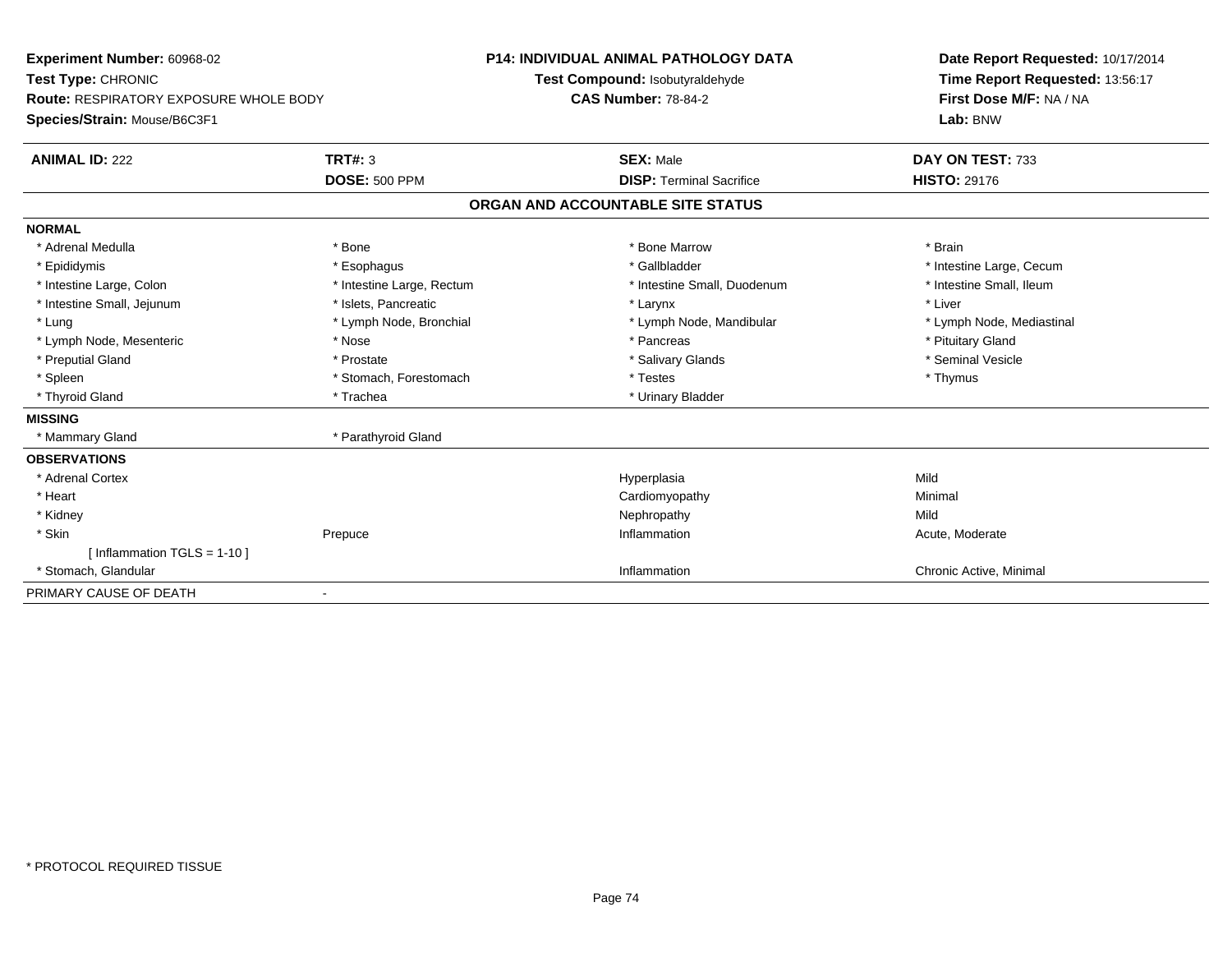| Experiment Number: 60968-02                   |                           | <b>P14: INDIVIDUAL ANIMAL PATHOLOGY DATA</b> | Date Report Requested: 10/17/2014 |  |
|-----------------------------------------------|---------------------------|----------------------------------------------|-----------------------------------|--|
| Test Type: CHRONIC                            |                           | Test Compound: Isobutyraldehyde              | Time Report Requested: 13:56:17   |  |
| <b>Route: RESPIRATORY EXPOSURE WHOLE BODY</b> |                           | <b>CAS Number: 78-84-2</b>                   | First Dose M/F: NA / NA           |  |
| Species/Strain: Mouse/B6C3F1                  |                           |                                              | Lab: BNW                          |  |
| <b>ANIMAL ID: 223</b>                         | <b>TRT#: 3</b>            | <b>SEX: Male</b>                             | DAY ON TEST: 734                  |  |
|                                               | <b>DOSE: 500 PPM</b>      | <b>DISP: Terminal Sacrifice</b>              | <b>HISTO: 29177</b>               |  |
|                                               |                           | ORGAN AND ACCOUNTABLE SITE STATUS            |                                   |  |
| <b>NORMAL</b>                                 |                           |                                              |                                   |  |
| * Adrenal Medulla                             | * Bone                    | * Bone Marrow                                | * Brain                           |  |
| * Epididymis                                  | * Esophagus               | * Gallbladder                                | * Intestine Large, Cecum          |  |
| * Intestine Large, Colon                      | * Intestine Large, Rectum | * Intestine Small, Duodenum                  | * Intestine Small, Ileum          |  |
| * Intestine Small, Jejunum                    | * Islets, Pancreatic      | * Larynx                                     | * Lung                            |  |
| * Lymph Node, Bronchial                       | * Lymph Node, Mediastinal | * Lymph Node, Mesenteric                     | * Nose                            |  |
| * Pancreas                                    | * Parathyroid Gland       | * Pituitary Gland                            | * Preputial Gland                 |  |
| * Prostate                                    | * Salivary Glands         | * Seminal Vesicle                            | * Skin                            |  |
| * Stomach, Forestomach                        | * Stomach, Glandular      | * Testes                                     | * Thymus                          |  |
| * Thyroid Gland                               | * Trachea                 | * Urinary Bladder                            |                                   |  |
| <b>MISSING</b>                                |                           |                                              |                                   |  |
| * Lymph Node, Mandibular                      | * Mammary Gland           |                                              |                                   |  |
| <b>OBSERVATIONS</b>                           |                           |                                              |                                   |  |
| * Adrenal Cortex                              |                           | Hypertrophy                                  | Moderate                          |  |
| * Heart                                       |                           | Cardiomyopathy                               | Minimal                           |  |
| * Kidney                                      |                           | Nephropathy                                  | Minimal                           |  |
| * Liver                                       |                           | Hepatocellular Adenoma                       |                                   |  |
| [Hepatocellular Adenoma TGLS = 1-4]           |                           |                                              |                                   |  |
| * Spleen                                      |                           | Lymphoma Malignant                           |                                   |  |
| [ Lymphoma Malignant TGLS = 1-4 ]             |                           |                                              |                                   |  |
| PRIMARY CAUSE OF DEATH                        |                           |                                              |                                   |  |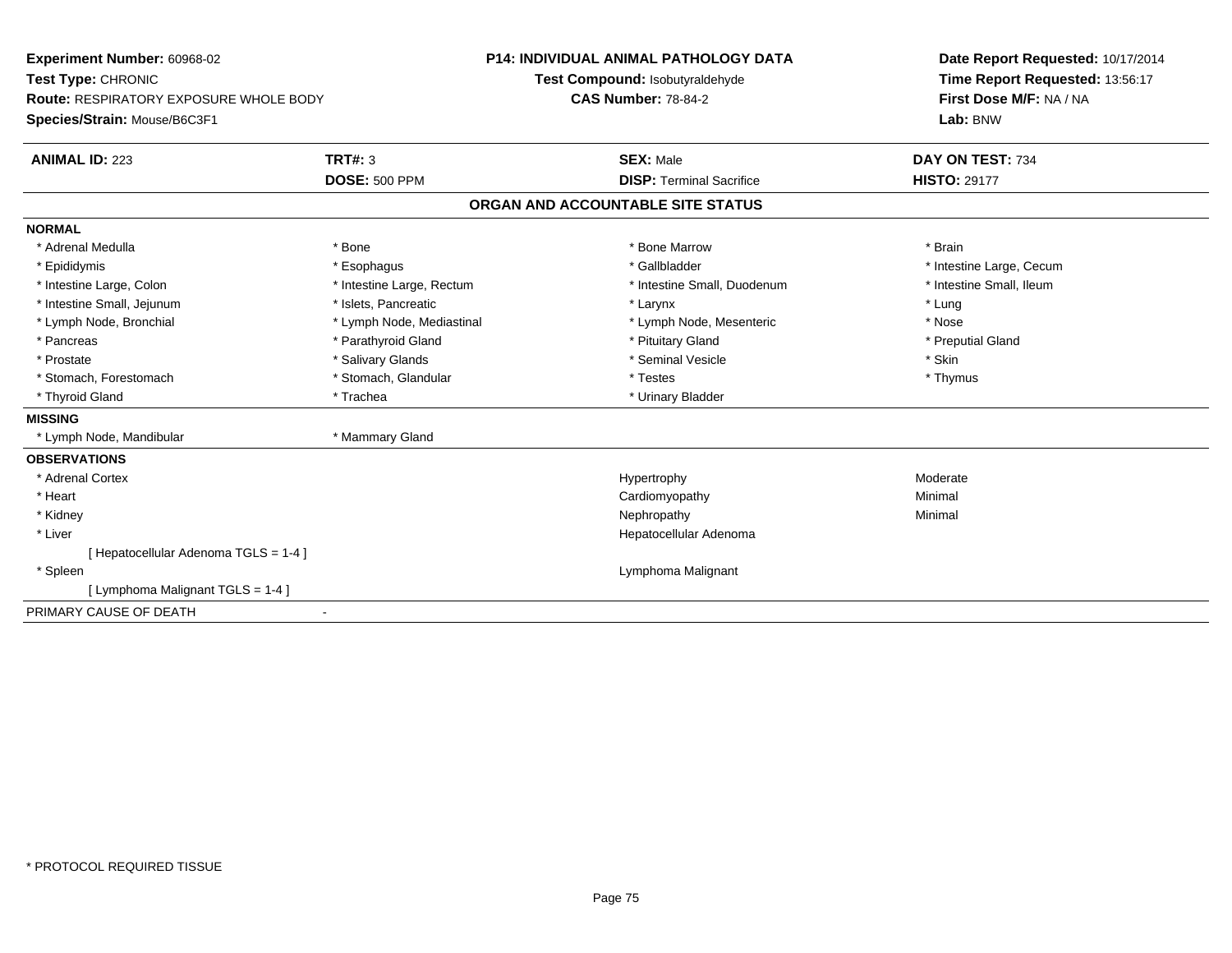| Experiment Number: 60968-02<br>Test Type: CHRONIC<br>Route: RESPIRATORY EXPOSURE WHOLE BODY<br>Species/Strain: Mouse/B6C3F1 |                             | <b>P14: INDIVIDUAL ANIMAL PATHOLOGY DATA</b><br>Test Compound: Isobutyraldehyde<br><b>CAS Number: 78-84-2</b> | Date Report Requested: 10/17/2014<br>Time Report Requested: 13:56:17<br>First Dose M/F: NA / NA<br>Lab: BNW |  |
|-----------------------------------------------------------------------------------------------------------------------------|-----------------------------|---------------------------------------------------------------------------------------------------------------|-------------------------------------------------------------------------------------------------------------|--|
| <b>ANIMAL ID: 224</b>                                                                                                       | <b>TRT#: 3</b>              | <b>SEX: Male</b>                                                                                              | DAY ON TEST: 733                                                                                            |  |
|                                                                                                                             | <b>DOSE: 500 PPM</b>        | <b>DISP: Terminal Sacrifice</b>                                                                               | <b>HISTO: 29178</b>                                                                                         |  |
|                                                                                                                             |                             | ORGAN AND ACCOUNTABLE SITE STATUS                                                                             |                                                                                                             |  |
| <b>NORMAL</b>                                                                                                               |                             |                                                                                                               |                                                                                                             |  |
| * Adrenal Medulla                                                                                                           | * Bone                      | * Bone Marrow                                                                                                 | * Brain                                                                                                     |  |
| * Epididymis                                                                                                                | * Esophagus                 | * Intestine Large, Cecum                                                                                      | * Intestine Large, Colon                                                                                    |  |
| * Intestine Large, Rectum                                                                                                   | * Intestine Small, Duodenum | * Intestine Small, Ileum                                                                                      | * Intestine Small, Jejunum                                                                                  |  |
| * Islets, Pancreatic                                                                                                        | * Larynx                    | * Lung                                                                                                        | * Lymph Node, Bronchial                                                                                     |  |
| * Lymph Node, Mediastinal                                                                                                   | * Lymph Node, Mesenteric    | * Nose                                                                                                        | * Pancreas                                                                                                  |  |
| * Pituitary Gland                                                                                                           | * Preputial Gland           | * Prostate                                                                                                    | * Salivary Glands                                                                                           |  |
| * Seminal Vesicle                                                                                                           | * Stomach, Forestomach      | * Stomach, Glandular                                                                                          | * Testes                                                                                                    |  |
| * Thymus                                                                                                                    | * Thyroid Gland             | * Trachea                                                                                                     | * Urinary Bladder                                                                                           |  |
| <b>MISSING</b>                                                                                                              |                             |                                                                                                               |                                                                                                             |  |
| * Lymph Node, Mandibular                                                                                                    | * Mammary Gland             | * Parathyroid Gland                                                                                           |                                                                                                             |  |
| <b>OBSERVATIONS</b>                                                                                                         |                             |                                                                                                               |                                                                                                             |  |
| * Adrenal Cortex                                                                                                            |                             | Hypertrophy                                                                                                   | Mild                                                                                                        |  |
| * Gallbladder                                                                                                               |                             | Hyperplasia                                                                                                   | Moderate                                                                                                    |  |
| <b>Harderian Gland</b>                                                                                                      |                             | Carcinoma                                                                                                     |                                                                                                             |  |
| [Carcinoma TGLS = $1-11$ ]                                                                                                  |                             |                                                                                                               |                                                                                                             |  |
| * Heart                                                                                                                     |                             | Cardiomyopathy                                                                                                | Minimal                                                                                                     |  |
| * Kidney                                                                                                                    |                             | Nephropathy                                                                                                   | Mild                                                                                                        |  |
| * Liver                                                                                                                     |                             | Hepatocellular Carcinoma                                                                                      |                                                                                                             |  |
|                                                                                                                             |                             | <b>Necrosis</b>                                                                                               | Minimal                                                                                                     |  |
| [ Hepatocellular Carcinoma TGLS = 2-10 ]                                                                                    |                             |                                                                                                               |                                                                                                             |  |
| * Skin                                                                                                                      |                             | Inflammation                                                                                                  | Chronic Active, Moderate                                                                                    |  |
| * Spleen                                                                                                                    |                             | Hematopoietic Cell Proliferation                                                                              | Moderate                                                                                                    |  |
| PRIMARY CAUSE OF DEATH                                                                                                      |                             |                                                                                                               |                                                                                                             |  |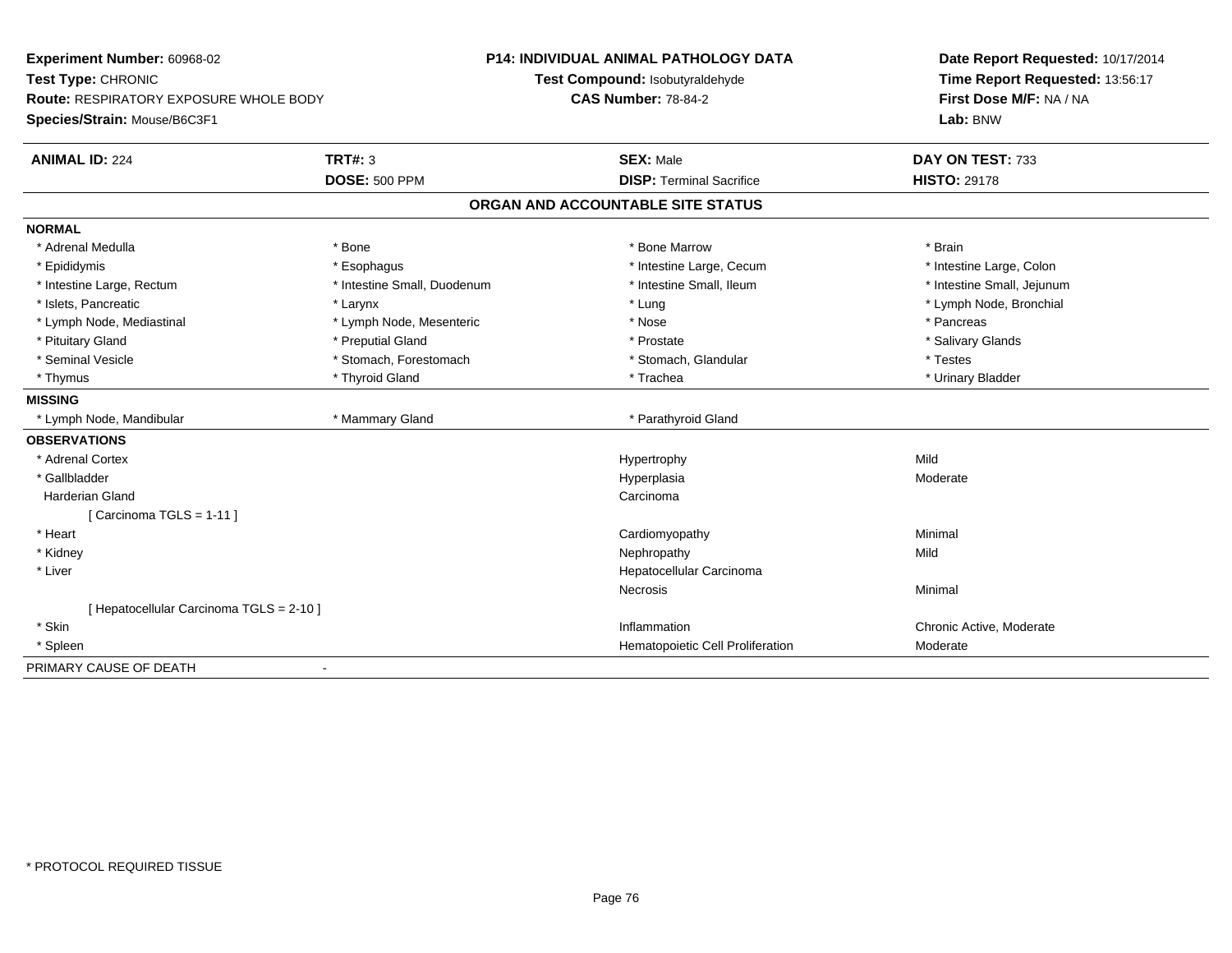| Experiment Number: 60968-02<br>Test Type: CHRONIC<br><b>Route: RESPIRATORY EXPOSURE WHOLE BODY</b><br>Species/Strain: Mouse/B6C3F1 |                                                                                 | <b>P14: INDIVIDUAL ANIMAL PATHOLOGY DATA</b><br>Test Compound: Isobutyraldehyde<br><b>CAS Number: 78-84-2</b> | Date Report Requested: 10/17/2014<br>Time Report Requested: 13:56:17<br>First Dose M/F: NA / NA<br>Lab: BNW |  |
|------------------------------------------------------------------------------------------------------------------------------------|---------------------------------------------------------------------------------|---------------------------------------------------------------------------------------------------------------|-------------------------------------------------------------------------------------------------------------|--|
| <b>ANIMAL ID: 225</b>                                                                                                              | <b>TRT#: 3</b><br><b>DOSE: 500 PPM</b>                                          | <b>SEX: Male</b><br><b>DISP: Terminal Sacrifice</b>                                                           | DAY ON TEST: 734<br><b>HISTO: 29179</b>                                                                     |  |
|                                                                                                                                    |                                                                                 |                                                                                                               |                                                                                                             |  |
|                                                                                                                                    |                                                                                 | ORGAN AND ACCOUNTABLE SITE STATUS                                                                             |                                                                                                             |  |
| <b>NORMAL</b>                                                                                                                      |                                                                                 |                                                                                                               |                                                                                                             |  |
| * Adrenal Medulla                                                                                                                  | * Bone                                                                          | * Bone Marrow                                                                                                 | * Brain                                                                                                     |  |
| * Epididymis                                                                                                                       | * Esophagus                                                                     | * Gallbladder                                                                                                 | * Intestine Large, Cecum                                                                                    |  |
| * Intestine Large, Colon                                                                                                           | * Intestine Large, Rectum                                                       | * Intestine Small, Duodenum                                                                                   | * Intestine Small, Ileum                                                                                    |  |
| * Intestine Small, Jejunum                                                                                                         | * Islets, Pancreatic                                                            | * Larynx                                                                                                      | * Lung                                                                                                      |  |
| * Lymph Node, Mediastinal                                                                                                          | * Lymph Node, Mesenteric                                                        | * Nose                                                                                                        | * Pancreas                                                                                                  |  |
| * Parathyroid Gland                                                                                                                | * Pituitary Gland                                                               | * Prostate                                                                                                    | * Salivary Glands                                                                                           |  |
| * Seminal Vesicle                                                                                                                  | * Skin                                                                          | * Stomach, Forestomach                                                                                        | * Stomach, Glandular                                                                                        |  |
| * Testes                                                                                                                           | * Thymus                                                                        | * Thyroid Gland                                                                                               | * Trachea                                                                                                   |  |
| * Urinary Bladder                                                                                                                  |                                                                                 |                                                                                                               |                                                                                                             |  |
| <b>MISSING</b>                                                                                                                     |                                                                                 |                                                                                                               |                                                                                                             |  |
| * Lymph Node, Bronchial                                                                                                            | * Lymph Node, Mandibular                                                        | * Mammary Gland                                                                                               |                                                                                                             |  |
| <b>OBSERVATIONS</b>                                                                                                                |                                                                                 |                                                                                                               |                                                                                                             |  |
| * Adrenal Cortex                                                                                                                   |                                                                                 | Adenoma                                                                                                       |                                                                                                             |  |
| [Adenoma TGLS = $2-7$ ]                                                                                                            |                                                                                 |                                                                                                               |                                                                                                             |  |
| * Heart                                                                                                                            |                                                                                 | Cardiomyopathy                                                                                                | Minimal                                                                                                     |  |
| * Kidney                                                                                                                           |                                                                                 | Nephropathy                                                                                                   | Minimal                                                                                                     |  |
|                                                                                                                                    | Note: "Granular" description of kidneys at necropsy was normal surface texture. |                                                                                                               |                                                                                                             |  |
| * Liver                                                                                                                            |                                                                                 | <b>Eosinophilic Focus</b>                                                                                     |                                                                                                             |  |
|                                                                                                                                    |                                                                                 | <b>Mixed Cell Focus</b>                                                                                       |                                                                                                             |  |
| [Mixed Cell Focus TGLS = 3-10]                                                                                                     |                                                                                 |                                                                                                               |                                                                                                             |  |
| * Preputial Gland                                                                                                                  |                                                                                 | Inflammation                                                                                                  | Chronic Active, Mild                                                                                        |  |
| [Inflammation TGLS = $2-7$ ]                                                                                                       |                                                                                 |                                                                                                               |                                                                                                             |  |
| * Spleen                                                                                                                           |                                                                                 | Hemangiosarcoma                                                                                               |                                                                                                             |  |
| [Hemangiosarcoma TGLS = 2-7]                                                                                                       |                                                                                 |                                                                                                               |                                                                                                             |  |
| PRIMARY CAUSE OF DEATH                                                                                                             |                                                                                 |                                                                                                               |                                                                                                             |  |
|                                                                                                                                    |                                                                                 |                                                                                                               |                                                                                                             |  |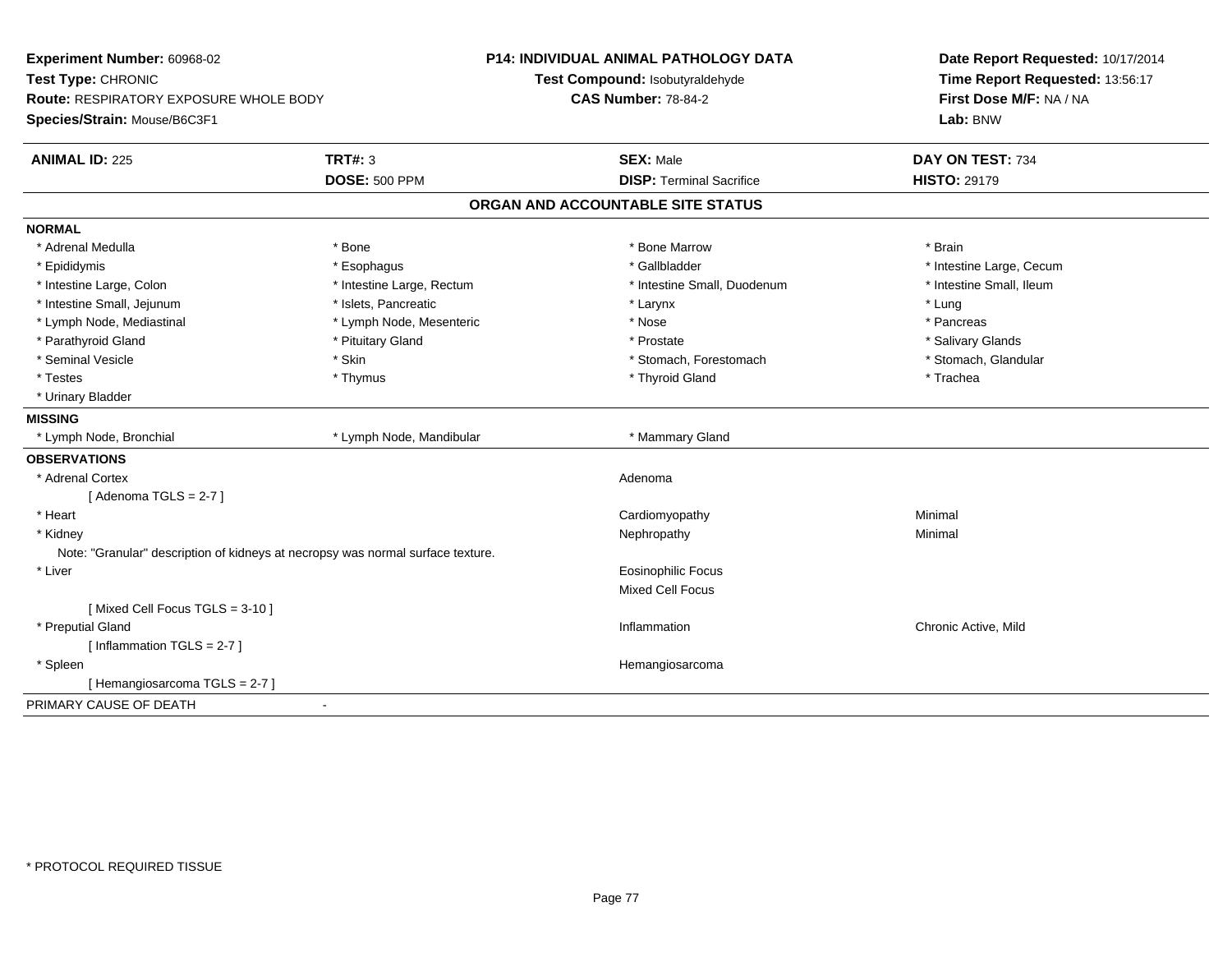**Experiment Number:** 60968-02**Test Type:** CHRONIC **Route:** RESPIRATORY EXPOSURE WHOLE BODY**Species/Strain:** Mouse/B6C3F1**P14: INDIVIDUAL ANIMAL PATHOLOGY DATATest Compound:** Isobutyraldehyde**CAS Number:** 78-84-2**Date Report Requested:** 10/17/2014**Time Report Requested:** 13:56:17**First Dose M/F:** NA / NA**Lab:** BNW**ANIMAL ID:** 226**6 DAY ON TEST:** 735 **DOSE:** 500 PPM**DISP:** Terminal Sacrifice **HISTO:** 29180 **ORGAN AND ACCOUNTABLE SITE STATUSNORMAL**\* Adrenal Medulla \* \* Annual Medulla \* Brain \* Bone \* \* Bone Marrow \* Bone Marrow \* \* Brain \* Brain \* Brain \* Brain \* Brain \* Brain \* Brain \* Brain \* Brain \* Brain \* Brain \* Brain \* Brain \* Brain \* Brain \* Brain \* Brain \* \* Epididymis **\* Exophagus \* Execument \* Execument \* Gallbladder** \* Gallbladder \* \* Thtestine Large, Cecum \* Intestine Small, Ileum \* Intestine Large, Colon \* Intestine Large, Rectum \* Intestine Small, Duodenum \* Intestine Small, Duodenum \* Intestine Small, Jejunum \* 1998 \* \* Islets, Pancreatic \* Maxwell \* Larynx \* Larynx \* Larynx \* Lung \* Lymph Node, Mesenteric \* Lymph Node, Bronchial \* Lymph Node, Mandibular \* Lymph Node, Mediastinal \* Lymph Node, Mediastinal \* Nose \* Pancreas \* Pancreas \* Pancreas \* Parathyroid Gland \* Parathyroid Gland \* Pituitary Gland \* Pituitary Gland \* Seminal Vesicle \* Preputial Gland \* \* Annual vesicle \* \* Prostate \* \* Salivary Glands \* \* Salivary Glands \* \* Seminal Vesicle \* \* Stomach, Glandular \* Skin \* Spleen \* Spleen \* Spleen \* Stomach, Forestomach \* Stomach, Forestomach \* Testes \* Thymus \* Trachea \* Urinary Bladder **MISSING** \* Mammary Gland**OBSERVATIONS** \* Adrenal Cortexx and the control of the control of the control of the Hypertrophy control of the control of the control of the control of the control of the control of the control of the control of the control of the control of the contr Minimal \* Heart Cardiomyopathy Minimal \* Kidneyy the control of the control of the control of the control of the control of the control of the control of the control of the control of the control of the control of the control of the control of the control of the contro \* Liver Eosinophilic Focus Hepatocellular Adenoma[ Eosinophilic Focus TGLS = 1-4 ][ Hepatocellular Adenoma TGLS = 1-4 ] \* Thyroid Glandd **Exercise Controllicular Cel Cel Adenoma** Adenoma Adenoma Adenoma Adenoma Adenoma Adenoma Adenoma Adenoma Adenoma Adenoma Adenoma Adenoma Adenoma Adenoma Adenoma Adenoma Adenoma Adenoma Adenoma Adenoma Adenoma Adenoma PRIMARY CAUSE OF DEATH-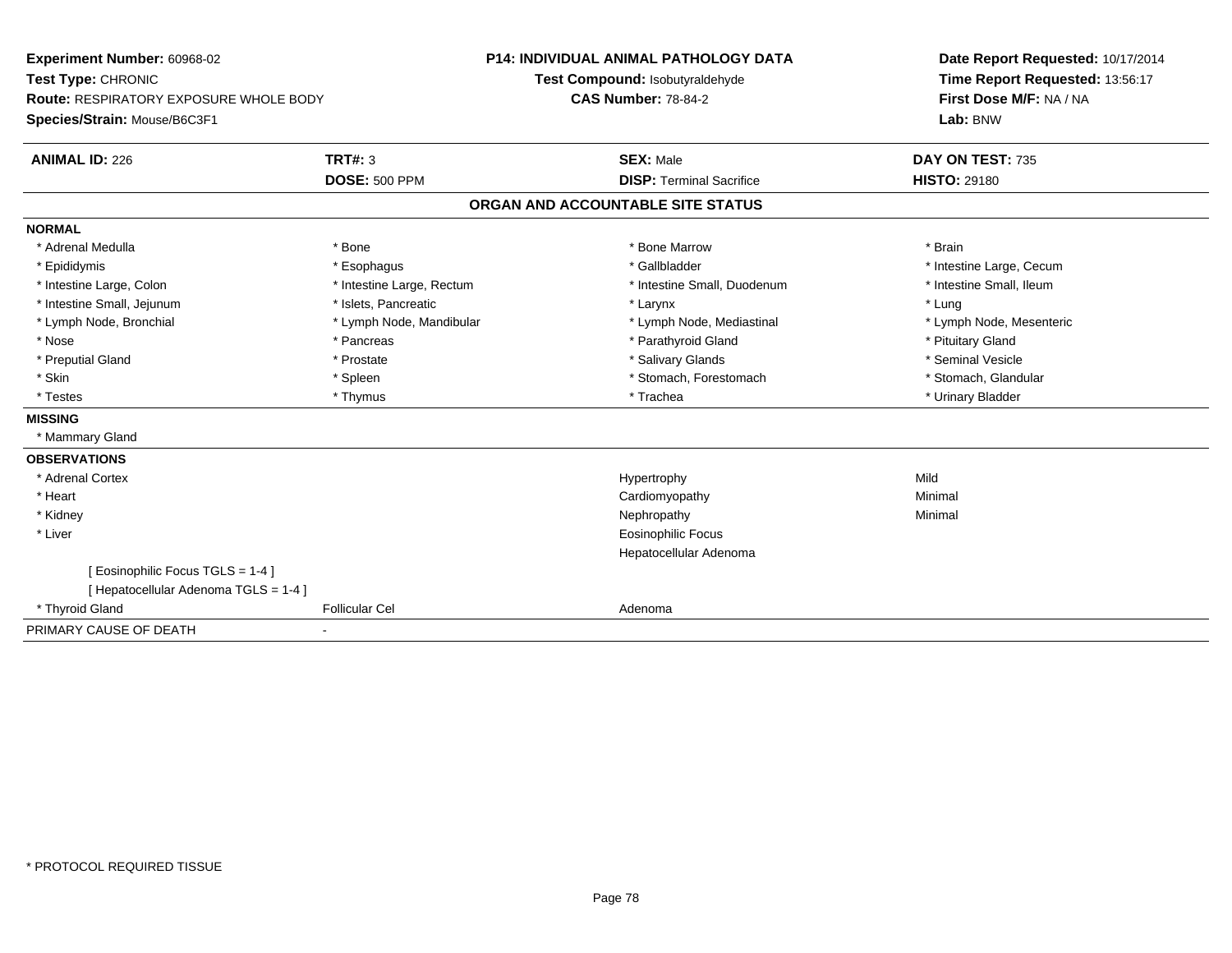| Experiment Number: 60968-02              |                                                                                | <b>P14: INDIVIDUAL ANIMAL PATHOLOGY DATA</b> | Date Report Requested: 10/17/2014                          |
|------------------------------------------|--------------------------------------------------------------------------------|----------------------------------------------|------------------------------------------------------------|
| Test Type: CHRONIC                       |                                                                                | Test Compound: Isobutyraldehyde              | Time Report Requested: 13:56:17<br>First Dose M/F: NA / NA |
| Route: RESPIRATORY EXPOSURE WHOLE BODY   |                                                                                | <b>CAS Number: 78-84-2</b>                   |                                                            |
| Species/Strain: Mouse/B6C3F1             |                                                                                |                                              | Lab: BNW                                                   |
| <b>ANIMAL ID: 227</b>                    | <b>TRT#: 3</b>                                                                 | <b>SEX: Male</b>                             | DAY ON TEST: 734                                           |
|                                          | <b>DOSE: 500 PPM</b>                                                           | <b>DISP: Terminal Sacrifice</b>              | <b>HISTO: 29181</b>                                        |
|                                          |                                                                                | ORGAN AND ACCOUNTABLE SITE STATUS            |                                                            |
| <b>NORMAL</b>                            |                                                                                |                                              |                                                            |
| * Adrenal Medulla                        | * Bone                                                                         | * Bone Marrow                                | * Brain                                                    |
| * Epididymis                             | * Esophagus                                                                    | * Gallbladder                                | * Intestine Large, Cecum                                   |
| * Intestine Large, Colon                 | * Intestine Large, Rectum                                                      | * Intestine Small, Duodenum                  | * Intestine Small, Ileum                                   |
| * Intestine Small, Jejunum               | * Islets, Pancreatic                                                           | * Larynx                                     | * Lung                                                     |
| * Lymph Node, Bronchial                  | * Lymph Node, Mesenteric                                                       | * Nose                                       | * Pancreas                                                 |
| * Parathyroid Gland                      | * Pituitary Gland                                                              | * Preputial Gland                            | * Prostate                                                 |
| * Salivary Glands                        | * Seminal Vesicle                                                              | * Skin                                       | * Spleen                                                   |
| * Stomach, Forestomach                   | * Stomach, Glandular                                                           | * Testes                                     | * Thymus                                                   |
| * Trachea                                | * Urinary Bladder                                                              |                                              |                                                            |
| <b>MISSING</b>                           |                                                                                |                                              |                                                            |
| * Lymph Node, Mandibular                 | * Lymph Node, Mediastinal                                                      | * Mammary Gland                              |                                                            |
| <b>OBSERVATIONS</b>                      |                                                                                |                                              |                                                            |
| * Adrenal Cortex                         |                                                                                | Hyperplasia                                  | Mild                                                       |
| * Heart                                  |                                                                                | Cardiomyopathy                               | Minimal                                                    |
| * Kidney                                 |                                                                                | Infarct                                      | Minimal                                                    |
| * Liver                                  |                                                                                | Clear Cell Focus                             |                                                            |
|                                          |                                                                                | Hepatocellular Carcinoma                     |                                                            |
| [Clear Cell Focus TGLS = 2-11]           |                                                                                |                                              |                                                            |
| [ Hepatocellular Carcinoma TGLS = 3-10 ] |                                                                                |                                              |                                                            |
| * Spleen                                 |                                                                                |                                              |                                                            |
|                                          | Note: "Deformity, 1mm dia" noted at necropsy was not apparent microscopically. |                                              |                                                            |
| * Thyroid Gland                          | <b>Follicular Cel</b>                                                          | Hyperplasia                                  | Minimal                                                    |
| PRIMARY CAUSE OF DEATH                   |                                                                                |                                              |                                                            |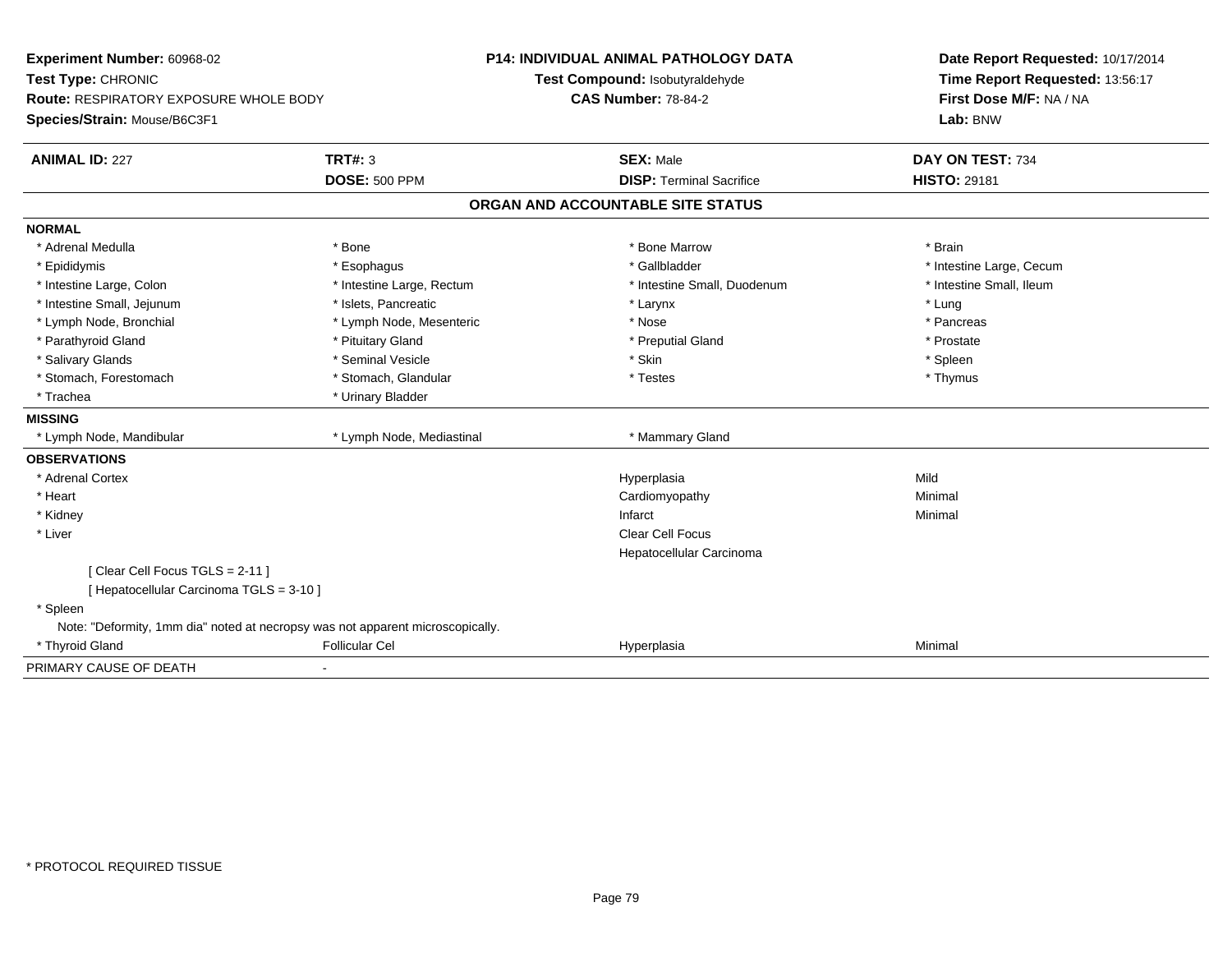| Experiment Number: 60968-02                   |                                  | <b>P14: INDIVIDUAL ANIMAL PATHOLOGY DATA</b> | Date Report Requested: 10/17/2014                          |
|-----------------------------------------------|----------------------------------|----------------------------------------------|------------------------------------------------------------|
| Test Type: CHRONIC                            |                                  | Test Compound: Isobutyraldehyde              | Time Report Requested: 13:56:17<br>First Dose M/F: NA / NA |
| <b>Route: RESPIRATORY EXPOSURE WHOLE BODY</b> |                                  | <b>CAS Number: 78-84-2</b>                   |                                                            |
| Species/Strain: Mouse/B6C3F1                  |                                  |                                              | Lab: BNW                                                   |
| <b>ANIMAL ID: 228</b>                         | <b>TRT#: 3</b>                   | <b>SEX: Male</b>                             | DAY ON TEST: 723                                           |
|                                               | <b>DOSE: 500 PPM</b>             | <b>DISP:</b> Moribund Sacrifice              | <b>HISTO: 29182</b>                                        |
|                                               |                                  | ORGAN AND ACCOUNTABLE SITE STATUS            |                                                            |
| <b>NORMAL</b>                                 |                                  |                                              |                                                            |
| * Adrenal Medulla                             | * Bone                           | * Bone Marrow                                | * Brain                                                    |
| * Epididymis                                  | * Esophagus                      | * Gallbladder                                | * Intestine Large, Cecum                                   |
| * Intestine Large, Colon                      | * Intestine Large, Rectum        | * Intestine Small, Duodenum                  | * Intestine Small, Ileum                                   |
| * Intestine Small, Jejunum                    | * Islets, Pancreatic             | * Larynx                                     | * Lymph Node, Mediastinal                                  |
| * Lymph Node, Mesenteric                      | * Nose                           | * Pancreas                                   | * Parathyroid Gland                                        |
| * Pituitary Gland                             | * Preputial Gland                | * Prostate                                   | * Salivary Glands                                          |
| * Seminal Vesicle                             | * Skin                           | * Spleen                                     | * Stomach, Forestomach                                     |
| * Stomach, Glandular                          | * Testes                         | * Thyroid Gland                              | * Trachea                                                  |
| * Urinary Bladder                             |                                  |                                              |                                                            |
| <b>MISSING</b>                                |                                  |                                              |                                                            |
| * Lymph Node, Bronchial                       | * Lymph Node, Mandibular         | * Mammary Gland                              | * Thymus                                                   |
| <b>OBSERVATIONS</b>                           |                                  |                                              |                                                            |
| * Adrenal Cortex                              |                                  | Hyperplasia                                  | Minimal                                                    |
| * Heart                                       |                                  | Cardiomyopathy                               | Mild                                                       |
| * Kidney                                      |                                  | Nephropathy                                  | Marked                                                     |
| [Nephropathy TGLS = 3-5]                      |                                  |                                              |                                                            |
| * Liver                                       |                                  | Angiectasis                                  | Minimal                                                    |
|                                               |                                  | Hepatocellular Carcinoma                     |                                                            |
| [Angiectasis TGLS = 1-4]                      |                                  |                                              |                                                            |
| [Hepatocellular Carcinoma TGLS = 2-4]         |                                  |                                              |                                                            |
| * Lung                                        |                                  | Hepatocellular Carcinoma                     | Metastatic (Liver)                                         |
| PRIMARY CAUSE OF DEATH                        | - Liver Hepatocellular Carcinoma |                                              |                                                            |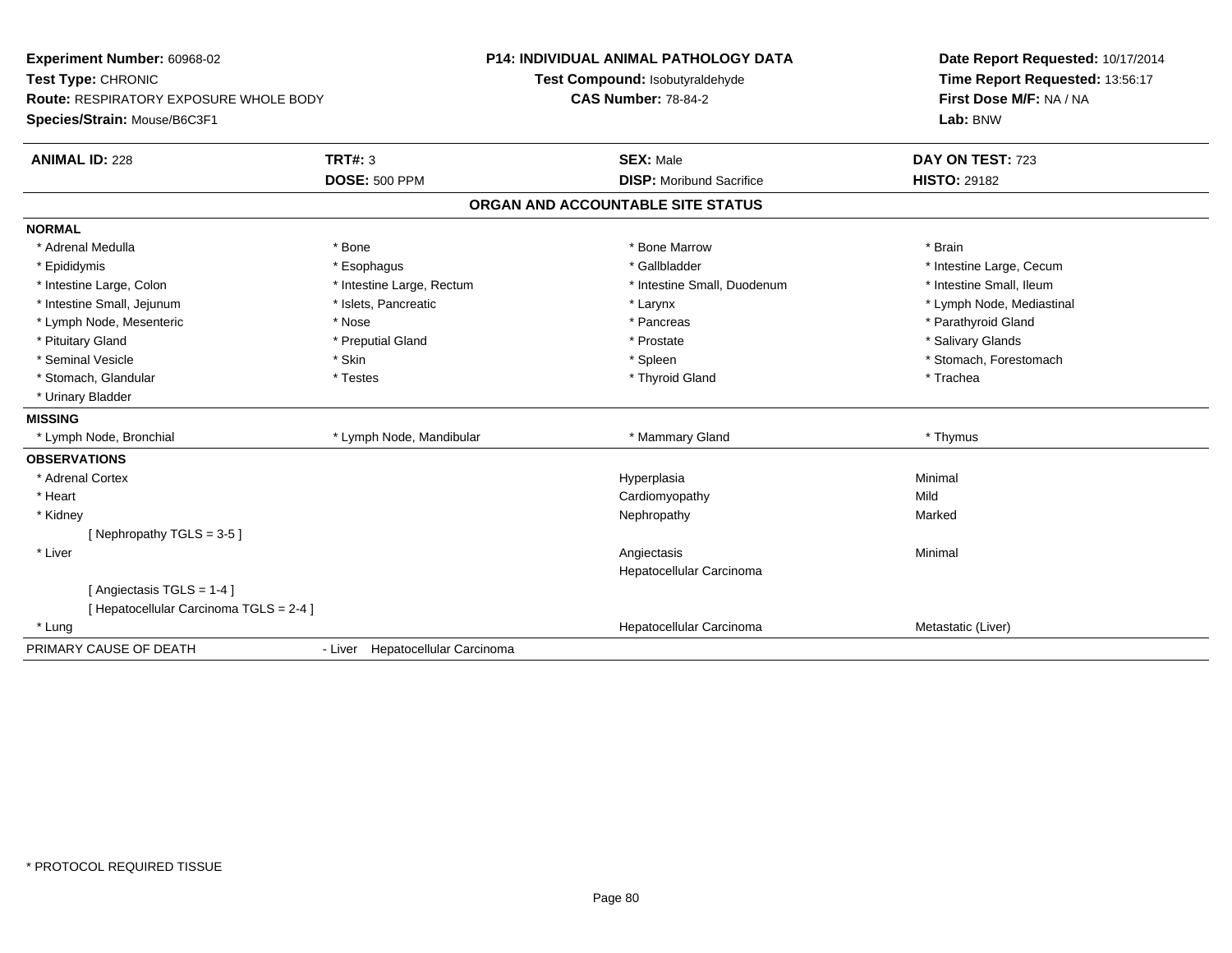| Experiment Number: 60968-02<br>Test Type: CHRONIC                      |                            | <b>P14: INDIVIDUAL ANIMAL PATHOLOGY DATA</b><br>Test Compound: Isobutyraldehyde | Date Report Requested: 10/17/2014<br>Time Report Requested: 13:56:17 |  |
|------------------------------------------------------------------------|----------------------------|---------------------------------------------------------------------------------|----------------------------------------------------------------------|--|
| Route: RESPIRATORY EXPOSURE WHOLE BODY<br>Species/Strain: Mouse/B6C3F1 |                            | <b>CAS Number: 78-84-2</b>                                                      | First Dose M/F: NA / NA<br>Lab: BNW                                  |  |
| <b>ANIMAL ID: 229</b>                                                  | <b>TRT#: 3</b>             | <b>SEX: Male</b>                                                                | DAY ON TEST: 734                                                     |  |
|                                                                        | <b>DOSE: 500 PPM</b>       | <b>DISP: Terminal Sacrifice</b>                                                 | <b>HISTO: 29183</b>                                                  |  |
|                                                                        |                            | ORGAN AND ACCOUNTABLE SITE STATUS                                               |                                                                      |  |
| <b>NORMAL</b>                                                          |                            |                                                                                 |                                                                      |  |
| * Adrenal Medulla                                                      | * Bone                     | * Bone Marrow                                                                   | * Brain                                                              |  |
| * Epididymis                                                           | * Esophagus                | * Gallbladder                                                                   | * Heart                                                              |  |
| * Intestine Large, Cecum                                               | * Intestine Large, Colon   | * Intestine Large, Rectum                                                       | * Intestine Small, Duodenum                                          |  |
| * Intestine Small, Ileum                                               | * Intestine Small, Jejunum | * Islets. Pancreatic                                                            | * Larynx                                                             |  |
| * Lung                                                                 | * Lymph Node, Bronchial    | * Lymph Node, Mediastinal                                                       | * Lymph Node, Mesenteric                                             |  |
| * Nose                                                                 | * Pancreas                 | * Parathyroid Gland                                                             | * Pituitary Gland                                                    |  |
| * Preputial Gland                                                      | * Prostate                 | * Salivary Glands                                                               | * Seminal Vesicle                                                    |  |
| * Skin                                                                 | * Spleen                   | * Stomach, Forestomach                                                          | * Stomach, Glandular                                                 |  |
| * Testes                                                               | * Thymus                   | * Trachea                                                                       | * Urinary Bladder                                                    |  |
| <b>MISSING</b>                                                         |                            |                                                                                 |                                                                      |  |
| * Lymph Node, Mandibular                                               | * Mammary Gland            |                                                                                 |                                                                      |  |
| <b>OBSERVATIONS</b>                                                    |                            |                                                                                 |                                                                      |  |
| * Adrenal Cortex                                                       |                            | Hypertrophy                                                                     | Minimal                                                              |  |
| * Kidney                                                               |                            | Nephropathy                                                                     | Minimal                                                              |  |
| * Liver                                                                |                            | <b>Basophilic Focus</b>                                                         |                                                                      |  |
|                                                                        |                            | <b>Clear Cell Focus</b>                                                         |                                                                      |  |
|                                                                        |                            | Hepatocellular Adenoma                                                          |                                                                      |  |
| [Basophilic Focus TGLS = 1-10]                                         |                            |                                                                                 |                                                                      |  |
| [Clear Cell Focus TGLS = 2-4]                                          |                            |                                                                                 |                                                                      |  |
| [ Hepatocellular Adenoma TGLS = 2-4 ]                                  |                            |                                                                                 |                                                                      |  |
| * Thyroid Gland                                                        | <b>Follicular Cel</b>      | Hyperplasia                                                                     | Mild                                                                 |  |
| PRIMARY CAUSE OF DEATH                                                 |                            |                                                                                 |                                                                      |  |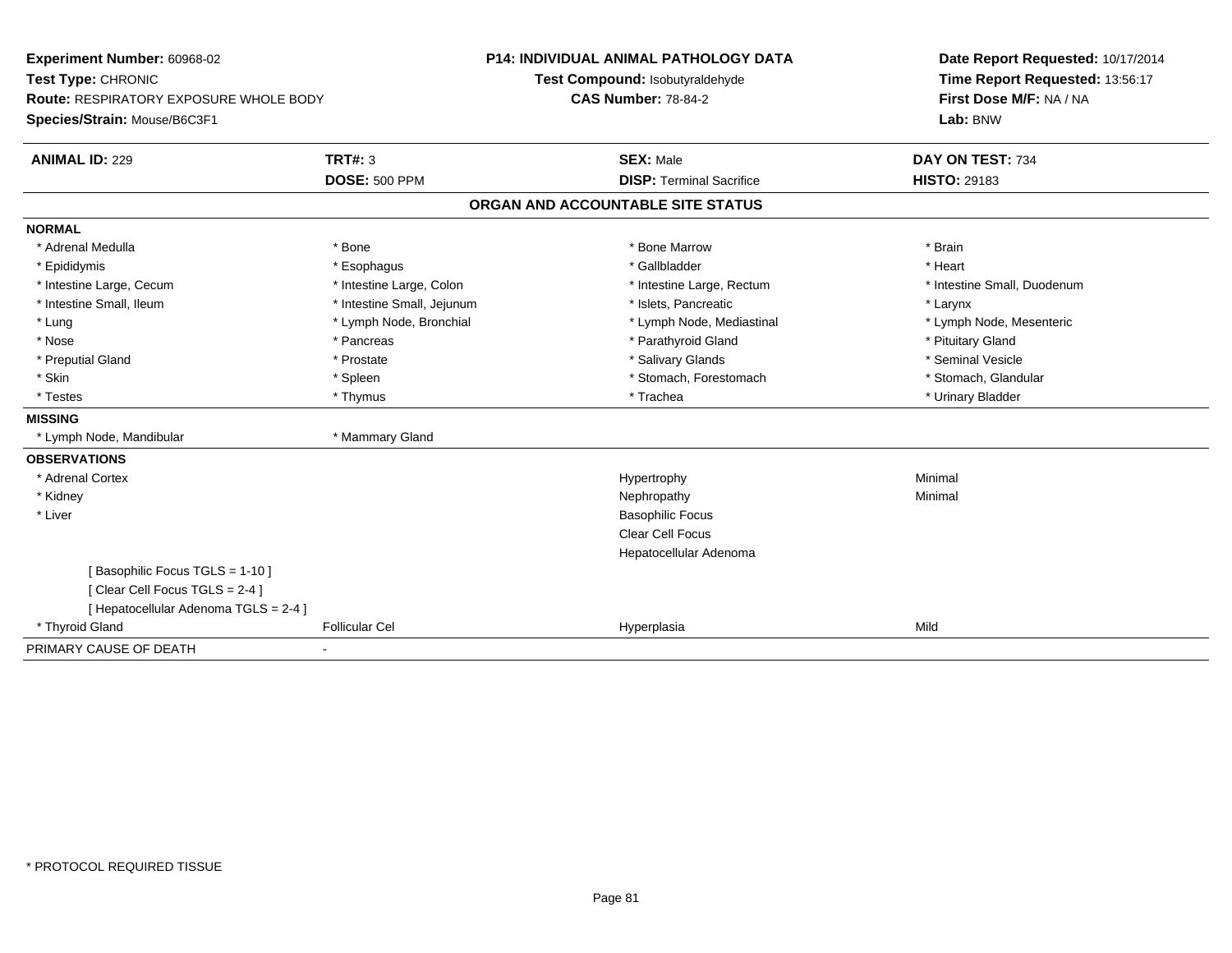| Experiment Number: 60968-02<br>Test Type: CHRONIC |                            | <b>P14: INDIVIDUAL ANIMAL PATHOLOGY DATA</b><br>Test Compound: Isobutyraldehyde | Date Report Requested: 10/17/2014<br>Time Report Requested: 13:56:17 |
|---------------------------------------------------|----------------------------|---------------------------------------------------------------------------------|----------------------------------------------------------------------|
| Route: RESPIRATORY EXPOSURE WHOLE BODY            |                            | <b>CAS Number: 78-84-2</b>                                                      | First Dose M/F: NA / NA                                              |
|                                                   |                            |                                                                                 | Lab: BNW                                                             |
| Species/Strain: Mouse/B6C3F1                      |                            |                                                                                 |                                                                      |
| <b>ANIMAL ID: 230</b>                             | <b>TRT#: 3</b>             | <b>SEX: Male</b>                                                                | DAY ON TEST: 735                                                     |
|                                                   | <b>DOSE: 500 PPM</b>       | <b>DISP: Terminal Sacrifice</b>                                                 | <b>HISTO: 29184</b>                                                  |
|                                                   |                            | ORGAN AND ACCOUNTABLE SITE STATUS                                               |                                                                      |
| <b>NORMAL</b>                                     |                            |                                                                                 |                                                                      |
| * Adrenal Cortex                                  | * Adrenal Medulla          | * Bone                                                                          | * Bone Marrow                                                        |
| * Brain                                           | * Epididymis               | * Esophagus                                                                     | * Gallbladder                                                        |
| * Intestine Large, Cecum                          | * Intestine Large, Colon   | * Intestine Large, Rectum                                                       | * Intestine Small, Duodenum                                          |
| * Intestine Small, Ileum                          | * Intestine Small, Jejunum | * Islets, Pancreatic                                                            | * Larynx                                                             |
| * Lymph Node, Mandibular                          | * Lymph Node, Mediastinal  | * Lymph Node, Mesenteric                                                        | * Nose                                                               |
| * Pancreas                                        | * Parathyroid Gland        | * Pituitary Gland                                                               | * Preputial Gland                                                    |
| * Prostate                                        | * Salivary Glands          | * Seminal Vesicle                                                               | * Skin                                                               |
| * Spleen                                          | * Stomach, Forestomach     | * Stomach, Glandular                                                            | * Testes                                                             |
| * Thymus                                          | * Trachea                  | * Urinary Bladder                                                               |                                                                      |
| <b>MISSING</b>                                    |                            |                                                                                 |                                                                      |
| * Lymph Node, Bronchial                           | * Mammary Gland            |                                                                                 |                                                                      |
| <b>OBSERVATIONS</b>                               |                            |                                                                                 |                                                                      |
| * Heart                                           |                            | Cardiomyopathy                                                                  | Minimal                                                              |
| * Kidney                                          |                            | Nephropathy                                                                     | Mild                                                                 |
| * Liver                                           |                            | <b>Basophilic Focus</b>                                                         |                                                                      |
| [Basophilic Focus TGLS = 1-4]                     |                            |                                                                                 |                                                                      |
| * Lung                                            |                            | Alveolar/Bronchiolar Adenoma                                                    |                                                                      |
|                                                   |                            | Alveolar/Bronchiolar Carcinoma                                                  |                                                                      |
| [ Alveolar/Bronchiolar Adenoma TGLS = 3-3 ]       |                            |                                                                                 |                                                                      |
| [ Alveolar/Bronchiolar Carcinoma TGLS = 2-3 ]     |                            |                                                                                 |                                                                      |
| * Thyroid Gland                                   | <b>Follicular Cel</b>      | Hyperplasia                                                                     | Minimal                                                              |
| Tooth                                             |                            | Developmental Malformation                                                      |                                                                      |
| PRIMARY CAUSE OF DEATH                            |                            |                                                                                 |                                                                      |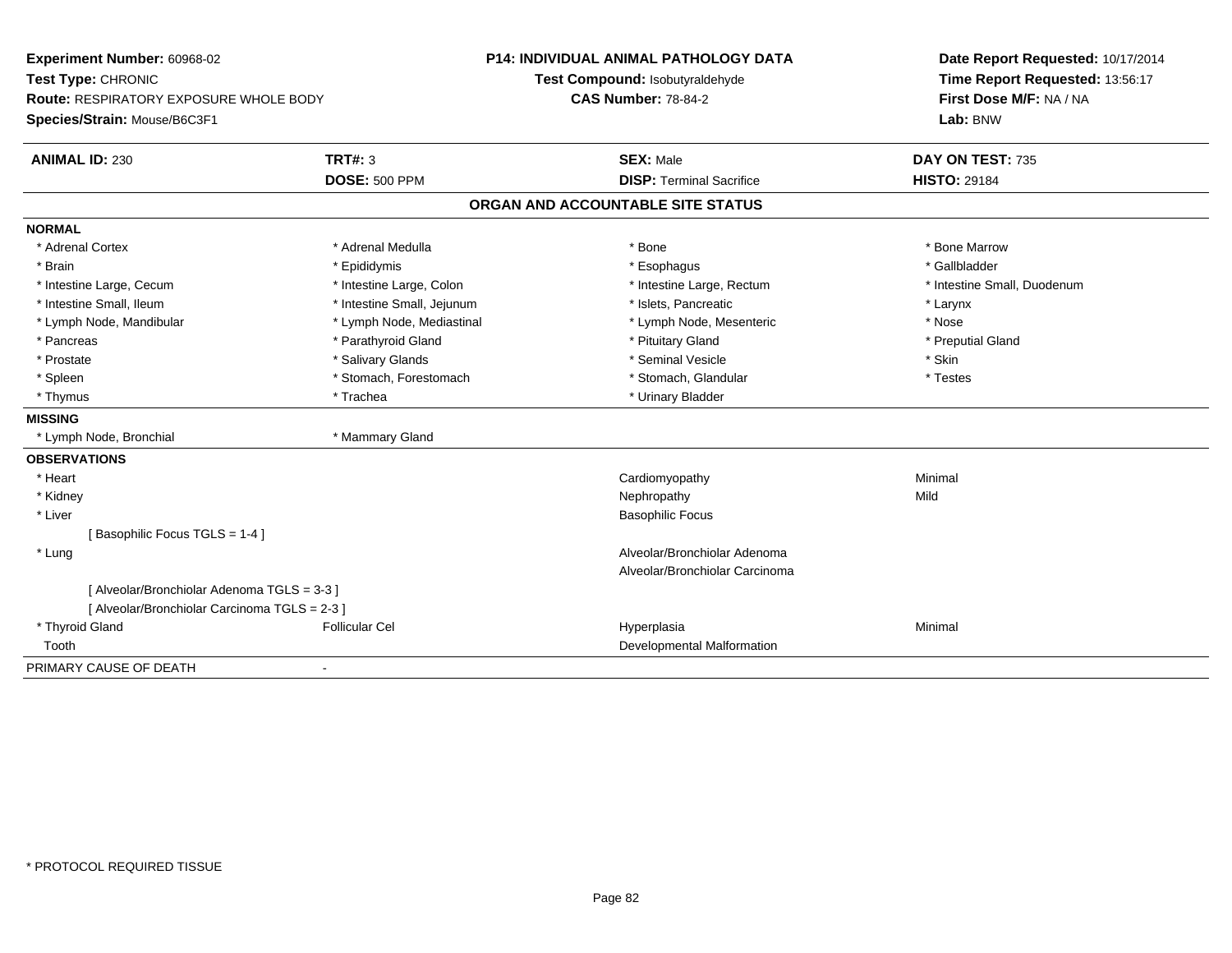**Experiment Number:** 60968-02**Test Type:** CHRONIC **Route:** RESPIRATORY EXPOSURE WHOLE BODY**Species/Strain:** Mouse/B6C3F1**P14: INDIVIDUAL ANIMAL PATHOLOGY DATATest Compound:** Isobutyraldehyde**CAS Number:** 78-84-2**Date Report Requested:** 10/17/2014**Time Report Requested:** 13:56:17**First Dose M/F:** NA / NA**Lab:** BNW**ANIMAL ID:** 231**TRT#:** 3 **SEX:** Male **DAY ON TEST:** 632 **DOSE:** 500 PPM**DISP:** Moribund Sacrifice **HISTO:** 29185 **ORGAN AND ACCOUNTABLE SITE STATUSNORMAL**\* Adrenal Medulla \* \* Annual Medulla \* Brain \* Bone \* \* Bone Marrow \* Bone Marrow \* \* Brain \* Brain \* Brain \* Brain \* Brain \* Brain \* Brain \* Brain \* Brain \* Brain \* Brain \* Brain \* Brain \* Brain \* Brain \* Brain \* Brain \* \* Epididymis **\* Exophagus \* Execument \* Execument \* Gallbladder** \* Gallbladder \* \* Thtestine Large, Cecum \* Intestine Small, Ileum \* Intestine Large, Colon \* Intestine Large, Rectum \* Intestine Small, Duodenum \* Intestine Small, Duodenum \* Intestine Small, Jejunum \* 1998 \* \* Islets, Pancreatic \* Manufacture \* Larynx \* Larynx \* Lung \* Lung \* Lung \* Pancreas \* Lymph Node, Mediastinal \* Nose \* Lymph Node, Mesenteric \* \* Nose \* Nose \* Salivary Glands \* Parathyroid Gland \* \* \* Preputial Gland \* \* Preputial Gland \* \* Prostate \* \* Salivary Glands \* Salivary Glands \* Seminal Vesicle \* Testes \* Stomach, Forestomach \* Testes \* Stomach, Glandular \* Testes \* Testes \* Urinary Bladder \* Thymus \* Thyroid Gland \* Trachea \* Urinary Bladder \* **MISSING**\* Lymph Node, Bronchial \* Lymph Node, Mandibular \* Mammary Gland **OBSERVATIONS** \* Adrenal Cortexx and the controller of the controller of the controller of the Hypertrophy  $\mathsf{M}$ inimal  $\mathsf{M}$ inimal  $\mathsf{M}$  \* Heart Cardiomyopathyy Mild Minimal \* Kidneyy the control of the control of the control of the control of the control of the control of the control of the control of the control of the control of the control of the control of the control of the control of the contro \* Liver Basophilic Focus Hepatocellular CarcinomaCentrilobular Necrosiss and the contract of the Mild [ Hepatocellular Carcinoma TGLS = 4-10 ] $[$  Necrosis TGLS = 3-4  $]$  \* Pituitary Gland Pars Distalis Hyperplasia Minimal \* Skinn and the chronic Active, Minimal and the chronic Active, Minimal and the chronic Active, Minimal and the chronic Active, Minimal and the chronic Active, Minimal and the chronic Active, Minimal and the chronic Active, Mini [ Inflammation TGLS = 1-7 ] \* SpleenHematopoietic Cell Proliferation Mild \* Urin Bladder Note: "Enlarged" bladder was within normal limits microscopically.PRIMARY CAUSE OF DEATH- Liver Hepatocellular Carcinoma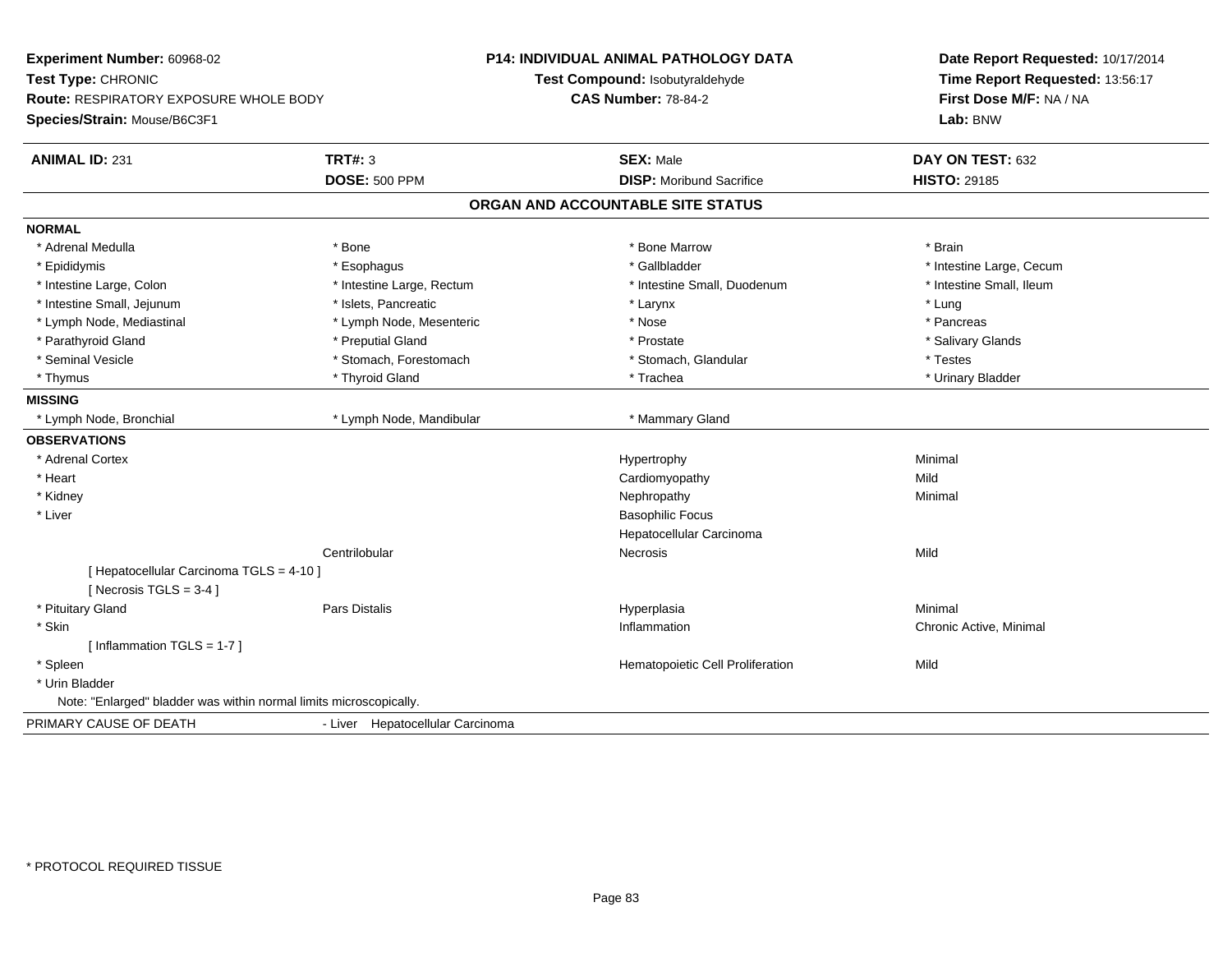| Experiment Number: 60968-02            |                          | <b>P14: INDIVIDUAL ANIMAL PATHOLOGY DATA</b> | Date Report Requested: 10/17/2014 |
|----------------------------------------|--------------------------|----------------------------------------------|-----------------------------------|
| Test Type: CHRONIC                     |                          | Test Compound: Isobutyraldehyde              | Time Report Requested: 13:56:17   |
| Route: RESPIRATORY EXPOSURE WHOLE BODY |                          | <b>CAS Number: 78-84-2</b>                   | First Dose M/F: NA / NA           |
| Species/Strain: Mouse/B6C3F1           |                          |                                              | Lab: BNW                          |
| <b>ANIMAL ID: 232</b>                  | <b>TRT#: 3</b>           | <b>SEX: Male</b>                             | DAY ON TEST: 735                  |
|                                        | <b>DOSE: 500 PPM</b>     | <b>DISP: Terminal Sacrifice</b>              | <b>HISTO: 29186</b>               |
|                                        |                          | ORGAN AND ACCOUNTABLE SITE STATUS            |                                   |
| <b>NORMAL</b>                          |                          |                                              |                                   |
| * Adrenal Cortex                       | * Adrenal Medulla        | * Bone                                       | * Bone Marrow                     |
| * Brain                                | * Epididymis             | * Esophagus                                  | * Gallbladder                     |
| * Heart                                | * Intestine Large, Cecum | * Intestine Large, Colon                     | * Intestine Large, Rectum         |
| * Intestine Small, Duodenum            | * Intestine Small, Ileum | * Intestine Small, Jejunum                   | * Islets, Pancreatic              |
| * Larynx                               | * Lung                   | * Lymph Node, Bronchial                      | * Lymph Node, Mandibular          |
| * Lymph Node, Mediastinal              | * Lymph Node, Mesenteric | * Nose                                       | * Pancreas                        |
| * Parathyroid Gland                    | * Pituitary Gland        | * Preputial Gland                            | * Prostate                        |
| * Salivary Glands                      | * Seminal Vesicle        | * Skin                                       | * Stomach, Forestomach            |
| * Stomach, Glandular                   | * Testes                 | * Thyroid Gland                              | * Trachea                         |
| * Urinary Bladder                      |                          |                                              |                                   |
| <b>MISSING</b>                         |                          |                                              |                                   |
| * Mammary Gland                        | * Thymus                 |                                              |                                   |
| <b>OBSERVATIONS</b>                    |                          |                                              |                                   |
| * Kidney                               |                          | Cyst                                         | Mild                              |
|                                        |                          | Nephropathy                                  | Mild                              |
| [Cyst TGLS = $2-5$ ]                   |                          |                                              |                                   |
| * Liver                                |                          | <b>Clear Cell Focus</b>                      |                                   |
| * Spleen                               |                          | Hyperplasia                                  | Lymphoid, Mild                    |
| [Hyperplasia TGLS = 1-4]               |                          |                                              |                                   |
| PRIMARY CAUSE OF DEATH                 | $\blacksquare$           |                                              |                                   |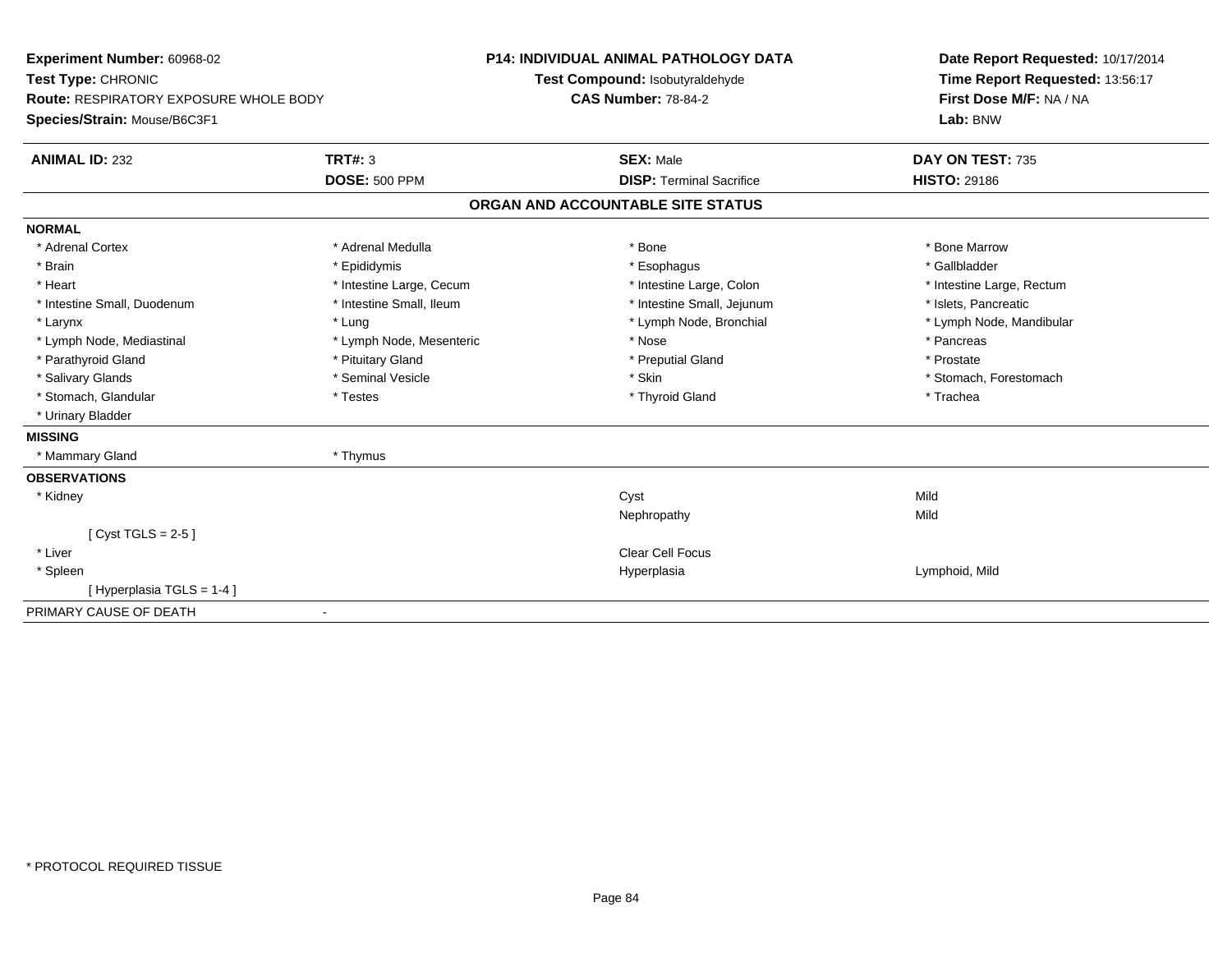| Experiment Number: 60968-02<br>Test Type: CHRONIC<br><b>Route: RESPIRATORY EXPOSURE WHOLE BODY</b><br>Species/Strain: Mouse/B6C3F1 |                           | <b>P14: INDIVIDUAL ANIMAL PATHOLOGY DATA</b><br>Test Compound: Isobutyraldehyde<br><b>CAS Number: 78-84-2</b> | Date Report Requested: 10/17/2014<br>Time Report Requested: 13:56:17<br>First Dose M/F: NA / NA<br>Lab: BNW |  |
|------------------------------------------------------------------------------------------------------------------------------------|---------------------------|---------------------------------------------------------------------------------------------------------------|-------------------------------------------------------------------------------------------------------------|--|
| <b>ANIMAL ID: 233</b>                                                                                                              | TRT#: 3                   | <b>SEX: Male</b>                                                                                              | DAY ON TEST: 734                                                                                            |  |
|                                                                                                                                    | <b>DOSE: 500 PPM</b>      | <b>DISP: Terminal Sacrifice</b>                                                                               | <b>HISTO: 29187</b>                                                                                         |  |
|                                                                                                                                    |                           | ORGAN AND ACCOUNTABLE SITE STATUS                                                                             |                                                                                                             |  |
| <b>NORMAL</b>                                                                                                                      |                           |                                                                                                               |                                                                                                             |  |
| * Adrenal Medulla                                                                                                                  | * Bone                    | * Bone Marrow                                                                                                 | * Brain                                                                                                     |  |
| * Epididymis                                                                                                                       | * Esophagus               | * Gallbladder                                                                                                 | * Intestine Large, Cecum                                                                                    |  |
| * Intestine Large, Colon                                                                                                           | * Intestine Large, Rectum | * Intestine Small, Duodenum                                                                                   | * Intestine Small, Ileum                                                                                    |  |
| * Intestine Small, Jejunum                                                                                                         | * Islets, Pancreatic      | * Lung                                                                                                        | * Lymph Node, Bronchial                                                                                     |  |
| * Lymph Node, Mandibular                                                                                                           | * Lymph Node, Mesenteric  | * Nose                                                                                                        | * Pancreas                                                                                                  |  |
| * Parathyroid Gland                                                                                                                | * Pituitary Gland         | * Preputial Gland                                                                                             | * Prostate                                                                                                  |  |
| * Salivary Glands                                                                                                                  | * Seminal Vesicle         | * Skin                                                                                                        | * Spleen                                                                                                    |  |
| * Stomach, Forestomach                                                                                                             | * Stomach, Glandular      | * Testes                                                                                                      | * Thymus                                                                                                    |  |
| * Trachea                                                                                                                          | * Urinary Bladder         |                                                                                                               |                                                                                                             |  |
| <b>MISSING</b>                                                                                                                     |                           |                                                                                                               |                                                                                                             |  |
| * Lymph Node, Mediastinal                                                                                                          | * Mammary Gland           |                                                                                                               |                                                                                                             |  |
| <b>INSUFFICIENT TISSUE</b>                                                                                                         |                           |                                                                                                               |                                                                                                             |  |
| * Larynx                                                                                                                           |                           |                                                                                                               |                                                                                                             |  |
| <b>OBSERVATIONS</b>                                                                                                                |                           |                                                                                                               |                                                                                                             |  |
| * Adrenal Cortex                                                                                                                   |                           | Hyperplasia                                                                                                   | Mild                                                                                                        |  |
| * Heart                                                                                                                            |                           | Cardiomyopathy                                                                                                | Minimal                                                                                                     |  |
| * Kidney                                                                                                                           |                           | Nephropathy                                                                                                   | Mild                                                                                                        |  |
| [Nephropathy TGLS = $1-5$ ]                                                                                                        |                           |                                                                                                               |                                                                                                             |  |
| * Liver                                                                                                                            |                           | Clear Cell Focus                                                                                              |                                                                                                             |  |
| [Clear Cell Focus TGLS = 1-5]                                                                                                      |                           |                                                                                                               |                                                                                                             |  |
| * Thyroid Gland                                                                                                                    | <b>Follicular Cel</b>     | Hyperplasia                                                                                                   | Minimal                                                                                                     |  |
| PRIMARY CAUSE OF DEATH                                                                                                             | $\blacksquare$            |                                                                                                               |                                                                                                             |  |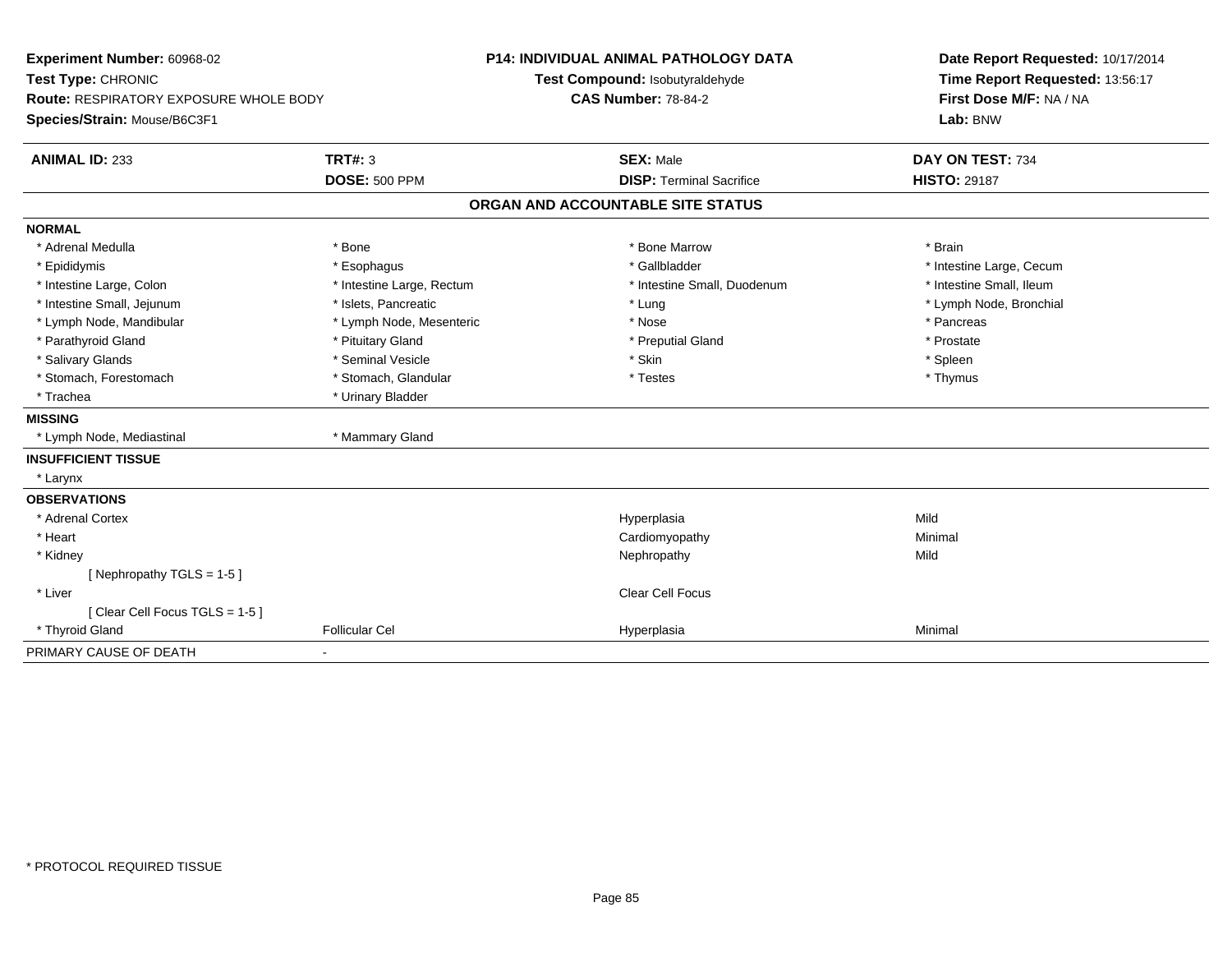| Experiment Number: 60968-02                   |                             |                                   | P14: INDIVIDUAL ANIMAL PATHOLOGY DATA | Date Report Requested: 10/17/2014 |
|-----------------------------------------------|-----------------------------|-----------------------------------|---------------------------------------|-----------------------------------|
| Test Type: CHRONIC                            |                             |                                   | Test Compound: Isobutyraldehyde       | Time Report Requested: 13:56:17   |
| <b>Route: RESPIRATORY EXPOSURE WHOLE BODY</b> |                             | <b>CAS Number: 78-84-2</b>        |                                       | First Dose M/F: NA / NA           |
| Species/Strain: Mouse/B6C3F1                  |                             |                                   |                                       | Lab: BNW                          |
| <b>ANIMAL ID: 234</b>                         | TRT#: 3                     |                                   | <b>SEX: Male</b>                      | DAY ON TEST: 734                  |
|                                               | <b>DOSE: 500 PPM</b>        |                                   | <b>DISP: Terminal Sacrifice</b>       | <b>HISTO: 29188</b>               |
|                                               |                             | ORGAN AND ACCOUNTABLE SITE STATUS |                                       |                                   |
| <b>NORMAL</b>                                 |                             |                                   |                                       |                                   |
| * Bone                                        | * Bone Marrow               |                                   | * Brain                               | * Epididymis                      |
| * Esophagus                                   | * Gallbladder               |                                   | * Intestine Large, Cecum              | * Intestine Large, Colon          |
| * Intestine Large, Rectum                     | * Intestine Small, Duodenum |                                   | * Intestine Small, Ileum              | * Intestine Small, Jejunum        |
| * Islets, Pancreatic                          | * Larynx                    |                                   | * Lymph Node, Bronchial               | * Lymph Node, Mandibular          |
| * Lymph Node, Mediastinal                     | * Lymph Node, Mesenteric    |                                   | * Nose                                | * Pancreas                        |
| * Preputial Gland                             | * Prostate                  |                                   | * Salivary Glands                     | * Seminal Vesicle                 |
| * Skin                                        | * Stomach, Forestomach      |                                   | * Stomach, Glandular                  | * Testes                          |
| * Thymus                                      | * Thyroid Gland             |                                   | * Trachea                             | * Urinary Bladder                 |
| <b>MISSING</b>                                |                             |                                   |                                       |                                   |
| * Mammary Gland                               | * Parathyroid Gland         |                                   | * Pituitary Gland                     |                                   |
| <b>OBSERVATIONS</b>                           |                             |                                   |                                       |                                   |
| * Adrenal Cortex                              |                             |                                   | Hyperplasia                           | Mild                              |
| * Adrenal Medulla                             |                             |                                   | Pheochromocytoma Benign               |                                   |
| * Heart                                       |                             |                                   | Cardiomyopathy                        | Mild                              |
| * Kidney                                      |                             |                                   | Nephropathy                           | Moderate                          |
| * Liver                                       |                             |                                   | Hepatocellular Carcinoma              |                                   |
| [ Hepatocellular Carcinoma TGLS = 1-4 ]       |                             |                                   |                                       |                                   |
| * Lung                                        |                             |                                   | Hepatocellular Carcinoma              | Metastatic (Liver)                |
| * Spleen                                      |                             |                                   | Hematopoietic Cell Proliferation      | Moderate                          |
| PRIMARY CAUSE OF DEATH                        |                             |                                   |                                       |                                   |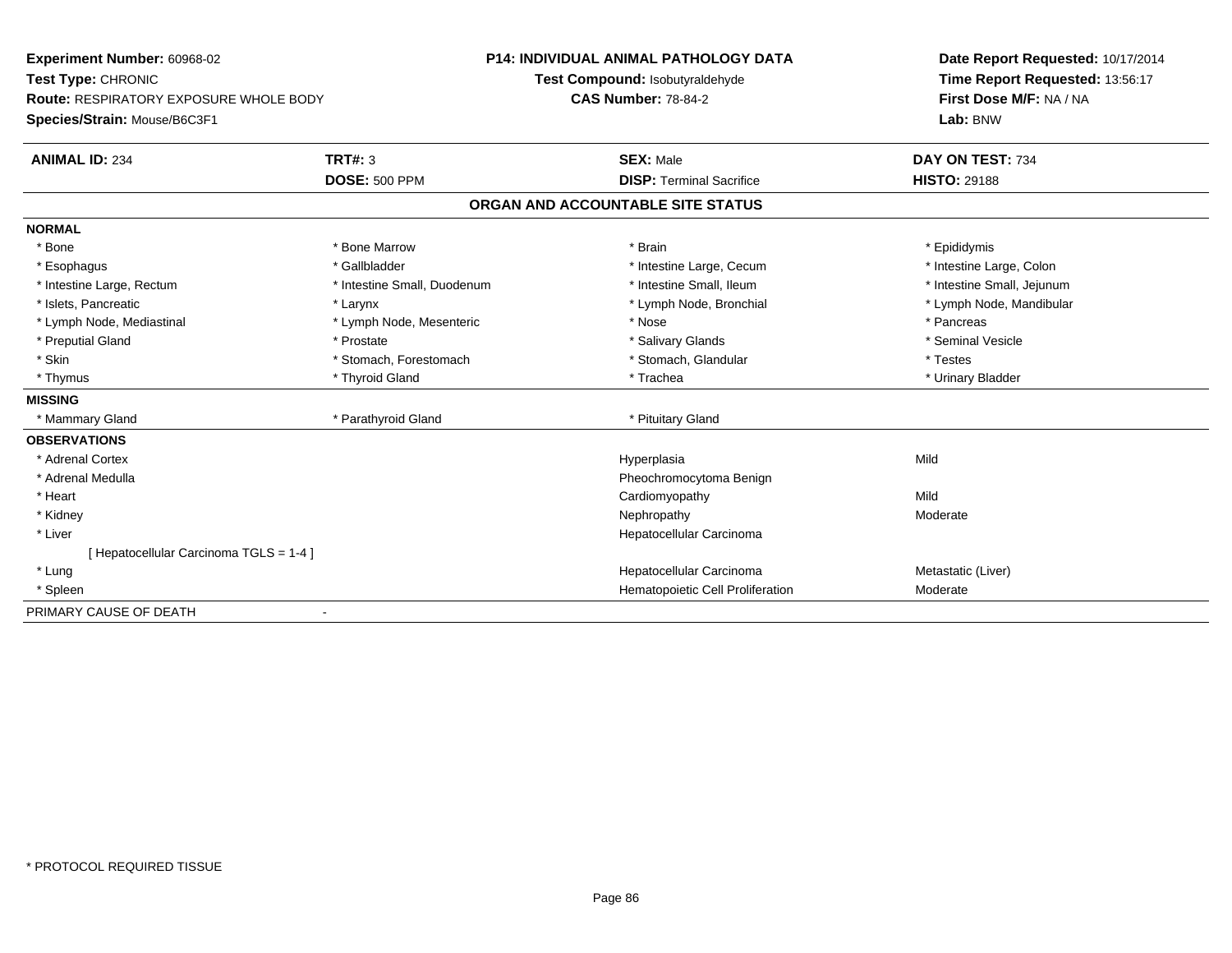| Experiment Number: 60968-02<br>Test Type: CHRONIC<br>Route: RESPIRATORY EXPOSURE WHOLE BODY |                           | <b>P14: INDIVIDUAL ANIMAL PATHOLOGY DATA</b><br>Test Compound: Isobutyraldehyde | Date Report Requested: 10/17/2014<br>Time Report Requested: 13:56:17<br>First Dose M/F: NA / NA |  |
|---------------------------------------------------------------------------------------------|---------------------------|---------------------------------------------------------------------------------|-------------------------------------------------------------------------------------------------|--|
|                                                                                             |                           | <b>CAS Number: 78-84-2</b>                                                      |                                                                                                 |  |
| Species/Strain: Mouse/B6C3F1                                                                |                           |                                                                                 | Lab: BNW                                                                                        |  |
|                                                                                             |                           |                                                                                 |                                                                                                 |  |
| <b>TRT#: 3</b><br><b>ANIMAL ID: 235</b>                                                     |                           | <b>SEX: Male</b>                                                                | DAY ON TEST: 733                                                                                |  |
|                                                                                             | <b>DOSE: 500 PPM</b>      | <b>DISP: Terminal Sacrifice</b>                                                 | <b>HISTO: 29189</b>                                                                             |  |
|                                                                                             |                           | ORGAN AND ACCOUNTABLE SITE STATUS                                               |                                                                                                 |  |
| <b>NORMAL</b>                                                                               |                           |                                                                                 |                                                                                                 |  |
| * Adrenal Medulla<br>* Bone                                                                 |                           | * Bone Marrow                                                                   | * Brain                                                                                         |  |
| * Epididymis                                                                                | * Esophagus               | * Gallbladder                                                                   | * Intestine Large, Cecum                                                                        |  |
| * Intestine Large, Colon                                                                    | * Intestine Large, Rectum | * Intestine Small, Duodenum                                                     | * Intestine Small, Ileum                                                                        |  |
| * Intestine Small, Jejunum                                                                  | * Islets, Pancreatic      | * Larynx                                                                        | * Lymph Node, Mesenteric                                                                        |  |
| * Nose                                                                                      | * Pancreas                | * Parathyroid Gland                                                             | * Pituitary Gland                                                                               |  |
| * Preputial Gland                                                                           | * Prostate                | * Salivary Glands                                                               | * Seminal Vesicle                                                                               |  |
| * Skin                                                                                      | * Spleen                  | * Stomach, Forestomach                                                          | * Stomach, Glandular                                                                            |  |
| * Testes                                                                                    | * Thymus                  | * Thyroid Gland                                                                 | * Trachea                                                                                       |  |
| * Urinary Bladder                                                                           |                           |                                                                                 |                                                                                                 |  |
| <b>MISSING</b>                                                                              |                           |                                                                                 |                                                                                                 |  |
| * Lymph Node, Bronchial                                                                     | * Lymph Node, Mandibular  | * Lymph Node, Mediastinal                                                       | * Mammary Gland                                                                                 |  |
| <b>OBSERVATIONS</b>                                                                         |                           |                                                                                 |                                                                                                 |  |
| * Adrenal Cortex                                                                            |                           | Hyperplasia                                                                     | Minimal                                                                                         |  |
|                                                                                             |                           | Hypertrophy                                                                     | Minimal                                                                                         |  |
| * Heart                                                                                     |                           | Cardiomyopathy                                                                  | Minimal                                                                                         |  |
| * Kidney                                                                                    |                           | Nephropathy                                                                     | Mild                                                                                            |  |
| * Liver                                                                                     |                           | <b>Eosinophilic Focus</b>                                                       |                                                                                                 |  |
|                                                                                             |                           | Hepatocellular Adenoma                                                          |                                                                                                 |  |
| [Eosinophilic Focus TGLS = 2-4+10]                                                          |                           |                                                                                 |                                                                                                 |  |
| [ Hepatocellular Adenoma TGLS = 2-4+10 ]                                                    |                           |                                                                                 |                                                                                                 |  |
| * Lung                                                                                      |                           | Alveolar/Bronchiolar Carcinoma                                                  |                                                                                                 |  |
| [ Alveolar/Bronchiolar Carcinoma TGLS = 1-3 ]                                               |                           |                                                                                 |                                                                                                 |  |
| Tooth                                                                                       |                           | Developmental Malformation                                                      |                                                                                                 |  |
| [Developmental Malformation TGLS = 1-3]                                                     |                           |                                                                                 |                                                                                                 |  |
| PRIMARY CAUSE OF DEATH<br>$\blacksquare$                                                    |                           |                                                                                 |                                                                                                 |  |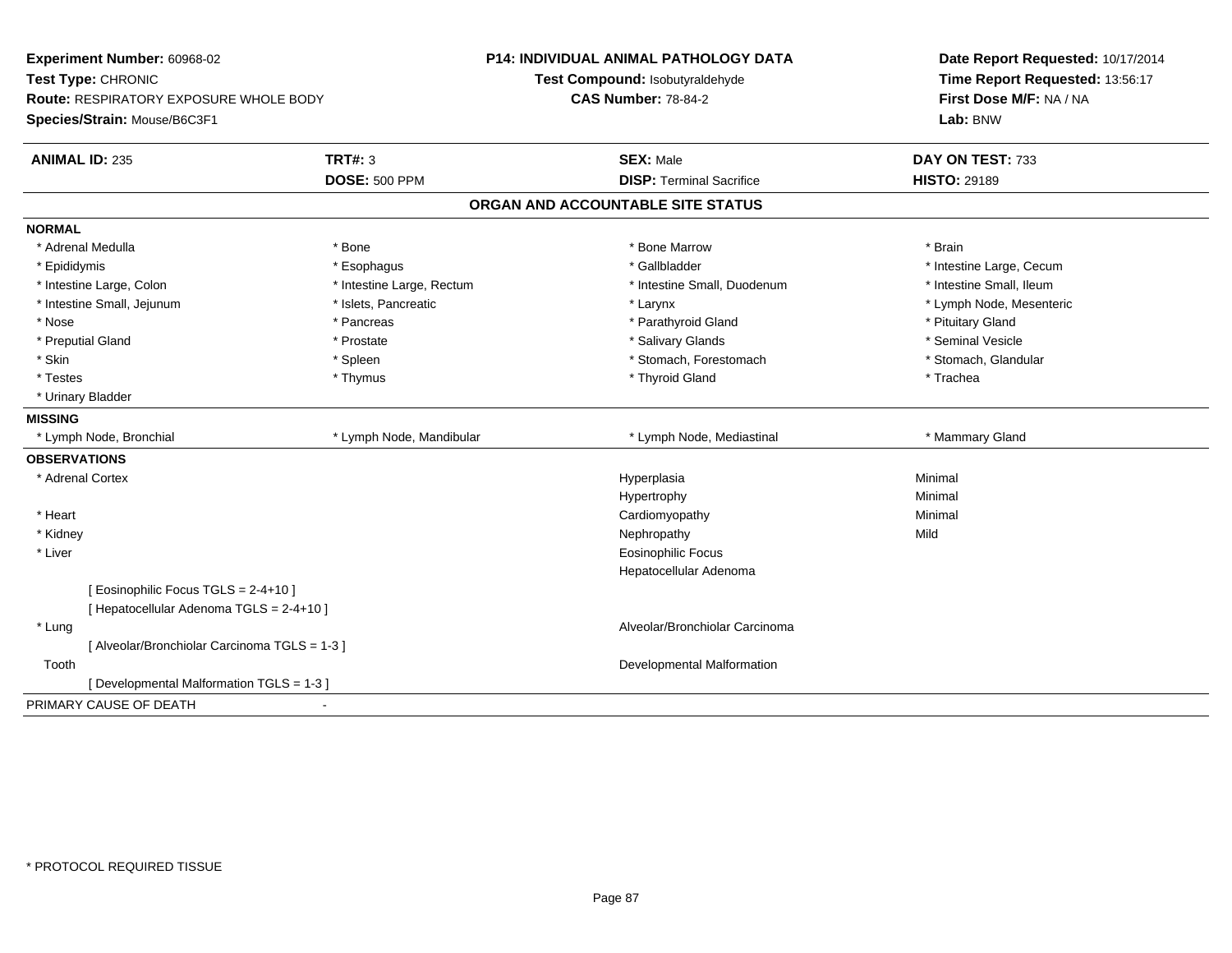| Experiment Number: 60968-02                   |                                                                                        | P14: INDIVIDUAL ANIMAL PATHOLOGY DATA | Date Report Requested: 10/17/2014                          |  |
|-----------------------------------------------|----------------------------------------------------------------------------------------|---------------------------------------|------------------------------------------------------------|--|
| Test Type: CHRONIC                            |                                                                                        | Test Compound: Isobutyraldehyde       | Time Report Requested: 13:56:17<br>First Dose M/F: NA / NA |  |
| <b>Route: RESPIRATORY EXPOSURE WHOLE BODY</b> |                                                                                        | <b>CAS Number: 78-84-2</b>            |                                                            |  |
| Species/Strain: Mouse/B6C3F1                  |                                                                                        |                                       | Lab: BNW                                                   |  |
| <b>ANIMAL ID: 236</b>                         | <b>TRT#: 3</b>                                                                         | <b>SEX: Male</b>                      | DAY ON TEST: 734                                           |  |
|                                               | <b>DOSE: 500 PPM</b>                                                                   | <b>DISP: Terminal Sacrifice</b>       | <b>HISTO: 29190</b>                                        |  |
|                                               |                                                                                        | ORGAN AND ACCOUNTABLE SITE STATUS     |                                                            |  |
| <b>NORMAL</b>                                 |                                                                                        |                                       |                                                            |  |
| * Adrenal Medulla                             | * Bone                                                                                 | * Bone Marrow                         | * Brain                                                    |  |
| * Epididymis                                  | * Esophagus                                                                            | * Gallbladder                         | * Heart                                                    |  |
| * Intestine Large, Cecum                      | * Intestine Large, Colon                                                               | * Intestine Large, Rectum             | * Intestine Small, Duodenum                                |  |
| * Intestine Small, Ileum                      | * Intestine Small, Jejunum                                                             | * Islets, Pancreatic                  | * Lymph Node, Mandibular                                   |  |
| * Lymph Node, Mediastinal                     | * Lymph Node, Mesenteric                                                               | * Nose                                | * Pancreas                                                 |  |
| * Parathyroid Gland                           | * Prostate                                                                             | * Salivary Glands                     | * Seminal Vesicle                                          |  |
| * Skin                                        | * Spleen                                                                               | * Stomach, Forestomach                | * Stomach, Glandular                                       |  |
| * Testes                                      | * Thyroid Gland                                                                        | * Trachea                             | * Urinary Bladder                                          |  |
| <b>MISSING</b>                                |                                                                                        |                                       |                                                            |  |
| * Lymph Node, Bronchial                       | * Mammary Gland                                                                        | * Thymus                              |                                                            |  |
| <b>OBSERVATIONS</b>                           |                                                                                        |                                       |                                                            |  |
| * Adrenal Cortex                              |                                                                                        | Hyperplasia                           | Mild                                                       |  |
|                                               |                                                                                        | Hypertrophy                           | Mild                                                       |  |
| * Kidney                                      |                                                                                        | Nephropathy                           | Minimal                                                    |  |
|                                               | Note: "Granular" appearance described at necropsy was normal capsular surface texture. |                                       |                                                            |  |
| * Larynx                                      | Glands                                                                                 | Inflammation                          | Suppurative, Minimal                                       |  |
| * Liver                                       |                                                                                        | <b>Basophilic Focus</b>               |                                                            |  |
| * Lung                                        |                                                                                        | Alveolar/Bronchiolar Carcinoma        |                                                            |  |
|                                               | Alveolar Epith                                                                         | Hyperplasia                           | Minimal                                                    |  |
| [ Alveolar/Bronchiolar Carcinoma TGLS = 3-3 ] |                                                                                        |                                       |                                                            |  |
| * Pituitary Gland                             | <b>Pars Distalis</b>                                                                   | Hyperplasia                           | Mild                                                       |  |
| * Preputial Gland                             |                                                                                        | Cyst                                  | Moderate                                                   |  |
| [Cyst TGLS = $1-7$ ]                          |                                                                                        |                                       |                                                            |  |
| Tooth                                         |                                                                                        | Developmental Malformation            |                                                            |  |
| [ Developmental Malformation TGLS = 1-7 ]     |                                                                                        |                                       |                                                            |  |
| PRIMARY CAUSE OF DEATH                        | $\mathbf{r}$                                                                           |                                       |                                                            |  |
|                                               |                                                                                        |                                       |                                                            |  |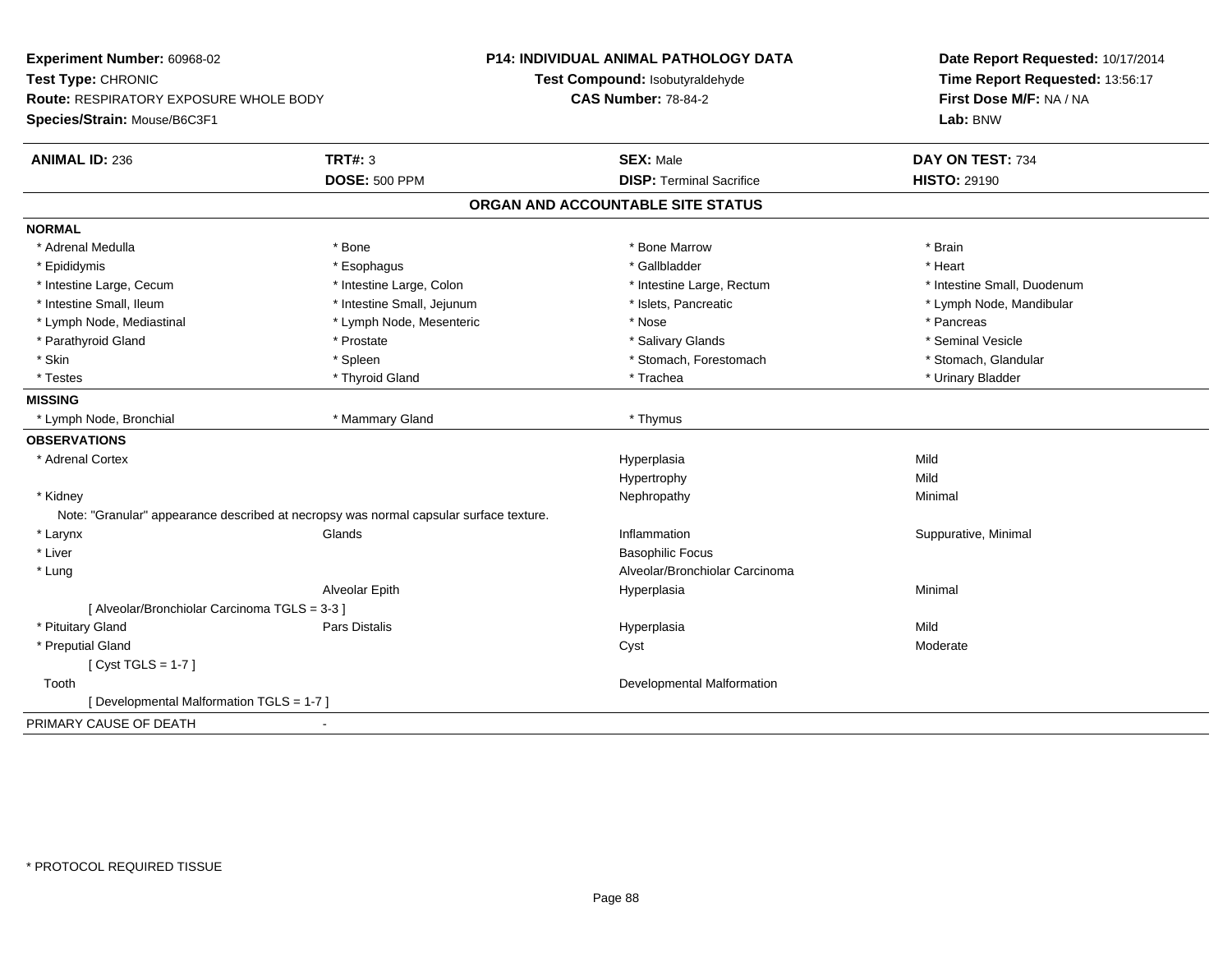| <b>Experiment Number: 60968-02</b>            |                            | <b>P14: INDIVIDUAL ANIMAL PATHOLOGY DATA</b> | Date Report Requested: 10/17/2014 |
|-----------------------------------------------|----------------------------|----------------------------------------------|-----------------------------------|
| Test Type: CHRONIC                            |                            | Test Compound: Isobutyraldehyde              | Time Report Requested: 13:56:17   |
| <b>Route: RESPIRATORY EXPOSURE WHOLE BODY</b> |                            | <b>CAS Number: 78-84-2</b>                   | First Dose M/F: NA / NA           |
| Species/Strain: Mouse/B6C3F1                  |                            |                                              | Lab: BNW                          |
| <b>ANIMAL ID: 237</b>                         | TRT#: 3                    | <b>SEX: Male</b>                             | DAY ON TEST: 734                  |
|                                               | <b>DOSE: 500 PPM</b>       | <b>DISP: Terminal Sacrifice</b>              | <b>HISTO: 29191</b>               |
|                                               |                            | ORGAN AND ACCOUNTABLE SITE STATUS            |                                   |
| <b>NORMAL</b>                                 |                            |                                              |                                   |
| * Adrenal Cortex                              | * Adrenal Medulla          | * Bone                                       | * Bone Marrow                     |
| * Brain                                       | * Epididymis               | * Esophagus                                  | * Gallbladder                     |
| * Intestine Large, Cecum                      | * Intestine Large, Colon   | * Intestine Large, Rectum                    | * Intestine Small, Duodenum       |
| * Intestine Small, Ileum                      | * Intestine Small, Jejunum | * Islets. Pancreatic                         | * Larynx                          |
| * Liver                                       | * Lymph Node, Bronchial    | * Lymph Node, Mediastinal                    | * Lymph Node, Mesenteric          |
| * Nose                                        | * Pancreas                 | * Parathyroid Gland                          | * Pituitary Gland                 |
| * Prostate                                    | * Salivary Glands          | * Seminal Vesicle                            | * Skin                            |
| * Spleen                                      | * Stomach, Forestomach     | * Stomach, Glandular                         | * Testes                          |
| * Thymus                                      | * Trachea                  | * Urinary Bladder                            |                                   |
| <b>MISSING</b>                                |                            |                                              |                                   |
| * Lymph Node, Mandibular                      | * Mammary Gland            |                                              |                                   |
| <b>OBSERVATIONS</b>                           |                            |                                              |                                   |
| * Heart                                       |                            | Cardiomyopathy                               | Minimal                           |
| * Kidney                                      |                            | Nephropathy                                  | Minimal                           |
| * Lung                                        |                            | Alveolar/Bronchiolar Carcinoma               |                                   |
| [ Alveolar/Bronchiolar Carcinoma TGLS = 2-3 ] |                            |                                              |                                   |
| * Preputial Gland                             |                            | Inflammation                                 | Chronic Active, Minimal           |
| [Inflammation TGLS = $1-7$ ]                  |                            |                                              |                                   |
| * Thyroid Gland                               | <b>Follicular Cel</b>      | Hyperplasia                                  | Minimal                           |
| PRIMARY CAUSE OF DEATH                        |                            |                                              |                                   |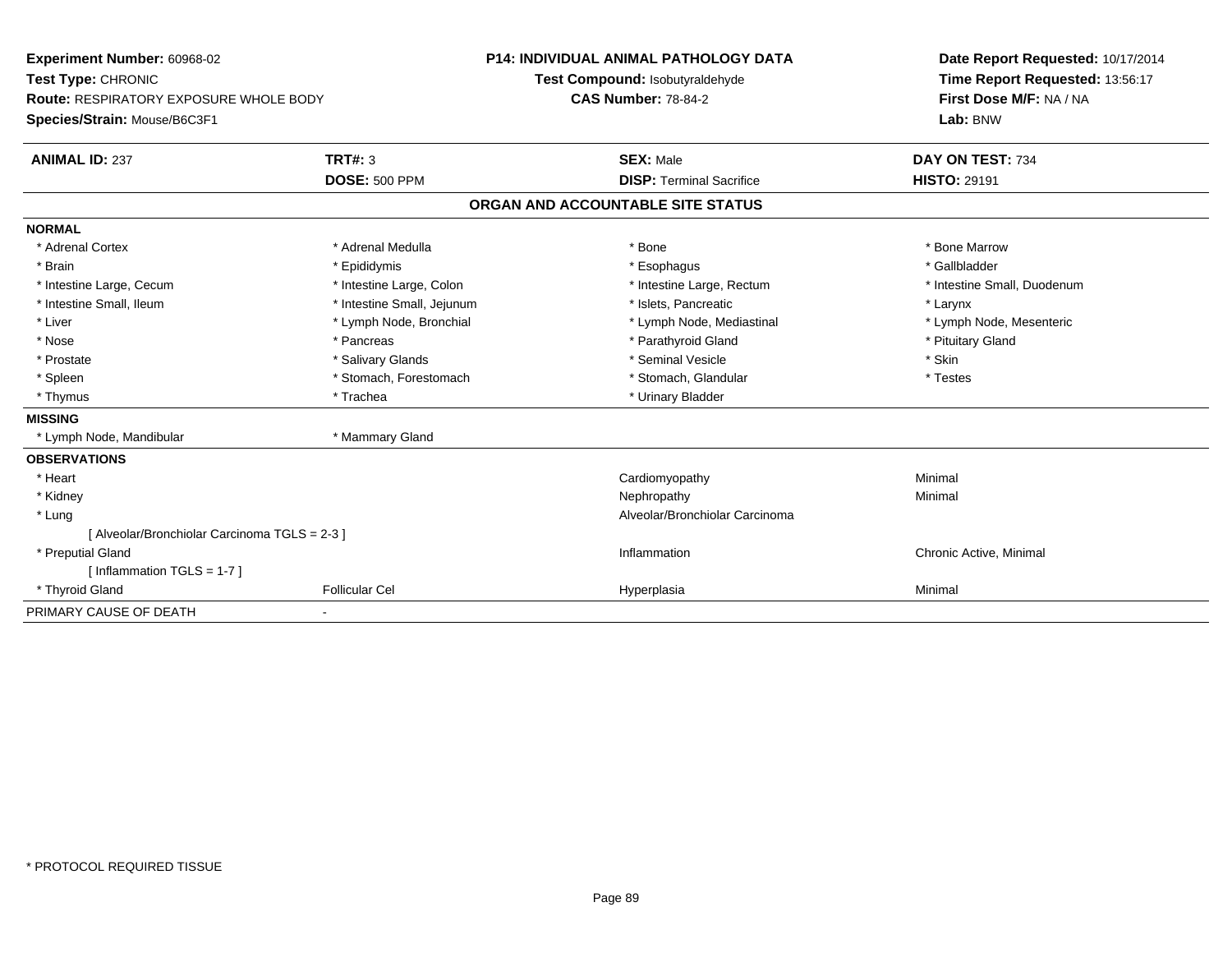| Experiment Number: 60968-02<br>Test Type: CHRONIC<br><b>Route: RESPIRATORY EXPOSURE WHOLE BODY</b><br>Species/Strain: Mouse/B6C3F1 | <b>P14: INDIVIDUAL ANIMAL PATHOLOGY DATA</b><br>Test Compound: Isobutyraldehyde<br><b>CAS Number: 78-84-2</b> |                                   | Date Report Requested: 10/17/2014<br>Time Report Requested: 13:56:17<br>First Dose M/F: NA / NA<br>Lab: BNW |  |
|------------------------------------------------------------------------------------------------------------------------------------|---------------------------------------------------------------------------------------------------------------|-----------------------------------|-------------------------------------------------------------------------------------------------------------|--|
| <b>ANIMAL ID: 238</b>                                                                                                              | <b>TRT#: 3</b>                                                                                                | <b>SEX: Male</b>                  | DAY ON TEST: 605                                                                                            |  |
|                                                                                                                                    | <b>DOSE: 500 PPM</b>                                                                                          | <b>DISP: Natural Death</b>        | <b>HISTO: 29192</b>                                                                                         |  |
|                                                                                                                                    |                                                                                                               | ORGAN AND ACCOUNTABLE SITE STATUS |                                                                                                             |  |
| <b>NORMAL</b>                                                                                                                      |                                                                                                               |                                   |                                                                                                             |  |
| * Adrenal Medulla                                                                                                                  | * Bone                                                                                                        | * Bone Marrow                     | * Brain                                                                                                     |  |
| * Epididymis                                                                                                                       | * Esophagus                                                                                                   | * Intestine Large, Colon          | * Intestine Large, Rectum                                                                                   |  |
| * Intestine Small, Ileum                                                                                                           | * Intestine Small, Jejunum                                                                                    | * Islets, Pancreatic              | * Larynx                                                                                                    |  |
| * Lung                                                                                                                             | * Lymph Node, Bronchial                                                                                       | * Lymph Node, Mediastinal         | * Lymph Node, Mesenteric                                                                                    |  |
| * Nose                                                                                                                             | * Pancreas                                                                                                    | * Parathyroid Gland               | * Pituitary Gland                                                                                           |  |
| * Preputial Gland                                                                                                                  | * Prostate                                                                                                    | * Salivary Glands                 | * Seminal Vesicle                                                                                           |  |
| * Stomach, Forestomach                                                                                                             | * Stomach, Glandular                                                                                          | * Testes                          | * Thyroid Gland                                                                                             |  |
| * Trachea                                                                                                                          | * Urinary Bladder                                                                                             |                                   |                                                                                                             |  |
| <b>MISSING</b>                                                                                                                     |                                                                                                               |                                   |                                                                                                             |  |
| * Lymph Node, Mandibular                                                                                                           | * Mammary Gland                                                                                               | * Thymus                          |                                                                                                             |  |
| <b>AUTO PRECLUDES DIAG.</b>                                                                                                        |                                                                                                               |                                   |                                                                                                             |  |
| * Gallbladder                                                                                                                      | * Intestine Large, Cecum                                                                                      | * Intestine Small, Duodenum       |                                                                                                             |  |
| <b>OBSERVATIONS</b>                                                                                                                |                                                                                                               |                                   |                                                                                                             |  |
| * Adrenal Cortex                                                                                                                   |                                                                                                               | Hyperplasia                       | Mild                                                                                                        |  |
| * Heart                                                                                                                            |                                                                                                               | Cardiomyopathy                    | Minimal                                                                                                     |  |
| * Kidney                                                                                                                           |                                                                                                               | Nephropathy                       | Mild                                                                                                        |  |
| * Liver                                                                                                                            |                                                                                                               | <b>Eosinophilic Focus</b>         |                                                                                                             |  |
|                                                                                                                                    |                                                                                                               | Hepatocellular Adenoma            |                                                                                                             |  |
| [ Hepatocellular Adenoma TGLS = 2-4 ]                                                                                              |                                                                                                               |                                   |                                                                                                             |  |
| * Skin                                                                                                                             |                                                                                                               | Necrosis                          | Mild                                                                                                        |  |
| [ Necrosis TGLS = $1-10$ ]                                                                                                         |                                                                                                               |                                   |                                                                                                             |  |
| * Spleen                                                                                                                           |                                                                                                               | Hematopoietic Cell Proliferation  | Mild                                                                                                        |  |
| PRIMARY CAUSE OF DEATH                                                                                                             | - Liver Hepatocellular Adenoma                                                                                |                                   |                                                                                                             |  |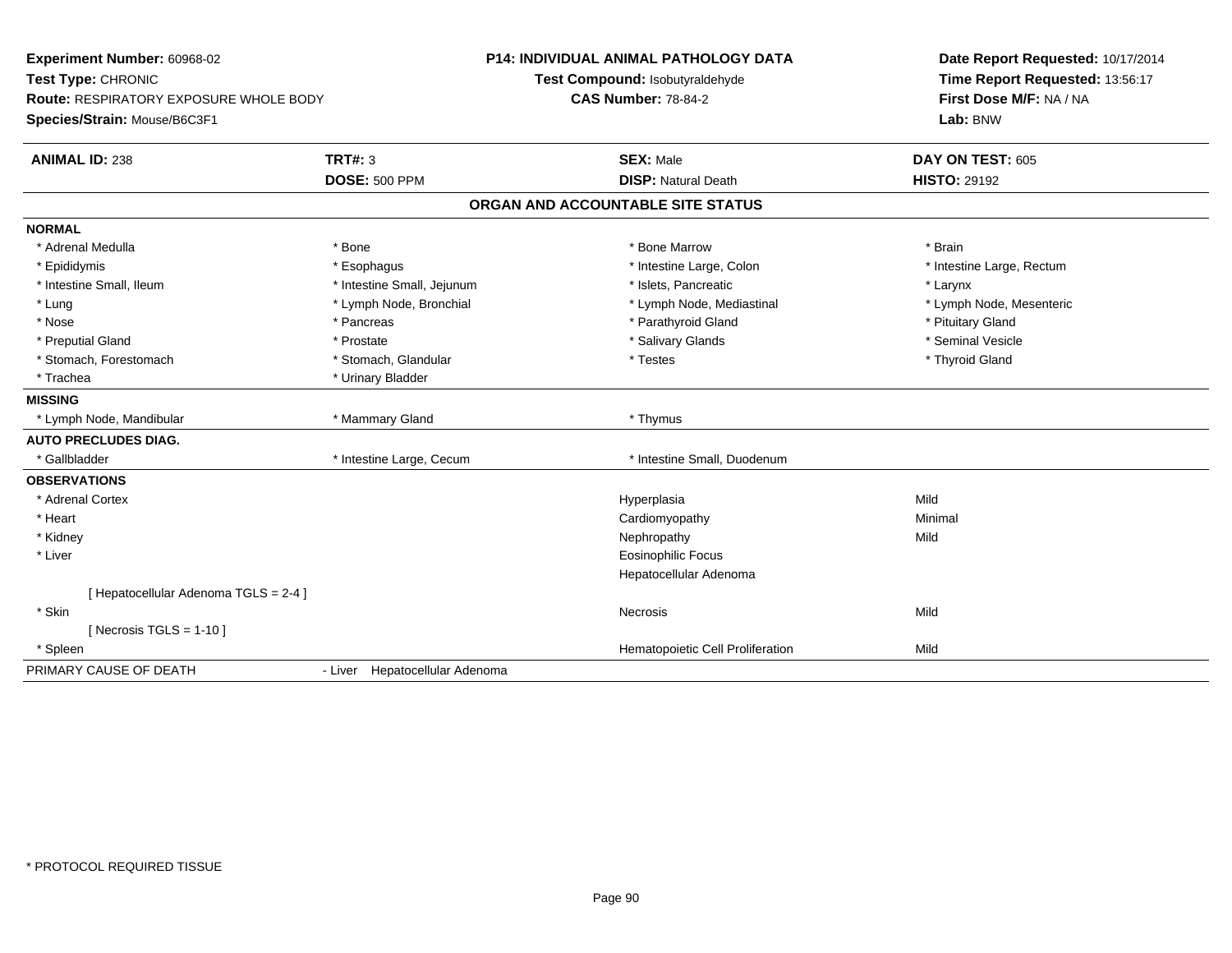| Experiment Number: 60968-02                     |                            | <b>P14: INDIVIDUAL ANIMAL PATHOLOGY DATA</b> | Date Report Requested: 10/17/2014 |  |
|-------------------------------------------------|----------------------------|----------------------------------------------|-----------------------------------|--|
| Test Type: CHRONIC                              |                            | Test Compound: Isobutyraldehyde              | Time Report Requested: 13:56:17   |  |
| <b>Route: RESPIRATORY EXPOSURE WHOLE BODY</b>   | <b>CAS Number: 78-84-2</b> |                                              | First Dose M/F: NA / NA           |  |
| Species/Strain: Mouse/B6C3F1                    |                            |                                              | Lab: BNW                          |  |
| <b>ANIMAL ID: 239</b>                           | <b>TRT#: 3</b>             | <b>SEX: Male</b>                             | DAY ON TEST: 735                  |  |
|                                                 | <b>DOSE: 500 PPM</b>       | <b>DISP: Terminal Sacrifice</b>              | <b>HISTO: 29193</b>               |  |
|                                                 |                            | ORGAN AND ACCOUNTABLE SITE STATUS            |                                   |  |
| <b>NORMAL</b>                                   |                            |                                              |                                   |  |
| * Adrenal Cortex                                | * Adrenal Medulla          | * Bone                                       | * Bone Marrow                     |  |
| * Brain                                         | * Epididymis               | * Esophagus                                  | * Gallbladder                     |  |
| * Heart                                         | * Intestine Large, Cecum   | * Intestine Large, Colon                     | * Intestine Large, Rectum         |  |
| * Intestine Small, Duodenum                     | * Intestine Small, Ileum   | * Intestine Small, Jejunum                   | * Islets, Pancreatic              |  |
| * Liver                                         | * Lymph Node, Mesenteric   | * Pancreas                                   | * Parathyroid Gland               |  |
| * Pituitary Gland                               | * Prostate                 | * Salivary Glands                            | * Seminal Vesicle                 |  |
| * Skin                                          | * Spleen                   | * Stomach, Forestomach                       | * Stomach, Glandular              |  |
| * Testes                                        | * Thyroid Gland            | * Trachea                                    | * Urinary Bladder                 |  |
| <b>MISSING</b>                                  |                            |                                              |                                   |  |
| * Lymph Node, Bronchial                         | * Lymph Node, Mandibular   | * Lymph Node, Mediastinal                    | * Mammary Gland                   |  |
| <b>OBSERVATIONS</b>                             |                            |                                              |                                   |  |
| * Kidney                                        |                            | Nephropathy                                  | Minimal                           |  |
| * Larynx                                        | Epiglottis                 | Metaplasia                                   | Squamous, Minimal                 |  |
| * Lung                                          |                            | Alveolar/Bronchiolar Carcinoma               |                                   |  |
| [ Alveolar/Bronchiolar Carcinoma TGLS = 2,3-3 ] |                            |                                              |                                   |  |
| * Nose                                          |                            | Inflammation                                 | Suppurative, Mild                 |  |
| * Preputial Gland                               |                            | Cyst                                         | Moderate                          |  |
| [Cyst TGLS = $1-7$ ]                            |                            |                                              |                                   |  |
| * Thymus                                        |                            | Lymphoma Malignant                           |                                   |  |
| [ Lymphoma Malignant TGLS = 1-7 ]               |                            |                                              |                                   |  |
| PRIMARY CAUSE OF DEATH                          |                            |                                              |                                   |  |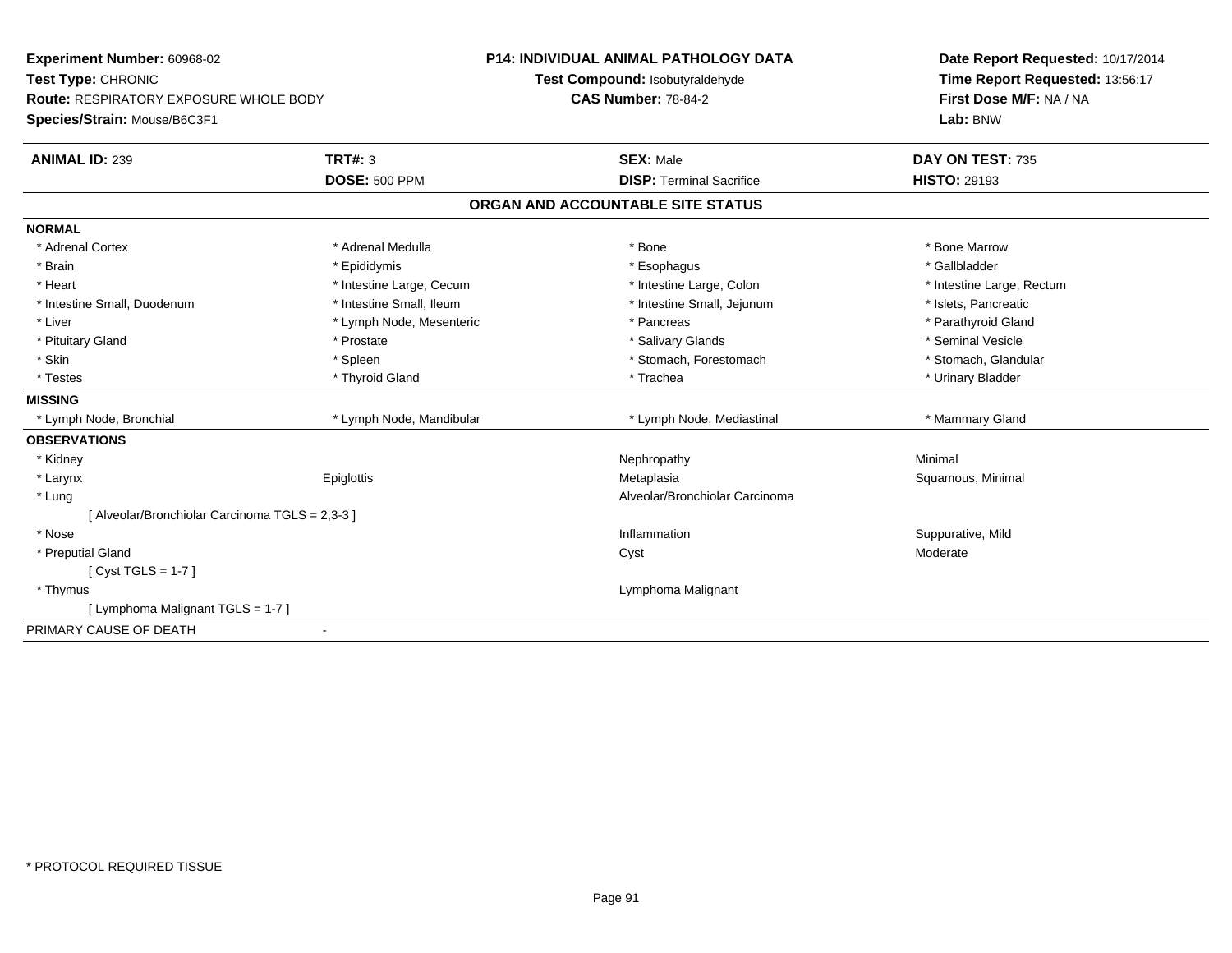| <b>Experiment Number: 60968-02</b><br>Test Type: CHRONIC                      |                          | <b>P14: INDIVIDUAL ANIMAL PATHOLOGY DATA</b><br>Test Compound: Isobutyraldehyde | Date Report Requested: 10/17/2014<br>Time Report Requested: 13:56:17 |  |
|-------------------------------------------------------------------------------|--------------------------|---------------------------------------------------------------------------------|----------------------------------------------------------------------|--|
| <b>Route: RESPIRATORY EXPOSURE WHOLE BODY</b><br>Species/Strain: Mouse/B6C3F1 |                          | <b>CAS Number: 78-84-2</b>                                                      | First Dose M/F: NA / NA<br>Lab: BNW                                  |  |
| <b>ANIMAL ID: 240</b>                                                         | TRT#: 3                  | <b>SEX: Male</b>                                                                | DAY ON TEST: 734                                                     |  |
|                                                                               | <b>DOSE: 500 PPM</b>     | <b>DISP: Terminal Sacrifice</b>                                                 | <b>HISTO: 29194</b>                                                  |  |
|                                                                               |                          | ORGAN AND ACCOUNTABLE SITE STATUS                                               |                                                                      |  |
| <b>NORMAL</b>                                                                 |                          |                                                                                 |                                                                      |  |
| * Adrenal Cortex                                                              | * Adrenal Medulla        | * Bone                                                                          | * Bone Marrow                                                        |  |
| * Brain                                                                       | * Epididymis             | * Esophagus                                                                     | * Gallbladder                                                        |  |
| * Heart                                                                       | * Intestine Large, Cecum | * Intestine Large, Colon                                                        | * Intestine Large, Rectum                                            |  |
| * Intestine Small, Duodenum                                                   | * Intestine Small, Ileum | * Intestine Small, Jejunum                                                      | * Islets. Pancreatic                                                 |  |
| * Larynx                                                                      | * Lung                   | * Lymph Node, Mandibular                                                        | * Lymph Node, Mediastinal                                            |  |
| * Lymph Node, Mesenteric                                                      | * Nose                   | * Pancreas                                                                      | * Parathyroid Gland                                                  |  |
| * Pituitary Gland                                                             | * Preputial Gland        | * Prostate                                                                      | * Salivary Glands                                                    |  |
| * Seminal Vesicle                                                             | * Skin                   | * Spleen                                                                        | * Stomach, Forestomach                                               |  |
| * Stomach, Glandular                                                          | * Testes                 | * Thymus                                                                        | * Thyroid Gland                                                      |  |
| * Trachea                                                                     | * Urinary Bladder        |                                                                                 |                                                                      |  |
| <b>MISSING</b>                                                                |                          |                                                                                 |                                                                      |  |
| * Lymph Node, Bronchial                                                       | * Mammary Gland          |                                                                                 |                                                                      |  |
| <b>OBSERVATIONS</b>                                                           |                          |                                                                                 |                                                                      |  |
| * Kidney                                                                      |                          | Nephropathy                                                                     | Minimal                                                              |  |
| * Liver                                                                       |                          | <b>Basophilic Focus</b>                                                         |                                                                      |  |
| PRIMARY CAUSE OF DEATH                                                        |                          |                                                                                 |                                                                      |  |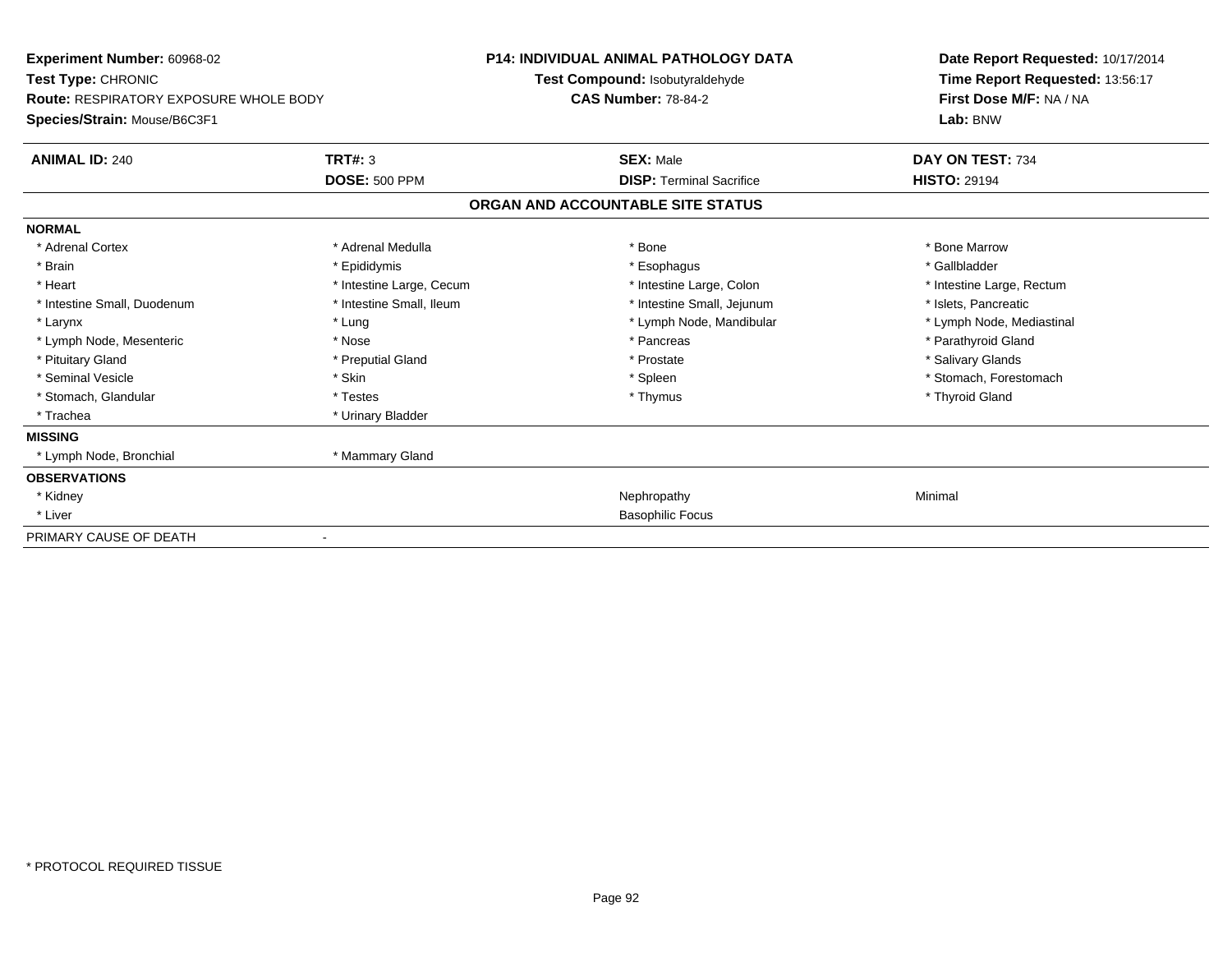| Experiment Number: 60968-02<br>Test Type: CHRONIC<br><b>Route: RESPIRATORY EXPOSURE WHOLE BODY</b><br>Species/Strain: Mouse/B6C3F1 | <b>P14: INDIVIDUAL ANIMAL PATHOLOGY DATA</b><br>Test Compound: Isobutyraldehyde<br><b>CAS Number: 78-84-2</b> |                                   | Date Report Requested: 10/17/2014<br>Time Report Requested: 13:56:17<br>First Dose M/F: NA / NA<br>Lab: BNW |
|------------------------------------------------------------------------------------------------------------------------------------|---------------------------------------------------------------------------------------------------------------|-----------------------------------|-------------------------------------------------------------------------------------------------------------|
| <b>ANIMAL ID: 241</b>                                                                                                              | <b>TRT#: 3</b>                                                                                                | <b>SEX: Male</b>                  | DAY ON TEST: 733                                                                                            |
|                                                                                                                                    | <b>DOSE: 500 PPM</b>                                                                                          | <b>DISP: Terminal Sacrifice</b>   | <b>HISTO: 29195</b>                                                                                         |
|                                                                                                                                    |                                                                                                               | ORGAN AND ACCOUNTABLE SITE STATUS |                                                                                                             |
| <b>NORMAL</b>                                                                                                                      |                                                                                                               |                                   |                                                                                                             |
| * Adrenal Medulla                                                                                                                  | * Bone                                                                                                        | * Bone Marrow                     | * Brain                                                                                                     |
| * Epididymis                                                                                                                       | * Esophagus                                                                                                   | * Gallbladder                     | * Intestine Large, Cecum                                                                                    |
| * Intestine Large, Colon                                                                                                           | * Intestine Large, Rectum                                                                                     | * Intestine Small, Duodenum       | * Intestine Small, Ileum                                                                                    |
| * Intestine Small, Jejunum                                                                                                         | * Islets, Pancreatic                                                                                          | * Larynx                          | * Liver                                                                                                     |
| * Lymph Node, Bronchial                                                                                                            | * Lymph Node, Mandibular                                                                                      | * Lymph Node, Mediastinal         | * Lymph Node, Mesenteric                                                                                    |
| * Nose                                                                                                                             | * Pancreas                                                                                                    | * Parathyroid Gland               | * Preputial Gland                                                                                           |
| * Prostate                                                                                                                         | * Salivary Glands                                                                                             | * Seminal Vesicle                 | * Skin                                                                                                      |
| * Spleen                                                                                                                           | * Stomach, Forestomach                                                                                        | * Stomach, Glandular              | * Testes                                                                                                    |
| * Thymus                                                                                                                           | * Thyroid Gland                                                                                               | * Trachea                         | * Urinary Bladder                                                                                           |
| <b>MISSING</b>                                                                                                                     |                                                                                                               |                                   |                                                                                                             |
| * Mammary Gland                                                                                                                    | * Pituitary Gland                                                                                             |                                   |                                                                                                             |
| <b>OBSERVATIONS</b>                                                                                                                |                                                                                                               |                                   |                                                                                                             |
| * Adrenal Cortex                                                                                                                   |                                                                                                               | Hypertrophy                       | Mild                                                                                                        |
| * Heart                                                                                                                            |                                                                                                               | Cardiomyopathy                    | Mild                                                                                                        |
| * Kidney                                                                                                                           |                                                                                                               | Cyst                              | Mild                                                                                                        |
|                                                                                                                                    |                                                                                                               | Nephropathy                       | Minimal                                                                                                     |
| * Lung                                                                                                                             | Alveolar Epith                                                                                                | Hyperplasia                       | Minimal                                                                                                     |
| PRIMARY CAUSE OF DEATH                                                                                                             |                                                                                                               |                                   |                                                                                                             |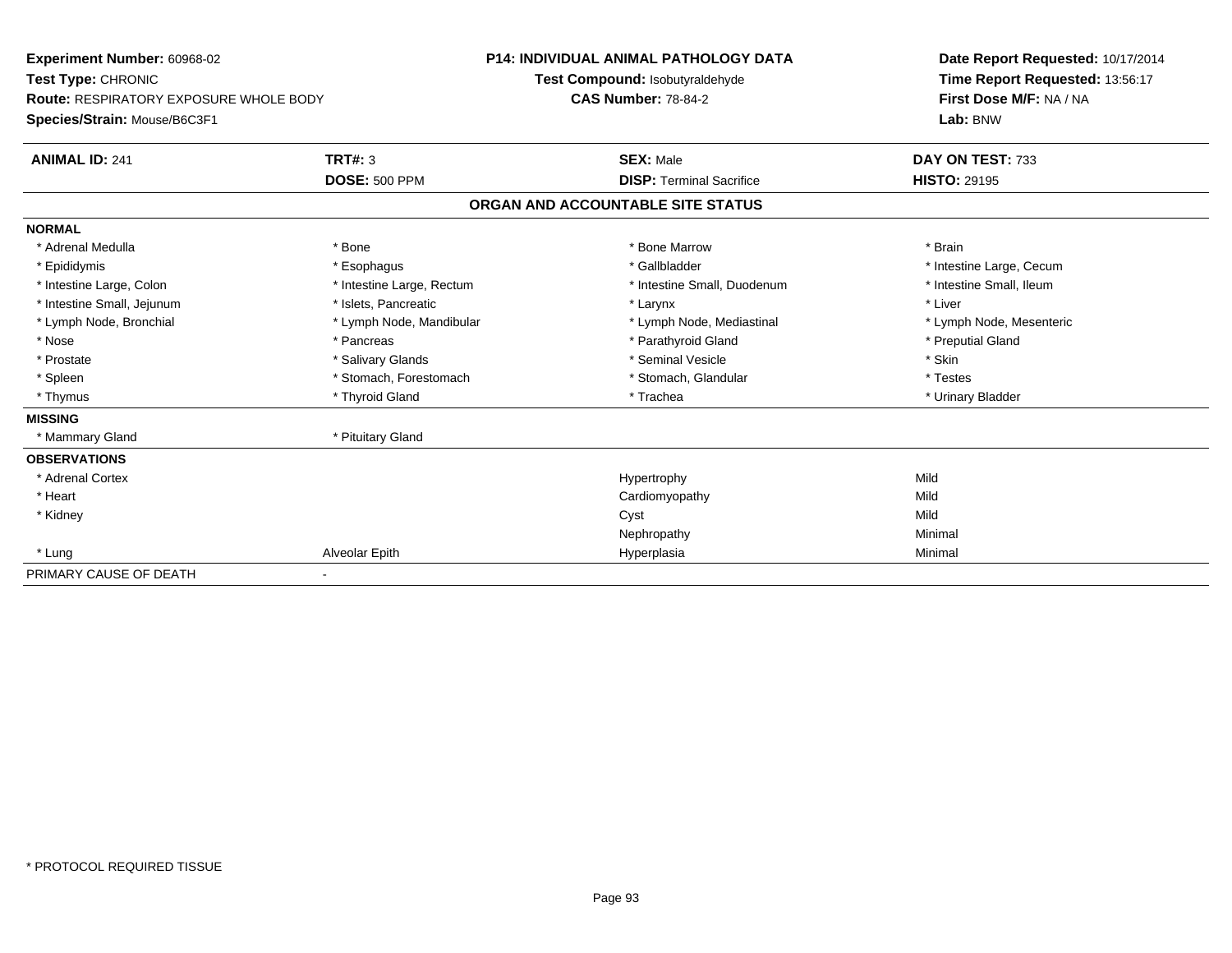| <b>Experiment Number: 60968-02</b>                                                                                      |                            | <b>P14: INDIVIDUAL ANIMAL PATHOLOGY DATA</b> | Date Report Requested: 10/17/2014   |  |
|-------------------------------------------------------------------------------------------------------------------------|----------------------------|----------------------------------------------|-------------------------------------|--|
| Test Type: CHRONIC                                                                                                      |                            | Test Compound: Isobutyraldehyde              | Time Report Requested: 13:56:17     |  |
| Route: RESPIRATORY EXPOSURE WHOLE BODY                                                                                  |                            | <b>CAS Number: 78-84-2</b>                   | First Dose M/F: NA / NA<br>Lab: BNW |  |
| Species/Strain: Mouse/B6C3F1                                                                                            |                            |                                              |                                     |  |
| <b>ANIMAL ID: 242</b>                                                                                                   | <b>TRT#: 3</b>             | <b>SEX: Male</b>                             | DAY ON TEST: 733                    |  |
|                                                                                                                         | <b>DOSE: 500 PPM</b>       | <b>DISP: Terminal Sacrifice</b>              | <b>HISTO: 29196</b>                 |  |
|                                                                                                                         |                            | ORGAN AND ACCOUNTABLE SITE STATUS            |                                     |  |
| <b>NORMAL</b>                                                                                                           |                            |                                              |                                     |  |
| * Adrenal Medulla                                                                                                       | * Bone                     | * Bone Marrow                                | * Brain                             |  |
| * Epididymis                                                                                                            | * Esophagus                | * Gallbladder                                | * Heart                             |  |
| * Intestine Large, Cecum                                                                                                | * Intestine Large, Colon   | * Intestine Large, Rectum                    | * Intestine Small, Duodenum         |  |
| * Intestine Small, Ileum                                                                                                | * Intestine Small, Jejunum | * Islets, Pancreatic                         | * Larynx                            |  |
| * Lung                                                                                                                  | * Lymph Node, Bronchial    | * Lymph Node, Mediastinal                    | * Lymph Node, Mesenteric            |  |
| * Nose                                                                                                                  | * Pancreas                 | * Preputial Gland                            | * Prostate                          |  |
| * Salivary Glands                                                                                                       | * Seminal Vesicle          | * Spleen                                     | * Stomach, Forestomach              |  |
| * Stomach, Glandular                                                                                                    | * Testes                   | * Thymus                                     | * Thyroid Gland                     |  |
| * Trachea                                                                                                               | * Urinary Bladder          |                                              |                                     |  |
| <b>MISSING</b>                                                                                                          |                            |                                              |                                     |  |
| * Lymph Node, Mandibular                                                                                                | * Mammary Gland            | * Parathyroid Gland                          | * Pituitary Gland                   |  |
| <b>OBSERVATIONS</b>                                                                                                     |                            |                                              |                                     |  |
| * Adrenal Cortex                                                                                                        |                            | Hyperplasia                                  | Mild                                |  |
| * Kidney                                                                                                                |                            | Nephropathy                                  | Minimal                             |  |
| * Liver                                                                                                                 |                            | Mixed Cell Focus                             |                                     |  |
| [Mixed Cell Focus TGLS = 3-10]                                                                                          |                            |                                              |                                     |  |
| * Lung                                                                                                                  |                            |                                              |                                     |  |
| Note: "Focus, 1mm diameter, pale" described at necropsy was not apparent microscopically and may have been trapped air. |                            |                                              |                                     |  |
| * Skin                                                                                                                  |                            | Squamous Cell Carcinoma                      |                                     |  |
| [Squamous Cell Carcinoma TGLS = 1-11]                                                                                   |                            |                                              |                                     |  |
| PRIMARY CAUSE OF DEATH                                                                                                  |                            |                                              |                                     |  |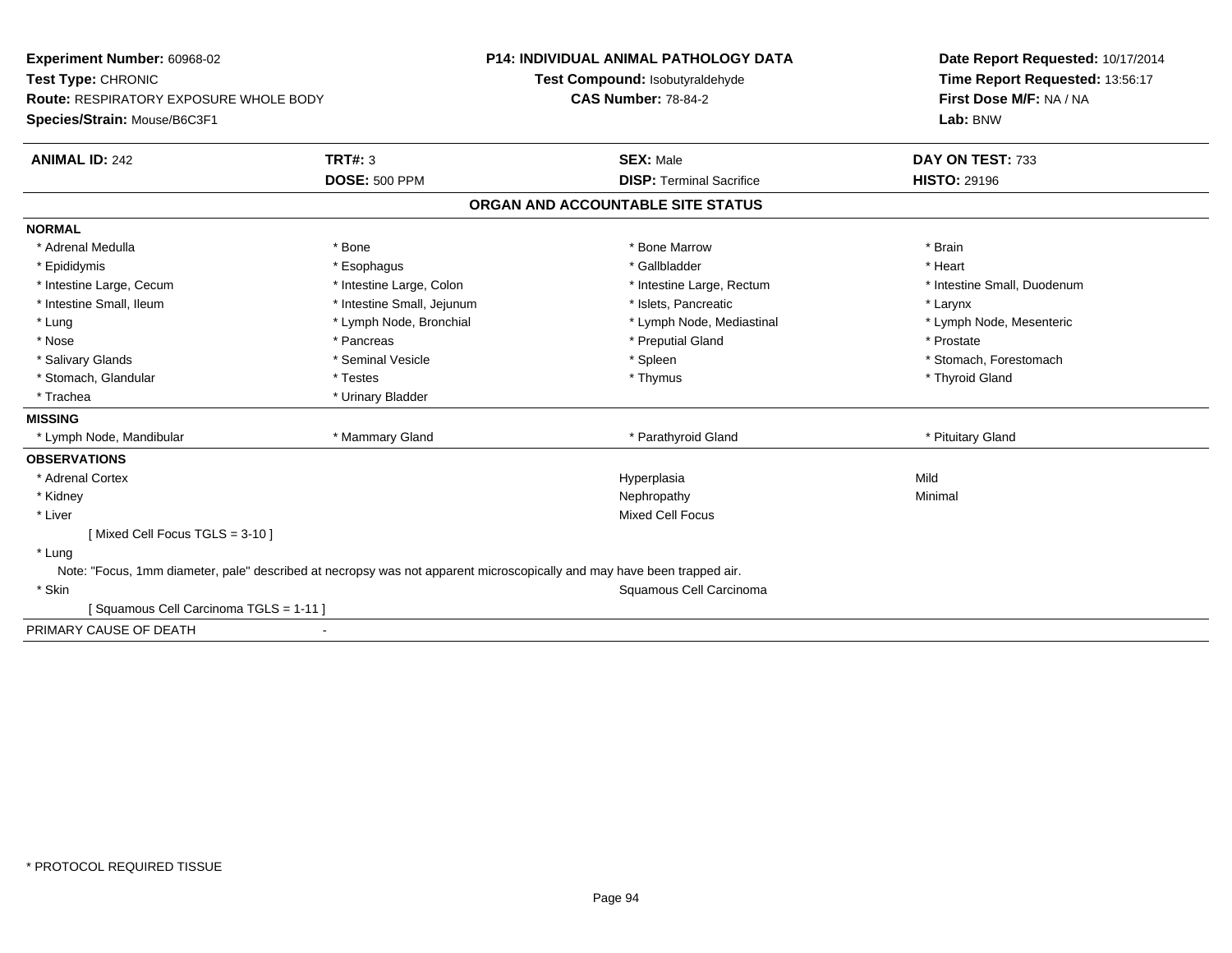| Experiment Number: 60968-02<br>Test Type: CHRONIC<br><b>Route: RESPIRATORY EXPOSURE WHOLE BODY</b><br>Species/Strain: Mouse/B6C3F1 |                                     | <b>P14: INDIVIDUAL ANIMAL PATHOLOGY DATA</b><br>Test Compound: Isobutyraldehyde<br><b>CAS Number: 78-84-2</b> | Date Report Requested: 10/17/2014<br>Time Report Requested: 13:56:17<br>First Dose M/F: NA / NA<br>Lab: BNW |  |
|------------------------------------------------------------------------------------------------------------------------------------|-------------------------------------|---------------------------------------------------------------------------------------------------------------|-------------------------------------------------------------------------------------------------------------|--|
| <b>ANIMAL ID: 243</b>                                                                                                              | <b>TRT#: 3</b>                      | <b>SEX: Male</b>                                                                                              | DAY ON TEST: 712                                                                                            |  |
|                                                                                                                                    | <b>DOSE: 500 PPM</b>                | <b>DISP:</b> Moribund Sacrifice                                                                               | <b>HISTO: 29197</b>                                                                                         |  |
|                                                                                                                                    |                                     | ORGAN AND ACCOUNTABLE SITE STATUS                                                                             |                                                                                                             |  |
| <b>NORMAL</b>                                                                                                                      |                                     |                                                                                                               |                                                                                                             |  |
| * Adrenal Cortex                                                                                                                   | * Adrenal Medulla                   | * Bone                                                                                                        | * Bone Marrow                                                                                               |  |
| * Brain                                                                                                                            | * Epididymis                        | * Esophagus                                                                                                   | * Gallbladder                                                                                               |  |
| * Intestine Large, Cecum                                                                                                           | * Intestine Large, Colon            | * Intestine Large, Rectum                                                                                     | * Intestine Small, Duodenum                                                                                 |  |
| * Intestine Small, Ileum                                                                                                           | * Intestine Small, Jejunum          | * Islets, Pancreatic                                                                                          | * Larynx                                                                                                    |  |
| * Lymph Node, Bronchial                                                                                                            | * Lymph Node, Mandibular            | * Lymph Node, Mesenteric                                                                                      | * Nose                                                                                                      |  |
| * Pancreas                                                                                                                         | * Pituitary Gland                   | * Preputial Gland                                                                                             | * Prostate                                                                                                  |  |
| * Salivary Glands                                                                                                                  | * Spleen                            | * Stomach, Forestomach                                                                                        | * Stomach, Glandular                                                                                        |  |
| * Testes                                                                                                                           | * Trachea                           | * Urinary Bladder                                                                                             |                                                                                                             |  |
| <b>MISSING</b>                                                                                                                     |                                     |                                                                                                               |                                                                                                             |  |
| * Lymph Node, Mediastinal                                                                                                          | * Mammary Gland                     | * Parathyroid Gland                                                                                           | * Thymus                                                                                                    |  |
| <b>OBSERVATIONS</b>                                                                                                                |                                     |                                                                                                               |                                                                                                             |  |
| * Heart                                                                                                                            |                                     | Cardiomyopathy                                                                                                | Minimal                                                                                                     |  |
| * Kidney                                                                                                                           |                                     | Nephropathy                                                                                                   | Minimal                                                                                                     |  |
| * Liver                                                                                                                            |                                     | Hepatocellular Carcinoma                                                                                      |                                                                                                             |  |
| Note: "Nodule, 2mm dia, pale" described at necropsy was not apparent microscopically.                                              |                                     |                                                                                                               |                                                                                                             |  |
| [Hepatocellular Carcinoma TGLS = 2-10]                                                                                             |                                     |                                                                                                               |                                                                                                             |  |
| * Lung                                                                                                                             |                                     | Alveolar/Bronchiolar Adenoma                                                                                  |                                                                                                             |  |
| [ Alveolar/Bronchiolar Adenoma TGLS = 2-10 ]                                                                                       |                                     |                                                                                                               |                                                                                                             |  |
| * Seminal Vesicle                                                                                                                  |                                     | Inflammation                                                                                                  | Chronic Active, Moderate                                                                                    |  |
| [Inflammation TGLS = $4-8$ ]                                                                                                       |                                     |                                                                                                               |                                                                                                             |  |
| * Skin                                                                                                                             | Prepuce                             | Inflammation                                                                                                  | Acute, Moderate                                                                                             |  |
| [ Inflammation TGLS = 1-11 ]                                                                                                       |                                     |                                                                                                               |                                                                                                             |  |
| * Thyroid Gland                                                                                                                    | <b>Follicular Cel</b>               | Hyperplasia                                                                                                   | Minimal                                                                                                     |  |
| PRIMARY CAUSE OF DEATH                                                                                                             | - Lung Alveolar/Bronchiolar Adenoma |                                                                                                               |                                                                                                             |  |
| CONTRIBUTORY CAUSE OF DEATH                                                                                                        | - Skin Prepuce Inflammation         |                                                                                                               |                                                                                                             |  |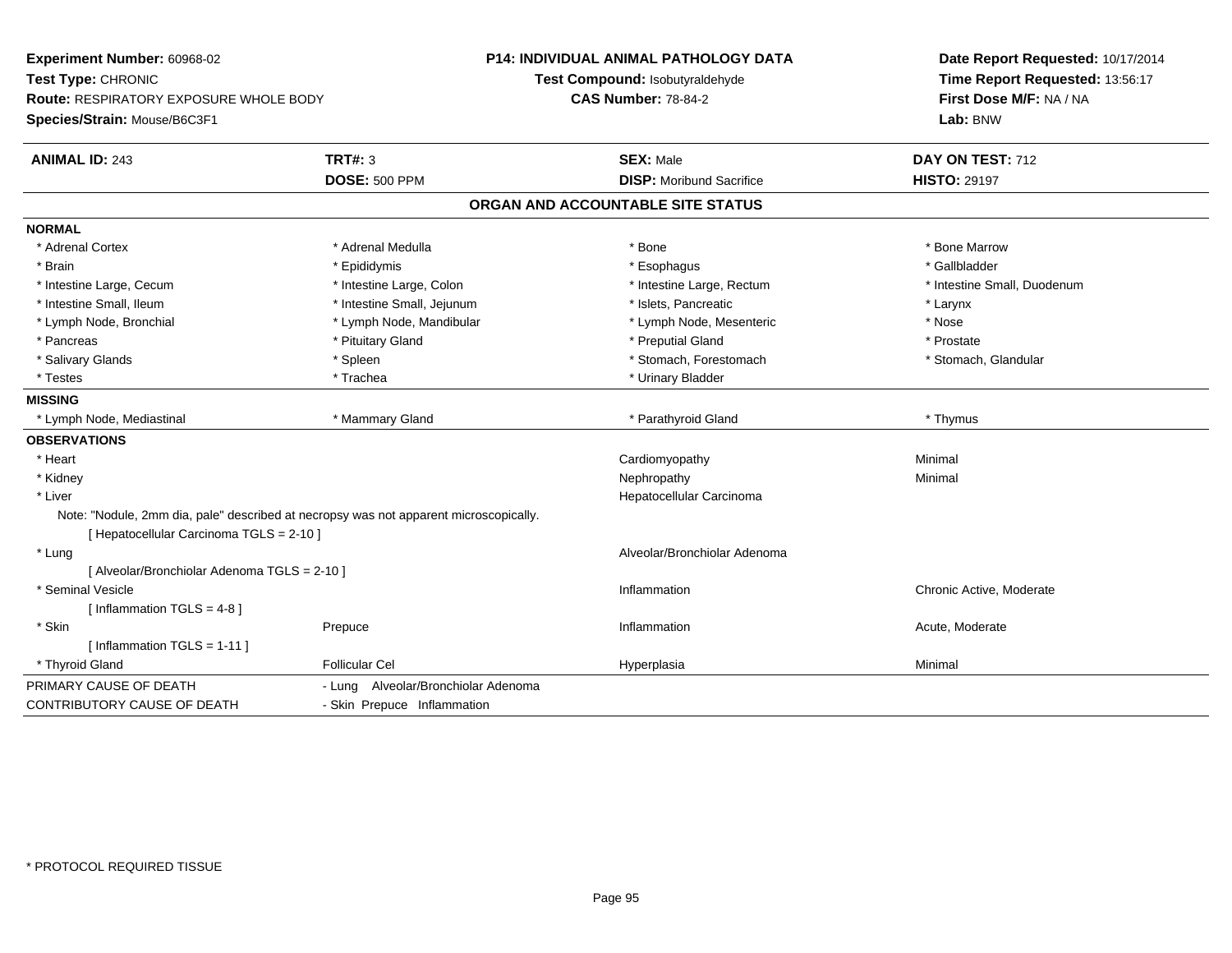| Experiment Number: 60968-02                      |                            | <b>P14: INDIVIDUAL ANIMAL PATHOLOGY DATA</b> | Date Report Requested: 10/17/2014 |
|--------------------------------------------------|----------------------------|----------------------------------------------|-----------------------------------|
| Test Type: CHRONIC                               |                            | Test Compound: Isobutyraldehyde              | Time Report Requested: 13:56:17   |
| <b>Route: RESPIRATORY EXPOSURE WHOLE BODY</b>    |                            | <b>CAS Number: 78-84-2</b>                   | First Dose M/F: NA / NA           |
| Species/Strain: Mouse/B6C3F1                     |                            |                                              | Lab: BNW                          |
| <b>ANIMAL ID: 244</b>                            | <b>TRT#: 3</b>             | <b>SEX: Male</b>                             | DAY ON TEST: 734                  |
|                                                  | <b>DOSE: 500 PPM</b>       | <b>DISP: Terminal Sacrifice</b>              | <b>HISTO: 29198</b>               |
|                                                  |                            | ORGAN AND ACCOUNTABLE SITE STATUS            |                                   |
| <b>NORMAL</b>                                    |                            |                                              |                                   |
| * Adrenal Medulla                                | * Bone                     | * Bone Marrow                                | * Brain                           |
| * Epididymis                                     | * Esophagus                | * Gallbladder                                | * Heart                           |
| * Intestine Large, Cecum                         | * Intestine Large, Colon   | * Intestine Large, Rectum                    | * Intestine Small, Duodenum       |
| * Intestine Small, Ileum                         | * Intestine Small, Jejunum | * Islets, Pancreatic                         | * Larynx                          |
| * Lymph Node, Bronchial                          | * Lymph Node, Mandibular   | * Lymph Node, Mediastinal                    | * Lymph Node, Mesenteric          |
| * Nose                                           | * Pancreas                 | * Parathyroid Gland                          | * Prostate                        |
| * Salivary Glands                                | * Seminal Vesicle          | * Skin                                       | * Spleen                          |
| * Stomach, Forestomach                           | * Stomach, Glandular       | * Testes                                     | * Thymus                          |
| * Thyroid Gland                                  | * Trachea                  | * Urinary Bladder                            |                                   |
| <b>MISSING</b>                                   |                            |                                              |                                   |
| * Mammary Gland                                  |                            |                                              |                                   |
| <b>OBSERVATIONS</b>                              |                            |                                              |                                   |
| * Adrenal Cortex                                 |                            | Hyperplasia                                  | Mild                              |
| * Kidney                                         |                            | Nephropathy                                  | Minimal                           |
| * Liver                                          |                            | Clear Cell Focus                             |                                   |
| * Lung                                           |                            | Alveolar/Bronchiolar Adenoma                 | Multiple                          |
| [ Alveolar/Bronchiolar Adenoma TGLS = 2-3, 3-3 ] |                            |                                              |                                   |
| * Pituitary Gland                                | Pars Distalis              | Hyperplasia                                  | Minimal                           |
| * Preputial Gland                                |                            | Cyst                                         | Marked                            |
| [ $Cyst TGLS = 1-7$ ]                            |                            |                                              |                                   |
| PRIMARY CAUSE OF DEATH                           | $\blacksquare$             |                                              |                                   |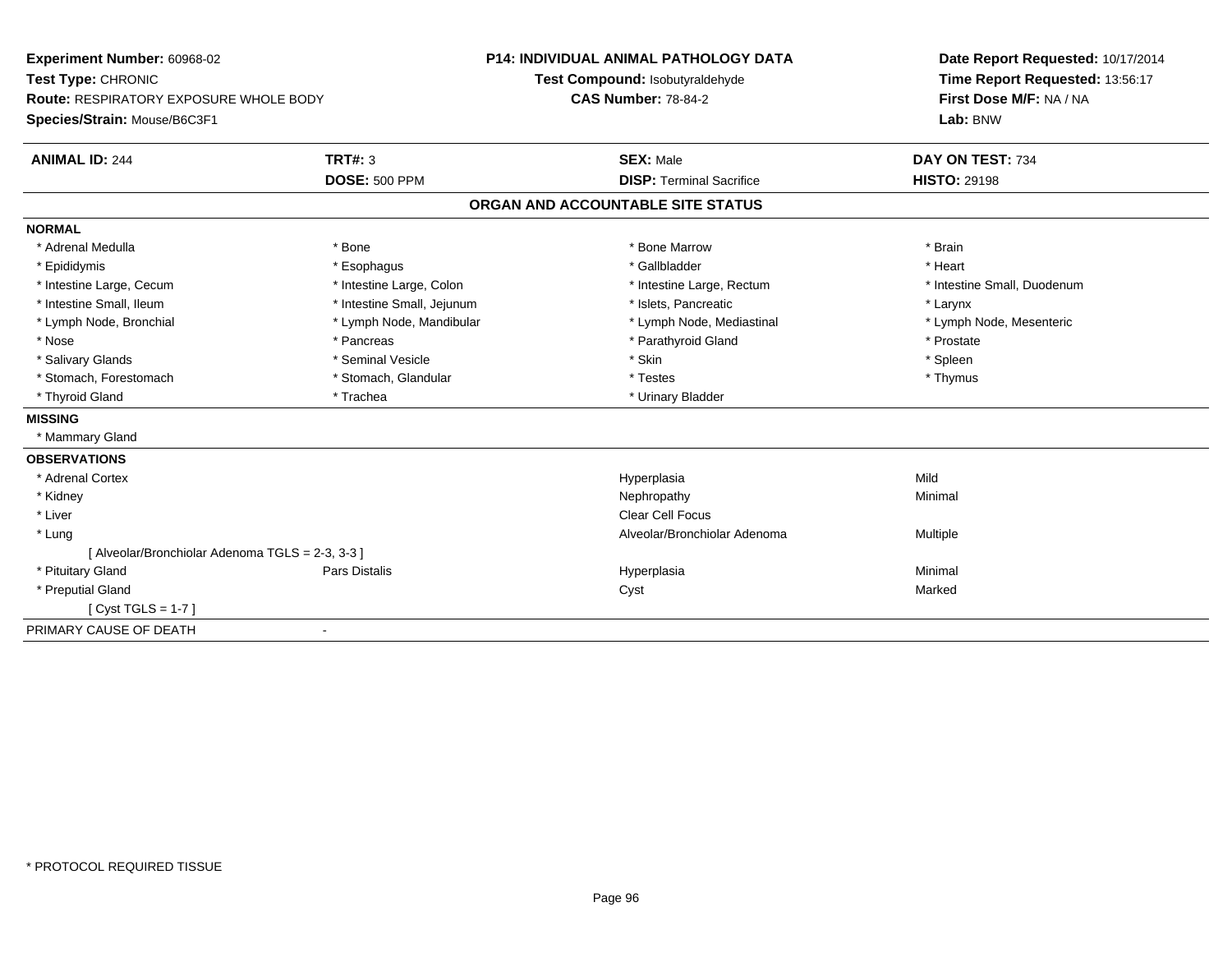**Experiment Number:** 60968-02**Test Type:** CHRONIC **Route:** RESPIRATORY EXPOSURE WHOLE BODY**Species/Strain:** Mouse/B6C3F1**P14: INDIVIDUAL ANIMAL PATHOLOGY DATATest Compound:** Isobutyraldehyde**CAS Number:** 78-84-2**Date Report Requested:** 10/17/2014**Time Report Requested:** 13:56:17**First Dose M/F:** NA / NA**Lab:** BNW**ANIMAL ID:** 245**TRT#:** 3 **SEX:** Male **DAY ON TEST:** 734 **DOSE:** 500 PPM**DISP:** Terminal Sacrifice **HISTO:** 29199 **ORGAN AND ACCOUNTABLE SITE STATUSNORMAL**\* Adrenal Medulla \* \* Annual Medulla \* Brain \* Bone \* \* Bone Marrow \* Bone Marrow \* \* Brain \* Brain \* Brain \* Brain \* Brain \* Brain \* Brain \* Brain \* Brain \* Brain \* Brain \* Brain \* Brain \* Brain \* Brain \* Brain \* Brain \* \* Epididymis **\* Exophagus \* Execument \* Execument \* Gallbladder** \* Gallbladder \* \* Thtestine Large, Cecum \* Intestine Small, Ileum \* Intestine Large, Colon \* Intestine Large, Rectum \* Intestine Small, Duodenum \* Intestine Small, Duodenum \* Intestine Small, Jejunum \* 1998 \* The state of the state of the state of the state of the state of the state of the state of the state of the state of the state of the state of the state of the state of the state of the \* Lymph Node, Bronchial \* Lymph Node, Mandibular \* Lymph Node, Mediastinal \* Lymph Node, Mesenteric\* Nose \* Pancreas \* Pancreas \* Pancreas \* Parathyroid Gland \* Parathyroid Gland \* Pituitary Gland \* Pituitary Gland \* Seminal Vesicle \* Preputial Gland \* \* Annual vesicle \* \* Prostate \* \* Salivary Glands \* \* Salivary Glands \* \* Seminal Vesicle \* \* Stomach, Glandular \* Skin \* Spleen \* Spleen \* Spleen \* Stomach, Forestomach \* Stomach, Forestomach \* Testes \* Thymus \* Thyroid Gland \* Trachea \* Urinary Bladder**MISSING** \* Mammary Gland**OBSERVATIONS** \* Adrenal Cortexx and the control of the control of the control of the control of the control of the control of the control of the control of the control of the control of the control of the control of the control of the control of the co a Mild Hypertrophyy Mild Minimal \* Heart Cardiomyopathy Minimal \* Kidneyy the controller of the controller of the controller of the controller of the controller of the controller of the controller of the controller of the controller of the controller of the controller of the controller of the \* Lung Alveolar/Bronchiolar Carcinoma [ Alveolar/Bronchiolar Carcinoma TGLS = 1-3 ]PRIMARY CAUSE OF DEATH-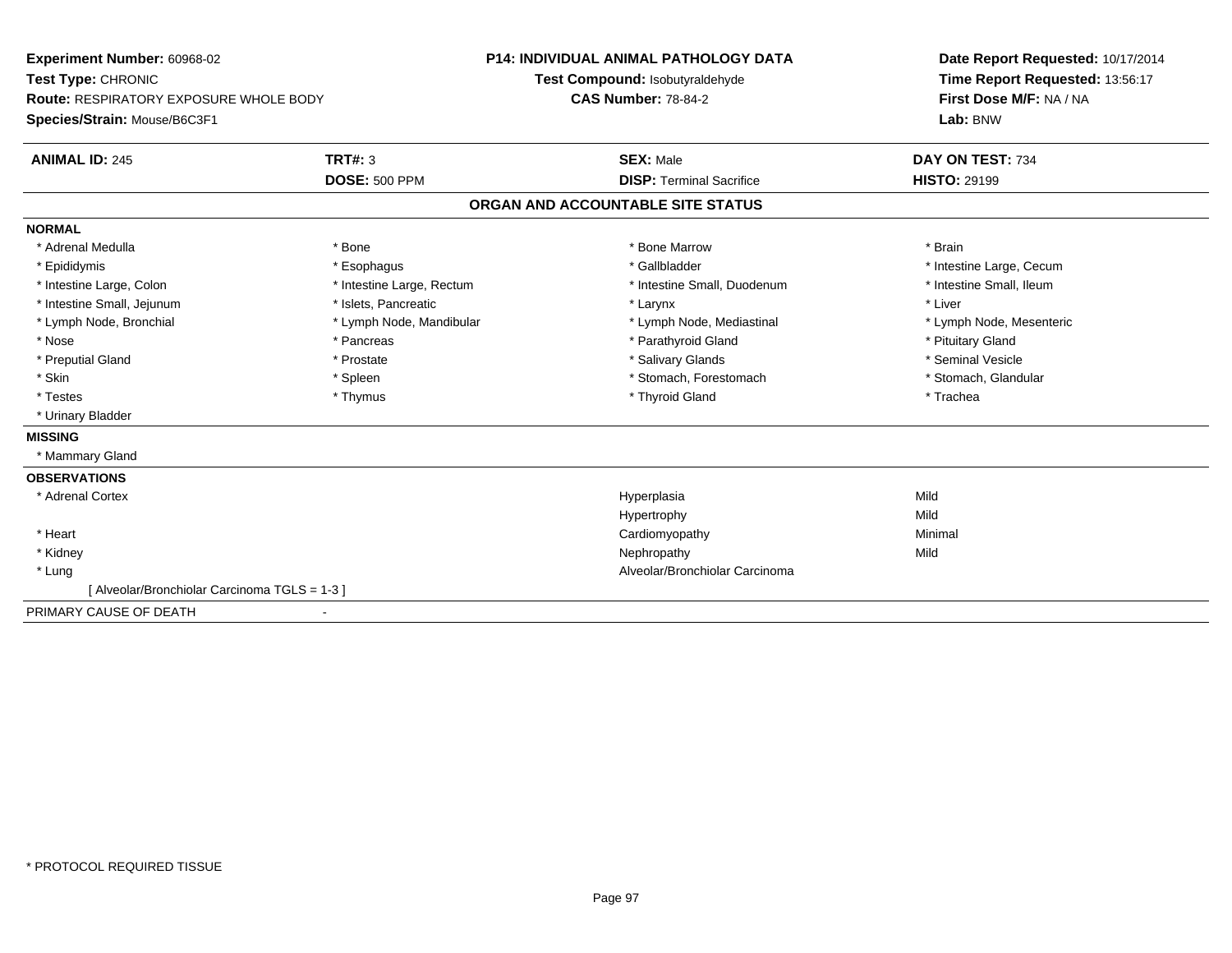**Experiment Number:** 60968-02**Test Type:** CHRONIC **Route:** RESPIRATORY EXPOSURE WHOLE BODY**Species/Strain:** Mouse/B6C3F1**P14: INDIVIDUAL ANIMAL PATHOLOGY DATATest Compound:** Isobutyraldehyde**CAS Number:** 78-84-2**Date Report Requested:** 10/17/2014**Time Report Requested:** 13:56:17**First Dose M/F:** NA / NA**Lab:** BNW**ANIMAL ID:** 246**6 DAY ON TEST:** 734 **DOSE:** 500 PPM**DISP:** Terminal Sacrifice **HISTO:** 29200 **ORGAN AND ACCOUNTABLE SITE STATUSNORMAL**\* Adrenal Medulla \* \* Annual Medulla \* Brain \* Bone \* \* Bone Marrow \* Bone Marrow \* \* Brain \* Brain \* Brain \* Brain \* Brain \* Brain \* Brain \* Brain \* Brain \* Brain \* Brain \* Brain \* Brain \* Brain \* Brain \* Brain \* Brain \* \* Epididymis **Account 19 and 19 and 19 and 19 and 19 and 19 and 19 and 19 and 19 and 19 and 19 and 19 and 19 and 19 and 19 and 19 and 19 and 19 and 19 and 19 and 19 and 19 and 19 and 19 and 19 and 19 and 19 and 19 and 19 a** \* Intestine Small, Ileum \* Intestine Large, Colon \* Intestine Large, Rectum \* Intestine Small, Duodenum \* Intestine Small, Duodenum \* Intestine Small, Jejunum \* The matches of the state of the state of the state of the state of the state of the state of the state of the state of the state of the state of the state of the state of the state of the state \* Lymph Node, Mesenteric \* Lymph Node, Bronchial \* Lymph Node, Mandibular \* Lymph Node, Mediastinal \* Lymph Node, Mediastinal \* Nose \* Pancreas \* Pituitary Gland \* Preputial Gland \* Prostate \* \* Salivary Glands \* \* Salivary Glands \* \* Seminal Vesicle \* \* \* Seminal Yestrich \* \* Skin \* \* Skin \* Testes \* Spleen \* Stomach, Forestomach \* Stomach, Spleen \* Stomach, Glandular \* Testestess \* Stomach, Glandular \* Thymus \* Trachea \* Trachea \* Trachea \* Urinary Bladder **MISSING**\* Gallbladder \* Mammary Gland \* Parathyroid Gland **OBSERVATIONS** \* Adrenal Cortexx and the control of the control of the control of the Hypertrophy control of the control of the control of the control of the control of the control of the control of the control of the control of the control of the contr Mild \* Kidneyy the controller of the controller of the controller of the controller of the controller of the controller of the controller of the controller of the controller of the controller of the controller of the controller of the \* Liver Hepatocellular Adenoma[ Hepatocellular Adenoma TGLS = 1-10 ] \* Thyroid Glandd **Exercise Controllicular Cel Cel Adenoma** Adenoma Adenoma Adenoma Adenoma Adenoma Adenoma Adenoma Adenoma Adenoma Adenoma Adenoma Adenoma Adenoma Adenoma Adenoma Adenoma Adenoma Adenoma Adenoma Adenoma Adenoma Adenoma PRIMARY CAUSE OF DEATH-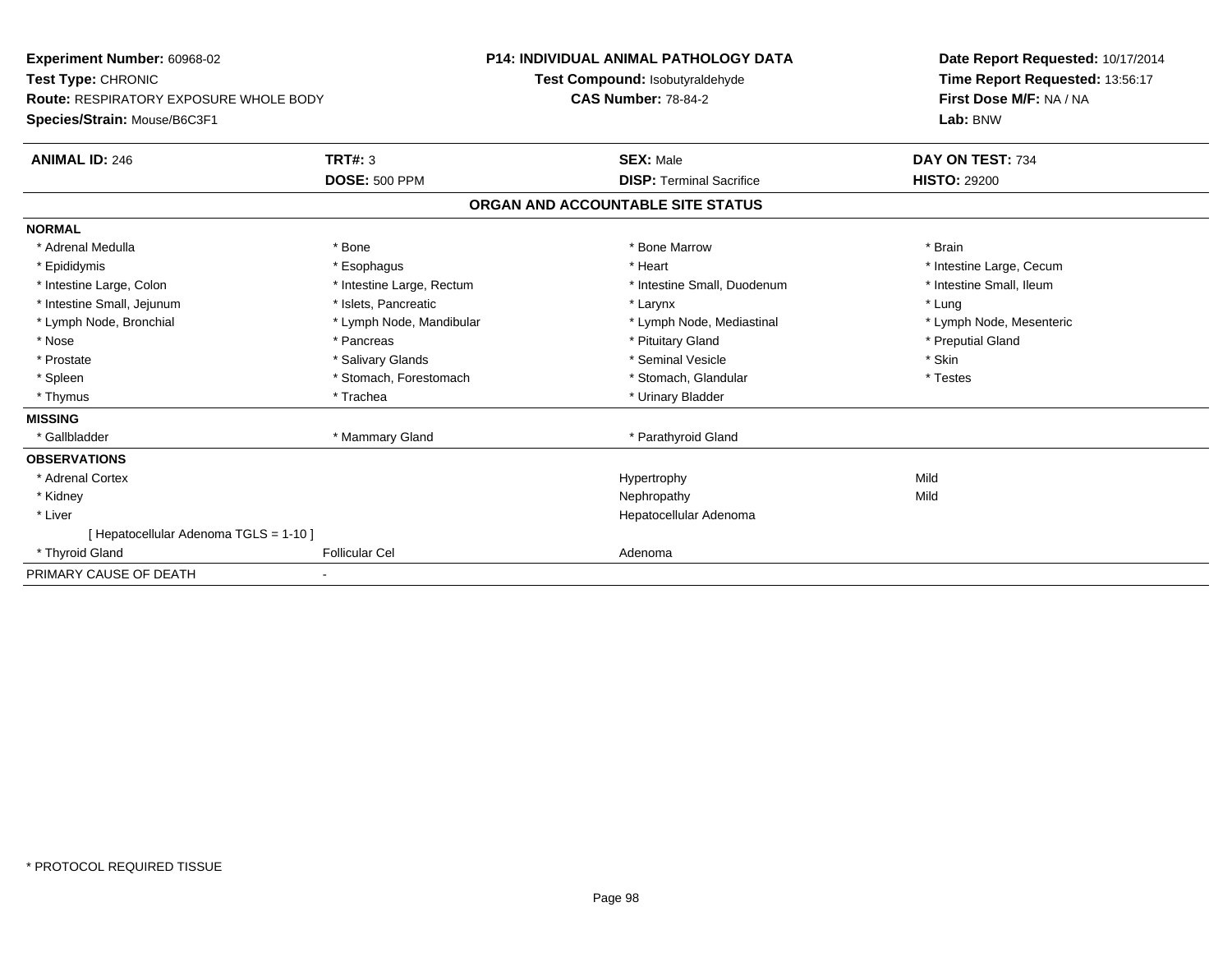| <b>Experiment Number: 60968-02</b><br>Test Type: CHRONIC<br>Route: RESPIRATORY EXPOSURE WHOLE BODY<br>Species/Strain: Mouse/B6C3F1 |                           | <b>P14: INDIVIDUAL ANIMAL PATHOLOGY DATA</b><br>Test Compound: Isobutyraldehyde<br><b>CAS Number: 78-84-2</b> |                                   |  | Date Report Requested: 10/17/2014<br>Time Report Requested: 13:56:17<br>First Dose M/F: NA / NA<br>Lab: BNW |  |
|------------------------------------------------------------------------------------------------------------------------------------|---------------------------|---------------------------------------------------------------------------------------------------------------|-----------------------------------|--|-------------------------------------------------------------------------------------------------------------|--|
|                                                                                                                                    |                           |                                                                                                               |                                   |  |                                                                                                             |  |
| <b>ANIMAL ID: 247</b>                                                                                                              | TRT#: 3                   |                                                                                                               | <b>SEX: Male</b>                  |  | DAY ON TEST: 734                                                                                            |  |
|                                                                                                                                    | <b>DOSE: 500 PPM</b>      |                                                                                                               | <b>DISP: Terminal Sacrifice</b>   |  | <b>HISTO: 29201</b>                                                                                         |  |
|                                                                                                                                    |                           |                                                                                                               | ORGAN AND ACCOUNTABLE SITE STATUS |  |                                                                                                             |  |
| <b>NORMAL</b>                                                                                                                      |                           |                                                                                                               |                                   |  |                                                                                                             |  |
| * Adrenal Medulla                                                                                                                  | * Bone                    |                                                                                                               | * Bone Marrow                     |  | * Brain                                                                                                     |  |
| * Epididymis                                                                                                                       | * Esophagus               |                                                                                                               | * Gallbladder                     |  | * Intestine Large, Cecum                                                                                    |  |
| * Intestine Large, Colon                                                                                                           | * Intestine Large, Rectum |                                                                                                               | * Intestine Small, Duodenum       |  | * Intestine Small, Ileum                                                                                    |  |
| * Intestine Small, Jejunum                                                                                                         | * Islets, Pancreatic      |                                                                                                               | * Larynx                          |  | * Liver                                                                                                     |  |
| * Lung                                                                                                                             | * Lymph Node, Bronchial   |                                                                                                               | * Lymph Node, Mandibular          |  | * Lymph Node, Mesenteric                                                                                    |  |
| * Nose                                                                                                                             | * Pancreas                |                                                                                                               | * Parathyroid Gland               |  | * Pituitary Gland                                                                                           |  |
| * Preputial Gland                                                                                                                  | * Prostate                |                                                                                                               | * Salivary Glands                 |  | * Seminal Vesicle                                                                                           |  |
| * Skin                                                                                                                             | * Spleen                  |                                                                                                               | * Stomach, Forestomach            |  | * Stomach, Glandular                                                                                        |  |
| * Testes                                                                                                                           | * Thymus                  |                                                                                                               | * Trachea                         |  | * Urinary Bladder                                                                                           |  |
| <b>MISSING</b>                                                                                                                     |                           |                                                                                                               |                                   |  |                                                                                                             |  |
| * Lymph Node, Mediastinal                                                                                                          | * Mammary Gland           |                                                                                                               |                                   |  |                                                                                                             |  |
| <b>OBSERVATIONS</b>                                                                                                                |                           |                                                                                                               |                                   |  |                                                                                                             |  |
| * Adrenal Cortex                                                                                                                   |                           |                                                                                                               | Hypertrophy                       |  | Mild                                                                                                        |  |
| * Heart                                                                                                                            |                           |                                                                                                               | Cardiomyopathy                    |  | Minimal                                                                                                     |  |
| * Kidney                                                                                                                           |                           |                                                                                                               | Nephropathy                       |  | Mild                                                                                                        |  |
| * Thyroid Gland                                                                                                                    | <b>Follicular Cel</b>     |                                                                                                               | Hyperplasia                       |  | Mild                                                                                                        |  |
| PRIMARY CAUSE OF DEATH                                                                                                             |                           |                                                                                                               |                                   |  |                                                                                                             |  |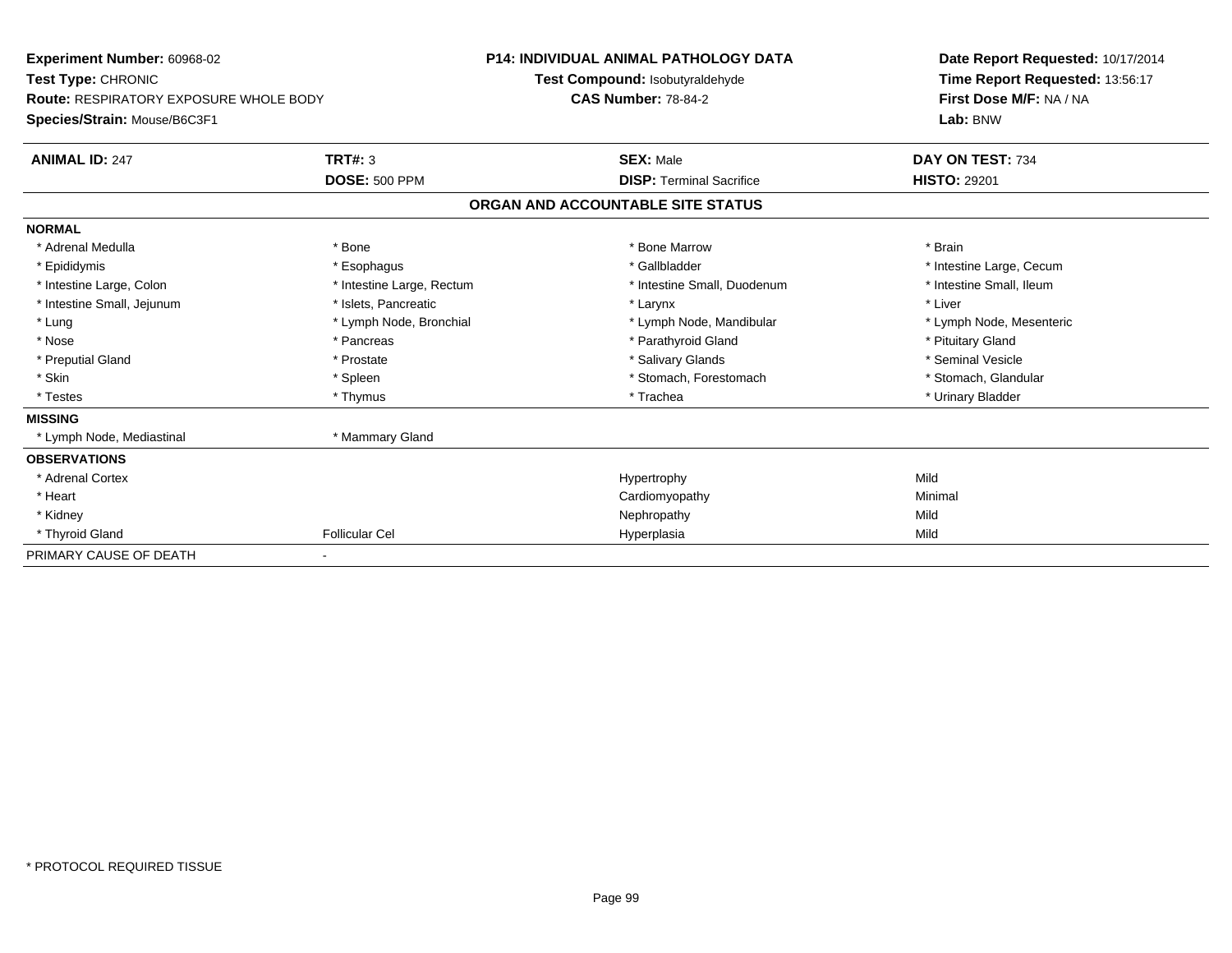| Experiment Number: 60968-02                   |                                  | <b>P14: INDIVIDUAL ANIMAL PATHOLOGY DATA</b> | Date Report Requested: 10/17/2014 |  |
|-----------------------------------------------|----------------------------------|----------------------------------------------|-----------------------------------|--|
| Test Type: CHRONIC                            |                                  | Test Compound: Isobutyraldehyde              | Time Report Requested: 13:56:17   |  |
| <b>Route: RESPIRATORY EXPOSURE WHOLE BODY</b> |                                  | <b>CAS Number: 78-84-2</b>                   | First Dose M/F: NA / NA           |  |
| Species/Strain: Mouse/B6C3F1                  |                                  |                                              | Lab: BNW                          |  |
| <b>ANIMAL ID: 248</b>                         | TRT#: 3                          | <b>SEX: Male</b>                             | DAY ON TEST: 649                  |  |
|                                               | <b>DOSE: 500 PPM</b>             | <b>DISP:</b> Moribund Sacrifice              | <b>HISTO: 29202</b>               |  |
|                                               |                                  | ORGAN AND ACCOUNTABLE SITE STATUS            |                                   |  |
| <b>NORMAL</b>                                 |                                  |                                              |                                   |  |
| * Adrenal Cortex                              | * Adrenal Medulla                | * Bone                                       | * Bone Marrow                     |  |
| * Brain                                       | * Epididymis                     | * Esophagus                                  | * Gallbladder                     |  |
| * Heart                                       | * Intestine Large, Cecum         | * Intestine Large, Colon                     | * Intestine Large, Rectum         |  |
| * Intestine Small, Duodenum                   | * Intestine Small, Ileum         | * Intestine Small, Jejunum                   | * Islets. Pancreatic              |  |
| * Larynx                                      | * Lung                           | * Lymph Node, Bronchial                      | * Lymph Node, Mesenteric          |  |
| * Nose                                        | * Pancreas                       | * Parathyroid Gland                          | * Pituitary Gland                 |  |
| * Preputial Gland                             | * Prostate                       | * Salivary Glands                            | * Seminal Vesicle                 |  |
| * Skin                                        | * Spleen                         | * Stomach, Forestomach                       | * Stomach, Glandular              |  |
| * Testes                                      | * Thymus                         | * Thyroid Gland                              | * Trachea                         |  |
| * Urinary Bladder                             |                                  |                                              |                                   |  |
| <b>MISSING</b>                                |                                  |                                              |                                   |  |
| * Lymph Node, Mandibular                      | * Lymph Node, Mediastinal        | * Mammary Gland                              |                                   |  |
| <b>OBSERVATIONS</b>                           |                                  |                                              |                                   |  |
| * Kidney                                      |                                  | Nephropathy                                  | Mild                              |  |
| * Liver                                       |                                  | Hepatocellular Adenoma                       |                                   |  |
|                                               |                                  | Hepatocellular Carcinoma                     |                                   |  |
| [ Hepatocellular Adenoma TGLS = 2-11 ]        |                                  |                                              |                                   |  |
| [ Hepatocellular Carcinoma TGLS = 1-10 ]      |                                  |                                              |                                   |  |
| PRIMARY CAUSE OF DEATH                        | - Liver Hepatocellular Carcinoma |                                              |                                   |  |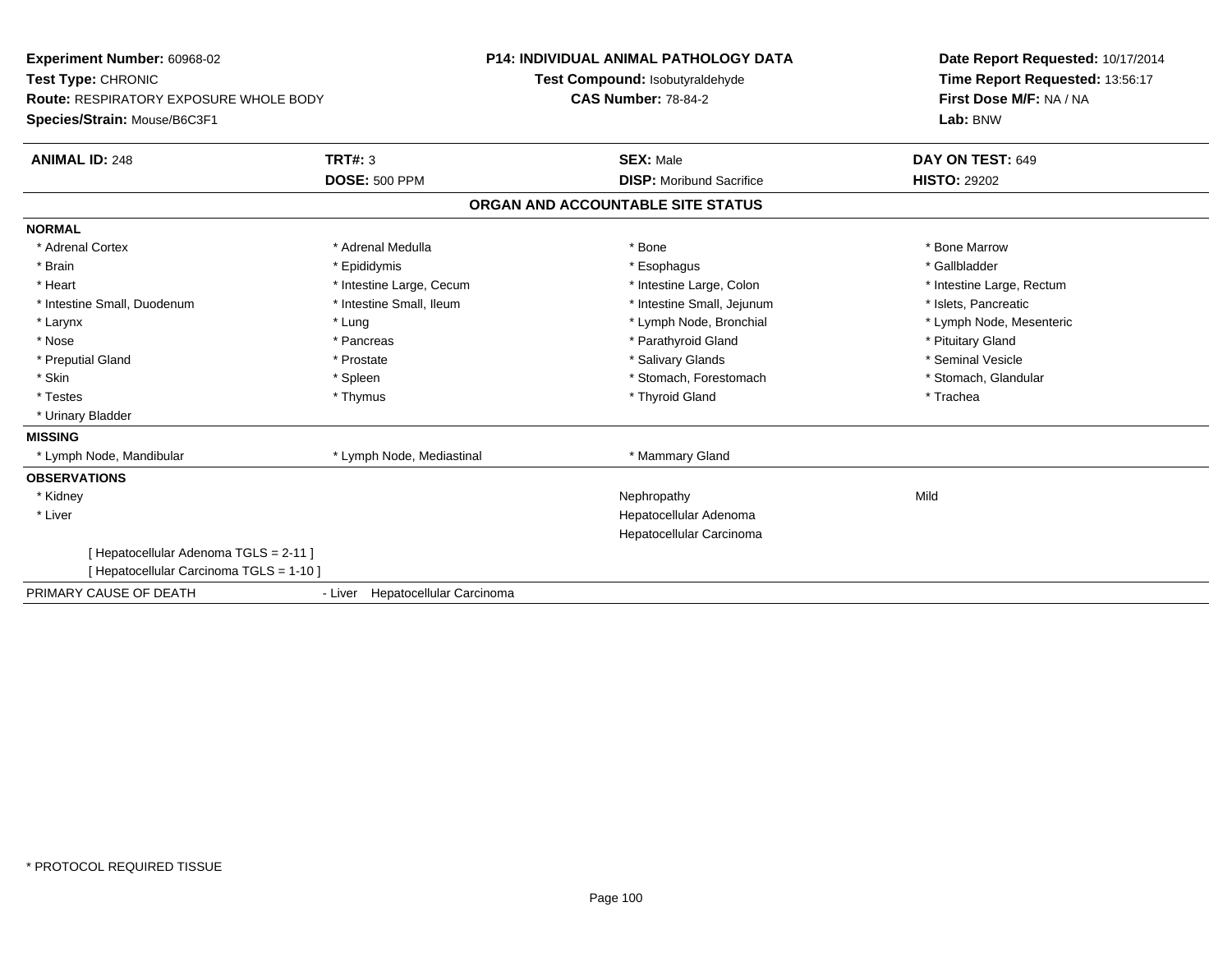| Experiment Number: 60968-02                   |                           | <b>P14: INDIVIDUAL ANIMAL PATHOLOGY DATA</b> | Date Report Requested: 10/17/2014 |  |  |  |  |
|-----------------------------------------------|---------------------------|----------------------------------------------|-----------------------------------|--|--|--|--|
| Test Type: CHRONIC                            |                           | Test Compound: Isobutyraldehyde              | Time Report Requested: 13:56:17   |  |  |  |  |
| <b>Route: RESPIRATORY EXPOSURE WHOLE BODY</b> |                           | <b>CAS Number: 78-84-2</b>                   | First Dose M/F: NA / NA           |  |  |  |  |
| Species/Strain: Mouse/B6C3F1                  |                           |                                              | Lab: BNW                          |  |  |  |  |
| <b>ANIMAL ID: 249</b>                         | <b>TRT#: 3</b>            | <b>SEX: Male</b>                             | DAY ON TEST: 734                  |  |  |  |  |
|                                               | <b>DOSE: 500 PPM</b>      | <b>DISP: Terminal Sacrifice</b>              | <b>HISTO: 29203</b>               |  |  |  |  |
| ORGAN AND ACCOUNTABLE SITE STATUS             |                           |                                              |                                   |  |  |  |  |
| <b>NORMAL</b>                                 |                           |                                              |                                   |  |  |  |  |
| * Adrenal Medulla                             | * Bone                    | * Bone Marrow                                | * Brain                           |  |  |  |  |
| * Epididymis                                  | * Esophagus               | * Heart                                      | * Intestine Large, Cecum          |  |  |  |  |
| * Intestine Large, Colon                      | * Intestine Large, Rectum | * Intestine Small, Duodenum                  | * Intestine Small, Ileum          |  |  |  |  |
| * Intestine Small, Jejunum                    | * Islets, Pancreatic      | * Larynx                                     | * Lung                            |  |  |  |  |
| * Lymph Node, Bronchial                       | * Lymph Node, Mandibular  | * Lymph Node, Mediastinal                    | * Lymph Node, Mesenteric          |  |  |  |  |
| * Nose                                        | * Pancreas                | * Parathyroid Gland                          | * Pituitary Gland                 |  |  |  |  |
| * Preputial Gland                             | * Prostate                | * Salivary Glands                            | * Seminal Vesicle                 |  |  |  |  |
| * Skin                                        | * Spleen                  | * Stomach, Glandular                         | * Testes                          |  |  |  |  |
| * Thymus                                      | * Thyroid Gland           | * Trachea                                    | * Urinary Bladder                 |  |  |  |  |
| <b>MISSING</b>                                |                           |                                              |                                   |  |  |  |  |
| * Gallbladder                                 | * Mammary Gland           |                                              |                                   |  |  |  |  |
| <b>OBSERVATIONS</b>                           |                           |                                              |                                   |  |  |  |  |
| * Adrenal Cortex                              |                           | Hyperplasia                                  | Mild                              |  |  |  |  |
| * Kidney                                      |                           | Nephropathy                                  | Mild                              |  |  |  |  |
| [Nephropathy TGLS = $1-5$ ]                   |                           |                                              |                                   |  |  |  |  |
| * Liver                                       |                           | <b>Basophilic Focus</b>                      |                                   |  |  |  |  |
|                                               |                           | Clear Cell Focus                             |                                   |  |  |  |  |
| [Basophilic Focus TGLS = 2-4]                 |                           |                                              |                                   |  |  |  |  |
| [Clear Cell Focus TGLS = 3-10]                |                           |                                              |                                   |  |  |  |  |
| * Stomach. Forestomach                        |                           | Inflammation                                 | Chronic Active, Mild              |  |  |  |  |
| PRIMARY CAUSE OF DEATH                        |                           |                                              |                                   |  |  |  |  |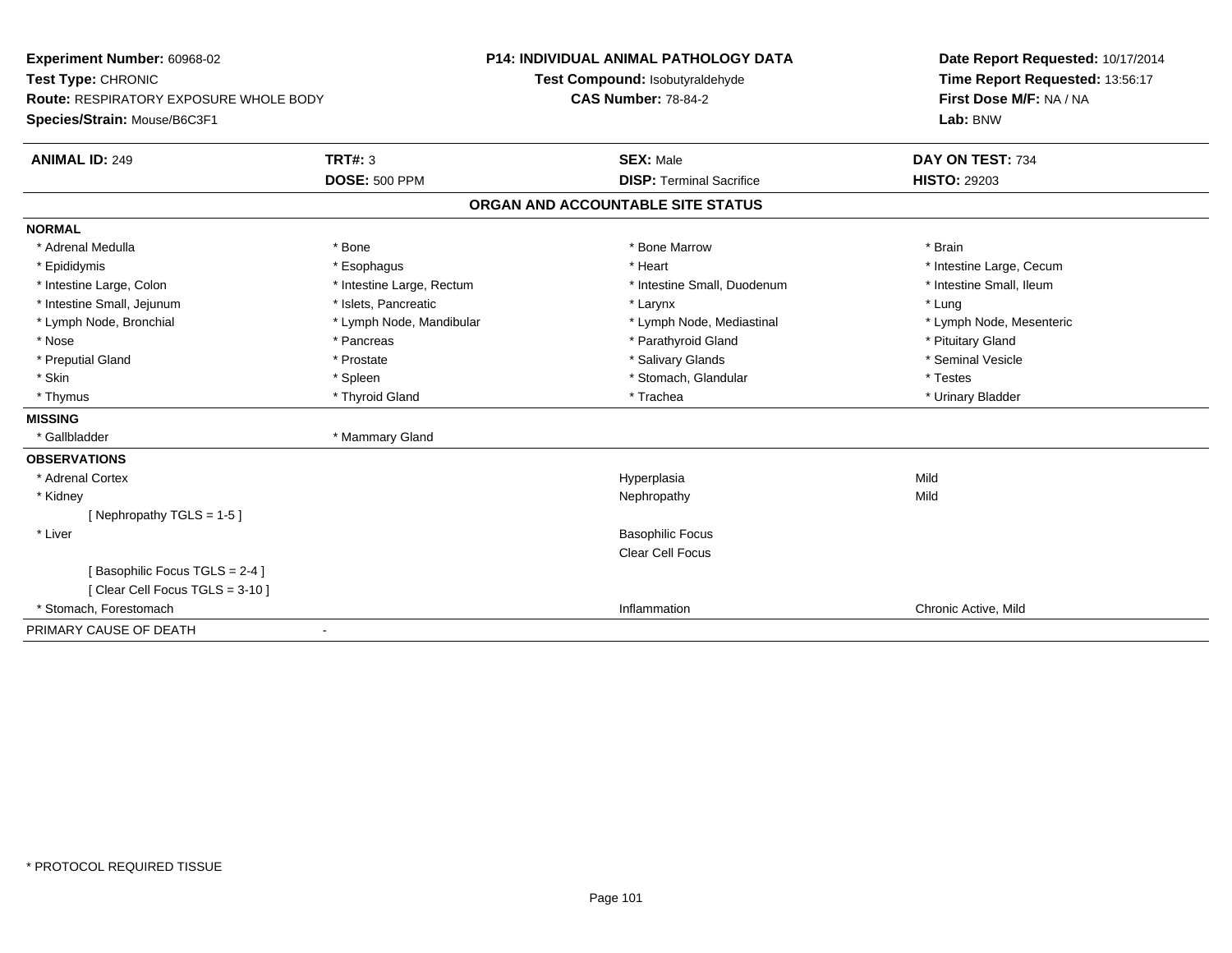| Experiment Number: 60968-02<br>Test Type: CHRONIC<br>Route: RESPIRATORY EXPOSURE WHOLE BODY<br>Species/Strain: Mouse/B6C3F1 |                                     | <b>P14: INDIVIDUAL ANIMAL PATHOLOGY DATA</b><br>Test Compound: Isobutyraldehyde<br><b>CAS Number: 78-84-2</b> | Date Report Requested: 10/17/2014<br>Time Report Requested: 13:56:17<br>First Dose M/F: NA / NA<br>Lab: BNW |  |
|-----------------------------------------------------------------------------------------------------------------------------|-------------------------------------|---------------------------------------------------------------------------------------------------------------|-------------------------------------------------------------------------------------------------------------|--|
| <b>ANIMAL ID: 250</b>                                                                                                       | TRT#: 3                             | <b>SEX: Male</b>                                                                                              | DAY ON TEST: 611                                                                                            |  |
|                                                                                                                             | <b>DOSE: 500 PPM</b>                | <b>DISP: Natural Death</b>                                                                                    | <b>HISTO: 29204</b>                                                                                         |  |
|                                                                                                                             |                                     | ORGAN AND ACCOUNTABLE SITE STATUS                                                                             |                                                                                                             |  |
| <b>NORMAL</b>                                                                                                               |                                     |                                                                                                               |                                                                                                             |  |
| * Adrenal Medulla                                                                                                           | * Bone                              | * Bone Marrow                                                                                                 | * Brain                                                                                                     |  |
| * Epididymis                                                                                                                | * Esophagus                         | * Gallbladder                                                                                                 | * Intestine Large, Cecum                                                                                    |  |
| * Intestine Large, Colon                                                                                                    | * Intestine Large, Rectum           | * Intestine Small. Ileum                                                                                      | * Islets, Pancreatic                                                                                        |  |
| * Lymph Node, Bronchial                                                                                                     | * Lymph Node, Mesenteric            | * Pancreas                                                                                                    | * Parathyroid Gland                                                                                         |  |
| * Pituitary Gland                                                                                                           | * Preputial Gland                   | * Prostate                                                                                                    | * Salivary Glands                                                                                           |  |
| * Seminal Vesicle                                                                                                           | * Skin                              | * Spleen                                                                                                      | * Stomach, Forestomach                                                                                      |  |
| * Stomach, Glandular                                                                                                        | * Testes                            | * Thymus                                                                                                      | * Thyroid Gland                                                                                             |  |
| * Urinary Bladder                                                                                                           |                                     |                                                                                                               |                                                                                                             |  |
| <b>MISSING</b>                                                                                                              |                                     |                                                                                                               |                                                                                                             |  |
| * Lymph Node, Mandibular                                                                                                    | * Lymph Node, Mediastinal           | * Mammary Gland                                                                                               |                                                                                                             |  |
| <b>AUTO PRECLUDES DIAG.</b>                                                                                                 |                                     |                                                                                                               |                                                                                                             |  |
| * Intestine Small, Duodenum                                                                                                 | * Intestine Small, Jejunum          |                                                                                                               |                                                                                                             |  |
| <b>OBSERVATIONS</b>                                                                                                         |                                     |                                                                                                               |                                                                                                             |  |
| * Adrenal Cortex                                                                                                            |                                     | Hyperplasia                                                                                                   | Minimal                                                                                                     |  |
| * Heart                                                                                                                     |                                     | Cardiomyopathy                                                                                                | Minimal                                                                                                     |  |
| * Kidney                                                                                                                    |                                     | Mineralization                                                                                                | Mild                                                                                                        |  |
|                                                                                                                             |                                     | Nephropathy                                                                                                   | Moderate                                                                                                    |  |
| * Larynx                                                                                                                    |                                     | Inflammation                                                                                                  | Suppurative, Moderate                                                                                       |  |
| * Liver                                                                                                                     |                                     | Hepatocellular Carcinoma                                                                                      | Multiple                                                                                                    |  |
| [ Hepatocellular Carcinoma TGLS = 1,2-4+10 ]                                                                                |                                     |                                                                                                               |                                                                                                             |  |
| * Lung                                                                                                                      |                                     | Inflammation                                                                                                  | Suppurative, Moderate                                                                                       |  |
|                                                                                                                             | Artery, Mediastinum                 | Mineralization                                                                                                | Mild                                                                                                        |  |
| * Nose                                                                                                                      |                                     | Inflammation                                                                                                  | Suppurative, Mild                                                                                           |  |
| * Trachea                                                                                                                   |                                     | Inflammation                                                                                                  | Suppurative, Mild                                                                                           |  |
| PRIMARY CAUSE OF DEATH                                                                                                      | Hepatocellular Carcinoma<br>- Liver |                                                                                                               |                                                                                                             |  |
| CONTRIBUTORY CAUSE OF DEATH                                                                                                 | - Lung Inflammation                 |                                                                                                               |                                                                                                             |  |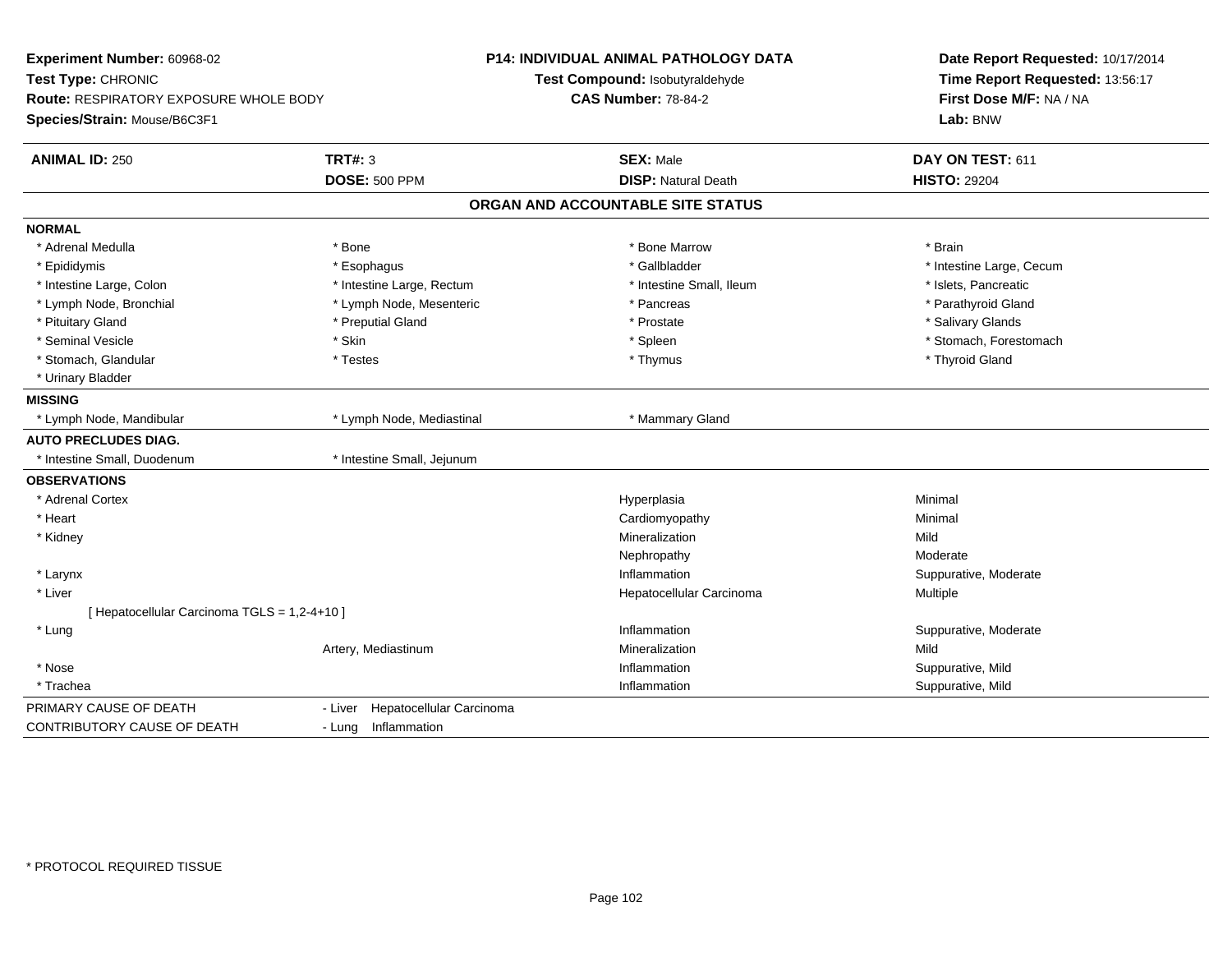**Experiment Number:** 60968-02**Test Type:** CHRONIC **Route:** RESPIRATORY EXPOSURE WHOLE BODY**Species/Strain:** Mouse/B6C3F1**P14: INDIVIDUAL ANIMAL PATHOLOGY DATATest Compound:** Isobutyraldehyde**CAS Number:** 78-84-2**Date Report Requested:** 10/17/2014**Time Report Requested:** 13:56:17**First Dose M/F:** NA / NA**Lab:** BNW**ANIMAL ID:** 401**TRT#:** 5 **SEX:** Male **DAY ON TEST:** 632 **DOSE:** 1000 PPM**DISP:** Moribund Sacrifice **HISTO:** 29055 **ORGAN AND ACCOUNTABLE SITE STATUSNORMAL**\* Adrenal Medulla \* \* Annual Medulla \* Brain \* Bone \* \* Bone Marrow \* Bone Marrow \* \* Brain \* Brain \* Brain \* Brain \* Brain \* Brain \* Brain \* Brain \* Brain \* Brain \* Brain \* Brain \* Brain \* Brain \* Brain \* Brain \* Brain \* \* Epididymis **\* Exophagus \* Execument \* Execument \* Gallbladder** \* Gallbladder \* \* Thtestine Large, Cecum \* Intestine Small, Ileum \* Intestine Large, Colon \* Intestine Large, Rectum \* Intestine Small, Duodenum \* Intestine Small, Duodenum \* Intestine Small, Jejunum \* 1998 \* The state of the state of the state of the state of the state of the state of the state of the state of the state of the state of the state of the state of the state of the state of the \* Lymph Node, Mesenteric \* Lymph Node, Bronchial \* Lymph Node, Mandibular \* Lymph Node, Mediastinal \* Lymph Node, Mediastinal \* Nose \* Pancreas \* Pancreas \* Pancreas \* Parathyroid Gland \* Parathyroid Gland \* Pituitary Gland \* Pituitary Gland \* Seminal Vesicle \* Preputial Gland \* \* Annual vesicle \* \* Prostate \* \* Salivary Glands \* \* Salivary Glands \* \* Seminal Vesicle \* \* Stomach, Forestomach \* Thymus \* Stomach, Glandular \* Testes \* Thymus \* Testes \* Thymus \* Thymus \* Trachea **\*** Urinary Bladder **MISSING** \* Mammary Gland**OBSERVATIONS** \* Adrenal Cortexx and the controller of the controller of the controller of the Hypertrophy  $\mathsf{M}$ inimal  $\mathsf{M}$ inimal  $\mathsf{M}$  \* Heart Cardiomyopathy Minimal \* Kidneyy the control of the pelvis of the control of the control of the control of the control of the control of the control of the control of the control of the control of the control of the control of the control of the control n Moderate Nephropathyy the contract of the Minimal Minimal Section 1996 and the contract of the Minimal Section 1997 and the contract of the contract of the contract of the contract of the contract of the contract of the contract of the contra \* Liver Infarct Focal, Marked[ Infarct TGLS = 3-11 ] \* Skinn and the Prepuce of the Control of the Moderate Inflammation and the Control of the Moderate Acute, Moderate Inflammation Chronic Active, Marked  $[$  Inflammation TGLS = 1,2-7+10  $]$  \* Spleen Hematopoietic Cell Proliferation Mild \* Thyroid Gland Follicular Cel Hyperplasia Minimal PRIMARY CAUSE OF DEATH- Skin Inflammation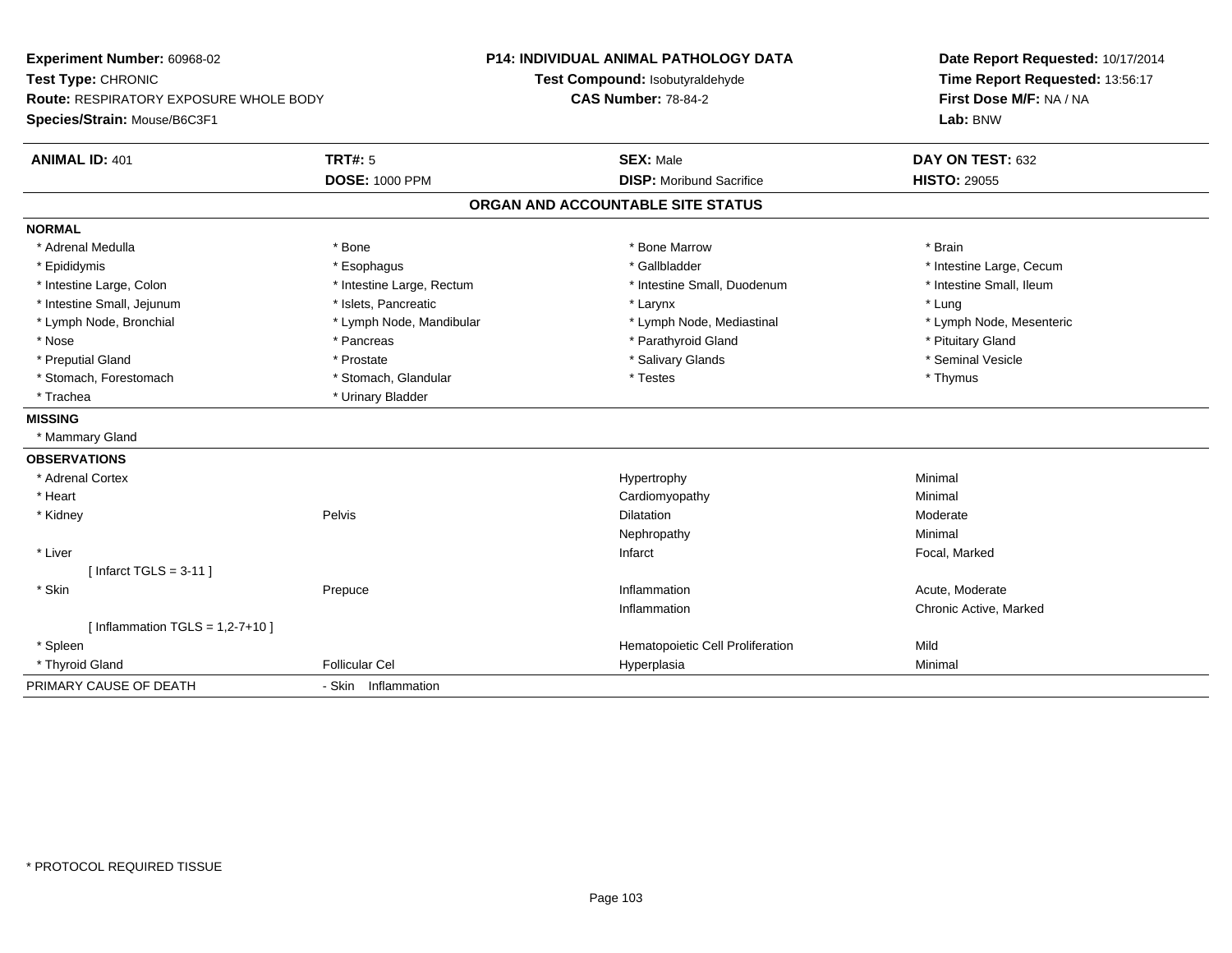| Experiment Number: 60968-02<br>Test Type: CHRONIC<br>Route: RESPIRATORY EXPOSURE WHOLE BODY<br>Species/Strain: Mouse/B6C3F1 |                                  | <b>P14: INDIVIDUAL ANIMAL PATHOLOGY DATA</b><br>Test Compound: Isobutyraldehyde<br><b>CAS Number: 78-84-2</b> | Date Report Requested: 10/17/2014<br>Time Report Requested: 13:56:17<br>First Dose M/F: NA / NA<br>Lab: BNW |  |  |  |
|-----------------------------------------------------------------------------------------------------------------------------|----------------------------------|---------------------------------------------------------------------------------------------------------------|-------------------------------------------------------------------------------------------------------------|--|--|--|
| <b>ANIMAL ID: 402</b>                                                                                                       | TRT#: 5<br><b>DOSE: 1000 PPM</b> | <b>SEX: Male</b><br><b>DISP: Terminal Sacrifice</b>                                                           | DAY ON TEST: 733<br><b>HISTO: 29056</b>                                                                     |  |  |  |
| ORGAN AND ACCOUNTABLE SITE STATUS                                                                                           |                                  |                                                                                                               |                                                                                                             |  |  |  |
| <b>NORMAL</b>                                                                                                               |                                  |                                                                                                               |                                                                                                             |  |  |  |
| * Adrenal Medulla                                                                                                           | * Bone                           | * Bone Marrow                                                                                                 | * Brain                                                                                                     |  |  |  |
| * Epididymis                                                                                                                | * Esophagus                      | * Intestine Large, Cecum                                                                                      | * Intestine Large, Colon                                                                                    |  |  |  |
| * Intestine Large, Rectum                                                                                                   | * Intestine Small, Duodenum      | * Intestine Small, Ileum                                                                                      | * Intestine Small, Jejunum                                                                                  |  |  |  |
| * Islets, Pancreatic                                                                                                        | * Larynx                         | * Liver                                                                                                       | * Lymph Node, Mesenteric                                                                                    |  |  |  |
| * Nose                                                                                                                      | * Pancreas                       | * Parathyroid Gland                                                                                           | * Pituitary Gland                                                                                           |  |  |  |
| * Preputial Gland                                                                                                           | * Prostate                       | * Salivary Glands                                                                                             | * Seminal Vesicle                                                                                           |  |  |  |
| * Skin                                                                                                                      | * Spleen                         | * Stomach, Forestomach                                                                                        | * Stomach, Glandular                                                                                        |  |  |  |
| * Testes                                                                                                                    | * Thymus                         | * Thyroid Gland                                                                                               | * Trachea                                                                                                   |  |  |  |
| * Urinary Bladder                                                                                                           |                                  |                                                                                                               |                                                                                                             |  |  |  |
| <b>MISSING</b>                                                                                                              |                                  |                                                                                                               |                                                                                                             |  |  |  |
| * Gallbladder                                                                                                               | * Lymph Node, Bronchial          | * Lymph Node, Mandibular                                                                                      | * Lymph Node, Mediastinal                                                                                   |  |  |  |
| * Mammary Gland                                                                                                             |                                  |                                                                                                               |                                                                                                             |  |  |  |
| <b>OBSERVATIONS</b>                                                                                                         |                                  |                                                                                                               |                                                                                                             |  |  |  |
| * Adrenal Cortex                                                                                                            |                                  | Hyperplasia                                                                                                   | Mild                                                                                                        |  |  |  |
|                                                                                                                             |                                  | Hypertrophy                                                                                                   | Mild                                                                                                        |  |  |  |
| * Heart                                                                                                                     |                                  | Cardiomyopathy                                                                                                | Minimal                                                                                                     |  |  |  |
| * Kidney                                                                                                                    |                                  | Nephropathy                                                                                                   | Mild                                                                                                        |  |  |  |
| * Lung                                                                                                                      |                                  | Alveolar/Bronchiolar Adenoma                                                                                  |                                                                                                             |  |  |  |
| [ Alveolar/Bronchiolar Adenoma TGLS = 2-3 ]                                                                                 |                                  |                                                                                                               |                                                                                                             |  |  |  |
| Mesentery                                                                                                                   | Fat                              | Necrosis                                                                                                      | Mild                                                                                                        |  |  |  |
| [Necrosis TGLS = $1-10$ ]                                                                                                   |                                  |                                                                                                               |                                                                                                             |  |  |  |
| PRIMARY CAUSE OF DEATH                                                                                                      | $\blacksquare$                   |                                                                                                               |                                                                                                             |  |  |  |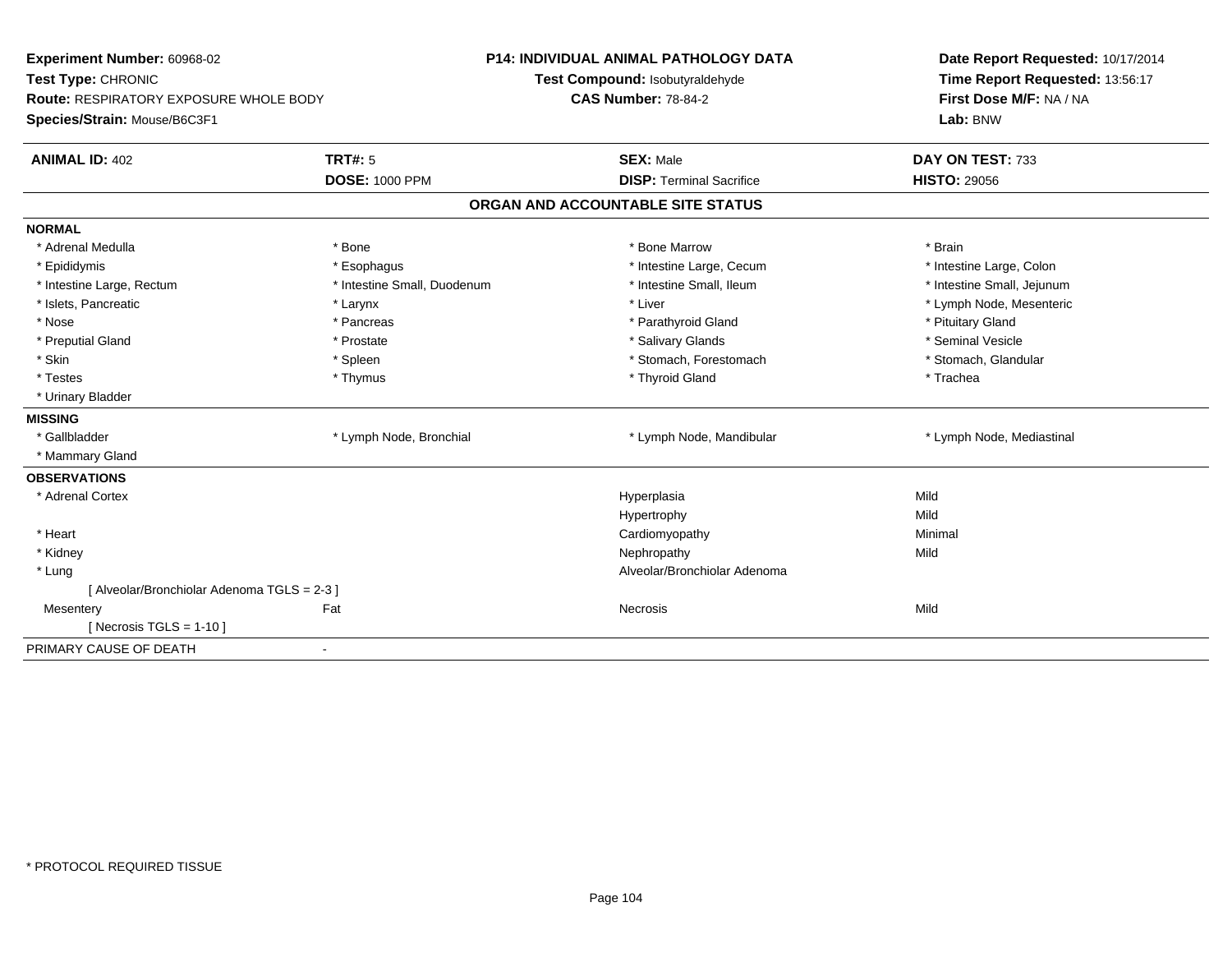| <b>Experiment Number: 60968-02</b><br>Test Type: CHRONIC<br><b>Route: RESPIRATORY EXPOSURE WHOLE BODY</b><br>Species/Strain: Mouse/B6C3F1 |                                  | <b>P14: INDIVIDUAL ANIMAL PATHOLOGY DATA</b><br>Test Compound: Isobutyraldehyde<br><b>CAS Number: 78-84-2</b> |                                   | Date Report Requested: 10/17/2014<br>Time Report Requested: 13:56:17<br>First Dose M/F: NA / NA<br>Lab: BNW |  |
|-------------------------------------------------------------------------------------------------------------------------------------------|----------------------------------|---------------------------------------------------------------------------------------------------------------|-----------------------------------|-------------------------------------------------------------------------------------------------------------|--|
| <b>ANIMAL ID: 403</b>                                                                                                                     | <b>TRT#: 5</b>                   |                                                                                                               | <b>SEX: Male</b>                  | DAY ON TEST: 421                                                                                            |  |
|                                                                                                                                           | <b>DOSE: 1000 PPM</b>            |                                                                                                               | <b>DISP: Natural Death</b>        | <b>HISTO: 29057</b>                                                                                         |  |
|                                                                                                                                           |                                  |                                                                                                               | ORGAN AND ACCOUNTABLE SITE STATUS |                                                                                                             |  |
| <b>NORMAL</b>                                                                                                                             |                                  |                                                                                                               |                                   |                                                                                                             |  |
| * Adrenal Cortex                                                                                                                          | * Adrenal Medulla                |                                                                                                               | * Bone                            | * Bone Marrow                                                                                               |  |
| * Brain                                                                                                                                   | * Epididymis                     |                                                                                                               | * Esophagus                       | * Heart                                                                                                     |  |
| * Intestine Large, Rectum                                                                                                                 | * Intestine Small, Duodenum      |                                                                                                               | * Islets, Pancreatic              | * Kidney                                                                                                    |  |
| * Larynx                                                                                                                                  | * Lung                           |                                                                                                               | * Lymph Node, Mandibular          | * Lymph Node, Mesenteric                                                                                    |  |
| * Pancreas                                                                                                                                | * Parathyroid Gland              |                                                                                                               | * Pituitary Gland                 | * Preputial Gland                                                                                           |  |
| * Salivary Glands                                                                                                                         | * Seminal Vesicle                |                                                                                                               | * Skin                            | * Spleen                                                                                                    |  |
| * Stomach, Forestomach                                                                                                                    | * Testes                         |                                                                                                               | * Thymus                          | * Thyroid Gland                                                                                             |  |
| * Trachea                                                                                                                                 | * Urinary Bladder                |                                                                                                               |                                   |                                                                                                             |  |
| <b>MISSING</b>                                                                                                                            |                                  |                                                                                                               |                                   |                                                                                                             |  |
| * Lymph Node, Bronchial                                                                                                                   | * Lymph Node, Mediastinal        |                                                                                                               | * Mammary Gland                   |                                                                                                             |  |
| <b>AUTO PRECLUDES DIAG.</b>                                                                                                               |                                  |                                                                                                               |                                   |                                                                                                             |  |
| * Gallbladder                                                                                                                             | * Intestine Large, Cecum         |                                                                                                               | * Intestine Large, Colon          | * Intestine Small, Ileum                                                                                    |  |
| * Intestine Small, Jejunum                                                                                                                | * Prostate                       |                                                                                                               | * Stomach, Glandular              |                                                                                                             |  |
| <b>OBSERVATIONS</b>                                                                                                                       |                                  |                                                                                                               |                                   |                                                                                                             |  |
| * Liver                                                                                                                                   |                                  |                                                                                                               | Hepatocellular Carcinoma          |                                                                                                             |  |
| [ Hepatocellular Carcinoma TGLS = 1-10 ]                                                                                                  |                                  |                                                                                                               |                                   |                                                                                                             |  |
| * Nose                                                                                                                                    | Olfactory Epi                    |                                                                                                               | Degeneration                      | Minimal                                                                                                     |  |
| PRIMARY CAUSE OF DEATH                                                                                                                    | - Liver Hepatocellular Carcinoma |                                                                                                               |                                   |                                                                                                             |  |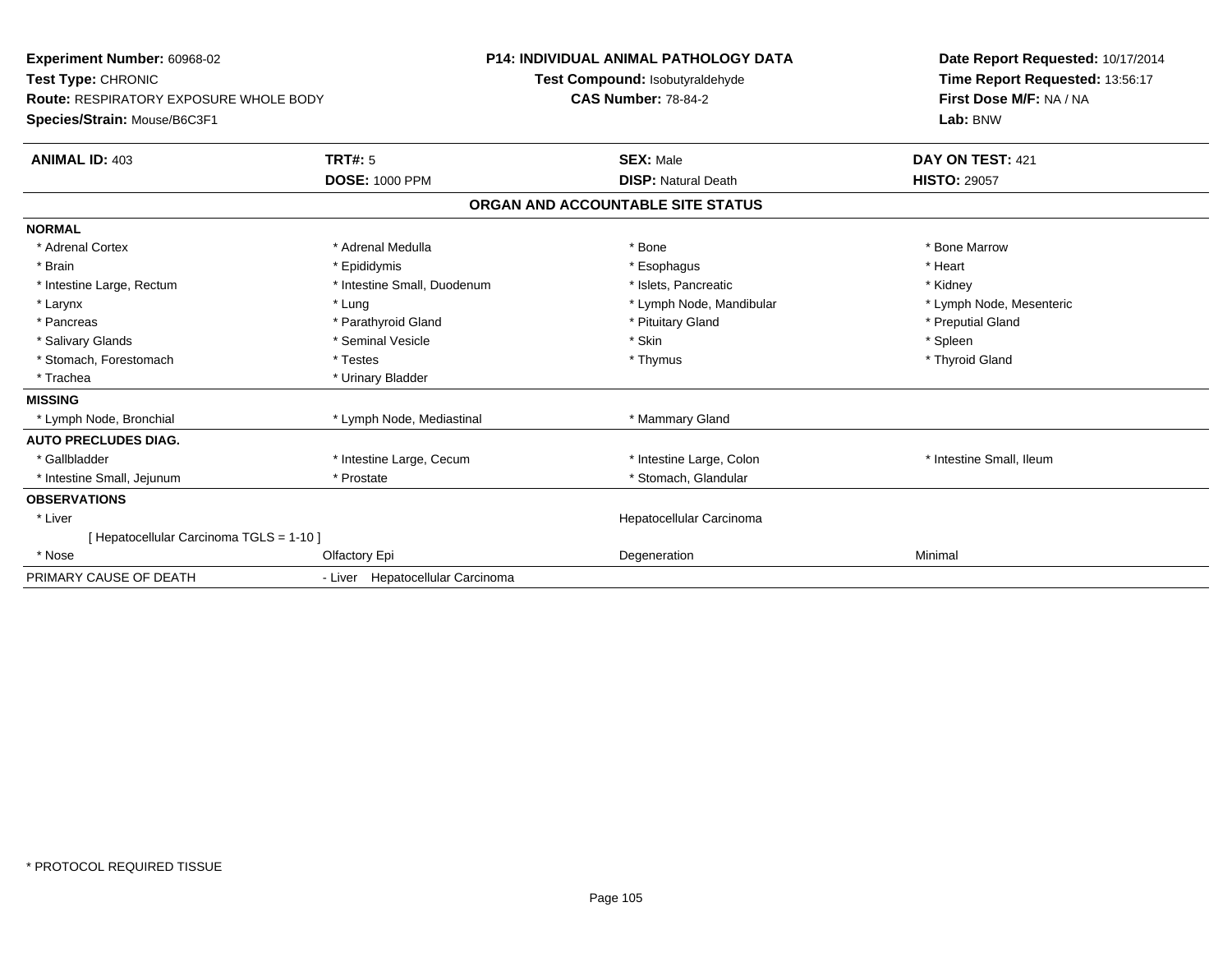**Experiment Number:** 60968-02**Test Type:** CHRONIC **Route:** RESPIRATORY EXPOSURE WHOLE BODY**Species/Strain:** Mouse/B6C3F1**P14: INDIVIDUAL ANIMAL PATHOLOGY DATATest Compound:** Isobutyraldehyde**CAS Number:** 78-84-2**Date Report Requested:** 10/17/2014**Time Report Requested:** 13:56:17**First Dose M/F:** NA / NA**Lab:** BNW**ANIMAL ID:** 404**TRT#:** 5 **SEX:** Male **DAY ON TEST:** 735 **DOSE:** 1000 PPM**DISP:** Terminal Sacrifice **HISTO:** 29058 **ORGAN AND ACCOUNTABLE SITE STATUSNORMAL**\* Adrenal Medulla \* \* Annual Medulla \* Brain \* Bone \* \* Bone Marrow \* Bone Marrow \* \* Brain \* Brain \* Brain \* Brain \* Brain \* Brain \* Brain \* Brain \* Brain \* Brain \* Brain \* Brain \* Brain \* Brain \* Brain \* Brain \* Brain \* \* Heart \* Epididymis \* Esophagus \* Gallbladder \* Heart\* Intestine Large, Cecum \* Intestine Large, Colon \* Intestine Large, Rectum \* Intestine Small, Duodenum \* Intestine Small, Ileum \* Intestine Small, Jejunum \* Islets, Pancreatic \* Larynx\* Lymph Node, Mediastinal \* Liver \* Lymph Node, Bronchial \* Lymph Node, Mandibular \* Lymph Node, Mandibular \* Lymph Node, Mesenteric \* The state of the state of the state of the state of the state of the state of the state of the state of the state of the state of the state of the state of the state of the state of the state of \* Pituitary Gland \* \* \* \* Prostate \* \* Prostate \* \* Salivary Glands \* \* Salivary Glands \* \* Seminal Vesicle \* Skin \* Spleen \* Spleen \* Spleen \* Stomach, Forestomach \* Testes \* Testes \* Testes \* Urinary Bladder \* Thymus \* Thyroid Gland \* Trachea \* Urinary Bladder \* **MISSING** \* Mammary Gland**OBSERVATIONS** \* Adrenal Cortexx and the control of the control of the control of the control of the control of the control of the control of the control of the control of the control of the control of the control of the control of the control of the co a **Moderate** Hypertrophyy Mild \* Int Lg Cecum Note: "1mm nodule" described at necropsy was normal Peyer's patch. \* Kidney Transit Epithe Hyperplasia Minimal Nephropathyy Mild Moderate \* Lung Alveolar Epith Hyperplasia Moderate \* Preputial Gland Inflammation Chronic Active, Moderate \* Stomach, Glandular**Inflammation Inflammation**  Chronic Active, Minimal PRIMARY CAUSE OF DEATH-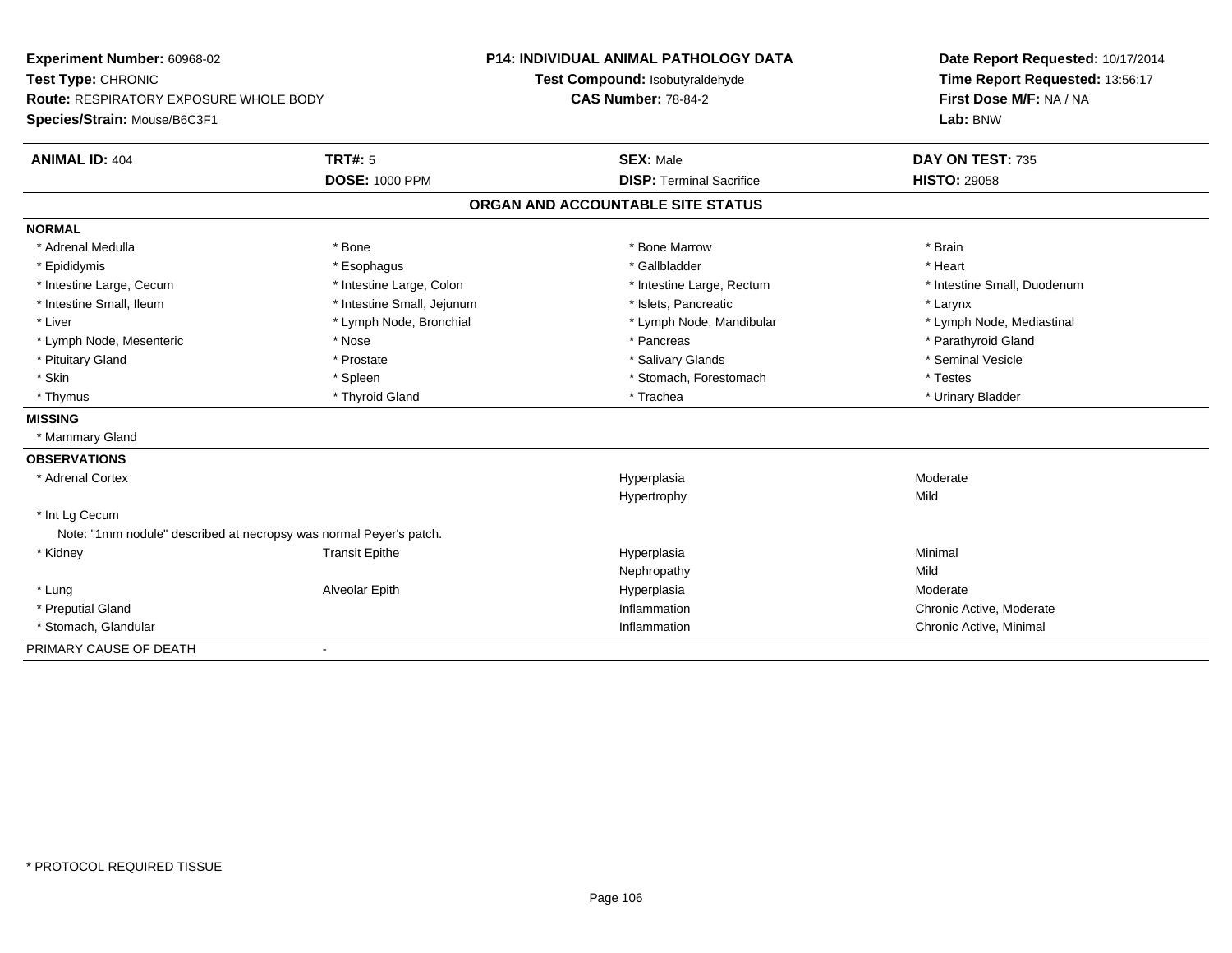**Experiment Number:** 60968-02**Test Type:** CHRONIC **Route:** RESPIRATORY EXPOSURE WHOLE BODY**Species/Strain:** Mouse/B6C3F1**P14: INDIVIDUAL ANIMAL PATHOLOGY DATATest Compound:** Isobutyraldehyde**CAS Number:** 78-84-2**Date Report Requested:** 10/17/2014**Time Report Requested:** 13:56:17**First Dose M/F:** NA / NA**Lab:** BNW**ANIMAL ID:** 405**TRT#:** 5 **SEX:** Male **DAY ON TEST:** 734 **DOSE:** 1000 PPM**DISP:** Terminal Sacrifice **HISTO:** 29059 **ORGAN AND ACCOUNTABLE SITE STATUSNORMAL**\* Adrenal Medulla \* \* Annual Medulla \* Brain \* Bone \* \* Bone Marrow \* Bone Marrow \* \* Brain \* Brain \* Brain \* Brain \* Brain \* Brain \* Brain \* Brain \* Brain \* Brain \* Brain \* Brain \* Brain \* Brain \* Brain \* Brain \* Brain \* \* Intestine Large, Colon \* Epididymis \* Intestine Large, Cecum \* Esophagus \* Intestine Large, Cecum \* Intestine Large, Cecum \* Intestine Small, Jejunum \* Intestine Large, Rectum \* Intestine Small, Duodenum \* Intestine Small, Duodenum \* \* Intestine Small, Ileum \* Islets, Pancreatic \* The same \* Larynx \* Larynx \* Larynx \* Liver \* Liver \* Liver \* Liver \* Lung \* Lymph Node, Mesenteric \* Lymph Node, Bronchial \* Lymph Node, Mandibular \* Lymph Node, Mediastinal \* Lymph Node, Mediastinal \* Nose \* Pancreas \* Pancreas \* Pancreas \* Parathyroid Gland \* Parathyroid Gland \* Pituitary Gland \* Pituitary Gland \* Prostate \* \* Salivary Glands \* \* Salivary Glands \* \* Seminal Vesicle \* \* \* Seminal Yestrich \* \* Skin \* \* Skin \* Testes \* Spleen \* Stomach, Forestomach \* Stomach, Spleen \* Stomach, Glandular \* Testestess \* Stomach, Glandular \* Thymus \* Trachea \* Trachea \* Trachea \* Urinary Bladder **MISSING** \* Mammary Gland**OBSERVATIONS** \* Adrenal Cortexx and the control of the control of the control of the control of the control of the control of the control of the control of the control of the control of the control of the control of the control of the control of the co a **Minimal** Hypertrophyy Mild Minimal \* Gallbladderr and the contract of the contract of the contract of the contract of the contract of the contract of the contract of the contract of the contract of the contract of the contract of the contract of the contract of the cont a **Minimal**  \* Heart Cardiomyopathy Minimal \* Kidneyy the controller of the controller of the controller of the controller of the controller of the controller of the controller of the controller of the controller of the controller of the controller of the controller of the Chronic Active, Moderate \* Preputial Gland Inflammation Chronic Active, Moderate [ Inflammation TGLS = 1-7 ] \* Thyroid Gland Follicular Cel Hyperplasia Minimal PRIMARY CAUSE OF DEATH-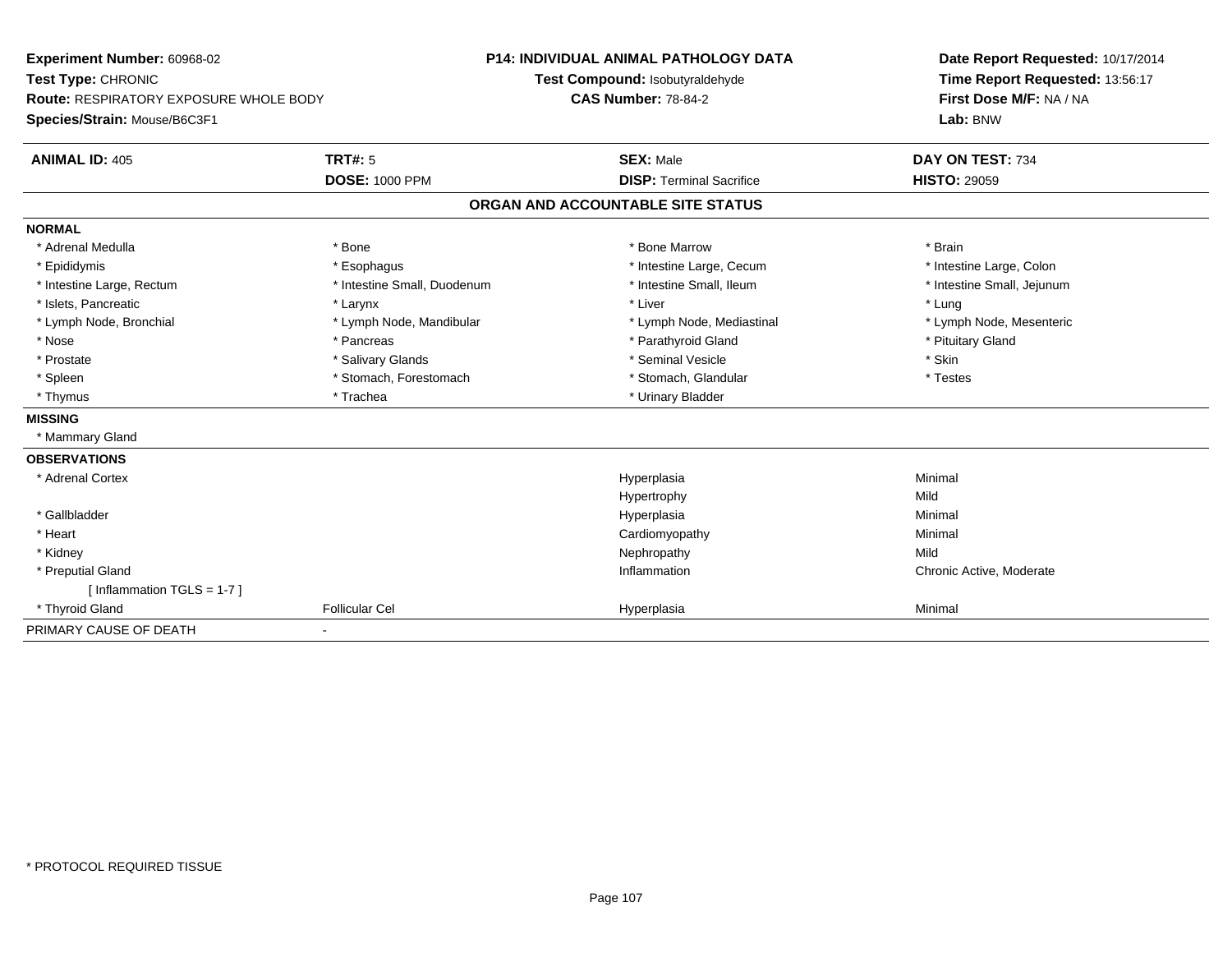| Experiment Number: 60968-02<br>Test Type: CHRONIC<br>Route: RESPIRATORY EXPOSURE WHOLE BODY<br>Species/Strain: Mouse/B6C3F1 |                            | <b>P14: INDIVIDUAL ANIMAL PATHOLOGY DATA</b><br>Test Compound: Isobutyraldehyde<br><b>CAS Number: 78-84-2</b> |                                   | Date Report Requested: 10/17/2014<br>Time Report Requested: 13:56:17<br>First Dose M/F: NA / NA<br>Lab: BNW |  |
|-----------------------------------------------------------------------------------------------------------------------------|----------------------------|---------------------------------------------------------------------------------------------------------------|-----------------------------------|-------------------------------------------------------------------------------------------------------------|--|
| <b>ANIMAL ID: 406</b>                                                                                                       | <b>TRT#: 5</b>             |                                                                                                               | <b>SEX: Male</b>                  | DAY ON TEST: 734                                                                                            |  |
|                                                                                                                             | <b>DOSE: 1000 PPM</b>      |                                                                                                               | <b>DISP: Terminal Sacrifice</b>   | <b>HISTO: 29060</b>                                                                                         |  |
|                                                                                                                             |                            |                                                                                                               | ORGAN AND ACCOUNTABLE SITE STATUS |                                                                                                             |  |
| <b>NORMAL</b>                                                                                                               |                            |                                                                                                               |                                   |                                                                                                             |  |
| * Adrenal Medulla                                                                                                           | * Bone                     |                                                                                                               | * Bone Marrow                     | * Brain                                                                                                     |  |
| * Epididymis                                                                                                                | * Esophagus                |                                                                                                               | * Gallbladder                     | * Heart                                                                                                     |  |
| * Intestine Large, Cecum                                                                                                    | * Intestine Large, Colon   |                                                                                                               | * Intestine Large, Rectum         | * Intestine Small, Duodenum                                                                                 |  |
| * Intestine Small. Ileum                                                                                                    | * Intestine Small, Jejunum |                                                                                                               | * Larynx                          | * Lung                                                                                                      |  |
| * Lymph Node, Bronchial                                                                                                     | * Lymph Node, Mandibular   |                                                                                                               | * Lymph Node, Mesenteric          | * Nose                                                                                                      |  |
| * Pancreas                                                                                                                  | * Parathyroid Gland        |                                                                                                               | * Pituitary Gland                 | * Preputial Gland                                                                                           |  |
| * Prostate                                                                                                                  | * Salivary Glands          |                                                                                                               | * Seminal Vesicle                 | * Skin                                                                                                      |  |
| * Spleen                                                                                                                    | * Stomach, Forestomach     |                                                                                                               | * Stomach, Glandular              | * Testes                                                                                                    |  |
| * Thymus                                                                                                                    | * Thyroid Gland            |                                                                                                               | * Trachea                         | * Urinary Bladder                                                                                           |  |
| <b>MISSING</b>                                                                                                              |                            |                                                                                                               |                                   |                                                                                                             |  |
| * Lymph Node, Mediastinal                                                                                                   | * Mammary Gland            |                                                                                                               |                                   |                                                                                                             |  |
| <b>OBSERVATIONS</b>                                                                                                         |                            |                                                                                                               |                                   |                                                                                                             |  |
| * Adrenal Cortex                                                                                                            |                            |                                                                                                               | Hypertrophy                       | Mild                                                                                                        |  |
| * Islets, Pancreatic                                                                                                        |                            |                                                                                                               | Adenoma                           |                                                                                                             |  |
| * Kidney                                                                                                                    |                            |                                                                                                               | Nephropathy                       | Mild                                                                                                        |  |
| * Liver                                                                                                                     |                            |                                                                                                               | Hepatocellular Adenoma            |                                                                                                             |  |
| [ Hepatocellular Adenoma TGLS = 1-10 ]                                                                                      |                            |                                                                                                               |                                   |                                                                                                             |  |
| PRIMARY CAUSE OF DEATH                                                                                                      |                            |                                                                                                               |                                   |                                                                                                             |  |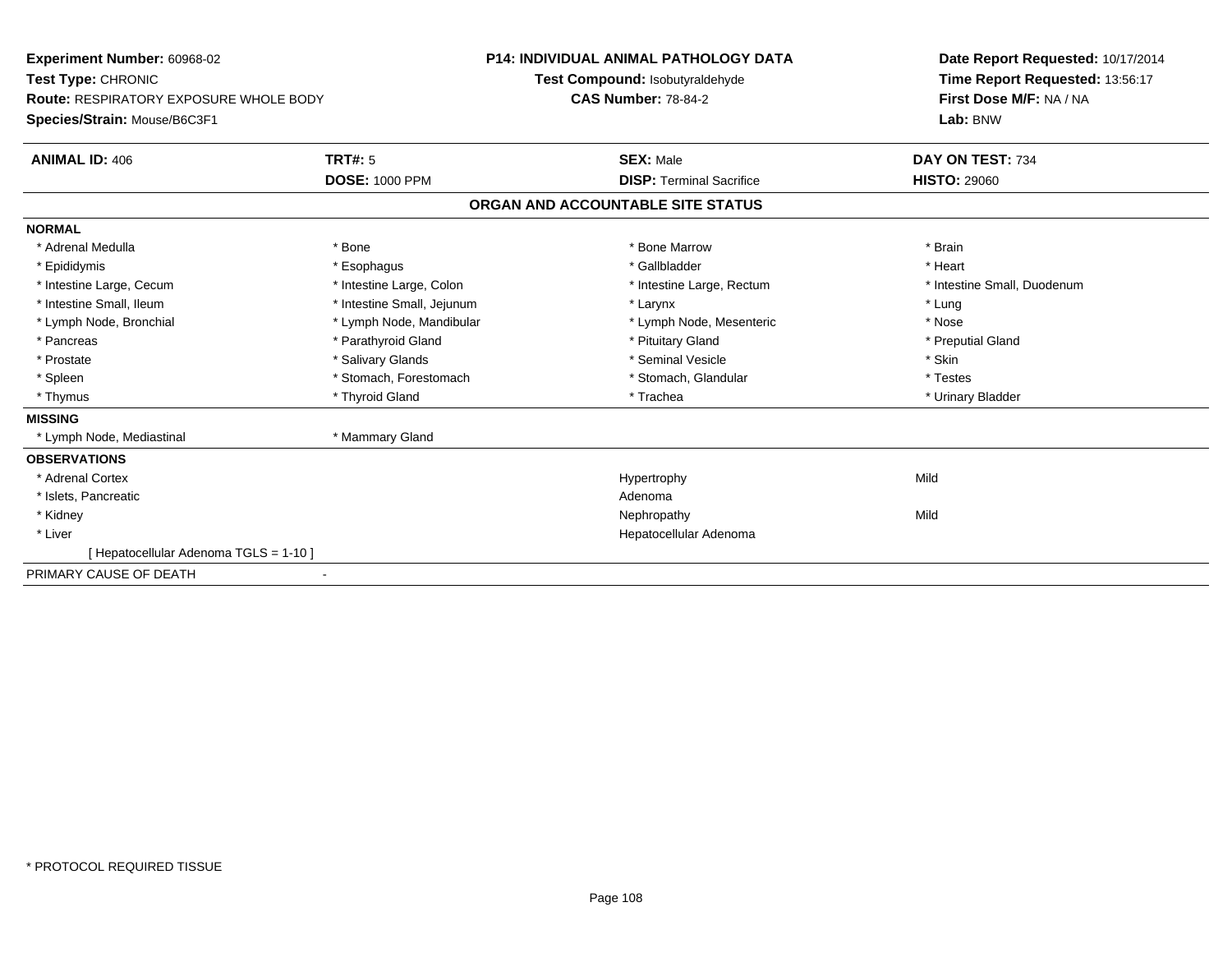| Experiment Number: 60968-02                   |                           | <b>P14: INDIVIDUAL ANIMAL PATHOLOGY DATA</b> | Date Report Requested: 10/17/2014 |
|-----------------------------------------------|---------------------------|----------------------------------------------|-----------------------------------|
| Test Type: CHRONIC                            |                           | Test Compound: Isobutyraldehyde              | Time Report Requested: 13:56:17   |
| <b>Route: RESPIRATORY EXPOSURE WHOLE BODY</b> |                           | <b>CAS Number: 78-84-2</b>                   | First Dose M/F: NA / NA           |
| Species/Strain: Mouse/B6C3F1                  |                           |                                              | Lab: BNW                          |
| <b>ANIMAL ID: 407</b>                         | <b>TRT#: 5</b>            | <b>SEX: Male</b>                             | DAY ON TEST: 734                  |
|                                               | <b>DOSE: 1000 PPM</b>     | <b>DISP: Terminal Sacrifice</b>              | <b>HISTO: 29061</b>               |
|                                               |                           | ORGAN AND ACCOUNTABLE SITE STATUS            |                                   |
| <b>NORMAL</b>                                 |                           |                                              |                                   |
| * Adrenal Medulla                             | * Bone                    | * Bone Marrow                                | * Brain                           |
| * Epididymis                                  | * Esophagus               | * Gallbladder                                | * Intestine Large, Cecum          |
| * Intestine Large, Colon                      | * Intestine Large, Rectum | * Intestine Small, Duodenum                  | * Intestine Small, Ileum          |
| * Intestine Small, Jejunum                    | * Islets, Pancreatic      | * Larynx                                     | * Liver                           |
| * Lymph Node, Bronchial                       | * Lymph Node, Mesenteric  | * Nose                                       | * Pancreas                        |
| * Pituitary Gland                             | * Preputial Gland         | * Prostate                                   | * Salivary Glands                 |
| * Seminal Vesicle                             | * Skin                    | * Spleen                                     | * Stomach, Forestomach            |
| * Stomach, Glandular                          | * Testes                  | * Thymus                                     | * Trachea                         |
| * Urinary Bladder                             |                           |                                              |                                   |
| <b>MISSING</b>                                |                           |                                              |                                   |
| * Lymph Node, Mandibular                      | * Lymph Node, Mediastinal | * Mammary Gland                              | * Parathyroid Gland               |
| <b>OBSERVATIONS</b>                           |                           |                                              |                                   |
| * Adrenal Cortex                              |                           | Hypertrophy                                  | Mild                              |
| * Heart                                       |                           | Cardiomyopathy                               | Minimal                           |
| * Kidney                                      |                           | Cyst                                         | Moderate                          |
|                                               |                           | Nephropathy                                  | Mild                              |
| [ $Cyst TGLS = 1-5$ ]                         |                           |                                              |                                   |
| * Lung                                        |                           | Alveolar/Bronchiolar Adenoma                 |                                   |
| * Thyroid Gland                               | <b>Follicular Cel</b>     | Hyperplasia                                  | Mild                              |
| PRIMARY CAUSE OF DEATH                        |                           |                                              |                                   |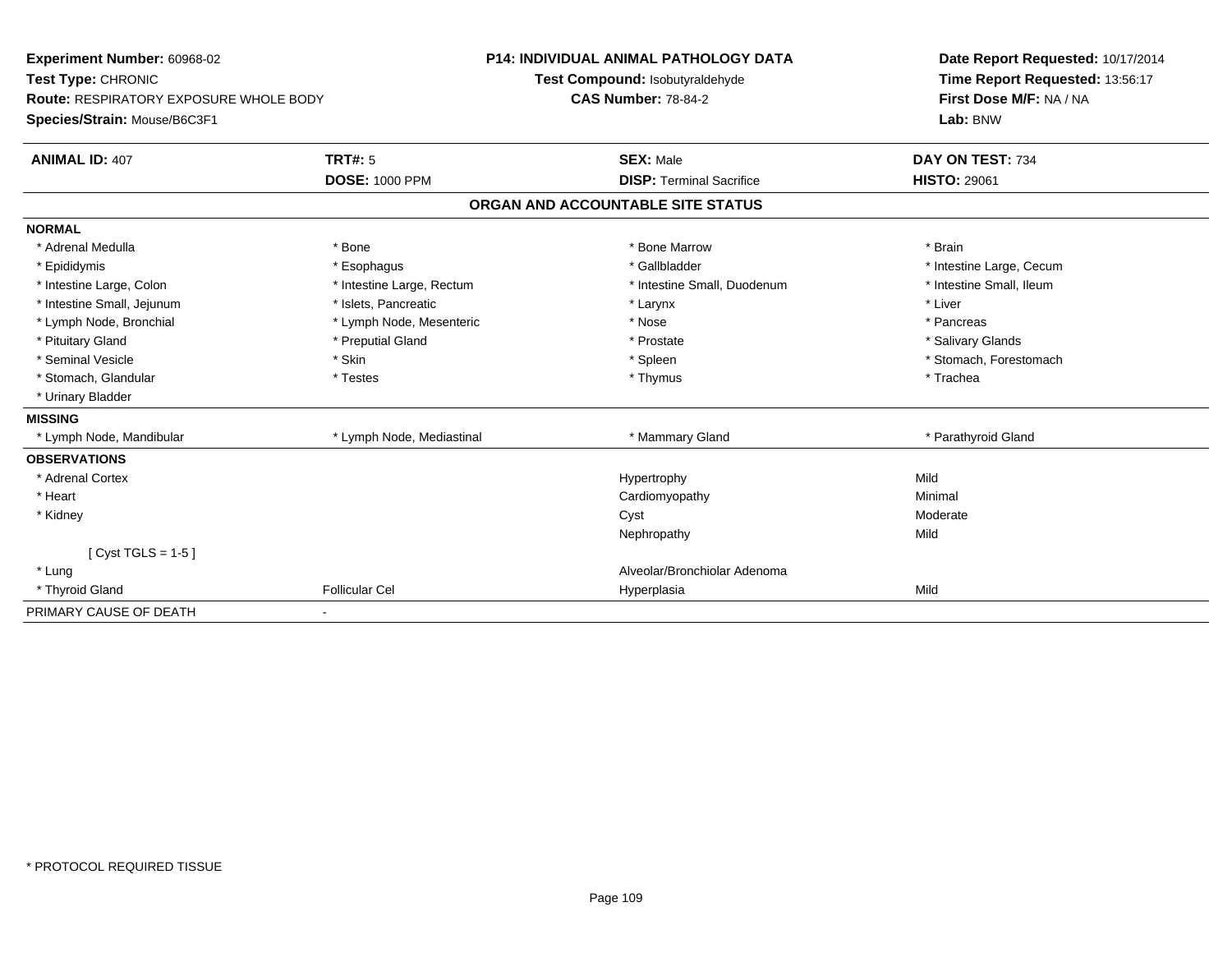| Experiment Number: 60968-02                                                                                                                                                 |                            | <b>P14: INDIVIDUAL ANIMAL PATHOLOGY DATA</b> | Date Report Requested: 10/17/2014 |
|-----------------------------------------------------------------------------------------------------------------------------------------------------------------------------|----------------------------|----------------------------------------------|-----------------------------------|
| Test Type: CHRONIC                                                                                                                                                          |                            | Test Compound: Isobutyraldehyde              | Time Report Requested: 13:56:17   |
| <b>Route: RESPIRATORY EXPOSURE WHOLE BODY</b>                                                                                                                               |                            | <b>CAS Number: 78-84-2</b>                   | First Dose M/F: NA / NA           |
| Species/Strain: Mouse/B6C3F1                                                                                                                                                |                            |                                              | Lab: BNW                          |
| <b>ANIMAL ID: 408</b>                                                                                                                                                       | <b>TRT#: 5</b>             | <b>SEX: Male</b>                             | DAY ON TEST: 733                  |
|                                                                                                                                                                             | <b>DOSE: 1000 PPM</b>      | <b>DISP: Terminal Sacrifice</b>              | <b>HISTO: 29062</b>               |
|                                                                                                                                                                             |                            | ORGAN AND ACCOUNTABLE SITE STATUS            |                                   |
| <b>NORMAL</b>                                                                                                                                                               |                            |                                              |                                   |
| * Adrenal Cortex                                                                                                                                                            | * Adrenal Medulla          | * Bone                                       | * Bone Marrow                     |
| * Brain                                                                                                                                                                     | * Epididymis               | * Esophagus                                  | * Gallbladder                     |
| * Intestine Large, Cecum                                                                                                                                                    | * Intestine Large, Colon   | * Intestine Large, Rectum                    | * Intestine Small, Duodenum       |
| * Intestine Small, Ileum                                                                                                                                                    | * Intestine Small, Jejunum | * Islets, Pancreatic                         | * Larynx                          |
| * Lymph Node, Bronchial                                                                                                                                                     | * Lymph Node, Mesenteric   | * Nose                                       | * Pancreas                        |
| * Parathyroid Gland                                                                                                                                                         | * Pituitary Gland          | * Preputial Gland                            | * Prostate                        |
| * Salivary Glands                                                                                                                                                           | * Seminal Vesicle          | * Spleen                                     | * Stomach, Forestomach            |
| * Stomach, Glandular                                                                                                                                                        | * Testes                   | * Thyroid Gland                              | * Trachea                         |
| * Urinary Bladder                                                                                                                                                           |                            |                                              |                                   |
| <b>MISSING</b>                                                                                                                                                              |                            |                                              |                                   |
| * Lymph Node, Mandibular                                                                                                                                                    | * Lymph Node, Mediastinal  | * Mammary Gland                              | * Thymus                          |
| <b>OBSERVATIONS</b>                                                                                                                                                         |                            |                                              |                                   |
| * Heart                                                                                                                                                                     |                            | Cardiomyopathy                               | Minimal                           |
| * Kidney                                                                                                                                                                    |                            | Nephropathy                                  | Mild                              |
| * Liver                                                                                                                                                                     |                            | Hepatocellular Adenoma                       |                                   |
| [ Hepatocellular Adenoma TGLS = 5-11 ]                                                                                                                                      |                            |                                              |                                   |
| * Lung                                                                                                                                                                      |                            | Alveolar/Bronchiolar Carcinoma               |                                   |
| Note: Cardiac & diaphragmatic lobes were "pale" due to macrophage infiltrate secondary to alveolar/bronchiolar carcinoma.<br>[ Alveolar/Bronchiolar Carcinoma TGLS = 3-10 ] |                            |                                              |                                   |
| * Lym Node Bron                                                                                                                                                             |                            |                                              |                                   |
| Note: "Enlarged" lymph node was within normal limits microscopically.                                                                                                       |                            |                                              |                                   |
| * Skin                                                                                                                                                                      |                            | Inflammation                                 | Chronic Active, Mild              |
| [Inflammation TGLS = $2-7$ ]                                                                                                                                                |                            |                                              |                                   |
| Tooth                                                                                                                                                                       |                            | Developmental Malformation                   |                                   |
| [ Developmental Malformation TGLS = 2-7 ]                                                                                                                                   |                            |                                              |                                   |
| PRIMARY CAUSE OF DEATH                                                                                                                                                      |                            |                                              |                                   |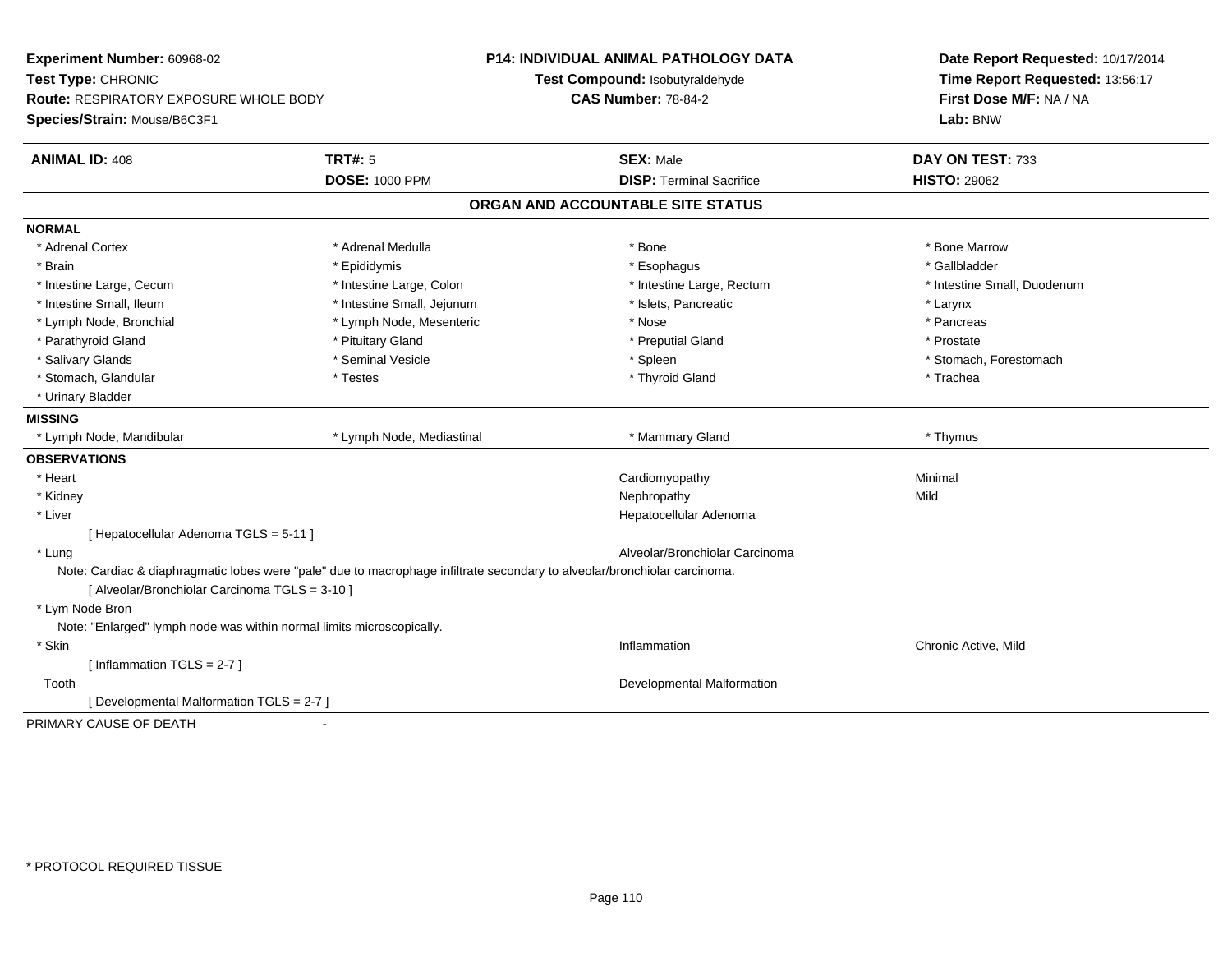**Experiment Number:** 60968-02**Test Type:** CHRONIC **Route:** RESPIRATORY EXPOSURE WHOLE BODY**Species/Strain:** Mouse/B6C3F1**P14: INDIVIDUAL ANIMAL PATHOLOGY DATATest Compound:** Isobutyraldehyde**CAS Number:** 78-84-2**Date Report Requested:** 10/17/2014**Time Report Requested:** 13:56:17**First Dose M/F:** NA / NA**Lab:** BNW**ANIMAL ID:** 409**TRT#:** 5 **SEX:** Male **DAY ON TEST:** 733 **DOSE:** 1000 PPM**DISP:** Terminal Sacrifice **HISTO:** 29063 **ORGAN AND ACCOUNTABLE SITE STATUSNORMAL**\* Adrenal Medulla \* \* Annual Medulla \* Brain \* Bone \* \* Bone Marrow \* Bone Marrow \* \* Brain \* Brain \* Brain \* Brain \* Brain \* Brain \* Brain \* Brain \* Brain \* Brain \* Brain \* Brain \* Brain \* Brain \* Brain \* Brain \* Brain \* \* Epididymis **\* Exophagus \* Execument \* Execument \* Gallbladder** \* Gallbladder \* \* Thtestine Large, Cecum \* Intestine Small, Ileum \* Intestine Large, Colon \* Intestine Large, Rectum \* Intestine Small, Duodenum \* Intestine Small, Duodenum \* Lymph Node, Bronchial \* Intestine Small, Jejunum \* 1992 \* Marchial \* Islets, Pancreatic \* Larynx \* Larynx \* Larynx \* Lymph Node, Mandibular \* Mose \* Lymph Node, Mediastinal \* Nose \* Lymph Node, Mesenteric \* Nose \* Nose \* Preputial Gland \* Pancreas \* \* Parathyroid Gland \* \* Parathyroid Gland \* \* Pituitary Gland \* \* Preputial Gland \* \* Preputial Gland \* Prostate \* \* Salivary Glands \* \* Salivary Glands \* \* Seminal Vesicle \* \* \* Seminal Yestrich \* \* Skin \* \* Skin \* Testes \* Spleen \* Stomach, Forestomach \* Stomach, Spleen \* Stomach, Glandular \* Testestess \* Stomach, Glandular \* Urinary Bladder \* Thymus \* Thyroid Gland \* Trachea \* Urinary Bladder \* **MISSING** \* Mammary Gland**OBSERVATIONS** \* Adrenal Cortexx and the controller of the controller of the controller of the Hypertrophy  $\mathsf{M}$ inimal  $\mathsf{M}$ inimal  $\mathsf{M}$  \* Heart Cardiomyopathy Minimal \* Kidneyy the controller of the controller of the controller of the controller of the controller of the controller of the controller of the controller of the controller of the controller of the controller of the controller of the \* Liver Hepatocellular Adenoma[ Hepatocellular Adenoma TGLS = 1-4 ] \* Lungg and the settlement of the Alveolar Epith Hyperplasia Hyperplasia Mild and the Mild and Mild and Mild and Mild PRIMARY CAUSE OF DEATH-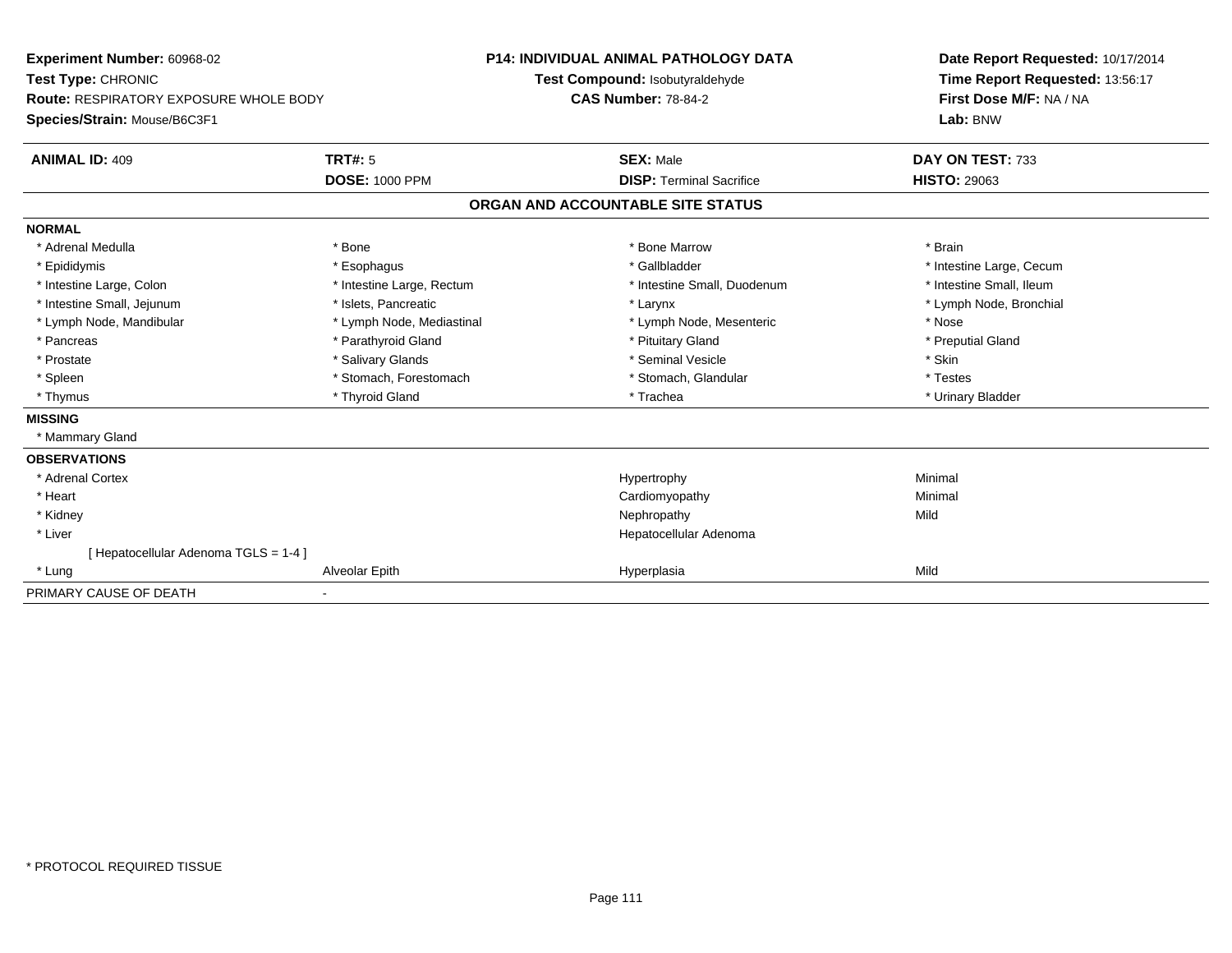| Experiment Number: 60968-02<br>Test Type: CHRONIC                             |                           | <b>P14: INDIVIDUAL ANIMAL PATHOLOGY DATA</b><br>Test Compound: Isobutyraldehyde | Date Report Requested: 10/17/2014<br>Time Report Requested: 13:56:17 |
|-------------------------------------------------------------------------------|---------------------------|---------------------------------------------------------------------------------|----------------------------------------------------------------------|
| <b>Route: RESPIRATORY EXPOSURE WHOLE BODY</b><br>Species/Strain: Mouse/B6C3F1 |                           | <b>CAS Number: 78-84-2</b>                                                      | First Dose M/F: NA / NA<br>Lab: BNW                                  |
|                                                                               |                           |                                                                                 |                                                                      |
| <b>ANIMAL ID: 410</b>                                                         | <b>TRT#: 5</b>            | <b>SEX: Male</b>                                                                | <b>DAY ON TEST: 43</b>                                               |
|                                                                               | <b>DOSE: 1000 PPM</b>     | <b>DISP: Natural Death</b>                                                      | <b>HISTO: 29064</b>                                                  |
|                                                                               |                           | ORGAN AND ACCOUNTABLE SITE STATUS                                               |                                                                      |
| <b>NORMAL</b>                                                                 |                           |                                                                                 |                                                                      |
| * Adrenal Cortex                                                              | * Adrenal Medulla         | * Bone                                                                          | * Bone Marrow                                                        |
| * Brain                                                                       | * Epididymis              | * Esophagus                                                                     | * Heart                                                              |
| * Intestine Large, Rectum                                                     | * Islets, Pancreatic      | * Kidney                                                                        | * Larynx                                                             |
| * Liver                                                                       | * Lung                    | * Lymph Node, Bronchial                                                         | * Lymph Node, Mandibular                                             |
| * Lymph Node, Mesenteric                                                      | * Nose                    | * Pancreas                                                                      | * Pituitary Gland                                                    |
| * Preputial Gland                                                             | * Prostate                | * Salivary Glands                                                               | * Seminal Vesicle                                                    |
| * Skin                                                                        | * Spleen                  | * Stomach, Forestomach                                                          | * Stomach, Glandular                                                 |
| * Testes                                                                      | * Thymus                  | * Thyroid Gland                                                                 | * Trachea                                                            |
| <b>MISSING</b>                                                                |                           |                                                                                 |                                                                      |
| * Gallbladder                                                                 | * Lymph Node, Mediastinal | * Mammary Gland                                                                 | * Parathyroid Gland                                                  |
| <b>AUTO PRECLUDES DIAG.</b>                                                   |                           |                                                                                 |                                                                      |
| * Intestine Large, Cecum                                                      | * Intestine Large, Colon  | * Intestine Small, Duodenum                                                     | * Intestine Small, Ileum                                             |
| * Intestine Small, Jejunum                                                    | * Urinary Bladder         |                                                                                 |                                                                      |
| <b>OBSERVATIONS</b>                                                           |                           |                                                                                 |                                                                      |
| * Kidney                                                                      |                           |                                                                                 |                                                                      |
| Note: "Pale" kidneys described at necropsy due to post mortem artifact.       |                           |                                                                                 |                                                                      |
| * Liver                                                                       |                           |                                                                                 |                                                                      |
| Note: "Pale" liver described at necropsy due to post mortem artifact.         |                           |                                                                                 |                                                                      |
| * Lung                                                                        |                           |                                                                                 |                                                                      |
| Note: "Pale" lungs described at necropsy due to post mortem artifact.         |                           |                                                                                 |                                                                      |
| PRIMARY CAUSE OF DEATH                                                        | - UNCERTAIN               |                                                                                 |                                                                      |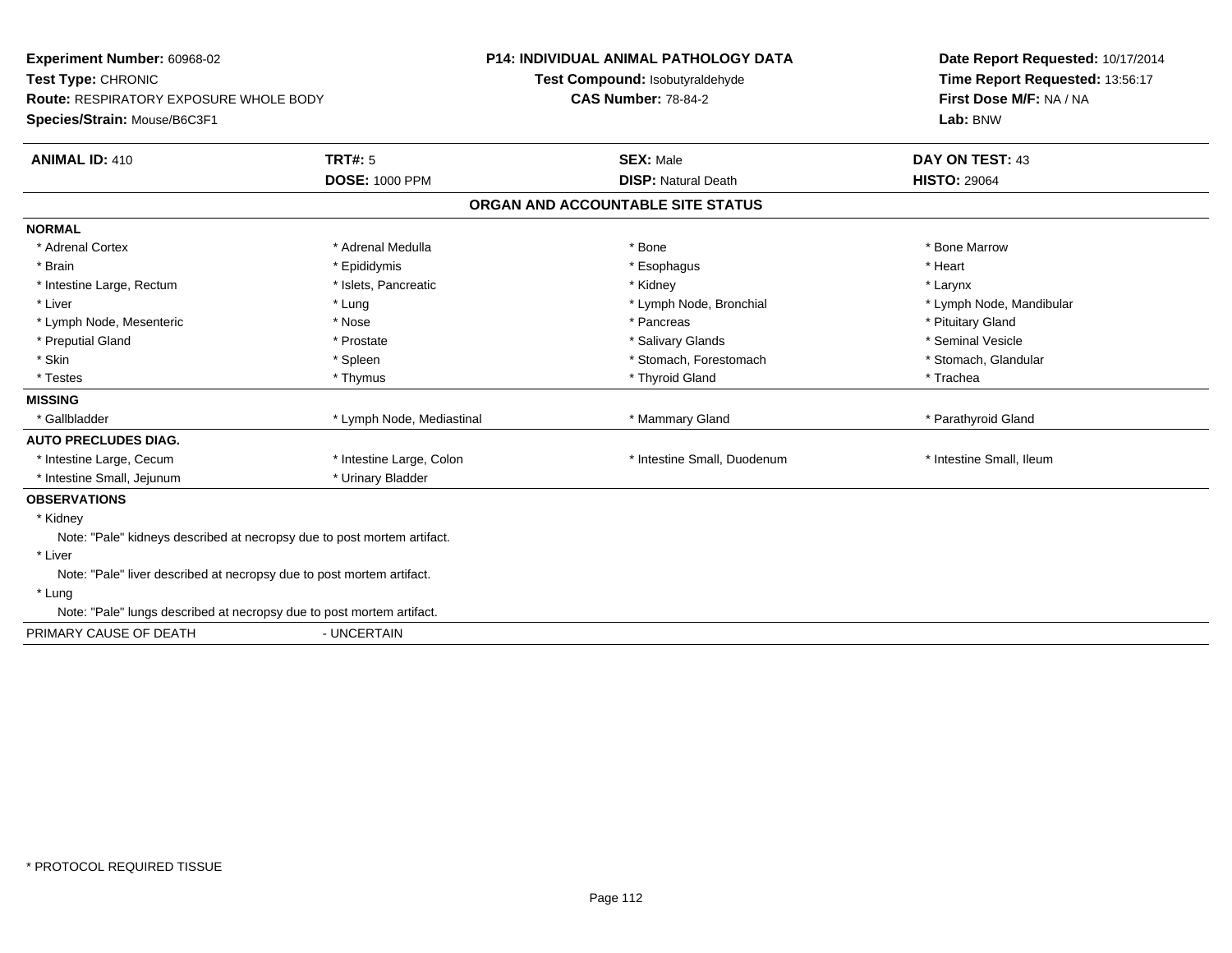| Experiment Number: 60968-02<br>Test Type: CHRONIC |                           | <b>P14: INDIVIDUAL ANIMAL PATHOLOGY DATA</b><br>Test Compound: Isobutyraldehyde |  | Date Report Requested: 10/17/2014<br>Time Report Requested: 13:56:17 |  |
|---------------------------------------------------|---------------------------|---------------------------------------------------------------------------------|--|----------------------------------------------------------------------|--|
| <b>Route: RESPIRATORY EXPOSURE WHOLE BODY</b>     |                           | <b>CAS Number: 78-84-2</b>                                                      |  | First Dose M/F: NA / NA                                              |  |
| Species/Strain: Mouse/B6C3F1                      |                           |                                                                                 |  | Lab: BNW                                                             |  |
| <b>ANIMAL ID: 411</b>                             | <b>TRT#: 5</b>            | <b>SEX: Male</b>                                                                |  | DAY ON TEST: 733                                                     |  |
|                                                   | <b>DOSE: 1000 PPM</b>     | <b>DISP: Terminal Sacrifice</b>                                                 |  | <b>HISTO: 29065</b>                                                  |  |
|                                                   |                           | ORGAN AND ACCOUNTABLE SITE STATUS                                               |  |                                                                      |  |
| <b>NORMAL</b>                                     |                           |                                                                                 |  |                                                                      |  |
| * Adrenal Medulla                                 | * Bone                    | * Bone Marrow                                                                   |  | * Brain                                                              |  |
| * Epididymis                                      | * Esophagus               | * Gallbladder                                                                   |  | * Intestine Large, Cecum                                             |  |
| * Intestine Large, Colon                          | * Intestine Large, Rectum | * Intestine Small, Duodenum                                                     |  | * Intestine Small, Ileum                                             |  |
| * Intestine Small, Jejunum                        | * Islets, Pancreatic      | * Larynx                                                                        |  | * Lung                                                               |  |
| * Lymph Node, Mandibular                          | * Lymph Node, Mediastinal | * Lymph Node, Mesenteric                                                        |  | * Nose                                                               |  |
| * Pancreas                                        | * Parathyroid Gland       | * Pituitary Gland                                                               |  | * Prostate                                                           |  |
| * Salivary Glands                                 | * Seminal Vesicle         | * Skin                                                                          |  | * Spleen                                                             |  |
| * Stomach, Forestomach                            | * Stomach, Glandular      | * Testes                                                                        |  | * Thymus                                                             |  |
| * Thyroid Gland                                   | * Trachea                 | * Urinary Bladder                                                               |  |                                                                      |  |
| <b>MISSING</b>                                    |                           |                                                                                 |  |                                                                      |  |
| * Lymph Node, Bronchial                           | * Mammary Gland           |                                                                                 |  |                                                                      |  |
| <b>OBSERVATIONS</b>                               |                           |                                                                                 |  |                                                                      |  |
| * Adrenal Cortex                                  |                           | Hypertrophy                                                                     |  | Minimal                                                              |  |
| * Heart                                           |                           | Cardiomyopathy                                                                  |  | Minimal                                                              |  |
| * Kidney                                          |                           | Nephropathy                                                                     |  | Minimal                                                              |  |
| * Liver                                           |                           | <b>Clear Cell Focus</b>                                                         |  |                                                                      |  |
| * Preputial Gland                                 |                           | Cyst                                                                            |  | Moderate                                                             |  |
| [ Cyst TGLS = 1-7 ]                               |                           |                                                                                 |  |                                                                      |  |
| PRIMARY CAUSE OF DEATH                            |                           |                                                                                 |  |                                                                      |  |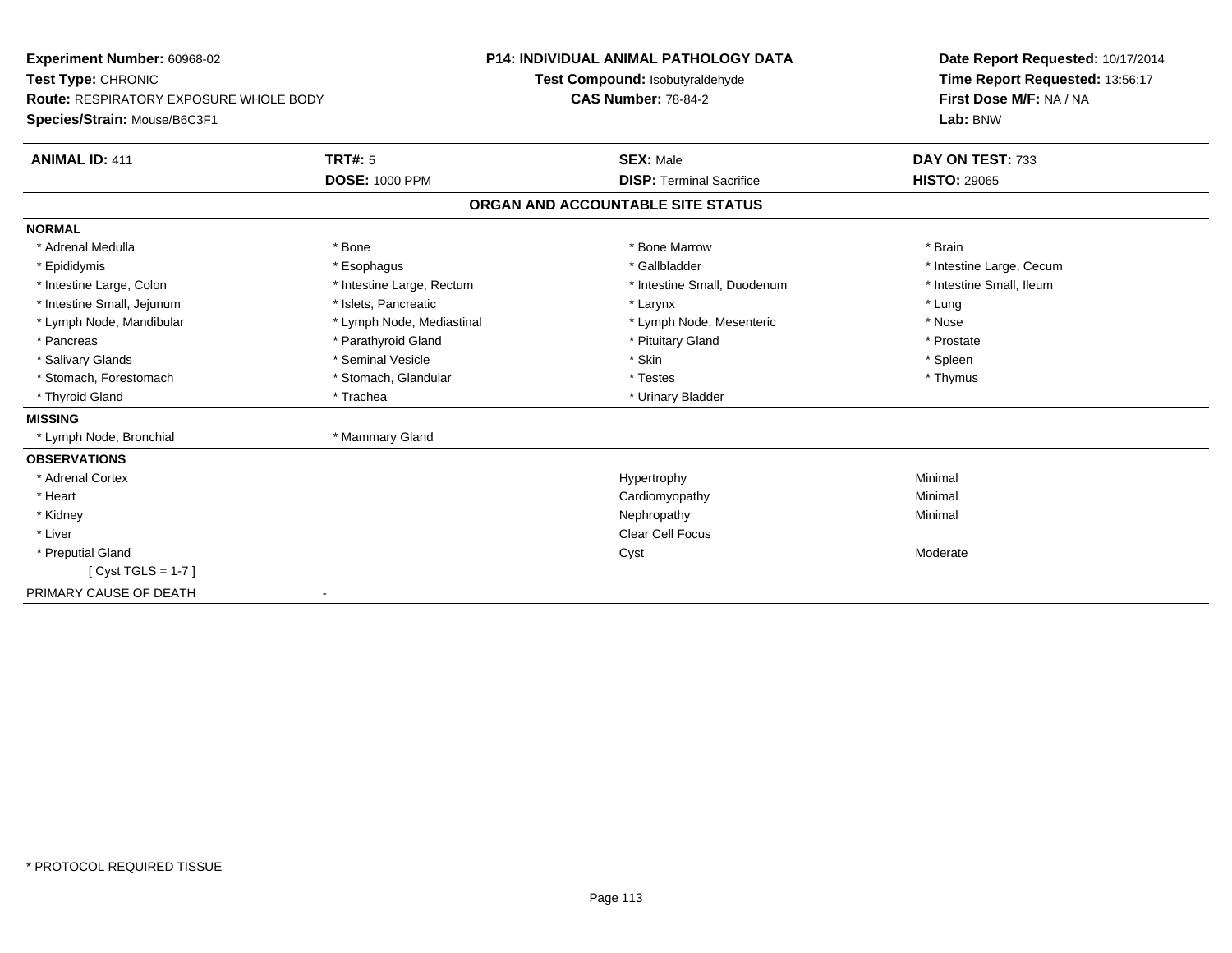| Experiment Number: 60968-02<br>Test Type: CHRONIC |                                                                                                            | <b>P14: INDIVIDUAL ANIMAL PATHOLOGY DATA</b> | Date Report Requested: 10/17/2014<br>Time Report Requested: 13:56:17 |  |
|---------------------------------------------------|------------------------------------------------------------------------------------------------------------|----------------------------------------------|----------------------------------------------------------------------|--|
|                                                   |                                                                                                            | Test Compound: Isobutyraldehyde              |                                                                      |  |
| <b>Route: RESPIRATORY EXPOSURE WHOLE BODY</b>     |                                                                                                            | <b>CAS Number: 78-84-2</b>                   | First Dose M/F: NA / NA                                              |  |
| Species/Strain: Mouse/B6C3F1                      |                                                                                                            |                                              | Lab: BNW                                                             |  |
| <b>ANIMAL ID: 412</b>                             | <b>TRT#: 5</b>                                                                                             | <b>SEX: Male</b>                             | DAY ON TEST: 649                                                     |  |
|                                                   | <b>DOSE: 1000 PPM</b>                                                                                      | <b>DISP: Natural Death</b>                   | <b>HISTO: 29066</b>                                                  |  |
|                                                   |                                                                                                            | ORGAN AND ACCOUNTABLE SITE STATUS            |                                                                      |  |
| <b>NORMAL</b>                                     |                                                                                                            |                                              |                                                                      |  |
| * Adrenal Cortex                                  | * Adrenal Medulla                                                                                          | * Bone                                       | * Bone Marrow                                                        |  |
| * Brain                                           | * Epididymis                                                                                               | * Esophagus                                  | * Gallbladder                                                        |  |
| * Intestine Large, Cecum                          | * Intestine Large, Colon                                                                                   | * Intestine Large, Rectum                    | * Intestine Small, Duodenum                                          |  |
| * Intestine Small, Ileum                          | * Intestine Small, Jejunum                                                                                 | * Islets, Pancreatic                         | * Kidney                                                             |  |
| * Lung                                            | * Lymph Node, Bronchial                                                                                    | * Lymph Node, Mediastinal                    | * Lymph Node, Mesenteric                                             |  |
| * Pancreas                                        | * Parathyroid Gland                                                                                        | * Pituitary Gland                            | * Prostate                                                           |  |
| * Salivary Glands                                 | * Seminal Vesicle                                                                                          | * Skin                                       | * Spleen                                                             |  |
| * Stomach, Forestomach                            | * Stomach, Glandular                                                                                       | * Testes                                     | * Thymus                                                             |  |
| * Trachea                                         | * Urinary Bladder                                                                                          |                                              |                                                                      |  |
| <b>MISSING</b>                                    |                                                                                                            |                                              |                                                                      |  |
| * Lymph Node, Mandibular                          | * Mammary Gland                                                                                            |                                              |                                                                      |  |
| <b>OBSERVATIONS</b>                               |                                                                                                            |                                              |                                                                      |  |
| * Heart                                           |                                                                                                            | Cardiomyopathy                               | Minimal                                                              |  |
|                                                   | Atrium                                                                                                     | Thrombosis                                   | Mild                                                                 |  |
| * Kidney                                          |                                                                                                            |                                              |                                                                      |  |
|                                                   | Note: "Pale lesion, 2mm diameter" was not apparent microscopically and may have been post mortem artifact. |                                              |                                                                      |  |
| * Larynx                                          | Epiglottis                                                                                                 | Hyperplasia                                  | Minimal                                                              |  |
| * Liver                                           |                                                                                                            | Hepatocellular Carcinoma                     |                                                                      |  |
| [ Hepatocellular Carcinoma TGLS = 2-10 ]          |                                                                                                            |                                              |                                                                      |  |
| * Nose                                            | Olfactory Epi                                                                                              | Degeneration                                 | Minimal                                                              |  |
| * Preputial Gland                                 |                                                                                                            | Cyst                                         | Mild                                                                 |  |
| * Thyroid Gland                                   | <b>Follicular Cel</b>                                                                                      | Carcinoma                                    |                                                                      |  |
| [Carcinoma TGLS = 1-2]                            |                                                                                                            |                                              |                                                                      |  |
| PRIMARY CAUSE OF DEATH                            | Hepatocellular Carcinoma<br>- Liver                                                                        |                                              |                                                                      |  |
|                                                   |                                                                                                            |                                              |                                                                      |  |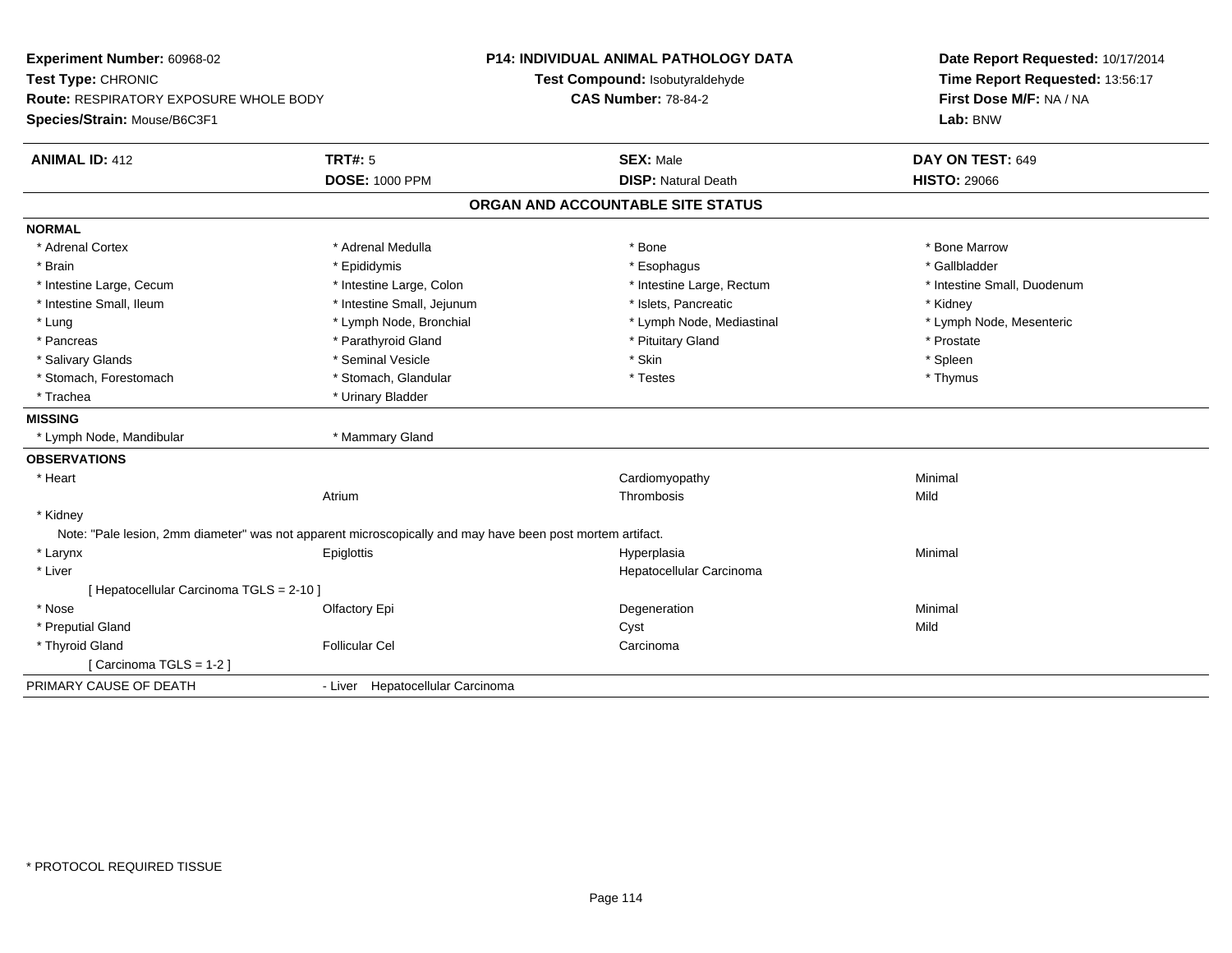| Experiment Number: 60968-02            |                            | <b>P14: INDIVIDUAL ANIMAL PATHOLOGY DATA</b> | Date Report Requested: 10/17/2014 |
|----------------------------------------|----------------------------|----------------------------------------------|-----------------------------------|
| Test Type: CHRONIC                     |                            | Test Compound: Isobutyraldehyde              | Time Report Requested: 13:56:17   |
| Route: RESPIRATORY EXPOSURE WHOLE BODY |                            | <b>CAS Number: 78-84-2</b>                   | First Dose M/F: NA / NA           |
| Species/Strain: Mouse/B6C3F1           |                            |                                              | Lab: BNW                          |
| <b>ANIMAL ID: 413</b>                  | <b>TRT#: 5</b>             | <b>SEX: Male</b>                             | DAY ON TEST: 733                  |
|                                        | <b>DOSE: 1000 PPM</b>      | <b>DISP: Terminal Sacrifice</b>              | <b>HISTO: 29067</b>               |
|                                        |                            | ORGAN AND ACCOUNTABLE SITE STATUS            |                                   |
| <b>NORMAL</b>                          |                            |                                              |                                   |
| * Adrenal Cortex                       | * Adrenal Medulla          | * Bone                                       | * Bone Marrow                     |
| * Brain                                | * Epididymis               | * Esophagus                                  | * Gallbladder                     |
| * Intestine Large, Cecum               | * Intestine Large, Colon   | * Intestine Large, Rectum                    | * Intestine Small, Duodenum       |
| * Intestine Small, Ileum               | * Intestine Small, Jejunum | * Islets, Pancreatic                         | * Larynx                          |
| * Lymph Node, Mandibular               | * Lymph Node, Mesenteric   | * Nose                                       | * Pancreas                        |
| * Parathyroid Gland                    | * Pituitary Gland          | * Preputial Gland                            | * Prostate                        |
| * Salivary Glands                      | * Seminal Vesicle          | * Skin                                       | * Spleen                          |
| * Stomach, Forestomach                 | * Stomach, Glandular       | * Testes                                     | * Thymus                          |
| * Thyroid Gland                        | * Trachea                  | * Urinary Bladder                            |                                   |
| <b>MISSING</b>                         |                            |                                              |                                   |
| * Lymph Node, Bronchial                | * Lymph Node, Mediastinal  | * Mammary Gland                              |                                   |
| <b>OBSERVATIONS</b>                    |                            |                                              |                                   |
| Eye                                    | Cornea                     | Inflammation                                 | Chronic Active, Minimal           |
| [Inflammation TGLS = $1-10$ ]          |                            |                                              |                                   |
| Harderian Gland                        |                            | Carcinoma                                    |                                   |
| [Carcinoma TGLS = $2-10$ ]             |                            |                                              |                                   |
| * Heart                                |                            | Cardiomyopathy                               | Minimal                           |
| * Kidney                               |                            | Infarct                                      | Moderate                          |
| * Liver                                |                            | Clear Cell Focus                             |                                   |
| * Lung                                 |                            | Carcinoma                                    | Metastatic (Harderian Gland)      |
| PRIMARY CAUSE OF DEATH                 |                            |                                              |                                   |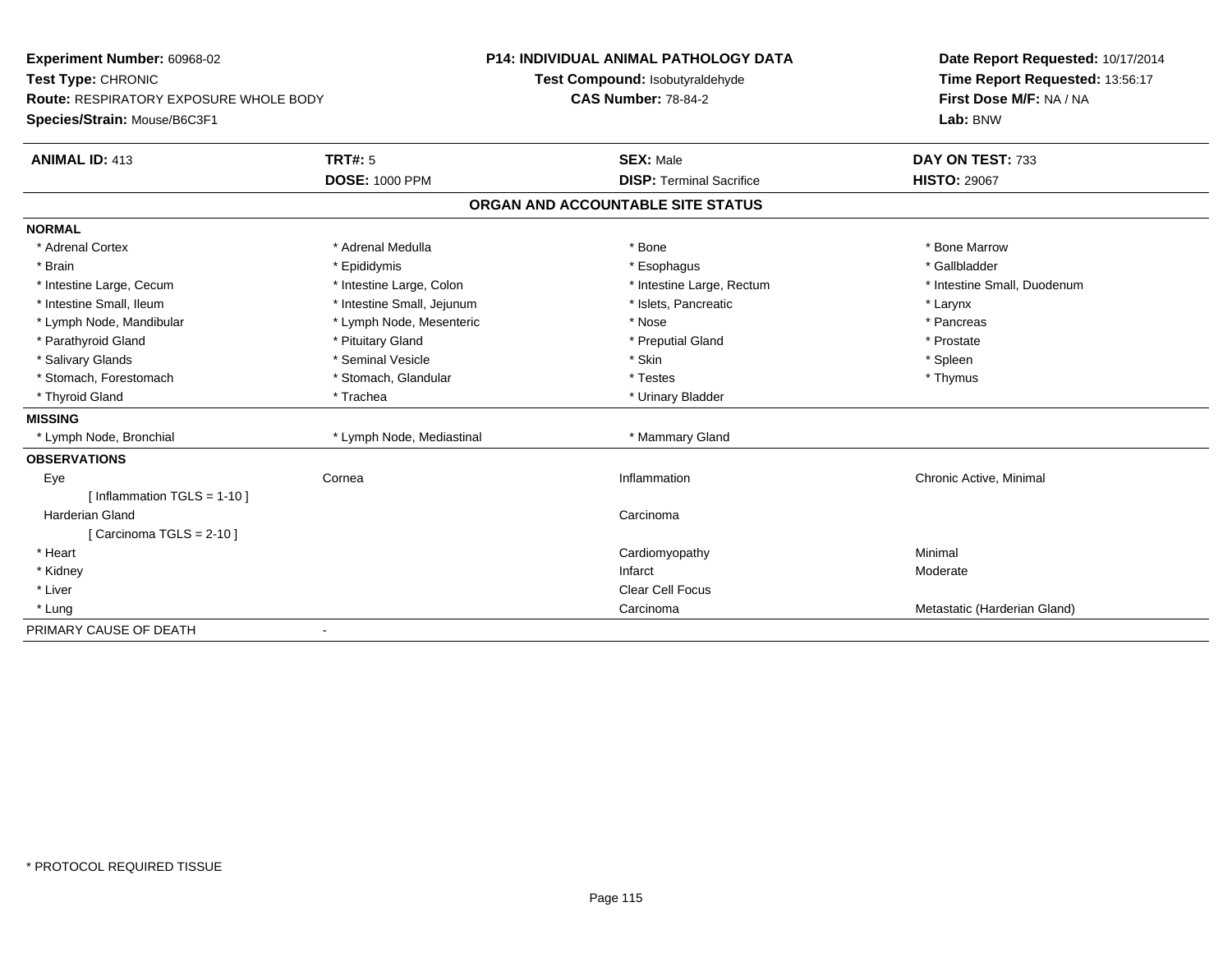| Experiment Number: 60968-02                     |                           | <b>P14: INDIVIDUAL ANIMAL PATHOLOGY DATA</b> | Date Report Requested: 10/17/2014 |  |
|-------------------------------------------------|---------------------------|----------------------------------------------|-----------------------------------|--|
| Test Type: CHRONIC                              |                           | Test Compound: Isobutyraldehyde              | Time Report Requested: 13:56:17   |  |
| Route: RESPIRATORY EXPOSURE WHOLE BODY          |                           | <b>CAS Number: 78-84-2</b>                   | First Dose M/F: NA / NA           |  |
| Species/Strain: Mouse/B6C3F1                    |                           |                                              | Lab: BNW                          |  |
| <b>ANIMAL ID: 414</b>                           | <b>TRT#: 5</b>            | <b>SEX: Male</b>                             | DAY ON TEST: 734                  |  |
|                                                 | <b>DOSE: 1000 PPM</b>     | <b>DISP: Terminal Sacrifice</b>              | <b>HISTO: 29068</b>               |  |
|                                                 |                           | ORGAN AND ACCOUNTABLE SITE STATUS            |                                   |  |
| <b>NORMAL</b>                                   |                           |                                              |                                   |  |
| * Bone                                          | * Bone Marrow             | * Brain                                      | * Epididymis                      |  |
| * Esophagus                                     | * Intestine Large, Cecum  | * Intestine Large, Colon                     | * Intestine Large, Rectum         |  |
| * Intestine Small, Duodenum                     | * Intestine Small, Ileum  | * Intestine Small, Jejunum                   | * Islets, Pancreatic              |  |
| * Larynx                                        | * Lung                    | * Lymph Node, Bronchial                      | * Lymph Node, Mandibular          |  |
| * Nose                                          | * Pancreas                | * Parathyroid Gland                          | * Pituitary Gland                 |  |
| * Prostate                                      | * Salivary Glands         | * Seminal Vesicle                            | * Skin                            |  |
| * Stomach, Forestomach                          | * Stomach, Glandular      | * Testes                                     | * Thyroid Gland                   |  |
| * Trachea                                       | * Urinary Bladder         |                                              |                                   |  |
| <b>MISSING</b>                                  |                           |                                              |                                   |  |
| * Gallbladder                                   | * Lymph Node, Mediastinal | * Lymph Node, Mesenteric                     | * Mammary Gland                   |  |
| * Thymus                                        |                           |                                              |                                   |  |
| <b>OBSERVATIONS</b>                             |                           |                                              |                                   |  |
| * Adrenal Cortex                                |                           | Hypertrophy                                  | Mild                              |  |
| * Adrenal Medulla                               |                           | Hyperplasia                                  | Mild                              |  |
| * Heart                                         |                           | Cardiomyopathy                               | Mild                              |  |
| * Kidney                                        |                           | Nephropathy                                  | Marked                            |  |
| * Liver                                         |                           | Hepatocellular Carcinoma                     | Multiple                          |  |
| [ Hepatocellular Carcinoma TGLS = 3-10+11+12 ]  |                           |                                              |                                   |  |
| * Preputial Gland                               |                           | Cyst                                         | Marked                            |  |
| [ $Cyst TGLS = 1-7$ ]                           |                           |                                              |                                   |  |
| * Spleen                                        |                           | Hematopoietic Cell Proliferation             | Moderate                          |  |
| [ Hematopoietic Cell Proliferation TGLS = 2-4 ] |                           |                                              |                                   |  |
| PRIMARY CAUSE OF DEATH                          |                           |                                              |                                   |  |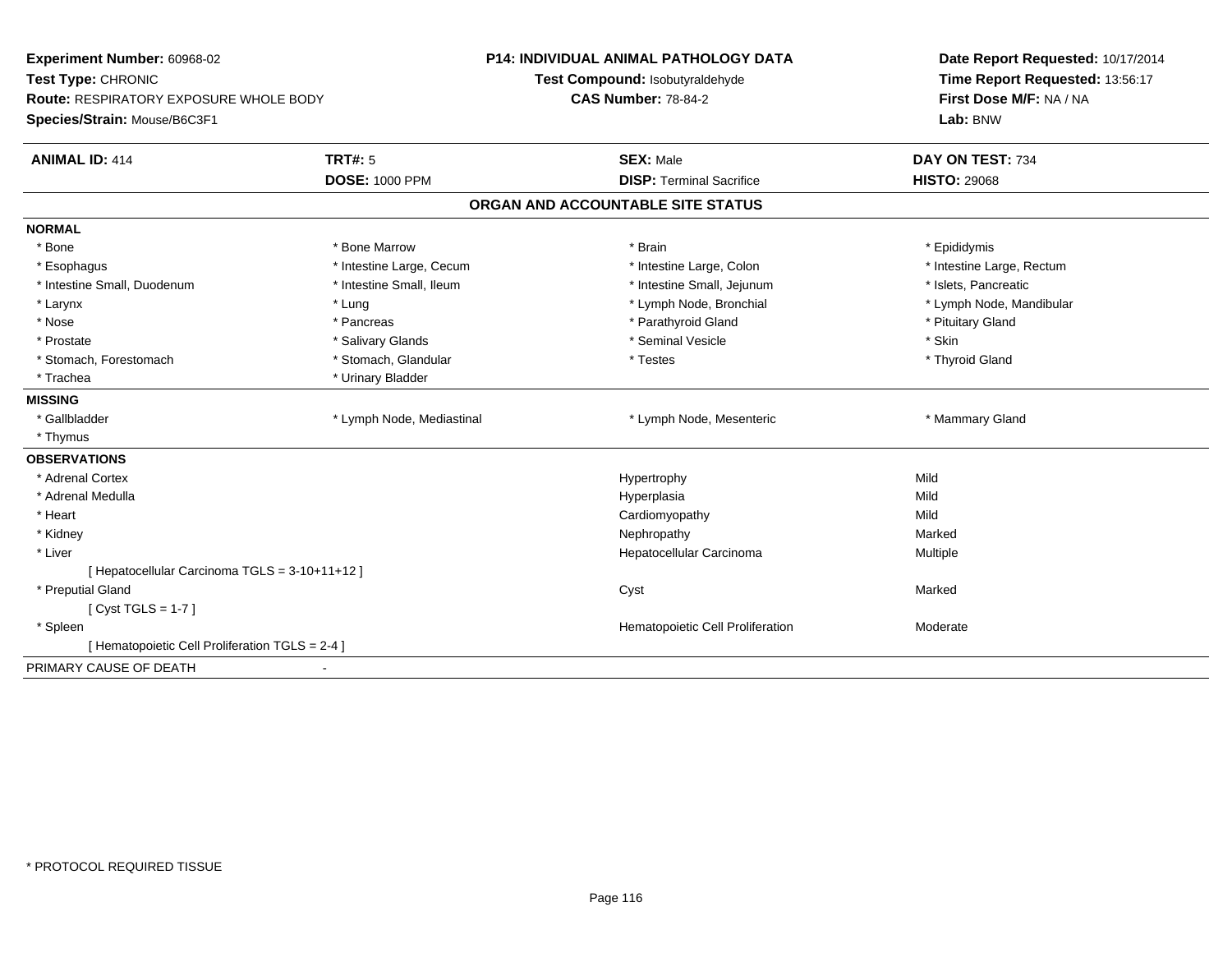| <b>Experiment Number: 60968-02</b><br>Test Type: CHRONIC |                            | <b>P14: INDIVIDUAL ANIMAL PATHOLOGY DATA</b> | Date Report Requested: 10/17/2014 |
|----------------------------------------------------------|----------------------------|----------------------------------------------|-----------------------------------|
|                                                          |                            | Test Compound: Isobutyraldehyde              | Time Report Requested: 13:56:17   |
| <b>Route: RESPIRATORY EXPOSURE WHOLE BODY</b>            |                            | <b>CAS Number: 78-84-2</b>                   | First Dose M/F: NA / NA           |
| Species/Strain: Mouse/B6C3F1                             |                            |                                              | Lab: BNW                          |
| <b>ANIMAL ID: 415</b>                                    | <b>TRT#: 5</b>             | <b>SEX: Male</b>                             | DAY ON TEST: 734                  |
|                                                          | <b>DOSE: 1000 PPM</b>      | <b>DISP: Terminal Sacrifice</b>              | <b>HISTO: 29069</b>               |
|                                                          |                            | ORGAN AND ACCOUNTABLE SITE STATUS            |                                   |
| <b>NORMAL</b>                                            |                            |                                              |                                   |
| * Adrenal Cortex                                         | * Adrenal Medulla          | * Bone                                       | * Bone Marrow                     |
| * Brain                                                  | * Epididymis               | * Esophagus                                  | * Gallbladder                     |
| * Intestine Large, Cecum                                 | * Intestine Large, Colon   | * Intestine Large, Rectum                    | * Intestine Small, Duodenum       |
| * Intestine Small, Ileum                                 | * Intestine Small, Jejunum | * Islets, Pancreatic                         | * Larynx                          |
| * Lung                                                   | * Lymph Node, Bronchial    | * Lymph Node, Mediastinal                    | * Lymph Node, Mesenteric          |
| * Pancreas                                               | * Parathyroid Gland        | * Pituitary Gland                            | * Preputial Gland                 |
| * Prostate                                               | * Salivary Glands          | * Seminal Vesicle                            | * Skin                            |
| * Spleen                                                 | * Stomach, Forestomach     | * Stomach, Glandular                         | * Testes                          |
| * Thymus                                                 | * Thyroid Gland            | * Trachea                                    | * Urinary Bladder                 |
| <b>MISSING</b>                                           |                            |                                              |                                   |
| * Lymph Node, Mandibular                                 | * Mammary Gland            |                                              |                                   |
| <b>OBSERVATIONS</b>                                      |                            |                                              |                                   |
| * Heart                                                  |                            | Cardiomyopathy                               | Minimal                           |
| * Kidney                                                 |                            | Nephropathy                                  | Mild                              |
| * Liver                                                  |                            | Hepatocellular Adenoma                       |                                   |
|                                                          |                            | Hepatocellular Carcinoma                     |                                   |
| [ Hepatocellular Adenoma TGLS = 2-4 ]                    |                            |                                              |                                   |
| [ Hepatocellular Carcinoma TGLS = 1-4 ]                  |                            |                                              |                                   |
| * Nose                                                   | Olfactory Epi              | Degeneration                                 | Minimal                           |
| PRIMARY CAUSE OF DEATH                                   |                            |                                              |                                   |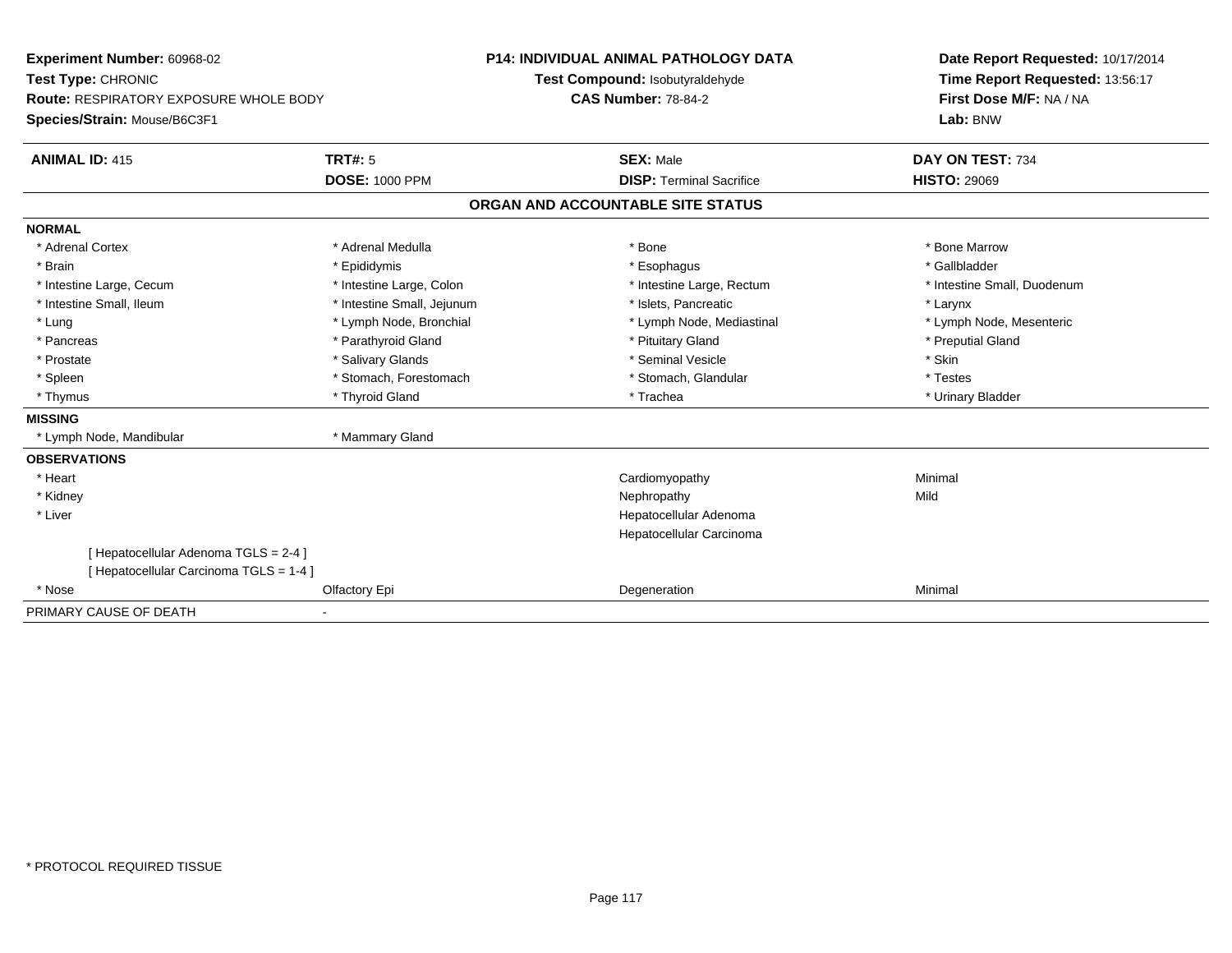| Experiment Number: 60968-02<br>Test Type: CHRONIC |                           | P14: INDIVIDUAL ANIMAL PATHOLOGY DATA | Date Report Requested: 10/17/2014<br>Time Report Requested: 13:56:17 |  |
|---------------------------------------------------|---------------------------|---------------------------------------|----------------------------------------------------------------------|--|
|                                                   |                           | Test Compound: Isobutyraldehyde       |                                                                      |  |
| <b>Route: RESPIRATORY EXPOSURE WHOLE BODY</b>     |                           | <b>CAS Number: 78-84-2</b>            | First Dose M/F: NA / NA                                              |  |
| Species/Strain: Mouse/B6C3F1                      |                           |                                       | Lab: BNW                                                             |  |
| <b>ANIMAL ID: 416</b>                             | <b>TRT#: 5</b>            | <b>SEX: Male</b>                      | DAY ON TEST: 735                                                     |  |
|                                                   | <b>DOSE: 1000 PPM</b>     | <b>DISP: Terminal Sacrifice</b>       | <b>HISTO: 29070</b>                                                  |  |
|                                                   |                           | ORGAN AND ACCOUNTABLE SITE STATUS     |                                                                      |  |
| <b>NORMAL</b>                                     |                           |                                       |                                                                      |  |
| * Adrenal Medulla                                 | * Bone                    | * Bone Marrow                         | * Brain                                                              |  |
| * Epididymis                                      | * Esophagus               | * Gallbladder                         | * Intestine Large, Cecum                                             |  |
| * Intestine Large, Colon                          | * Intestine Large, Rectum | * Intestine Small, Duodenum           | * Intestine Small, Ileum                                             |  |
| * Intestine Small, Jejunum                        | * Islets, Pancreatic      | * Larynx                              | * Lymph Node, Mandibular                                             |  |
| * Lymph Node, Mediastinal                         | * Nose                    | * Parathyroid Gland                   | * Pituitary Gland                                                    |  |
| * Preputial Gland                                 | * Prostate                | * Salivary Glands                     | * Seminal Vesicle                                                    |  |
| * Skin                                            | * Stomach, Forestomach    | * Stomach, Glandular                  | * Testes                                                             |  |
| * Thymus                                          | * Thyroid Gland           | * Trachea                             | * Urinary Bladder                                                    |  |
| <b>MISSING</b>                                    |                           |                                       |                                                                      |  |
| * Lymph Node, Bronchial                           | * Mammary Gland           |                                       |                                                                      |  |
| <b>OBSERVATIONS</b>                               |                           |                                       |                                                                      |  |
| * Adrenal Cortex                                  |                           | Hyperplasia                           | Mild                                                                 |  |
| * Heart                                           |                           | Cardiomyopathy                        | Minimal                                                              |  |
| * Kidney                                          |                           | Nephropathy                           | Mild                                                                 |  |
| * Liver                                           |                           | Hepatocellular Carcinoma              | Multiple                                                             |  |
| [ Hepatocellular Carcinoma TGLS = 3,5,4-10+11 ]   |                           |                                       |                                                                      |  |
| * Lung                                            |                           | Hepatocellular Carcinoma              | Metastatic (Liver)                                                   |  |
| [ Hepatocellular Carcinoma TGLS = 1-3 ]           |                           |                                       |                                                                      |  |
| * Lymph Node, Mesenteric                          |                           | Lymphoma Malignant                    |                                                                      |  |
| [ Lymphoma Malignant TGLS = 2-4 ]                 |                           |                                       |                                                                      |  |
| * Pancreas                                        |                           | Atrophy                               | Minimal                                                              |  |
| * Spleen                                          |                           | Lymphoma Malignant                    |                                                                      |  |
| [ Lymphoma Malignant TGLS = 2-4 ]                 |                           |                                       |                                                                      |  |
| PRIMARY CAUSE OF DEATH                            | $\blacksquare$            |                                       |                                                                      |  |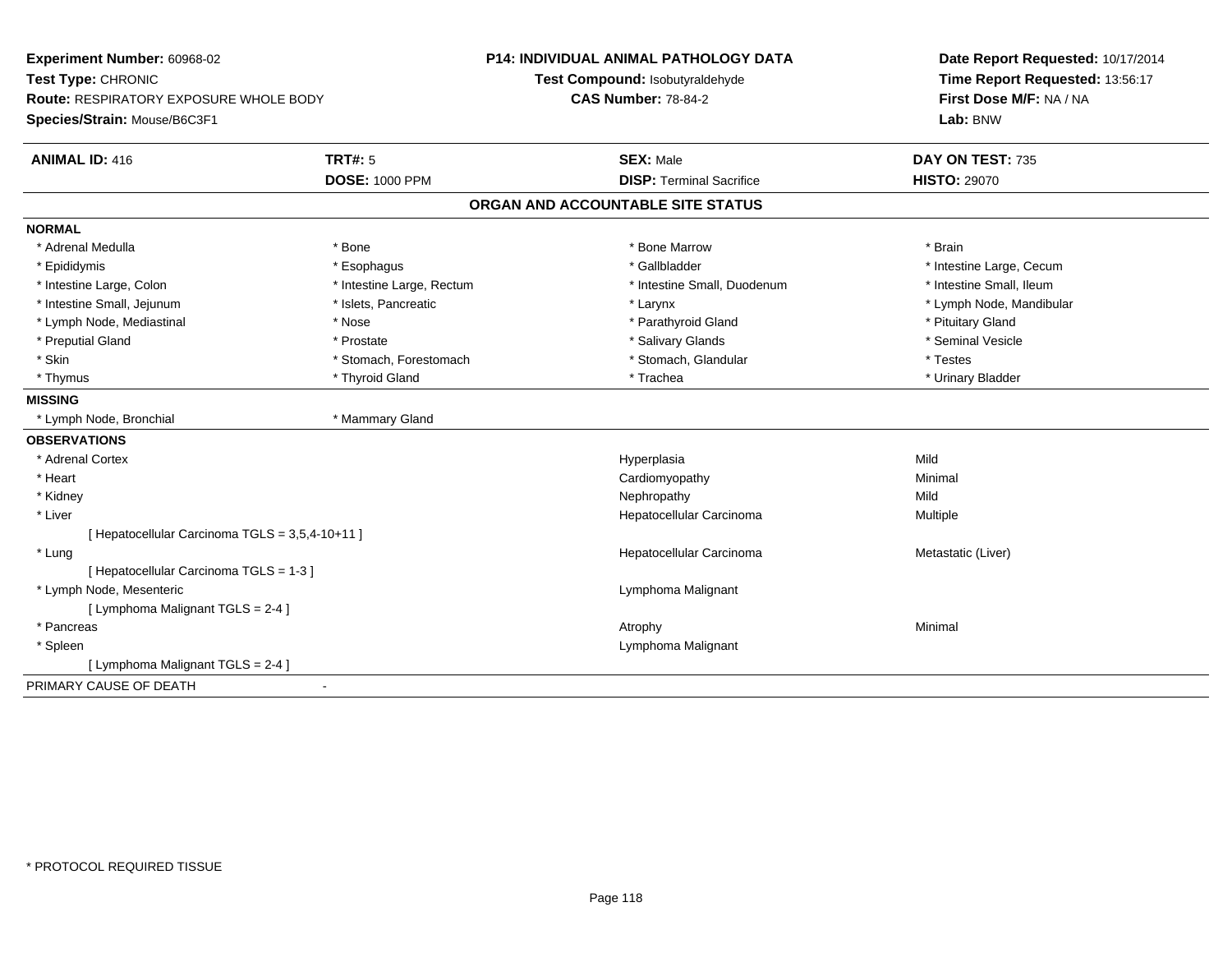| Experiment Number: 60968-02<br>Test Type: CHRONIC |                             | <b>P14: INDIVIDUAL ANIMAL PATHOLOGY DATA</b><br>Test Compound: Isobutyraldehyde | Date Report Requested: 10/17/2014<br>Time Report Requested: 13:56:17 |  |  |
|---------------------------------------------------|-----------------------------|---------------------------------------------------------------------------------|----------------------------------------------------------------------|--|--|
| Route: RESPIRATORY EXPOSURE WHOLE BODY            |                             | <b>CAS Number: 78-84-2</b>                                                      | First Dose M/F: NA / NA                                              |  |  |
| Species/Strain: Mouse/B6C3F1                      |                             |                                                                                 | Lab: BNW                                                             |  |  |
| <b>ANIMAL ID: 417</b>                             | <b>TRT#: 5</b>              | <b>SEX: Male</b>                                                                | DAY ON TEST: 630                                                     |  |  |
|                                                   | <b>DOSE: 1000 PPM</b>       | <b>DISP:</b> Moribund Sacrifice                                                 | <b>HISTO: 29071</b>                                                  |  |  |
|                                                   |                             | ORGAN AND ACCOUNTABLE SITE STATUS                                               |                                                                      |  |  |
| <b>NORMAL</b>                                     |                             |                                                                                 |                                                                      |  |  |
| * Adrenal Medulla                                 | * Bone                      | * Bone Marrow                                                                   | * Brain                                                              |  |  |
| * Epididymis                                      | * Esophagus                 | * Gallbladder                                                                   | * Intestine Large, Colon                                             |  |  |
| * Intestine Large, Rectum                         | * Intestine Small, Duodenum | * Intestine Small, Ileum                                                        | * Intestine Small, Jejunum                                           |  |  |
| * Islets, Pancreatic                              | * Larynx                    | * Lymph Node, Bronchial                                                         | * Lymph Node, Mandibular                                             |  |  |
| * Lymph Node, Mesenteric                          | * Pancreas                  | * Parathyroid Gland                                                             | Penis                                                                |  |  |
| * Preputial Gland                                 | * Salivary Glands           | * Seminal Vesicle                                                               | * Stomach, Forestomach                                               |  |  |
| * Stomach, Glandular                              | * Testes                    | * Thymus                                                                        | * Trachea                                                            |  |  |
| <b>MISSING</b>                                    |                             |                                                                                 |                                                                      |  |  |
| * Lymph Node, Mediastinal                         | * Mammary Gland             |                                                                                 |                                                                      |  |  |
| <b>OBSERVATIONS</b>                               |                             |                                                                                 |                                                                      |  |  |
| * Adrenal Cortex                                  |                             | Hyperplasia                                                                     | Mild                                                                 |  |  |
|                                                   |                             | Hypertrophy                                                                     | Mild                                                                 |  |  |
| * Heart                                           |                             | Cardiomyopathy                                                                  | Mild                                                                 |  |  |
| * Intestine Large, Cecum                          |                             | Parasite Metazoan                                                               |                                                                      |  |  |
| * Kidney                                          | Pelvis                      | Inflammation                                                                    | Acute, Mild                                                          |  |  |
|                                                   |                             | Nephropathy                                                                     | Mild                                                                 |  |  |
| * Liver                                           |                             | Hepatocellular Carcinoma                                                        | Multiple                                                             |  |  |
| [ Hepatocellular Carcinoma TGLS = 3-4 ]           |                             |                                                                                 |                                                                      |  |  |
| * Lung                                            |                             | Hepatocellular Carcinoma                                                        | Metastatic (Liver)                                                   |  |  |
| [ Hepatocellular Carcinoma TGLS = 1-3 ]           |                             |                                                                                 |                                                                      |  |  |
| Mesentery                                         | Fat                         | <b>Necrosis</b>                                                                 | Mild                                                                 |  |  |
| * Nose                                            | Olfactory Epi               | Degeneration                                                                    | Minimal                                                              |  |  |
| * Pituitary Gland                                 |                             | Cyst                                                                            | Mild                                                                 |  |  |
| * Prostate                                        |                             | Inflammation                                                                    | Chronic Active, Minimal                                              |  |  |
| * Skin                                            | Prepuce                     | Inflammation                                                                    | Acute, Moderate                                                      |  |  |
| [Inflammation TGLS = $2-7$ ]                      |                             |                                                                                 |                                                                      |  |  |
| * Spleen                                          |                             | Hematopoietic Cell Proliferation                                                | Mild                                                                 |  |  |
| * Thyroid Gland                                   | <b>Follicular Cel</b>       | Hyperplasia                                                                     | Minimal                                                              |  |  |
| * Urinary Bladder                                 |                             | Inflammation                                                                    | Chronic Active, Minimal                                              |  |  |

PRIMARY CAUSE OF DEATH

- Liver Hepatocellular Carcinoma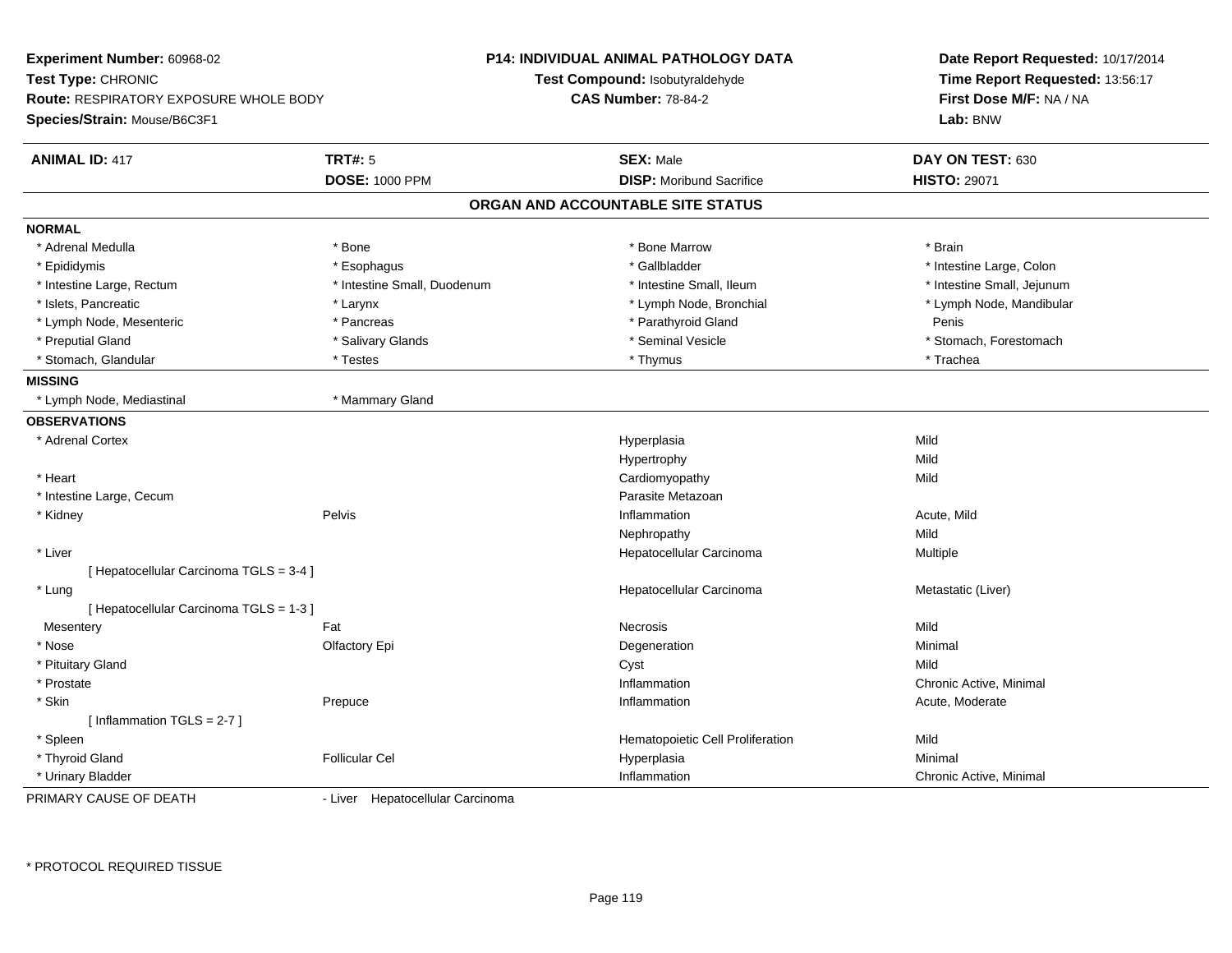| <b>Experiment Number: 60968-02</b><br>Test Type: CHRONIC<br><b>Route: RESPIRATORY EXPOSURE WHOLE BODY</b> |                       | <b>P14: INDIVIDUAL ANIMAL PATHOLOGY DATA</b><br>Test Compound: Isobutyraldehyde<br><b>CAS Number: 78-84-2</b> | Date Report Requested: 10/17/2014<br>Time Report Requested: 13:56:17<br>First Dose M/F: NA / NA |  |
|-----------------------------------------------------------------------------------------------------------|-----------------------|---------------------------------------------------------------------------------------------------------------|-------------------------------------------------------------------------------------------------|--|
| Species/Strain: Mouse/B6C3F1                                                                              |                       |                                                                                                               | Lab: BNW                                                                                        |  |
| <b>ANIMAL ID: 417</b>                                                                                     | <b>TRT#:</b> 5        | <b>SEX:</b> Male                                                                                              | DAY ON TEST: 630                                                                                |  |
|                                                                                                           | <b>DOSE: 1000 PPM</b> | <b>DISP:</b> Moribund Sacrifice                                                                               | <b>HISTO: 29071</b>                                                                             |  |
|                                                                                                           |                       | ORGAN AND ACCOUNTABLE SITE STATUS                                                                             |                                                                                                 |  |
|                                                                                                           |                       |                                                                                                               |                                                                                                 |  |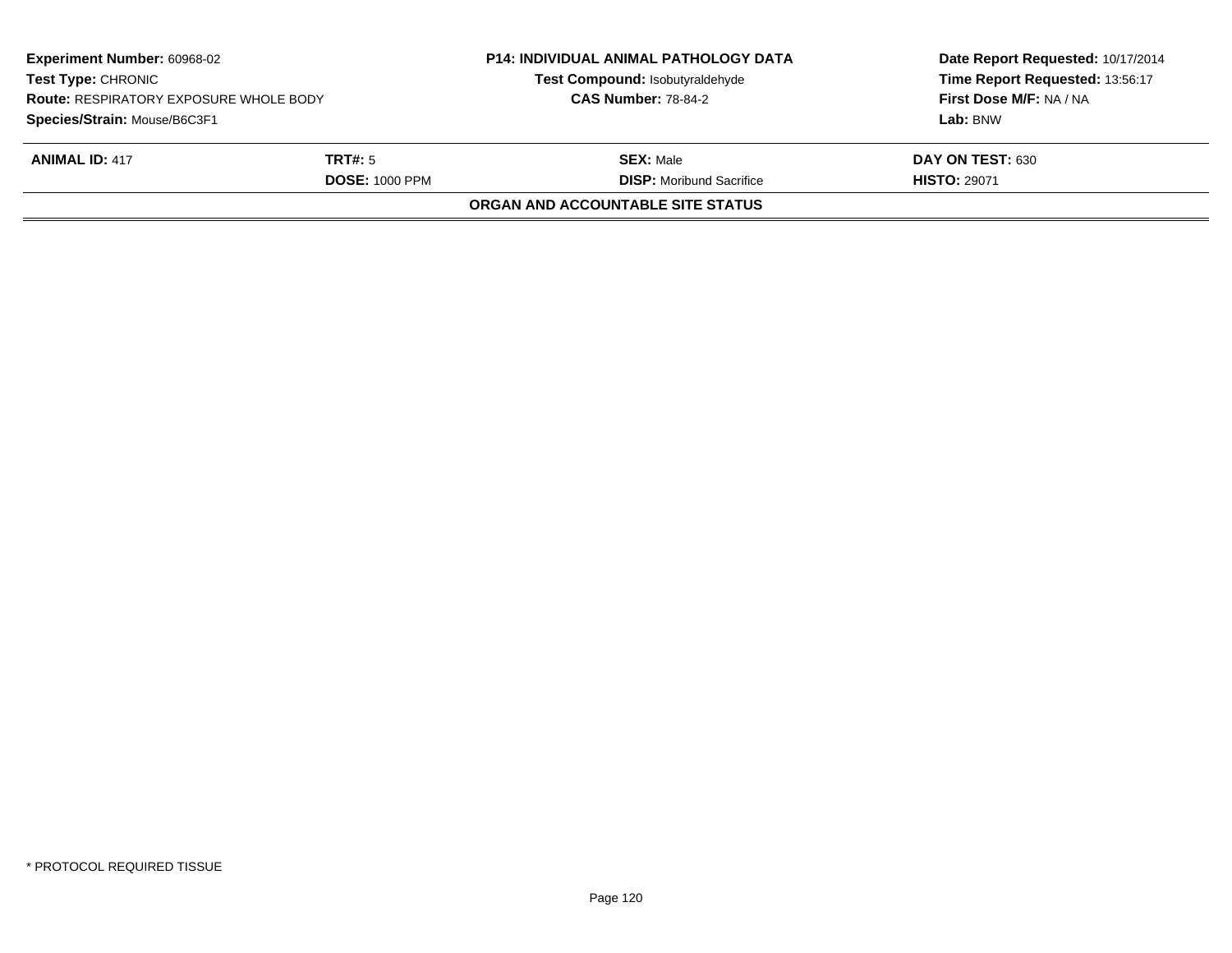| Experiment Number: 60968-02<br>Test Type: CHRONIC<br><b>Route: RESPIRATORY EXPOSURE WHOLE BODY</b><br>Species/Strain: Mouse/B6C3F1<br><b>TRT#: 5</b><br><b>ANIMAL ID: 418</b> |                            | <b>P14: INDIVIDUAL ANIMAL PATHOLOGY DATA</b><br>Test Compound: Isobutyraldehyde<br><b>CAS Number: 78-84-2</b><br><b>SEX: Male</b> |                                   | Date Report Requested: 10/17/2014<br>Time Report Requested: 13:56:17<br>First Dose M/F: NA / NA<br>Lab: BNW<br>DAY ON TEST: 734 |  |
|-------------------------------------------------------------------------------------------------------------------------------------------------------------------------------|----------------------------|-----------------------------------------------------------------------------------------------------------------------------------|-----------------------------------|---------------------------------------------------------------------------------------------------------------------------------|--|
|                                                                                                                                                                               | <b>DOSE: 1000 PPM</b>      |                                                                                                                                   | <b>DISP: Terminal Sacrifice</b>   | <b>HISTO: 29072</b>                                                                                                             |  |
|                                                                                                                                                                               |                            |                                                                                                                                   | ORGAN AND ACCOUNTABLE SITE STATUS |                                                                                                                                 |  |
| <b>NORMAL</b>                                                                                                                                                                 |                            |                                                                                                                                   |                                   |                                                                                                                                 |  |
| * Adrenal Cortex                                                                                                                                                              | * Adrenal Medulla          |                                                                                                                                   | * Bone                            | * Bone Marrow                                                                                                                   |  |
| * Brain                                                                                                                                                                       | * Epididymis               |                                                                                                                                   | * Esophagus                       | * Gallbladder                                                                                                                   |  |
| * Intestine Large, Cecum                                                                                                                                                      | * Intestine Large, Colon   |                                                                                                                                   | * Intestine Large, Rectum         | * Intestine Small, Duodenum                                                                                                     |  |
| * Intestine Small, Ileum                                                                                                                                                      | * Intestine Small, Jejunum |                                                                                                                                   | * Islets, Pancreatic              | * Larynx                                                                                                                        |  |
| * Liver                                                                                                                                                                       | * Lung                     |                                                                                                                                   | * Lymph Node, Bronchial           | * Nose                                                                                                                          |  |
| * Pancreas                                                                                                                                                                    | * Parathyroid Gland        |                                                                                                                                   | * Pituitary Gland                 | * Preputial Gland                                                                                                               |  |
| * Prostate                                                                                                                                                                    | * Salivary Glands          |                                                                                                                                   | * Seminal Vesicle                 | * Skin                                                                                                                          |  |
| * Spleen                                                                                                                                                                      | * Stomach, Forestomach     |                                                                                                                                   | * Stomach, Glandular              | * Testes                                                                                                                        |  |
| * Thymus                                                                                                                                                                      | * Trachea                  |                                                                                                                                   | * Urinary Bladder                 |                                                                                                                                 |  |
| <b>MISSING</b>                                                                                                                                                                |                            |                                                                                                                                   |                                   |                                                                                                                                 |  |
| * Lymph Node, Mandibular                                                                                                                                                      | * Lymph Node, Mediastinal  |                                                                                                                                   | * Lymph Node, Mesenteric          | * Mammary Gland                                                                                                                 |  |
| <b>OBSERVATIONS</b>                                                                                                                                                           |                            |                                                                                                                                   |                                   |                                                                                                                                 |  |
| * Heart                                                                                                                                                                       |                            |                                                                                                                                   | Cardiomyopathy                    | Minimal                                                                                                                         |  |
| * Kidney                                                                                                                                                                      |                            |                                                                                                                                   | Nephropathy                       | Mild                                                                                                                            |  |
| * Thyroid Gland                                                                                                                                                               | <b>Follicular Cel</b>      |                                                                                                                                   | Hyperplasia                       | Minimal                                                                                                                         |  |
| * Urin Bladder                                                                                                                                                                |                            |                                                                                                                                   |                                   |                                                                                                                                 |  |
| Note: Dilated urinary bladder was normal microscopically.                                                                                                                     |                            |                                                                                                                                   |                                   |                                                                                                                                 |  |
| PRIMARY CAUSE OF DEATH                                                                                                                                                        |                            |                                                                                                                                   |                                   |                                                                                                                                 |  |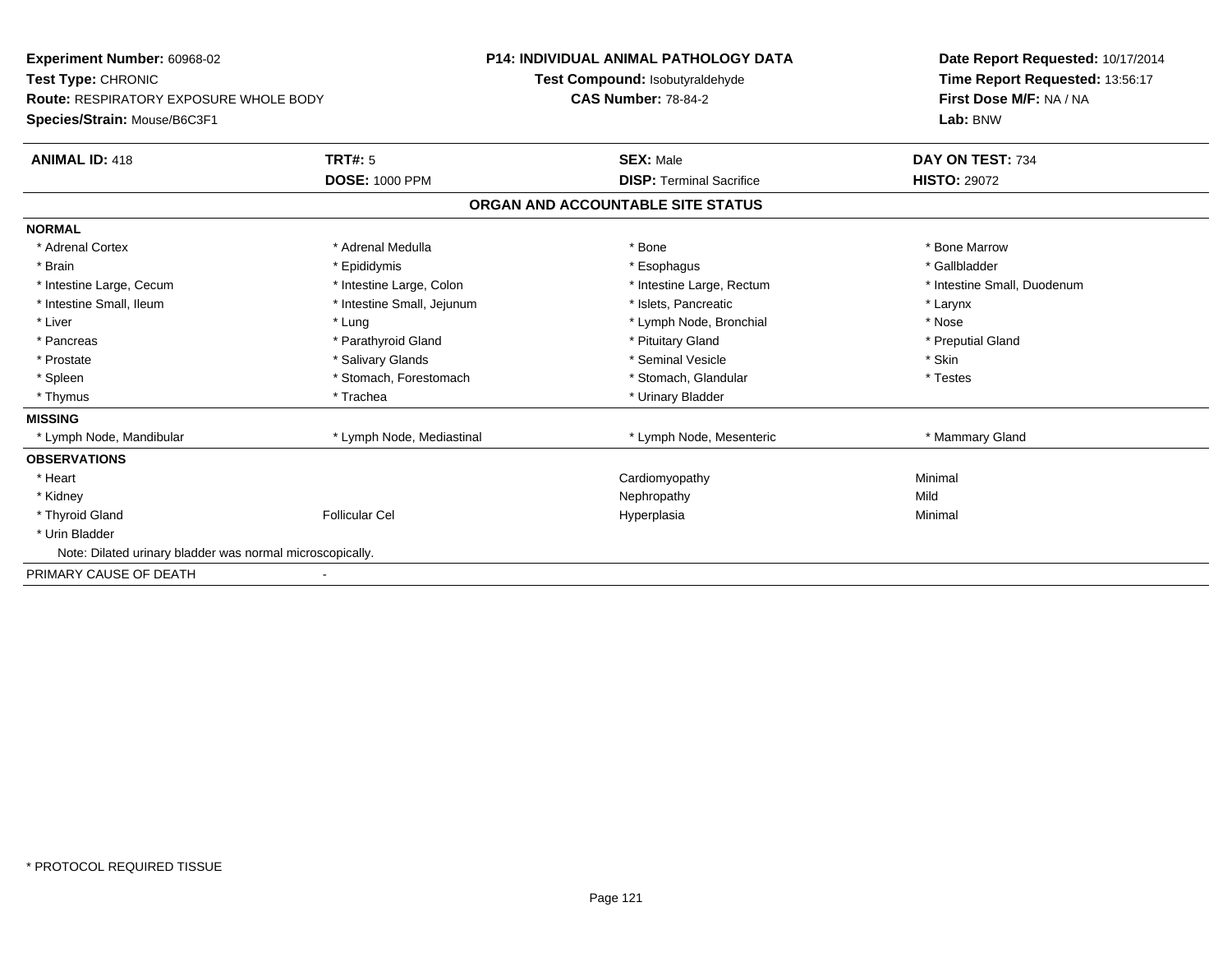| Experiment Number: 60968-02                   |                           | <b>P14: INDIVIDUAL ANIMAL PATHOLOGY DATA</b> | Date Report Requested: 10/17/2014                          |  |  |
|-----------------------------------------------|---------------------------|----------------------------------------------|------------------------------------------------------------|--|--|
| Test Type: CHRONIC                            |                           | Test Compound: Isobutyraldehyde              | Time Report Requested: 13:56:17<br>First Dose M/F: NA / NA |  |  |
| <b>Route: RESPIRATORY EXPOSURE WHOLE BODY</b> |                           | <b>CAS Number: 78-84-2</b>                   |                                                            |  |  |
| Species/Strain: Mouse/B6C3F1                  |                           |                                              | Lab: BNW                                                   |  |  |
| <b>ANIMAL ID: 419</b>                         | TRT#: 5                   | <b>SEX: Male</b>                             | DAY ON TEST: 733                                           |  |  |
|                                               | <b>DOSE: 1000 PPM</b>     | <b>DISP: Terminal Sacrifice</b>              | <b>HISTO: 29073</b>                                        |  |  |
|                                               |                           | ORGAN AND ACCOUNTABLE SITE STATUS            |                                                            |  |  |
| <b>NORMAL</b>                                 |                           |                                              |                                                            |  |  |
| * Adrenal Medulla                             | * Bone                    | * Bone Marrow                                | * Brain                                                    |  |  |
| * Epididymis                                  | * Esophagus               | * Gallbladder                                | * Intestine Large, Cecum                                   |  |  |
| * Intestine Large, Colon                      | * Intestine Large, Rectum | * Intestine Small, Duodenum                  | * Intestine Small, Ileum                                   |  |  |
| * Intestine Small, Jejunum                    | * Islets, Pancreatic      | * Larynx                                     | * Lung                                                     |  |  |
| * Lymph Node, Mandibular                      | * Lymph Node, Mediastinal | * Lymph Node, Mesenteric                     | * Nose                                                     |  |  |
| * Pancreas                                    | * Pituitary Gland         | * Preputial Gland                            | * Prostate                                                 |  |  |
| * Salivary Glands                             | * Seminal Vesicle         | * Skin                                       | * Spleen                                                   |  |  |
| * Stomach, Forestomach                        | * Stomach, Glandular      | * Testes                                     | * Trachea                                                  |  |  |
| * Urinary Bladder                             |                           |                                              |                                                            |  |  |
| <b>MISSING</b>                                |                           |                                              |                                                            |  |  |
| * Lymph Node, Bronchial                       | * Mammary Gland           | * Parathyroid Gland                          | * Thymus                                                   |  |  |
| <b>OBSERVATIONS</b>                           |                           |                                              |                                                            |  |  |
| * Adrenal Cortex                              |                           | Hyperplasia                                  | Mild                                                       |  |  |
|                                               |                           | Hypertrophy                                  | Mild                                                       |  |  |
| * Heart                                       |                           | Cardiomyopathy                               | Minimal                                                    |  |  |
| * Kidney                                      |                           | Nephropathy                                  | Mild                                                       |  |  |
| * Liver                                       |                           | <b>Clear Cell Focus</b>                      |                                                            |  |  |
|                                               |                           | Hepatocellular Adenoma                       |                                                            |  |  |
| [Clear Cell Focus TGLS = 2-4]                 |                           |                                              |                                                            |  |  |
| [ Hepatocellular Adenoma TGLS = 1-10 ]        |                           |                                              |                                                            |  |  |
| * Thyroid Gland                               | <b>Follicular Cel</b>     | Hyperplasia                                  | Mild                                                       |  |  |
| PRIMARY CAUSE OF DEATH                        |                           |                                              |                                                            |  |  |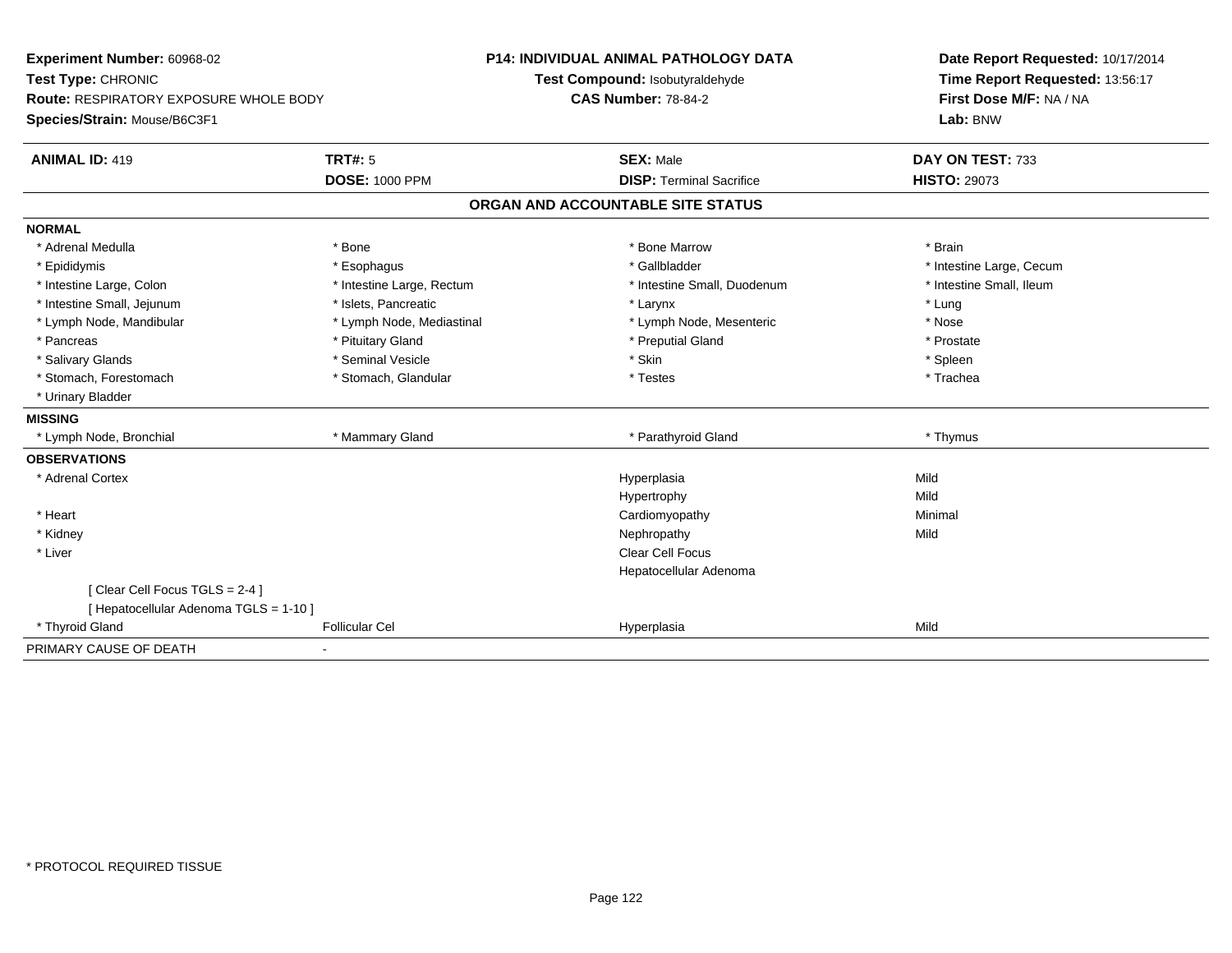| Experiment Number: 60968-02                   |                          | <b>P14: INDIVIDUAL ANIMAL PATHOLOGY DATA</b> |                                 | Date Report Requested: 10/17/2014 |
|-----------------------------------------------|--------------------------|----------------------------------------------|---------------------------------|-----------------------------------|
| Test Type: CHRONIC                            |                          | Test Compound: Isobutyraldehyde              |                                 | Time Report Requested: 13:56:17   |
| <b>Route: RESPIRATORY EXPOSURE WHOLE BODY</b> |                          | <b>CAS Number: 78-84-2</b>                   |                                 | First Dose M/F: NA / NA           |
| Species/Strain: Mouse/B6C3F1                  |                          |                                              |                                 | Lab: BNW                          |
| <b>ANIMAL ID: 420</b>                         | TRT#: 5                  |                                              | <b>SEX: Male</b>                | DAY ON TEST: 359                  |
|                                               | <b>DOSE: 1000 PPM</b>    |                                              | <b>DISP:</b> Moribund Sacrifice | <b>HISTO: 29074</b>               |
|                                               |                          | ORGAN AND ACCOUNTABLE SITE STATUS            |                                 |                                   |
| <b>NORMAL</b>                                 |                          |                                              |                                 |                                   |
| * Adrenal Cortex                              | * Adrenal Medulla        | * Bone                                       |                                 | * Bone Marrow                     |
| * Brain                                       | * Epididymis             |                                              | * Esophagus                     | * Gallbladder                     |
| * Heart                                       | * Intestine Large, Cecum |                                              | * Intestine Large, Colon        | * Intestine Large, Rectum         |
| * Intestine Small, Duodenum                   | * Intestine Small, Ileum |                                              | * Intestine Small, Jejunum      | * Islets, Pancreatic              |
| * Liver                                       | * Lung                   |                                              | * Lymph Node, Mediastinal       | * Lymph Node, Mesenteric          |
| * Pancreas                                    | * Parathyroid Gland      |                                              | * Pituitary Gland               | * Prostate                        |
| * Salivary Glands                             | * Seminal Vesicle        | * Skin                                       |                                 | * Spleen                          |
| * Stomach, Glandular                          | * Testes                 |                                              | * Thymus                        | * Thyroid Gland                   |
| * Trachea                                     | * Urinary Bladder        |                                              |                                 |                                   |
| <b>MISSING</b>                                |                          |                                              |                                 |                                   |
| * Lymph Node, Bronchial                       | * Lymph Node, Mandibular |                                              | * Mammary Gland                 |                                   |
| <b>INSUFFICIENT TISSUE</b>                    |                          |                                              |                                 |                                   |
| * Preputial Gland                             |                          |                                              |                                 |                                   |
| <b>OBSERVATIONS</b>                           |                          |                                              |                                 |                                   |
| * Kidney                                      |                          |                                              | Nephropathy                     | Mild                              |
| * Larynx                                      | Epiglottis               |                                              | Metaplasia                      | Squamous, Minimal                 |
| Mesentery                                     | Fat                      | <b>Necrosis</b>                              |                                 | Minimal                           |
| * Nose                                        | Olfactory Epi            |                                              | Degeneration                    | Minimal                           |
| * Stomach, Forestomach                        |                          |                                              | Inflammation                    | Chronic Active, Moderate          |
| Tooth                                         |                          |                                              | Odontoma                        |                                   |
| PRIMARY CAUSE OF DEATH                        | - Tooth Odontoma         |                                              |                                 |                                   |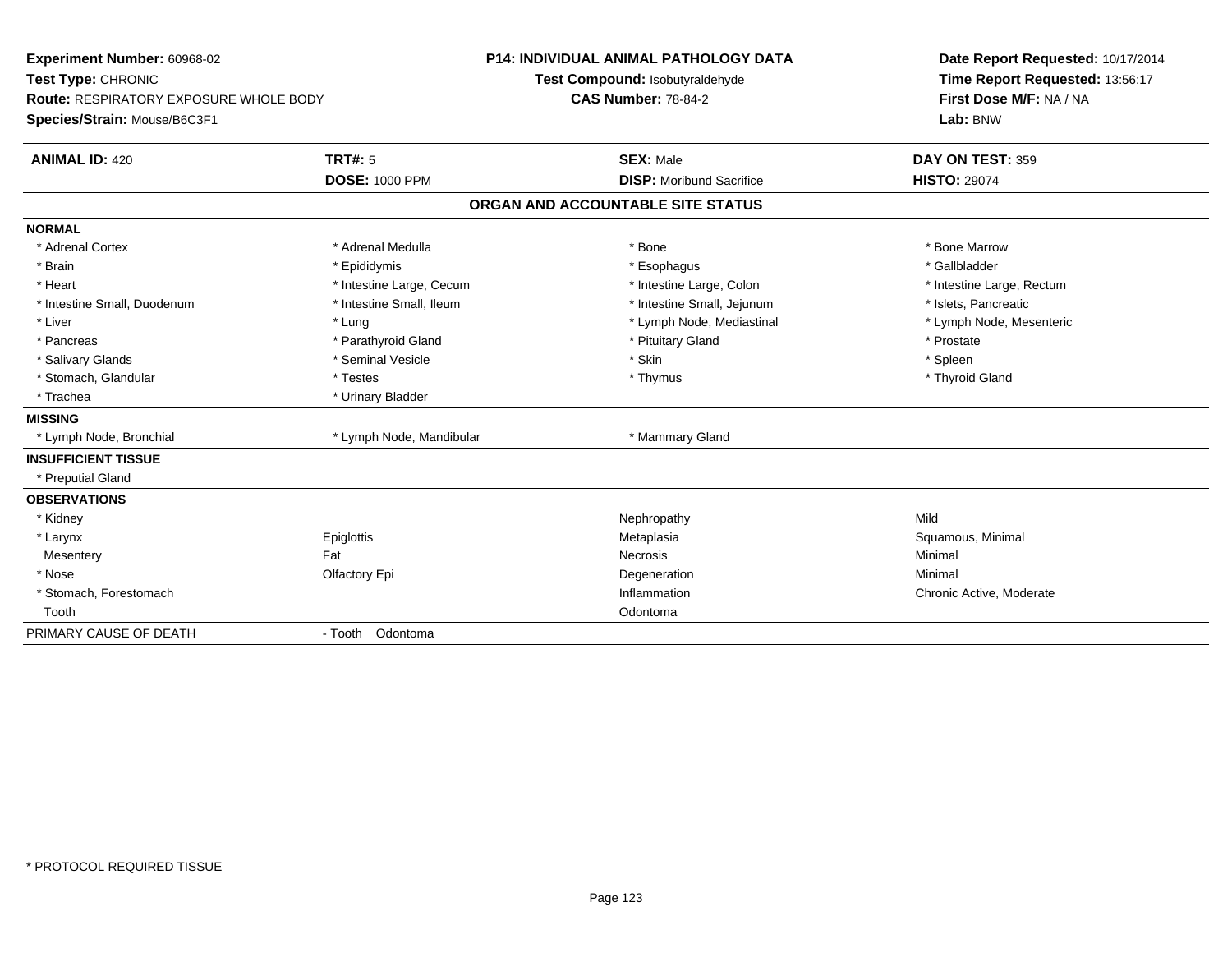| Experiment Number: 60968-02                 |                            | <b>P14: INDIVIDUAL ANIMAL PATHOLOGY DATA</b> | Date Report Requested: 10/17/2014 |  |
|---------------------------------------------|----------------------------|----------------------------------------------|-----------------------------------|--|
| Test Type: CHRONIC                          |                            | Test Compound: Isobutyraldehyde              | Time Report Requested: 13:56:17   |  |
| Route: RESPIRATORY EXPOSURE WHOLE BODY      |                            | <b>CAS Number: 78-84-2</b>                   | First Dose M/F: NA / NA           |  |
| Species/Strain: Mouse/B6C3F1                |                            |                                              | Lab: BNW                          |  |
| <b>ANIMAL ID: 421</b>                       | <b>TRT#: 5</b>             | <b>SEX: Male</b>                             | DAY ON TEST: 734                  |  |
|                                             | <b>DOSE: 1000 PPM</b>      | <b>DISP: Terminal Sacrifice</b>              | <b>HISTO: 29075</b>               |  |
|                                             |                            | ORGAN AND ACCOUNTABLE SITE STATUS            |                                   |  |
| <b>NORMAL</b>                               |                            |                                              |                                   |  |
| * Adrenal Medulla                           | * Bone                     | * Bone Marrow                                | * Brain                           |  |
| Ear                                         | * Epididymis               | * Esophagus                                  | * Gallbladder                     |  |
| * Intestine Large, Cecum                    | * Intestine Large, Colon   | * Intestine Large, Rectum                    | * Intestine Small, Duodenum       |  |
| * Intestine Small, Ileum                    | * Intestine Small, Jejunum | * Islets, Pancreatic                         | * Larynx                          |  |
| * Lymph Node, Mandibular                    | * Lymph Node, Mediastinal  | * Lymph Node, Mesenteric                     | * Nose                            |  |
| * Pancreas                                  | * Parathyroid Gland        | * Pituitary Gland                            | * Preputial Gland                 |  |
| * Salivary Glands                           | * Seminal Vesicle          | * Skin                                       | * Spleen                          |  |
| * Stomach, Forestomach                      | * Stomach, Glandular       | * Testes                                     | * Thymus                          |  |
| * Thyroid Gland                             | * Trachea                  | * Urinary Bladder                            |                                   |  |
| <b>MISSING</b>                              |                            |                                              |                                   |  |
| * Lymph Node, Bronchial                     | * Mammary Gland            | * Prostate                                   |                                   |  |
| <b>OBSERVATIONS</b>                         |                            |                                              |                                   |  |
| * Adrenal Cortex                            |                            | Hyperplasia                                  | Mild                              |  |
| * Heart                                     |                            | Cardiomyopathy                               | Minimal                           |  |
| * Kidney                                    |                            | Nephropathy                                  | Mild                              |  |
| * Liver                                     |                            | Hepatocellular Adenoma                       |                                   |  |
| [ Hepatocellular Adenoma TGLS = 2-4 ]       |                            |                                              |                                   |  |
| * Lung                                      |                            | Alveolar/Bronchiolar Adenoma                 |                                   |  |
| [ Alveolar/Bronchiolar Adenoma TGLS = 2-4 ] |                            |                                              |                                   |  |
| Mesentery                                   | Fat                        | Necrosis                                     | Moderate                          |  |
| [ Necrosis TGLS = $1-10$ ]                  |                            |                                              |                                   |  |
| PRIMARY CAUSE OF DEATH                      | $\blacksquare$             |                                              |                                   |  |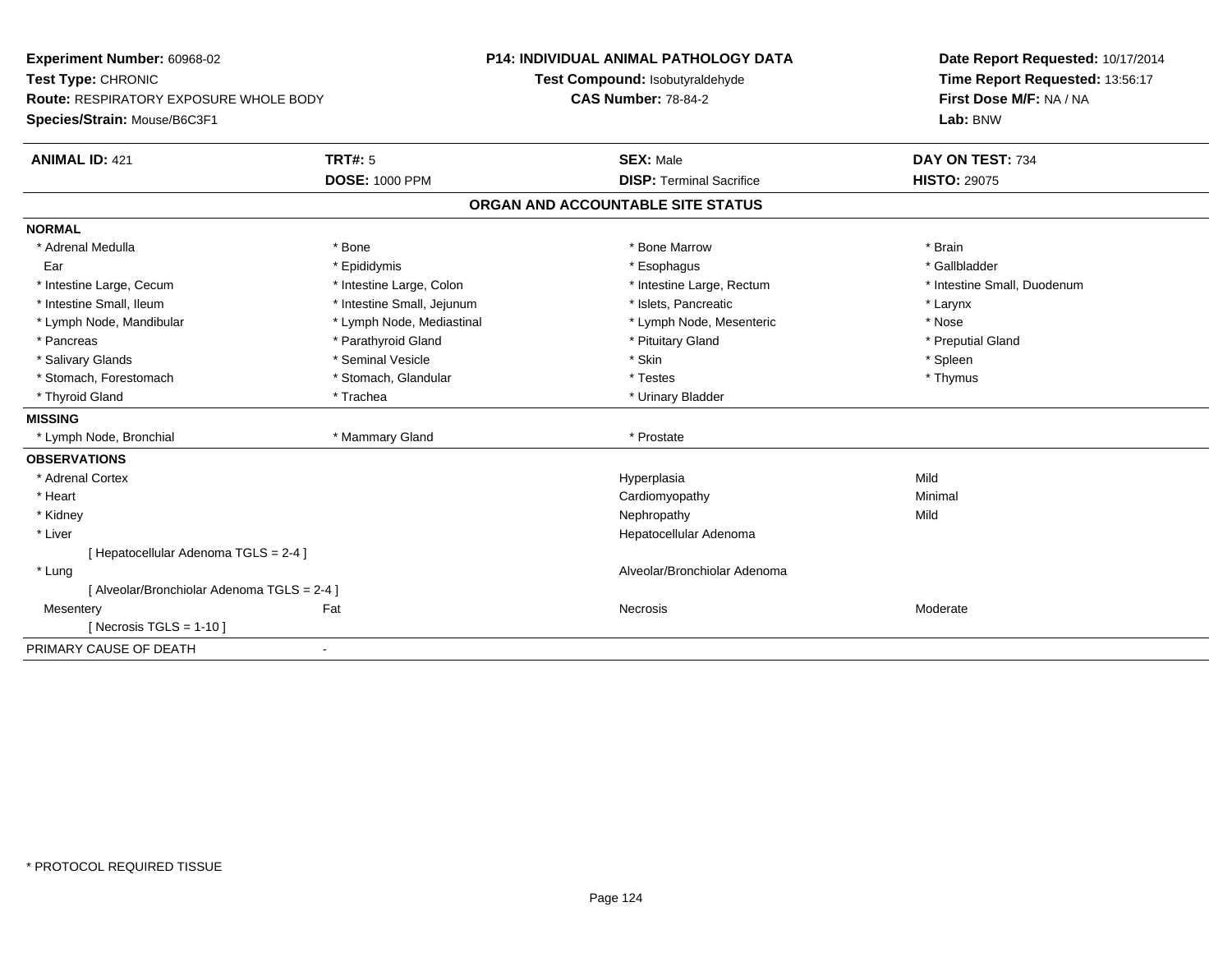| Experiment Number: 60968-02                   |                           | <b>P14: INDIVIDUAL ANIMAL PATHOLOGY DATA</b> | Date Report Requested: 10/17/2014 |  |
|-----------------------------------------------|---------------------------|----------------------------------------------|-----------------------------------|--|
| Test Type: CHRONIC                            |                           | Test Compound: Isobutyraldehyde              | Time Report Requested: 13:56:17   |  |
| <b>Route: RESPIRATORY EXPOSURE WHOLE BODY</b> |                           | <b>CAS Number: 78-84-2</b>                   | First Dose M/F: NA / NA           |  |
| Species/Strain: Mouse/B6C3F1                  |                           |                                              | Lab: BNW                          |  |
| <b>ANIMAL ID: 422</b>                         | <b>TRT#: 5</b>            | <b>SEX: Male</b>                             | DAY ON TEST: 735                  |  |
|                                               | <b>DOSE: 1000 PPM</b>     | <b>DISP: Terminal Sacrifice</b>              | <b>HISTO: 29076</b>               |  |
|                                               |                           | ORGAN AND ACCOUNTABLE SITE STATUS            |                                   |  |
| <b>NORMAL</b>                                 |                           |                                              |                                   |  |
| * Adrenal Medulla                             | * Bone                    | * Bone Marrow                                | * Brain                           |  |
| * Epididymis                                  | * Esophagus               | * Gallbladder                                | * Intestine Large, Cecum          |  |
| * Intestine Large, Colon                      | * Intestine Large, Rectum | * Intestine Small, Duodenum                  | * Intestine Small, Ileum          |  |
| * Intestine Small, Jejunum                    | * Islets. Pancreatic      | * Larynx                                     | * Liver                           |  |
| * Lymph Node, Bronchial                       | * Lymph Node, Mediastinal | * Lymph Node, Mesenteric                     | * Nose                            |  |
| * Pancreas                                    | * Parathyroid Gland       | * Pituitary Gland                            | * Prostate                        |  |
| * Salivary Glands                             | * Seminal Vesicle         | * Skin                                       | * Spleen                          |  |
| * Stomach, Forestomach                        | * Stomach, Glandular      | * Testes                                     | * Thymus                          |  |
| * Thyroid Gland                               | * Trachea                 | * Urinary Bladder                            |                                   |  |
| <b>MISSING</b>                                |                           |                                              |                                   |  |
| * Lymph Node, Mandibular                      | * Mammary Gland           |                                              |                                   |  |
| <b>OBSERVATIONS</b>                           |                           |                                              |                                   |  |
| * Adrenal Cortex                              |                           | Hypertrophy                                  | Minimal                           |  |
| * Heart                                       |                           | Cardiomyopathy                               | Minimal                           |  |
| * Kidney                                      |                           | Nephropathy                                  | Mild                              |  |
| * Lung                                        |                           | Alveolar/Bronchiolar Adenoma                 |                                   |  |
|                                               | Alveolus                  | <b>Infiltration Cellular</b>                 | Histiocyte, Minimal               |  |
| * Preputial Gland                             |                           | Cyst                                         | Mild                              |  |
| [Cyst TGLS = $1-7$ ]                          |                           |                                              |                                   |  |
| PRIMARY CAUSE OF DEATH                        |                           |                                              |                                   |  |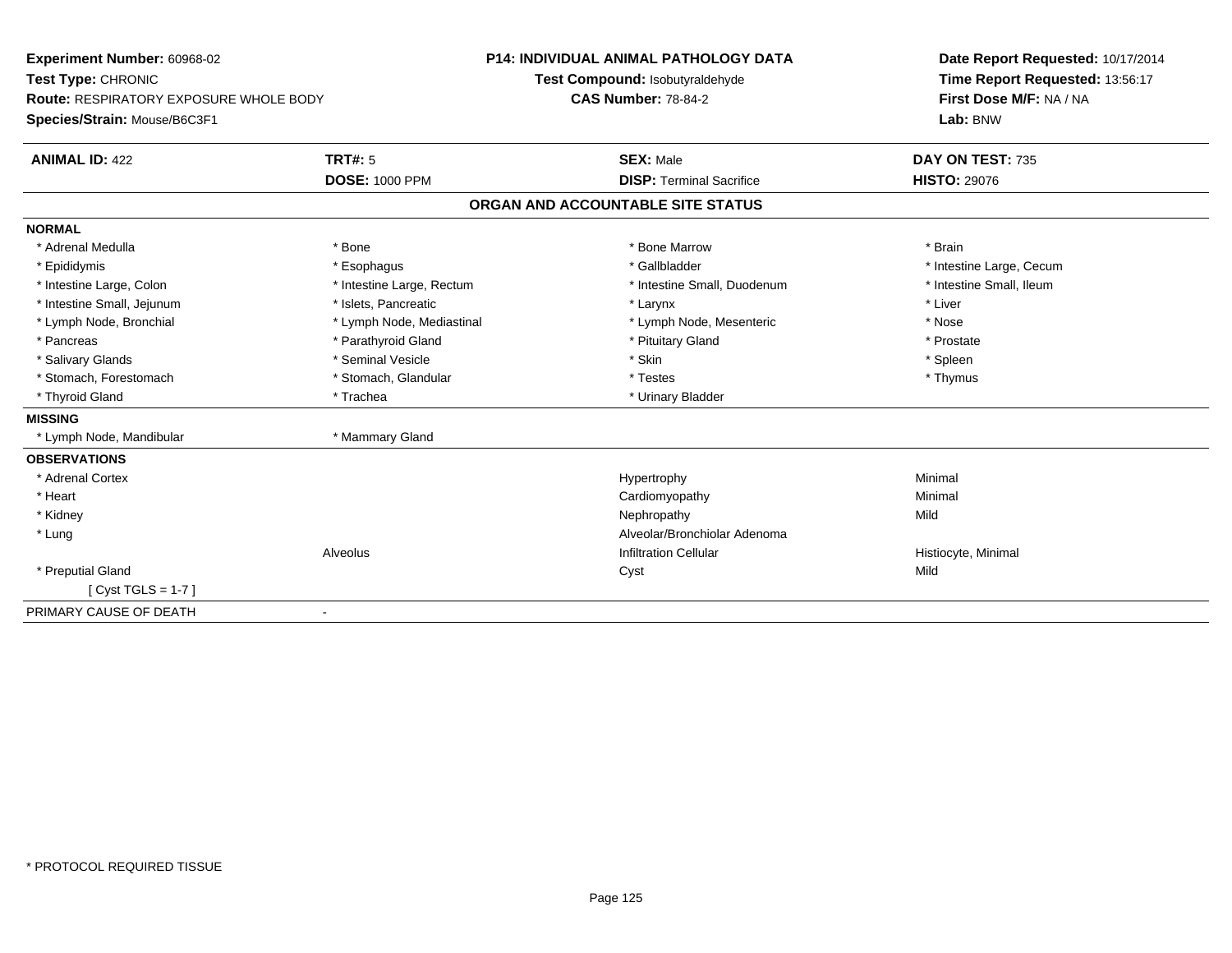| Experiment Number: 60968-02                   |                             | <b>P14: INDIVIDUAL ANIMAL PATHOLOGY DATA</b> | Date Report Requested: 10/17/2014                          |  |  |
|-----------------------------------------------|-----------------------------|----------------------------------------------|------------------------------------------------------------|--|--|
| Test Type: CHRONIC                            |                             | Test Compound: Isobutyraldehyde              | Time Report Requested: 13:56:17<br>First Dose M/F: NA / NA |  |  |
| <b>Route: RESPIRATORY EXPOSURE WHOLE BODY</b> |                             | <b>CAS Number: 78-84-2</b>                   |                                                            |  |  |
| Species/Strain: Mouse/B6C3F1                  |                             |                                              | Lab: BNW                                                   |  |  |
| <b>ANIMAL ID: 423</b>                         | <b>TRT#: 5</b>              | <b>SEX: Male</b>                             | DAY ON TEST: 735                                           |  |  |
|                                               | <b>DOSE: 1000 PPM</b>       | <b>DISP: Terminal Sacrifice</b>              | <b>HISTO: 29077</b>                                        |  |  |
|                                               |                             | ORGAN AND ACCOUNTABLE SITE STATUS            |                                                            |  |  |
| <b>NORMAL</b>                                 |                             |                                              |                                                            |  |  |
| * Adrenal Medulla                             | * Bone                      | * Bone Marrow                                | * Brain                                                    |  |  |
| * Epididymis                                  | * Esophagus                 | * Intestine Large, Cecum                     | * Intestine Large, Colon                                   |  |  |
| * Intestine Large, Rectum                     | * Intestine Small, Duodenum | * Intestine Small, Ileum                     | * Intestine Small, Jejunum                                 |  |  |
| * Islets, Pancreatic                          | * Larynx                    | * Liver                                      | * Lung                                                     |  |  |
| * Lymph Node, Mandibular                      | * Lymph Node, Mesenteric    | * Nose                                       | * Pancreas                                                 |  |  |
| * Parathyroid Gland                           | * Pituitary Gland           | * Prostate                                   | * Salivary Glands                                          |  |  |
| * Seminal Vesicle                             | * Skin                      | * Spleen                                     | * Stomach, Forestomach                                     |  |  |
| * Stomach, Glandular                          | * Testes                    | * Thymus                                     | * Trachea                                                  |  |  |
| * Urinary Bladder                             |                             |                                              |                                                            |  |  |
| <b>MISSING</b>                                |                             |                                              |                                                            |  |  |
| * Lymph Node, Bronchial                       | * Lymph Node, Mediastinal   | * Mammary Gland                              |                                                            |  |  |
| <b>OBSERVATIONS</b>                           |                             |                                              |                                                            |  |  |
| * Adrenal Cortex                              |                             | Hyperplasia                                  | Mild                                                       |  |  |
|                                               |                             | Hypertrophy                                  | Minimal                                                    |  |  |
| * Gallbladder                                 |                             | Hyperplasia                                  | Mild                                                       |  |  |
| * Heart                                       |                             | Cardiomyopathy                               | Minimal                                                    |  |  |
| * Kidney                                      |                             | Nephropathy                                  | Minimal                                                    |  |  |
| * Preputial Gland                             |                             | Cyst                                         | Mild                                                       |  |  |
| [Cyst TGLS = $1-7$ ]                          |                             |                                              |                                                            |  |  |
| * Thyroid Gland                               | <b>Follicular Cel</b>       | Hyperplasia                                  | Mild                                                       |  |  |
| PRIMARY CAUSE OF DEATH                        |                             |                                              |                                                            |  |  |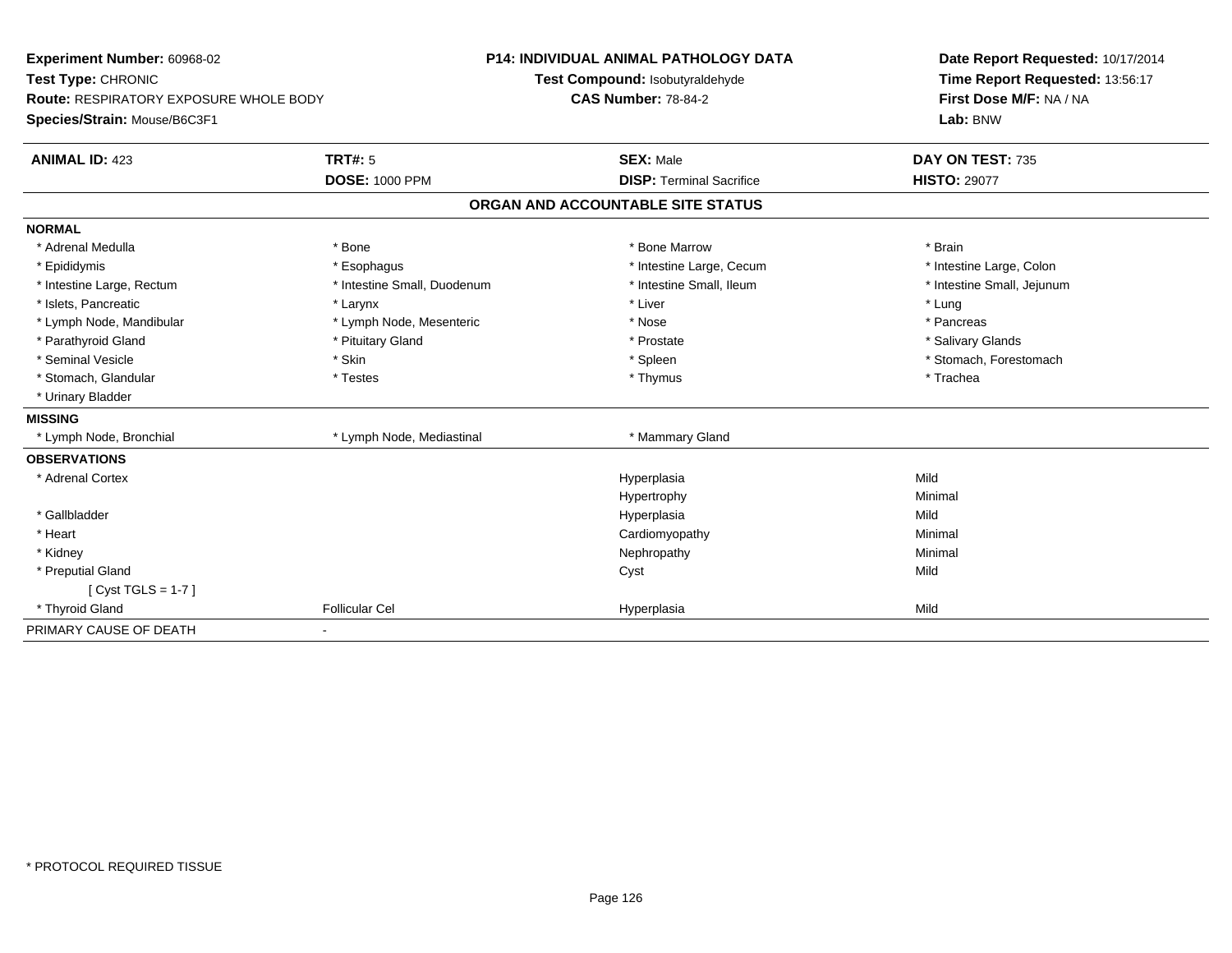| Experiment Number: 60968-02<br>Test Type: CHRONIC<br>Route: RESPIRATORY EXPOSURE WHOLE BODY<br>Species/Strain: Mouse/B6C3F1 |                                         | P14: INDIVIDUAL ANIMAL PATHOLOGY DATA<br>Test Compound: Isobutyraldehyde<br><b>CAS Number: 78-84-2</b> | Date Report Requested: 10/17/2014<br>Time Report Requested: 13:56:17<br>First Dose M/F: NA / NA<br>Lab: BNW |
|-----------------------------------------------------------------------------------------------------------------------------|-----------------------------------------|--------------------------------------------------------------------------------------------------------|-------------------------------------------------------------------------------------------------------------|
| <b>ANIMAL ID: 424</b>                                                                                                       | <b>TRT#: 5</b><br><b>DOSE: 1000 PPM</b> | <b>SEX: Male</b><br><b>DISP: Natural Death</b>                                                         | DAY ON TEST: 529<br><b>HISTO: 29078</b>                                                                     |
|                                                                                                                             |                                         | ORGAN AND ACCOUNTABLE SITE STATUS                                                                      |                                                                                                             |
| <b>NORMAL</b>                                                                                                               |                                         |                                                                                                        |                                                                                                             |
| * Adrenal Cortex                                                                                                            | * Adrenal Medulla                       | * Bone                                                                                                 | * Bone Marrow                                                                                               |
| * Brain                                                                                                                     | * Epididymis                            | * Esophagus                                                                                            | * Gallbladder                                                                                               |
| * Heart                                                                                                                     | * Intestine Large, Cecum                | * Intestine Large, Colon                                                                               | * Intestine Large, Rectum                                                                                   |
| * Intestine Small, Duodenum                                                                                                 | * Intestine Small, Ileum                | * Intestine Small, Jejunum                                                                             | * Islets, Pancreatic                                                                                        |
| * Kidney                                                                                                                    | * Larynx                                | * Lymph Node, Mandibular                                                                               | * Lymph Node, Mesenteric                                                                                    |
| * Nose                                                                                                                      | * Pancreas                              | * Parathyroid Gland                                                                                    | * Pituitary Gland                                                                                           |
| * Preputial Gland                                                                                                           | * Prostate                              | * Salivary Glands                                                                                      | * Seminal Vesicle                                                                                           |
| * Skin                                                                                                                      | * Spleen                                | * Stomach, Forestomach                                                                                 | * Stomach, Glandular                                                                                        |
| * Testes                                                                                                                    | * Thymus                                | * Thyroid Gland                                                                                        | * Trachea                                                                                                   |
| * Urinary Bladder                                                                                                           |                                         |                                                                                                        |                                                                                                             |
| <b>MISSING</b>                                                                                                              |                                         |                                                                                                        |                                                                                                             |
| * Lymph Node, Bronchial                                                                                                     | * Lymph Node, Mediastinal               | * Mammary Gland                                                                                        |                                                                                                             |
| <b>OBSERVATIONS</b>                                                                                                         |                                         |                                                                                                        |                                                                                                             |
| * Liver                                                                                                                     |                                         | Hepatocellular Carcinoma                                                                               |                                                                                                             |
|                                                                                                                             | Centrilobular                           | Necrosis                                                                                               | Moderate                                                                                                    |
| [ Hepatocellular Carcinoma TGLS = 1-10 ]                                                                                    |                                         |                                                                                                        |                                                                                                             |
| * Lung                                                                                                                      |                                         | Hepatocellular Carcinoma                                                                               | Metastatic (Liver)                                                                                          |
| PRIMARY CAUSE OF DEATH                                                                                                      | - Liver Hepatocellular Carcinoma        |                                                                                                        |                                                                                                             |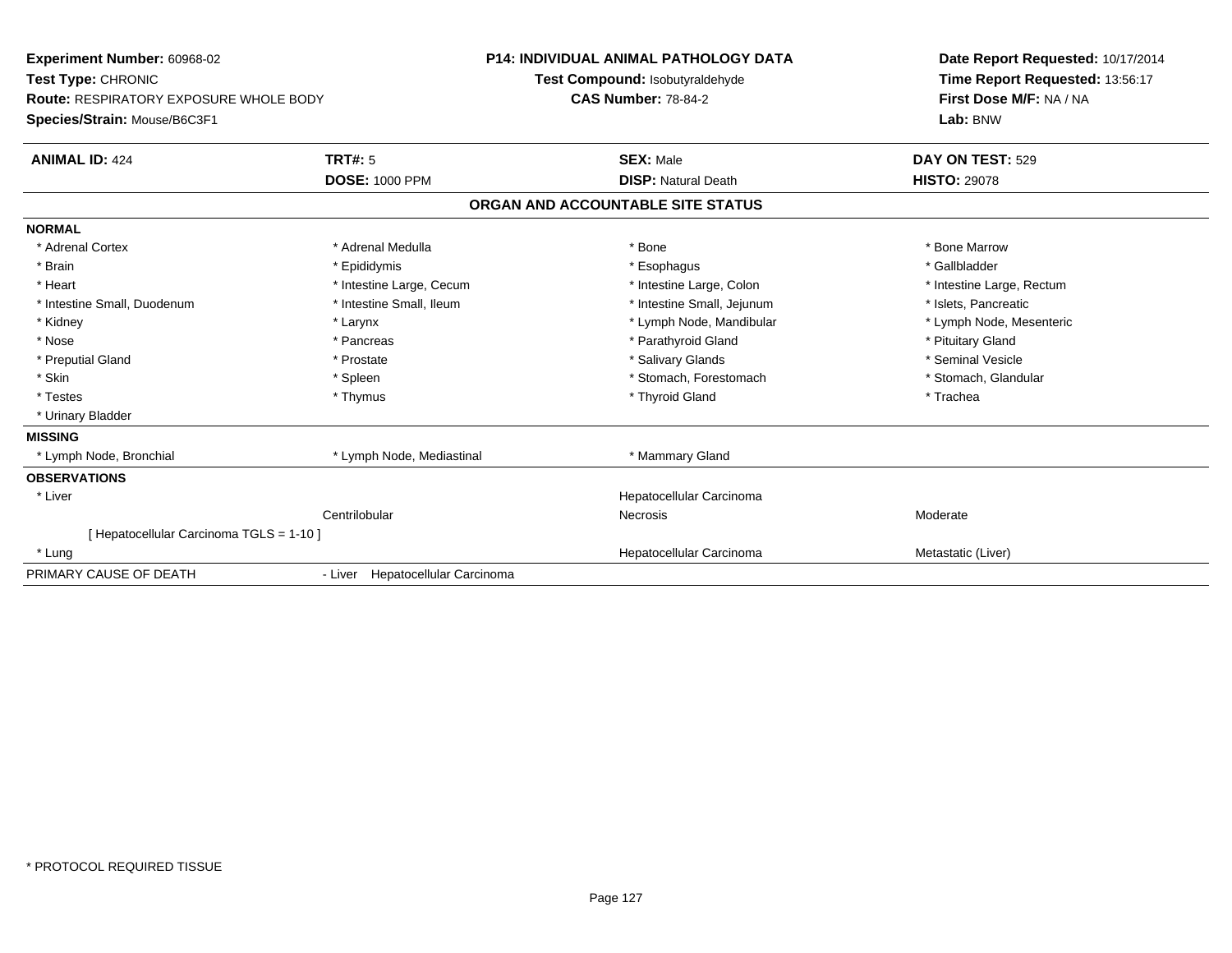| Experiment Number: 60968-02<br>Test Type: CHRONIC<br><b>Route: RESPIRATORY EXPOSURE WHOLE BODY</b><br>Species/Strain: Mouse/B6C3F1 |                            | <b>P14: INDIVIDUAL ANIMAL PATHOLOGY DATA</b><br>Test Compound: Isobutyraldehyde<br><b>CAS Number: 78-84-2</b> | Date Report Requested: 10/17/2014<br>Time Report Requested: 13:56:17<br>First Dose M/F: NA / NA<br>Lab: BNW |  |
|------------------------------------------------------------------------------------------------------------------------------------|----------------------------|---------------------------------------------------------------------------------------------------------------|-------------------------------------------------------------------------------------------------------------|--|
|                                                                                                                                    |                            |                                                                                                               |                                                                                                             |  |
| <b>ANIMAL ID: 425</b>                                                                                                              | <b>TRT#: 5</b>             | <b>SEX: Male</b>                                                                                              | DAY ON TEST: 735                                                                                            |  |
|                                                                                                                                    | <b>DOSE: 1000 PPM</b>      | <b>DISP: Terminal Sacrifice</b>                                                                               | <b>HISTO: 29079</b>                                                                                         |  |
|                                                                                                                                    |                            | ORGAN AND ACCOUNTABLE SITE STATUS                                                                             |                                                                                                             |  |
| <b>NORMAL</b>                                                                                                                      |                            |                                                                                                               |                                                                                                             |  |
| * Adrenal Medulla                                                                                                                  | * Bone                     | * Bone Marrow                                                                                                 | * Brain                                                                                                     |  |
| * Epididymis                                                                                                                       | * Esophagus                | * Gallbladder                                                                                                 | * Heart                                                                                                     |  |
| * Intestine Large, Cecum                                                                                                           | * Intestine Large, Colon   | * Intestine Large, Rectum                                                                                     | * Intestine Small, Duodenum                                                                                 |  |
| * Intestine Small, Ileum                                                                                                           | * Intestine Small, Jejunum | * Islets, Pancreatic                                                                                          | * Larynx                                                                                                    |  |
| * Lung                                                                                                                             | * Lymph Node, Bronchial    | * Lymph Node, Mediastinal                                                                                     | * Lymph Node, Mesenteric                                                                                    |  |
| * Nose                                                                                                                             | * Pancreas                 | * Parathyroid Gland                                                                                           | * Pituitary Gland                                                                                           |  |
| * Preputial Gland                                                                                                                  | * Prostate                 | * Salivary Glands                                                                                             | * Seminal Vesicle                                                                                           |  |
| * Skin                                                                                                                             | * Stomach, Forestomach     | * Stomach, Glandular                                                                                          | * Testes                                                                                                    |  |
| * Thymus                                                                                                                           | * Trachea                  | * Urinary Bladder                                                                                             |                                                                                                             |  |
| <b>MISSING</b>                                                                                                                     |                            |                                                                                                               |                                                                                                             |  |
| * Lymph Node, Mandibular                                                                                                           | * Mammary Gland            |                                                                                                               |                                                                                                             |  |
| <b>OBSERVATIONS</b>                                                                                                                |                            |                                                                                                               |                                                                                                             |  |
| * Adrenal Cortex                                                                                                                   |                            | Hypertrophy                                                                                                   | Mild                                                                                                        |  |
| * Kidney                                                                                                                           |                            | Nephropathy                                                                                                   | Minimal                                                                                                     |  |
| * Liver                                                                                                                            |                            | Hepatocellular Carcinoma                                                                                      |                                                                                                             |  |
| [ Hepatocellular Carcinoma TGLS = 1-10 ]                                                                                           |                            |                                                                                                               |                                                                                                             |  |
| * Spleen                                                                                                                           |                            | Hematopoietic Cell Proliferation                                                                              | Moderate                                                                                                    |  |
| [ Hematopoietic Cell Proliferation TGLS = 2-4 ]                                                                                    |                            |                                                                                                               |                                                                                                             |  |
| * Thyroid Gland                                                                                                                    | <b>Follicular Cel</b>      | Hyperplasia                                                                                                   | Minimal                                                                                                     |  |
| PRIMARY CAUSE OF DEATH                                                                                                             |                            |                                                                                                               |                                                                                                             |  |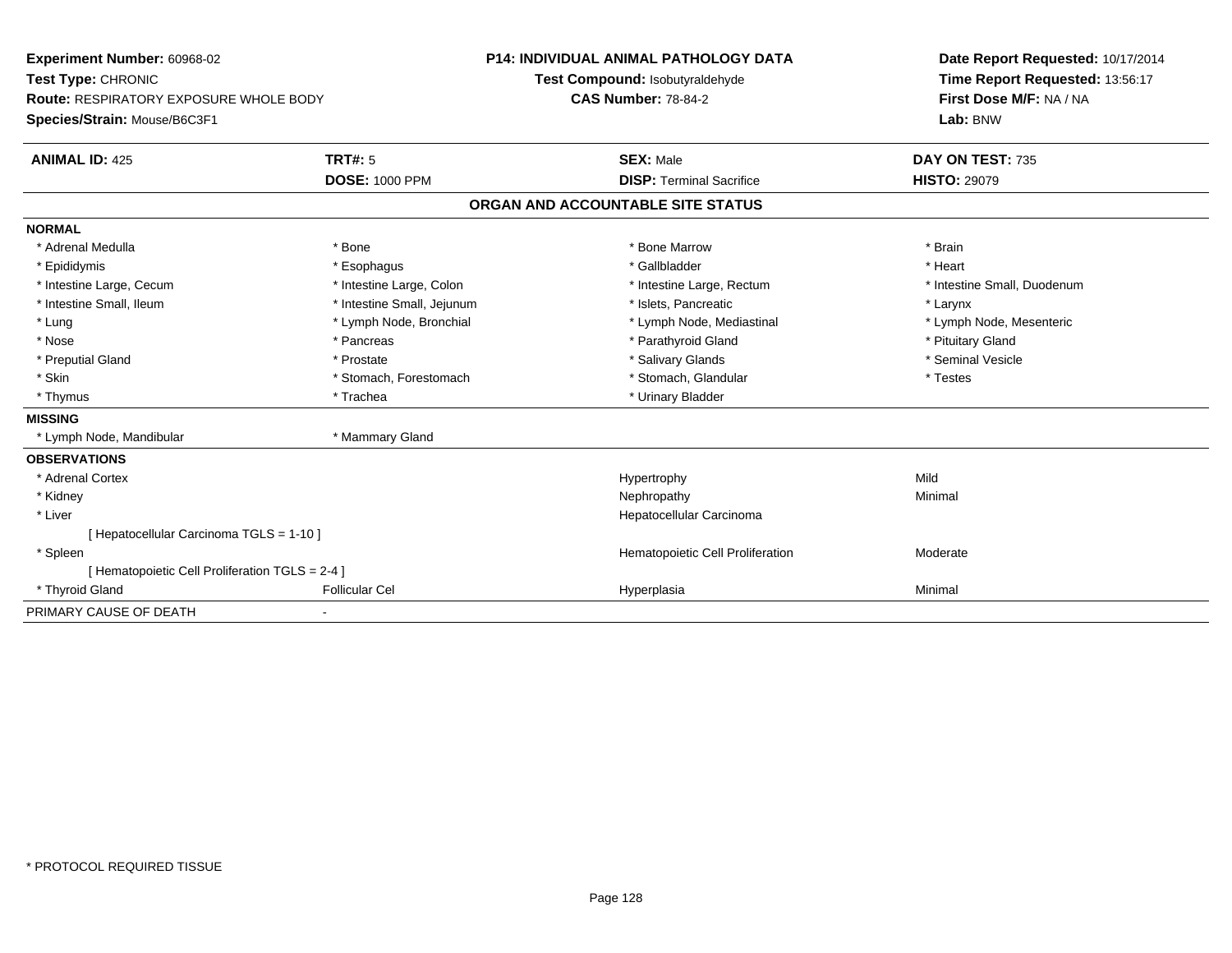| Experiment Number: 60968-02                   |                              | <b>P14: INDIVIDUAL ANIMAL PATHOLOGY DATA</b> | Date Report Requested: 10/17/2014                          |  |
|-----------------------------------------------|------------------------------|----------------------------------------------|------------------------------------------------------------|--|
| Test Type: CHRONIC                            |                              | Test Compound: Isobutyraldehyde              | Time Report Requested: 13:56:17<br>First Dose M/F: NA / NA |  |
| <b>Route: RESPIRATORY EXPOSURE WHOLE BODY</b> |                              | <b>CAS Number: 78-84-2</b>                   |                                                            |  |
| Species/Strain: Mouse/B6C3F1                  |                              |                                              | Lab: BNW                                                   |  |
| <b>ANIMAL ID: 426</b>                         | <b>TRT#: 5</b>               | <b>SEX: Male</b>                             | DAY ON TEST: 733                                           |  |
|                                               | <b>DOSE: 1000 PPM</b>        | <b>DISP: Terminal Sacrifice</b>              | <b>HISTO: 29080</b>                                        |  |
|                                               |                              | ORGAN AND ACCOUNTABLE SITE STATUS            |                                                            |  |
| <b>NORMAL</b>                                 |                              |                                              |                                                            |  |
| * Adrenal Medulla                             | * Bone                       | * Bone Marrow                                | * Brain                                                    |  |
| * Epididymis                                  | * Esophagus                  | * Gallbladder                                | * Intestine Large, Cecum                                   |  |
| * Intestine Large, Colon                      | * Intestine Large, Rectum    | * Intestine Small, Duodenum                  | * Intestine Small, Ileum                                   |  |
| * Intestine Small, Jejunum                    | * Islets, Pancreatic         | * Larynx                                     | * Lung                                                     |  |
| * Lymph Node, Mandibular                      | * Lymph Node, Mediastinal    | * Lymph Node, Mesenteric                     | * Nose                                                     |  |
| * Pancreas                                    | * Parathyroid Gland          | * Pituitary Gland                            | * Prostate                                                 |  |
| * Salivary Glands                             | * Seminal Vesicle            | * Spleen                                     | * Stomach, Forestomach                                     |  |
| * Stomach, Glandular                          | * Testes                     | * Thyroid Gland                              | * Trachea                                                  |  |
| * Urinary Bladder                             |                              |                                              |                                                            |  |
| <b>MISSING</b>                                |                              |                                              |                                                            |  |
| * Lymph Node, Bronchial                       | * Mammary Gland              | * Thymus                                     |                                                            |  |
| <b>OBSERVATIONS</b>                           |                              |                                              |                                                            |  |
| * Adrenal Cortex                              |                              | Hyperplasia                                  | Mild                                                       |  |
|                                               |                              | Hypertrophy                                  | Minimal                                                    |  |
| * Heart                                       |                              | Cardiomyopathy                               | Minimal                                                    |  |
| * Kidney                                      |                              | Nephropathy                                  | Mild                                                       |  |
| * Liver                                       |                              | <b>Eosinophilic Focus</b>                    |                                                            |  |
| [ Eosinophilic Focus TGLS = 1-4 ]             |                              |                                              |                                                            |  |
| * Preputial Gland                             |                              | Inflammation                                 | Chronic Active, Marked                                     |  |
| * Skin                                        |                              | Fibrous Histiocytoma                         |                                                            |  |
| PRIMARY CAUSE OF DEATH                        | $\qquad \qquad \blacksquare$ |                                              |                                                            |  |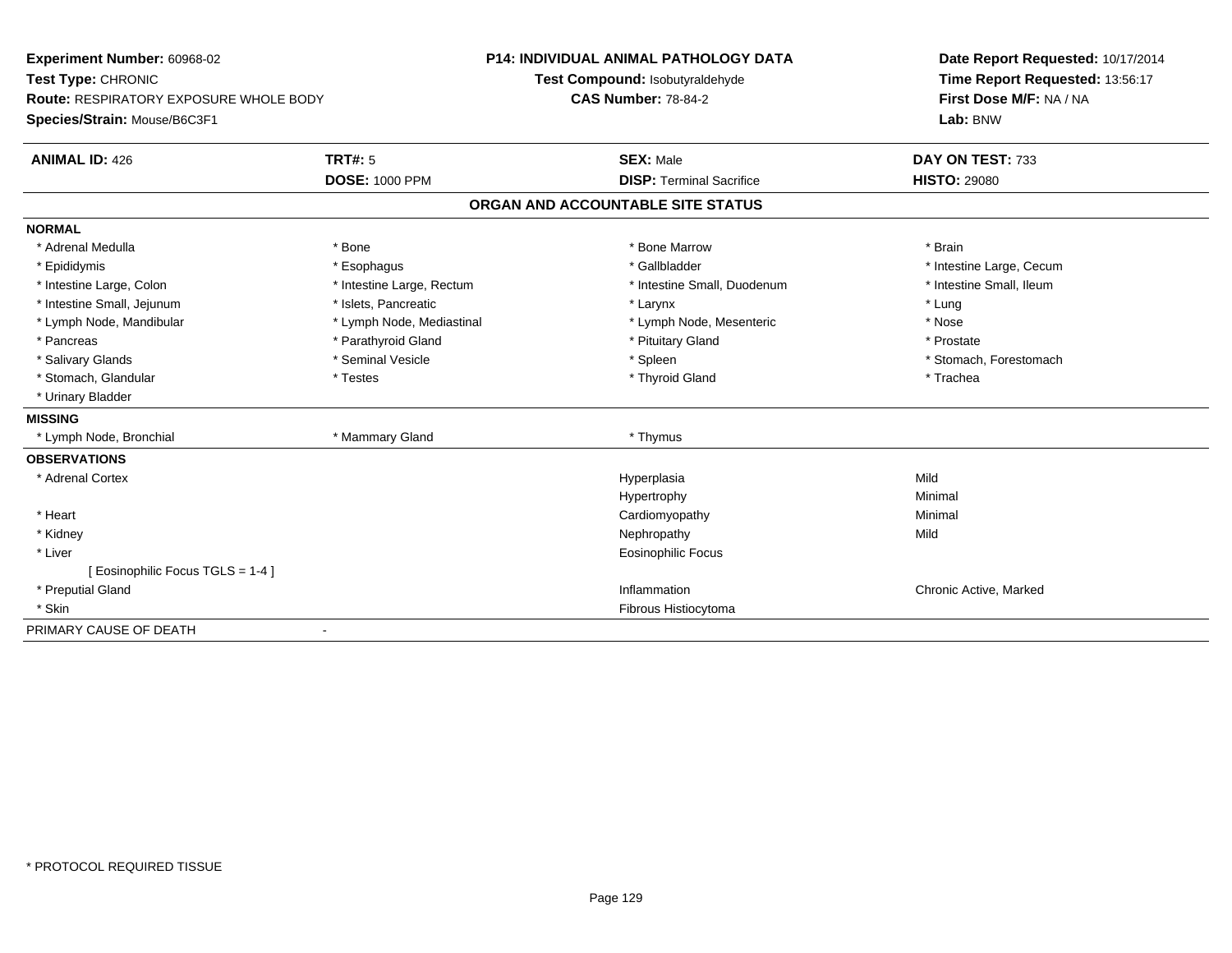| <b>Experiment Number: 60968-02</b>            |                              | <b>P14: INDIVIDUAL ANIMAL PATHOLOGY DATA</b> | Date Report Requested: 10/17/2014 |  |
|-----------------------------------------------|------------------------------|----------------------------------------------|-----------------------------------|--|
| Test Type: CHRONIC                            |                              | Test Compound: Isobutyraldehyde              | Time Report Requested: 13:56:17   |  |
| <b>Route: RESPIRATORY EXPOSURE WHOLE BODY</b> |                              | <b>CAS Number: 78-84-2</b>                   | First Dose M/F: NA / NA           |  |
| Species/Strain: Mouse/B6C3F1                  |                              |                                              | Lab: BNW                          |  |
| <b>ANIMAL ID: 427</b>                         | <b>TRT#: 5</b>               | <b>SEX: Male</b>                             | DAY ON TEST: 734                  |  |
|                                               | <b>DOSE: 1000 PPM</b>        | <b>DISP: Terminal Sacrifice</b>              | <b>HISTO: 29081</b>               |  |
|                                               |                              | ORGAN AND ACCOUNTABLE SITE STATUS            |                                   |  |
| <b>NORMAL</b>                                 |                              |                                              |                                   |  |
| * Adrenal Medulla                             | * Bone                       | * Bone Marrow                                | * Brain                           |  |
| * Epididymis                                  | * Esophagus                  | * Gallbladder                                | * Heart                           |  |
| * Intestine Large, Cecum                      | * Intestine Large, Colon     | * Intestine Large, Rectum                    | * Intestine Small, Duodenum       |  |
| * Intestine Small, Ileum                      | * Intestine Small, Jejunum   | * Islets, Pancreatic                         | * Larynx                          |  |
| * Lymph Node, Mandibular                      | * Lymph Node, Mediastinal    | * Lymph Node, Mesenteric                     | * Pancreas                        |  |
| * Parathyroid Gland                           | * Pituitary Gland            | * Preputial Gland                            | * Prostate                        |  |
| * Salivary Glands                             | * Seminal Vesicle            | * Skin                                       | * Spleen                          |  |
| * Stomach, Forestomach                        | * Stomach, Glandular         | * Testes                                     | * Thymus                          |  |
| * Thyroid Gland                               | * Trachea                    | * Urinary Bladder                            |                                   |  |
| <b>MISSING</b>                                |                              |                                              |                                   |  |
| * Lymph Node, Bronchial                       | * Mammary Gland              |                                              |                                   |  |
| <b>OBSERVATIONS</b>                           |                              |                                              |                                   |  |
| * Adrenal Cortex                              |                              | Hypertrophy                                  | Mild                              |  |
| * Kidney                                      |                              | Nephropathy                                  | Minimal                           |  |
| * Liver                                       |                              | Degeneration                                 | Fatty, Minimal                    |  |
|                                               |                              | Hepatocellular Adenoma                       |                                   |  |
| [Hepatocellular Adenoma TGLS = 1-10]          |                              |                                              |                                   |  |
| * Lung                                        |                              | Alveolar/Bronchiolar Carcinoma               |                                   |  |
| [Alveolar/Bronchiolar Carcinoma TGLS = 2-3]   |                              |                                              |                                   |  |
| * Nose                                        | Olfactory Epi                | Degeneration                                 | Minimal                           |  |
| PRIMARY CAUSE OF DEATH                        | $\qquad \qquad \blacksquare$ |                                              |                                   |  |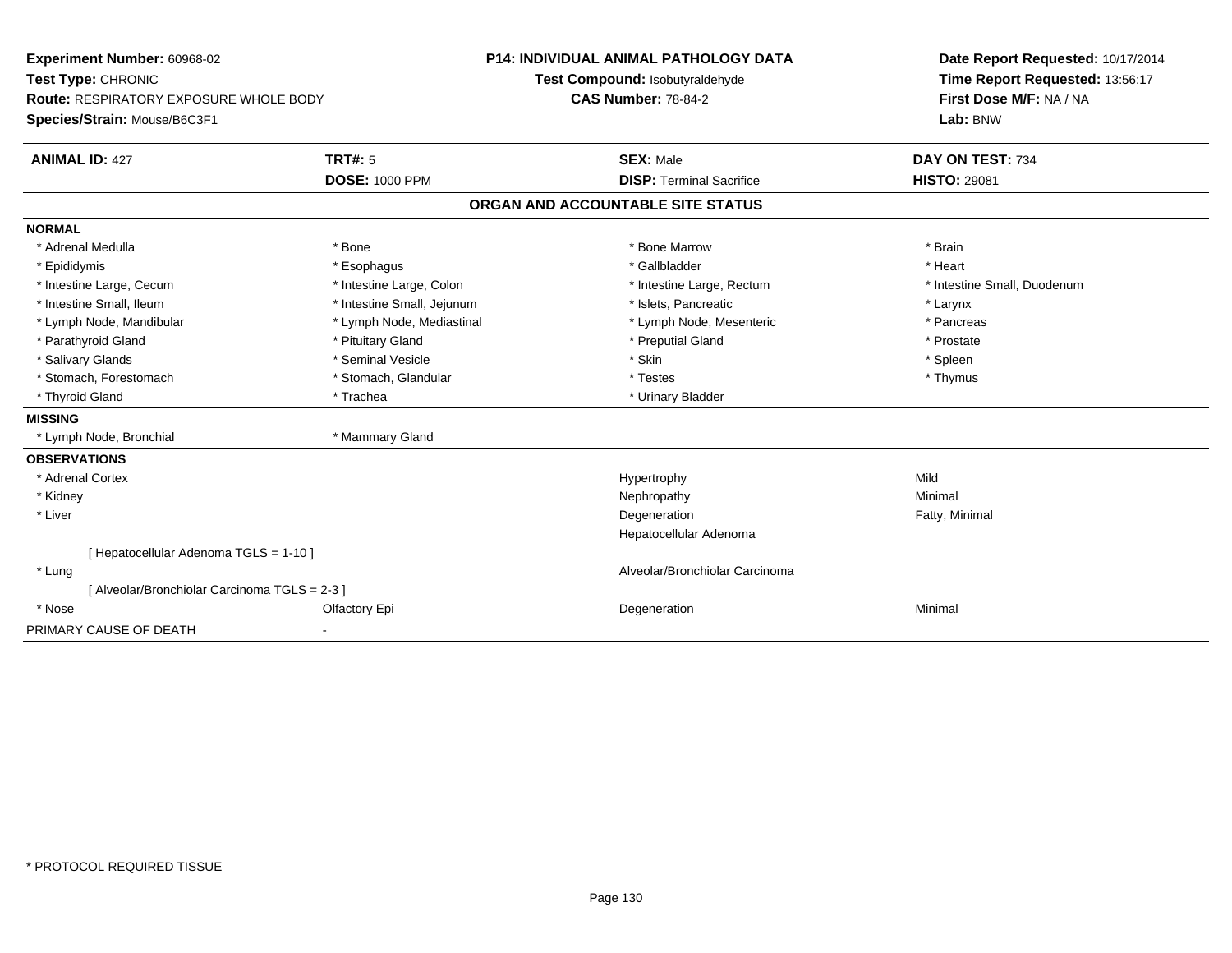| Experiment Number: 60968-02                   |                            | P14: INDIVIDUAL ANIMAL PATHOLOGY DATA | Date Report Requested: 10/17/2014   |  |
|-----------------------------------------------|----------------------------|---------------------------------------|-------------------------------------|--|
| Test Type: CHRONIC                            |                            | Test Compound: Isobutyraldehyde       | Time Report Requested: 13:56:17     |  |
| <b>Route: RESPIRATORY EXPOSURE WHOLE BODY</b> |                            | <b>CAS Number: 78-84-2</b>            | First Dose M/F: NA / NA<br>Lab: BNW |  |
| Species/Strain: Mouse/B6C3F1                  |                            |                                       |                                     |  |
| <b>ANIMAL ID: 428</b>                         | <b>TRT#: 5</b>             | <b>SEX: Male</b>                      | DAY ON TEST: 733                    |  |
|                                               | <b>DOSE: 1000 PPM</b>      | <b>DISP: Terminal Sacrifice</b>       | <b>HISTO: 29082</b>                 |  |
|                                               |                            | ORGAN AND ACCOUNTABLE SITE STATUS     |                                     |  |
| <b>NORMAL</b>                                 |                            |                                       |                                     |  |
| * Adrenal Medulla                             | * Bone                     | * Bone Marrow                         | * Brain                             |  |
| * Epididymis                                  | * Esophagus                | * Gallbladder                         | * Heart                             |  |
| * Intestine Large, Cecum                      | * Intestine Large, Colon   | * Intestine Large, Rectum             | * Intestine Small, Duodenum         |  |
| * Intestine Small, Ileum                      | * Intestine Small, Jejunum | * Islets. Pancreatic                  | * Larynx                            |  |
| * Lung                                        | * Lymph Node, Bronchial    | * Lymph Node, Mandibular              | * Lymph Node, Mediastinal           |  |
| * Lymph Node, Mesenteric                      | * Pancreas                 | * Parathyroid Gland                   | * Pituitary Gland                   |  |
| * Preputial Gland                             | * Prostate                 | * Salivary Glands                     | * Seminal Vesicle                   |  |
| * Skin                                        | * Spleen                   | * Stomach, Forestomach                | * Stomach, Glandular                |  |
| * Testes                                      | * Thyroid Gland            | * Trachea                             | * Urinary Bladder                   |  |
| <b>MISSING</b>                                |                            |                                       |                                     |  |
| * Mammary Gland                               | * Thymus                   |                                       |                                     |  |
| <b>OBSERVATIONS</b>                           |                            |                                       |                                     |  |
| * Adrenal Cortex                              |                            | Hypertrophy                           | Mild                                |  |
| Harderian Gland                               |                            | Sarcoma                               |                                     |  |
| [Sarcoma TGLS = 1-10]                         |                            |                                       |                                     |  |
| * Kidney                                      |                            | Nephropathy                           | Mild                                |  |
| * Liver                                       |                            | <b>Eosinophilic Focus</b>             |                                     |  |
| * Nose                                        | Olfactory Epi              | Degeneration                          | Minimal                             |  |
| PRIMARY CAUSE OF DEATH                        |                            |                                       |                                     |  |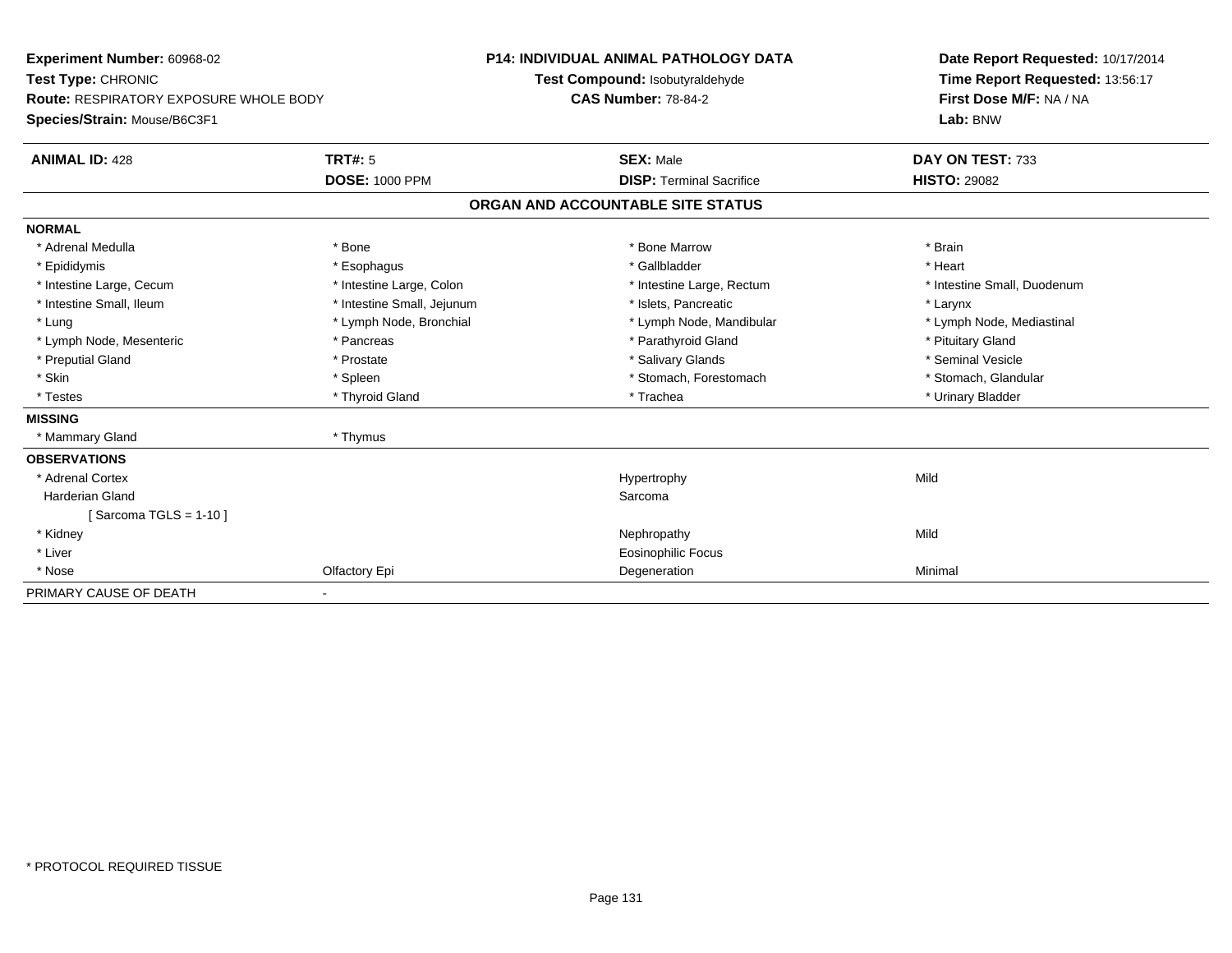| Experiment Number: 60968-02                   |                           | <b>P14: INDIVIDUAL ANIMAL PATHOLOGY DATA</b> | Date Report Requested: 10/17/2014 |  |
|-----------------------------------------------|---------------------------|----------------------------------------------|-----------------------------------|--|
| Test Type: CHRONIC                            |                           | Test Compound: Isobutyraldehyde              | Time Report Requested: 13:56:17   |  |
| <b>Route: RESPIRATORY EXPOSURE WHOLE BODY</b> |                           | <b>CAS Number: 78-84-2</b>                   | First Dose M/F: NA / NA           |  |
| Species/Strain: Mouse/B6C3F1                  |                           |                                              | Lab: BNW                          |  |
| <b>ANIMAL ID: 429</b>                         | <b>TRT#: 5</b>            | <b>SEX: Male</b>                             | DAY ON TEST: 733                  |  |
|                                               | <b>DOSE: 1000 PPM</b>     | <b>DISP: Terminal Sacrifice</b>              | <b>HISTO: 29083</b>               |  |
|                                               |                           | ORGAN AND ACCOUNTABLE SITE STATUS            |                                   |  |
| <b>NORMAL</b>                                 |                           |                                              |                                   |  |
| * Adrenal Medulla                             | * Bone                    | * Bone Marrow                                | * Brain                           |  |
| * Epididymis                                  | * Esophagus               | * Gallbladder                                | * Intestine Large, Cecum          |  |
| * Intestine Large, Colon                      | * Intestine Large, Rectum | * Intestine Small, Duodenum                  | * Intestine Small, Ileum          |  |
| * Intestine Small, Jejunum                    | * Islets. Pancreatic      | * Larynx                                     | * Lung                            |  |
| * Lymph Node, Bronchial                       | * Lymph Node, Mandibular  | * Lymph Node, Mesenteric                     | * Nose                            |  |
| * Pancreas                                    | * Parathyroid Gland       | * Pituitary Gland                            | * Preputial Gland                 |  |
| * Prostate                                    | * Salivary Glands         | * Seminal Vesicle                            | * Skin                            |  |
| * Spleen                                      | * Stomach, Forestomach    | * Stomach, Glandular                         | * Testes                          |  |
| * Thymus                                      | * Trachea                 | * Urinary Bladder                            |                                   |  |
| <b>MISSING</b>                                |                           |                                              |                                   |  |
| * Lymph Node, Mediastinal                     | * Mammary Gland           |                                              |                                   |  |
| <b>OBSERVATIONS</b>                           |                           |                                              |                                   |  |
| * Adrenal Cortex                              |                           | Hyperplasia                                  | Mild                              |  |
|                                               |                           | Hypertrophy                                  | Mild                              |  |
| * Heart                                       |                           | Cardiomyopathy                               | Minimal                           |  |
| * Kidney                                      |                           | Nephropathy                                  | Mild                              |  |
| * Liver                                       |                           | <b>Basophilic Focus</b>                      |                                   |  |
| [Basophilic Focus TGLS = 1-10]                |                           |                                              |                                   |  |
| * Thyroid Gland                               | <b>Follicular Cel</b>     | Adenoma                                      |                                   |  |
| PRIMARY CAUSE OF DEATH                        |                           |                                              |                                   |  |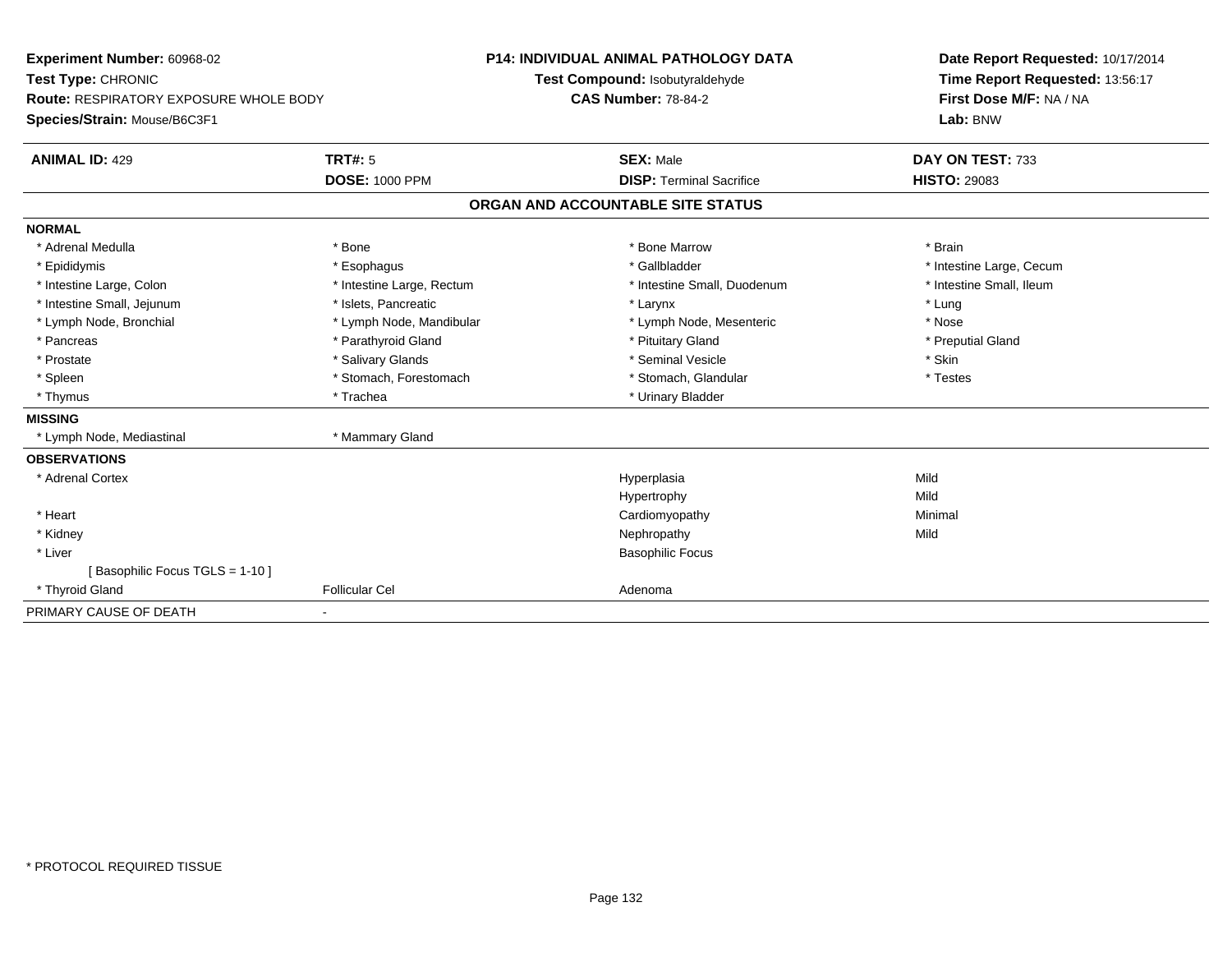| Experiment Number: 60968-02             |                           | <b>P14: INDIVIDUAL ANIMAL PATHOLOGY DATA</b> |                                 |  | Date Report Requested: 10/17/2014   |  |  |
|-----------------------------------------|---------------------------|----------------------------------------------|---------------------------------|--|-------------------------------------|--|--|
| Test Type: CHRONIC                      |                           |                                              | Test Compound: Isobutyraldehyde |  | Time Report Requested: 13:56:17     |  |  |
| Route: RESPIRATORY EXPOSURE WHOLE BODY  |                           | <b>CAS Number: 78-84-2</b>                   |                                 |  | First Dose M/F: NA / NA<br>Lab: BNW |  |  |
| Species/Strain: Mouse/B6C3F1            |                           |                                              |                                 |  |                                     |  |  |
| <b>ANIMAL ID: 430</b>                   | <b>TRT#: 5</b>            |                                              | <b>SEX: Male</b>                |  | DAY ON TEST: 733                    |  |  |
|                                         | <b>DOSE: 1000 PPM</b>     |                                              | <b>DISP: Terminal Sacrifice</b> |  | <b>HISTO: 29084</b>                 |  |  |
|                                         |                           | ORGAN AND ACCOUNTABLE SITE STATUS            |                                 |  |                                     |  |  |
| <b>NORMAL</b>                           |                           |                                              |                                 |  |                                     |  |  |
| * Adrenal Medulla                       | * Bone                    |                                              | * Bone Marrow                   |  | * Brain                             |  |  |
| * Epididymis                            | * Esophagus               |                                              | * Gallbladder                   |  | * Intestine Large, Cecum            |  |  |
| * Intestine Large, Colon                | * Intestine Large, Rectum |                                              | * Intestine Small, Duodenum     |  | * Intestine Small. Ileum            |  |  |
| * Intestine Small, Jejunum              | * Islets. Pancreatic      |                                              | * Larynx                        |  | * Lung                              |  |  |
| * Lymph Node, Mediastinal               | * Lymph Node, Mesenteric  |                                              | * Nose                          |  | * Pancreas                          |  |  |
| * Parathyroid Gland                     | * Pituitary Gland         |                                              | * Preputial Gland               |  | * Prostate                          |  |  |
| * Salivary Glands                       | * Seminal Vesicle         |                                              | * Skin                          |  | * Spleen                            |  |  |
| * Stomach, Forestomach                  | * Stomach, Glandular      |                                              | * Testes                        |  | * Trachea                           |  |  |
| * Urinary Bladder                       |                           |                                              |                                 |  |                                     |  |  |
| <b>MISSING</b>                          |                           |                                              |                                 |  |                                     |  |  |
| * Lymph Node, Bronchial                 | * Lymph Node, Mandibular  |                                              | * Mammary Gland                 |  | * Thymus                            |  |  |
| <b>OBSERVATIONS</b>                     |                           |                                              |                                 |  |                                     |  |  |
| * Adrenal Cortex                        |                           |                                              | Hypertrophy                     |  | Mild                                |  |  |
| * Heart                                 |                           |                                              | Cardiomyopathy                  |  | Minimal                             |  |  |
| * Kidney                                |                           |                                              | Nephropathy                     |  | Mild                                |  |  |
| * Liver                                 |                           |                                              | Hepatocellular Adenoma          |  | Multiple                            |  |  |
| [ Hepatocellular Adenoma TGLS = 1,2-4 ] |                           |                                              |                                 |  |                                     |  |  |
| * Thyroid Gland                         | <b>Follicular Cel</b>     |                                              | Hyperplasia                     |  | Minimal                             |  |  |
| PRIMARY CAUSE OF DEATH                  |                           |                                              |                                 |  |                                     |  |  |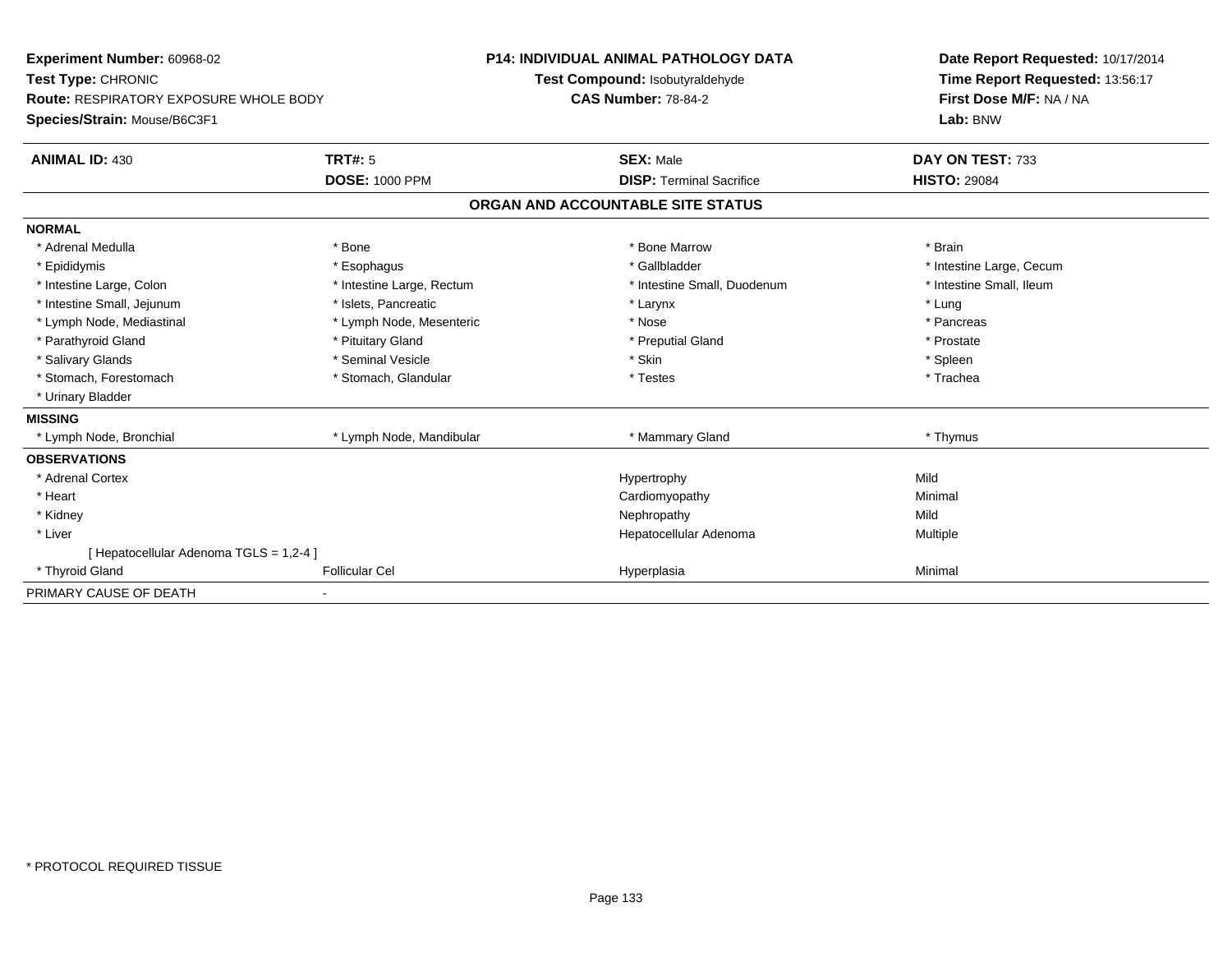| Experiment Number: 60968-02                                                                         |                          | <b>P14: INDIVIDUAL ANIMAL PATHOLOGY DATA</b> | Date Report Requested: 10/17/2014                                      |  |  |
|-----------------------------------------------------------------------------------------------------|--------------------------|----------------------------------------------|------------------------------------------------------------------------|--|--|
| Test Type: CHRONIC<br><b>Route: RESPIRATORY EXPOSURE WHOLE BODY</b><br>Species/Strain: Mouse/B6C3F1 |                          | Test Compound: Isobutyraldehyde              | Time Report Requested: 13:56:17<br>First Dose M/F: NA / NA<br>Lab: BNW |  |  |
|                                                                                                     |                          | <b>CAS Number: 78-84-2</b>                   |                                                                        |  |  |
|                                                                                                     |                          |                                              |                                                                        |  |  |
| <b>ANIMAL ID: 431</b>                                                                               | <b>TRT#: 5</b>           | <b>SEX: Male</b>                             | DAY ON TEST: 733                                                       |  |  |
|                                                                                                     | <b>DOSE: 1000 PPM</b>    | <b>DISP: Terminal Sacrifice</b>              | <b>HISTO: 29085</b>                                                    |  |  |
|                                                                                                     |                          | ORGAN AND ACCOUNTABLE SITE STATUS            |                                                                        |  |  |
| <b>NORMAL</b>                                                                                       |                          |                                              |                                                                        |  |  |
| * Adrenal Cortex                                                                                    | * Adrenal Medulla        | * Bone                                       | * Bone Marrow                                                          |  |  |
| * Brain                                                                                             | * Epididymis             | * Esophagus                                  | * Gallbladder                                                          |  |  |
| * Heart                                                                                             | * Intestine Large, Cecum | * Intestine Large, Colon                     | * Intestine Large, Rectum                                              |  |  |
| * Intestine Small, Duodenum                                                                         | * Intestine Small, Ileum | * Intestine Small, Jejunum                   | * Islets, Pancreatic                                                   |  |  |
| * Larynx                                                                                            | * Liver                  | * Lymph Node, Bronchial                      | * Lymph Node, Mandibular                                               |  |  |
| * Lymph Node, Mesenteric                                                                            | * Nose                   | * Pancreas                                   | * Parathyroid Gland                                                    |  |  |
| * Pituitary Gland                                                                                   | * Preputial Gland        | * Prostate                                   | * Salivary Glands                                                      |  |  |
| * Seminal Vesicle                                                                                   | * Skin                   | * Spleen                                     | * Stomach, Forestomach                                                 |  |  |
| * Stomach, Glandular                                                                                | * Testes                 | * Thymus                                     | * Trachea                                                              |  |  |
| * Urinary Bladder                                                                                   |                          |                                              |                                                                        |  |  |
| <b>MISSING</b>                                                                                      |                          |                                              |                                                                        |  |  |
| * Lymph Node, Mediastinal                                                                           | * Mammary Gland          |                                              |                                                                        |  |  |
| <b>OBSERVATIONS</b>                                                                                 |                          |                                              |                                                                        |  |  |
| * Kidney                                                                                            |                          | Nephropathy                                  | Mild                                                                   |  |  |
| * Lung                                                                                              |                          | Carcinoma                                    | Metastatic (Thyroid Gland)                                             |  |  |
| * Thyroid Gland                                                                                     | C Cell                   | Carcinoma                                    |                                                                        |  |  |
| [Carcinoma TGLS = 1-10+2+2A ]                                                                       |                          |                                              |                                                                        |  |  |
| PRIMARY CAUSE OF DEATH                                                                              |                          |                                              |                                                                        |  |  |
|                                                                                                     |                          |                                              |                                                                        |  |  |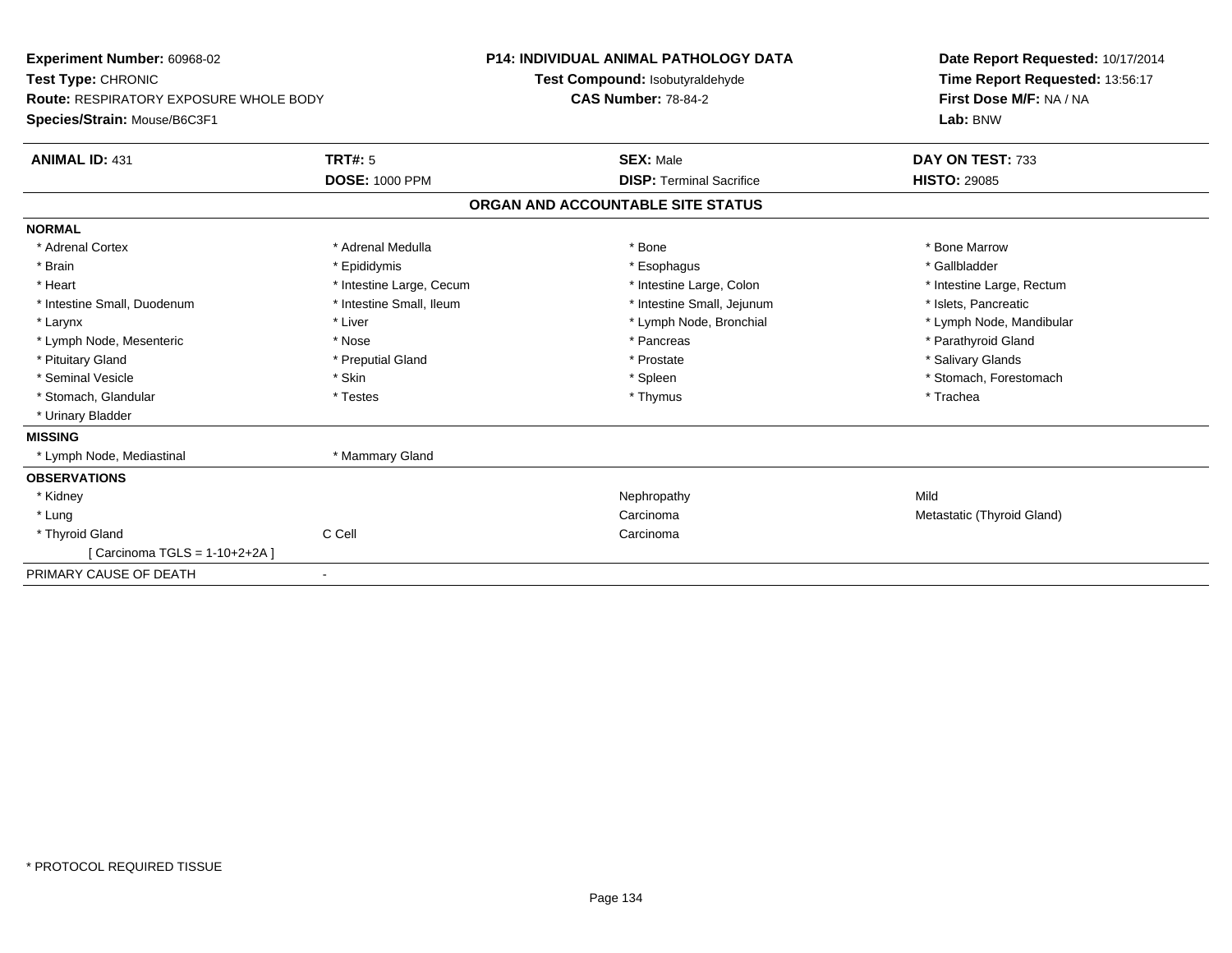| Experiment Number: 60968-02<br>Test Type: CHRONIC<br><b>Route: RESPIRATORY EXPOSURE WHOLE BODY</b><br>Species/Strain: Mouse/B6C3F1 |                                  | P14: INDIVIDUAL ANIMAL PATHOLOGY DATA | Date Report Requested: 10/17/2014                                      |  |  |
|------------------------------------------------------------------------------------------------------------------------------------|----------------------------------|---------------------------------------|------------------------------------------------------------------------|--|--|
|                                                                                                                                    |                                  | Test Compound: Isobutyraldehyde       | Time Report Requested: 13:56:17<br>First Dose M/F: NA / NA<br>Lab: BNW |  |  |
|                                                                                                                                    |                                  | <b>CAS Number: 78-84-2</b>            |                                                                        |  |  |
|                                                                                                                                    |                                  |                                       |                                                                        |  |  |
| <b>ANIMAL ID: 432</b>                                                                                                              | <b>TRT#: 5</b>                   | <b>SEX: Male</b>                      | DAY ON TEST: 410                                                       |  |  |
|                                                                                                                                    | <b>DOSE: 1000 PPM</b>            | <b>DISP: Natural Death</b>            | <b>HISTO: 29086</b>                                                    |  |  |
|                                                                                                                                    |                                  | ORGAN AND ACCOUNTABLE SITE STATUS     |                                                                        |  |  |
| <b>NORMAL</b>                                                                                                                      |                                  |                                       |                                                                        |  |  |
| * Adrenal Cortex                                                                                                                   | * Adrenal Medulla                | * Bone                                | * Bone Marrow                                                          |  |  |
| * Brain                                                                                                                            | * Epididymis                     | * Esophagus                           | * Gallbladder                                                          |  |  |
| * Heart                                                                                                                            | * Intestine Large, Cecum         | * Intestine Large, Colon              | * Intestine Large, Rectum                                              |  |  |
| * Intestine Small, Duodenum                                                                                                        | * Intestine Small, Ileum         | * Intestine Small, Jejunum            | * Islets. Pancreatic                                                   |  |  |
| * Larynx                                                                                                                           | * Lung                           | * Lymph Node, Bronchial               | * Lymph Node, Mandibular                                               |  |  |
| * Pancreas                                                                                                                         | * Pituitary Gland                | * Preputial Gland                     | * Prostate                                                             |  |  |
| * Salivary Glands                                                                                                                  | * Seminal Vesicle                | * Skin                                | * Stomach, Forestomach                                                 |  |  |
| * Stomach, Glandular                                                                                                               | * Testes                         | * Thyroid Gland                       | * Trachea                                                              |  |  |
| * Urinary Bladder                                                                                                                  |                                  |                                       |                                                                        |  |  |
| <b>MISSING</b>                                                                                                                     |                                  |                                       |                                                                        |  |  |
| * Lymph Node, Mediastinal                                                                                                          | * Lymph Node, Mesenteric         | * Mammary Gland                       | * Parathyroid Gland                                                    |  |  |
| * Thymus                                                                                                                           |                                  |                                       |                                                                        |  |  |
| <b>OBSERVATIONS</b>                                                                                                                |                                  |                                       |                                                                        |  |  |
| * Kidney                                                                                                                           |                                  | Nephropathy                           | Minimal                                                                |  |  |
| * Liver                                                                                                                            |                                  | Hepatocellular Carcinoma              |                                                                        |  |  |
| [ Hepatocellular Carcinoma TGLS = 1-4 ]                                                                                            |                                  |                                       |                                                                        |  |  |
| * Nose                                                                                                                             | Olfactory Epi                    | Degeneration                          | Minimal                                                                |  |  |
| * Spleen                                                                                                                           |                                  | Hematopoietic Cell Proliferation      | Mild                                                                   |  |  |
| PRIMARY CAUSE OF DEATH                                                                                                             | - Liver Hepatocellular Carcinoma |                                       |                                                                        |  |  |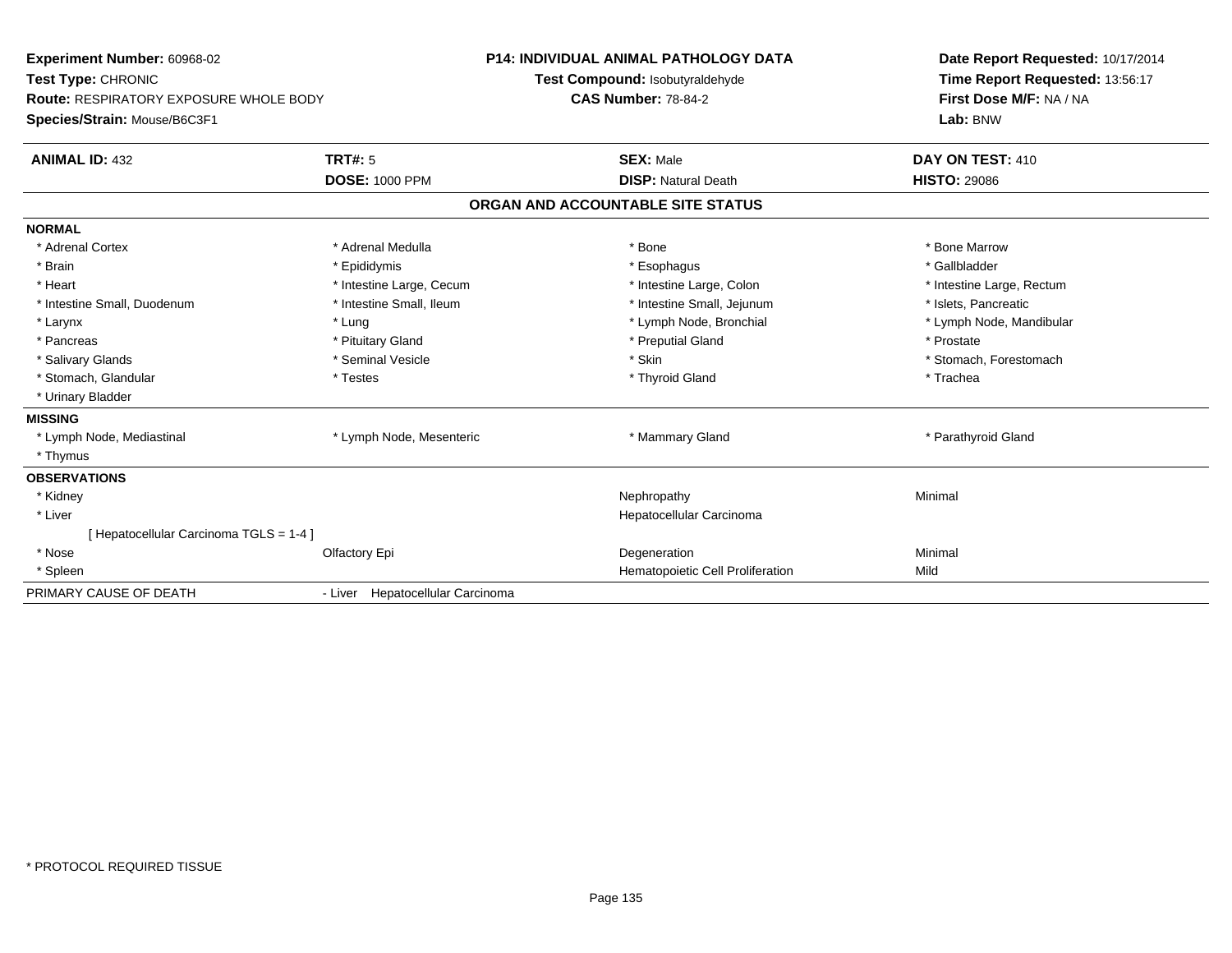| Lab: BNW<br><b>TRT#: 5</b><br><b>ANIMAL ID: 433</b><br><b>SEX: Male</b><br>DAY ON TEST: 733<br><b>DOSE: 1000 PPM</b><br><b>HISTO: 29087</b><br><b>DISP: Terminal Sacrifice</b><br>ORGAN AND ACCOUNTABLE SITE STATUS<br>* Bone<br>* Bone Marrow<br>* Brain<br>* Adrenal Medulla<br>* Epididymis<br>* Gallbladder<br>* Heart<br>* Esophagus<br>* Intestine Large, Cecum<br>* Intestine Large, Colon<br>* Intestine Large, Rectum<br>* Intestine Small, Duodenum<br>* Intestine Small, Ileum<br>* Intestine Small, Jejunum<br>* Islets, Pancreatic<br>* Larynx<br>* Lymph Node, Bronchial<br>* Lymph Node, Mandibular<br>* Lymph Node, Mediastinal<br>* Lung<br>* Pancreas<br>* Parathyroid Gland<br>* Lymph Node, Mesenteric<br>* Nose<br>* Pituitary Gland<br>* Salivary Glands<br>* Preputial Gland<br>* Prostate<br>* Stomach, Glandular<br>* Seminal Vesicle<br>* Spleen<br>* Stomach, Forestomach<br>* Thyroid Gland<br>* Testes<br>* Thymus<br>* Trachea<br>* Urinary Bladder<br>* Mammary Gland<br>* Adrenal Cortex<br>Capsule<br>Adenoma<br>* Kidney<br>Minimal<br>Nephropathy<br>* Liver<br>Hepatocellular Adenoma<br>[ Hepatocellular Adenoma TGLS = 2-10 ]<br>Mast Cell Tumor Benign<br>* Skin<br>[Mast Cell Tumor Benign TGLS = 1-11] | Experiment Number: 60968-02<br>Test Type: CHRONIC<br>Route: RESPIRATORY EXPOSURE WHOLE BODY |  | <b>P14: INDIVIDUAL ANIMAL PATHOLOGY DATA</b><br>Test Compound: Isobutyraldehyde<br><b>CAS Number: 78-84-2</b> |  | Date Report Requested: 10/17/2014<br>Time Report Requested: 13:56:17<br>First Dose M/F: NA / NA |  |
|-------------------------------------------------------------------------------------------------------------------------------------------------------------------------------------------------------------------------------------------------------------------------------------------------------------------------------------------------------------------------------------------------------------------------------------------------------------------------------------------------------------------------------------------------------------------------------------------------------------------------------------------------------------------------------------------------------------------------------------------------------------------------------------------------------------------------------------------------------------------------------------------------------------------------------------------------------------------------------------------------------------------------------------------------------------------------------------------------------------------------------------------------------------------------------------------------------------------------------------------------|---------------------------------------------------------------------------------------------|--|---------------------------------------------------------------------------------------------------------------|--|-------------------------------------------------------------------------------------------------|--|
|                                                                                                                                                                                                                                                                                                                                                                                                                                                                                                                                                                                                                                                                                                                                                                                                                                                                                                                                                                                                                                                                                                                                                                                                                                                 | Species/Strain: Mouse/B6C3F1                                                                |  |                                                                                                               |  |                                                                                                 |  |
|                                                                                                                                                                                                                                                                                                                                                                                                                                                                                                                                                                                                                                                                                                                                                                                                                                                                                                                                                                                                                                                                                                                                                                                                                                                 |                                                                                             |  |                                                                                                               |  |                                                                                                 |  |
|                                                                                                                                                                                                                                                                                                                                                                                                                                                                                                                                                                                                                                                                                                                                                                                                                                                                                                                                                                                                                                                                                                                                                                                                                                                 |                                                                                             |  |                                                                                                               |  |                                                                                                 |  |
|                                                                                                                                                                                                                                                                                                                                                                                                                                                                                                                                                                                                                                                                                                                                                                                                                                                                                                                                                                                                                                                                                                                                                                                                                                                 |                                                                                             |  |                                                                                                               |  |                                                                                                 |  |
|                                                                                                                                                                                                                                                                                                                                                                                                                                                                                                                                                                                                                                                                                                                                                                                                                                                                                                                                                                                                                                                                                                                                                                                                                                                 | <b>NORMAL</b>                                                                               |  |                                                                                                               |  |                                                                                                 |  |
|                                                                                                                                                                                                                                                                                                                                                                                                                                                                                                                                                                                                                                                                                                                                                                                                                                                                                                                                                                                                                                                                                                                                                                                                                                                 |                                                                                             |  |                                                                                                               |  |                                                                                                 |  |
|                                                                                                                                                                                                                                                                                                                                                                                                                                                                                                                                                                                                                                                                                                                                                                                                                                                                                                                                                                                                                                                                                                                                                                                                                                                 |                                                                                             |  |                                                                                                               |  |                                                                                                 |  |
|                                                                                                                                                                                                                                                                                                                                                                                                                                                                                                                                                                                                                                                                                                                                                                                                                                                                                                                                                                                                                                                                                                                                                                                                                                                 |                                                                                             |  |                                                                                                               |  |                                                                                                 |  |
|                                                                                                                                                                                                                                                                                                                                                                                                                                                                                                                                                                                                                                                                                                                                                                                                                                                                                                                                                                                                                                                                                                                                                                                                                                                 |                                                                                             |  |                                                                                                               |  |                                                                                                 |  |
|                                                                                                                                                                                                                                                                                                                                                                                                                                                                                                                                                                                                                                                                                                                                                                                                                                                                                                                                                                                                                                                                                                                                                                                                                                                 |                                                                                             |  |                                                                                                               |  |                                                                                                 |  |
|                                                                                                                                                                                                                                                                                                                                                                                                                                                                                                                                                                                                                                                                                                                                                                                                                                                                                                                                                                                                                                                                                                                                                                                                                                                 |                                                                                             |  |                                                                                                               |  |                                                                                                 |  |
|                                                                                                                                                                                                                                                                                                                                                                                                                                                                                                                                                                                                                                                                                                                                                                                                                                                                                                                                                                                                                                                                                                                                                                                                                                                 |                                                                                             |  |                                                                                                               |  |                                                                                                 |  |
|                                                                                                                                                                                                                                                                                                                                                                                                                                                                                                                                                                                                                                                                                                                                                                                                                                                                                                                                                                                                                                                                                                                                                                                                                                                 |                                                                                             |  |                                                                                                               |  |                                                                                                 |  |
|                                                                                                                                                                                                                                                                                                                                                                                                                                                                                                                                                                                                                                                                                                                                                                                                                                                                                                                                                                                                                                                                                                                                                                                                                                                 |                                                                                             |  |                                                                                                               |  |                                                                                                 |  |
|                                                                                                                                                                                                                                                                                                                                                                                                                                                                                                                                                                                                                                                                                                                                                                                                                                                                                                                                                                                                                                                                                                                                                                                                                                                 |                                                                                             |  |                                                                                                               |  |                                                                                                 |  |
|                                                                                                                                                                                                                                                                                                                                                                                                                                                                                                                                                                                                                                                                                                                                                                                                                                                                                                                                                                                                                                                                                                                                                                                                                                                 | <b>MISSING</b>                                                                              |  |                                                                                                               |  |                                                                                                 |  |
|                                                                                                                                                                                                                                                                                                                                                                                                                                                                                                                                                                                                                                                                                                                                                                                                                                                                                                                                                                                                                                                                                                                                                                                                                                                 |                                                                                             |  |                                                                                                               |  |                                                                                                 |  |
|                                                                                                                                                                                                                                                                                                                                                                                                                                                                                                                                                                                                                                                                                                                                                                                                                                                                                                                                                                                                                                                                                                                                                                                                                                                 | <b>OBSERVATIONS</b>                                                                         |  |                                                                                                               |  |                                                                                                 |  |
|                                                                                                                                                                                                                                                                                                                                                                                                                                                                                                                                                                                                                                                                                                                                                                                                                                                                                                                                                                                                                                                                                                                                                                                                                                                 |                                                                                             |  |                                                                                                               |  |                                                                                                 |  |
|                                                                                                                                                                                                                                                                                                                                                                                                                                                                                                                                                                                                                                                                                                                                                                                                                                                                                                                                                                                                                                                                                                                                                                                                                                                 |                                                                                             |  |                                                                                                               |  |                                                                                                 |  |
|                                                                                                                                                                                                                                                                                                                                                                                                                                                                                                                                                                                                                                                                                                                                                                                                                                                                                                                                                                                                                                                                                                                                                                                                                                                 |                                                                                             |  |                                                                                                               |  |                                                                                                 |  |
|                                                                                                                                                                                                                                                                                                                                                                                                                                                                                                                                                                                                                                                                                                                                                                                                                                                                                                                                                                                                                                                                                                                                                                                                                                                 |                                                                                             |  |                                                                                                               |  |                                                                                                 |  |
|                                                                                                                                                                                                                                                                                                                                                                                                                                                                                                                                                                                                                                                                                                                                                                                                                                                                                                                                                                                                                                                                                                                                                                                                                                                 |                                                                                             |  |                                                                                                               |  |                                                                                                 |  |
|                                                                                                                                                                                                                                                                                                                                                                                                                                                                                                                                                                                                                                                                                                                                                                                                                                                                                                                                                                                                                                                                                                                                                                                                                                                 |                                                                                             |  |                                                                                                               |  |                                                                                                 |  |
|                                                                                                                                                                                                                                                                                                                                                                                                                                                                                                                                                                                                                                                                                                                                                                                                                                                                                                                                                                                                                                                                                                                                                                                                                                                 | PRIMARY CAUSE OF DEATH                                                                      |  |                                                                                                               |  |                                                                                                 |  |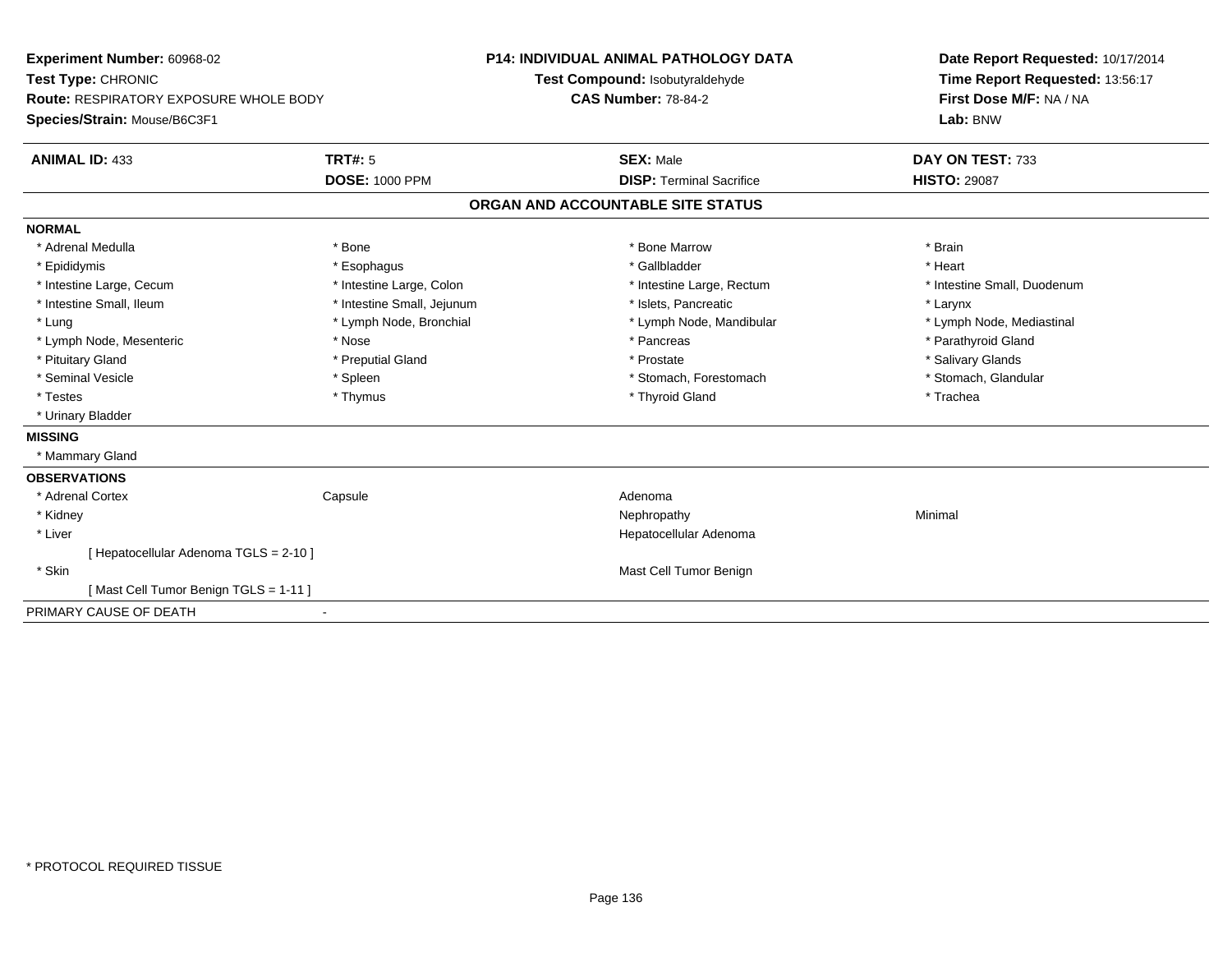**Experiment Number:** 60968-02**Test Type:** CHRONIC **Route:** RESPIRATORY EXPOSURE WHOLE BODY**Species/Strain:** Mouse/B6C3F1**P14: INDIVIDUAL ANIMAL PATHOLOGY DATATest Compound:** Isobutyraldehyde**CAS Number:** 78-84-2**Date Report Requested:** 10/17/2014**Time Report Requested:** 13:56:17**First Dose M/F:** NA / NA**Lab:** BNW**ANIMAL ID:** 434**TRT#:** 5 **SEX:** Male **DAY ON TEST:** 448 **DOSE:** 1000 PPM**DISP:** Moribund Sacrifice **HISTO:** 29088 **ORGAN AND ACCOUNTABLE SITE STATUSNORMAL**\* Adrenal Cortex \* Adrenal Medulla \* Adrenal Medulla \* Bone \* Bone \* Bone \* Bone \* Bone Marrow \* Gallbladder \* Brain \* Allen the state of the state of the state of the state of the state of the state of the state of the state of the state of the state of the state of the state of the state of the state of the state of the state o \* Heart **\*** Intestine Large, Cecum **\* Intestine Large, Cecum** \* Intestine Large, Colon \* Intestine Large, Rectum \* Intestine Large, Rectum \* Intestine Small, Duodenum \* Intestine Small, Ileum \* Intestine Small, Intestine Small, Jejunum \* Islets, Pancreatic \* Lymph Node, Mediastinal \* Larynx \* Lymph Node, Bronchial \* Lymph Node, Bronchial \* Lymph Node, Mandibular \* Lymph Node, Mesenteric \* The state of the state of the state of the state of the state of the state of the state of the state of the state of the state of the state of the state of the state of the state of the state of \* Pituitary Gland \* \* Then the state \* Preputial Gland \* Prosection \* Prostate \* \* Salivary Glands \* Salivary Glands \* Salivary Glands \* Salivary Glands \* Salivary Glands \* Salivary Glands \* Salivary Glands \* Salivary Glan \* Stomach, Glandular \* Seminal Vesicle \* Skin \* Skin \* Skin \* Stomach, Forestomach \* Stomach, Forestomach \* Testes \* Thymus \* Thyroid Gland \* Trachea \* Urinary Bladder**MISSING** \* Mammary Gland**OBSERVATIONS** \* Kidneyy the control of the control of the control of the control of the control of the control of the control of the control of the control of the control of the control of the control of the control of the control of the contro \* Liver Hepatocellular CarcinomaNecrosis Moderate[ Hepatocellular Carcinoma TGLS = 4-12+13 ] $[$  Necrosis TGLS = 1,2,3-4+11+10 ] \* Lungg and the state of the state of the state of the state of the Hepatocellular Carcinoma and the Metastatic (Liver) \* SpleenHematopoietic Cell Proliferation Marked [ Hematopoietic Cell Proliferation TGLS = 5-4 ]PRIMARY CAUSE OF DEATH- Liver Hepatocellular Carcinoma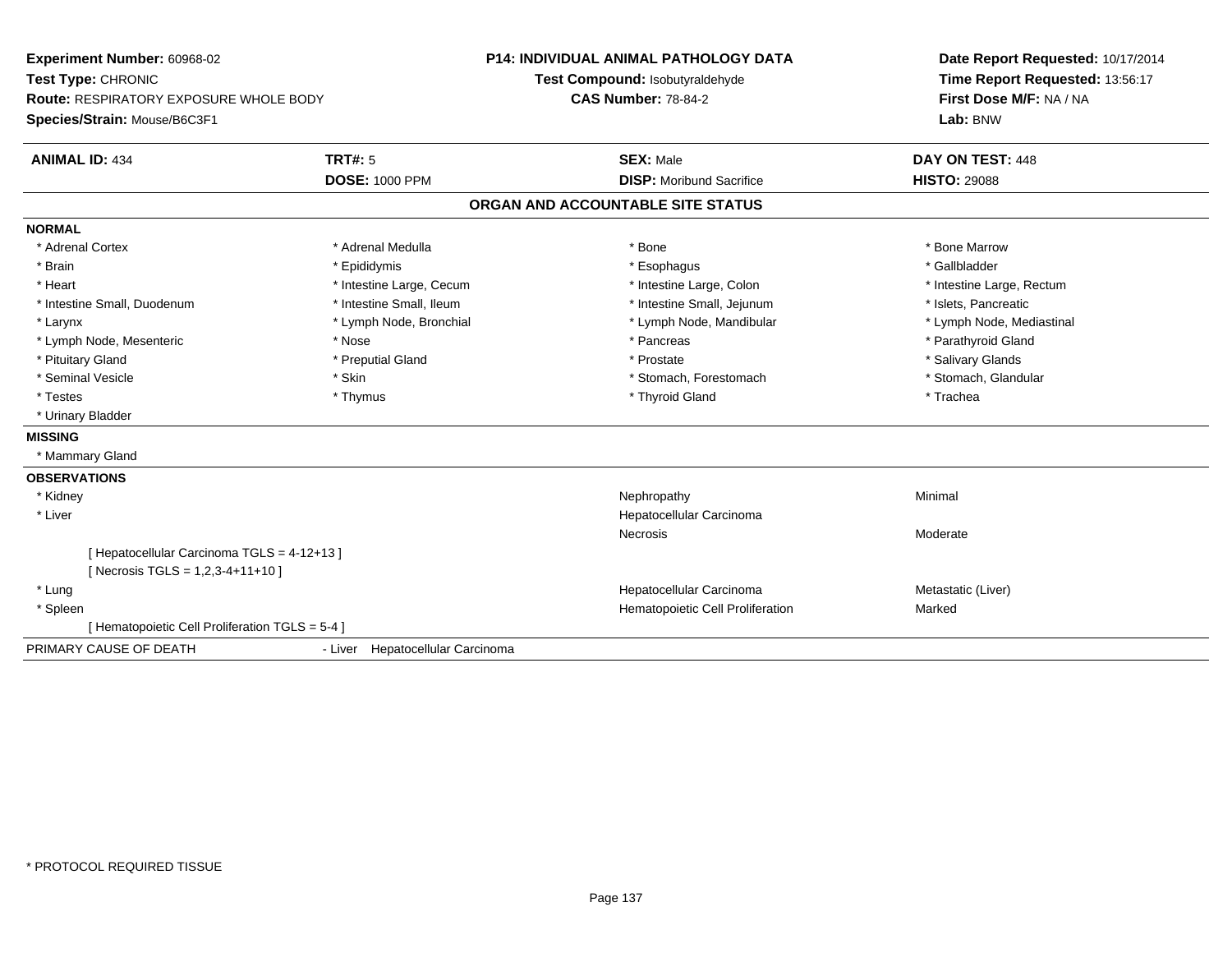**Experiment Number:** 60968-02**Test Type:** CHRONIC **Route:** RESPIRATORY EXPOSURE WHOLE BODY**Species/Strain:** Mouse/B6C3F1**P14: INDIVIDUAL ANIMAL PATHOLOGY DATATest Compound:** Isobutyraldehyde**CAS Number:** 78-84-2**Date Report Requested:** 10/17/2014**Time Report Requested:** 13:56:17**First Dose M/F:** NA / NA**Lab:** BNW**ANIMAL ID:** 435**TRT#:** 5 **SEX:** Male **DAY ON TEST:** 734 **DOSE:** 1000 PPM**DISP:** Terminal Sacrifice **HISTO:** 29089 **ORGAN AND ACCOUNTABLE SITE STATUSNORMAL**\* Adrenal Medulla \* \* Annual Medulla \* Brain \* Bone \* \* Bone Marrow \* Bone Marrow \* \* Brain \* Brain \* Brain \* Brain \* Brain \* Brain \* Brain \* Brain \* Brain \* Brain \* Brain \* Brain \* Brain \* Brain \* Brain \* Brain \* Brain \* \* Epididymis **\* Exophagus \* Execument \* Execument \* Gallbladder** \* Gallbladder \* \* Thtestine Large, Cecum \* Intestine Small, Ileum \* Intestine Large, Colon \* Intestine Large, Rectum \* Intestine Small, Duodenum \* Intestine Small, Duodenum \* Intestine Small, Jejunum \* 1998 \* The state of the state of the state of the state of the state of the state of the state of the state of the state of the state of the state of the state of the state of the state of the \* Nose \* Lymph Node, Bronchial \* Lymph Node, Mandibular \* Nosember is the Node, Mesenteric \* Prostate \* Parathyroid Gland \* **All and \* Pituitary Gland \* Prostate and \* Preputial Gland** \* Preputial Gland \* Spleen \* Salivary Glands \* \* \* Sheen \* Seminal Vesicle \* \* \* Stan \* \* Skin \* \* Skin \* \* Spleen \* \* Spleen \* \* Spleen \* \* Thymus \* Stomach, Forestomach \* Testes \* Stomach, Glandular \* Testes \* Testes \* Testes \* Testes \* Testes \* \* Testes \*  $\sim$  \* Testes \*  $\sim$  \* Testes \*  $\sim$  \* Testes \* \* Testes \* \* Testes \* \* \* Testes \* \* \* \* \* \* \* \* \* \* \* \* \* \* \* \* Thyroid Gland \* Trachea \* Trachea \* Trachea \* Thyroid Gland **MISSING** \* Lymph Node, Mediastinal \* Mammary Gland**OBSERVATIONS** \* Adrenal Cortexx and the control of the control of the control of the Hypertrophy control of the control of the control of the control of the control of the control of the control of the control of the control of the control of the contr Minimal \* Heart Cardiomyopathy Minimal \* Kidneyy the control of the control of the control of the control of the control of the control of the control of the control of the control of the control of the control of the control of the control of the control of the contro Note: "Focus, pale, 1x3mm, bilateral" described at necropsy was fat on the renal capsule. \* Liver Hepatocellular AdenomaInfarct Focal, Marked[ Hepatocellular Adenoma TGLS = 2-4 ] $[$  Infarct TGLS = 3-10  $]$  \* Pancreass the control of the control of the control of the control of the control of the control of the control of the control of the control of the control of the control of the control of the control of the control of the contro \* Skin Note: "Lesion, 1mm diameter" was not apparent microscopically.PRIMARY CAUSE OF DEATH-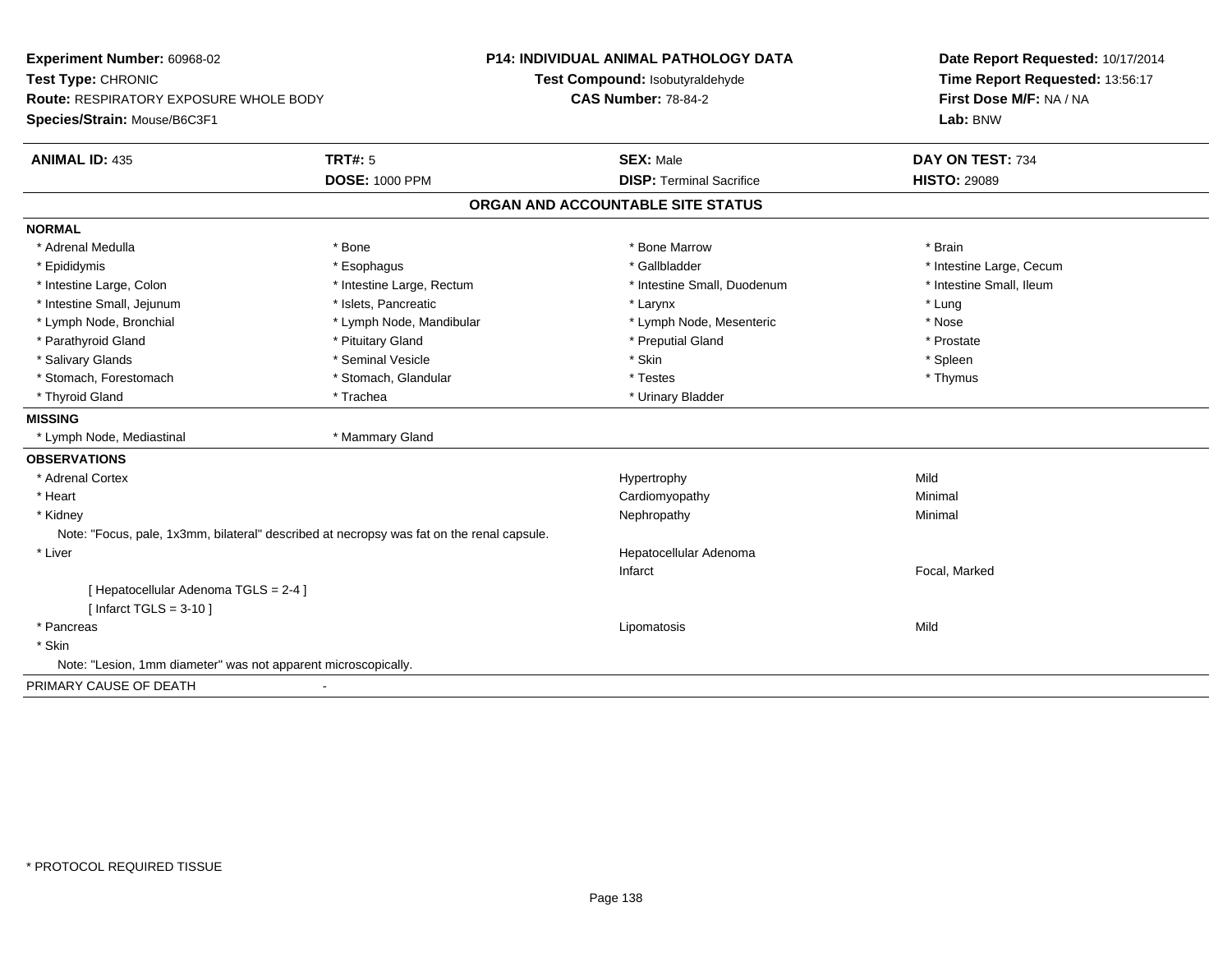**Experiment Number:** 60968-02**Test Type:** CHRONIC **Route:** RESPIRATORY EXPOSURE WHOLE BODY**Species/Strain:** Mouse/B6C3F1**P14: INDIVIDUAL ANIMAL PATHOLOGY DATATest Compound:** Isobutyraldehyde**CAS Number:** 78-84-2**Date Report Requested:** 10/17/2014**Time Report Requested:** 13:56:17**First Dose M/F:** NA / NA**Lab:** BNW**ANIMAL ID:** 436**TRT#:** 5 **SEX:** Male **DAY ON TEST:** 560 **DOSE:** 1000 PPM**DISP:** Moribund Sacrifice **HISTO:** 29090 **ORGAN AND ACCOUNTABLE SITE STATUSNORMAL**\* Adrenal Medulla \* \* Annual Medulla \* Brain \* Bone \* \* Bone Marrow \* Bone Marrow \* \* Brain \* Brain \* Brain \* Brain \* Brain \* Brain \* Brain \* Brain \* Brain \* Brain \* Brain \* Brain \* Brain \* Brain \* Brain \* Brain \* Brain \* \* Heart \* Epididymis \* Esophagus \* Gallbladder \* Heart\* Intestine Large, Cecum \* Intestine Large, Colon \* Intestine Large, Rectum \* Intestine Small, Duodenum \* Intestine Small, Ileum \* Intestine Small, Jejunum \* Islets, Pancreatic \* Larynx\* Lymph Node, Mesenteric \* Lung \* Lymph Node, Bronchial \* Lymph Node, Mandibular \* Lymph Node, Mandibular \* Nose \* Pancreas \* Parathyroid Gland \* Salivary Glands \* Seminal Vesicle \* \* \* Sheen \* Skin \* Skin \* Sheen \* Spinal Cord \* \* Spinal Cord \* \* Spinal Vesicle \* \* Spleen \* Spleen \* Spinal Cord \* \* Spinal Cord \* \* Spinal Cord \* \* Spinal Cord \* \* Spinal Cord \* \* Spinal Cord \* \* Spi \* Thymus \* Stomach, Forestomach \* Testes \* Stomach, Glandular \* Testes \* Testes \* Testes \* Testes \* Testes \* \* Testes \*  $\sim$  \* Testes \*  $\sim$  \* Testes \*  $\sim$  \* Testes \* \* Testes \* \* Testes \* \* \* Testes \* \* \* \* \* \* \* \* \* \* \* \* \* \* \* \* Thyroid Gland \* Trachea \* Trachea \* Trachea \* Thyroid Gland **MISSING**\* Lymph Node, Mediastinal \* \* \* Mammary Gland \* \* \* \* Prituitary Gland \* Prostate \* Prostate \* Prostate \* Prostate **OBSERVATIONS** \* Adrenal Cortexx and the controller of the controller of the controller of the Hypertrophy  $\mathsf{M}$ inimal  $\mathsf{M}$ inimal  $\mathsf{M}$  \* Kidneyy the control of the control of the control of the control of the control of the control of the control of the control of the control of the control of the control of the control of the control of the control of the contro \* Liver Hepatocellular Adenoma[ Hepatocellular Adenoma TGLS = 2-4 ] \* Preputial Glandd and the control of the control of the control of the control of the control of the control of the control of the control of the control of the control of the control of the control of the control of the control of the co [ Cyst TGLS = 1-7 ]PRIMARY CAUSE OF DEATH- UNCERTAIN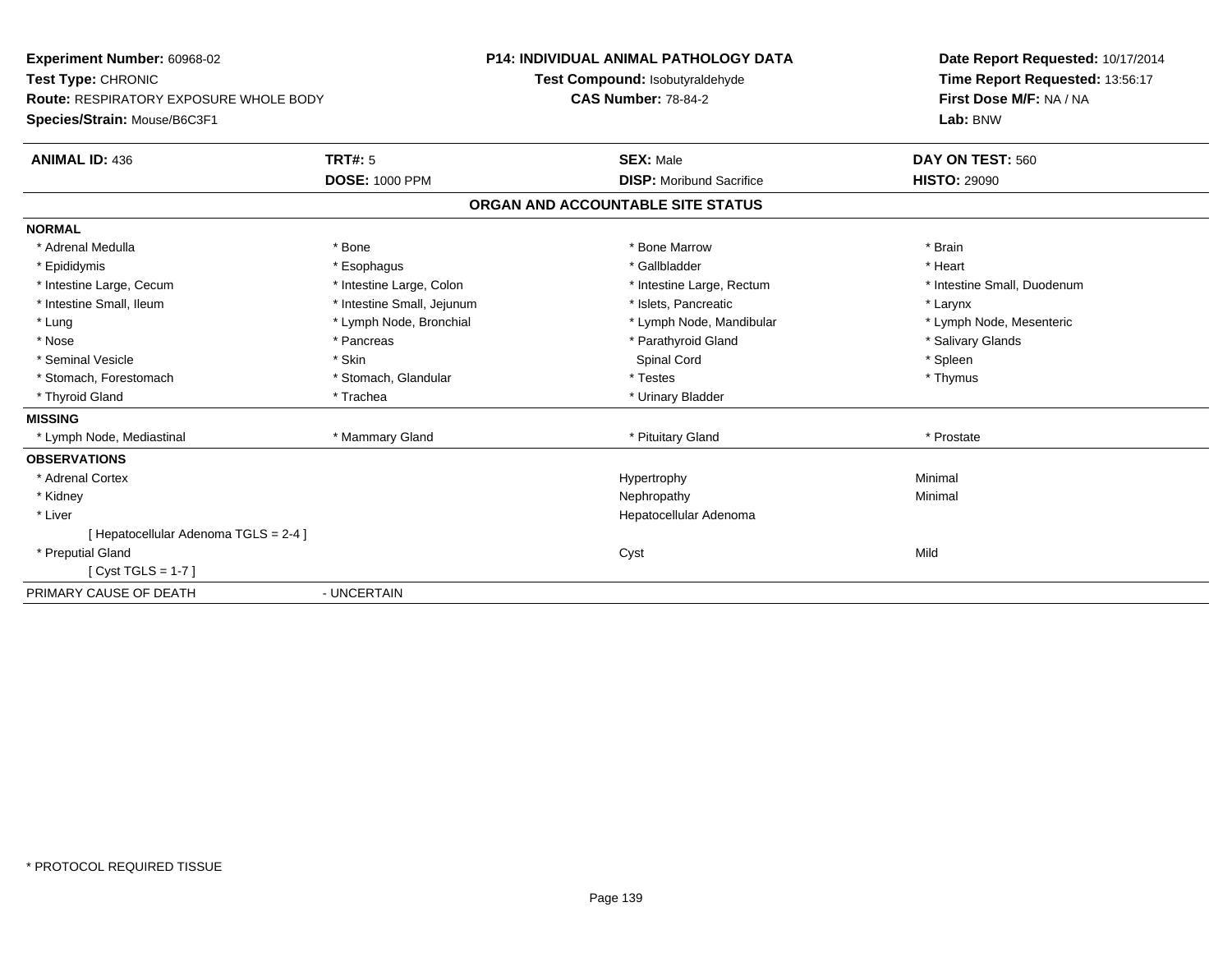| Experiment Number: 60968-02<br>Test Type: CHRONIC<br><b>Route: RESPIRATORY EXPOSURE WHOLE BODY</b><br>Species/Strain: Mouse/B6C3F1 |                            | <b>P14: INDIVIDUAL ANIMAL PATHOLOGY DATA</b><br>Test Compound: Isobutyraldehyde<br><b>CAS Number: 78-84-2</b> |                                   | Date Report Requested: 10/17/2014<br>Time Report Requested: 13:56:17<br>First Dose M/F: NA / NA<br>Lab: BNW |
|------------------------------------------------------------------------------------------------------------------------------------|----------------------------|---------------------------------------------------------------------------------------------------------------|-----------------------------------|-------------------------------------------------------------------------------------------------------------|
| <b>ANIMAL ID: 437</b>                                                                                                              | <b>TRT#: 5</b>             |                                                                                                               | <b>SEX: Male</b>                  | DAY ON TEST: 733                                                                                            |
|                                                                                                                                    | <b>DOSE: 1000 PPM</b>      |                                                                                                               | <b>DISP: Terminal Sacrifice</b>   | <b>HISTO: 29091</b>                                                                                         |
|                                                                                                                                    |                            |                                                                                                               | ORGAN AND ACCOUNTABLE SITE STATUS |                                                                                                             |
| <b>NORMAL</b>                                                                                                                      |                            |                                                                                                               |                                   |                                                                                                             |
| * Adrenal Medulla                                                                                                                  | * Bone                     |                                                                                                               | * Bone Marrow                     | * Brain                                                                                                     |
| * Epididymis                                                                                                                       | * Esophagus                |                                                                                                               | * Gallbladder                     | * Heart                                                                                                     |
| * Intestine Large, Cecum                                                                                                           | * Intestine Large, Colon   |                                                                                                               | * Intestine Large, Rectum         | * Intestine Small, Duodenum                                                                                 |
| * Intestine Small, Ileum                                                                                                           | * Intestine Small, Jejunum |                                                                                                               | * Islets, Pancreatic              | * Larynx                                                                                                    |
| * Liver                                                                                                                            | * Lung                     |                                                                                                               | * Lymph Node, Bronchial           | * Lymph Node, Mandibular                                                                                    |
| * Lymph Node, Mesenteric                                                                                                           | * Nose                     |                                                                                                               | * Pancreas                        | * Parathyroid Gland                                                                                         |
| * Pituitary Gland                                                                                                                  | * Preputial Gland          |                                                                                                               | * Prostate                        | * Salivary Glands                                                                                           |
| * Seminal Vesicle                                                                                                                  | * Skin                     |                                                                                                               | * Spleen                          | * Stomach. Forestomach                                                                                      |
| * Stomach, Glandular                                                                                                               | * Testes                   |                                                                                                               | * Thymus                          | * Trachea                                                                                                   |
| * Urinary Bladder                                                                                                                  |                            |                                                                                                               |                                   |                                                                                                             |
| <b>MISSING</b>                                                                                                                     |                            |                                                                                                               |                                   |                                                                                                             |
| * Lymph Node, Mediastinal                                                                                                          | * Mammary Gland            |                                                                                                               |                                   |                                                                                                             |
| <b>OBSERVATIONS</b>                                                                                                                |                            |                                                                                                               |                                   |                                                                                                             |
| * Adrenal Cortex                                                                                                                   |                            |                                                                                                               | Hypertrophy                       | Minimal                                                                                                     |
| * Kidney                                                                                                                           |                            |                                                                                                               | Nephropathy                       | Minimal                                                                                                     |
| * Thyroid Gland                                                                                                                    | <b>Follicular Cel</b>      |                                                                                                               | Hyperplasia                       | Minimal                                                                                                     |
| PRIMARY CAUSE OF DEATH                                                                                                             |                            |                                                                                                               |                                   |                                                                                                             |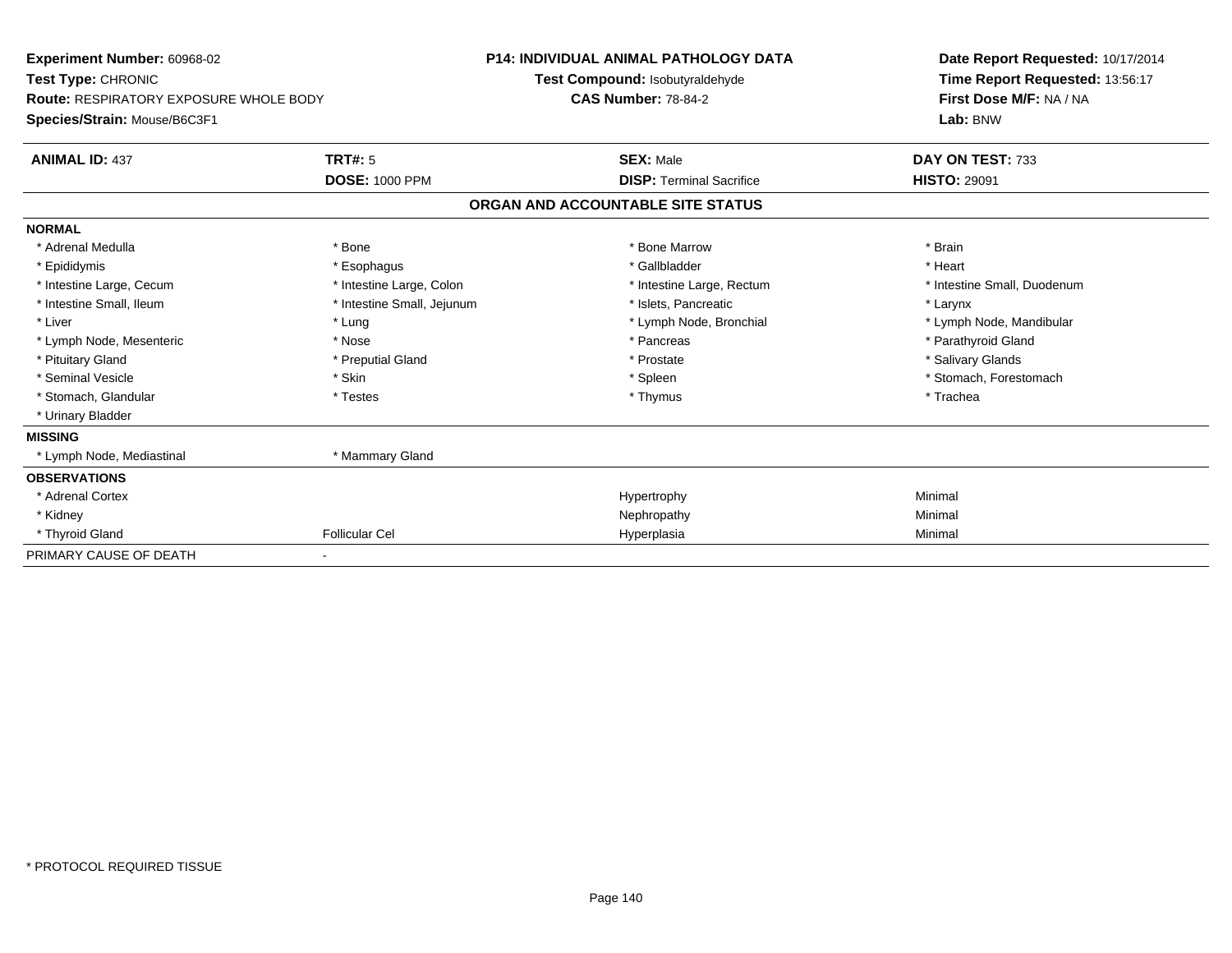| Experiment Number: 60968-02<br><b>Test Type: CHRONIC</b><br><b>Route: RESPIRATORY EXPOSURE WHOLE BODY</b><br>Species/Strain: Mouse/B6C3F1 |                             | <b>P14: INDIVIDUAL ANIMAL PATHOLOGY DATA</b><br>Test Compound: Isobutyraldehyde<br><b>CAS Number: 78-84-2</b> |                                   | Date Report Requested: 10/17/2014<br>Time Report Requested: 13:56:17<br>First Dose M/F: NA / NA<br>Lab: BNW |  |
|-------------------------------------------------------------------------------------------------------------------------------------------|-----------------------------|---------------------------------------------------------------------------------------------------------------|-----------------------------------|-------------------------------------------------------------------------------------------------------------|--|
| <b>ANIMAL ID: 438</b>                                                                                                                     | TRT#: 5                     |                                                                                                               | <b>SEX: Male</b>                  | DAY ON TEST: 734                                                                                            |  |
|                                                                                                                                           | <b>DOSE: 1000 PPM</b>       |                                                                                                               | <b>DISP:</b> Terminal Sacrifice   | <b>HISTO: 29092</b>                                                                                         |  |
|                                                                                                                                           |                             |                                                                                                               | ORGAN AND ACCOUNTABLE SITE STATUS |                                                                                                             |  |
| <b>NORMAL</b>                                                                                                                             |                             |                                                                                                               |                                   |                                                                                                             |  |
| * Adrenal Medulla                                                                                                                         | * Bone                      |                                                                                                               | * Bone Marrow                     | * Brain                                                                                                     |  |
| * Epididymis                                                                                                                              | * Esophagus                 |                                                                                                               | * Intestine Large, Cecum          | * Intestine Large, Colon                                                                                    |  |
| * Intestine Large, Rectum                                                                                                                 | * Intestine Small, Duodenum |                                                                                                               | * Intestine Small. Ileum          | * Intestine Small, Jejunum                                                                                  |  |
| * Islets. Pancreatic                                                                                                                      | * Larynx                    |                                                                                                               | * Liver                           | * Lung                                                                                                      |  |
| * Lymph Node, Bronchial                                                                                                                   | * Lymph Node, Mesenteric    |                                                                                                               | * Nose                            | * Pancreas                                                                                                  |  |
| * Parathyroid Gland                                                                                                                       | * Pituitary Gland           |                                                                                                               | * Preputial Gland                 | * Prostate                                                                                                  |  |
| * Salivary Glands                                                                                                                         | * Seminal Vesicle           |                                                                                                               | * Skin                            | * Spleen                                                                                                    |  |
| * Stomach. Forestomach                                                                                                                    | * Stomach, Glandular        |                                                                                                               | * Testes                          | * Thymus                                                                                                    |  |
| * Trachea                                                                                                                                 | * Urinary Bladder           |                                                                                                               |                                   |                                                                                                             |  |
| <b>MISSING</b>                                                                                                                            |                             |                                                                                                               |                                   |                                                                                                             |  |
| * Gallbladder                                                                                                                             | * Lymph Node, Mandibular    |                                                                                                               | * Lymph Node, Mediastinal         | * Mammary Gland                                                                                             |  |
| <b>OBSERVATIONS</b>                                                                                                                       |                             |                                                                                                               |                                   |                                                                                                             |  |
| * Adrenal Cortex                                                                                                                          |                             |                                                                                                               | Hyperplasia                       | Mild                                                                                                        |  |
| * Heart                                                                                                                                   |                             |                                                                                                               | Cardiomyopathy                    | Minimal                                                                                                     |  |
| * Kidney                                                                                                                                  |                             |                                                                                                               | Nephropathy                       | Minimal                                                                                                     |  |
| * Thyroid Gland                                                                                                                           | <b>Follicular Cel</b>       |                                                                                                               | Hyperplasia                       | Mild                                                                                                        |  |
| PRIMARY CAUSE OF DEATH                                                                                                                    |                             |                                                                                                               |                                   |                                                                                                             |  |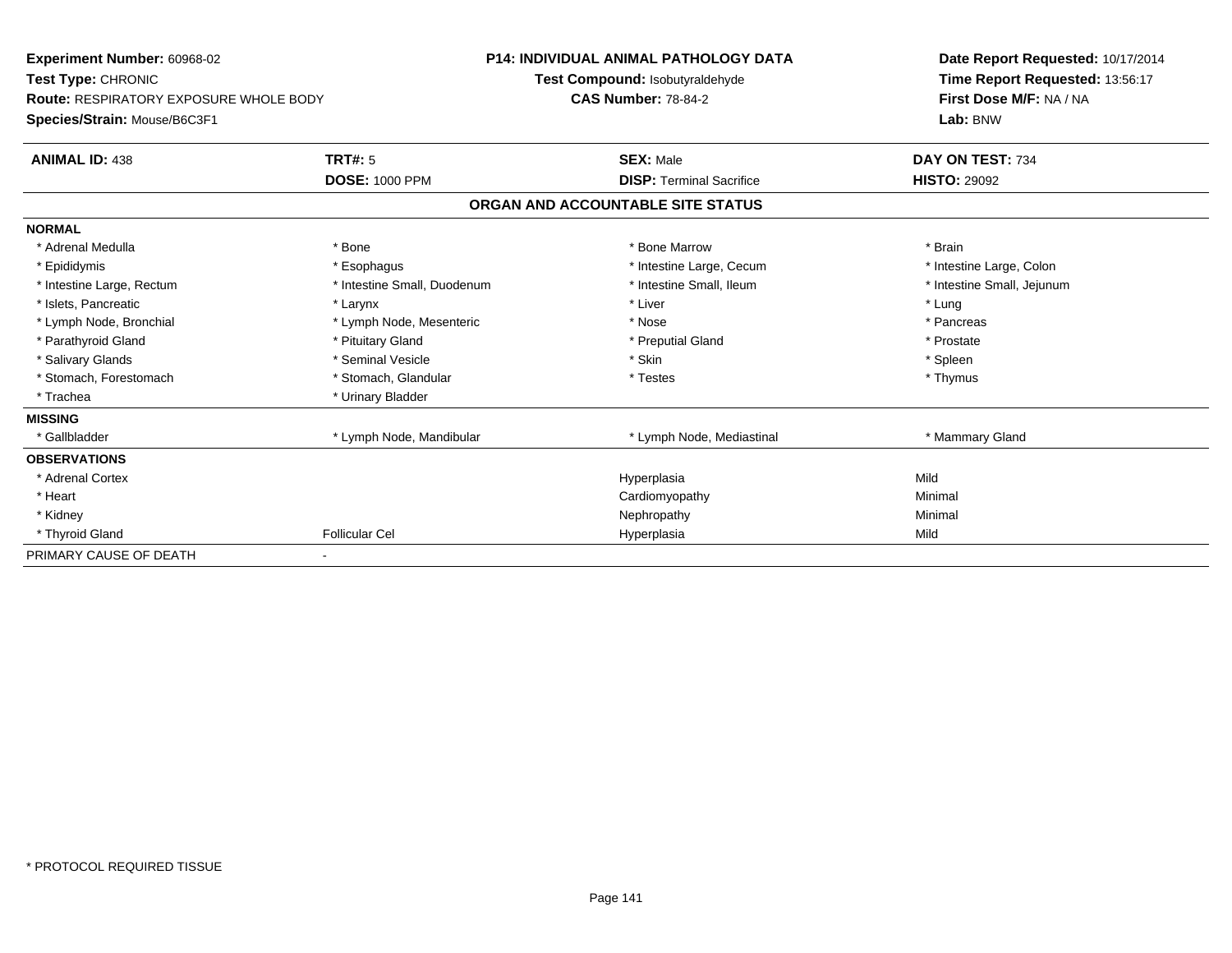| Experiment Number: 60968-02<br>Test Type: CHRONIC<br><b>Route: RESPIRATORY EXPOSURE WHOLE BODY</b><br>Species/Strain: Mouse/B6C3F1 |                                       | <b>P14: INDIVIDUAL ANIMAL PATHOLOGY DATA</b><br>Test Compound: Isobutyraldehyde<br><b>CAS Number: 78-84-2</b> | Date Report Requested: 10/17/2014<br>Time Report Requested: 13:56:17<br>First Dose M/F: NA / NA<br>Lab: BNW |  |
|------------------------------------------------------------------------------------------------------------------------------------|---------------------------------------|---------------------------------------------------------------------------------------------------------------|-------------------------------------------------------------------------------------------------------------|--|
| <b>ANIMAL ID: 439</b>                                                                                                              | <b>TRT#: 5</b>                        | <b>SEX: Male</b>                                                                                              | DAY ON TEST: 535                                                                                            |  |
|                                                                                                                                    | <b>DOSE: 1000 PPM</b>                 | <b>DISP: Natural Death</b>                                                                                    | <b>HISTO: 29093</b>                                                                                         |  |
|                                                                                                                                    |                                       | ORGAN AND ACCOUNTABLE SITE STATUS                                                                             |                                                                                                             |  |
| <b>NORMAL</b>                                                                                                                      |                                       |                                                                                                               |                                                                                                             |  |
| * Adrenal Cortex                                                                                                                   | * Adrenal Medulla                     | * Bone                                                                                                        | * Bone Marrow                                                                                               |  |
| * Brain                                                                                                                            | * Epididymis                          | * Esophagus                                                                                                   | * Heart                                                                                                     |  |
| * Intestine Large, Cecum                                                                                                           | * Intestine Large, Colon              | * Intestine Large, Rectum                                                                                     | * Intestine Small, Ileum                                                                                    |  |
| * Intestine Small, Jejunum                                                                                                         | * Islets, Pancreatic                  | * Kidney                                                                                                      | * Larynx                                                                                                    |  |
| * Lymph Node, Bronchial                                                                                                            | * Lymph Node, Mandibular              | * Lymph Node, Mesenteric                                                                                      | * Nose                                                                                                      |  |
| * Pancreas                                                                                                                         | * Parathyroid Gland                   | * Pituitary Gland                                                                                             | * Preputial Gland                                                                                           |  |
| * Prostate                                                                                                                         | * Salivary Glands                     | * Seminal Vesicle                                                                                             | * Skin                                                                                                      |  |
| * Spleen                                                                                                                           | * Stomach, Forestomach                | * Stomach, Glandular                                                                                          | * Testes                                                                                                    |  |
| * Thymus                                                                                                                           | * Thyroid Gland                       | * Trachea                                                                                                     | * Urinary Bladder                                                                                           |  |
| <b>MISSING</b>                                                                                                                     |                                       |                                                                                                               |                                                                                                             |  |
| * Mammary Gland                                                                                                                    |                                       |                                                                                                               |                                                                                                             |  |
| <b>AUTO PRECLUDES DIAG.</b>                                                                                                        |                                       |                                                                                                               |                                                                                                             |  |
| * Gallbladder                                                                                                                      | * Intestine Small, Duodenum           |                                                                                                               |                                                                                                             |  |
| <b>OBSERVATIONS</b>                                                                                                                |                                       |                                                                                                               |                                                                                                             |  |
| * Liver                                                                                                                            |                                       | Hepatocellular Adenoma                                                                                        |                                                                                                             |  |
| Note: "Focus, 2mm diameter, pale" described at necropsy was post mortem artifact.<br>[Hepatocellular Adenoma TGLS = 5-10]          |                                       |                                                                                                               |                                                                                                             |  |
| * Lung                                                                                                                             | Mediastinum                           | Alveolar/Bronchiolar Carcinoma<br>Alveolar/Bronchiolar Carcinoma                                              | Metastatic (Lung)                                                                                           |  |
| [ Alveolar/Bronchiolar Carcinoma TGLS = 2,3-3 ]                                                                                    |                                       |                                                                                                               |                                                                                                             |  |
| * Lymph Node, Mediastinal                                                                                                          |                                       | Alveolar/Bronchiolar Carcinoma                                                                                | Metastatic (Lung)                                                                                           |  |
| PRIMARY CAUSE OF DEATH                                                                                                             | - Lung Alveolar/Bronchiolar Carcinoma |                                                                                                               |                                                                                                             |  |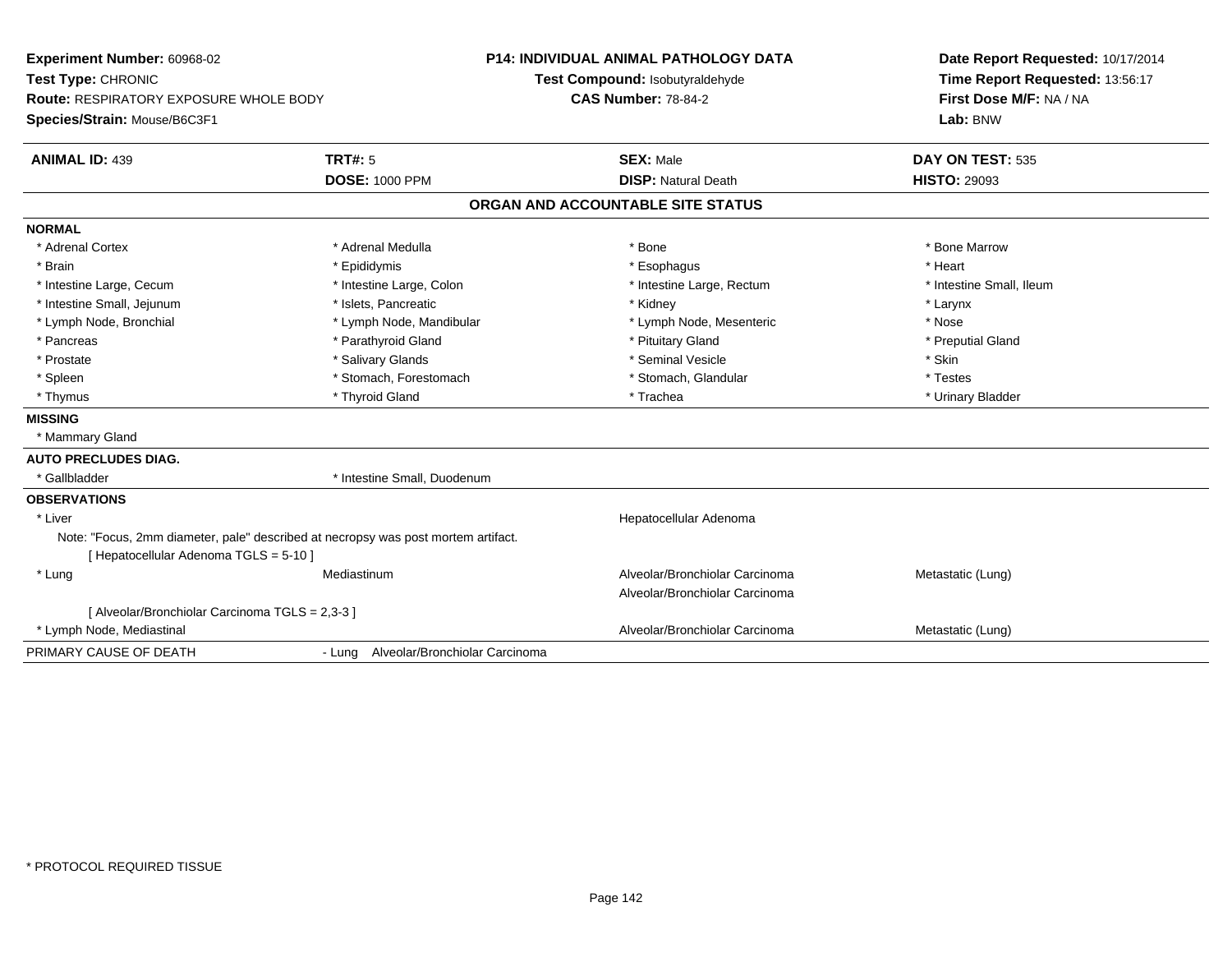| Experiment Number: 60968-02<br>Test Type: CHRONIC<br><b>Route: RESPIRATORY EXPOSURE WHOLE BODY</b><br>Species/Strain: Mouse/B6C3F1 |                            | P14: INDIVIDUAL ANIMAL PATHOLOGY DATA<br>Test Compound: Isobutyraldehyde<br><b>CAS Number: 78-84-2</b> | Date Report Requested: 10/17/2014<br>Time Report Requested: 13:56:17<br>First Dose M/F: NA / NA<br>Lab: BNW |  |
|------------------------------------------------------------------------------------------------------------------------------------|----------------------------|--------------------------------------------------------------------------------------------------------|-------------------------------------------------------------------------------------------------------------|--|
| <b>ANIMAL ID: 440</b>                                                                                                              | <b>TRT#: 5</b>             | <b>SEX: Male</b>                                                                                       | DAY ON TEST: 322                                                                                            |  |
|                                                                                                                                    | <b>DOSE: 1000 PPM</b>      | <b>DISP: Natural Death</b>                                                                             | <b>HISTO: 29094</b>                                                                                         |  |
|                                                                                                                                    |                            | ORGAN AND ACCOUNTABLE SITE STATUS                                                                      |                                                                                                             |  |
| <b>NORMAL</b>                                                                                                                      |                            |                                                                                                        |                                                                                                             |  |
| * Adrenal Cortex                                                                                                                   | * Adrenal Medulla          | * Bone                                                                                                 | * Bone Marrow                                                                                               |  |
| * Brain                                                                                                                            | * Epididymis               | * Esophagus                                                                                            | * Gallbladder                                                                                               |  |
| * Intestine Large, Cecum                                                                                                           | * Intestine Large, Colon   | * Intestine Large, Rectum                                                                              | * Intestine Small, Duodenum                                                                                 |  |
| * Intestine Small, Ileum                                                                                                           | * Intestine Small, Jejunum | * Islets, Pancreatic                                                                                   | * Larynx                                                                                                    |  |
| * Lung                                                                                                                             | * Lymph Node, Mesenteric   | * Pancreas                                                                                             | * Parathyroid Gland                                                                                         |  |
| * Pituitary Gland                                                                                                                  | * Preputial Gland          | * Prostate                                                                                             | * Salivary Glands                                                                                           |  |
| * Spleen                                                                                                                           | * Stomach, Glandular       | * Testes                                                                                               | * Thyroid Gland                                                                                             |  |
| * Trachea                                                                                                                          | * Urinary Bladder          |                                                                                                        |                                                                                                             |  |
| <b>MISSING</b>                                                                                                                     |                            |                                                                                                        |                                                                                                             |  |
| * Lymph Node, Bronchial                                                                                                            | * Lymph Node, Mandibular   | * Lymph Node, Mediastinal                                                                              | * Mammary Gland                                                                                             |  |
| * Thymus                                                                                                                           |                            |                                                                                                        |                                                                                                             |  |
| <b>OBSERVATIONS</b>                                                                                                                |                            |                                                                                                        |                                                                                                             |  |
| * Heart                                                                                                                            |                            | Mineralization                                                                                         | Mild                                                                                                        |  |
| * Kidney                                                                                                                           |                            | Nephropathy                                                                                            | Mild                                                                                                        |  |
| * Liver                                                                                                                            |                            | <b>Tension Lipidosis</b>                                                                               |                                                                                                             |  |
| * Nose                                                                                                                             | Olfactory Epi              | Degeneration                                                                                           | Mild                                                                                                        |  |
| * Seminal Vesicle                                                                                                                  |                            | Inflammation                                                                                           | Acute, Mild                                                                                                 |  |
| * Skin                                                                                                                             | <b>Subcut Tiss</b>         | Sarcoma                                                                                                |                                                                                                             |  |
| [Sarcoma TGLS = $2-10$ ]                                                                                                           |                            |                                                                                                        |                                                                                                             |  |
| * Stomach, Forestomach                                                                                                             |                            | Inflammation                                                                                           | Chronic Active, Moderate                                                                                    |  |
| * Urin Bladder                                                                                                                     |                            |                                                                                                        |                                                                                                             |  |
| Note: "Dilated" bladder was within normal limits microscopically.                                                                  |                            |                                                                                                        |                                                                                                             |  |
| PRIMARY CAUSE OF DEATH                                                                                                             | - Skin Subcut Tiss Sarcoma |                                                                                                        |                                                                                                             |  |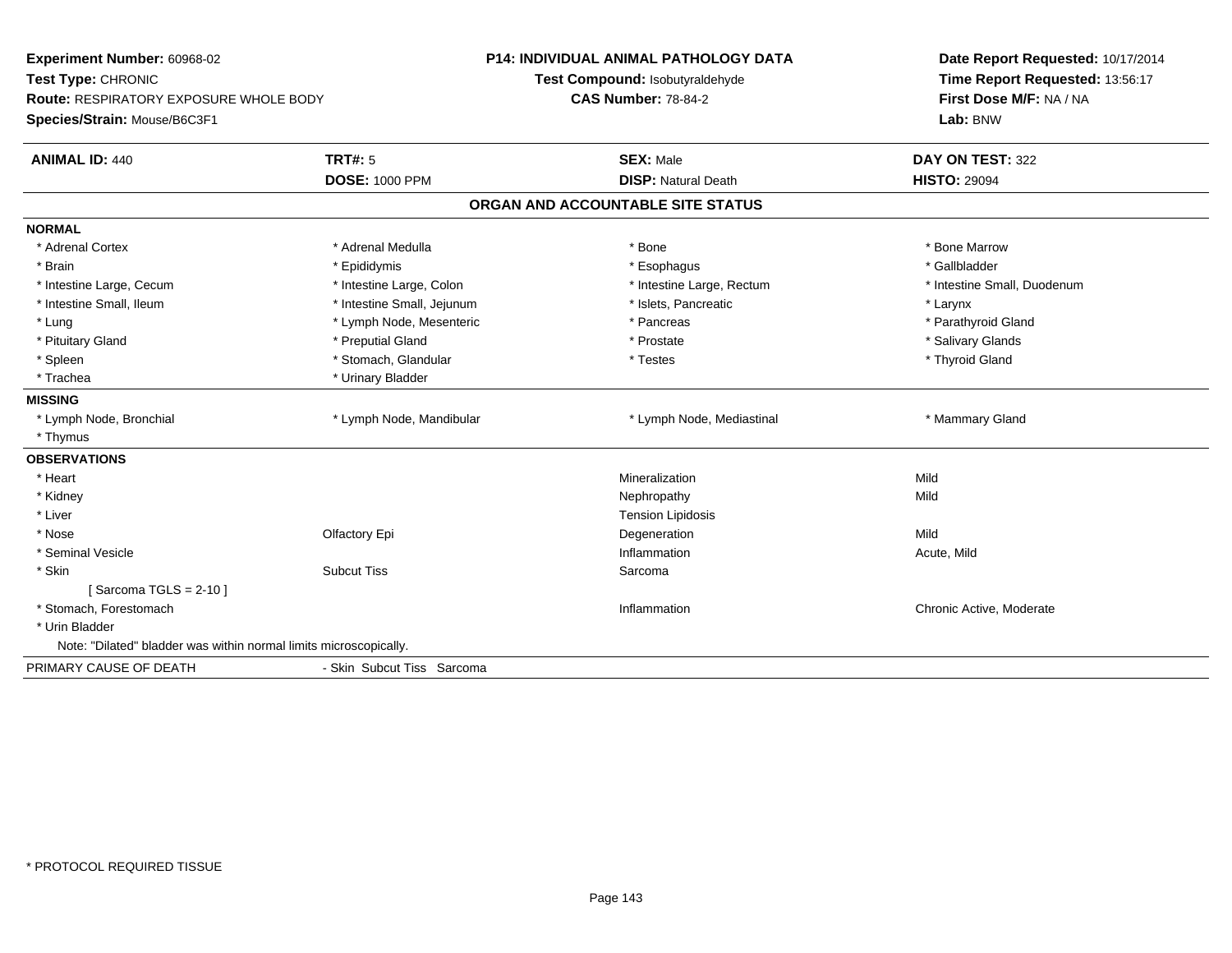| <b>Experiment Number: 60968-02</b><br>Test Type: CHRONIC<br><b>Route: RESPIRATORY EXPOSURE WHOLE BODY</b><br>Species/Strain: Mouse/B6C3F1 |                           | <b>P14: INDIVIDUAL ANIMAL PATHOLOGY DATA</b><br>Test Compound: Isobutyraldehyde<br><b>CAS Number: 78-84-2</b>                    | Date Report Requested: 10/17/2014<br>Time Report Requested: 13:56:17<br>First Dose M/F: NA / NA<br>Lab: BNW |
|-------------------------------------------------------------------------------------------------------------------------------------------|---------------------------|----------------------------------------------------------------------------------------------------------------------------------|-------------------------------------------------------------------------------------------------------------|
| <b>ANIMAL ID: 441</b>                                                                                                                     | TRT#: 5                   | <b>SEX: Male</b>                                                                                                                 | DAY ON TEST: 733                                                                                            |
|                                                                                                                                           | <b>DOSE: 1000 PPM</b>     | <b>DISP: Terminal Sacrifice</b>                                                                                                  | <b>HISTO: 29095</b>                                                                                         |
|                                                                                                                                           |                           | ORGAN AND ACCOUNTABLE SITE STATUS                                                                                                |                                                                                                             |
| <b>NORMAL</b>                                                                                                                             |                           |                                                                                                                                  |                                                                                                             |
| * Adrenal Medulla                                                                                                                         | * Bone                    | * Bone Marrow                                                                                                                    | * Brain                                                                                                     |
| * Epididymis                                                                                                                              | * Esophagus               | * Heart                                                                                                                          | * Intestine Large, Cecum                                                                                    |
| * Intestine Large, Colon                                                                                                                  | * Intestine Large, Rectum | * Intestine Small, Duodenum                                                                                                      | * Intestine Small, Ileum                                                                                    |
| * Intestine Small, Jejunum                                                                                                                | * Islets, Pancreatic      | * Larynx                                                                                                                         | * Liver                                                                                                     |
| * Lymph Node, Bronchial                                                                                                                   | * Lymph Node, Mandibular  | * Lymph Node, Mediastinal                                                                                                        | * Lymph Node, Mesenteric                                                                                    |
| * Nose                                                                                                                                    | * Pancreas                | * Parathyroid Gland                                                                                                              | * Pituitary Gland                                                                                           |
| * Preputial Gland                                                                                                                         | * Prostate                | * Salivary Glands                                                                                                                | * Seminal Vesicle                                                                                           |
| * Skin                                                                                                                                    | * Spleen                  | * Stomach, Forestomach                                                                                                           | * Testes                                                                                                    |
| * Thymus                                                                                                                                  | * Thyroid Gland           | * Trachea                                                                                                                        | * Urinary Bladder                                                                                           |
| <b>MISSING</b>                                                                                                                            |                           |                                                                                                                                  |                                                                                                             |
| * Gallbladder                                                                                                                             | * Mammary Gland           |                                                                                                                                  |                                                                                                             |
| <b>OBSERVATIONS</b>                                                                                                                       |                           |                                                                                                                                  |                                                                                                             |
| * Adrenal Cortex                                                                                                                          |                           | Hyperplasia                                                                                                                      | Mild                                                                                                        |
| * Kidney                                                                                                                                  |                           | Nephropathy                                                                                                                      | Mild                                                                                                        |
| * Liver                                                                                                                                   |                           |                                                                                                                                  |                                                                                                             |
|                                                                                                                                           |                           | Note: "Focus, 1x5mm, dark" described at necropsy was not apparent microscopically and may have been blood in normal vasculature. |                                                                                                             |
| * Lung                                                                                                                                    |                           | Alveolar/Bronchiolar Adenoma                                                                                                     |                                                                                                             |
| * Stomach, Glandular                                                                                                                      |                           | Inflammation                                                                                                                     | Chronic Active, Minimal                                                                                     |
| PRIMARY CAUSE OF DEATH                                                                                                                    |                           |                                                                                                                                  |                                                                                                             |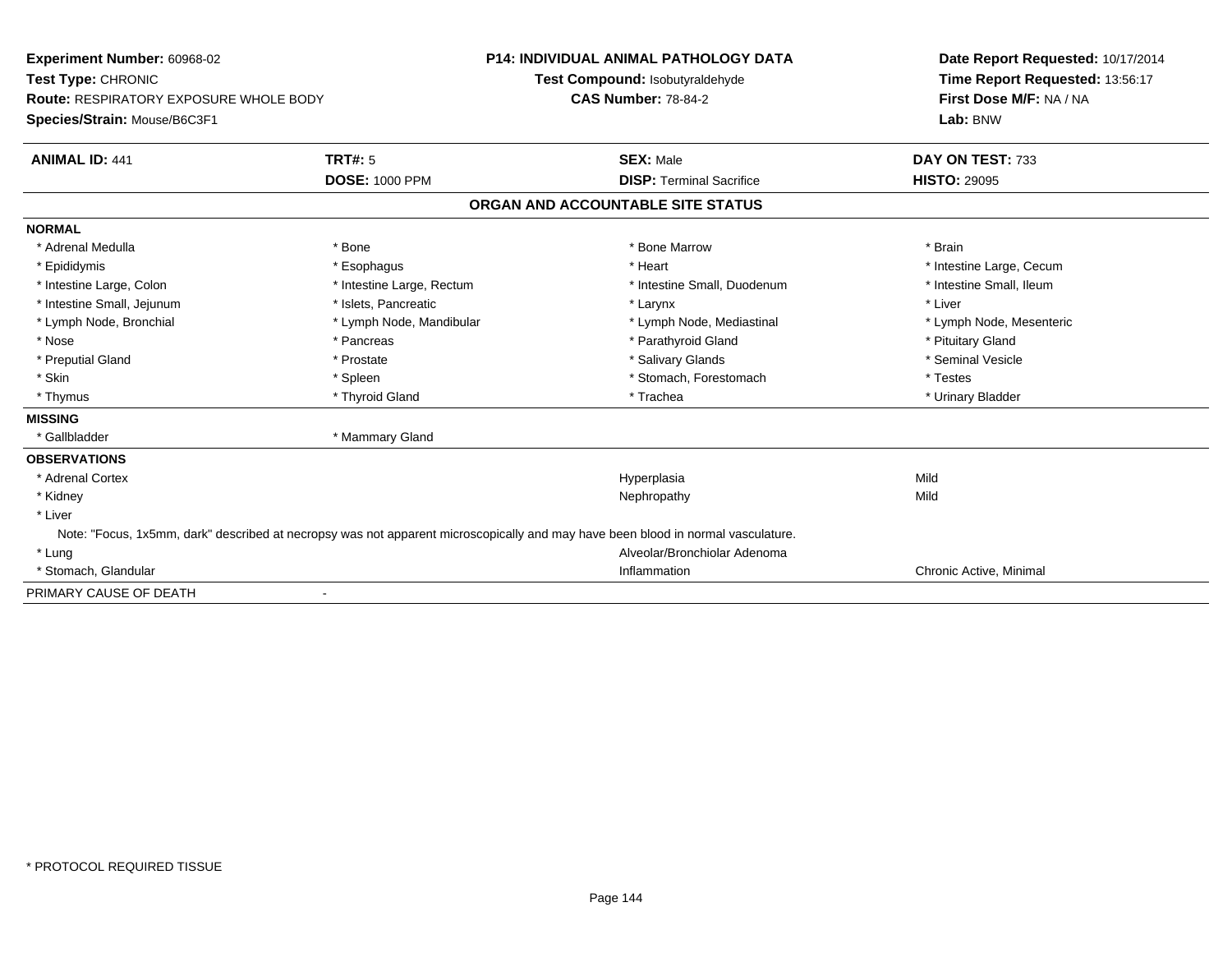**Experiment Number:** 60968-02**Test Type:** CHRONIC **Route:** RESPIRATORY EXPOSURE WHOLE BODY**Species/Strain:** Mouse/B6C3F1**P14: INDIVIDUAL ANIMAL PATHOLOGY DATATest Compound:** Isobutyraldehyde**CAS Number:** 78-84-2**Date Report Requested:** 10/17/2014**Time Report Requested:** 13:56:17**First Dose M/F:** NA / NA**Lab:** BNW**ANIMAL ID:** 442 **TRT#:** <sup>5</sup> **SEX:** Male **DAY ON TEST:** <sup>711</sup> **DOSE:** 1000 PPM**DISP:** Moribund Sacrifice **HISTO:** 29096 **ORGAN AND ACCOUNTABLE SITE STATUSNORMAL**\* Adrenal Medulla \* \* Annual Medulla \* Brain \* Bone \* \* Bone Marrow \* Bone Marrow \* \* Brain \* Brain \* Brain \* Brain \* Brain \* Brain \* Brain \* Brain \* Brain \* Brain \* Brain \* Brain \* Brain \* Brain \* Brain \* Brain \* Brain \* \* Epididymis **\* Exophagus \* Execument \* Execument \* Gallbladder** \* Gallbladder \* \* Thtestine Large, Cecum \* Intestine Small. Ileum \* Intestine Large, Colon \* Intestine Large, Rectum \* Intestine Small, Duodenum \* 1 \* Intestine Small, Jejunum \* \* 19ets, Pancreatic \* Larynx \* Larynx \* Larynx \* Larynx \* Lung \* Lymph Node, Mesenteric \* Lymph Node, Bronchial \* Lymph Node, Mandibular \* Lymph Node, Mediastinal \* Lymph Node, Mediastinal \* Nose \* Pancreas \* Parathyroid Gland \* Preputial Gland \* Stomach. Glandular \* Salivary Glands \* Seminal Vesicle \* Seminal Vesicle \* \* Stomach, Forestomach \* Stomach, Forestomach \* Testes \* Thymus \* Thyroid Gland \* Trachea **MISSING** \* Mammary Gland**OBSERVATIONS** \* Adrenal Cortexx and the control of the control of the control of the Hypertrophy control of the control of the control of the control of the control of the control of the control of the control of the control of the control of the contr Harderian Glandd and a state of the control of the control of the control of the control of the control of the control of the control of the control of the control of the control of the control of the control of the control of the contro  $[$  Adenoma TGLS = 1-10  $]$  \* Heart Cardiomyopathy Minimal \* Kidneyy the contract of the Pelvis and the Pelvis and the contract of the contract of the person of the contract of the contract of the contract of the contract of the contract of the contract of the contract of the contract of Inflammation **Acute, Moderate**<br>
Mineralization **Mild** Mineralizationn Mild Nephropathyy Mild  $[$  Nephropathy TGLS = 4-5  $]$  \* Liver Hepatocellular Adenoma[ Hepatocellular Adenoma TGLS = 5-4 ] \* Pituitary Gland Pars Intermed Hyperplasia Mild \* Prostatee the contractive of the contraction of the contraction of the contraction of the chronic Active, Mild \* Skinn and the prepuce of the contract of the contract of the contract of the prepublic of the Prepuce of the Prepu<br>Inflammation and the contract of the contract of the contract of the contract of the contract of the contract o  $[$  Inflammation TGLS = 2-7+11  $]$  \* SpleenHematopoietic Cell Proliferation Moderate \* Stom Gland Note: "Focus, 1 mm dia, dark, multiple" described at necropsy was not apparent microscopically. \* Urinary Bladderr and the control of the control of the control of the control of the control of the control of the control of Chronic Active, Mild [ Inflammation TGLS = 3-8 ]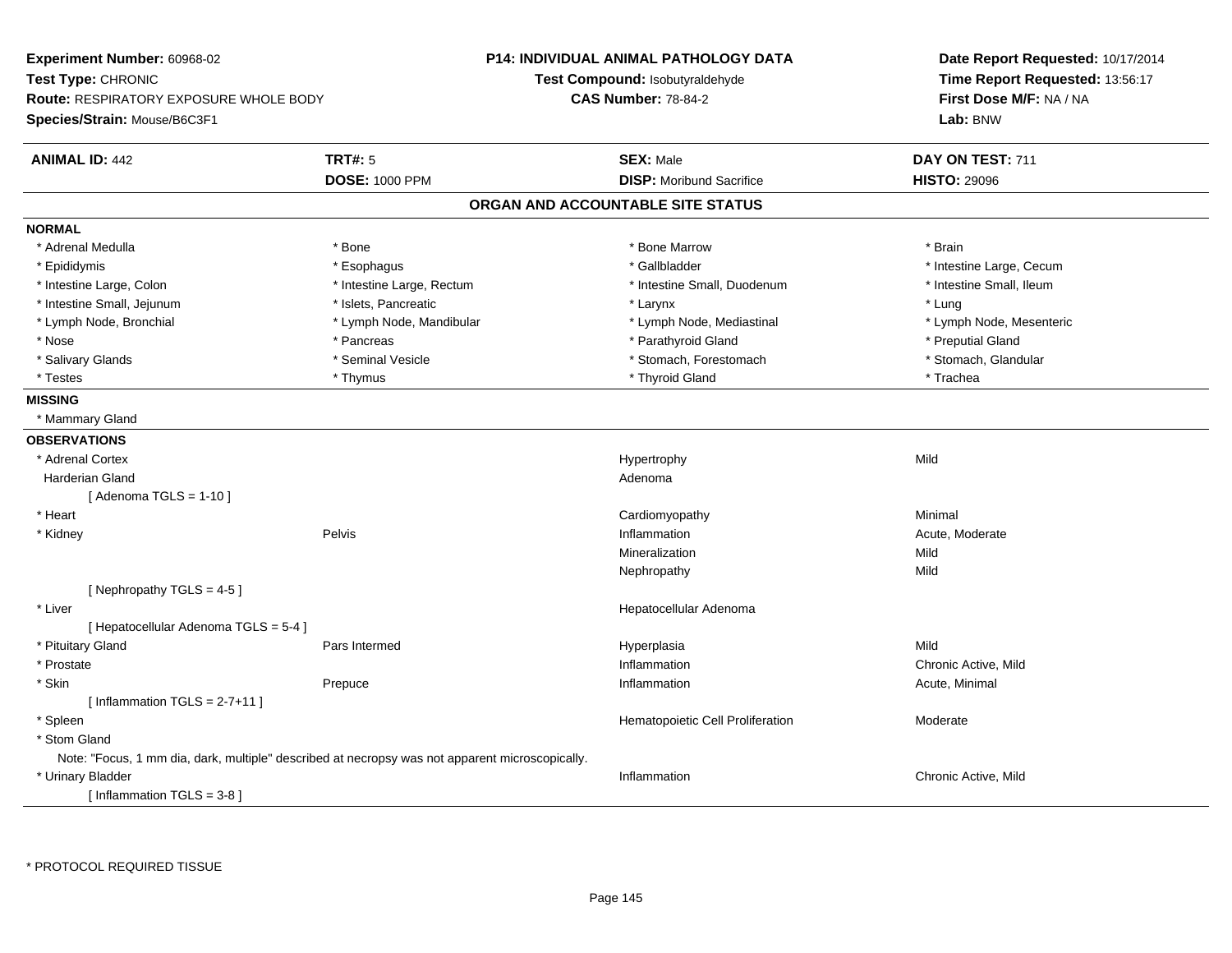| <b>Experiment Number: 60968-02</b><br>Test Type: CHRONIC<br><b>Route: RESPIRATORY EXPOSURE WHOLE BODY</b><br>Species/Strain: Mouse/B6C3F1 |                              | <b>P14: INDIVIDUAL ANIMAL PATHOLOGY DATA</b><br>Test Compound: Isobutyraldehyde<br><b>CAS Number: 78-84-2</b> | Date Report Requested: 10/17/2014<br>Time Report Requested: 13:56:17<br>First Dose M/F: NA / NA |  |  |
|-------------------------------------------------------------------------------------------------------------------------------------------|------------------------------|---------------------------------------------------------------------------------------------------------------|-------------------------------------------------------------------------------------------------|--|--|
|                                                                                                                                           |                              |                                                                                                               | Lab: BNW                                                                                        |  |  |
| <b>ANIMAL ID: 442</b>                                                                                                                     | TRT#: 5                      | <b>SEX: Male</b>                                                                                              | DAY ON TEST: 711                                                                                |  |  |
|                                                                                                                                           | <b>DOSE: 1000 PPM</b>        | <b>DISP:</b> Moribund Sacrifice                                                                               | <b>HISTO: 29096</b>                                                                             |  |  |
|                                                                                                                                           |                              | ORGAN AND ACCOUNTABLE SITE STATUS                                                                             |                                                                                                 |  |  |
| PRIMARY CAUSE OF DEATH                                                                                                                    | - Kidney Pelvis Inflammation |                                                                                                               |                                                                                                 |  |  |
| CONTRIBUTORY CAUSE OF DEATH                                                                                                               | - Skin Prepuce Inflammation  |                                                                                                               |                                                                                                 |  |  |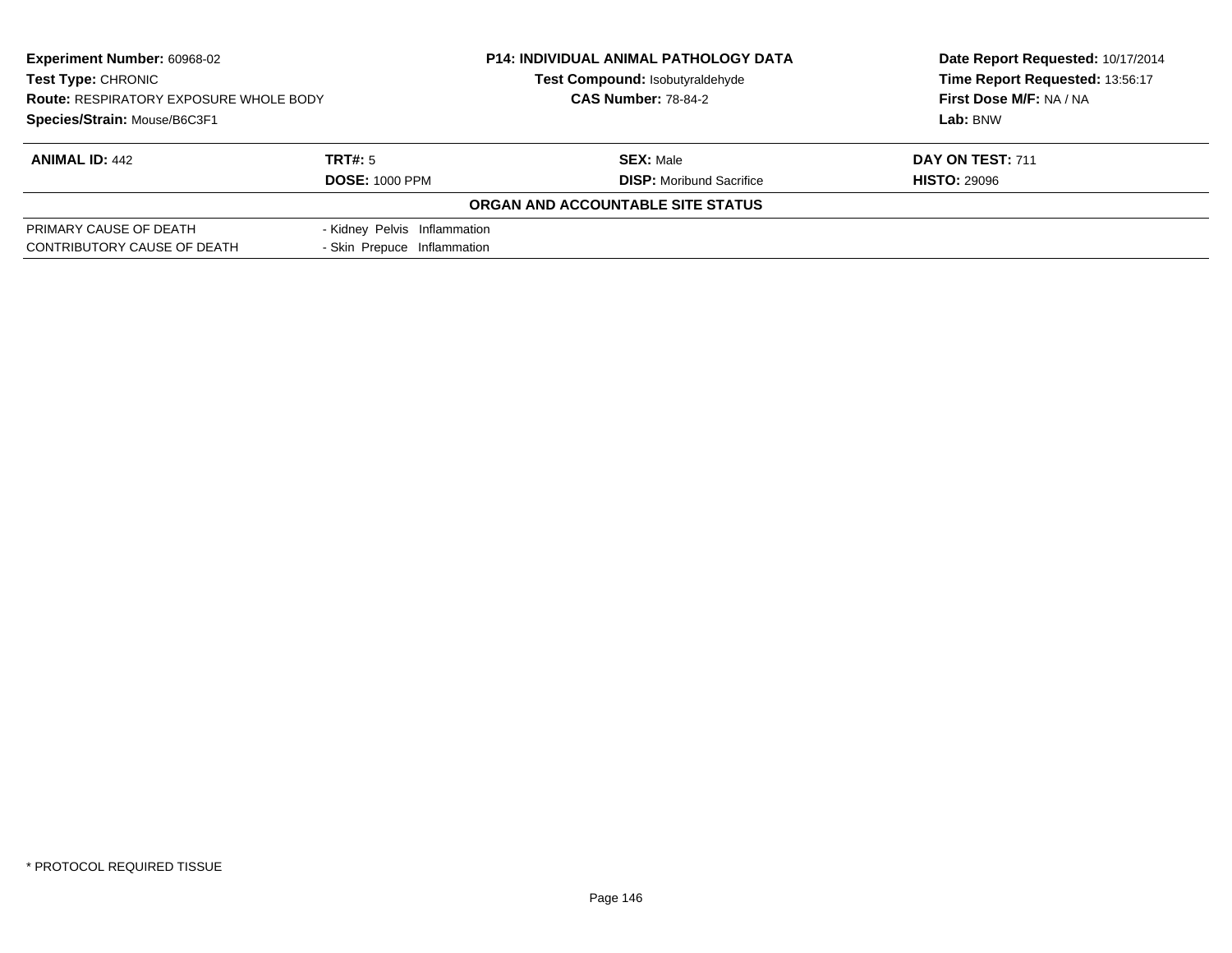| <b>Experiment Number: 60968-02</b><br>Test Type: CHRONIC<br><b>Route: RESPIRATORY EXPOSURE WHOLE BODY</b> |                           | <b>P14: INDIVIDUAL ANIMAL PATHOLOGY DATA</b><br>Test Compound: Isobutyraldehyde<br><b>CAS Number: 78-84-2</b> |                                 |  | Date Report Requested: 10/17/2014<br>Time Report Requested: 13:56:17<br>First Dose M/F: NA / NA |  |  |
|-----------------------------------------------------------------------------------------------------------|---------------------------|---------------------------------------------------------------------------------------------------------------|---------------------------------|--|-------------------------------------------------------------------------------------------------|--|--|
| Species/Strain: Mouse/B6C3F1                                                                              |                           |                                                                                                               |                                 |  | Lab: BNW                                                                                        |  |  |
| <b>ANIMAL ID: 443</b>                                                                                     | TRT#: 5                   |                                                                                                               | <b>SEX: Male</b>                |  | DAY ON TEST: 733                                                                                |  |  |
|                                                                                                           | <b>DOSE: 1000 PPM</b>     |                                                                                                               | <b>DISP: Terminal Sacrifice</b> |  | <b>HISTO: 29097</b>                                                                             |  |  |
|                                                                                                           |                           | ORGAN AND ACCOUNTABLE SITE STATUS                                                                             |                                 |  |                                                                                                 |  |  |
| <b>NORMAL</b>                                                                                             |                           |                                                                                                               |                                 |  |                                                                                                 |  |  |
| * Adrenal Medulla                                                                                         | * Bone                    |                                                                                                               | * Bone Marrow                   |  | * Brain                                                                                         |  |  |
| * Epididymis                                                                                              | * Esophagus               |                                                                                                               | * Gallbladder                   |  | * Intestine Large, Cecum                                                                        |  |  |
| * Intestine Large, Colon                                                                                  | * Intestine Large, Rectum |                                                                                                               | * Intestine Small, Duodenum     |  | * Intestine Small, Ileum                                                                        |  |  |
| * Intestine Small, Jejunum                                                                                | * Islets, Pancreatic      |                                                                                                               | * Larynx                        |  | * Liver                                                                                         |  |  |
| * Lung                                                                                                    | * Lymph Node, Bronchial   |                                                                                                               | * Lymph Node, Mandibular        |  | * Lymph Node, Mesenteric                                                                        |  |  |
| * Nose                                                                                                    | * Pancreas                |                                                                                                               | * Pituitary Gland               |  | * Preputial Gland                                                                               |  |  |
| * Salivary Glands                                                                                         | * Seminal Vesicle         |                                                                                                               | * Skin                          |  | * Spleen                                                                                        |  |  |
| * Stomach, Forestomach                                                                                    | * Stomach, Glandular      |                                                                                                               | * Testes                        |  | * Thymus                                                                                        |  |  |
| * Thyroid Gland                                                                                           | * Trachea                 |                                                                                                               | * Urinary Bladder               |  |                                                                                                 |  |  |
| <b>MISSING</b>                                                                                            |                           |                                                                                                               |                                 |  |                                                                                                 |  |  |
| * Lymph Node, Mediastinal                                                                                 | * Mammary Gland           |                                                                                                               | * Parathyroid Gland             |  |                                                                                                 |  |  |
| <b>OBSERVATIONS</b>                                                                                       |                           |                                                                                                               |                                 |  |                                                                                                 |  |  |
| * Adrenal Cortex                                                                                          |                           |                                                                                                               | Hyperplasia                     |  | Mild                                                                                            |  |  |
| * Heart                                                                                                   |                           |                                                                                                               | Cardiomyopathy                  |  | Minimal                                                                                         |  |  |
| * Kidney                                                                                                  |                           |                                                                                                               | Nephropathy                     |  | Mild                                                                                            |  |  |
| * Prostate                                                                                                |                           |                                                                                                               | Hyperplasia                     |  | Mild                                                                                            |  |  |
| PRIMARY CAUSE OF DEATH                                                                                    |                           |                                                                                                               |                                 |  |                                                                                                 |  |  |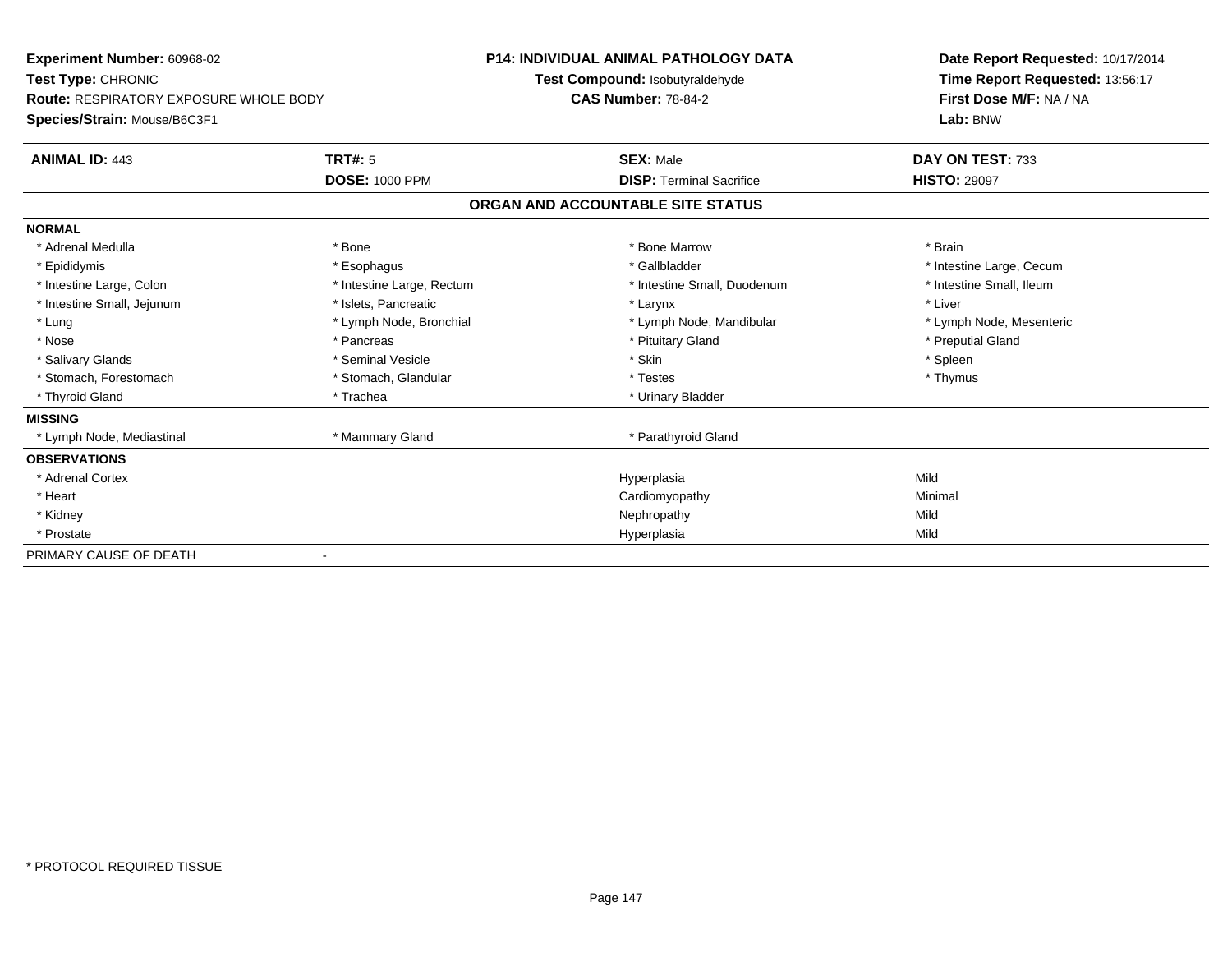**Experiment Number:** 60968-02**Test Type:** CHRONIC **Route:** RESPIRATORY EXPOSURE WHOLE BODY**Species/Strain:** Mouse/B6C3F1**P14: INDIVIDUAL ANIMAL PATHOLOGY DATATest Compound:** Isobutyraldehyde**CAS Number:** 78-84-2**Date Report Requested:** 10/17/2014**Time Report Requested:** 13:56:17**First Dose M/F:** NA / NA**Lab:** BNW**ANIMAL ID:** 444 **TRT#:** <sup>5</sup> **SEX:** Male **DAY ON TEST:** <sup>672</sup> **DOSE:** 1000 PPM**DISP:** Natural Death **HISTO:** 29098 **ORGAN AND ACCOUNTABLE SITE STATUSNORMAL**\* Adrenal Medulla \* \* Annual Medulla \* Brain \* Bone \* \* Bone Marrow \* Bone Marrow \* \* Brain \* Brain \* Brain \* Brain \* Brain \* Brain \* Brain \* Brain \* Brain \* Brain \* Brain \* Brain \* Brain \* Brain \* Brain \* Brain \* Brain \* \* Epididymis **Account 19 and 19 and 19 and 19 and 19 and 19 and 19 and 19 and 19 and 19 and 19 and 19 and 19 and 19 and 19 and 19 and 19 and 19 and 19 and 19 and 19 and 19 and 19 and 19 and 19 and 19 and 19 and 19 and 19 a**  \* Intestine Large, Colon \* Intestine Large, Rectum \* Intestine Small, Jejunum \* Islets, Pancreatic\* Larynx \* Lung \* Lymph Node, Bronchial \* Lymph Node, Mandibular \* Lymph Node, Mediastinal \* The state of the second text of the second text of the second text of the second text of the second of the second text of the second text of the second text of the second text of the second text \* Prostate \* Parathyroid Gland \* **All and \* Pituitary Gland \* Prostate and \* Preputial Gland** \* Preputial Gland \* Testes \* Salivary Glands \* Seminal Vesicle \* Seminal Vesicle \* Stomach, Glandular \* Stomach, Glandular \* Urinary Bladder \* Thymus \* Thyroid Gland \* Trachea \* Urinary Bladder \* **MISSING** \* Mammary Gland**AUTO PRECLUDES DIAG.** \* Gallbladder \* Intestine Small, Duodenum \* Intestine Small, Ileum**OBSERVATIONS** \* Adrenal Cortexx and the control of the control of the control of the control of the control of the control of the control of the control of the control of the control of the control of the control of the control of the control of the co a **Minimal**  \* Kidneyy the control of the control of the control of the control of the control of the control of the control of the control of the control of the control of the control of the control of the control of the control of the contro \* Liver Hepatocellular Adenoma[ Hepatocellular Adenoma TGLS = 4-4 ] \* Sem Ves Note: "Enlarged" seminal vesicles were within normal limits microscopically. \* Skin Squamous Cell Papilloma [ Squamous Cell Papilloma TGLS = 1-12 ] \* Spleenn and the control of the control of the control of the control of the control of the control of the control of the control of the control of the control of the control of the control of the control of the control of the co [ Angiectasis TGLS = 3-4 ] \* Stomach, Forestomach Squamous Cell Papilloma PRIMARY CAUSE OF DEATH - UNCERTAIN CONTRIBUTORY CAUSE OF DEATH- Skin Squamous Cell Papilloma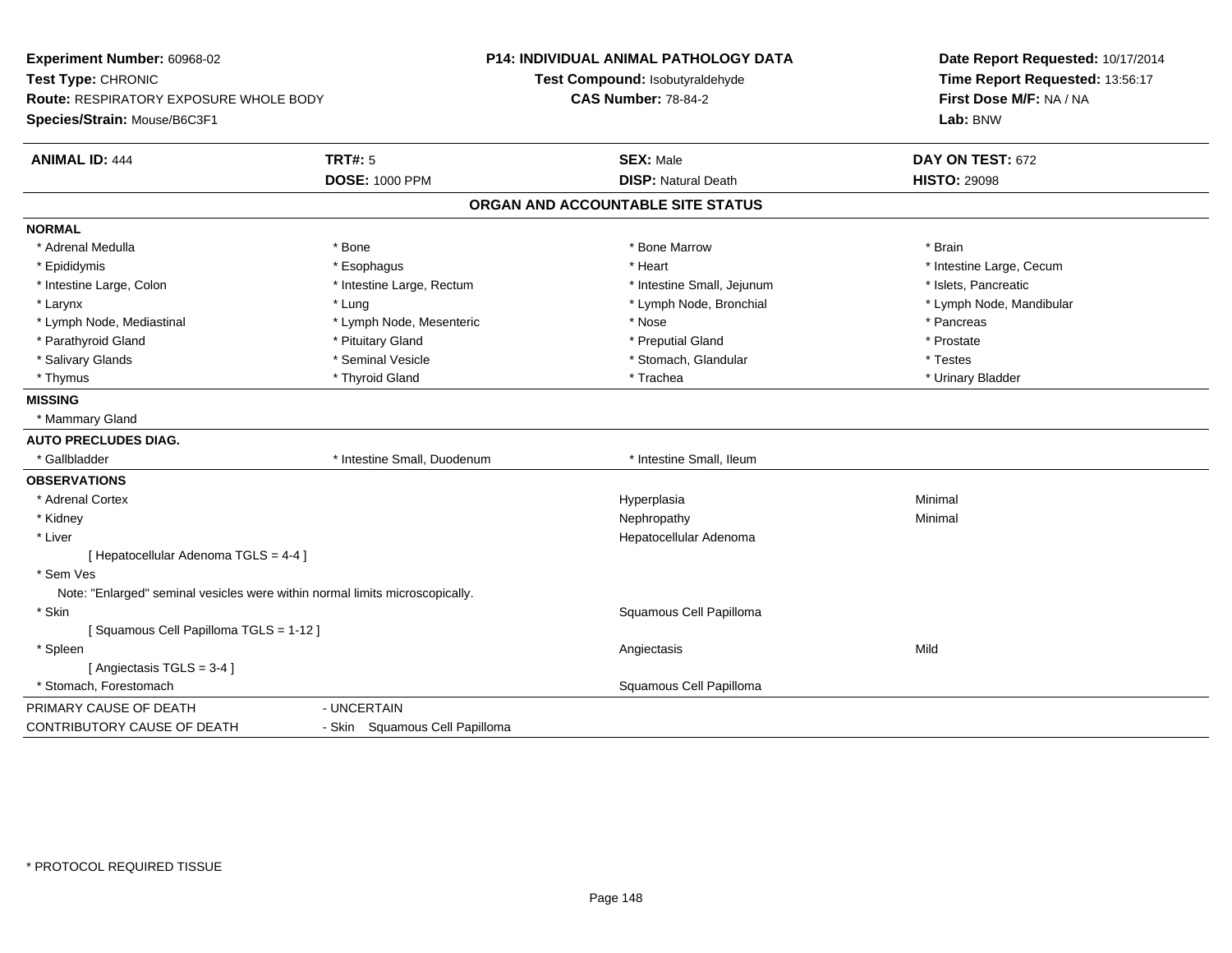| Experiment Number: 60968-02                   |                            | <b>P14: INDIVIDUAL ANIMAL PATHOLOGY DATA</b> |                                   |  | Date Report Requested: 10/17/2014 |  |
|-----------------------------------------------|----------------------------|----------------------------------------------|-----------------------------------|--|-----------------------------------|--|
| Test Type: CHRONIC                            |                            |                                              | Test Compound: Isobutyraldehyde   |  | Time Report Requested: 13:56:17   |  |
| <b>Route: RESPIRATORY EXPOSURE WHOLE BODY</b> |                            |                                              | <b>CAS Number: 78-84-2</b>        |  | First Dose M/F: NA / NA           |  |
| Species/Strain: Mouse/B6C3F1                  |                            |                                              |                                   |  | Lab: BNW                          |  |
| <b>ANIMAL ID: 445</b>                         | <b>TRT#: 5</b>             |                                              | <b>SEX: Male</b>                  |  | DAY ON TEST: 733                  |  |
|                                               | <b>DOSE: 1000 PPM</b>      |                                              | <b>DISP: Terminal Sacrifice</b>   |  | <b>HISTO: 29099</b>               |  |
|                                               |                            |                                              | ORGAN AND ACCOUNTABLE SITE STATUS |  |                                   |  |
| <b>NORMAL</b>                                 |                            |                                              |                                   |  |                                   |  |
| * Adrenal Medulla                             | * Bone                     |                                              | * Bone Marrow                     |  | * Brain                           |  |
| * Epididymis                                  | * Esophagus                |                                              | * Gallbladder                     |  | * Heart                           |  |
| * Intestine Large, Cecum                      | * Intestine Large, Colon   |                                              | * Intestine Large, Rectum         |  | * Intestine Small, Duodenum       |  |
| * Intestine Small, Ileum                      | * Intestine Small, Jejunum |                                              | * Islets. Pancreatic              |  | * Larynx                          |  |
| * Lung                                        | * Lymph Node, Bronchial    |                                              | * Lymph Node, Mediastinal         |  | * Lymph Node, Mesenteric          |  |
| * Nose                                        | * Pancreas                 |                                              | * Parathyroid Gland               |  | * Pituitary Gland                 |  |
| * Preputial Gland                             | * Prostate                 |                                              | * Salivary Glands                 |  | * Seminal Vesicle                 |  |
| * Skin                                        | * Spleen                   |                                              | * Stomach, Forestomach            |  | * Stomach, Glandular              |  |
| * Testes                                      | * Thymus                   |                                              | * Thyroid Gland                   |  | * Trachea                         |  |
| * Urinary Bladder                             |                            |                                              |                                   |  |                                   |  |
| <b>MISSING</b>                                |                            |                                              |                                   |  |                                   |  |
| * Lymph Node, Mandibular                      | * Mammary Gland            |                                              |                                   |  |                                   |  |
| <b>OBSERVATIONS</b>                           |                            |                                              |                                   |  |                                   |  |
| * Adrenal Cortex                              |                            |                                              | Hypertrophy                       |  | Minimal                           |  |
| * Kidney                                      |                            |                                              | Nephropathy                       |  | Minimal                           |  |
| * Liver                                       |                            |                                              | <b>Basophilic Focus</b>           |  |                                   |  |
|                                               |                            |                                              | Hepatocellular Adenoma            |  |                                   |  |
| [Basophilic Focus TGLS = 2-11]                |                            |                                              |                                   |  |                                   |  |
| [ Hepatocellular Adenoma TGLS = 1-10 ]        |                            |                                              |                                   |  |                                   |  |
| PRIMARY CAUSE OF DEATH                        |                            |                                              |                                   |  |                                   |  |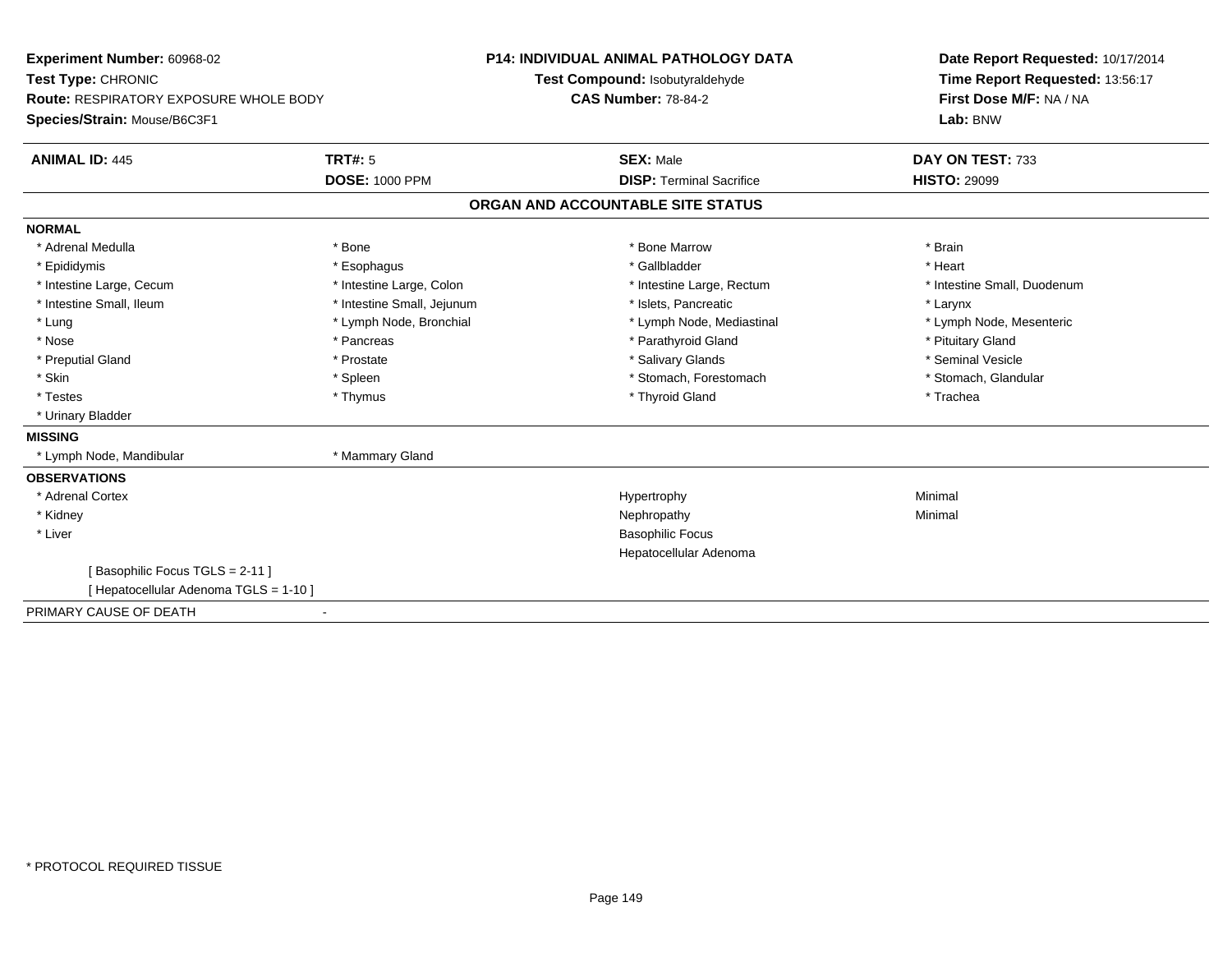| <b>Experiment Number: 60968-02</b><br>Test Type: CHRONIC<br>Route: RESPIRATORY EXPOSURE WHOLE BODY<br>Species/Strain: Mouse/B6C3F1 |                            | <b>P14: INDIVIDUAL ANIMAL PATHOLOGY DATA</b><br>Test Compound: Isobutyraldehyde<br><b>CAS Number: 78-84-2</b> |                                   | Date Report Requested: 10/17/2014<br>Time Report Requested: 13:56:17<br>First Dose M/F: NA / NA<br>Lab: BNW |  |  |
|------------------------------------------------------------------------------------------------------------------------------------|----------------------------|---------------------------------------------------------------------------------------------------------------|-----------------------------------|-------------------------------------------------------------------------------------------------------------|--|--|
|                                                                                                                                    |                            |                                                                                                               |                                   |                                                                                                             |  |  |
| <b>ANIMAL ID: 446</b>                                                                                                              | <b>TRT#: 5</b>             |                                                                                                               | <b>SEX: Male</b>                  | DAY ON TEST: 734                                                                                            |  |  |
|                                                                                                                                    | <b>DOSE: 1000 PPM</b>      |                                                                                                               | <b>DISP: Terminal Sacrifice</b>   | <b>HISTO: 29100</b>                                                                                         |  |  |
|                                                                                                                                    |                            |                                                                                                               | ORGAN AND ACCOUNTABLE SITE STATUS |                                                                                                             |  |  |
| <b>NORMAL</b>                                                                                                                      |                            |                                                                                                               |                                   |                                                                                                             |  |  |
| * Adrenal Medulla                                                                                                                  | * Bone                     |                                                                                                               | * Bone Marrow                     | * Brain                                                                                                     |  |  |
| * Epididymis                                                                                                                       | * Esophagus                |                                                                                                               | * Gallbladder                     | * Heart                                                                                                     |  |  |
| * Intestine Large, Cecum                                                                                                           | * Intestine Large, Colon   |                                                                                                               | * Intestine Large, Rectum         | * Intestine Small, Duodenum                                                                                 |  |  |
| * Intestine Small, Ileum                                                                                                           | * Intestine Small, Jejunum |                                                                                                               | * Islets, Pancreatic              | * Liver                                                                                                     |  |  |
| * Lung                                                                                                                             | * Lymph Node, Bronchial    |                                                                                                               | * Lymph Node, Mandibular          | * Lymph Node, Mediastinal                                                                                   |  |  |
| * Lymph Node, Mesenteric                                                                                                           | * Nose                     |                                                                                                               | * Pancreas                        | * Parathyroid Gland                                                                                         |  |  |
| * Pituitary Gland                                                                                                                  | * Preputial Gland          |                                                                                                               | * Prostate                        | * Salivary Glands                                                                                           |  |  |
| * Seminal Vesicle                                                                                                                  | * Skin                     |                                                                                                               | * Spleen                          | * Stomach, Forestomach                                                                                      |  |  |
| * Stomach, Glandular                                                                                                               | * Testes                   |                                                                                                               | * Thymus                          | * Thyroid Gland                                                                                             |  |  |
| * Trachea                                                                                                                          | * Urinary Bladder          |                                                                                                               |                                   |                                                                                                             |  |  |
| <b>MISSING</b>                                                                                                                     |                            |                                                                                                               |                                   |                                                                                                             |  |  |
| * Mammary Gland                                                                                                                    |                            |                                                                                                               |                                   |                                                                                                             |  |  |
| <b>OBSERVATIONS</b>                                                                                                                |                            |                                                                                                               |                                   |                                                                                                             |  |  |
| * Adrenal Cortex                                                                                                                   |                            |                                                                                                               | Hyperplasia                       | Mild                                                                                                        |  |  |
| * Kidney                                                                                                                           |                            |                                                                                                               | Nephropathy                       | Minimal                                                                                                     |  |  |
| * Larynx                                                                                                                           | Glands                     |                                                                                                               | Inflammation                      | Suppurative, Minimal                                                                                        |  |  |
| PRIMARY CAUSE OF DEATH                                                                                                             |                            |                                                                                                               |                                   |                                                                                                             |  |  |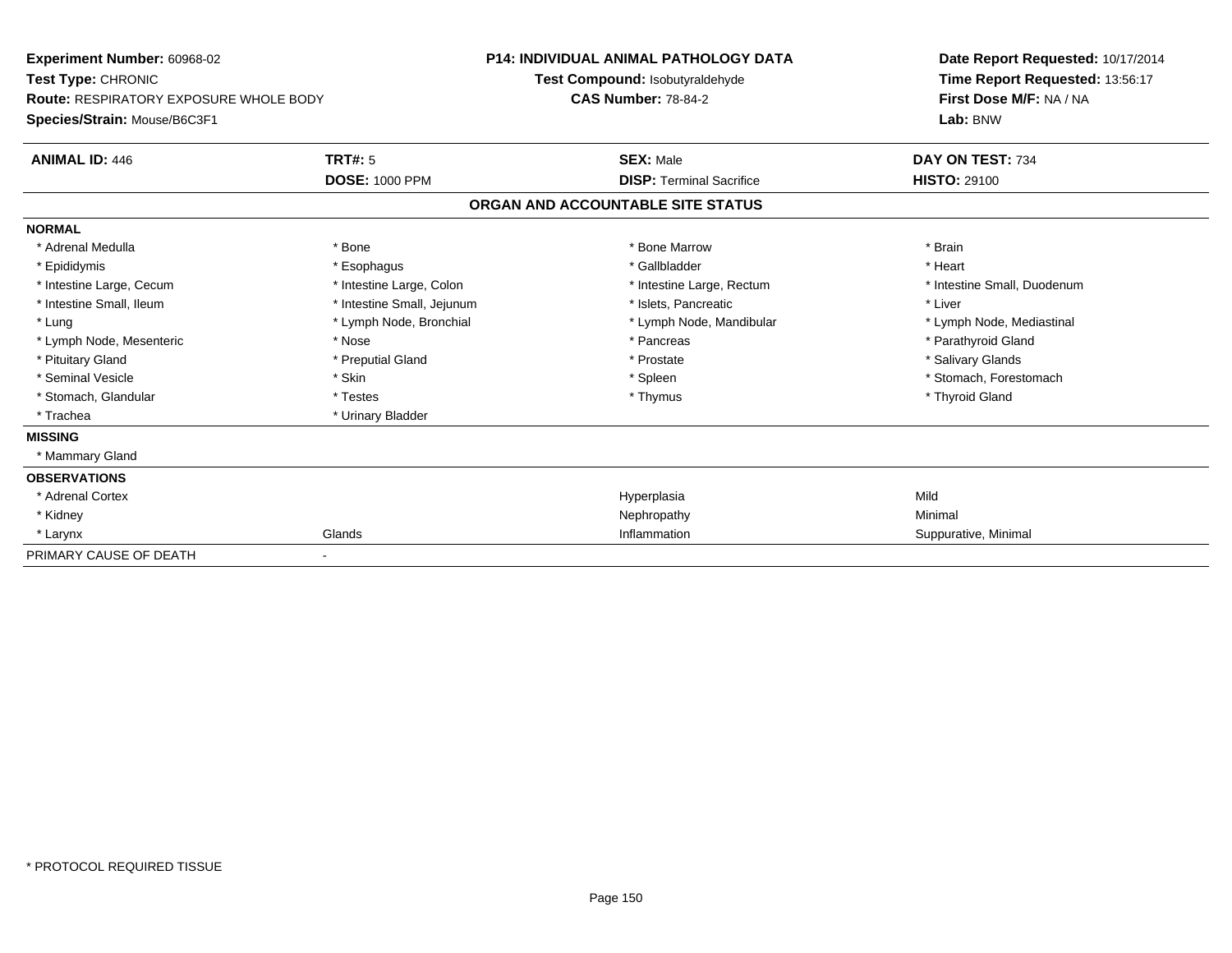| Experiment Number: 60968-02                   |                           | <b>P14: INDIVIDUAL ANIMAL PATHOLOGY DATA</b> | Date Report Requested: 10/17/2014<br>Time Report Requested: 13:56:17<br>First Dose M/F: NA / NA |  |  |
|-----------------------------------------------|---------------------------|----------------------------------------------|-------------------------------------------------------------------------------------------------|--|--|
| Test Type: CHRONIC                            |                           | Test Compound: Isobutyraldehyde              |                                                                                                 |  |  |
| <b>Route: RESPIRATORY EXPOSURE WHOLE BODY</b> |                           | <b>CAS Number: 78-84-2</b>                   |                                                                                                 |  |  |
| Species/Strain: Mouse/B6C3F1                  |                           |                                              | Lab: BNW                                                                                        |  |  |
| <b>ANIMAL ID: 447</b>                         | <b>TRT#: 5</b>            | <b>SEX: Male</b>                             | DAY ON TEST: 733                                                                                |  |  |
|                                               | <b>DOSE: 1000 PPM</b>     | <b>DISP: Terminal Sacrifice</b>              | <b>HISTO: 29101</b>                                                                             |  |  |
|                                               |                           | ORGAN AND ACCOUNTABLE SITE STATUS            |                                                                                                 |  |  |
| <b>NORMAL</b>                                 |                           |                                              |                                                                                                 |  |  |
| * Adrenal Medulla                             | * Bone                    | * Bone Marrow                                | * Brain                                                                                         |  |  |
| * Epididymis                                  | * Esophagus               | * Gallbladder                                | * Intestine Large, Cecum                                                                        |  |  |
| * Intestine Large, Colon                      | * Intestine Large, Rectum | * Intestine Small, Duodenum                  | * Intestine Small, Ileum                                                                        |  |  |
| * Intestine Small, Jejunum                    | * Islets, Pancreatic      | * Larynx                                     | * Liver                                                                                         |  |  |
| * Lymph Node, Mandibular                      | * Lymph Node, Mesenteric  | * Nose                                       | * Parathyroid Gland                                                                             |  |  |
| * Pituitary Gland                             | * Preputial Gland         | * Prostate                                   | * Salivary Glands                                                                               |  |  |
| * Seminal Vesicle                             | * Skin                    | * Spleen                                     | * Stomach, Forestomach                                                                          |  |  |
| * Testes                                      | * Trachea                 |                                              |                                                                                                 |  |  |
| <b>MISSING</b>                                |                           |                                              |                                                                                                 |  |  |
| * Lymph Node, Bronchial                       | * Lymph Node, Mediastinal | * Mammary Gland                              |                                                                                                 |  |  |
| <b>OBSERVATIONS</b>                           |                           |                                              |                                                                                                 |  |  |
| * Adrenal Cortex                              |                           | Hyperplasia                                  | Minimal                                                                                         |  |  |
|                                               |                           | Hypertrophy                                  | Minimal                                                                                         |  |  |
| * Heart                                       |                           | Cardiomyopathy                               | Minimal                                                                                         |  |  |
| * Kidney                                      |                           | Nephropathy                                  | Minimal                                                                                         |  |  |
| * Lung                                        | Artery                    | Fibrous Histiocytoma                         |                                                                                                 |  |  |
|                                               | Artery, Mediastinum       | Fibrous Histiocytoma                         |                                                                                                 |  |  |
|                                               | Alveolar Epith            | Hyperplasia                                  | Mild                                                                                            |  |  |
| [Fibrous Histiocytoma TGLS = 2-2]             |                           |                                              |                                                                                                 |  |  |
| [Fibrous Histiocytoma TGLS = 3-3]             |                           |                                              |                                                                                                 |  |  |
| Mesentery                                     | Artery                    | Fibrous Histiocytoma                         |                                                                                                 |  |  |
| * Pancreas                                    | Artery                    | Fibrous Histiocytoma                         |                                                                                                 |  |  |
|                                               |                           | Lipomatosis                                  | Marked                                                                                          |  |  |
| [ Fibrous Histiocytoma TGLS = 1-10 ]          |                           |                                              |                                                                                                 |  |  |
| * Stomach, Glandular                          | Artery                    | Fibrous Histiocytoma                         |                                                                                                 |  |  |
|                                               | Artery                    | Inflammation                                 | Moderate                                                                                        |  |  |
| * Thymus                                      |                           | Fibrous Histiocytoma                         |                                                                                                 |  |  |
|                                               | Artery                    | Inflammation                                 | Moderate                                                                                        |  |  |
| * Thyroid Gland                               | <b>Follicular Cel</b>     | Hyperplasia                                  | Minimal                                                                                         |  |  |
| * Urinary Bladder                             | Artery                    | Fibrous Histiocytoma                         |                                                                                                 |  |  |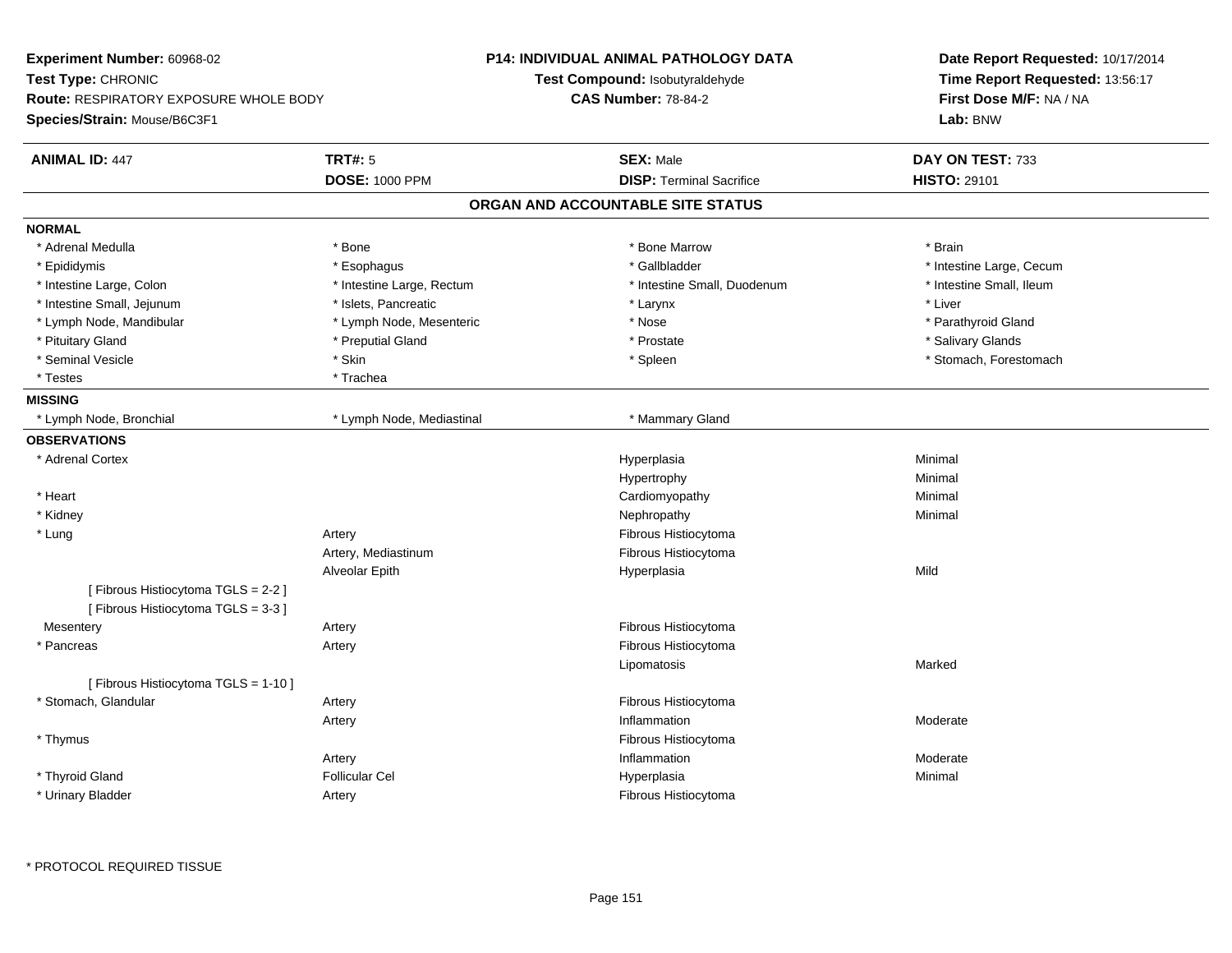| <b>Experiment Number: 60968-02</b>                                                                         |                       | <b>P14: INDIVIDUAL ANIMAL PATHOLOGY DATA</b> | Date Report Requested: 10/17/2014 |  |  |
|------------------------------------------------------------------------------------------------------------|-----------------------|----------------------------------------------|-----------------------------------|--|--|
| <b>Test Type: CHRONIC</b><br><b>Route: RESPIRATORY EXPOSURE WHOLE BODY</b><br>Species/Strain: Mouse/B6C3F1 |                       | Test Compound: Isobutyraldehyde              | Time Report Requested: 13:56:17   |  |  |
|                                                                                                            |                       | <b>CAS Number: 78-84-2</b>                   | First Dose M/F: NA / NA           |  |  |
|                                                                                                            |                       |                                              | Lab: BNW                          |  |  |
| <b>ANIMAL ID: 447</b>                                                                                      | TRT#: 5               | <b>SEX: Male</b>                             | DAY ON TEST: 733                  |  |  |
|                                                                                                            | <b>DOSE: 1000 PPM</b> | <b>DISP:</b> Terminal Sacrifice              | <b>HISTO: 29101</b>               |  |  |
|                                                                                                            |                       | ORGAN AND ACCOUNTABLE SITE STATUS            |                                   |  |  |
|                                                                                                            | Artery                | Inflammation                                 | Moderate                          |  |  |
| PRIMARY CAUSE OF DEATH                                                                                     |                       |                                              |                                   |  |  |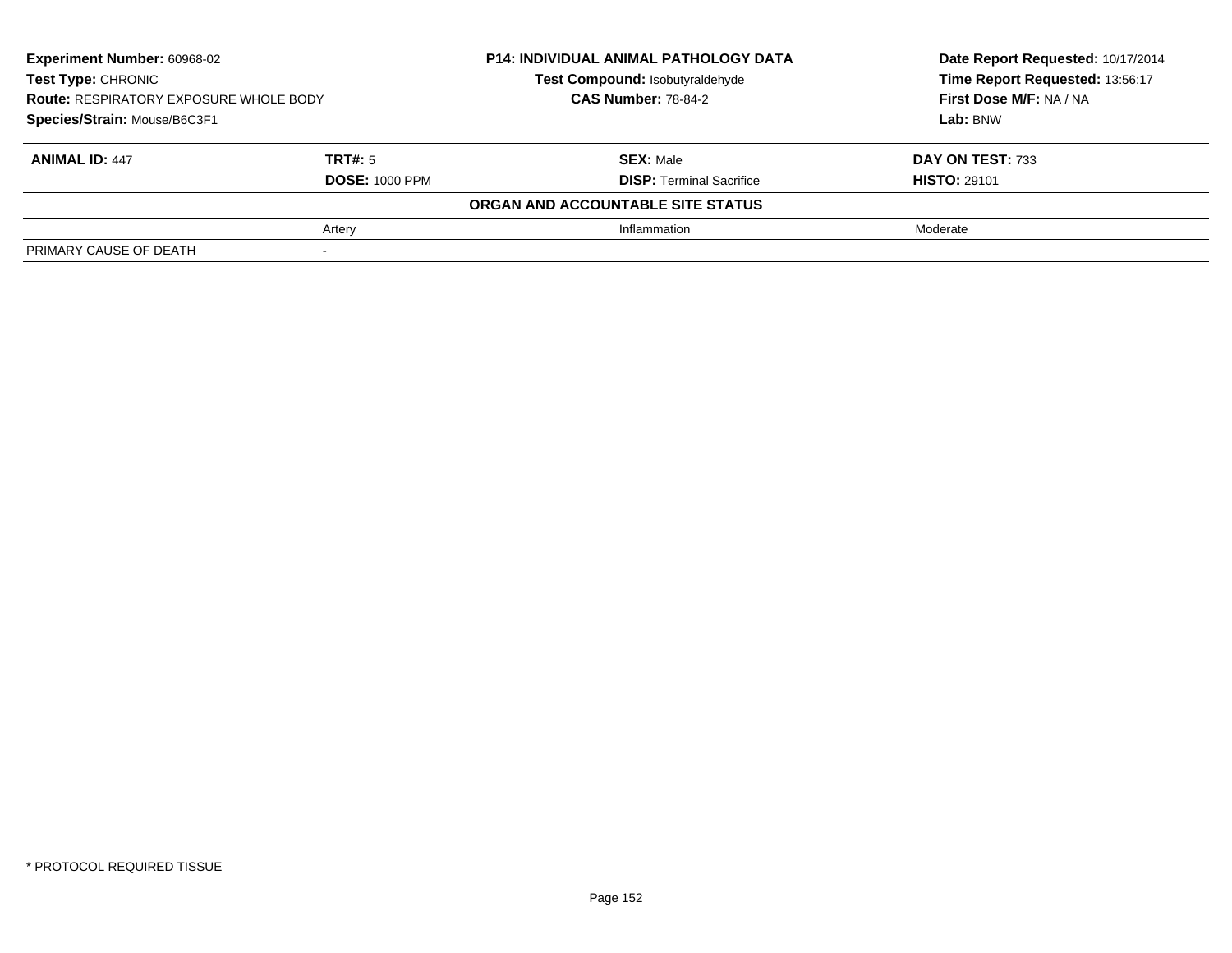| Experiment Number: 60968-02                                                           |                          | <b>P14: INDIVIDUAL ANIMAL PATHOLOGY DATA</b> | Date Report Requested: 10/17/2014 |
|---------------------------------------------------------------------------------------|--------------------------|----------------------------------------------|-----------------------------------|
| Test Type: CHRONIC                                                                    |                          | Test Compound: Isobutyraldehyde              | Time Report Requested: 13:56:17   |
| <b>Route: RESPIRATORY EXPOSURE WHOLE BODY</b>                                         |                          | <b>CAS Number: 78-84-2</b>                   | First Dose M/F: NA / NA           |
| Species/Strain: Mouse/B6C3F1                                                          |                          |                                              | Lab: BNW                          |
| <b>ANIMAL ID: 448</b>                                                                 | <b>TRT#: 5</b>           | <b>SEX: Male</b>                             | DAY ON TEST: 733                  |
|                                                                                       | <b>DOSE: 1000 PPM</b>    | <b>DISP: Terminal Sacrifice</b>              | <b>HISTO: 29102</b>               |
|                                                                                       |                          | ORGAN AND ACCOUNTABLE SITE STATUS            |                                   |
| <b>NORMAL</b>                                                                         |                          |                                              |                                   |
| * Adrenal Cortex                                                                      | * Adrenal Medulla        | * Bone                                       | * Bone Marrow                     |
| * Brain                                                                               | * Epididymis             | * Esophagus                                  | * Gallbladder                     |
| * Heart                                                                               | * Intestine Large, Cecum | * Intestine Large, Colon                     | * Intestine Large, Rectum         |
| * Intestine Small, Duodenum                                                           | * Intestine Small, Ileum | * Intestine Small, Jejunum                   | * Islets, Pancreatic              |
| * Larynx                                                                              | * Lymph Node, Mandibular | * Lymph Node, Mediastinal                    | * Lymph Node, Mesenteric          |
| * Nose                                                                                | * Pancreas               | * Parathyroid Gland                          | * Pituitary Gland                 |
| * Preputial Gland                                                                     | * Prostate               | * Salivary Glands                            | * Seminal Vesicle                 |
| * Skin                                                                                | * Spleen                 | * Stomach, Forestomach                       | * Stomach, Glandular              |
| * Testes                                                                              | * Thymus                 | * Trachea                                    | * Urinary Bladder                 |
| <b>MISSING</b>                                                                        |                          |                                              |                                   |
| * Lymph Node, Bronchial                                                               | * Mammary Gland          |                                              |                                   |
| <b>OBSERVATIONS</b>                                                                   |                          |                                              |                                   |
| * Kidney                                                                              |                          | Nephropathy                                  | Mild                              |
| * Liver                                                                               |                          | Hepatocellular Carcinoma                     |                                   |
| [ Hepatocellular Carcinoma TGLS = 2-10 ]                                              |                          |                                              |                                   |
| * Lung                                                                                |                          | Alveolar/Bronchiolar Adenoma                 |                                   |
| [ Alveolar/Bronchiolar Adenoma TGLS = 3-3 ]                                           |                          |                                              |                                   |
| * Skin                                                                                |                          |                                              |                                   |
| Note: "Lesion, 3mm dia, pale" described at necropsy was not apparent microscopically. |                          |                                              |                                   |
| * Thyroid Gland                                                                       | <b>Follicular Cel</b>    | Hyperplasia                                  | Mild                              |
| PPIUIDVA                                                                              |                          |                                              |                                   |

PRIMARY CAUSE OF DEATH-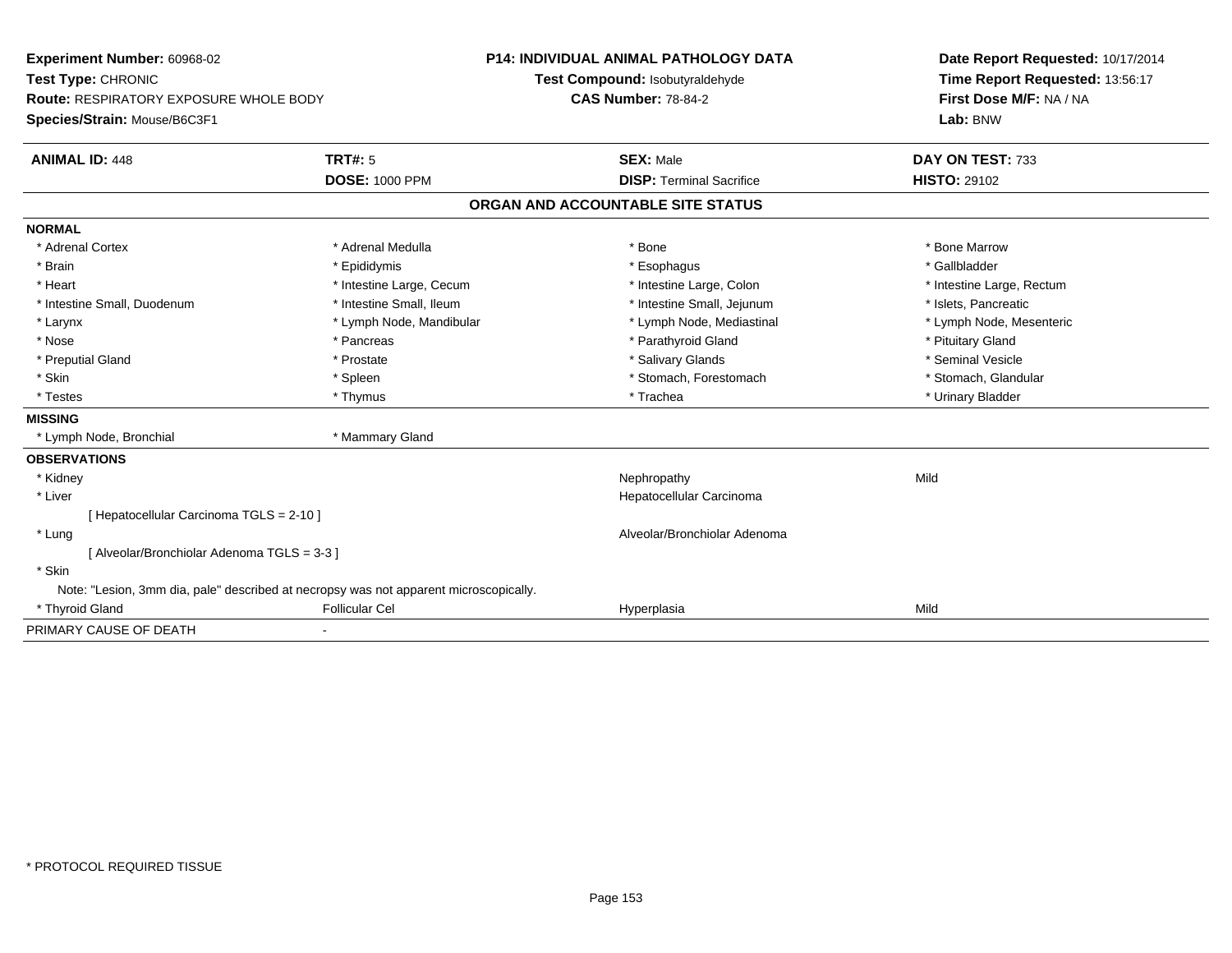**Experiment Number:** 60968-02**Test Type:** CHRONIC **Route:** RESPIRATORY EXPOSURE WHOLE BODY**Species/Strain:** Mouse/B6C3F1**P14: INDIVIDUAL ANIMAL PATHOLOGY DATATest Compound:** Isobutyraldehyde**CAS Number:** 78-84-2**Date Report Requested:** 10/17/2014**Time Report Requested:** 13:56:17**First Dose M/F:** NA / NA**Lab:** BNW**ANIMAL ID:** 449 **TRT#:** <sup>5</sup> **SEX:** Male **DAY ON TEST:** <sup>728</sup> **DOSE:** 1000 PPM**DISP:** Natural Death **HISTO:** 29103 **ORGAN AND ACCOUNTABLE SITE STATUSNORMAL**\* Adrenal Medulla \* Adrenal Medulla \* \* \* Brain \* \* Brain \* \* Brain \* \* Epididymis \* \* Epididymis \* \* \* Esophagus \* Esophagus \* Esophagus \* Intestine Large, Colon \* Gallbladder \* The mode of the text \* Heart \* Intestine Large, Cecum \* Intestine Large, Cecum \* Intestine Large, Cecum \* Intestine Large, Rectum \* Thestine Small, Duodenum \* Number of the small, Ileum \* Intestine Small, Jejunum \* Intestine Small, Jejunum \* Islets, Pancreatic \* \* \* Larynx \* Larynx \* Larynx \* Liver \* Liver \* Liver \* Larynx \* Lung \* Lymph Node, Mesenteric \* Lymph Node, Bronchial \* Lymph Node, Mandibular \* Lymph Node, Mediastinal \* Lymph Node, Mediastinal \* Pancreas \* \* Parathyroid Gland \* \* Parathyroid Gland \* \* Pituitary Gland \* \* Preputial Gland \* \* Preputial Gland \* Prostate \* The state \* Salivary Glands \* Seminal Vesicle \* Seminal Vesicle \* Stomach, Forestomach \* Stomach, Glandular \* Thestes \* Testes \* Thymus \* Thymus \* Thymus \* Thymus \* Thymus \* Thyroid Gland \* Trachea**MISSING** \* Mammary Gland**AUTO PRECLUDES DIAG.** \* Urinary Bladder**OBSERVATIONS** \* Adrenal Cortexx and the control of the control of the control of the control of the control of the control of the control of the control of the control of the control of the control of the control of the control of the control of the co a Mild \* Bone Hemangiosarcoma [ Hemangiosarcoma TGLS = 4-10 ] \* Bone Marroww the contract of the contract of the contract of the contract of the Hemangiosarcoma<br>The contract of the contract of the contract of the contract of the contract of the contract of the contract of \* Kidneyy the control of the control of the control of the control of the control of the control of the control of the control of the control of the control of the control of the control of the control of the control of the contro [ Nephropathy TGLS = 3-5 ] \* Nosee and the Colombia Colombia Degeneration and the Colombia Degeneration and the Colombia Minimal Minimal of Minimal State of the Colombia Degeneration and the Minimal Minimal of the Colombia Degeneration and the Colombia De Skeletal Muscle Hemangiosarcoma [ Hemangiosarcoma TGLS = 4-10 ] \* Skinn and the Subcut Tiss the Subcut of the Subcut Tiss of the Subcut Tiss of the Subcut Tiss of the Edema Moderate  $\sim$  Moderate  $\sim$  Moderate  $\sim$  Moderate  $\sim$  Moderate  $\sim$  Moderate  $\sim$  Moderate  $\sim$  Moderate  $\sim$  Moderat [ Edema TGLS = 1,2-11 ] \* Spleen Hemangiosarcoma [ Hemangiosarcoma TGLS = 1,2-11 ]PRIMARY CAUSE OF DEATH- Bone Marrow Hemangiosarcoma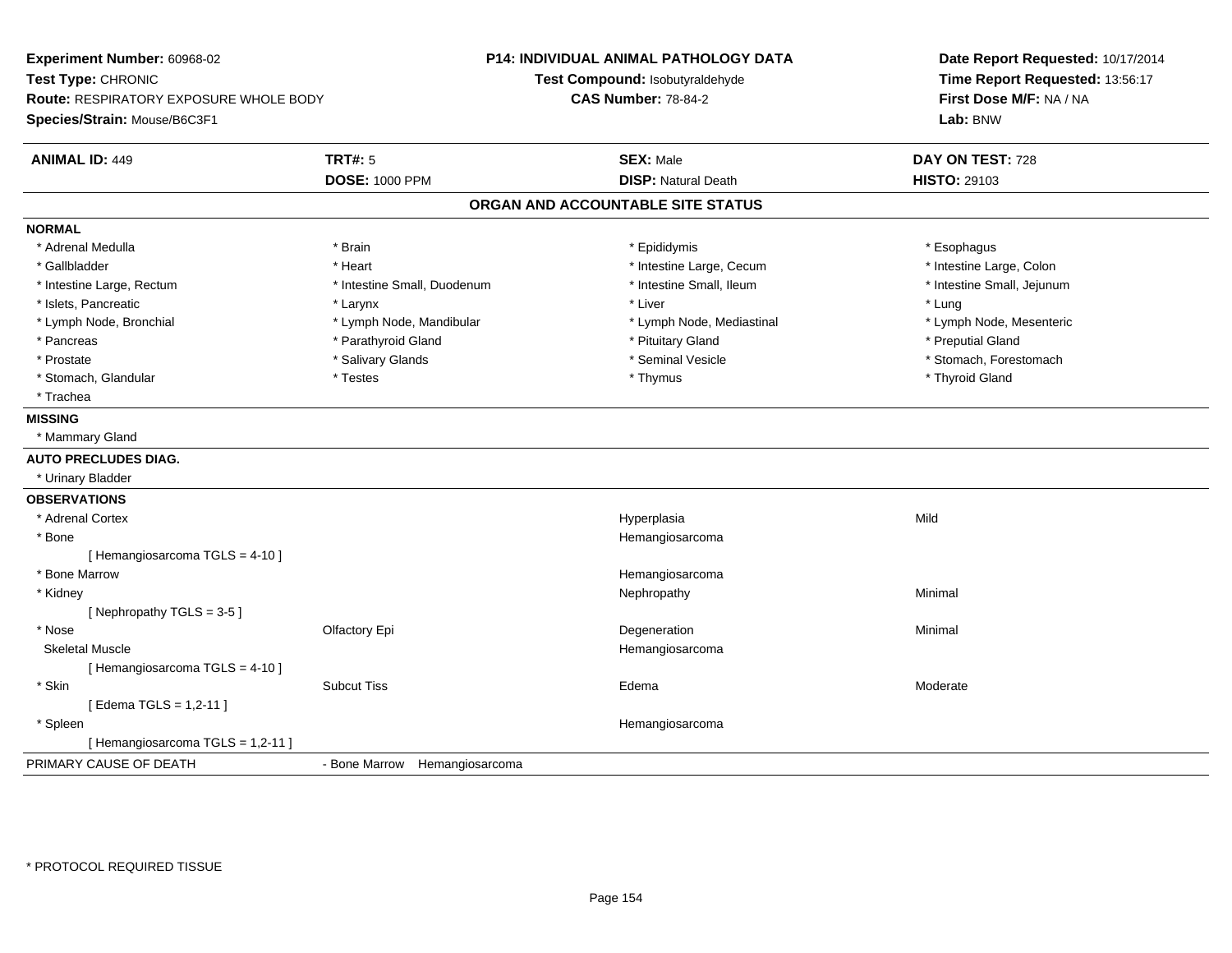| Experiment Number: 60968-02<br>Test Type: CHRONIC<br>Route: RESPIRATORY EXPOSURE WHOLE BODY<br>Species/Strain: Mouse/B6C3F1 | <b>P14: INDIVIDUAL ANIMAL PATHOLOGY DATA</b><br>Test Compound: Isobutyraldehyde<br><b>CAS Number: 78-84-2</b> | Date Report Requested: 10/17/2014<br>Time Report Requested: 13:56:17<br>First Dose M/F: NA / NA<br>Lab: BNW |  |
|-----------------------------------------------------------------------------------------------------------------------------|---------------------------------------------------------------------------------------------------------------|-------------------------------------------------------------------------------------------------------------|--|
| <b>TRT#: 5</b><br><b>ANIMAL ID: 450</b>                                                                                     | <b>SEX: Male</b>                                                                                              | DAY ON TEST: 734                                                                                            |  |
| <b>DOSE: 1000 PPM</b>                                                                                                       | <b>DISP: Terminal Sacrifice</b>                                                                               | <b>HISTO: 29104</b>                                                                                         |  |
|                                                                                                                             | ORGAN AND ACCOUNTABLE SITE STATUS                                                                             |                                                                                                             |  |
| <b>NORMAL</b>                                                                                                               |                                                                                                               |                                                                                                             |  |
| * Adrenal Medulla<br>* Bone                                                                                                 | * Bone Marrow                                                                                                 | * Brain                                                                                                     |  |
| * Epididymis<br>* Esophagus                                                                                                 | * Gallbladder                                                                                                 | * Heart                                                                                                     |  |
| * Intestine Large, Cecum<br>* Intestine Large, Colon                                                                        | * Intestine Large, Rectum                                                                                     | * Intestine Small, Duodenum                                                                                 |  |
| * Intestine Small, Ileum<br>* Intestine Small, Jejunum                                                                      | * Islets, Pancreatic                                                                                          | * Larynx                                                                                                    |  |
| * Lymph Node, Mesenteric<br>* Lymph Node, Mediastinal                                                                       | * Pancreas                                                                                                    | * Parathyroid Gland                                                                                         |  |
| * Pituitary Gland<br>* Preputial Gland                                                                                      | * Prostate                                                                                                    | * Salivary Glands                                                                                           |  |
| * Seminal Vesicle<br>* Stomach, Forestomach                                                                                 | * Stomach, Glandular                                                                                          | * Testes                                                                                                    |  |
| * Trachea<br>* Thymus                                                                                                       | * Urinary Bladder                                                                                             |                                                                                                             |  |
| <b>MISSING</b>                                                                                                              |                                                                                                               |                                                                                                             |  |
| * Lymph Node, Bronchial<br>* Lymph Node, Mandibular                                                                         | * Mammary Gland                                                                                               |                                                                                                             |  |
| <b>OBSERVATIONS</b>                                                                                                         |                                                                                                               |                                                                                                             |  |
| * Adrenal Cortex                                                                                                            | Hyperplasia                                                                                                   | Mild                                                                                                        |  |
|                                                                                                                             | Hypertrophy                                                                                                   | Minimal                                                                                                     |  |
| * Kidney                                                                                                                    | Nephropathy                                                                                                   | Moderate                                                                                                    |  |
| * Liver                                                                                                                     | <b>Basophilic Focus</b>                                                                                       |                                                                                                             |  |
|                                                                                                                             | <b>Eosinophilic Focus</b>                                                                                     |                                                                                                             |  |
|                                                                                                                             | Hepatocellular Carcinoma                                                                                      |                                                                                                             |  |
| [Eosinophilic Focus TGLS = 3-4]<br>[ Hepatocellular Carcinoma TGLS = 4-10 ]                                                 |                                                                                                               |                                                                                                             |  |
| * Lung                                                                                                                      | Alveolar/Bronchiolar Carcinoma                                                                                | <b>Multiple</b>                                                                                             |  |
| [ Alveolar/Bronchiolar Carcinoma TGLS = 2,5-3 ]                                                                             |                                                                                                               |                                                                                                             |  |
| * Nose<br>Olfactory Epi                                                                                                     | Degeneration                                                                                                  | Minimal                                                                                                     |  |
|                                                                                                                             | Inflammation                                                                                                  | Suppurative, Mild                                                                                           |  |
| * Skin<br>Prepuce                                                                                                           | Inflammation                                                                                                  | Acute, Marked                                                                                               |  |
| [Inflammation TGLS = $1-11$ ]                                                                                               |                                                                                                               |                                                                                                             |  |
| * Spleen                                                                                                                    | Hematopoietic Cell Proliferation                                                                              | Mild                                                                                                        |  |
| * Thyroid Gland<br><b>Follicular Cel</b>                                                                                    | Hyperplasia                                                                                                   | Minimal                                                                                                     |  |
| PRIMARY CAUSE OF DEATH<br>$\blacksquare$                                                                                    |                                                                                                               |                                                                                                             |  |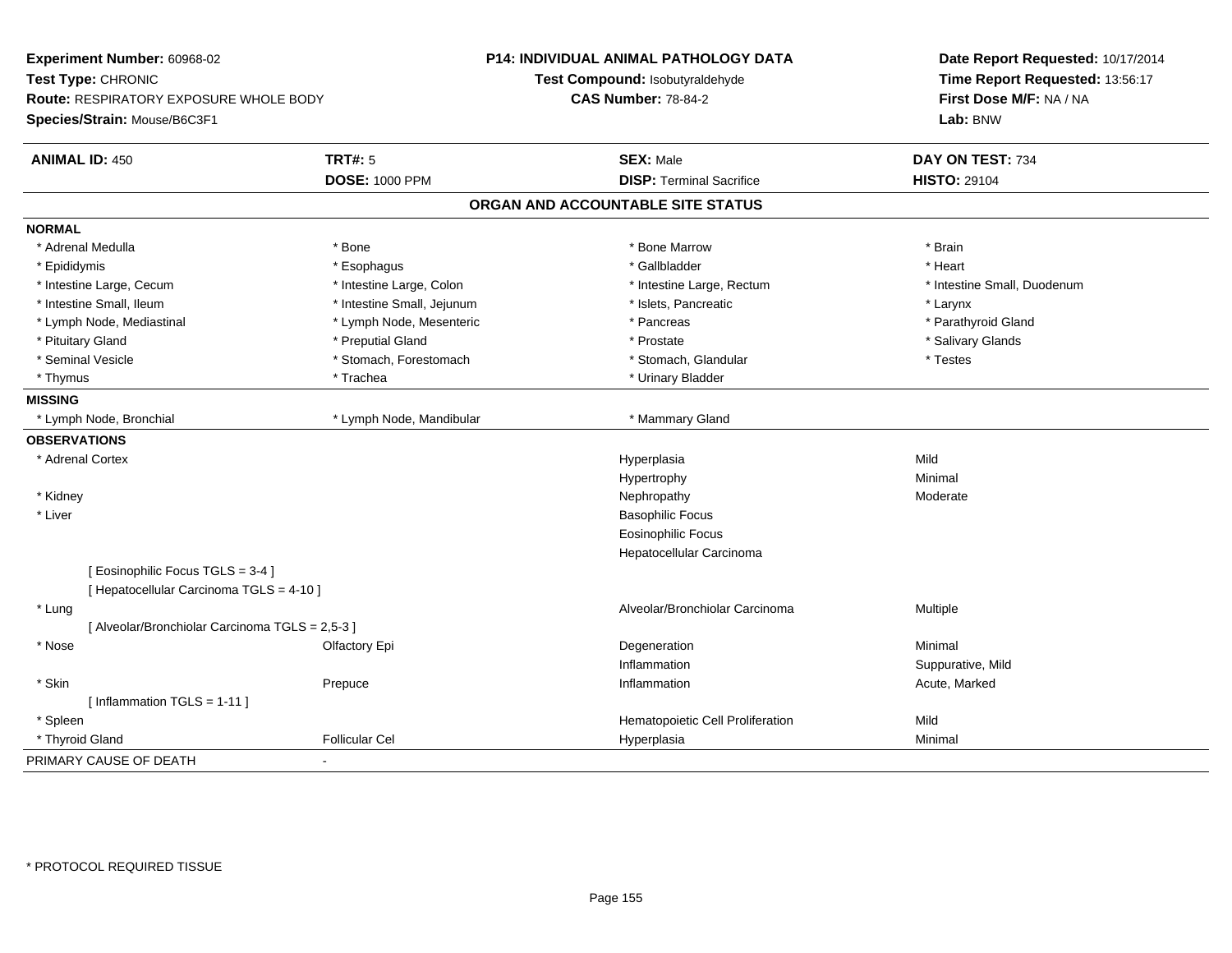| Experiment Number: 60968-02                                                                        |                              | P14: INDIVIDUAL ANIMAL PATHOLOGY DATA |                                   |  | Date Report Requested: 10/17/2014 |  |  |
|----------------------------------------------------------------------------------------------------|------------------------------|---------------------------------------|-----------------------------------|--|-----------------------------------|--|--|
| Test Type: CHRONIC                                                                                 |                              |                                       | Test Compound: Isobutyraldehyde   |  | Time Report Requested: 13:56:17   |  |  |
| <b>Route: RESPIRATORY EXPOSURE WHOLE BODY</b>                                                      |                              |                                       | <b>CAS Number: 78-84-2</b>        |  | First Dose M/F: NA / NA           |  |  |
| Species/Strain: Mouse/B6C3F1                                                                       |                              |                                       |                                   |  | Lab: BNW                          |  |  |
| <b>ANIMAL ID: 601</b>                                                                              | <b>TRT#: 7</b>               |                                       | <b>SEX: Male</b>                  |  | DAY ON TEST: 733                  |  |  |
|                                                                                                    | <b>DOSE: 2000 PPM</b>        |                                       | <b>DISP: Terminal Sacrifice</b>   |  | <b>HISTO: 28955</b>               |  |  |
|                                                                                                    |                              |                                       | ORGAN AND ACCOUNTABLE SITE STATUS |  |                                   |  |  |
| <b>NORMAL</b>                                                                                      |                              |                                       |                                   |  |                                   |  |  |
| * Adrenal Medulla                                                                                  | * Bone                       |                                       | * Bone Marrow                     |  | * Brain                           |  |  |
| * Epididymis                                                                                       | * Esophagus                  |                                       | * Gallbladder                     |  | * Heart                           |  |  |
| * Intestine Large, Cecum                                                                           | * Intestine Large, Colon     |                                       | * Intestine Large, Rectum         |  | * Intestine Small, Duodenum       |  |  |
| * Intestine Small, Ileum                                                                           | * Intestine Small, Jejunum   |                                       | * Islets, Pancreatic              |  | * Larynx                          |  |  |
| * Liver                                                                                            | * Lymph Node, Bronchial      |                                       | * Lymph Node, Mandibular          |  | * Lymph Node, Mediastinal         |  |  |
| * Lymph Node, Mesenteric                                                                           | * Pancreas                   |                                       | * Parathyroid Gland               |  | Penis                             |  |  |
| * Pituitary Gland                                                                                  | * Preputial Gland            |                                       | * Prostate                        |  | * Salivary Glands                 |  |  |
| * Seminal Vesicle                                                                                  | * Skin                       |                                       | * Spleen                          |  | * Stomach, Forestomach            |  |  |
| * Stomach, Glandular                                                                               | * Testes                     |                                       | * Thymus                          |  | * Trachea                         |  |  |
| * Urinary Bladder                                                                                  |                              |                                       |                                   |  |                                   |  |  |
| <b>MISSING</b>                                                                                     |                              |                                       |                                   |  |                                   |  |  |
| * Mammary Gland                                                                                    |                              |                                       |                                   |  |                                   |  |  |
| <b>OBSERVATIONS</b>                                                                                |                              |                                       |                                   |  |                                   |  |  |
| * Adrenal Cortex                                                                                   |                              |                                       | Hyperplasia                       |  | Mild                              |  |  |
| * Kidney                                                                                           |                              |                                       | Nephropathy                       |  | Minimal                           |  |  |
| * Lung                                                                                             |                              |                                       | Alveolar/Bronchiolar Carcinoma    |  |                                   |  |  |
| * Nose                                                                                             | Olfactory Epi                |                                       | Degeneration                      |  | Mild                              |  |  |
| Penis                                                                                              |                              |                                       |                                   |  |                                   |  |  |
| Note: There was no microscopic finding to account for the "pale 2mm lesion" described at necropsy. |                              |                                       |                                   |  |                                   |  |  |
| * Thyroid Gland                                                                                    | <b>Follicular Cel</b>        |                                       | Adenoma                           |  |                                   |  |  |
| PRIMARY CAUSE OF DEATH                                                                             | $\qquad \qquad \blacksquare$ |                                       |                                   |  |                                   |  |  |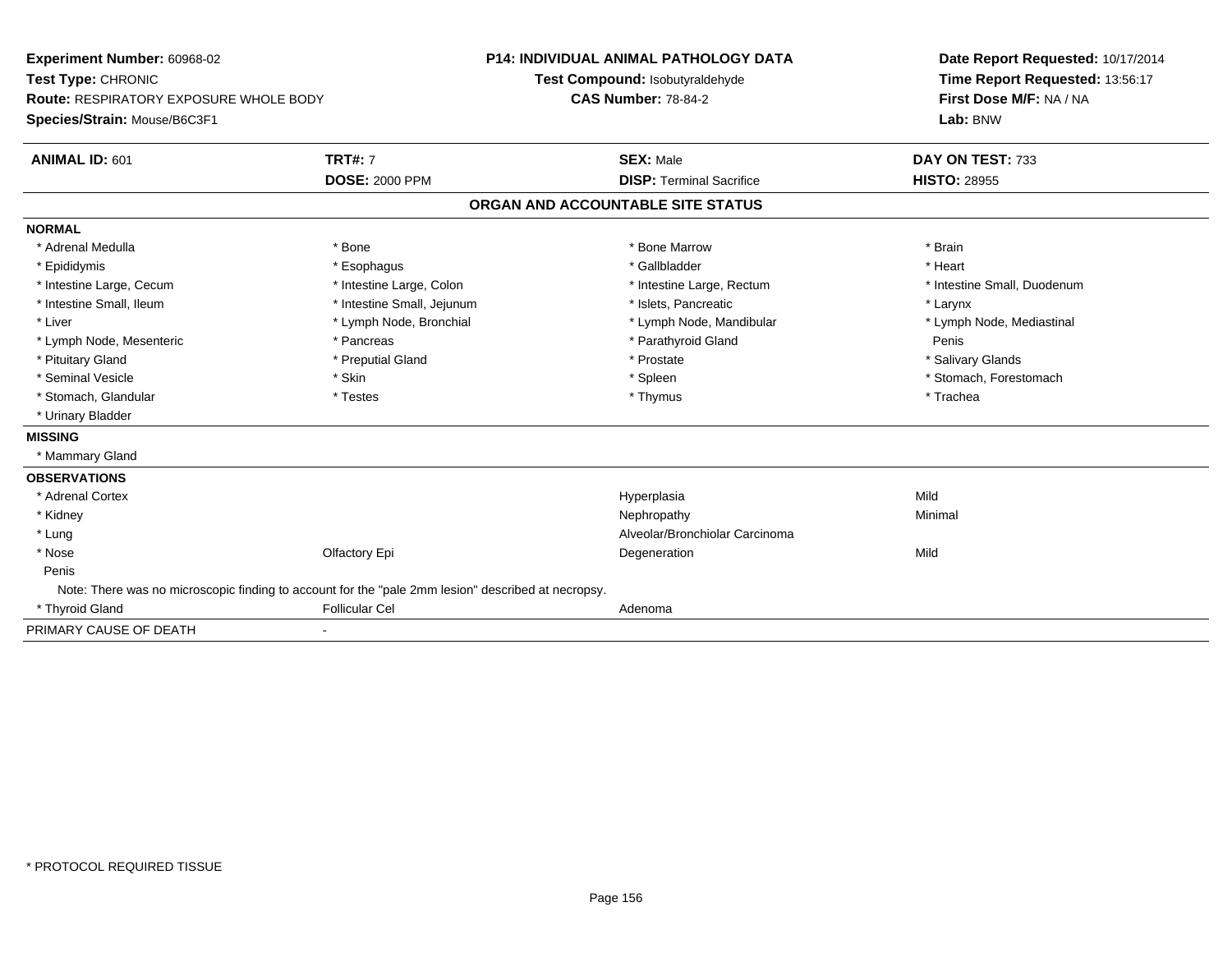| Experiment Number: 60968-02                   |                           | <b>P14: INDIVIDUAL ANIMAL PATHOLOGY DATA</b> |                                   |      | Date Report Requested: 10/17/2014 |
|-----------------------------------------------|---------------------------|----------------------------------------------|-----------------------------------|------|-----------------------------------|
| Test Type: CHRONIC                            |                           |                                              | Test Compound: Isobutyraldehyde   |      | Time Report Requested: 13:56:17   |
| <b>Route: RESPIRATORY EXPOSURE WHOLE BODY</b> |                           | <b>CAS Number: 78-84-2</b>                   |                                   |      | First Dose M/F: NA / NA           |
| Species/Strain: Mouse/B6C3F1                  |                           |                                              |                                   |      | Lab: BNW                          |
| <b>ANIMAL ID: 602</b>                         | <b>TRT#: 7</b>            |                                              | <b>SEX: Male</b>                  |      | DAY ON TEST: 733                  |
|                                               | <b>DOSE: 2000 PPM</b>     |                                              | <b>DISP: Terminal Sacrifice</b>   |      | <b>HISTO: 28956</b>               |
|                                               |                           |                                              | ORGAN AND ACCOUNTABLE SITE STATUS |      |                                   |
| <b>NORMAL</b>                                 |                           |                                              |                                   |      |                                   |
| * Adrenal Cortex                              | * Adrenal Medulla         |                                              | * Bone                            |      | * Bone Marrow                     |
| * Brain                                       | * Epididymis              |                                              | * Esophagus                       |      | * Gallbladder                     |
| * Heart                                       | * Intestine Large, Cecum  |                                              | * Intestine Large, Colon          |      | * Intestine Large, Rectum         |
| * Intestine Small, Duodenum                   | * Intestine Small, Ileum  |                                              | * Intestine Small, Jejunum        |      | * Islets, Pancreatic              |
| * Larynx                                      | * Liver                   |                                              | * Lymph Node, Bronchial           |      | * Lymph Node, Mesenteric          |
| * Pancreas                                    | * Parathyroid Gland       |                                              | * Pituitary Gland                 |      | * Preputial Gland                 |
| * Prostate                                    | * Salivary Glands         |                                              | * Seminal Vesicle                 |      | * Skin                            |
| * Spleen                                      | * Stomach, Forestomach    |                                              | * Stomach, Glandular              |      | * Testes                          |
| * Trachea                                     | * Urinary Bladder         |                                              |                                   |      |                                   |
| <b>MISSING</b>                                |                           |                                              |                                   |      |                                   |
| * Lymph Node, Mandibular                      | * Lymph Node, Mediastinal |                                              | * Mammary Gland                   |      | * Thymus                          |
| <b>OBSERVATIONS</b>                           |                           |                                              |                                   |      |                                   |
| * Kidney                                      |                           |                                              | Nephropathy                       | Mild |                                   |
| * Lung                                        |                           |                                              | Alveolar/Bronchiolar Adenoma      |      |                                   |
| [ Alveolar/Bronchiolar Adenoma TGLS = 1-3 ]   |                           |                                              |                                   |      |                                   |
| * Nose                                        | Olfactory Epi             |                                              | Degeneration                      | Mild |                                   |
| * Thyroid Gland                               | <b>Follicular Cel</b>     |                                              | Adenoma                           |      |                                   |
|                                               | <b>Follicular Cel</b>     |                                              | Hyperplasia                       |      | Moderate                          |
| PRIMARY CAUSE OF DEATH                        |                           |                                              |                                   |      |                                   |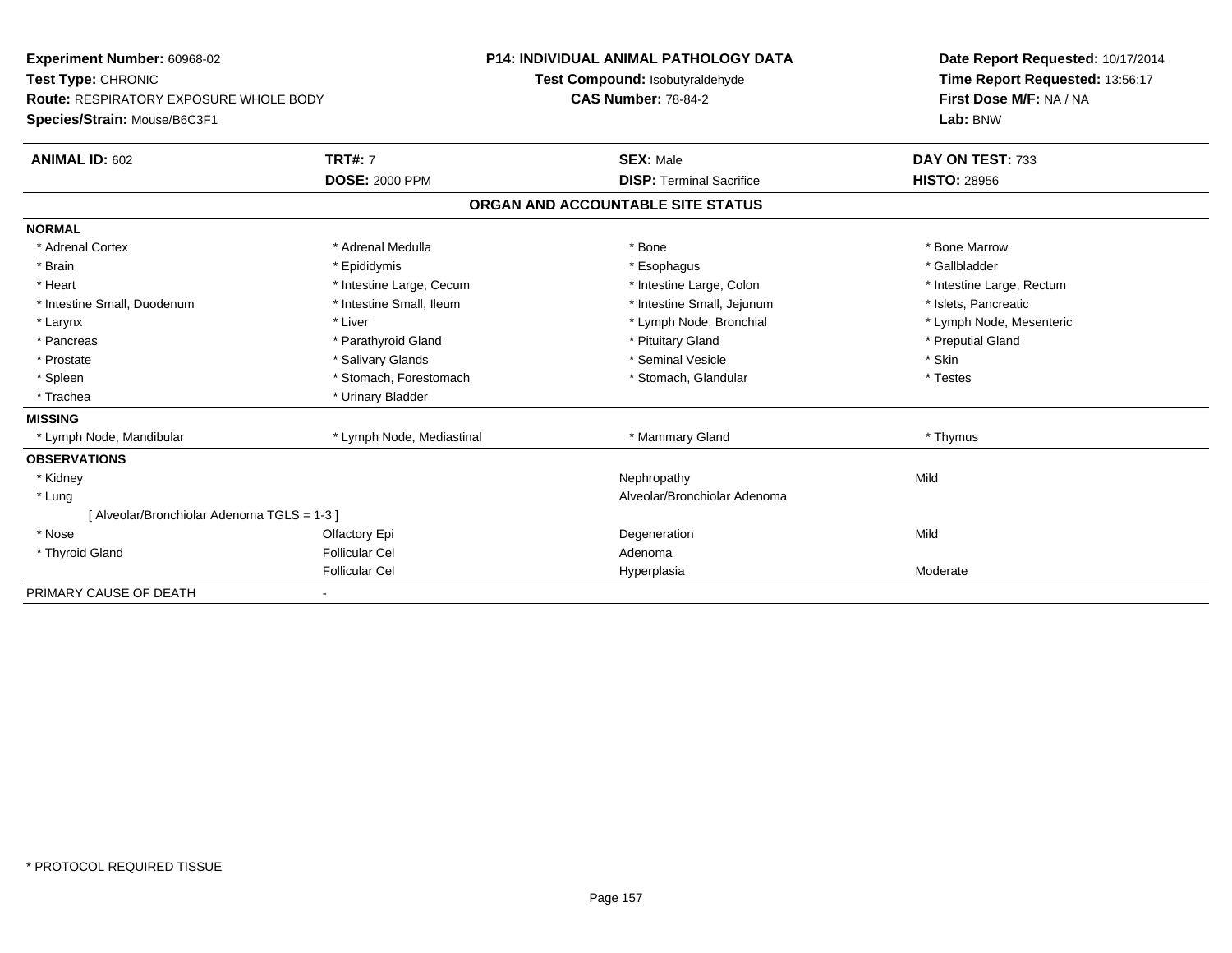| Experiment Number: 60968-02<br>Test Type: CHRONIC<br><b>Route: RESPIRATORY EXPOSURE WHOLE BODY</b><br>Species/Strain: Mouse/B6C3F1 |                               | <b>P14: INDIVIDUAL ANIMAL PATHOLOGY DATA</b><br>Test Compound: Isobutyraldehyde<br><b>CAS Number: 78-84-2</b> | Date Report Requested: 10/17/2014<br>Time Report Requested: 13:56:17<br>First Dose M/F: NA / NA<br>Lab: BNW |  |
|------------------------------------------------------------------------------------------------------------------------------------|-------------------------------|---------------------------------------------------------------------------------------------------------------|-------------------------------------------------------------------------------------------------------------|--|
| <b>ANIMAL ID: 603</b>                                                                                                              | <b>TRT#: 7</b>                | <b>SEX: Male</b>                                                                                              | DAY ON TEST: 588                                                                                            |  |
|                                                                                                                                    | <b>DOSE: 2000 PPM</b>         | <b>DISP:</b> Moribund Sacrifice                                                                               | <b>HISTO: 28957</b>                                                                                         |  |
|                                                                                                                                    |                               | ORGAN AND ACCOUNTABLE SITE STATUS                                                                             |                                                                                                             |  |
| <b>NORMAL</b>                                                                                                                      |                               |                                                                                                               |                                                                                                             |  |
| * Adrenal Medulla                                                                                                                  | * Bone                        | * Brain                                                                                                       | * Epididymis                                                                                                |  |
| * Esophagus                                                                                                                        | * Gallbladder                 | * Heart                                                                                                       | * Intestine Large, Cecum                                                                                    |  |
| * Intestine Large, Colon                                                                                                           | * Intestine Large, Rectum     | * Intestine Small, Duodenum                                                                                   | * Intestine Small, Ileum                                                                                    |  |
| * Intestine Small, Jejunum                                                                                                         | * Islets, Pancreatic          | * Lymph Node, Bronchial                                                                                       | * Lymph Node, Mandibular                                                                                    |  |
| * Lymph Node, Mediastinal                                                                                                          | * Pancreas                    | * Pituitary Gland                                                                                             | * Preputial Gland                                                                                           |  |
| * Prostate                                                                                                                         | * Salivary Glands             | * Skin                                                                                                        | * Spleen                                                                                                    |  |
| * Stomach, Forestomach                                                                                                             | * Stomach, Glandular          | * Testes                                                                                                      | * Thyroid Gland                                                                                             |  |
| <b>MISSING</b>                                                                                                                     |                               |                                                                                                               |                                                                                                             |  |
| * Mammary Gland                                                                                                                    | * Thymus                      |                                                                                                               |                                                                                                             |  |
| <b>OBSERVATIONS</b>                                                                                                                |                               |                                                                                                               |                                                                                                             |  |
| * Adrenal Cortex                                                                                                                   |                               | Carcinoma                                                                                                     | Metastatic (Parathyroid Gland)                                                                              |  |
|                                                                                                                                    |                               | Hypertrophy                                                                                                   | Mild                                                                                                        |  |
| * Bone Marrow                                                                                                                      |                               | Carcinoma                                                                                                     | Metastatic (Parathyroid Gland)                                                                              |  |
| * Kidney                                                                                                                           |                               | Carcinoma                                                                                                     | Metastatic (Parathyroid Gland)                                                                              |  |
| * Larynx                                                                                                                           |                               | Carcinoma                                                                                                     | Metastatic (Parathyroid Gland)                                                                              |  |
| * Liver                                                                                                                            |                               | Carcinoma                                                                                                     | Metastatic (Parathyroid Gland)                                                                              |  |
| * Lung                                                                                                                             |                               | Carcinoma                                                                                                     | Metastatic (Parathyroid Gland)                                                                              |  |
| * Lymph Node, Mesenteric                                                                                                           |                               | Angiectasis                                                                                                   | Moderate                                                                                                    |  |
| [Angiectasis TGLS = 2-6]                                                                                                           |                               |                                                                                                               |                                                                                                             |  |
| * Nose                                                                                                                             | Olfactory Epi                 | Degeneration                                                                                                  | Mild                                                                                                        |  |
| * Parathyroid Gland                                                                                                                |                               | Carcinoma                                                                                                     |                                                                                                             |  |
| [Carcinoma TGLS = $1-10+11$ ]                                                                                                      |                               |                                                                                                               |                                                                                                             |  |
| * Seminal Vesicle                                                                                                                  |                               | Carcinoma                                                                                                     | Metastatic (Parathyroid Gland)                                                                              |  |
| * Trachea                                                                                                                          |                               | Carcinoma                                                                                                     | Metastatic (Parathyroid Gland)                                                                              |  |
| * Urinary Bladder                                                                                                                  |                               | Carcinoma                                                                                                     | Metastatic (Parathyroid Gland)                                                                              |  |
| PRIMARY CAUSE OF DEATH                                                                                                             | - Parathyroid Gland Carcinoma |                                                                                                               |                                                                                                             |  |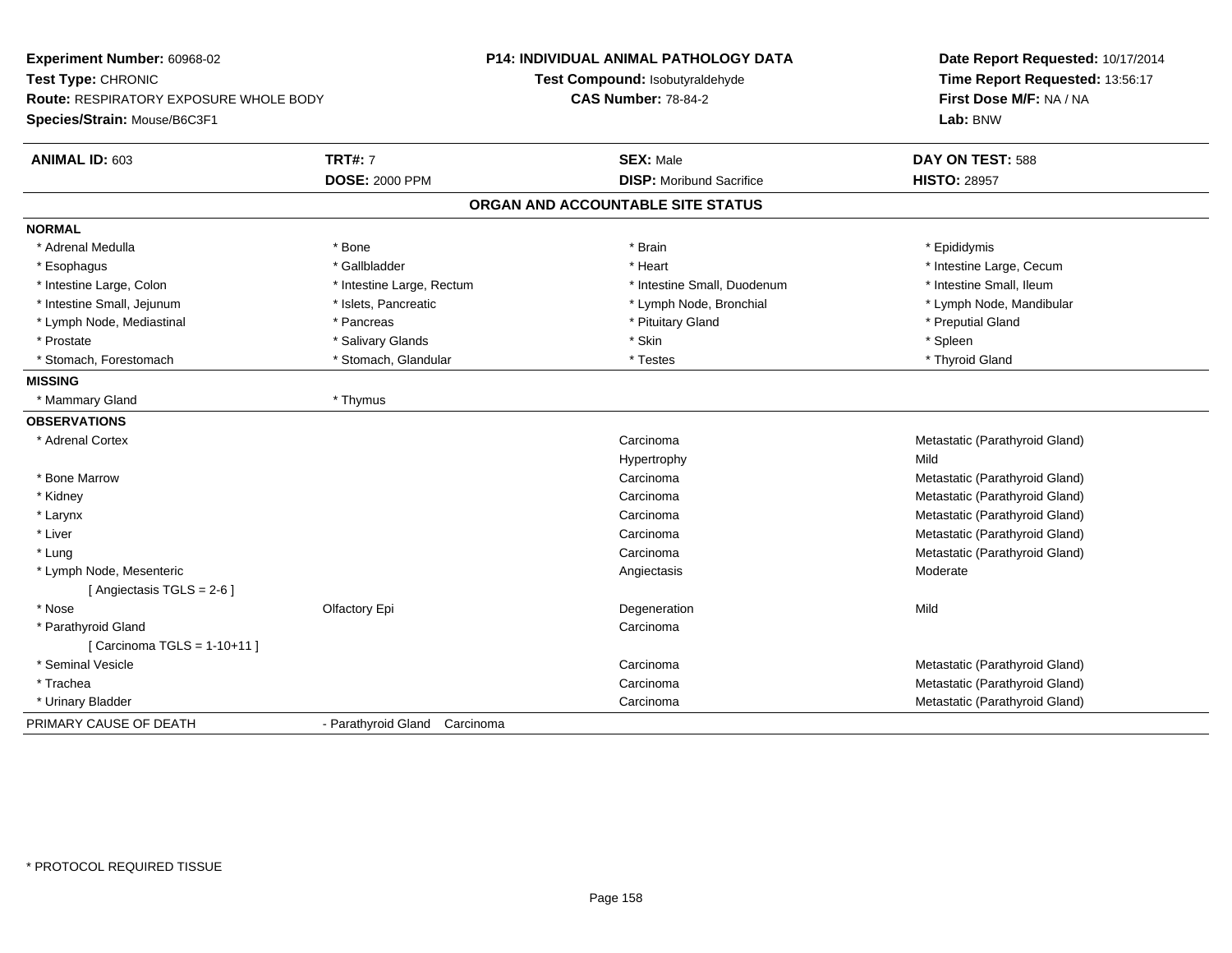| <b>Experiment Number: 60968-02</b><br>Test Type: CHRONIC<br><b>Route: RESPIRATORY EXPOSURE WHOLE BODY</b> |                           | <b>P14: INDIVIDUAL ANIMAL PATHOLOGY DATA</b><br>Test Compound: Isobutyraldehyde<br><b>CAS Number: 78-84-2</b> |                                   | Date Report Requested: 10/17/2014<br>Time Report Requested: 13:56:17<br>First Dose M/F: NA / NA |  |
|-----------------------------------------------------------------------------------------------------------|---------------------------|---------------------------------------------------------------------------------------------------------------|-----------------------------------|-------------------------------------------------------------------------------------------------|--|
| Species/Strain: Mouse/B6C3F1                                                                              |                           |                                                                                                               |                                   | Lab: BNW                                                                                        |  |
| <b>ANIMAL ID: 604</b>                                                                                     | <b>TRT#: 7</b>            |                                                                                                               | <b>SEX: Male</b>                  | DAY ON TEST: 733                                                                                |  |
|                                                                                                           | <b>DOSE: 2000 PPM</b>     |                                                                                                               | <b>DISP: Terminal Sacrifice</b>   | <b>HISTO: 28958</b>                                                                             |  |
|                                                                                                           |                           |                                                                                                               | ORGAN AND ACCOUNTABLE SITE STATUS |                                                                                                 |  |
| <b>NORMAL</b>                                                                                             |                           |                                                                                                               |                                   |                                                                                                 |  |
| * Adrenal Medulla                                                                                         | * Bone                    |                                                                                                               | * Bone Marrow                     | * Brain                                                                                         |  |
| * Epididymis                                                                                              | * Esophagus               |                                                                                                               | * Gallbladder                     | * Intestine Large, Cecum                                                                        |  |
| * Intestine Large, Colon                                                                                  | * Intestine Large, Rectum |                                                                                                               | * Intestine Small, Duodenum       | * Intestine Small, Ileum                                                                        |  |
| * Intestine Small, Jejunum                                                                                | * Islets, Pancreatic      |                                                                                                               | * Larynx                          | * Liver                                                                                         |  |
| * Lung                                                                                                    | * Lymph Node, Mandibular  |                                                                                                               | * Lymph Node, Mediastinal         | * Lymph Node, Mesenteric                                                                        |  |
| * Pancreas                                                                                                | * Parathyroid Gland       |                                                                                                               | * Pituitary Gland                 | * Preputial Gland                                                                               |  |
| * Prostate                                                                                                | * Salivary Glands         |                                                                                                               | * Seminal Vesicle                 | * Skin                                                                                          |  |
| * Spleen                                                                                                  | * Stomach, Forestomach    |                                                                                                               | * Stomach, Glandular              | * Testes                                                                                        |  |
| * Thyroid Gland                                                                                           | * Trachea                 |                                                                                                               | * Urinary Bladder                 |                                                                                                 |  |
| <b>MISSING</b>                                                                                            |                           |                                                                                                               |                                   |                                                                                                 |  |
| * Lymph Node, Bronchial                                                                                   | * Mammary Gland           |                                                                                                               | * Thymus                          |                                                                                                 |  |
| <b>OBSERVATIONS</b>                                                                                       |                           |                                                                                                               |                                   |                                                                                                 |  |
| * Adrenal Cortex                                                                                          |                           |                                                                                                               | Hyperplasia                       | Mild                                                                                            |  |
| * Heart                                                                                                   |                           |                                                                                                               | Cardiomyopathy                    | Minimal                                                                                         |  |
| * Kidney                                                                                                  |                           |                                                                                                               | Nephropathy                       | Mild                                                                                            |  |
| * Nose                                                                                                    | Olfactory Epi             |                                                                                                               | Degeneration                      | Mild                                                                                            |  |
| PRIMARY CAUSE OF DEATH                                                                                    |                           |                                                                                                               |                                   |                                                                                                 |  |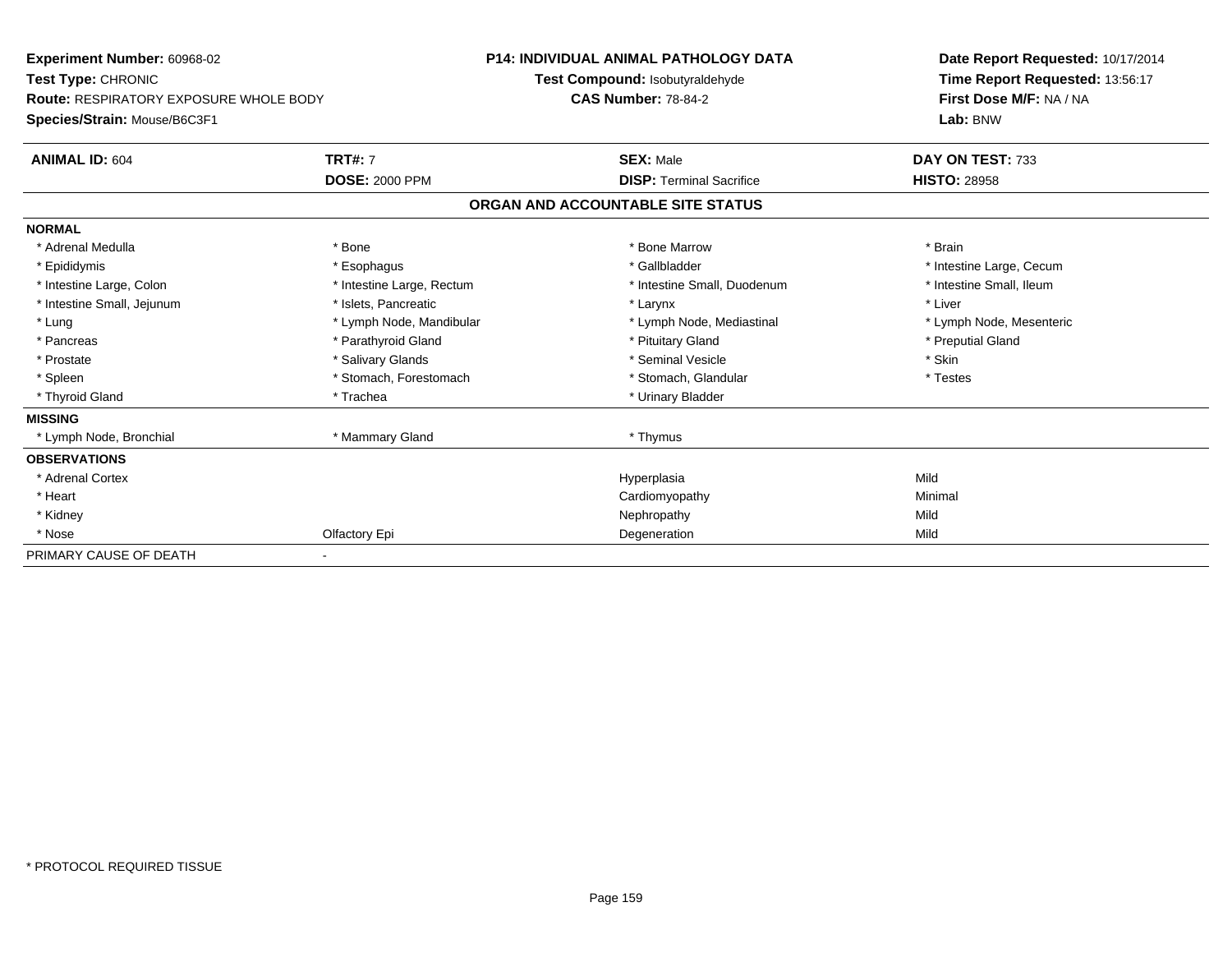**Experiment Number:** 60968-02**Test Type:** CHRONIC **Route:** RESPIRATORY EXPOSURE WHOLE BODY**Species/Strain:** Mouse/B6C3F1**P14: INDIVIDUAL ANIMAL PATHOLOGY DATATest Compound:** Isobutyraldehyde**CAS Number:** 78-84-2**Date Report Requested:** 10/17/2014**Time Report Requested:** 13:56:17**First Dose M/F:** NA / NA**Lab:** BNW**ANIMAL ID:** 605 **TRT#:** <sup>7</sup> **SEX:** Male **DAY ON TEST:** <sup>723</sup> **DOSE:** 2000 PPM**DISP:** Moribund Sacrifice **HISTO:** 28959 **ORGAN AND ACCOUNTABLE SITE STATUSNORMAL**\* Adrenal Medulla \* Adrenal Medulla \* \* \* Adrenal Medulla \* \* Epididymis \* Bone \* \* Brain \* \* Brain \* \* Brain \* \* Epididymis \* Epididymis \* Epididymis \* \* Epididymis \* \* Epididymis \* \* Epididymis \* \* Epididymis \* \* Epididymis \* \* Epididymis \* Intestine Large, Colon \* Esophagus \* Gallbladder \* The state of the state Large, Cecum \* Intestine Large, Cecum \*  $\sim$  \* Intestine Large, Cecum \* Intestine Large, Rectum \* Intestine Small, Duodenum \* Intestine Small, Jejunum \* Islets, Pancreatic\* Larynx **\* Lymph Node, Bronchial \*** Lymph Node, and build be the state of the state of the state of the state of the state of the state of the state of the state of the state of the state of the state of the state of the \* Prostate \* Parathyroid Gland \* **All and \* Pituitary Gland \* Prostate and \* Preputial Gland** \* Preputial Gland \* Salivary Glands \* The state of the seminal Vesicle \* Skin \* Skin \* Skin \* Stomach, Forestomach, Forestomach, Forestomach, Forestomach, Forestomach, Forestomach, Forestomach, Forestomach, Forestomach, Forestomach, Foresto \* Stomach, Glandular \* Trachea \* Testes \* Thyroid Gland \* Thyroid Gland \* The store \* Trachea \* Urinary Bladder**MISSING** \* Mammary Gland \* Thymus**OBSERVATIONS** \* Adrenal Cortexx and the control of the control of the control of the control of the control of the control of the control of the control of the control of the control of the control of the control of the control of the control of the co a **Minimal**  \* Bone Marrow Lymphoma Malignant \* Heart Cardiomyopathy Minimal \* Intestine Small, Ileum Lymphoma Malignant [ Lymphoma Malignant TGLS = 4-14 ] \* Kidney Lymphoma Malignant [ Lymphoma Malignant TGLS = 6-5 ] \* Liver Hepatocellular Carcinoma Multiple Lymphoma Malignant[ Hepatocellular Carcinoma TGLS = 2-10+11+12 ] $[$  Lymphoma Malignant TGLS = 6-5  $]$  \* Lungg and the state of the state of the state of the state of the Hepatocellular Carcinoma and the Metastatic (Liver) Lymphoma Malignant[ Hepatocellular Carcinoma TGLS = 1-3 ][ Lymphoma Malignant TGLS = 2-10+11+12 ] \* Lymph Node, Mediastinal Lymphoma Malignant \* Lymph Node, Mesenteric Lymphoma Malignant [ Lymphoma Malignant TGLS = 3-13 ] \* Nosee and the Cole of Cole of the Cole of the Cole of the Cole of the Cole of the Cole of the Cole of the Cole of the Mild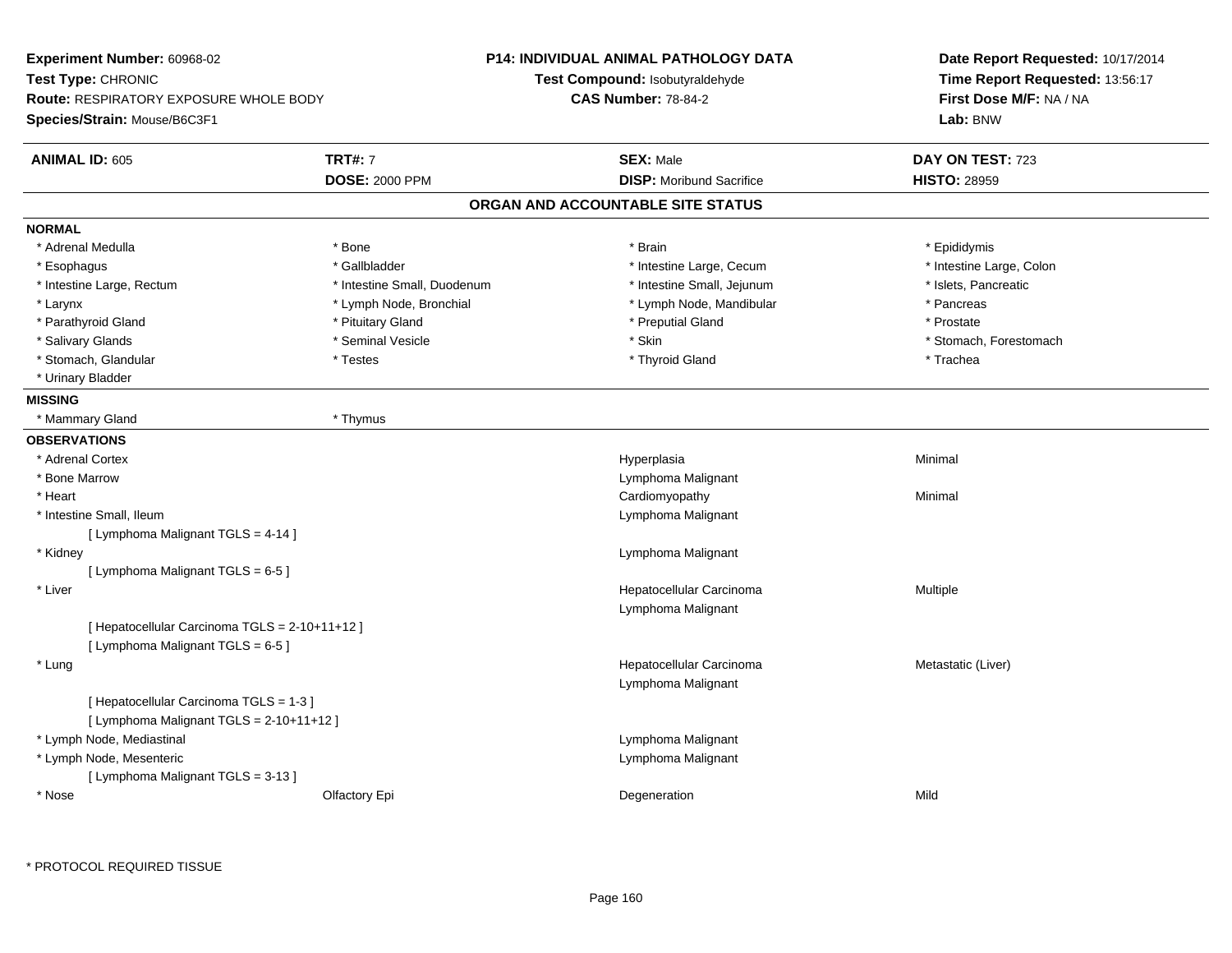| <b>Experiment Number: 60968-02</b><br><b>Test Type: CHRONIC</b><br><b>Route: RESPIRATORY EXPOSURE WHOLE BODY</b><br>Species/Strain: Mouse/B6C3F1 |                                                                          | <b>P14: INDIVIDUAL ANIMAL PATHOLOGY DATA</b><br>Test Compound: Isobutyraldehyde<br><b>CAS Number: 78-84-2</b> |                                                        | Date Report Requested: 10/17/2014<br>Time Report Requested: 13:56:17<br>First Dose M/F: NA / NA<br>Lab: BNW |  |
|--------------------------------------------------------------------------------------------------------------------------------------------------|--------------------------------------------------------------------------|---------------------------------------------------------------------------------------------------------------|--------------------------------------------------------|-------------------------------------------------------------------------------------------------------------|--|
| <b>ANIMAL ID: 605</b>                                                                                                                            | <b>TRT#: 7</b><br><b>DOSE: 2000 PPM</b>                                  |                                                                                                               | <b>SEX: Male</b><br><b>DISP:</b> Moribund Sacrifice    | DAY ON TEST: 723<br><b>HISTO: 28959</b>                                                                     |  |
|                                                                                                                                                  |                                                                          |                                                                                                               | ORGAN AND ACCOUNTABLE SITE STATUS                      |                                                                                                             |  |
| * Spleen                                                                                                                                         |                                                                          |                                                                                                               | Hematopoietic Cell Proliferation<br>Lymphoma Malignant | Marked                                                                                                      |  |
| [Hematopoietic Cell Proliferation TGLS = 5-4 ]                                                                                                   |                                                                          |                                                                                                               |                                                        |                                                                                                             |  |
| [Lymphoma Malignant TGLS = 5-4 ]                                                                                                                 |                                                                          |                                                                                                               |                                                        |                                                                                                             |  |
| PRIMARY CAUSE OF DEATH<br>CONTRIBUTORY CAUSE OF DEATH                                                                                            | - Lung Lymphoma Malignant<br>- Lymph Node; Mesenteric Lymphoma Malignant |                                                                                                               |                                                        |                                                                                                             |  |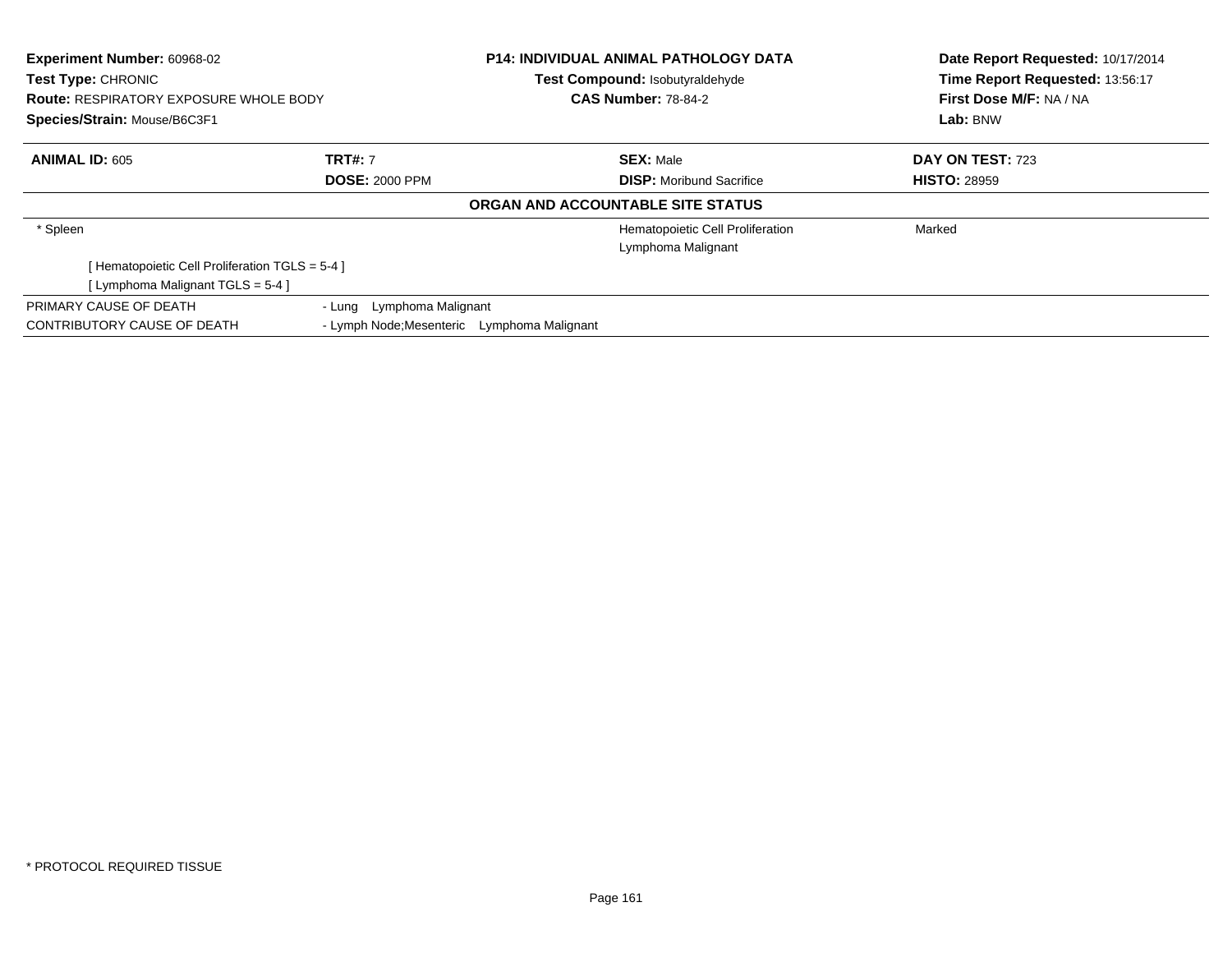**Experiment Number:** 60968-02**Test Type:** CHRONIC **Route:** RESPIRATORY EXPOSURE WHOLE BODY**Species/Strain:** Mouse/B6C3F1**P14: INDIVIDUAL ANIMAL PATHOLOGY DATATest Compound:** Isobutyraldehyde**CAS Number:** 78-84-2**Date Report Requested:** 10/17/2014**Time Report Requested:** 13:56:17**First Dose M/F:** NA / NA**Lab:** BNW**ANIMAL ID:** 606**TRT#:** 7 **SEX:** Male **DAY ON TEST:** 733 **DOSE:** 2000 PPM**DISP:** Terminal Sacrifice **HISTO:** 28960 **ORGAN AND ACCOUNTABLE SITE STATUSNORMAL**\* Adrenal Medulla \* \* Annual Medulla \* Brain \* Bone \* \* Bone Marrow \* Bone Marrow \* \* Brain \* Brain \* Brain \* Brain \* Brain \* Brain \* Brain \* Brain \* Brain \* Brain \* Brain \* Brain \* Brain \* Brain \* Brain \* Brain \* Brain \* \* Esophagus \* https://www.fragustage.com/web/2019/heart \* Heart \* Heart \* Heart \* Intestine Large, Cecum \* Intestine Large, Cecum \* Sallbladder \* The state of the state of the state of the state of the state of the state o \* Intestine Small, Ileum \* Intestine Large, Colon \* Intestine Large, Rectum \* Intestine Small, Duodenum \* Intestine Small, Duodenum \* Intestine Small, Jejunum \* 1998 \* The state of the state of the state of the state of the state of the state of the state of the state of the state of the state of the state of the state of the state of the state of the \* Lung \* Lymph Node, Bronchial \* Lymph Node, and ibular \* Lymph Node, Mandibular \* Lymph Node, Mediastinal \* Lymph Node, Mediastinal \* Lymph Node, Mesenteric \* The state of the state of Parathyroid Gland \* Parathyroid Gland \* Pituitary Gland \* Pituitary Gland \* Seminal Vesicle \* Preputial Gland \* \* Annual vesicle \* \* Prostate \* \* Salivary Glands \* \* Salivary Glands \* \* Seminal Vesicle \* \* Stomach, Glandular \* Skin \* Stomach, Forestomach \* Spleen \* Stomach, Stomach, Forestomach \* Stomach, Forestomach \* Testes \* Thymus \* Thyroid Gland \* Trachea \* Urinary Bladder**MISSING** \* Mammary Gland**OBSERVATIONS** \* Adrenal Cortexx and the controller of the controller of the controller of the Hypertrophy  $\mathsf{M}$ inimal  $\mathsf{M}$ inimal  $\mathsf{M}$  \* Epididymiss and the companion of the companion of the companion of the companion of the companion of the companion of the companion of the companion of the companion of the companion of the companion of the companion of the companio [ Leiomyoma TGLS = 2-7 ] Harderian Glandd and a state of the control of the control of the control of the control of the control of the control of the control of the control of the control of the control of the control of the control of the control of the contro  $[$  Adenoma TGLS = 1-10  $]$  \* Kidneyy the controller of the controller of the controller of the controller of the controller of the controller of the controller of the controller of the controller of the controller of the controller of the controller of the Mild \* Nosee and the Colfactory Epi and the Colfactory Equation of the Colfactory Equation of the Colfactory Epi and the Colfactory Epi and the Colfactory Epi and the Colfactory Equation of the Colfactory Epi and the Colfactory Epi a PRIMARY CAUSE OF DEATH-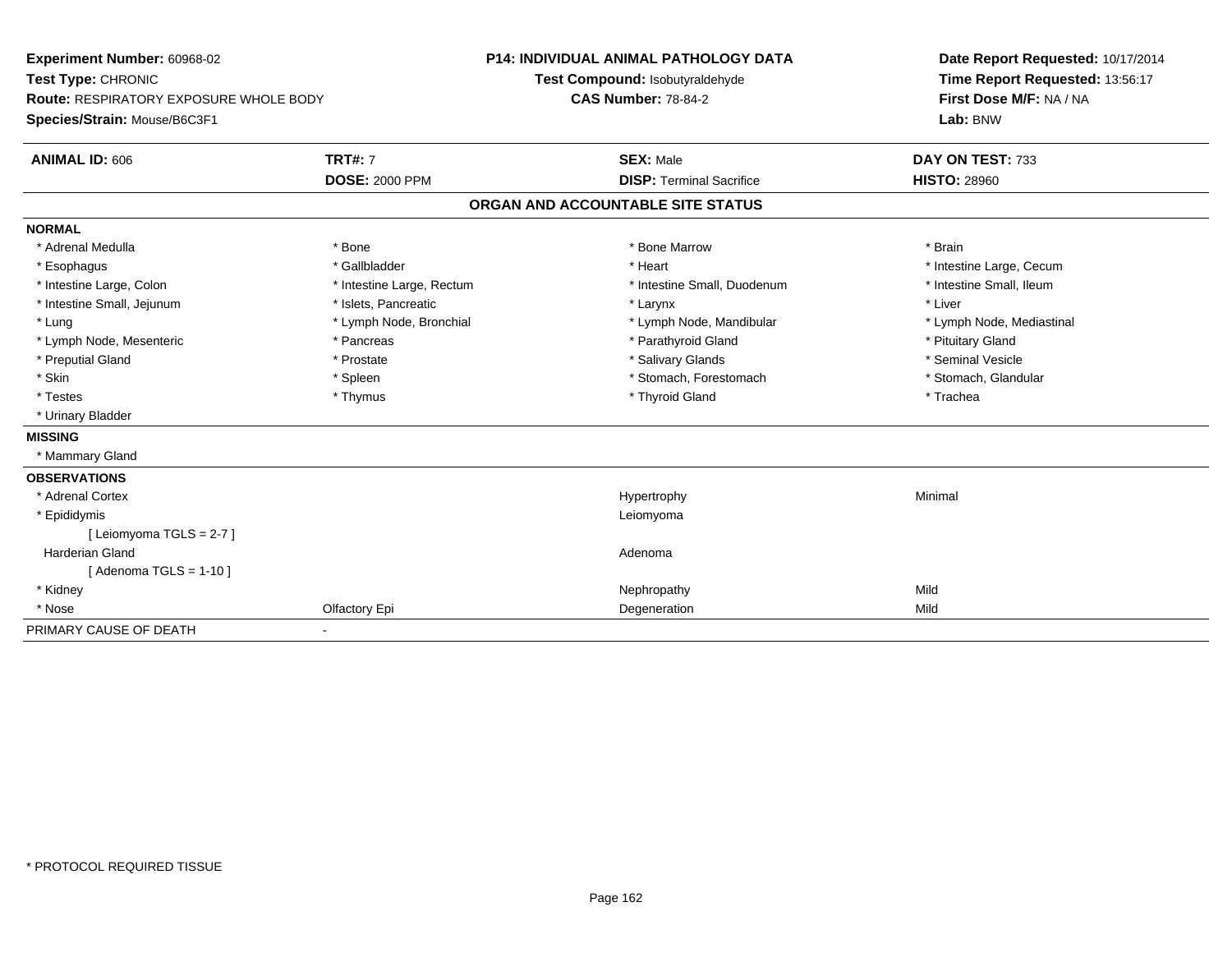| Experiment Number: 60968-02<br>Test Type: CHRONIC<br><b>Route: RESPIRATORY EXPOSURE WHOLE BODY</b><br>Species/Strain: Mouse/B6C3F1 |                                  | <b>P14: INDIVIDUAL ANIMAL PATHOLOGY DATA</b><br>Test Compound: Isobutyraldehyde<br><b>CAS Number: 78-84-2</b> | Date Report Requested: 10/17/2014<br>Time Report Requested: 13:56:17<br>First Dose M/F: NA / NA<br>Lab: BNW |
|------------------------------------------------------------------------------------------------------------------------------------|----------------------------------|---------------------------------------------------------------------------------------------------------------|-------------------------------------------------------------------------------------------------------------|
| <b>ANIMAL ID: 607</b>                                                                                                              | <b>TRT#: 7</b>                   | <b>SEX: Male</b>                                                                                              | DAY ON TEST: 658                                                                                            |
|                                                                                                                                    | <b>DOSE: 2000 PPM</b>            | <b>DISP: Natural Death</b>                                                                                    | <b>HISTO: 28961</b>                                                                                         |
|                                                                                                                                    |                                  | ORGAN AND ACCOUNTABLE SITE STATUS                                                                             |                                                                                                             |
| <b>NORMAL</b>                                                                                                                      |                                  |                                                                                                               |                                                                                                             |
| * Adrenal Medulla                                                                                                                  | * Bone                           | * Bone Marrow                                                                                                 | * Brain                                                                                                     |
| * Epididymis                                                                                                                       | * Esophagus                      | * Intestine Large, Cecum                                                                                      | * Intestine Large, Colon                                                                                    |
| * Intestine Large, Rectum                                                                                                          | * Intestine Small, Ileum         | * Islets, Pancreatic                                                                                          | * Larynx                                                                                                    |
| * Lung                                                                                                                             | * Lymph Node, Bronchial          | * Lymph Node, Mediastinal                                                                                     | * Lymph Node, Mesenteric                                                                                    |
| * Pancreas                                                                                                                         | * Parathyroid Gland              | * Pituitary Gland                                                                                             | * Preputial Gland                                                                                           |
| * Prostate                                                                                                                         | * Salivary Glands                | * Seminal Vesicle                                                                                             | * Skin                                                                                                      |
| * Spleen                                                                                                                           | * Stomach, Forestomach           | * Stomach, Glandular                                                                                          | * Testes                                                                                                    |
| * Thyroid Gland                                                                                                                    | * Trachea                        | * Urinary Bladder                                                                                             |                                                                                                             |
| <b>MISSING</b>                                                                                                                     |                                  |                                                                                                               |                                                                                                             |
| * Gallbladder                                                                                                                      | * Lymph Node, Mandibular         | * Mammary Gland                                                                                               | * Thymus                                                                                                    |
| <b>AUTO PRECLUDES DIAG.</b>                                                                                                        |                                  |                                                                                                               |                                                                                                             |
| * Intestine Small, Duodenum                                                                                                        | * Intestine Small, Jejunum       |                                                                                                               |                                                                                                             |
| <b>OBSERVATIONS</b>                                                                                                                |                                  |                                                                                                               |                                                                                                             |
| * Adrenal Cortex                                                                                                                   |                                  | Hypertrophy                                                                                                   | Mild                                                                                                        |
| * Heart                                                                                                                            |                                  | Cardiomyopathy                                                                                                | Minimal                                                                                                     |
| * Kidney                                                                                                                           |                                  | Nephropathy                                                                                                   | Minimal                                                                                                     |
| * Liver                                                                                                                            |                                  | Hepatocellular Carcinoma                                                                                      |                                                                                                             |
| [ Hepatocellular Carcinoma TGLS = 2-10 ]                                                                                           |                                  |                                                                                                               |                                                                                                             |
| Mesentery                                                                                                                          | Fat                              | Necrosis                                                                                                      | Mild                                                                                                        |
| [Necrosis TGLS = $1-11$ ]                                                                                                          |                                  |                                                                                                               |                                                                                                             |
| * Nose                                                                                                                             | Olfactory Epi                    | Degeneration                                                                                                  | Minimal                                                                                                     |
| PRIMARY CAUSE OF DEATH                                                                                                             | - Liver Hepatocellular Carcinoma |                                                                                                               |                                                                                                             |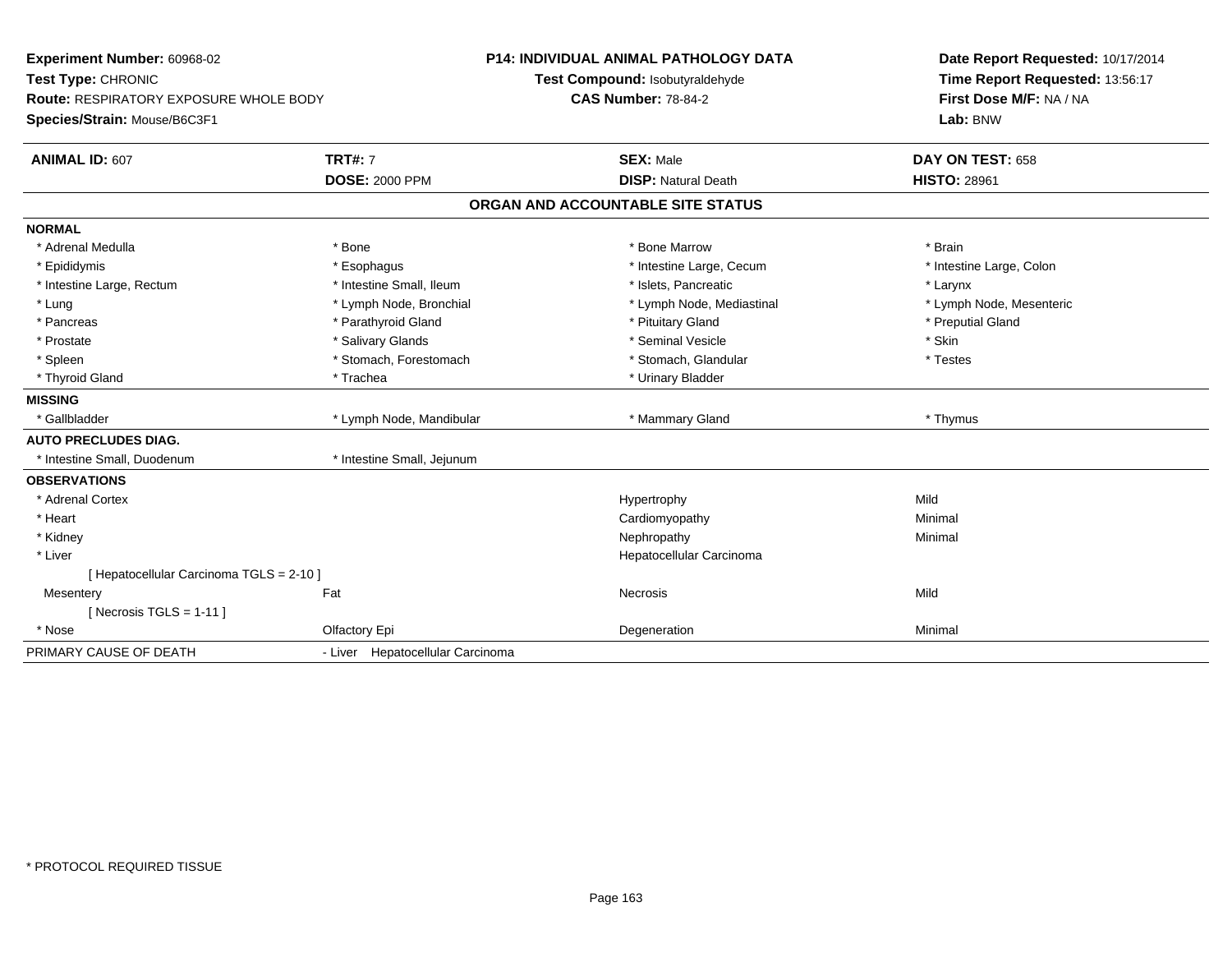| Experiment Number: 60968-02<br>Test Type: CHRONIC<br><b>Route: RESPIRATORY EXPOSURE WHOLE BODY</b><br>Species/Strain: Mouse/B6C3F1 |                             | <b>P14: INDIVIDUAL ANIMAL PATHOLOGY DATA</b><br>Test Compound: Isobutyraldehyde<br><b>CAS Number: 78-84-2</b> | Date Report Requested: 10/17/2014<br>Time Report Requested: 13:56:17<br>First Dose M/F: NA / NA<br>Lab: BNW |  |
|------------------------------------------------------------------------------------------------------------------------------------|-----------------------------|---------------------------------------------------------------------------------------------------------------|-------------------------------------------------------------------------------------------------------------|--|
| <b>ANIMAL ID: 608</b>                                                                                                              | <b>TRT#: 7</b>              | <b>SEX: Male</b>                                                                                              | DAY ON TEST: 597                                                                                            |  |
|                                                                                                                                    | <b>DOSE: 2000 PPM</b>       | <b>DISP: Natural Death</b>                                                                                    | <b>HISTO: 28962</b>                                                                                         |  |
|                                                                                                                                    |                             | ORGAN AND ACCOUNTABLE SITE STATUS                                                                             |                                                                                                             |  |
| <b>NORMAL</b>                                                                                                                      |                             |                                                                                                               |                                                                                                             |  |
| * Adrenal Cortex                                                                                                                   | * Adrenal Medulla           | * Bone                                                                                                        | * Bone Marrow                                                                                               |  |
| * Brain                                                                                                                            | * Epididymis                | * Esophagus                                                                                                   | * Gallbladder                                                                                               |  |
| * Islets, Pancreatic                                                                                                               | * Larynx                    | * Liver                                                                                                       | * Lung                                                                                                      |  |
| * Lymph Node, Bronchial                                                                                                            | * Lymph Node, Mandibular    | * Lymph Node, Mesenteric                                                                                      | * Pancreas                                                                                                  |  |
| * Pituitary Gland                                                                                                                  | * Preputial Gland           | * Prostate                                                                                                    | * Salivary Glands                                                                                           |  |
| * Seminal Vesicle                                                                                                                  | * Stomach, Forestomach      | * Stomach, Glandular                                                                                          | * Testes                                                                                                    |  |
| * Thymus                                                                                                                           | * Thyroid Gland             | * Trachea                                                                                                     |                                                                                                             |  |
| <b>MISSING</b>                                                                                                                     |                             |                                                                                                               |                                                                                                             |  |
| * Lymph Node, Mediastinal                                                                                                          | * Mammary Gland             | * Parathyroid Gland                                                                                           |                                                                                                             |  |
| <b>AUTO PRECLUDES DIAG.</b>                                                                                                        |                             |                                                                                                               |                                                                                                             |  |
| * Intestine Large, Cecum                                                                                                           | * Intestine Large, Colon    | * Intestine Large, Rectum                                                                                     | * Intestine Small, Duodenum                                                                                 |  |
| * Intestine Small. Ileum                                                                                                           | * Intestine Small, Jejunum  |                                                                                                               |                                                                                                             |  |
| <b>OBSERVATIONS</b>                                                                                                                |                             |                                                                                                               |                                                                                                             |  |
| * Heart                                                                                                                            |                             | Cardiomyopathy                                                                                                | Minimal                                                                                                     |  |
| * Kidney                                                                                                                           |                             | Nephropathy                                                                                                   | Minimal                                                                                                     |  |
| Note: Kidneys appeared "enlarged" due to post mortem autolysis of other abdominal organs.                                          |                             |                                                                                                               |                                                                                                             |  |
| * Nose                                                                                                                             | Olfactory Epi               | Degeneration                                                                                                  | Mild                                                                                                        |  |
| * Skin                                                                                                                             | Prepuce                     | Inflammation                                                                                                  | Acute, Marked                                                                                               |  |
| [Inflammation TGLS = $1-7+11$ ]                                                                                                    |                             |                                                                                                               |                                                                                                             |  |
| * Spleen                                                                                                                           |                             | Hematopoietic Cell Proliferation                                                                              | Marked                                                                                                      |  |
| * Urinary Bladder                                                                                                                  |                             | Inflammation                                                                                                  | Acute, Mild                                                                                                 |  |
| [Inflammation $TGLS = 2-8$ ]                                                                                                       |                             |                                                                                                               |                                                                                                             |  |
| PRIMARY CAUSE OF DEATH                                                                                                             | - Skin Prepuce Inflammation |                                                                                                               |                                                                                                             |  |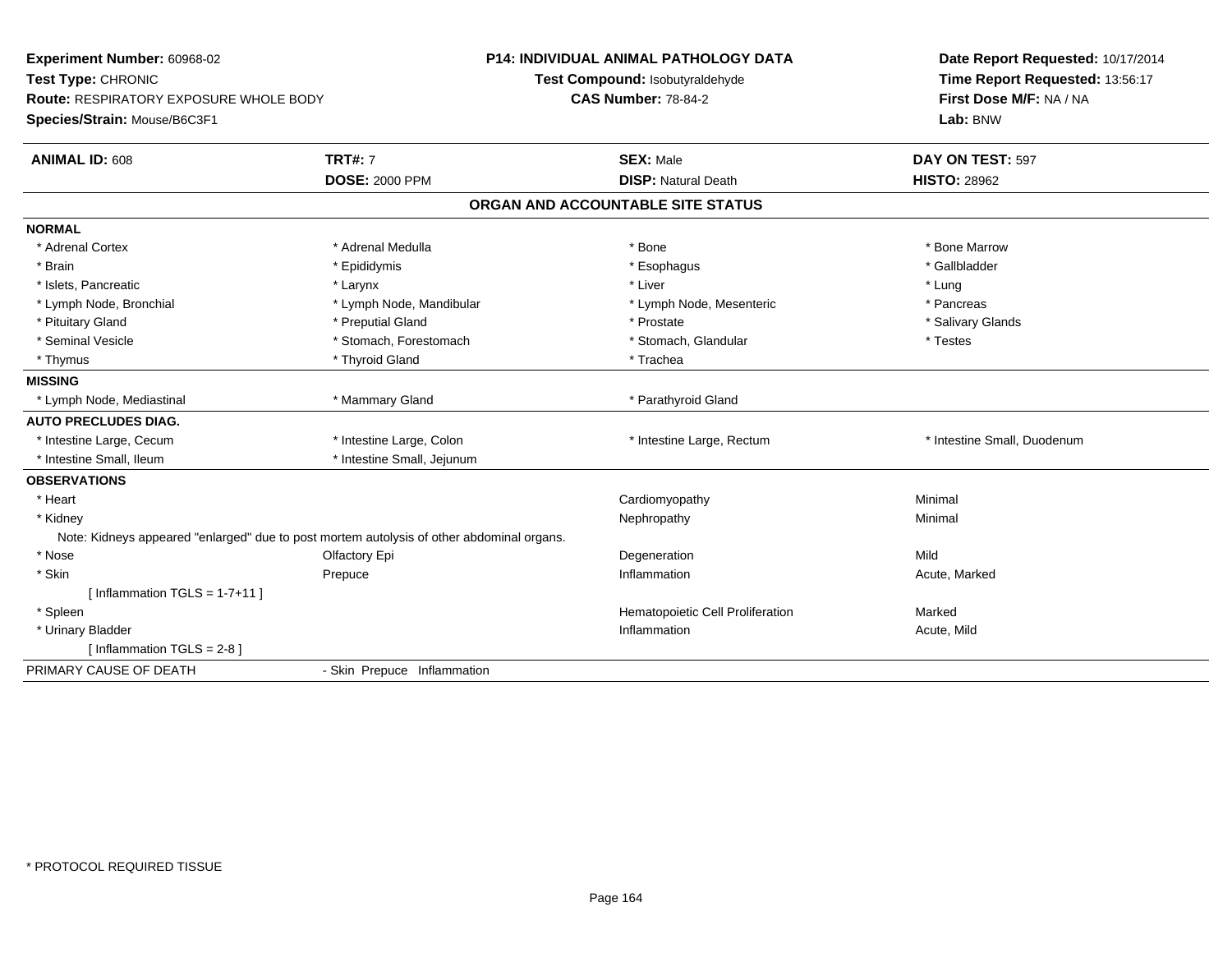| Experiment Number: 60968-02                   |                           | <b>P14: INDIVIDUAL ANIMAL PATHOLOGY DATA</b> | Date Report Requested: 10/17/2014 |  |
|-----------------------------------------------|---------------------------|----------------------------------------------|-----------------------------------|--|
| Test Type: CHRONIC                            |                           | Test Compound: Isobutyraldehyde              | Time Report Requested: 13:56:17   |  |
| <b>Route: RESPIRATORY EXPOSURE WHOLE BODY</b> |                           | <b>CAS Number: 78-84-2</b>                   | First Dose M/F: NA / NA           |  |
| Species/Strain: Mouse/B6C3F1                  |                           |                                              | Lab: BNW                          |  |
| ANIMAL ID: 609                                | <b>TRT#: 7</b>            | <b>SEX: Male</b>                             | DAY ON TEST: 734                  |  |
|                                               | <b>DOSE: 2000 PPM</b>     | <b>DISP: Terminal Sacrifice</b>              | <b>HISTO: 28963</b>               |  |
|                                               |                           | ORGAN AND ACCOUNTABLE SITE STATUS            |                                   |  |
| <b>NORMAL</b>                                 |                           |                                              |                                   |  |
| * Adrenal Medulla                             | * Bone                    | * Bone Marrow                                | * Brain                           |  |
| * Epididymis                                  | * Esophagus               | * Gallbladder                                | * Intestine Large, Cecum          |  |
| * Intestine Large, Colon                      | * Intestine Large, Rectum | * Intestine Small, Duodenum                  | * Intestine Small, Ileum          |  |
| * Intestine Small, Jejunum                    | * Islets, Pancreatic      | * Larynx                                     | * Liver                           |  |
| * Lung                                        | * Lymph Node, Bronchial   | * Lymph Node, Mesenteric                     | * Parathyroid Gland               |  |
| * Pituitary Gland                             | * Preputial Gland         | * Prostate                                   | * Salivary Glands                 |  |
| * Seminal Vesicle                             | * Skin                    | * Spleen                                     | * Stomach, Forestomach            |  |
| * Stomach, Glandular                          | * Testes                  | * Thymus                                     | * Thyroid Gland                   |  |
| * Trachea                                     | * Urinary Bladder         |                                              |                                   |  |
| <b>MISSING</b>                                |                           |                                              |                                   |  |
| * Lymph Node, Mandibular                      | * Lymph Node, Mediastinal | * Mammary Gland                              |                                   |  |
| <b>OBSERVATIONS</b>                           |                           |                                              |                                   |  |
| * Adrenal Cortex                              |                           | Hypertrophy                                  | Mild                              |  |
| * Heart                                       |                           | Cardiomyopathy                               | Minimal                           |  |
| * Kidney                                      |                           | Nephropathy                                  | Minimal                           |  |
| * Nose                                        | Olfactory Epi             | Degeneration                                 | Minimal                           |  |
| * Pancreas                                    |                           | Cyst                                         | Marked                            |  |
|                                               |                           | Lipomatosis                                  | Marked                            |  |
| [ Cyst TGLS = 1-10 ]                          |                           |                                              |                                   |  |
| PRIMARY CAUSE OF DEATH                        |                           |                                              |                                   |  |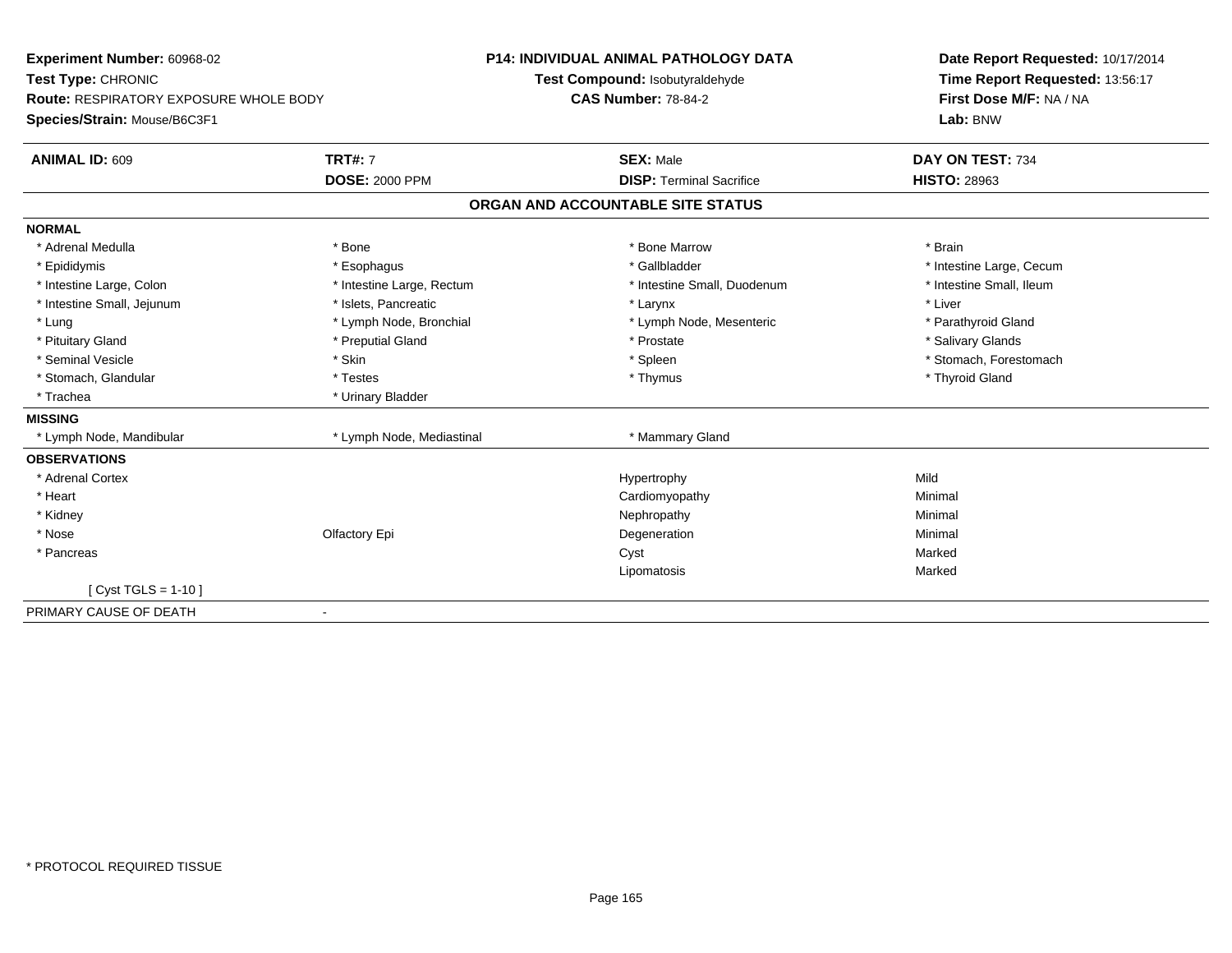| Experiment Number: 60968-02<br>Test Type: CHRONIC<br><b>Route: RESPIRATORY EXPOSURE WHOLE BODY</b><br>Species/Strain: Mouse/B6C3F1 |                            | <b>P14: INDIVIDUAL ANIMAL PATHOLOGY DATA</b><br>Test Compound: Isobutyraldehyde<br><b>CAS Number: 78-84-2</b> |                                 |  | Date Report Requested: 10/17/2014<br>Time Report Requested: 13:56:17<br>First Dose M/F: NA / NA<br>Lab: BNW |  |
|------------------------------------------------------------------------------------------------------------------------------------|----------------------------|---------------------------------------------------------------------------------------------------------------|---------------------------------|--|-------------------------------------------------------------------------------------------------------------|--|
|                                                                                                                                    |                            |                                                                                                               |                                 |  |                                                                                                             |  |
| ANIMAL ID: 610                                                                                                                     | <b>TRT#: 7</b>             |                                                                                                               | <b>SEX: Male</b>                |  | DAY ON TEST: 734                                                                                            |  |
|                                                                                                                                    | <b>DOSE: 2000 PPM</b>      |                                                                                                               | <b>DISP: Terminal Sacrifice</b> |  | <b>HISTO: 28964</b>                                                                                         |  |
|                                                                                                                                    |                            | ORGAN AND ACCOUNTABLE SITE STATUS                                                                             |                                 |  |                                                                                                             |  |
| <b>NORMAL</b>                                                                                                                      |                            |                                                                                                               |                                 |  |                                                                                                             |  |
| * Adrenal Medulla                                                                                                                  | * Bone                     |                                                                                                               | * Bone Marrow                   |  | * Brain                                                                                                     |  |
| * Epididymis                                                                                                                       | * Esophagus                |                                                                                                               | * Gallbladder                   |  | * Heart                                                                                                     |  |
| * Intestine Large, Cecum                                                                                                           | * Intestine Large, Colon   |                                                                                                               | * Intestine Large, Rectum       |  | * Intestine Small, Duodenum                                                                                 |  |
| * Intestine Small, Ileum                                                                                                           | * Intestine Small, Jejunum |                                                                                                               | * Islets, Pancreatic            |  | * Larynx                                                                                                    |  |
| * Liver                                                                                                                            | * Lung                     |                                                                                                               | * Lymph Node, Bronchial         |  | * Lymph Node, Mandibular                                                                                    |  |
| * Lymph Node, Mediastinal                                                                                                          | * Pancreas                 |                                                                                                               | * Pituitary Gland               |  | * Preputial Gland                                                                                           |  |
| * Prostate                                                                                                                         | * Salivary Glands          |                                                                                                               | * Seminal Vesicle               |  | * Skin                                                                                                      |  |
| * Spleen                                                                                                                           | * Stomach, Forestomach     |                                                                                                               | * Stomach, Glandular            |  | * Testes                                                                                                    |  |
| * Thymus                                                                                                                           | * Trachea                  |                                                                                                               | * Urinary Bladder               |  |                                                                                                             |  |
| <b>MISSING</b>                                                                                                                     |                            |                                                                                                               |                                 |  |                                                                                                             |  |
| * Lymph Node, Mesenteric                                                                                                           | * Mammary Gland            |                                                                                                               |                                 |  |                                                                                                             |  |
| <b>INSUFFICIENT TISSUE</b>                                                                                                         |                            |                                                                                                               |                                 |  |                                                                                                             |  |
| * Parathyroid Gland                                                                                                                |                            |                                                                                                               |                                 |  |                                                                                                             |  |
| <b>OBSERVATIONS</b>                                                                                                                |                            |                                                                                                               |                                 |  |                                                                                                             |  |
| * Adrenal Cortex                                                                                                                   |                            |                                                                                                               | Hypertrophy                     |  | Mild                                                                                                        |  |
| * Kidney                                                                                                                           |                            |                                                                                                               | Infarct                         |  | Mild                                                                                                        |  |
|                                                                                                                                    |                            |                                                                                                               | Nephropathy                     |  | Minimal                                                                                                     |  |
| * Nose                                                                                                                             | Olfactory Epi              |                                                                                                               | Degeneration                    |  | Mild                                                                                                        |  |
| * Spleen                                                                                                                           |                            |                                                                                                               |                                 |  |                                                                                                             |  |
| Note: "Deformity" noted at trim was crush artifact.                                                                                |                            |                                                                                                               |                                 |  |                                                                                                             |  |
| * Thyroid Gland                                                                                                                    | <b>Follicular Cel</b>      |                                                                                                               | Hyperplasia                     |  | Mild                                                                                                        |  |
| PRIMARY CAUSE OF DEATH                                                                                                             | $\blacksquare$             |                                                                                                               |                                 |  |                                                                                                             |  |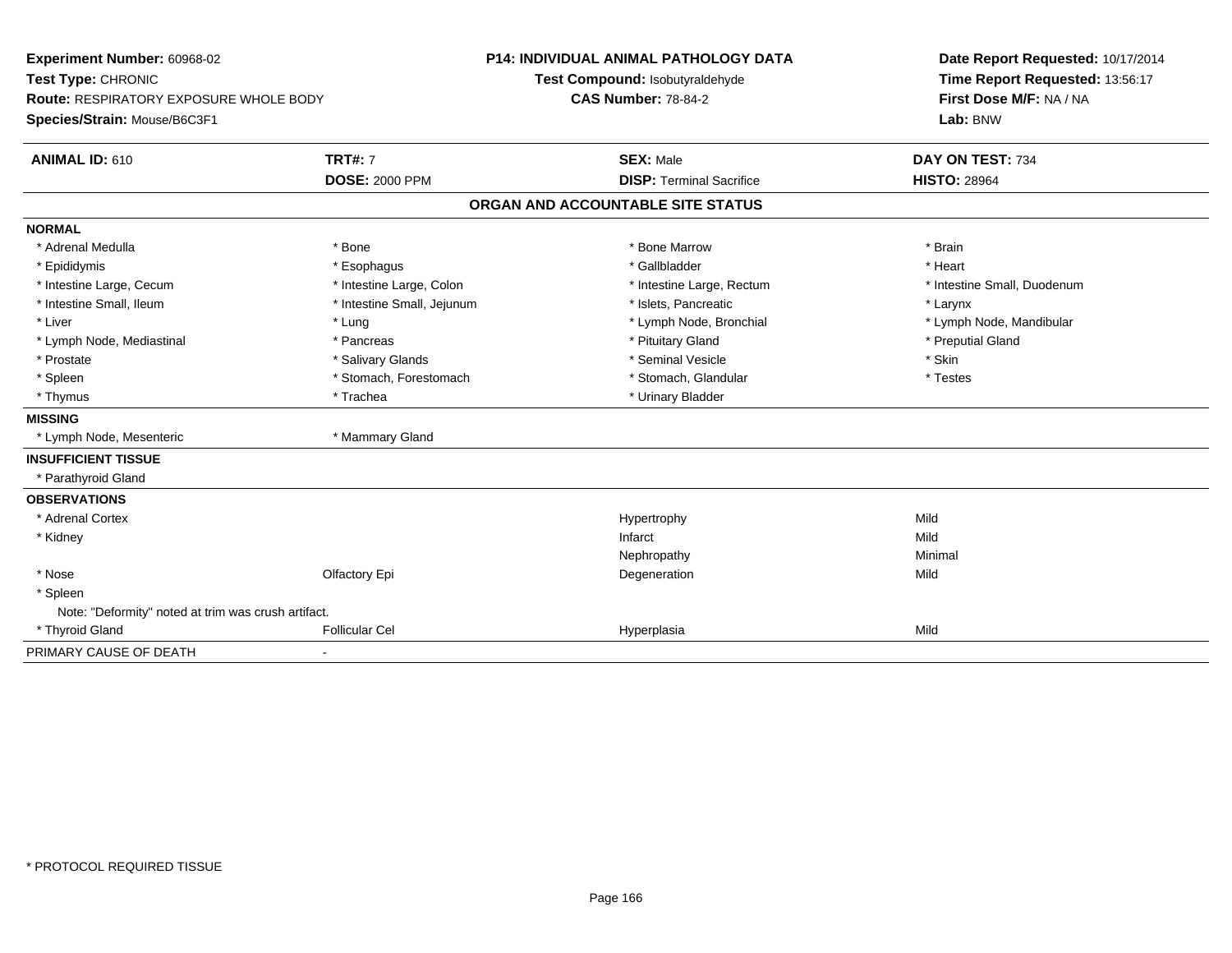| Experiment Number: 60968-02                   |                           | <b>P14: INDIVIDUAL ANIMAL PATHOLOGY DATA</b> | Date Report Requested: 10/17/2014 |  |
|-----------------------------------------------|---------------------------|----------------------------------------------|-----------------------------------|--|
| Test Type: CHRONIC                            |                           | Test Compound: Isobutyraldehyde              | Time Report Requested: 13:56:17   |  |
| <b>Route: RESPIRATORY EXPOSURE WHOLE BODY</b> |                           | <b>CAS Number: 78-84-2</b>                   | First Dose M/F: NA / NA           |  |
| Species/Strain: Mouse/B6C3F1                  |                           |                                              | Lab: BNW                          |  |
| <b>ANIMAL ID: 611</b>                         | <b>TRT#: 7</b>            | <b>SEX: Male</b>                             | DAY ON TEST: 734                  |  |
|                                               | <b>DOSE: 2000 PPM</b>     | <b>DISP: Terminal Sacrifice</b>              | <b>HISTO: 28965</b>               |  |
|                                               |                           | ORGAN AND ACCOUNTABLE SITE STATUS            |                                   |  |
| <b>NORMAL</b>                                 |                           |                                              |                                   |  |
| * Adrenal Medulla                             | * Bone                    | * Bone Marrow                                | * Brain                           |  |
| * Epididymis                                  | * Esophagus               | * Gallbladder                                | * Intestine Large, Cecum          |  |
| * Intestine Large, Colon                      | * Intestine Large, Rectum | * Intestine Small, Duodenum                  | * Intestine Small, Ileum          |  |
| * Intestine Small, Jejunum                    | * Islets, Pancreatic      | * Lung                                       | * Lymph Node, Mandibular          |  |
| * Lymph Node, Mesenteric                      | * Pancreas                | * Parathyroid Gland                          | * Pituitary Gland                 |  |
| * Prostate                                    | * Salivary Glands         | * Seminal Vesicle                            | * Skin                            |  |
| * Spleen                                      | * Stomach, Forestomach    | * Stomach, Glandular                         | * Testes                          |  |
| * Thymus                                      | * Thyroid Gland           | * Trachea                                    | * Urinary Bladder                 |  |
| <b>MISSING</b>                                |                           |                                              |                                   |  |
| * Lymph Node, Bronchial                       | * Lymph Node, Mediastinal | * Mammary Gland                              |                                   |  |
| <b>OBSERVATIONS</b>                           |                           |                                              |                                   |  |
| * Adrenal Cortex                              |                           | Hypertrophy                                  | Minimal                           |  |
| * Heart                                       |                           | Cardiomyopathy                               | Minimal                           |  |
| * Kidney                                      |                           | Nephropathy                                  | Mild                              |  |
| * Larynx                                      | Glands                    | Inflammation                                 | Suppurative, Minimal              |  |
| * Liver                                       |                           | Clear Cell Focus                             |                                   |  |
| [Clear Cell Focus TGLS = 2-4 ]                |                           |                                              |                                   |  |
| * Nose                                        | Olfactory Epi             | Degeneration                                 | Minimal                           |  |
| * Preputial Gland                             |                           | Inflammation                                 | Chronic Active, Moderate          |  |
| [Inflammation TGLS = $1-7$ ]                  |                           |                                              |                                   |  |
| PRIMARY CAUSE OF DEATH                        | $\sim$                    |                                              |                                   |  |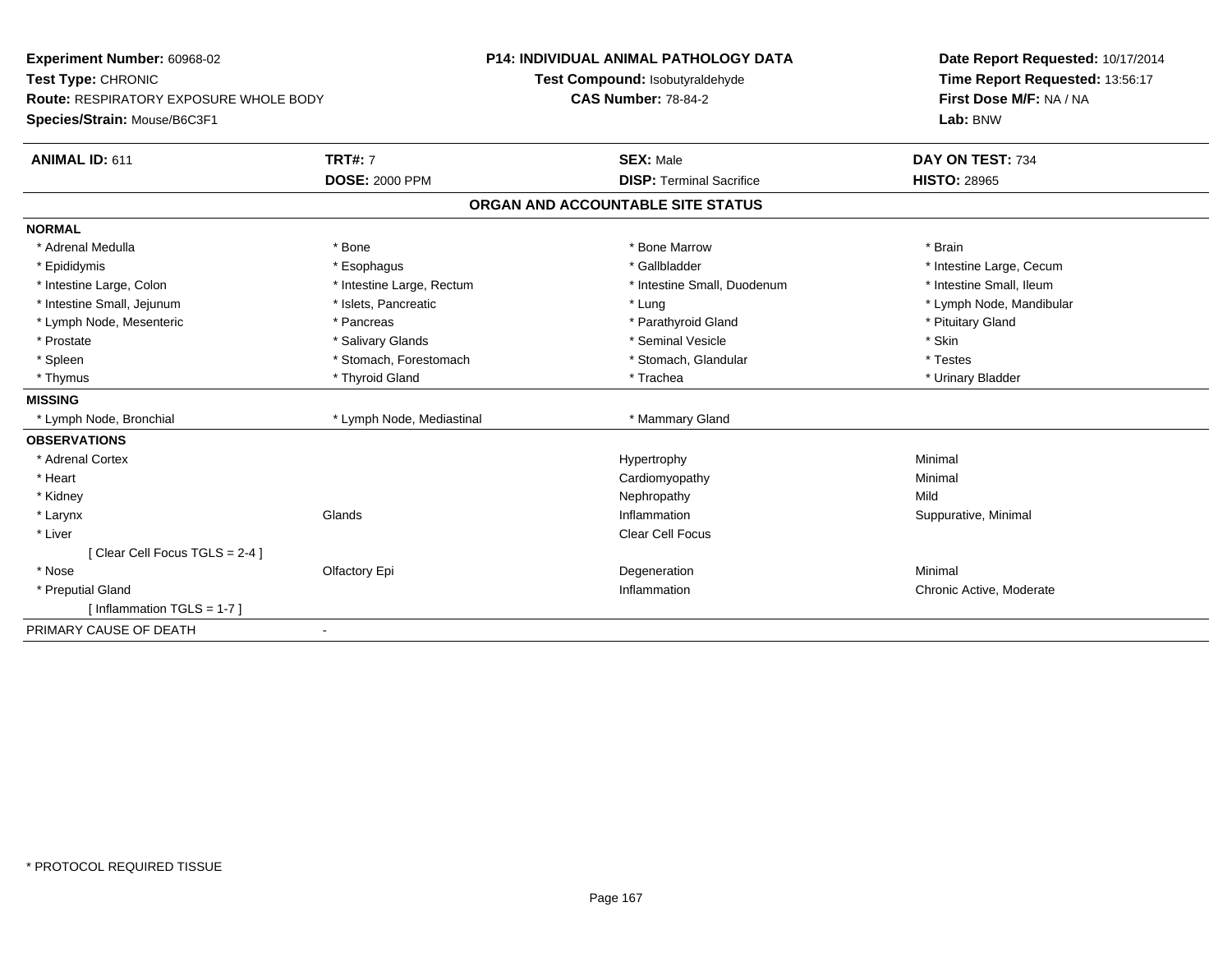| Experiment Number: 60968-02<br>Test Type: CHRONIC<br><b>Route: RESPIRATORY EXPOSURE WHOLE BODY</b><br>Species/Strain: Mouse/B6C3F1 |                                  | <b>P14: INDIVIDUAL ANIMAL PATHOLOGY DATA</b><br>Test Compound: Isobutyraldehyde<br><b>CAS Number: 78-84-2</b> | Date Report Requested: 10/17/2014<br>Time Report Requested: 13:56:17<br>First Dose M/F: NA / NA<br>Lab: BNW |  |
|------------------------------------------------------------------------------------------------------------------------------------|----------------------------------|---------------------------------------------------------------------------------------------------------------|-------------------------------------------------------------------------------------------------------------|--|
|                                                                                                                                    |                                  |                                                                                                               |                                                                                                             |  |
| <b>ANIMAL ID: 612</b>                                                                                                              | <b>TRT#: 7</b>                   | <b>SEX: Male</b>                                                                                              | DAY ON TEST: 639                                                                                            |  |
|                                                                                                                                    | <b>DOSE: 2000 PPM</b>            | <b>DISP:</b> Moribund Sacrifice                                                                               | <b>HISTO: 28966</b>                                                                                         |  |
|                                                                                                                                    |                                  | ORGAN AND ACCOUNTABLE SITE STATUS                                                                             |                                                                                                             |  |
| <b>NORMAL</b>                                                                                                                      |                                  |                                                                                                               |                                                                                                             |  |
| * Adrenal Cortex                                                                                                                   | * Adrenal Medulla                | * Bone                                                                                                        | * Bone Marrow                                                                                               |  |
| * Brain                                                                                                                            | * Epididymis                     | * Esophagus                                                                                                   | * Gallbladder                                                                                               |  |
| * Intestine Large, Cecum                                                                                                           | * Intestine Large, Colon         | * Intestine Large, Rectum                                                                                     | * Intestine Small, Duodenum                                                                                 |  |
| * Intestine Small, Ileum                                                                                                           | * Intestine Small, Jejunum       | * Islets, Pancreatic                                                                                          | * Larynx                                                                                                    |  |
| * Lymph Node, Bronchial                                                                                                            | * Lymph Node, Mandibular         | * Lymph Node, Mediastinal                                                                                     | * Parathyroid Gland                                                                                         |  |
| * Pituitary Gland                                                                                                                  | * Preputial Gland                | * Prostate                                                                                                    | * Salivary Glands                                                                                           |  |
| * Seminal Vesicle                                                                                                                  | * Skin                           | * Stomach, Forestomach                                                                                        | * Stomach, Glandular                                                                                        |  |
| * Testes                                                                                                                           | * Thyroid Gland                  | * Trachea                                                                                                     | * Urinary Bladder                                                                                           |  |
| <b>MISSING</b>                                                                                                                     |                                  |                                                                                                               |                                                                                                             |  |
| * Lymph Node, Mesenteric                                                                                                           | * Mammary Gland                  | * Thymus                                                                                                      |                                                                                                             |  |
| <b>OBSERVATIONS</b>                                                                                                                |                                  |                                                                                                               |                                                                                                             |  |
| * Heart                                                                                                                            |                                  | Cardiomyopathy                                                                                                | Minimal                                                                                                     |  |
| * Kidney                                                                                                                           |                                  | Nephropathy                                                                                                   | Mild                                                                                                        |  |
| * Liver                                                                                                                            |                                  | Hepatocellular Adenoma                                                                                        |                                                                                                             |  |
|                                                                                                                                    |                                  | Hepatocellular Carcinoma                                                                                      |                                                                                                             |  |
| [Hepatocellular Adenoma TGLS = 2-10]                                                                                               |                                  |                                                                                                               |                                                                                                             |  |
| [Hepatocellular Carcinoma TGLS = 1-11]                                                                                             |                                  |                                                                                                               |                                                                                                             |  |
| * Lung                                                                                                                             |                                  | Hepatocellular Carcinoma                                                                                      | Metastatic (Liver)                                                                                          |  |
| * Nose                                                                                                                             | Olfactory Epi                    | Degeneration                                                                                                  | Minimal                                                                                                     |  |
| * Pancreas                                                                                                                         |                                  | Lipomatosis                                                                                                   | Marked                                                                                                      |  |
| * Spleen                                                                                                                           |                                  | Hematopoietic Cell Proliferation                                                                              | Marked                                                                                                      |  |
| PRIMARY CAUSE OF DEATH                                                                                                             | - Liver Hepatocellular Carcinoma |                                                                                                               |                                                                                                             |  |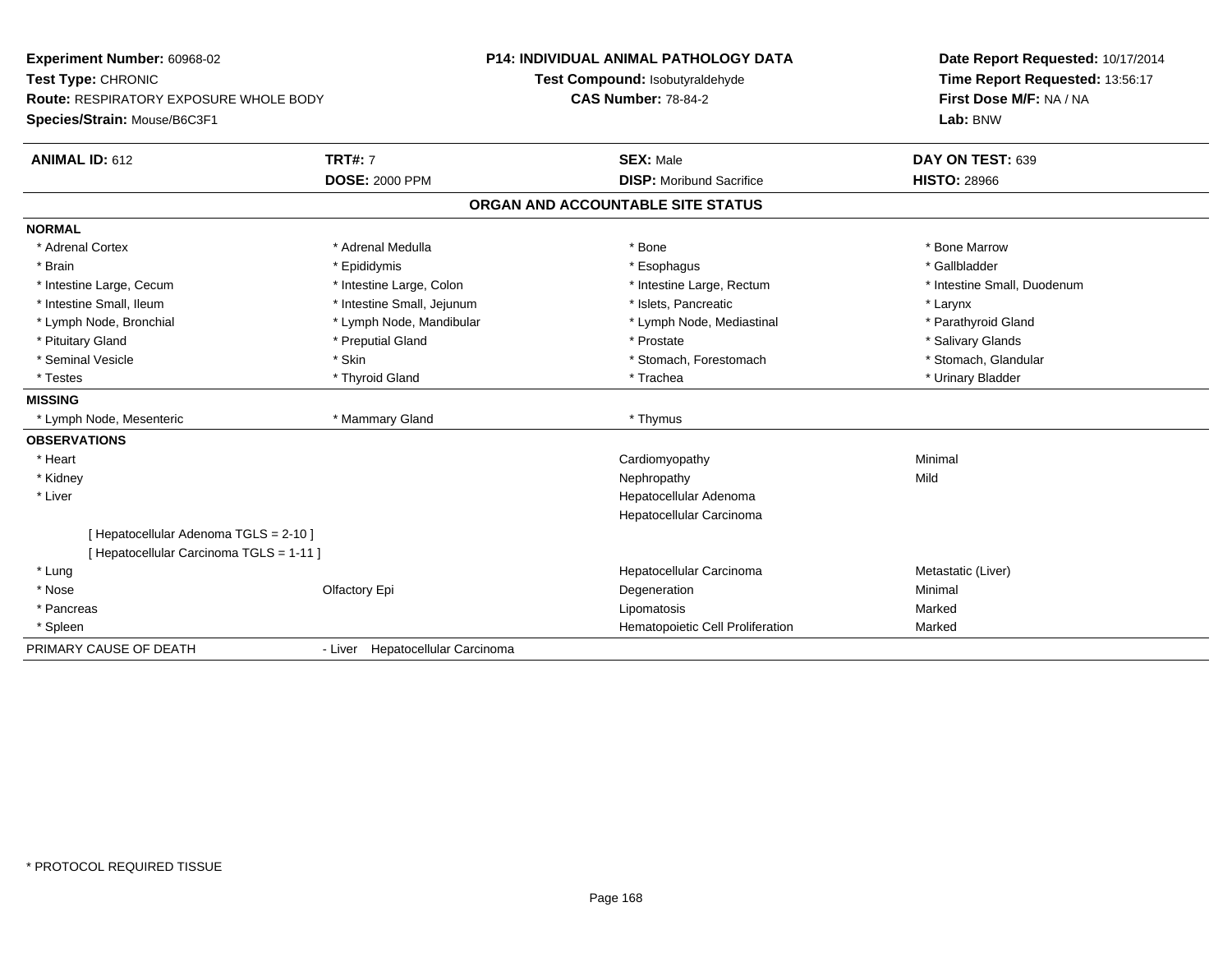| Experiment Number: 60968-02<br>Test Type: CHRONIC<br>Route: RESPIRATORY EXPOSURE WHOLE BODY<br>Species/Strain: Mouse/B6C3F1 |                                          | <b>P14: INDIVIDUAL ANIMAL PATHOLOGY DATA</b><br>Test Compound: Isobutyraldehyde<br><b>CAS Number: 78-84-2</b> | Date Report Requested: 10/17/2014<br>Time Report Requested: 13:56:17<br>First Dose M/F: NA / NA<br>Lab: BNW |  |
|-----------------------------------------------------------------------------------------------------------------------------|------------------------------------------|---------------------------------------------------------------------------------------------------------------|-------------------------------------------------------------------------------------------------------------|--|
| <b>ANIMAL ID: 613</b>                                                                                                       | <b>TRT#: 7</b>                           | <b>SEX: Male</b>                                                                                              | DAY ON TEST: 649                                                                                            |  |
|                                                                                                                             | <b>DOSE: 2000 PPM</b>                    | <b>DISP:</b> Moribund Sacrifice                                                                               | <b>HISTO: 28967</b>                                                                                         |  |
|                                                                                                                             |                                          | ORGAN AND ACCOUNTABLE SITE STATUS                                                                             |                                                                                                             |  |
| <b>NORMAL</b>                                                                                                               |                                          |                                                                                                               |                                                                                                             |  |
| * Adrenal Medulla                                                                                                           | * Bone                                   | * Bone Marrow                                                                                                 | * Brain                                                                                                     |  |
| * Epididymis                                                                                                                | * Esophagus                              | * Gallbladder                                                                                                 | * Heart                                                                                                     |  |
| * Intestine Large, Cecum                                                                                                    | * Intestine Large, Colon                 | * Intestine Large, Rectum                                                                                     | * Intestine Small, Duodenum                                                                                 |  |
| * Intestine Small, Ileum                                                                                                    | * Intestine Small, Jejunum               | * Islets, Pancreatic                                                                                          | $*$ Larynx                                                                                                  |  |
| * Lymph Node, Mandibular                                                                                                    | * Lymph Node, Mediastinal                | * Lymph Node, Mesenteric                                                                                      | * Pancreas                                                                                                  |  |
| * Parathyroid Gland                                                                                                         | * Pituitary Gland                        | * Salivary Glands                                                                                             | * Seminal Vesicle                                                                                           |  |
| * Skin                                                                                                                      | * Spleen                                 | * Stomach, Forestomach                                                                                        | * Stomach, Glandular                                                                                        |  |
| * Testes                                                                                                                    | * Thyroid Gland                          | * Trachea                                                                                                     | * Urinary Bladder                                                                                           |  |
| <b>MISSING</b>                                                                                                              |                                          |                                                                                                               |                                                                                                             |  |
| * Lymph Node, Bronchial                                                                                                     | * Mammary Gland                          | * Thymus                                                                                                      |                                                                                                             |  |
| <b>INSUFFICIENT TISSUE</b>                                                                                                  |                                          |                                                                                                               |                                                                                                             |  |
| * Prostate                                                                                                                  |                                          |                                                                                                               |                                                                                                             |  |
| <b>OBSERVATIONS</b>                                                                                                         |                                          |                                                                                                               |                                                                                                             |  |
| * Adrenal Cortex                                                                                                            |                                          | Hypertrophy                                                                                                   | Mild                                                                                                        |  |
| * Kidney                                                                                                                    |                                          | Nephropathy                                                                                                   | Minimal                                                                                                     |  |
| * Liver                                                                                                                     |                                          | Hepatocellular Adenoma                                                                                        |                                                                                                             |  |
|                                                                                                                             |                                          | Hepatocellular Carcinoma                                                                                      |                                                                                                             |  |
| [ Hepatocellular Adenoma TGLS = 6-10 ]                                                                                      |                                          |                                                                                                               |                                                                                                             |  |
| [ Hepatocellular Carcinoma TGLS = 5-4 ]                                                                                     |                                          |                                                                                                               |                                                                                                             |  |
| * Lung                                                                                                                      |                                          | Alveolar/Bronchiolar Carcinoma                                                                                |                                                                                                             |  |
| Note: Pallor of lung was secondary to the pulmonary neoplasm.                                                               |                                          |                                                                                                               |                                                                                                             |  |
| [ Alveolar/Bronchiolar Carcinoma TGLS = 1-3 ]                                                                               |                                          |                                                                                                               |                                                                                                             |  |
| * Nose                                                                                                                      | Olfactory Epi                            | Degeneration                                                                                                  | Mild                                                                                                        |  |
| Penis                                                                                                                       |                                          | Inflammation                                                                                                  | Chronic Active, Moderate                                                                                    |  |
| [ Inflammation $TGLS = 4-11$ ]                                                                                              |                                          |                                                                                                               |                                                                                                             |  |
| * Preputial Gland                                                                                                           |                                          | Cyst                                                                                                          | Mild                                                                                                        |  |
| [ $Cyst TGLS = 3-7$ ]                                                                                                       |                                          |                                                                                                               |                                                                                                             |  |
| PRIMARY CAUSE OF DEATH                                                                                                      | Alveolar/Bronchiolar Carcinoma<br>- Lung |                                                                                                               |                                                                                                             |  |
| CONTRIBUTORY CAUSE OF DEATH                                                                                                 | Hepatocellular Carcinoma<br>- Liver      |                                                                                                               |                                                                                                             |  |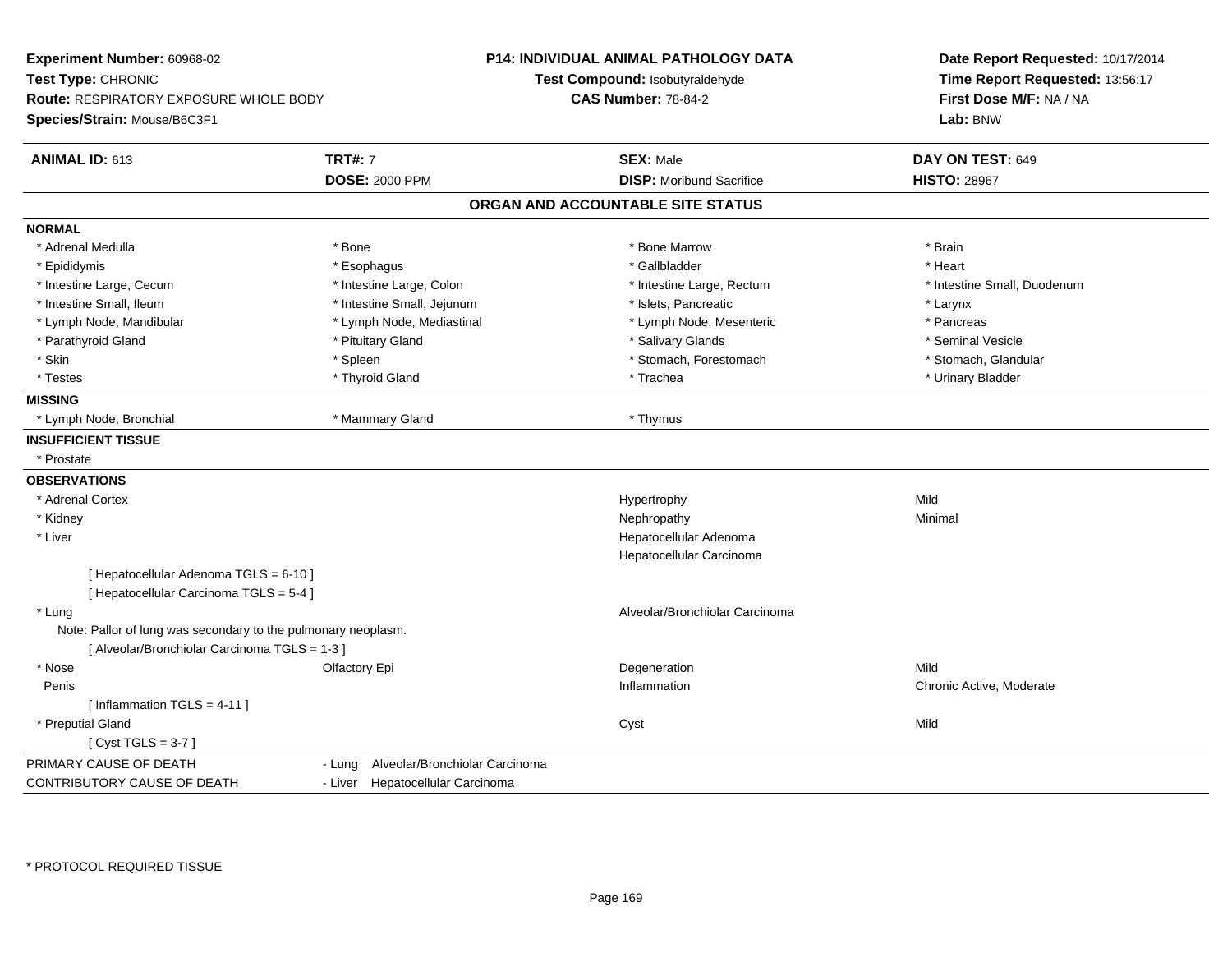**Experiment Number:** 60968-02**Test Type:** CHRONIC **Route:** RESPIRATORY EXPOSURE WHOLE BODY**Species/Strain:** Mouse/B6C3F1**P14: INDIVIDUAL ANIMAL PATHOLOGY DATATest Compound:** Isobutyraldehyde**CAS Number:** 78-84-2**Date Report Requested:** 10/17/2014**Time Report Requested:** 13:56:17**First Dose M/F:** NA / NA**Lab:** BNW**ANIMAL ID:** 614**TRT#:** 7 **SEX:** Male **DAY ON TEST:** 415 **DOSE:** 2000 PPM**DISP:** Moribund Sacrifice **HISTO:** 28968 **ORGAN AND ACCOUNTABLE SITE STATUSNORMAL**\* Adrenal Cortex \* Adrenal Medulla \* Adrenal Medulla \* Bone \* Bone \* Bone \* Bone \* Bone Marrow \* Gallbladder \* Brain \* Allen the state of the state of the state of the state of the state of the state of the state of the state of the state of the state of the state of the state of the state of the state of the state of the state o \* Heart **\*** Intestine Large, Cecum **\* Intestine Large, Cecum** \* Intestine Large, Colon \* Intestine Large, Rectum \* Intestine Large, Rectum \* Intestine Small, Duodenum \* Intestine Small, Ileum \* Intestine Small, Intestine Small, Jejunum \* Islets, Pancreatic \* Liver which is the settlement of the state of the state of the state of the state of the state of the state of the state of the state of the state of the state of the state of the state of the state of the state of the s \* Pancreas \* \* Parathyroid Gland \* \* Parathyroid Gland \* \* Pituitary Gland \* \* Preputial Gland \* \* Preputial Gland \* Prostate \* \* Salivary Glands \* \* Salivary Glands \* \* Seminal Vesicle \* \* \* Seminal Yestrich \* \* Skin \* \* Skin \* Testes \* Spleen \* Stomach, Forestomach \* Stomach, Spleen \* Stomach, Glandular \* Testestess \* Stomach, Glandular \* Urinary Bladder \* Thymus \* Thyroid Gland \* Trachea \* Urinary Bladder \* **MISSING**\* Lymph Node, Mandibular \* Lymph Node, Mediastinal \* Mammary Gland **OBSERVATIONS** \* Kidneyy the control of the control of the control of the control of the control of the control of the control of the control of the control of the control of the control of the control of the control of the control of the contro n Mild Necrosiss and the contract of the Mild Minimal Nephropathyy the contract of the Minimal Minimal Section 1996 and the contract of the Minimal Section 1997 and the contract of the contract of the contract of the contract of the contract of the contract of the contract of the contra \* Larynx Epiglottis MetaplasiaMetaplasia entre a material de la contra Squamous, Minimal Degeneration en la contra de la contra Squamous, Minimal Degeneration en la contra de la contra de la contra de la contra de la contra de la contra de la contra de \* Nosee and the Colombia Colombia Defectory Epi and the Colombia Degeneration and the Colombia Minimal Minimal Degeneration \* Urin Bladder Note: "Dilated" bladder was within normal limits microscopically.PRIMARY CAUSE OF DEATH- UNCERTAIN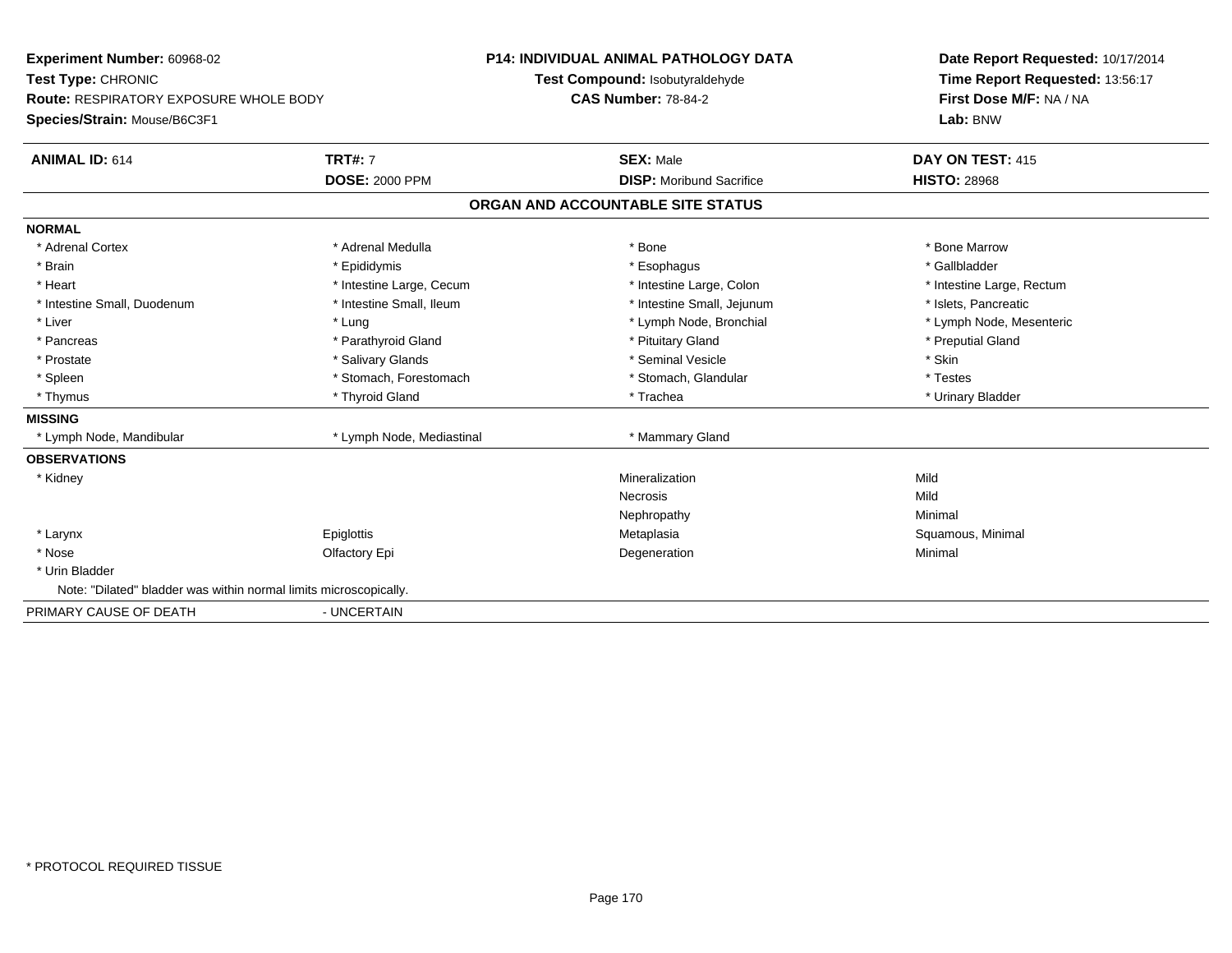| Experiment Number: 60968-02<br>Test Type: CHRONIC<br><b>Route: RESPIRATORY EXPOSURE WHOLE BODY</b><br>Species/Strain: Mouse/B6C3F1 |                                         | <b>P14: INDIVIDUAL ANIMAL PATHOLOGY DATA</b><br>Test Compound: Isobutyraldehyde<br><b>CAS Number: 78-84-2</b> | Date Report Requested: 10/17/2014<br>Time Report Requested: 13:56:17<br>First Dose M/F: NA / NA<br>Lab: BNW |  |
|------------------------------------------------------------------------------------------------------------------------------------|-----------------------------------------|---------------------------------------------------------------------------------------------------------------|-------------------------------------------------------------------------------------------------------------|--|
| <b>ANIMAL ID: 615</b>                                                                                                              | <b>TRT#: 7</b><br><b>DOSE: 2000 PPM</b> | <b>SEX: Male</b><br><b>DISP: Terminal Sacrifice</b>                                                           | DAY ON TEST: 735<br><b>HISTO: 28969</b>                                                                     |  |
|                                                                                                                                    |                                         | ORGAN AND ACCOUNTABLE SITE STATUS                                                                             |                                                                                                             |  |
|                                                                                                                                    |                                         |                                                                                                               |                                                                                                             |  |
| <b>NORMAL</b><br>* Adrenal Medulla                                                                                                 | * Bone                                  | * Bone Marrow                                                                                                 | * Brain                                                                                                     |  |
| * Epididymis                                                                                                                       | * Esophagus                             | * Gallbladder                                                                                                 | * Intestine Large, Cecum                                                                                    |  |
| * Intestine Large, Colon                                                                                                           | * Intestine Large, Rectum               | * Intestine Small, Duodenum                                                                                   | * Intestine Small, Ileum                                                                                    |  |
| * Intestine Small, Jejunum                                                                                                         | * Islets. Pancreatic                    | * Larynx                                                                                                      | * Lung                                                                                                      |  |
| * Lymph Node, Bronchial                                                                                                            | * Lymph Node, Mesenteric                | * Pancreas                                                                                                    | * Parathyroid Gland                                                                                         |  |
| * Pituitary Gland                                                                                                                  | * Preputial Gland                       | * Prostate                                                                                                    | * Salivary Glands                                                                                           |  |
| * Seminal Vesicle                                                                                                                  | * Skin                                  | * Spleen                                                                                                      | * Stomach, Forestomach                                                                                      |  |
| * Stomach, Glandular                                                                                                               | * Testes                                | * Thymus                                                                                                      | * Thyroid Gland                                                                                             |  |
| * Trachea                                                                                                                          | * Urinary Bladder                       |                                                                                                               |                                                                                                             |  |
| <b>MISSING</b>                                                                                                                     |                                         |                                                                                                               |                                                                                                             |  |
| * Lymph Node, Mandibular                                                                                                           | * Lymph Node, Mediastinal               | * Mammary Gland                                                                                               |                                                                                                             |  |
| <b>OBSERVATIONS</b>                                                                                                                |                                         |                                                                                                               |                                                                                                             |  |
| * Adrenal Cortex                                                                                                                   |                                         | Hyperplasia                                                                                                   | Mild                                                                                                        |  |
| * Heart                                                                                                                            |                                         | Cardiomyopathy                                                                                                | Minimal                                                                                                     |  |
| * Kidney                                                                                                                           |                                         | Nephropathy                                                                                                   | Mild                                                                                                        |  |
| * Liver                                                                                                                            |                                         | <b>Basophilic Focus</b>                                                                                       |                                                                                                             |  |
| [Basophilic Focus TGLS = 1-4]                                                                                                      |                                         |                                                                                                               |                                                                                                             |  |
| * Nose                                                                                                                             | Olfactory Epi                           | Degeneration                                                                                                  | Minimal                                                                                                     |  |
| PRIMARY CAUSE OF DEATH                                                                                                             |                                         |                                                                                                               |                                                                                                             |  |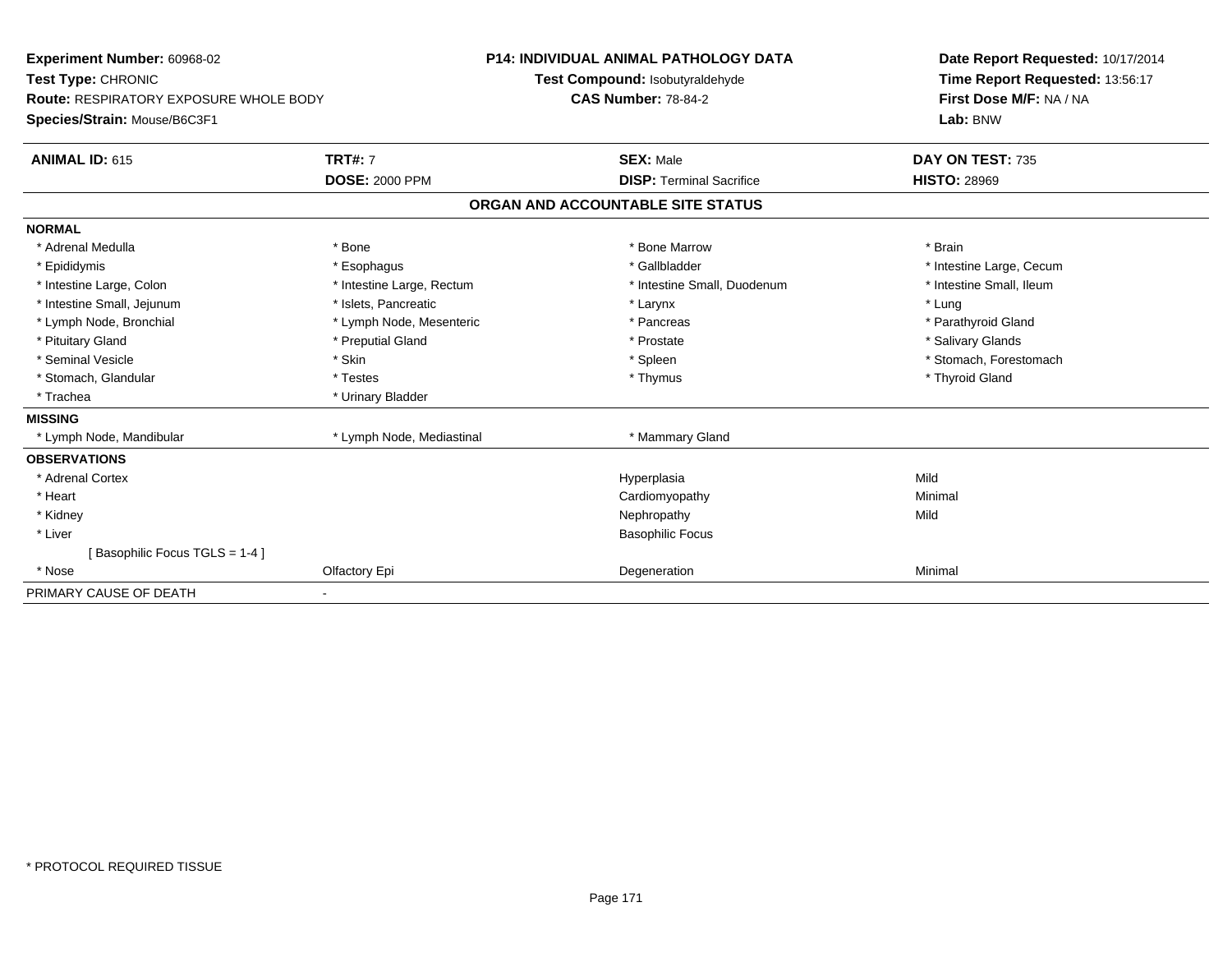| Experiment Number: 60968-02<br>Test Type: CHRONIC |                           | P14: INDIVIDUAL ANIMAL PATHOLOGY DATA<br>Test Compound: Isobutyraldehyde | Date Report Requested: 10/17/2014<br>Time Report Requested: 13:56:17 |  |
|---------------------------------------------------|---------------------------|--------------------------------------------------------------------------|----------------------------------------------------------------------|--|
| <b>Route: RESPIRATORY EXPOSURE WHOLE BODY</b>     |                           | <b>CAS Number: 78-84-2</b>                                               | First Dose M/F: NA / NA                                              |  |
| Species/Strain: Mouse/B6C3F1                      |                           |                                                                          | Lab: BNW                                                             |  |
|                                                   |                           |                                                                          |                                                                      |  |
| ANIMAL ID: 616                                    | <b>TRT#: 7</b>            | <b>SEX: Male</b>                                                         | DAY ON TEST: 733                                                     |  |
|                                                   | <b>DOSE: 2000 PPM</b>     | <b>DISP: Terminal Sacrifice</b>                                          | <b>HISTO: 28970</b>                                                  |  |
|                                                   |                           | ORGAN AND ACCOUNTABLE SITE STATUS                                        |                                                                      |  |
| <b>NORMAL</b>                                     |                           |                                                                          |                                                                      |  |
| * Adrenal Medulla                                 | * Bone                    | * Bone Marrow                                                            | * Brain                                                              |  |
| * Epididymis                                      | * Esophagus               | * Gallbladder                                                            | * Intestine Large, Cecum                                             |  |
| * Intestine Large, Colon                          | * Intestine Large, Rectum | * Intestine Small, Duodenum                                              | * Intestine Small, Ileum                                             |  |
| * Intestine Small, Jejunum                        | * Islets, Pancreatic      | * Larynx                                                                 | * Lymph Node, Bronchial                                              |  |
| * Lymph Node, Mandibular                          | * Lymph Node, Mediastinal | * Lymph Node, Mesenteric                                                 | * Parathyroid Gland                                                  |  |
| * Pituitary Gland                                 | * Preputial Gland         | * Prostate                                                               | * Salivary Glands                                                    |  |
| * Seminal Vesicle                                 | * Skin                    | * Spleen                                                                 | * Stomach, Forestomach                                               |  |
| * Stomach, Glandular                              | * Testes                  | * Trachea                                                                | * Urinary Bladder                                                    |  |
| <b>MISSING</b>                                    |                           |                                                                          |                                                                      |  |
| * Mammary Gland                                   | * Thymus                  |                                                                          |                                                                      |  |
| <b>OBSERVATIONS</b>                               |                           |                                                                          |                                                                      |  |
| * Adrenal Cortex                                  |                           | Hyperplasia                                                              | Minimal                                                              |  |
|                                                   |                           | Hypertrophy                                                              | Mild                                                                 |  |
| * Heart                                           |                           | Cardiomyopathy                                                           | Minimal                                                              |  |
| * Kidney                                          |                           | Nephropathy                                                              | Mild                                                                 |  |
| * Liver                                           |                           | <b>Clear Cell Focus</b>                                                  |                                                                      |  |
|                                                   |                           | Eosinophilic Focus                                                       |                                                                      |  |
| [Clear Cell Focus TGLS = 1-4]                     |                           |                                                                          |                                                                      |  |
| [ Eosinophilic Focus TGLS = 3-10 ]                |                           |                                                                          |                                                                      |  |
| * Lung                                            |                           | Alveolar/Bronchiolar Adenoma                                             |                                                                      |  |
|                                                   |                           | Alveolar/Bronchiolar Carcinoma                                           |                                                                      |  |
| [ Alveolar/Bronchiolar Adenoma TGLS = 3-10 ]      |                           |                                                                          |                                                                      |  |
| [ Alveolar/Bronchiolar Carcinoma TGLS = 2-3 ]     |                           |                                                                          |                                                                      |  |
| * Nose                                            | Olfactory Epi             | Degeneration                                                             | Minimal                                                              |  |
| * Pancreas                                        |                           | Lipomatosis                                                              | Mild                                                                 |  |
| * Thyroid Gland                                   | <b>Follicular Cel</b>     | Hyperplasia                                                              | Minimal                                                              |  |
| PRIMARY CAUSE OF DEATH                            |                           |                                                                          |                                                                      |  |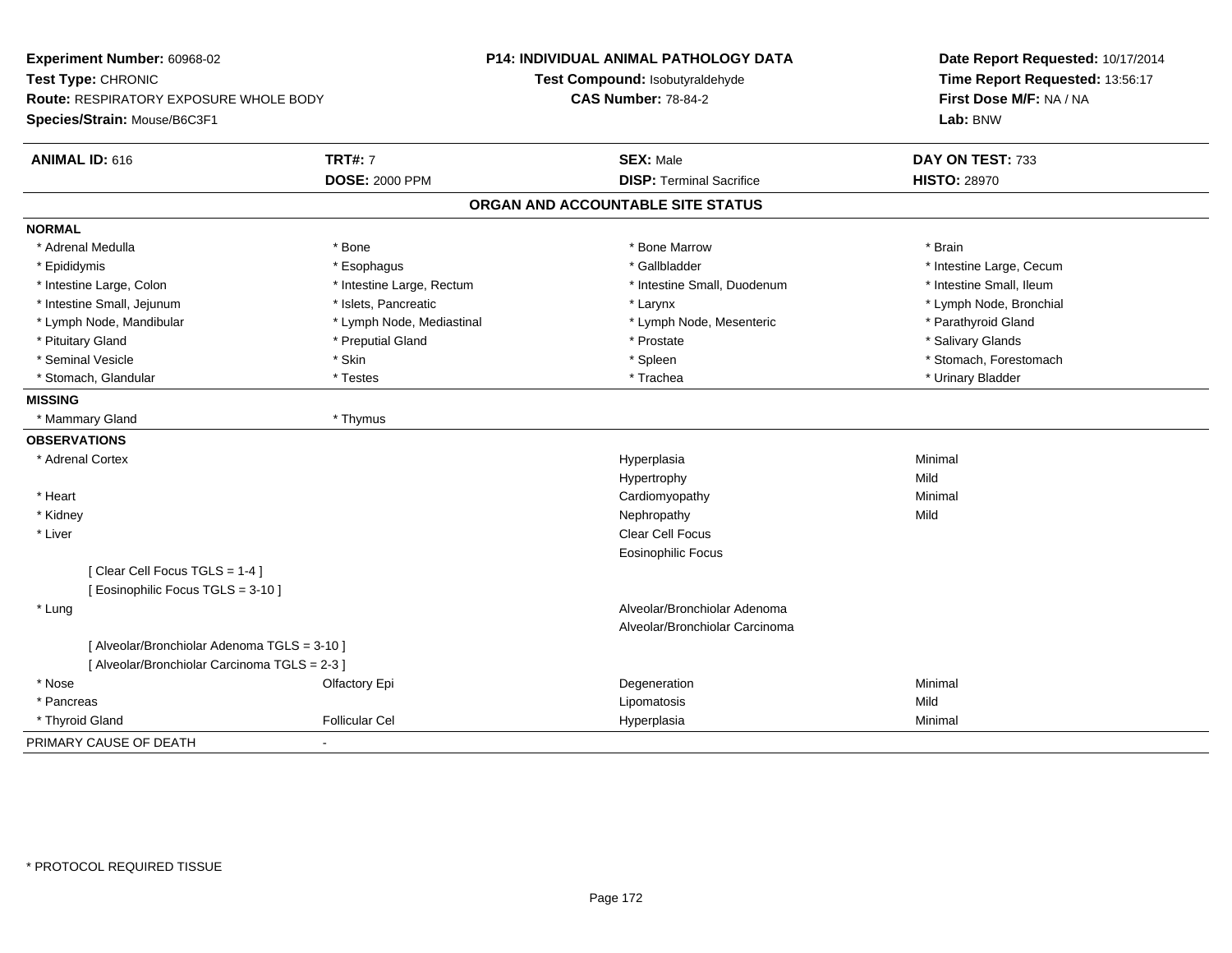| Experiment Number: 60968-02<br>Test Type: CHRONIC<br><b>Route: RESPIRATORY EXPOSURE WHOLE BODY</b><br>Species/Strain: Mouse/B6C3F1<br><b>TRT#: 7</b><br><b>ANIMAL ID: 617</b><br><b>DOSE: 2000 PPM</b> |                           | <b>P14: INDIVIDUAL ANIMAL PATHOLOGY DATA</b><br>Test Compound: Isobutyraldehyde<br><b>CAS Number: 78-84-2</b><br><b>SEX: Male</b><br><b>DISP: Terminal Sacrifice</b> | Date Report Requested: 10/17/2014<br>Time Report Requested: 13:56:17<br>First Dose M/F: NA / NA<br>Lab: BNW<br>DAY ON TEST: 734<br><b>HISTO: 28971</b> |
|--------------------------------------------------------------------------------------------------------------------------------------------------------------------------------------------------------|---------------------------|----------------------------------------------------------------------------------------------------------------------------------------------------------------------|--------------------------------------------------------------------------------------------------------------------------------------------------------|
|                                                                                                                                                                                                        |                           | ORGAN AND ACCOUNTABLE SITE STATUS                                                                                                                                    |                                                                                                                                                        |
| <b>NORMAL</b>                                                                                                                                                                                          |                           |                                                                                                                                                                      |                                                                                                                                                        |
| * Adrenal Medulla                                                                                                                                                                                      | * Bone                    | * Bone Marrow                                                                                                                                                        | * Epididymis                                                                                                                                           |
| * Esophagus                                                                                                                                                                                            | * Gallbladder             | * Heart                                                                                                                                                              | * Intestine Large, Cecum                                                                                                                               |
| * Intestine Large, Colon                                                                                                                                                                               | * Intestine Large, Rectum | * Intestine Small, Duodenum                                                                                                                                          | * Intestine Small, Ileum                                                                                                                               |
| * Intestine Small, Jejunum                                                                                                                                                                             | * Islets, Pancreatic      | * Larynx                                                                                                                                                             | * Lung                                                                                                                                                 |
| * Lymph Node, Mesenteric                                                                                                                                                                               | * Pancreas                | * Preputial Gland                                                                                                                                                    | * Prostate                                                                                                                                             |
| * Salivary Glands                                                                                                                                                                                      | * Seminal Vesicle         | * Skin                                                                                                                                                               | * Spleen                                                                                                                                               |
| * Stomach, Forestomach                                                                                                                                                                                 | * Stomach, Glandular      | * Testes                                                                                                                                                             | * Thymus                                                                                                                                               |
| * Thyroid Gland                                                                                                                                                                                        | * Trachea                 | * Urinary Bladder                                                                                                                                                    |                                                                                                                                                        |
| <b>MISSING</b>                                                                                                                                                                                         |                           |                                                                                                                                                                      |                                                                                                                                                        |
| * Lymph Node, Bronchial                                                                                                                                                                                | * Lymph Node, Mandibular  | * Lymph Node, Mediastinal                                                                                                                                            | * Mammary Gland                                                                                                                                        |
| * Parathyroid Gland                                                                                                                                                                                    | * Pituitary Gland         |                                                                                                                                                                      |                                                                                                                                                        |
| <b>OBSERVATIONS</b>                                                                                                                                                                                    |                           |                                                                                                                                                                      |                                                                                                                                                        |
| * Adrenal Cortex                                                                                                                                                                                       |                           | Hyperplasia                                                                                                                                                          | Mild                                                                                                                                                   |
| * Brain                                                                                                                                                                                                |                           | <b>Cyst Epithelial Inclusion</b>                                                                                                                                     |                                                                                                                                                        |
| * Kidney                                                                                                                                                                                               |                           | Nephropathy                                                                                                                                                          | Mild                                                                                                                                                   |
| * Liver                                                                                                                                                                                                |                           | <b>Basophilic Focus</b>                                                                                                                                              |                                                                                                                                                        |
| Basophilic Focus TGLS = 1-4 ]                                                                                                                                                                          |                           |                                                                                                                                                                      |                                                                                                                                                        |
| * Nose                                                                                                                                                                                                 | Olfactory Epi             | Degeneration                                                                                                                                                         | Minimal                                                                                                                                                |
| PRIMARY CAUSE OF DEATH                                                                                                                                                                                 |                           |                                                                                                                                                                      |                                                                                                                                                        |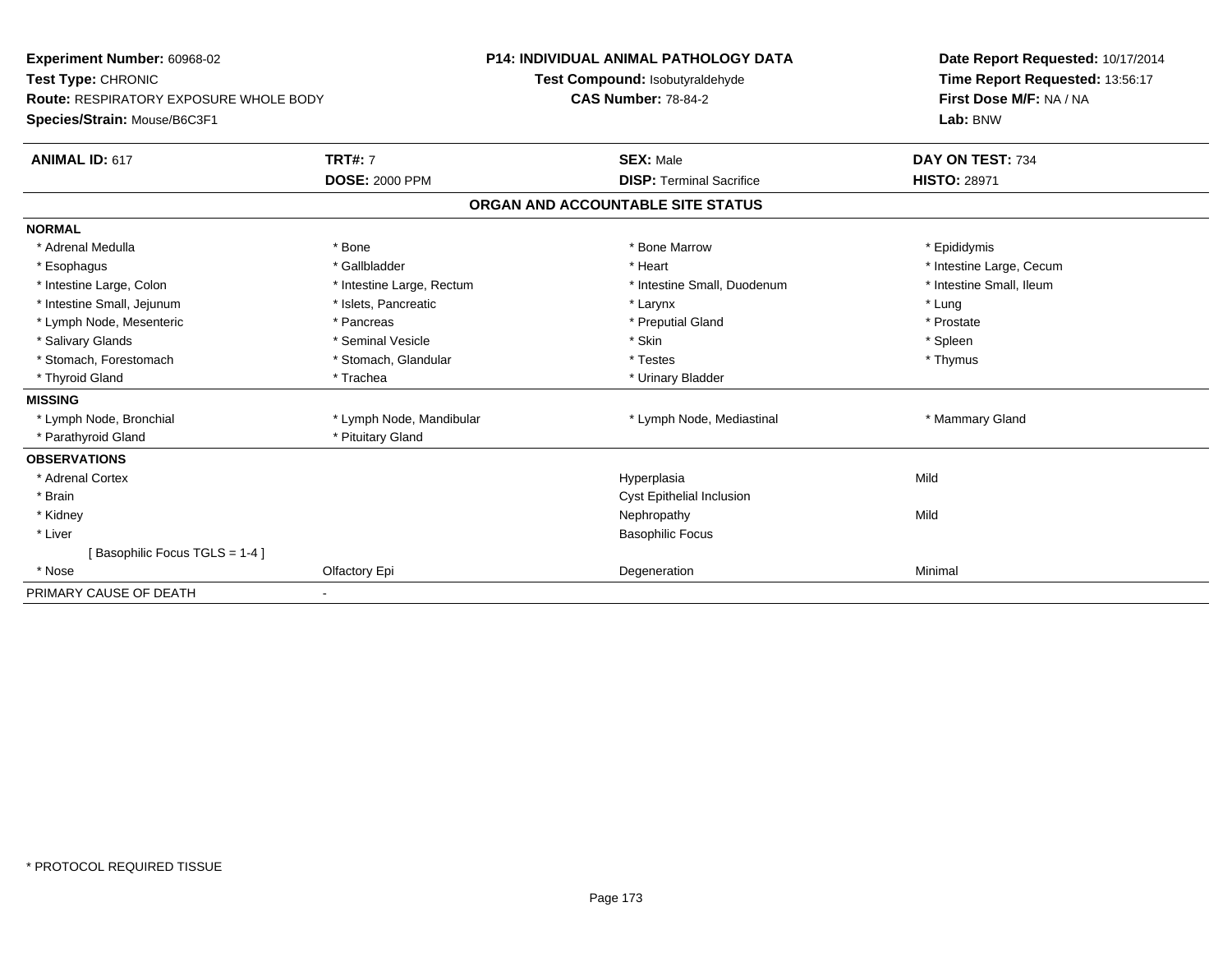**Experiment Number:** 60968-02**Test Type:** CHRONIC **Route:** RESPIRATORY EXPOSURE WHOLE BODY**Species/Strain:** Mouse/B6C3F1**P14: INDIVIDUAL ANIMAL PATHOLOGY DATATest Compound:** Isobutyraldehyde**CAS Number:** 78-84-2**Date Report Requested:** 10/17/2014**Time Report Requested:** 13:56:17**First Dose M/F:** NA / NA**Lab:** BNW**ANIMAL ID:** 618**TRT#:** 7 **SEX:** Male **DAY ON TEST:** 723 **DOSE:** 2000 PPM**DISP:** Natural Death **HISTO:** 28972 **ORGAN AND ACCOUNTABLE SITE STATUSNORMAL**\* Adrenal Medulla \* \* Annual Medulla \* Brain \* Bone \* \* Bone Marrow \* Bone Marrow \* \* Brain \* Brain \* Brain \* Brain \* Brain \* Brain \* Brain \* Brain \* Brain \* Brain \* Brain \* Brain \* Brain \* Brain \* Brain \* Brain \* Brain \* \* Intestine Large, Colon \* Epididymis \* Intestine Large, Cecum \* Esophagus \* Intestine Large, Cecum \* Intestine Large, Cecum \* Intestine Large, Rectum \* Thestine Small, Duodenum \* Number of the small, Ileum \* Intestine Small, Jejunum \* Intestine Small, Jejunum \* Islets, Pancreatic \* Larynx \* Lung \* Lymph Node, Bronchial \* Lymph Node, Mandibular \* The same that the section of the section of the section of the section of the section of the section of the section of the section of the section of the section of the section of the section of t \* Salivary Glands \* Parathyroid Gland \* \* \* Pituitary Gland \* \* Prostate \* \* Prostate \* \* Salivary Glands \* Salivary Glands \* Salivary Glands \* Salivary Glands \* Salivary Glands \* Salivary Glands \* Salivary Glands \* Salivary Glands \* Saliva \* Seminal Vesicle \* The state of the set of the set of the set of the set of the set of the set of the set of the set of the set of the set of the set of the set of the set of the set of the set of the set of the set of th \* Testes \* Thymus \* Trachea \* Urinary Bladder **MISSING**\* Gallbladder \* Mammary Gland **OBSERVATIONS** \* Adrenal Cortexx and the control of the control of the control of the control of the control of the control of the control of the control of the control of the control of the control of the control of the control of the control of the co a Mild \* Heart Cardiomyopathyy Mild Metastatic (Liver) \* Kidney Hepatocellular CarcinomaInfarctt and the contract of the contract of the contract of the contract of the contract of the contract of the contract of the contract of the contract of the contract of the contract of the contract of the contract of the cont [ Hepatocellular Carcinoma TGLS = 6,7-12+13 ] \* Liver Hepatocellular Carcinoma Multiple [ Hepatocellular Carcinoma TGLS = 4,5-10+11 ]**Mesentery**  Hepatocellular Carcinoma Metastatic (Liver) [ Hepatocellular Carcinoma TGLS = 2,3-15+14 ] \* Nosee and the Cole of Cole of the Cole of the Cole of the Cole of the Cole of the Cole of the Cole of the Cole of the Mild InflammationSuppurative, Minimal<br>Mild \* Preputial Glandd and the control of the control of the control of the control of the control of the control of the control of the control of the control of the control of the control of the control of the control of the control of the co [ Cyst TGLS = 1-7 ] \* Stomach, Glandular**Inflammation Inflammation**  Chronic Active, Mild \* Thyroid Glandd **Exercise Controllicular Cel Cel Adenoma** Adenoma Adenoma Adenoma Adenoma Adenoma Adenoma Adenoma Adenoma Adenoma Adenoma Adenoma Adenoma Adenoma Adenoma Adenoma Adenoma Adenoma Adenoma Adenoma Adenoma Adenoma Adenoma PRIMARY CAUSE OF DEATH- Liver Hepatocellular Carcinoma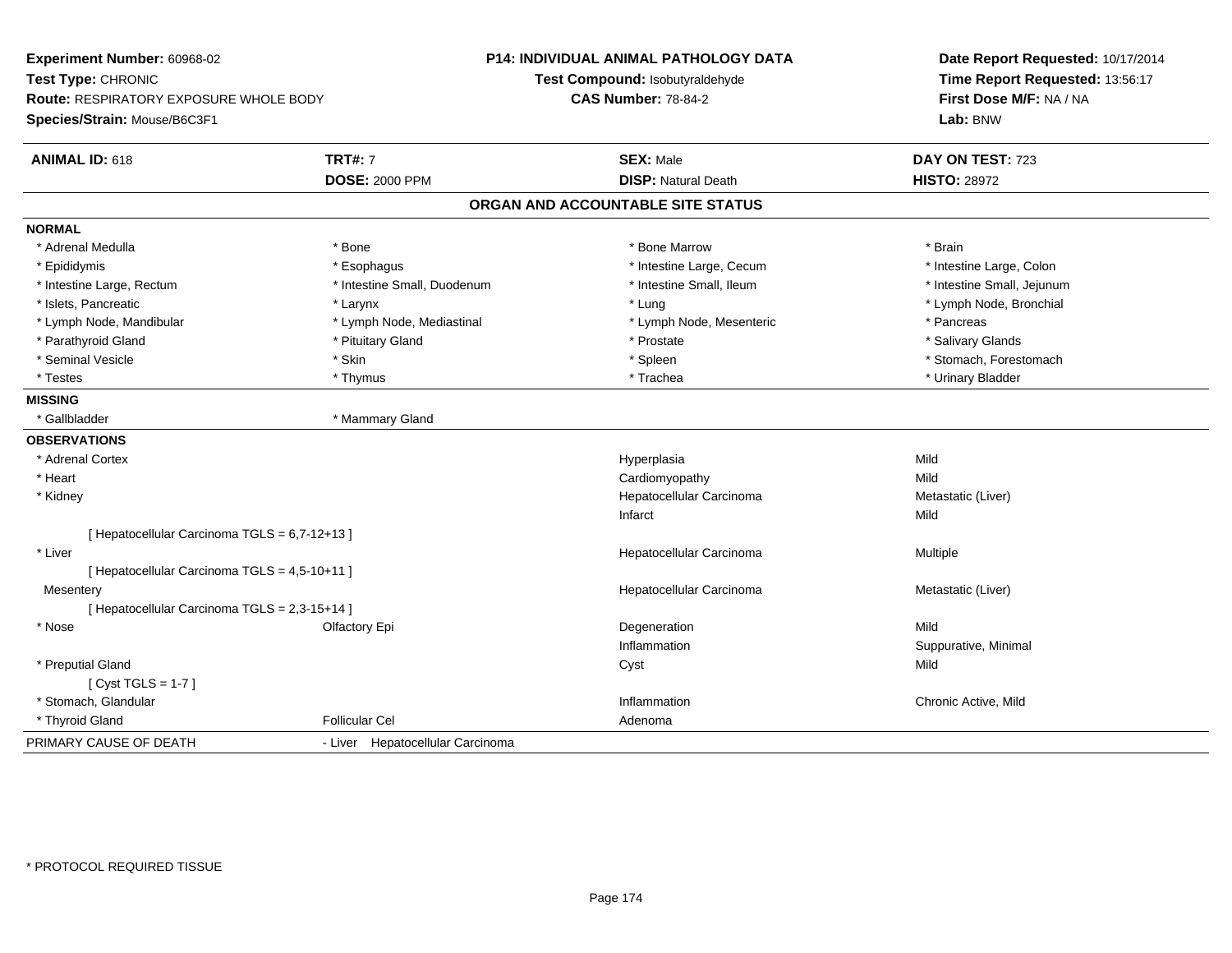| Experiment Number: 60968-02<br><b>Test Type: CHRONIC</b><br><b>Route: RESPIRATORY EXPOSURE WHOLE BODY</b><br>Species/Strain: Mouse/B6C3F1 |                            | <b>P14: INDIVIDUAL ANIMAL PATHOLOGY DATA</b><br>Test Compound: Isobutyraldehyde<br><b>CAS Number: 78-84-2</b> |                                   | Date Report Requested: 10/17/2014<br>Time Report Requested: 13:56:17<br>First Dose M/F: NA / NA<br>Lab: BNW |  |
|-------------------------------------------------------------------------------------------------------------------------------------------|----------------------------|---------------------------------------------------------------------------------------------------------------|-----------------------------------|-------------------------------------------------------------------------------------------------------------|--|
| <b>ANIMAL ID: 619</b>                                                                                                                     | <b>TRT#: 7</b>             |                                                                                                               | <b>SEX: Male</b>                  | DAY ON TEST: 733                                                                                            |  |
|                                                                                                                                           | <b>DOSE: 2000 PPM</b>      |                                                                                                               | <b>DISP:</b> Terminal Sacrifice   | <b>HISTO: 28973</b>                                                                                         |  |
|                                                                                                                                           |                            |                                                                                                               | ORGAN AND ACCOUNTABLE SITE STATUS |                                                                                                             |  |
| <b>NORMAL</b>                                                                                                                             |                            |                                                                                                               |                                   |                                                                                                             |  |
| * Adrenal Medulla                                                                                                                         | * Bone                     |                                                                                                               | * Bone Marrow                     | * Brain                                                                                                     |  |
| * Epididymis                                                                                                                              | * Esophagus                |                                                                                                               | * Gallbladder                     | * Heart                                                                                                     |  |
| * Intestine Large, Cecum                                                                                                                  | * Intestine Large, Colon   |                                                                                                               | * Intestine Large, Rectum         | * Intestine Small, Duodenum                                                                                 |  |
| * Intestine Small, Ileum                                                                                                                  | * Intestine Small, Jejunum |                                                                                                               | * Islets. Pancreatic              | * Larynx                                                                                                    |  |
| * Liver                                                                                                                                   | * Lung                     |                                                                                                               | * Lymph Node, Bronchial           | * Lymph Node, Mandibular                                                                                    |  |
| * Pancreas                                                                                                                                | * Pituitary Gland          |                                                                                                               | * Preputial Gland                 | * Prostate                                                                                                  |  |
| * Salivary Glands                                                                                                                         | * Seminal Vesicle          |                                                                                                               | * Skin                            | * Spleen                                                                                                    |  |
| * Stomach. Forestomach                                                                                                                    | * Stomach, Glandular       |                                                                                                               | * Testes                          | * Thymus                                                                                                    |  |
| * Thyroid Gland                                                                                                                           | * Trachea                  |                                                                                                               | * Urinary Bladder                 |                                                                                                             |  |
| <b>MISSING</b>                                                                                                                            |                            |                                                                                                               |                                   |                                                                                                             |  |
| * Lymph Node, Mediastinal                                                                                                                 | * Mammary Gland            |                                                                                                               | * Parathyroid Gland               |                                                                                                             |  |
| <b>OBSERVATIONS</b>                                                                                                                       |                            |                                                                                                               |                                   |                                                                                                             |  |
| * Adrenal Cortex                                                                                                                          | Capsule                    |                                                                                                               | Adenoma                           |                                                                                                             |  |
| * Kidney                                                                                                                                  |                            |                                                                                                               | Nephropathy                       | Mild                                                                                                        |  |
| * Lymph Node, Mesenteric                                                                                                                  |                            |                                                                                                               | Lymphoma Malignant                |                                                                                                             |  |
| * Nose                                                                                                                                    | Olfactory Epi              |                                                                                                               | Degeneration                      | Minimal                                                                                                     |  |
| PRIMARY CAUSE OF DEATH                                                                                                                    |                            |                                                                                                               |                                   |                                                                                                             |  |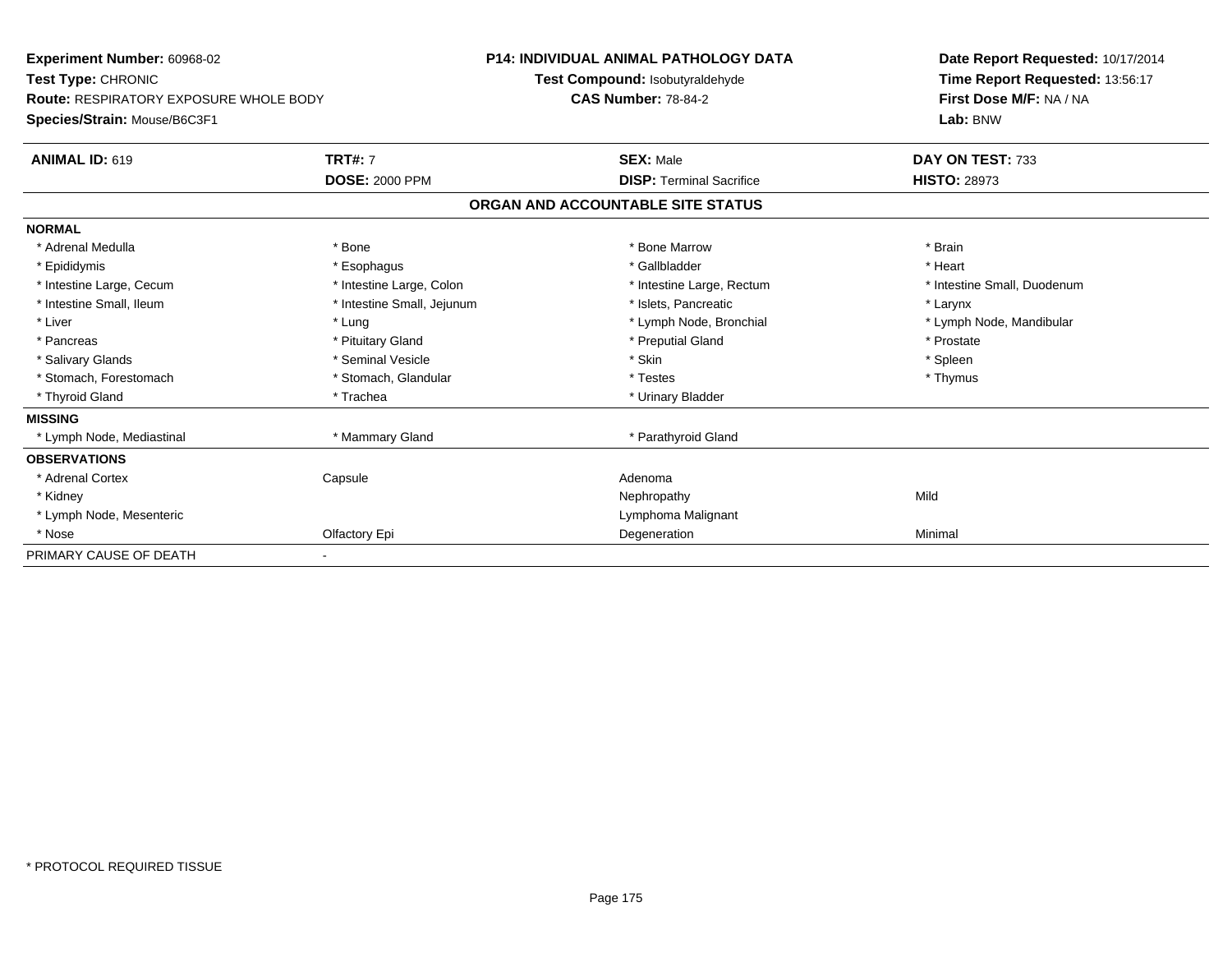| Experiment Number: 60968-02<br>Test Type: CHRONIC<br>Route: RESPIRATORY EXPOSURE WHOLE BODY |                           | <b>P14: INDIVIDUAL ANIMAL PATHOLOGY DATA</b><br>Test Compound: Isobutyraldehyde<br><b>CAS Number: 78-84-2</b> | Date Report Requested: 10/17/2014<br>Time Report Requested: 13:56:17<br>First Dose M/F: NA / NA |  |
|---------------------------------------------------------------------------------------------|---------------------------|---------------------------------------------------------------------------------------------------------------|-------------------------------------------------------------------------------------------------|--|
| Species/Strain: Mouse/B6C3F1                                                                |                           |                                                                                                               | Lab: BNW                                                                                        |  |
| <b>ANIMAL ID: 620</b>                                                                       | <b>TRT#: 7</b>            | <b>SEX: Male</b>                                                                                              | DAY ON TEST: 733                                                                                |  |
|                                                                                             | <b>DOSE: 2000 PPM</b>     | <b>DISP: Terminal Sacrifice</b>                                                                               | <b>HISTO: 28974</b>                                                                             |  |
|                                                                                             |                           | ORGAN AND ACCOUNTABLE SITE STATUS                                                                             |                                                                                                 |  |
| <b>NORMAL</b>                                                                               |                           |                                                                                                               |                                                                                                 |  |
| * Adrenal Medulla                                                                           | * Bone                    | * Bone Marrow                                                                                                 | * Brain                                                                                         |  |
| * Epididymis                                                                                | * Esophagus               | * Gallbladder                                                                                                 | * Intestine Large, Cecum                                                                        |  |
| * Intestine Large, Colon                                                                    | * Intestine Large, Rectum | * Intestine Small, Duodenum                                                                                   | * Intestine Small, Ileum                                                                        |  |
| * Intestine Small, Jejunum                                                                  | * Islets, Pancreatic      | * Larynx                                                                                                      | * Lung                                                                                          |  |
| * Lymph Node, Mandibular                                                                    | * Lymph Node, Mediastinal | * Lymph Node, Mesenteric                                                                                      | * Pancreas                                                                                      |  |
| * Parathyroid Gland                                                                         | * Pituitary Gland         | * Prostate                                                                                                    | * Salivary Glands                                                                               |  |
| * Seminal Vesicle                                                                           | * Skin                    | * Spleen                                                                                                      | * Stomach, Forestomach                                                                          |  |
| * Stomach, Glandular                                                                        | * Testes                  | * Thymus                                                                                                      | * Trachea                                                                                       |  |
| * Urinary Bladder                                                                           |                           |                                                                                                               |                                                                                                 |  |
| <b>MISSING</b>                                                                              |                           |                                                                                                               |                                                                                                 |  |
| * Lymph Node, Bronchial                                                                     | * Mammary Gland           |                                                                                                               |                                                                                                 |  |
| <b>OBSERVATIONS</b>                                                                         |                           |                                                                                                               |                                                                                                 |  |
| * Adrenal Cortex                                                                            |                           | Hypertrophy                                                                                                   | Mild                                                                                            |  |
| * Heart                                                                                     |                           | Cardiomyopathy                                                                                                | Mild                                                                                            |  |
| * Kidney                                                                                    |                           | Nephropathy                                                                                                   | Mild                                                                                            |  |
| * Liver                                                                                     |                           | <b>Eosinophilic Focus</b>                                                                                     |                                                                                                 |  |
| [ Eosinophilic Focus TGLS = 2-10 ]                                                          |                           |                                                                                                               |                                                                                                 |  |
| * Nose                                                                                      | Olfactory Epi             | Degeneration                                                                                                  | Minimal                                                                                         |  |
| * Preputial Gland                                                                           |                           | Inflammation                                                                                                  | Chronic Active, Moderate                                                                        |  |
| [Inflammation TGLS = $1-7+11$ ]                                                             |                           |                                                                                                               |                                                                                                 |  |
| * Thyroid Gland                                                                             | <b>Follicular Cel</b>     | Hyperplasia                                                                                                   | Mild                                                                                            |  |
| PRIMARY CAUSE OF DEATH                                                                      |                           |                                                                                                               |                                                                                                 |  |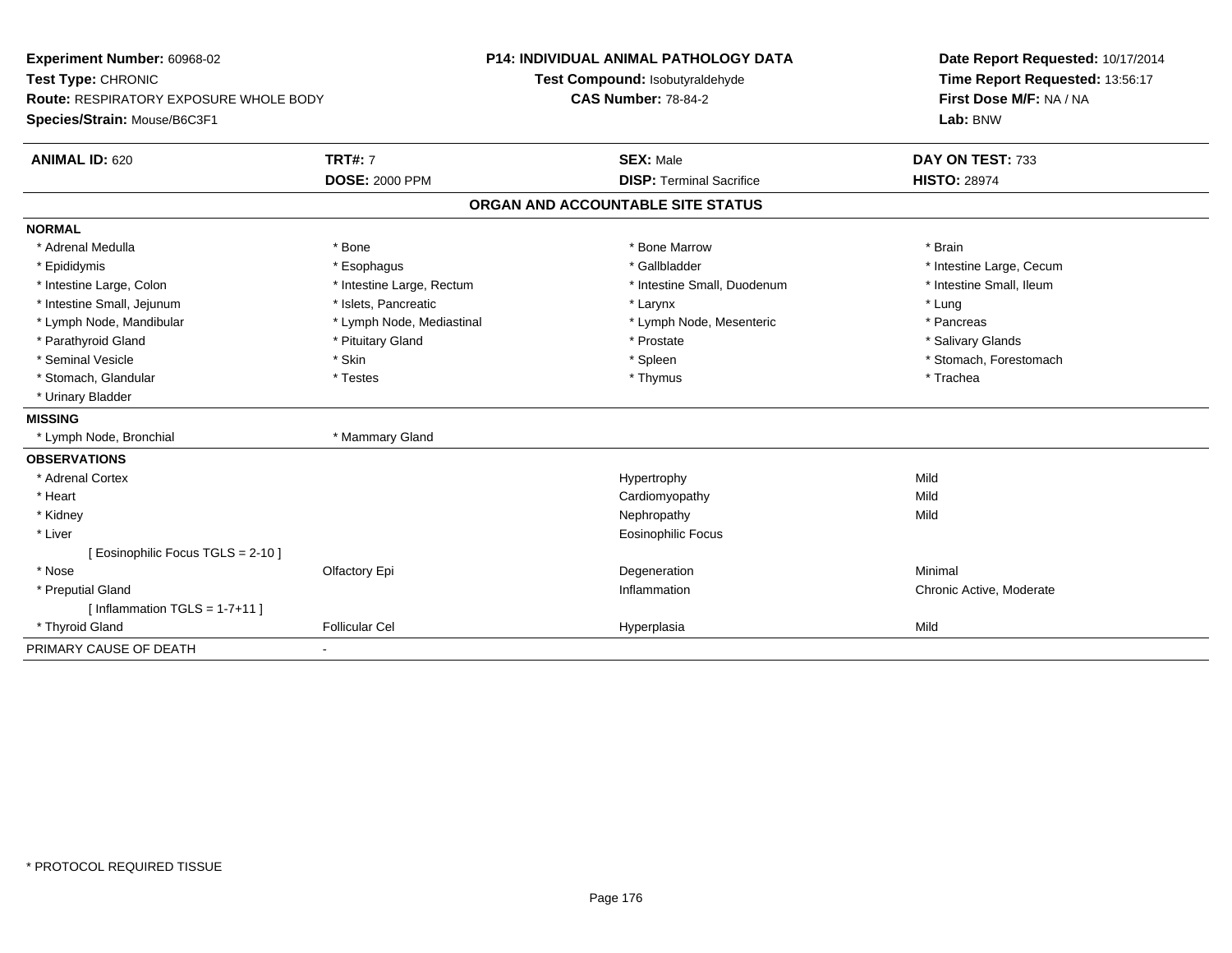| Experiment Number: 60968-02                      |                            | <b>P14: INDIVIDUAL ANIMAL PATHOLOGY DATA</b> | Date Report Requested: 10/17/2014<br>Time Report Requested: 13:56:17 |  |  |
|--------------------------------------------------|----------------------------|----------------------------------------------|----------------------------------------------------------------------|--|--|
| Test Type: CHRONIC                               |                            | Test Compound: Isobutyraldehyde              |                                                                      |  |  |
| <b>Route: RESPIRATORY EXPOSURE WHOLE BODY</b>    |                            | <b>CAS Number: 78-84-2</b>                   | First Dose M/F: NA / NA                                              |  |  |
| Species/Strain: Mouse/B6C3F1                     |                            |                                              | Lab: BNW                                                             |  |  |
| <b>ANIMAL ID: 621</b>                            | <b>TRT#: 7</b>             | <b>SEX: Male</b>                             | DAY ON TEST: 670                                                     |  |  |
|                                                  | <b>DOSE: 2000 PPM</b>      | <b>DISP:</b> Moribund Sacrifice              | <b>HISTO: 28975</b>                                                  |  |  |
|                                                  |                            | ORGAN AND ACCOUNTABLE SITE STATUS            |                                                                      |  |  |
| <b>NORMAL</b>                                    |                            |                                              |                                                                      |  |  |
| * Adrenal Cortex                                 | * Adrenal Medulla          | * Bone                                       | * Bone Marrow                                                        |  |  |
| * Brain                                          | * Epididymis               | * Esophagus                                  | * Gallbladder                                                        |  |  |
| * Intestine Large, Cecum                         | * Intestine Large, Colon   | * Intestine Large, Rectum                    | * Intestine Small, Duodenum                                          |  |  |
| * Intestine Small, Ileum                         | * Intestine Small, Jejunum | * Islets, Pancreatic                         | * Larynx                                                             |  |  |
| * Pancreas                                       | * Parathyroid Gland        | * Pituitary Gland                            | * Prostate                                                           |  |  |
| * Salivary Glands                                | * Seminal Vesicle          | * Skin                                       | * Stomach, Forestomach                                               |  |  |
| * Stomach, Glandular                             | * Testes                   | * Thymus                                     | * Thyroid Gland                                                      |  |  |
| * Trachea                                        | * Urinary Bladder          |                                              |                                                                      |  |  |
| <b>MISSING</b>                                   |                            |                                              |                                                                      |  |  |
| * Lymph Node, Mandibular                         | * Mammary Gland            |                                              |                                                                      |  |  |
| <b>OBSERVATIONS</b>                              |                            |                                              |                                                                      |  |  |
| * Heart                                          |                            | Cardiomyopathy                               | Minimal                                                              |  |  |
| * Kidney                                         |                            | Nephropathy                                  | Minimal                                                              |  |  |
| * Liver                                          |                            | Hepatocellular Adenoma                       | Multiple                                                             |  |  |
| [ Hepatocellular Adenoma TGLS = 2,3-4+10 ]       |                            |                                              |                                                                      |  |  |
| * Lung                                           |                            | Alveolar/Bronchiolar Adenoma                 |                                                                      |  |  |
| [ Alveolar/Bronchiolar Adenoma TGLS = 2,3-4+10 ] |                            |                                              |                                                                      |  |  |
| Lymph Node                                       | Lumbar                     | Lymphoma Malignant                           |                                                                      |  |  |
|                                                  | Renal                      | Lymphoma Malignant                           |                                                                      |  |  |
| [ Lymphoma Malignant TGLS = 5-11 ]               |                            |                                              |                                                                      |  |  |
| [ Lymphoma Malignant TGLS = 4-12 ]               |                            |                                              |                                                                      |  |  |
| * Lymph Node, Bronchial                          |                            | Lymphoma Malignant                           |                                                                      |  |  |
| [ Lymphoma Malignant TGLS = 6-6 ]                |                            |                                              |                                                                      |  |  |
| * Lymph Node, Mediastinal                        |                            | Lymphoma Malignant                           |                                                                      |  |  |
| [ Lymphoma Malignant TGLS = 6-6 ]                |                            |                                              |                                                                      |  |  |
| * Lymph Node, Mesenteric                         |                            | Lymphoma Malignant                           |                                                                      |  |  |
| [ Lymphoma Malignant TGLS = 6-6 ]                |                            |                                              |                                                                      |  |  |
| * Nose                                           | Olfactory Epi              | Degeneration                                 | Minimal                                                              |  |  |
| * Preputial Gland                                |                            | Inflammation                                 | Chronic Active, Moderate                                             |  |  |
| * Spleen                                         |                            | Lymphoma Malignant                           |                                                                      |  |  |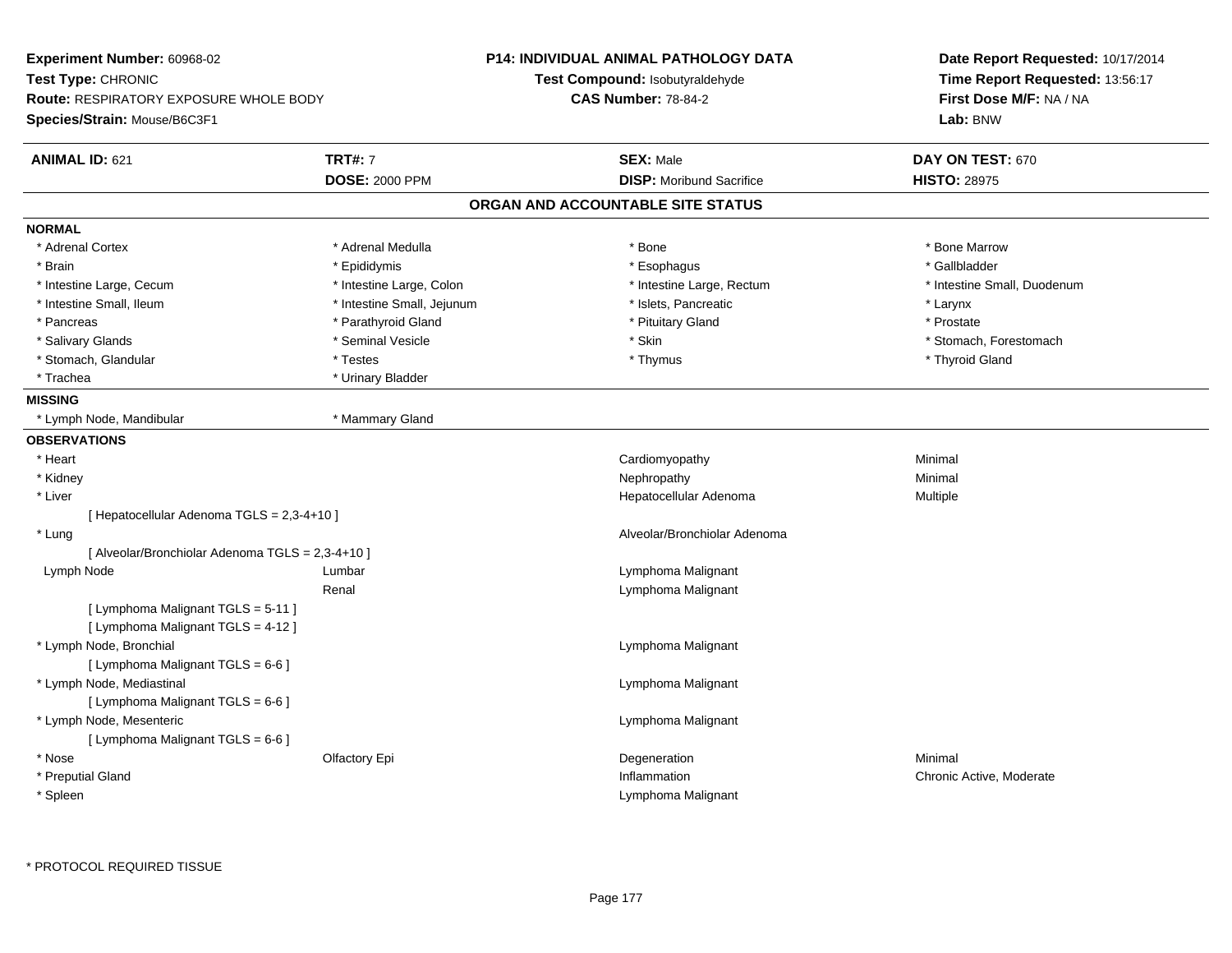| <b>Experiment Number: 60968-02</b><br><b>Test Type: CHRONIC</b><br><b>Route: RESPIRATORY EXPOSURE WHOLE BODY</b><br>Species/Strain: Mouse/B6C3F1 |                                             | <b>P14: INDIVIDUAL ANIMAL PATHOLOGY DATA</b> | Date Report Requested: 10/17/2014<br>Time Report Requested: 13:56:17 |  |
|--------------------------------------------------------------------------------------------------------------------------------------------------|---------------------------------------------|----------------------------------------------|----------------------------------------------------------------------|--|
|                                                                                                                                                  |                                             | Test Compound: Isobutyraldehyde              |                                                                      |  |
|                                                                                                                                                  |                                             | <b>CAS Number: 78-84-2</b>                   | First Dose M/F: NA / NA                                              |  |
|                                                                                                                                                  |                                             |                                              | Lab: BNW                                                             |  |
| <b>ANIMAL ID: 621</b>                                                                                                                            | <b>TRT#: 7</b>                              | <b>SEX: Male</b>                             | <b>DAY ON TEST: 670</b>                                              |  |
|                                                                                                                                                  | <b>DOSE: 2000 PPM</b>                       | <b>DISP:</b> Moribund Sacrifice              | <b>HISTO: 28975</b>                                                  |  |
|                                                                                                                                                  |                                             | ORGAN AND ACCOUNTABLE SITE STATUS            |                                                                      |  |
| [ Lymphoma Malignant $TGLS = 1-4$ ]                                                                                                              |                                             |                                              |                                                                      |  |
| PRIMARY CAUSE OF DEATH                                                                                                                           | - Lymph Node, Mesenteric Lymphoma Malignant |                                              |                                                                      |  |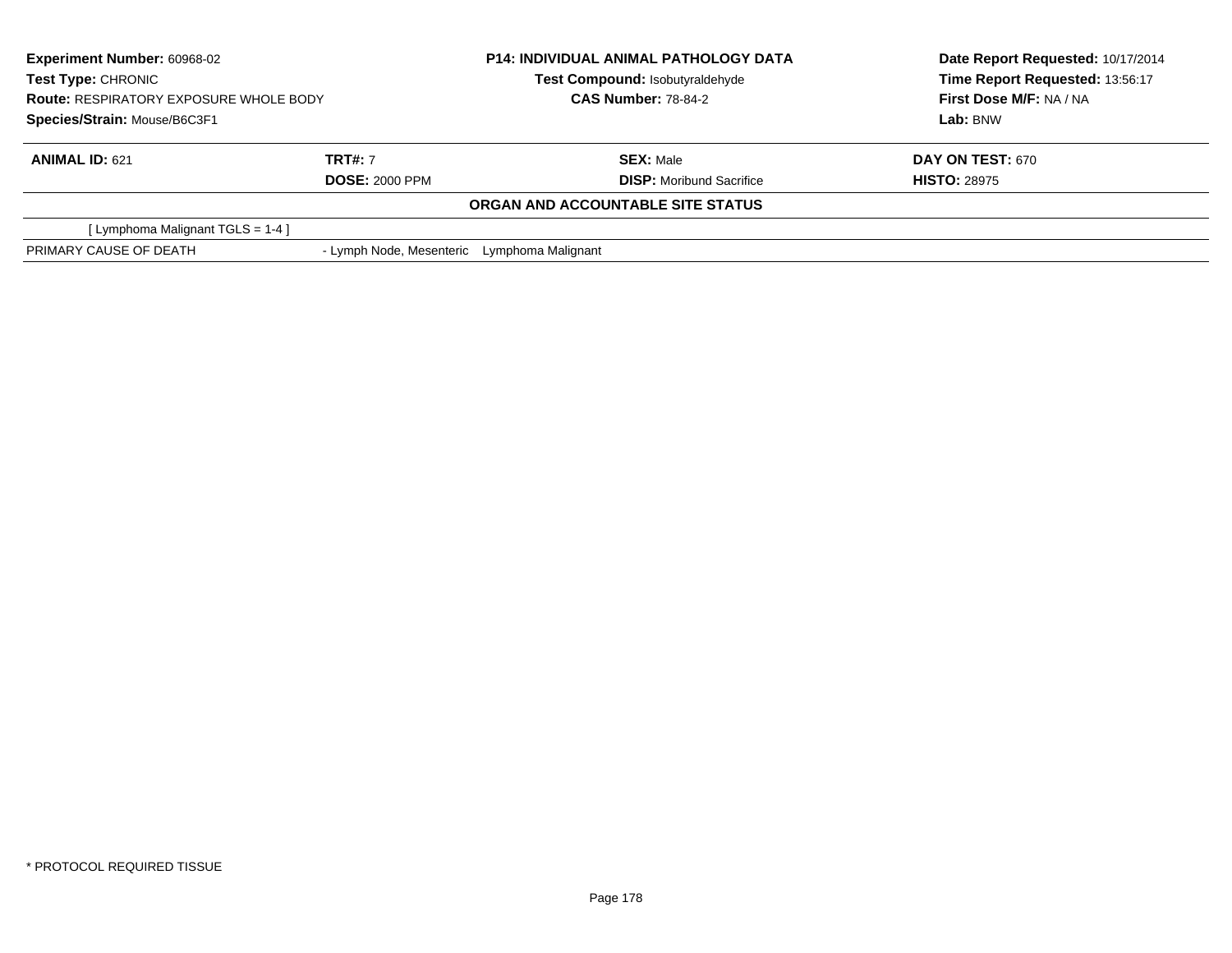| Experiment Number: 60968-02<br>Test Type: CHRONIC<br>Route: RESPIRATORY EXPOSURE WHOLE BODY<br>Species/Strain: Mouse/B6C3F1 |                            | P14: INDIVIDUAL ANIMAL PATHOLOGY DATA<br>Test Compound: Isobutyraldehyde<br><b>CAS Number: 78-84-2</b> | Date Report Requested: 10/17/2014<br>Time Report Requested: 13:56:17<br>First Dose M/F: NA / NA<br>Lab: BNW |  |  |  |
|-----------------------------------------------------------------------------------------------------------------------------|----------------------------|--------------------------------------------------------------------------------------------------------|-------------------------------------------------------------------------------------------------------------|--|--|--|
| <b>ANIMAL ID: 622</b>                                                                                                       | <b>TRT#: 7</b>             | <b>SEX: Male</b>                                                                                       | DAY ON TEST: 735                                                                                            |  |  |  |
|                                                                                                                             | <b>DOSE: 2000 PPM</b>      | <b>DISP: Terminal Sacrifice</b>                                                                        | <b>HISTO: 28976</b>                                                                                         |  |  |  |
| ORGAN AND ACCOUNTABLE SITE STATUS                                                                                           |                            |                                                                                                        |                                                                                                             |  |  |  |
| <b>NORMAL</b>                                                                                                               |                            |                                                                                                        |                                                                                                             |  |  |  |
| * Adrenal Medulla                                                                                                           | * Bone                     | * Bone Marrow                                                                                          | * Brain                                                                                                     |  |  |  |
| * Epididymis                                                                                                                | * Esophagus                | * Gallbladder                                                                                          | * Heart                                                                                                     |  |  |  |
| * Intestine Large, Cecum                                                                                                    | * Intestine Large, Colon   | * Intestine Large, Rectum                                                                              | * Intestine Small, Duodenum                                                                                 |  |  |  |
| * Intestine Small, Ileum                                                                                                    | * Intestine Small, Jejunum | * Islets, Pancreatic                                                                                   | * Larynx                                                                                                    |  |  |  |
| * Liver                                                                                                                     | * Lung                     | * Lymph Node, Bronchial                                                                                | * Lymph Node, Mandibular                                                                                    |  |  |  |
| * Lymph Node, Mesenteric                                                                                                    | * Pancreas                 | * Parathyroid Gland                                                                                    | * Pituitary Gland                                                                                           |  |  |  |
| * Preputial Gland                                                                                                           | * Prostate                 | * Salivary Glands                                                                                      | * Seminal Vesicle                                                                                           |  |  |  |
| * Skin                                                                                                                      | * Stomach, Forestomach     | * Stomach, Glandular                                                                                   | * Testes                                                                                                    |  |  |  |
| * Thymus                                                                                                                    | * Trachea                  | * Urinary Bladder                                                                                      |                                                                                                             |  |  |  |
| <b>MISSING</b>                                                                                                              |                            |                                                                                                        |                                                                                                             |  |  |  |
| * Lymph Node, Mediastinal                                                                                                   | * Mammary Gland            |                                                                                                        |                                                                                                             |  |  |  |
| <b>OBSERVATIONS</b>                                                                                                         |                            |                                                                                                        |                                                                                                             |  |  |  |
| * Adrenal Cortex                                                                                                            |                            | Hyperplasia                                                                                            | Mild                                                                                                        |  |  |  |
|                                                                                                                             |                            | Hypertrophy                                                                                            | Mild                                                                                                        |  |  |  |
| * Kidney                                                                                                                    |                            | Nephropathy                                                                                            | Mild                                                                                                        |  |  |  |
| Lymph Node                                                                                                                  | Pancreatic                 | Lymphoma Malignant                                                                                     |                                                                                                             |  |  |  |
| [ Lymphoma Malignant TGLS = 1-11 ]                                                                                          |                            |                                                                                                        |                                                                                                             |  |  |  |
| * Nose                                                                                                                      | Olfactory Epi              | Degeneration                                                                                           | Minimal                                                                                                     |  |  |  |
| * Spleen                                                                                                                    |                            | Lymphoma Malignant                                                                                     |                                                                                                             |  |  |  |
| [ Lymphoma Malignant TGLS = 2,3-10+4 ]                                                                                      |                            |                                                                                                        |                                                                                                             |  |  |  |
| * Thyroid Gland                                                                                                             | <b>Follicular Cel</b>      | Adenoma                                                                                                |                                                                                                             |  |  |  |
| PRIMARY CAUSE OF DEATH                                                                                                      |                            |                                                                                                        |                                                                                                             |  |  |  |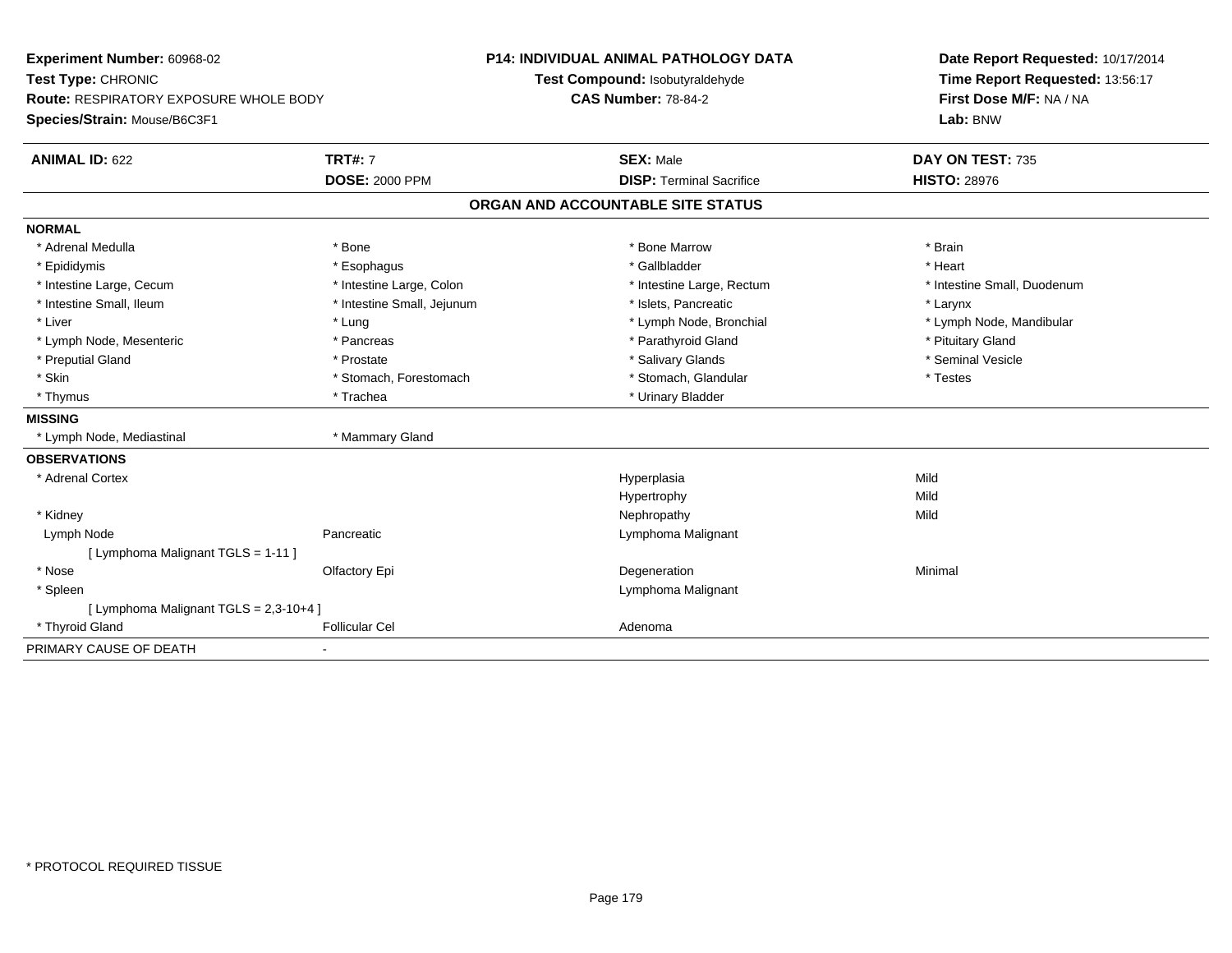| Experiment Number: 60968-02<br>Test Type: CHRONIC<br>Route: RESPIRATORY EXPOSURE WHOLE BODY |                            | P14: INDIVIDUAL ANIMAL PATHOLOGY DATA                         |                                   |  | Date Report Requested: 10/17/2014                          |  |  |
|---------------------------------------------------------------------------------------------|----------------------------|---------------------------------------------------------------|-----------------------------------|--|------------------------------------------------------------|--|--|
|                                                                                             |                            | Test Compound: Isobutyraldehyde<br><b>CAS Number: 78-84-2</b> |                                   |  | Time Report Requested: 13:56:17<br>First Dose M/F: NA / NA |  |  |
|                                                                                             |                            |                                                               |                                   |  |                                                            |  |  |
| Species/Strain: Mouse/B6C3F1                                                                |                            |                                                               |                                   |  | Lab: BNW                                                   |  |  |
| <b>ANIMAL ID: 623</b>                                                                       | <b>TRT#: 7</b>             |                                                               | <b>SEX: Male</b>                  |  | DAY ON TEST: 733                                           |  |  |
|                                                                                             | <b>DOSE: 2000 PPM</b>      |                                                               | <b>DISP: Terminal Sacrifice</b>   |  | <b>HISTO: 28977</b>                                        |  |  |
|                                                                                             |                            |                                                               | ORGAN AND ACCOUNTABLE SITE STATUS |  |                                                            |  |  |
| <b>NORMAL</b>                                                                               |                            |                                                               |                                   |  |                                                            |  |  |
| * Adrenal Medulla                                                                           | * Bone                     |                                                               | * Bone Marrow                     |  | * Brain                                                    |  |  |
| * Epididymis                                                                                | * Esophagus                |                                                               | * Gallbladder                     |  | * Heart                                                    |  |  |
| * Intestine Large, Cecum                                                                    | * Intestine Large, Colon   |                                                               | * Intestine Large, Rectum         |  | * Intestine Small, Duodenum                                |  |  |
| * Intestine Small, Ileum                                                                    | * Intestine Small, Jejunum |                                                               | * Islets, Pancreatic              |  | * Larynx                                                   |  |  |
| * Lung                                                                                      | * Lymph Node, Bronchial    |                                                               | * Lymph Node, Mandibular          |  | * Lymph Node, Mediastinal                                  |  |  |
| * Lymph Node, Mesenteric                                                                    | * Pancreas                 |                                                               | * Pituitary Gland                 |  | * Preputial Gland                                          |  |  |
| * Prostate                                                                                  | * Salivary Glands          |                                                               | * Seminal Vesicle                 |  | * Skin                                                     |  |  |
| * Stomach, Forestomach                                                                      | * Stomach, Glandular       |                                                               | * Testes                          |  | * Thymus                                                   |  |  |
| * Trachea                                                                                   | * Urinary Bladder          |                                                               |                                   |  |                                                            |  |  |
| <b>MISSING</b>                                                                              |                            |                                                               |                                   |  |                                                            |  |  |
| * Mammary Gland                                                                             | * Parathyroid Gland        |                                                               |                                   |  |                                                            |  |  |
| <b>OBSERVATIONS</b>                                                                         |                            |                                                               |                                   |  |                                                            |  |  |
| * Adrenal Cortex                                                                            |                            |                                                               | Hypertrophy                       |  | Minimal                                                    |  |  |
| * Kidney                                                                                    |                            |                                                               | Nephropathy                       |  | Mild                                                       |  |  |
| * Liver                                                                                     |                            |                                                               | Hepatocellular Carcinoma          |  |                                                            |  |  |
| [ Hepatocellular Carcinoma TGLS = 1-4 ]                                                     |                            |                                                               |                                   |  |                                                            |  |  |
| * Nose                                                                                      | Olfactory Epi              |                                                               | Degeneration                      |  | Minimal                                                    |  |  |
| * Spleen                                                                                    |                            |                                                               | Hyperplasia                       |  | Lymphoid, Mild                                             |  |  |
| [Hyperplasia TGLS = $2-4$ ]                                                                 |                            |                                                               |                                   |  |                                                            |  |  |
| * Thyroid Gland                                                                             | <b>Follicular Cel</b>      |                                                               | Hyperplasia                       |  | Minimal                                                    |  |  |
| PRIMARY CAUSE OF DEATH                                                                      | ٠                          |                                                               |                                   |  |                                                            |  |  |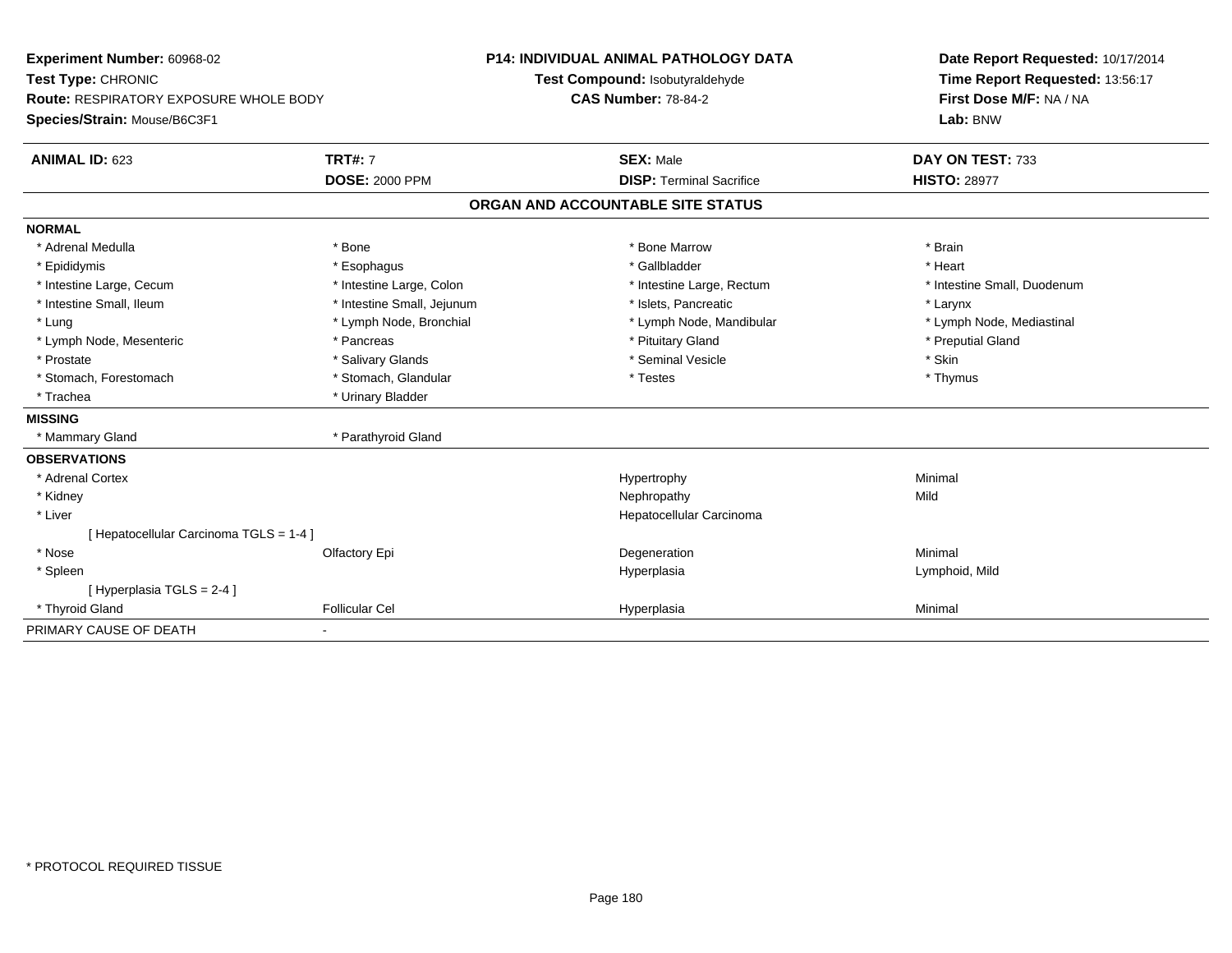| Experiment Number: 60968-02<br>Test Type: CHRONIC<br><b>Route: RESPIRATORY EXPOSURE WHOLE BODY</b><br>Species/Strain: Mouse/B6C3F1 |                            | <b>P14: INDIVIDUAL ANIMAL PATHOLOGY DATA</b><br>Test Compound: Isobutyraldehyde<br><b>CAS Number: 78-84-2</b> | Date Report Requested: 10/17/2014<br>Time Report Requested: 13:56:17<br>First Dose M/F: NA / NA<br>Lab: BNW |
|------------------------------------------------------------------------------------------------------------------------------------|----------------------------|---------------------------------------------------------------------------------------------------------------|-------------------------------------------------------------------------------------------------------------|
| <b>ANIMAL ID: 624</b>                                                                                                              | <b>TRT#: 7</b>             | <b>SEX: Male</b>                                                                                              | DAY ON TEST: 733                                                                                            |
|                                                                                                                                    | <b>DOSE: 2000 PPM</b>      | <b>DISP: Terminal Sacrifice</b>                                                                               | <b>HISTO: 28978</b>                                                                                         |
|                                                                                                                                    |                            | ORGAN AND ACCOUNTABLE SITE STATUS                                                                             |                                                                                                             |
| <b>NORMAL</b>                                                                                                                      |                            |                                                                                                               |                                                                                                             |
| * Adrenal Medulla                                                                                                                  | * Bone                     | * Bone Marrow                                                                                                 | * Brain                                                                                                     |
| * Epididymis                                                                                                                       | * Esophagus                | * Gallbladder                                                                                                 | * Heart                                                                                                     |
| * Intestine Large, Cecum                                                                                                           | * Intestine Large, Colon   | * Intestine Large, Rectum                                                                                     | * Intestine Small, Duodenum                                                                                 |
| * Intestine Small, Ileum                                                                                                           | * Intestine Small, Jejunum | * Larynx                                                                                                      | * Liver                                                                                                     |
| * Lung                                                                                                                             | * Lymph Node, Bronchial    | * Lymph Node, Mandibular                                                                                      | * Lymph Node, Mesenteric                                                                                    |
| * Pancreas                                                                                                                         | * Parathyroid Gland        | * Pituitary Gland                                                                                             | * Prostate                                                                                                  |
| * Salivary Glands                                                                                                                  | * Seminal Vesicle          | * Skin                                                                                                        | * Spleen                                                                                                    |
| * Stomach, Forestomach                                                                                                             | * Stomach, Glandular       | * Testes                                                                                                      | * Thymus                                                                                                    |
| * Trachea                                                                                                                          | * Urinary Bladder          |                                                                                                               |                                                                                                             |
| <b>MISSING</b>                                                                                                                     |                            |                                                                                                               |                                                                                                             |
| * Lymph Node, Mediastinal                                                                                                          | * Mammary Gland            |                                                                                                               |                                                                                                             |
| <b>OBSERVATIONS</b>                                                                                                                |                            |                                                                                                               |                                                                                                             |
| * Adrenal Cortex                                                                                                                   |                            | Hypertrophy                                                                                                   | Mild                                                                                                        |
| * Islets, Pancreatic                                                                                                               |                            | Adenoma                                                                                                       |                                                                                                             |
| * Kidney                                                                                                                           |                            | Nephropathy                                                                                                   | Mild                                                                                                        |
| * Nose                                                                                                                             | Olfactory Epi              | Degeneration                                                                                                  | Minimal                                                                                                     |
| * Preputial Gland                                                                                                                  |                            | Cyst                                                                                                          | Moderate                                                                                                    |
| [ $Cyst TGLS = 1-7$ ]                                                                                                              |                            |                                                                                                               |                                                                                                             |
| * Thyroid Gland                                                                                                                    | <b>Follicular Cel</b>      | Hyperplasia                                                                                                   | Moderate                                                                                                    |
| PRIMARY CAUSE OF DEATH                                                                                                             | ٠                          |                                                                                                               |                                                                                                             |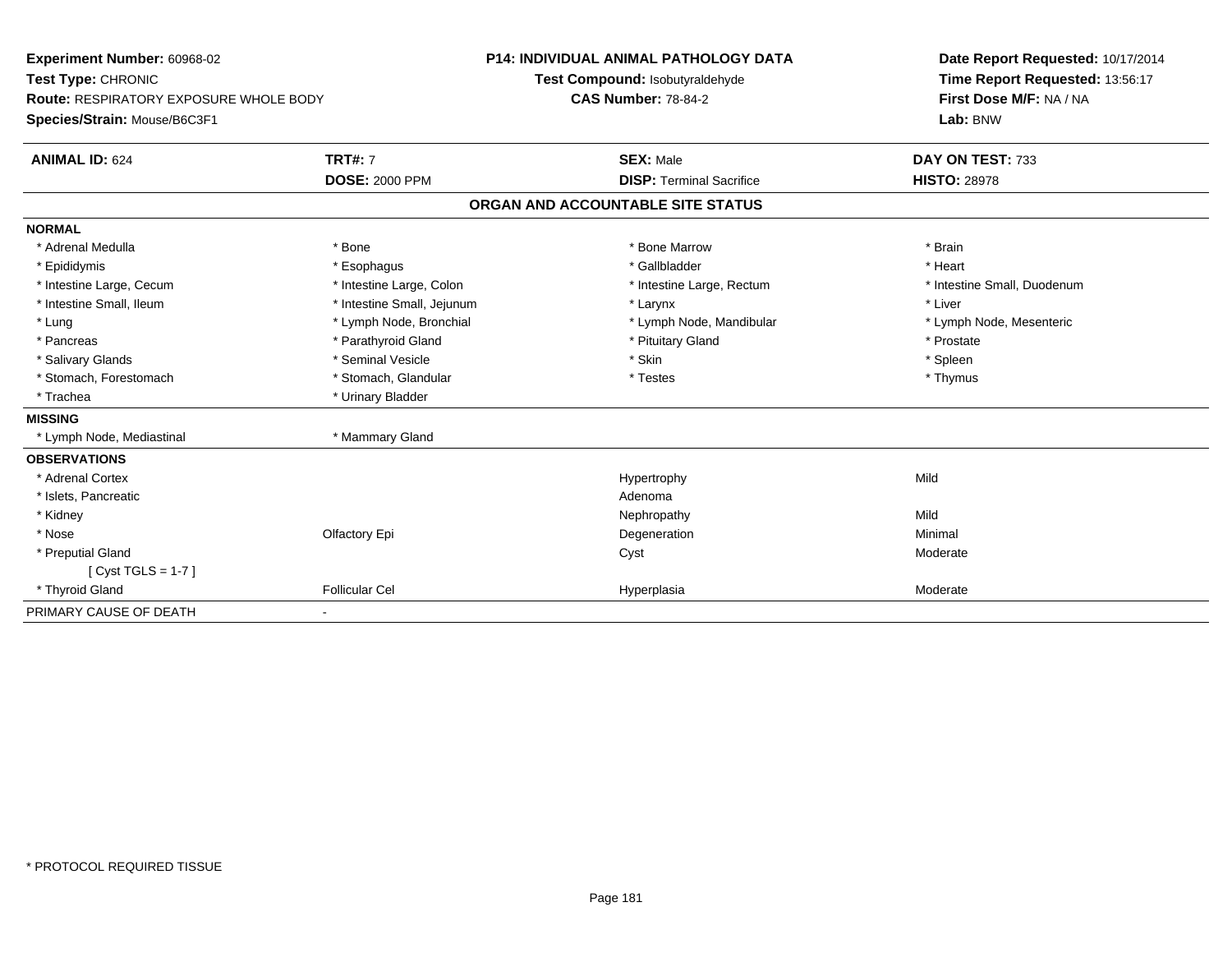| <b>Experiment Number: 60968-02</b><br>Test Type: CHRONIC<br>Route: RESPIRATORY EXPOSURE WHOLE BODY<br>Species/Strain: Mouse/B6C3F1<br><b>ANIMAL ID: 625</b> | <b>TRT#: 7</b>           | <b>P14: INDIVIDUAL ANIMAL PATHOLOGY DATA</b><br>Test Compound: Isobutyraldehyde<br><b>CAS Number: 78-84-2</b><br><b>SEX: Male</b> | Date Report Requested: 10/17/2014<br>Time Report Requested: 13:56:17<br>First Dose M/F: NA / NA<br>Lab: BNW<br>DAY ON TEST: 735 |
|-------------------------------------------------------------------------------------------------------------------------------------------------------------|--------------------------|-----------------------------------------------------------------------------------------------------------------------------------|---------------------------------------------------------------------------------------------------------------------------------|
|                                                                                                                                                             | <b>DOSE: 2000 PPM</b>    | <b>DISP: Terminal Sacrifice</b>                                                                                                   | <b>HISTO: 28979</b>                                                                                                             |
|                                                                                                                                                             |                          | ORGAN AND ACCOUNTABLE SITE STATUS                                                                                                 |                                                                                                                                 |
| <b>NORMAL</b>                                                                                                                                               |                          |                                                                                                                                   |                                                                                                                                 |
| * Adrenal Cortex                                                                                                                                            | * Adrenal Medulla        | * Bone                                                                                                                            | * Bone Marrow                                                                                                                   |
| * Brain                                                                                                                                                     | * Epididymis             | * Esophagus                                                                                                                       | * Gallbladder                                                                                                                   |
| * Heart                                                                                                                                                     | * Intestine Large, Cecum | * Intestine Large, Colon                                                                                                          | * Intestine Large, Rectum                                                                                                       |
| * Intestine Small, Duodenum                                                                                                                                 | * Intestine Small, Ileum | * Intestine Small, Jejunum                                                                                                        | * Islets, Pancreatic                                                                                                            |
| * Larynx                                                                                                                                                    | * Lymph Node, Bronchial  | * Lymph Node, Mandibular                                                                                                          | * Lymph Node, Mesenteric                                                                                                        |
| * Nose                                                                                                                                                      | * Pancreas               | * Parathyroid Gland                                                                                                               | * Pituitary Gland                                                                                                               |
| * Preputial Gland                                                                                                                                           | * Prostate               | * Salivary Glands                                                                                                                 | * Seminal Vesicle                                                                                                               |
| * Skin                                                                                                                                                      | * Spleen                 | * Stomach, Glandular                                                                                                              | * Testes                                                                                                                        |
| * Thymus                                                                                                                                                    | * Thyroid Gland          | * Trachea                                                                                                                         | * Urinary Bladder                                                                                                               |
| <b>MISSING</b>                                                                                                                                              |                          |                                                                                                                                   |                                                                                                                                 |
| * Lymph Node, Mediastinal                                                                                                                                   | * Mammary Gland          |                                                                                                                                   |                                                                                                                                 |
| <b>OBSERVATIONS</b>                                                                                                                                         |                          |                                                                                                                                   |                                                                                                                                 |
| * Kidney                                                                                                                                                    |                          | Nephropathy                                                                                                                       | Mild                                                                                                                            |
| * Liver                                                                                                                                                     |                          | Hepatocellular Adenoma                                                                                                            |                                                                                                                                 |
| [Hepatocellular Adenoma TGLS = 1-10]                                                                                                                        |                          |                                                                                                                                   |                                                                                                                                 |
| * Lung                                                                                                                                                      |                          | Alveolar/Bronchiolar Carcinoma                                                                                                    |                                                                                                                                 |
| [ Alveolar/Bronchiolar Carcinoma TGLS = 1-10 ]                                                                                                              |                          |                                                                                                                                   |                                                                                                                                 |
| * Stomach, Forestomach                                                                                                                                      |                          | Inflammation                                                                                                                      | Chronic Active, Mild                                                                                                            |
| PRIMARY CAUSE OF DEATH                                                                                                                                      |                          |                                                                                                                                   |                                                                                                                                 |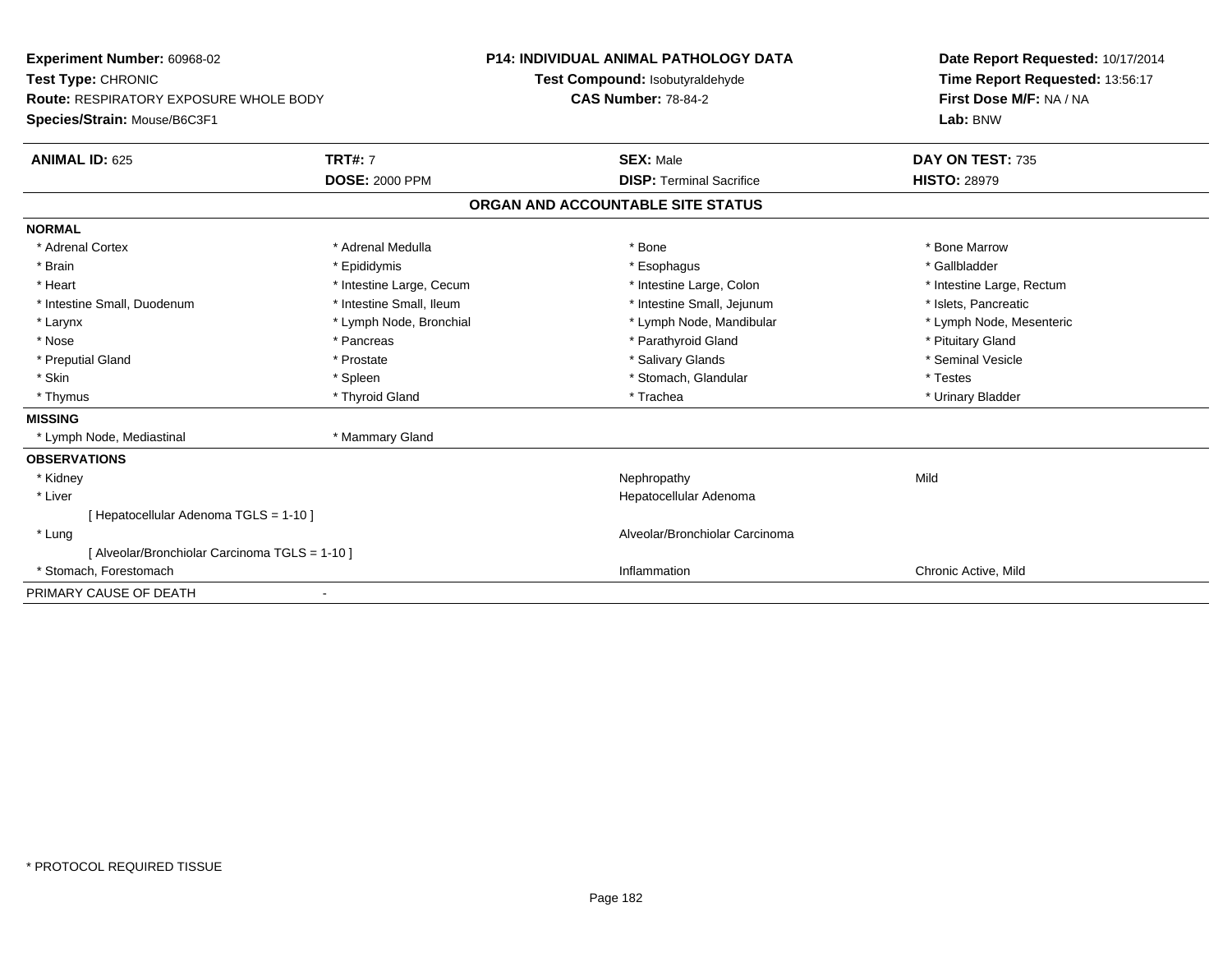| Experiment Number: 60968-02            |                            | P14: INDIVIDUAL ANIMAL PATHOLOGY DATA | Date Report Requested: 10/17/2014 |  |
|----------------------------------------|----------------------------|---------------------------------------|-----------------------------------|--|
| Test Type: CHRONIC                     |                            | Test Compound: Isobutyraldehyde       | Time Report Requested: 13:56:17   |  |
| Route: RESPIRATORY EXPOSURE WHOLE BODY |                            | <b>CAS Number: 78-84-2</b>            | First Dose M/F: NA / NA           |  |
| Species/Strain: Mouse/B6C3F1           |                            |                                       | Lab: BNW                          |  |
| <b>ANIMAL ID: 626</b>                  | <b>TRT#: 7</b>             | <b>SEX: Male</b>                      | DAY ON TEST: 679                  |  |
|                                        | <b>DOSE: 2000 PPM</b>      | <b>DISP:</b> Moribund Sacrifice       | <b>HISTO: 28980</b>               |  |
|                                        |                            | ORGAN AND ACCOUNTABLE SITE STATUS     |                                   |  |
| <b>NORMAL</b>                          |                            |                                       |                                   |  |
| * Adrenal Cortex                       | * Adrenal Medulla          | * Bone                                | * Bone Marrow                     |  |
| * Brain                                | * Epididymis               | * Esophagus                           | * Gallbladder                     |  |
| * Intestine Large, Cecum               | * Intestine Large, Colon   | * Intestine Large, Rectum             | * Intestine Small, Duodenum       |  |
| * Intestine Small, Ileum               | * Intestine Small, Jejunum | * Islets, Pancreatic                  | * Larynx                          |  |
| * Lung                                 | * Lymph Node, Mandibular   | * Lymph Node, Mesenteric              | * Parathyroid Gland               |  |
| * Preputial Gland                      | * Prostate                 | * Salivary Glands                     | * Seminal Vesicle                 |  |
| * Skin                                 | * Spleen                   | * Stomach, Forestomach                | * Stomach, Glandular              |  |
| * Testes                               | * Thyroid Gland            | * Trachea                             | * Urinary Bladder                 |  |
| <b>MISSING</b>                         |                            |                                       |                                   |  |
| * Lymph Node, Bronchial                | * Lymph Node, Mediastinal  | * Mammary Gland                       | * Thymus                          |  |
| <b>OBSERVATIONS</b>                    |                            |                                       |                                   |  |
| * Heart                                |                            | Cardiomyopathy                        | Minimal                           |  |
| * Kidney                               |                            | Nephropathy                           | Mild                              |  |
| * Liver                                |                            | <b>Basophilic Focus</b>               |                                   |  |
| * Nose                                 |                            | Inflammation                          | Suppurative, Mild                 |  |
|                                        | Olfactory Epi              | Necrosis                              | Mild                              |  |
| * Pancreas                             |                            | Inflammation                          | Chronic Active, Mild              |  |
| [Inflammation TGLS = $1-4$ ]           |                            |                                       |                                   |  |
| * Pituitary Gland                      | Pars Intermed              | Hyperplasia                           | Mild                              |  |
| [ Hyperplasia TGLS = 2-8 ]             |                            |                                       |                                   |  |
| PRIMARY CAUSE OF DEATH                 | - UNCERTAIN                |                                       |                                   |  |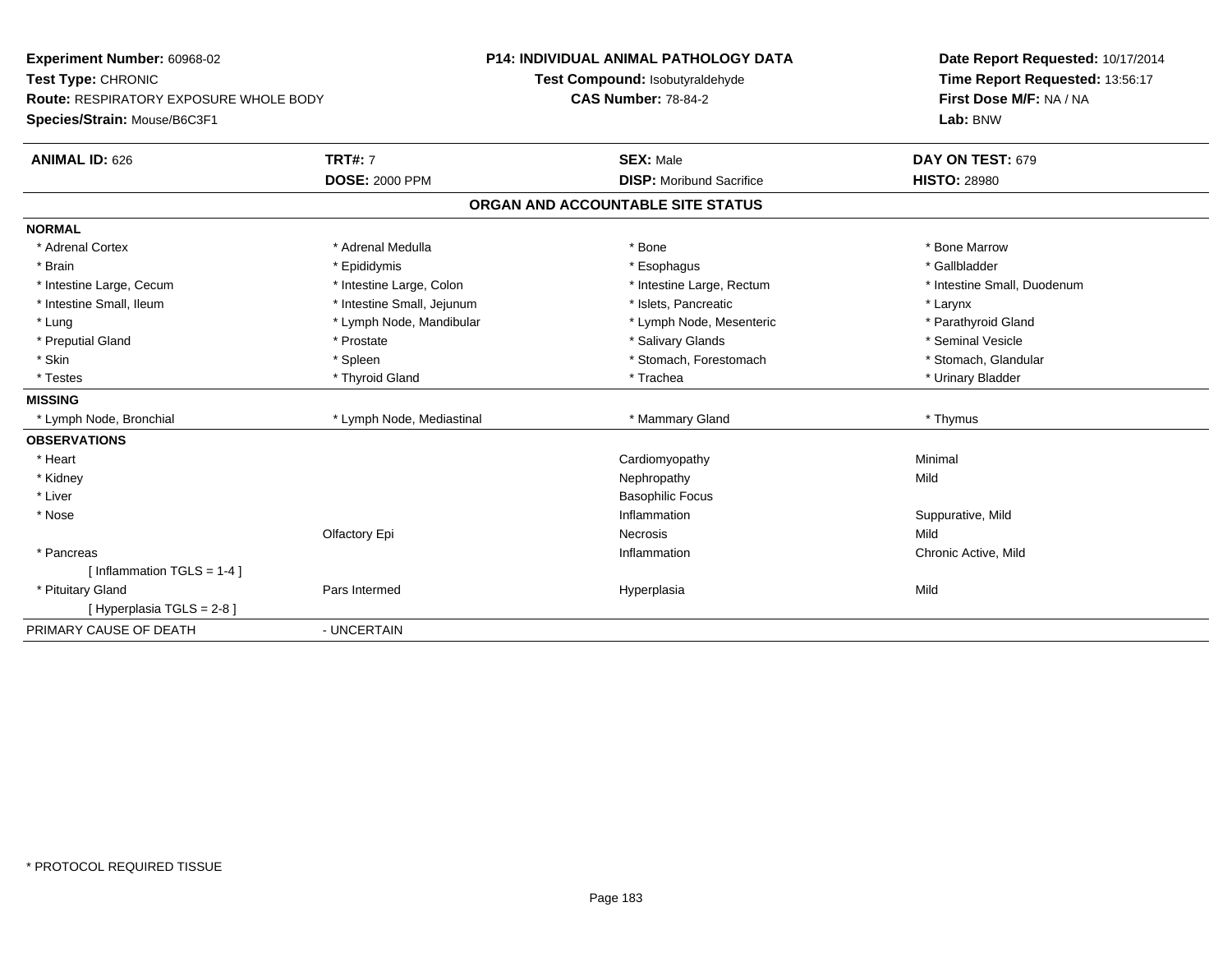| Experiment Number: 60968-02                   |                           |                                   | <b>P14: INDIVIDUAL ANIMAL PATHOLOGY DATA</b> | Date Report Requested: 10/17/2014 |  |
|-----------------------------------------------|---------------------------|-----------------------------------|----------------------------------------------|-----------------------------------|--|
| Test Type: CHRONIC                            |                           |                                   | Test Compound: Isobutyraldehyde              | Time Report Requested: 13:56:17   |  |
| <b>Route: RESPIRATORY EXPOSURE WHOLE BODY</b> |                           |                                   | <b>CAS Number: 78-84-2</b>                   | First Dose M/F: NA / NA           |  |
| Species/Strain: Mouse/B6C3F1                  |                           |                                   |                                              | Lab: BNW                          |  |
| <b>ANIMAL ID: 627</b>                         | <b>TRT#: 7</b>            |                                   | <b>SEX: Male</b>                             | DAY ON TEST: 734                  |  |
|                                               | <b>DOSE: 2000 PPM</b>     |                                   | <b>DISP: Terminal Sacrifice</b>              | <b>HISTO: 28981</b>               |  |
|                                               |                           | ORGAN AND ACCOUNTABLE SITE STATUS |                                              |                                   |  |
| <b>NORMAL</b>                                 |                           |                                   |                                              |                                   |  |
| * Adrenal Medulla                             | * Bone                    |                                   | * Bone Marrow                                | * Brain                           |  |
| * Epididymis                                  | * Esophagus               |                                   | * Gallbladder                                | * Intestine Large, Cecum          |  |
| * Intestine Large, Colon                      | * Intestine Large, Rectum |                                   | * Intestine Small, Duodenum                  | * Intestine Small, Ileum          |  |
| * Intestine Small, Jejunum                    | * Islets, Pancreatic      |                                   | * Larynx                                     | * Lymph Node, Bronchial           |  |
| * Lymph Node, Mediastinal                     | * Lymph Node, Mesenteric  |                                   | * Pancreas                                   | * Parathyroid Gland               |  |
| * Pituitary Gland                             | * Preputial Gland         |                                   | * Prostate                                   | * Salivary Glands                 |  |
| * Seminal Vesicle                             | * Skin                    |                                   | * Spleen                                     | * Stomach. Forestomach            |  |
| * Stomach, Glandular                          | * Testes                  |                                   | * Thymus                                     | * Thyroid Gland                   |  |
| * Trachea                                     | * Urinary Bladder         |                                   |                                              |                                   |  |
| <b>MISSING</b>                                |                           |                                   |                                              |                                   |  |
| * Lymph Node, Mandibular                      | * Mammary Gland           |                                   |                                              |                                   |  |
| <b>OBSERVATIONS</b>                           |                           |                                   |                                              |                                   |  |
| * Adrenal Cortex                              |                           |                                   | Hypertrophy                                  | Mild                              |  |
| * Heart                                       |                           |                                   | Cardiomyopathy                               | Minimal                           |  |
| * Kidney                                      |                           |                                   | Nephropathy                                  | Mild                              |  |
| * Liver                                       |                           |                                   | Hepatocellular Carcinoma                     |                                   |  |
| Hepatocellular Carcinoma TGLS = 1-4+10 ]      |                           |                                   |                                              |                                   |  |
| * Lung                                        |                           |                                   | Hepatocellular Carcinoma                     | Metastatic (Liver)                |  |
| * Nose                                        | Olfactory Epi             |                                   | Degeneration                                 | Minimal                           |  |
| PRIMARY CAUSE OF DEATH                        |                           |                                   |                                              |                                   |  |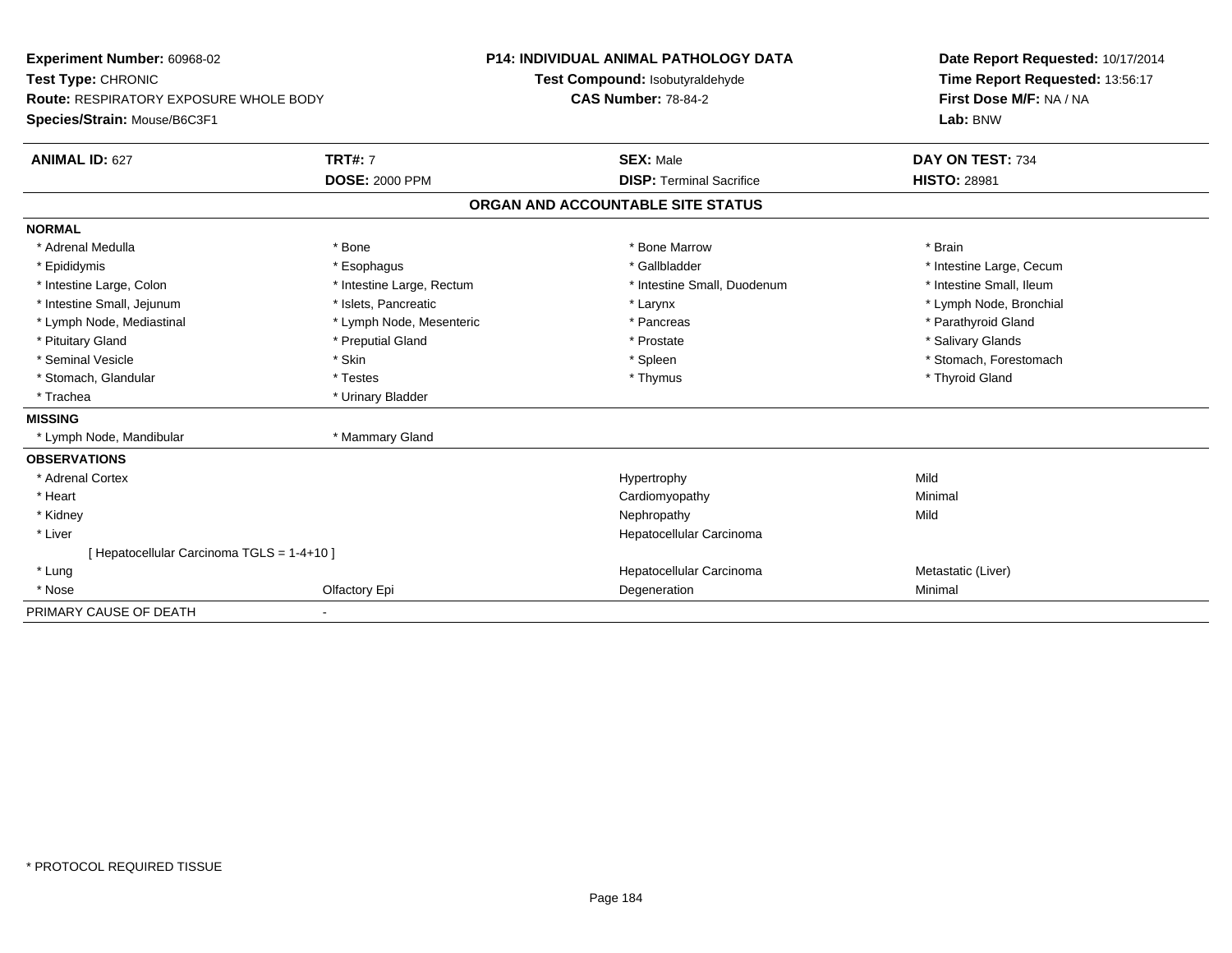| Experiment Number: 60968-02<br>Test Type: CHRONIC<br><b>Route: RESPIRATORY EXPOSURE WHOLE BODY</b> |                           | <b>P14: INDIVIDUAL ANIMAL PATHOLOGY DATA</b><br>Test Compound: Isobutyraldehyde<br><b>CAS Number: 78-84-2</b> | Date Report Requested: 10/17/2014<br>Time Report Requested: 13:56:17<br>First Dose M/F: NA / NA |
|----------------------------------------------------------------------------------------------------|---------------------------|---------------------------------------------------------------------------------------------------------------|-------------------------------------------------------------------------------------------------|
| Species/Strain: Mouse/B6C3F1                                                                       |                           |                                                                                                               | Lab: BNW                                                                                        |
| <b>ANIMAL ID: 628</b>                                                                              | <b>TRT#: 7</b>            | <b>SEX: Male</b>                                                                                              | DAY ON TEST: 735                                                                                |
|                                                                                                    | <b>DOSE: 2000 PPM</b>     | <b>DISP: Terminal Sacrifice</b>                                                                               | <b>HISTO: 28982</b>                                                                             |
|                                                                                                    |                           | ORGAN AND ACCOUNTABLE SITE STATUS                                                                             |                                                                                                 |
| <b>NORMAL</b>                                                                                      |                           |                                                                                                               |                                                                                                 |
| * Adrenal Medulla                                                                                  | * Bone                    | * Bone Marrow                                                                                                 | * Brain                                                                                         |
| * Epididymis                                                                                       | * Esophagus               | * Heart                                                                                                       | * Intestine Large, Cecum                                                                        |
| * Intestine Large, Colon                                                                           | * Intestine Large, Rectum | * Intestine Small, Duodenum                                                                                   | * Intestine Small, Ileum                                                                        |
| * Intestine Small, Jejunum                                                                         | * Islets, Pancreatic      | * Larynx                                                                                                      | * Liver                                                                                         |
| * Lung                                                                                             | * Lymph Node, Bronchial   | * Lymph Node, Mandibular                                                                                      | * Lymph Node, Mediastinal                                                                       |
| * Lymph Node, Mesenteric                                                                           | * Nose                    | * Pancreas                                                                                                    | * Parathyroid Gland                                                                             |
| * Pituitary Gland                                                                                  | * Prostate                | * Salivary Glands                                                                                             | * Seminal Vesicle                                                                               |
| * Skin                                                                                             | * Spleen                  | * Stomach, Forestomach                                                                                        | * Stomach, Glandular                                                                            |
| * Testes                                                                                           | * Thymus                  | * Thyroid Gland                                                                                               | * Trachea                                                                                       |
| * Urinary Bladder                                                                                  |                           |                                                                                                               |                                                                                                 |
| <b>MISSING</b>                                                                                     |                           |                                                                                                               |                                                                                                 |
| * Gallbladder                                                                                      | * Mammary Gland           |                                                                                                               |                                                                                                 |
| <b>OBSERVATIONS</b>                                                                                |                           |                                                                                                               |                                                                                                 |
| * Adrenal Cortex                                                                                   |                           | Hyperplasia                                                                                                   | Moderate                                                                                        |
| * Kidney                                                                                           |                           | Cyst                                                                                                          | Mild                                                                                            |
|                                                                                                    |                           | Nephropathy                                                                                                   | Mild                                                                                            |
| [Cyst TGLS = $2-5$ ]                                                                               |                           |                                                                                                               |                                                                                                 |
| * Preputial Gland                                                                                  |                           | Cyst                                                                                                          | Moderate                                                                                        |
| [Cyst TGLS = 1-7]                                                                                  |                           |                                                                                                               |                                                                                                 |
| PRIMARY CAUSE OF DEATH                                                                             |                           |                                                                                                               |                                                                                                 |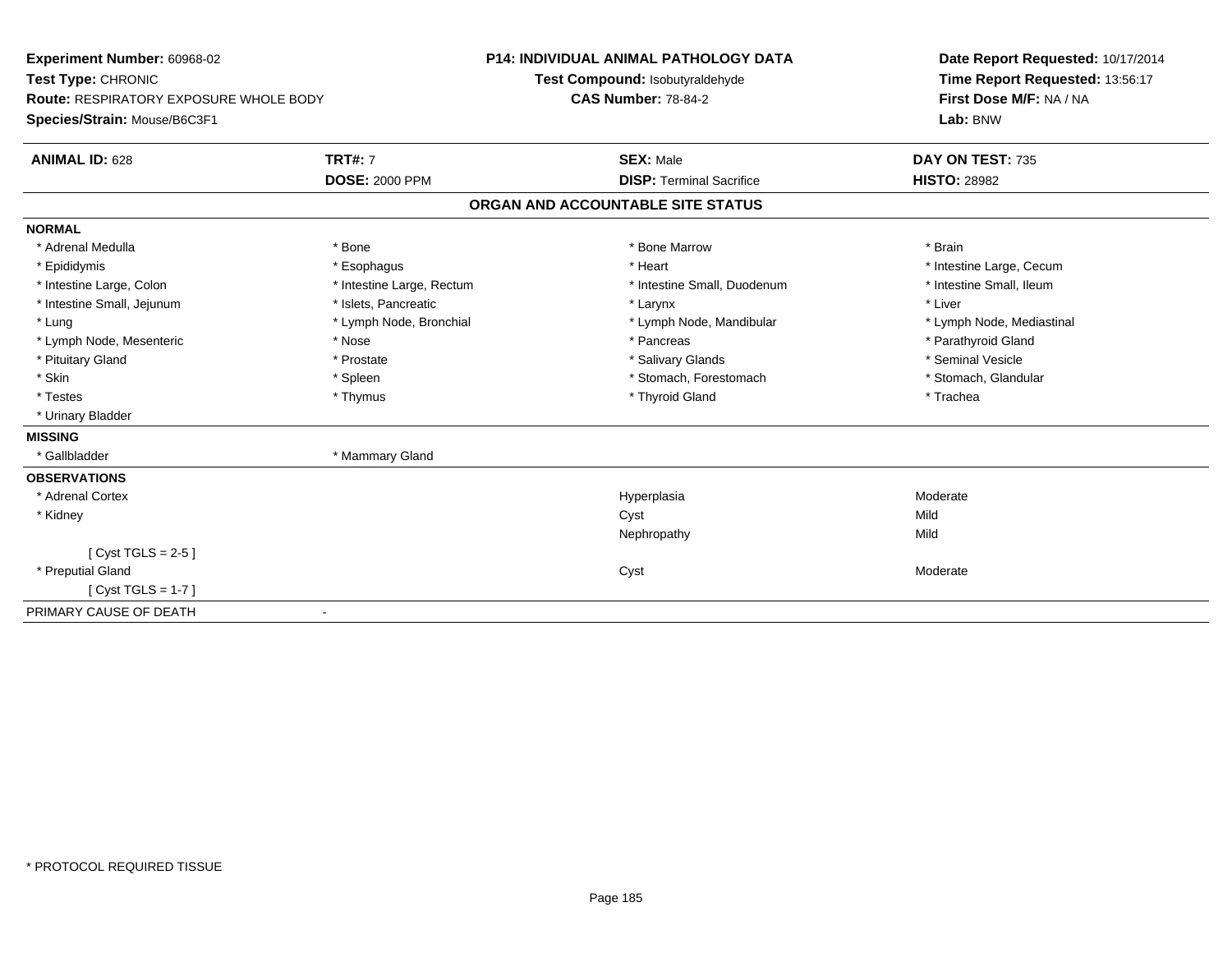**Experiment Number:** 60968-02**Test Type:** CHRONIC **Route:** RESPIRATORY EXPOSURE WHOLE BODY**Species/Strain:** Mouse/B6C3F1**P14: INDIVIDUAL ANIMAL PATHOLOGY DATATest Compound:** Isobutyraldehyde**CAS Number:** 78-84-2**Date Report Requested:** 10/17/2014**Time Report Requested:** 13:56:17**First Dose M/F:** NA / NA**Lab:** BNW**ANIMAL ID:** 629**TRT#:** 7 **SEX:** Male **DAY ON TEST:** 653 **DOSE:** 2000 PPM**DISP:** Moribund Sacrifice **HISTO:** 28983 **ORGAN AND ACCOUNTABLE SITE STATUSNORMAL**\* Adrenal Medulla \* \* Annual Medulla \* Brain \* Bone \* \* Bone Marrow \* Bone Marrow \* \* Brain \* Brain \* Brain \* Brain \* Brain \* Brain \* Brain \* Brain \* Brain \* Brain \* Brain \* Brain \* Brain \* Brain \* Brain \* Brain \* Brain \* \* Epididymis **Account 19 and 19 and 19 and 19 and 19 and 19 and 19 and 19 and 19 and 19 and 19 and 19 and 19 and 19 and 19 and 19 and 19 and 19 and 19 and 19 and 19 and 19 and 19 and 19 and 19 and 19 and 19 and 19 and 19 a** \* Intestine Small, Ileum \* Intestine Large, Colon \* Intestine Large, Rectum \* Intestine Small, Duodenum \* Intestine Small, Duodenum \* Intestine Small, Jejunum \* The matches of the state of the state of the state of the state of the state of the state of the state of the state of the state of the state of the state of the state of the state of the state \* Nose \* Lymph Node, Mandibular \* Lymph Node, Mediastinal \* Lymph Node, Mesenteric \* Nosember \* Nosember \* Nosember \* Nosember \* Nosember \* Nosember \* Nosember \* Nosember \* Nosember \* Nosember \* Nosember \* Nosember \* Nosember \* N \* Preputial Gland \* Pancreas \* \* Parathyroid Gland \* \* Parathyroid Gland \* \* Pituitary Gland \* \* Preputial Gland \* \* Preputial Gland \* Prostate \* \* Salivary Glands \* \* Salivary Glands \* \* Seminal Vesicle \* \* \* Seminal Yestrich \* \* Skin \* \* Skin \* Testes \* Spleen \* Stomach, Forestomach \* Stomach, Spleen \* Stomach, Glandular \* Testestess \* Stomach, Glandular \* Urinary Bladder \* Thymus \* Thyroid Gland \* Trachea \* Urinary Bladder \* **MISSING**\* Gallbladder \* Lymph Node, Bronchial \* Mammary Gland **OBSERVATIONS** \* Adrenal Cortexx and the controller of the controller of the controller of the Hypertrophy  $\mathsf{M}$ inimal  $\mathsf{M}$ inimal  $\mathsf{M}$  \* Kidneyy the controller of the controller of the controller of the Marked Marked of the Marked Marked of the Marked o a **Multiple**  \* Liver Hepatocellular Carcinoma[ Hepatocellular Carcinoma TGLS = 1,2-10+4 ]PRIMARY CAUSE OF DEATH- Liver Hepatocellular Carcinoma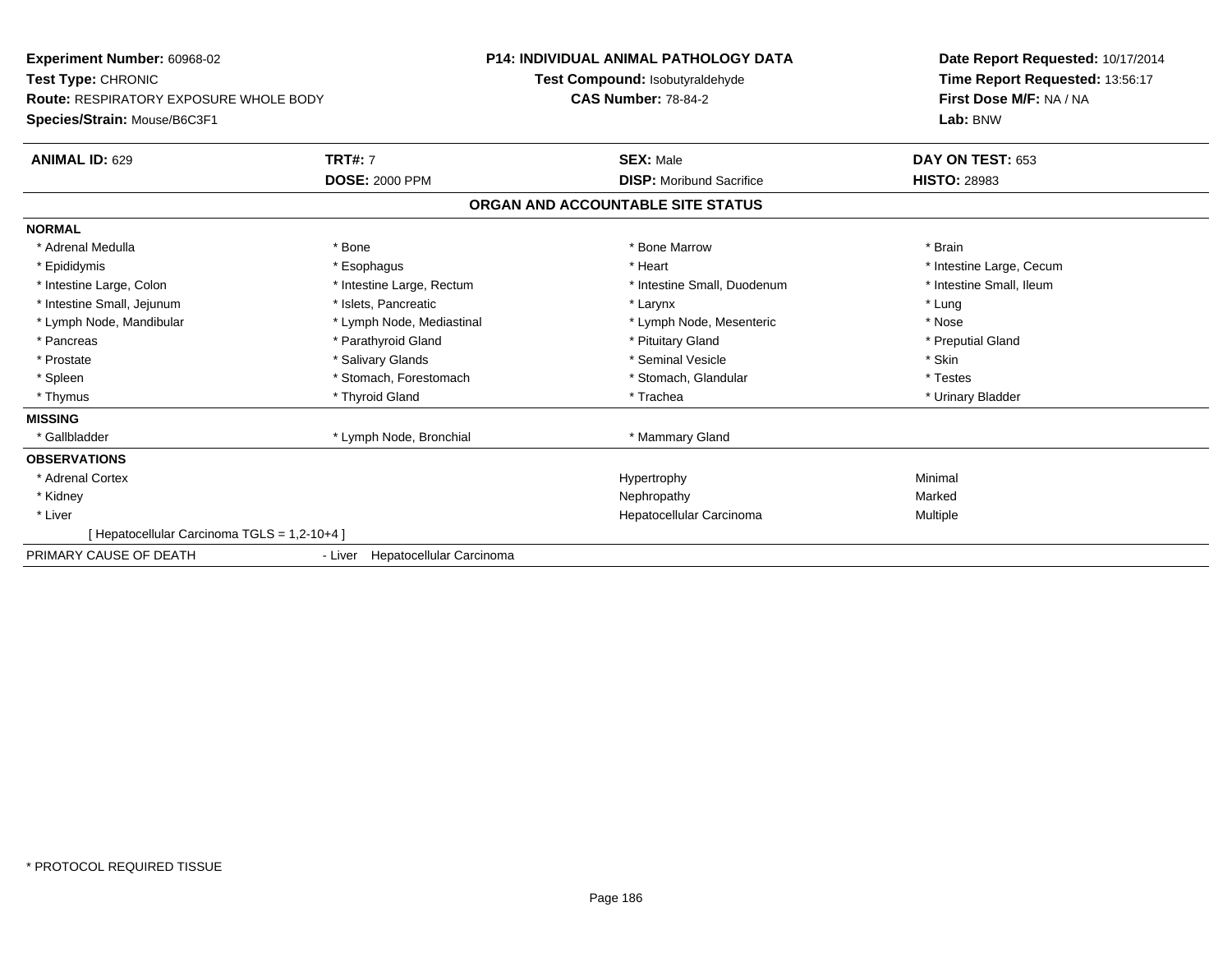| Experiment Number: 60968-02                   |                           | <b>P14: INDIVIDUAL ANIMAL PATHOLOGY DATA</b> |                                 | Date Report Requested: 10/17/2014 |
|-----------------------------------------------|---------------------------|----------------------------------------------|---------------------------------|-----------------------------------|
| Test Type: CHRONIC                            |                           | Test Compound: Isobutyraldehyde              |                                 | Time Report Requested: 13:56:17   |
| <b>Route: RESPIRATORY EXPOSURE WHOLE BODY</b> |                           | <b>CAS Number: 78-84-2</b>                   |                                 | First Dose M/F: NA / NA           |
| Species/Strain: Mouse/B6C3F1                  |                           |                                              |                                 | Lab: BNW                          |
| <b>ANIMAL ID: 630</b>                         | <b>TRT#: 7</b>            |                                              | <b>SEX: Male</b>                | DAY ON TEST: 735                  |
|                                               | <b>DOSE: 2000 PPM</b>     |                                              | <b>DISP: Terminal Sacrifice</b> | <b>HISTO: 28984</b>               |
|                                               |                           | ORGAN AND ACCOUNTABLE SITE STATUS            |                                 |                                   |
| <b>NORMAL</b>                                 |                           |                                              |                                 |                                   |
| * Adrenal Medulla                             | * Bone                    |                                              | * Bone Marrow                   | * Brain                           |
| * Epididymis                                  | * Esophagus               |                                              | * Gallbladder                   | * Intestine Large, Cecum          |
| * Intestine Large, Colon                      | * Intestine Large, Rectum |                                              | * Intestine Small, Duodenum     | * Intestine Small, Ileum          |
| * Intestine Small, Jejunum                    | * Islets, Pancreatic      |                                              | * Larynx                        | * Liver                           |
| * Lymph Node, Bronchial                       | * Lymph Node, Mediastinal |                                              | * Lymph Node, Mesenteric        | * Pancreas                        |
| * Parathyroid Gland                           | * Pituitary Gland         |                                              | * Preputial Gland               | * Prostate                        |
| * Salivary Glands                             | * Seminal Vesicle         | * Skin                                       |                                 | * Spleen                          |
| * Stomach, Forestomach                        | * Stomach, Glandular      |                                              | * Testes                        | * Thyroid Gland                   |
| * Trachea                                     |                           |                                              |                                 |                                   |
| <b>MISSING</b>                                |                           |                                              |                                 |                                   |
| * Lymph Node, Mandibular                      | * Mammary Gland           |                                              | * Thymus                        |                                   |
| <b>OBSERVATIONS</b>                           |                           |                                              |                                 |                                   |
| * Adrenal Cortex                              |                           |                                              | Hyperplasia                     | Mild                              |
|                                               |                           |                                              | Hypertrophy                     | Mild                              |
| * Heart                                       |                           |                                              | Cardiomyopathy                  | Minimal                           |
| * Kidney                                      |                           |                                              | Nephropathy                     | Mild                              |
| * Lung                                        |                           |                                              | Alveolar/Bronchiolar Adenoma    |                                   |
| [Alveolar/Bronchiolar Adenoma TGLS = 1-3]     |                           |                                              |                                 |                                   |
| * Nose                                        | Olfactory Epi             |                                              | Degeneration                    | Mild                              |
| * Urinary Bladder                             | <b>Transit Epithe</b>     |                                              | Hyperplasia                     | Mild                              |
| PRIMARY CAUSE OF DEATH                        |                           |                                              |                                 |                                   |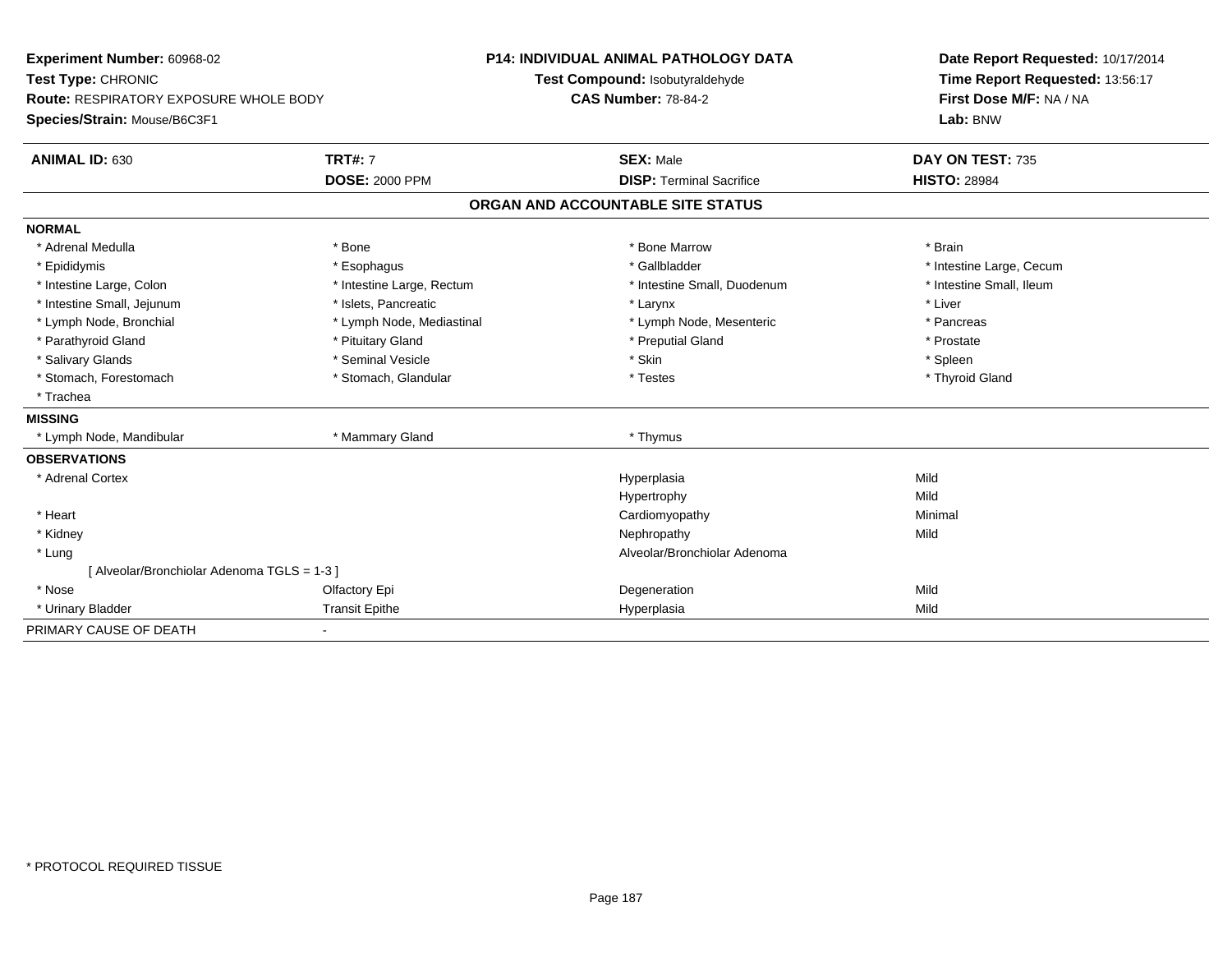| Experiment Number: 60968-02<br>Test Type: CHRONIC<br><b>Route: RESPIRATORY EXPOSURE WHOLE BODY</b><br>Species/Strain: Mouse/B6C3F1 |                           | <b>P14: INDIVIDUAL ANIMAL PATHOLOGY DATA</b><br>Test Compound: Isobutyraldehyde<br><b>CAS Number: 78-84-2</b> |                                 | Date Report Requested: 10/17/2014<br>Time Report Requested: 13:56:17<br>First Dose M/F: NA / NA<br>Lab: BNW |
|------------------------------------------------------------------------------------------------------------------------------------|---------------------------|---------------------------------------------------------------------------------------------------------------|---------------------------------|-------------------------------------------------------------------------------------------------------------|
| ANIMAL ID: 631                                                                                                                     | <b>TRT#: 7</b>            |                                                                                                               | <b>SEX: Male</b>                | DAY ON TEST: 734                                                                                            |
|                                                                                                                                    | <b>DOSE: 2000 PPM</b>     |                                                                                                               | <b>DISP: Terminal Sacrifice</b> | <b>HISTO: 28985</b>                                                                                         |
|                                                                                                                                    |                           | ORGAN AND ACCOUNTABLE SITE STATUS                                                                             |                                 |                                                                                                             |
| <b>NORMAL</b>                                                                                                                      |                           |                                                                                                               |                                 |                                                                                                             |
| * Adrenal Medulla                                                                                                                  | * Bone                    |                                                                                                               | * Bone Marrow                   | * Brain                                                                                                     |
| * Epididymis                                                                                                                       | * Esophagus               |                                                                                                               | * Gallbladder                   | * Intestine Large, Cecum                                                                                    |
| * Intestine Large, Colon                                                                                                           | * Intestine Large, Rectum |                                                                                                               | * Intestine Small, Duodenum     | * Intestine Small, Ileum                                                                                    |
| * Intestine Small, Jejunum                                                                                                         | * Islets, Pancreatic      |                                                                                                               | * Larynx                        | * Liver                                                                                                     |
| * Lung                                                                                                                             | * Lymph Node, Mandibular  |                                                                                                               | * Lymph Node, Mediastinal       | * Lymph Node, Mesenteric                                                                                    |
| * Pancreas                                                                                                                         | * Parathyroid Gland       |                                                                                                               | * Pituitary Gland               | * Preputial Gland                                                                                           |
| * Prostate                                                                                                                         | * Salivary Glands         |                                                                                                               | * Seminal Vesicle               | * Skin                                                                                                      |
| * Spleen                                                                                                                           | * Stomach, Forestomach    |                                                                                                               | * Stomach, Glandular            | * Testes                                                                                                    |
| * Thymus                                                                                                                           | * Thyroid Gland           |                                                                                                               | * Trachea                       | * Urinary Bladder                                                                                           |
| <b>MISSING</b>                                                                                                                     |                           |                                                                                                               |                                 |                                                                                                             |
| * Lymph Node, Bronchial                                                                                                            | * Mammary Gland           |                                                                                                               |                                 |                                                                                                             |
| <b>OBSERVATIONS</b>                                                                                                                |                           |                                                                                                               |                                 |                                                                                                             |
| * Adrenal Cortex                                                                                                                   |                           |                                                                                                               | Hypertrophy                     | Minimal                                                                                                     |
| * Heart                                                                                                                            |                           |                                                                                                               | Cardiomyopathy                  | Minimal                                                                                                     |
| * Kidney                                                                                                                           |                           | Infarct                                                                                                       |                                 | Mild                                                                                                        |
|                                                                                                                                    |                           |                                                                                                               | Nephropathy                     | Mild                                                                                                        |
| * Nose                                                                                                                             | Olfactory Epi             |                                                                                                               | Degeneration                    | Minimal                                                                                                     |
| PRIMARY CAUSE OF DEATH                                                                                                             |                           |                                                                                                               |                                 |                                                                                                             |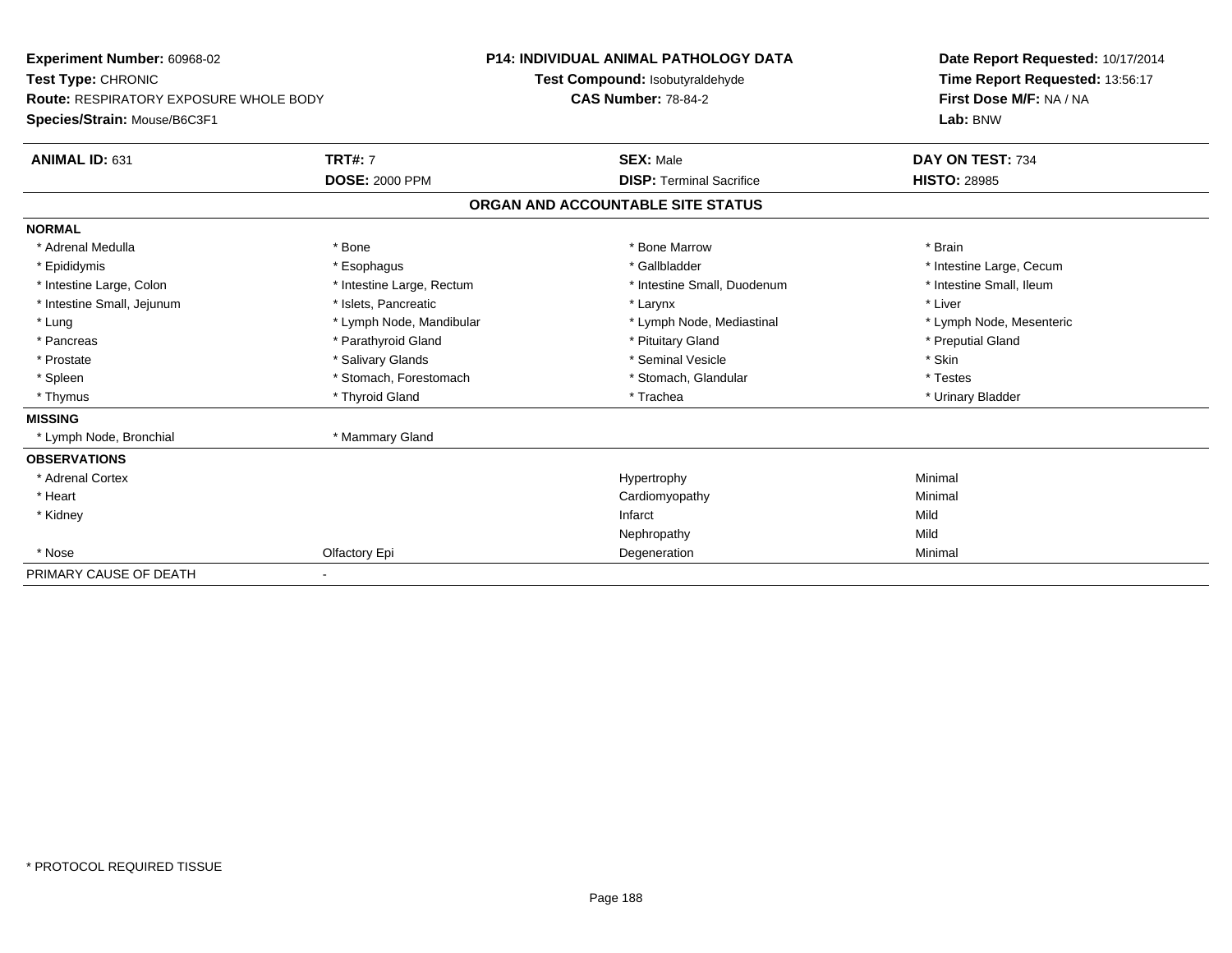| Experiment Number: 60968-02                   | P14: INDIVIDUAL ANIMAL PATHOLOGY DATA       |                                   | Date Report Requested: 10/17/2014 |
|-----------------------------------------------|---------------------------------------------|-----------------------------------|-----------------------------------|
| Test Type: CHRONIC                            |                                             | Test Compound: Isobutyraldehyde   | Time Report Requested: 13:56:17   |
| <b>Route: RESPIRATORY EXPOSURE WHOLE BODY</b> |                                             | <b>CAS Number: 78-84-2</b>        | First Dose M/F: NA / NA           |
| Species/Strain: Mouse/B6C3F1                  |                                             |                                   | Lab: BNW                          |
| <b>ANIMAL ID: 632</b>                         | <b>TRT#: 7</b>                              | <b>SEX: Male</b>                  | DAY ON TEST: 665                  |
|                                               | <b>DOSE: 2000 PPM</b>                       | <b>DISP:</b> Moribund Sacrifice   | <b>HISTO: 28986</b>               |
|                                               |                                             | ORGAN AND ACCOUNTABLE SITE STATUS |                                   |
| <b>NORMAL</b>                                 |                                             |                                   |                                   |
| * Adrenal Cortex                              | * Adrenal Medulla                           | * Bone                            | * Bone Marrow                     |
| * Brain                                       | * Epididymis                                | * Esophagus                       | * Gallbladder                     |
| * Heart                                       | * Intestine Large, Cecum                    | * Intestine Large, Colon          | * Intestine Large, Rectum         |
| * Intestine Small, Duodenum                   | * Intestine Small, Jejunum                  | * Islets, Pancreatic              | * Larynx                          |
| * Lung                                        | * Lymph Node, Mediastinal                   | * Lymph Node, Mesenteric          | * Pancreas                        |
| * Parathyroid Gland                           | * Pituitary Gland                           | * Preputial Gland                 | * Prostate                        |
| * Salivary Glands                             | * Seminal Vesicle                           | * Skin                            | * Spleen                          |
| * Stomach, Forestomach                        | * Stomach, Glandular                        | * Testes                          | * Thymus                          |
| * Trachea                                     | * Urinary Bladder                           |                                   |                                   |
| <b>MISSING</b>                                |                                             |                                   |                                   |
| * Lymph Node, Bronchial                       | * Lymph Node, Mandibular                    | * Mammary Gland                   |                                   |
| <b>OBSERVATIONS</b>                           |                                             |                                   |                                   |
| * Intestine Small, Ileum                      |                                             | Lymphoma Malignant                |                                   |
| [ Lymphoma Malignant TGLS = 2-10 ]            |                                             |                                   |                                   |
| * Kidney                                      |                                             | Nephropathy                       | Mild                              |
| * Liver                                       |                                             | <b>Necrosis</b>                   | Mild                              |
| * Nose                                        | Olfactory Epi                               | Degeneration                      | Mild                              |
| * Thyroid Gland                               | <b>Follicular Cel</b>                       | Hyperplasia                       | Minimal                           |
| PRIMARY CAUSE OF DEATH                        | - Intestine Small, Ileum Lymphoma Malignant |                                   |                                   |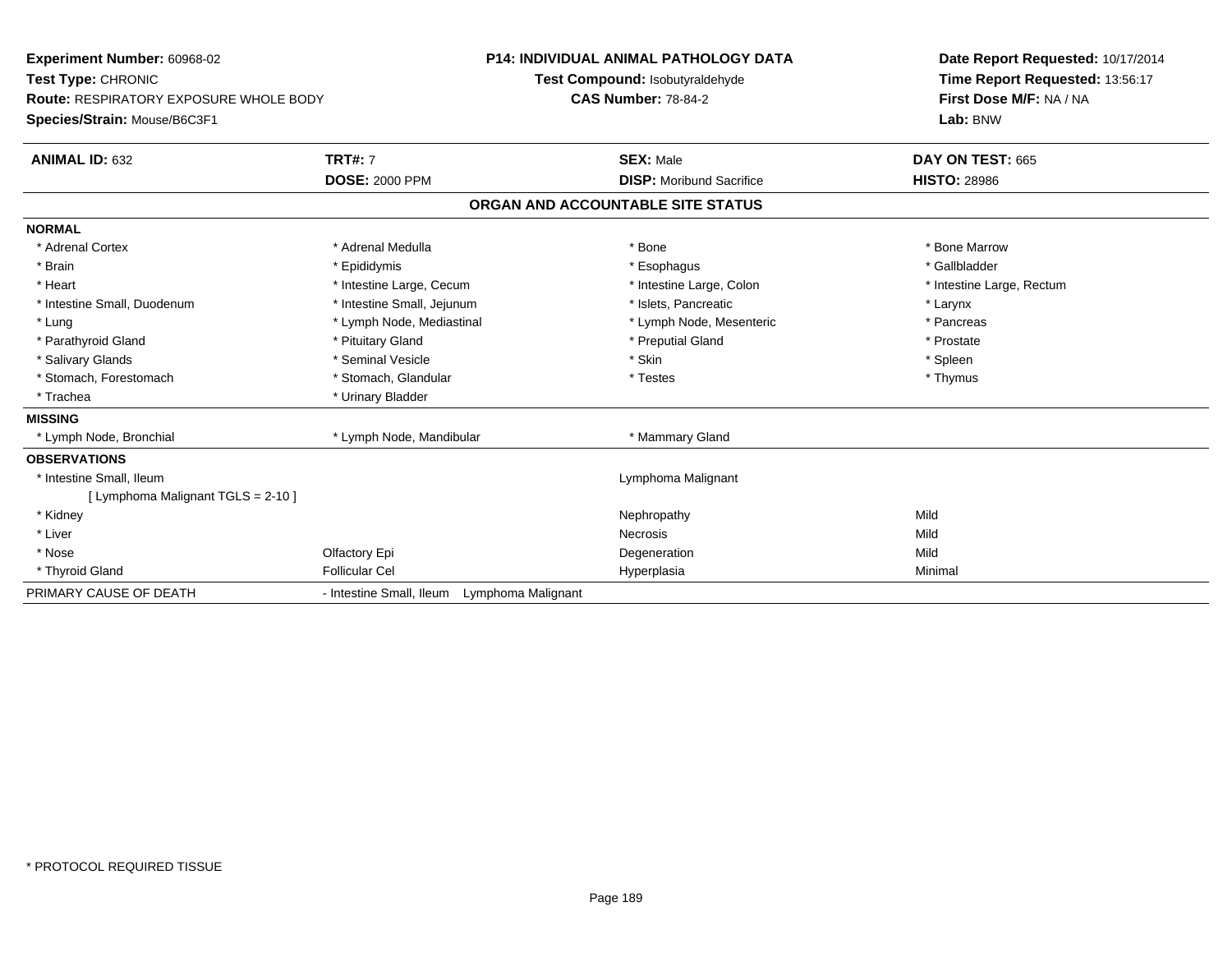| Experiment Number: 60968-02            |                            | <b>P14: INDIVIDUAL ANIMAL PATHOLOGY DATA</b> | Date Report Requested: 10/17/2014 |  |
|----------------------------------------|----------------------------|----------------------------------------------|-----------------------------------|--|
| Test Type: CHRONIC                     |                            | Test Compound: Isobutyraldehyde              | Time Report Requested: 13:56:17   |  |
| Route: RESPIRATORY EXPOSURE WHOLE BODY |                            | <b>CAS Number: 78-84-2</b>                   | First Dose M/F: NA / NA           |  |
| Species/Strain: Mouse/B6C3F1           |                            |                                              | Lab: BNW                          |  |
| <b>ANIMAL ID: 633</b>                  | <b>TRT#: 7</b>             | <b>SEX: Male</b>                             | DAY ON TEST: 734                  |  |
|                                        | <b>DOSE: 2000 PPM</b>      | <b>DISP: Terminal Sacrifice</b>              | <b>HISTO: 28987</b>               |  |
|                                        |                            | ORGAN AND ACCOUNTABLE SITE STATUS            |                                   |  |
| <b>NORMAL</b>                          |                            |                                              |                                   |  |
| * Adrenal Medulla                      | * Bone                     | * Bone Marrow                                | * Brain                           |  |
| * Epididymis                           | * Esophagus                | * Gallbladder                                | * Heart                           |  |
| * Intestine Large, Cecum               | * Intestine Large, Colon   | * Intestine Large, Rectum                    | * Intestine Small, Duodenum       |  |
| * Intestine Small, Ileum               | * Intestine Small, Jejunum | * Islets. Pancreatic                         | * Larynx                          |  |
| * Lung                                 | * Lymph Node, Bronchial    | * Lymph Node, Mediastinal                    | * Lymph Node, Mesenteric          |  |
| * Pancreas                             | * Pituitary Gland          | * Prostate                                   | * Salivary Glands                 |  |
| * Seminal Vesicle                      | * Spleen                   | * Stomach, Forestomach                       | * Stomach, Glandular              |  |
| * Thymus                               | * Trachea                  | * Urinary Bladder                            |                                   |  |
| <b>MISSING</b>                         |                            |                                              |                                   |  |
| * Lymph Node, Mandibular               | * Mammary Gland            | * Parathyroid Gland                          |                                   |  |
| <b>OBSERVATIONS</b>                    |                            |                                              |                                   |  |
| * Adrenal Cortex                       |                            | Hypertrophy                                  | Minimal                           |  |
| * Kidney                               |                            | Infarct                                      | Mild                              |  |
|                                        |                            | Nephropathy                                  | Mild                              |  |
| * Liver                                |                            | <b>Mixed Cell Focus</b>                      |                                   |  |
| [Mixed Cell Focus TGLS = 1-4]          |                            |                                              |                                   |  |
| * Nose                                 | Olfactory Epi              | Degeneration                                 | Minimal                           |  |
| * Preputial Gland                      |                            | Inflammation                                 | Chronic Active, Mild              |  |
| * Skin                                 | <b>Subcut Tiss</b>         | Hemangiosarcoma                              |                                   |  |
| [Hemangiosarcoma TGLS = 2-10]          |                            |                                              |                                   |  |
| * Testes                               | <b>Interstit Cell</b>      | Adenoma                                      |                                   |  |
| [Adenoma TGLS = $3-7$ ]                |                            |                                              |                                   |  |
| * Thyroid Gland                        | <b>Follicular Cel</b>      | Hyperplasia                                  | Minimal                           |  |
| PRIMARY CAUSE OF DEATH                 |                            |                                              |                                   |  |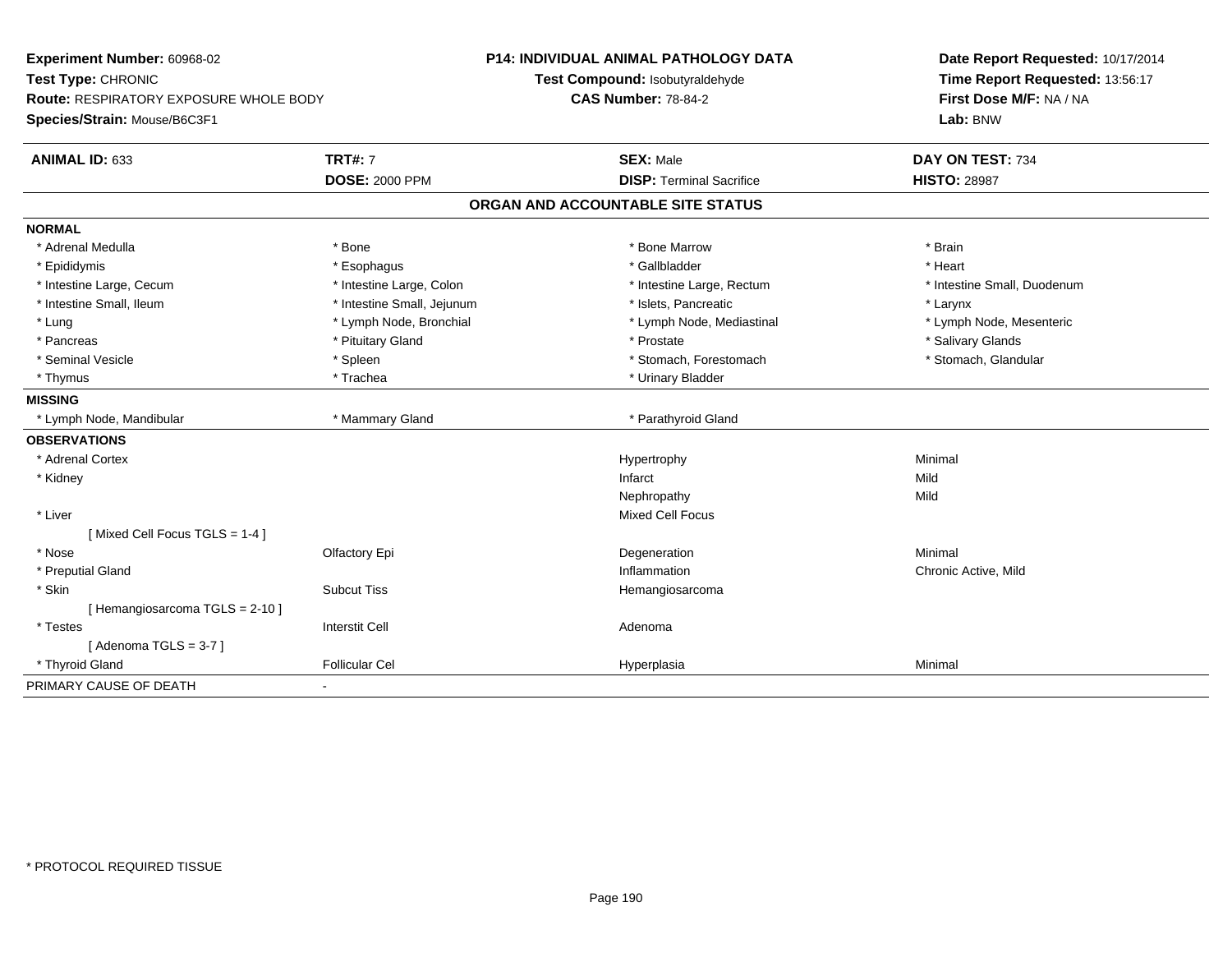| Experiment Number: 60968-02                                                                |                             | <b>P14: INDIVIDUAL ANIMAL PATHOLOGY DATA</b> | Date Report Requested: 10/17/2014 |  |
|--------------------------------------------------------------------------------------------|-----------------------------|----------------------------------------------|-----------------------------------|--|
| Test Type: CHRONIC                                                                         |                             | Test Compound: Isobutyraldehyde              | Time Report Requested: 13:56:17   |  |
| <b>Route: RESPIRATORY EXPOSURE WHOLE BODY</b>                                              |                             | <b>CAS Number: 78-84-2</b>                   | First Dose M/F: NA / NA           |  |
| Species/Strain: Mouse/B6C3F1                                                               |                             |                                              | Lab: BNW                          |  |
| <b>ANIMAL ID: 634</b>                                                                      | <b>TRT#: 7</b>              | <b>SEX: Male</b>                             | DAY ON TEST: 690                  |  |
|                                                                                            | <b>DOSE: 2000 PPM</b>       | <b>DISP: Natural Death</b>                   | <b>HISTO: 28988</b>               |  |
|                                                                                            |                             | ORGAN AND ACCOUNTABLE SITE STATUS            |                                   |  |
| <b>NORMAL</b>                                                                              |                             |                                              |                                   |  |
| * Adrenal Cortex                                                                           | * Adrenal Medulla           | $*$ Bone                                     | * Bone Marrow                     |  |
| * Brain                                                                                    | * Epididymis                | * Esophagus                                  | * Heart                           |  |
| * Intestine Large, Cecum                                                                   | * Intestine Large, Colon    | * Intestine Large, Rectum                    | * Intestine Small, Ileum          |  |
| * Islets, Pancreatic                                                                       | * Larynx                    | * Lung                                       | * Parathyroid Gland               |  |
| * Pituitary Gland                                                                          | * Preputial Gland           | * Prostate                                   | * Salivary Glands                 |  |
| * Skin                                                                                     | * Testes                    | * Trachea                                    | * Urinary Bladder                 |  |
| <b>MISSING</b>                                                                             |                             |                                              |                                   |  |
| * Lymph Node, Mandibular                                                                   | * Mammary Gland             |                                              |                                   |  |
| <b>AUTO PRECLUDES DIAG.</b>                                                                |                             |                                              |                                   |  |
| * Gallbladder                                                                              | * Intestine Small, Duodenum | * Intestine Small, Jejunum                   |                                   |  |
| <b>OBSERVATIONS</b>                                                                        |                             |                                              |                                   |  |
| * Kidney                                                                                   |                             | Nephropathy                                  | Minimal                           |  |
| * Liver                                                                                    |                             | Necrosis                                     | Mild                              |  |
| Lymph Node                                                                                 | Pancreatic                  | Lymphoma Malignant                           |                                   |  |
| [ Lymphoma Malignant TGLS = 3-10 ]                                                         |                             |                                              |                                   |  |
| * Lymph Node, Bronchial                                                                    |                             | Lymphoma Malignant                           |                                   |  |
| [ Lymphoma Malignant TGLS = 4-6+11 ]                                                       |                             |                                              |                                   |  |
| * Lymph Node, Mediastinal                                                                  |                             | Lymphoma Malignant                           |                                   |  |
| [ Lymphoma Malignant TGLS = 4-6+11 ]                                                       |                             |                                              |                                   |  |
| * Lymph Node, Mesenteric                                                                   |                             | Lymphoma Malignant                           |                                   |  |
| [ Lymphoma Malignant TGLS = 4-6+11 ]                                                       |                             |                                              |                                   |  |
| * Nose                                                                                     | Olfactory Epi               | Degeneration                                 | Mild                              |  |
| * Pancreas                                                                                 |                             | Lymphoma Malignant                           |                                   |  |
| [ Lymphoma Malignant TGLS = 3-10 ]                                                         |                             |                                              |                                   |  |
| * Preputial GI                                                                             |                             |                                              |                                   |  |
| Note: "Enlarged" preputial glands noted at trim were within normal limits microscopically. |                             |                                              |                                   |  |
| * Seminal Vesicle                                                                          |                             | Lymphoma Malignant                           |                                   |  |
| [ Lymphoma Malignant TGLS = 3-10 ]                                                         |                             |                                              |                                   |  |
| * Spleen                                                                                   |                             | Lymphoma Malignant                           |                                   |  |
| [ Lymphoma Malignant TGLS = 2-10 ]                                                         |                             |                                              |                                   |  |
|                                                                                            |                             |                                              |                                   |  |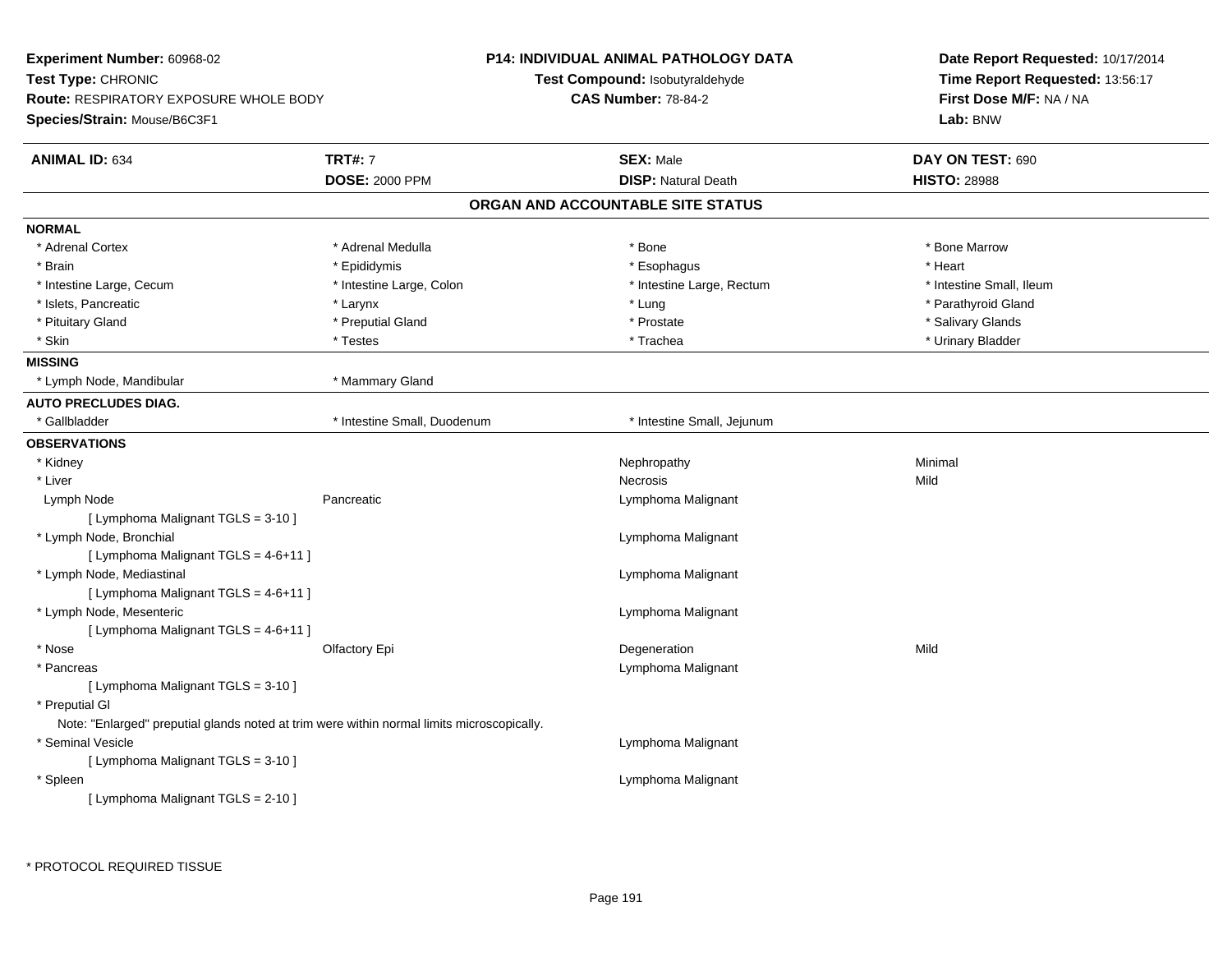| Experiment Number: 60968-02<br><b>Test Type: CHRONIC</b><br><b>Route: RESPIRATORY EXPOSURE WHOLE BODY</b><br>Species/Strain: Mouse/B6C3F1 |                       |                    | <b>P14: INDIVIDUAL ANIMAL PATHOLOGY DATA</b><br>Test Compound: Isobutyraldehyde<br><b>CAS Number: 78-84-2</b> |                     | Date Report Requested: 10/17/2014<br>Time Report Requested: 13:56:17<br>First Dose M/F: NA / NA<br>Lab: BNW |  |
|-------------------------------------------------------------------------------------------------------------------------------------------|-----------------------|--------------------|---------------------------------------------------------------------------------------------------------------|---------------------|-------------------------------------------------------------------------------------------------------------|--|
| <b>ANIMAL ID: 634</b>                                                                                                                     | <b>TRT#: 7</b>        |                    | <b>SEX: Male</b>                                                                                              | DAY ON TEST: 690    |                                                                                                             |  |
|                                                                                                                                           | <b>DOSE: 2000 PPM</b> |                    | <b>DISP:</b> Natural Death                                                                                    | <b>HISTO: 28988</b> |                                                                                                             |  |
|                                                                                                                                           |                       |                    | ORGAN AND ACCOUNTABLE SITE STATUS                                                                             |                     |                                                                                                             |  |
| * Stomach, Forestomach                                                                                                                    |                       |                    | Lymphoma Malignant                                                                                            |                     |                                                                                                             |  |
| [ Lymphoma Malignant TGLS = 4-6+11 ]                                                                                                      |                       |                    |                                                                                                               |                     |                                                                                                             |  |
| * Stomach, Glandular                                                                                                                      |                       |                    | Lymphoma Malignant                                                                                            |                     |                                                                                                             |  |
| [ Lymphoma Malignant TGLS = 4-6+11 ]                                                                                                      |                       |                    |                                                                                                               |                     |                                                                                                             |  |
| * Thymus                                                                                                                                  |                       |                    | Lymphoma Malignant                                                                                            |                     |                                                                                                             |  |
| [Lymphoma Malignant TGLS = 2-10]                                                                                                          |                       |                    |                                                                                                               |                     |                                                                                                             |  |
| * Thyroid Gland                                                                                                                           | <b>Follicular Cel</b> |                    | Hyperplasia                                                                                                   | Minimal             |                                                                                                             |  |
| PRIMARY CAUSE OF DEATH                                                                                                                    | - Stomach, Glandular  | Lymphoma Malignant |                                                                                                               |                     |                                                                                                             |  |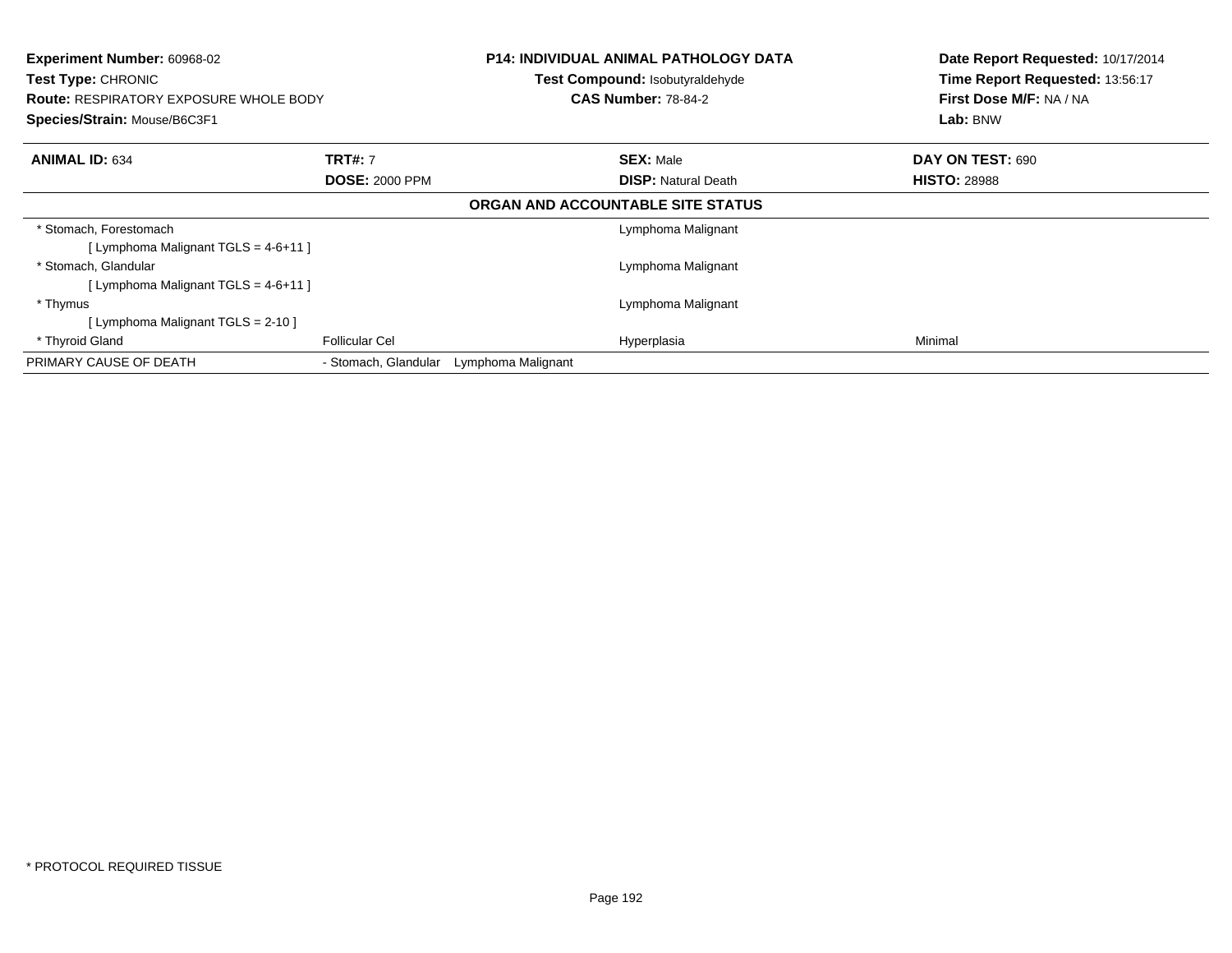| Experiment Number: 60968-02<br>Test Type: CHRONIC<br><b>Route: RESPIRATORY EXPOSURE WHOLE BODY</b><br>Species/Strain: Mouse/B6C3F1 | <b>P14: INDIVIDUAL ANIMAL PATHOLOGY DATA</b><br>Test Compound: Isobutyraldehyde<br><b>CAS Number: 78-84-2</b> |                                   | Date Report Requested: 10/17/2014<br>Time Report Requested: 13:56:17<br>First Dose M/F: NA / NA<br>Lab: BNW |  |
|------------------------------------------------------------------------------------------------------------------------------------|---------------------------------------------------------------------------------------------------------------|-----------------------------------|-------------------------------------------------------------------------------------------------------------|--|
| <b>ANIMAL ID: 635</b>                                                                                                              | <b>TRT#: 7</b>                                                                                                | <b>SEX: Male</b>                  | DAY ON TEST: 571                                                                                            |  |
|                                                                                                                                    | <b>DOSE: 2000 PPM</b>                                                                                         | <b>DISP: Natural Death</b>        | <b>HISTO: 28989</b>                                                                                         |  |
|                                                                                                                                    |                                                                                                               | ORGAN AND ACCOUNTABLE SITE STATUS |                                                                                                             |  |
| <b>NORMAL</b>                                                                                                                      |                                                                                                               |                                   |                                                                                                             |  |
| * Adrenal Cortex                                                                                                                   | * Adrenal Medulla                                                                                             | * Bone                            | * Bone Marrow                                                                                               |  |
| * Brain                                                                                                                            | * Epididymis                                                                                                  | * Esophagus                       | * Intestine Large, Rectum                                                                                   |  |
| * Islets, Pancreatic                                                                                                               | * Larynx                                                                                                      | * Liver                           | * Lung                                                                                                      |  |
| * Lymph Node, Bronchial                                                                                                            | * Lymph Node, Mediastinal                                                                                     | * Lymph Node, Mesenteric          | * Pancreas                                                                                                  |  |
| * Pituitary Gland                                                                                                                  | * Preputial Gland                                                                                             | * Salivary Glands                 | * Seminal Vesicle                                                                                           |  |
| * Stomach, Forestomach                                                                                                             | * Stomach, Glandular                                                                                          | * Testes                          | * Thyroid Gland                                                                                             |  |
| * Trachea                                                                                                                          |                                                                                                               |                                   |                                                                                                             |  |
| <b>MISSING</b>                                                                                                                     |                                                                                                               |                                   |                                                                                                             |  |
| * Lymph Node, Mandibular                                                                                                           | * Mammary Gland                                                                                               | * Parathyroid Gland               | * Thymus                                                                                                    |  |
| <b>AUTO PRECLUDES DIAG.</b>                                                                                                        |                                                                                                               |                                   |                                                                                                             |  |
| * Gallbladder                                                                                                                      | * Intestine Large, Cecum                                                                                      | * Intestine Large, Colon          | * Intestine Small, Duodenum                                                                                 |  |
| * Intestine Small, Ileum                                                                                                           | * Intestine Small, Jejunum                                                                                    |                                   |                                                                                                             |  |
| <b>INSUFFICIENT TISSUE</b>                                                                                                         |                                                                                                               |                                   |                                                                                                             |  |
| * Prostate                                                                                                                         |                                                                                                               |                                   |                                                                                                             |  |
| <b>OBSERVATIONS</b>                                                                                                                |                                                                                                               |                                   |                                                                                                             |  |
| * Heart                                                                                                                            |                                                                                                               | Inflammation                      | Suppurative, Moderate                                                                                       |  |
| * Kidney                                                                                                                           | Pelvis                                                                                                        | Inflammation                      | Acute, Marked                                                                                               |  |
| [Inflammation TGLS = $2-5$ ]                                                                                                       |                                                                                                               |                                   |                                                                                                             |  |
| * Nose                                                                                                                             | Olfactory Epi                                                                                                 | Degeneration                      | Minimal                                                                                                     |  |
| * Skin                                                                                                                             | Prepuce                                                                                                       | Inflammation                      | Acute, Moderate                                                                                             |  |
| [Inflammation TGLS = $1-7$ ]                                                                                                       |                                                                                                               |                                   |                                                                                                             |  |
| * Spleen                                                                                                                           |                                                                                                               | Hematopoietic Cell Proliferation  | Marked                                                                                                      |  |
| * Urinary Bladder                                                                                                                  |                                                                                                               | Inflammation                      | Chronic Active, Mild                                                                                        |  |
| PRIMARY CAUSE OF DEATH                                                                                                             | - Kidney Pelvis Inflammation                                                                                  |                                   |                                                                                                             |  |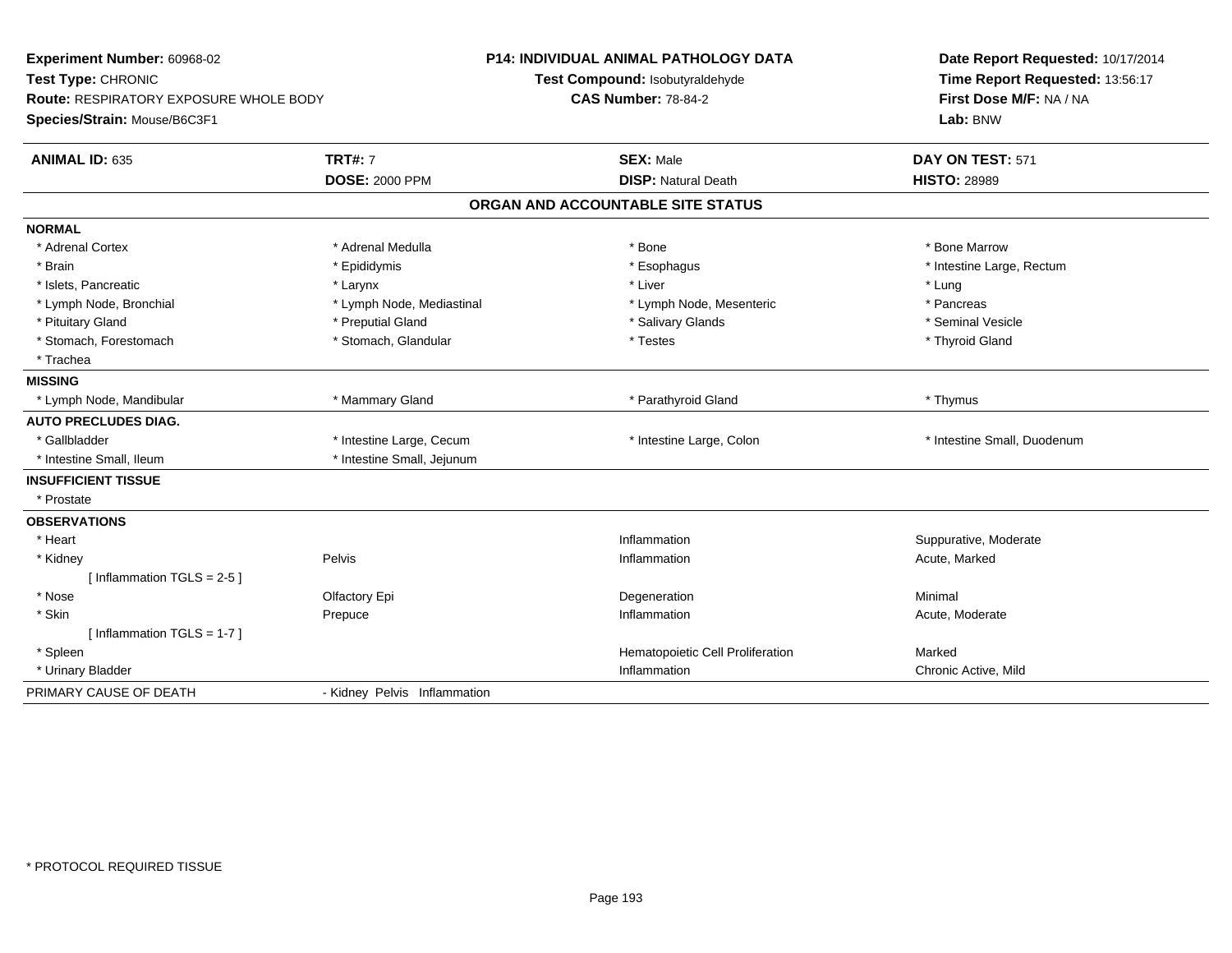| Experiment Number: 60968-02<br>Test Type: CHRONIC                              |                           | <b>P14: INDIVIDUAL ANIMAL PATHOLOGY DATA</b><br>Test Compound: Isobutyraldehyde | Date Report Requested: 10/17/2014<br>Time Report Requested: 13:56:17 |
|--------------------------------------------------------------------------------|---------------------------|---------------------------------------------------------------------------------|----------------------------------------------------------------------|
| Route: RESPIRATORY EXPOSURE WHOLE BODY<br>Species/Strain: Mouse/B6C3F1         |                           | <b>CAS Number: 78-84-2</b>                                                      | First Dose M/F: NA / NA<br>Lab: BNW                                  |
| <b>ANIMAL ID: 636</b>                                                          | <b>TRT#: 7</b>            | <b>SEX: Male</b>                                                                | DAY ON TEST: 733                                                     |
|                                                                                | <b>DOSE: 2000 PPM</b>     | <b>DISP: Terminal Sacrifice</b>                                                 | <b>HISTO: 28990</b>                                                  |
|                                                                                |                           | ORGAN AND ACCOUNTABLE SITE STATUS                                               |                                                                      |
| <b>NORMAL</b>                                                                  |                           |                                                                                 |                                                                      |
| * Adrenal Medulla                                                              | * Bone                    | * Bone Marrow                                                                   | * Brain                                                              |
| * Epididymis                                                                   | * Esophagus               | * Gallbladder                                                                   | * Intestine Large, Cecum                                             |
| * Intestine Large, Colon                                                       | * Intestine Large, Rectum | * Intestine Small, Duodenum                                                     | * Intestine Small, Ileum                                             |
| * Intestine Small, Jejunum                                                     | * Islets, Pancreatic      | * Larynx                                                                        | * Lung                                                               |
| * Lymph Node, Mandibular                                                       | * Lymph Node, Mediastinal | * Lymph Node, Mesenteric                                                        | * Parathyroid Gland                                                  |
| * Pituitary Gland                                                              | * Preputial Gland         | * Prostate                                                                      | * Salivary Glands                                                    |
| * Seminal Vesicle                                                              | * Skin                    | * Spleen                                                                        | * Stomach, Forestomach                                               |
| * Stomach, Glandular                                                           | * Testes                  | * Thymus                                                                        | * Thyroid Gland                                                      |
| * Trachea                                                                      | * Urinary Bladder         |                                                                                 |                                                                      |
| <b>MISSING</b>                                                                 |                           |                                                                                 |                                                                      |
| * Lymph Node, Bronchial                                                        | * Mammary Gland           |                                                                                 |                                                                      |
| <b>OBSERVATIONS</b>                                                            |                           |                                                                                 |                                                                      |
| * Adrenal Cortex                                                               |                           | Hyperplasia                                                                     | Mild                                                                 |
|                                                                                |                           | Hypertrophy                                                                     | Mild                                                                 |
| * Heart                                                                        |                           | Cardiomyopathy                                                                  | Minimal                                                              |
| * Kidney                                                                       |                           | Nephropathy                                                                     | Mild                                                                 |
| Note: "1mm dark focus" described at necropsy was blood in normal renal vessel. |                           |                                                                                 |                                                                      |
| * Liver                                                                        |                           | Eosinophilic Focus                                                              |                                                                      |
| [ Eosinophilic Focus TGLS = 2-4 ]                                              |                           |                                                                                 |                                                                      |
| * Nose                                                                         | Olfactory Epi             | Degeneration                                                                    | Minimal                                                              |
| * Pancreas                                                                     |                           | Lipomatosis                                                                     | Minimal                                                              |
| PRIMARY CAUSE OF DEATH                                                         | $\blacksquare$            |                                                                                 |                                                                      |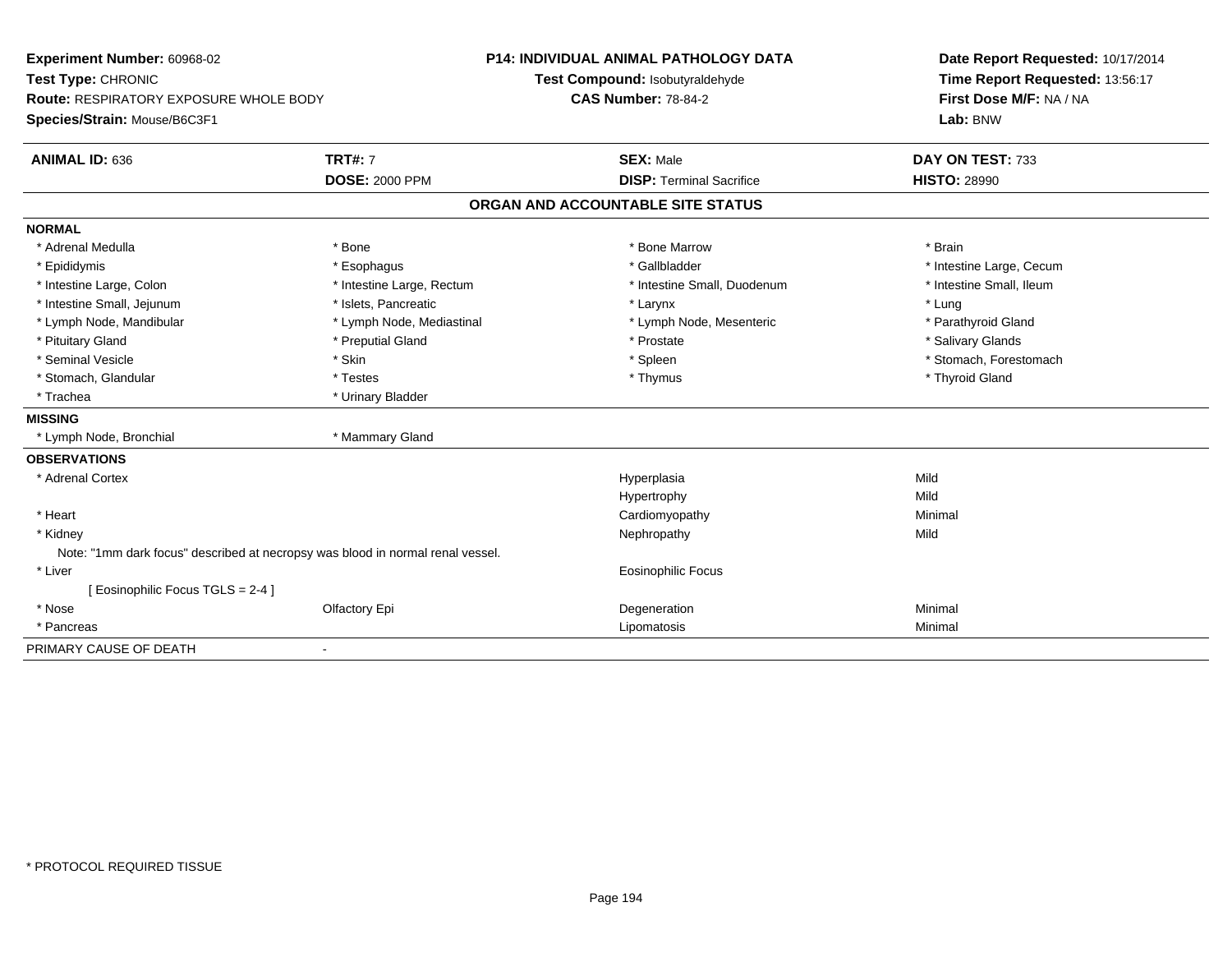| Experiment Number: 60968-02                   |                            | <b>P14: INDIVIDUAL ANIMAL PATHOLOGY DATA</b> |                                   | Date Report Requested: 10/17/2014 |  |
|-----------------------------------------------|----------------------------|----------------------------------------------|-----------------------------------|-----------------------------------|--|
| Test Type: CHRONIC                            |                            |                                              | Test Compound: Isobutyraldehyde   | Time Report Requested: 13:56:17   |  |
| <b>Route: RESPIRATORY EXPOSURE WHOLE BODY</b> |                            | <b>CAS Number: 78-84-2</b>                   |                                   | First Dose M/F: NA / NA           |  |
| Species/Strain: Mouse/B6C3F1                  |                            |                                              |                                   | Lab: BNW                          |  |
| <b>ANIMAL ID: 637</b>                         | <b>TRT#: 7</b>             |                                              | <b>SEX: Male</b>                  | DAY ON TEST: 734                  |  |
|                                               | <b>DOSE: 2000 PPM</b>      |                                              | <b>DISP: Terminal Sacrifice</b>   | <b>HISTO: 28991</b>               |  |
|                                               |                            |                                              | ORGAN AND ACCOUNTABLE SITE STATUS |                                   |  |
| <b>NORMAL</b>                                 |                            |                                              |                                   |                                   |  |
| * Adrenal Medulla                             | * Bone                     |                                              | * Bone Marrow                     | * Brain                           |  |
| * Epididymis                                  | * Esophagus                |                                              | * Gallbladder                     | * Heart                           |  |
| * Intestine Large, Cecum                      | * Intestine Large, Colon   |                                              | * Intestine Large, Rectum         | * Intestine Small, Duodenum       |  |
| * Intestine Small, Ileum                      | * Intestine Small, Jejunum |                                              | * Islets, Pancreatic              | * Larynx                          |  |
| * Lymph Node, Mediastinal                     | * Lymph Node, Mesenteric   |                                              | * Pancreas                        | * Parathyroid Gland               |  |
| * Pituitary Gland                             | * Preputial Gland          |                                              | * Prostate                        | * Salivary Glands                 |  |
| * Seminal Vesicle                             | * Skin                     |                                              | * Spleen                          | * Stomach, Forestomach            |  |
| * Stomach, Glandular                          | * Testes                   |                                              | * Thymus                          | * Thyroid Gland                   |  |
| * Trachea                                     | * Urinary Bladder          |                                              |                                   |                                   |  |
| <b>MISSING</b>                                |                            |                                              |                                   |                                   |  |
| * Lymph Node, Bronchial                       | * Lymph Node, Mandibular   |                                              | * Mammary Gland                   |                                   |  |
| <b>OBSERVATIONS</b>                           |                            |                                              |                                   |                                   |  |
| * Adrenal Cortex                              |                            |                                              | Hypertrophy                       | Minimal                           |  |
| Harderian Gland                               |                            |                                              | Adenoma                           |                                   |  |
| [Adenoma TGLS = $2-11$ ]                      |                            |                                              |                                   |                                   |  |
| * Kidney                                      |                            |                                              | Nephropathy                       | Mild                              |  |
| * Liver                                       |                            |                                              | Hepatocellular Adenoma            |                                   |  |
| [ Hepatocellular Adenoma TGLS = 3-10 ]        |                            |                                              |                                   |                                   |  |
| * Lung                                        | Alveolar Epith             |                                              | Hyperplasia                       | Minimal                           |  |
| * Nose                                        | Olfactory Epi              |                                              | Degeneration                      | Minimal                           |  |
| PRIMARY CAUSE OF DEATH                        |                            |                                              |                                   |                                   |  |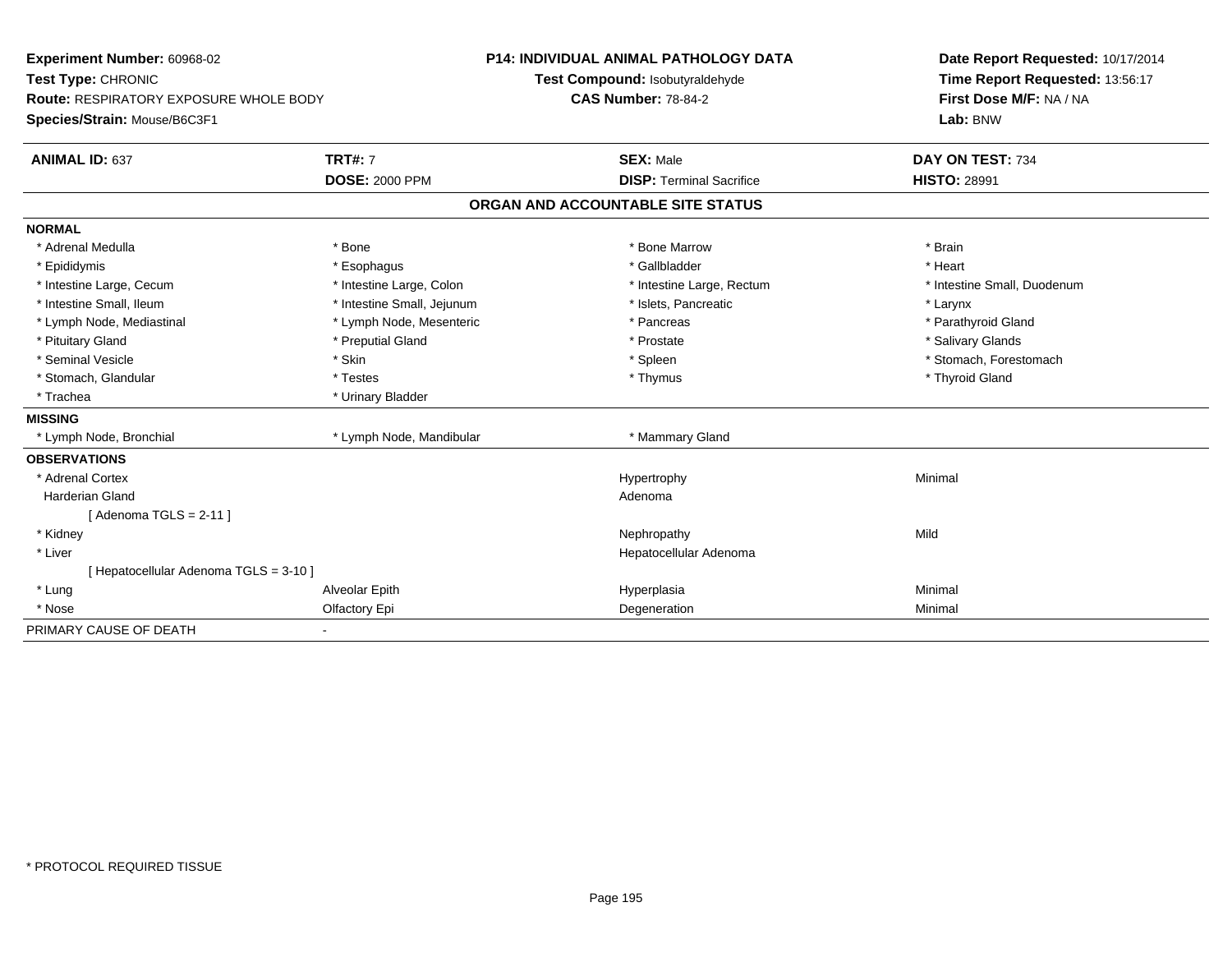| Experiment Number: 60968-02<br>Test Type: CHRONIC |                            | <b>P14: INDIVIDUAL ANIMAL PATHOLOGY DATA</b> | Date Report Requested: 10/17/2014   |  |
|---------------------------------------------------|----------------------------|----------------------------------------------|-------------------------------------|--|
|                                                   |                            | Test Compound: Isobutyraldehyde              | Time Report Requested: 13:56:17     |  |
| Route: RESPIRATORY EXPOSURE WHOLE BODY            |                            | <b>CAS Number: 78-84-2</b>                   | First Dose M/F: NA / NA<br>Lab: BNW |  |
| Species/Strain: Mouse/B6C3F1                      |                            |                                              |                                     |  |
| <b>ANIMAL ID: 638</b>                             | <b>TRT#: 7</b>             | <b>SEX: Male</b>                             | DAY ON TEST: 735                    |  |
|                                                   | <b>DOSE: 2000 PPM</b>      | <b>DISP: Terminal Sacrifice</b>              | <b>HISTO: 28992</b>                 |  |
|                                                   |                            | ORGAN AND ACCOUNTABLE SITE STATUS            |                                     |  |
| <b>NORMAL</b>                                     |                            |                                              |                                     |  |
| * Adrenal Cortex                                  | * Adrenal Medulla          | * Bone                                       | * Bone Marrow                       |  |
| * Brain                                           | * Epididymis               | * Esophagus                                  | * Gallbladder                       |  |
| * Intestine Large, Cecum                          | * Intestine Large, Colon   | * Intestine Large, Rectum                    | * Intestine Small, Duodenum         |  |
| * Intestine Small, Ileum                          | * Intestine Small, Jejunum | * Islets, Pancreatic                         | * Larynx                            |  |
| * Lung                                            | * Lymph Node, Bronchial    | * Lymph Node, Mandibular                     | * Lymph Node, Mediastinal           |  |
| * Lymph Node, Mesenteric                          | * Pancreas                 | * Parathyroid Gland                          | * Pituitary Gland                   |  |
| * Preputial Gland                                 | * Prostate                 | * Salivary Glands                            | * Seminal Vesicle                   |  |
| * Spleen                                          | * Stomach, Forestomach     | * Stomach, Glandular                         | * Testes                            |  |
| * Trachea                                         | * Urinary Bladder          |                                              |                                     |  |
| <b>MISSING</b>                                    |                            |                                              |                                     |  |
| * Mammary Gland                                   | * Thymus                   |                                              |                                     |  |
| <b>OBSERVATIONS</b>                               |                            |                                              |                                     |  |
| * Heart                                           |                            | Cardiomyopathy                               | Minimal                             |  |
| * Kidney                                          | Artery                     | Inflammation                                 | Mild                                |  |
|                                                   |                            | Nephropathy                                  | Mild                                |  |
| * Liver                                           |                            | <b>Basophilic Focus</b>                      |                                     |  |
|                                                   |                            | Hepatocellular Adenoma                       |                                     |  |
| [ Hepatocellular Adenoma TGLS = 3-10 ]            |                            |                                              |                                     |  |
| * Nose                                            | Olfactory Epi              | Degeneration                                 | Minimal                             |  |
| * Skin                                            | Prepuce                    | Inflammation                                 | Acute, Marked                       |  |
| [Inflammation TGLS = $1,2-11$ ]                   |                            |                                              |                                     |  |
| * Thyroid Gland                                   | <b>Follicular Cel</b>      | Adenoma                                      |                                     |  |
| [Adenoma TGLS = $4-2$ ]                           |                            |                                              |                                     |  |
| PRIMARY CAUSE OF DEATH                            |                            |                                              |                                     |  |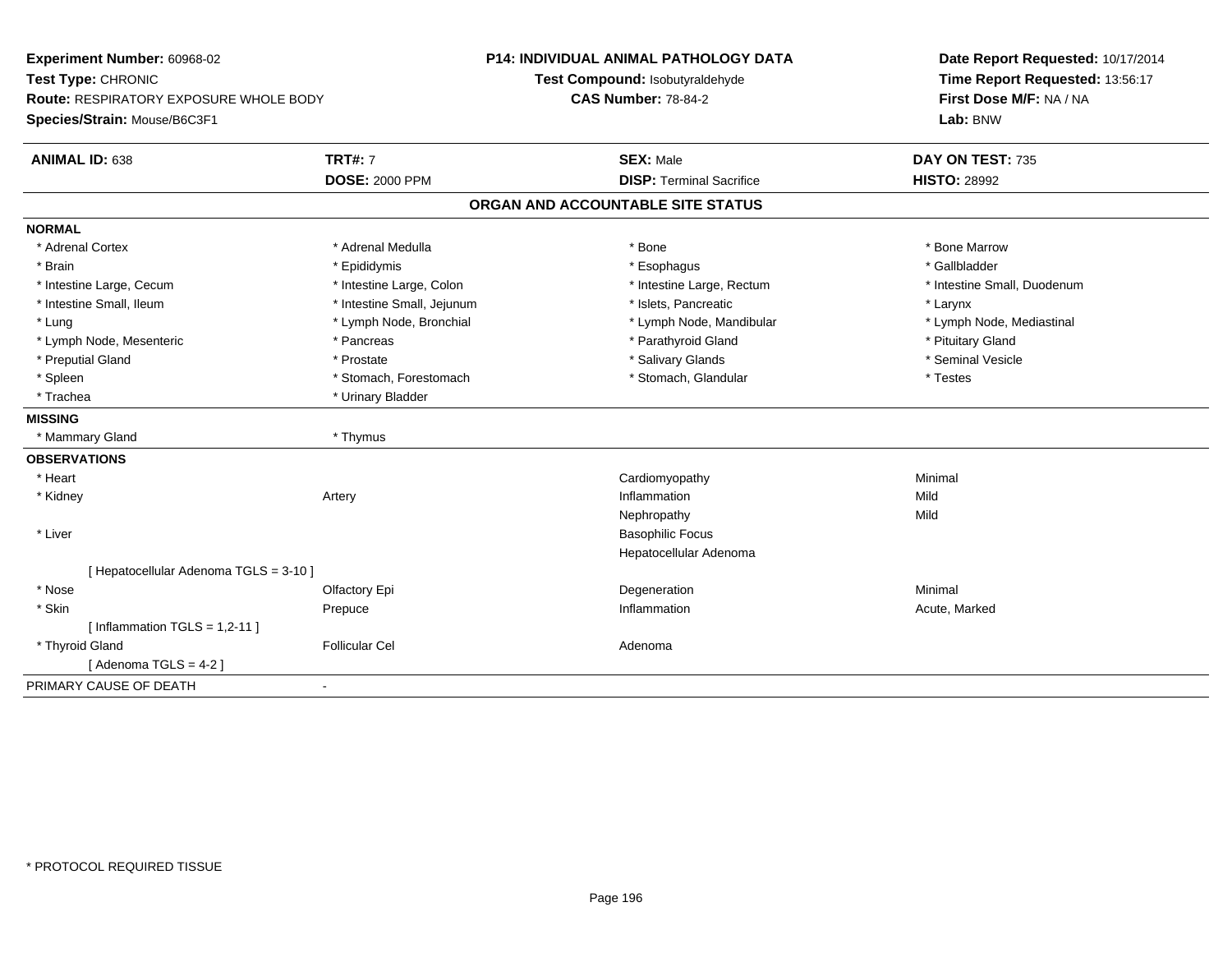| Experiment Number: 60968-02                     |                           | <b>P14: INDIVIDUAL ANIMAL PATHOLOGY DATA</b> | Date Report Requested: 10/17/2014 |  |
|-------------------------------------------------|---------------------------|----------------------------------------------|-----------------------------------|--|
| Test Type: CHRONIC                              |                           | Test Compound: Isobutyraldehyde              | Time Report Requested: 13:56:17   |  |
| <b>Route: RESPIRATORY EXPOSURE WHOLE BODY</b>   |                           | <b>CAS Number: 78-84-2</b>                   | First Dose M/F: NA / NA           |  |
| Species/Strain: Mouse/B6C3F1                    |                           |                                              | Lab: BNW                          |  |
| <b>ANIMAL ID: 639</b>                           | <b>TRT#: 7</b>            | <b>SEX: Male</b>                             | DAY ON TEST: 733                  |  |
|                                                 | <b>DOSE: 2000 PPM</b>     | <b>DISP: Terminal Sacrifice</b>              | <b>HISTO: 28993</b>               |  |
|                                                 |                           | ORGAN AND ACCOUNTABLE SITE STATUS            |                                   |  |
| <b>NORMAL</b>                                   |                           |                                              |                                   |  |
| * Adrenal Medulla                               | * Bone                    | * Bone Marrow                                | * Brain                           |  |
| * Epididymis                                    | * Esophagus               | * Gallbladder                                | * Intestine Large, Cecum          |  |
| * Intestine Large, Colon                        | * Intestine Large, Rectum | * Intestine Small, Duodenum                  | * Intestine Small, Ileum          |  |
| * Intestine Small, Jejunum                      | * Islets, Pancreatic      | * Lymph Node, Bronchial                      | * Lymph Node, Mediastinal         |  |
| * Lymph Node, Mesenteric                        | * Pancreas                | * Parathyroid Gland                          | * Pituitary Gland                 |  |
| * Prostate                                      | * Salivary Glands         | * Seminal Vesicle                            | * Skin                            |  |
| * Stomach, Forestomach                          | * Stomach, Glandular      | * Testes                                     | * Thyroid Gland                   |  |
| * Trachea                                       | * Urinary Bladder         |                                              |                                   |  |
| <b>MISSING</b>                                  |                           |                                              |                                   |  |
| * Lymph Node, Mandibular                        | * Mammary Gland           | * Thymus                                     |                                   |  |
| <b>OBSERVATIONS</b>                             |                           |                                              |                                   |  |
| * Adrenal Cortex                                |                           | Hyperplasia                                  | Mild                              |  |
| * Heart                                         |                           | Cardiomyopathy                               | Mild                              |  |
| * Kidney                                        |                           | Nephropathy                                  | Mild                              |  |
| * Larynx                                        | Glands                    | Inflammation                                 | Suppurative, Mild                 |  |
| * Liver                                         |                           | Hepatocellular Carcinoma                     | Multiple                          |  |
| [ Hepatocellular Carcinoma TGLS = 1,2-4+10 ]    |                           |                                              |                                   |  |
| * Lung                                          |                           | Hepatocellular Carcinoma                     | Metastatic (Liver)                |  |
| [Hepatocellular Carcinoma TGLS = 3,4-3]         |                           |                                              |                                   |  |
| * Nose                                          | Olfactory Epi             | Degeneration                                 | Mild                              |  |
| * Preputial Gland                               |                           | Inflammation                                 | Chronic Active, Mild              |  |
| * Spleen                                        |                           | Hematopoietic Cell Proliferation             | Mild                              |  |
| [ Hematopoietic Cell Proliferation TGLS = 5-4 ] |                           |                                              |                                   |  |
| PRIMARY CAUSE OF DEATH                          |                           |                                              |                                   |  |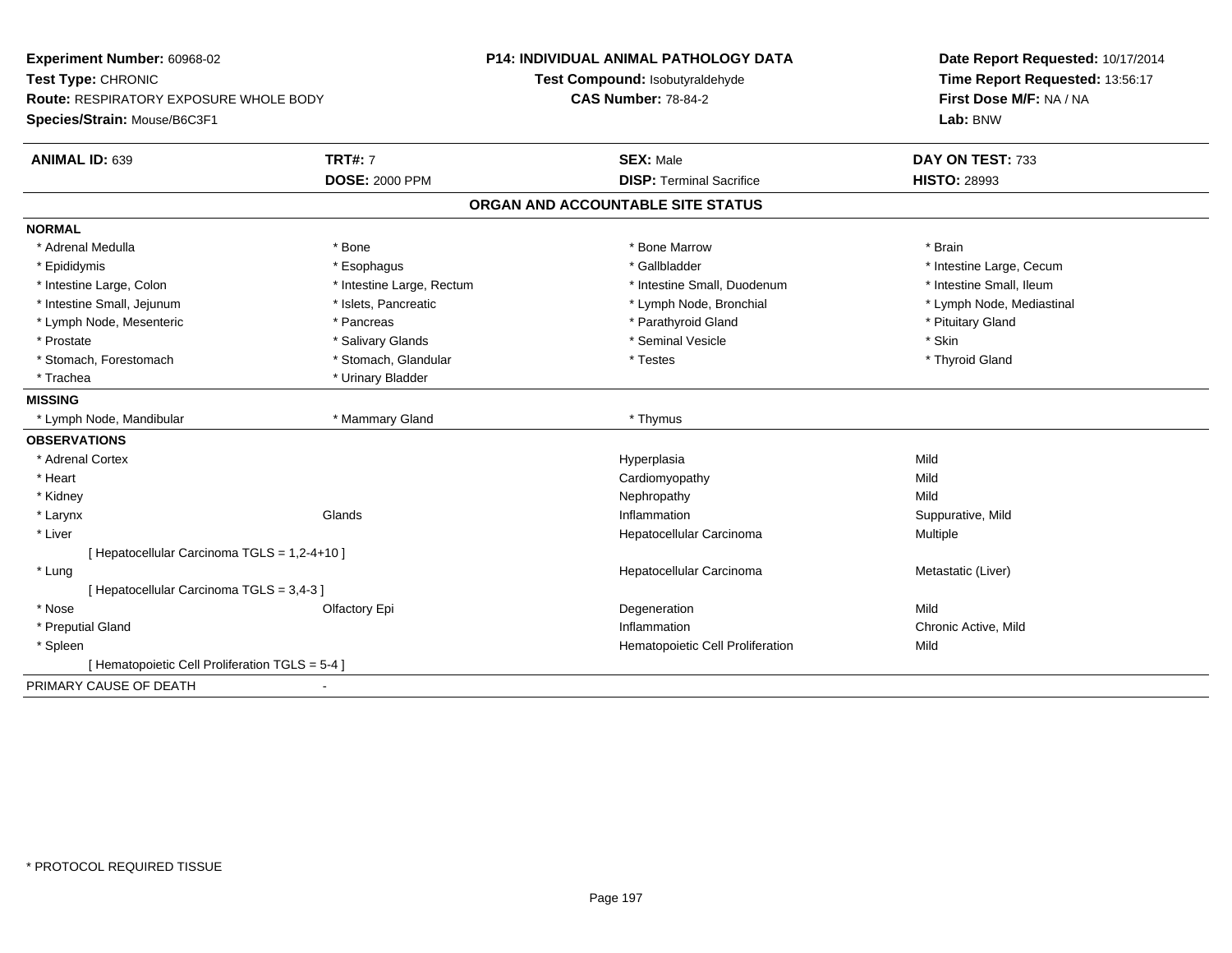| Experiment Number: 60968-02                                  |                           | <b>P14: INDIVIDUAL ANIMAL PATHOLOGY DATA</b> | Date Report Requested: 10/17/2014 |
|--------------------------------------------------------------|---------------------------|----------------------------------------------|-----------------------------------|
| Test Type: CHRONIC                                           |                           | Test Compound: Isobutyraldehyde              | Time Report Requested: 13:56:17   |
| <b>Route: RESPIRATORY EXPOSURE WHOLE BODY</b>                |                           | <b>CAS Number: 78-84-2</b>                   | First Dose M/F: NA / NA           |
| Species/Strain: Mouse/B6C3F1                                 |                           |                                              | Lab: BNW                          |
| <b>ANIMAL ID: 640</b>                                        | <b>TRT#: 7</b>            | <b>SEX: Male</b>                             | DAY ON TEST: 733                  |
|                                                              | <b>DOSE: 2000 PPM</b>     | <b>DISP: Terminal Sacrifice</b>              | <b>HISTO: 28994</b>               |
|                                                              |                           | ORGAN AND ACCOUNTABLE SITE STATUS            |                                   |
| <b>NORMAL</b>                                                |                           |                                              |                                   |
| * Adrenal Medulla                                            | * Bone                    | * Bone Marrow                                | * Brain                           |
| * Epididymis                                                 | * Esophagus               | * Gallbladder                                | * Intestine Large, Cecum          |
| * Intestine Large, Colon                                     | * Intestine Large, Rectum | * Intestine Small, Duodenum                  | * Intestine Small, Ileum          |
| * Intestine Small, Jejunum                                   | * Islets. Pancreatic      | * Liver                                      | * Lung                            |
| * Lymph Node, Mandibular                                     | * Lymph Node, Mesenteric  | * Pancreas                                   | * Parathyroid Gland               |
| * Pituitary Gland                                            | * Preputial Gland         | * Prostate                                   | * Salivary Glands                 |
| * Seminal Vesicle                                            | * Skin                    | * Spleen                                     | * Stomach, Forestomach            |
| * Stomach, Glandular                                         | * Testes                  | * Thymus                                     | * Thyroid Gland                   |
| * Trachea                                                    | * Urinary Bladder         |                                              |                                   |
| <b>MISSING</b>                                               |                           |                                              |                                   |
| * Lymph Node, Bronchial                                      | * Lymph Node, Mediastinal | * Mammary Gland                              |                                   |
| <b>OBSERVATIONS</b>                                          |                           |                                              |                                   |
| * Adrenal Cortex                                             |                           | Hyperplasia                                  | Mild                              |
|                                                              |                           | Hypertrophy                                  | Mild                              |
| * Heart                                                      |                           | Cardiomyopathy                               | Mild                              |
| * Kidney                                                     |                           | Nephropathy                                  | Mild                              |
| * Larynx                                                     | Glands                    | Inflammation                                 | Suppurative, Minimal              |
| * Nose                                                       | Olfactory Epi             | Degeneration                                 | Minimal                           |
| * Pituitary Gl                                               |                           |                                              |                                   |
| Note: "Dark focus" noted at trim was blood in normal vessel. |                           |                                              |                                   |
| PRIMARY CAUSE OF DEATH                                       |                           |                                              |                                   |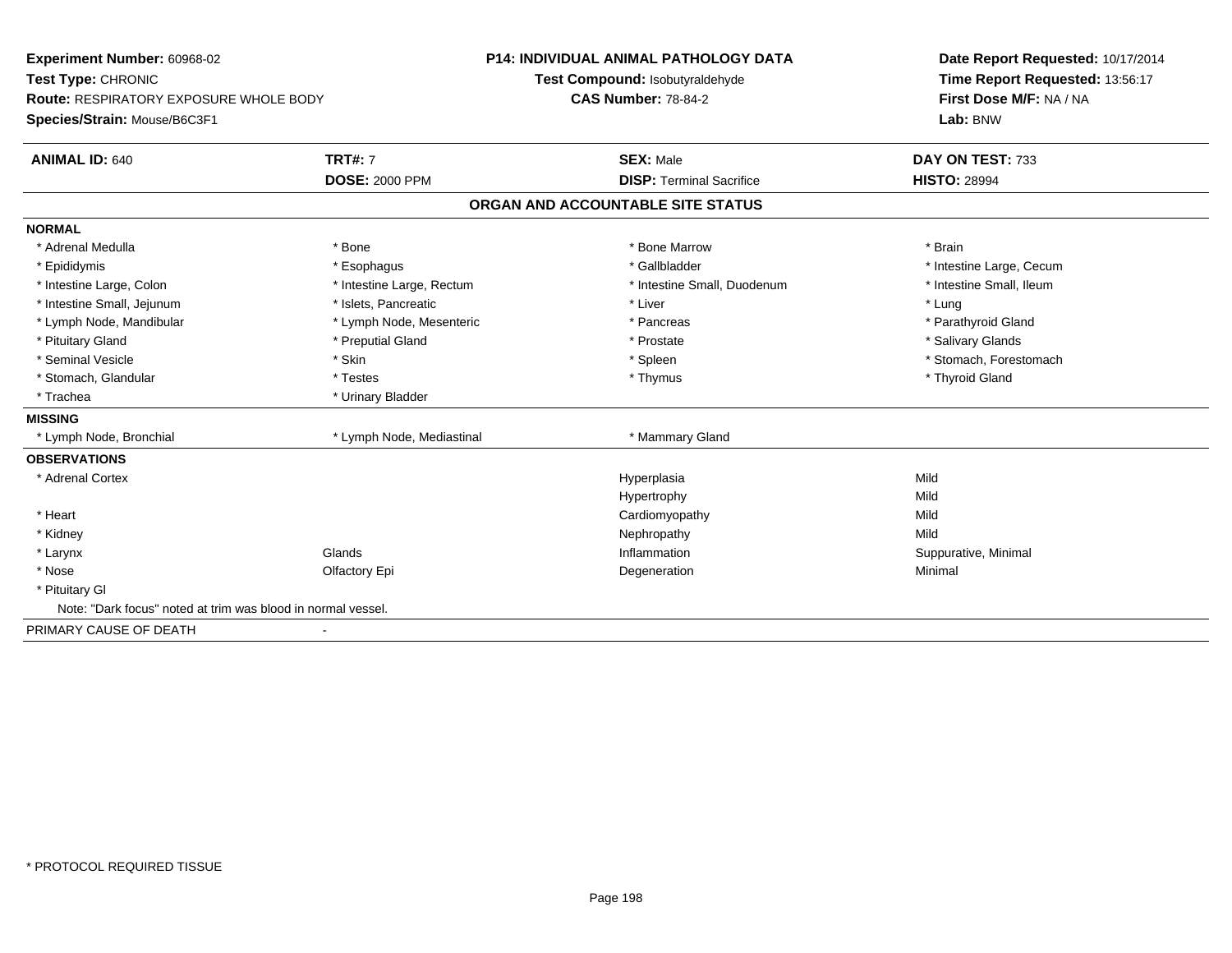| Experiment Number: 60968-02                     |                                  | <b>P14: INDIVIDUAL ANIMAL PATHOLOGY DATA</b> | Date Report Requested: 10/17/2014 |
|-------------------------------------------------|----------------------------------|----------------------------------------------|-----------------------------------|
| Test Type: CHRONIC                              |                                  | Test Compound: Isobutyraldehyde              | Time Report Requested: 13:56:17   |
| <b>Route: RESPIRATORY EXPOSURE WHOLE BODY</b>   |                                  | <b>CAS Number: 78-84-2</b>                   | First Dose M/F: NA / NA           |
| Species/Strain: Mouse/B6C3F1                    |                                  |                                              | Lab: BNW                          |
| <b>ANIMAL ID: 641</b>                           | <b>TRT#: 7</b>                   | <b>SEX: Male</b>                             | DAY ON TEST: 653                  |
|                                                 | <b>DOSE: 2000 PPM</b>            | <b>DISP:</b> Moribund Sacrifice              | <b>HISTO: 28995</b>               |
|                                                 |                                  | ORGAN AND ACCOUNTABLE SITE STATUS            |                                   |
| <b>NORMAL</b>                                   |                                  |                                              |                                   |
| * Adrenal Medulla                               | * Bone                           | * Bone Marrow                                | * Brain                           |
| * Epididymis                                    | * Esophagus                      | * Gallbladder                                | * Intestine Large, Cecum          |
| * Intestine Large, Colon                        | * Intestine Large, Rectum        | * Intestine Small, Duodenum                  | * Intestine Small, Ileum          |
| * Intestine Small, Jejunum                      | * Islets. Pancreatic             | * Larynx                                     | * Lymph Node, Bronchial           |
| * Lymph Node, Mandibular                        | * Lymph Node, Mesenteric         | * Pancreas                                   | * Parathyroid Gland               |
| * Pituitary Gland                               | * Preputial Gland                | * Prostate                                   | * Salivary Glands                 |
| * Seminal Vesicle                               | * Stomach, Forestomach           | * Stomach, Glandular                         | * Testes                          |
| * Thymus                                        | * Thyroid Gland                  | * Trachea                                    | * Urinary Bladder                 |
| <b>MISSING</b>                                  |                                  |                                              |                                   |
| * Lymph Node, Mediastinal                       | * Mammary Gland                  |                                              |                                   |
| <b>OBSERVATIONS</b>                             |                                  |                                              |                                   |
| * Adrenal Cortex                                |                                  | Hyperplasia                                  | Minimal                           |
| * Heart                                         |                                  | Cardiomyopathy                               | Mild                              |
| * Kidney                                        | Artery                           | Inflammation                                 | Mild                              |
|                                                 |                                  | Nephropathy                                  | Minimal                           |
| * Liver                                         |                                  | Hepatocellular Carcinoma                     | Multiple                          |
| [ Hepatocellular Carcinoma TGLS = 2,3-11+10+4 ] |                                  |                                              |                                   |
| * Lung                                          |                                  | Hepatocellular Carcinoma                     | Metastatic (Liver)                |
| [Hepatocellular Carcinoma TGLS = 4-3]           |                                  |                                              |                                   |
| * Nose                                          | Olfactory Epi                    | Degeneration                                 | Minimal                           |
| * Skin                                          | Prepuce                          | Inflammation                                 | Acute, Marked                     |
| [Inflammation TGLS = $1-7$ ]                    |                                  |                                              |                                   |
| * Spleen                                        |                                  | Hematopoietic Cell Proliferation             | Mild                              |
| PRIMARY CAUSE OF DEATH                          | - Liver Hepatocellular Carcinoma |                                              |                                   |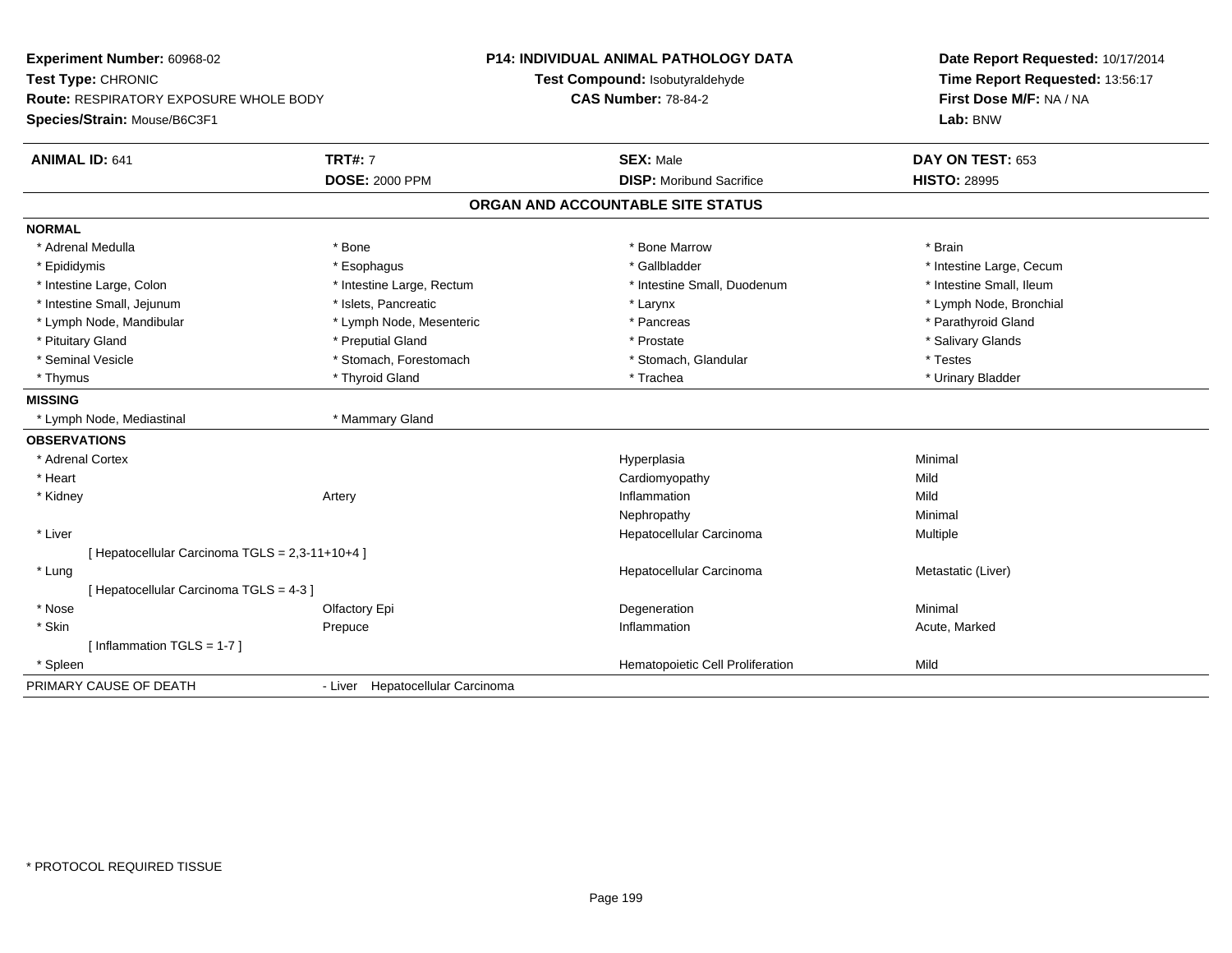| Experiment Number: 60968-02                   | P14: INDIVIDUAL ANIMAL PATHOLOGY DATA |                                   | Date Report Requested: 10/17/2014 |
|-----------------------------------------------|---------------------------------------|-----------------------------------|-----------------------------------|
| Test Type: CHRONIC                            |                                       | Test Compound: Isobutyraldehyde   | Time Report Requested: 13:56:17   |
| <b>Route: RESPIRATORY EXPOSURE WHOLE BODY</b> |                                       | <b>CAS Number: 78-84-2</b>        | First Dose M/F: NA / NA           |
| Species/Strain: Mouse/B6C3F1                  |                                       |                                   | Lab: BNW                          |
| <b>ANIMAL ID: 642</b>                         | <b>TRT#: 7</b>                        | <b>SEX: Male</b>                  | DAY ON TEST: 733                  |
|                                               | <b>DOSE: 2000 PPM</b>                 | <b>DISP: Terminal Sacrifice</b>   | <b>HISTO: 28996</b>               |
|                                               |                                       | ORGAN AND ACCOUNTABLE SITE STATUS |                                   |
| <b>NORMAL</b>                                 |                                       |                                   |                                   |
| * Adrenal Medulla                             | * Bone                                | * Bone Marrow                     | * Brain                           |
| * Epididymis                                  | * Esophagus                           | * Gallbladder                     | * Heart                           |
| * Intestine Large, Cecum                      | * Intestine Large, Colon              | * Intestine Large, Rectum         | * Intestine Small, Duodenum       |
| * Intestine Small, Ileum                      | * Intestine Small, Jejunum            | * Islets, Pancreatic              | * Larynx                          |
| * Lung                                        | * Lymph Node, Mandibular              | * Lymph Node, Mediastinal         | * Lymph Node, Mesenteric          |
| * Pancreas                                    | * Parathyroid Gland                   | * Pituitary Gland                 | * Preputial Gland                 |
| * Prostate                                    | * Salivary Glands                     | * Seminal Vesicle                 | * Spleen                          |
| * Stomach, Forestomach                        | * Stomach, Glandular                  | * Testes                          | * Thymus                          |
| * Thyroid Gland                               | * Trachea                             | * Urinary Bladder                 |                                   |
| <b>MISSING</b>                                |                                       |                                   |                                   |
| * Lymph Node, Bronchial                       | * Mammary Gland                       |                                   |                                   |
| <b>OBSERVATIONS</b>                           |                                       |                                   |                                   |
| * Adrenal Cortex                              |                                       | Hyperplasia                       | Mild                              |
|                                               |                                       | Hypertrophy                       | Mild                              |
| * Kidney                                      |                                       | Nephropathy                       | Mild                              |
| * Liver                                       |                                       | Cyst                              | Moderate                          |
|                                               |                                       | Hepatocellular Carcinoma          |                                   |
| [Cyst TGLS = $2-4$ ]                          |                                       |                                   |                                   |
| [ Hepatocellular Carcinoma TGLS = 3-10 ]      |                                       |                                   |                                   |
| * Nose                                        | Olfactory Epi                         | Degeneration                      | Minimal                           |
| * Skin                                        | Prepuce                               | Inflammation                      | Acute, Marked                     |
| [ Inflammation TGLS = 1-11 ]                  |                                       |                                   |                                   |
| PRIMARY CAUSE OF DEATH                        | $\sim$                                |                                   |                                   |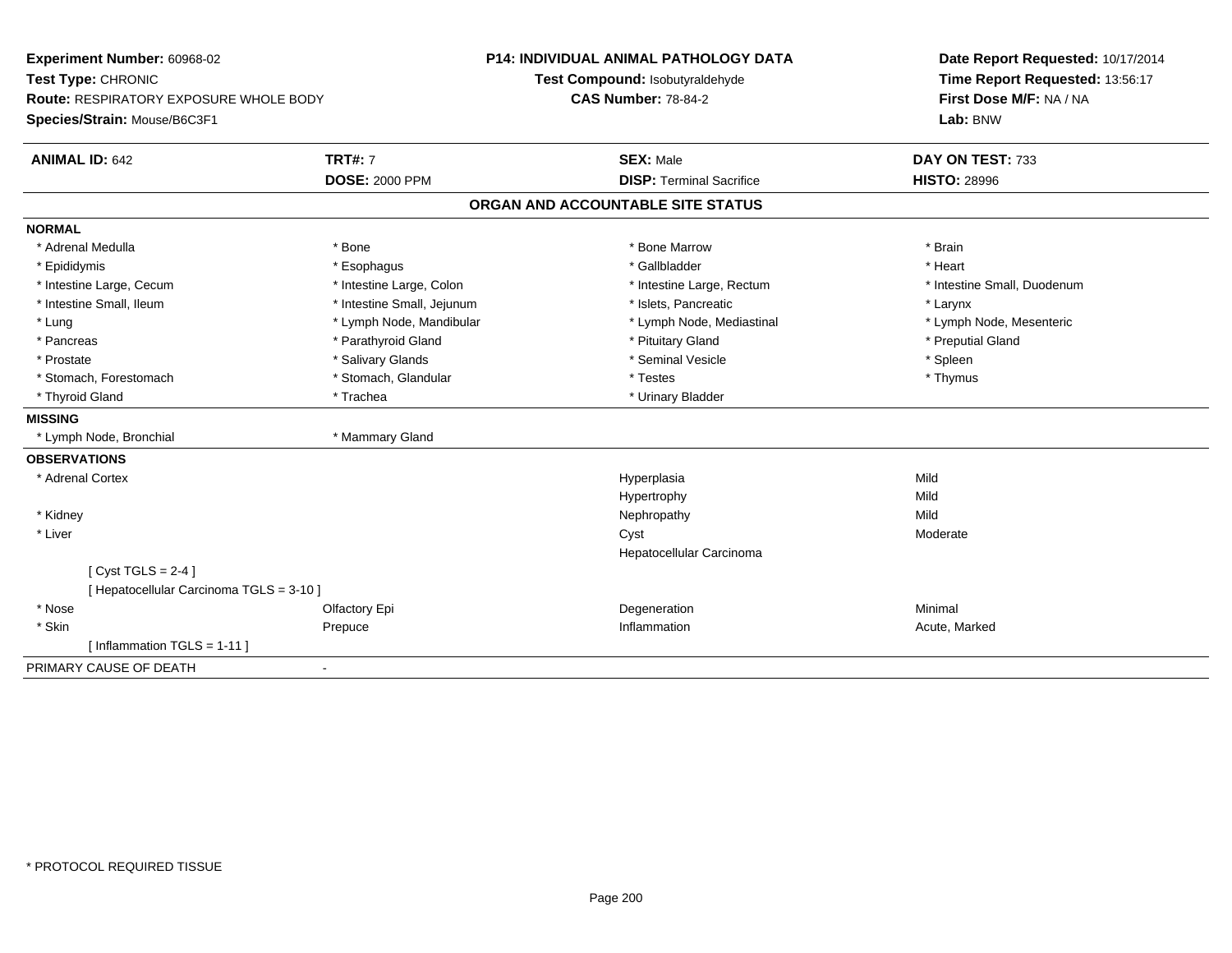| Experiment Number: 60968-02<br>Test Type: CHRONIC<br>Route: RESPIRATORY EXPOSURE WHOLE BODY<br>Species/Strain: Mouse/B6C3F1 |                             | <b>P14: INDIVIDUAL ANIMAL PATHOLOGY DATA</b><br>Test Compound: Isobutyraldehyde<br><b>CAS Number: 78-84-2</b> | Date Report Requested: 10/17/2014<br>Time Report Requested: 13:56:17<br>First Dose M/F: NA / NA<br>Lab: BNW |  |
|-----------------------------------------------------------------------------------------------------------------------------|-----------------------------|---------------------------------------------------------------------------------------------------------------|-------------------------------------------------------------------------------------------------------------|--|
| <b>ANIMAL ID: 643</b>                                                                                                       | <b>TRT#: 7</b>              | <b>SEX: Male</b>                                                                                              | DAY ON TEST: 691                                                                                            |  |
|                                                                                                                             | <b>DOSE: 2000 PPM</b>       | <b>DISP:</b> Moribund Sacrifice<br>ORGAN AND ACCOUNTABLE SITE STATUS                                          | <b>HISTO: 28997</b>                                                                                         |  |
|                                                                                                                             |                             |                                                                                                               |                                                                                                             |  |
| <b>NORMAL</b>                                                                                                               |                             |                                                                                                               |                                                                                                             |  |
| * Adrenal Medulla                                                                                                           | * Bone                      | * Bone Marrow                                                                                                 | * Brain                                                                                                     |  |
| * Epididymis                                                                                                                | * Esophagus                 | * Gallbladder                                                                                                 | * Intestine Large, Cecum                                                                                    |  |
| * Intestine Large, Colon                                                                                                    | * Intestine Large, Rectum   | * Intestine Small, Duodenum                                                                                   | * Intestine Small, Ileum                                                                                    |  |
| * Intestine Small, Jejunum                                                                                                  | * Islets, Pancreatic        | * Larynx                                                                                                      | * Lung                                                                                                      |  |
| * Lymph Node, Mandibular                                                                                                    | * Lymph Node, Mediastinal   | * Lymph Node, Mesenteric                                                                                      | * Pancreas                                                                                                  |  |
| * Parathyroid Gland                                                                                                         | * Pituitary Gland           | * Preputial Gland                                                                                             | * Prostate                                                                                                  |  |
| * Salivary Glands                                                                                                           | * Seminal Vesicle           | * Stomach, Forestomach                                                                                        | * Stomach, Glandular                                                                                        |  |
| * Testes                                                                                                                    | * Trachea                   | * Urinary Bladder                                                                                             |                                                                                                             |  |
| <b>MISSING</b>                                                                                                              |                             |                                                                                                               |                                                                                                             |  |
| * Lymph Node, Bronchial                                                                                                     | * Mammary Gland             | * Thymus                                                                                                      |                                                                                                             |  |
| <b>OBSERVATIONS</b>                                                                                                         |                             |                                                                                                               |                                                                                                             |  |
| * Adrenal Cortex                                                                                                            |                             | Hyperplasia                                                                                                   | Mild                                                                                                        |  |
| * Heart                                                                                                                     |                             | Cardiomyopathy                                                                                                | Mild                                                                                                        |  |
| * Kidney                                                                                                                    |                             | Nephropathy                                                                                                   | Minimal                                                                                                     |  |
| * Liver                                                                                                                     |                             | Hepatocellular Adenoma                                                                                        |                                                                                                             |  |
| [Hepatocellular Adenoma TGLS = 2-4]                                                                                         |                             |                                                                                                               |                                                                                                             |  |
| * Nose                                                                                                                      | Olfactory Epi               | Degeneration                                                                                                  | Mild                                                                                                        |  |
| * Skin                                                                                                                      | Prepuce                     | Inflammation                                                                                                  | Acute, Marked                                                                                               |  |
| [Inflammation TGLS = $1-7$ ]                                                                                                |                             |                                                                                                               |                                                                                                             |  |
| * Spleen                                                                                                                    |                             | Hematopoietic Cell Proliferation                                                                              | Moderate                                                                                                    |  |
| * Thyroid Gland                                                                                                             | <b>Follicular Cel</b>       | Hyperplasia                                                                                                   | Mild                                                                                                        |  |
| PRIMARY CAUSE OF DEATH                                                                                                      | - Skin Prepuce Inflammation |                                                                                                               |                                                                                                             |  |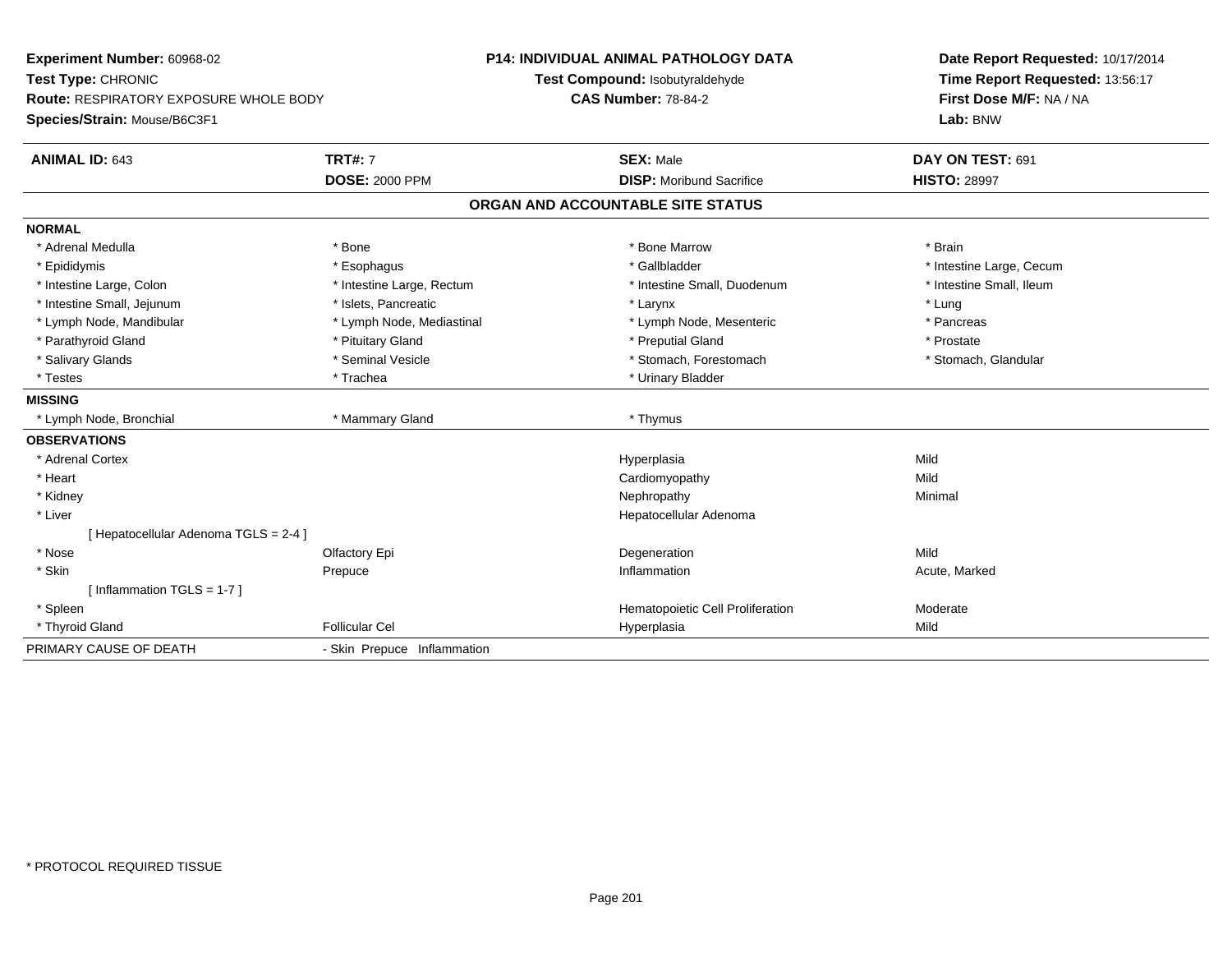| Experiment Number: 60968-02<br>Test Type: CHRONIC |                                       | <b>P14: INDIVIDUAL ANIMAL PATHOLOGY DATA</b> | Date Report Requested: 10/17/2014 |
|---------------------------------------------------|---------------------------------------|----------------------------------------------|-----------------------------------|
|                                                   |                                       | Test Compound: Isobutyraldehyde              | Time Report Requested: 13:56:17   |
| <b>Route: RESPIRATORY EXPOSURE WHOLE BODY</b>     |                                       | <b>CAS Number: 78-84-2</b>                   | First Dose M/F: NA / NA           |
| Species/Strain: Mouse/B6C3F1                      |                                       |                                              | Lab: BNW                          |
| <b>ANIMAL ID: 644</b>                             | <b>TRT#: 7</b>                        | <b>SEX: Male</b>                             | DAY ON TEST: 499                  |
|                                                   | <b>DOSE: 2000 PPM</b>                 | <b>DISP:</b> Moribund Sacrifice              | <b>HISTO: 28998</b>               |
|                                                   |                                       | ORGAN AND ACCOUNTABLE SITE STATUS            |                                   |
| <b>NORMAL</b>                                     |                                       |                                              |                                   |
| * Adrenal Cortex                                  | * Adrenal Medulla                     | * Bone                                       | * Bone Marrow                     |
| * Brain                                           | * Epididymis                          | * Esophagus                                  | * Gallbladder                     |
| * Heart                                           | * Intestine Large, Cecum              | * Intestine Large, Colon                     | * Intestine Large, Rectum         |
| * Intestine Small, Duodenum                       | * Intestine Small, Ileum              | * Intestine Small, Jejunum                   | * Islets, Pancreatic              |
| * Liver                                           | * Lymph Node, Mediastinal             | * Lymph Node, Mesenteric                     | * Parathyroid Gland               |
| * Pituitary Gland                                 | * Preputial Gland                     | * Prostate                                   | * Salivary Glands                 |
| * Seminal Vesicle                                 | * Skin                                | * Spleen                                     | * Stomach, Forestomach            |
| * Stomach, Glandular                              | * Testes                              | * Thymus                                     | * Thyroid Gland                   |
| * Trachea                                         | * Urinary Bladder                     |                                              |                                   |
| <b>MISSING</b>                                    |                                       |                                              |                                   |
| * Lymph Node, Bronchial                           | * Lymph Node, Mandibular              | * Mammary Gland                              |                                   |
| <b>OBSERVATIONS</b>                               |                                       |                                              |                                   |
| * Kidney                                          |                                       | Nephropathy                                  | Mild                              |
| * Larynx                                          | Epiglottis                            | Metaplasia                                   | Squamous, Minimal                 |
| * Lung                                            |                                       | Alveolar/Bronchiolar Carcinoma               |                                   |
| [Alveolar/Bronchiolar Carcinoma TGLS = 1-3 ]      |                                       |                                              |                                   |
| * Nose                                            | Olfactory Epi                         | Degeneration                                 | Mild                              |
|                                                   |                                       | Inflammation                                 | Suppurative, Minimal              |
| * Pancreas                                        |                                       | Lipomatosis                                  | Mild                              |
| PRIMARY CAUSE OF DEATH                            | - Lung Alveolar/Bronchiolar Carcinoma |                                              |                                   |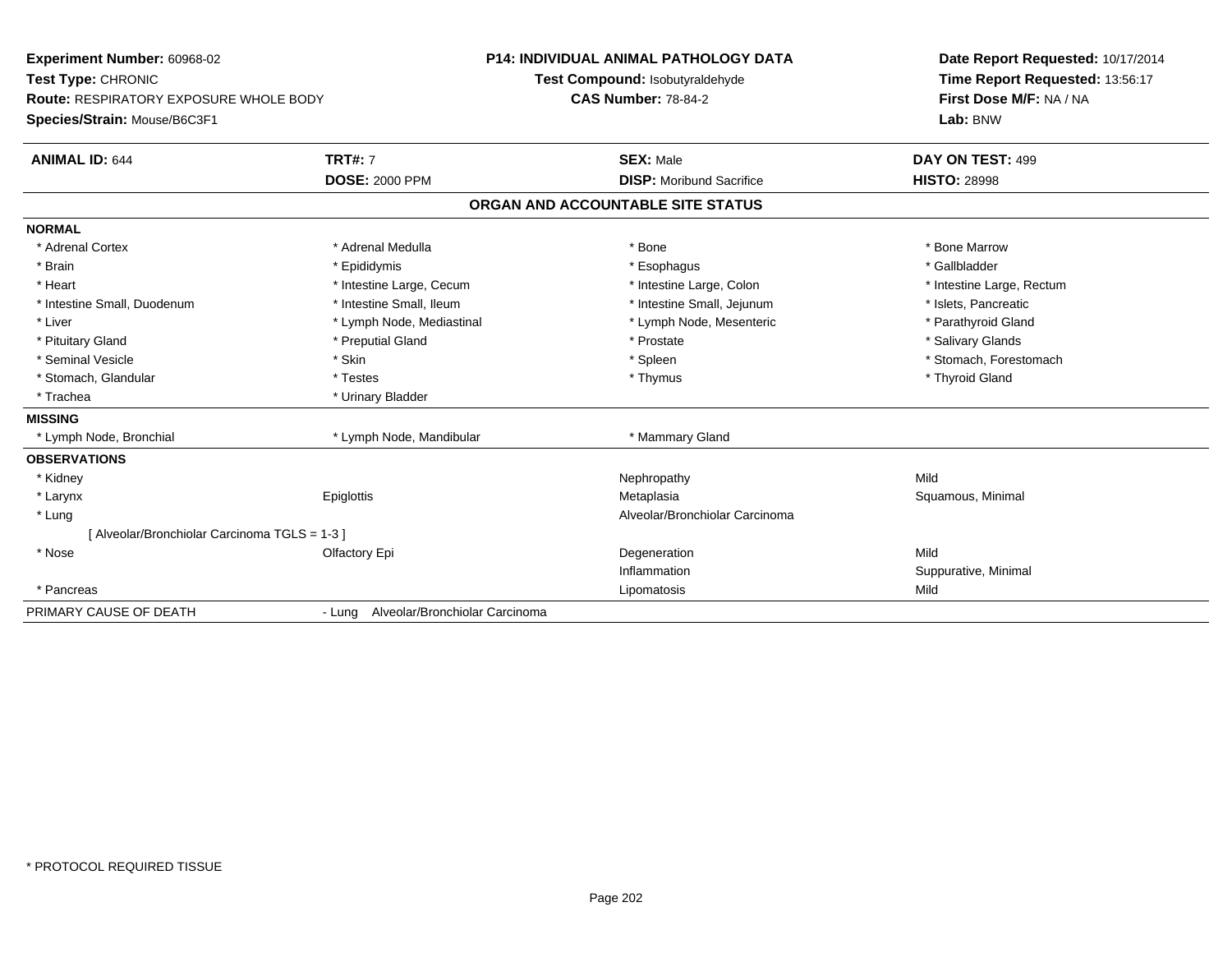| <b>Experiment Number: 60968-02</b><br>Test Type: CHRONIC<br><b>Route: RESPIRATORY EXPOSURE WHOLE BODY</b><br>Species/Strain: Mouse/B6C3F1<br><b>ANIMAL ID: 645</b> | <b>TRT#: 7</b>            | <b>P14: INDIVIDUAL ANIMAL PATHOLOGY DATA</b><br>Test Compound: Isobutyraldehyde<br><b>CAS Number: 78-84-2</b><br><b>SEX: Male</b> |  | Date Report Requested: 10/17/2014<br>Time Report Requested: 13:56:17<br>First Dose M/F: NA / NA<br>Lab: BNW<br>DAY ON TEST: 733 |
|--------------------------------------------------------------------------------------------------------------------------------------------------------------------|---------------------------|-----------------------------------------------------------------------------------------------------------------------------------|--|---------------------------------------------------------------------------------------------------------------------------------|
|                                                                                                                                                                    | <b>DOSE: 2000 PPM</b>     | <b>DISP: Terminal Sacrifice</b>                                                                                                   |  | <b>HISTO: 28999</b>                                                                                                             |
|                                                                                                                                                                    |                           | ORGAN AND ACCOUNTABLE SITE STATUS                                                                                                 |  |                                                                                                                                 |
| <b>NORMAL</b>                                                                                                                                                      |                           |                                                                                                                                   |  |                                                                                                                                 |
| * Adrenal Medulla                                                                                                                                                  | * Bone                    | * Bone Marrow                                                                                                                     |  | * Brain                                                                                                                         |
| * Epididymis                                                                                                                                                       | * Esophagus               | * Gallbladder                                                                                                                     |  | * Intestine Large, Cecum                                                                                                        |
| * Intestine Large, Colon                                                                                                                                           | * Intestine Large, Rectum | * Intestine Small, Duodenum                                                                                                       |  | * Intestine Small, Ileum                                                                                                        |
| * Intestine Small, Jejunum                                                                                                                                         | * Islets, Pancreatic      | * Larynx                                                                                                                          |  | * Liver                                                                                                                         |
| * Lymph Node, Bronchial                                                                                                                                            | * Lymph Node, Mandibular  | * Lymph Node, Mediastinal                                                                                                         |  | * Pancreas                                                                                                                      |
| * Parathyroid Gland                                                                                                                                                | * Pituitary Gland         | * Preputial Gland                                                                                                                 |  | * Prostate                                                                                                                      |
| * Salivary Glands                                                                                                                                                  | * Seminal Vesicle         | * Skin                                                                                                                            |  | * Spleen                                                                                                                        |
| * Stomach, Forestomach                                                                                                                                             | * Stomach, Glandular      | * Testes                                                                                                                          |  | * Thymus                                                                                                                        |
| * Thyroid Gland                                                                                                                                                    | * Trachea                 | * Urinary Bladder                                                                                                                 |  |                                                                                                                                 |
| <b>MISSING</b>                                                                                                                                                     |                           |                                                                                                                                   |  |                                                                                                                                 |
| * Lymph Node, Mesenteric                                                                                                                                           | * Mammary Gland           |                                                                                                                                   |  |                                                                                                                                 |
| <b>OBSERVATIONS</b>                                                                                                                                                |                           |                                                                                                                                   |  |                                                                                                                                 |
| * Adrenal Cortex                                                                                                                                                   |                           | Hypertrophy                                                                                                                       |  | Mild                                                                                                                            |
| * Heart                                                                                                                                                            |                           | Cardiomyopathy                                                                                                                    |  | Minimal                                                                                                                         |
| * Kidney                                                                                                                                                           |                           | Nephropathy                                                                                                                       |  | Mild                                                                                                                            |
| * Lung                                                                                                                                                             |                           | Alveolar/Bronchiolar Adenoma                                                                                                      |  | Multiple                                                                                                                        |
| [Alveolar/Bronchiolar Adenoma TGLS = 1-3]                                                                                                                          |                           |                                                                                                                                   |  |                                                                                                                                 |
| * Nose                                                                                                                                                             | Olfactory Epi             | Degeneration                                                                                                                      |  | Minimal                                                                                                                         |
| PRIMARY CAUSE OF DEATH                                                                                                                                             |                           |                                                                                                                                   |  |                                                                                                                                 |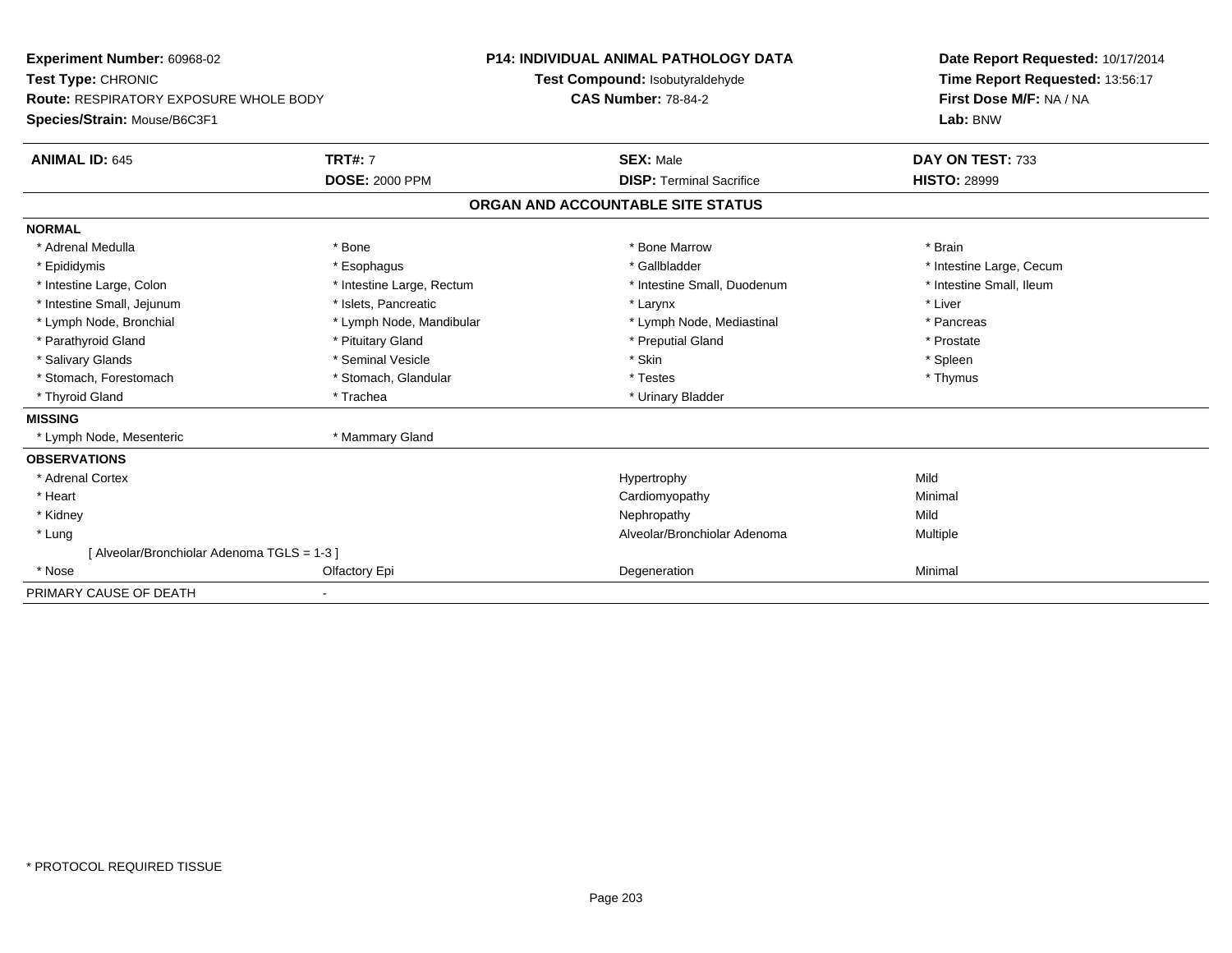| Experiment Number: 60968-02<br>Test Type: CHRONIC |                           | <b>P14: INDIVIDUAL ANIMAL PATHOLOGY DATA</b><br>Test Compound: Isobutyraldehyde | Date Report Requested: 10/17/2014<br>Time Report Requested: 13:56:17 |
|---------------------------------------------------|---------------------------|---------------------------------------------------------------------------------|----------------------------------------------------------------------|
| <b>Route: RESPIRATORY EXPOSURE WHOLE BODY</b>     |                           | <b>CAS Number: 78-84-2</b>                                                      | First Dose M/F: NA / NA                                              |
| Species/Strain: Mouse/B6C3F1                      |                           |                                                                                 | Lab: BNW                                                             |
| <b>ANIMAL ID: 646</b>                             | <b>TRT#: 7</b>            | <b>SEX: Male</b>                                                                | DAY ON TEST: 735                                                     |
|                                                   | <b>DOSE: 2000 PPM</b>     | <b>DISP: Terminal Sacrifice</b>                                                 | <b>HISTO: 29000</b>                                                  |
|                                                   |                           | ORGAN AND ACCOUNTABLE SITE STATUS                                               |                                                                      |
| <b>NORMAL</b>                                     |                           |                                                                                 |                                                                      |
| * Adrenal Medulla                                 | * Bone                    | * Bone Marrow                                                                   | * Brain                                                              |
| * Epididymis                                      | * Esophagus               | * Gallbladder                                                                   | * Intestine Large, Cecum                                             |
| * Intestine Large, Colon                          | * Intestine Large, Rectum | * Intestine Small, Duodenum                                                     | * Intestine Small, Ileum                                             |
| * Intestine Small, Jejunum                        | * Islets, Pancreatic      | * Larynx                                                                        | * Lung                                                               |
| * Lymph Node, Bronchial                           | * Lymph Node, Mediastinal | * Lymph Node, Mesenteric                                                        | * Pancreas                                                           |
| * Parathyroid Gland                               | * Pituitary Gland         | * Preputial Gland                                                               | * Prostate                                                           |
| * Salivary Glands                                 | * Seminal Vesicle         | * Skin                                                                          | * Spleen                                                             |
| * Stomach, Forestomach                            | * Stomach, Glandular      | * Testes                                                                        | * Thymus                                                             |
| * Thyroid Gland                                   | * Trachea                 | * Urinary Bladder                                                               |                                                                      |
| <b>MISSING</b>                                    |                           |                                                                                 |                                                                      |
| * Lymph Node, Mandibular                          | * Mammary Gland           |                                                                                 |                                                                      |
| <b>OBSERVATIONS</b>                               |                           |                                                                                 |                                                                      |
| * Adrenal Cortex                                  |                           | Hyperplasia                                                                     | Mild                                                                 |
|                                                   |                           | Hypertrophy                                                                     | Mild                                                                 |
| * Heart                                           |                           | Cardiomyopathy                                                                  | Mild                                                                 |
| * Kidney                                          |                           | Nephropathy                                                                     | Mild                                                                 |
| * Liver                                           |                           | Hepatocellular Carcinoma                                                        |                                                                      |
| [Hepatocellular Carcinoma TGLS = 1-4]             |                           |                                                                                 |                                                                      |
| * Nose                                            | Olfactory Epi             | Degeneration                                                                    | Mild                                                                 |
| PRIMARY CAUSE OF DEATH                            |                           |                                                                                 |                                                                      |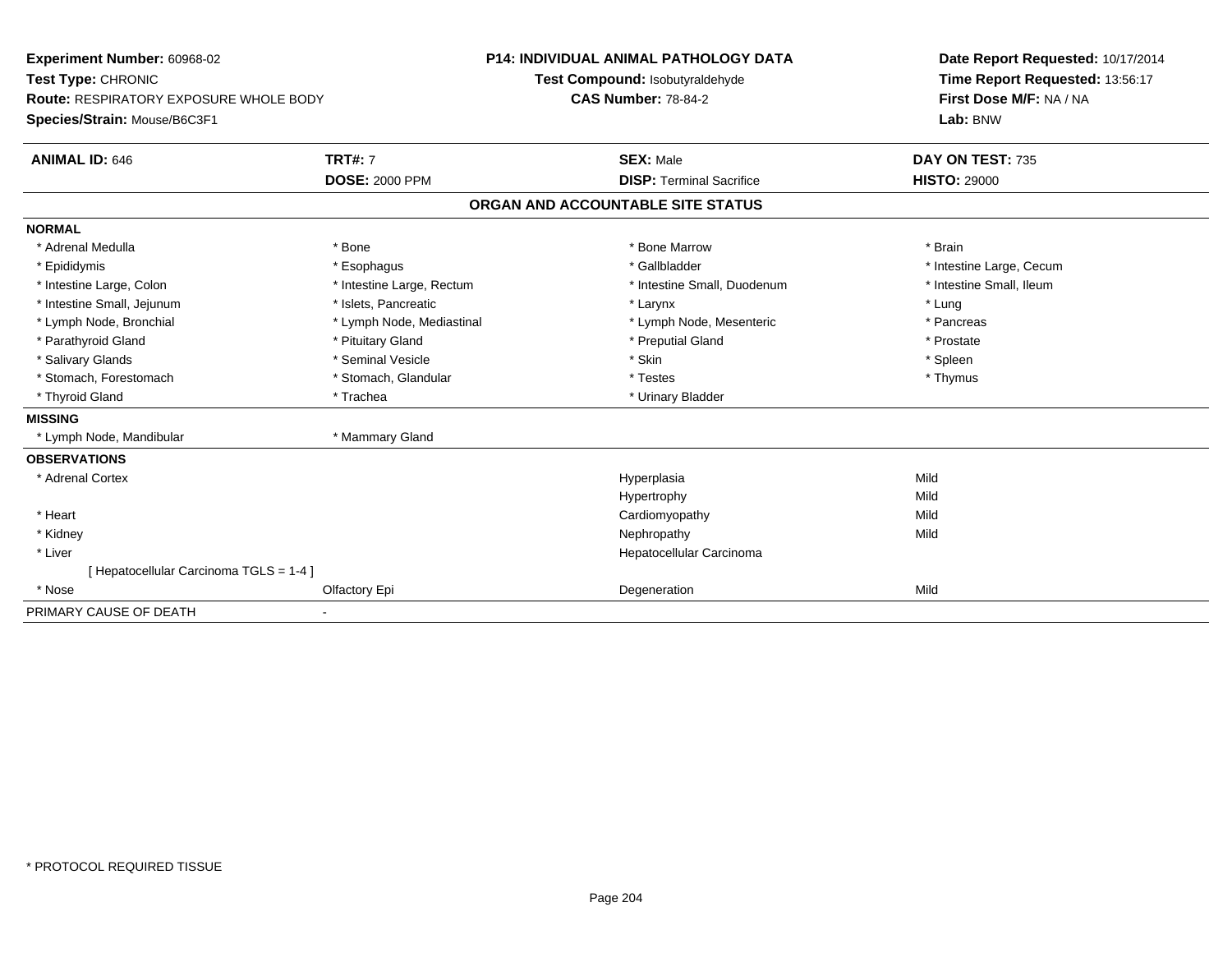**Experiment Number:** 60968-02**Test Type:** CHRONIC **Route:** RESPIRATORY EXPOSURE WHOLE BODY**Species/Strain:** Mouse/B6C3F1**P14: INDIVIDUAL ANIMAL PATHOLOGY DATATest Compound:** Isobutyraldehyde**CAS Number:** 78-84-2**Date Report Requested:** 10/17/2014**Time Report Requested:** 13:56:17**First Dose M/F:** NA / NA**Lab:** BNW**ANIMAL ID:** 647**TRT#:** 7 **SEX:** Male **DAY ON TEST:** 616 **DOSE:** 2000 PPM**DISP:** Moribund Sacrifice **HISTO:** 29001 **ORGAN AND ACCOUNTABLE SITE STATUSNORMAL**\* Bone \* Bone \* Bone Marrow \* Brain \* Epididymis \* Intestine Large, Colon \* Esophagus \* Intestine Large, Cecum \* Callbladder \* 10 \* Intestine Large, Cecum \* Intestine Large, Cecum \* \* Intestine Large, Rectum \* Thestine Small, Duodenum \* Number of the small, Ileum \* Intestine Small, Jejunum \* Intestine Small, Jejunum \* Islets, Pancreatic \* \* Lymph Node, Mandibular \* Liver \* Lymph Node, Bronchial \* Lymph Node, Mandibular \* Lymph Node, Mandibular \* Lymph Node, Mandibular \* Lymph Node, Mandibular \* Lymph Node, Mandibular \* Lymph Node, Man \* Lymph Node, Mediastinal \* Lymph Node, Mesenteric \* \* Pancreas \* Pancreas \* Pituitary Gland \* Seminal Vesicle \* Preputial Gland \* \* Annual vesicle \* \* Prostate \* \* Salivary Glands \* \* Salivary Glands \* \* Seminal Vesicle \* \* Spleen \* Stomach, Forestomach \* Stomach \* Stomach, Slandular \* Testes \* Testes \* Urinary Bladder \* Thymus \* Thyroid Gland \* Trachea \* Urinary Bladder \* **MISSING**\* Mammary Gland \* Parathyroid Gland **OBSERVATIONS** \* Adrenal Cortexx and the control of the control of the control of the control of the control of the control of the control of the control of the control of the control of the control of the control of the control of the control of the co a **Minimal**  \* Adrenal Medulla Pheochromocytoma Benign \* Heart Cardiomyopathyy Mild **Mild**  \* Kidneyy the controller of the controller of the controller of the controller of the controller of the controller of the controller of the controller of the controller of the controller of the controller of the controller of the a **Sanda and Salamous**, Minimal \* Larynx Epiglottis Metaplasia \* Lung Alveolar Epith Hyperplasia Minimal Lymph Node Iliac Infiltration Cellular Plasma Cell, Moderate [ Infiltration Cellular TGLS = 2-10 ] \* Nosee and the Colombia Colombia Defectory Epi and the Colombia Degeneration and the Colombia Minimal Minimal Degeneration \* Skinn and the prepuce of the controller of the controller of the controller of the prepublic  $\Lambda$ cute, Marked and  $\Lambda$ cute, Marked and  $\Lambda$ [ Inflammation TGLS = 1-7 ] PRIMARY CAUSE OF DEATH- Skin Prepuce Inflammation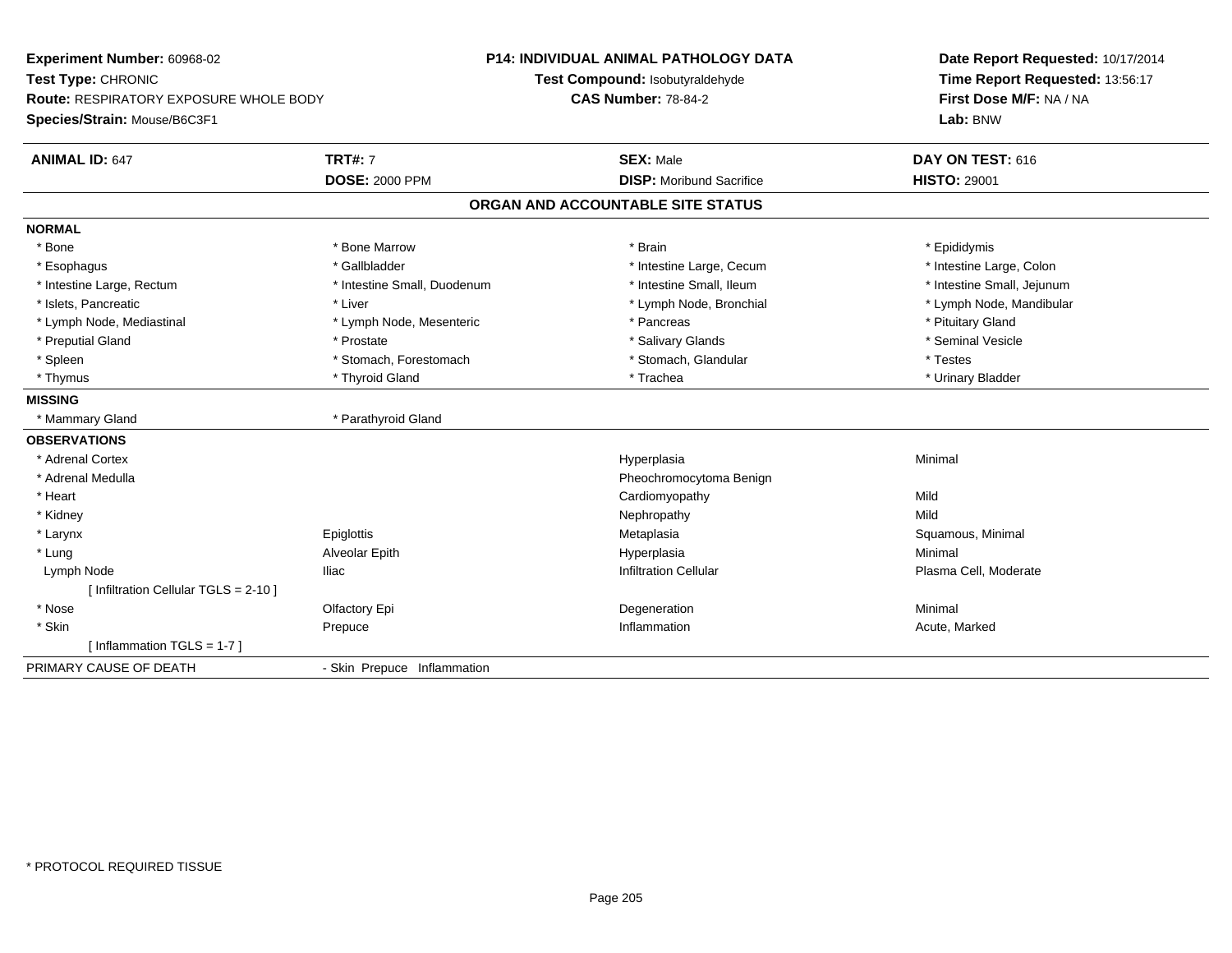| Experiment Number: 60968-02<br>Test Type: CHRONIC<br>Route: RESPIRATORY EXPOSURE WHOLE BODY<br>Species/Strain: Mouse/B6C3F1 |                                                                | <b>P14: INDIVIDUAL ANIMAL PATHOLOGY DATA</b><br>Test Compound: Isobutyraldehyde<br><b>CAS Number: 78-84-2</b> | Date Report Requested: 10/17/2014<br>Time Report Requested: 13:56:17<br>First Dose M/F: NA / NA<br>Lab: BNW |  |
|-----------------------------------------------------------------------------------------------------------------------------|----------------------------------------------------------------|---------------------------------------------------------------------------------------------------------------|-------------------------------------------------------------------------------------------------------------|--|
| <b>ANIMAL ID: 648</b>                                                                                                       | <b>TRT#: 7</b><br><b>DOSE: 2000 PPM</b>                        | <b>SEX: Male</b><br><b>DISP:</b> Moribund Sacrifice                                                           | DAY ON TEST: 547<br><b>HISTO: 29002</b>                                                                     |  |
|                                                                                                                             |                                                                | ORGAN AND ACCOUNTABLE SITE STATUS                                                                             |                                                                                                             |  |
| <b>NORMAL</b>                                                                                                               |                                                                |                                                                                                               |                                                                                                             |  |
| * Adrenal Medulla                                                                                                           | * Bone                                                         | * Bone Marrow                                                                                                 | * Brain                                                                                                     |  |
| * Epididymis                                                                                                                | * Esophagus                                                    | * Gallbladder                                                                                                 | * Intestine Large, Cecum                                                                                    |  |
| * Intestine Large, Colon                                                                                                    | * Intestine Large, Rectum                                      | * Intestine Small, Duodenum                                                                                   | * Intestine Small, Ileum                                                                                    |  |
| * Intestine Small, Jejunum                                                                                                  | * Islets, Pancreatic                                           | * Larynx                                                                                                      | * Lung                                                                                                      |  |
| * Lymph Node, Mandibular                                                                                                    | * Lymph Node, Mesenteric                                       | * Pancreas                                                                                                    | * Parathyroid Gland                                                                                         |  |
| * Pituitary Gland                                                                                                           | * Preputial Gland                                              | * Prostate                                                                                                    | * Salivary Glands                                                                                           |  |
| * Seminal Vesicle                                                                                                           | * Stomach, Forestomach                                         | * Stomach, Glandular                                                                                          | * Testes                                                                                                    |  |
| * Thymus                                                                                                                    | * Thyroid Gland                                                | * Trachea                                                                                                     |                                                                                                             |  |
| <b>MISSING</b>                                                                                                              |                                                                |                                                                                                               |                                                                                                             |  |
| * Lymph Node, Bronchial                                                                                                     | * Lymph Node, Mediastinal                                      | * Mammary Gland                                                                                               |                                                                                                             |  |
| <b>OBSERVATIONS</b>                                                                                                         |                                                                |                                                                                                               |                                                                                                             |  |
| * Adrenal Cortex                                                                                                            |                                                                | Hypertrophy                                                                                                   | Minimal                                                                                                     |  |
| * Heart                                                                                                                     |                                                                | Cardiomyopathy                                                                                                | Minimal                                                                                                     |  |
| * Kidney                                                                                                                    |                                                                | Nephropathy                                                                                                   | Minimal                                                                                                     |  |
| * Liver                                                                                                                     |                                                                | Hepatocellular Carcinoma                                                                                      |                                                                                                             |  |
| [ Hepatocellular Carcinoma TGLS = 3-4 ]                                                                                     |                                                                |                                                                                                               |                                                                                                             |  |
| Mesentery                                                                                                                   | Fat                                                            | Necrosis                                                                                                      | Mild                                                                                                        |  |
| [Necrosis TGLS = $2-10$ ]                                                                                                   |                                                                |                                                                                                               |                                                                                                             |  |
| * Nose                                                                                                                      | Olfactory Epi                                                  | Degeneration                                                                                                  | Mild                                                                                                        |  |
| * Skin                                                                                                                      | Prepuce                                                        | Inflammation                                                                                                  | Acute, Marked                                                                                               |  |
| [Inflammation TGLS = $1-7$ ]                                                                                                |                                                                |                                                                                                               |                                                                                                             |  |
| * Spleen                                                                                                                    |                                                                | Hematopoietic Cell Proliferation                                                                              | Moderate                                                                                                    |  |
| * Urinary Bladder                                                                                                           |                                                                | Inflammation                                                                                                  | Chronic Active, Marked                                                                                      |  |
| PRIMARY CAUSE OF DEATH                                                                                                      | - Skin Prepuce Inflammation                                    |                                                                                                               |                                                                                                             |  |
| <b>CONTRIBUTORY CAUSE OF DEATH</b>                                                                                          | - Liver Hepatocellular Carcinoma; Urinary Bladder Inflammation |                                                                                                               |                                                                                                             |  |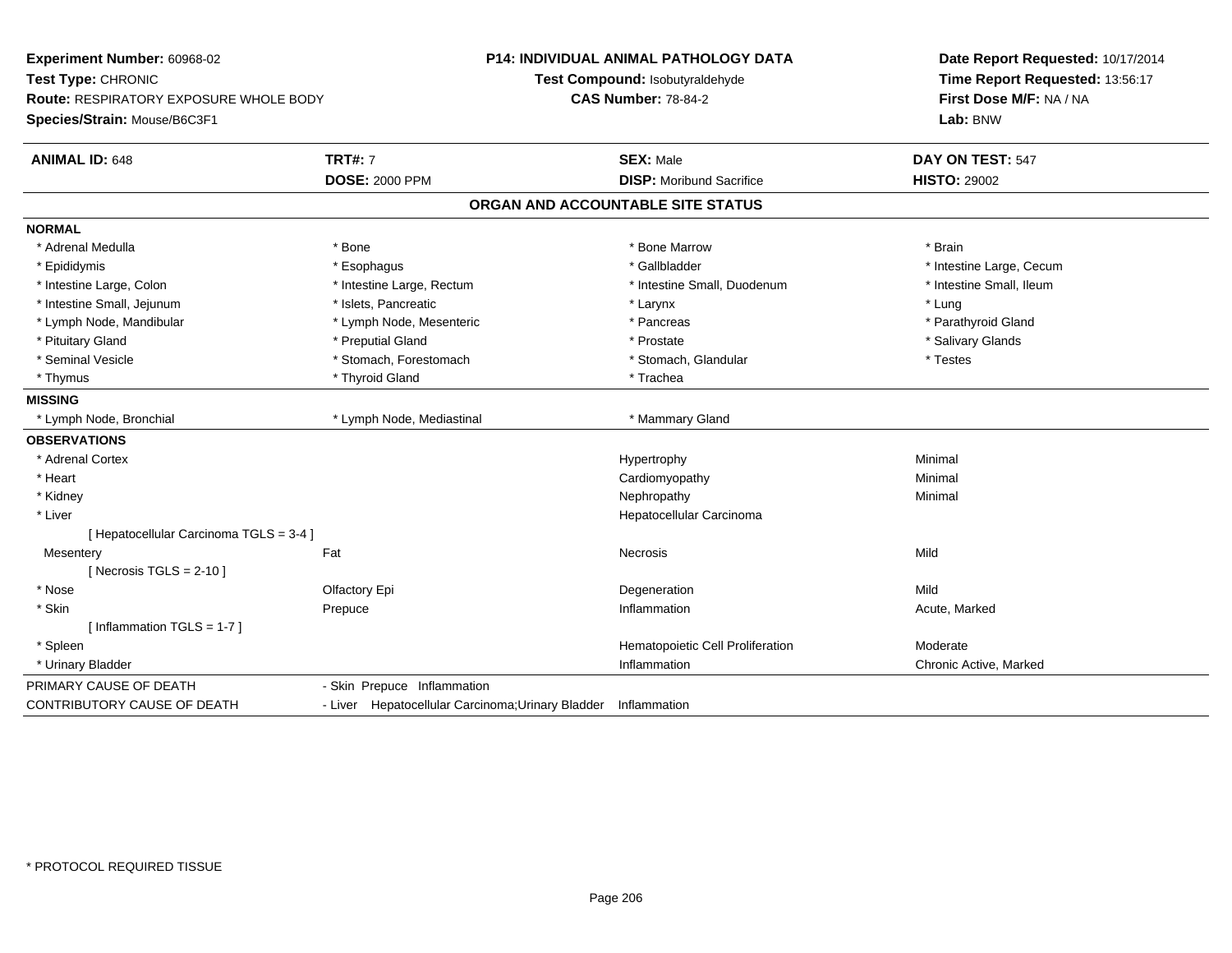| Experiment Number: 60968-02<br>Test Type: CHRONIC<br><b>Route: RESPIRATORY EXPOSURE WHOLE BODY</b><br>Species/Strain: Mouse/B6C3F1 |                                         | <b>P14: INDIVIDUAL ANIMAL PATHOLOGY DATA</b><br>Test Compound: Isobutyraldehyde<br><b>CAS Number: 78-84-2</b> | Date Report Requested: 10/17/2014<br>Time Report Requested: 13:56:17<br>First Dose M/F: NA / NA<br>Lab: BNW |  |
|------------------------------------------------------------------------------------------------------------------------------------|-----------------------------------------|---------------------------------------------------------------------------------------------------------------|-------------------------------------------------------------------------------------------------------------|--|
| <b>ANIMAL ID: 649</b>                                                                                                              | <b>TRT#: 7</b><br><b>DOSE: 2000 PPM</b> | <b>SEX: Male</b><br><b>DISP: Moribund Sacrifice</b>                                                           | DAY ON TEST: 709<br><b>HISTO: 29003</b>                                                                     |  |
|                                                                                                                                    |                                         | ORGAN AND ACCOUNTABLE SITE STATUS                                                                             |                                                                                                             |  |
| <b>NORMAL</b>                                                                                                                      |                                         |                                                                                                               |                                                                                                             |  |
| * Adrenal Medulla                                                                                                                  | * Bone                                  | * Bone Marrow                                                                                                 | * Brain                                                                                                     |  |
| * Epididymis                                                                                                                       | * Esophagus                             | * Gallbladder                                                                                                 | * Intestine Large, Cecum                                                                                    |  |
| * Intestine Large, Colon                                                                                                           | * Intestine Large, Rectum               | * Intestine Small. Duodenum                                                                                   | * Intestine Small, Ileum                                                                                    |  |
| * Intestine Small, Jejunum                                                                                                         | * Islets, Pancreatic                    | * Larynx                                                                                                      | * Liver                                                                                                     |  |
| * Lymph Node, Bronchial                                                                                                            | * Lymph Node, Mediastinal               | * Lymph Node, Mesenteric                                                                                      | * Pancreas                                                                                                  |  |
| * Parathyroid Gland                                                                                                                | * Pituitary Gland                       | * Preputial Gland                                                                                             | * Prostate                                                                                                  |  |
| * Salivary Glands                                                                                                                  | * Seminal Vesicle                       | * Stomach, Forestomach                                                                                        | * Stomach, Glandular                                                                                        |  |
| * Testes                                                                                                                           | * Thymus                                | * Trachea                                                                                                     |                                                                                                             |  |
| <b>MISSING</b>                                                                                                                     |                                         |                                                                                                               |                                                                                                             |  |
| * Lymph Node, Mandibular                                                                                                           | * Mammary Gland                         |                                                                                                               |                                                                                                             |  |
| <b>OBSERVATIONS</b>                                                                                                                |                                         |                                                                                                               |                                                                                                             |  |
| * Adrenal Cortex                                                                                                                   |                                         | Hypertrophy                                                                                                   | Minimal                                                                                                     |  |
| * Heart                                                                                                                            |                                         | Cardiomyopathy                                                                                                | Mild                                                                                                        |  |
| * Kidney                                                                                                                           |                                         | Infarct                                                                                                       | Mild                                                                                                        |  |
|                                                                                                                                    | Pelvis                                  | Inflammation                                                                                                  | Acute, Mild                                                                                                 |  |
| * Lung                                                                                                                             |                                         | Alveolar/Bronchiolar Carcinoma                                                                                |                                                                                                             |  |
| [ Alveolar/Bronchiolar Carcinoma TGLS = 1-3 ]                                                                                      |                                         |                                                                                                               |                                                                                                             |  |
| * Nose                                                                                                                             | Olfactory Epi                           | Degeneration                                                                                                  | Mild                                                                                                        |  |
| * Skin                                                                                                                             | Prepuce                                 | Inflammation                                                                                                  | Acute, Marked                                                                                               |  |
| [ Inflammation TGLS = $2,3-7+10$ ]                                                                                                 |                                         |                                                                                                               |                                                                                                             |  |
| * Spleen                                                                                                                           |                                         | Hematopoietic Cell Proliferation                                                                              | Moderate                                                                                                    |  |
| * Thyroid Gland                                                                                                                    | <b>Follicular Cel</b>                   | Hyperplasia                                                                                                   | Moderate                                                                                                    |  |
| * Urinary Bladder                                                                                                                  |                                         | Inflammation                                                                                                  | Chronic Active, Marked                                                                                      |  |
| PRIMARY CAUSE OF DEATH                                                                                                             | - Skin Prepuce Inflammation             |                                                                                                               |                                                                                                             |  |
| <b>CONTRIBUTORY CAUSE OF DEATH</b>                                                                                                 | - Urinary Bladder Inflammation          |                                                                                                               |                                                                                                             |  |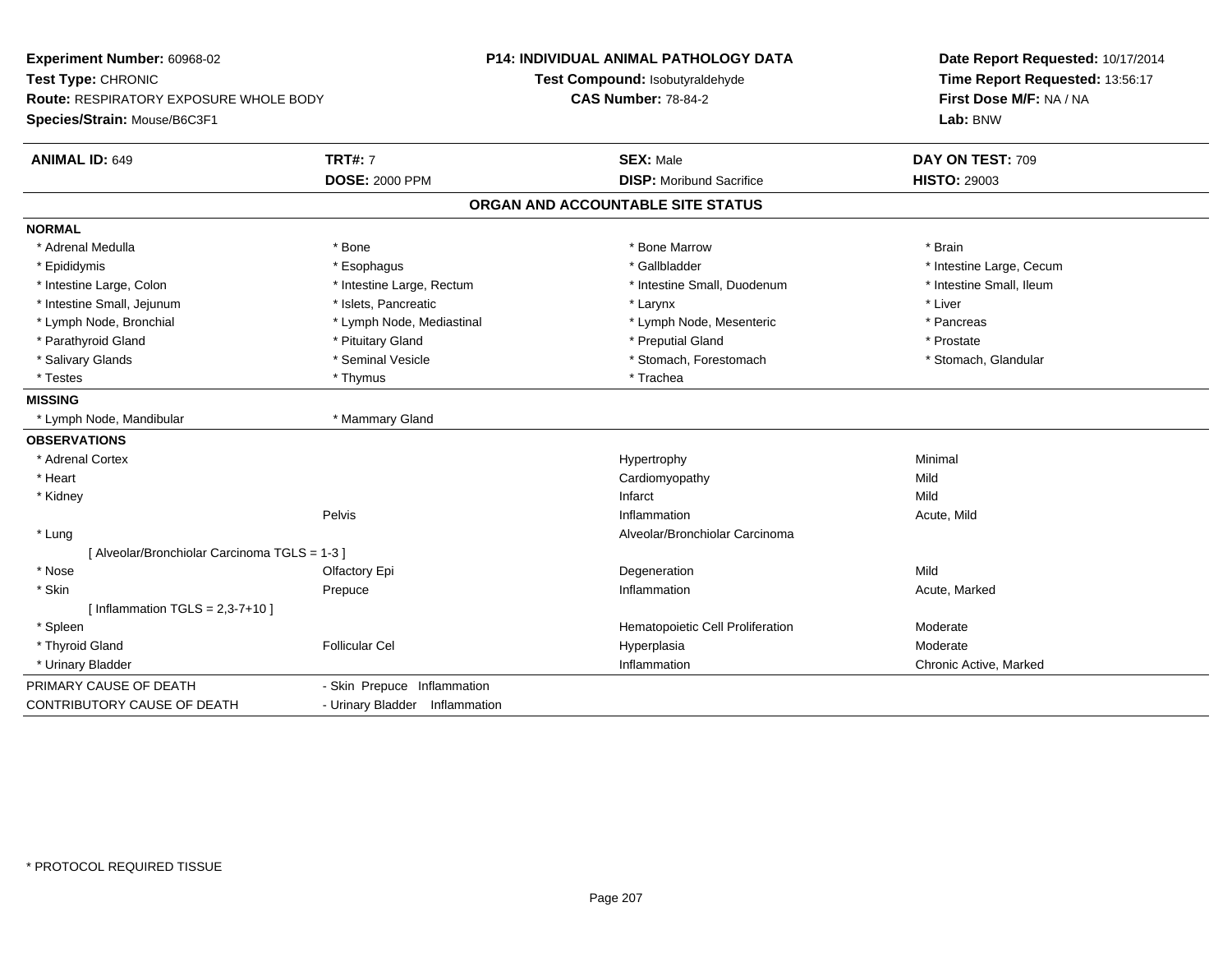| <b>Experiment Number: 60968-02</b><br>Test Type: CHRONIC<br><b>Route: RESPIRATORY EXPOSURE WHOLE BODY</b><br>Species/Strain: Mouse/B6C3F1 |                            | <b>P14: INDIVIDUAL ANIMAL PATHOLOGY DATA</b><br>Test Compound: Isobutyraldehyde | Date Report Requested: 10/17/2014<br>Time Report Requested: 13:56:17<br>First Dose M/F: NA / NA<br>Lab: BNW |  |
|-------------------------------------------------------------------------------------------------------------------------------------------|----------------------------|---------------------------------------------------------------------------------|-------------------------------------------------------------------------------------------------------------|--|
|                                                                                                                                           |                            | <b>CAS Number: 78-84-2</b>                                                      |                                                                                                             |  |
| <b>ANIMAL ID: 650</b>                                                                                                                     | <b>TRT#: 7</b>             | <b>SEX: Male</b>                                                                | DAY ON TEST: 733                                                                                            |  |
|                                                                                                                                           | <b>DOSE: 2000 PPM</b>      | <b>DISP: Terminal Sacrifice</b>                                                 | <b>HISTO: 29004</b>                                                                                         |  |
|                                                                                                                                           |                            | ORGAN AND ACCOUNTABLE SITE STATUS                                               |                                                                                                             |  |
| <b>NORMAL</b>                                                                                                                             |                            |                                                                                 |                                                                                                             |  |
| * Adrenal Medulla                                                                                                                         | * Bone                     | * Bone Marrow                                                                   | * Brain                                                                                                     |  |
| * Epididymis                                                                                                                              | * Esophagus                | * Gallbladder                                                                   | * Heart                                                                                                     |  |
| * Intestine Large, Cecum                                                                                                                  | * Intestine Large, Colon   | * Intestine Large, Rectum                                                       | * Intestine Small, Duodenum                                                                                 |  |
| * Intestine Small, Ileum                                                                                                                  | * Intestine Small, Jejunum | * Islets, Pancreatic                                                            | * Larynx                                                                                                    |  |
| * Liver                                                                                                                                   | * Lung                     | * Lymph Node, Bronchial                                                         | * Lymph Node, Mesenteric                                                                                    |  |
| * Nose                                                                                                                                    | * Pancreas                 | * Parathyroid Gland                                                             | * Pituitary Gland                                                                                           |  |
| * Preputial Gland                                                                                                                         | * Prostate                 | * Salivary Glands                                                               | * Seminal Vesicle                                                                                           |  |
| * Skin                                                                                                                                    | * Spleen                   | * Stomach, Forestomach                                                          | * Stomach, Glandular                                                                                        |  |
| * Testes                                                                                                                                  | * Thymus                   | * Trachea                                                                       | * Urinary Bladder                                                                                           |  |
| <b>MISSING</b>                                                                                                                            |                            |                                                                                 |                                                                                                             |  |
| * Lymph Node, Mandibular                                                                                                                  | * Lymph Node, Mediastinal  | * Mammary Gland                                                                 |                                                                                                             |  |
| <b>OBSERVATIONS</b>                                                                                                                       |                            |                                                                                 |                                                                                                             |  |
| * Adrenal Cortex                                                                                                                          |                            | Hypertrophy                                                                     | Minimal                                                                                                     |  |
| * Kidney                                                                                                                                  |                            | Nephropathy                                                                     | Mild                                                                                                        |  |
| * Thyroid Gland                                                                                                                           | <b>Follicular Cel</b>      | Hyperplasia                                                                     | Minimal                                                                                                     |  |
| PRIMARY CAUSE OF DEATH                                                                                                                    |                            |                                                                                 |                                                                                                             |  |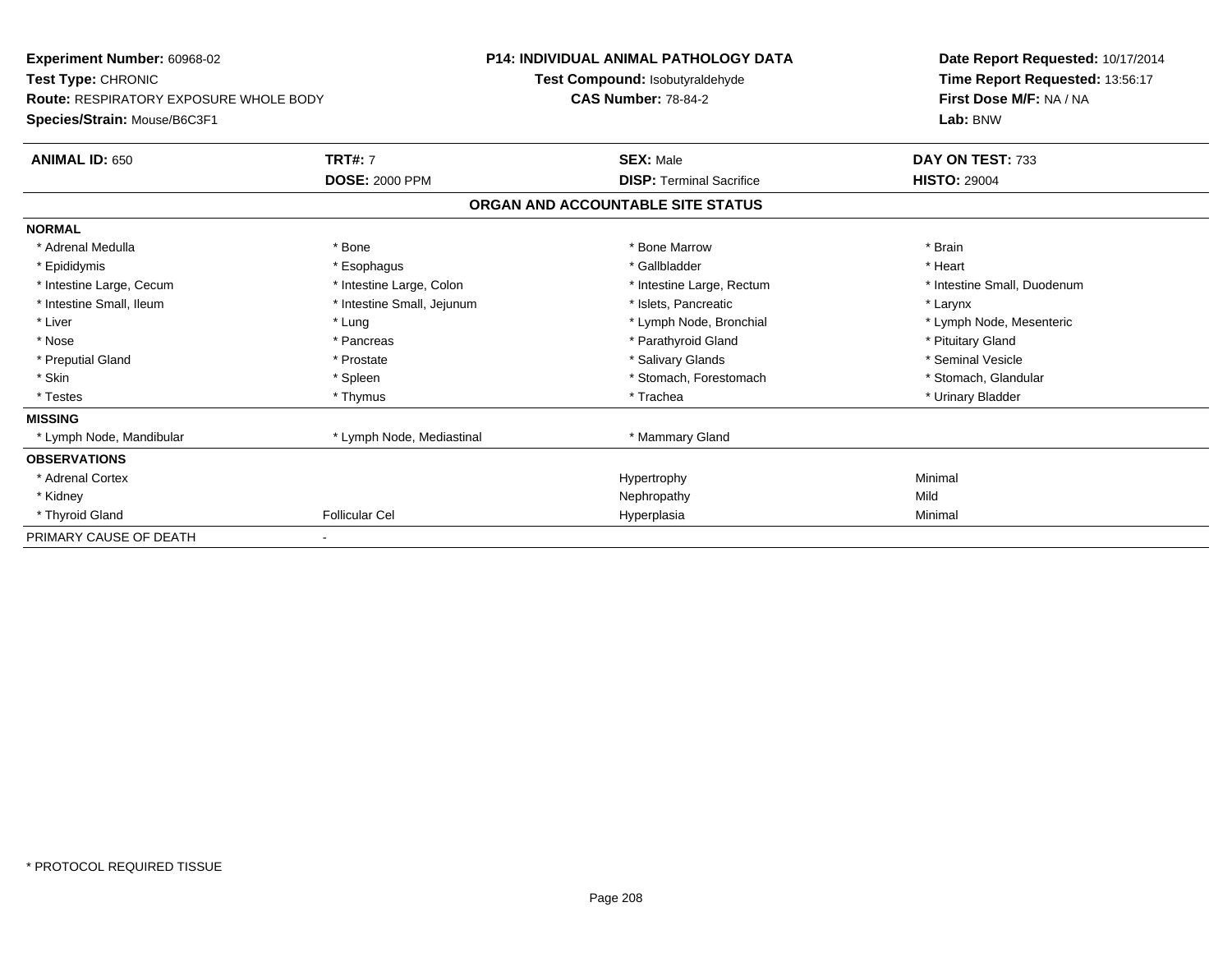| Experiment Number: 60968-02<br>Test Type: CHRONIC<br>Route: RESPIRATORY EXPOSURE WHOLE BODY<br>Species/Strain: Mouse/B6C3F1<br><b>ANIMAL ID: 101</b> | TRT#: 2                  | <b>P14: INDIVIDUAL ANIMAL PATHOLOGY DATA</b><br>Test Compound: Isobutyraldehyde<br><b>CAS Number: 78-84-2</b><br><b>SEX: Female</b> |      | Date Report Requested: 10/17/2014<br>Time Report Requested: 13:56:17<br>First Dose M/F: NA / NA<br>Lab: BNW<br>DAY ON TEST: 736 |
|------------------------------------------------------------------------------------------------------------------------------------------------------|--------------------------|-------------------------------------------------------------------------------------------------------------------------------------|------|---------------------------------------------------------------------------------------------------------------------------------|
|                                                                                                                                                      | <b>DOSE: CONTROL</b>     | <b>DISP: Terminal Sacrifice</b>                                                                                                     |      | <b>HISTO: 28905</b>                                                                                                             |
|                                                                                                                                                      |                          | ORGAN AND ACCOUNTABLE SITE STATUS                                                                                                   |      |                                                                                                                                 |
| <b>NORMAL</b>                                                                                                                                        |                          |                                                                                                                                     |      |                                                                                                                                 |
| * Adrenal Cortex                                                                                                                                     | * Adrenal Medulla        | * Bone                                                                                                                              |      | * Bone Marrow                                                                                                                   |
| * Brain                                                                                                                                              | * Clitoral Gland         | * Esophagus                                                                                                                         |      | * Gallbladder                                                                                                                   |
| * Heart                                                                                                                                              | * Intestine Large, Cecum | * Intestine Large, Colon                                                                                                            |      | * Intestine Large, Rectum                                                                                                       |
| * Intestine Small, Duodenum                                                                                                                          | * Intestine Small, Ileum | * Intestine Small, Jejunum                                                                                                          |      | * Islets, Pancreatic                                                                                                            |
| * Larynx                                                                                                                                             | * Lung                   | * Lymph Node, Bronchial                                                                                                             |      | * Lymph Node, Mediastinal                                                                                                       |
| * Lymph Node, Mesenteric                                                                                                                             | * Mammary Gland          | * Nose                                                                                                                              |      | * Ovary                                                                                                                         |
| * Pancreas                                                                                                                                           | * Parathyroid Gland      | * Pituitary Gland                                                                                                                   |      | * Salivary Glands                                                                                                               |
| * Skin                                                                                                                                               | * Stomach, Forestomach   | * Stomach, Glandular                                                                                                                |      | * Thymus                                                                                                                        |
| * Trachea                                                                                                                                            | * Urinary Bladder        | * Uterus                                                                                                                            |      |                                                                                                                                 |
| <b>MISSING</b>                                                                                                                                       |                          |                                                                                                                                     |      |                                                                                                                                 |
| * Lymph Node, Mandibular                                                                                                                             |                          |                                                                                                                                     |      |                                                                                                                                 |
| <b>OBSERVATIONS</b>                                                                                                                                  |                          |                                                                                                                                     |      |                                                                                                                                 |
| * Kidney                                                                                                                                             |                          | Nephropathy                                                                                                                         | Mild |                                                                                                                                 |
| * Liver                                                                                                                                              |                          | <b>Eosinophilic Focus</b>                                                                                                           |      |                                                                                                                                 |
| * Spleen                                                                                                                                             |                          | Lymphoma Malignant                                                                                                                  |      |                                                                                                                                 |
| [ Lymphoma Malignant TGLS = 1-4 ]                                                                                                                    |                          |                                                                                                                                     |      |                                                                                                                                 |
| * Thyroid Gland                                                                                                                                      | <b>Follicular Cel</b>    | Adenoma                                                                                                                             |      |                                                                                                                                 |
| PRIMARY CAUSE OF DEATH                                                                                                                               |                          |                                                                                                                                     |      |                                                                                                                                 |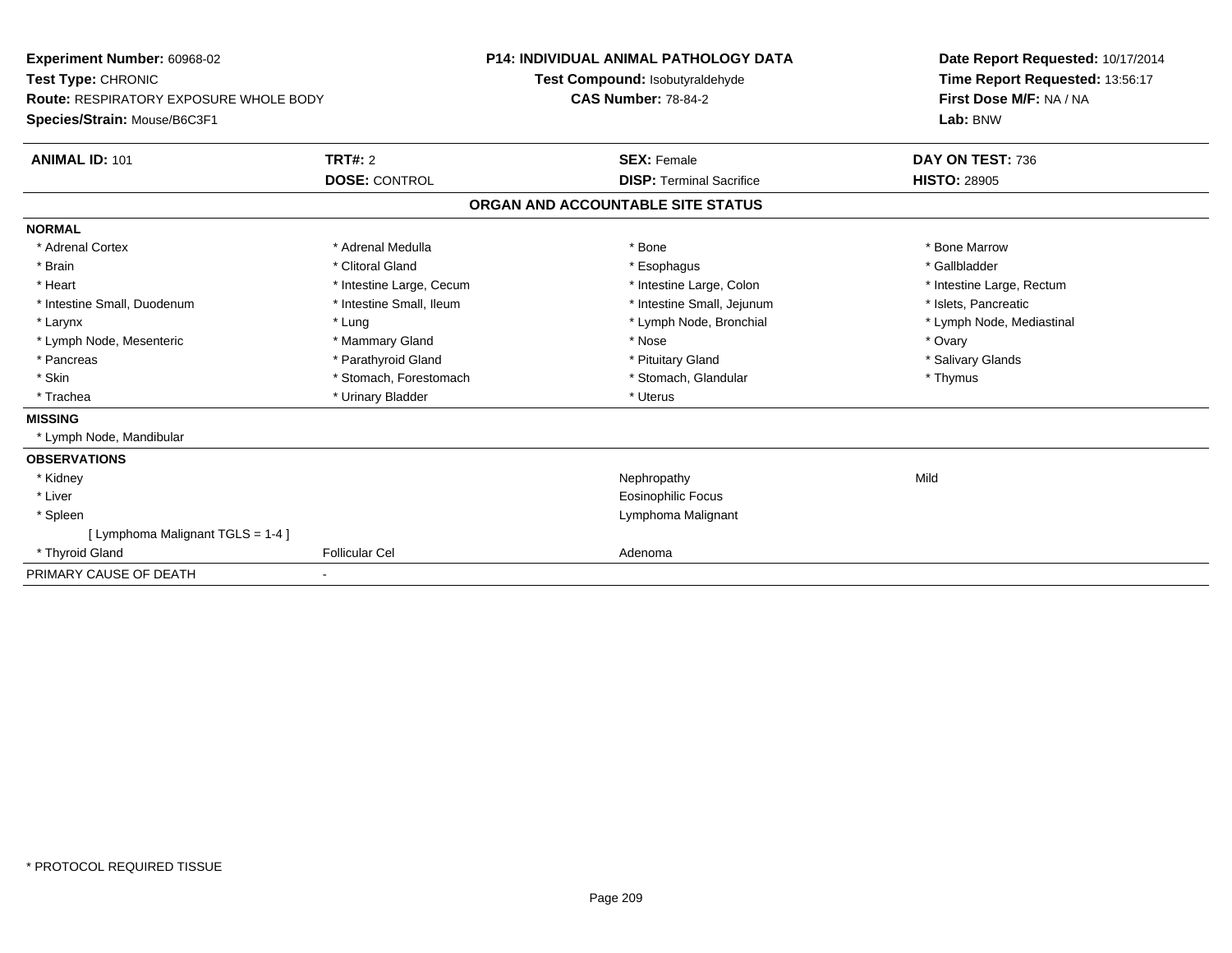| Experiment Number: 60968-02                   |                            | <b>P14: INDIVIDUAL ANIMAL PATHOLOGY DATA</b> | Date Report Requested: 10/17/2014                                      |  |
|-----------------------------------------------|----------------------------|----------------------------------------------|------------------------------------------------------------------------|--|
| Test Type: CHRONIC                            |                            | Test Compound: Isobutyraldehyde              | Time Report Requested: 13:56:17<br>First Dose M/F: NA / NA<br>Lab: BNW |  |
| <b>Route: RESPIRATORY EXPOSURE WHOLE BODY</b> |                            | <b>CAS Number: 78-84-2</b>                   |                                                                        |  |
| Species/Strain: Mouse/B6C3F1                  |                            |                                              |                                                                        |  |
| <b>ANIMAL ID: 102</b>                         | <b>TRT#: 2</b>             | <b>SEX: Female</b>                           | DAY ON TEST: 736                                                       |  |
|                                               | <b>DOSE: CONTROL</b>       | <b>DISP: Terminal Sacrifice</b>              | <b>HISTO: 28906</b>                                                    |  |
|                                               |                            | ORGAN AND ACCOUNTABLE SITE STATUS            |                                                                        |  |
| <b>NORMAL</b>                                 |                            |                                              |                                                                        |  |
| * Adrenal Medulla                             | * Bone                     | * Bone Marrow                                | * Brain                                                                |  |
| * Clitoral Gland                              | * Esophagus                | * Gallbladder                                | * Heart                                                                |  |
| * Intestine Large, Cecum                      | * Intestine Large, Colon   | * Intestine Large, Rectum                    | * Intestine Small, Duodenum                                            |  |
| * Intestine Small, Ileum                      | * Intestine Small, Jejunum | * Islets, Pancreatic                         | * Larynx                                                               |  |
| * Liver                                       | * Lung                     | * Mammary Gland                              | $^{\star}$ Nose                                                        |  |
| * Pancreas                                    | * Parathyroid Gland        | * Salivary Glands                            | * Skin                                                                 |  |
| * Stomach, Forestomach                        | * Stomach, Glandular       | * Thymus                                     | * Trachea                                                              |  |
| * Urinary Bladder                             | * Uterus                   |                                              |                                                                        |  |
| <b>OBSERVATIONS</b>                           |                            |                                              |                                                                        |  |
| * Adrenal Cortex                              |                            | Atrophy                                      | Mild                                                                   |  |
|                                               |                            | Lymphoma Malignant                           |                                                                        |  |
| [ Lymphoma Malignant TGLS = 1-7 ]             |                            |                                              |                                                                        |  |
| * Kidney                                      |                            | Nephropathy                                  | Minimal                                                                |  |
| Lymph Node                                    | Renal                      | Lymphoma Malignant                           |                                                                        |  |
| [ Lymphoma Malignant TGLS = 5-10 ]            |                            |                                              |                                                                        |  |
| * Lymph Node, Bronchial                       |                            | Lymphoma Malignant                           |                                                                        |  |
| [ Lymphoma Malignant TGLS = 1-7 ]             |                            |                                              |                                                                        |  |
| * Lymph Node, Mandibular                      |                            | Lymphoma Malignant                           |                                                                        |  |
| [ Lymphoma Malignant TGLS = 1-7 ]             |                            |                                              |                                                                        |  |
| * Lymph Node, Mediastinal                     |                            | Lymphoma Malignant                           |                                                                        |  |
| [ Lymphoma Malignant TGLS = 3-2 ]             |                            |                                              |                                                                        |  |
| * Lymph Node, Mesenteric                      |                            | Lymphoma Malignant                           |                                                                        |  |
| [ Lymphoma Malignant TGLS = 6-6 ]             |                            |                                              |                                                                        |  |
| * Ovary                                       |                            | Cystadenoma                                  |                                                                        |  |
|                                               |                            | <b>Tubulostromal Adenoma</b>                 |                                                                        |  |
| [Cystadenoma TGLS = 7-7]                      |                            |                                              |                                                                        |  |
| [Tubulostromal Adenoma TGLS = 7-7]            |                            |                                              |                                                                        |  |
| * Pituitary Gland                             | Pars Distalis              | Adenoma                                      |                                                                        |  |
| [Adenoma TGLS = $2-8$ ]                       |                            |                                              |                                                                        |  |
| * Spleen                                      |                            | Lymphoma Malignant                           |                                                                        |  |
|                                               |                            |                                              |                                                                        |  |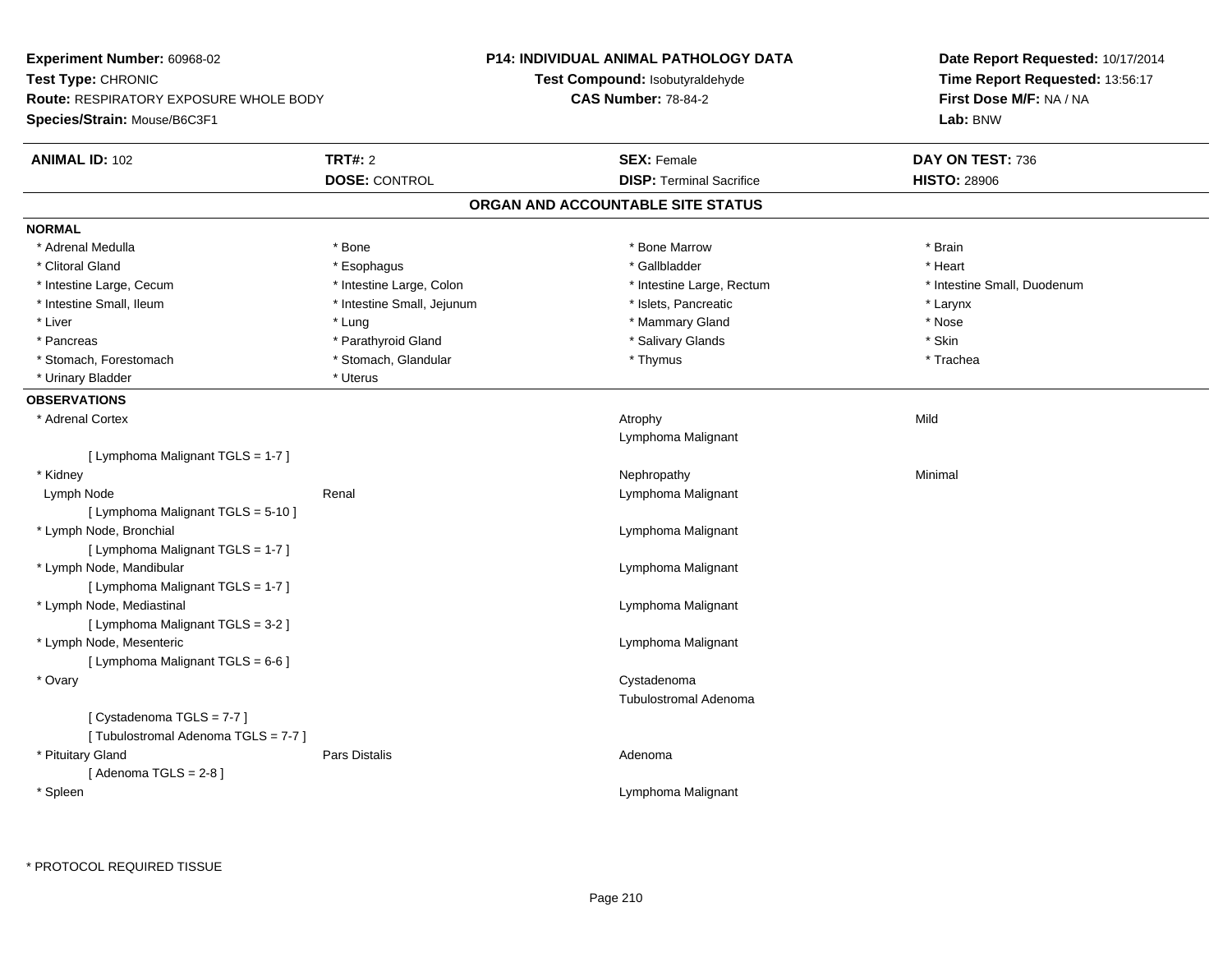| <b>Experiment Number: 60968-02</b><br>Test Type: CHRONIC<br><b>Route: RESPIRATORY EXPOSURE WHOLE BODY</b><br>Species/Strain: Mouse/B6C3F1 |                       | <b>P14: INDIVIDUAL ANIMAL PATHOLOGY DATA</b> | Date Report Requested: 10/17/2014 |  |
|-------------------------------------------------------------------------------------------------------------------------------------------|-----------------------|----------------------------------------------|-----------------------------------|--|
|                                                                                                                                           |                       | Test Compound: Isobutyraldehyde              | Time Report Requested: 13:56:17   |  |
|                                                                                                                                           |                       | <b>CAS Number: 78-84-2</b>                   | First Dose M/F: NA / NA           |  |
|                                                                                                                                           |                       |                                              | Lab: BNW                          |  |
| <b>ANIMAL ID: 102</b>                                                                                                                     | TRT#: 2               | <b>SEX: Female</b>                           | DAY ON TEST: 736                  |  |
|                                                                                                                                           | <b>DOSE: CONTROL</b>  | <b>DISP:</b> Terminal Sacrifice              | <b>HISTO: 28906</b>               |  |
|                                                                                                                                           |                       | ORGAN AND ACCOUNTABLE SITE STATUS            |                                   |  |
| [Lymphoma Malignant TGLS = 4-4 ]                                                                                                          |                       |                                              |                                   |  |
| * Thyroid Gland                                                                                                                           | <b>Follicular Cel</b> | Hyperplasia                                  | Minimal                           |  |
| PRIMARY CAUSE OF DEATH                                                                                                                    |                       |                                              |                                   |  |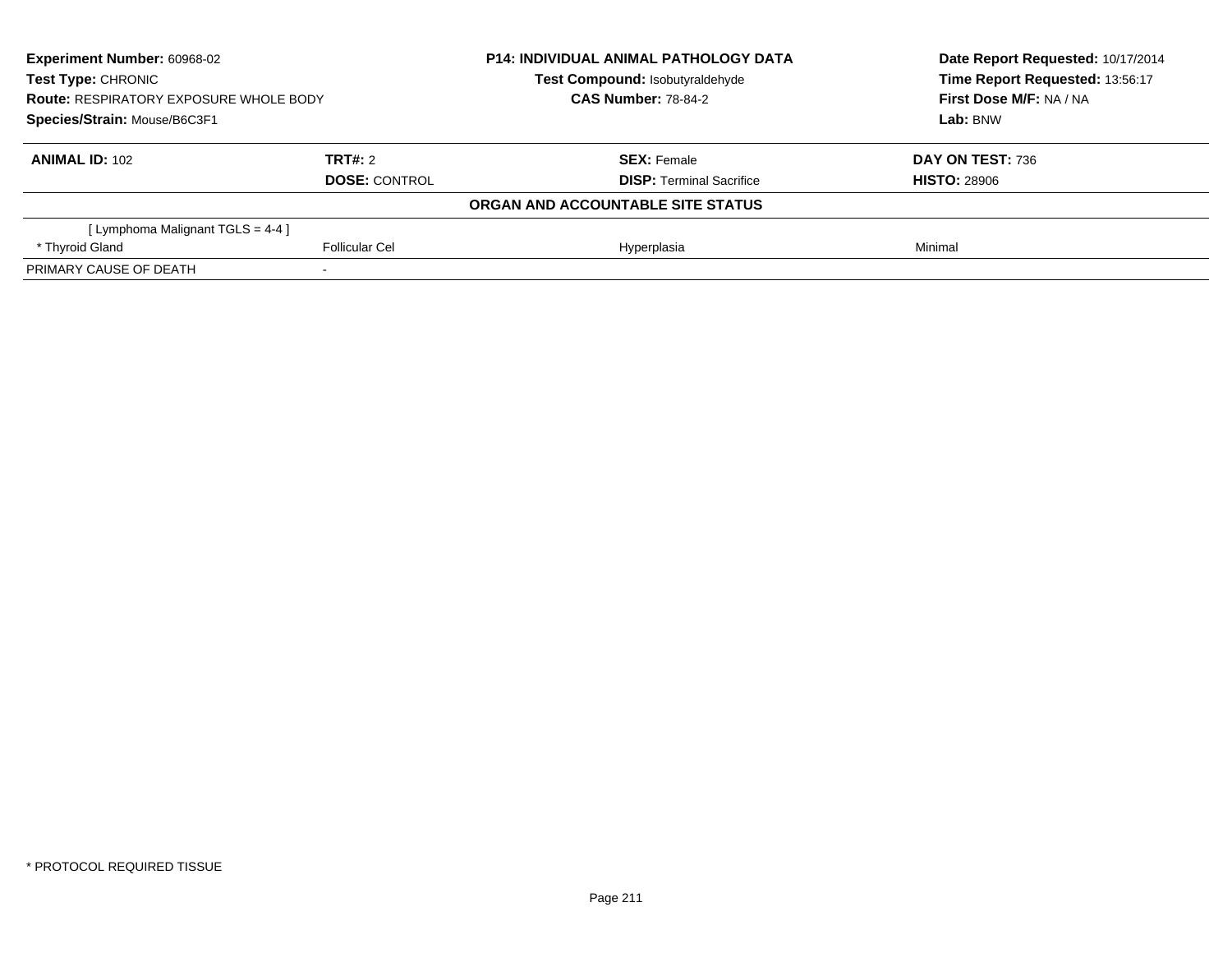| Experiment Number: 60968-02<br>Test Type: CHRONIC<br>Route: RESPIRATORY EXPOSURE WHOLE BODY<br>Species/Strain: Mouse/B6C3F1<br><b>TRT#: 2</b><br><b>ANIMAL ID: 103</b> |                          | <b>P14: INDIVIDUAL ANIMAL PATHOLOGY DATA</b><br>Test Compound: Isobutyraldehyde<br><b>CAS Number: 78-84-2</b><br><b>SEX: Female</b> | Date Report Requested: 10/17/2014<br>Time Report Requested: 13:56:17<br>First Dose M/F: NA / NA<br>Lab: BNW<br>DAY ON TEST: 701 |  |
|------------------------------------------------------------------------------------------------------------------------------------------------------------------------|--------------------------|-------------------------------------------------------------------------------------------------------------------------------------|---------------------------------------------------------------------------------------------------------------------------------|--|
|                                                                                                                                                                        | <b>DOSE: CONTROL</b>     | <b>DISP:</b> Moribund Sacrifice                                                                                                     | <b>HISTO: 28907</b>                                                                                                             |  |
|                                                                                                                                                                        |                          | ORGAN AND ACCOUNTABLE SITE STATUS                                                                                                   |                                                                                                                                 |  |
| <b>NORMAL</b>                                                                                                                                                          |                          |                                                                                                                                     |                                                                                                                                 |  |
| * Adrenal Cortex                                                                                                                                                       | * Adrenal Medulla        | * Bone                                                                                                                              | * Bone Marrow                                                                                                                   |  |
| * Brain                                                                                                                                                                | * Clitoral Gland         | * Esophagus                                                                                                                         | * Gallbladder                                                                                                                   |  |
| * Heart                                                                                                                                                                | * Intestine Large, Cecum | * Intestine Large, Colon                                                                                                            | * Intestine Large, Rectum                                                                                                       |  |
| * Intestine Small, Duodenum                                                                                                                                            | * Intestine Small, Ileum | * Intestine Small, Jejunum                                                                                                          | * Islets, Pancreatic                                                                                                            |  |
| * Larynx                                                                                                                                                               | * Liver                  | * Lung                                                                                                                              | * Lymph Node, Bronchial                                                                                                         |  |
| * Lymph Node, Mandibular                                                                                                                                               | * Lymph Node, Mesenteric | * Mammary Gland                                                                                                                     | * Nose                                                                                                                          |  |
| * Ovary                                                                                                                                                                | * Pancreas               | * Parathyroid Gland                                                                                                                 | * Salivary Glands                                                                                                               |  |
| * Spleen                                                                                                                                                               | * Stomach, Forestomach   | * Stomach, Glandular                                                                                                                | * Thymus                                                                                                                        |  |
| * Trachea                                                                                                                                                              | * Urinary Bladder        | * Uterus                                                                                                                            |                                                                                                                                 |  |
| <b>MISSING</b>                                                                                                                                                         |                          |                                                                                                                                     |                                                                                                                                 |  |
| * Lymph Node, Mediastinal                                                                                                                                              |                          |                                                                                                                                     |                                                                                                                                 |  |
| <b>OBSERVATIONS</b>                                                                                                                                                    |                          |                                                                                                                                     |                                                                                                                                 |  |
| * Kidney                                                                                                                                                               |                          | Nephropathy                                                                                                                         | Minimal                                                                                                                         |  |
| * Pituitary Gland                                                                                                                                                      | <b>Pars Distalis</b>     | Hyperplasia                                                                                                                         | Mild                                                                                                                            |  |
| * Skin                                                                                                                                                                 |                          | Inflammation                                                                                                                        | Acute, Moderate                                                                                                                 |  |
| [ Inflammation $TGLS = 1-7$ ]                                                                                                                                          |                          |                                                                                                                                     |                                                                                                                                 |  |
| * Thyroid Gland                                                                                                                                                        | <b>Follicular Cel</b>    | Hyperplasia                                                                                                                         | Minimal                                                                                                                         |  |
| PRIMARY CAUSE OF DEATH                                                                                                                                                 | - Skin Inflammation      |                                                                                                                                     |                                                                                                                                 |  |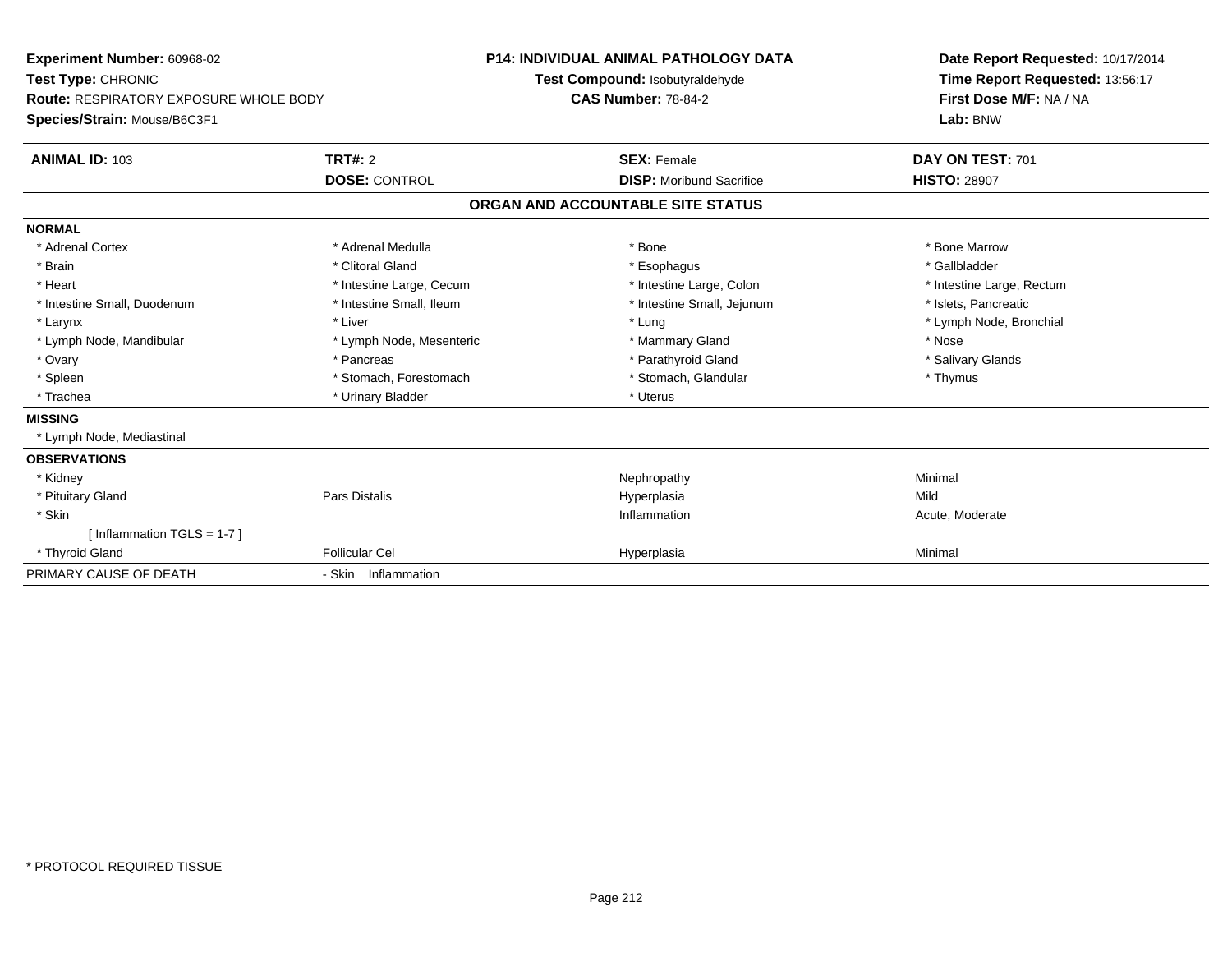| Experiment Number: 60968-02<br>Test Type: CHRONIC<br><b>Route: RESPIRATORY EXPOSURE WHOLE BODY</b><br>Species/Strain: Mouse/B6C3F1 |                                 | <b>P14: INDIVIDUAL ANIMAL PATHOLOGY DATA</b><br>Test Compound: Isobutyraldehyde<br><b>CAS Number: 78-84-2</b> | Date Report Requested: 10/17/2014<br>Time Report Requested: 13:56:17<br>First Dose M/F: NA / NA<br>Lab: BNW |  |
|------------------------------------------------------------------------------------------------------------------------------------|---------------------------------|---------------------------------------------------------------------------------------------------------------|-------------------------------------------------------------------------------------------------------------|--|
| <b>ANIMAL ID: 104</b>                                                                                                              | TRT#: 2<br><b>DOSE: CONTROL</b> | <b>SEX: Female</b><br><b>DISP: Terminal Sacrifice</b>                                                         | DAY ON TEST: 736<br><b>HISTO: 28908</b>                                                                     |  |
|                                                                                                                                    |                                 | ORGAN AND ACCOUNTABLE SITE STATUS                                                                             |                                                                                                             |  |
|                                                                                                                                    |                                 |                                                                                                               |                                                                                                             |  |
| <b>NORMAL</b>                                                                                                                      |                                 |                                                                                                               |                                                                                                             |  |
| * Adrenal Cortex                                                                                                                   | * Adrenal Medulla               | * Bone                                                                                                        | * Bone Marrow                                                                                               |  |
| * Brain                                                                                                                            | * Clitoral Gland                | * Esophagus                                                                                                   | * Gallbladder                                                                                               |  |
| * Heart                                                                                                                            | * Intestine Large, Cecum        | * Intestine Large, Colon                                                                                      | * Intestine Large, Rectum                                                                                   |  |
| * Intestine Small, Duodenum                                                                                                        | * Intestine Small, Ileum        | * Intestine Small, Jejunum                                                                                    | * Islets, Pancreatic                                                                                        |  |
| * Larynx                                                                                                                           | * Lymph Node, Bronchial         | * Lymph Node, Mandibular                                                                                      | * Lymph Node, Mediastinal                                                                                   |  |
| * Lymph Node, Mesenteric                                                                                                           | * Mammary Gland                 | * Nose                                                                                                        | * Pancreas                                                                                                  |  |
| * Pituitary Gland                                                                                                                  | * Salivary Glands               | * Skin                                                                                                        | * Stomach, Forestomach                                                                                      |  |
| * Stomach, Glandular                                                                                                               | * Thymus                        | * Trachea                                                                                                     | * Urinary Bladder                                                                                           |  |
| <b>MISSING</b>                                                                                                                     |                                 |                                                                                                               |                                                                                                             |  |
| * Parathyroid Gland                                                                                                                |                                 |                                                                                                               |                                                                                                             |  |
| <b>OBSERVATIONS</b>                                                                                                                |                                 |                                                                                                               |                                                                                                             |  |
| * Kidney                                                                                                                           |                                 | Nephropathy                                                                                                   | Minimal                                                                                                     |  |
| * Liver                                                                                                                            |                                 | Hepatocellular Adenoma                                                                                        | Multiple                                                                                                    |  |
|                                                                                                                                    |                                 | Lymphoma Malignant                                                                                            |                                                                                                             |  |
| [ Hepatocellular Adenoma TGLS = 3,4-11+12 ]<br>[ Lymphoma Malignant TGLS = 3,4-11+12 ]                                             |                                 |                                                                                                               |                                                                                                             |  |
| * Lung                                                                                                                             | Mediastinum                     | Lymphoma Malignant                                                                                            |                                                                                                             |  |
| * Ovary                                                                                                                            |                                 | Cyst                                                                                                          | Moderate                                                                                                    |  |
| [Cyst TGLS = $2-7$ ]                                                                                                               |                                 |                                                                                                               |                                                                                                             |  |
| * Spleen                                                                                                                           |                                 | Lymphoma Malignant                                                                                            |                                                                                                             |  |
| [ Lymphoma Malignant TGLS = 2-7 ]                                                                                                  |                                 |                                                                                                               |                                                                                                             |  |
| * Thyroid Gland                                                                                                                    | <b>Follicular Cel</b>           | Hyperplasia                                                                                                   | Mild                                                                                                        |  |
| * Uterus                                                                                                                           |                                 | Hydrometra                                                                                                    | Marked                                                                                                      |  |
| [Hydrometra TGLS = 1-10]                                                                                                           |                                 |                                                                                                               |                                                                                                             |  |
| PRIMARY CAUSE OF DEATH                                                                                                             | $\sim$                          |                                                                                                               |                                                                                                             |  |
|                                                                                                                                    |                                 |                                                                                                               |                                                                                                             |  |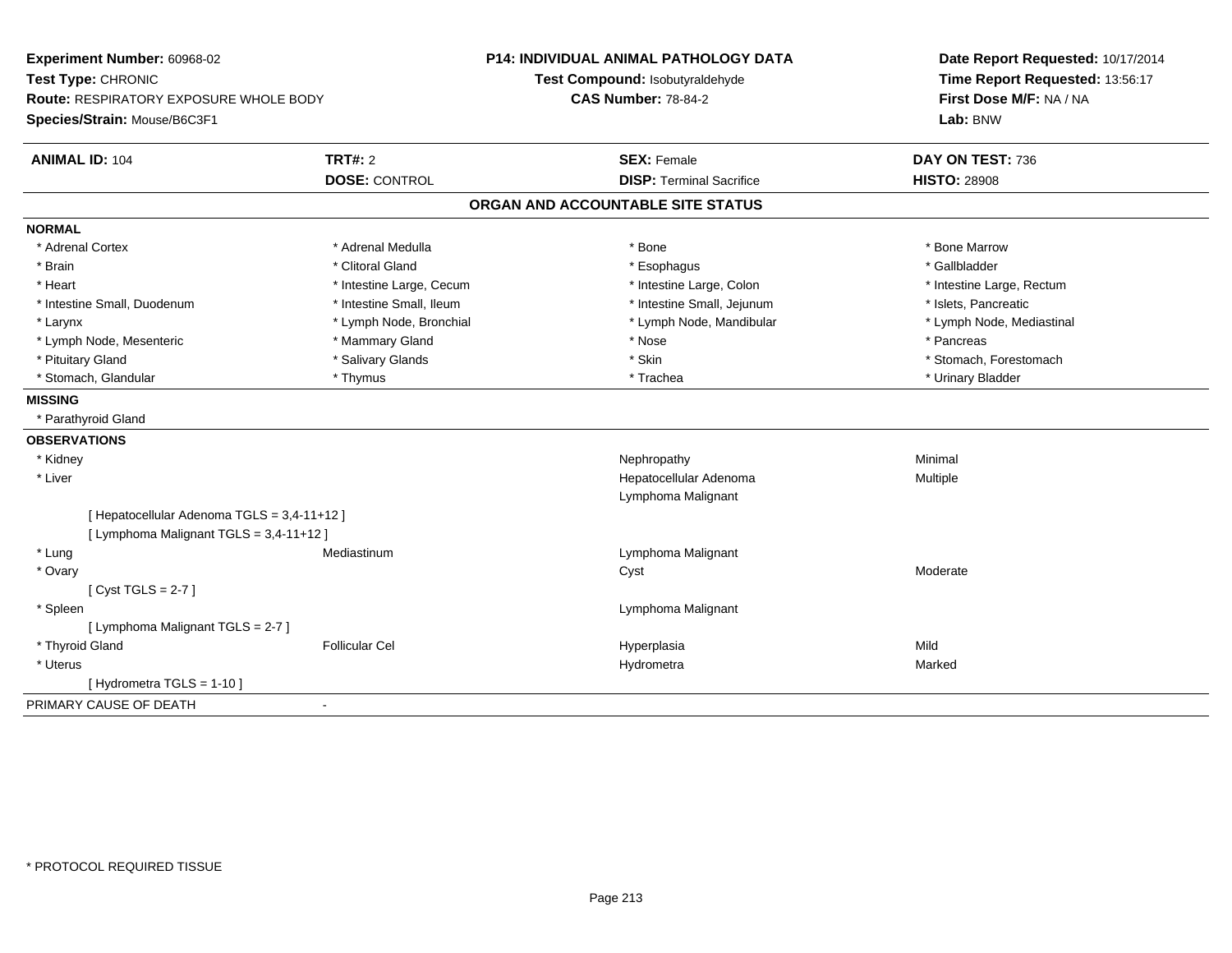| <b>Experiment Number: 60968-02</b><br>Test Type: CHRONIC<br><b>Route: RESPIRATORY EXPOSURE WHOLE BODY</b><br>Species/Strain: Mouse/B6C3F1 |                           | <b>P14: INDIVIDUAL ANIMAL PATHOLOGY DATA</b> |                                   |  | Date Report Requested: 10/17/2014                          |  |
|-------------------------------------------------------------------------------------------------------------------------------------------|---------------------------|----------------------------------------------|-----------------------------------|--|------------------------------------------------------------|--|
|                                                                                                                                           |                           |                                              | Test Compound: Isobutyraldehyde   |  | Time Report Requested: 13:56:17<br>First Dose M/F: NA / NA |  |
|                                                                                                                                           |                           |                                              | <b>CAS Number: 78-84-2</b>        |  |                                                            |  |
|                                                                                                                                           |                           |                                              |                                   |  | Lab: BNW                                                   |  |
| <b>ANIMAL ID: 105</b>                                                                                                                     | <b>TRT#: 2</b>            |                                              | <b>SEX: Female</b>                |  | DAY ON TEST: 736                                           |  |
|                                                                                                                                           | <b>DOSE: CONTROL</b>      |                                              | <b>DISP: Terminal Sacrifice</b>   |  | <b>HISTO: 28909</b>                                        |  |
|                                                                                                                                           |                           |                                              | ORGAN AND ACCOUNTABLE SITE STATUS |  |                                                            |  |
| <b>NORMAL</b>                                                                                                                             |                           |                                              |                                   |  |                                                            |  |
| * Adrenal Cortex                                                                                                                          | * Bone                    |                                              | * Bone Marrow                     |  | * Brain                                                    |  |
| * Clitoral Gland                                                                                                                          | * Esophagus               |                                              | * Heart                           |  | * Intestine Large, Cecum                                   |  |
| * Intestine Large, Colon                                                                                                                  | * Intestine Large, Rectum |                                              | * Intestine Small, Duodenum       |  | * Intestine Small, Ileum                                   |  |
| * Intestine Small, Jejunum                                                                                                                | * Islets, Pancreatic      |                                              | * Larynx                          |  | * Liver                                                    |  |
| * Lung                                                                                                                                    | * Lymph Node, Bronchial   |                                              | * Lymph Node, Mandibular          |  | * Lymph Node, Mediastinal                                  |  |
| * Lymph Node, Mesenteric                                                                                                                  | * Mammary Gland           |                                              | * Nose                            |  | * Ovary                                                    |  |
| * Salivary Glands                                                                                                                         | * Skin                    |                                              | * Stomach, Glandular              |  | * Thymus                                                   |  |
| * Thyroid Gland                                                                                                                           | * Trachea                 |                                              | * Urinary Bladder                 |  | * Uterus                                                   |  |
| <b>MISSING</b>                                                                                                                            |                           |                                              |                                   |  |                                                            |  |
| * Gallbladder                                                                                                                             |                           |                                              |                                   |  |                                                            |  |
| <b>INSUFFICIENT TISSUE</b>                                                                                                                |                           |                                              |                                   |  |                                                            |  |
| * Parathyroid Gland                                                                                                                       |                           |                                              |                                   |  |                                                            |  |
| <b>OBSERVATIONS</b>                                                                                                                       |                           |                                              |                                   |  |                                                            |  |
| * Adrenal Medulla                                                                                                                         |                           |                                              | Hyperplasia                       |  | Mild                                                       |  |
| * Kidney                                                                                                                                  |                           |                                              | Nephropathy                       |  | Minimal                                                    |  |
| * Pancreas                                                                                                                                |                           |                                              | Lipomatosis                       |  | Mild                                                       |  |
| * Pituitary Gland                                                                                                                         | <b>Pars Distalis</b>      |                                              | Hyperplasia                       |  | Mild                                                       |  |
| * Spleen                                                                                                                                  |                           |                                              | Hematopoietic Cell Proliferation  |  | Mild                                                       |  |
| [ Hematopoietic Cell Proliferation TGLS = 1-4 ]                                                                                           |                           |                                              |                                   |  |                                                            |  |
| * Stomach, Forestomach                                                                                                                    |                           |                                              | Inflammation                      |  | Chronic Active, Mild                                       |  |
| PRIMARY CAUSE OF DEATH                                                                                                                    | $\overline{\phantom{0}}$  |                                              |                                   |  |                                                            |  |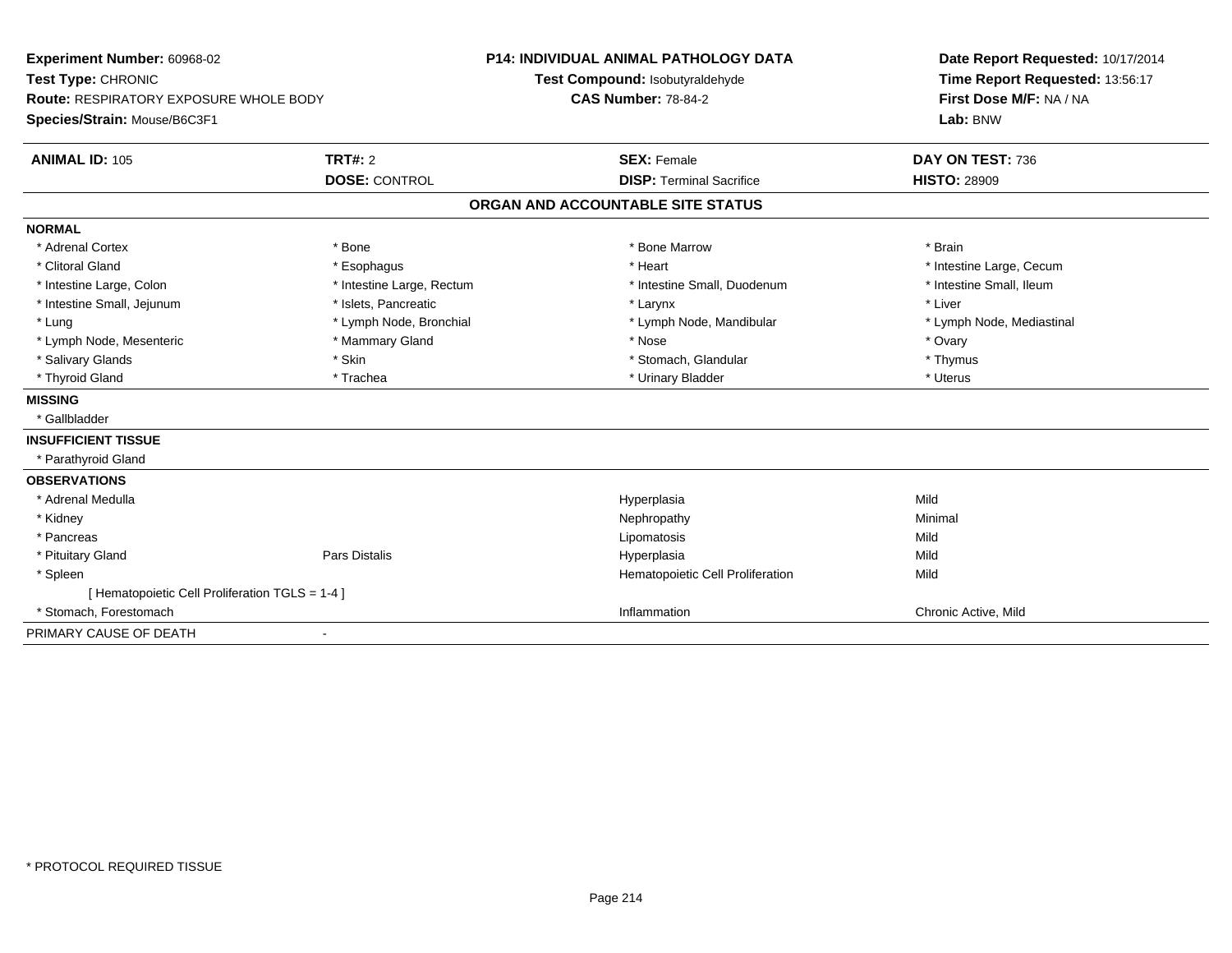| Experiment Number: 60968-02                                       | <b>P14: INDIVIDUAL ANIMAL PATHOLOGY DATA</b> |                                   | Date Report Requested: 10/17/2014 |  |  |
|-------------------------------------------------------------------|----------------------------------------------|-----------------------------------|-----------------------------------|--|--|
| Test Type: CHRONIC                                                |                                              | Test Compound: Isobutyraldehyde   | Time Report Requested: 13:56:17   |  |  |
| <b>Route: RESPIRATORY EXPOSURE WHOLE BODY</b>                     | <b>CAS Number: 78-84-2</b>                   |                                   | First Dose M/F: NA / NA           |  |  |
| Species/Strain: Mouse/B6C3F1                                      |                                              |                                   | Lab: BNW                          |  |  |
| <b>ANIMAL ID: 106</b>                                             | TRT#: 2                                      | <b>SEX: Female</b>                | DAY ON TEST: 736                  |  |  |
|                                                                   | <b>DOSE: CONTROL</b>                         | <b>DISP: Terminal Sacrifice</b>   | <b>HISTO: 28910</b>               |  |  |
|                                                                   |                                              | ORGAN AND ACCOUNTABLE SITE STATUS |                                   |  |  |
| <b>NORMAL</b>                                                     |                                              |                                   |                                   |  |  |
| * Adrenal Cortex                                                  | * Adrenal Medulla                            | * Bone                            | * Bone Marrow                     |  |  |
| * Brain                                                           | * Clitoral Gland                             | * Esophagus                       | * Gallbladder                     |  |  |
| * Heart                                                           | * Intestine Large, Cecum                     | * Intestine Large, Colon          | * Intestine Large, Rectum         |  |  |
| * Intestine Small, Duodenum                                       | * Intestine Small, Ileum                     | * Intestine Small, Jejunum        | * Islets, Pancreatic              |  |  |
| * Kidney                                                          | * Larynx                                     | * Lung                            | * Lymph Node, Bronchial           |  |  |
| * Lymph Node, Mandibular                                          | * Lymph Node, Mediastinal                    | * Lymph Node, Mesenteric          | * Mammary Gland                   |  |  |
| * Nose                                                            | * Ovary                                      | * Pancreas                        | * Parathyroid Gland               |  |  |
| * Salivary Glands                                                 | * Skin                                       | * Spleen                          | * Stomach, Forestomach            |  |  |
| * Stomach, Glandular                                              | * Thymus                                     | * Trachea                         | * Urinary Bladder                 |  |  |
| <b>OBSERVATIONS</b>                                               |                                              |                                   |                                   |  |  |
| * Liver                                                           |                                              | <b>Eosinophilic Focus</b>         | Moderate                          |  |  |
| [ Eosinophilic Focus TGLS = 4-4 ]                                 |                                              |                                   |                                   |  |  |
| * Pituitary Gland                                                 | Pars Distalis                                | Adenoma                           |                                   |  |  |
| [Adenoma TGLS = $1-8$ ]                                           |                                              |                                   |                                   |  |  |
| * Spleen                                                          |                                              |                                   |                                   |  |  |
| Note: "Enlarged" spleen was within normal limits microscopically. |                                              |                                   |                                   |  |  |
| * Thyroid Gland                                                   | <b>Follicular Cel</b>                        | Hyperplasia                       | Minimal                           |  |  |
| * Uterus                                                          |                                              | Hydrometra                        | Mild                              |  |  |
| [Hydrometra TGLS = 2-8]                                           |                                              |                                   |                                   |  |  |
| PRIMARY CAUSE OF DEATH                                            | $\blacksquare$                               |                                   |                                   |  |  |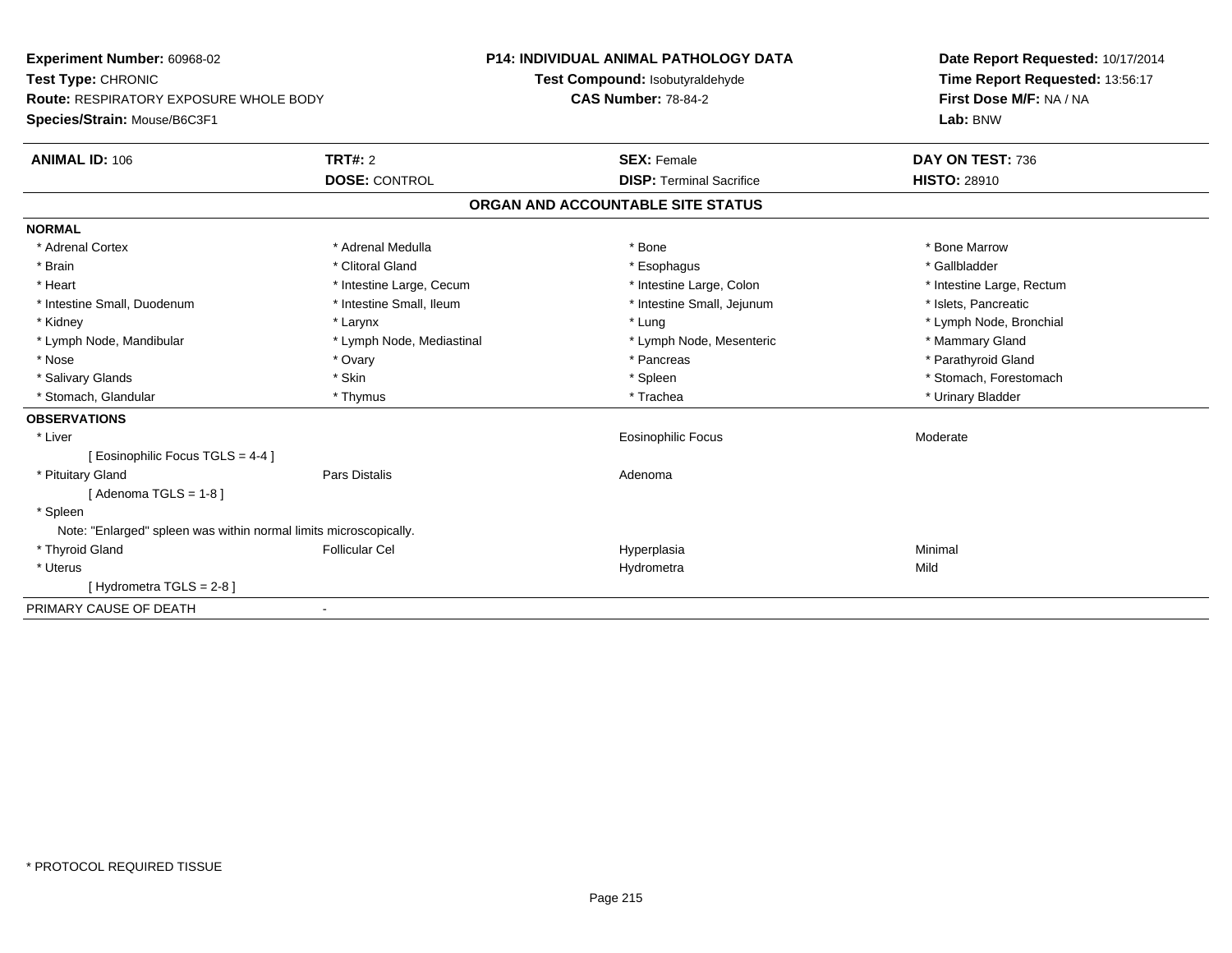| Experiment Number: 60968-02                                                                                                             |                                             | <b>P14: INDIVIDUAL ANIMAL PATHOLOGY DATA</b> | Date Report Requested: 10/17/2014                                      |  |  |
|-----------------------------------------------------------------------------------------------------------------------------------------|---------------------------------------------|----------------------------------------------|------------------------------------------------------------------------|--|--|
| Test Type: CHRONIC                                                                                                                      |                                             | Test Compound: Isobutyraldehyde              | Time Report Requested: 13:56:17<br>First Dose M/F: NA / NA<br>Lab: BNW |  |  |
| <b>Route: RESPIRATORY EXPOSURE WHOLE BODY</b>                                                                                           |                                             | <b>CAS Number: 78-84-2</b>                   |                                                                        |  |  |
| Species/Strain: Mouse/B6C3F1                                                                                                            |                                             |                                              |                                                                        |  |  |
|                                                                                                                                         |                                             |                                              |                                                                        |  |  |
| <b>ANIMAL ID: 107</b>                                                                                                                   | TRT#: 2                                     | <b>SEX: Female</b>                           | DAY ON TEST: 701                                                       |  |  |
|                                                                                                                                         | <b>DOSE: CONTROL</b>                        | <b>DISP:</b> Moribund Sacrifice              | <b>HISTO: 28911</b>                                                    |  |  |
|                                                                                                                                         |                                             | ORGAN AND ACCOUNTABLE SITE STATUS            |                                                                        |  |  |
| <b>NORMAL</b>                                                                                                                           |                                             |                                              |                                                                        |  |  |
| * Adrenal Cortex                                                                                                                        | * Adrenal Medulla                           | * Bone                                       | * Bone Marrow                                                          |  |  |
| * Brain                                                                                                                                 | * Clitoral Gland                            | * Esophagus                                  | * Gallbladder                                                          |  |  |
| * Heart                                                                                                                                 | * Intestine Large, Cecum                    | * Intestine Large, Colon                     | * Intestine Large, Rectum                                              |  |  |
| * Intestine Small, Duodenum                                                                                                             | * Intestine Small, Ileum                    | * Intestine Small, Jejunum                   | * Islets, Pancreatic                                                   |  |  |
| * Kidney                                                                                                                                | * Larynx                                    | * Liver                                      | * Lung                                                                 |  |  |
| * Lymph Node, Bronchial                                                                                                                 | * Lymph Node, Mediastinal                   | * Lymph Node, Mesenteric                     | * Mammary Gland                                                        |  |  |
| * Nose                                                                                                                                  | * Pancreas                                  | * Parathyroid Gland                          | * Salivary Glands                                                      |  |  |
| * Skin                                                                                                                                  | * Spleen                                    | * Stomach, Forestomach                       | * Stomach, Glandular                                                   |  |  |
| * Thymus                                                                                                                                | * Trachea                                   | * Urinary Bladder                            | * Uterus                                                               |  |  |
| <b>MISSING</b>                                                                                                                          |                                             |                                              |                                                                        |  |  |
| * Lymph Node, Mandibular                                                                                                                |                                             |                                              |                                                                        |  |  |
| <b>OBSERVATIONS</b>                                                                                                                     |                                             |                                              |                                                                        |  |  |
| * Lung                                                                                                                                  |                                             |                                              |                                                                        |  |  |
| Note: There was no microscopic finding to account for the "2mm pale nodule" described at necropsy; it may have been due to trapped air. |                                             |                                              |                                                                        |  |  |
| * Ovary                                                                                                                                 |                                             | Cyst                                         | Moderate                                                               |  |  |
| [Cyst TGLS = $2-7$ ]                                                                                                                    |                                             |                                              |                                                                        |  |  |
| * Pituitary Gland                                                                                                                       | Pars Distalis                               | Hyperplasia                                  | Mild                                                                   |  |  |
| * Thyroid Gland                                                                                                                         | <b>Follicular Cel</b>                       | Hyperplasia                                  | Minimal                                                                |  |  |
| PRIMARY CAUSE OF DEATH                                                                                                                  | - Pituitary Gland Pars Distalis Hyperplasia |                                              |                                                                        |  |  |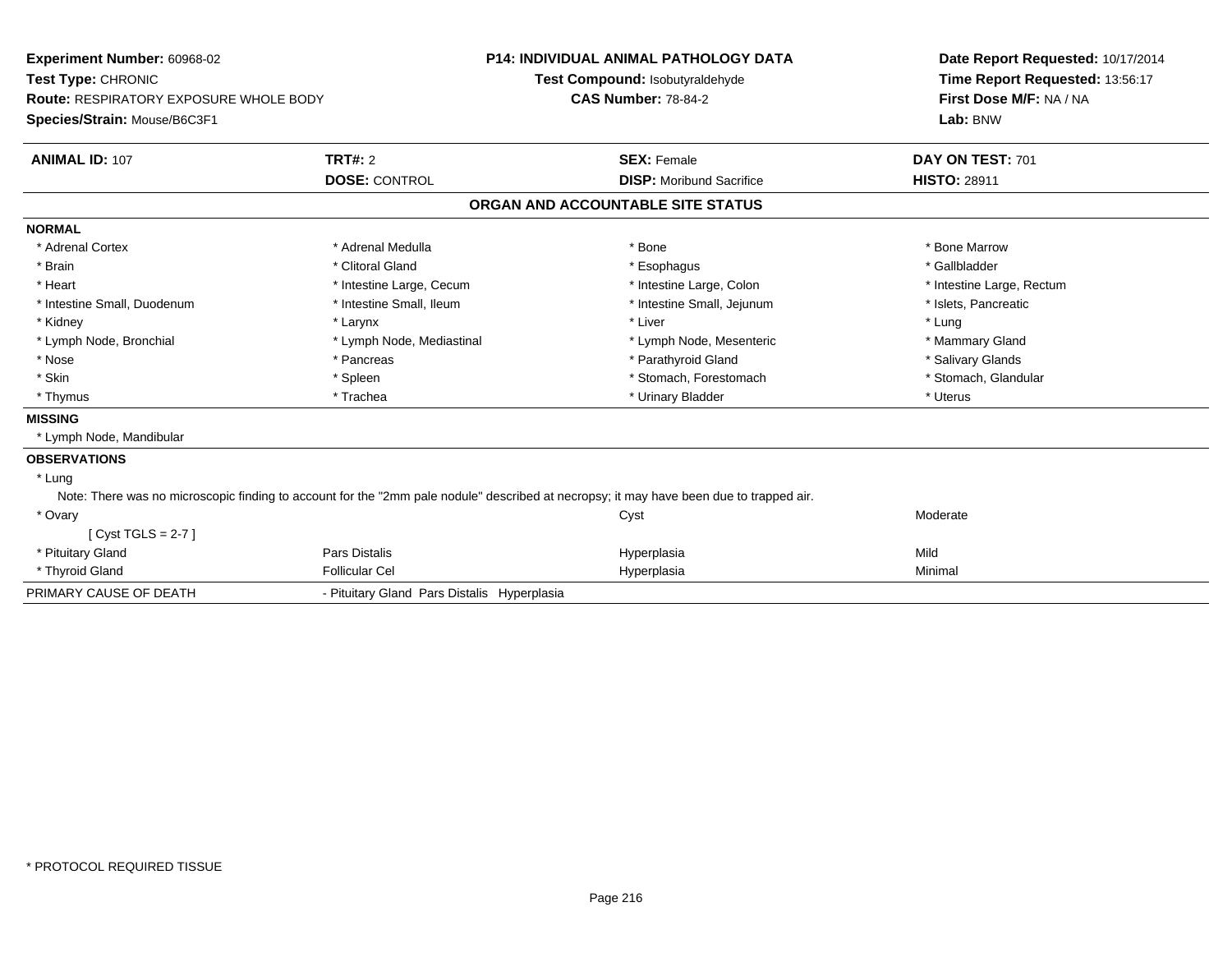| Experiment Number: 60968-02                                                                         |                            | <b>P14: INDIVIDUAL ANIMAL PATHOLOGY DATA</b> | Date Report Requested: 10/17/2014 |
|-----------------------------------------------------------------------------------------------------|----------------------------|----------------------------------------------|-----------------------------------|
| Test Type: CHRONIC<br><b>Route: RESPIRATORY EXPOSURE WHOLE BODY</b><br>Species/Strain: Mouse/B6C3F1 |                            | <b>Test Compound: Isobutyraldehyde</b>       | Time Report Requested: 13:56:17   |
|                                                                                                     |                            | <b>CAS Number: 78-84-2</b>                   | First Dose M/F: NA / NA           |
|                                                                                                     |                            |                                              | Lab: BNW                          |
| <b>ANIMAL ID: 108</b>                                                                               | <b>TRT#: 2</b>             | <b>SEX: Female</b>                           | DAY ON TEST: 596                  |
|                                                                                                     | <b>DOSE: CONTROL</b>       | <b>DISP: Natural Death</b>                   | <b>HISTO: 28912</b>               |
|                                                                                                     |                            | ORGAN AND ACCOUNTABLE SITE STATUS            |                                   |
| <b>NORMAL</b>                                                                                       |                            |                                              |                                   |
| * Adrenal Medulla                                                                                   | * Bone                     | * Bone Marrow                                | * Brain                           |
| * Clitoral Gland                                                                                    | * Esophagus                | * Gallbladder                                | * Heart                           |
| * Intestine Large, Cecum                                                                            | * Intestine Large, Colon   | * Intestine Large, Rectum                    | * Intestine Small, Ileum          |
| * Islets, Pancreatic                                                                                | * Larynx                   | * Mammary Gland                              | * Nose                            |
| * Ovary                                                                                             | * Parathyroid Gland        | * Pituitary Gland                            | * Salivary Glands                 |
| * Skin                                                                                              | * Stomach, Glandular       | * Thyroid Gland                              | * Trachea                         |
| * Urinary Bladder                                                                                   | * Uterus                   |                                              |                                   |
| <b>MISSING</b>                                                                                      |                            |                                              |                                   |
| * Lymph Node, Mandibular                                                                            | * Thymus                   |                                              |                                   |
| <b>AUTO PRECLUDES DIAG.</b>                                                                         |                            |                                              |                                   |
| * Intestine Small, Duodenum                                                                         | * Intestine Small, Jejunum |                                              |                                   |
| <b>OBSERVATIONS</b>                                                                                 |                            |                                              |                                   |
| * Adrenal Cortex                                                                                    |                            | Hepatocholangiocarcinoma                     | Metastatic (Liver)                |
| * Kidney                                                                                            |                            | Hepatocholangiocarcinoma                     | Metastatic (Liver)                |
| [Hepatocholangiocarcinoma TGLS = 3-5]                                                               |                            |                                              |                                   |
| * Liver                                                                                             |                            | Hepatocholangiocarcinoma                     |                                   |
| [ Hepatocholangiocarcinoma TGLS = 2-4+10 ]                                                          |                            |                                              |                                   |
| * Lung                                                                                              | Mediastinum                | Hepatocholangiocarcinoma                     | Metastatic (Liver)                |
|                                                                                                     |                            | Hepatocholangiocarcinoma                     | Metastatic (Liver)                |
| [ Hepatocholangiocarcinoma TGLS = 4,5-3 ]                                                           |                            |                                              |                                   |
| * Lymph Node, Bronchial                                                                             |                            | Hemorrhage                                   | Moderate                          |
| [Hemorrhage TGLS = $6-2$ ]                                                                          |                            |                                              |                                   |
| * Lymph Node, Mediastinal                                                                           |                            | Hepatocholangiocarcinoma                     | Metastatic (Liver)                |
| [ Hepatocholangiocarcinoma TGLS = 7-2 ]                                                             |                            |                                              |                                   |
| * Lymph Node, Mesenteric                                                                            |                            | Hepatocholangiocarcinoma                     | Metastatic (Liver)                |
| Mesentery                                                                                           |                            | Hepatocholangiocarcinoma                     | Metastatic (Liver)                |
| [ Hepatocholangiocarcinoma TGLS = 9-11 ]                                                            |                            |                                              |                                   |
| * Pancreas                                                                                          |                            | Hepatocholangiocarcinoma                     | Metastatic (Liver)                |
| * Spleen                                                                                            |                            | Hematopoietic Cell Proliferation             | Moderate                          |
|                                                                                                     |                            | Hepatocholangiocarcinoma                     | Metastatic (Liver)                |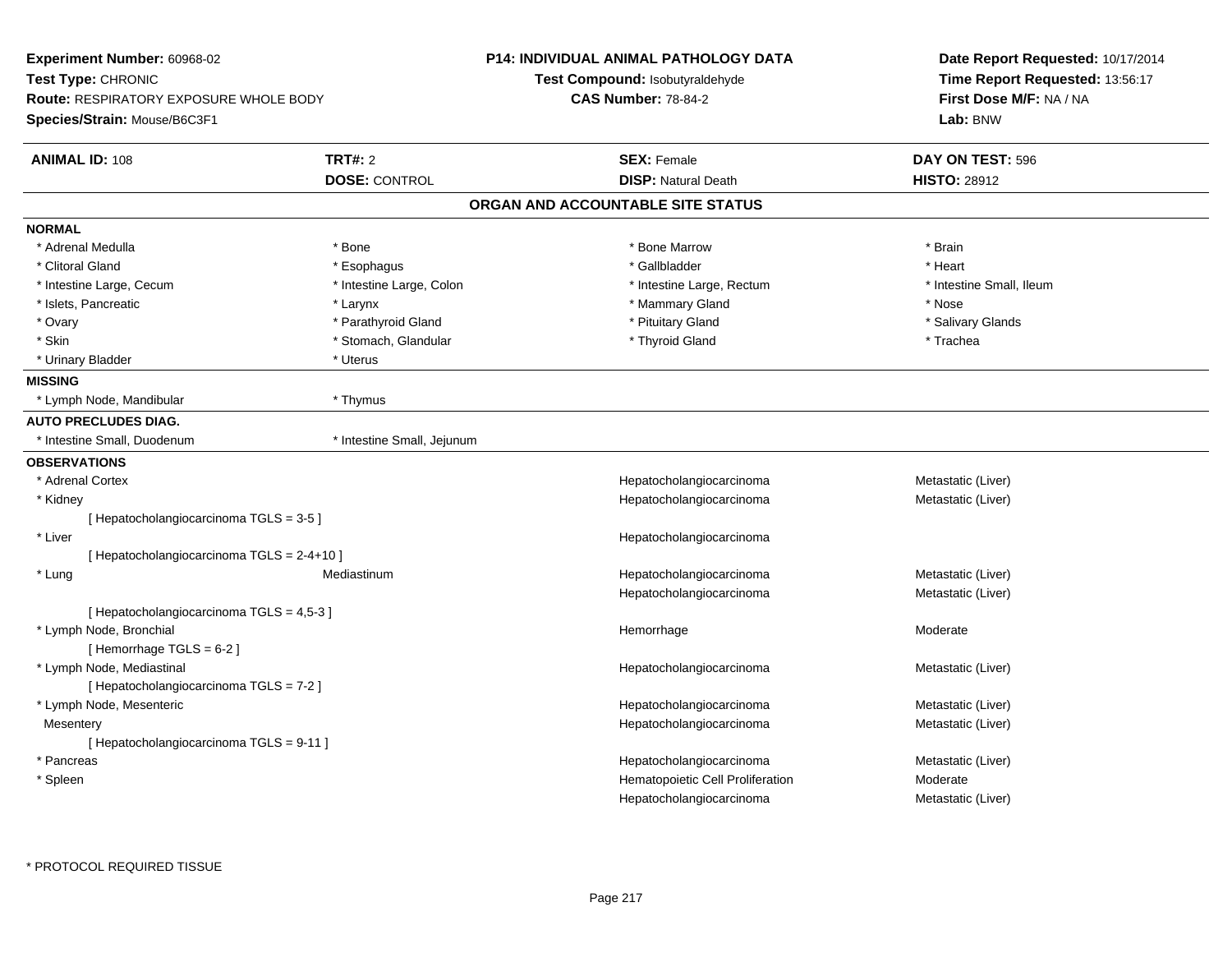| <b>Experiment Number: 60968-02</b><br>Test Type: CHRONIC<br><b>Route: RESPIRATORY EXPOSURE WHOLE BODY</b><br>Species/Strain: Mouse/B6C3F1 |                                  | <b>P14: INDIVIDUAL ANIMAL PATHOLOGY DATA</b> | Date Report Requested: 10/17/2014<br>Time Report Requested: 13:56:17 |
|-------------------------------------------------------------------------------------------------------------------------------------------|----------------------------------|----------------------------------------------|----------------------------------------------------------------------|
|                                                                                                                                           |                                  | Test Compound: Isobutyraldehyde              |                                                                      |
|                                                                                                                                           |                                  | <b>CAS Number: 78-84-2</b>                   | First Dose M/F: NA / NA                                              |
|                                                                                                                                           |                                  |                                              | Lab: BNW                                                             |
| <b>ANIMAL ID: 108</b>                                                                                                                     | TRT#: 2                          | <b>SEX: Female</b>                           | DAY ON TEST: 596                                                     |
|                                                                                                                                           | <b>DOSE: CONTROL</b>             | <b>DISP:</b> Natural Death                   | <b>HISTO: 28912</b>                                                  |
|                                                                                                                                           |                                  | <b>ORGAN AND ACCOUNTABLE SITE STATUS</b>     |                                                                      |
| [Hematopoietic Cell Proliferation TGLS = 8-4 ]                                                                                            |                                  |                                              |                                                                      |
| * Stomach. Forestomach                                                                                                                    |                                  | Hepatocholangiocarcinoma                     | Metastatic (Liver)                                                   |
| PRIMARY CAUSE OF DEATH                                                                                                                    | - Liver Hepatocholangiocarcinoma |                                              |                                                                      |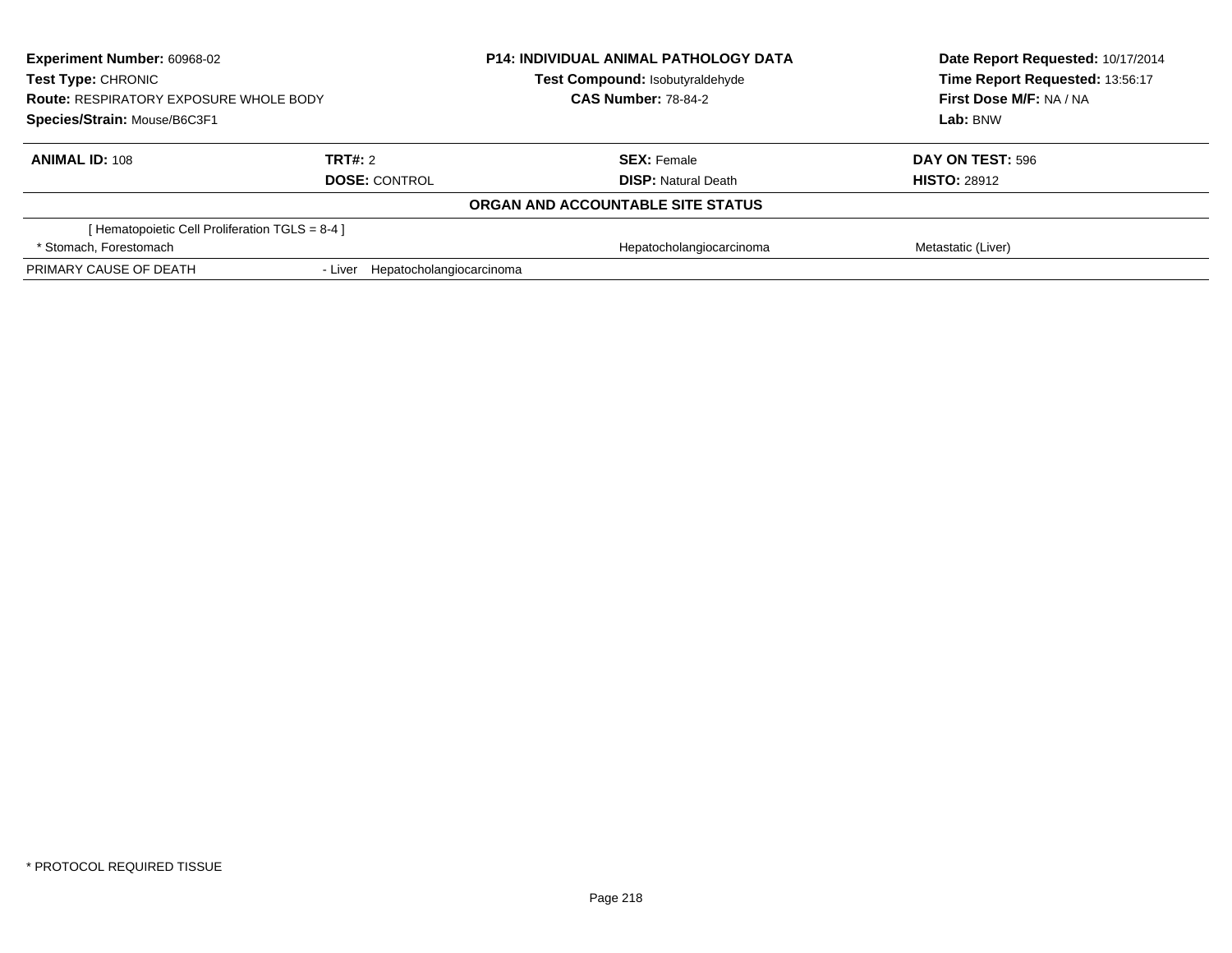| <b>Experiment Number: 60968-02</b><br>Test Type: CHRONIC<br><b>Route: RESPIRATORY EXPOSURE WHOLE BODY</b><br>Species/Strain: Mouse/B6C3F1<br><b>ANIMAL ID: 109</b> | TRT#: 2<br><b>DOSE: CONTROL</b> | <b>P14: INDIVIDUAL ANIMAL PATHOLOGY DATA</b><br>Test Compound: Isobutyraldehyde<br><b>CAS Number: 78-84-2</b><br><b>SEX: Female</b><br><b>DISP: Terminal Sacrifice</b> | Date Report Requested: 10/17/2014<br>Time Report Requested: 13:56:17<br>First Dose M/F: NA / NA<br>Lab: BNW<br>DAY ON TEST: 735<br><b>HISTO: 28913</b> |
|--------------------------------------------------------------------------------------------------------------------------------------------------------------------|---------------------------------|------------------------------------------------------------------------------------------------------------------------------------------------------------------------|--------------------------------------------------------------------------------------------------------------------------------------------------------|
|                                                                                                                                                                    |                                 | ORGAN AND ACCOUNTABLE SITE STATUS                                                                                                                                      |                                                                                                                                                        |
| <b>NORMAL</b>                                                                                                                                                      |                                 |                                                                                                                                                                        |                                                                                                                                                        |
| * Adrenal Cortex                                                                                                                                                   | * Bone                          | * Bone Marrow                                                                                                                                                          | * Brain                                                                                                                                                |
| * Clitoral Gland                                                                                                                                                   | * Esophagus                     | * Gallbladder                                                                                                                                                          | * Heart                                                                                                                                                |
| * Intestine Large, Cecum                                                                                                                                           | * Intestine Large, Colon        | * Intestine Large, Rectum                                                                                                                                              | * Intestine Small, Duodenum                                                                                                                            |
| * Intestine Small, Ileum                                                                                                                                           | * Intestine Small, Jejunum      | * Islets, Pancreatic                                                                                                                                                   | * Larynx                                                                                                                                               |
| * Liver                                                                                                                                                            | * Lung                          | * Lymph Node, Bronchial                                                                                                                                                | * Lymph Node, Mandibular                                                                                                                               |
| * Lymph Node, Mesenteric                                                                                                                                           | * Mammary Gland                 | * Nose                                                                                                                                                                 | * Ovary                                                                                                                                                |
| * Pancreas                                                                                                                                                         | * Parathyroid Gland             | * Salivary Glands                                                                                                                                                      | * Skin                                                                                                                                                 |
| * Spleen                                                                                                                                                           | * Stomach, Forestomach          | * Stomach, Glandular                                                                                                                                                   | * Thymus                                                                                                                                               |
| * Thyroid Gland                                                                                                                                                    | * Trachea                       | * Urinary Bladder                                                                                                                                                      | * Uterus                                                                                                                                               |
| <b>MISSING</b>                                                                                                                                                     |                                 |                                                                                                                                                                        |                                                                                                                                                        |
| * Lymph Node, Mediastinal                                                                                                                                          |                                 |                                                                                                                                                                        |                                                                                                                                                        |
| <b>OBSERVATIONS</b>                                                                                                                                                |                                 |                                                                                                                                                                        |                                                                                                                                                        |
| * Adrenal Medulla                                                                                                                                                  |                                 | Hyperplasia                                                                                                                                                            | Minimal                                                                                                                                                |
| * Kidney                                                                                                                                                           |                                 | Nephropathy                                                                                                                                                            | Minimal                                                                                                                                                |
| Mesentery                                                                                                                                                          | Fat                             | <b>Necrosis</b>                                                                                                                                                        | Mild                                                                                                                                                   |
| [ Necrosis TGLS = $1-10$ ]                                                                                                                                         |                                 |                                                                                                                                                                        |                                                                                                                                                        |
| * Pituitary Gland                                                                                                                                                  | <b>Pars Distalis</b>            | Hyperplasia                                                                                                                                                            | Mild                                                                                                                                                   |
| PRIMARY CAUSE OF DEATH                                                                                                                                             | ٠                               |                                                                                                                                                                        |                                                                                                                                                        |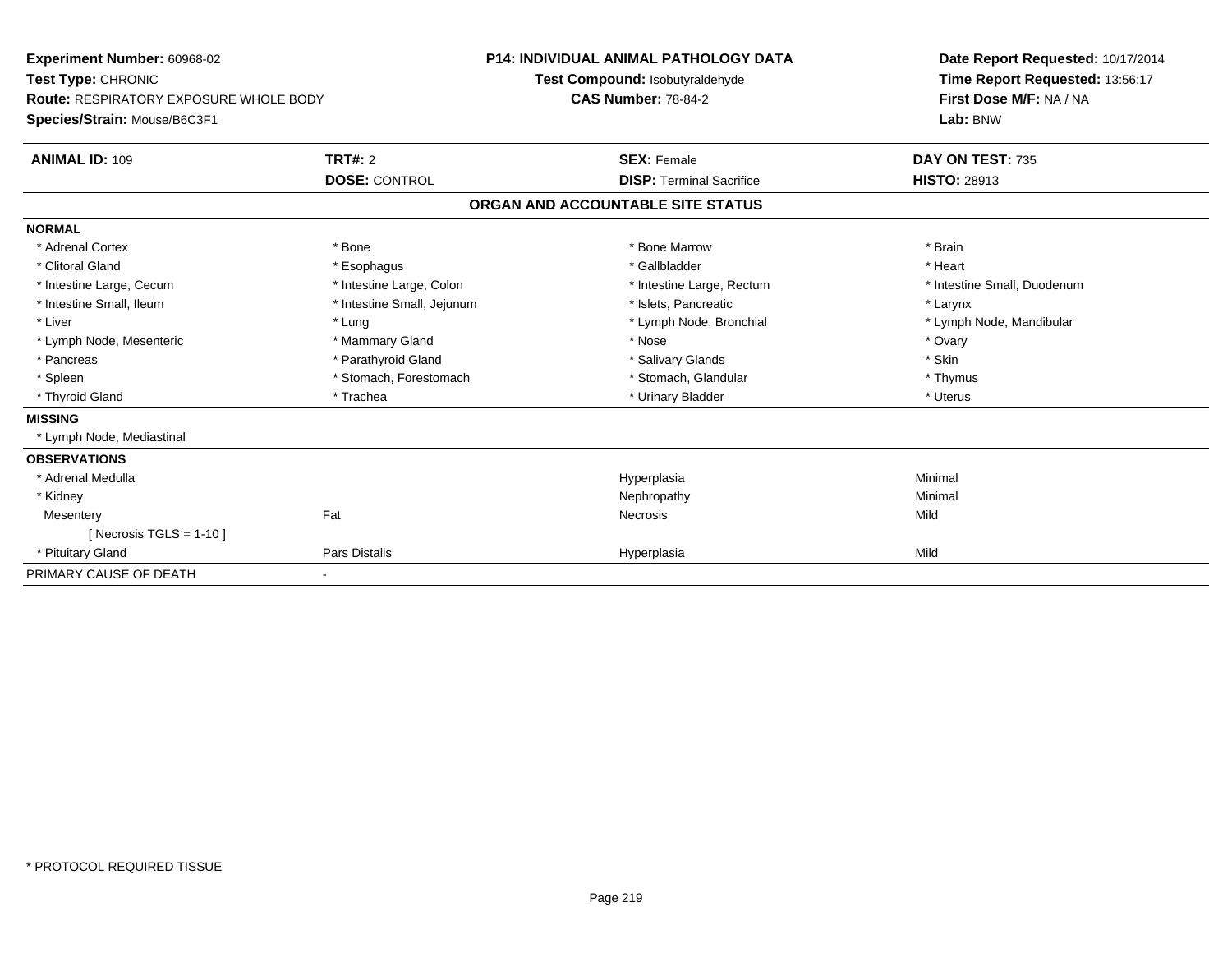| Experiment Number: 60968-02<br>Test Type: CHRONIC<br><b>Route: RESPIRATORY EXPOSURE WHOLE BODY</b><br>Species/Strain: Mouse/B6C3F1 |                           | <b>P14: INDIVIDUAL ANIMAL PATHOLOGY DATA</b><br>Test Compound: Isobutyraldehyde<br><b>CAS Number: 78-84-2</b> | Date Report Requested: 10/17/2014<br>Time Report Requested: 13:56:17<br>First Dose M/F: NA / NA<br>Lab: BNW |
|------------------------------------------------------------------------------------------------------------------------------------|---------------------------|---------------------------------------------------------------------------------------------------------------|-------------------------------------------------------------------------------------------------------------|
| <b>ANIMAL ID: 110</b>                                                                                                              | TRT#: 2                   | <b>SEX: Female</b>                                                                                            | DAY ON TEST: 646                                                                                            |
|                                                                                                                                    | <b>DOSE: CONTROL</b>      | <b>DISP:</b> Moribund Sacrifice                                                                               | <b>HISTO: 28914</b>                                                                                         |
|                                                                                                                                    |                           | ORGAN AND ACCOUNTABLE SITE STATUS                                                                             |                                                                                                             |
| <b>NORMAL</b>                                                                                                                      |                           |                                                                                                               |                                                                                                             |
| * Adrenal Cortex                                                                                                                   | * Adrenal Medulla         | * Bone                                                                                                        | * Bone Marrow                                                                                               |
| * Brain                                                                                                                            | * Clitoral Gland          | * Esophagus                                                                                                   | * Gallbladder                                                                                               |
| * Heart                                                                                                                            | * Intestine Large, Cecum  | * Intestine Large, Colon                                                                                      | * Intestine Large, Rectum                                                                                   |
| * Intestine Small, Duodenum                                                                                                        | * Intestine Small, Ileum  | * Intestine Small, Jejunum                                                                                    | * Islets, Pancreatic                                                                                        |
| * Larynx                                                                                                                           | * Liver                   | * Lung                                                                                                        | * Lymph Node, Bronchial                                                                                     |
| * Lymph Node, Mandibular                                                                                                           | * Lymph Node, Mediastinal | * Lymph Node, Mesenteric                                                                                      | * Mammary Gland                                                                                             |
| * Nose                                                                                                                             | * Ovary                   | * Pancreas                                                                                                    | * Parathyroid Gland                                                                                         |
| * Salivary Glands                                                                                                                  | * Skin                    | * Spleen                                                                                                      | * Stomach, Forestomach                                                                                      |
| * Stomach, Glandular                                                                                                               | * Thymus                  | * Thyroid Gland                                                                                               | * Trachea                                                                                                   |
| * Urinary Bladder                                                                                                                  | * Uterus                  |                                                                                                               |                                                                                                             |
| <b>OBSERVATIONS</b>                                                                                                                |                           |                                                                                                               |                                                                                                             |
| * Kidney                                                                                                                           |                           | Nephropathy                                                                                                   | Minimal                                                                                                     |
| * Liver                                                                                                                            |                           |                                                                                                               |                                                                                                             |
| Note: There was no microscopic finding to account for the "pale" liver described at necropsy.                                      |                           |                                                                                                               |                                                                                                             |
| * Pituitary Gland                                                                                                                  | Pars Distalis             | Hyperplasia                                                                                                   | Moderate                                                                                                    |
| * Skin                                                                                                                             |                           |                                                                                                               |                                                                                                             |
| Note: Alopecic skin was otherwise normal microscopically.                                                                          |                           |                                                                                                               |                                                                                                             |
| PRIMARY CAUSE OF DEATH                                                                                                             | - UNCERTAIN               |                                                                                                               |                                                                                                             |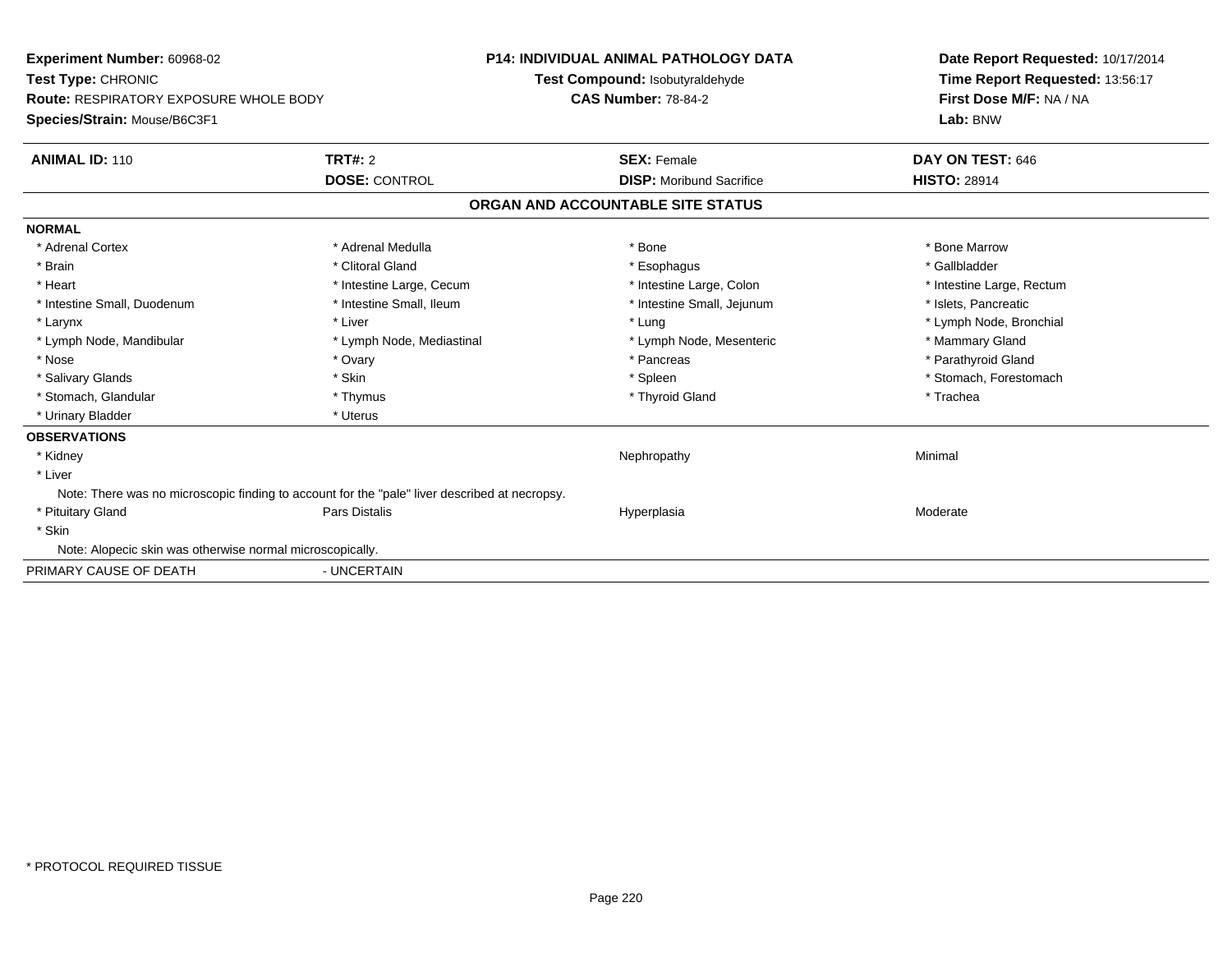| <b>Experiment Number: 60968-02</b><br>Test Type: CHRONIC<br><b>Route: RESPIRATORY EXPOSURE WHOLE BODY</b><br>Species/Strain: Mouse/B6C3F1 |                                             | <b>P14: INDIVIDUAL ANIMAL PATHOLOGY DATA</b><br>Test Compound: Isobutyraldehyde<br><b>CAS Number: 78-84-2</b> | Date Report Requested: 10/17/2014<br>Time Report Requested: 13:56:17<br>First Dose M/F: NA / NA<br>Lab: BNW |
|-------------------------------------------------------------------------------------------------------------------------------------------|---------------------------------------------|---------------------------------------------------------------------------------------------------------------|-------------------------------------------------------------------------------------------------------------|
|                                                                                                                                           |                                             |                                                                                                               |                                                                                                             |
| <b>ANIMAL ID: 111</b>                                                                                                                     | TRT#: 2                                     | <b>SEX: Female</b>                                                                                            | <b>DAY ON TEST: 623</b>                                                                                     |
|                                                                                                                                           | <b>DOSE: CONTROL</b>                        | <b>DISP:</b> Moribund Sacrifice                                                                               | <b>HISTO: 28915</b>                                                                                         |
|                                                                                                                                           |                                             | ORGAN AND ACCOUNTABLE SITE STATUS                                                                             |                                                                                                             |
| <b>NORMAL</b>                                                                                                                             |                                             |                                                                                                               |                                                                                                             |
| * Adrenal Cortex                                                                                                                          | * Adrenal Medulla                           | * Bone                                                                                                        | * Bone Marrow                                                                                               |
| * Brain                                                                                                                                   | * Clitoral Gland                            | * Esophagus                                                                                                   | * Gallbladder                                                                                               |
| * Heart                                                                                                                                   | * Intestine Large, Cecum                    | * Intestine Large, Colon                                                                                      | * Intestine Large, Rectum                                                                                   |
| * Intestine Small, Duodenum                                                                                                               | * Intestine Small, Ileum                    | * Intestine Small, Jejunum                                                                                    | * Islets. Pancreatic                                                                                        |
| * Kidney                                                                                                                                  | * Larynx                                    | * Liver                                                                                                       | * Lung                                                                                                      |
| * Lymph Node, Bronchial                                                                                                                   | * Lymph Node, Mandibular                    | * Lymph Node, Mediastinal                                                                                     | * Mammary Gland                                                                                             |
| * Nose                                                                                                                                    | * Ovary                                     | * Pancreas                                                                                                    | * Parathyroid Gland                                                                                         |
| * Salivary Glands                                                                                                                         | * Skin                                      | * Stomach, Forestomach                                                                                        | * Stomach, Glandular                                                                                        |
| * Thymus                                                                                                                                  | * Thyroid Gland                             | * Trachea                                                                                                     | * Urinary Bladder                                                                                           |
| * Uterus                                                                                                                                  |                                             |                                                                                                               |                                                                                                             |
| <b>INSUFFICIENT TISSUE</b>                                                                                                                |                                             |                                                                                                               |                                                                                                             |
| * Lymph Node, Mesenteric                                                                                                                  |                                             |                                                                                                               |                                                                                                             |
| <b>OBSERVATIONS</b>                                                                                                                       |                                             |                                                                                                               |                                                                                                             |
| * Pituitary Gland                                                                                                                         | Pars Distalis                               | Hyperplasia                                                                                                   | Moderate                                                                                                    |
| * Spleen                                                                                                                                  |                                             | Hematopoietic Cell Proliferation                                                                              | Mild                                                                                                        |
| PRIMARY CAUSE OF DEATH                                                                                                                    | - Pituitary Gland Pars Distalis Hyperplasia |                                                                                                               |                                                                                                             |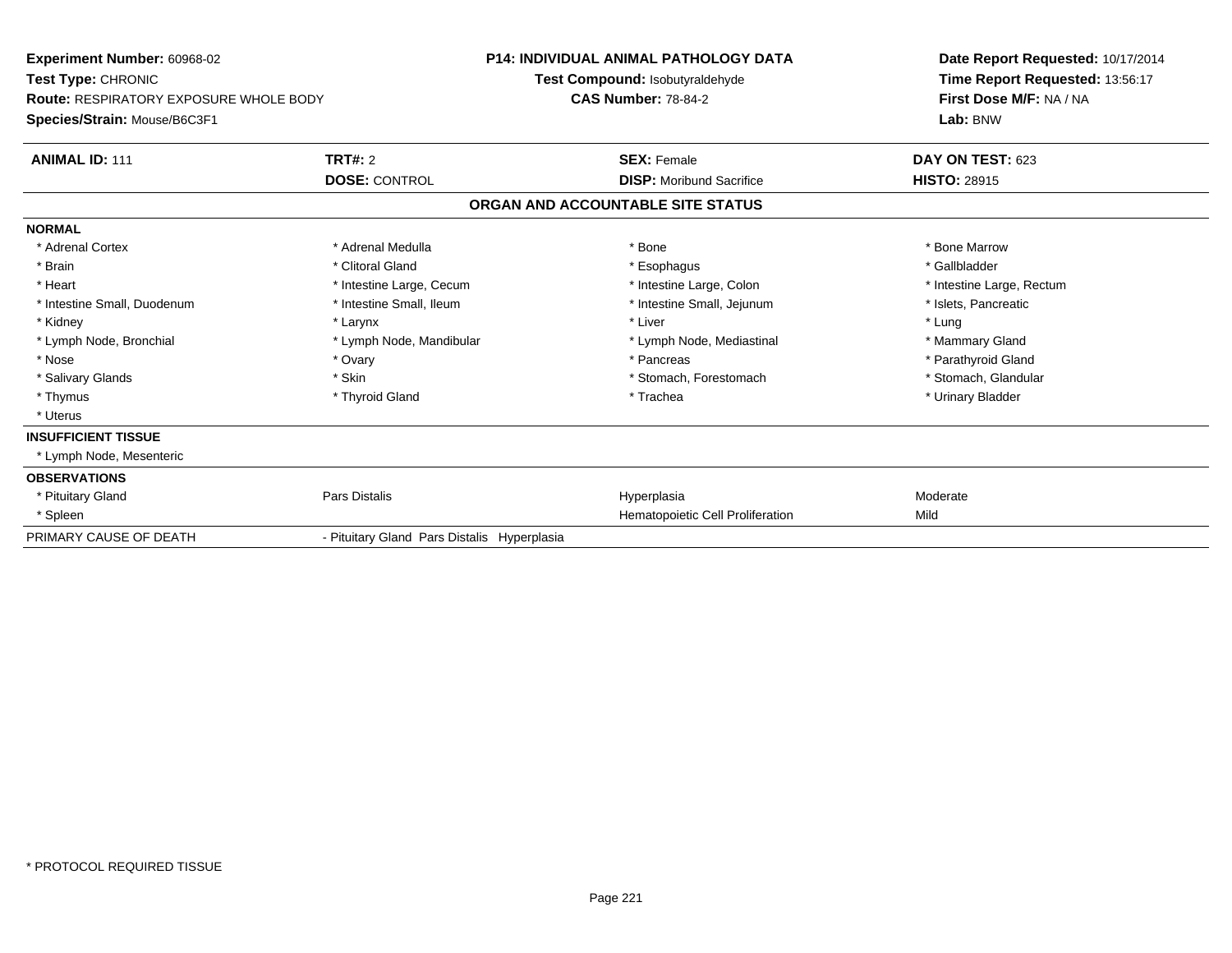**Experiment Number:** 60968-02**Test Type:** CHRONIC **Route:** RESPIRATORY EXPOSURE WHOLE BODY**Species/Strain:** Mouse/B6C3F1**P14: INDIVIDUAL ANIMAL PATHOLOGY DATATest Compound:** Isobutyraldehyde**CAS Number:** 78-84-2**Date Report Requested:** 10/17/2014**Time Report Requested:** 13:56:17**First Dose M/F:** NA / NA**Lab:** BNW**ANIMAL ID:** 112**TRT#:** 2 **SEX:** Female **DAY ON TEST:** 646 **DOSE:** CONTROL**DISP:** Moribund Sacrifice **HISTO:** 28916 **ORGAN AND ACCOUNTABLE SITE STATUSNORMAL**\* Adrenal Cortex \* Adrenal Medulla \* Adrenal Medulla \* Bone \* Bone \* Bone \* Bone \* Bone Marrow \* Brain \* Allen the second of the second of the second of the second of the second of the second of the second terms of the second of the second of the second of the second of the second of the second of the second of the \* Heart **\*** Intestine Large, Cecum **\* Intestine Large, Cecum** \* Intestine Large, Colon \* <sup>\*</sup> Intestine Large, Rectum \* Intestine Small, Duodenum \* Intestine Small, Ileum \* Intestine Small, Jejunum \* Islets, Pancreatic\* Kidney \* The mode of the state of the state of the state of the state of the state of the state of the state of the state of the state of the state of the state of the state of the state of the state of the state of the \* Lymph Node, Mesenteric \* \* \* Mammary Gland \* \* Nose \* Nose \* Ovary \* Ovary \* Ovary \* Ovary \* Ovary \* Ovary \* Ovary \* Pancreas \* **Example 2018** \* Parathyroid Gland \* \* The state of the state of the state of the state \* Skin \* Skin \* Trachea \* Stomach, Forestomach \* Thyroid Gland \* Stomach, Glandular \* Thyroid Gland \* Thyroid Gland \* Urinary Bladder \* Uterus **MISSING** \* Thymus**OBSERVATIONS** \* GallbladderNote: "Distended dark" gallbladder was within normal limits microscopically. \* Liver Hepatocellular Adenoma HepatocholangiocarcinomaNote: Liver was pale due to anemia secondary to widespread neoplasia.[ Hepatocellular Adenoma TGLS = 5-10 ][ Hepatocholangiocarcinoma TGLS = 4-4 ] \* LungHepatocholangiocarcinoma Metastatic (Liver) [ Hepatocholangiocarcinoma TGLS = 7-3 ] \* Lymph Node, Mediastinal Hepatocholangiocarcinoma Metastatic (Liver) **Mesentery**  Hepatocholangiocarcinoma Metastatic (Liver) [ Hepatocholangiocarcinoma TGLS = 9-11 ] \* Pituitary Glandd and the set of Pars Distalis and the Second Adenomal Adenomal Second Second Pars Distallis  $[$  Adenoma TGLS = 2-8  $]$  \* SpleenHematopoietic Cell Proliferation Marked Hepatocholangiocarcinoma Metastatic (Liver) [ Hematopoietic Cell Proliferation TGLS = 8-4 ]PRIMARY CAUSE OF DEATH

- Liver Hepatocholangiocarcinoma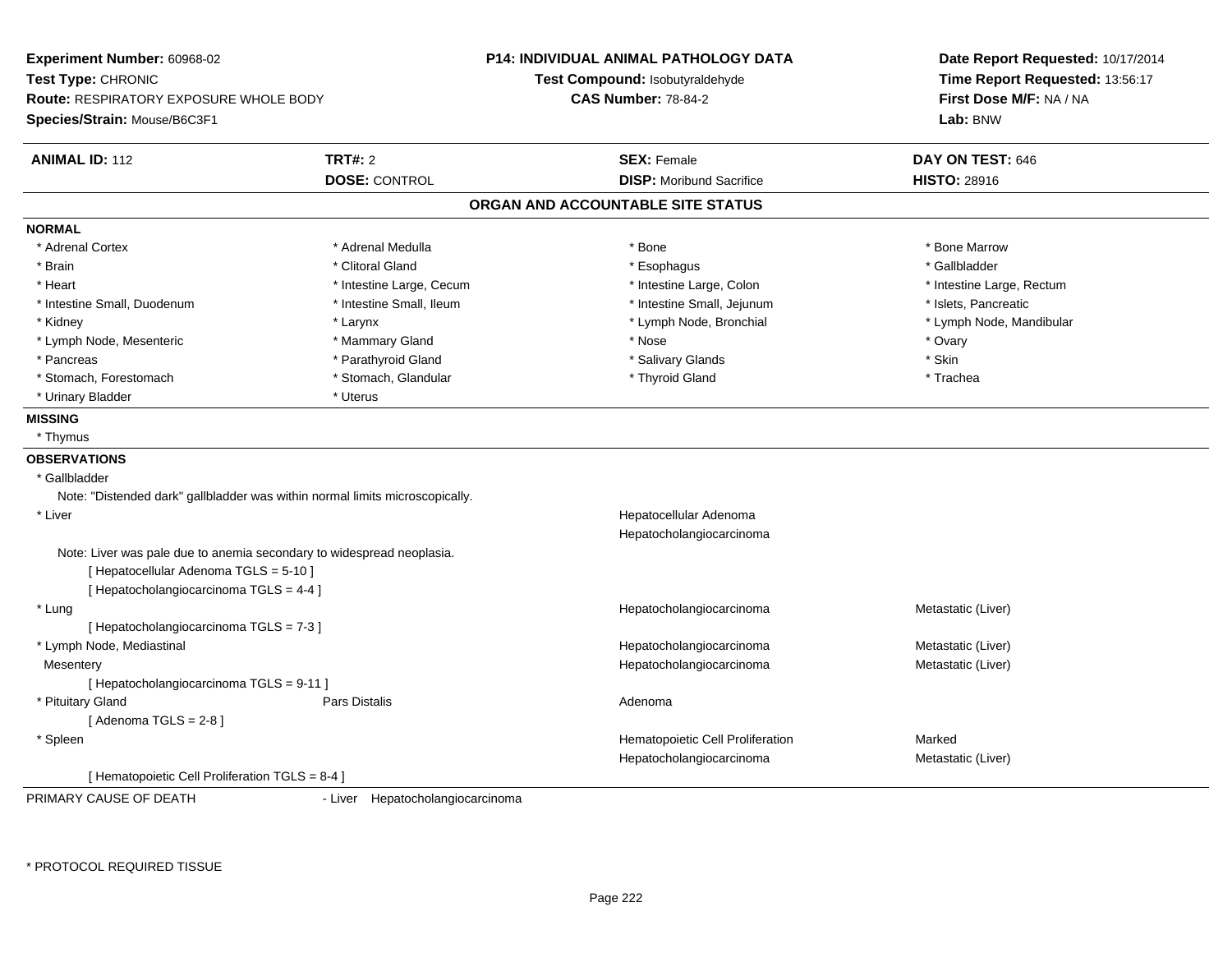| <b>Experiment Number: 60968-02</b><br><b>Test Type: CHRONIC</b><br><b>Route: RESPIRATORY EXPOSURE WHOLE BODY</b><br>Species/Strain: Mouse/B6C3F1 |  | <b>P14: INDIVIDUAL ANIMAL PATHOLOGY DATA</b><br>Test Compound: Isobutyraldehyde<br><b>CAS Number: 78-84-2</b> | Date Report Requested: 10/17/2014<br>Time Report Requested: 13:56:17<br>First Dose M/F: NA / NA<br>Lab: BNW |
|--------------------------------------------------------------------------------------------------------------------------------------------------|--|---------------------------------------------------------------------------------------------------------------|-------------------------------------------------------------------------------------------------------------|
| <b>ANIMAL ID: 112</b><br><b>TRT#:</b> 2<br><b>DOSE: CONTROL</b>                                                                                  |  | <b>SEX:</b> Female<br><b>DISP:</b> Moribund Sacrifice                                                         | DAY ON TEST: 646<br><b>HISTO: 28916</b>                                                                     |
|                                                                                                                                                  |  | ORGAN AND ACCOUNTABLE SITE STATUS                                                                             |                                                                                                             |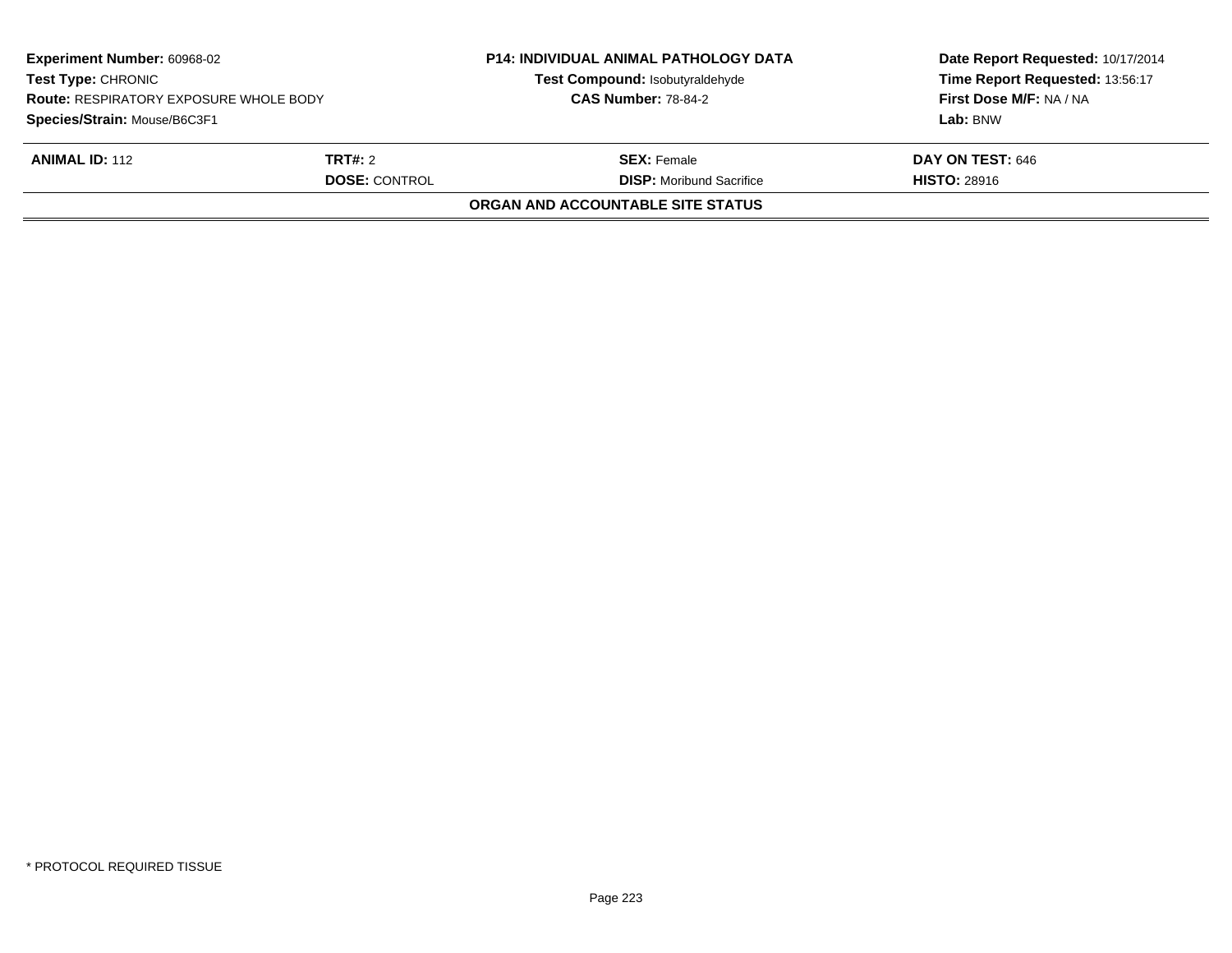| Experiment Number: 60968-02<br>Test Type: CHRONIC<br><b>Route: RESPIRATORY EXPOSURE WHOLE BODY</b><br>Species/Strain: Mouse/B6C3F1           |                                                                                        | <b>P14: INDIVIDUAL ANIMAL PATHOLOGY DATA</b><br>Test Compound: Isobutyraldehyde<br><b>CAS Number: 78-84-2</b> | Date Report Requested: 10/17/2014<br>Time Report Requested: 13:56:17<br>First Dose M/F: NA / NA<br>Lab: BNW |
|----------------------------------------------------------------------------------------------------------------------------------------------|----------------------------------------------------------------------------------------|---------------------------------------------------------------------------------------------------------------|-------------------------------------------------------------------------------------------------------------|
| <b>ANIMAL ID: 113</b>                                                                                                                        | <b>TRT#: 2</b>                                                                         | <b>SEX: Female</b>                                                                                            | DAY ON TEST: 735                                                                                            |
|                                                                                                                                              | <b>DOSE: CONTROL</b>                                                                   | <b>DISP: Terminal Sacrifice</b>                                                                               | <b>HISTO: 28917</b>                                                                                         |
|                                                                                                                                              |                                                                                        | ORGAN AND ACCOUNTABLE SITE STATUS                                                                             |                                                                                                             |
| <b>NORMAL</b>                                                                                                                                |                                                                                        |                                                                                                               |                                                                                                             |
| * Adrenal Cortex                                                                                                                             | * Adrenal Medulla                                                                      | * Bone                                                                                                        | * Bone Marrow                                                                                               |
| * Brain                                                                                                                                      | * Clitoral Gland                                                                       | * Esophagus                                                                                                   | * Gallbladder                                                                                               |
| * Heart                                                                                                                                      | * Intestine Large, Cecum                                                               | * Intestine Large, Colon                                                                                      | * Intestine Large, Rectum                                                                                   |
| * Intestine Small, Duodenum                                                                                                                  | * Intestine Small, Ileum                                                               | * Intestine Small, Jejunum                                                                                    | * Islets, Pancreatic                                                                                        |
| * Larynx                                                                                                                                     | * Lung                                                                                 | * Lymph Node, Bronchial                                                                                       | * Lymph Node, Mandibular                                                                                    |
| * Lymph Node, Mediastinal                                                                                                                    | * Lymph Node, Mesenteric                                                               | * Mammary Gland                                                                                               | * Nose                                                                                                      |
| * Pituitary Gland                                                                                                                            | * Salivary Glands                                                                      | * Skin                                                                                                        | * Stomach, Forestomach                                                                                      |
| * Stomach, Glandular                                                                                                                         | * Thymus                                                                               | * Trachea                                                                                                     | * Urinary Bladder                                                                                           |
| * Uterus                                                                                                                                     |                                                                                        |                                                                                                               |                                                                                                             |
| <b>MISSING</b>                                                                                                                               |                                                                                        |                                                                                                               |                                                                                                             |
| * Parathyroid Gland                                                                                                                          |                                                                                        |                                                                                                               |                                                                                                             |
| <b>OBSERVATIONS</b>                                                                                                                          |                                                                                        |                                                                                                               |                                                                                                             |
| * Kidney                                                                                                                                     |                                                                                        | Nephropathy                                                                                                   | Minimal                                                                                                     |
| * Liver                                                                                                                                      |                                                                                        | Hepatocellular Adenoma                                                                                        | Multiple                                                                                                    |
|                                                                                                                                              |                                                                                        | Hepatocellular Carcinoma                                                                                      |                                                                                                             |
| Note: Additional hepatocellular adenoma was in slide 4.<br>[ Hepatocellular Adenoma TGLS = 7-10 ]<br>[ Hepatocellular Carcinoma TGLS = 6-4 ] |                                                                                        |                                                                                                               |                                                                                                             |
| * Lym Node Bron                                                                                                                              |                                                                                        |                                                                                                               |                                                                                                             |
|                                                                                                                                              | Note: "Enlarged, 5x3mm" bronchial lymph node was within normal limits microscopically. |                                                                                                               |                                                                                                             |
| Mesentery                                                                                                                                    |                                                                                        | Hemangiosarcoma                                                                                               |                                                                                                             |
|                                                                                                                                              | Fat                                                                                    | Necrosis                                                                                                      | Mild                                                                                                        |
| [Hemangiosarcoma TGLS = 4-11]<br>[Necrosis TGLS = $8-12$ ]                                                                                   |                                                                                        |                                                                                                               |                                                                                                             |
| * Ovary                                                                                                                                      |                                                                                        | Cyst                                                                                                          | Moderate                                                                                                    |
| [ $Cyst TGLS = 2,3-7$ ]                                                                                                                      |                                                                                        |                                                                                                               |                                                                                                             |
| * Pancreas                                                                                                                                   |                                                                                        | Cyst                                                                                                          | Marked                                                                                                      |
|                                                                                                                                              |                                                                                        | Lipomatosis                                                                                                   | Marked                                                                                                      |
| [ $Cyst TGLS = 9-11$ ]                                                                                                                       |                                                                                        |                                                                                                               |                                                                                                             |
| * Spleen                                                                                                                                     |                                                                                        | Hematopoietic Cell Proliferation                                                                              | Moderate                                                                                                    |

 $\overline{a}$ 

 $\sim$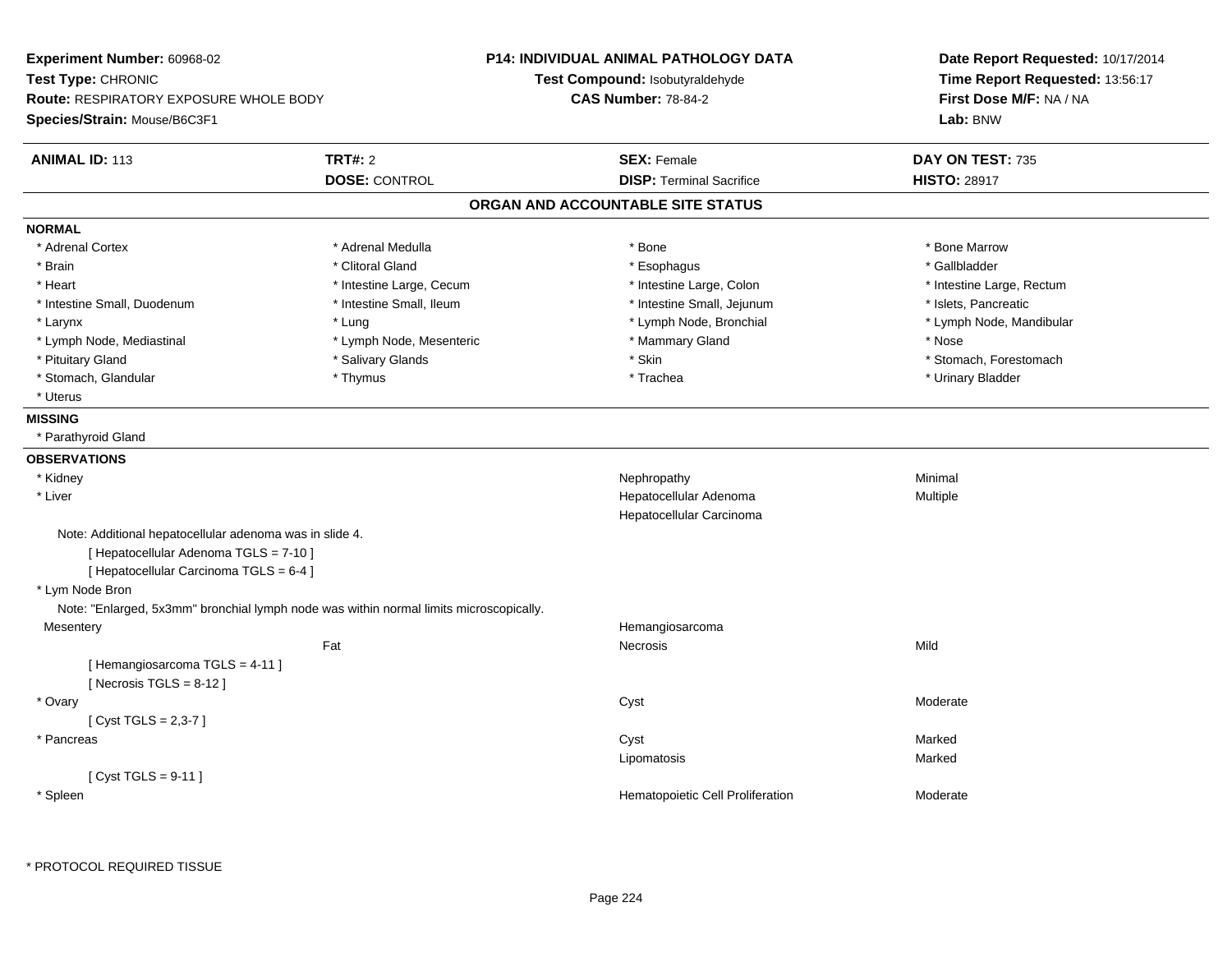| <b>Experiment Number: 60968-02</b><br>Test Type: CHRONIC<br><b>Route: RESPIRATORY EXPOSURE WHOLE BODY</b><br>Species/Strain: Mouse/B6C3F1 |                          | <b>P14: INDIVIDUAL ANIMAL PATHOLOGY DATA</b> | Date Report Requested: 10/17/2014<br>Time Report Requested: 13:56:17 |
|-------------------------------------------------------------------------------------------------------------------------------------------|--------------------------|----------------------------------------------|----------------------------------------------------------------------|
|                                                                                                                                           |                          | Test Compound: Isobutyraldehyde              |                                                                      |
|                                                                                                                                           |                          | <b>CAS Number: 78-84-2</b>                   | First Dose M/F: NA / NA                                              |
|                                                                                                                                           |                          |                                              | Lab: BNW                                                             |
| <b>ANIMAL ID: 113</b>                                                                                                                     | TRT#: 2                  | <b>SEX:</b> Female                           | DAY ON TEST: 735                                                     |
|                                                                                                                                           | <b>DOSE: CONTROL</b>     | <b>DISP: Terminal Sacrifice</b>              | <b>HISTO: 28917</b>                                                  |
|                                                                                                                                           |                          | ORGAN AND ACCOUNTABLE SITE STATUS            |                                                                      |
| [Hematopoietic Cell Proliferation TGLS = 5-4 ]                                                                                            |                          |                                              |                                                                      |
| * Thyroid Gland                                                                                                                           | <b>Follicular Cel</b>    | Hyperplasia                                  | Mild                                                                 |
| PRIMARY CAUSE OF DEATH                                                                                                                    | $\overline{\phantom{a}}$ |                                              |                                                                      |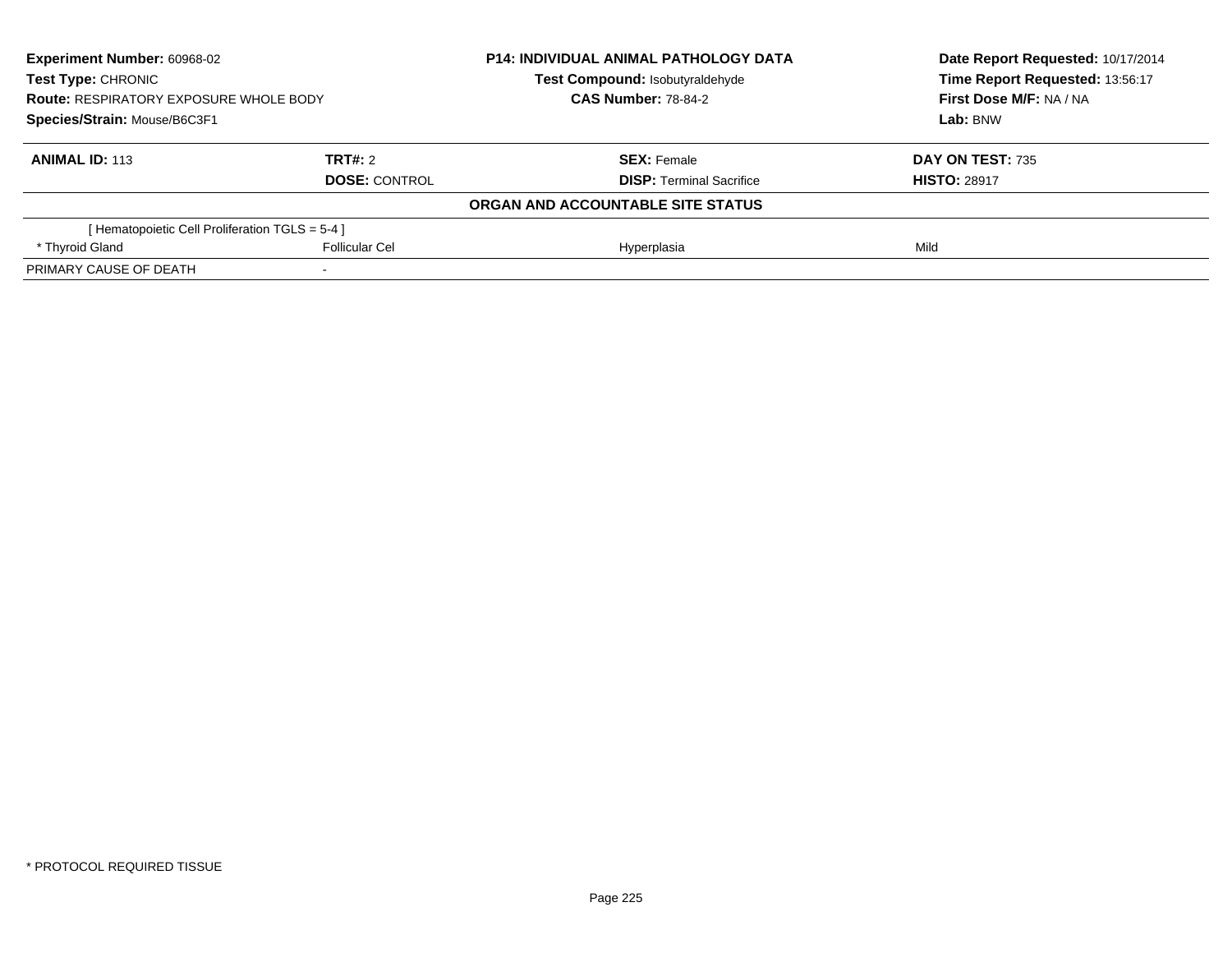| <b>Experiment Number: 60968-02</b><br>Test Type: CHRONIC<br><b>Route: RESPIRATORY EXPOSURE WHOLE BODY</b> |                          | <b>P14: INDIVIDUAL ANIMAL PATHOLOGY DATA</b><br>Test Compound: Isobutyraldehyde<br><b>CAS Number: 78-84-2</b> | Date Report Requested: 10/17/2014<br>Time Report Requested: 13:56:17<br>First Dose M/F: NA / NA |
|-----------------------------------------------------------------------------------------------------------|--------------------------|---------------------------------------------------------------------------------------------------------------|-------------------------------------------------------------------------------------------------|
| Species/Strain: Mouse/B6C3F1                                                                              |                          |                                                                                                               | Lab: BNW                                                                                        |
| <b>ANIMAL ID: 114</b>                                                                                     | TRT#: 2                  | <b>SEX: Female</b>                                                                                            | DAY ON TEST: 737                                                                                |
|                                                                                                           | <b>DOSE: CONTROL</b>     | <b>DISP: Terminal Sacrifice</b>                                                                               | <b>HISTO: 28918</b>                                                                             |
|                                                                                                           |                          | ORGAN AND ACCOUNTABLE SITE STATUS                                                                             |                                                                                                 |
| <b>NORMAL</b>                                                                                             |                          |                                                                                                               |                                                                                                 |
| * Adrenal Cortex                                                                                          | * Adrenal Medulla        | * Bone                                                                                                        | * Bone Marrow                                                                                   |
| * Brain                                                                                                   | * Clitoral Gland         | * Esophagus                                                                                                   | * Gallbladder                                                                                   |
| * Heart                                                                                                   | * Intestine Large, Cecum | * Intestine Large, Colon                                                                                      | * Intestine Large, Rectum                                                                       |
| * Intestine Small, Duodenum                                                                               | * Intestine Small, Ileum | * Intestine Small, Jejunum                                                                                    | * Islets. Pancreatic                                                                            |
| * Larynx                                                                                                  | * Liver                  | * Lung                                                                                                        | * Lymph Node, Bronchial                                                                         |
| * Lymph Node, Mediastinal                                                                                 | * Lymph Node, Mesenteric | * Mammary Gland                                                                                               | * Nose                                                                                          |
| * Ovary                                                                                                   | * Pancreas               | * Parathyroid Gland                                                                                           | * Salivary Glands                                                                               |
| * Skin                                                                                                    | * Spleen                 | * Stomach, Forestomach                                                                                        | * Stomach, Glandular                                                                            |
| * Thymus                                                                                                  | * Thyroid Gland          | * Trachea                                                                                                     | * Urinary Bladder                                                                               |
| * Uterus                                                                                                  |                          |                                                                                                               |                                                                                                 |
| <b>MISSING</b>                                                                                            |                          |                                                                                                               |                                                                                                 |
| * Lymph Node, Mandibular                                                                                  |                          |                                                                                                               |                                                                                                 |
| <b>OBSERVATIONS</b>                                                                                       |                          |                                                                                                               |                                                                                                 |
| * Kidney                                                                                                  |                          | Nephropathy                                                                                                   | Minimal                                                                                         |
| * Pituitary Gland                                                                                         | Pars Distalis            | Hyperplasia                                                                                                   | Mild                                                                                            |
| PRIMARY CAUSE OF DEATH                                                                                    |                          |                                                                                                               |                                                                                                 |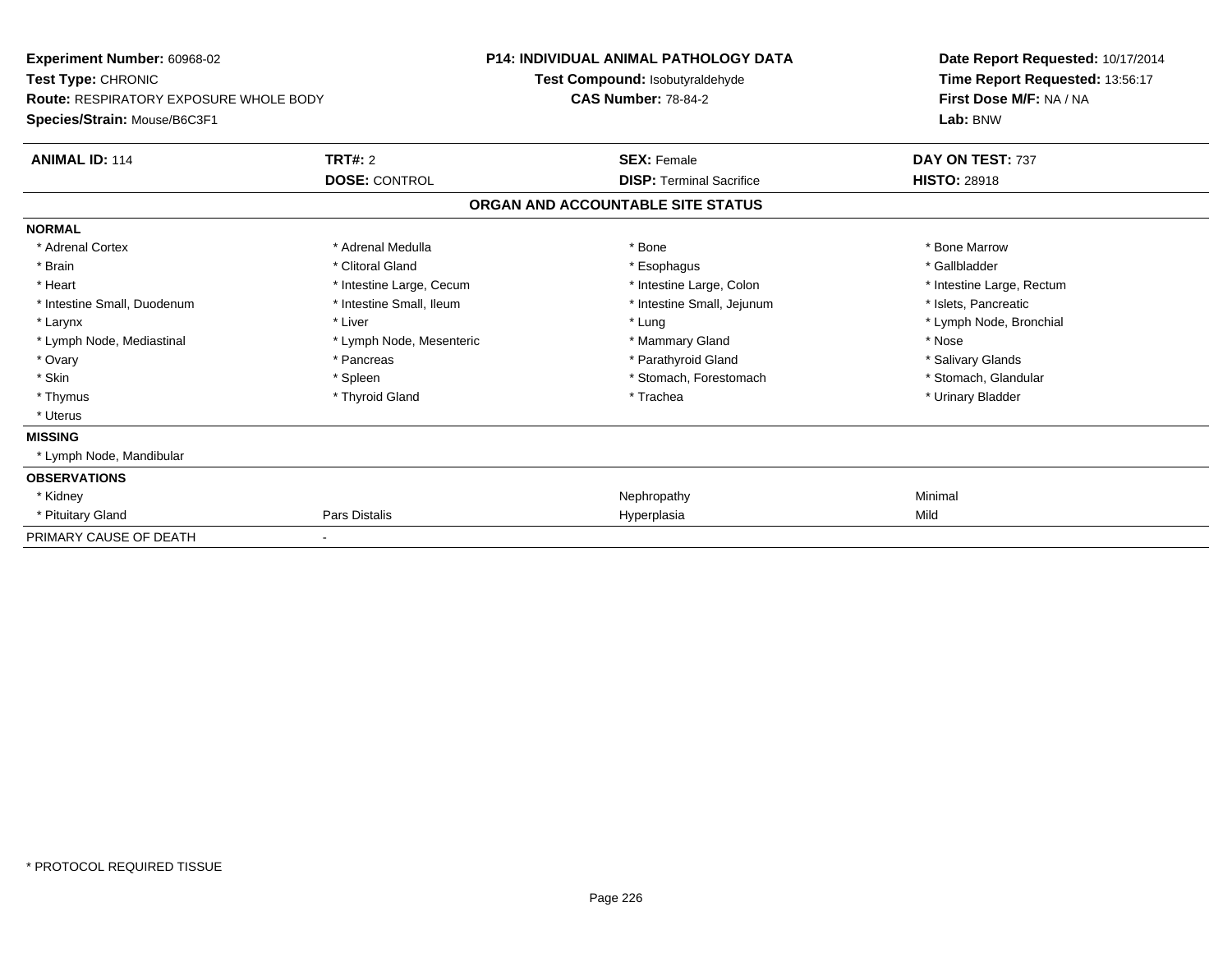| Experiment Number: 60968-02<br>Test Type: CHRONIC<br>Route: RESPIRATORY EXPOSURE WHOLE BODY<br>Species/Strain: Mouse/B6C3F1 |                                       | <b>P14: INDIVIDUAL ANIMAL PATHOLOGY DATA</b><br>Test Compound: Isobutyraldehyde<br><b>CAS Number: 78-84-2</b> | Date Report Requested: 10/17/2014<br>Time Report Requested: 13:56:17<br>First Dose M/F: NA / NA<br>Lab: BNW |
|-----------------------------------------------------------------------------------------------------------------------------|---------------------------------------|---------------------------------------------------------------------------------------------------------------|-------------------------------------------------------------------------------------------------------------|
| <b>ANIMAL ID: 115</b>                                                                                                       | TRT#: 2<br><b>DOSE: CONTROL</b>       | <b>SEX: Female</b><br><b>DISP: Natural Death</b>                                                              | DAY ON TEST: 691<br><b>HISTO: 28919</b>                                                                     |
|                                                                                                                             |                                       | ORGAN AND ACCOUNTABLE SITE STATUS                                                                             |                                                                                                             |
| <b>NORMAL</b>                                                                                                               |                                       |                                                                                                               |                                                                                                             |
| * Adrenal Cortex                                                                                                            | * Adrenal Medulla                     | * Bone                                                                                                        | * Bone Marrow                                                                                               |
| * Brain                                                                                                                     | * Clitoral Gland                      | * Esophagus                                                                                                   | * Intestine Large, Rectum                                                                                   |
| * Islets, Pancreatic                                                                                                        | * Larynx                              | * Lymph Node, Mandibular                                                                                      | * Mammary Gland                                                                                             |
| * Nose                                                                                                                      | * Ovary                               | * Pancreas                                                                                                    | * Parathyroid Gland                                                                                         |
| * Pituitary Gland                                                                                                           | * Salivary Glands                     | * Skin                                                                                                        | * Spleen                                                                                                    |
| * Stomach. Forestomach                                                                                                      | * Thymus                              | * Thyroid Gland                                                                                               | * Trachea                                                                                                   |
| * Urinary Bladder                                                                                                           | * Uterus                              |                                                                                                               |                                                                                                             |
| <b>MISSING</b>                                                                                                              |                                       |                                                                                                               |                                                                                                             |
| * Lymph Node, Bronchial                                                                                                     | * Lymph Node, Mediastinal             |                                                                                                               |                                                                                                             |
| <b>AUTO PRECLUDES DIAG.</b>                                                                                                 |                                       |                                                                                                               |                                                                                                             |
| * Gallbladder                                                                                                               | * Intestine Large, Cecum              | * Intestine Large, Colon                                                                                      | * Intestine Small, Duodenum                                                                                 |
| * Intestine Small, Ileum                                                                                                    | * Intestine Small, Jejunum            | * Liver                                                                                                       | * Lymph Node, Mesenteric                                                                                    |
| * Stomach, Glandular                                                                                                        |                                       |                                                                                                               |                                                                                                             |
| <b>OBSERVATIONS</b>                                                                                                         |                                       |                                                                                                               |                                                                                                             |
| * Heart                                                                                                                     |                                       | Cardiomyopathy                                                                                                | Minimal                                                                                                     |
| * Kidney                                                                                                                    |                                       | Amyloid Deposition                                                                                            | Marked                                                                                                      |
| * Lung                                                                                                                      |                                       | Inflammation                                                                                                  | Suppurative, Mild                                                                                           |
| PRIMARY CAUSE OF DEATH                                                                                                      | <b>Amyloid Deposition</b><br>- Kidney |                                                                                                               |                                                                                                             |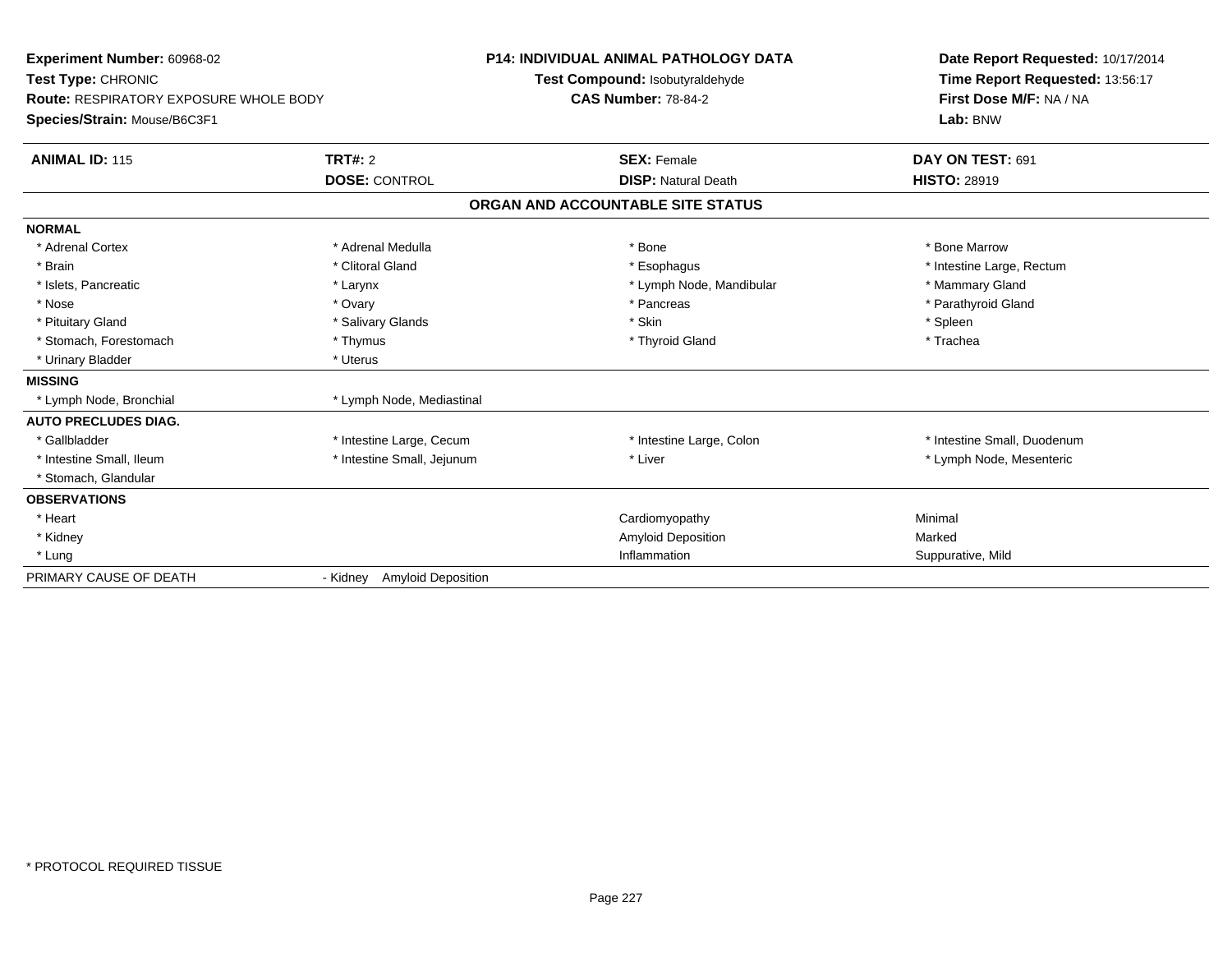| Experiment Number: 60968-02<br>Test Type: CHRONIC<br><b>Route: RESPIRATORY EXPOSURE WHOLE BODY</b><br>Species/Strain: Mouse/B6C3F1<br><b>ANIMAL ID: 116</b> | <b>TRT#: 2</b><br><b>DOSE: CONTROL</b> | <b>P14: INDIVIDUAL ANIMAL PATHOLOGY DATA</b><br>Test Compound: Isobutyraldehyde<br><b>CAS Number: 78-84-2</b><br><b>SEX: Female</b><br><b>DISP: Terminal Sacrifice</b> | Date Report Requested: 10/17/2014<br>Time Report Requested: 13:56:17<br>First Dose M/F: NA / NA<br>Lab: BNW<br>DAY ON TEST: 737<br><b>HISTO: 28920</b> |
|-------------------------------------------------------------------------------------------------------------------------------------------------------------|----------------------------------------|------------------------------------------------------------------------------------------------------------------------------------------------------------------------|--------------------------------------------------------------------------------------------------------------------------------------------------------|
|                                                                                                                                                             |                                        | ORGAN AND ACCOUNTABLE SITE STATUS                                                                                                                                      |                                                                                                                                                        |
| <b>NORMAL</b>                                                                                                                                               |                                        |                                                                                                                                                                        |                                                                                                                                                        |
| * Adrenal Medulla                                                                                                                                           | * Bone                                 | * Bone Marrow                                                                                                                                                          | * Brain                                                                                                                                                |
| * Clitoral Gland                                                                                                                                            | * Esophagus                            | * Gallbladder                                                                                                                                                          | * Intestine Large, Cecum                                                                                                                               |
| * Intestine Large, Colon                                                                                                                                    | * Intestine Large, Rectum              | * Intestine Small, Duodenum                                                                                                                                            | * Intestine Small, Ileum                                                                                                                               |
| * Intestine Small, Jejunum                                                                                                                                  | * Islets, Pancreatic                   | * Kidney                                                                                                                                                               | * Larynx                                                                                                                                               |
| * Liver                                                                                                                                                     | * Lung                                 | * Lymph Node, Bronchial                                                                                                                                                | * Lymph Node, Mesenteric                                                                                                                               |
| * Mammary Gland                                                                                                                                             | * Nose                                 | * Ovary                                                                                                                                                                | * Pancreas                                                                                                                                             |
| * Parathyroid Gland                                                                                                                                         | * Salivary Glands                      | * Skin                                                                                                                                                                 | * Stomach, Forestomach                                                                                                                                 |
| * Stomach, Glandular                                                                                                                                        | * Thymus                               | * Trachea                                                                                                                                                              | * Urinary Bladder                                                                                                                                      |
| * Uterus                                                                                                                                                    |                                        |                                                                                                                                                                        |                                                                                                                                                        |
| <b>MISSING</b>                                                                                                                                              |                                        |                                                                                                                                                                        |                                                                                                                                                        |
| * Lymph Node, Mandibular                                                                                                                                    | * Lymph Node, Mediastinal              |                                                                                                                                                                        |                                                                                                                                                        |
| <b>OBSERVATIONS</b>                                                                                                                                         |                                        |                                                                                                                                                                        |                                                                                                                                                        |
| * Adrenal Cortex                                                                                                                                            |                                        | Hyperplasia                                                                                                                                                            | Mild                                                                                                                                                   |
| * Heart                                                                                                                                                     |                                        | Cardiomyopathy                                                                                                                                                         | Minimal                                                                                                                                                |
| * Pituitary Gland                                                                                                                                           | Pars Distalis                          | Adenoma                                                                                                                                                                |                                                                                                                                                        |
| * Spleen                                                                                                                                                    |                                        | Congestion                                                                                                                                                             | Marked                                                                                                                                                 |
| [Congestion TGLS = 1-4]                                                                                                                                     |                                        |                                                                                                                                                                        |                                                                                                                                                        |
| * Thyroid Gland                                                                                                                                             | <b>Follicular Cel</b>                  | Hyperplasia                                                                                                                                                            | Minimal                                                                                                                                                |
| PRIMARY CAUSE OF DEATH                                                                                                                                      |                                        |                                                                                                                                                                        |                                                                                                                                                        |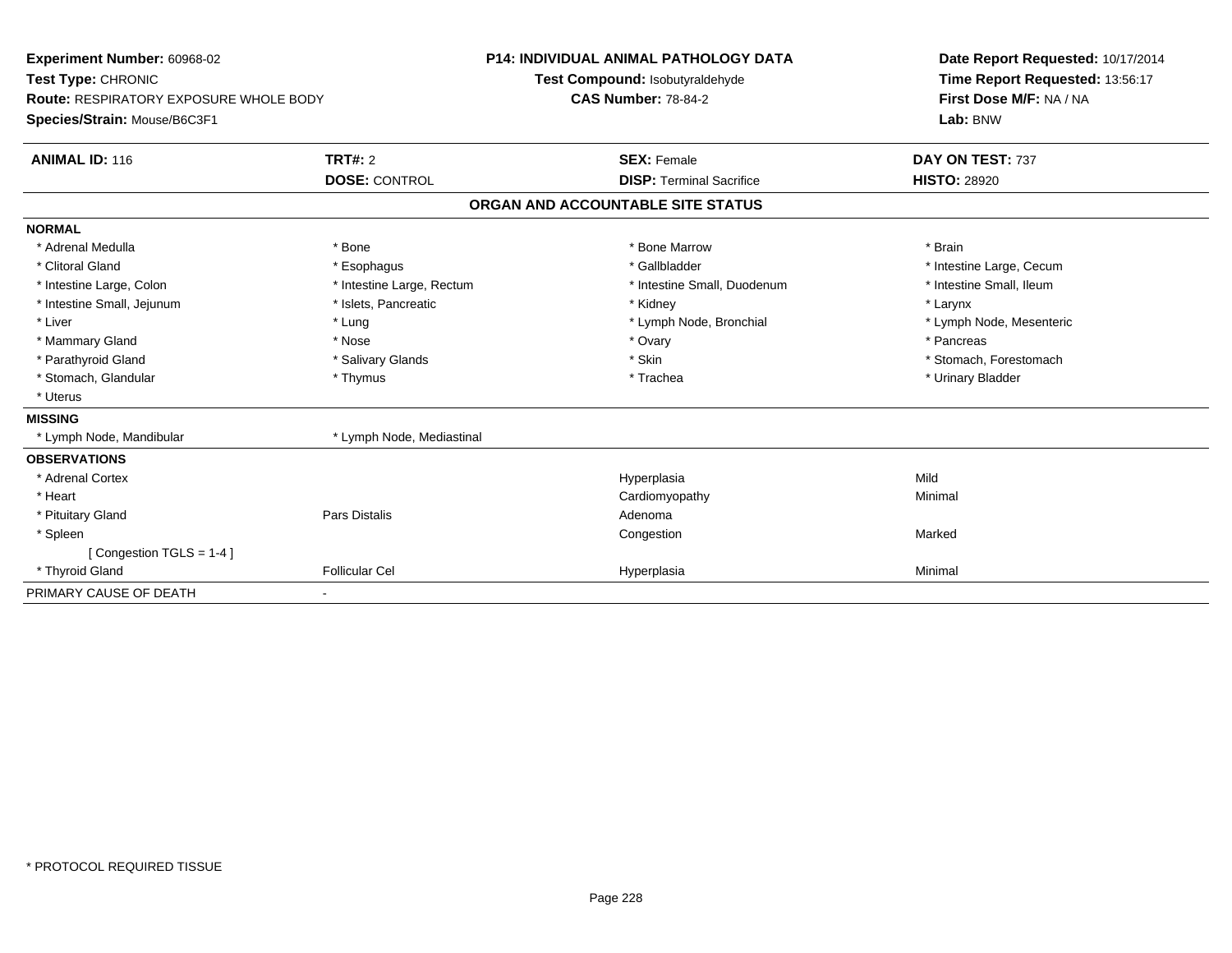| Experiment Number: 60968-02                                                        |                            | <b>P14: INDIVIDUAL ANIMAL PATHOLOGY DATA</b> | Date Report Requested: 10/17/2014                          |
|------------------------------------------------------------------------------------|----------------------------|----------------------------------------------|------------------------------------------------------------|
| Test Type: CHRONIC                                                                 |                            | Test Compound: Isobutyraldehyde              | Time Report Requested: 13:56:17<br>First Dose M/F: NA / NA |
| <b>Route: RESPIRATORY EXPOSURE WHOLE BODY</b>                                      |                            | <b>CAS Number: 78-84-2</b>                   |                                                            |
| Species/Strain: Mouse/B6C3F1                                                       |                            |                                              | Lab: BNW                                                   |
| <b>ANIMAL ID: 117</b>                                                              | <b>TRT#: 2</b>             | <b>SEX: Female</b>                           | DAY ON TEST: 723                                           |
|                                                                                    | <b>DOSE: CONTROL</b>       | <b>DISP:</b> Moribund Sacrifice              | <b>HISTO: 28921</b>                                        |
|                                                                                    |                            | ORGAN AND ACCOUNTABLE SITE STATUS            |                                                            |
| <b>NORMAL</b>                                                                      |                            |                                              |                                                            |
| * Adrenal Cortex                                                                   | * Adrenal Medulla          | * Bone                                       | * Bone Marrow                                              |
| * Brain                                                                            | * Clitoral Gland           | * Esophagus                                  | * Gallbladder                                              |
| * Heart                                                                            | * Intestine Large, Cecum   | * Intestine Large, Colon                     | * Intestine Large, Rectum                                  |
| * Intestine Small, Duodenum                                                        | * Intestine Small, Ileum   | * Intestine Small, Jejunum                   | * Islets, Pancreatic                                       |
| * Larynx                                                                           | * Liver                    | * Lymph Node, Bronchial                      | * Lymph Node, Mandibular                                   |
| * Lymph Node, Mediastinal                                                          | * Lymph Node, Mesenteric   | * Mammary Gland                              | * Nose                                                     |
| * Pancreas                                                                         | * Parathyroid Gland        | * Pituitary Gland                            | * Salivary Glands                                          |
| * Skin                                                                             | * Stomach, Forestomach     | * Stomach, Glandular                         | * Trachea                                                  |
| * Urinary Bladder                                                                  | * Uterus                   |                                              |                                                            |
| <b>MISSING</b>                                                                     |                            |                                              |                                                            |
| * Thymus                                                                           |                            |                                              |                                                            |
| <b>OBSERVATIONS</b>                                                                |                            |                                              |                                                            |
| * Kidney                                                                           |                            | Nephropathy                                  | Minimal                                                    |
| * Lung                                                                             | <b>Bronchiole</b>          | Hyperplasia                                  | Moderate                                                   |
| * Ovary                                                                            |                            | Yolk Sac Carcinoma                           |                                                            |
| Note: Yolk sac carcinoma was within a teratoma which was not diagnosed separately. |                            |                                              |                                                            |
| [Yolk Sac Carcinoma TGLS = 1-10]                                                   |                            |                                              |                                                            |
| * Spleen                                                                           |                            | Hematopoietic Cell Proliferation             | Marked                                                     |
| [ Hematopoietic Cell Proliferation TGLS = 2-4 ]                                    |                            |                                              |                                                            |
| * Thyroid Gland                                                                    | <b>Follicular Cel</b>      | Hyperplasia                                  | Mild                                                       |
| PRIMARY CAUSE OF DEATH                                                             | - Ovary Yolk Sac Carcinoma |                                              |                                                            |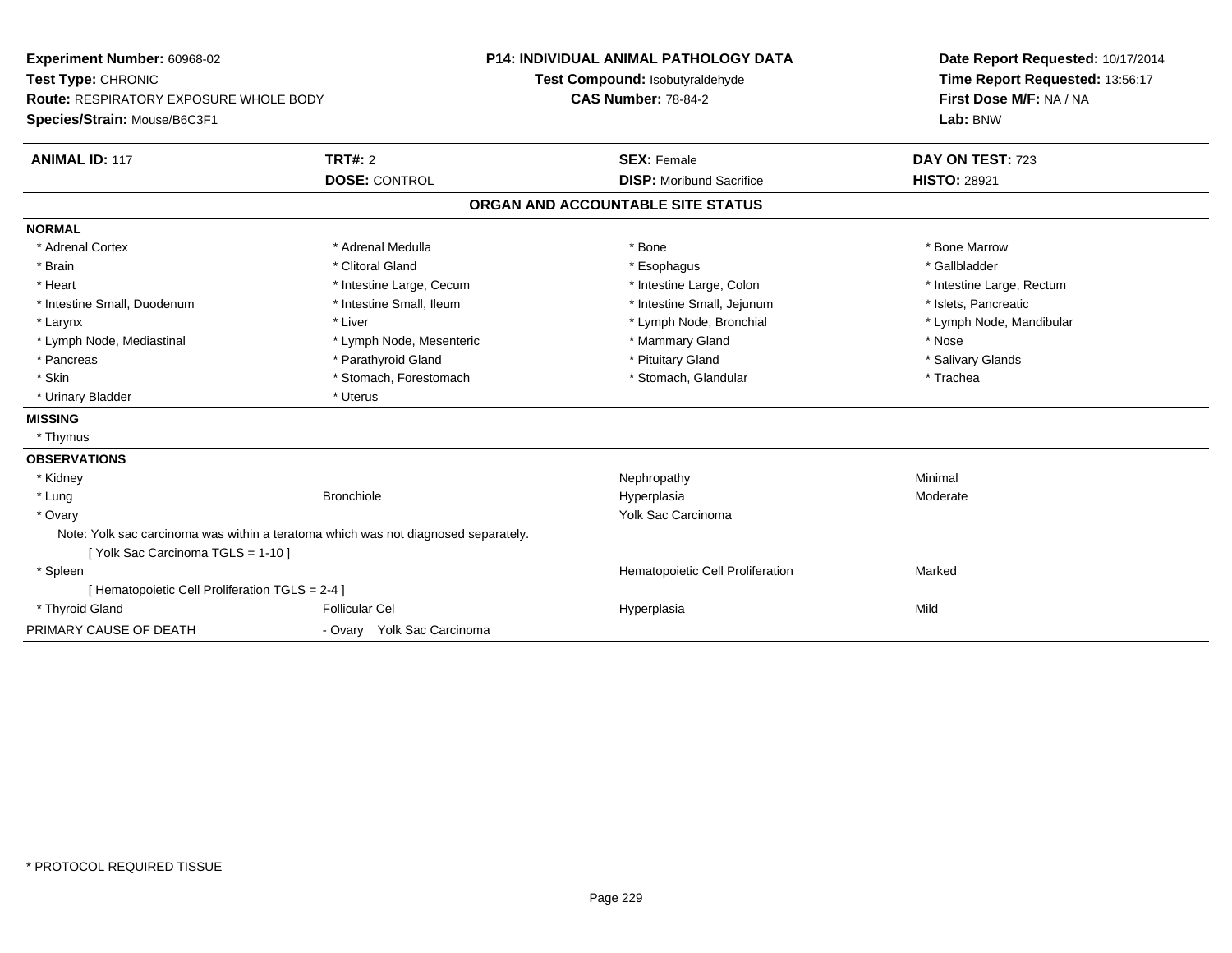| Experiment Number: 60968-02<br>Test Type: CHRONIC            |                                      | <b>P14: INDIVIDUAL ANIMAL PATHOLOGY DATA</b><br>Test Compound: Isobutyraldehyde | Date Report Requested: 10/17/2014<br>Time Report Requested: 13:56:17 |
|--------------------------------------------------------------|--------------------------------------|---------------------------------------------------------------------------------|----------------------------------------------------------------------|
| <b>Route: RESPIRATORY EXPOSURE WHOLE BODY</b>                |                                      | <b>CAS Number: 78-84-2</b>                                                      | First Dose M/F: NA / NA                                              |
| Species/Strain: Mouse/B6C3F1                                 |                                      |                                                                                 | Lab: BNW                                                             |
| <b>ANIMAL ID: 118</b>                                        | <b>TRT#: 2</b>                       | <b>SEX: Female</b>                                                              | DAY ON TEST: 76                                                      |
|                                                              | <b>DOSE: CONTROL</b>                 | <b>DISP:</b> Moribund Sacrifice                                                 | <b>HISTO: 28922</b>                                                  |
|                                                              |                                      | ORGAN AND ACCOUNTABLE SITE STATUS                                               |                                                                      |
| <b>NORMAL</b>                                                |                                      |                                                                                 |                                                                      |
| * Adrenal Cortex                                             | * Adrenal Medulla                    | * Bone                                                                          | * Bone Marrow                                                        |
| * Brain                                                      | * Clitoral Gland                     | * Esophagus                                                                     | * Gallbladder                                                        |
| * Heart                                                      | * Intestine Large, Cecum             | * Intestine Large, Colon                                                        | * Intestine Large, Rectum                                            |
| * Intestine Small, Duodenum                                  | * Intestine Small, Ileum             | * Intestine Small, Jejunum                                                      | * Islets, Pancreatic                                                 |
| * Kidney                                                     | * Larynx                             | * Liver                                                                         | * Lung                                                               |
| * Lymph Node, Bronchial                                      | * Lymph Node, Mandibular             | * Lymph Node, Mediastinal                                                       | * Lymph Node, Mesenteric                                             |
| * Mammary Gland                                              | * Nose                               | * Parathyroid Gland                                                             | * Pituitary Gland                                                    |
| * Salivary Glands                                            | * Skin                               | * Stomach, Forestomach                                                          | * Stomach, Glandular                                                 |
| * Thymus                                                     | * Thyroid Gland                      | * Trachea                                                                       | * Uterus                                                             |
| <b>MISSING</b>                                               |                                      |                                                                                 |                                                                      |
| * Urinary Bladder                                            |                                      |                                                                                 |                                                                      |
| <b>OBSERVATIONS</b>                                          |                                      |                                                                                 |                                                                      |
| * Kidney                                                     |                                      |                                                                                 |                                                                      |
| Note: Kidneys were pale due to anemia secondary to teratoma. |                                      |                                                                                 |                                                                      |
| * Liver                                                      |                                      |                                                                                 |                                                                      |
| Note: Liver was pale due to anemia secondary to teratoma.    |                                      |                                                                                 |                                                                      |
| * Ovary                                                      |                                      | Teratoma Malignant                                                              |                                                                      |
| [ Teratoma Malignant TGLS = 1-10 ]                           |                                      |                                                                                 |                                                                      |
| * Pancreas                                                   |                                      | Atrophy                                                                         | Minimal                                                              |
| * Spleen                                                     |                                      | Hematopoietic Cell Proliferation                                                | Marked                                                               |
| [ Hematopoietic Cell Proliferation TGLS = 5-4 ]              |                                      |                                                                                 |                                                                      |
| PRIMARY CAUSE OF DEATH                                       | <b>Teratoma Malignant</b><br>- Ovary |                                                                                 |                                                                      |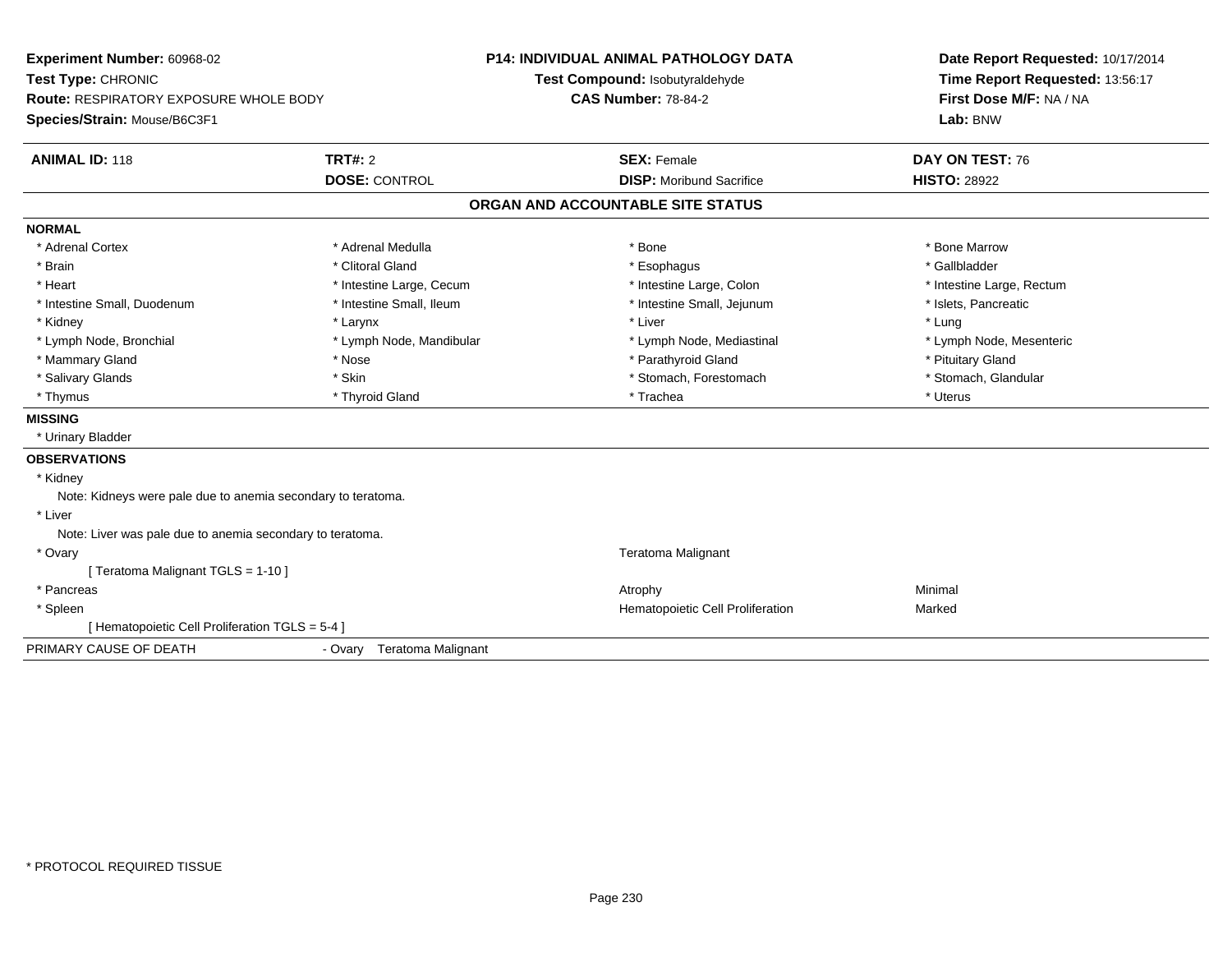| <b>TRT#: 2</b><br><b>ANIMAL ID: 119</b><br><b>SEX: Female</b><br>DAY ON TEST: 737<br><b>DOSE: CONTROL</b><br><b>DISP: Terminal Sacrifice</b><br><b>HISTO: 28923</b><br>ORGAN AND ACCOUNTABLE SITE STATUS<br><b>NORMAL</b><br>* Adrenal Cortex<br>* Adrenal Medulla<br>* Clitoral Gland<br>* Bone<br>* Gallbladder<br>* Intestine Large, Cecum<br>* Intestine Large, Colon<br>* Esophagus<br>* Intestine Small, Ileum<br>* Intestine Small, Jejunum<br>* Intestine Large, Rectum<br>* Intestine Small, Duodenum<br>* Mammary Gland<br>* Parathyroid Gland<br>* Islets, Pancreatic<br>* Larynx<br>* Skin<br>* Thyroid Gland<br>* Salivary Glands<br>* Trachea<br><b>MISSING</b><br>* Lymph Node, Bronchial<br><b>OBSERVATIONS</b><br>* Bone Marrow<br>Histiocytic Sarcoma<br>[ Histiocytic Sarcoma TGLS = 5-4 ]<br>* Brain<br>Histiocytic Sarcoma<br>[Histiocytic Sarcoma TGLS = 5-4] | Date Report Requested: 10/17/2014<br>Time Report Requested: 13:56:17<br>First Dose M/F: NA / NA |
|-------------------------------------------------------------------------------------------------------------------------------------------------------------------------------------------------------------------------------------------------------------------------------------------------------------------------------------------------------------------------------------------------------------------------------------------------------------------------------------------------------------------------------------------------------------------------------------------------------------------------------------------------------------------------------------------------------------------------------------------------------------------------------------------------------------------------------------------------------------------------------------|-------------------------------------------------------------------------------------------------|
|                                                                                                                                                                                                                                                                                                                                                                                                                                                                                                                                                                                                                                                                                                                                                                                                                                                                                     |                                                                                                 |
|                                                                                                                                                                                                                                                                                                                                                                                                                                                                                                                                                                                                                                                                                                                                                                                                                                                                                     |                                                                                                 |
|                                                                                                                                                                                                                                                                                                                                                                                                                                                                                                                                                                                                                                                                                                                                                                                                                                                                                     |                                                                                                 |
|                                                                                                                                                                                                                                                                                                                                                                                                                                                                                                                                                                                                                                                                                                                                                                                                                                                                                     |                                                                                                 |
|                                                                                                                                                                                                                                                                                                                                                                                                                                                                                                                                                                                                                                                                                                                                                                                                                                                                                     |                                                                                                 |
|                                                                                                                                                                                                                                                                                                                                                                                                                                                                                                                                                                                                                                                                                                                                                                                                                                                                                     |                                                                                                 |
|                                                                                                                                                                                                                                                                                                                                                                                                                                                                                                                                                                                                                                                                                                                                                                                                                                                                                     |                                                                                                 |
|                                                                                                                                                                                                                                                                                                                                                                                                                                                                                                                                                                                                                                                                                                                                                                                                                                                                                     |                                                                                                 |
|                                                                                                                                                                                                                                                                                                                                                                                                                                                                                                                                                                                                                                                                                                                                                                                                                                                                                     |                                                                                                 |
|                                                                                                                                                                                                                                                                                                                                                                                                                                                                                                                                                                                                                                                                                                                                                                                                                                                                                     |                                                                                                 |
|                                                                                                                                                                                                                                                                                                                                                                                                                                                                                                                                                                                                                                                                                                                                                                                                                                                                                     |                                                                                                 |
|                                                                                                                                                                                                                                                                                                                                                                                                                                                                                                                                                                                                                                                                                                                                                                                                                                                                                     |                                                                                                 |
|                                                                                                                                                                                                                                                                                                                                                                                                                                                                                                                                                                                                                                                                                                                                                                                                                                                                                     |                                                                                                 |
|                                                                                                                                                                                                                                                                                                                                                                                                                                                                                                                                                                                                                                                                                                                                                                                                                                                                                     |                                                                                                 |
|                                                                                                                                                                                                                                                                                                                                                                                                                                                                                                                                                                                                                                                                                                                                                                                                                                                                                     |                                                                                                 |
| * Heart<br>Histiocytic Sarcoma                                                                                                                                                                                                                                                                                                                                                                                                                                                                                                                                                                                                                                                                                                                                                                                                                                                      |                                                                                                 |
| [Histiocytic Sarcoma TGLS = 5-4]                                                                                                                                                                                                                                                                                                                                                                                                                                                                                                                                                                                                                                                                                                                                                                                                                                                    |                                                                                                 |
| Mild<br>* Kidney<br>Cyst                                                                                                                                                                                                                                                                                                                                                                                                                                                                                                                                                                                                                                                                                                                                                                                                                                                            |                                                                                                 |
| Histiocytic Sarcoma                                                                                                                                                                                                                                                                                                                                                                                                                                                                                                                                                                                                                                                                                                                                                                                                                                                                 |                                                                                                 |
| Pelvis<br>Inflammation<br>Acute, Mild                                                                                                                                                                                                                                                                                                                                                                                                                                                                                                                                                                                                                                                                                                                                                                                                                                               |                                                                                                 |
| Moderate<br>Nephropathy<br>[ $Cyst TGLS = 11-5$ ]<br>[Histiocytic Sarcoma TGLS = 5-4]<br>[Nephropathy TGLS = 10-5]                                                                                                                                                                                                                                                                                                                                                                                                                                                                                                                                                                                                                                                                                                                                                                  |                                                                                                 |
| * Liver<br>Histiocytic Sarcoma                                                                                                                                                                                                                                                                                                                                                                                                                                                                                                                                                                                                                                                                                                                                                                                                                                                      |                                                                                                 |
| [ Histiocytic Sarcoma TGLS = 8,9-4+10 ]                                                                                                                                                                                                                                                                                                                                                                                                                                                                                                                                                                                                                                                                                                                                                                                                                                             |                                                                                                 |
| * Lung<br>Histiocytic Sarcoma                                                                                                                                                                                                                                                                                                                                                                                                                                                                                                                                                                                                                                                                                                                                                                                                                                                       |                                                                                                 |
| [Histiocytic Sarcoma TGLS = 3-3]                                                                                                                                                                                                                                                                                                                                                                                                                                                                                                                                                                                                                                                                                                                                                                                                                                                    |                                                                                                 |
| Histiocytic Sarcoma<br>Lymph Node<br><b>Iliac</b>                                                                                                                                                                                                                                                                                                                                                                                                                                                                                                                                                                                                                                                                                                                                                                                                                                   |                                                                                                 |
| Renal<br>Histiocytic Sarcoma<br>[Histiocytic Sarcoma TGLS = 13-13]<br>[ Histiocytic Sarcoma TGLS = 12-12 ]<br>* Lymph Node, Mandibular<br>Histiocytic Sarcoma                                                                                                                                                                                                                                                                                                                                                                                                                                                                                                                                                                                                                                                                                                                       |                                                                                                 |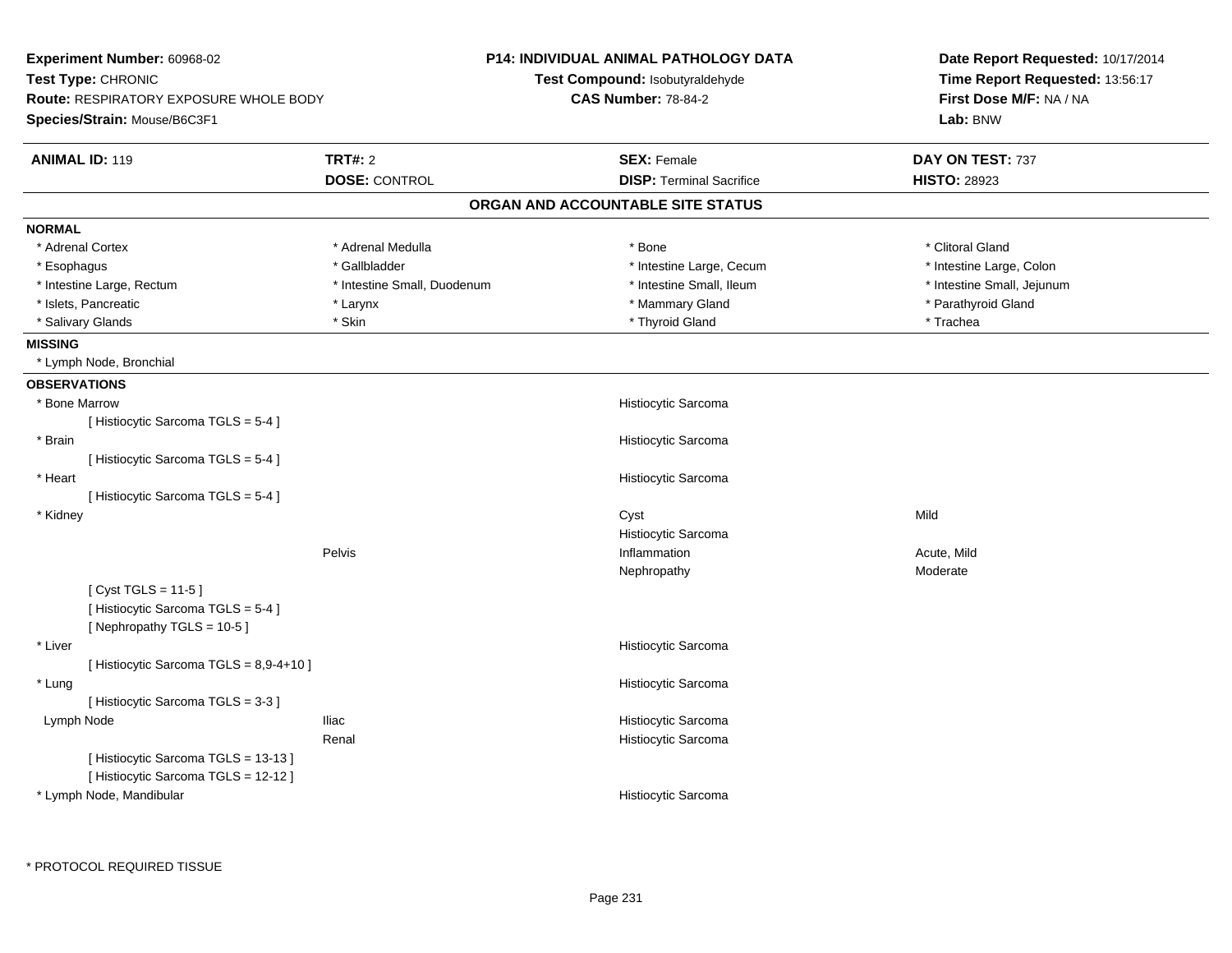**Experiment Number:** 60968-02**Test Type:** CHRONIC **Route:** RESPIRATORY EXPOSURE WHOLE BODY**Species/Strain:** Mouse/B6C3F1**P14: INDIVIDUAL ANIMAL PATHOLOGY DATATest Compound:** Isobutyraldehyde**CAS Number:** 78-84-2**Date Report Requested:** 10/17/2014**Time Report Requested:** 13:56:17**First Dose M/F:** NA / NA**Lab:** BNW**ANIMAL ID:** 119**TRT#:** 2 **SEX:** Female **DAY ON TEST:** 737 **DOSE:** CONTROL**DISP:** Terminal Sacrifice **HISTO:** 28923 **ORGAN AND ACCOUNTABLE SITE STATUS**[ Histiocytic Sarcoma TGLS = 14-6 ] \* Lymph Node, Mediastinal Histiocytic Sarcoma[ Histiocytic Sarcoma TGLS = 4-2 ] \* Lymph Node, Mesenteric Histiocytic Sarcoma[ Histiocytic Sarcoma TGLS = 14-6 ] \* Nose Histiocytic Sarcoma [ Histiocytic Sarcoma TGLS = 5-11 ] \* Ovary Histiocytic Sarcoma[ Histiocytic Sarcoma TGLS = 13-13 ] \* Pancreas Histiocytic Sarcoma[ Histiocytic Sarcoma TGLS = 7-4 ] \* Pituitary Glandd and the set of Pars Distalis and the Second Adenomal Adenomal Second Second Pars Distallis  $[$  Adenoma TGLS = 2-8  $]$  \* Skin Note: The "lesion, 3x4mm, red" described on the tail at necropsy could not be found at trim. \* SpleenHematopoietic Cell Proliferation Marked [ Hematopoietic Cell Proliferation TGLS = 6-4 ] \* Stomach, Forestomach Histiocytic Sarcoma [ Histiocytic Sarcoma TGLS = 15-8 ] \* Stomach, Glandular Histiocytic SarcomaNote: There was no microscopic finding to correspond to the "lesion, 3mm diameter" noted at trim.[ Histiocytic Sarcoma TGLS = 15-8 ] \* Thymus Histiocytic Sarcoma[ Histiocytic Sarcoma TGLS = 6-4 ] \* Urinary Bladder Histiocytic Sarcoma[ Histiocytic Sarcoma TGLS = 6-4 ] \* Uterus Histiocytic Sarcoma[ Histiocytic Sarcoma TGLS = 5-11 ]PRIMARY CAUSE OF DEATH-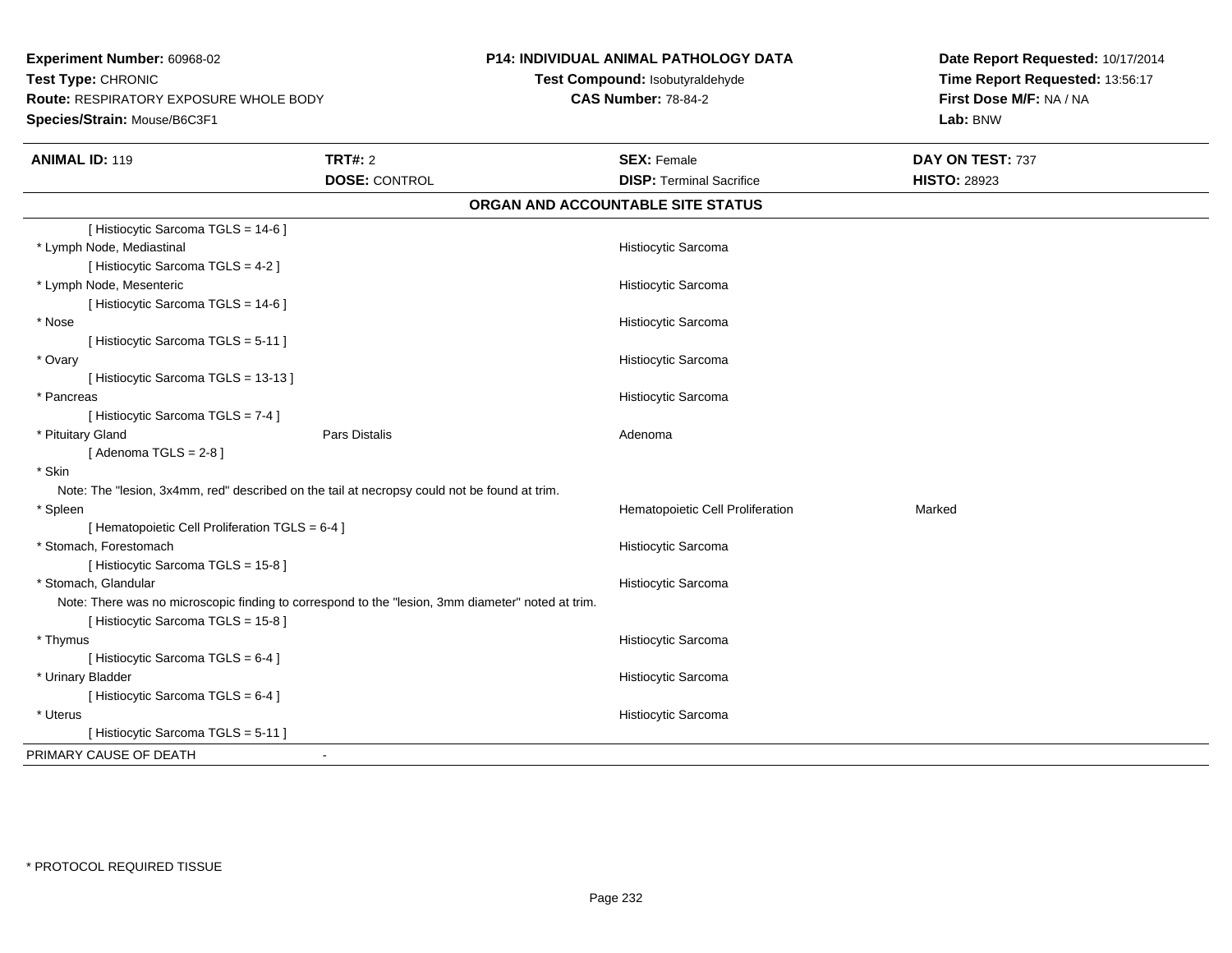| Experiment Number: 60968-02<br><b>Test Type: CHRONIC</b><br><b>Route: RESPIRATORY EXPOSURE WHOLE BODY</b><br>Species/Strain: Mouse/B6C3F1 | <b>P14: INDIVIDUAL ANIMAL PATHOLOGY DATA</b><br><b>Test Compound: Isobutyraldehyde</b><br><b>CAS Number: 78-84-2</b> |                                   | Date Report Requested: 10/17/2014<br>Time Report Requested: 13:56:17<br>First Dose M/F: NA / NA<br>Lab: BNW |
|-------------------------------------------------------------------------------------------------------------------------------------------|----------------------------------------------------------------------------------------------------------------------|-----------------------------------|-------------------------------------------------------------------------------------------------------------|
| <b>ANIMAL ID: 120</b>                                                                                                                     | TRT#: 2                                                                                                              | <b>SEX: Female</b>                | DAY ON TEST: 69                                                                                             |
|                                                                                                                                           | <b>DOSE: CONTROL</b>                                                                                                 | <b>DISP:</b> Accidentally Killed  | <b>HISTO: 28924</b>                                                                                         |
|                                                                                                                                           |                                                                                                                      | ORGAN AND ACCOUNTABLE SITE STATUS |                                                                                                             |
| <b>NORMAL</b>                                                                                                                             |                                                                                                                      |                                   |                                                                                                             |
| * Adrenal Cortex                                                                                                                          | * Adrenal Medulla                                                                                                    | * Bone                            | * Bone Marrow                                                                                               |
| * Brain                                                                                                                                   | * Clitoral Gland                                                                                                     | * Esophagus                       | * Gallbladder                                                                                               |
| * Heart                                                                                                                                   | * Intestine Large, Cecum                                                                                             | * Intestine Large, Colon          | * Intestine Large, Rectum                                                                                   |
| * Intestine Small, Duodenum                                                                                                               | * Intestine Small, Ileum                                                                                             | * Intestine Small, Jejunum        | * Islets, Pancreatic                                                                                        |
| * Kidney                                                                                                                                  | * Larynx                                                                                                             | * Liver                           | * Lung                                                                                                      |
| * Lymph Node, Bronchial                                                                                                                   | * Lymph Node, Mandibular                                                                                             | * Lymph Node, Mesenteric          | * Mammary Gland                                                                                             |
| * Ovary                                                                                                                                   | * Pancreas                                                                                                           | * Parathyroid Gland               | * Pituitary Gland                                                                                           |
| * Salivary Glands                                                                                                                         | * Skin                                                                                                               | * Spleen                          | * Stomach, Forestomach                                                                                      |
| * Stomach, Glandular                                                                                                                      | * Thymus                                                                                                             | * Thyroid Gland                   | * Trachea                                                                                                   |
| * Urinary Bladder                                                                                                                         | * Uterus                                                                                                             |                                   |                                                                                                             |
| <b>MISSING</b>                                                                                                                            |                                                                                                                      |                                   |                                                                                                             |
| * Lymph Node, Mediastinal                                                                                                                 |                                                                                                                      |                                   |                                                                                                             |
| <b>OBSERVATIONS</b>                                                                                                                       |                                                                                                                      |                                   |                                                                                                             |
| * Nose                                                                                                                                    |                                                                                                                      | Inflammation                      | Suppurative, Mild                                                                                           |
| Note: Fractured nose was cause of death; no section was made of the fracture.                                                             |                                                                                                                      |                                   |                                                                                                             |
| PRIMARY CAUSE OF DEATH                                                                                                                    | - UNCERTAIN                                                                                                          |                                   |                                                                                                             |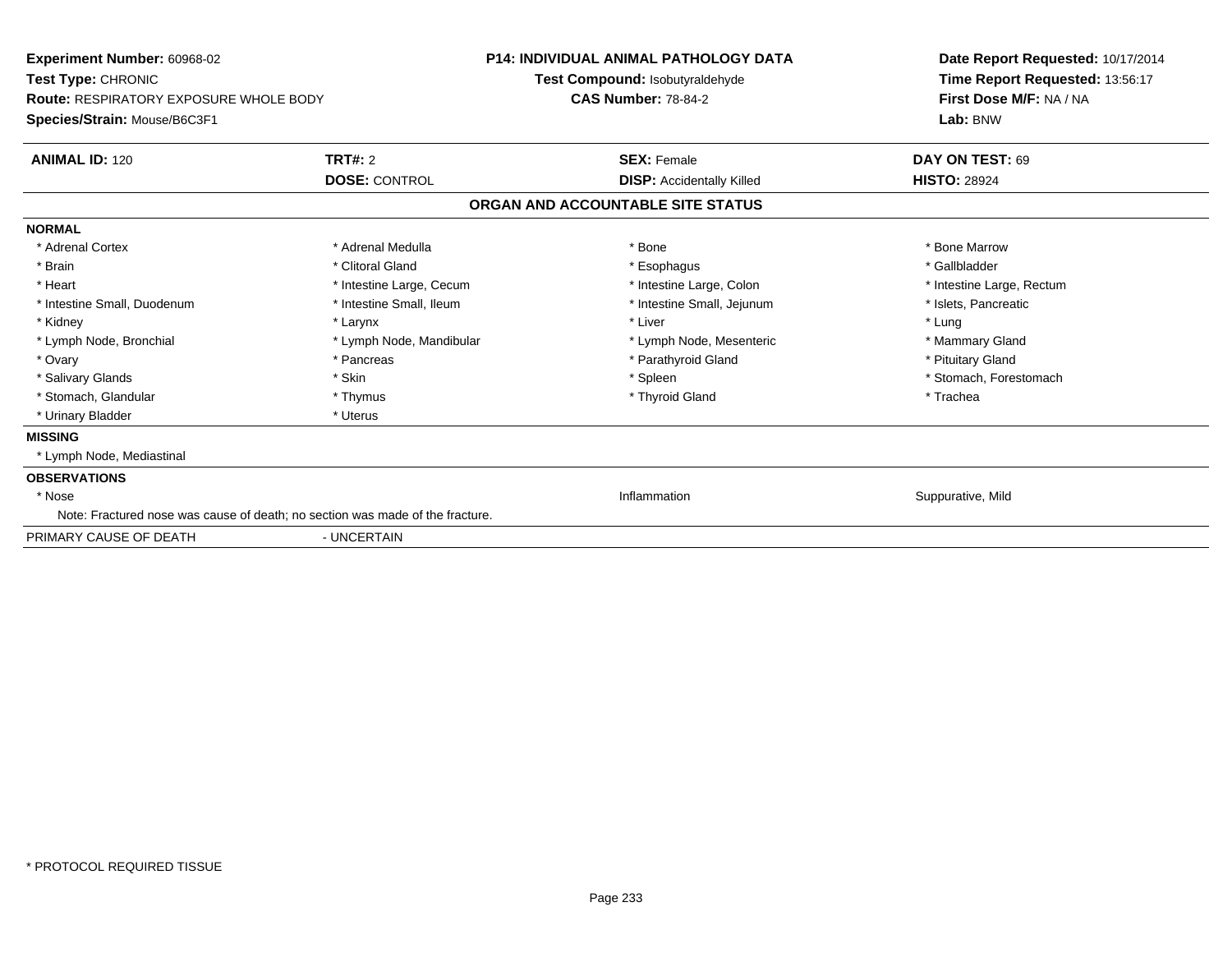| Experiment Number: 60968-02<br>Test Type: CHRONIC<br>Route: RESPIRATORY EXPOSURE WHOLE BODY<br>Species/Strain: Mouse/B6C3F1 |                            | <b>P14: INDIVIDUAL ANIMAL PATHOLOGY DATA</b><br>Test Compound: Isobutyraldehyde | Date Report Requested: 10/17/2014<br>Time Report Requested: 13:56:17 |
|-----------------------------------------------------------------------------------------------------------------------------|----------------------------|---------------------------------------------------------------------------------|----------------------------------------------------------------------|
|                                                                                                                             |                            | <b>CAS Number: 78-84-2</b>                                                      | First Dose M/F: NA / NA<br>Lab: BNW                                  |
| <b>ANIMAL ID: 121</b>                                                                                                       | <b>TRT#: 2</b>             | <b>SEX: Female</b>                                                              | DAY ON TEST: 737                                                     |
|                                                                                                                             | <b>DOSE: CONTROL</b>       | <b>DISP: Terminal Sacrifice</b>                                                 | <b>HISTO: 28925</b>                                                  |
|                                                                                                                             |                            | ORGAN AND ACCOUNTABLE SITE STATUS                                               |                                                                      |
| <b>NORMAL</b>                                                                                                               |                            |                                                                                 |                                                                      |
| * Adrenal Cortex                                                                                                            | * Adrenal Medulla          | * Bone                                                                          | * Bone Marrow                                                        |
| * Brain                                                                                                                     | * Esophagus                | * Gallbladder                                                                   | * Heart                                                              |
| * Intestine Large, Cecum                                                                                                    | * Intestine Large, Colon   | * Intestine Large, Rectum                                                       | * Intestine Small, Duodenum                                          |
| * Intestine Small, Ileum                                                                                                    | * Intestine Small, Jejunum | * Islets. Pancreatic                                                            | * Larynx                                                             |
| * Lymph Node, Mandibular                                                                                                    | * Lymph Node, Mediastinal  | * Lymph Node, Mesenteric                                                        | * Nose                                                               |
| * Pancreas                                                                                                                  | * Parathyroid Gland        | * Pituitary Gland                                                               | * Salivary Glands                                                    |
| * Skin                                                                                                                      | * Stomach, Forestomach     | * Stomach, Glandular                                                            | * Thymus                                                             |
| * Thyroid Gland                                                                                                             | * Trachea                  | * Urinary Bladder                                                               | * Uterus                                                             |
| <b>MISSING</b>                                                                                                              |                            |                                                                                 |                                                                      |
| * Clitoral Gland                                                                                                            | * Lymph Node, Bronchial    |                                                                                 |                                                                      |
| <b>OBSERVATIONS</b>                                                                                                         |                            |                                                                                 |                                                                      |
| * Kidney                                                                                                                    |                            | Nephropathy                                                                     | Mild                                                                 |
| * Liver                                                                                                                     |                            | Hepatocellular Carcinoma                                                        |                                                                      |
| [Hepatocellular Carcinoma TGLS = 2-10]                                                                                      |                            |                                                                                 |                                                                      |
| * Lung                                                                                                                      |                            | Hepatocellular Carcinoma                                                        | Metastatic (Liver)                                                   |
| [ Hepatocellular Carcinoma TGLS = 3-3 ]                                                                                     |                            |                                                                                 |                                                                      |
| * Mammary Gland                                                                                                             |                            | Carcinoma                                                                       |                                                                      |
| [Carcinoma TGLS = $4-11$ ]                                                                                                  |                            |                                                                                 |                                                                      |
| * Ovary                                                                                                                     |                            | Cyst                                                                            | Minimal                                                              |
| * Spleen                                                                                                                    |                            | Hematopoietic Cell Proliferation                                                | Mild                                                                 |
| [Hematopoietic Cell Proliferation TGLS = 1-4]                                                                               |                            |                                                                                 |                                                                      |
| PRIMARY CAUSE OF DEATH                                                                                                      |                            |                                                                                 |                                                                      |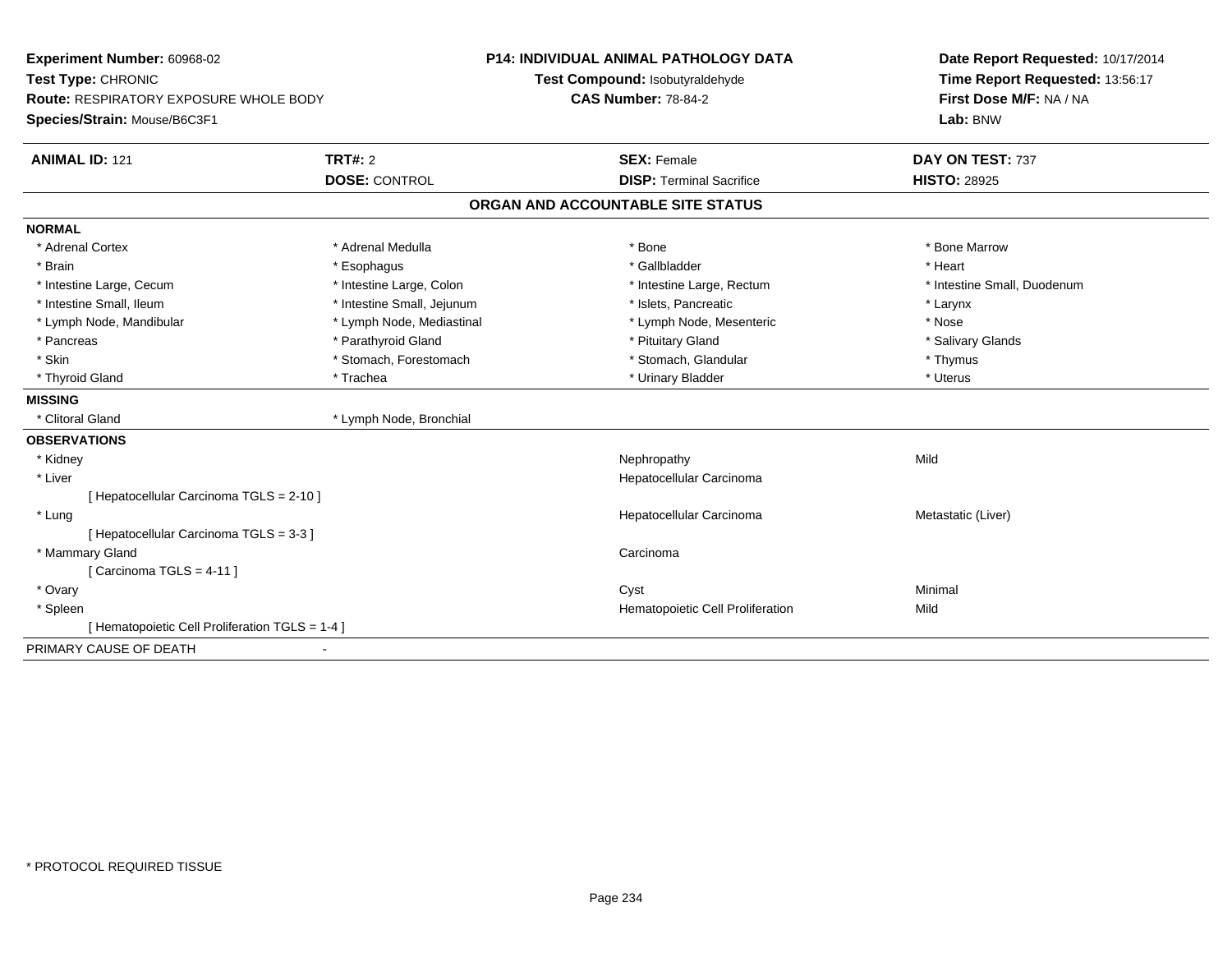| Experiment Number: 60968-02                   |                           | P14: INDIVIDUAL ANIMAL PATHOLOGY DATA | Date Report Requested: 10/17/2014 |
|-----------------------------------------------|---------------------------|---------------------------------------|-----------------------------------|
| Test Type: CHRONIC                            |                           | Test Compound: Isobutyraldehyde       | Time Report Requested: 13:56:18   |
| <b>Route: RESPIRATORY EXPOSURE WHOLE BODY</b> |                           | <b>CAS Number: 78-84-2</b>            | First Dose M/F: NA / NA           |
| Species/Strain: Mouse/B6C3F1                  |                           |                                       | Lab: BNW                          |
| <b>ANIMAL ID: 122</b>                         | <b>TRT#: 2</b>            | <b>SEX: Female</b>                    | DAY ON TEST: 737                  |
|                                               | <b>DOSE: CONTROL</b>      | <b>DISP: Terminal Sacrifice</b>       | <b>HISTO: 28926</b>               |
|                                               |                           | ORGAN AND ACCOUNTABLE SITE STATUS     |                                   |
| <b>NORMAL</b>                                 |                           |                                       |                                   |
| * Adrenal Cortex                              | * Bone                    | * Bone Marrow                         | * Brain                           |
| * Clitoral Gland                              | * Esophagus               | * Gallbladder                         | * Intestine Large, Cecum          |
| * Intestine Large, Colon                      | * Intestine Large, Rectum | * Intestine Small, Duodenum           | * Intestine Small, Ileum          |
| * Intestine Small, Jejunum                    | * Islets, Pancreatic      | * Kidney                              | * Larynx                          |
| * Lymph Node, Mediastinal                     | * Lymph Node, Mesenteric  | * Mammary Gland                       | * Nose                            |
| * Pancreas                                    | * Parathyroid Gland       | * Salivary Glands                     | * Skin                            |
| * Spleen                                      | * Stomach, Forestomach    | * Stomach, Glandular                  | * Thymus                          |
| * Thyroid Gland                               | * Trachea                 | * Urinary Bladder                     | * Uterus                          |
| <b>MISSING</b>                                |                           |                                       |                                   |
| * Lymph Node, Bronchial                       | * Lymph Node, Mandibular  |                                       |                                   |
| <b>OBSERVATIONS</b>                           |                           |                                       |                                   |
| * Adrenal Medulla                             |                           | Hyperplasia                           | Minimal                           |
| <b>Harderian Gland</b>                        |                           | Adenoma                               |                                   |
| [Adenoma TGLS = $1-4$ ]                       |                           |                                       |                                   |
| * Heart                                       |                           | Cardiomyopathy                        | Minimal                           |
| * Liver                                       |                           | Eosinophilic Focus                    |                                   |
| * Lung                                        | Alveolar Epith            | Hyperplasia                           | Minimal                           |
| * Ovary                                       |                           | Cyst                                  | Minimal                           |
| * Pituitary Gland                             | <b>Pars Distalis</b>      | Hyperplasia                           | Moderate                          |
| [Hyperplasia TGLS = 1-8]                      |                           |                                       |                                   |
| PRIMARY CAUSE OF DEATH                        | ٠                         |                                       |                                   |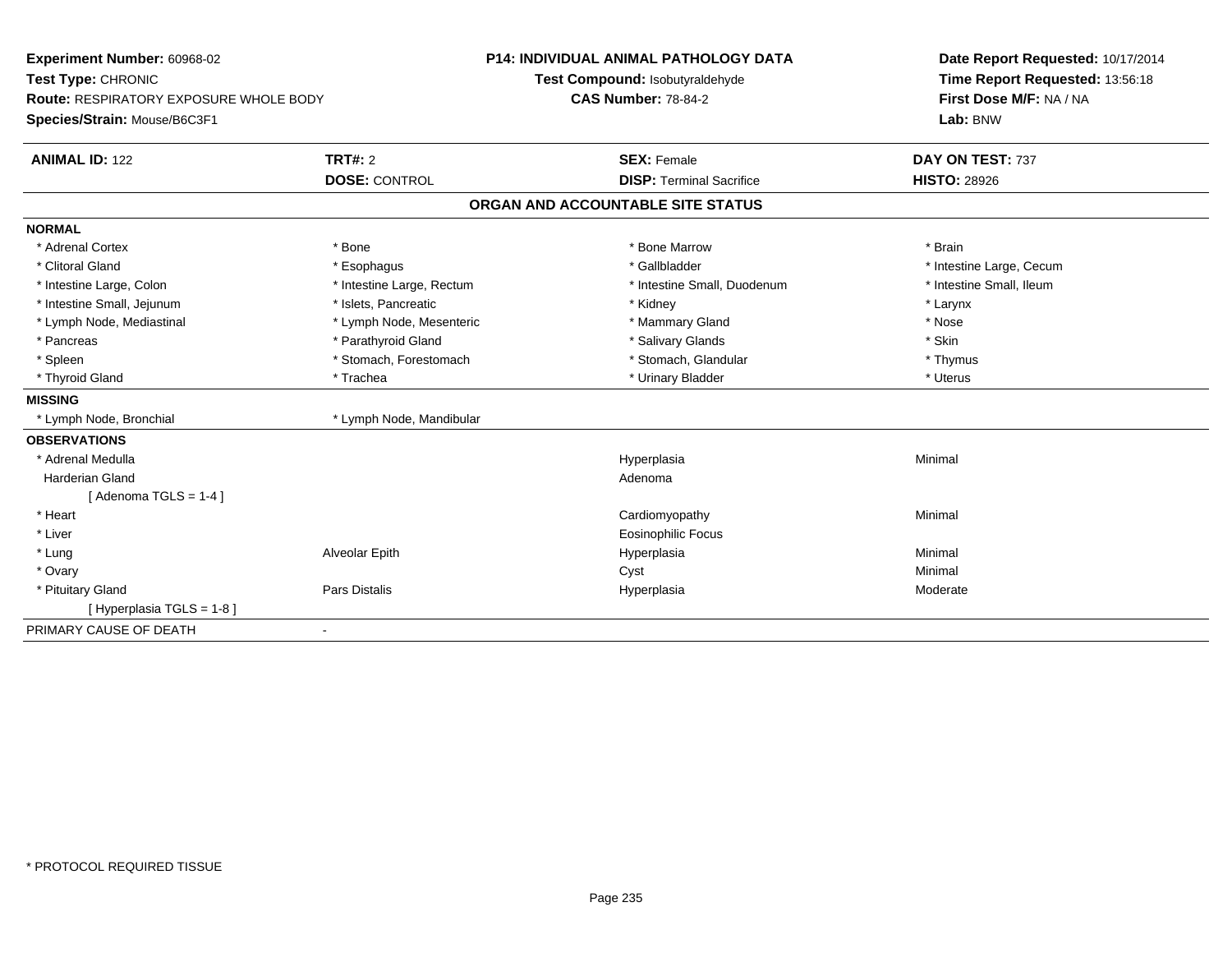| Experiment Number: 60968-02<br>Test Type: CHRONIC<br><b>Route: RESPIRATORY EXPOSURE WHOLE BODY</b><br>Species/Strain: Mouse/B6C3F1 | <b>P14: INDIVIDUAL ANIMAL PATHOLOGY DATA</b><br>Test Compound: Isobutyraldehyde<br><b>CAS Number: 78-84-2</b> |                                   | Date Report Requested: 10/17/2014<br>Time Report Requested: 13:56:18<br>First Dose M/F: NA / NA<br>Lab: BNW |
|------------------------------------------------------------------------------------------------------------------------------------|---------------------------------------------------------------------------------------------------------------|-----------------------------------|-------------------------------------------------------------------------------------------------------------|
| <b>ANIMAL ID: 123</b>                                                                                                              | TRT#: 2                                                                                                       | <b>SEX: Female</b>                | DAY ON TEST: 735                                                                                            |
|                                                                                                                                    | <b>DOSE: CONTROL</b>                                                                                          | <b>DISP: Terminal Sacrifice</b>   | <b>HISTO: 28927</b>                                                                                         |
|                                                                                                                                    |                                                                                                               | ORGAN AND ACCOUNTABLE SITE STATUS |                                                                                                             |
| <b>NORMAL</b>                                                                                                                      |                                                                                                               |                                   |                                                                                                             |
| * Adrenal Cortex                                                                                                                   | * Adrenal Medulla                                                                                             | * Bone                            | * Bone Marrow                                                                                               |
| * Brain                                                                                                                            | * Clitoral Gland                                                                                              | * Esophagus                       | * Gallbladder                                                                                               |
| * Heart                                                                                                                            | * Intestine Large, Cecum                                                                                      | * Intestine Large, Colon          | * Intestine Large, Rectum                                                                                   |
| * Intestine Small, Duodenum                                                                                                        | * Intestine Small, Ileum                                                                                      | * Intestine Small, Jejunum        | * Islets, Pancreatic                                                                                        |
| * Kidney                                                                                                                           | * Larynx                                                                                                      | * Lung                            | * Lymph Node, Bronchial                                                                                     |
| * Lymph Node, Mandibular                                                                                                           | * Lymph Node, Mesenteric                                                                                      | * Mammary Gland                   | * Nose                                                                                                      |
| * Ovary                                                                                                                            | * Pancreas                                                                                                    | * Parathyroid Gland               | * Pituitary Gland                                                                                           |
| * Salivary Glands                                                                                                                  | * Skin                                                                                                        | * Spleen                          | * Stomach, Forestomach                                                                                      |
| * Stomach, Glandular                                                                                                               | * Thymus                                                                                                      | * Thyroid Gland                   | * Trachea                                                                                                   |
| * Urinary Bladder                                                                                                                  | * Uterus                                                                                                      |                                   |                                                                                                             |
| <b>MISSING</b>                                                                                                                     |                                                                                                               |                                   |                                                                                                             |
| * Lymph Node, Mediastinal                                                                                                          |                                                                                                               |                                   |                                                                                                             |
| <b>OBSERVATIONS</b>                                                                                                                |                                                                                                               |                                   |                                                                                                             |
| * Liver                                                                                                                            |                                                                                                               | Hemangiosarcoma                   |                                                                                                             |
| [Hemangiosarcoma TGLS = 1-4]                                                                                                       |                                                                                                               |                                   |                                                                                                             |
| PRIMARY CAUSE OF DEATH                                                                                                             | $\blacksquare$                                                                                                |                                   |                                                                                                             |
|                                                                                                                                    |                                                                                                               |                                   |                                                                                                             |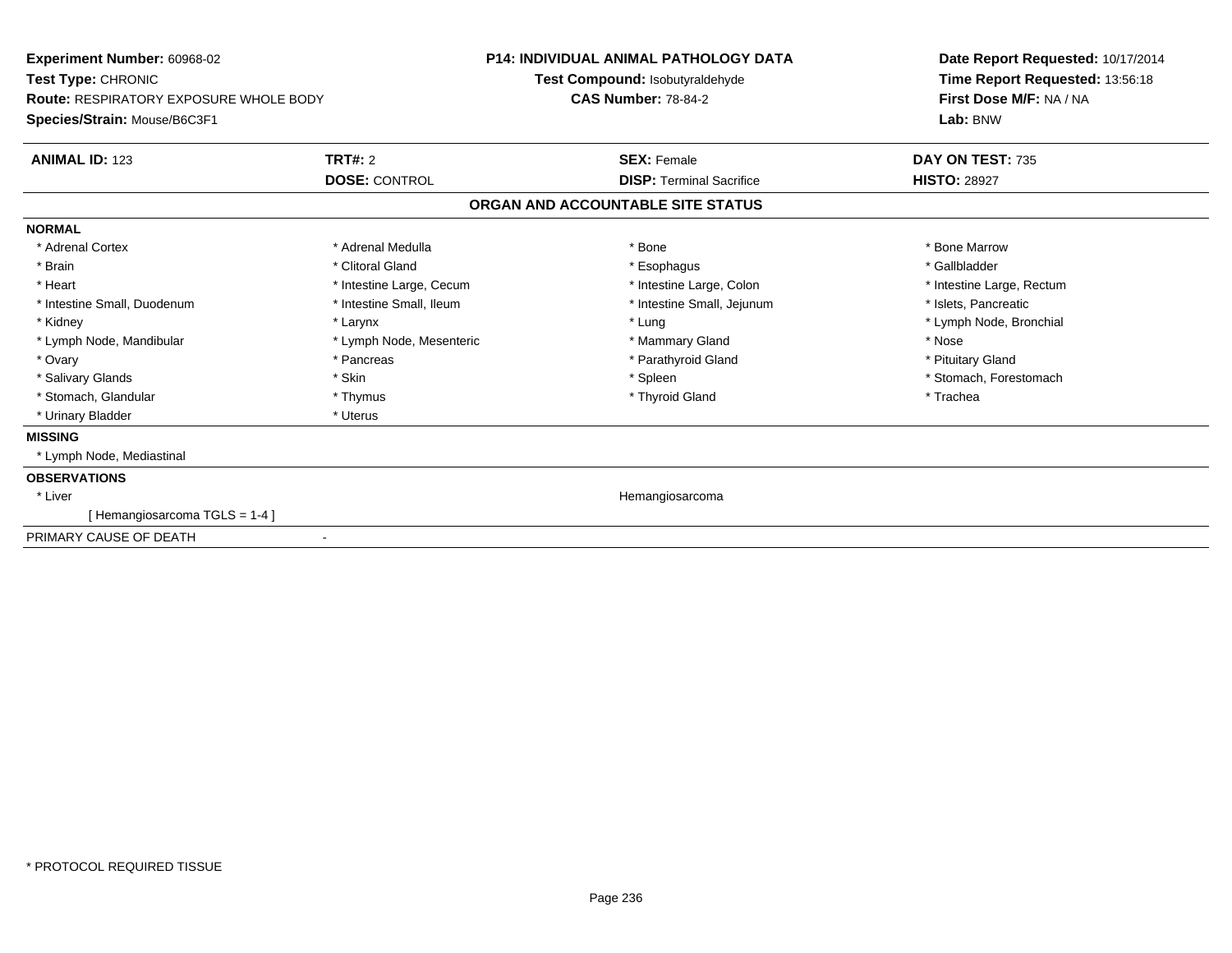| Experiment Number: 60968-02<br>Test Type: CHRONIC<br>Route: RESPIRATORY EXPOSURE WHOLE BODY<br>Species/Strain: Mouse/B6C3F1 |                                               | <b>P14: INDIVIDUAL ANIMAL PATHOLOGY DATA</b><br>Test Compound: Isobutyraldehyde<br><b>CAS Number: 78-84-2</b> | Date Report Requested: 10/17/2014<br>Time Report Requested: 13:56:18<br>First Dose M/F: NA / NA<br>Lab: BNW |
|-----------------------------------------------------------------------------------------------------------------------------|-----------------------------------------------|---------------------------------------------------------------------------------------------------------------|-------------------------------------------------------------------------------------------------------------|
| <b>ANIMAL ID: 124</b>                                                                                                       | <b>TRT#: 2</b>                                | <b>SEX: Female</b>                                                                                            | DAY ON TEST: 583                                                                                            |
|                                                                                                                             | <b>DOSE: CONTROL</b>                          | <b>DISP:</b> Moribund Sacrifice                                                                               | <b>HISTO: 28928</b>                                                                                         |
|                                                                                                                             |                                               | ORGAN AND ACCOUNTABLE SITE STATUS                                                                             |                                                                                                             |
| <b>NORMAL</b>                                                                                                               |                                               |                                                                                                               |                                                                                                             |
| * Adrenal Cortex                                                                                                            | * Bone                                        | * Bone Marrow                                                                                                 | * Brain                                                                                                     |
| * Clitoral Gland                                                                                                            | * Esophagus                                   | * Gallbladder                                                                                                 | * Intestine Large, Cecum                                                                                    |
| * Intestine Large, Colon                                                                                                    | * Intestine Large, Rectum                     | * Intestine Small, Duodenum                                                                                   | * Intestine Small, Ileum                                                                                    |
| * Intestine Small, Jejunum                                                                                                  | * Islets, Pancreatic                          | * Larynx                                                                                                      | * Lymph Node, Bronchial                                                                                     |
| * Lymph Node, Mandibular                                                                                                    | * Lymph Node, Mediastinal                     | * Lymph Node, Mesenteric                                                                                      | * Mammary Gland                                                                                             |
| * Nose                                                                                                                      | * Ovary                                       | * Pancreas                                                                                                    | * Parathyroid Gland                                                                                         |
| * Pituitary Gland                                                                                                           | * Salivary Glands                             | * Skin                                                                                                        | * Stomach, Forestomach                                                                                      |
| * Stomach, Glandular                                                                                                        | * Trachea                                     | * Urinary Bladder                                                                                             | * Uterus                                                                                                    |
| <b>MISSING</b>                                                                                                              |                                               |                                                                                                               |                                                                                                             |
| * Thymus                                                                                                                    |                                               |                                                                                                               |                                                                                                             |
| <b>OBSERVATIONS</b>                                                                                                         |                                               |                                                                                                               |                                                                                                             |
| * Adrenal Medulla                                                                                                           |                                               | Hyperplasia                                                                                                   | Minimal                                                                                                     |
| * Heart                                                                                                                     |                                               | Cardiomyopathy                                                                                                | Mild                                                                                                        |
|                                                                                                                             | Atrium                                        | Thrombosis                                                                                                    | Moderate                                                                                                    |
| [Cardiomyopathy TGLS = 3-4]<br>[Thrombosis TGLS = $4-4$ ]                                                                   |                                               |                                                                                                               |                                                                                                             |
| * Kidney                                                                                                                    |                                               | Infarct                                                                                                       | Mild                                                                                                        |
|                                                                                                                             |                                               | Nephropathy                                                                                                   | Moderate                                                                                                    |
| * Liver                                                                                                                     |                                               | Hepatocellular Adenoma                                                                                        |                                                                                                             |
|                                                                                                                             |                                               | Hepatocellular Carcinoma                                                                                      |                                                                                                             |
| [ Hepatocellular Adenoma TGLS = 1-10 ]<br>[ Hepatocellular Carcinoma TGLS = 2-4 ]                                           |                                               |                                                                                                               |                                                                                                             |
| * Lung                                                                                                                      |                                               | Congestion                                                                                                    | Chronic, Moderate                                                                                           |
|                                                                                                                             | Interstitium                                  | Fibrosis                                                                                                      | Mild                                                                                                        |
| * Spleen                                                                                                                    |                                               | Hematopoietic Cell Proliferation                                                                              | Mild                                                                                                        |
| * Thyroid Gland                                                                                                             | <b>Follicular Cel</b>                         | Hyperplasia                                                                                                   | Minimal                                                                                                     |
| PRIMARY CAUSE OF DEATH                                                                                                      | - Liver Hepatocellular Carcinoma              |                                                                                                               |                                                                                                             |
| CONTRIBUTORY CAUSE OF DEATH                                                                                                 | - Heart Atrium Thrombosis; Lung<br>Congestion |                                                                                                               |                                                                                                             |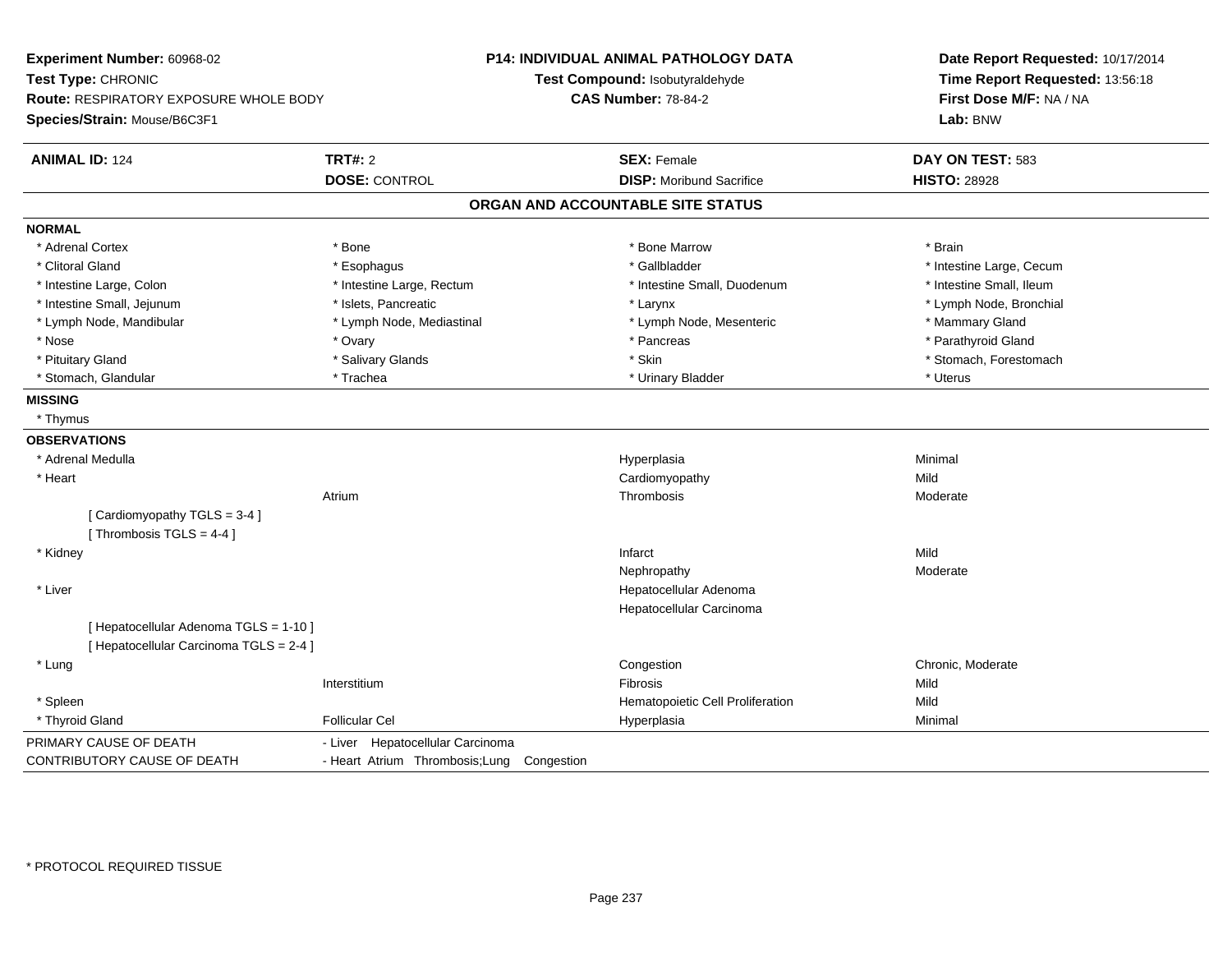| Experiment Number: 60968-02                   |                             | <b>P14: INDIVIDUAL ANIMAL PATHOLOGY DATA</b> | Date Report Requested: 10/17/2014 |
|-----------------------------------------------|-----------------------------|----------------------------------------------|-----------------------------------|
| Test Type: CHRONIC                            |                             | Test Compound: Isobutyraldehyde              | Time Report Requested: 13:56:18   |
| <b>Route: RESPIRATORY EXPOSURE WHOLE BODY</b> |                             | <b>CAS Number: 78-84-2</b>                   | First Dose M/F: NA / NA           |
| Species/Strain: Mouse/B6C3F1                  |                             |                                              | Lab: BNW                          |
| <b>ANIMAL ID: 125</b>                         | <b>TRT#: 2</b>              | <b>SEX: Female</b>                           | DAY ON TEST: 735                  |
|                                               | <b>DOSE: CONTROL</b>        | <b>DISP: Terminal Sacrifice</b>              | <b>HISTO: 28929</b>               |
|                                               |                             | ORGAN AND ACCOUNTABLE SITE STATUS            |                                   |
| <b>NORMAL</b>                                 |                             |                                              |                                   |
| * Adrenal Medulla                             | * Bone                      | * Bone Marrow                                | * Brain                           |
| * Esophagus                                   | * Gallbladder               | * Intestine Large, Cecum                     | * Intestine Large, Colon          |
| * Intestine Large, Rectum                     | * Intestine Small, Duodenum | * Intestine Small, Ileum                     | * Intestine Small, Jejunum        |
| * Islets, Pancreatic                          | * Larynx                    | * Lung                                       | * Lymph Node, Mediastinal         |
| * Mammary Gland                               | * Nose                      | * Pancreas                                   | * Parathyroid Gland               |
| * Skin                                        | * Trachea                   | * Urinary Bladder                            | * Uterus                          |
| <b>MISSING</b>                                |                             |                                              |                                   |
| * Clitoral Gland                              |                             |                                              |                                   |
| <b>OBSERVATIONS</b>                           |                             |                                              |                                   |
| * Adrenal Cortex                              |                             | Hyperplasia                                  | Minimal                           |
| * Heart                                       |                             | Cardiomyopathy                               | Minimal                           |
| * Kidney                                      |                             | Nephropathy                                  | Minimal                           |
| * Liver                                       |                             | Clear Cell Focus                             |                                   |
|                                               |                             | Hepatocellular Adenoma                       |                                   |
|                                               |                             | Hepatocellular Carcinoma                     |                                   |
| [ Hepatocellular Adenoma TGLS = 9-4 ]         |                             |                                              |                                   |
| [ Hepatocellular Carcinoma TGLS = 7-10 ]      |                             |                                              |                                   |
| Lymph Node                                    | <b>Iliac</b>                | Lymphoma Malignant                           |                                   |
|                                               | Renal                       | Lymphoma Malignant                           |                                   |
| [ Lymphoma Malignant TGLS = 5-13 ]            |                             |                                              |                                   |
| [ Lymphoma Malignant TGLS = 6-15 ]            |                             |                                              |                                   |
| * Lymph Node, Bronchial                       |                             | Lymphoma Malignant                           |                                   |
| [ Lymphoma Malignant TGLS = 4,8-12+6+11 ]     |                             |                                              |                                   |
| * Lymph Node, Mandibular                      |                             | Lymphoma Malignant                           |                                   |
| [ Lymphoma Malignant TGLS = 4,8-12+6+11 ]     |                             |                                              |                                   |
| * Lymph Node, Mesenteric                      |                             | Lymphoma Malignant                           |                                   |
| [ Lymphoma Malignant TGLS = 4,8-12+6+11 ]     |                             |                                              |                                   |
| Mesentery                                     | Fat                         | <b>Necrosis</b>                              | Mild                              |
| [Necrosis TGLS = $2-14$ ]                     |                             |                                              |                                   |
| * Ovary                                       |                             | Cyst                                         | Minimal                           |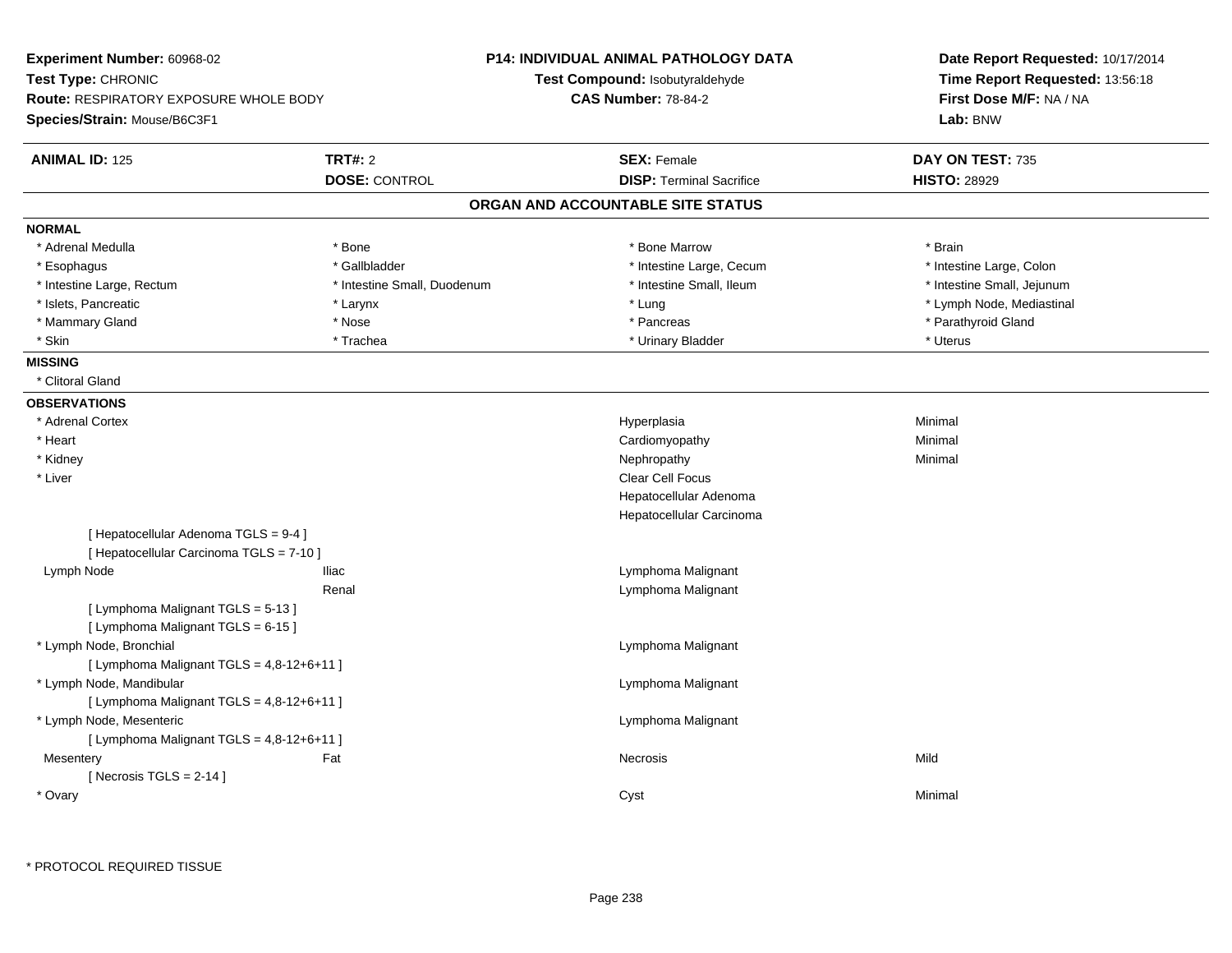| <b>Experiment Number: 60968-02</b><br><b>Test Type: CHRONIC</b><br><b>Route: RESPIRATORY EXPOSURE WHOLE BODY</b><br>Species/Strain: Mouse/B6C3F1 |                       | <b>P14: INDIVIDUAL ANIMAL PATHOLOGY DATA</b><br><b>Test Compound: Isobutyraldehyde</b><br><b>CAS Number: 78-84-2</b> | Date Report Requested: 10/17/2014<br>Time Report Requested: 13:56:18<br>First Dose M/F: NA / NA<br>Lab: BNW |
|--------------------------------------------------------------------------------------------------------------------------------------------------|-----------------------|----------------------------------------------------------------------------------------------------------------------|-------------------------------------------------------------------------------------------------------------|
| <b>ANIMAL ID: 125</b>                                                                                                                            | <b>TRT#: 2</b>        | <b>SEX: Female</b>                                                                                                   | DAY ON TEST: 735                                                                                            |
|                                                                                                                                                  | <b>DOSE: CONTROL</b>  | <b>DISP:</b> Terminal Sacrifice                                                                                      | <b>HISTO: 28929</b>                                                                                         |
|                                                                                                                                                  |                       | ORGAN AND ACCOUNTABLE SITE STATUS                                                                                    |                                                                                                             |
| * Pituitary Gland                                                                                                                                | Pars Distalis         | Hyperplasia                                                                                                          | Moderate                                                                                                    |
| * Salivary Glands                                                                                                                                |                       | Lymphoma Malignant                                                                                                   |                                                                                                             |
| * Spleen                                                                                                                                         |                       | Lymphoma Malignant                                                                                                   |                                                                                                             |
| [Lymphoma Malignant TGLS = 3-4 ]                                                                                                                 |                       |                                                                                                                      |                                                                                                             |
| * Stomach, Forestomach                                                                                                                           |                       | Lymphoma Malignant                                                                                                   |                                                                                                             |
| * Stomach, Glandular                                                                                                                             |                       | Lymphoma Malignant                                                                                                   |                                                                                                             |
| * Thymus                                                                                                                                         |                       | Lymphoma Malignant                                                                                                   |                                                                                                             |
| [Lymphoma Malignant TGLS = 1-2]                                                                                                                  |                       |                                                                                                                      |                                                                                                             |
| * Thyroid Gland                                                                                                                                  | <b>Follicular Cel</b> | Hyperplasia                                                                                                          | Minimal                                                                                                     |
| PRIMARY CAUSE OF DEATH                                                                                                                           | ۰                     |                                                                                                                      |                                                                                                             |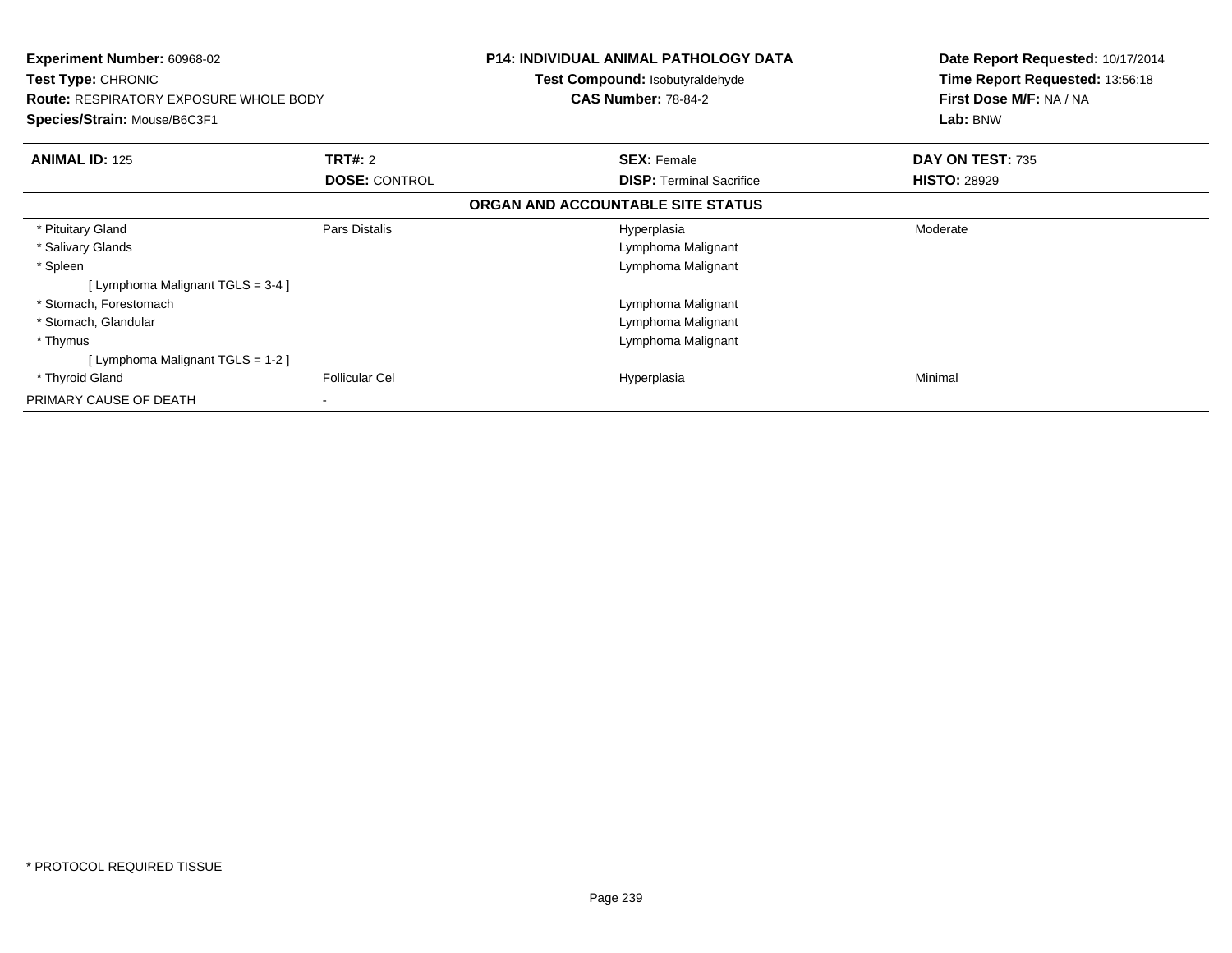| Experiment Number: 60968-02                   |                                  | P14: INDIVIDUAL ANIMAL PATHOLOGY DATA | Date Report Requested: 10/17/2014<br>Time Report Requested: 13:56:18<br>First Dose M/F: NA / NA |
|-----------------------------------------------|----------------------------------|---------------------------------------|-------------------------------------------------------------------------------------------------|
| Test Type: CHRONIC                            |                                  | Test Compound: Isobutyraldehyde       |                                                                                                 |
| <b>Route: RESPIRATORY EXPOSURE WHOLE BODY</b> |                                  | <b>CAS Number: 78-84-2</b>            |                                                                                                 |
| Species/Strain: Mouse/B6C3F1                  |                                  |                                       | Lab: BNW                                                                                        |
| <b>ANIMAL ID: 126</b>                         | <b>TRT#: 2</b>                   | <b>SEX: Female</b>                    | DAY ON TEST: 637                                                                                |
|                                               | <b>DOSE: CONTROL</b>             | <b>DISP: Natural Death</b>            | <b>HISTO: 28930</b>                                                                             |
|                                               |                                  | ORGAN AND ACCOUNTABLE SITE STATUS     |                                                                                                 |
| <b>NORMAL</b>                                 |                                  |                                       |                                                                                                 |
| * Adrenal Cortex                              | * Adrenal Medulla                | * Bone                                | * Bone Marrow                                                                                   |
| * Brain                                       | * Clitoral Gland                 | * Esophagus                           | * Gallbladder                                                                                   |
| * Heart                                       | * Intestine Large, Cecum         | * Intestine Large, Colon              | * Intestine Large, Rectum                                                                       |
| * Intestine Small, Duodenum                   | * Intestine Small, Ileum         | * Islets, Pancreatic                  | * Larynx                                                                                        |
| * Lung                                        | * Lymph Node, Bronchial          | * Lymph Node, Mandibular              | * Lymph Node, Mediastinal                                                                       |
| * Lymph Node, Mesenteric                      | * Mammary Gland                  | * Nose                                | * Ovary                                                                                         |
| * Pancreas                                    | * Parathyroid Gland              | * Salivary Glands                     | * Skin                                                                                          |
| * Spleen                                      | * Stomach, Forestomach           | * Stomach, Glandular                  | * Thymus                                                                                        |
| * Thyroid Gland                               | * Trachea                        | * Urinary Bladder                     | * Uterus                                                                                        |
| <b>AUTO PRECLUDES DIAG.</b>                   |                                  |                                       |                                                                                                 |
| * Intestine Small, Jejunum                    |                                  |                                       |                                                                                                 |
| <b>OBSERVATIONS</b>                           |                                  |                                       |                                                                                                 |
| * Kidney                                      |                                  | Nephropathy                           | Moderate                                                                                        |
| * Liver                                       |                                  | Hepatocellular Carcinoma              |                                                                                                 |
|                                               | Centrilobular                    | <b>Necrosis</b>                       | Marked                                                                                          |
| [ Hepatocellular Carcinoma TGLS = 1-10 ]      |                                  |                                       |                                                                                                 |
| * Pituitary Gland                             | Pars Distalis                    | Hyperplasia                           | Mild                                                                                            |
| PRIMARY CAUSE OF DEATH                        | - Liver Hepatocellular Carcinoma |                                       |                                                                                                 |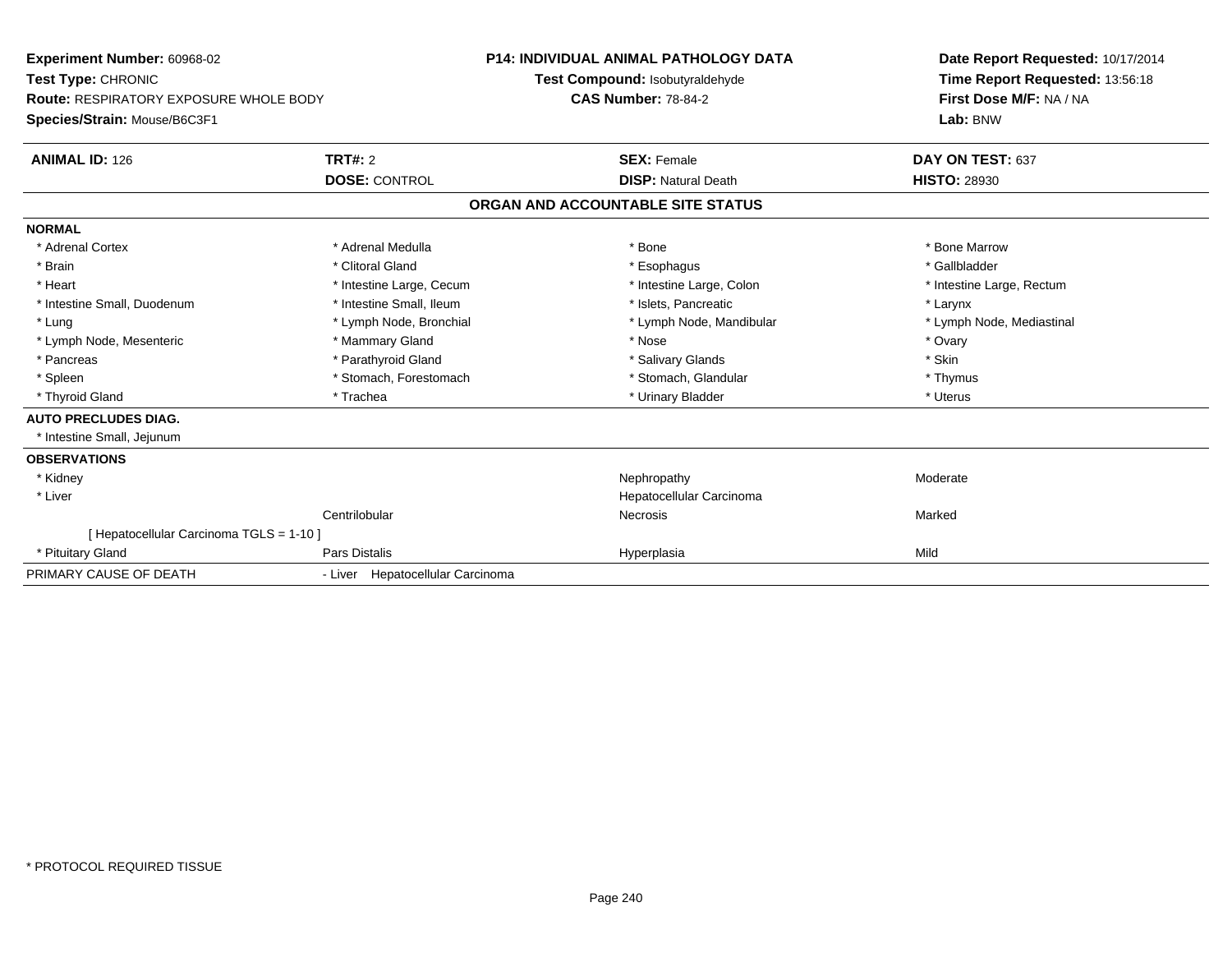| Experiment Number: 60968-02<br>Test Type: CHRONIC<br><b>Route: RESPIRATORY EXPOSURE WHOLE BODY</b><br>Species/Strain: Mouse/B6C3F1 | <b>P14: INDIVIDUAL ANIMAL PATHOLOGY DATA</b><br>Test Compound: Isobutyraldehyde<br><b>CAS Number: 78-84-2</b> |                                                       | Date Report Requested: 10/17/2014<br>Time Report Requested: 13:56:18<br>First Dose M/F: NA / NA<br>Lab: BNW |  |
|------------------------------------------------------------------------------------------------------------------------------------|---------------------------------------------------------------------------------------------------------------|-------------------------------------------------------|-------------------------------------------------------------------------------------------------------------|--|
| <b>ANIMAL ID: 127</b>                                                                                                              | TRT#: 2<br><b>DOSE: CONTROL</b>                                                                               | <b>SEX: Female</b><br><b>DISP: Terminal Sacrifice</b> | DAY ON TEST: 736<br><b>HISTO: 28931</b>                                                                     |  |
|                                                                                                                                    |                                                                                                               | ORGAN AND ACCOUNTABLE SITE STATUS                     |                                                                                                             |  |
| <b>NORMAL</b>                                                                                                                      |                                                                                                               |                                                       |                                                                                                             |  |
| * Adrenal Medulla                                                                                                                  | * Bone                                                                                                        | * Bone Marrow                                         | * Brain                                                                                                     |  |
| * Clitoral Gland                                                                                                                   | * Esophagus                                                                                                   | * Gallbladder                                         | * Heart                                                                                                     |  |
| * Intestine Large, Cecum                                                                                                           | * Intestine Large, Colon                                                                                      | * Intestine Large, Rectum                             | * Intestine Small, Duodenum                                                                                 |  |
| * Intestine Small, Ileum                                                                                                           | * Intestine Small, Jejunum                                                                                    | * Islets, Pancreatic                                  | * Larynx                                                                                                    |  |
| * Liver                                                                                                                            | * Lung                                                                                                        | * Lymph Node, Mediastinal                             | * Lymph Node, Mesenteric                                                                                    |  |
| * Mammary Gland                                                                                                                    | * Nose                                                                                                        | * Ovary                                               | * Pancreas                                                                                                  |  |
| * Parathyroid Gland                                                                                                                | * Pituitary Gland                                                                                             | * Salivary Glands                                     | * Skin                                                                                                      |  |
| * Spleen                                                                                                                           | * Stomach. Forestomach                                                                                        | * Stomach, Glandular                                  | * Trachea                                                                                                   |  |
| * Urinary Bladder                                                                                                                  | * Uterus                                                                                                      |                                                       |                                                                                                             |  |
| <b>MISSING</b>                                                                                                                     |                                                                                                               |                                                       |                                                                                                             |  |
| * Lymph Node, Bronchial                                                                                                            | * Lymph Node, Mandibular                                                                                      | * Thymus                                              |                                                                                                             |  |
| <b>OBSERVATIONS</b>                                                                                                                |                                                                                                               |                                                       |                                                                                                             |  |
| * Adrenal Cortex                                                                                                                   |                                                                                                               | Hyperplasia                                           | Minimal                                                                                                     |  |
| * Kidney                                                                                                                           |                                                                                                               | Nephropathy                                           | Minimal                                                                                                     |  |
| * Thyroid Gland                                                                                                                    | <b>Follicular Cel</b>                                                                                         | Adenoma                                               |                                                                                                             |  |
| PRIMARY CAUSE OF DEATH                                                                                                             | ٠                                                                                                             |                                                       |                                                                                                             |  |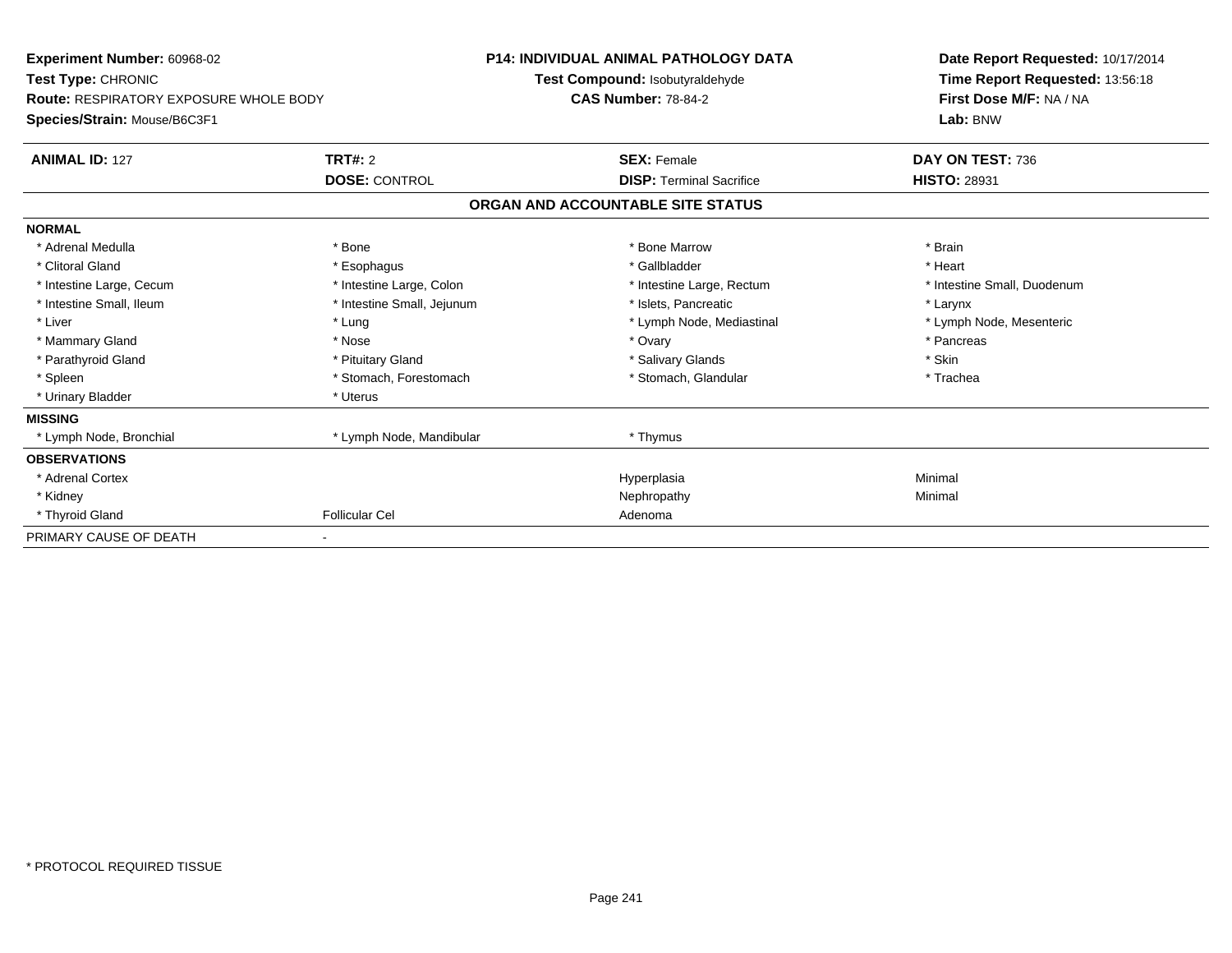| Experiment Number: 60968-02<br>Test Type: CHRONIC<br>Route: RESPIRATORY EXPOSURE WHOLE BODY |                          | <b>P14: INDIVIDUAL ANIMAL PATHOLOGY DATA</b> | Date Report Requested: 10/17/2014<br>Time Report Requested: 13:56:18<br>First Dose M/F: NA / NA |
|---------------------------------------------------------------------------------------------|--------------------------|----------------------------------------------|-------------------------------------------------------------------------------------------------|
|                                                                                             |                          | Test Compound: Isobutyraldehyde              |                                                                                                 |
|                                                                                             |                          | <b>CAS Number: 78-84-2</b>                   |                                                                                                 |
| Species/Strain: Mouse/B6C3F1                                                                |                          |                                              | Lab: BNW                                                                                        |
| <b>ANIMAL ID: 128</b>                                                                       | <b>TRT#: 2</b>           | <b>SEX: Female</b>                           | DAY ON TEST: 735                                                                                |
|                                                                                             | <b>DOSE: CONTROL</b>     | <b>DISP: Terminal Sacrifice</b>              | <b>HISTO: 28932</b>                                                                             |
|                                                                                             |                          | ORGAN AND ACCOUNTABLE SITE STATUS            |                                                                                                 |
| <b>NORMAL</b>                                                                               |                          |                                              |                                                                                                 |
| * Adrenal Cortex                                                                            | * Adrenal Medulla        | * Bone                                       | * Bone Marrow                                                                                   |
| * Brain                                                                                     | * Clitoral Gland         | * Esophagus                                  | * Gallbladder                                                                                   |
| * Heart                                                                                     | * Intestine Large, Cecum | * Intestine Large, Colon                     | * Intestine Large, Rectum                                                                       |
| * Intestine Small, Duodenum                                                                 | * Intestine Small, Ileum | * Intestine Small, Jejunum                   | * Islets, Pancreatic                                                                            |
| * Larynx                                                                                    | * Lung                   | * Lymph Node, Bronchial                      | * Lymph Node, Mandibular                                                                        |
| * Lymph Node, Mediastinal                                                                   | * Lymph Node, Mesenteric | * Mammary Gland                              | * Nose                                                                                          |
| * Ovary                                                                                     | * Pancreas               | * Parathyroid Gland                          | * Salivary Glands                                                                               |
| * Skin                                                                                      | * Spleen                 | * Stomach, Forestomach                       | * Stomach, Glandular                                                                            |
| * Thymus                                                                                    | * Trachea                | * Urinary Bladder                            | * Uterus                                                                                        |
| <b>OBSERVATIONS</b>                                                                         |                          |                                              |                                                                                                 |
| * Kidney                                                                                    |                          | Nephropathy                                  | Minimal                                                                                         |
| * Liver                                                                                     |                          | Eosinophilic Focus                           |                                                                                                 |
| Mesentery                                                                                   | Fat                      | <b>Necrosis</b>                              | Mild                                                                                            |
| [ Necrosis TGLS = $1-10$ ]                                                                  |                          |                                              |                                                                                                 |
| * Pituitary Gland                                                                           | Pars Distalis            | Hyperplasia                                  | Moderate                                                                                        |
| * Thyroid Gland                                                                             | <b>Follicular Cel</b>    | Adenoma                                      |                                                                                                 |
| PRIMARY CAUSE OF DEATH                                                                      |                          |                                              |                                                                                                 |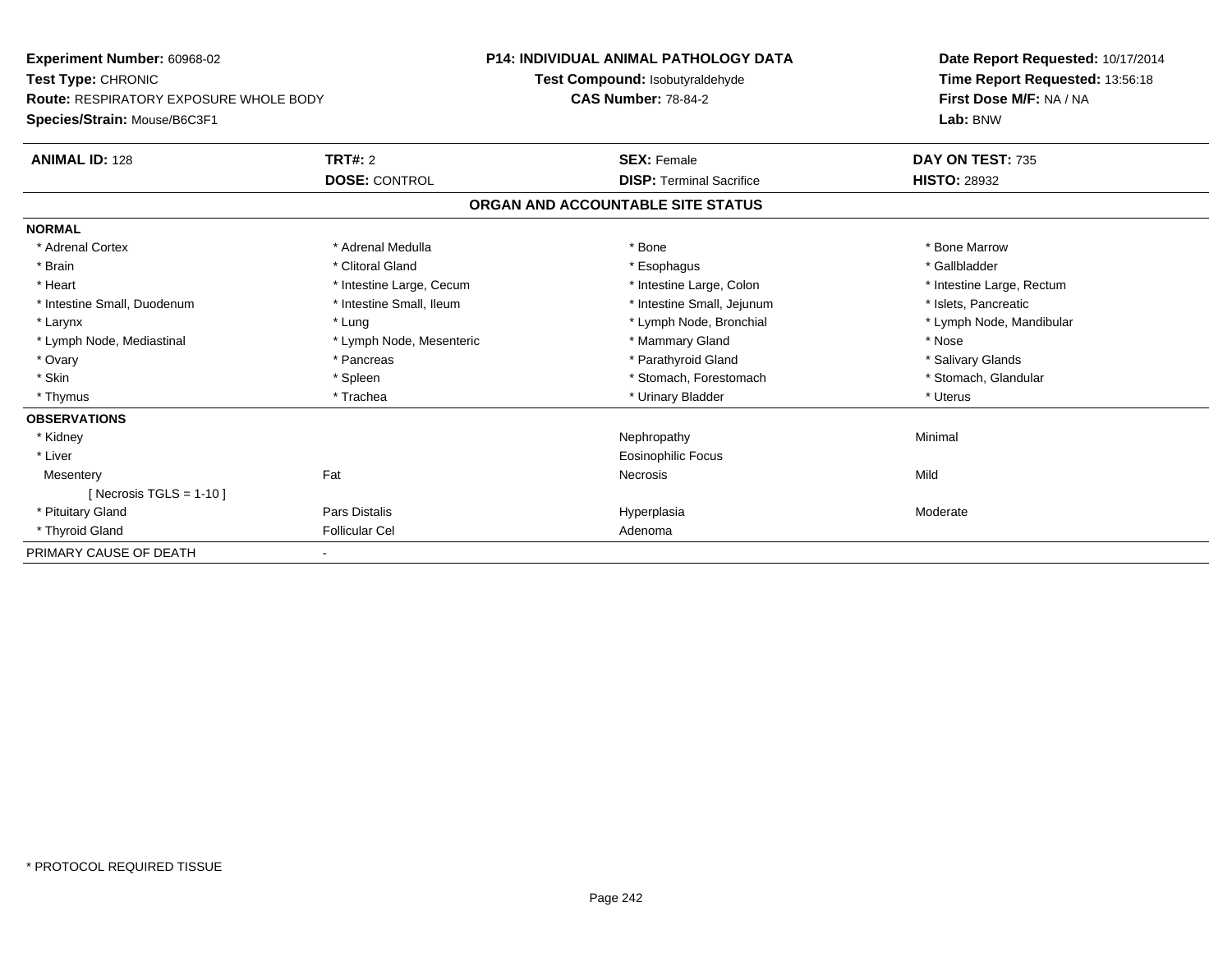| Experiment Number: 60968-02<br>Test Type: CHRONIC |                            | P14: INDIVIDUAL ANIMAL PATHOLOGY DATA | Date Report Requested: 10/17/2014 |  |  |
|---------------------------------------------------|----------------------------|---------------------------------------|-----------------------------------|--|--|
|                                                   |                            | Test Compound: Isobutyraldehyde       | Time Report Requested: 13:56:18   |  |  |
| Route: RESPIRATORY EXPOSURE WHOLE BODY            |                            | <b>CAS Number: 78-84-2</b>            | First Dose M/F: NA / NA           |  |  |
| Species/Strain: Mouse/B6C3F1                      |                            |                                       | Lab: BNW                          |  |  |
| <b>ANIMAL ID: 129</b>                             | <b>TRT#: 2</b>             | <b>SEX: Female</b>                    | DAY ON TEST: 735                  |  |  |
|                                                   | <b>DOSE: CONTROL</b>       | <b>DISP: Terminal Sacrifice</b>       | <b>HISTO: 28933</b>               |  |  |
|                                                   |                            | ORGAN AND ACCOUNTABLE SITE STATUS     |                                   |  |  |
| <b>NORMAL</b>                                     |                            |                                       |                                   |  |  |
| * Adrenal Medulla                                 | * Bone                     | * Bone Marrow                         | * Brain                           |  |  |
| * Clitoral Gland                                  | * Esophagus                | * Gallbladder                         | * Heart                           |  |  |
| * Intestine Large, Cecum                          | * Intestine Large, Colon   | * Intestine Large, Rectum             | * Intestine Small, Duodenum       |  |  |
| * Intestine Small, Ileum                          | * Intestine Small, Jejunum | * Islets, Pancreatic                  | * Kidney                          |  |  |
| * Larynx                                          | * Lung                     | * Lymph Node, Bronchial               | * Lymph Node, Mandibular          |  |  |
| * Lymph Node, Mediastinal                         | * Lymph Node, Mesenteric   | * Mammary Gland                       | * Nose                            |  |  |
| * Parathyroid Gland                               | * Salivary Glands          | * Skin                                | * Stomach, Forestomach            |  |  |
| * Stomach, Glandular                              | * Thymus                   | * Trachea                             | * Urinary Bladder                 |  |  |
| * Uterus                                          |                            |                                       |                                   |  |  |
| <b>OBSERVATIONS</b>                               |                            |                                       |                                   |  |  |
| * Adrenal Cortex                                  |                            | Degeneration                          | Fatty, Mild                       |  |  |
| * Liver                                           |                            | <b>Tension Lipidosis</b>              |                                   |  |  |
| * Ovary                                           |                            | Cyst                                  | Moderate                          |  |  |
| $[Cyst TGLS = 1-7]$                               |                            |                                       |                                   |  |  |
| * Pancreas                                        |                            | Cyst                                  | Marked                            |  |  |
|                                                   |                            | Lipomatosis                           | Marked                            |  |  |
| $Cyst TGLS = 2-10$                                |                            |                                       |                                   |  |  |
| * Pituitary Gland                                 | Pars Distalis              | Hyperplasia                           | Moderate                          |  |  |
| * Spleen                                          |                            | Lymphoma Malignant                    |                                   |  |  |
| * Thyroid Gland                                   | <b>Follicular Cel</b>      | Hyperplasia                           | Minimal                           |  |  |
| PRIMARY CAUSE OF DEATH                            | ٠                          |                                       |                                   |  |  |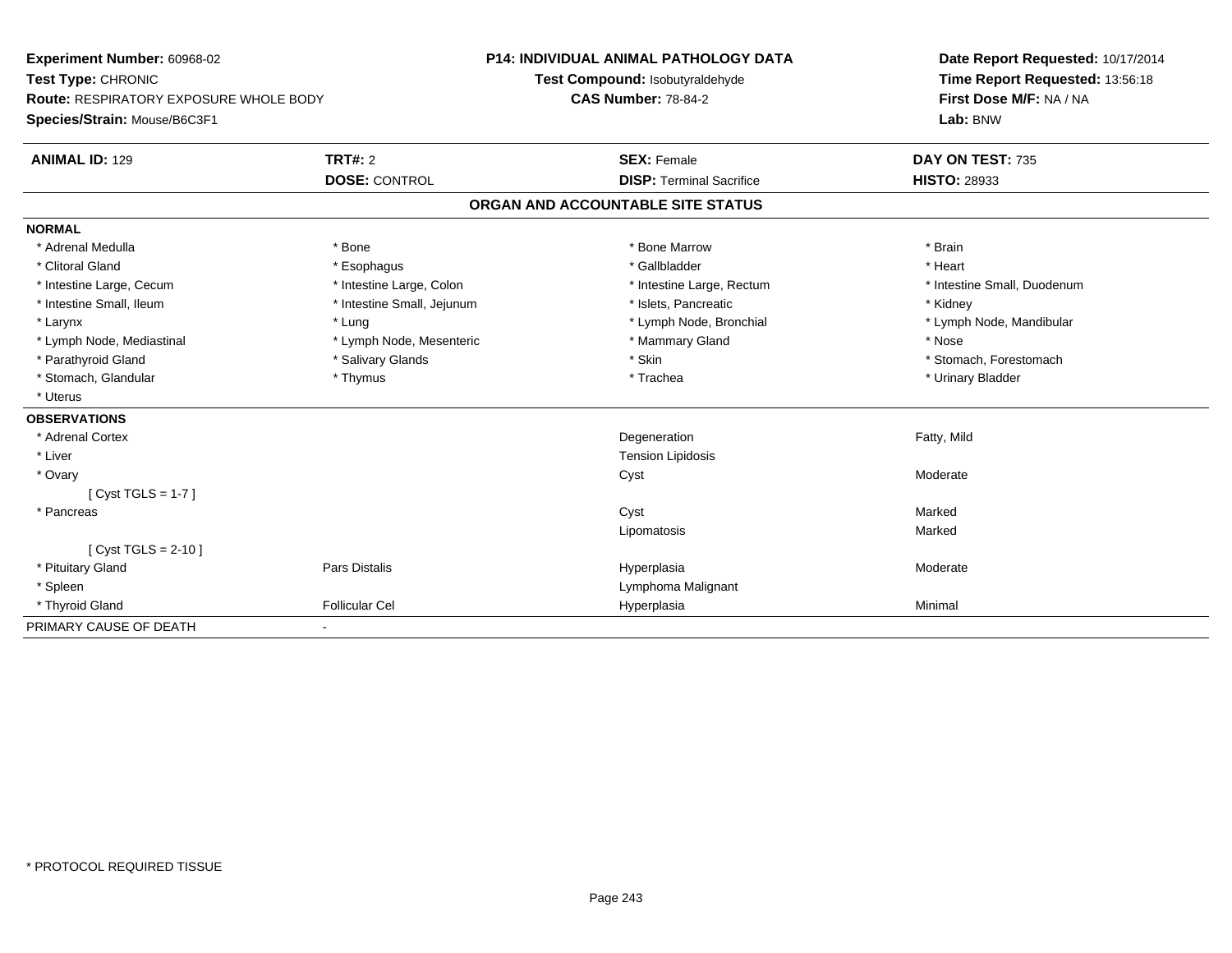| Test Type: CHRONIC<br>Test Compound: Isobutyraldehyde<br>Time Report Requested: 13:56:18<br><b>CAS Number: 78-84-2</b><br>First Dose M/F: NA / NA<br><b>Route: RESPIRATORY EXPOSURE WHOLE BODY</b><br>Species/Strain: Mouse/B6C3F1<br>Lab: BNW<br><b>ANIMAL ID: 130</b><br>TRT#: 2<br><b>SEX: Female</b><br>DAY ON TEST: 735<br><b>DOSE: CONTROL</b><br><b>DISP: Terminal Sacrifice</b><br><b>HISTO: 28934</b><br>ORGAN AND ACCOUNTABLE SITE STATUS<br><b>NORMAL</b><br>* Bone Marrow<br>* Adrenal Cortex<br>* Adrenal Medulla<br>* Bone<br>* Clitoral Gland<br>* Gallbladder<br>* Brain<br>* Esophagus<br>* Intestine Large, Cecum<br>* Intestine Large, Colon<br>* Intestine Large, Rectum<br>* Intestine Small, Duodenum<br>* Intestine Small, Jejunum<br>* Islets, Pancreatic<br>* Kidney<br>* Larynx<br>* Liver<br>* Lymph Node, Bronchial<br>* Lymph Node, Mesenteric<br>* Lymph Node, Mediastinal<br>* Mammary Gland<br>* Parathyroid Gland<br>* Nose<br>* Pancreas<br>* Skin<br>* Salivary Glands<br>* Spleen<br>* Stomach, Forestomach<br>* Stomach, Glandular<br>* Thyroid Gland<br>* Trachea<br>* Thymus<br>* Urinary Bladder<br><b>MISSING</b> |
|------------------------------------------------------------------------------------------------------------------------------------------------------------------------------------------------------------------------------------------------------------------------------------------------------------------------------------------------------------------------------------------------------------------------------------------------------------------------------------------------------------------------------------------------------------------------------------------------------------------------------------------------------------------------------------------------------------------------------------------------------------------------------------------------------------------------------------------------------------------------------------------------------------------------------------------------------------------------------------------------------------------------------------------------------------------------------------------------------------------------------------------------------------|
|                                                                                                                                                                                                                                                                                                                                                                                                                                                                                                                                                                                                                                                                                                                                                                                                                                                                                                                                                                                                                                                                                                                                                            |
|                                                                                                                                                                                                                                                                                                                                                                                                                                                                                                                                                                                                                                                                                                                                                                                                                                                                                                                                                                                                                                                                                                                                                            |
|                                                                                                                                                                                                                                                                                                                                                                                                                                                                                                                                                                                                                                                                                                                                                                                                                                                                                                                                                                                                                                                                                                                                                            |
|                                                                                                                                                                                                                                                                                                                                                                                                                                                                                                                                                                                                                                                                                                                                                                                                                                                                                                                                                                                                                                                                                                                                                            |
|                                                                                                                                                                                                                                                                                                                                                                                                                                                                                                                                                                                                                                                                                                                                                                                                                                                                                                                                                                                                                                                                                                                                                            |
|                                                                                                                                                                                                                                                                                                                                                                                                                                                                                                                                                                                                                                                                                                                                                                                                                                                                                                                                                                                                                                                                                                                                                            |
|                                                                                                                                                                                                                                                                                                                                                                                                                                                                                                                                                                                                                                                                                                                                                                                                                                                                                                                                                                                                                                                                                                                                                            |
|                                                                                                                                                                                                                                                                                                                                                                                                                                                                                                                                                                                                                                                                                                                                                                                                                                                                                                                                                                                                                                                                                                                                                            |
|                                                                                                                                                                                                                                                                                                                                                                                                                                                                                                                                                                                                                                                                                                                                                                                                                                                                                                                                                                                                                                                                                                                                                            |
|                                                                                                                                                                                                                                                                                                                                                                                                                                                                                                                                                                                                                                                                                                                                                                                                                                                                                                                                                                                                                                                                                                                                                            |
|                                                                                                                                                                                                                                                                                                                                                                                                                                                                                                                                                                                                                                                                                                                                                                                                                                                                                                                                                                                                                                                                                                                                                            |
|                                                                                                                                                                                                                                                                                                                                                                                                                                                                                                                                                                                                                                                                                                                                                                                                                                                                                                                                                                                                                                                                                                                                                            |
|                                                                                                                                                                                                                                                                                                                                                                                                                                                                                                                                                                                                                                                                                                                                                                                                                                                                                                                                                                                                                                                                                                                                                            |
|                                                                                                                                                                                                                                                                                                                                                                                                                                                                                                                                                                                                                                                                                                                                                                                                                                                                                                                                                                                                                                                                                                                                                            |
|                                                                                                                                                                                                                                                                                                                                                                                                                                                                                                                                                                                                                                                                                                                                                                                                                                                                                                                                                                                                                                                                                                                                                            |
|                                                                                                                                                                                                                                                                                                                                                                                                                                                                                                                                                                                                                                                                                                                                                                                                                                                                                                                                                                                                                                                                                                                                                            |
|                                                                                                                                                                                                                                                                                                                                                                                                                                                                                                                                                                                                                                                                                                                                                                                                                                                                                                                                                                                                                                                                                                                                                            |
| * Lymph Node, Mandibular                                                                                                                                                                                                                                                                                                                                                                                                                                                                                                                                                                                                                                                                                                                                                                                                                                                                                                                                                                                                                                                                                                                                   |
| <b>OBSERVATIONS</b>                                                                                                                                                                                                                                                                                                                                                                                                                                                                                                                                                                                                                                                                                                                                                                                                                                                                                                                                                                                                                                                                                                                                        |
| * Heart<br>Cardiomyopathy<br>Minimal                                                                                                                                                                                                                                                                                                                                                                                                                                                                                                                                                                                                                                                                                                                                                                                                                                                                                                                                                                                                                                                                                                                       |
| * Intestine Small, Ileum<br>Hyperplasia<br>Lymphoid, Moderate                                                                                                                                                                                                                                                                                                                                                                                                                                                                                                                                                                                                                                                                                                                                                                                                                                                                                                                                                                                                                                                                                              |
| [ Hyperplasia TGLS = 3-6 ]                                                                                                                                                                                                                                                                                                                                                                                                                                                                                                                                                                                                                                                                                                                                                                                                                                                                                                                                                                                                                                                                                                                                 |
| * Lung<br>Alveolar Epith<br>Minimal<br>Hyperplasia                                                                                                                                                                                                                                                                                                                                                                                                                                                                                                                                                                                                                                                                                                                                                                                                                                                                                                                                                                                                                                                                                                         |
| Fat<br>Mild<br><b>Necrosis</b><br>Mesentery                                                                                                                                                                                                                                                                                                                                                                                                                                                                                                                                                                                                                                                                                                                                                                                                                                                                                                                                                                                                                                                                                                                |
| [ Necrosis TGLS = $2-10$ ]                                                                                                                                                                                                                                                                                                                                                                                                                                                                                                                                                                                                                                                                                                                                                                                                                                                                                                                                                                                                                                                                                                                                 |
| Mild<br>* Ovary<br>Cyst                                                                                                                                                                                                                                                                                                                                                                                                                                                                                                                                                                                                                                                                                                                                                                                                                                                                                                                                                                                                                                                                                                                                    |
| Pars Distalis<br>* Pituitary Gland<br>Adenoma                                                                                                                                                                                                                                                                                                                                                                                                                                                                                                                                                                                                                                                                                                                                                                                                                                                                                                                                                                                                                                                                                                              |
| [Adenoma TGLS = $4-8$ ]                                                                                                                                                                                                                                                                                                                                                                                                                                                                                                                                                                                                                                                                                                                                                                                                                                                                                                                                                                                                                                                                                                                                    |
| * Uterus<br>Moderate<br>Angiectasis                                                                                                                                                                                                                                                                                                                                                                                                                                                                                                                                                                                                                                                                                                                                                                                                                                                                                                                                                                                                                                                                                                                        |
| [Angiectasis TGLS = 1-8]                                                                                                                                                                                                                                                                                                                                                                                                                                                                                                                                                                                                                                                                                                                                                                                                                                                                                                                                                                                                                                                                                                                                   |
| PRIMARY CAUSE OF DEATH                                                                                                                                                                                                                                                                                                                                                                                                                                                                                                                                                                                                                                                                                                                                                                                                                                                                                                                                                                                                                                                                                                                                     |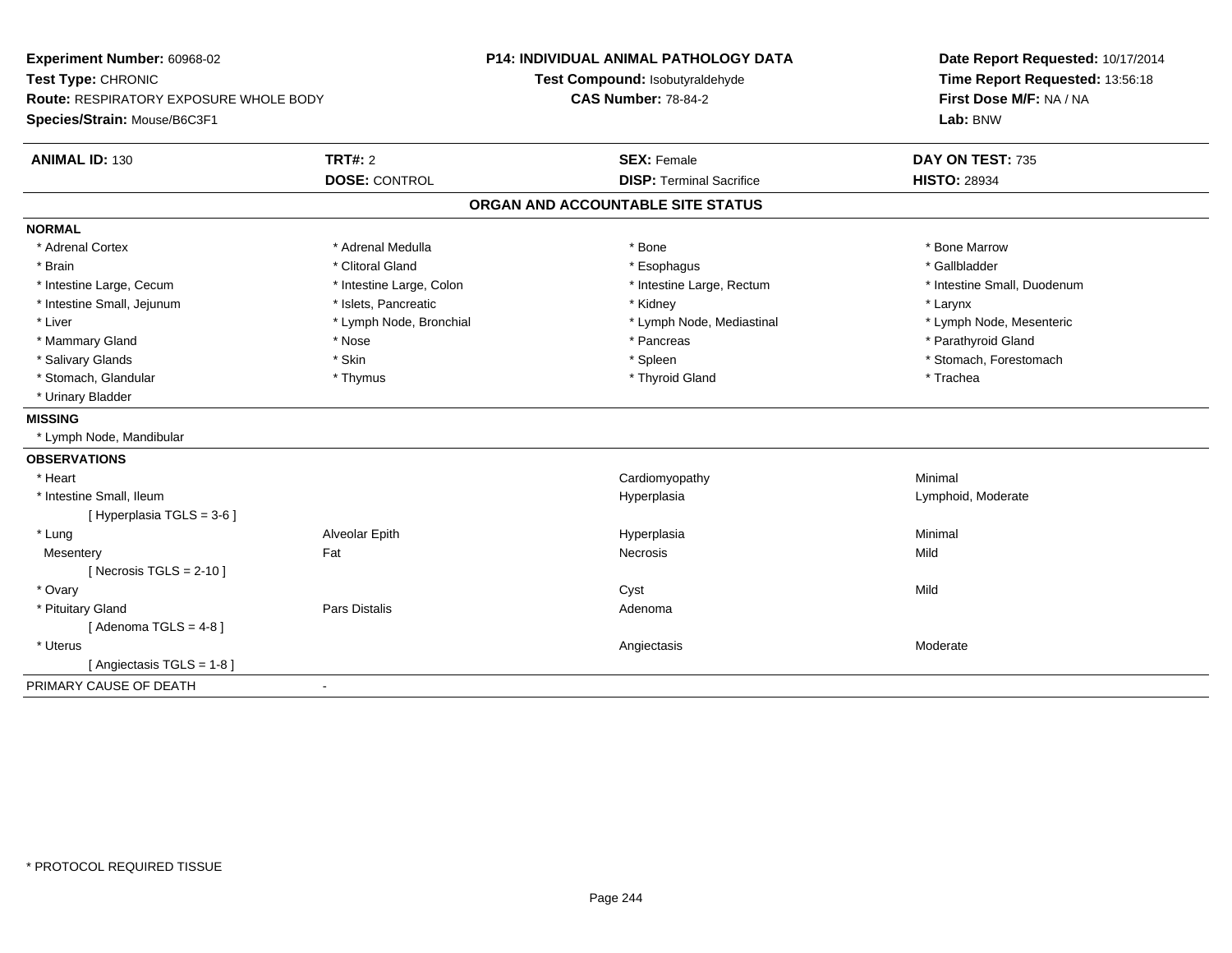| Experiment Number: 60968-02<br>Test Type: CHRONIC<br><b>Route: RESPIRATORY EXPOSURE WHOLE BODY</b><br>Species/Strain: Mouse/B6C3F1 |                                        | <b>P14: INDIVIDUAL ANIMAL PATHOLOGY DATA</b><br>Test Compound: Isobutyraldehyde<br><b>CAS Number: 78-84-2</b> | Date Report Requested: 10/17/2014<br>Time Report Requested: 13:56:18<br>First Dose M/F: NA / NA<br>Lab: BNW |
|------------------------------------------------------------------------------------------------------------------------------------|----------------------------------------|---------------------------------------------------------------------------------------------------------------|-------------------------------------------------------------------------------------------------------------|
| <b>ANIMAL ID: 131</b>                                                                                                              | <b>TRT#: 2</b><br><b>DOSE: CONTROL</b> | <b>SEX: Female</b><br><b>DISP: Natural Death</b>                                                              | DAY ON TEST: 700<br><b>HISTO: 28935</b>                                                                     |
|                                                                                                                                    |                                        | ORGAN AND ACCOUNTABLE SITE STATUS                                                                             |                                                                                                             |
| <b>NORMAL</b>                                                                                                                      |                                        |                                                                                                               |                                                                                                             |
| * Adrenal Cortex                                                                                                                   | * Adrenal Medulla                      | * Bone                                                                                                        | * Bone Marrow                                                                                               |
| * Brain                                                                                                                            | * Clitoral Gland                       | * Esophagus                                                                                                   | * Gallbladder                                                                                               |
| * Heart                                                                                                                            | * Intestine Large, Cecum               | * Intestine Large, Colon                                                                                      | * Intestine Large, Rectum                                                                                   |
| * Intestine Small, Duodenum                                                                                                        | * Intestine Small, Ileum               | * Intestine Small, Jejunum                                                                                    | * Islets, Pancreatic                                                                                        |
| * Larynx                                                                                                                           | * Mammary Gland                        | * Nose                                                                                                        | * Parathyroid Gland                                                                                         |
| * Pituitary Gland                                                                                                                  | * Stomach, Forestomach                 | * Stomach, Glandular                                                                                          | * Thyroid Gland                                                                                             |
| * Trachea                                                                                                                          | * Urinary Bladder                      | * Uterus                                                                                                      |                                                                                                             |
| <b>MISSING</b>                                                                                                                     |                                        |                                                                                                               |                                                                                                             |
| * Lymph Node, Mediastinal                                                                                                          |                                        |                                                                                                               |                                                                                                             |
| <b>OBSERVATIONS</b>                                                                                                                |                                        |                                                                                                               |                                                                                                             |
| * Kidney                                                                                                                           |                                        | Nephropathy                                                                                                   | Mild                                                                                                        |
| $^{\star}$ Liver                                                                                                                   |                                        | <b>Basophilic Focus</b>                                                                                       |                                                                                                             |
|                                                                                                                                    |                                        | Hepatocellular Adenoma                                                                                        | Multiple                                                                                                    |
|                                                                                                                                    |                                        | Lymphoma Malignant                                                                                            |                                                                                                             |
|                                                                                                                                    |                                        | Necrosis                                                                                                      | Marked                                                                                                      |
| [Basophilic Focus TGLS = 2-4]<br>[ Hepatocellular Adenoma TGLS = 3,4-10+11 ]<br>[Necrosis $TGLS = 2-4$ ]                           |                                        |                                                                                                               |                                                                                                             |
| * Lung                                                                                                                             |                                        | Lymphoma Malignant                                                                                            |                                                                                                             |
| [ Lymphoma Malignant TGLS = 3,4-10+11 ]                                                                                            |                                        |                                                                                                               |                                                                                                             |
| * Lymph Node, Bronchial                                                                                                            |                                        | Lymphoma Malignant                                                                                            |                                                                                                             |
| [ Lymphoma Malignant TGLS = 1-4 ]                                                                                                  |                                        |                                                                                                               |                                                                                                             |
| * Lymph Node, Mandibular                                                                                                           |                                        | Lymphoma Malignant                                                                                            |                                                                                                             |
| [ Lymphoma Malignant TGLS = 1-4 ]                                                                                                  |                                        |                                                                                                               |                                                                                                             |
| * Lymph Node, Mesenteric                                                                                                           |                                        | Lymphoma Malignant                                                                                            |                                                                                                             |
| [ Lymphoma Malignant TGLS = 1-4 ]                                                                                                  |                                        |                                                                                                               |                                                                                                             |
| * Ovary                                                                                                                            |                                        | Lymphoma Malignant                                                                                            |                                                                                                             |
| [ Lymphoma Malignant TGLS = 3,4-10+11 ]                                                                                            |                                        |                                                                                                               |                                                                                                             |
| * Pancreas                                                                                                                         |                                        | Lipomatosis                                                                                                   | Moderate                                                                                                    |
| * Salivary Glands                                                                                                                  |                                        | Lymphoma Malignant                                                                                            |                                                                                                             |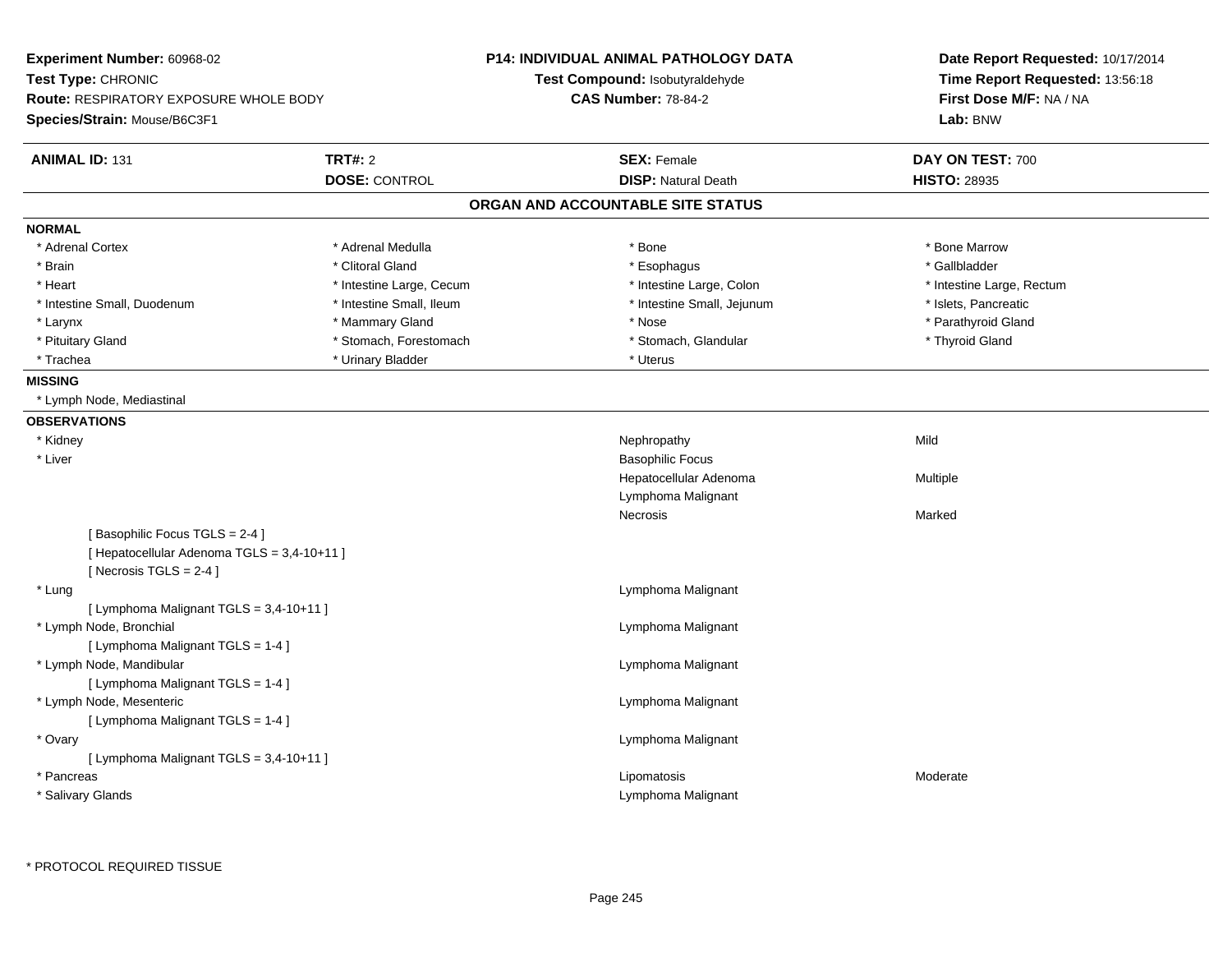| Experiment Number: 60968-02<br><b>Test Type: CHRONIC</b><br><b>Route: RESPIRATORY EXPOSURE WHOLE BODY</b><br>Species/Strain: Mouse/B6C3F1 |                          |                    | <b>P14: INDIVIDUAL ANIMAL PATHOLOGY DATA</b><br><b>Test Compound: Isobutyraldehyde</b><br><b>CAS Number: 78-84-2</b> | Date Report Requested: 10/17/2014<br>Time Report Requested: 13:56:18<br>First Dose M/F: NA / NA<br>Lab: BNW |
|-------------------------------------------------------------------------------------------------------------------------------------------|--------------------------|--------------------|----------------------------------------------------------------------------------------------------------------------|-------------------------------------------------------------------------------------------------------------|
| <b>ANIMAL ID: 131</b>                                                                                                                     | <b>TRT#: 2</b>           |                    | <b>SEX: Female</b>                                                                                                   | DAY ON TEST: 700                                                                                            |
|                                                                                                                                           | <b>DOSE: CONTROL</b>     |                    | <b>DISP: Natural Death</b>                                                                                           | <b>HISTO: 28935</b>                                                                                         |
|                                                                                                                                           |                          |                    | ORGAN AND ACCOUNTABLE SITE STATUS                                                                                    |                                                                                                             |
| * Skin                                                                                                                                    |                          |                    | Lymphoma Malignant                                                                                                   |                                                                                                             |
| [ Lymphoma Malignant TGLS = 5-12 ]                                                                                                        |                          |                    |                                                                                                                      |                                                                                                             |
| * Spleen                                                                                                                                  |                          |                    | Lymphoma Malignant                                                                                                   |                                                                                                             |
| [ Lymphoma Malignant TGLS = 1-4 ]                                                                                                         |                          |                    |                                                                                                                      |                                                                                                             |
| * Thymus                                                                                                                                  |                          |                    | Lymphoma Malignant                                                                                                   |                                                                                                             |
| [ Lymphoma Malignant TGLS = 1-4 ]                                                                                                         |                          |                    |                                                                                                                      |                                                                                                             |
| PRIMARY CAUSE OF DEATH                                                                                                                    | - Lymph Node, Mesenteric | Lymphoma Malignant |                                                                                                                      |                                                                                                             |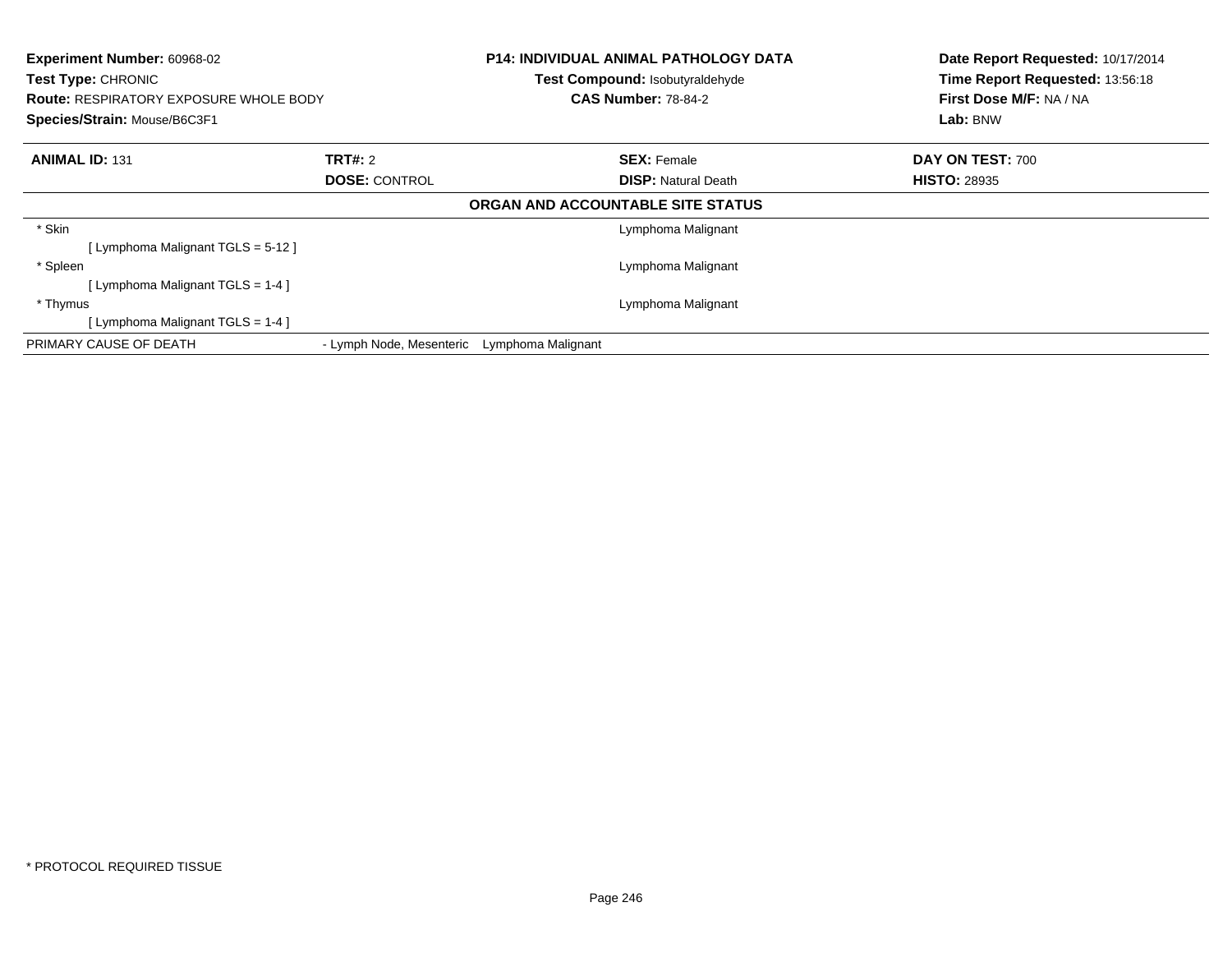| Experiment Number: 60968-02<br>Test Type: CHRONIC |                            | <b>P14: INDIVIDUAL ANIMAL PATHOLOGY DATA</b><br>Test Compound: Isobutyraldehyde |                                 |  | Date Report Requested: 10/17/2014<br>Time Report Requested: 13:56:18 |  |
|---------------------------------------------------|----------------------------|---------------------------------------------------------------------------------|---------------------------------|--|----------------------------------------------------------------------|--|
| <b>Route: RESPIRATORY EXPOSURE WHOLE BODY</b>     |                            | <b>CAS Number: 78-84-2</b>                                                      |                                 |  | First Dose M/F: NA / NA                                              |  |
| Species/Strain: Mouse/B6C3F1                      |                            |                                                                                 |                                 |  | Lab: BNW                                                             |  |
| <b>ANIMAL ID: 132</b>                             | TRT#: 2                    |                                                                                 | <b>SEX: Female</b>              |  | DAY ON TEST: 657                                                     |  |
|                                                   | <b>DOSE: CONTROL</b>       |                                                                                 | <b>DISP:</b> Moribund Sacrifice |  | <b>HISTO: 28936</b>                                                  |  |
|                                                   |                            | ORGAN AND ACCOUNTABLE SITE STATUS                                               |                                 |  |                                                                      |  |
| <b>NORMAL</b>                                     |                            |                                                                                 |                                 |  |                                                                      |  |
| * Adrenal Cortex                                  | * Adrenal Medulla          |                                                                                 | * Bone                          |  | * Bone Marrow                                                        |  |
| * Brain                                           | * Esophagus                |                                                                                 | * Gallbladder                   |  | * Heart                                                              |  |
| * Intestine Large, Cecum                          | * Intestine Large, Colon   |                                                                                 | * Intestine Large, Rectum       |  | * Intestine Small, Duodenum                                          |  |
| * Intestine Small. Ileum                          | * Intestine Small, Jejunum |                                                                                 | * Islets. Pancreatic            |  | * Larynx                                                             |  |
| * Lung                                            | * Lymph Node, Bronchial    |                                                                                 | * Lymph Node, Mandibular        |  | * Lymph Node, Mediastinal                                            |  |
| * Lymph Node, Mesenteric                          | * Mammary Gland            |                                                                                 | * Ovary                         |  | * Pancreas                                                           |  |
| * Parathyroid Gland                               | * Salivary Glands          |                                                                                 | * Skin                          |  | * Spleen                                                             |  |
| * Stomach, Forestomach                            | * Stomach, Glandular       |                                                                                 | * Thymus                        |  | * Thyroid Gland                                                      |  |
| * Trachea                                         | * Urinary Bladder          |                                                                                 |                                 |  |                                                                      |  |
| <b>MISSING</b>                                    |                            |                                                                                 |                                 |  |                                                                      |  |
| * Clitoral Gland                                  |                            |                                                                                 |                                 |  |                                                                      |  |
| <b>OBSERVATIONS</b>                               |                            |                                                                                 |                                 |  |                                                                      |  |
| * Kidney                                          |                            |                                                                                 | Nephropathy                     |  | Minimal                                                              |  |
| * Liver                                           |                            |                                                                                 | <b>Tension Lipidosis</b>        |  |                                                                      |  |
| * Nose                                            | Olfactory Epi              |                                                                                 | Degeneration                    |  | Minimal                                                              |  |
| * Pituitary Gland                                 | Pars Distalis              |                                                                                 | Hyperplasia                     |  | Minimal                                                              |  |
| * Uterus                                          |                            |                                                                                 | Angiectasis                     |  | Minimal                                                              |  |
| [Angiectasis TGLS = 1-8]                          |                            |                                                                                 |                                 |  |                                                                      |  |
| PRIMARY CAUSE OF DEATH                            | - UNCERTAIN                |                                                                                 |                                 |  |                                                                      |  |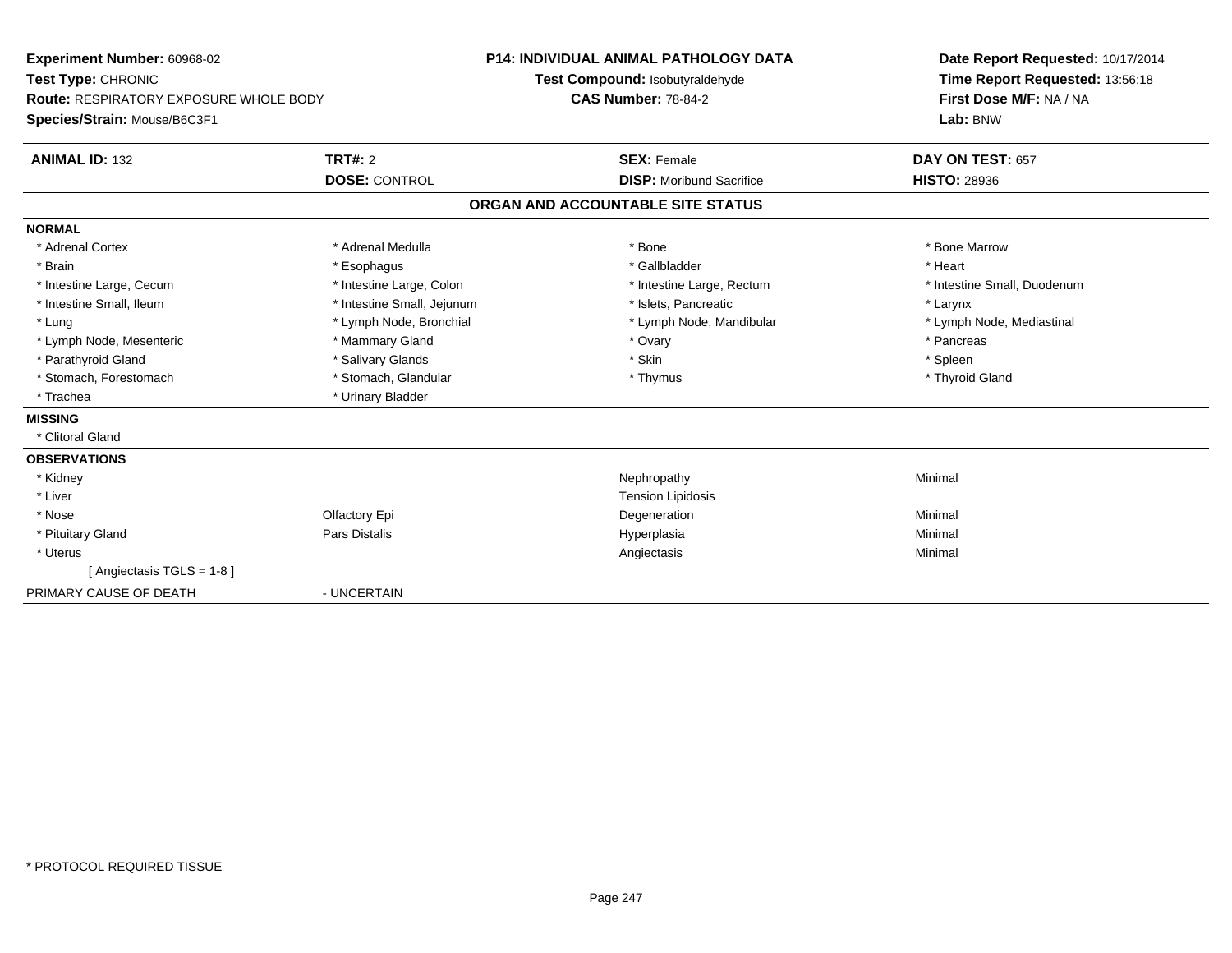| Experiment Number: 60968-02                     |                            |                                 | <b>P14: INDIVIDUAL ANIMAL PATHOLOGY DATA</b> |                     | Date Report Requested: 10/17/2014 |  |  |
|-------------------------------------------------|----------------------------|---------------------------------|----------------------------------------------|---------------------|-----------------------------------|--|--|
| Test Type: CHRONIC                              |                            | Test Compound: Isobutyraldehyde |                                              |                     | Time Report Requested: 13:56:18   |  |  |
| <b>Route: RESPIRATORY EXPOSURE WHOLE BODY</b>   |                            | <b>CAS Number: 78-84-2</b>      |                                              |                     | First Dose M/F: NA / NA           |  |  |
| Species/Strain: Mouse/B6C3F1                    |                            |                                 |                                              |                     | Lab: BNW                          |  |  |
| <b>ANIMAL ID: 133</b>                           | <b>TRT#: 2</b>             |                                 | <b>SEX: Female</b>                           |                     | DAY ON TEST: 639                  |  |  |
|                                                 | <b>DOSE: CONTROL</b>       |                                 | <b>DISP:</b> Moribund Sacrifice              | <b>HISTO: 28937</b> |                                   |  |  |
|                                                 |                            |                                 | ORGAN AND ACCOUNTABLE SITE STATUS            |                     |                                   |  |  |
| <b>NORMAL</b>                                   |                            |                                 |                                              |                     |                                   |  |  |
| * Adrenal Medulla                               | * Bone                     |                                 | * Bone Marrow                                | * Brain             |                                   |  |  |
| * Clitoral Gland                                | * Esophagus                |                                 | * Gallbladder                                | * Heart             |                                   |  |  |
| * Intestine Large, Cecum                        | * Intestine Large, Colon   |                                 | * Intestine Large, Rectum                    |                     | * Intestine Small, Duodenum       |  |  |
| * Intestine Small. Ileum                        | * Intestine Small, Jejunum | * Larynx                        |                                              |                     | * Lymph Node, Mesenteric          |  |  |
| * Mammary Gland                                 | * Nose                     | * Ovary                         |                                              | * Pancreas          |                                   |  |  |
| * Parathyroid Gland                             | * Salivary Glands          |                                 | * Skin                                       | * Spleen            |                                   |  |  |
| * Stomach, Forestomach                          | * Stomach, Glandular       |                                 | * Thyroid Gland                              | * Trachea           |                                   |  |  |
| * Urinary Bladder                               | * Uterus                   |                                 |                                              |                     |                                   |  |  |
| <b>MISSING</b>                                  |                            |                                 |                                              |                     |                                   |  |  |
| * Lymph Node, Bronchial                         | * Lymph Node, Mandibular   |                                 | * Lymph Node, Mediastinal                    | * Thymus            |                                   |  |  |
| <b>OBSERVATIONS</b>                             |                            |                                 |                                              |                     |                                   |  |  |
| * Adrenal Cortex                                |                            |                                 | Hyperplasia                                  | Minimal             |                                   |  |  |
| * Islets, Pancreatic                            |                            |                                 | Adenoma                                      |                     |                                   |  |  |
| * Kidney                                        |                            |                                 | Amyloid Deposition                           | Mild                |                                   |  |  |
|                                                 |                            |                                 | Nephropathy                                  | Mild                |                                   |  |  |
| Note: Congo red stain was negative for amyloid. |                            |                                 |                                              |                     |                                   |  |  |
| * Liver                                         |                            |                                 | <b>Tension Lipidosis</b>                     |                     |                                   |  |  |
| * Lung                                          | Alveolus                   |                                 | <b>Infiltration Cellular</b>                 | Histiocyte, Minimal |                                   |  |  |
| * Pituitary Gland                               | Pars Distalis              |                                 | Hyperplasia                                  | Minimal             |                                   |  |  |
| PRIMARY CAUSE OF DEATH                          | - UNCERTAIN                |                                 |                                              |                     |                                   |  |  |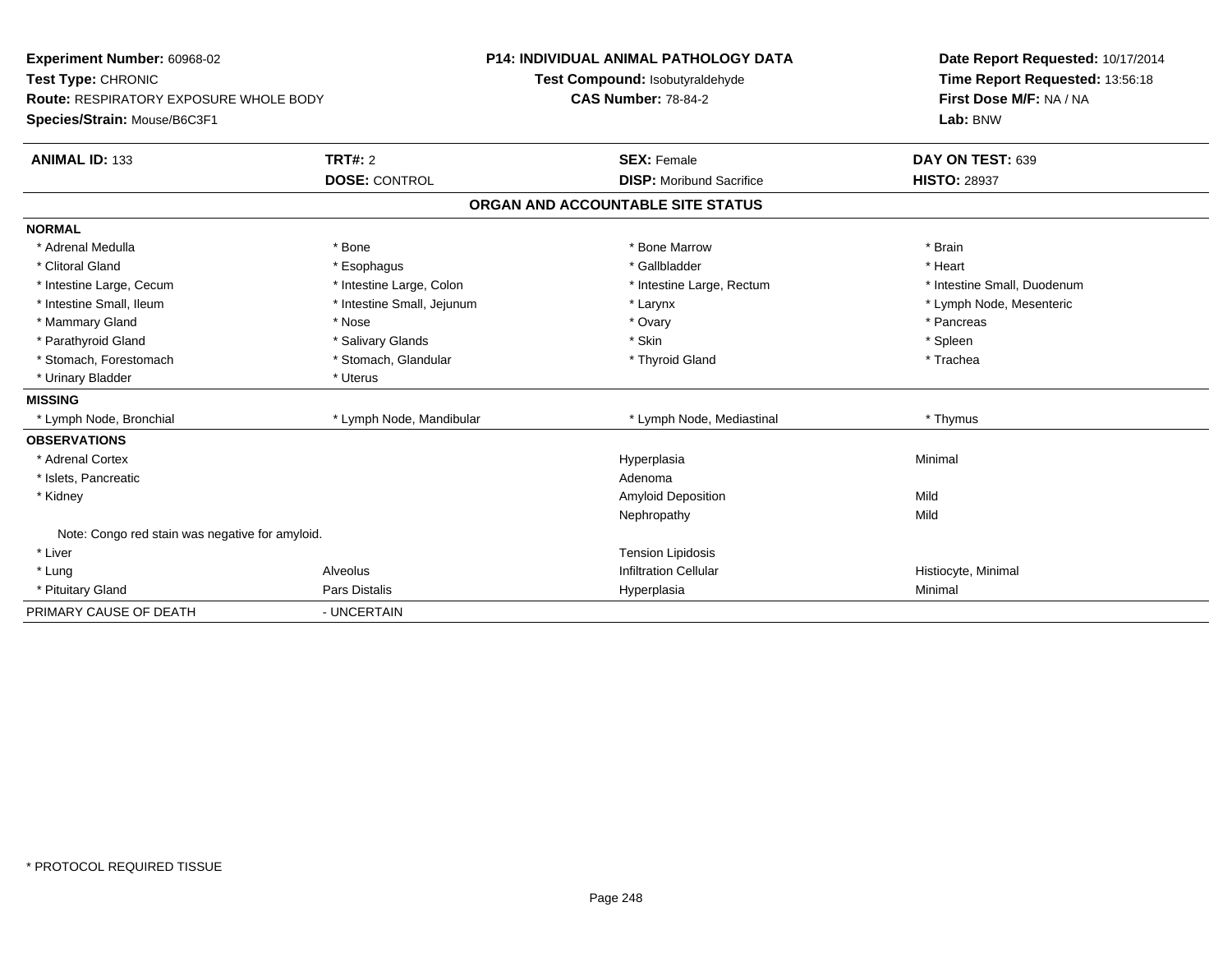| Experiment Number: 60968-02            |                          | P14: INDIVIDUAL ANIMAL PATHOLOGY DATA | Date Report Requested: 10/17/2014                          |  |
|----------------------------------------|--------------------------|---------------------------------------|------------------------------------------------------------|--|
| Test Type: CHRONIC                     |                          | Test Compound: Isobutyraldehyde       | Time Report Requested: 13:56:18<br>First Dose M/F: NA / NA |  |
| Route: RESPIRATORY EXPOSURE WHOLE BODY |                          | <b>CAS Number: 78-84-2</b>            |                                                            |  |
| Species/Strain: Mouse/B6C3F1           |                          |                                       | Lab: BNW                                                   |  |
| <b>ANIMAL ID: 134</b>                  | <b>TRT#: 2</b>           | <b>SEX: Female</b>                    | DAY ON TEST: 533                                           |  |
|                                        | <b>DOSE: CONTROL</b>     | <b>DISP:</b> Moribund Sacrifice       | <b>HISTO: 28938</b>                                        |  |
|                                        |                          | ORGAN AND ACCOUNTABLE SITE STATUS     |                                                            |  |
| <b>NORMAL</b>                          |                          |                                       |                                                            |  |
| * Adrenal Medulla                      | * Bone                   | * Bone Marrow                         | * Esophagus                                                |  |
| * Gallbladder                          | * Intestine Large, Cecum | * Intestine Large, Colon              | * Intestine Large, Rectum                                  |  |
| * Intestine Small, Duodenum            | * Intestine Small, Ileum | * Intestine Small, Jejunum            | * Islets, Pancreatic                                       |  |
| * Larynx                               | * Mammary Gland          | * Nose                                | * Salivary Glands                                          |  |
| * Skin                                 | * Stomach, Glandular     | * Thyroid Gland                       | * Trachea                                                  |  |
| <b>MISSING</b>                         |                          |                                       |                                                            |  |
| * Clitoral Gland                       | * Lymph Node, Mandibular | * Lymph Node, Mediastinal             | * Parathyroid Gland                                        |  |
| * Thymus                               |                          |                                       |                                                            |  |
| <b>OBSERVATIONS</b>                    |                          |                                       |                                                            |  |
| * Adrenal Cortex                       |                          | Lymphoma Malignant                    |                                                            |  |
| [ Lymphoma Malignant TGLS = 3-4 ]      |                          |                                       |                                                            |  |
| * Brain                                |                          | Lymphoma Malignant                    |                                                            |  |
| [ Lymphoma Malignant TGLS = 1-1 ]      |                          |                                       |                                                            |  |
| * Heart                                |                          | Lymphoma Malignant                    |                                                            |  |
| [ Lymphoma Malignant TGLS = 1-1 ]      |                          |                                       |                                                            |  |
| * Kidney                               |                          | Lymphoma Malignant                    |                                                            |  |
| [ Lymphoma Malignant TGLS = 5-5 ]      |                          |                                       |                                                            |  |
| * Liver                                |                          | Lymphoma Malignant                    |                                                            |  |
|                                        |                          | Necrosis                              | Moderate                                                   |  |
| [ Lymphoma Malignant TGLS = 7-4 ]      |                          |                                       |                                                            |  |
| * Lung                                 |                          | Lymphoma Malignant                    |                                                            |  |
| Lymph Node                             | <b>Iliac</b>             | Lymphoma Malignant                    |                                                            |  |
| [ Lymphoma Malignant TGLS = 6-10 ]     |                          |                                       |                                                            |  |
| * Lymph Node, Bronchial                |                          | Lymphoma Malignant                    |                                                            |  |
| [ Lymphoma Malignant TGLS = 3-4 ]      |                          |                                       |                                                            |  |
| * Lymph Node, Mesenteric               |                          | Lymphoma Malignant                    |                                                            |  |
| [ Lymphoma Malignant TGLS = 3-4 ]      |                          |                                       |                                                            |  |
| * Ovary                                |                          | Cyst                                  | Minimal                                                    |  |
|                                        |                          | Lymphoma Malignant                    |                                                            |  |
| [ Lymphoma Malignant TGLS = 2-7 ]      |                          |                                       |                                                            |  |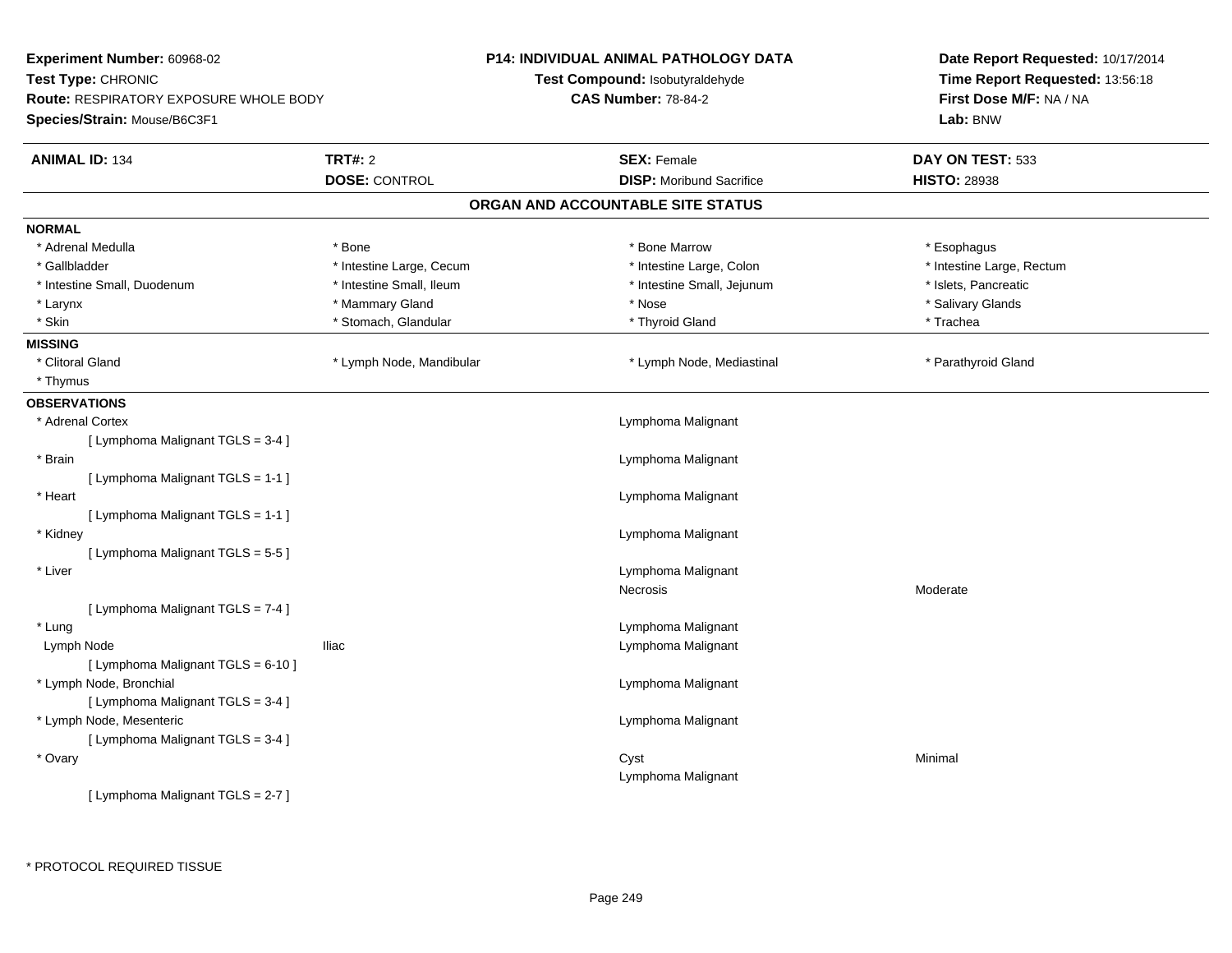| <b>Experiment Number: 60968-02</b><br><b>Test Type: CHRONIC</b><br><b>Route: RESPIRATORY EXPOSURE WHOLE BODY</b><br>Species/Strain: Mouse/B6C3F1 |                        | <b>P14: INDIVIDUAL ANIMAL PATHOLOGY DATA</b><br><b>Test Compound: Isobutyraldehyde</b><br><b>CAS Number: 78-84-2</b> |                                   | Date Report Requested: 10/17/2014<br>Time Report Requested: 13:56:18<br>First Dose M/F: NA / NA<br>Lab: BNW |
|--------------------------------------------------------------------------------------------------------------------------------------------------|------------------------|----------------------------------------------------------------------------------------------------------------------|-----------------------------------|-------------------------------------------------------------------------------------------------------------|
| <b>ANIMAL ID: 134</b>                                                                                                                            | <b>TRT#: 2</b>         |                                                                                                                      | <b>SEX: Female</b>                | DAY ON TEST: 533                                                                                            |
|                                                                                                                                                  | <b>DOSE: CONTROL</b>   |                                                                                                                      | <b>DISP:</b> Moribund Sacrifice   | <b>HISTO: 28938</b>                                                                                         |
|                                                                                                                                                  |                        |                                                                                                                      | ORGAN AND ACCOUNTABLE SITE STATUS |                                                                                                             |
| * Pancreas                                                                                                                                       |                        |                                                                                                                      | Lymphoma Malignant                |                                                                                                             |
| * Pituitary Gland                                                                                                                                | Pars Distalis          |                                                                                                                      | Adenoma                           |                                                                                                             |
| * Spleen                                                                                                                                         |                        |                                                                                                                      | Lymphoma Malignant                |                                                                                                             |
| [Lymphoma Malignant TGLS = $3-4$ ]                                                                                                               |                        |                                                                                                                      |                                   |                                                                                                             |
| * Stomach. Forestomach                                                                                                                           |                        |                                                                                                                      | Lymphoma Malignant                |                                                                                                             |
| [ Lymphoma Malignant TGLS = 3-4 ]                                                                                                                |                        |                                                                                                                      |                                   |                                                                                                             |
| * Urinary Bladder                                                                                                                                |                        |                                                                                                                      | Lymphoma Malignant                |                                                                                                             |
| [ Lymphoma Malignant $TGLS = 3-4$ ]                                                                                                              |                        |                                                                                                                      |                                   |                                                                                                             |
| * Uterus                                                                                                                                         |                        |                                                                                                                      | Lymphoma Malignant                |                                                                                                             |
| [Lymphoma Malignant TGLS = 3-4]                                                                                                                  |                        |                                                                                                                      |                                   |                                                                                                             |
| PRIMARY CAUSE OF DEATH                                                                                                                           | - Stomach, Forestomach | Lymphoma Malignant                                                                                                   |                                   |                                                                                                             |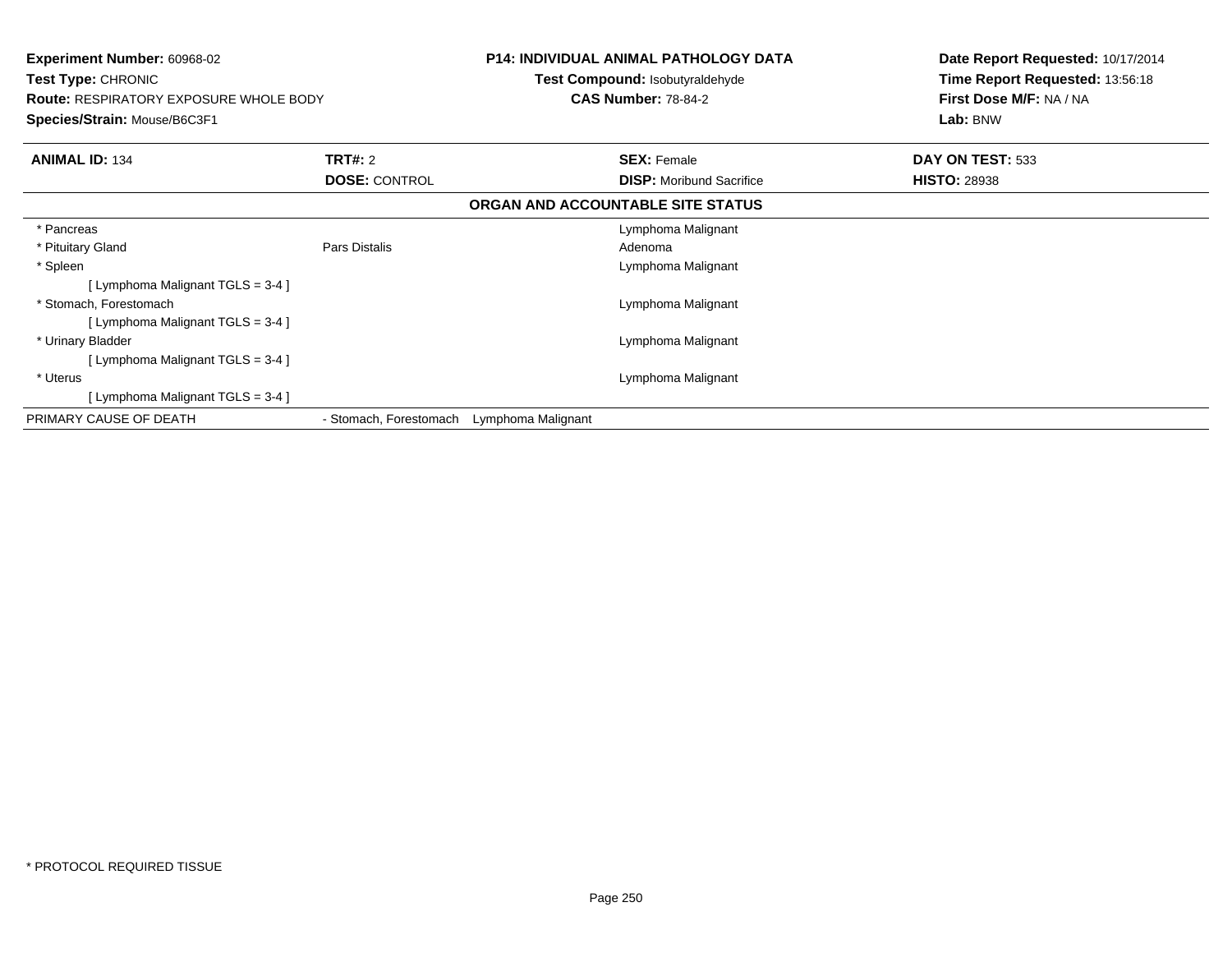| Experiment Number: 60968-02<br>Test Type: CHRONIC<br>Route: RESPIRATORY EXPOSURE WHOLE BODY<br>Species/Strain: Mouse/B6C3F1 |                            | <b>P14: INDIVIDUAL ANIMAL PATHOLOGY DATA</b><br>Test Compound: Isobutyraldehyde<br><b>CAS Number: 78-84-2</b> | Date Report Requested: 10/17/2014<br>Time Report Requested: 13:56:18<br>First Dose M/F: NA / NA<br>Lab: BNW |  |
|-----------------------------------------------------------------------------------------------------------------------------|----------------------------|---------------------------------------------------------------------------------------------------------------|-------------------------------------------------------------------------------------------------------------|--|
|                                                                                                                             |                            |                                                                                                               |                                                                                                             |  |
| <b>ANIMAL ID: 135</b>                                                                                                       | <b>TRT#: 2</b>             | <b>SEX: Female</b>                                                                                            | DAY ON TEST: 737                                                                                            |  |
|                                                                                                                             | <b>DOSE: CONTROL</b>       | <b>DISP: Terminal Sacrifice</b>                                                                               | <b>HISTO: 28939</b>                                                                                         |  |
|                                                                                                                             |                            | ORGAN AND ACCOUNTABLE SITE STATUS                                                                             |                                                                                                             |  |
| <b>NORMAL</b>                                                                                                               |                            |                                                                                                               |                                                                                                             |  |
| * Adrenal Cortex                                                                                                            | * Adrenal Medulla          | * Bone                                                                                                        | * Bone Marrow                                                                                               |  |
| * Brain                                                                                                                     | * Clitoral Gland           | * Esophagus                                                                                                   | * Gallbladder                                                                                               |  |
| * Intestine Large, Cecum                                                                                                    | * Intestine Large, Colon   | * Intestine Large, Rectum                                                                                     | * Intestine Small, Duodenum                                                                                 |  |
| * Intestine Small, Ileum                                                                                                    | * Intestine Small, Jejunum | * Islets, Pancreatic                                                                                          | * Larynx                                                                                                    |  |
| * Lung                                                                                                                      | * Lymph Node, Bronchial    | * Lymph Node, Mesenteric                                                                                      | * Mammary Gland                                                                                             |  |
| * Nose                                                                                                                      | * Ovary                    | * Pancreas                                                                                                    | * Parathyroid Gland                                                                                         |  |
| * Salivary Glands                                                                                                           | * Skin                     | * Stomach, Forestomach                                                                                        | * Stomach, Glandular                                                                                        |  |
| * Thymus                                                                                                                    | * Trachea                  | * Urinary Bladder                                                                                             |                                                                                                             |  |
| <b>MISSING</b>                                                                                                              |                            |                                                                                                               |                                                                                                             |  |
| * Lymph Node, Mandibular                                                                                                    | * Lymph Node, Mediastinal  |                                                                                                               |                                                                                                             |  |
| <b>OBSERVATIONS</b>                                                                                                         |                            |                                                                                                               |                                                                                                             |  |
| * Heart                                                                                                                     |                            | Cardiomyopathy                                                                                                | Minimal                                                                                                     |  |
| * Kidney                                                                                                                    |                            | Nephropathy                                                                                                   | Minimal                                                                                                     |  |
| * Liver                                                                                                                     |                            | Hepatocellular Adenoma                                                                                        |                                                                                                             |  |
| [ Hepatocellular Adenoma TGLS = 3-4 ]                                                                                       |                            |                                                                                                               |                                                                                                             |  |
| * Pituitary Gland                                                                                                           | Pars Distalis              | Adenoma                                                                                                       |                                                                                                             |  |
| * Spleen                                                                                                                    |                            | Hyperplasia                                                                                                   | Lymphoid, Mild                                                                                              |  |
| [Hyperplasia TGLS = $2-4$ ]                                                                                                 |                            |                                                                                                               |                                                                                                             |  |
| * Thyroid Gland                                                                                                             | <b>Follicular Cel</b>      | Hyperplasia                                                                                                   | Minimal                                                                                                     |  |
| * Uterus                                                                                                                    |                            | Hydrometra                                                                                                    | Moderate                                                                                                    |  |
| [Hydrometra TGLS = 1-8]                                                                                                     |                            |                                                                                                               |                                                                                                             |  |
| PRIMARY CAUSE OF DEATH                                                                                                      | $\blacksquare$             |                                                                                                               |                                                                                                             |  |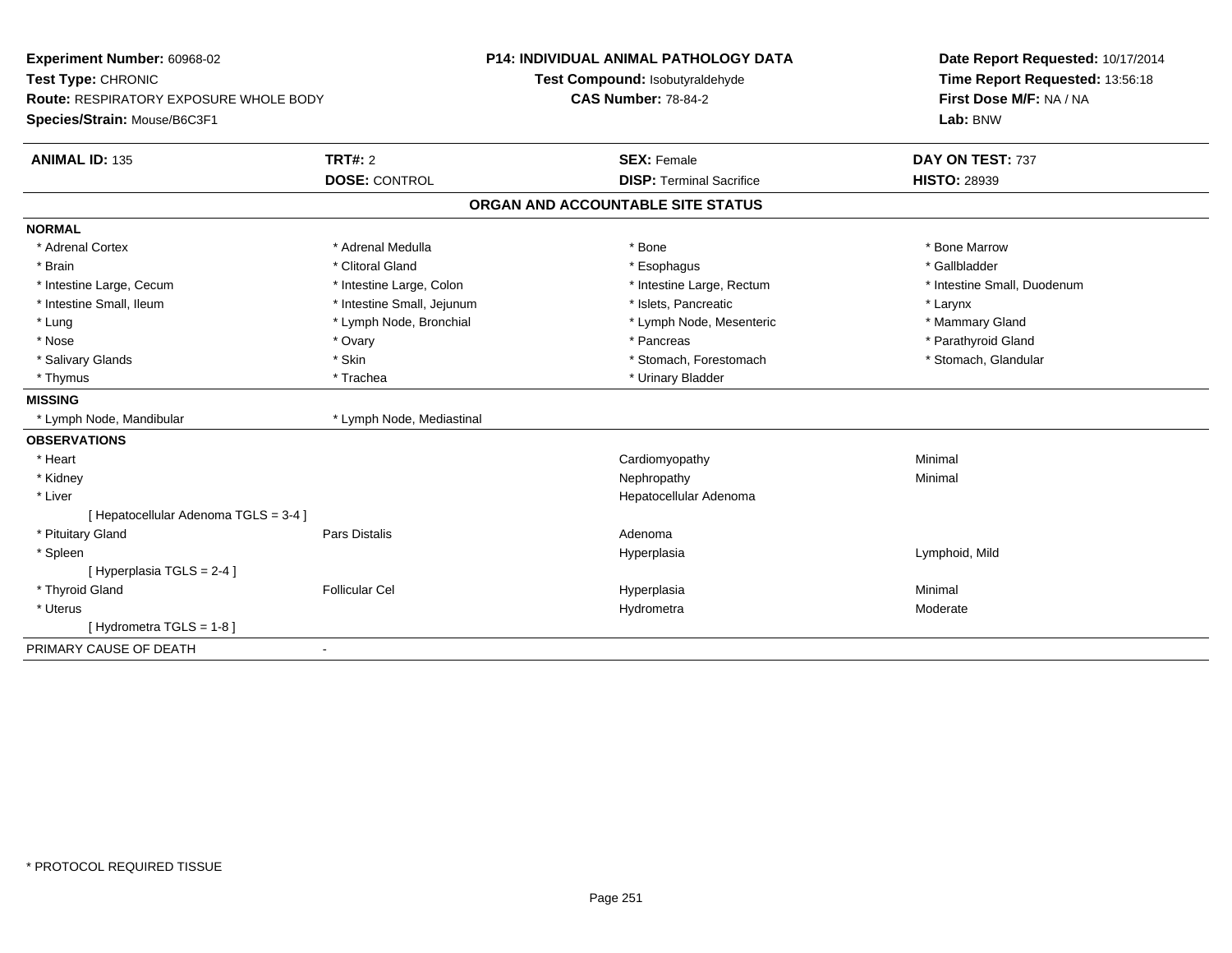| Experiment Number: 60968-02                   |                          | <b>P14: INDIVIDUAL ANIMAL PATHOLOGY DATA</b> |                                 | Date Report Requested: 10/17/2014 |
|-----------------------------------------------|--------------------------|----------------------------------------------|---------------------------------|-----------------------------------|
| Test Type: CHRONIC                            |                          | Test Compound: Isobutyraldehyde              |                                 | Time Report Requested: 13:56:18   |
| <b>Route: RESPIRATORY EXPOSURE WHOLE BODY</b> |                          | <b>CAS Number: 78-84-2</b>                   |                                 | First Dose M/F: NA / NA           |
| Species/Strain: Mouse/B6C3F1                  |                          |                                              |                                 | Lab: BNW                          |
| <b>ANIMAL ID: 136</b>                         | <b>TRT#: 2</b>           |                                              | <b>SEX: Female</b>              | DAY ON TEST: 737                  |
|                                               | <b>DOSE: CONTROL</b>     |                                              | <b>DISP: Terminal Sacrifice</b> | <b>HISTO: 28940</b>               |
|                                               |                          | ORGAN AND ACCOUNTABLE SITE STATUS            |                                 |                                   |
| <b>NORMAL</b>                                 |                          |                                              |                                 |                                   |
| * Adrenal Cortex                              | * Adrenal Medulla        | * Bone                                       |                                 | * Bone Marrow                     |
| * Brain                                       | * Clitoral Gland         |                                              | * Esophagus                     | * Gallbladder                     |
| * Heart                                       | * Intestine Large, Cecum |                                              | * Intestine Large, Colon        | * Intestine Large, Rectum         |
| * Intestine Small, Duodenum                   | * Intestine Small, Ileum |                                              | * Intestine Small, Jejunum      | * Islets, Pancreatic              |
| * Larynx                                      | * Liver                  | * Lung                                       |                                 | * Lymph Node, Mandibular          |
| * Mammary Gland                               | * Nose                   |                                              | * Pancreas                      | * Parathyroid Gland               |
| * Pituitary Gland                             | * Salivary Glands        | * Skin                                       |                                 | * Stomach, Forestomach            |
| * Stomach, Glandular                          | * Thymus                 | * Trachea                                    |                                 | * Uterus                          |
| <b>OBSERVATIONS</b>                           |                          |                                              |                                 |                                   |
| * Kidney                                      |                          |                                              | Lymphoma Malignant              |                                   |
| [ Lymphoma Malignant TGLS = 1-8 ]             |                          |                                              |                                 |                                   |
| * Lymph Node, Bronchial                       |                          |                                              | Lymphoma Malignant              |                                   |
| * Lymph Node, Mediastinal                     |                          |                                              | Lymphoma Malignant              |                                   |
| * Lymph Node, Mesenteric                      |                          |                                              | Lymphoma Malignant              |                                   |
| * Ovary                                       |                          | Cyst                                         |                                 | Mild                              |
| * Spleen                                      |                          |                                              | Lymphoma Malignant              |                                   |
| [ Lymphoma Malignant TGLS = 1-4 ]             |                          |                                              |                                 |                                   |
| * Thyroid Gland                               | <b>Follicular Cel</b>    | Hyperplasia                                  |                                 | Minimal                           |
| * Urinary Bladder                             |                          |                                              | Lymphoma Malignant              |                                   |
| PRIMARY CAUSE OF DEATH                        |                          |                                              |                                 |                                   |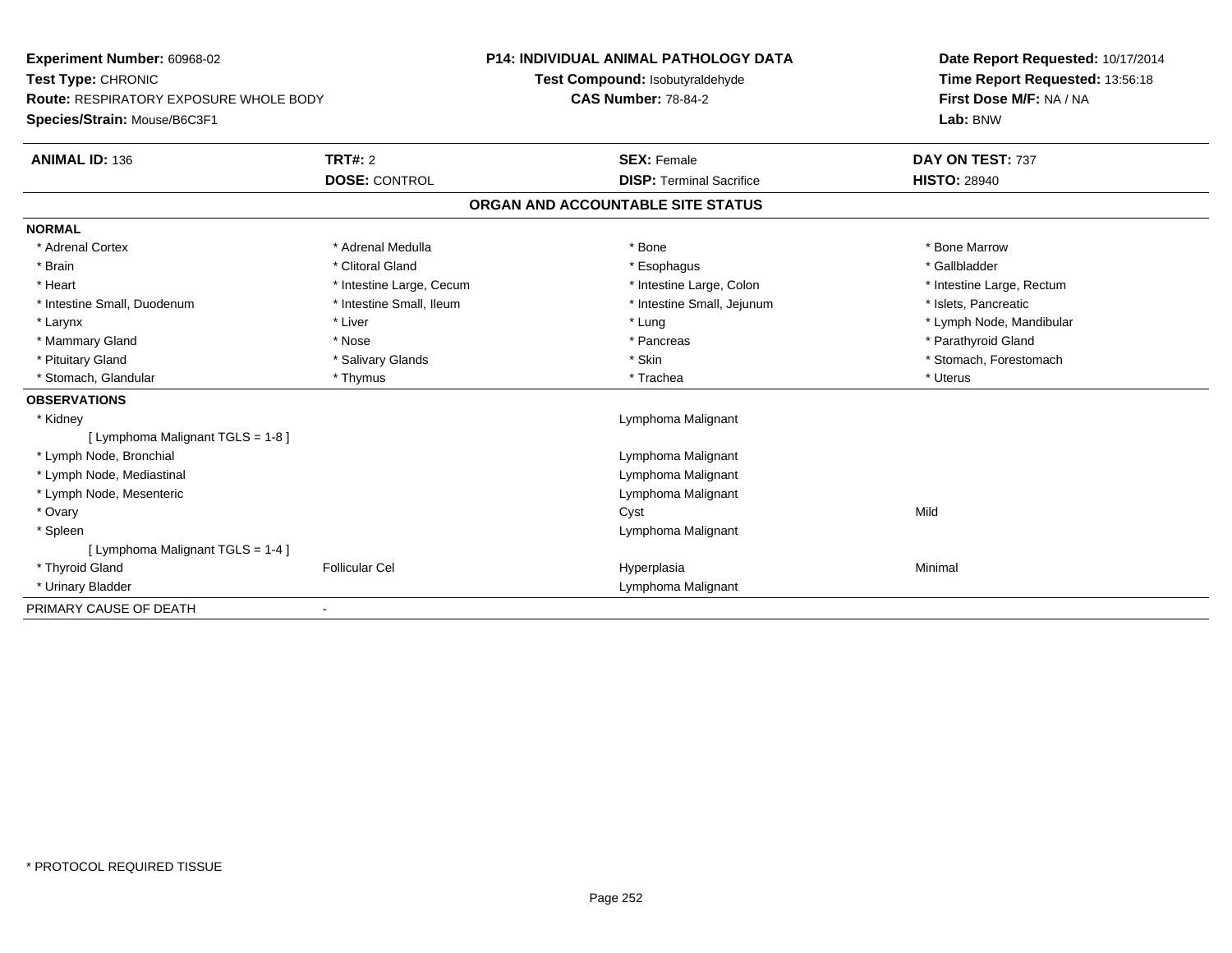| Experiment Number: 60968-02<br>Test Type: CHRONIC<br><b>Route: RESPIRATORY EXPOSURE WHOLE BODY</b><br>Species/Strain: Mouse/B6C3F1 |                            | <b>P14: INDIVIDUAL ANIMAL PATHOLOGY DATA</b><br>Test Compound: Isobutyraldehyde<br><b>CAS Number: 78-84-2</b> |                                 | Date Report Requested: 10/17/2014<br>Time Report Requested: 13:56:18<br>First Dose M/F: NA / NA<br>Lab: BNW |  |
|------------------------------------------------------------------------------------------------------------------------------------|----------------------------|---------------------------------------------------------------------------------------------------------------|---------------------------------|-------------------------------------------------------------------------------------------------------------|--|
| <b>ANIMAL ID: 137</b>                                                                                                              | TRT#: 2                    |                                                                                                               | <b>SEX: Female</b>              | DAY ON TEST: 737                                                                                            |  |
|                                                                                                                                    | <b>DOSE: CONTROL</b>       |                                                                                                               | <b>DISP: Terminal Sacrifice</b> | <b>HISTO: 28941</b>                                                                                         |  |
|                                                                                                                                    |                            | ORGAN AND ACCOUNTABLE SITE STATUS                                                                             |                                 |                                                                                                             |  |
| <b>NORMAL</b>                                                                                                                      |                            |                                                                                                               |                                 |                                                                                                             |  |
| * Adrenal Cortex                                                                                                                   | * Adrenal Medulla          |                                                                                                               | * Bone                          | * Bone Marrow                                                                                               |  |
| * Brain                                                                                                                            | * Clitoral Gland           |                                                                                                               | * Esophagus                     | * Heart                                                                                                     |  |
| * Intestine Large, Cecum                                                                                                           | * Intestine Large, Colon   |                                                                                                               | * Intestine Large, Rectum       | * Intestine Small, Duodenum                                                                                 |  |
| * Intestine Small, Ileum                                                                                                           | * Intestine Small, Jejunum |                                                                                                               | * Islets, Pancreatic            | * Kidney                                                                                                    |  |
| * Larynx                                                                                                                           | * Liver                    |                                                                                                               | * Lung                          | * Lymph Node, Bronchial                                                                                     |  |
| * Lymph Node, Mandibular                                                                                                           | * Lymph Node, Mediastinal  |                                                                                                               | * Lymph Node, Mesenteric        | * Mammary Gland                                                                                             |  |
| * Nose                                                                                                                             | * Ovary                    |                                                                                                               | * Pancreas                      | * Parathyroid Gland                                                                                         |  |
| * Salivary Glands                                                                                                                  | * Skin                     |                                                                                                               | * Spleen                        | * Stomach, Forestomach                                                                                      |  |
| * Stomach, Glandular                                                                                                               | * Thymus                   |                                                                                                               | * Trachea                       | * Urinary Bladder                                                                                           |  |
| * Uterus                                                                                                                           |                            |                                                                                                               |                                 |                                                                                                             |  |
| <b>MISSING</b>                                                                                                                     |                            |                                                                                                               |                                 |                                                                                                             |  |
| * Gallbladder                                                                                                                      |                            |                                                                                                               |                                 |                                                                                                             |  |
| <b>OBSERVATIONS</b>                                                                                                                |                            |                                                                                                               |                                 |                                                                                                             |  |
| * Pituitary Gland                                                                                                                  | <b>Pars Distalis</b>       |                                                                                                               | Hyperplasia                     | Mild                                                                                                        |  |
| * Thyroid Gland                                                                                                                    | <b>Follicular Cel</b>      |                                                                                                               | Hyperplasia                     | Mild                                                                                                        |  |
| PRIMARY CAUSE OF DEATH                                                                                                             |                            |                                                                                                               |                                 |                                                                                                             |  |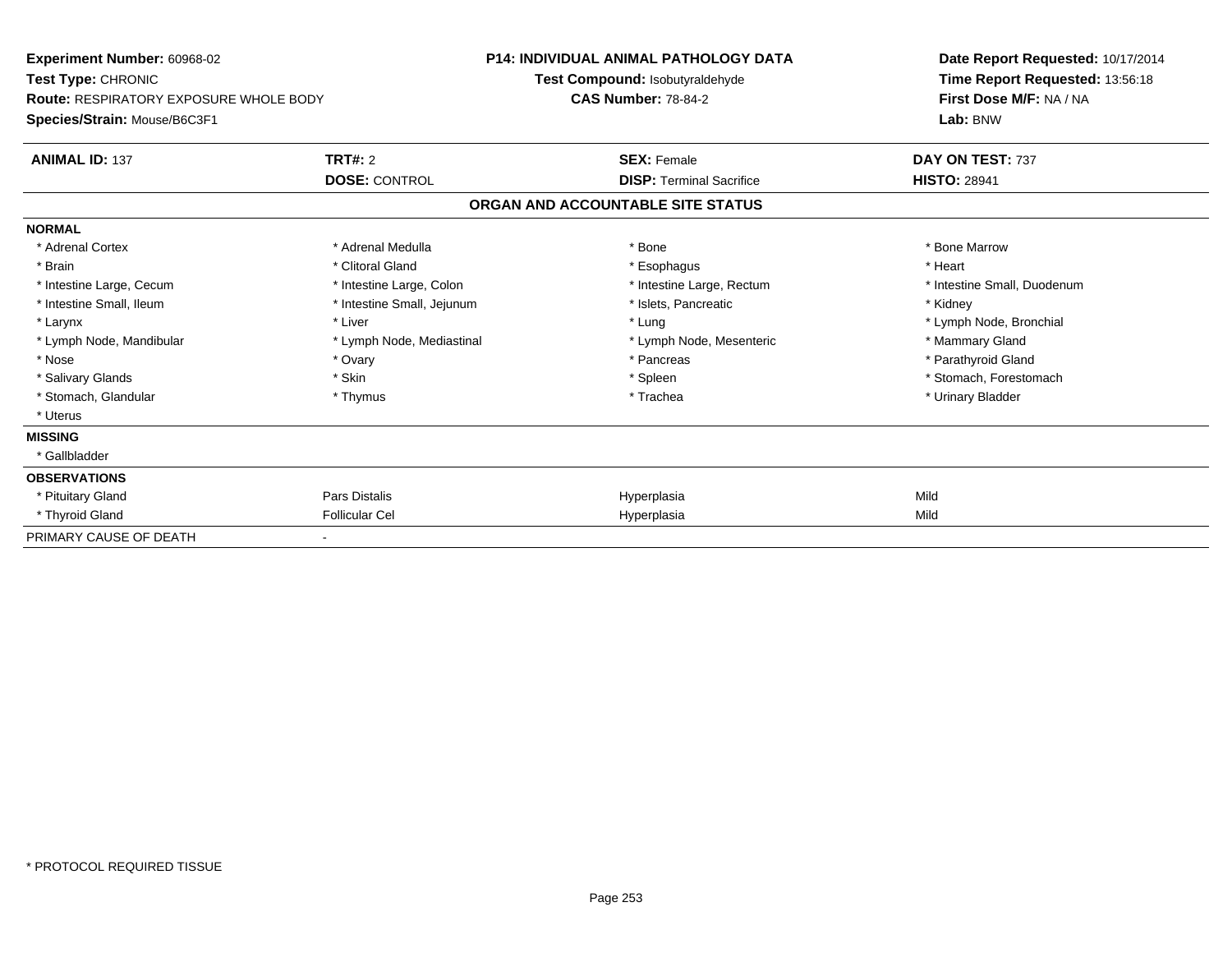| Experiment Number: 60968-02<br>Test Type: CHRONIC<br><b>Route: RESPIRATORY EXPOSURE WHOLE BODY</b><br>Species/Strain: Mouse/B6C3F1 |                                  | <b>P14: INDIVIDUAL ANIMAL PATHOLOGY DATA</b><br>Test Compound: Isobutyraldehyde<br><b>CAS Number: 78-84-2</b> | Date Report Requested: 10/17/2014<br>Time Report Requested: 13:56:18<br>First Dose M/F: NA / NA<br>Lab: BNW |  |
|------------------------------------------------------------------------------------------------------------------------------------|----------------------------------|---------------------------------------------------------------------------------------------------------------|-------------------------------------------------------------------------------------------------------------|--|
| <b>ANIMAL ID: 138</b>                                                                                                              | <b>TRT#: 2</b>                   | <b>SEX: Female</b>                                                                                            | DAY ON TEST: 543                                                                                            |  |
|                                                                                                                                    | <b>DOSE: CONTROL</b>             | <b>DISP: Natural Death</b>                                                                                    | <b>HISTO: 28942</b>                                                                                         |  |
|                                                                                                                                    |                                  | ORGAN AND ACCOUNTABLE SITE STATUS                                                                             |                                                                                                             |  |
| <b>NORMAL</b>                                                                                                                      |                                  |                                                                                                               |                                                                                                             |  |
| * Adrenal Cortex                                                                                                                   | * Adrenal Medulla                | * Bone                                                                                                        | * Bone Marrow                                                                                               |  |
| * Brain                                                                                                                            | * Clitoral Gland                 | * Esophagus                                                                                                   | * Intestine Large, Cecum                                                                                    |  |
| * Intestine Large, Colon                                                                                                           | * Intestine Large, Rectum        | * Intestine Small, Ileum                                                                                      | * Intestine Small, Jejunum                                                                                  |  |
| * Islets, Pancreatic                                                                                                               | * Kidney                         | * Larynx                                                                                                      | * Lymph Node, Bronchial                                                                                     |  |
| * Lymph Node, Mandibular                                                                                                           | * Lymph Node, Mesenteric         | * Mammary Gland                                                                                               | * Nose                                                                                                      |  |
| * Ovary                                                                                                                            | * Parathyroid Gland              | * Pituitary Gland                                                                                             | * Salivary Glands                                                                                           |  |
| * Skin                                                                                                                             | * Stomach, Forestomach           | * Stomach, Glandular                                                                                          | * Thymus                                                                                                    |  |
| * Thyroid Gland                                                                                                                    | * Trachea                        | * Urinary Bladder                                                                                             | * Uterus                                                                                                    |  |
| <b>MISSING</b>                                                                                                                     |                                  |                                                                                                               |                                                                                                             |  |
| * Lymph Node, Mediastinal                                                                                                          |                                  |                                                                                                               |                                                                                                             |  |
| <b>AUTO PRECLUDES DIAG.</b>                                                                                                        |                                  |                                                                                                               |                                                                                                             |  |
| * Gallbladder                                                                                                                      | * Intestine Small, Duodenum      |                                                                                                               |                                                                                                             |  |
| <b>OBSERVATIONS</b>                                                                                                                |                                  |                                                                                                               |                                                                                                             |  |
| * Heart                                                                                                                            |                                  | Cardiomyopathy                                                                                                | Minimal                                                                                                     |  |
| * Liver                                                                                                                            |                                  | Hepatocellular Carcinoma                                                                                      |                                                                                                             |  |
|                                                                                                                                    |                                  | Necrosis                                                                                                      | Marked                                                                                                      |  |
| [ Hepatocellular Carcinoma TGLS = 3-10 ]                                                                                           |                                  |                                                                                                               |                                                                                                             |  |
| [Necrosis TGLS = $2-4$ ]                                                                                                           |                                  |                                                                                                               |                                                                                                             |  |
| * Lung                                                                                                                             |                                  | Alveolar/Bronchiolar Carcinoma                                                                                |                                                                                                             |  |
|                                                                                                                                    |                                  | Hepatocellular Carcinoma                                                                                      | Metastatic (Liver)                                                                                          |  |
| [ Alveolar/Bronchiolar Carcinoma TGLS = 1-3 ]                                                                                      |                                  |                                                                                                               |                                                                                                             |  |
| * Pancreas                                                                                                                         |                                  | <b>Basophilic Focus</b>                                                                                       |                                                                                                             |  |
| [Basophilic Focus TGLS = 1-3]                                                                                                      |                                  |                                                                                                               |                                                                                                             |  |
| * Spleen                                                                                                                           |                                  | Hematopoietic Cell Proliferation                                                                              | Moderate                                                                                                    |  |
| [ Hematopoietic Cell Proliferation TGLS = 4-4 ]                                                                                    |                                  |                                                                                                               |                                                                                                             |  |
| PRIMARY CAUSE OF DEATH                                                                                                             | - Liver Hepatocellular Carcinoma |                                                                                                               |                                                                                                             |  |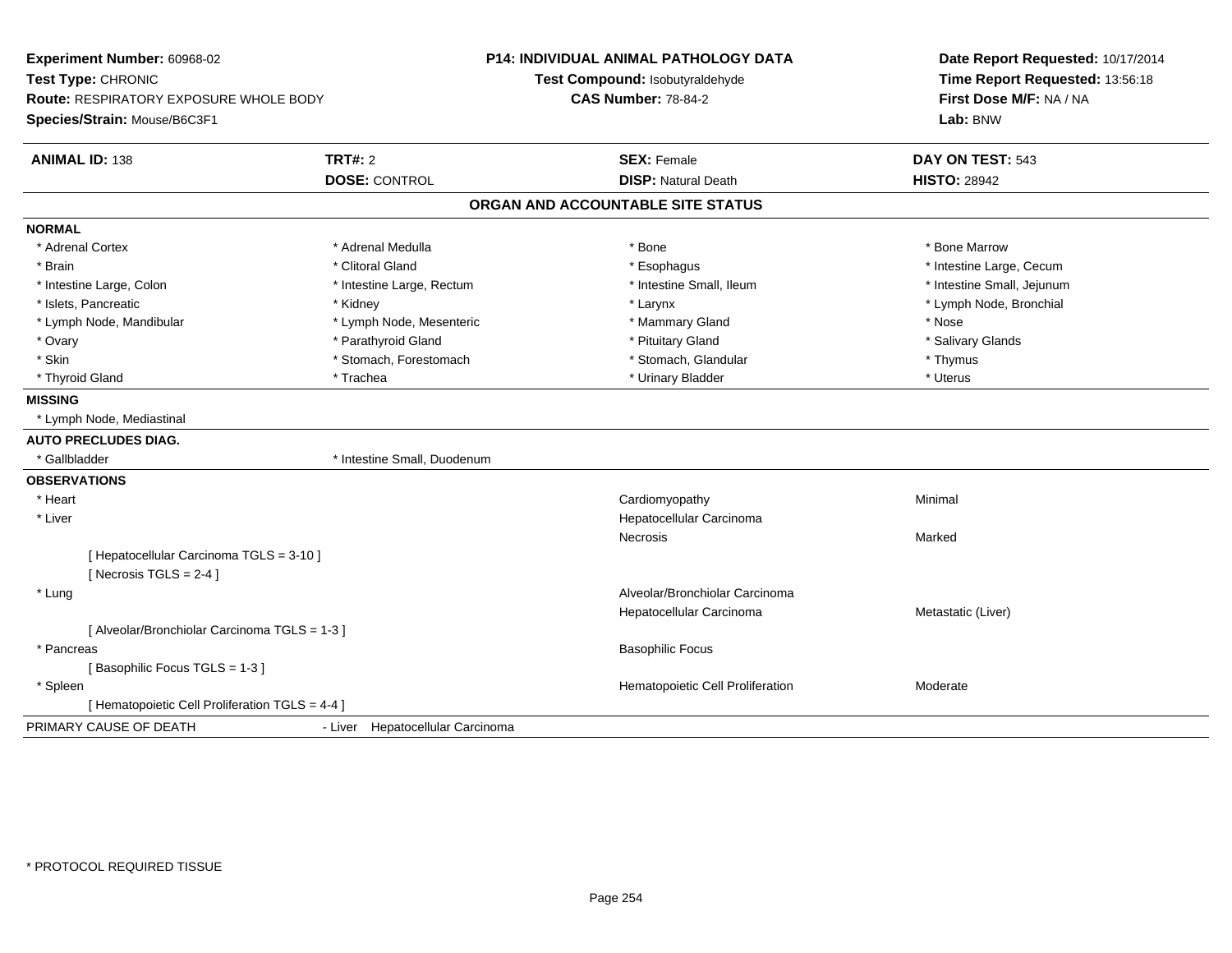| Experiment Number: 60968-02<br>Test Type: CHRONIC<br>Route: RESPIRATORY EXPOSURE WHOLE BODY<br>Species/Strain: Mouse/B6C3F1 | <b>P14: INDIVIDUAL ANIMAL PATHOLOGY DATA</b><br>Test Compound: Isobutyraldehyde<br><b>CAS Number: 78-84-2</b> |                                   | Date Report Requested: 10/17/2014<br>Time Report Requested: 13:56:18<br>First Dose M/F: NA / NA<br>Lab: BNW |
|-----------------------------------------------------------------------------------------------------------------------------|---------------------------------------------------------------------------------------------------------------|-----------------------------------|-------------------------------------------------------------------------------------------------------------|
| <b>ANIMAL ID: 139</b>                                                                                                       | <b>TRT#: 2</b>                                                                                                | <b>SEX: Female</b>                | DAY ON TEST: 686                                                                                            |
|                                                                                                                             | <b>DOSE: CONTROL</b>                                                                                          | <b>DISP:</b> Moribund Sacrifice   | <b>HISTO: 28943</b>                                                                                         |
|                                                                                                                             |                                                                                                               | ORGAN AND ACCOUNTABLE SITE STATUS |                                                                                                             |
| <b>NORMAL</b>                                                                                                               |                                                                                                               |                                   |                                                                                                             |
| * Adrenal Cortex                                                                                                            | * Adrenal Medulla                                                                                             | * Bone                            | * Bone Marrow                                                                                               |
| * Brain                                                                                                                     | * Esophagus                                                                                                   | * Gallbladder                     | * Heart                                                                                                     |
| * Intestine Large, Cecum                                                                                                    | * Intestine Large, Colon                                                                                      | * Intestine Large, Rectum         | * Intestine Small, Duodenum                                                                                 |
| * Intestine Small, Ileum                                                                                                    | * Intestine Small, Jejunum                                                                                    | * Islets, Pancreatic              | * Kidney                                                                                                    |
| * Larynx                                                                                                                    | * Liver                                                                                                       | * Lymph Node, Bronchial           | * Lymph Node, Mandibular                                                                                    |
| * Lymph Node, Mediastinal                                                                                                   | * Lymph Node, Mesenteric                                                                                      | * Mammary Gland                   | * Nose                                                                                                      |
| * Ovary                                                                                                                     | * Pancreas                                                                                                    | * Salivary Glands                 | * Skin                                                                                                      |
| * Spleen                                                                                                                    | * Stomach, Forestomach                                                                                        | * Stomach, Glandular              | * Thymus                                                                                                    |
| * Trachea                                                                                                                   | * Urinary Bladder                                                                                             |                                   |                                                                                                             |
| <b>MISSING</b>                                                                                                              |                                                                                                               |                                   |                                                                                                             |
| * Parathyroid Gland                                                                                                         |                                                                                                               |                                   |                                                                                                             |
| <b>INSUFFICIENT TISSUE</b>                                                                                                  |                                                                                                               |                                   |                                                                                                             |
| * Clitoral Gland                                                                                                            |                                                                                                               |                                   |                                                                                                             |
| <b>OBSERVATIONS</b>                                                                                                         |                                                                                                               |                                   |                                                                                                             |
| * Lung                                                                                                                      |                                                                                                               | Hemorrhage                        | Mild                                                                                                        |
| [Hemorrhage TGLS = 1-3]                                                                                                     |                                                                                                               |                                   |                                                                                                             |
| * Pituitary Gland                                                                                                           | <b>Pars Distalis</b>                                                                                          | Adenoma                           |                                                                                                             |
| [Adenoma TGLS = $2-8$ ]                                                                                                     |                                                                                                               |                                   |                                                                                                             |
| * Thyroid Gland                                                                                                             | <b>Follicular Cel</b>                                                                                         | Hyperplasia                       | Moderate                                                                                                    |
| * Uterus                                                                                                                    |                                                                                                               | Hydrometra                        | Moderate                                                                                                    |
| [Hydrometra TGLS = 3-8]                                                                                                     |                                                                                                               |                                   |                                                                                                             |
| PRIMARY CAUSE OF DEATH                                                                                                      | - Pituitary Gland Pars Distalis Adenoma                                                                       |                                   |                                                                                                             |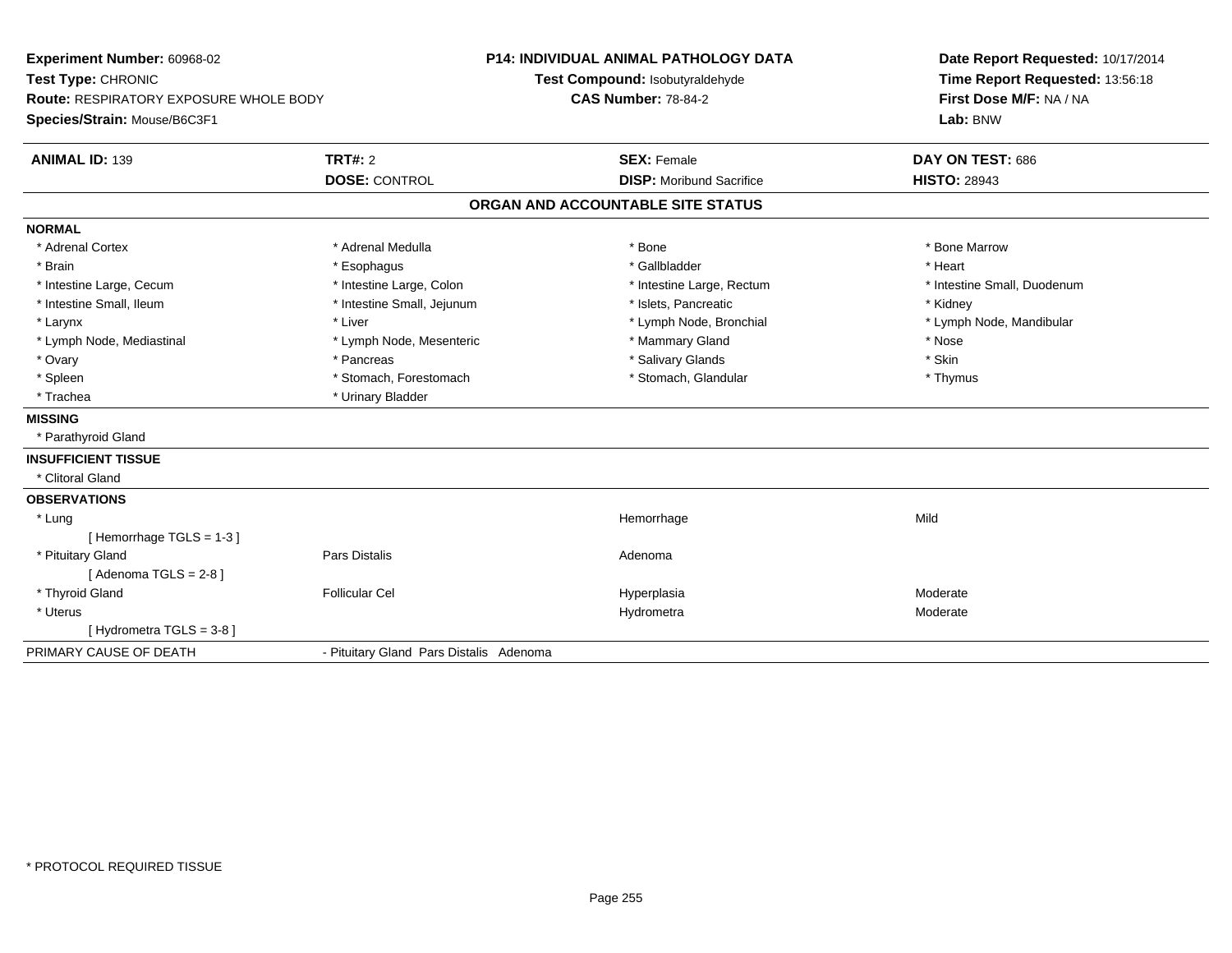| Experiment Number: 60968-02<br>Test Type: CHRONIC<br><b>Route: RESPIRATORY EXPOSURE WHOLE BODY</b><br>Species/Strain: Mouse/B6C3F1 |                           | <b>P14: INDIVIDUAL ANIMAL PATHOLOGY DATA</b><br>Test Compound: Isobutyraldehyde<br><b>CAS Number: 78-84-2</b> | Date Report Requested: 10/17/2014<br>Time Report Requested: 13:56:18<br>First Dose M/F: NA / NA<br>Lab: BNW |
|------------------------------------------------------------------------------------------------------------------------------------|---------------------------|---------------------------------------------------------------------------------------------------------------|-------------------------------------------------------------------------------------------------------------|
| <b>ANIMAL ID: 140</b>                                                                                                              | <b>TRT#: 2</b>            | <b>SEX: Female</b>                                                                                            | DAY ON TEST: 735                                                                                            |
|                                                                                                                                    | <b>DOSE: CONTROL</b>      | <b>DISP: Terminal Sacrifice</b>                                                                               | <b>HISTO: 28944</b>                                                                                         |
|                                                                                                                                    |                           | ORGAN AND ACCOUNTABLE SITE STATUS                                                                             |                                                                                                             |
| <b>NORMAL</b>                                                                                                                      |                           |                                                                                                               |                                                                                                             |
| * Adrenal Cortex                                                                                                                   | * Bone                    | * Bone Marrow                                                                                                 | * Brain                                                                                                     |
| * Clitoral Gland                                                                                                                   | * Esophagus               | * Gallbladder                                                                                                 | * Intestine Large, Cecum                                                                                    |
| * Intestine Large, Colon                                                                                                           | * Intestine Large, Rectum | * Intestine Small, Duodenum                                                                                   | * Intestine Small, Ileum                                                                                    |
| * Intestine Small, Jejunum                                                                                                         | * Islets, Pancreatic      | * Kidney                                                                                                      | * Larynx                                                                                                    |
| * Liver                                                                                                                            | * Lung                    | * Lymph Node, Mandibular                                                                                      | * Lymph Node, Mediastinal                                                                                   |
| * Lymph Node, Mesenteric                                                                                                           | * Mammary Gland           | * Nose                                                                                                        | * Pancreas                                                                                                  |
| * Parathyroid Gland                                                                                                                | * Salivary Glands         | * Skin                                                                                                        | * Spleen                                                                                                    |
| * Stomach, Forestomach                                                                                                             | * Stomach, Glandular      | * Thyroid Gland                                                                                               | * Trachea                                                                                                   |
| * Urinary Bladder                                                                                                                  | * Uterus                  |                                                                                                               |                                                                                                             |
| <b>MISSING</b>                                                                                                                     |                           |                                                                                                               |                                                                                                             |
| * Lymph Node, Bronchial                                                                                                            | * Thymus                  |                                                                                                               |                                                                                                             |
| <b>OBSERVATIONS</b>                                                                                                                |                           |                                                                                                               |                                                                                                             |
| * Adrenal Medulla                                                                                                                  |                           | Pheochromocytoma Benign                                                                                       |                                                                                                             |
| * Heart                                                                                                                            |                           | Cardiomyopathy                                                                                                | Minimal                                                                                                     |
| * Kidney                                                                                                                           |                           |                                                                                                               |                                                                                                             |
| Note: "Mottled" appearance at necropsy was normal pattern of renal cortex.                                                         |                           |                                                                                                               |                                                                                                             |
| * Ovary                                                                                                                            |                           | Cyst                                                                                                          | Minimal                                                                                                     |
| * Pituitary Gland                                                                                                                  | Pars Distalis             | Hyperplasia                                                                                                   | Mild                                                                                                        |
| PRIMARY CAUSE OF DEATH                                                                                                             |                           |                                                                                                               |                                                                                                             |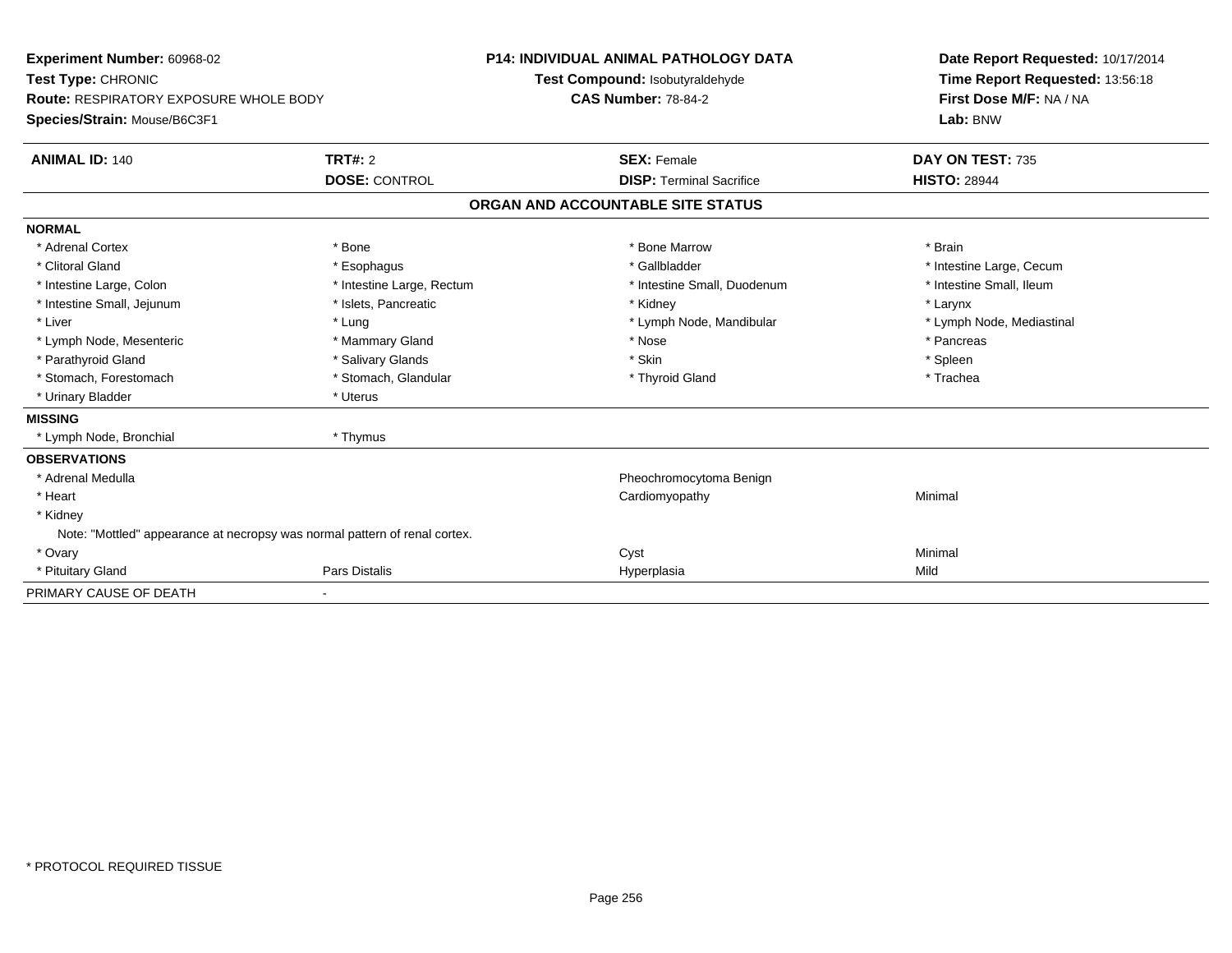| Experiment Number: 60968-02<br>Test Type: CHRONIC<br>Route: RESPIRATORY EXPOSURE WHOLE BODY<br>Species/Strain: Mouse/B6C3F1 |                             | P14: INDIVIDUAL ANIMAL PATHOLOGY DATA<br>Test Compound: Isobutyraldehyde<br><b>CAS Number: 78-84-2</b> | Date Report Requested: 10/17/2014<br>Time Report Requested: 13:56:18<br>First Dose M/F: NA / NA<br>Lab: BNW |  |
|-----------------------------------------------------------------------------------------------------------------------------|-----------------------------|--------------------------------------------------------------------------------------------------------|-------------------------------------------------------------------------------------------------------------|--|
| <b>ANIMAL ID: 141</b>                                                                                                       | <b>TRT#: 2</b>              | <b>SEX: Female</b>                                                                                     | DAY ON TEST: 736                                                                                            |  |
|                                                                                                                             | <b>DOSE: CONTROL</b>        | <b>DISP: Terminal Sacrifice</b>                                                                        | <b>HISTO: 28945</b>                                                                                         |  |
|                                                                                                                             |                             | ORGAN AND ACCOUNTABLE SITE STATUS                                                                      |                                                                                                             |  |
| <b>NORMAL</b>                                                                                                               |                             |                                                                                                        |                                                                                                             |  |
| * Bone                                                                                                                      | * Bone Marrow               | * Brain                                                                                                | * Esophagus                                                                                                 |  |
| * Gallbladder                                                                                                               | * Heart                     | * Intestine Large, Cecum                                                                               | * Intestine Large, Colon                                                                                    |  |
| * Intestine Large, Rectum                                                                                                   | * Intestine Small, Duodenum | * Intestine Small, Ileum                                                                               | * Intestine Small, Jejunum                                                                                  |  |
| * Islets, Pancreatic                                                                                                        | * Larynx                    | * Mammary Gland                                                                                        | * Nose                                                                                                      |  |
| * Ovary                                                                                                                     | * Pancreas                  | * Parathyroid Gland                                                                                    | * Salivary Glands                                                                                           |  |
| * Skin                                                                                                                      | * Stomach, Forestomach      | * Stomach, Glandular                                                                                   | * Trachea                                                                                                   |  |
| * Urinary Bladder                                                                                                           | * Uterus                    |                                                                                                        |                                                                                                             |  |
| <b>MISSING</b>                                                                                                              |                             |                                                                                                        |                                                                                                             |  |
| * Clitoral Gland                                                                                                            | * Lymph Node, Mandibular    |                                                                                                        |                                                                                                             |  |
| <b>OBSERVATIONS</b>                                                                                                         |                             |                                                                                                        |                                                                                                             |  |
| * Adrenal Cortex                                                                                                            |                             | Hyperplasia                                                                                            | Mild                                                                                                        |  |
| * Adrenal Medulla                                                                                                           |                             | Hyperplasia                                                                                            | Mild                                                                                                        |  |
| * Kidney                                                                                                                    |                             | Lymphoma Malignant                                                                                     |                                                                                                             |  |
| * Liver                                                                                                                     |                             | Lymphoma Malignant                                                                                     |                                                                                                             |  |
|                                                                                                                             |                             | <b>Necrosis</b>                                                                                        | Minimal                                                                                                     |  |
| * Lung                                                                                                                      |                             | Alveolar/Bronchiolar Carcinoma                                                                         |                                                                                                             |  |
|                                                                                                                             |                             | Lymphoma Malignant                                                                                     |                                                                                                             |  |
| * Lymph Node, Bronchial                                                                                                     |                             | Lymphoma Malignant                                                                                     |                                                                                                             |  |
| * Lymph Node, Mediastinal                                                                                                   |                             | Lymphoma Malignant                                                                                     |                                                                                                             |  |
| * Lymph Node, Mesenteric                                                                                                    |                             | Lymphoma Malignant                                                                                     |                                                                                                             |  |
| * Pituitary Gland                                                                                                           | Pars Distalis               | Hyperplasia                                                                                            | Moderate                                                                                                    |  |
| * Spleen                                                                                                                    |                             | Lymphoma Malignant                                                                                     |                                                                                                             |  |
| [ Lymphoma Malignant TGLS = 1-4 ]                                                                                           |                             |                                                                                                        |                                                                                                             |  |
| * Thymus                                                                                                                    |                             | Lymphoma Malignant                                                                                     |                                                                                                             |  |
| [ Lymphoma Malignant TGLS = 1-4 ]                                                                                           |                             |                                                                                                        |                                                                                                             |  |
| * Thyroid Gland                                                                                                             | <b>Follicular Cel</b>       | Hyperplasia                                                                                            | Mild                                                                                                        |  |
| PRIMARY CAUSE OF DEATH                                                                                                      |                             |                                                                                                        |                                                                                                             |  |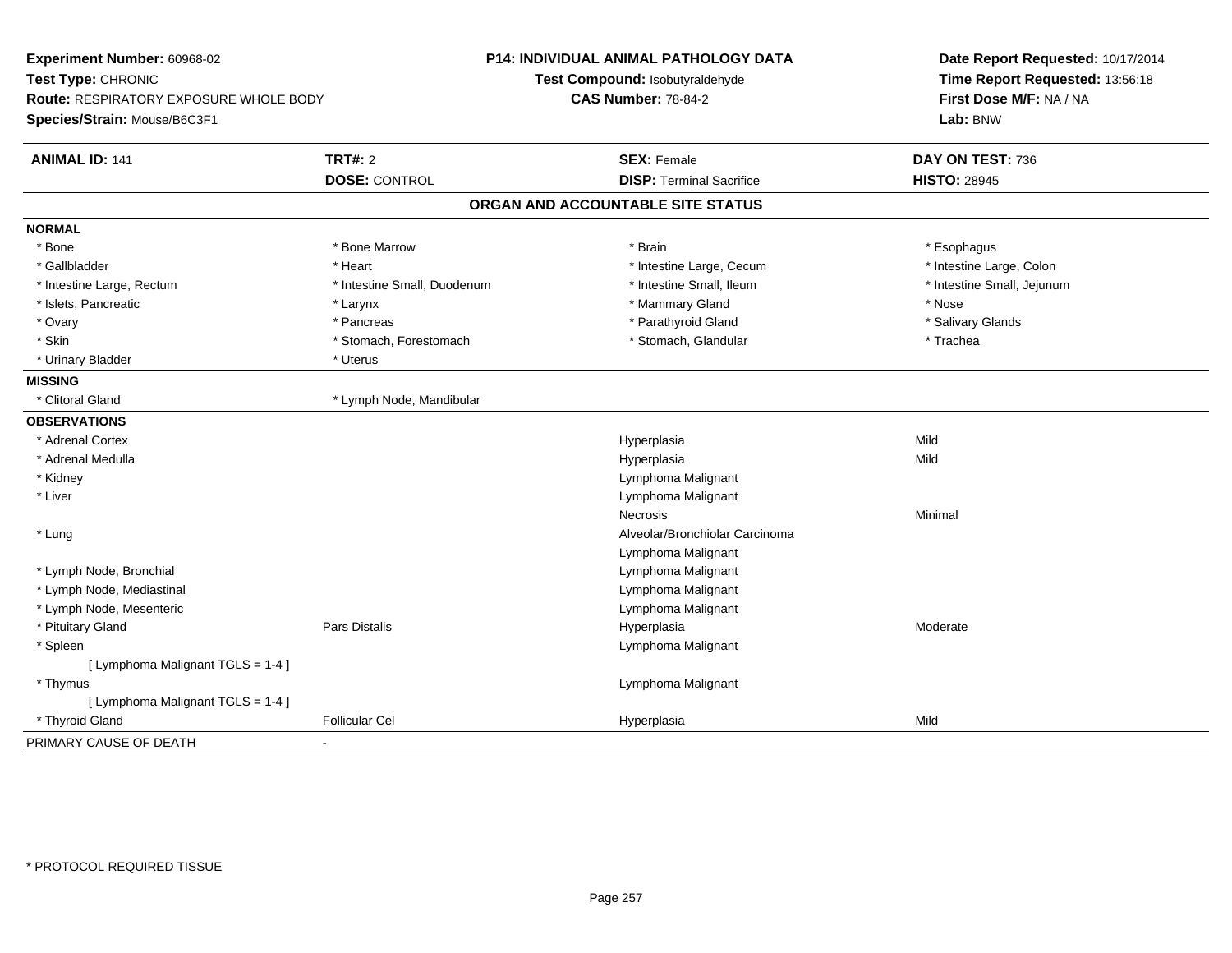| Experiment Number: 60968-02<br>Test Type: CHRONIC<br>Route: RESPIRATORY EXPOSURE WHOLE BODY | <b>P14: INDIVIDUAL ANIMAL PATHOLOGY DATA</b><br>Test Compound: Isobutyraldehyde<br><b>CAS Number: 78-84-2</b> |                                   | Date Report Requested: 10/17/2014<br>Time Report Requested: 13:56:18<br>First Dose M/F: NA / NA |
|---------------------------------------------------------------------------------------------|---------------------------------------------------------------------------------------------------------------|-----------------------------------|-------------------------------------------------------------------------------------------------|
| Species/Strain: Mouse/B6C3F1                                                                |                                                                                                               |                                   | Lab: BNW                                                                                        |
| <b>ANIMAL ID: 142</b>                                                                       | <b>TRT#: 2</b>                                                                                                | <b>SEX: Female</b>                | DAY ON TEST: 736                                                                                |
|                                                                                             | <b>DOSE: CONTROL</b>                                                                                          | <b>DISP: Terminal Sacrifice</b>   | <b>HISTO: 28946</b>                                                                             |
|                                                                                             |                                                                                                               | ORGAN AND ACCOUNTABLE SITE STATUS |                                                                                                 |
| <b>NORMAL</b>                                                                               |                                                                                                               |                                   |                                                                                                 |
| * Adrenal Cortex                                                                            | * Adrenal Medulla                                                                                             | * Bone                            | * Bone Marrow                                                                                   |
| * Brain                                                                                     | * Clitoral Gland                                                                                              | * Esophagus                       | * Gallbladder                                                                                   |
| * Heart                                                                                     | * Intestine Large, Cecum                                                                                      | * Intestine Large, Colon          | * Intestine Large, Rectum                                                                       |
| * Intestine Small, Duodenum                                                                 | * Intestine Small, Ileum                                                                                      | * Intestine Small, Jejunum        | * Islets, Pancreatic                                                                            |
| * Kidney                                                                                    | * Larynx                                                                                                      | * Liver                           | * Lymph Node, Bronchial                                                                         |
| * Lymph Node, Mandibular                                                                    | * Lymph Node, Mediastinal                                                                                     | * Lymph Node, Mesenteric          | * Mammary Gland                                                                                 |
| * Nose                                                                                      | * Pancreas                                                                                                    | * Salivary Glands                 | * Skin                                                                                          |
| * Spleen                                                                                    | * Stomach, Forestomach                                                                                        | * Stomach, Glandular              | * Thymus                                                                                        |
| * Trachea                                                                                   | * Urinary Bladder                                                                                             | * Uterus                          |                                                                                                 |
| <b>MISSING</b>                                                                              |                                                                                                               |                                   |                                                                                                 |
| * Parathyroid Gland                                                                         |                                                                                                               |                                   |                                                                                                 |
| <b>OBSERVATIONS</b>                                                                         |                                                                                                               |                                   |                                                                                                 |
| * Lung                                                                                      |                                                                                                               | Alveolar/Bronchiolar Carcinoma    |                                                                                                 |
| [ Alveolar/Bronchiolar Carcinoma TGLS = 3-3 ]                                               |                                                                                                               |                                   |                                                                                                 |
| * Ovary                                                                                     |                                                                                                               | Cyst                              | Moderate                                                                                        |
|                                                                                             |                                                                                                               | Teratoma Benign                   |                                                                                                 |
| [Cyst TGLS = $1-7$ ]                                                                        |                                                                                                               |                                   |                                                                                                 |
| [Teratoma Benign TGLS = 1-7]                                                                |                                                                                                               |                                   |                                                                                                 |
| * Pituitary Gland                                                                           | <b>Pars Distalis</b>                                                                                          | Hyperplasia                       | Mild                                                                                            |
| * Thyroid Gland                                                                             | <b>Follicular Cel</b>                                                                                         | Hyperplasia                       | Minimal                                                                                         |
| * Uterus                                                                                    |                                                                                                               |                                   |                                                                                                 |
| Note: "Mass, 5mm diameter, yellow" was fat in the adjacent peritoneum.                      |                                                                                                               |                                   |                                                                                                 |
| PRIMARY CAUSE OF DEATH                                                                      |                                                                                                               |                                   |                                                                                                 |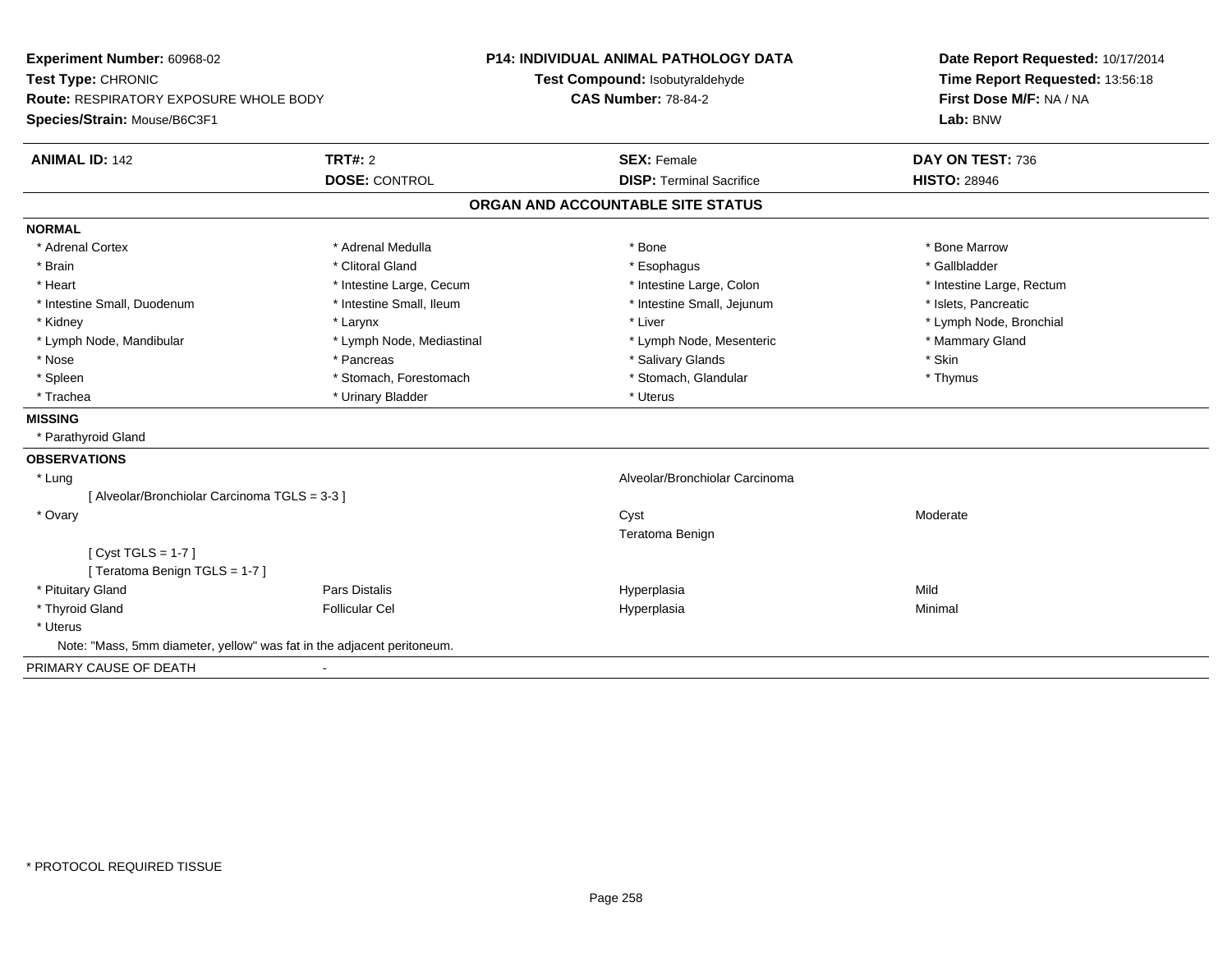| <b>Experiment Number: 60968-02</b><br>Test Type: CHRONIC<br><b>Route: RESPIRATORY EXPOSURE WHOLE BODY</b><br>Species/Strain: Mouse/B6C3F1<br><b>ANIMAL ID: 143</b> | TRT#: 2<br><b>DOSE: CONTROL</b> | <b>P14: INDIVIDUAL ANIMAL PATHOLOGY DATA</b><br>Test Compound: Isobutyraldehyde<br><b>CAS Number: 78-84-2</b><br><b>SEX: Female</b><br><b>DISP: Terminal Sacrifice</b> | Date Report Requested: 10/17/2014<br>Time Report Requested: 13:56:18<br>First Dose M/F: NA / NA<br>Lab: BNW<br>DAY ON TEST: 736<br><b>HISTO: 28947</b> |
|--------------------------------------------------------------------------------------------------------------------------------------------------------------------|---------------------------------|------------------------------------------------------------------------------------------------------------------------------------------------------------------------|--------------------------------------------------------------------------------------------------------------------------------------------------------|
|                                                                                                                                                                    |                                 | ORGAN AND ACCOUNTABLE SITE STATUS                                                                                                                                      |                                                                                                                                                        |
| <b>NORMAL</b>                                                                                                                                                      |                                 |                                                                                                                                                                        |                                                                                                                                                        |
| * Adrenal Cortex                                                                                                                                                   | * Adrenal Medulla               | * Bone                                                                                                                                                                 | * Bone Marrow                                                                                                                                          |
| * Brain                                                                                                                                                            | * Clitoral Gland                | * Esophagus                                                                                                                                                            | * Gallbladder                                                                                                                                          |
| * Heart                                                                                                                                                            | * Intestine Large, Cecum        | * Intestine Large, Colon                                                                                                                                               | * Intestine Large, Rectum                                                                                                                              |
| * Intestine Small, Duodenum                                                                                                                                        | * Intestine Small, Ileum        | * Intestine Small, Jejunum                                                                                                                                             | * Islets, Pancreatic                                                                                                                                   |
| * Kidney                                                                                                                                                           | * Larynx                        | * Liver                                                                                                                                                                | * Lung                                                                                                                                                 |
| * Lymph Node, Bronchial                                                                                                                                            | * Lymph Node, Mandibular        | * Lymph Node, Mesenteric                                                                                                                                               | * Nose                                                                                                                                                 |
| * Pancreas                                                                                                                                                         | * Parathyroid Gland             | * Salivary Glands                                                                                                                                                      | * Skin                                                                                                                                                 |
| * Spleen                                                                                                                                                           | * Stomach, Forestomach          | * Stomach, Glandular                                                                                                                                                   | * Thymus                                                                                                                                               |
| * Thyroid Gland                                                                                                                                                    | * Trachea                       | * Urinary Bladder                                                                                                                                                      | * Uterus                                                                                                                                               |
| <b>MISSING</b>                                                                                                                                                     |                                 |                                                                                                                                                                        |                                                                                                                                                        |
| * Lymph Node, Mediastinal                                                                                                                                          | * Mammary Gland                 |                                                                                                                                                                        |                                                                                                                                                        |
| <b>OBSERVATIONS</b>                                                                                                                                                |                                 |                                                                                                                                                                        |                                                                                                                                                        |
| <b>Harderian Gland</b>                                                                                                                                             |                                 | Carcinoma                                                                                                                                                              |                                                                                                                                                        |
| [Carcinoma TGLS = $1-10$ ]                                                                                                                                         |                                 |                                                                                                                                                                        |                                                                                                                                                        |
| * Ovary                                                                                                                                                            |                                 | Cyst                                                                                                                                                                   | Mild                                                                                                                                                   |
| [Cyst TGLS = $2-7$ ]                                                                                                                                               |                                 |                                                                                                                                                                        |                                                                                                                                                        |
| * Pituitary Gland                                                                                                                                                  | Pars Distalis                   | Adenoma                                                                                                                                                                |                                                                                                                                                        |
| PRIMARY CAUSE OF DEATH                                                                                                                                             | ٠                               |                                                                                                                                                                        |                                                                                                                                                        |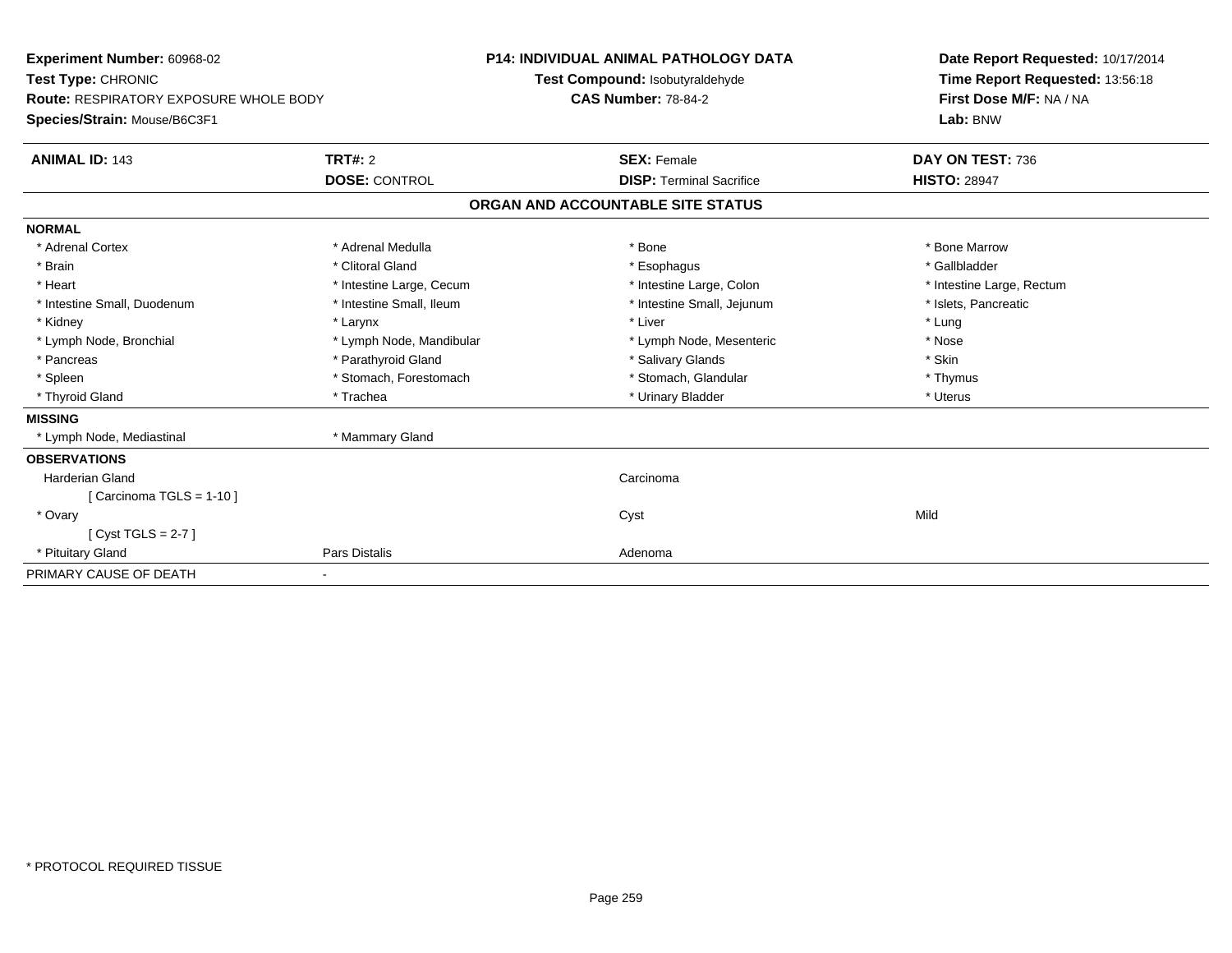| Experiment Number: 60968-02<br>Test Type: CHRONIC<br>Route: RESPIRATORY EXPOSURE WHOLE BODY<br>Species/Strain: Mouse/B6C3F1 |                          | <b>P14: INDIVIDUAL ANIMAL PATHOLOGY DATA</b><br>Test Compound: Isobutyraldehyde<br><b>CAS Number: 78-84-2</b> | Date Report Requested: 10/17/2014<br>Time Report Requested: 13:56:18<br>First Dose M/F: NA / NA<br>Lab: BNW |  |
|-----------------------------------------------------------------------------------------------------------------------------|--------------------------|---------------------------------------------------------------------------------------------------------------|-------------------------------------------------------------------------------------------------------------|--|
| <b>ANIMAL ID: 144</b>                                                                                                       | TRT#: 2                  | <b>SEX: Female</b>                                                                                            | DAY ON TEST: 737                                                                                            |  |
|                                                                                                                             | <b>DOSE: CONTROL</b>     | <b>DISP: Terminal Sacrifice</b>                                                                               | <b>HISTO: 28948</b>                                                                                         |  |
|                                                                                                                             |                          | ORGAN AND ACCOUNTABLE SITE STATUS                                                                             |                                                                                                             |  |
| <b>NORMAL</b>                                                                                                               |                          |                                                                                                               |                                                                                                             |  |
| * Adrenal Cortex                                                                                                            | * Adrenal Medulla        | * Bone                                                                                                        | * Bone Marrow                                                                                               |  |
| * Brain                                                                                                                     | * Clitoral Gland         | * Esophagus                                                                                                   | * Gallbladder                                                                                               |  |
| * Heart                                                                                                                     | * Intestine Large, Cecum | * Intestine Large, Colon                                                                                      | * Intestine Large, Rectum                                                                                   |  |
| * Intestine Small, Duodenum                                                                                                 | * Intestine Small, Ileum | * Intestine Small, Jejunum                                                                                    | * Islets, Pancreatic                                                                                        |  |
| * Kidney                                                                                                                    | * Larynx                 | * Lymph Node, Bronchial                                                                                       | * Lymph Node, Mandibular                                                                                    |  |
| * Lymph Node, Mediastinal                                                                                                   | * Lymph Node, Mesenteric | * Mammary Gland                                                                                               | * Nose                                                                                                      |  |
| * Ovary                                                                                                                     | * Pancreas               | * Parathyroid Gland                                                                                           | * Pituitary Gland                                                                                           |  |
| * Salivary Glands                                                                                                           | * Skin                   | * Stomach, Forestomach                                                                                        | * Stomach, Glandular                                                                                        |  |
| * Thymus                                                                                                                    | * Thyroid Gland          | * Trachea                                                                                                     | * Urinary Bladder                                                                                           |  |
| <b>OBSERVATIONS</b>                                                                                                         |                          |                                                                                                               |                                                                                                             |  |
| * Liver                                                                                                                     |                          | <b>Eosinophilic Focus</b>                                                                                     |                                                                                                             |  |
| Note: "Nodule, 3mm diam, pale" described at trim was not apparent microscopically.                                          |                          |                                                                                                               |                                                                                                             |  |
| * Lung                                                                                                                      | Alveolar Epith           | Hyperplasia                                                                                                   | Moderate                                                                                                    |  |
| * Spleen                                                                                                                    |                          | Hyperplasia                                                                                                   | Lymphoid, Mild                                                                                              |  |
| * Uterus                                                                                                                    |                          | Polyp Stromal                                                                                                 |                                                                                                             |  |
| Polyp Stromal TGLS = 2-11 ]                                                                                                 |                          |                                                                                                               |                                                                                                             |  |
| PRIMARY CAUSE OF DEATH                                                                                                      |                          |                                                                                                               |                                                                                                             |  |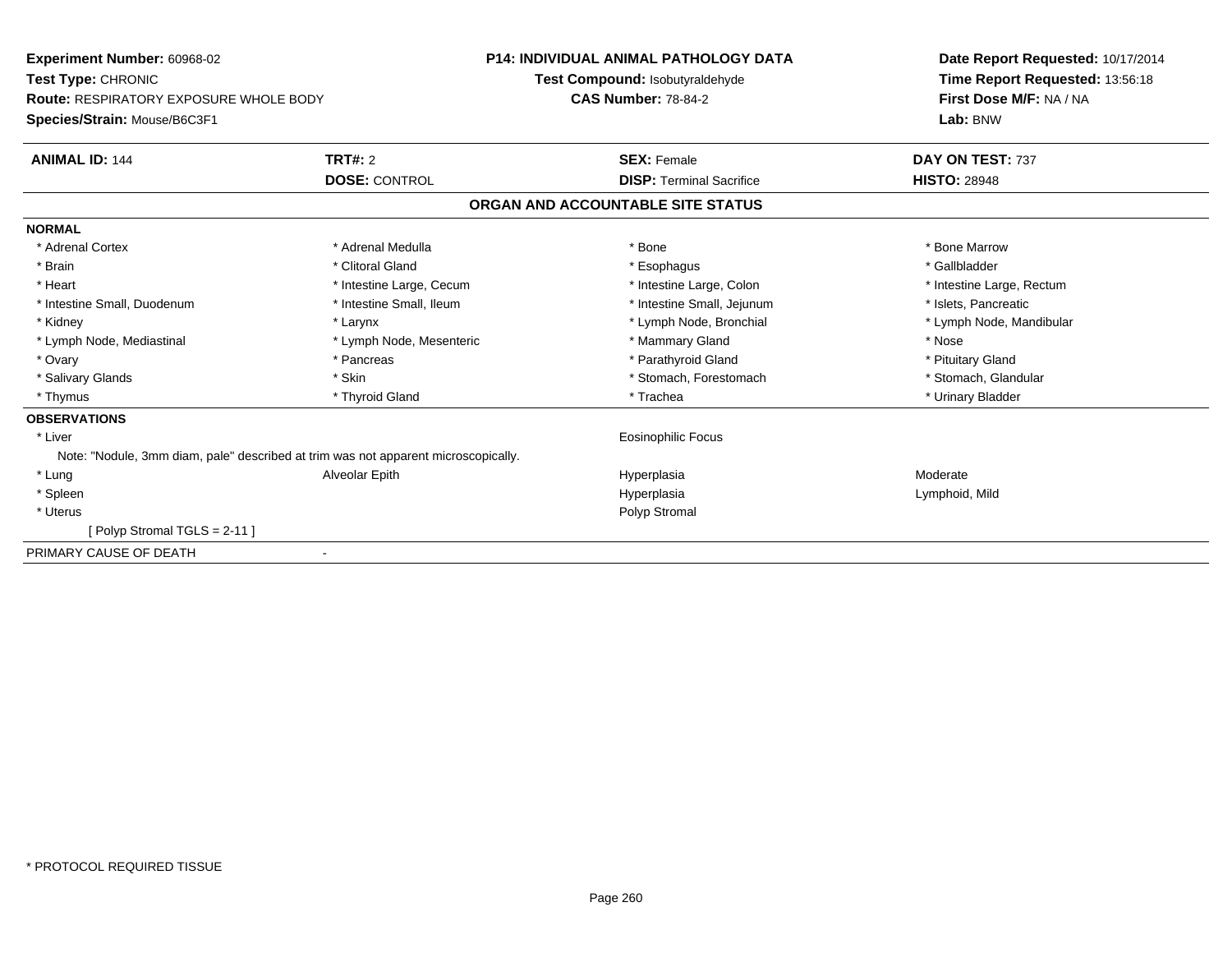| Experiment Number: 60968-02                        |                          | <b>P14: INDIVIDUAL ANIMAL PATHOLOGY DATA</b> | Date Report Requested: 10/17/2014 |  |  |
|----------------------------------------------------|--------------------------|----------------------------------------------|-----------------------------------|--|--|
| Test Type: CHRONIC                                 |                          | Test Compound: Isobutyraldehyde              | Time Report Requested: 13:56:18   |  |  |
| <b>Route: RESPIRATORY EXPOSURE WHOLE BODY</b>      |                          | <b>CAS Number: 78-84-2</b>                   | First Dose M/F: NA / NA           |  |  |
| Species/Strain: Mouse/B6C3F1                       |                          |                                              | Lab: BNW                          |  |  |
| <b>ANIMAL ID: 145</b>                              | <b>TRT#: 2</b>           | <b>SEX: Female</b>                           | DAY ON TEST: 611                  |  |  |
|                                                    | <b>DOSE: CONTROL</b>     | <b>DISP:</b> Moribund Sacrifice              | <b>HISTO: 28949</b>               |  |  |
|                                                    |                          | ORGAN AND ACCOUNTABLE SITE STATUS            |                                   |  |  |
| <b>NORMAL</b>                                      |                          |                                              |                                   |  |  |
| * Adrenal Medulla                                  | * Bone                   | * Clitoral Gland                             | * Esophagus                       |  |  |
| * Heart                                            | * Intestine Large, Cecum | * Intestine Large, Colon                     | * Intestine Large, Rectum         |  |  |
| * Intestine Small, Duodenum                        | * Intestine Small, Ileum | * Intestine Small, Jejunum                   | * Islets, Pancreatic              |  |  |
| * Larynx                                           | * Mammary Gland          | * Parathyroid Gland                          | * Pituitary Gland                 |  |  |
| * Thyroid Gland                                    | * Trachea                |                                              |                                   |  |  |
| <b>OBSERVATIONS</b>                                |                          |                                              |                                   |  |  |
| * Adrenal Cortex                                   |                          | Lymphoma Malignant                           |                                   |  |  |
| [ Lymphoma Malignant TGLS = 4-4 ]                  |                          |                                              |                                   |  |  |
| * Bone Marrow                                      |                          | Lymphoma Malignant                           |                                   |  |  |
| [ Lymphoma Malignant TGLS = 2-11 ]                 |                          |                                              |                                   |  |  |
| * Brain                                            |                          | Lymphoma Malignant                           |                                   |  |  |
| [ Lymphoma Malignant TGLS = 2-11 ]                 |                          |                                              |                                   |  |  |
| * Gallbladder                                      |                          | Lymphoma Malignant                           |                                   |  |  |
| [ Lymphoma Malignant TGLS = 2-11 ]                 |                          |                                              |                                   |  |  |
| Harderian Gland                                    |                          | Lymphoma Malignant                           |                                   |  |  |
| [ Lymphoma Malignant TGLS = 2-12 ]                 |                          |                                              |                                   |  |  |
| * Kidney                                           |                          | Lymphoma Malignant                           |                                   |  |  |
| [ Lymphoma Malignant TGLS = 2-12 ]                 |                          |                                              |                                   |  |  |
| * Liver                                            |                          | Lymphoma Malignant                           |                                   |  |  |
| [ Lymphoma Malignant TGLS = 5-10 ]                 |                          |                                              |                                   |  |  |
| * Lung                                             |                          | Lymphoma Malignant                           |                                   |  |  |
| [ Lymphoma Malignant TGLS = 5-10 ]                 |                          |                                              |                                   |  |  |
| Lymph Node                                         |                          | Lymphoma Malignant                           |                                   |  |  |
| Note: Lymph node with no site listed was axillary. |                          |                                              |                                   |  |  |
| [ Lymphoma Malignant TGLS = 1-11 ]                 |                          |                                              |                                   |  |  |
| * Lymph Node, Bronchial                            |                          | Lymphoma Malignant                           |                                   |  |  |
| [ Lymphoma Malignant TGLS = 4-4 ]                  |                          |                                              |                                   |  |  |
| * Lymph Node, Mandibular                           |                          | Lymphoma Malignant                           |                                   |  |  |
| [ Lymphoma Malignant TGLS = 4-4 ]                  |                          |                                              |                                   |  |  |
| * Lymph Node, Mediastinal                          |                          | Lymphoma Malignant                           |                                   |  |  |
|                                                    |                          |                                              |                                   |  |  |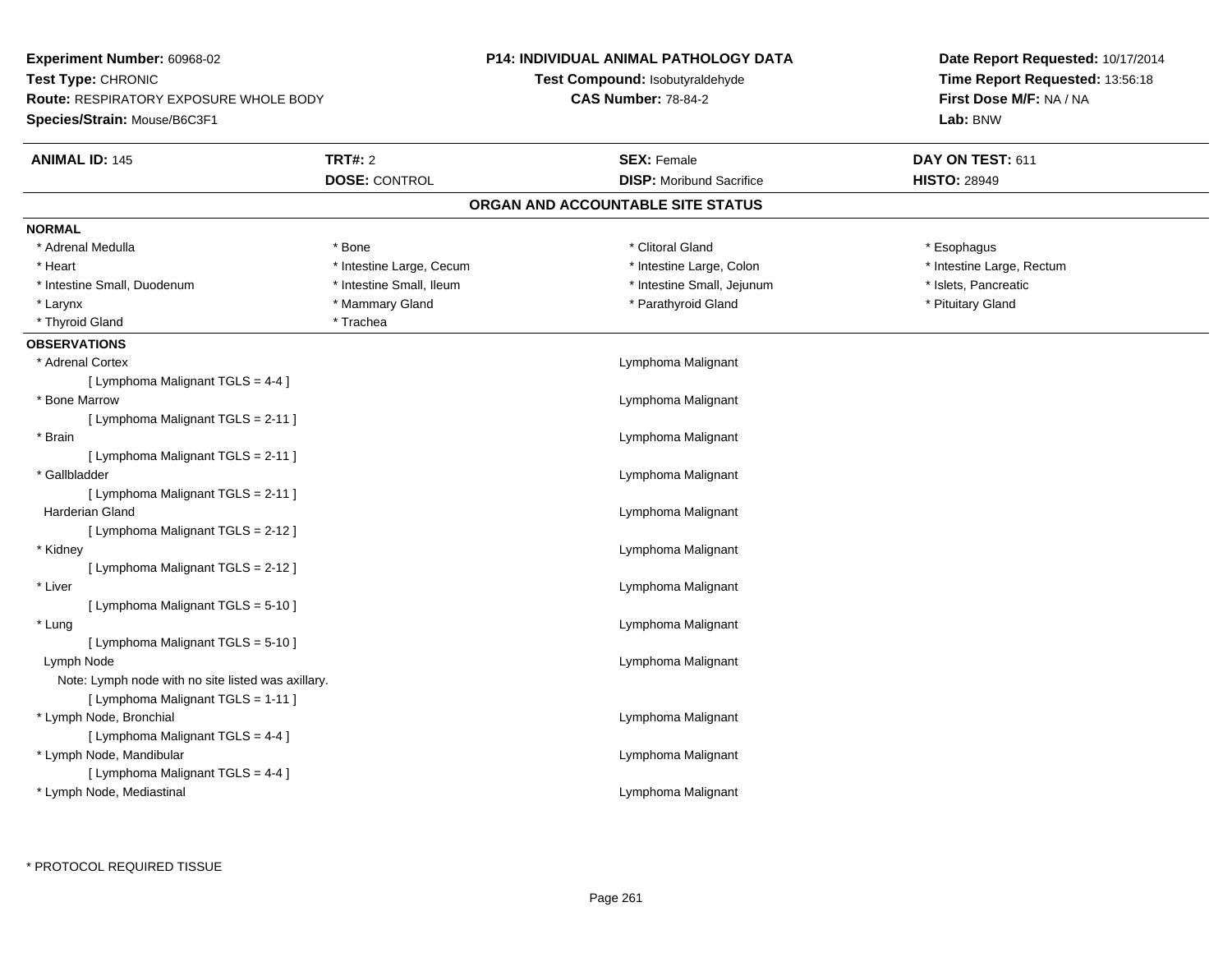**Experiment Number:** 60968-02**Test Type:** CHRONIC **Route:** RESPIRATORY EXPOSURE WHOLE BODY**Species/Strain:** Mouse/B6C3F1

## **P14: INDIVIDUAL ANIMAL PATHOLOGY DATA**

**Test Compound:** Isobutyraldehyde**CAS Number:** 78-84-2

**Date Report Requested:** 10/17/2014**Time Report Requested:** 13:56:18**First Dose M/F:** NA / NA**Lab:** BNW

| <b>ANIMAL ID: 145</b>                   | <b>TRT#: 2</b><br><b>DOSE: CONTROL</b>  | <b>SEX: Female</b><br><b>DISP:</b> Moribund Sacrifice | DAY ON TEST: 611<br><b>HISTO: 28949</b> |  |
|-----------------------------------------|-----------------------------------------|-------------------------------------------------------|-----------------------------------------|--|
|                                         |                                         | ORGAN AND ACCOUNTABLE SITE STATUS                     |                                         |  |
| [ Lymphoma Malignant TGLS = 4-4 ]       |                                         |                                                       |                                         |  |
| * Lymph Node, Mesenteric                |                                         | Lymphoma Malignant                                    |                                         |  |
| [ Lymphoma Malignant TGLS = 4-4 ]       |                                         |                                                       |                                         |  |
| * Nose                                  |                                         | Lymphoma Malignant                                    |                                         |  |
| [ Lymphoma Malignant TGLS = 4-4 ]       |                                         |                                                       |                                         |  |
| * Ovary                                 |                                         | Lymphoma Malignant                                    |                                         |  |
| [ Lymphoma Malignant TGLS = 1-11 ]      |                                         |                                                       |                                         |  |
| * Pancreas                              |                                         | Lymphoma Malignant                                    |                                         |  |
| [ Lymphoma Malignant TGLS = 1-11 ]      |                                         |                                                       |                                         |  |
| * Salivary Glands                       |                                         | Lymphoma Malignant                                    |                                         |  |
| [ Lymphoma Malignant TGLS = 1-11 ]      |                                         |                                                       |                                         |  |
| * Skin                                  |                                         | Lymphoma Malignant                                    |                                         |  |
| [ Lymphoma Malignant TGLS = 3,6-13+14 ] |                                         |                                                       |                                         |  |
| * Spleen                                |                                         | Lymphoma Malignant                                    |                                         |  |
| [ Lymphoma Malignant TGLS = 4-4 ]       |                                         |                                                       |                                         |  |
| * Stomach, Forestomach                  |                                         | Lymphoma Malignant                                    |                                         |  |
| [ Lymphoma Malignant TGLS = 4-4 ]       |                                         |                                                       |                                         |  |
| * Stomach, Glandular                    |                                         | Lymphoma Malignant                                    |                                         |  |
| [ Lymphoma Malignant TGLS = 4-4 ]       |                                         |                                                       |                                         |  |
| * Thymus                                |                                         | Lymphoma Malignant                                    |                                         |  |
| [ Lymphoma Malignant TGLS = 4-4 ]       |                                         |                                                       |                                         |  |
| * Urinary Bladder                       |                                         | Lymphoma Malignant                                    |                                         |  |
| [ Lymphoma Malignant TGLS = 4-4 ]       |                                         |                                                       |                                         |  |
| * Uterus                                |                                         | Lymphoma Malignant                                    |                                         |  |
| [ Lymphoma Malignant TGLS = 4-4 ]       |                                         |                                                       |                                         |  |
| PRIMARY CAUSE OF DEATH                  | - Stomach, Glandular Lymphoma Malignant |                                                       |                                         |  |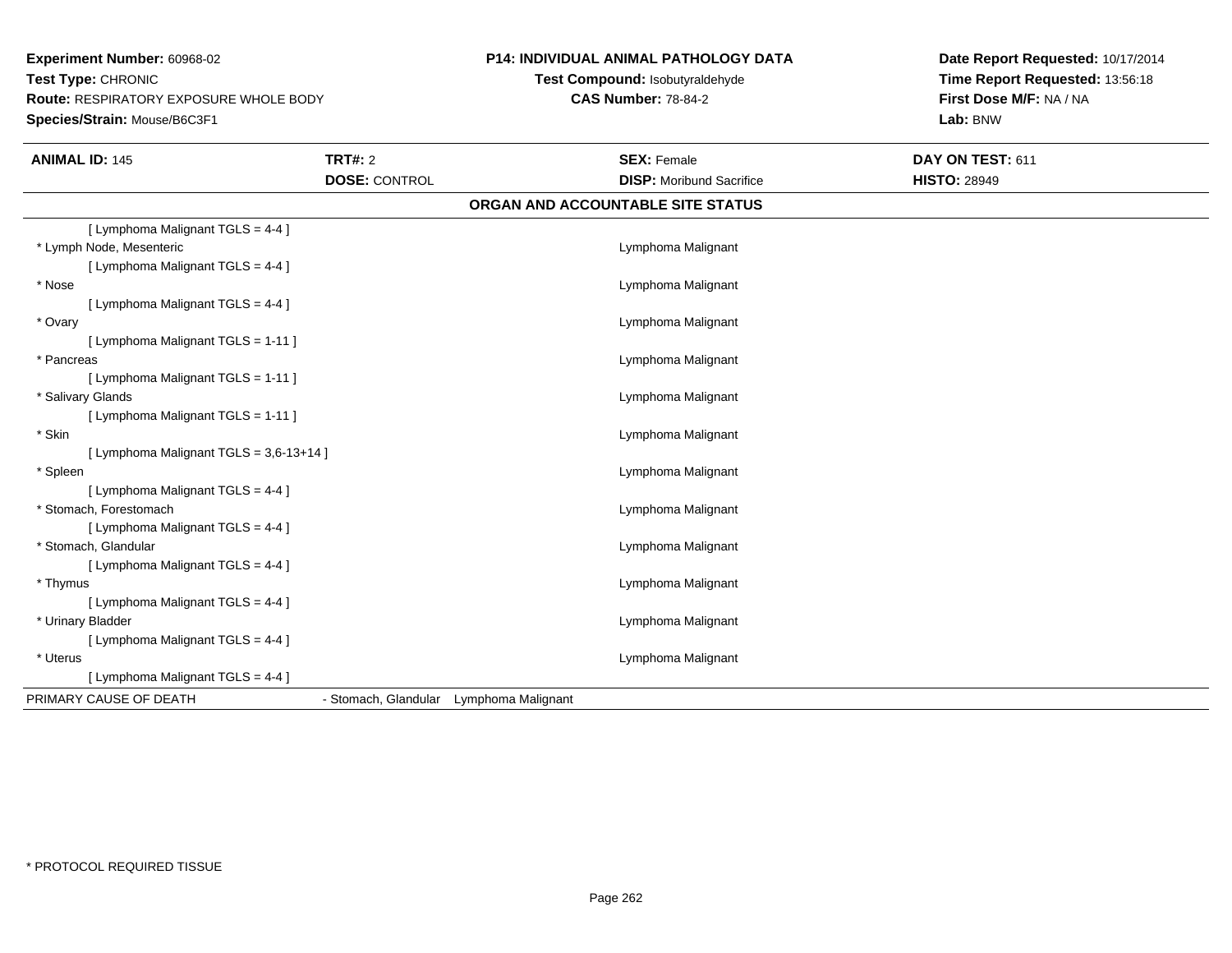| Experiment Number: 60968-02<br>Test Type: CHRONIC<br>Route: RESPIRATORY EXPOSURE WHOLE BODY<br>Species/Strain: Mouse/B6C3F1 |                                        | <b>P14: INDIVIDUAL ANIMAL PATHOLOGY DATA</b><br>Test Compound: Isobutyraldehyde<br><b>CAS Number: 78-84-2</b> |                                                       | Date Report Requested: 10/17/2014<br>Time Report Requested: 13:56:18<br>First Dose M/F: NA / NA<br>Lab: BNW |  |
|-----------------------------------------------------------------------------------------------------------------------------|----------------------------------------|---------------------------------------------------------------------------------------------------------------|-------------------------------------------------------|-------------------------------------------------------------------------------------------------------------|--|
| <b>ANIMAL ID: 146</b>                                                                                                       | <b>TRT#: 2</b><br><b>DOSE: CONTROL</b> |                                                                                                               | <b>SEX: Female</b><br><b>DISP: Terminal Sacrifice</b> | DAY ON TEST: 736<br><b>HISTO: 28950</b>                                                                     |  |
|                                                                                                                             |                                        |                                                                                                               | ORGAN AND ACCOUNTABLE SITE STATUS                     |                                                                                                             |  |
| <b>NORMAL</b>                                                                                                               |                                        |                                                                                                               |                                                       |                                                                                                             |  |
| * Adrenal Cortex                                                                                                            | * Adrenal Medulla                      |                                                                                                               | * Bone                                                | * Bone Marrow                                                                                               |  |
| * Brain                                                                                                                     | * Clitoral Gland                       |                                                                                                               | * Esophagus                                           | * Gallbladder                                                                                               |  |
| * Heart                                                                                                                     | * Intestine Large, Cecum               |                                                                                                               | * Intestine Large, Colon                              | * Intestine Large, Rectum                                                                                   |  |
| * Intestine Small, Duodenum                                                                                                 | * Intestine Small, Ileum               |                                                                                                               | * Intestine Small, Jejunum                            | * Islets, Pancreatic                                                                                        |  |
| * Kidney                                                                                                                    | * Larynx                               |                                                                                                               | * Lymph Node, Bronchial                               | * Lymph Node, Mandibular                                                                                    |  |
| * Lymph Node, Mediastinal                                                                                                   | * Lymph Node, Mesenteric               |                                                                                                               | * Mammary Gland                                       | * Nose                                                                                                      |  |
| * Ovary                                                                                                                     | * Pancreas                             |                                                                                                               | * Parathyroid Gland                                   | * Salivary Glands                                                                                           |  |
| * Skin                                                                                                                      | * Spleen                               |                                                                                                               | * Stomach, Forestomach                                | * Stomach, Glandular                                                                                        |  |
| * Thymus                                                                                                                    | * Thyroid Gland                        |                                                                                                               | * Trachea                                             | * Urinary Bladder                                                                                           |  |
| * Uterus                                                                                                                    |                                        |                                                                                                               |                                                       |                                                                                                             |  |
| <b>OBSERVATIONS</b>                                                                                                         |                                        |                                                                                                               |                                                       |                                                                                                             |  |
| * Liver                                                                                                                     |                                        |                                                                                                               | <b>Eosinophilic Focus</b>                             |                                                                                                             |  |
|                                                                                                                             |                                        |                                                                                                               | Hepatocellular Adenoma                                |                                                                                                             |  |
| [Eosinophilic Focus TGLS = 4-4 ]                                                                                            |                                        |                                                                                                               |                                                       |                                                                                                             |  |
| [Hepatocellular Adenoma TGLS = 1-10]                                                                                        |                                        |                                                                                                               |                                                       |                                                                                                             |  |
| * Lung                                                                                                                      | Alveolus                               |                                                                                                               | <b>Infiltration Cellular</b>                          | Histiocyte, Minimal                                                                                         |  |
| * Pituitary Gland                                                                                                           | <b>Pars Distalis</b>                   |                                                                                                               | Hyperplasia                                           | Mild                                                                                                        |  |
| PRIMARY CAUSE OF DEATH                                                                                                      | - Liver Eosinophilic Focus             |                                                                                                               |                                                       |                                                                                                             |  |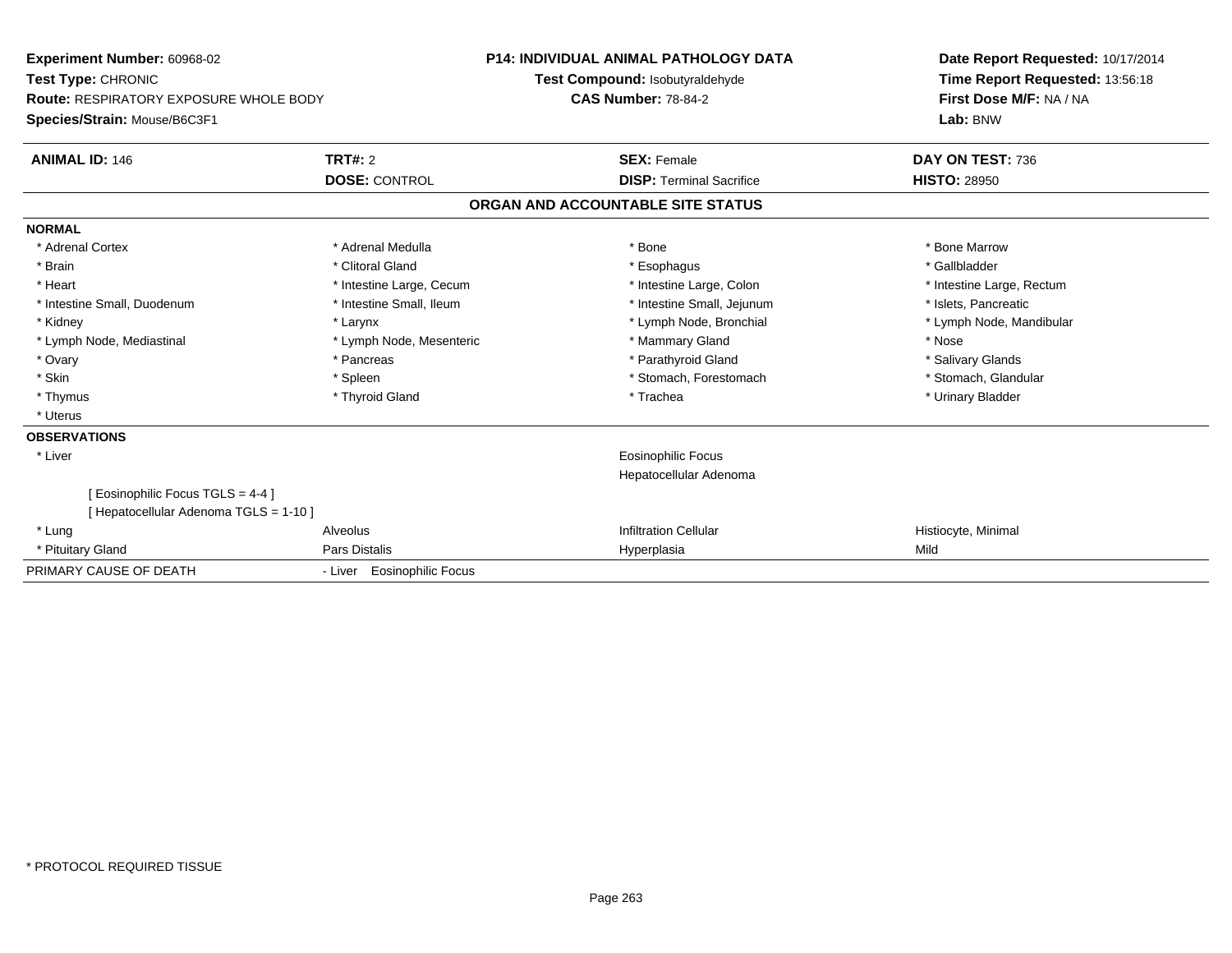| Experiment Number: 60968-02<br>Test Type: CHRONIC<br><b>Route: RESPIRATORY EXPOSURE WHOLE BODY</b><br>Species/Strain: Mouse/B6C3F1 |                          | <b>P14: INDIVIDUAL ANIMAL PATHOLOGY DATA</b><br>Test Compound: Isobutyraldehyde | Date Report Requested: 10/17/2014<br>Time Report Requested: 13:56:18 |
|------------------------------------------------------------------------------------------------------------------------------------|--------------------------|---------------------------------------------------------------------------------|----------------------------------------------------------------------|
|                                                                                                                                    |                          | <b>CAS Number: 78-84-2</b>                                                      | First Dose M/F: NA / NA<br>Lab: BNW                                  |
|                                                                                                                                    |                          |                                                                                 |                                                                      |
| <b>ANIMAL ID: 147</b>                                                                                                              | <b>TRT#: 2</b>           | <b>SEX: Female</b>                                                              | DAY ON TEST: 736                                                     |
|                                                                                                                                    | <b>DOSE: CONTROL</b>     | <b>DISP: Terminal Sacrifice</b>                                                 | <b>HISTO: 28951</b>                                                  |
|                                                                                                                                    |                          | ORGAN AND ACCOUNTABLE SITE STATUS                                               |                                                                      |
| <b>NORMAL</b>                                                                                                                      |                          |                                                                                 |                                                                      |
| * Adrenal Cortex                                                                                                                   | * Adrenal Medulla        | * Bone                                                                          | * Bone Marrow                                                        |
| * Brain                                                                                                                            | * Clitoral Gland         | * Esophagus                                                                     | * Gallbladder                                                        |
| * Heart                                                                                                                            | * Intestine Large, Cecum | * Intestine Large, Colon                                                        | * Intestine Large, Rectum                                            |
| * Intestine Small, Duodenum                                                                                                        | * Intestine Small, Ileum | * Intestine Small, Jejunum                                                      | * Islets, Pancreatic                                                 |
| * Larynx                                                                                                                           | * Liver                  | * Lymph Node, Bronchial                                                         | * Mammary Gland                                                      |
| * Nose                                                                                                                             | * Ovary                  | * Pancreas                                                                      | * Parathyroid Gland                                                  |
| * Pituitary Gland                                                                                                                  | * Salivary Glands        | * Skin                                                                          | * Stomach, Forestomach                                               |
| * Stomach, Glandular                                                                                                               | * Thymus                 | * Thyroid Gland                                                                 | * Trachea                                                            |
| * Urinary Bladder                                                                                                                  | * Uterus                 |                                                                                 |                                                                      |
| <b>OBSERVATIONS</b>                                                                                                                |                          |                                                                                 |                                                                      |
| * Kidney                                                                                                                           |                          | Lymphoma Malignant                                                              |                                                                      |
|                                                                                                                                    |                          | Nephropathy                                                                     | Mild                                                                 |
| * Lung                                                                                                                             |                          | Lymphoma Malignant                                                              |                                                                      |
| * Lymph Node, Mandibular                                                                                                           |                          | Lymphoma Malignant                                                              |                                                                      |
| [ Lymphoma Malignant TGLS = 1-4 ]                                                                                                  |                          |                                                                                 |                                                                      |
| * Lymph Node, Mediastinal                                                                                                          |                          | Lymphoma Malignant                                                              |                                                                      |
| [ Lymphoma Malignant TGLS = 1-4 ]                                                                                                  |                          |                                                                                 |                                                                      |
| * Lymph Node, Mesenteric                                                                                                           |                          | Lymphoma Malignant                                                              |                                                                      |
| [ Lymphoma Malignant TGLS = 1-4 ]                                                                                                  |                          |                                                                                 |                                                                      |
| * Spleen                                                                                                                           |                          | Lymphoma Malignant                                                              |                                                                      |
| [ Lymphoma Malignant TGLS = 1-4 ]                                                                                                  |                          |                                                                                 |                                                                      |
| PRIMARY CAUSE OF DEATH                                                                                                             |                          |                                                                                 |                                                                      |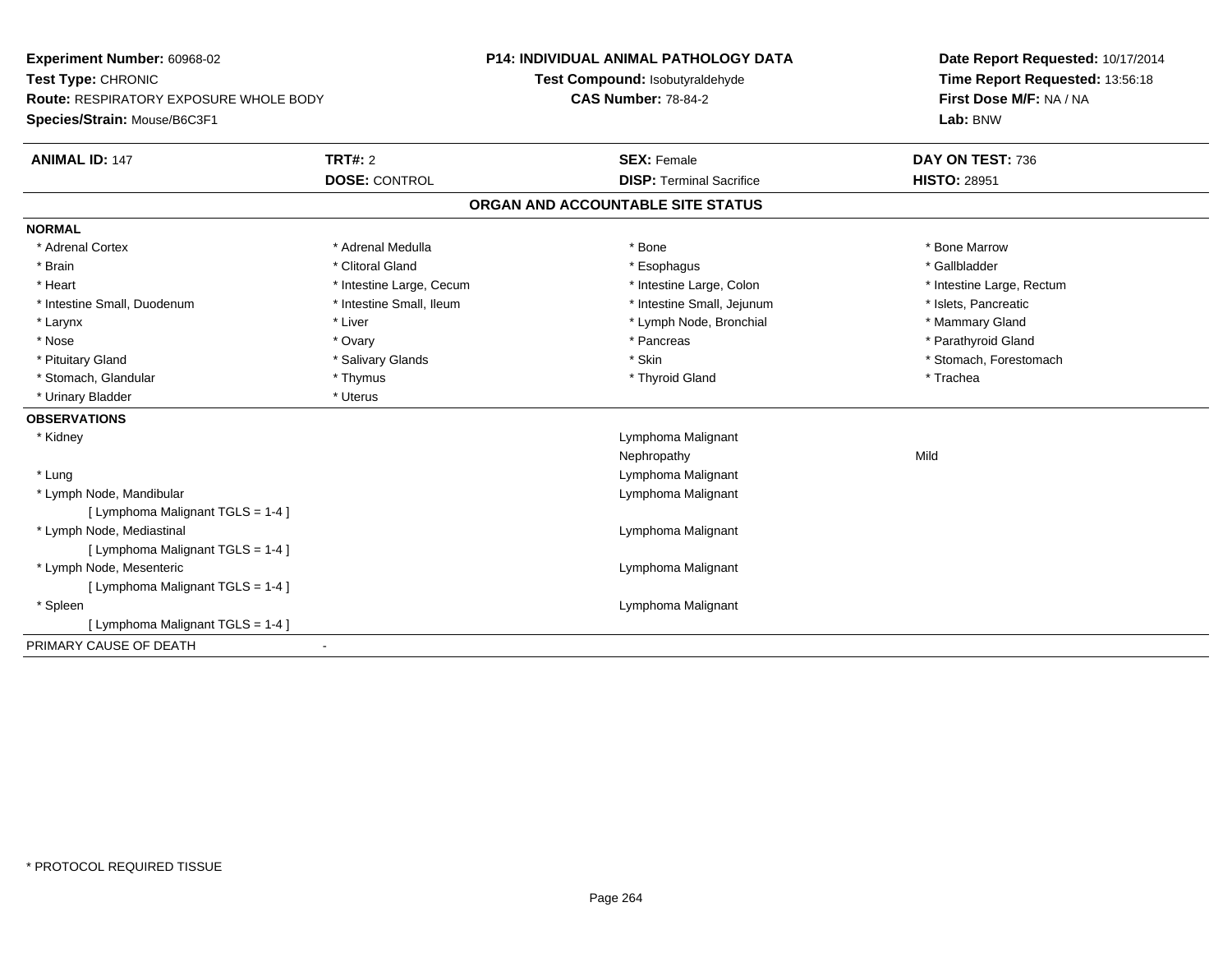| Experiment Number: 60968-02            |                                | P14: INDIVIDUAL ANIMAL PATHOLOGY DATA | Date Report Requested: 10/17/2014                          |  |  |
|----------------------------------------|--------------------------------|---------------------------------------|------------------------------------------------------------|--|--|
| Test Type: CHRONIC                     |                                | Test Compound: Isobutyraldehyde       | Time Report Requested: 13:56:18<br>First Dose M/F: NA / NA |  |  |
| Route: RESPIRATORY EXPOSURE WHOLE BODY |                                | <b>CAS Number: 78-84-2</b>            |                                                            |  |  |
| Species/Strain: Mouse/B6C3F1           |                                |                                       | Lab: BNW                                                   |  |  |
|                                        |                                |                                       |                                                            |  |  |
| <b>ANIMAL ID: 148</b>                  | TRT#: 2                        | <b>SEX: Female</b>                    | DAY ON TEST: 695                                           |  |  |
|                                        | <b>DOSE: CONTROL</b>           | <b>DISP:</b> Moribund Sacrifice       | <b>HISTO: 28952</b>                                        |  |  |
|                                        |                                | ORGAN AND ACCOUNTABLE SITE STATUS     |                                                            |  |  |
| <b>NORMAL</b>                          |                                |                                       |                                                            |  |  |
| * Adrenal Cortex                       | * Adrenal Medulla              | * Bone                                | * Bone Marrow                                              |  |  |
| * Brain                                | * Clitoral Gland               | * Esophagus                           | * Gallbladder                                              |  |  |
| * Heart                                | * Intestine Large, Cecum       | * Intestine Large, Colon              | * Intestine Large, Rectum                                  |  |  |
| * Intestine Small, Duodenum            | * Intestine Small, Ileum       | * Intestine Small, Jejunum            | * Islets, Pancreatic                                       |  |  |
| * Kidney                               | * Larynx                       | * Lung                                | * Lymph Node, Mesenteric                                   |  |  |
| * Mammary Gland                        | * Nose                         | * Parathyroid Gland                   | * Salivary Glands                                          |  |  |
| * Skin                                 | * Stomach, Forestomach         | * Stomach, Glandular                  | * Thymus                                                   |  |  |
| * Trachea                              | * Urinary Bladder              | * Uterus                              |                                                            |  |  |
| <b>OBSERVATIONS</b>                    |                                |                                       |                                                            |  |  |
| * Liver                                |                                | Hepatocellular Adenoma                |                                                            |  |  |
|                                        |                                | Lymphoma Malignant                    |                                                            |  |  |
| [ Hepatocellular Adenoma TGLS = 4-11 ] |                                |                                       |                                                            |  |  |
| [ Lymphoma Malignant TGLS = 3-10 ]     |                                |                                       |                                                            |  |  |
| * Lymph Node, Bronchial                |                                | Lymphoma Malignant                    |                                                            |  |  |
| * Lymph Node, Mandibular               |                                | Lymphoma Malignant                    |                                                            |  |  |
| * Lymph Node, Mediastinal              |                                | Lymphoma Malignant                    |                                                            |  |  |
| Mesentery                              | Fat                            | Necrosis                              | Mild                                                       |  |  |
| [Necrosis TGLS = $1-12$ ]              |                                |                                       |                                                            |  |  |
| * Ovary                                |                                | Lymphoma Malignant                    |                                                            |  |  |
| [ Lymphoma Malignant TGLS = 1-12 ]     |                                |                                       |                                                            |  |  |
| * Pancreas                             |                                | Inflammation                          | Chronic Active, Moderate                                   |  |  |
|                                        |                                | Thrombosis                            | Marked                                                     |  |  |
| [Inflammation TGLS = 5-6]              |                                |                                       |                                                            |  |  |
| * Pituitary Gland                      | Pars Intermed                  | Hypertrophy                           | Moderate                                                   |  |  |
| * Spleen                               |                                | Lymphoma Malignant                    |                                                            |  |  |
| [ Lymphoma Malignant TGLS = 2-4 ]      |                                |                                       |                                                            |  |  |
| * Thyroid Gland                        | <b>Follicular Cel</b>          | Hyperplasia                           | Mild                                                       |  |  |
| PRIMARY CAUSE OF DEATH                 | - Pancreas Inflammation        |                                       |                                                            |  |  |
| CONTRIBUTORY CAUSE OF DEATH            | - Liver Hepatocellular Adenoma |                                       |                                                            |  |  |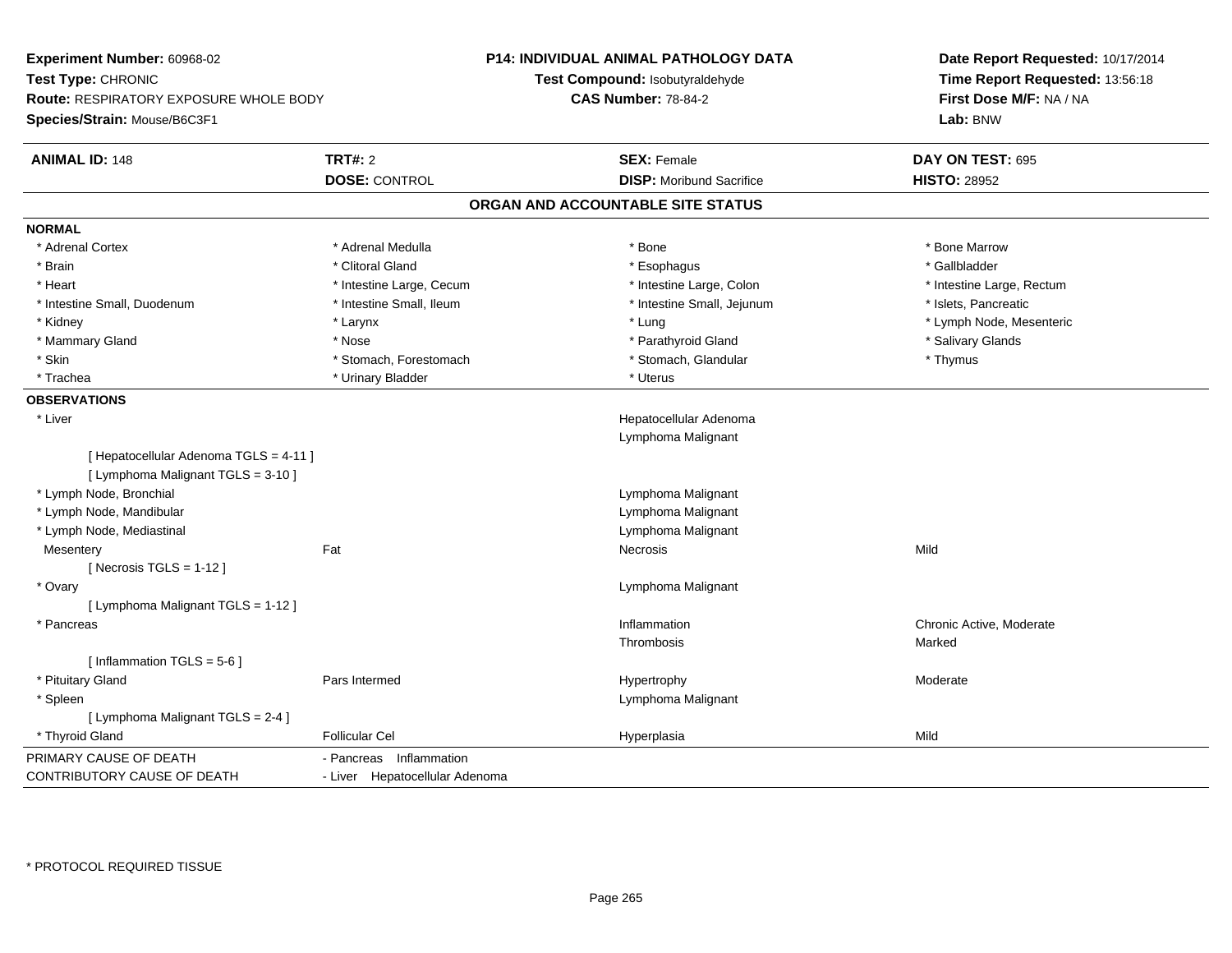| Experiment Number: 60968-02<br>Test Type: CHRONIC                             |                            | <b>P14: INDIVIDUAL ANIMAL PATHOLOGY DATA</b><br>Test Compound: Isobutyraldehyde | Date Report Requested: 10/17/2014<br>Time Report Requested: 13:56:18 |  |  |
|-------------------------------------------------------------------------------|----------------------------|---------------------------------------------------------------------------------|----------------------------------------------------------------------|--|--|
| <b>Route: RESPIRATORY EXPOSURE WHOLE BODY</b><br>Species/Strain: Mouse/B6C3F1 |                            | <b>CAS Number: 78-84-2</b>                                                      | First Dose M/F: NA / NA<br>Lab: BNW                                  |  |  |
|                                                                               |                            |                                                                                 |                                                                      |  |  |
| <b>ANIMAL ID: 149</b>                                                         | <b>TRT#: 2</b>             | <b>SEX: Female</b>                                                              | DAY ON TEST: 344                                                     |  |  |
|                                                                               | <b>DOSE: CONTROL</b>       | <b>DISP:</b> Moribund Sacrifice                                                 | <b>HISTO: 28953</b>                                                  |  |  |
|                                                                               |                            | ORGAN AND ACCOUNTABLE SITE STATUS                                               |                                                                      |  |  |
| <b>NORMAL</b>                                                                 |                            |                                                                                 |                                                                      |  |  |
| * Adrenal Medulla                                                             | * Bone                     | * Bone Marrow                                                                   | * Brain                                                              |  |  |
| * Clitoral Gland                                                              | * Esophagus                | * Gallbladder                                                                   | * Heart                                                              |  |  |
| * Intestine Large, Cecum                                                      | * Intestine Large, Colon   | * Intestine Large, Rectum                                                       | * Intestine Small, Duodenum                                          |  |  |
| * Intestine Small, Ileum                                                      | * Intestine Small, Jejunum | * Islets, Pancreatic                                                            | * Kidney                                                             |  |  |
| * Larynx                                                                      | * Liver                    | * Lung                                                                          | * Lymph Node, Mandibular                                             |  |  |
| * Lymph Node, Mediastinal                                                     | * Lymph Node, Mesenteric   | * Mammary Gland                                                                 | * Nose                                                               |  |  |
| * Ovary                                                                       | * Pancreas                 | * Parathyroid Gland                                                             | * Pituitary Gland                                                    |  |  |
| * Salivary Glands                                                             | * Skin                     | * Spleen                                                                        | * Stomach. Forestomach                                               |  |  |
| * Stomach, Glandular                                                          | * Thyroid Gland            | * Trachea                                                                       | * Urinary Bladder                                                    |  |  |
| <b>MISSING</b>                                                                |                            |                                                                                 |                                                                      |  |  |
| * Lymph Node, Bronchial                                                       | * Thymus                   |                                                                                 |                                                                      |  |  |
| <b>OBSERVATIONS</b>                                                           |                            |                                                                                 |                                                                      |  |  |
| * Adrenal Cortex                                                              |                            | Degeneration                                                                    | Fatty, Minimal                                                       |  |  |
| * Uterus                                                                      |                            | Polyp Stromal                                                                   |                                                                      |  |  |
| PRIMARY CAUSE OF DEATH                                                        | - UNCERTAIN                |                                                                                 |                                                                      |  |  |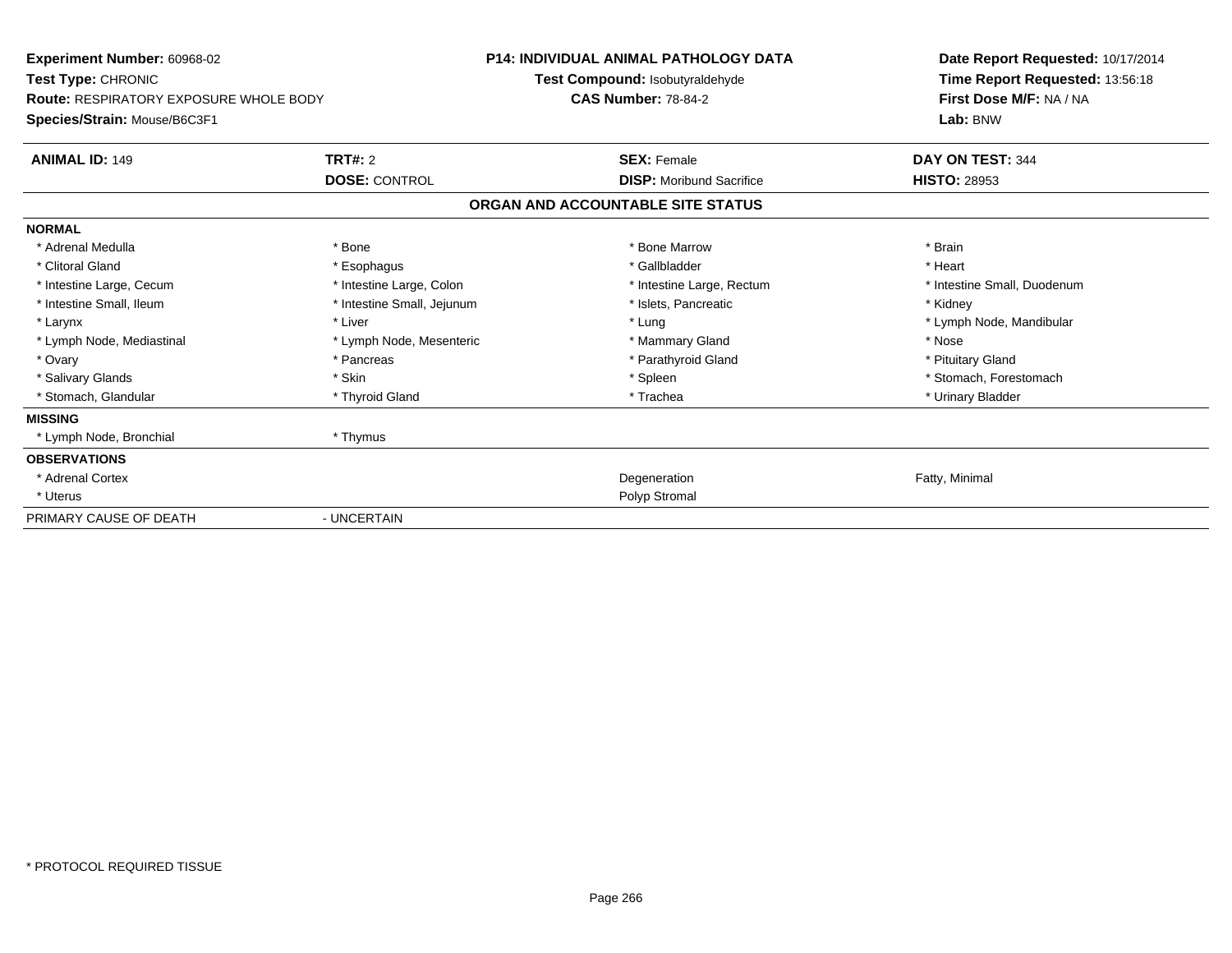| <b>Experiment Number: 60968-02</b><br><b>Test Type: CHRONIC</b>               |                           | <b>P14: INDIVIDUAL ANIMAL PATHOLOGY DATA</b><br>Test Compound: Isobutyraldehyde | Date Report Requested: 10/17/2014<br>Time Report Requested: 13:56:18 |
|-------------------------------------------------------------------------------|---------------------------|---------------------------------------------------------------------------------|----------------------------------------------------------------------|
| <b>Route: RESPIRATORY EXPOSURE WHOLE BODY</b><br>Species/Strain: Mouse/B6C3F1 |                           | <b>CAS Number: 78-84-2</b>                                                      | First Dose M/F: NA / NA<br>Lab: BNW                                  |
| <b>ANIMAL ID: 150</b>                                                         | TRT#: 2                   | <b>SEX: Female</b>                                                              | DAY ON TEST: 712                                                     |
|                                                                               | <b>DOSE: CONTROL</b>      | <b>DISP:</b> Moribund Sacrifice                                                 | <b>HISTO: 28954</b>                                                  |
|                                                                               |                           | ORGAN AND ACCOUNTABLE SITE STATUS                                               |                                                                      |
| <b>NORMAL</b>                                                                 |                           |                                                                                 |                                                                      |
| * Adrenal Cortex                                                              | * Adrenal Medulla         | * Bone                                                                          | * Bone Marrow                                                        |
| * Brain                                                                       | * Clitoral Gland          | * Esophagus                                                                     | * Gallbladder                                                        |
| * Heart                                                                       | * Intestine Large, Cecum  | * Intestine Large, Colon                                                        | * Intestine Large, Rectum                                            |
| * Intestine Small, Duodenum                                                   | * Intestine Small, Ileum  | * Intestine Small, Jejunum                                                      | * Islets, Pancreatic                                                 |
| * Larynx                                                                      | * Liver                   | * Lung                                                                          | * Lymph Node, Bronchial                                              |
| * Lymph Node, Mandibular                                                      | * Lymph Node, Mediastinal | * Lymph Node, Mesenteric                                                        | * Mammary Gland                                                      |
| * Nose                                                                        | * Ovary                   | * Pancreas                                                                      | * Parathyroid Gland                                                  |
| * Pituitary Gland                                                             | * Salivary Glands         | * Skin                                                                          | * Spleen                                                             |
| * Stomach, Glandular                                                          | * Thymus                  | * Thyroid Gland                                                                 | * Trachea                                                            |
| * Urinary Bladder                                                             | * Uterus                  |                                                                                 |                                                                      |
| <b>OBSERVATIONS</b>                                                           |                           |                                                                                 |                                                                      |
| * Kidney                                                                      |                           | Nephropathy                                                                     | Minimal                                                              |
| * Stomach, Forestomach                                                        |                           | Hyperplasia                                                                     | Squamous, Mild                                                       |
| PRIMARY CAUSE OF DEATH                                                        | - UNCERTAIN               |                                                                                 |                                                                      |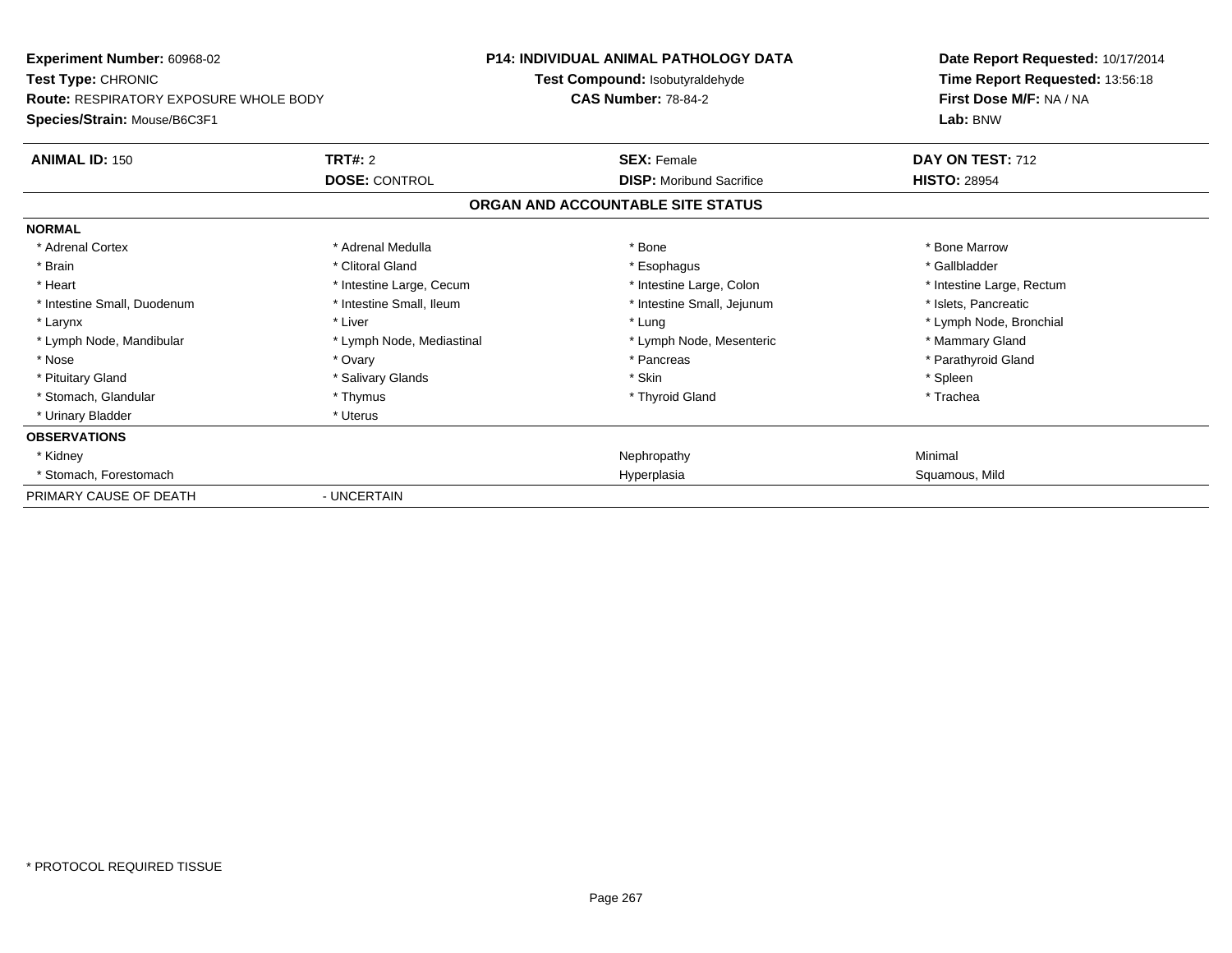| Experiment Number: 60968-02            |                          | P14: INDIVIDUAL ANIMAL PATHOLOGY DATA | Date Report Requested: 10/17/2014 |
|----------------------------------------|--------------------------|---------------------------------------|-----------------------------------|
| Test Type: CHRONIC                     |                          | Test Compound: Isobutyraldehyde       | Time Report Requested: 13:56:18   |
| Route: RESPIRATORY EXPOSURE WHOLE BODY |                          | <b>CAS Number: 78-84-2</b>            | First Dose M/F: NA / NA           |
| Species/Strain: Mouse/B6C3F1           |                          |                                       | Lab: BNW                          |
| <b>ANIMAL ID: 301</b>                  | <b>TRT#: 4</b>           | <b>SEX: Female</b>                    | DAY ON TEST: 737                  |
|                                        | <b>DOSE: 500 PPM</b>     | <b>DISP: Terminal Sacrifice</b>       | <b>HISTO: 29205</b>               |
|                                        |                          | ORGAN AND ACCOUNTABLE SITE STATUS     |                                   |
| <b>NORMAL</b>                          |                          |                                       |                                   |
| * Adrenal Medulla                      | * Bone                   | * Bone Marrow                         | * Brain                           |
| * Esophagus                            | * Intestine Large, Cecum | * Intestine Large, Colon              | * Intestine Large, Rectum         |
| * Intestine Small, Duodenum            | * Intestine Small, Ileum | * Intestine Small, Jejunum            | * Islets, Pancreatic              |
| * Larynx                               | * Lung                   | * Lymph Node, Mandibular              | * Lymph Node, Mesenteric          |
| * Mammary Gland                        | * Nose                   | * Ovary                               | * Pancreas                        |
| * Parathyroid Gland                    | * Salivary Glands        | * Skin                                | * Spleen                          |
| * Stomach, Forestomach                 | * Stomach, Glandular     | * Thymus                              | * Trachea                         |
| * Urinary Bladder                      | * Uterus                 |                                       |                                   |
| <b>MISSING</b>                         |                          |                                       |                                   |
| * Clitoral Gland                       | * Gallbladder            | * Lymph Node, Bronchial               | * Lymph Node, Mediastinal         |
| <b>OBSERVATIONS</b>                    |                          |                                       |                                   |
| * Adrenal Cortex                       |                          | Degeneration                          | Fatty, Minimal                    |
|                                        |                          | Hyperplasia                           | Mild                              |
| * Heart                                |                          | Cardiomyopathy                        | Minimal                           |
| * Kidney                               |                          | Nephropathy                           | Minimal                           |
| * Liver                                |                          | Cyst                                  | Mild                              |
|                                        |                          | Hepatocellular Adenoma                |                                   |
| [ Hepatocellular Adenoma TGLS = 1-10 ] |                          |                                       |                                   |
| * Pituitary Gland                      | <b>Pars Distalis</b>     | Hyperplasia                           | Moderate                          |
| * Thyroid Gland                        | <b>Follicular Cel</b>    | Hyperplasia                           | Minimal                           |
| PRIMARY CAUSE OF DEATH                 |                          |                                       |                                   |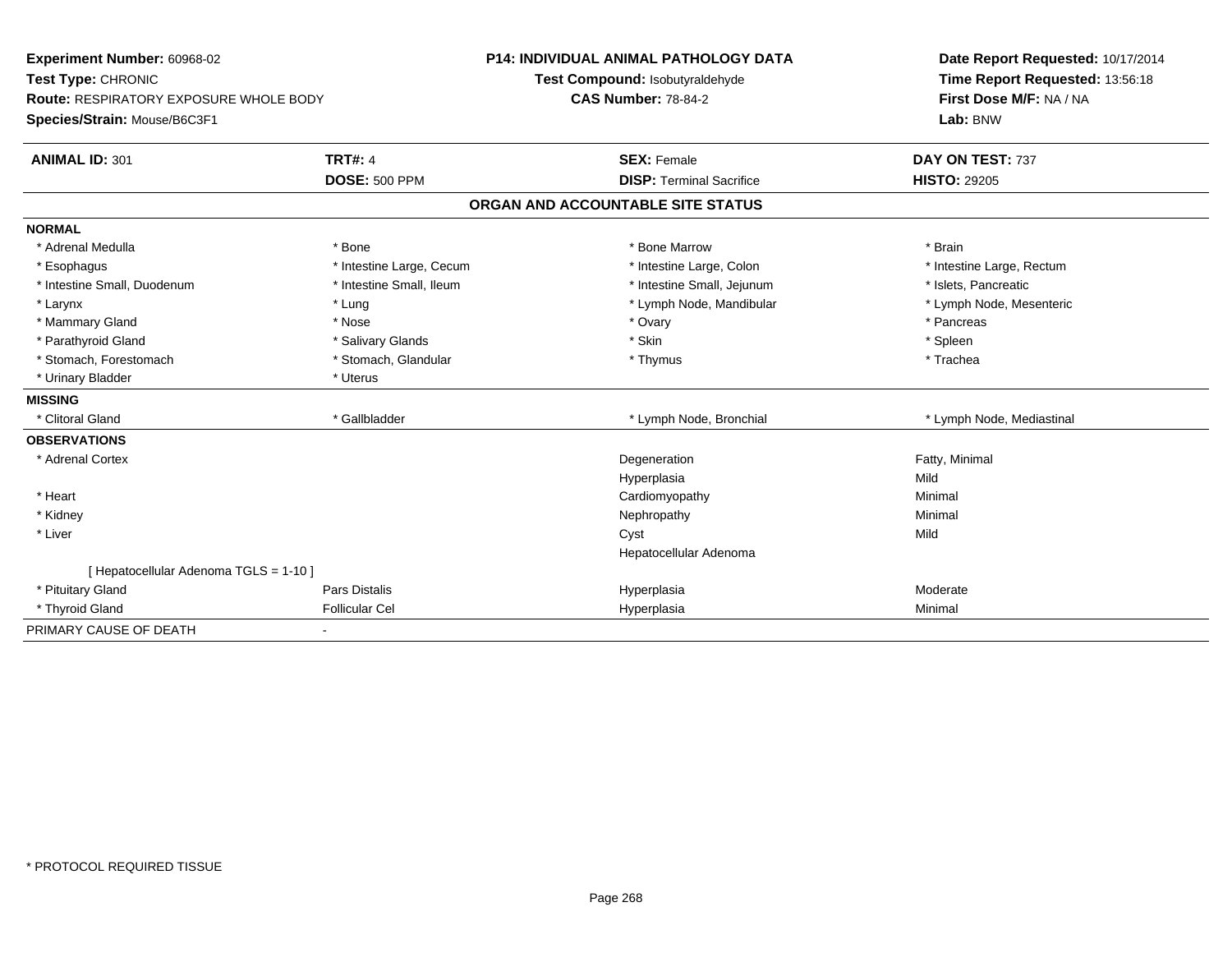| Experiment Number: 60968-02<br>Test Type: CHRONIC<br><b>Route: RESPIRATORY EXPOSURE WHOLE BODY</b><br>Species/Strain: Mouse/B6C3F1 |                             | <b>P14: INDIVIDUAL ANIMAL PATHOLOGY DATA</b><br>Test Compound: Isobutyraldehyde<br><b>CAS Number: 78-84-2</b> |                                  | Date Report Requested: 10/17/2014<br>Time Report Requested: 13:56:18<br>First Dose M/F: NA / NA<br>Lab: BNW |
|------------------------------------------------------------------------------------------------------------------------------------|-----------------------------|---------------------------------------------------------------------------------------------------------------|----------------------------------|-------------------------------------------------------------------------------------------------------------|
| <b>ANIMAL ID: 302</b>                                                                                                              | <b>TRT#: 4</b>              | <b>SEX: Female</b>                                                                                            |                                  | DAY ON TEST: 93                                                                                             |
|                                                                                                                                    | <b>DOSE: 500 PPM</b>        | <b>DISP: Natural Death</b>                                                                                    |                                  | <b>HISTO: 29206</b>                                                                                         |
|                                                                                                                                    |                             | ORGAN AND ACCOUNTABLE SITE STATUS                                                                             |                                  |                                                                                                             |
| <b>NORMAL</b>                                                                                                                      |                             |                                                                                                               |                                  |                                                                                                             |
| * Adrenal Cortex                                                                                                                   | * Adrenal Medulla           | * Bone                                                                                                        |                                  | * Bone Marrow                                                                                               |
| * Brain                                                                                                                            | * Clitoral Gland            | * Esophagus                                                                                                   |                                  | * Heart                                                                                                     |
| * Intestine Large, Cecum                                                                                                           | * Intestine Large, Colon    |                                                                                                               | * Intestine Large, Rectum        | * Intestine Small, Ileum                                                                                    |
| * Intestine Small, Jejunum                                                                                                         | * Islets, Pancreatic        | * Kidney                                                                                                      |                                  | * Larynx                                                                                                    |
| * Liver                                                                                                                            | * Lung                      |                                                                                                               | * Lymph Node, Mandibular         | * Lymph Node, Mediastinal                                                                                   |
| * Lymph Node, Mesenteric                                                                                                           | * Mammary Gland             | * Nose                                                                                                        |                                  | * Pancreas                                                                                                  |
| * Parathyroid Gland                                                                                                                | * Pituitary Gland           | * Salivary Glands                                                                                             |                                  | * Skin                                                                                                      |
| * Stomach, Forestomach                                                                                                             | * Stomach, Glandular        | * Thymus                                                                                                      |                                  | * Thyroid Gland                                                                                             |
| * Trachea                                                                                                                          | * Urinary Bladder           | * Uterus                                                                                                      |                                  |                                                                                                             |
| <b>MISSING</b>                                                                                                                     |                             |                                                                                                               |                                  |                                                                                                             |
| * Lymph Node, Bronchial                                                                                                            |                             |                                                                                                               |                                  |                                                                                                             |
| <b>AUTO PRECLUDES DIAG.</b>                                                                                                        |                             |                                                                                                               |                                  |                                                                                                             |
| * Gallbladder                                                                                                                      | * Intestine Small, Duodenum |                                                                                                               |                                  |                                                                                                             |
| <b>OBSERVATIONS</b>                                                                                                                |                             |                                                                                                               |                                  |                                                                                                             |
| * Kidney                                                                                                                           |                             |                                                                                                               |                                  |                                                                                                             |
| Note: Kidneys were pale due to anemia secondary to ovarian neoplasm.                                                               |                             |                                                                                                               |                                  |                                                                                                             |
| * Ovary                                                                                                                            |                             | Choriocarcinoma                                                                                               |                                  |                                                                                                             |
| [Choriocarcinoma TGLS = 1-10]                                                                                                      |                             |                                                                                                               |                                  |                                                                                                             |
| * Spleen                                                                                                                           |                             |                                                                                                               | Hematopoietic Cell Proliferation | Marked                                                                                                      |
| PRIMARY CAUSE OF DEATH                                                                                                             | - Ovary Choriocarcinoma     |                                                                                                               |                                  |                                                                                                             |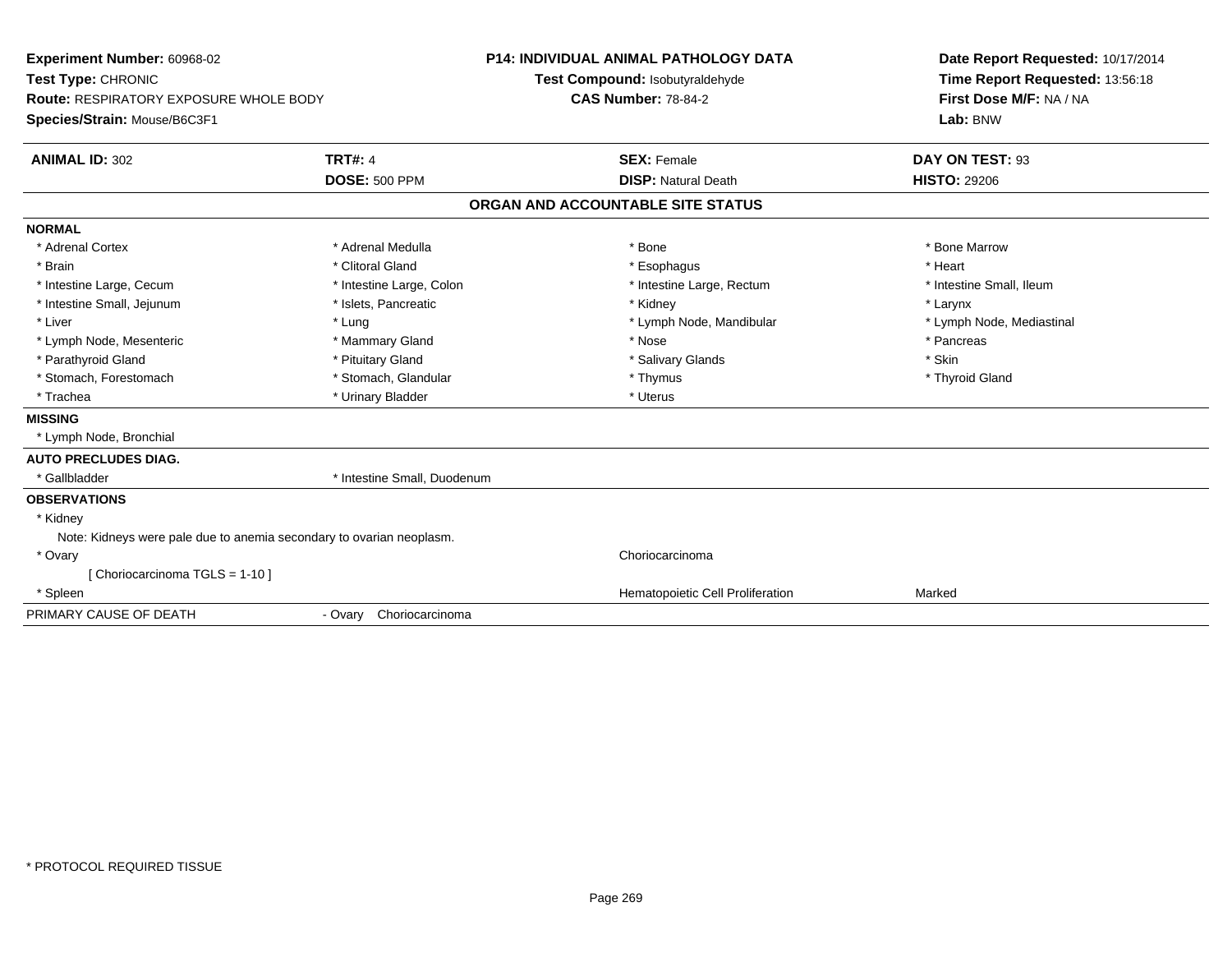| Experiment Number: 60968-02                   |                                  | <b>P14: INDIVIDUAL ANIMAL PATHOLOGY DATA</b> | Date Report Requested: 10/17/2014 |
|-----------------------------------------------|----------------------------------|----------------------------------------------|-----------------------------------|
| Test Type: CHRONIC                            |                                  | Test Compound: Isobutyraldehyde              | Time Report Requested: 13:56:18   |
| <b>Route: RESPIRATORY EXPOSURE WHOLE BODY</b> |                                  | <b>CAS Number: 78-84-2</b>                   | First Dose M/F: NA / NA           |
| Species/Strain: Mouse/B6C3F1                  |                                  |                                              | Lab: BNW                          |
| <b>ANIMAL ID: 303</b>                         | <b>TRT#: 4</b>                   | <b>SEX: Female</b>                           | DAY ON TEST: 702                  |
|                                               | <b>DOSE: 500 PPM</b>             | <b>DISP:</b> Moribund Sacrifice              | <b>HISTO: 29207</b>               |
|                                               |                                  | ORGAN AND ACCOUNTABLE SITE STATUS            |                                   |
| <b>NORMAL</b>                                 |                                  |                                              |                                   |
| * Adrenal Cortex                              | * Adrenal Medulla                | * Bone                                       | * Bone Marrow                     |
| * Brain                                       | * Clitoral Gland                 | * Esophagus                                  | * Heart                           |
| * Intestine Large, Cecum                      | * Intestine Large, Colon         | * Intestine Large, Rectum                    | * Intestine Small, Duodenum       |
| * Intestine Small, Ileum                      | * Intestine Small, Jejunum       | * Islets, Pancreatic                         | * Larynx                          |
| * Lung                                        | * Lymph Node, Bronchial          | * Lymph Node, Mesenteric                     | * Mammary Gland                   |
| * Nose                                        | * Ovary                          | * Pancreas                                   | * Salivary Glands                 |
| * Skin                                        | * Spleen                         | * Stomach, Forestomach                       | * Stomach, Glandular              |
| * Thymus                                      | * Trachea                        | * Urinary Bladder                            | * Uterus                          |
| <b>MISSING</b>                                |                                  |                                              |                                   |
| * Lymph Node, Mandibular                      | * Lymph Node, Mediastinal        | * Parathyroid Gland                          |                                   |
| <b>OBSERVATIONS</b>                           |                                  |                                              |                                   |
| * Gallbladder                                 |                                  | Hyperplasia                                  | Mild                              |
| * Kidney                                      |                                  | Nephropathy                                  | Minimal                           |
| * Liver                                       |                                  | Hemangiosarcoma                              |                                   |
|                                               |                                  | Hepatocellular Carcinoma                     |                                   |
| [Hemangiosarcoma TGLS = 1-4]                  |                                  |                                              |                                   |
| [ Hepatocellular Carcinoma TGLS = 1-4 ]       |                                  |                                              |                                   |
| * Pituitary Gland                             | <b>Pars Distalis</b>             | Hyperplasia                                  | Moderate                          |
| * Thyroid Gland                               | <b>Follicular Cel</b>            | Hyperplasia                                  | Minimal                           |
| PRIMARY CAUSE OF DEATH                        | - Liver Hemangiosarcoma          |                                              |                                   |
| <b>CONTRIBUTORY CAUSE OF DEATH</b>            | - Liver Hepatocellular Carcinoma |                                              |                                   |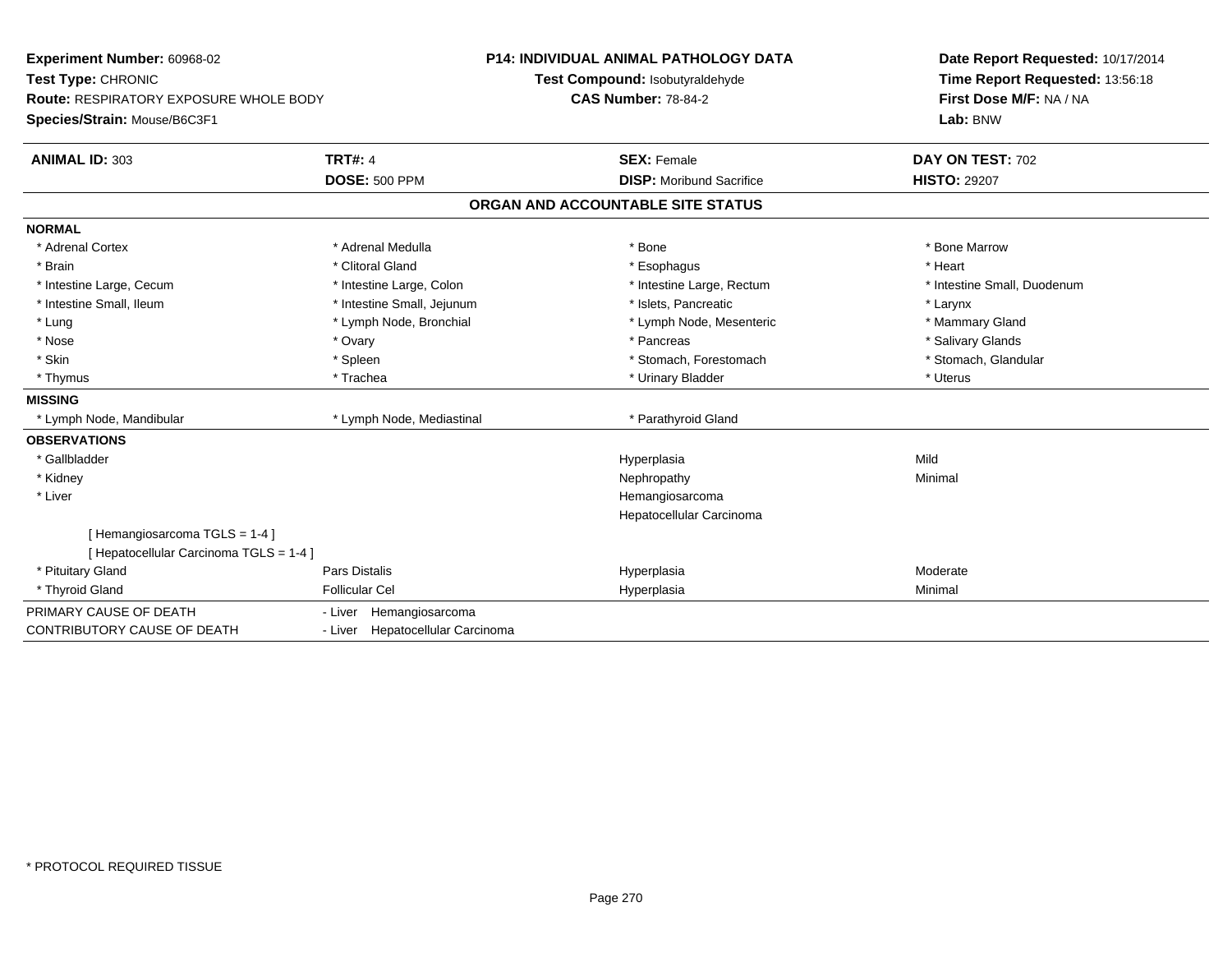| Experiment Number: 60968-02<br>Test Type: CHRONIC<br><b>Route: RESPIRATORY EXPOSURE WHOLE BODY</b> |                          | <b>P14: INDIVIDUAL ANIMAL PATHOLOGY DATA</b><br>Test Compound: Isobutyraldehyde<br><b>CAS Number: 78-84-2</b> |                                 | Date Report Requested: 10/17/2014<br>Time Report Requested: 13:56:18<br>First Dose M/F: NA / NA |
|----------------------------------------------------------------------------------------------------|--------------------------|---------------------------------------------------------------------------------------------------------------|---------------------------------|-------------------------------------------------------------------------------------------------|
| Species/Strain: Mouse/B6C3F1                                                                       |                          |                                                                                                               | Lab: BNW                        |                                                                                                 |
| <b>ANIMAL ID: 304</b>                                                                              | <b>TRT#: 4</b>           |                                                                                                               | <b>SEX: Female</b>              | DAY ON TEST: 736                                                                                |
|                                                                                                    | <b>DOSE: 500 PPM</b>     |                                                                                                               | <b>DISP: Terminal Sacrifice</b> | <b>HISTO: 29208</b>                                                                             |
|                                                                                                    |                          | ORGAN AND ACCOUNTABLE SITE STATUS                                                                             |                                 |                                                                                                 |
| <b>NORMAL</b>                                                                                      |                          |                                                                                                               |                                 |                                                                                                 |
| * Adrenal Cortex                                                                                   | * Adrenal Medulla        | * Bone                                                                                                        |                                 | * Bone Marrow                                                                                   |
| * Brain                                                                                            | * Clitoral Gland         |                                                                                                               | * Esophagus                     | * Gallbladder                                                                                   |
| * Heart                                                                                            | * Intestine Large, Cecum |                                                                                                               | * Intestine Large, Colon        | * Intestine Large, Rectum                                                                       |
| * Intestine Small, Duodenum                                                                        | * Intestine Small, Ileum |                                                                                                               | * Intestine Small, Jejunum      | * Islets, Pancreatic                                                                            |
| * Larynx                                                                                           | * Lung                   |                                                                                                               | * Lymph Node, Mandibular        | * Lymph Node, Mediastinal                                                                       |
| * Lymph Node, Mesenteric                                                                           | * Mammary Gland          | * Nose                                                                                                        |                                 | * Ovary                                                                                         |
| * Pancreas                                                                                         | * Parathyroid Gland      |                                                                                                               | * Salivary Glands               | * Skin                                                                                          |
| * Stomach, Forestomach                                                                             | * Stomach, Glandular     |                                                                                                               | * Thymus                        | * Trachea                                                                                       |
| * Urinary Bladder                                                                                  | * Uterus                 |                                                                                                               |                                 |                                                                                                 |
| <b>MISSING</b>                                                                                     |                          |                                                                                                               |                                 |                                                                                                 |
| * Lymph Node, Bronchial                                                                            |                          |                                                                                                               |                                 |                                                                                                 |
| <b>OBSERVATIONS</b>                                                                                |                          |                                                                                                               |                                 |                                                                                                 |
| * Kidney                                                                                           |                          | Metaplasia                                                                                                    |                                 | Osseous, Moderate                                                                               |
|                                                                                                    |                          | Nephropathy                                                                                                   |                                 | Mild                                                                                            |
| * Liver                                                                                            |                          |                                                                                                               | Eosinophilic Focus              |                                                                                                 |
|                                                                                                    |                          |                                                                                                               | Hepatocellular Adenoma          |                                                                                                 |
| [ Eosinophilic Focus TGLS = 1-4 ]                                                                  |                          |                                                                                                               |                                 |                                                                                                 |
| [ Hepatocellular Adenoma TGLS = 1-4 ]                                                              |                          |                                                                                                               |                                 |                                                                                                 |
| * Pituitary Gland                                                                                  | Pars Distalis            | Hyperplasia                                                                                                   |                                 | Mild                                                                                            |
| * Spleen                                                                                           |                          |                                                                                                               | Lymphoma Malignant              |                                                                                                 |
| * Thyroid Gland                                                                                    | <b>Follicular Cel</b>    | Hyperplasia                                                                                                   |                                 | Minimal                                                                                         |
| PRIMARY CAUSE OF DEATH                                                                             | $\blacksquare$           |                                                                                                               |                                 |                                                                                                 |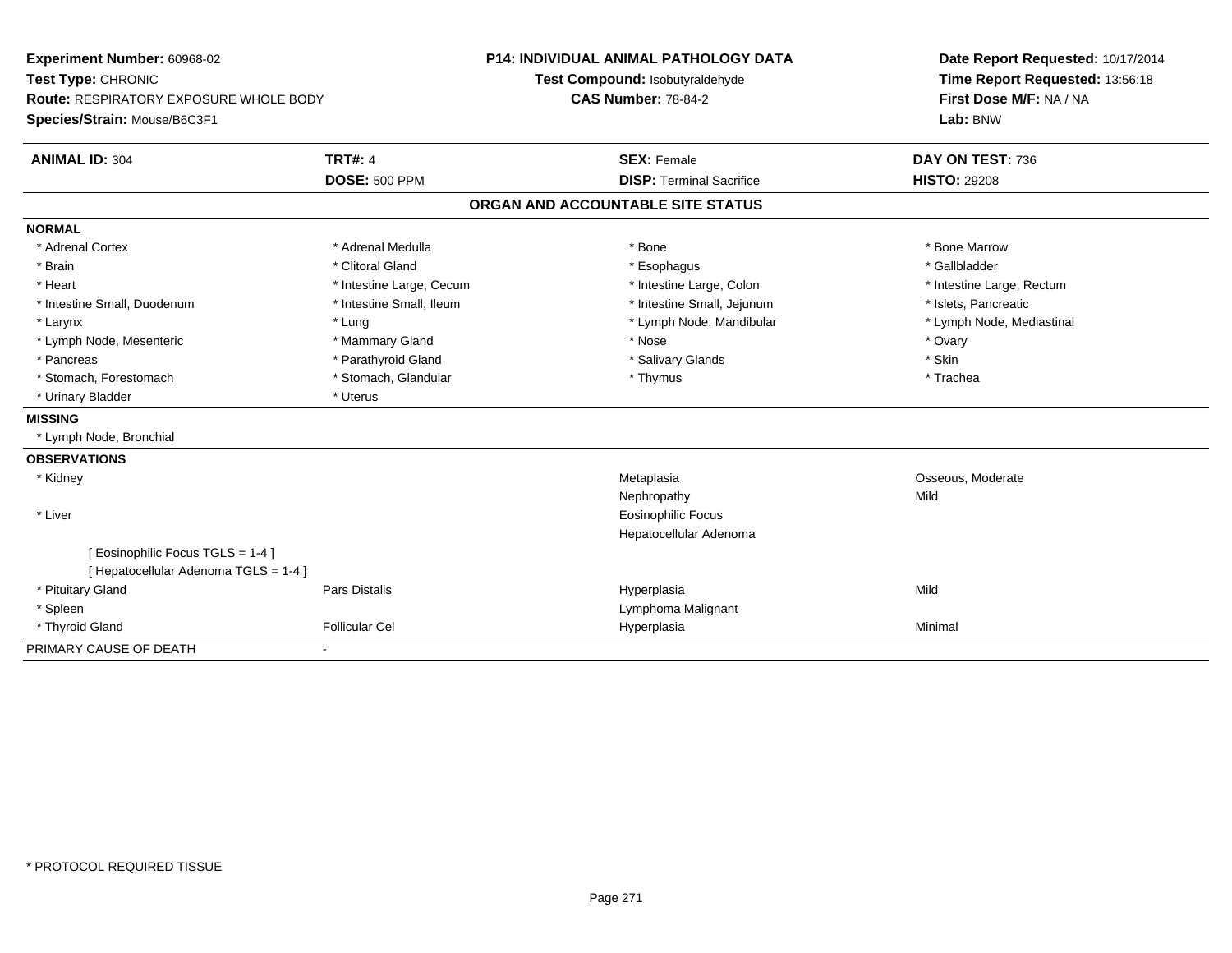| <b>Experiment Number: 60968-02</b><br>Test Type: CHRONIC<br><b>Route: RESPIRATORY EXPOSURE WHOLE BODY</b><br>Species/Strain: Mouse/B6C3F1<br><b>ANIMAL ID: 305</b> | <b>TRT#: 4</b>            | <b>P14: INDIVIDUAL ANIMAL PATHOLOGY DATA</b><br>Test Compound: Isobutyraldehyde<br><b>CAS Number: 78-84-2</b><br><b>SEX: Female</b> | Date Report Requested: 10/17/2014<br>Time Report Requested: 13:56:18<br>First Dose M/F: NA / NA<br>Lab: BNW<br>DAY ON TEST: 736 |  |
|--------------------------------------------------------------------------------------------------------------------------------------------------------------------|---------------------------|-------------------------------------------------------------------------------------------------------------------------------------|---------------------------------------------------------------------------------------------------------------------------------|--|
|                                                                                                                                                                    | <b>DOSE: 500 PPM</b>      | <b>DISP: Terminal Sacrifice</b>                                                                                                     | <b>HISTO: 29209</b>                                                                                                             |  |
|                                                                                                                                                                    |                           | ORGAN AND ACCOUNTABLE SITE STATUS                                                                                                   |                                                                                                                                 |  |
| <b>NORMAL</b>                                                                                                                                                      |                           |                                                                                                                                     |                                                                                                                                 |  |
| * Adrenal Cortex                                                                                                                                                   | * Adrenal Medulla         | * Bone                                                                                                                              | * Bone Marrow                                                                                                                   |  |
| * Brain                                                                                                                                                            | * Clitoral Gland          | * Esophagus                                                                                                                         | * Gallbladder                                                                                                                   |  |
| * Heart                                                                                                                                                            | * Intestine Large, Cecum  | * Intestine Large, Colon                                                                                                            | * Intestine Large, Rectum                                                                                                       |  |
| * Intestine Small, Duodenum                                                                                                                                        | * Intestine Small, Ileum  | * Intestine Small, Jejunum                                                                                                          | * Islets. Pancreatic                                                                                                            |  |
| * Kidney                                                                                                                                                           | * Larynx                  | * Lung                                                                                                                              | * Lymph Node, Mandibular                                                                                                        |  |
| * Lymph Node, Mesenteric                                                                                                                                           | * Mammary Gland           | * Nose                                                                                                                              | * Ovary                                                                                                                         |  |
| * Pancreas                                                                                                                                                         | * Parathyroid Gland       | * Salivary Glands                                                                                                                   | * Skin                                                                                                                          |  |
| * Spleen                                                                                                                                                           | * Stomach, Forestomach    | * Stomach, Glandular                                                                                                                | * Thymus                                                                                                                        |  |
| * Trachea                                                                                                                                                          | * Urinary Bladder         | * Uterus                                                                                                                            |                                                                                                                                 |  |
| <b>MISSING</b>                                                                                                                                                     |                           |                                                                                                                                     |                                                                                                                                 |  |
| * Lymph Node, Bronchial                                                                                                                                            | * Lymph Node, Mediastinal |                                                                                                                                     |                                                                                                                                 |  |
| <b>OBSERVATIONS</b>                                                                                                                                                |                           |                                                                                                                                     |                                                                                                                                 |  |
| * Liver                                                                                                                                                            |                           | Hepatocellular Adenoma                                                                                                              |                                                                                                                                 |  |
| Note: "Nodule, 2mm diameter, clear" noted on median lobe at necropsy was not apparent microscopically.                                                             |                           |                                                                                                                                     |                                                                                                                                 |  |
| [ Hepatocellular Adenoma TGLS = 3-10 ]                                                                                                                             |                           |                                                                                                                                     |                                                                                                                                 |  |
| * Pituitary Gland                                                                                                                                                  | Pars Distalis             | Adenoma                                                                                                                             |                                                                                                                                 |  |
| [Adenoma TGLS = $1-8$ ]                                                                                                                                            |                           |                                                                                                                                     |                                                                                                                                 |  |
| * Thyroid Gland                                                                                                                                                    | <b>Follicular Cel</b>     | Hyperplasia                                                                                                                         | Minimal                                                                                                                         |  |
| PRIMARY CAUSE OF DEATH                                                                                                                                             |                           |                                                                                                                                     |                                                                                                                                 |  |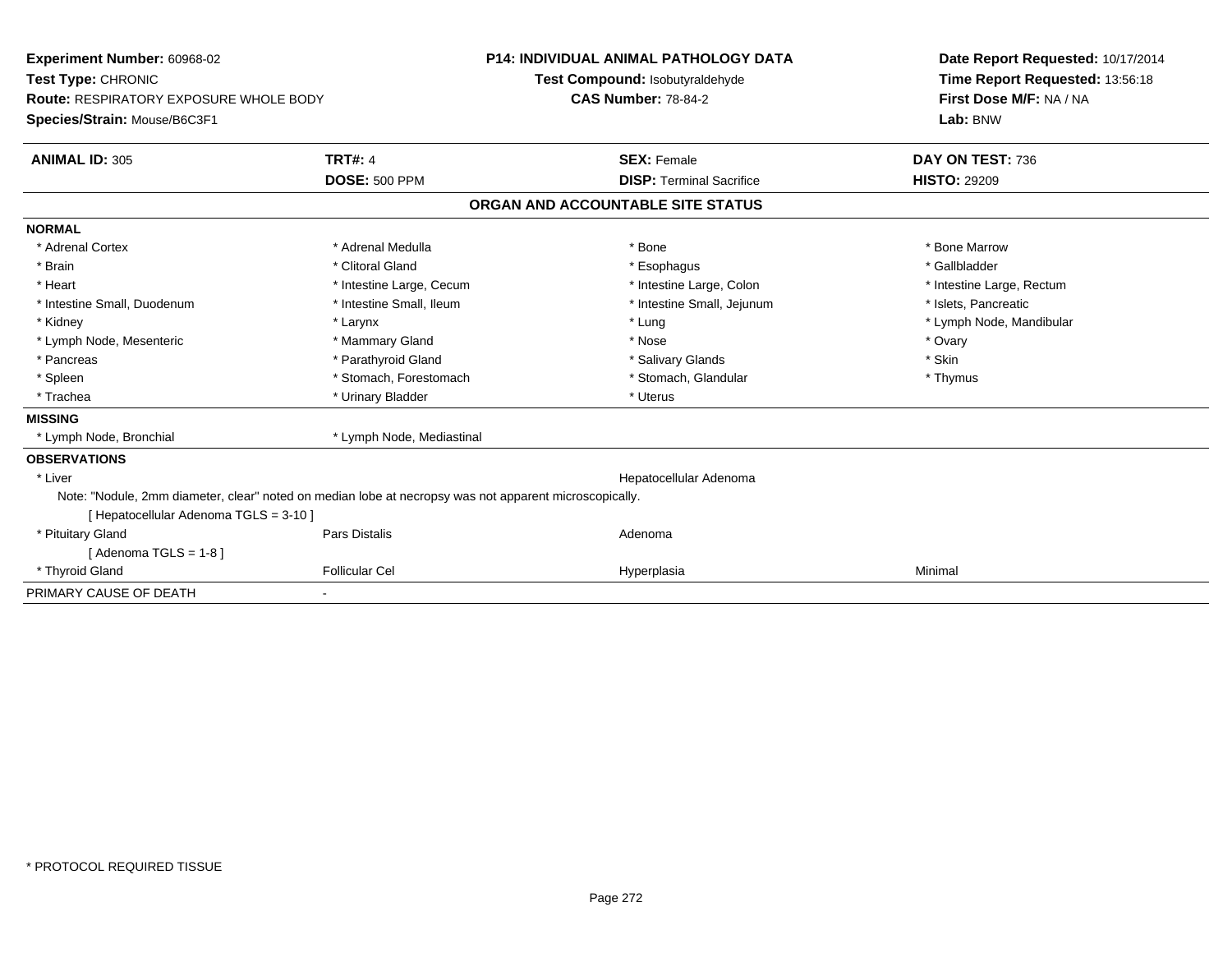| <b>Experiment Number: 60968-02</b><br>Test Type: CHRONIC<br><b>Route: RESPIRATORY EXPOSURE WHOLE BODY</b><br>Species/Strain: Mouse/B6C3F1 |                           |  | <b>P14: INDIVIDUAL ANIMAL PATHOLOGY DATA</b><br>Test Compound: Isobutyraldehyde<br><b>CAS Number: 78-84-2</b> |  | Date Report Requested: 10/17/2014<br>Time Report Requested: 13:56:18<br>First Dose M/F: NA / NA<br>Lab: BNW |  |
|-------------------------------------------------------------------------------------------------------------------------------------------|---------------------------|--|---------------------------------------------------------------------------------------------------------------|--|-------------------------------------------------------------------------------------------------------------|--|
| <b>ANIMAL ID: 306</b>                                                                                                                     | <b>TRT#: 4</b>            |  | <b>SEX: Female</b>                                                                                            |  | DAY ON TEST: 731                                                                                            |  |
|                                                                                                                                           | <b>DOSE: 500 PPM</b>      |  | <b>DISP: Natural Death</b>                                                                                    |  | <b>HISTO: 29210</b>                                                                                         |  |
|                                                                                                                                           |                           |  | ORGAN AND ACCOUNTABLE SITE STATUS                                                                             |  |                                                                                                             |  |
| <b>NORMAL</b>                                                                                                                             |                           |  |                                                                                                               |  |                                                                                                             |  |
| * Adrenal Cortex                                                                                                                          | * Adrenal Medulla         |  | * Bone                                                                                                        |  | * Bone Marrow                                                                                               |  |
| * Brain                                                                                                                                   | * Clitoral Gland          |  | * Esophagus                                                                                                   |  | * Heart                                                                                                     |  |
| * Intestine Large, Colon                                                                                                                  | * Intestine Large, Rectum |  | * Kidney                                                                                                      |  | * Larynx                                                                                                    |  |
| * Liver                                                                                                                                   | * Lung                    |  | * Lymph Node, Mediastinal                                                                                     |  | * Lymph Node, Mesenteric                                                                                    |  |
| * Mammary Gland                                                                                                                           | * Nose                    |  | * Ovary                                                                                                       |  | * Pancreas                                                                                                  |  |
| * Parathyroid Gland                                                                                                                       | * Pituitary Gland         |  | * Salivary Glands                                                                                             |  | * Skin                                                                                                      |  |
| * Spleen                                                                                                                                  | * Stomach, Forestomach    |  | * Stomach, Glandular                                                                                          |  | * Thymus                                                                                                    |  |
| * Trachea                                                                                                                                 | * Urinary Bladder         |  | * Uterus                                                                                                      |  |                                                                                                             |  |
| <b>MISSING</b>                                                                                                                            |                           |  |                                                                                                               |  |                                                                                                             |  |
| * Lymph Node, Bronchial                                                                                                                   | * Lymph Node, Mandibular  |  |                                                                                                               |  |                                                                                                             |  |
| <b>AUTO PRECLUDES DIAG.</b>                                                                                                               |                           |  |                                                                                                               |  |                                                                                                             |  |
| * Gallbladder                                                                                                                             | * Intestine Large, Cecum  |  | * Intestine Small, Duodenum                                                                                   |  | * Intestine Small, Ileum                                                                                    |  |
| * Intestine Small, Jejunum                                                                                                                |                           |  |                                                                                                               |  |                                                                                                             |  |
| <b>OBSERVATIONS</b>                                                                                                                       |                           |  |                                                                                                               |  |                                                                                                             |  |
| * Islets, Pancreatic                                                                                                                      |                           |  | Adenoma                                                                                                       |  |                                                                                                             |  |
| * Thyroid Gland                                                                                                                           | <b>Follicular Cel</b>     |  | Hyperplasia                                                                                                   |  | Minimal                                                                                                     |  |
| PRIMARY CAUSE OF DEATH                                                                                                                    | - UNCERTAIN               |  |                                                                                                               |  |                                                                                                             |  |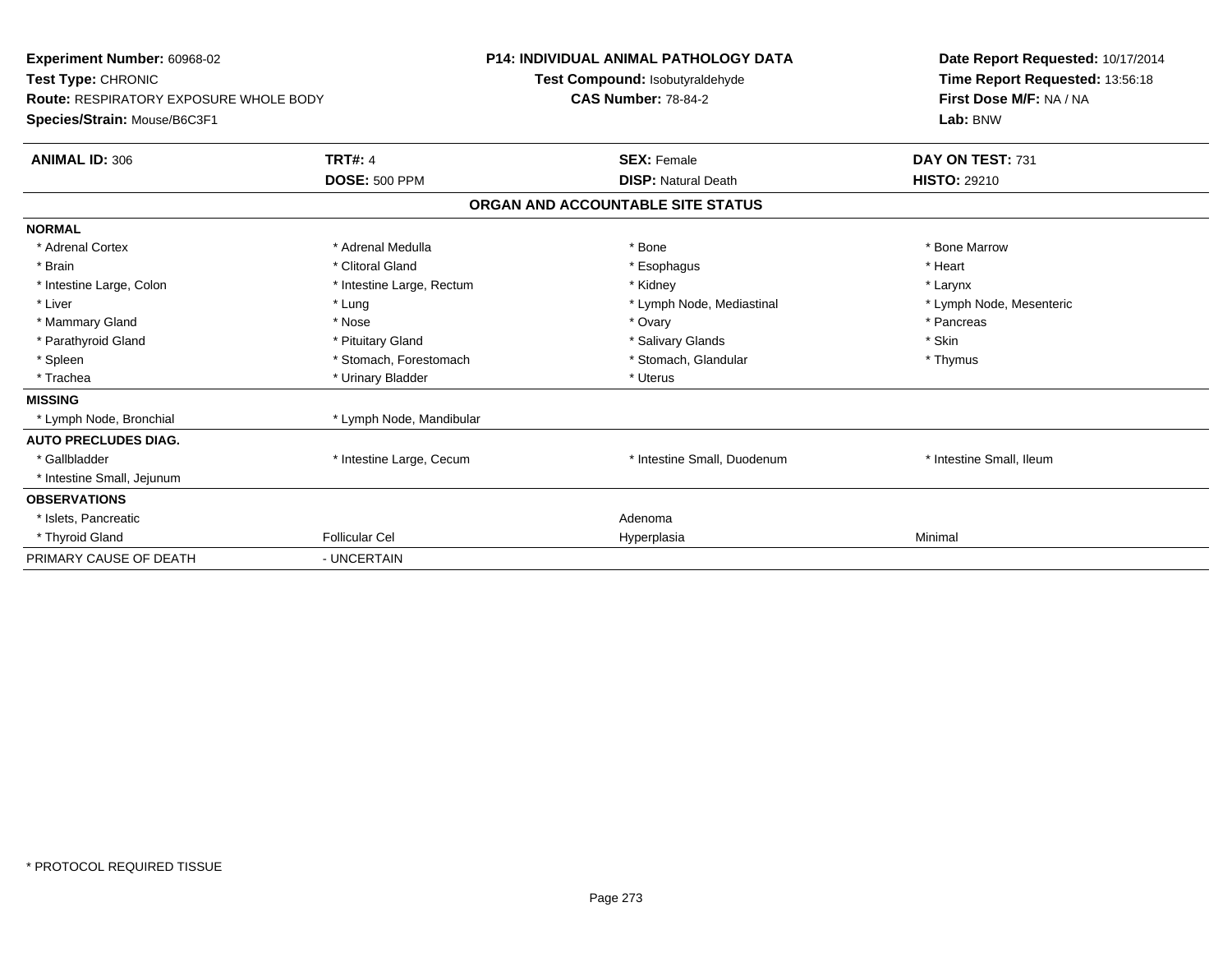| Experiment Number: 60968-02                   |                           | <b>P14: INDIVIDUAL ANIMAL PATHOLOGY DATA</b> | Date Report Requested: 10/17/2014 |  |
|-----------------------------------------------|---------------------------|----------------------------------------------|-----------------------------------|--|
| Test Type: CHRONIC                            |                           | Test Compound: Isobutyraldehyde              | Time Report Requested: 13:56:18   |  |
| <b>Route: RESPIRATORY EXPOSURE WHOLE BODY</b> |                           | <b>CAS Number: 78-84-2</b>                   | First Dose M/F: NA / NA           |  |
| Species/Strain: Mouse/B6C3F1                  |                           |                                              | Lab: BNW                          |  |
| <b>ANIMAL ID: 307</b>                         | <b>TRT#: 4</b>            | <b>SEX: Female</b>                           | DAY ON TEST: 737                  |  |
|                                               | <b>DOSE: 500 PPM</b>      | <b>DISP: Terminal Sacrifice</b>              | <b>HISTO: 29211</b>               |  |
|                                               |                           | ORGAN AND ACCOUNTABLE SITE STATUS            |                                   |  |
| <b>NORMAL</b>                                 |                           |                                              |                                   |  |
| * Adrenal Cortex                              | * Adrenal Medulla         | * Bone                                       | * Bone Marrow                     |  |
| * Brain                                       | * Clitoral Gland          | * Esophagus                                  | * Gallbladder                     |  |
| * Heart                                       | * Intestine Large, Cecum  | * Intestine Large, Colon                     | * Intestine Large, Rectum         |  |
| * Intestine Small, Duodenum                   | * Intestine Small, Ileum  | * Intestine Small, Jejunum                   | * Islets, Pancreatic              |  |
| * Kidney                                      | * Larynx                  | * Lung                                       | * Lymph Node, Bronchial           |  |
| * Lymph Node, Mandibular                      | * Lymph Node, Mediastinal | * Lymph Node, Mesenteric                     | * Mammary Gland                   |  |
| * Nose                                        | * Pancreas                | * Parathyroid Gland                          | * Pituitary Gland                 |  |
| * Salivary Glands                             | * Skin                    | * Stomach, Forestomach                       | * Stomach, Glandular              |  |
| * Thyroid Gland                               | * Trachea                 | * Urinary Bladder                            | * Uterus                          |  |
| <b>OBSERVATIONS</b>                           |                           |                                              |                                   |  |
| <b>Harderian Gland</b>                        |                           | Adenoma                                      |                                   |  |
| [Adenoma TGLS = $1-10$ ]                      |                           |                                              |                                   |  |
| * Liver                                       |                           | <b>Eosinophilic Focus</b>                    |                                   |  |
| [ Eosinophilic Focus TGLS = 1-10 ]            |                           |                                              |                                   |  |
| * Ovary                                       |                           | Cyst                                         | Mild                              |  |
|                                               |                           | Lymphoma Malignant                           |                                   |  |
| [Cyst TGLS = $2-7$ ]                          |                           |                                              |                                   |  |
| [ Lymphoma Malignant TGLS = 1-10 ]            |                           |                                              |                                   |  |
| * Spleen                                      |                           | Lymphoma Malignant                           |                                   |  |
| [ Lymphoma Malignant TGLS = 2-7 ]             |                           |                                              |                                   |  |
| * Thymus                                      |                           | Lymphoma Malignant                           |                                   |  |
| [ Lymphoma Malignant TGLS = 2-7 ]             |                           |                                              |                                   |  |
| PRIMARY CAUSE OF DEATH                        | $\blacksquare$            |                                              |                                   |  |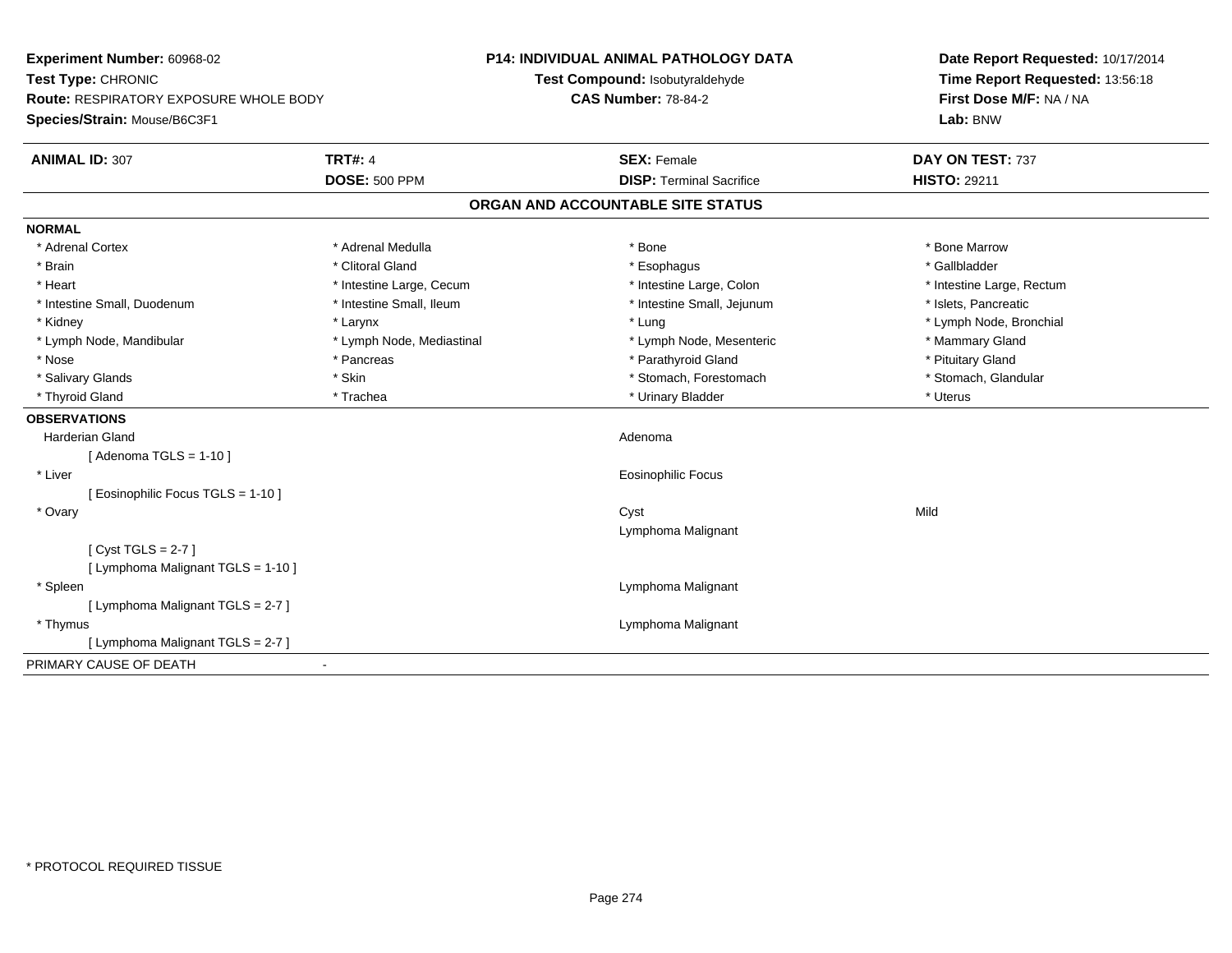| Experiment Number: 60968-02<br>Test Type: CHRONIC<br>Route: RESPIRATORY EXPOSURE WHOLE BODY<br>Species/Strain: Mouse/B6C3F1 |                                             | <b>P14: INDIVIDUAL ANIMAL PATHOLOGY DATA</b><br>Test Compound: Isobutyraldehyde<br><b>CAS Number: 78-84-2</b><br>Lab: BNW |                                   | Date Report Requested: 10/17/2014<br>Time Report Requested: 13:56:18<br>First Dose M/F: NA / NA |                           |
|-----------------------------------------------------------------------------------------------------------------------------|---------------------------------------------|---------------------------------------------------------------------------------------------------------------------------|-----------------------------------|-------------------------------------------------------------------------------------------------|---------------------------|
| <b>ANIMAL ID: 308</b>                                                                                                       | <b>TRT#: 4</b>                              |                                                                                                                           | <b>SEX: Female</b>                |                                                                                                 | DAY ON TEST: 611          |
|                                                                                                                             | <b>DOSE: 500 PPM</b>                        |                                                                                                                           | <b>DISP: Natural Death</b>        |                                                                                                 | <b>HISTO: 29212</b>       |
|                                                                                                                             |                                             |                                                                                                                           | ORGAN AND ACCOUNTABLE SITE STATUS |                                                                                                 |                           |
| <b>NORMAL</b>                                                                                                               |                                             |                                                                                                                           |                                   |                                                                                                 |                           |
| * Bone                                                                                                                      | * Bone Marrow                               |                                                                                                                           | * Brain                           |                                                                                                 | * Clitoral Gland          |
| * Esophagus                                                                                                                 | * Heart                                     |                                                                                                                           | * Intestine Large, Colon          |                                                                                                 | * Intestine Large, Rectum |
| * Kidney                                                                                                                    | * Larynx                                    |                                                                                                                           | * Lung                            |                                                                                                 | * Lymph Node, Mandibular  |
| * Mammary Gland                                                                                                             | * Nose                                      |                                                                                                                           | * Parathyroid Gland               |                                                                                                 | * Pituitary Gland         |
| * Salivary Glands                                                                                                           | * Skin                                      |                                                                                                                           | * Stomach, Forestomach            |                                                                                                 | * Thymus                  |
| * Thyroid Gland                                                                                                             | * Trachea                                   |                                                                                                                           | * Uterus                          |                                                                                                 |                           |
| <b>AUTO PRECLUDES DIAG.</b>                                                                                                 |                                             |                                                                                                                           |                                   |                                                                                                 |                           |
| * Adrenal Cortex                                                                                                            | * Adrenal Medulla                           |                                                                                                                           | * Gallbladder                     |                                                                                                 | * Intestine Large, Cecum  |
| * Intestine Small, Duodenum                                                                                                 | * Intestine Small, Ileum                    |                                                                                                                           | * Intestine Small, Jejunum        |                                                                                                 | * Islets, Pancreatic      |
| * Liver                                                                                                                     | * Pancreas                                  |                                                                                                                           | * Spleen                          |                                                                                                 | * Stomach, Glandular      |
| * Urinary Bladder                                                                                                           |                                             |                                                                                                                           |                                   |                                                                                                 |                           |
| <b>OBSERVATIONS</b>                                                                                                         |                                             |                                                                                                                           |                                   |                                                                                                 |                           |
| * Liver                                                                                                                     |                                             |                                                                                                                           |                                   |                                                                                                 |                           |
| Note: Liver too autolytic to identify and diagnose microscopically the "mass" described at necropsy (TGL 2-4).              |                                             |                                                                                                                           |                                   |                                                                                                 |                           |
| * Lymph Node, Bronchial                                                                                                     |                                             |                                                                                                                           | Lymphoma Malignant                |                                                                                                 |                           |
| [ Lymphoma Malignant TGLS = 3-10 ]                                                                                          |                                             |                                                                                                                           |                                   |                                                                                                 |                           |
| * Lymph Node, Mediastinal                                                                                                   |                                             |                                                                                                                           | Lymphoma Malignant                |                                                                                                 |                           |
| [ Lymphoma Malignant TGLS = 3-10 ]                                                                                          |                                             |                                                                                                                           |                                   |                                                                                                 |                           |
| * Lymph Node, Mesenteric                                                                                                    |                                             |                                                                                                                           | Lymphoma Malignant                |                                                                                                 |                           |
| [ Lymphoma Malignant TGLS = 3-10 ]                                                                                          |                                             |                                                                                                                           |                                   |                                                                                                 |                           |
| * Ovary                                                                                                                     |                                             |                                                                                                                           | Lymphoma Malignant                |                                                                                                 |                           |
| [ Lymphoma Malignant TGLS = 2-7 ]                                                                                           |                                             |                                                                                                                           |                                   |                                                                                                 |                           |
| * Spleen                                                                                                                    |                                             |                                                                                                                           |                                   |                                                                                                 |                           |
| Note: Enlarged spleen too autolytic to confirm suspected lymphoma microscopically (TGL 1-4).                                |                                             |                                                                                                                           |                                   |                                                                                                 |                           |
| PRIMARY CAUSE OF DEATH                                                                                                      | - Lymph Node, Mesenteric Lymphoma Malignant |                                                                                                                           |                                   |                                                                                                 |                           |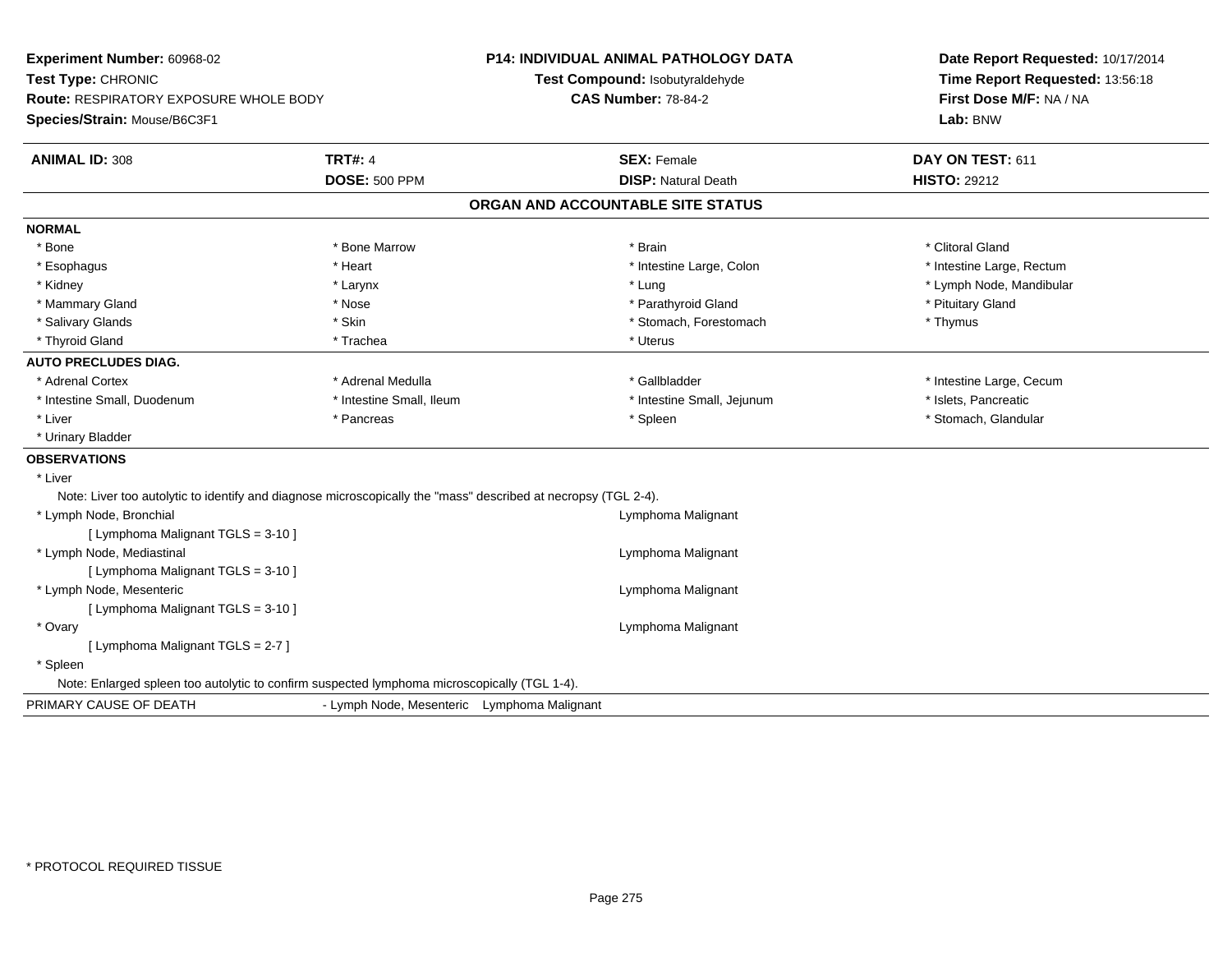| Experiment Number: 60968-02             |                            | <b>P14: INDIVIDUAL ANIMAL PATHOLOGY DATA</b> | Date Report Requested: 10/17/2014 |  |
|-----------------------------------------|----------------------------|----------------------------------------------|-----------------------------------|--|
| Test Type: CHRONIC                      |                            | Test Compound: Isobutyraldehyde              | Time Report Requested: 13:56:18   |  |
| Route: RESPIRATORY EXPOSURE WHOLE BODY  |                            | <b>CAS Number: 78-84-2</b>                   | First Dose M/F: NA / NA           |  |
| Species/Strain: Mouse/B6C3F1            |                            | Lab: BNW                                     |                                   |  |
| <b>TRT#: 4</b><br><b>ANIMAL ID: 309</b> |                            | <b>SEX: Female</b>                           | DAY ON TEST: 736                  |  |
| <b>DOSE: 500 PPM</b>                    |                            | <b>DISP: Terminal Sacrifice</b>              | <b>HISTO: 29213</b>               |  |
|                                         |                            | ORGAN AND ACCOUNTABLE SITE STATUS            |                                   |  |
| <b>NORMAL</b>                           |                            |                                              |                                   |  |
| * Adrenal Cortex<br>* Adrenal Medulla   |                            | * Bone                                       | * Bone Marrow                     |  |
| * Brain<br>* Clitoral Gland             |                            | * Esophagus                                  | * Gallbladder                     |  |
| * Heart                                 | * Intestine Large, Cecum   | * Intestine Large, Colon                     | * Intestine Large, Rectum         |  |
| * Intestine Small, Duodenum             | * Intestine Small, Ileum   | * Intestine Small, Jejunum                   | * Islets, Pancreatic              |  |
| * Kidney<br>* Larynx                    |                            | * Lung                                       | * Lymph Node, Bronchial           |  |
| * Lymph Node, Mandibular                | * Lymph Node, Mediastinal  | * Lymph Node, Mesenteric                     | * Mammary Gland                   |  |
| * Nose<br>* Ovary                       |                            | * Pancreas                                   | * Salivary Glands                 |  |
| * Skin                                  | * Stomach, Forestomach     | * Stomach, Glandular                         | * Thymus                          |  |
| * Thyroid Gland<br>* Trachea            |                            | * Urinary Bladder                            | * Uterus                          |  |
| <b>MISSING</b>                          |                            |                                              |                                   |  |
| * Parathyroid Gland                     |                            |                                              |                                   |  |
| <b>OBSERVATIONS</b>                     |                            |                                              |                                   |  |
| * Liver                                 |                            | Eosinophilic Focus                           |                                   |  |
|                                         |                            | Lymphoma Malignant                           |                                   |  |
| [ Eosinophilic Focus TGLS = 3-4 ]       |                            |                                              |                                   |  |
| [ Lymphoma Malignant TGLS = 3-10 ]      |                            |                                              |                                   |  |
| Fat<br>Mesentery                        |                            | <b>Necrosis</b>                              | Mild                              |  |
| [Necrosis TGLS = $2-10$ ]               |                            |                                              |                                   |  |
| Pars Distalis<br>* Pituitary Gland      |                            | Adenoma                                      |                                   |  |
| [Adenoma TGLS = $1-1$ ]                 |                            |                                              |                                   |  |
| * Spleen                                |                            | Lymphoma Malignant                           |                                   |  |
| [ Lymphoma Malignant TGLS = 1-1 ]       |                            |                                              |                                   |  |
| PRIMARY CAUSE OF DEATH                  | - Liver Lymphoma Malignant |                                              |                                   |  |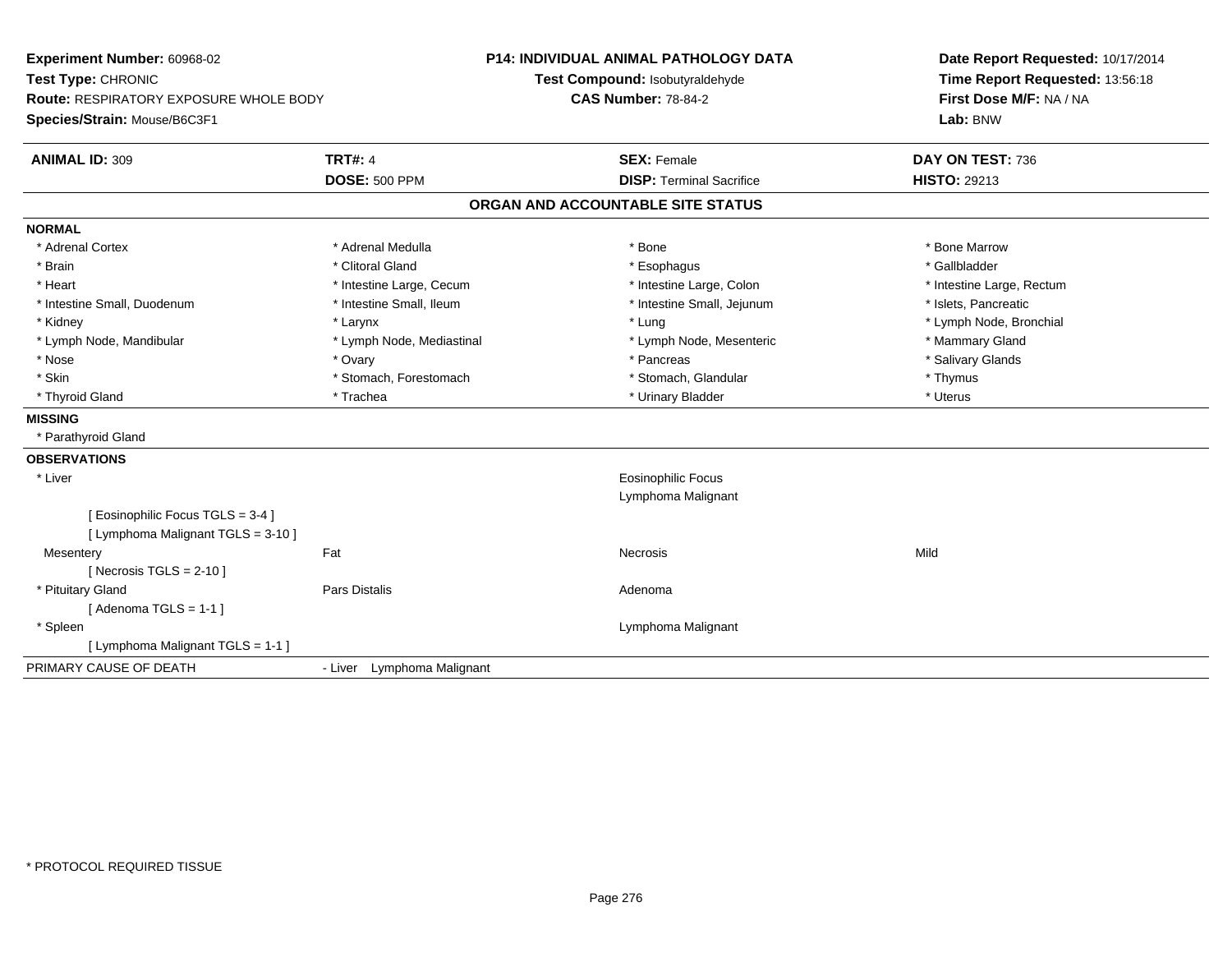| <b>TRT#: 4</b><br>DAY ON TEST: 736<br><b>ANIMAL ID: 310</b><br><b>SEX: Female</b><br><b>DISP: Terminal Sacrifice</b><br><b>DOSE: 500 PPM</b><br><b>HISTO: 29214</b><br>ORGAN AND ACCOUNTABLE SITE STATUS<br><b>NORMAL</b><br>* Adrenal Medulla<br>* Bone<br>* Bone Marrow<br>* Brain<br>* Gallbladder<br>* Intestine Large, Cecum<br>* Intestine Large, Colon<br>* Esophagus<br>* Intestine Large, Rectum<br>* Intestine Small, Duodenum<br>* Intestine Small, Ileum<br>* Intestine Small, Jejunum<br>* Islets, Pancreatic<br>* Larynx<br>* Lung<br>* Kidney<br>* Lymph Node, Bronchial<br>* Lymph Node, Mediastinal<br>* Mammary Gland<br>* Nose<br>* Parathyroid Gland<br>* Salivary Glands<br>* Skin<br>* Pancreas<br>* Stomach, Glandular<br>* Stomach, Forestomach<br>* Thymus<br>* Trachea<br>* Uterus<br>* Urinary Bladder<br><b>MISSING</b><br>* Clitoral Gland<br>* Lymph Node, Mandibular<br>* Adrenal Cortex<br>Degeneration<br>Fatty, Mild<br>* Heart<br>Cardiomyopathy<br>Minimal<br>* Liver<br>Mild<br>Necrosis<br>[Necrosis TGLS = $4-4$ ]<br>* Lymph Node, Mesenteric<br>Lymphoma Malignant<br>[ Lymphoma Malignant TGLS = 2-2 ]<br>* Ovary<br>Cyst<br>Minimal<br>[Cyst TGLS = $1-7$ ]<br>* Pituitary Gland<br><b>Pars Distalis</b><br>Adenoma<br>[Adenoma TGLS = $3-8$ ]<br>Lymphoma Malignant<br>* Spleen<br>[ Lymphoma Malignant TGLS = 3-8 ]<br>* Thyroid Gland<br><b>Follicular Cel</b><br>Mild<br>Hyperplasia<br>[ Hyperplasia TGLS = 2-2 ]<br>PRIMARY CAUSE OF DEATH<br>$\overline{a}$ | Experiment Number: 60968-02<br>Test Type: CHRONIC<br><b>Route: RESPIRATORY EXPOSURE WHOLE BODY</b><br>Species/Strain: Mouse/B6C3F1 |  | P14: INDIVIDUAL ANIMAL PATHOLOGY DATA<br>Test Compound: Isobutyraldehyde<br><b>CAS Number: 78-84-2</b> | Date Report Requested: 10/17/2014<br>Time Report Requested: 13:56:18<br>First Dose M/F: NA / NA<br>Lab: BNW |  |
|---------------------------------------------------------------------------------------------------------------------------------------------------------------------------------------------------------------------------------------------------------------------------------------------------------------------------------------------------------------------------------------------------------------------------------------------------------------------------------------------------------------------------------------------------------------------------------------------------------------------------------------------------------------------------------------------------------------------------------------------------------------------------------------------------------------------------------------------------------------------------------------------------------------------------------------------------------------------------------------------------------------------------------------------------------------------------------------------------------------------------------------------------------------------------------------------------------------------------------------------------------------------------------------------------------------------------------------------------------------------------------------------------------------------------------------------------------------------------------------------------------------|------------------------------------------------------------------------------------------------------------------------------------|--|--------------------------------------------------------------------------------------------------------|-------------------------------------------------------------------------------------------------------------|--|
|                                                                                                                                                                                                                                                                                                                                                                                                                                                                                                                                                                                                                                                                                                                                                                                                                                                                                                                                                                                                                                                                                                                                                                                                                                                                                                                                                                                                                                                                                                               |                                                                                                                                    |  |                                                                                                        |                                                                                                             |  |
|                                                                                                                                                                                                                                                                                                                                                                                                                                                                                                                                                                                                                                                                                                                                                                                                                                                                                                                                                                                                                                                                                                                                                                                                                                                                                                                                                                                                                                                                                                               |                                                                                                                                    |  |                                                                                                        |                                                                                                             |  |
|                                                                                                                                                                                                                                                                                                                                                                                                                                                                                                                                                                                                                                                                                                                                                                                                                                                                                                                                                                                                                                                                                                                                                                                                                                                                                                                                                                                                                                                                                                               |                                                                                                                                    |  |                                                                                                        |                                                                                                             |  |
|                                                                                                                                                                                                                                                                                                                                                                                                                                                                                                                                                                                                                                                                                                                                                                                                                                                                                                                                                                                                                                                                                                                                                                                                                                                                                                                                                                                                                                                                                                               |                                                                                                                                    |  |                                                                                                        |                                                                                                             |  |
|                                                                                                                                                                                                                                                                                                                                                                                                                                                                                                                                                                                                                                                                                                                                                                                                                                                                                                                                                                                                                                                                                                                                                                                                                                                                                                                                                                                                                                                                                                               |                                                                                                                                    |  |                                                                                                        |                                                                                                             |  |
|                                                                                                                                                                                                                                                                                                                                                                                                                                                                                                                                                                                                                                                                                                                                                                                                                                                                                                                                                                                                                                                                                                                                                                                                                                                                                                                                                                                                                                                                                                               |                                                                                                                                    |  |                                                                                                        |                                                                                                             |  |
|                                                                                                                                                                                                                                                                                                                                                                                                                                                                                                                                                                                                                                                                                                                                                                                                                                                                                                                                                                                                                                                                                                                                                                                                                                                                                                                                                                                                                                                                                                               |                                                                                                                                    |  |                                                                                                        |                                                                                                             |  |
|                                                                                                                                                                                                                                                                                                                                                                                                                                                                                                                                                                                                                                                                                                                                                                                                                                                                                                                                                                                                                                                                                                                                                                                                                                                                                                                                                                                                                                                                                                               |                                                                                                                                    |  |                                                                                                        |                                                                                                             |  |
|                                                                                                                                                                                                                                                                                                                                                                                                                                                                                                                                                                                                                                                                                                                                                                                                                                                                                                                                                                                                                                                                                                                                                                                                                                                                                                                                                                                                                                                                                                               |                                                                                                                                    |  |                                                                                                        |                                                                                                             |  |
|                                                                                                                                                                                                                                                                                                                                                                                                                                                                                                                                                                                                                                                                                                                                                                                                                                                                                                                                                                                                                                                                                                                                                                                                                                                                                                                                                                                                                                                                                                               |                                                                                                                                    |  |                                                                                                        |                                                                                                             |  |
|                                                                                                                                                                                                                                                                                                                                                                                                                                                                                                                                                                                                                                                                                                                                                                                                                                                                                                                                                                                                                                                                                                                                                                                                                                                                                                                                                                                                                                                                                                               |                                                                                                                                    |  |                                                                                                        |                                                                                                             |  |
|                                                                                                                                                                                                                                                                                                                                                                                                                                                                                                                                                                                                                                                                                                                                                                                                                                                                                                                                                                                                                                                                                                                                                                                                                                                                                                                                                                                                                                                                                                               |                                                                                                                                    |  |                                                                                                        |                                                                                                             |  |
|                                                                                                                                                                                                                                                                                                                                                                                                                                                                                                                                                                                                                                                                                                                                                                                                                                                                                                                                                                                                                                                                                                                                                                                                                                                                                                                                                                                                                                                                                                               |                                                                                                                                    |  |                                                                                                        |                                                                                                             |  |
|                                                                                                                                                                                                                                                                                                                                                                                                                                                                                                                                                                                                                                                                                                                                                                                                                                                                                                                                                                                                                                                                                                                                                                                                                                                                                                                                                                                                                                                                                                               |                                                                                                                                    |  |                                                                                                        |                                                                                                             |  |
|                                                                                                                                                                                                                                                                                                                                                                                                                                                                                                                                                                                                                                                                                                                                                                                                                                                                                                                                                                                                                                                                                                                                                                                                                                                                                                                                                                                                                                                                                                               | <b>OBSERVATIONS</b>                                                                                                                |  |                                                                                                        |                                                                                                             |  |
|                                                                                                                                                                                                                                                                                                                                                                                                                                                                                                                                                                                                                                                                                                                                                                                                                                                                                                                                                                                                                                                                                                                                                                                                                                                                                                                                                                                                                                                                                                               |                                                                                                                                    |  |                                                                                                        |                                                                                                             |  |
|                                                                                                                                                                                                                                                                                                                                                                                                                                                                                                                                                                                                                                                                                                                                                                                                                                                                                                                                                                                                                                                                                                                                                                                                                                                                                                                                                                                                                                                                                                               |                                                                                                                                    |  |                                                                                                        |                                                                                                             |  |
|                                                                                                                                                                                                                                                                                                                                                                                                                                                                                                                                                                                                                                                                                                                                                                                                                                                                                                                                                                                                                                                                                                                                                                                                                                                                                                                                                                                                                                                                                                               |                                                                                                                                    |  |                                                                                                        |                                                                                                             |  |
|                                                                                                                                                                                                                                                                                                                                                                                                                                                                                                                                                                                                                                                                                                                                                                                                                                                                                                                                                                                                                                                                                                                                                                                                                                                                                                                                                                                                                                                                                                               |                                                                                                                                    |  |                                                                                                        |                                                                                                             |  |
|                                                                                                                                                                                                                                                                                                                                                                                                                                                                                                                                                                                                                                                                                                                                                                                                                                                                                                                                                                                                                                                                                                                                                                                                                                                                                                                                                                                                                                                                                                               |                                                                                                                                    |  |                                                                                                        |                                                                                                             |  |
|                                                                                                                                                                                                                                                                                                                                                                                                                                                                                                                                                                                                                                                                                                                                                                                                                                                                                                                                                                                                                                                                                                                                                                                                                                                                                                                                                                                                                                                                                                               |                                                                                                                                    |  |                                                                                                        |                                                                                                             |  |
|                                                                                                                                                                                                                                                                                                                                                                                                                                                                                                                                                                                                                                                                                                                                                                                                                                                                                                                                                                                                                                                                                                                                                                                                                                                                                                                                                                                                                                                                                                               |                                                                                                                                    |  |                                                                                                        |                                                                                                             |  |
|                                                                                                                                                                                                                                                                                                                                                                                                                                                                                                                                                                                                                                                                                                                                                                                                                                                                                                                                                                                                                                                                                                                                                                                                                                                                                                                                                                                                                                                                                                               |                                                                                                                                    |  |                                                                                                        |                                                                                                             |  |
|                                                                                                                                                                                                                                                                                                                                                                                                                                                                                                                                                                                                                                                                                                                                                                                                                                                                                                                                                                                                                                                                                                                                                                                                                                                                                                                                                                                                                                                                                                               |                                                                                                                                    |  |                                                                                                        |                                                                                                             |  |
|                                                                                                                                                                                                                                                                                                                                                                                                                                                                                                                                                                                                                                                                                                                                                                                                                                                                                                                                                                                                                                                                                                                                                                                                                                                                                                                                                                                                                                                                                                               |                                                                                                                                    |  |                                                                                                        |                                                                                                             |  |
|                                                                                                                                                                                                                                                                                                                                                                                                                                                                                                                                                                                                                                                                                                                                                                                                                                                                                                                                                                                                                                                                                                                                                                                                                                                                                                                                                                                                                                                                                                               |                                                                                                                                    |  |                                                                                                        |                                                                                                             |  |
|                                                                                                                                                                                                                                                                                                                                                                                                                                                                                                                                                                                                                                                                                                                                                                                                                                                                                                                                                                                                                                                                                                                                                                                                                                                                                                                                                                                                                                                                                                               |                                                                                                                                    |  |                                                                                                        |                                                                                                             |  |
|                                                                                                                                                                                                                                                                                                                                                                                                                                                                                                                                                                                                                                                                                                                                                                                                                                                                                                                                                                                                                                                                                                                                                                                                                                                                                                                                                                                                                                                                                                               |                                                                                                                                    |  |                                                                                                        |                                                                                                             |  |
|                                                                                                                                                                                                                                                                                                                                                                                                                                                                                                                                                                                                                                                                                                                                                                                                                                                                                                                                                                                                                                                                                                                                                                                                                                                                                                                                                                                                                                                                                                               |                                                                                                                                    |  |                                                                                                        |                                                                                                             |  |
|                                                                                                                                                                                                                                                                                                                                                                                                                                                                                                                                                                                                                                                                                                                                                                                                                                                                                                                                                                                                                                                                                                                                                                                                                                                                                                                                                                                                                                                                                                               |                                                                                                                                    |  |                                                                                                        |                                                                                                             |  |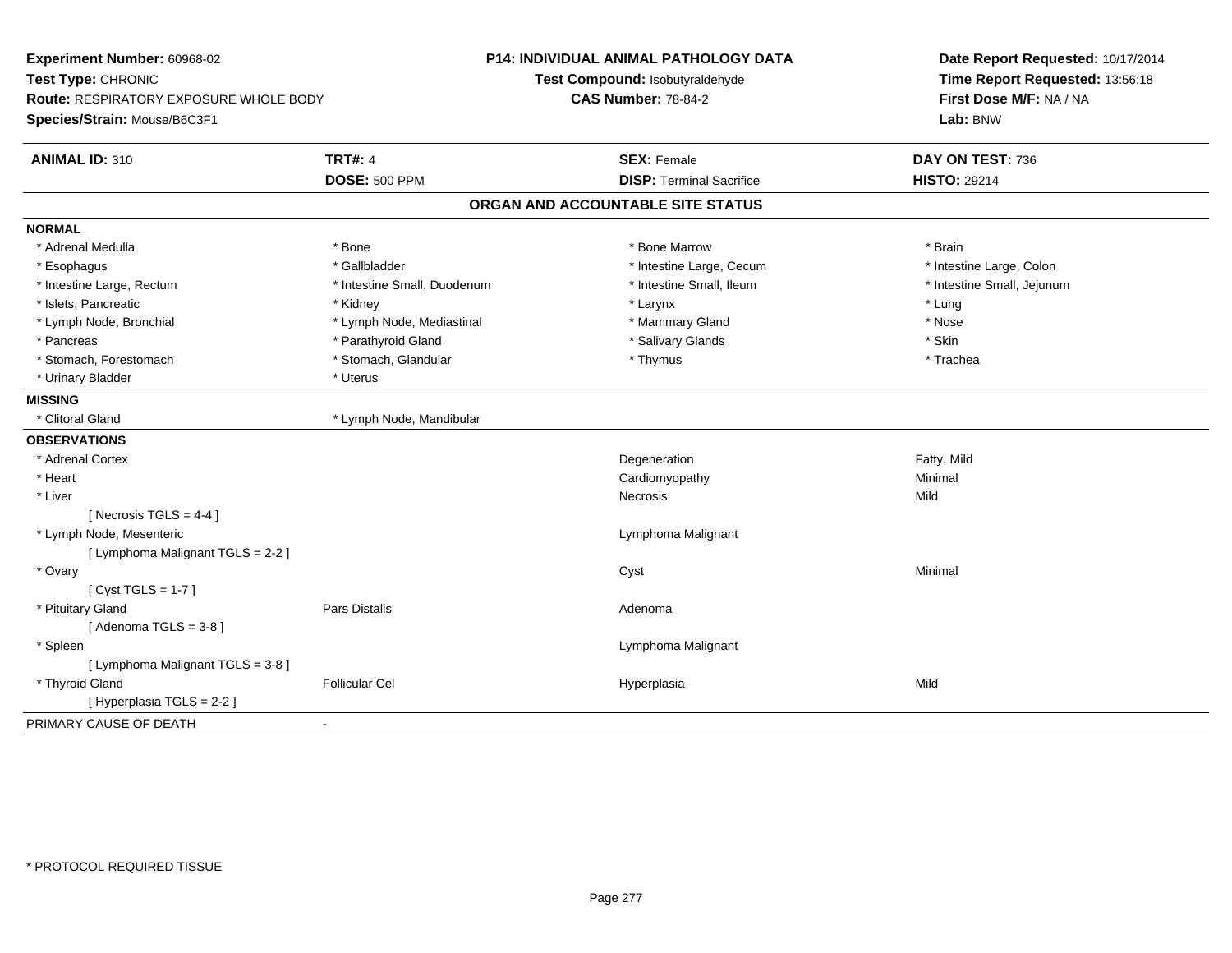| <b>Experiment Number: 60968-02</b><br>Test Type: CHRONIC<br><b>Route: RESPIRATORY EXPOSURE WHOLE BODY</b><br>Species/Strain: Mouse/B6C3F1 |                                         | <b>P14: INDIVIDUAL ANIMAL PATHOLOGY DATA</b><br>Test Compound: Isobutyraldehyde<br><b>CAS Number: 78-84-2</b> | Date Report Requested: 10/17/2014<br>Time Report Requested: 13:56:18<br>First Dose M/F: NA / NA<br>Lab: BNW |
|-------------------------------------------------------------------------------------------------------------------------------------------|-----------------------------------------|---------------------------------------------------------------------------------------------------------------|-------------------------------------------------------------------------------------------------------------|
| <b>ANIMAL ID: 311</b>                                                                                                                     | <b>TRT#: 4</b>                          | <b>SEX: Female</b>                                                                                            | DAY ON TEST: 681                                                                                            |
|                                                                                                                                           | <b>DOSE: 500 PPM</b>                    | <b>DISP:</b> Moribund Sacrifice                                                                               | <b>HISTO: 29215</b>                                                                                         |
|                                                                                                                                           |                                         | ORGAN AND ACCOUNTABLE SITE STATUS                                                                             |                                                                                                             |
| <b>NORMAL</b>                                                                                                                             |                                         |                                                                                                               |                                                                                                             |
| * Adrenal Cortex                                                                                                                          | * Adrenal Medulla                       | * Bone                                                                                                        | * Bone Marrow                                                                                               |
| * Brain                                                                                                                                   | * Clitoral Gland                        | * Esophagus                                                                                                   | * Gallbladder                                                                                               |
| * Heart                                                                                                                                   | * Intestine Large, Cecum                | * Intestine Large, Colon                                                                                      | * Intestine Large, Rectum                                                                                   |
| * Intestine Small, Duodenum                                                                                                               | * Intestine Small, Ileum                | * Intestine Small, Jejunum                                                                                    | * Islets, Pancreatic                                                                                        |
| * Larynx                                                                                                                                  | * Lung                                  | * Lymph Node, Bronchial                                                                                       | * Lymph Node, Mandibular                                                                                    |
| * Lymph Node, Mediastinal                                                                                                                 | * Lymph Node, Mesenteric                | * Mammary Gland                                                                                               | * Ovary                                                                                                     |
| * Pancreas                                                                                                                                | * Parathyroid Gland                     | * Salivary Glands                                                                                             | * Skin                                                                                                      |
| * Spleen                                                                                                                                  | * Stomach, Forestomach                  | * Stomach, Glandular                                                                                          | * Thymus                                                                                                    |
| * Thyroid Gland                                                                                                                           | * Trachea                               | * Urinary Bladder                                                                                             | * Uterus                                                                                                    |
| <b>OBSERVATIONS</b>                                                                                                                       |                                         |                                                                                                               |                                                                                                             |
| * Kidney                                                                                                                                  |                                         | Nephropathy                                                                                                   | Mild                                                                                                        |
| * Liver                                                                                                                                   |                                         | Hepatocellular Carcinoma                                                                                      |                                                                                                             |
| Hepatocellular Carcinoma TGLS = 2-10 ]                                                                                                    |                                         |                                                                                                               |                                                                                                             |
| * Nose                                                                                                                                    | Olfactory Epi                           | Degeneration                                                                                                  | Mild                                                                                                        |
| * Pituitary Gland                                                                                                                         | Pars Distalis                           | Adenoma                                                                                                       |                                                                                                             |
| [Adenoma TGLS = 1-8 ]                                                                                                                     |                                         |                                                                                                               |                                                                                                             |
| PRIMARY CAUSE OF DEATH                                                                                                                    | - Pituitary Gland Pars Distalis Adenoma |                                                                                                               |                                                                                                             |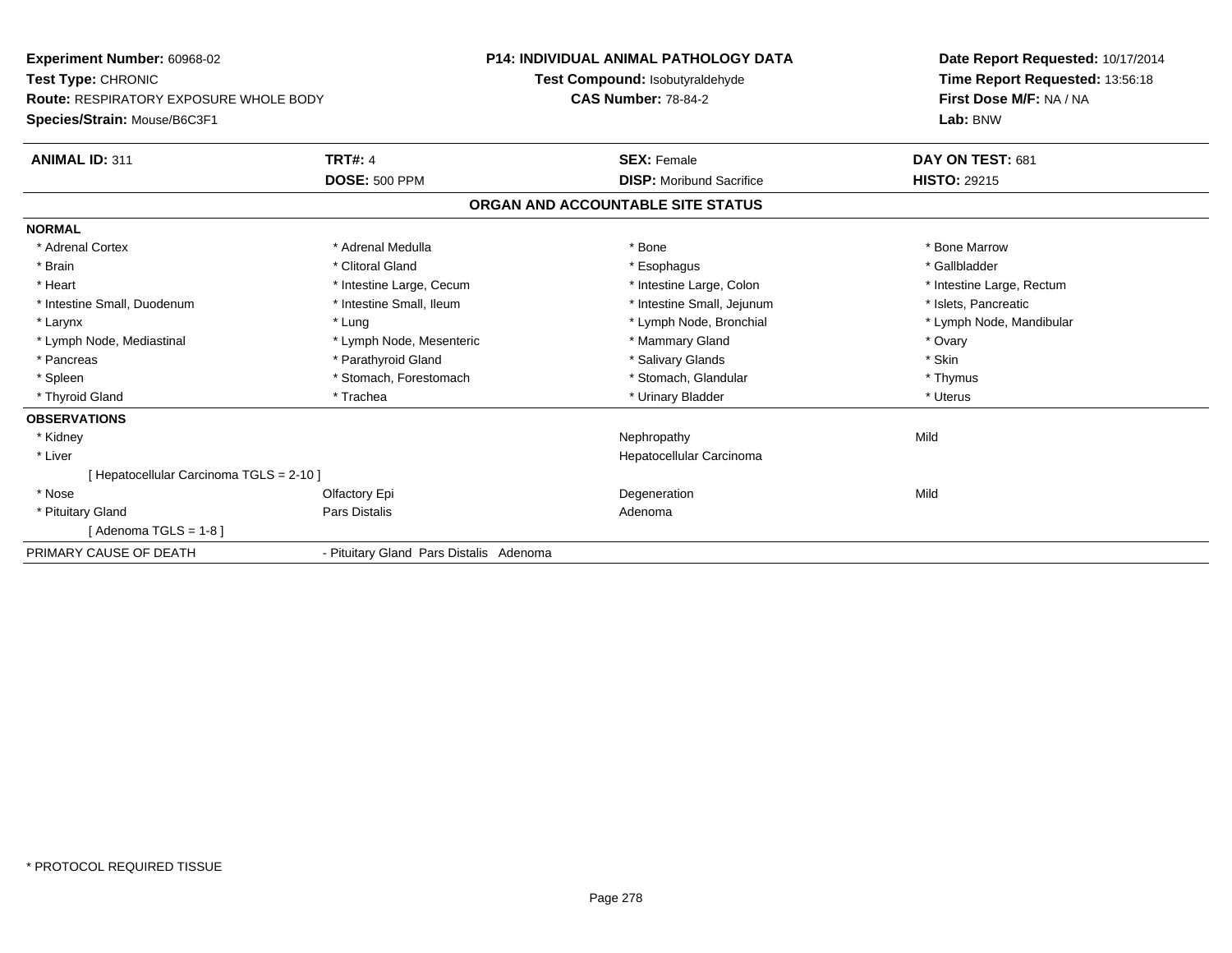| Experiment Number: 60968-02<br>Test Type: CHRONIC<br><b>Route: RESPIRATORY EXPOSURE WHOLE BODY</b><br>Species/Strain: Mouse/B6C3F1 |                             | <b>P14: INDIVIDUAL ANIMAL PATHOLOGY DATA</b><br>Test Compound: Isobutyraldehyde<br><b>CAS Number: 78-84-2</b> | Date Report Requested: 10/17/2014<br>Time Report Requested: 13:56:18<br>First Dose M/F: NA / NA<br>Lab: BNW |
|------------------------------------------------------------------------------------------------------------------------------------|-----------------------------|---------------------------------------------------------------------------------------------------------------|-------------------------------------------------------------------------------------------------------------|
| <b>ANIMAL ID: 312</b>                                                                                                              | <b>TRT#: 4</b>              | <b>SEX: Female</b>                                                                                            | DAY ON TEST: 712                                                                                            |
|                                                                                                                                    | <b>DOSE: 500 PPM</b>        | <b>DISP:</b> Moribund Sacrifice                                                                               | <b>HISTO: 29216</b>                                                                                         |
|                                                                                                                                    |                             | ORGAN AND ACCOUNTABLE SITE STATUS                                                                             |                                                                                                             |
| <b>NORMAL</b>                                                                                                                      |                             |                                                                                                               |                                                                                                             |
| * Adrenal Cortex                                                                                                                   | * Bone                      | * Bone Marrow                                                                                                 | * Brain                                                                                                     |
| * Esophagus                                                                                                                        | * Gallbladder               | * Intestine Large, Cecum                                                                                      | * Intestine Large, Colon                                                                                    |
| * Intestine Large, Rectum                                                                                                          | * Intestine Small, Duodenum | * Intestine Small, Ileum                                                                                      | * Intestine Small, Jejunum                                                                                  |
| * Islets, Pancreatic                                                                                                               | * Larynx                    | * Mammary Gland                                                                                               | * Nose                                                                                                      |
| * Pancreas                                                                                                                         | * Parathyroid Gland         | * Pituitary Gland                                                                                             | * Salivary Glands                                                                                           |
| * Stomach, Forestomach                                                                                                             | * Stomach, Glandular        | * Thyroid Gland                                                                                               | * Trachea                                                                                                   |
| * Urinary Bladder                                                                                                                  |                             |                                                                                                               |                                                                                                             |
| <b>MISSING</b>                                                                                                                     |                             |                                                                                                               |                                                                                                             |
| * Clitoral Gland                                                                                                                   | * Lymph Node, Bronchial     | * Lymph Node, Mandibular                                                                                      | * Thymus                                                                                                    |
| <b>OBSERVATIONS</b>                                                                                                                |                             |                                                                                                               |                                                                                                             |
| * Adrenal Medulla                                                                                                                  |                             | Hyperplasia                                                                                                   | Mild                                                                                                        |
| * Heart                                                                                                                            |                             | Cardiomyopathy                                                                                                | Minimal                                                                                                     |
| * Kidney                                                                                                                           |                             | Lymphoma Malignant                                                                                            |                                                                                                             |
|                                                                                                                                    |                             | Nephropathy                                                                                                   | Moderate                                                                                                    |
| [ Lymphoma Malignant TGLS = 3-5 ]                                                                                                  |                             |                                                                                                               |                                                                                                             |
| * Liver                                                                                                                            |                             | Hepatocellular Carcinoma                                                                                      |                                                                                                             |
|                                                                                                                                    |                             | Lymphoma Malignant                                                                                            |                                                                                                             |
|                                                                                                                                    | Centrilobular               | Necrosis                                                                                                      | Mild                                                                                                        |
| [ Hepatocellular Carcinoma TGLS = 4-10 ]                                                                                           |                             |                                                                                                               |                                                                                                             |
| * Lung                                                                                                                             |                             | Lymphoma Malignant                                                                                            |                                                                                                             |
| [ Lymphoma Malignant TGLS = 4-10 ]                                                                                                 |                             |                                                                                                               |                                                                                                             |
| * Lymph Node, Mediastinal                                                                                                          |                             | Lymphoma Malignant                                                                                            |                                                                                                             |
| * Lymph Node, Mesenteric                                                                                                           |                             | Lymphoma Malignant                                                                                            |                                                                                                             |
| [ Lymphoma Malignant TGLS = 6-6 ]                                                                                                  |                             |                                                                                                               |                                                                                                             |
| * Ovary                                                                                                                            |                             | Cyst                                                                                                          | Mild                                                                                                        |
|                                                                                                                                    |                             | Lymphoma Malignant                                                                                            |                                                                                                             |
| [ Lymphoma Malignant TGLS = 4-10 ]                                                                                                 |                             |                                                                                                               |                                                                                                             |
| * Skin                                                                                                                             | <b>Subcut Tiss</b>          | Hemangiosarcoma                                                                                               |                                                                                                             |
| [Hemangiosarcoma TGLS = 5-11]                                                                                                      |                             |                                                                                                               |                                                                                                             |
| * Spleen                                                                                                                           |                             | Hematopoietic Cell Proliferation                                                                              | Marked                                                                                                      |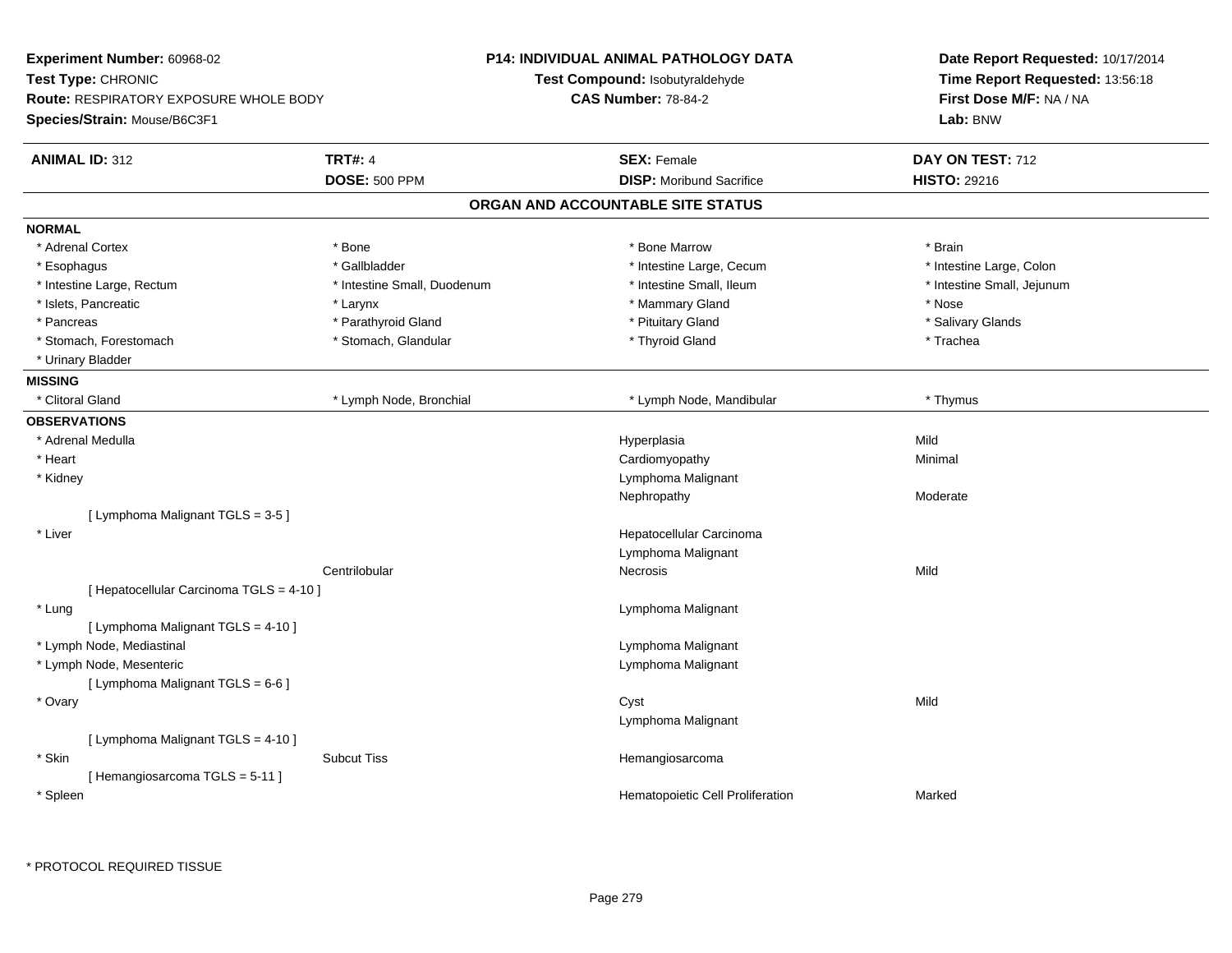| Experiment Number: 60968-02<br>Test Type: CHRONIC<br><b>Route: RESPIRATORY EXPOSURE WHOLE BODY</b><br>Species/Strain: Mouse/B6C3F1 |                          | <b>P14: INDIVIDUAL ANIMAL PATHOLOGY DATA</b><br>Test Compound: Isobutyraldehyde<br><b>CAS Number: 78-84-2</b> |                                   | Date Report Requested: 10/17/2014<br>Time Report Requested: 13:56:18<br>First Dose M/F: NA / NA<br>Lab: BNW |
|------------------------------------------------------------------------------------------------------------------------------------|--------------------------|---------------------------------------------------------------------------------------------------------------|-----------------------------------|-------------------------------------------------------------------------------------------------------------|
|                                                                                                                                    |                          |                                                                                                               |                                   |                                                                                                             |
| <b>ANIMAL ID: 312</b>                                                                                                              | <b>TRT#: 4</b>           |                                                                                                               | <b>SEX: Female</b>                | <b>DAY ON TEST: 712</b>                                                                                     |
|                                                                                                                                    | <b>DOSE: 500 PPM</b>     |                                                                                                               | <b>DISP:</b> Moribund Sacrifice   | <b>HISTO: 29216</b>                                                                                         |
|                                                                                                                                    |                          |                                                                                                               | ORGAN AND ACCOUNTABLE SITE STATUS |                                                                                                             |
|                                                                                                                                    |                          |                                                                                                               | Lymphoma Malignant                |                                                                                                             |
| [ Lymphoma Malignant TGLS = 2-4 ]                                                                                                  |                          |                                                                                                               |                                   |                                                                                                             |
| * Uterus                                                                                                                           |                          |                                                                                                               | Hydrometra                        | Marked                                                                                                      |
| [Hydrometra TGLS = $1-8$ ]                                                                                                         |                          |                                                                                                               |                                   |                                                                                                             |
| PRIMARY CAUSE OF DEATH                                                                                                             | - Lymph Node, Mesenteric | Lymphoma Malignant                                                                                            |                                   |                                                                                                             |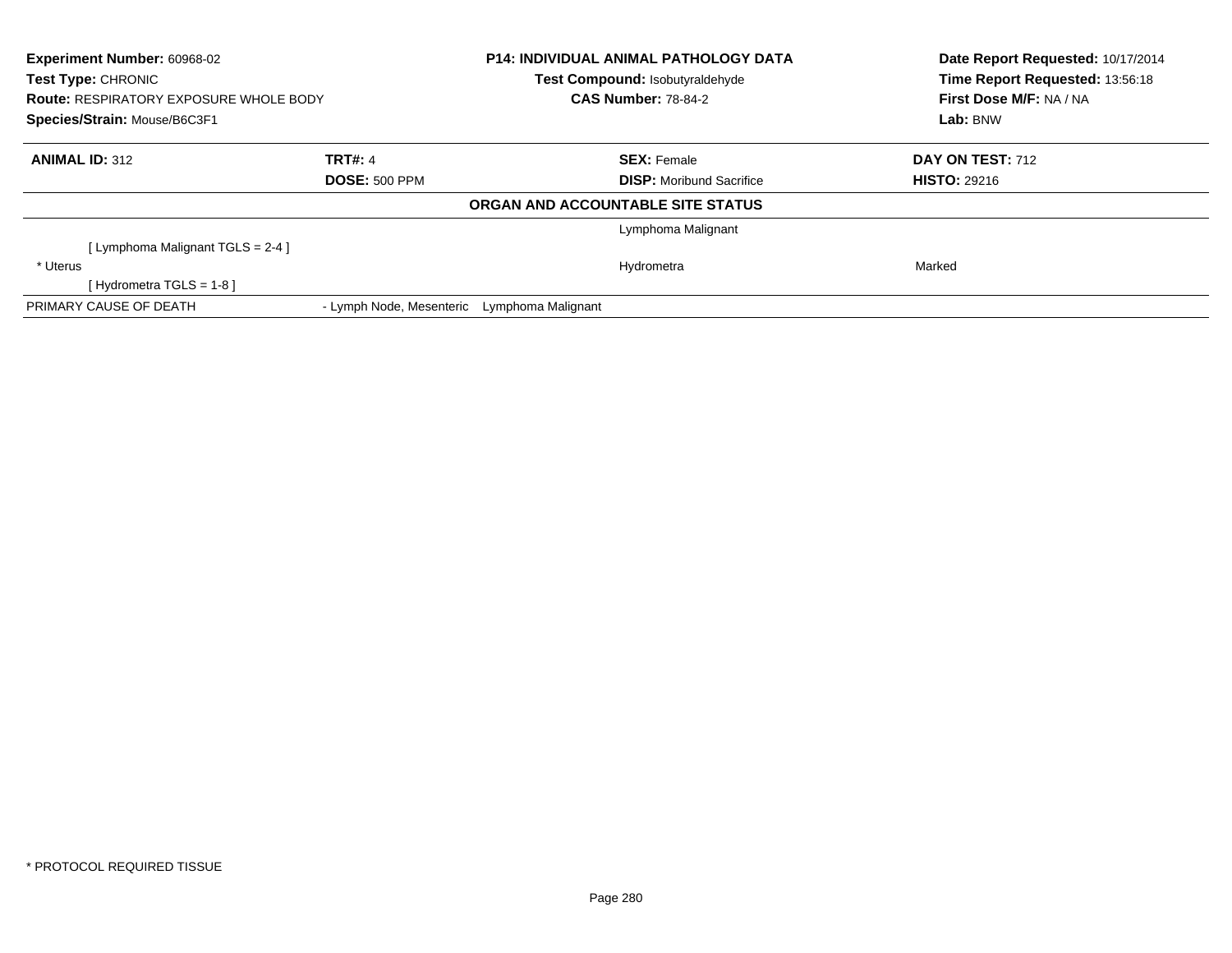| Experiment Number: 60968-02<br>Test Type: CHRONIC<br>Route: RESPIRATORY EXPOSURE WHOLE BODY<br>Species/Strain: Mouse/B6C3F1 |                           | <b>P14: INDIVIDUAL ANIMAL PATHOLOGY DATA</b><br>Test Compound: Isobutyraldehyde<br><b>CAS Number: 78-84-2</b> |                                 | Date Report Requested: 10/17/2014<br>Time Report Requested: 13:56:18<br>First Dose M/F: NA / NA<br>Lab: BNW |  |
|-----------------------------------------------------------------------------------------------------------------------------|---------------------------|---------------------------------------------------------------------------------------------------------------|---------------------------------|-------------------------------------------------------------------------------------------------------------|--|
| ANIMAL ID: 313                                                                                                              | <b>TRT#: 4</b>            |                                                                                                               | <b>SEX: Female</b>              | DAY ON TEST: 737                                                                                            |  |
|                                                                                                                             | <b>DOSE: 500 PPM</b>      |                                                                                                               | <b>DISP: Terminal Sacrifice</b> | <b>HISTO: 29217</b>                                                                                         |  |
|                                                                                                                             |                           | ORGAN AND ACCOUNTABLE SITE STATUS                                                                             |                                 |                                                                                                             |  |
| <b>NORMAL</b>                                                                                                               |                           |                                                                                                               |                                 |                                                                                                             |  |
| * Adrenal Cortex                                                                                                            | * Adrenal Medulla         |                                                                                                               | * Bone                          | * Bone Marrow                                                                                               |  |
| * Brain                                                                                                                     | * Esophagus               |                                                                                                               | * Gallbladder                   | * Intestine Large, Cecum                                                                                    |  |
| * Intestine Large, Colon                                                                                                    | * Intestine Large, Rectum |                                                                                                               | * Intestine Small, Duodenum     | * Intestine Small, Ileum                                                                                    |  |
| * Intestine Small, Jejunum                                                                                                  | * Islets, Pancreatic      |                                                                                                               | * Larynx                        | * Liver                                                                                                     |  |
| * Lung                                                                                                                      | * Lymph Node, Bronchial   |                                                                                                               | * Lymph Node, Mandibular        | * Lymph Node, Mesenteric                                                                                    |  |
| * Mammary Gland                                                                                                             | * Nose                    |                                                                                                               | * Ovary                         | * Pancreas                                                                                                  |  |
| * Parathyroid Gland                                                                                                         | * Salivary Glands         |                                                                                                               | * Skin                          | * Spleen                                                                                                    |  |
| * Stomach, Forestomach                                                                                                      | * Stomach, Glandular      |                                                                                                               | * Thymus                        | * Trachea                                                                                                   |  |
| * Urinary Bladder                                                                                                           | * Uterus                  |                                                                                                               |                                 |                                                                                                             |  |
| <b>MISSING</b>                                                                                                              |                           |                                                                                                               |                                 |                                                                                                             |  |
| * Lymph Node, Mediastinal                                                                                                   |                           |                                                                                                               |                                 |                                                                                                             |  |
| <b>OBSERVATIONS</b>                                                                                                         |                           |                                                                                                               |                                 |                                                                                                             |  |
| * Clitoral Gland                                                                                                            |                           |                                                                                                               | Inflammation                    | Chronic Active, Mild                                                                                        |  |
| * Heart                                                                                                                     |                           |                                                                                                               | Cardiomyopathy                  | Minimal                                                                                                     |  |
| * Kidney                                                                                                                    |                           |                                                                                                               | Nephropathy                     | Minimal                                                                                                     |  |
| * Pituitary Gland                                                                                                           | Pars Distalis             |                                                                                                               | Hyperplasia                     | Minimal                                                                                                     |  |
| * Thyroid Gland                                                                                                             | <b>Follicular Cel</b>     |                                                                                                               | Hyperplasia                     | Minimal                                                                                                     |  |
| PRIMARY CAUSE OF DEATH                                                                                                      |                           |                                                                                                               |                                 |                                                                                                             |  |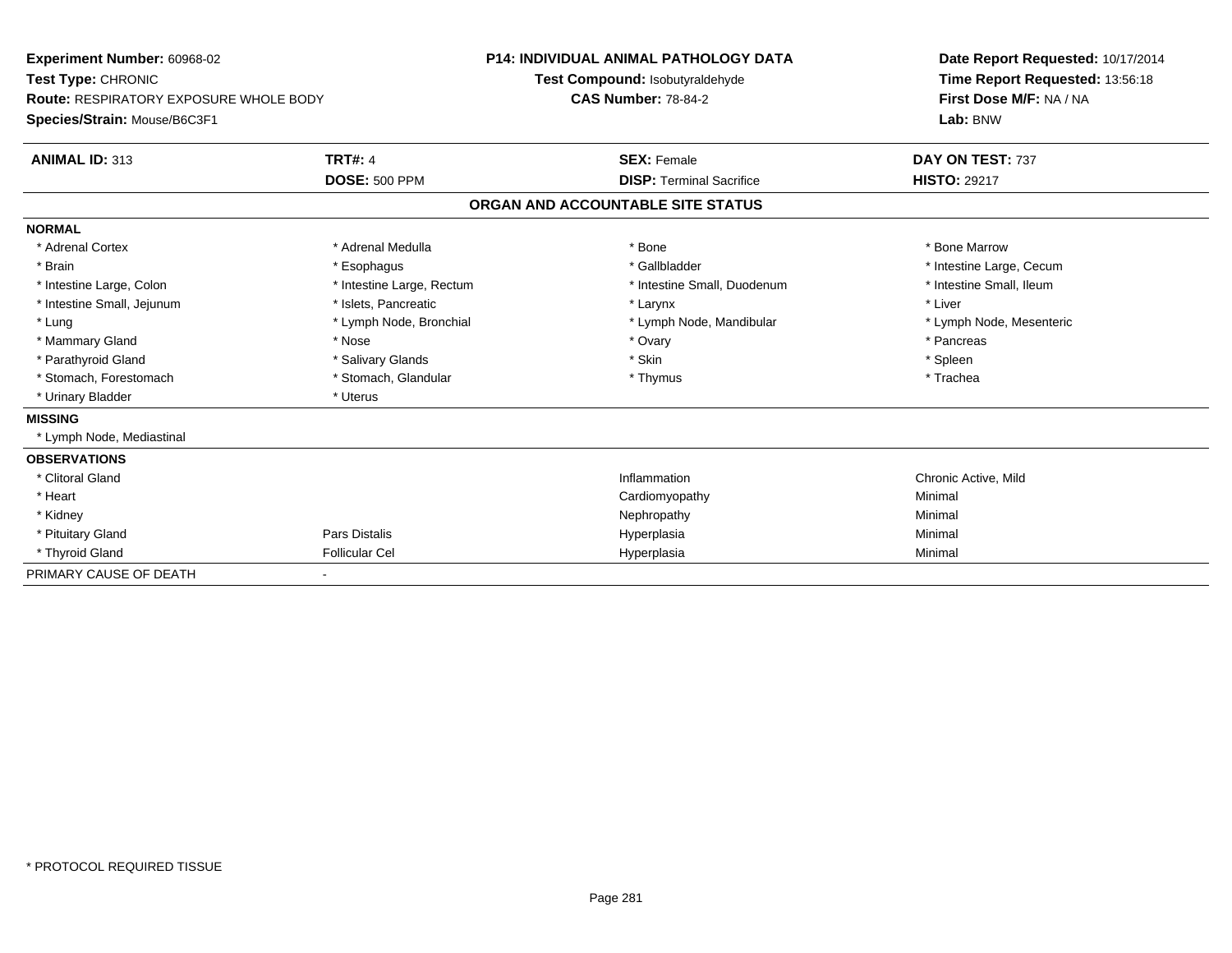| Experiment Number: 60968-02<br>Test Type: CHRONIC<br>Route: RESPIRATORY EXPOSURE WHOLE BODY<br>Species/Strain: Mouse/B6C3F1 |                                        | <b>P14: INDIVIDUAL ANIMAL PATHOLOGY DATA</b><br>Test Compound: Isobutyraldehyde<br><b>CAS Number: 78-84-2</b> |                                                       | Date Report Requested: 10/17/2014<br>Time Report Requested: 13:56:18<br>First Dose M/F: NA / NA<br>Lab: BNW |
|-----------------------------------------------------------------------------------------------------------------------------|----------------------------------------|---------------------------------------------------------------------------------------------------------------|-------------------------------------------------------|-------------------------------------------------------------------------------------------------------------|
| <b>ANIMAL ID: 314</b>                                                                                                       | <b>TRT#: 4</b><br><b>DOSE: 500 PPM</b> |                                                                                                               | <b>SEX: Female</b><br><b>DISP: Terminal Sacrifice</b> | DAY ON TEST: 736<br><b>HISTO: 29218</b>                                                                     |
|                                                                                                                             |                                        |                                                                                                               | ORGAN AND ACCOUNTABLE SITE STATUS                     |                                                                                                             |
| <b>NORMAL</b>                                                                                                               |                                        |                                                                                                               |                                                       |                                                                                                             |
| * Adrenal Cortex                                                                                                            | * Bone                                 |                                                                                                               | * Bone Marrow                                         | * Brain                                                                                                     |
| * Clitoral Gland                                                                                                            | * Esophagus                            |                                                                                                               | * Gallbladder                                         | * Heart                                                                                                     |
| * Intestine Large, Cecum                                                                                                    | * Intestine Large, Colon               |                                                                                                               | * Intestine Large, Rectum                             | * Intestine Small, Duodenum                                                                                 |
| * Intestine Small, Ileum                                                                                                    | * Intestine Small, Jejunum             |                                                                                                               | * Islets, Pancreatic                                  | * Kidney                                                                                                    |
| * Larynx                                                                                                                    | * Liver                                |                                                                                                               | * Lung                                                | * Lymph Node, Mandibular                                                                                    |
| * Lymph Node, Mediastinal                                                                                                   | * Lymph Node, Mesenteric               |                                                                                                               | * Mammary Gland                                       | * Nose                                                                                                      |
| * Ovary                                                                                                                     | * Pancreas                             |                                                                                                               | * Parathyroid Gland                                   | * Salivary Glands                                                                                           |
| * Skin                                                                                                                      | * Spleen                               |                                                                                                               | * Stomach, Forestomach                                | * Stomach, Glandular                                                                                        |
| * Thymus                                                                                                                    | * Trachea                              |                                                                                                               | * Urinary Bladder                                     | * Uterus                                                                                                    |
| <b>MISSING</b>                                                                                                              |                                        |                                                                                                               |                                                       |                                                                                                             |
| * Lymph Node, Bronchial                                                                                                     |                                        |                                                                                                               |                                                       |                                                                                                             |
| <b>OBSERVATIONS</b>                                                                                                         |                                        |                                                                                                               |                                                       |                                                                                                             |
| * Adrenal Medulla                                                                                                           |                                        |                                                                                                               | Hyperplasia                                           | Minimal                                                                                                     |
| * Liver                                                                                                                     |                                        |                                                                                                               |                                                       |                                                                                                             |
| Note: "Focus, 3mm diameter, dark" was large vein filled with blood.                                                         |                                        |                                                                                                               |                                                       |                                                                                                             |
| * Pituitary Gland                                                                                                           | Pars Distalis                          |                                                                                                               | Hyperplasia                                           | Mild                                                                                                        |
| * Thyroid Gland                                                                                                             | <b>Follicular Cel</b>                  |                                                                                                               | Hyperplasia                                           | Minimal                                                                                                     |
| PRIMARY CAUSE OF DEATH                                                                                                      |                                        |                                                                                                               |                                                       |                                                                                                             |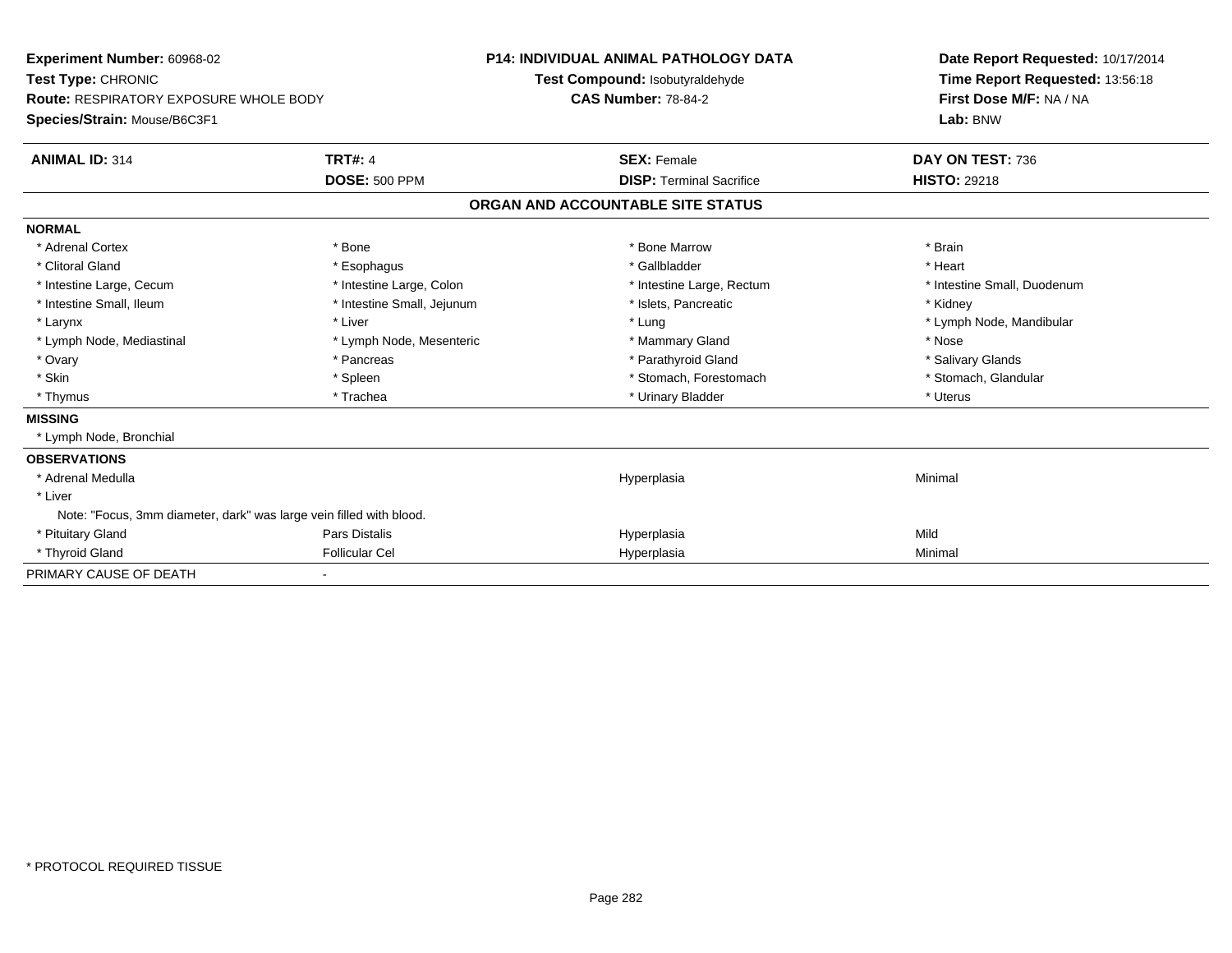| Experiment Number: 60968-02<br>Test Type: CHRONIC<br><b>Route: RESPIRATORY EXPOSURE WHOLE BODY</b><br>Species/Strain: Mouse/B6C3F1 |                          | <b>P14: INDIVIDUAL ANIMAL PATHOLOGY DATA</b><br>Test Compound: Isobutyraldehyde<br><b>CAS Number: 78-84-2</b> |                                   | Date Report Requested: 10/17/2014<br>Time Report Requested: 13:56:18<br>First Dose M/F: NA / NA<br>Lab: BNW |  |
|------------------------------------------------------------------------------------------------------------------------------------|--------------------------|---------------------------------------------------------------------------------------------------------------|-----------------------------------|-------------------------------------------------------------------------------------------------------------|--|
| <b>ANIMAL ID: 315</b>                                                                                                              | <b>TRT#: 4</b>           |                                                                                                               | <b>SEX: Female</b>                | DAY ON TEST: 736                                                                                            |  |
|                                                                                                                                    | <b>DOSE: 500 PPM</b>     |                                                                                                               | <b>DISP: Terminal Sacrifice</b>   | <b>HISTO: 29219</b>                                                                                         |  |
|                                                                                                                                    |                          |                                                                                                               | ORGAN AND ACCOUNTABLE SITE STATUS |                                                                                                             |  |
| <b>NORMAL</b>                                                                                                                      |                          |                                                                                                               |                                   |                                                                                                             |  |
| * Adrenal Cortex                                                                                                                   | * Adrenal Medulla        |                                                                                                               | * Bone                            | * Bone Marrow                                                                                               |  |
| * Brain                                                                                                                            | * Clitoral Gland         |                                                                                                               | * Esophagus                       | * Gallbladder                                                                                               |  |
| * Heart                                                                                                                            | * Intestine Large, Cecum |                                                                                                               | * Intestine Large, Colon          | * Intestine Large, Rectum                                                                                   |  |
| * Intestine Small, Duodenum                                                                                                        | * Intestine Small, Ileum |                                                                                                               | * Intestine Small, Jejunum        | * Islets, Pancreatic                                                                                        |  |
| * Kidney                                                                                                                           | * Larynx                 |                                                                                                               | * Liver                           | * Lung                                                                                                      |  |
| * Lymph Node, Bronchial                                                                                                            | * Lymph Node, Mandibular |                                                                                                               | * Lymph Node, Mesenteric          | * Mammary Gland                                                                                             |  |
| * Nose                                                                                                                             | * Ovary                  |                                                                                                               | * Pancreas                        | * Parathyroid Gland                                                                                         |  |
| * Salivary Glands                                                                                                                  | * Skin                   |                                                                                                               | * Spleen                          | * Stomach, Forestomach                                                                                      |  |
| * Stomach, Glandular                                                                                                               | * Thymus                 |                                                                                                               | * Trachea                         | * Urinary Bladder                                                                                           |  |
| <b>MISSING</b>                                                                                                                     |                          |                                                                                                               |                                   |                                                                                                             |  |
| * Lymph Node, Mediastinal                                                                                                          |                          |                                                                                                               |                                   |                                                                                                             |  |
| <b>OBSERVATIONS</b>                                                                                                                |                          |                                                                                                               |                                   |                                                                                                             |  |
| * Pituitary Gland                                                                                                                  | Pars Distalis            |                                                                                                               | Adenoma                           |                                                                                                             |  |
| [Adenoma TGLS = $1-8$ ]                                                                                                            |                          |                                                                                                               |                                   |                                                                                                             |  |
| * Thyroid Gland                                                                                                                    | <b>Follicular Cel</b>    |                                                                                                               | Hyperplasia                       | Minimal                                                                                                     |  |
| * Uterus                                                                                                                           |                          |                                                                                                               | Polyp Stromal                     |                                                                                                             |  |
| PRIMARY CAUSE OF DEATH                                                                                                             |                          |                                                                                                               |                                   |                                                                                                             |  |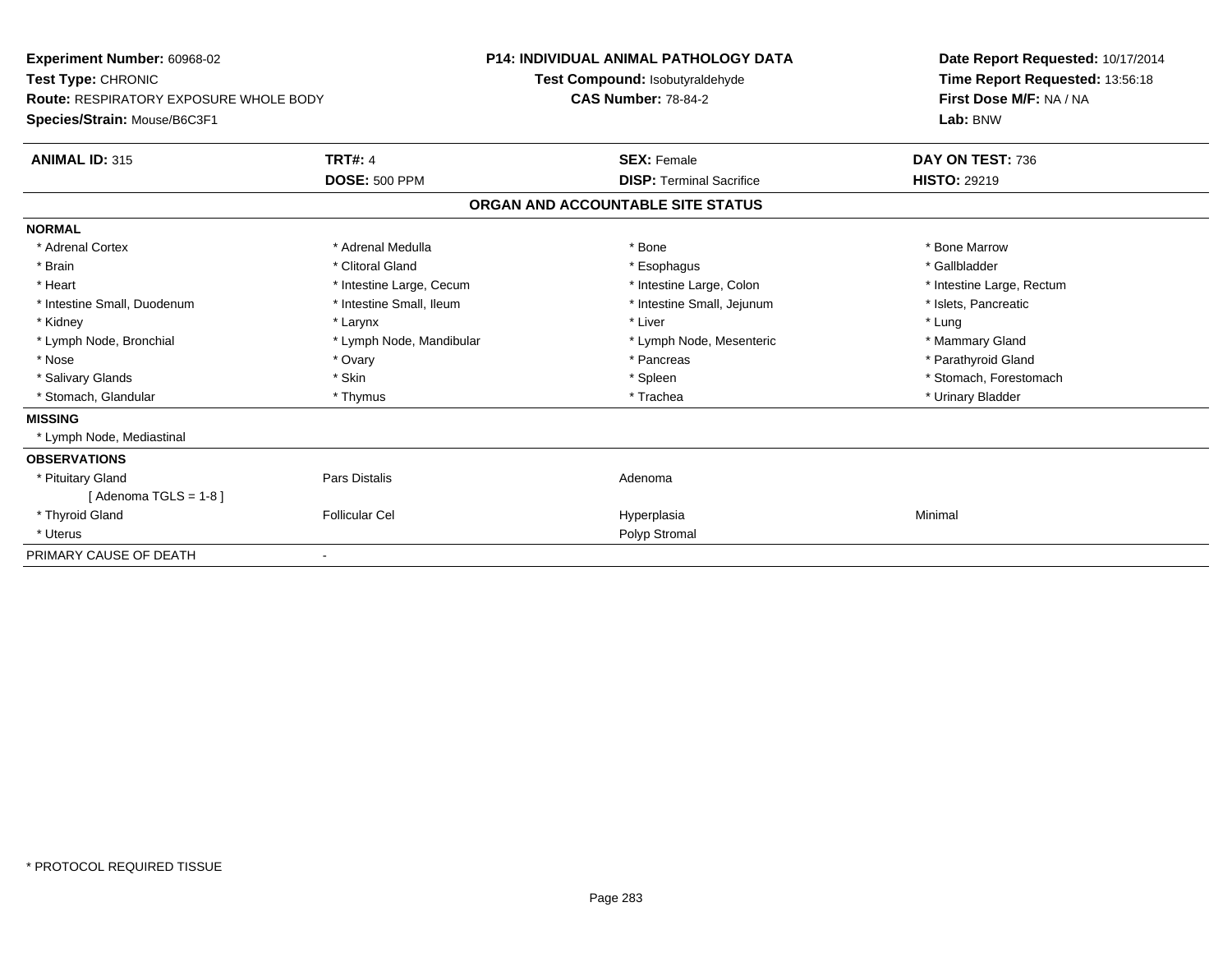| Experiment Number: 60968-02<br>Test Type: CHRONIC<br><b>Route: RESPIRATORY EXPOSURE WHOLE BODY</b><br>Species/Strain: Mouse/B6C3F1 |                           | <b>P14: INDIVIDUAL ANIMAL PATHOLOGY DATA</b><br>Test Compound: Isobutyraldehyde<br><b>CAS Number: 78-84-2</b> |                                   | Date Report Requested: 10/17/2014<br>Time Report Requested: 13:56:18<br>First Dose M/F: NA / NA<br>Lab: BNW |
|------------------------------------------------------------------------------------------------------------------------------------|---------------------------|---------------------------------------------------------------------------------------------------------------|-----------------------------------|-------------------------------------------------------------------------------------------------------------|
| <b>ANIMAL ID: 316</b>                                                                                                              | <b>TRT#: 4</b>            |                                                                                                               | <b>SEX: Female</b>                | DAY ON TEST: 737                                                                                            |
|                                                                                                                                    | <b>DOSE: 500 PPM</b>      |                                                                                                               | <b>DISP: Terminal Sacrifice</b>   | <b>HISTO: 29220</b>                                                                                         |
|                                                                                                                                    |                           |                                                                                                               | ORGAN AND ACCOUNTABLE SITE STATUS |                                                                                                             |
| <b>NORMAL</b>                                                                                                                      |                           |                                                                                                               |                                   |                                                                                                             |
| * Adrenal Cortex                                                                                                                   | * Adrenal Medulla         |                                                                                                               | * Bone                            | * Bone Marrow                                                                                               |
| * Brain                                                                                                                            | * Clitoral Gland          |                                                                                                               | * Esophagus                       | * Gallbladder                                                                                               |
| * Heart                                                                                                                            | * Intestine Large, Cecum  |                                                                                                               | * Intestine Large, Colon          | * Intestine Large, Rectum                                                                                   |
| * Intestine Small, Duodenum                                                                                                        | * Intestine Small, Ileum  |                                                                                                               | * Intestine Small, Jejunum        | * Islets, Pancreatic                                                                                        |
| * Kidney                                                                                                                           | * Larynx                  |                                                                                                               | * Lung                            | * Lymph Node, Bronchial                                                                                     |
| * Lymph Node, Mandibular                                                                                                           | * Lymph Node, Mediastinal |                                                                                                               | * Lymph Node, Mesenteric          | * Mammary Gland                                                                                             |
| * Nose                                                                                                                             | * Pancreas                |                                                                                                               | * Parathyroid Gland               | * Salivary Glands                                                                                           |
| * Skin                                                                                                                             | * Spleen                  |                                                                                                               | * Stomach, Forestomach            | * Stomach, Glandular                                                                                        |
| * Thymus                                                                                                                           | * Trachea                 |                                                                                                               | * Urinary Bladder                 | * Uterus                                                                                                    |
| <b>OBSERVATIONS</b>                                                                                                                |                           |                                                                                                               |                                   |                                                                                                             |
| * Liver                                                                                                                            |                           |                                                                                                               | Hepatocellular Adenoma            |                                                                                                             |
| [Hepatocellular Adenoma TGLS = 2-4]                                                                                                |                           |                                                                                                               |                                   |                                                                                                             |
| * Lung                                                                                                                             |                           |                                                                                                               |                                   |                                                                                                             |
| Note: The "granular" appearance of left lung noted at trim was not detectable microscopically and was probably due to fixation.    |                           |                                                                                                               |                                   |                                                                                                             |
| * Ovary                                                                                                                            |                           |                                                                                                               | Cyst                              | Moderate                                                                                                    |
| [Cyst TGLS = $1-7$ ]                                                                                                               |                           |                                                                                                               |                                   |                                                                                                             |
| * Pituitary Gland                                                                                                                  | Pars Distalis             |                                                                                                               | Adenoma                           |                                                                                                             |
| * Thyroid Gland                                                                                                                    | <b>Follicular Cel</b>     |                                                                                                               | Hyperplasia                       | Minimal                                                                                                     |
| PRIMARY CAUSE OF DEATH                                                                                                             |                           |                                                                                                               |                                   |                                                                                                             |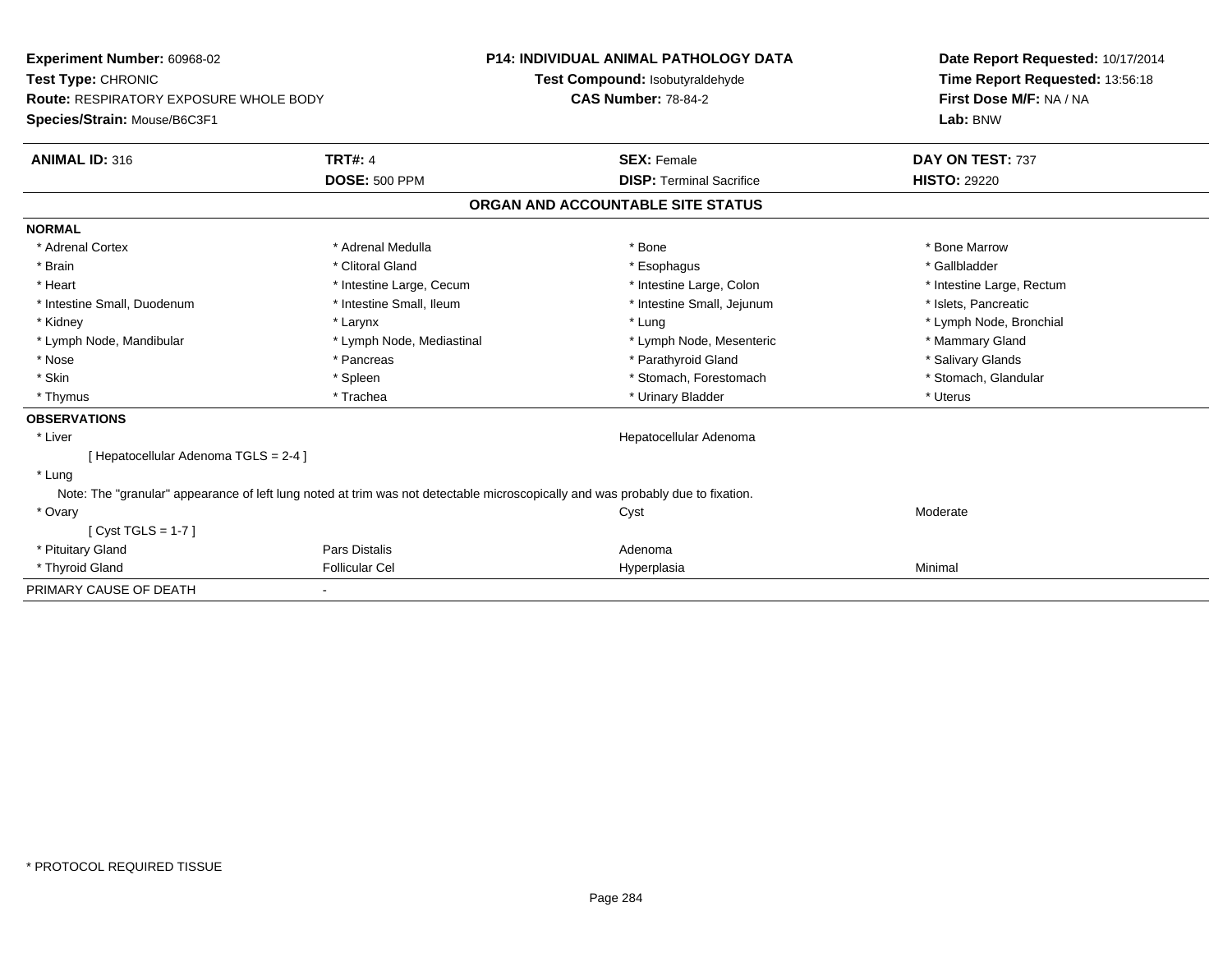| <b>Experiment Number: 60968-02</b><br><b>Test Type: CHRONIC</b><br><b>Route: RESPIRATORY EXPOSURE WHOLE BODY</b> |                          |                                                               | <b>P14: INDIVIDUAL ANIMAL PATHOLOGY DATA</b> | Date Report Requested: 10/17/2014                          |  |
|------------------------------------------------------------------------------------------------------------------|--------------------------|---------------------------------------------------------------|----------------------------------------------|------------------------------------------------------------|--|
|                                                                                                                  |                          | Test Compound: Isobutyraldehyde<br><b>CAS Number: 78-84-2</b> |                                              | Time Report Requested: 13:56:18<br>First Dose M/F: NA / NA |  |
| Species/Strain: Mouse/B6C3F1                                                                                     |                          |                                                               |                                              | Lab: BNW                                                   |  |
| <b>ANIMAL ID: 317</b>                                                                                            | <b>TRT#: 4</b>           |                                                               | <b>SEX: Female</b>                           | DAY ON TEST: 736                                           |  |
|                                                                                                                  | <b>DOSE: 500 PPM</b>     |                                                               | <b>DISP:</b> Terminal Sacrifice              | <b>HISTO: 29221</b>                                        |  |
|                                                                                                                  |                          | ORGAN AND ACCOUNTABLE SITE STATUS                             |                                              |                                                            |  |
| <b>NORMAL</b>                                                                                                    |                          |                                                               |                                              |                                                            |  |
| * Adrenal Cortex                                                                                                 | * Adrenal Medulla        |                                                               | * Bone                                       | * Bone Marrow                                              |  |
| * Brain                                                                                                          | * Clitoral Gland         |                                                               | * Esophagus                                  | * Gallbladder                                              |  |
| * Heart                                                                                                          | * Intestine Large, Cecum |                                                               | * Intestine Large, Colon                     | * Intestine Large, Rectum                                  |  |
| * Intestine Small, Duodenum                                                                                      | * Intestine Small, Ileum |                                                               | * Intestine Small, Jejunum                   | * Islets, Pancreatic                                       |  |
| * Kidney                                                                                                         | * Larynx                 |                                                               | * Liver                                      | * Lung                                                     |  |
| * Lymph Node, Bronchial                                                                                          | * Lymph Node, Mandibular |                                                               | * Lymph Node, Mediastinal                    | * Lymph Node, Mesenteric                                   |  |
| * Mammary Gland                                                                                                  | * Nose                   |                                                               | * Ovary                                      | * Pancreas                                                 |  |
| * Parathyroid Gland                                                                                              | * Salivary Glands        |                                                               | * Skin                                       | * Spleen                                                   |  |
| * Stomach, Forestomach                                                                                           | * Stomach, Glandular     |                                                               | * Thymus                                     | * Trachea                                                  |  |
| * Urinary Bladder                                                                                                | * Uterus                 |                                                               |                                              |                                                            |  |
| <b>OBSERVATIONS</b>                                                                                              |                          |                                                               |                                              |                                                            |  |
| * Pituitary Gland                                                                                                | Pars Distalis            |                                                               | Hyperplasia                                  | Mild                                                       |  |
| * Thyroid Gland                                                                                                  | <b>Follicular Cel</b>    |                                                               | Adenoma                                      |                                                            |  |
| PRIMARY CAUSE OF DEATH                                                                                           |                          |                                                               |                                              |                                                            |  |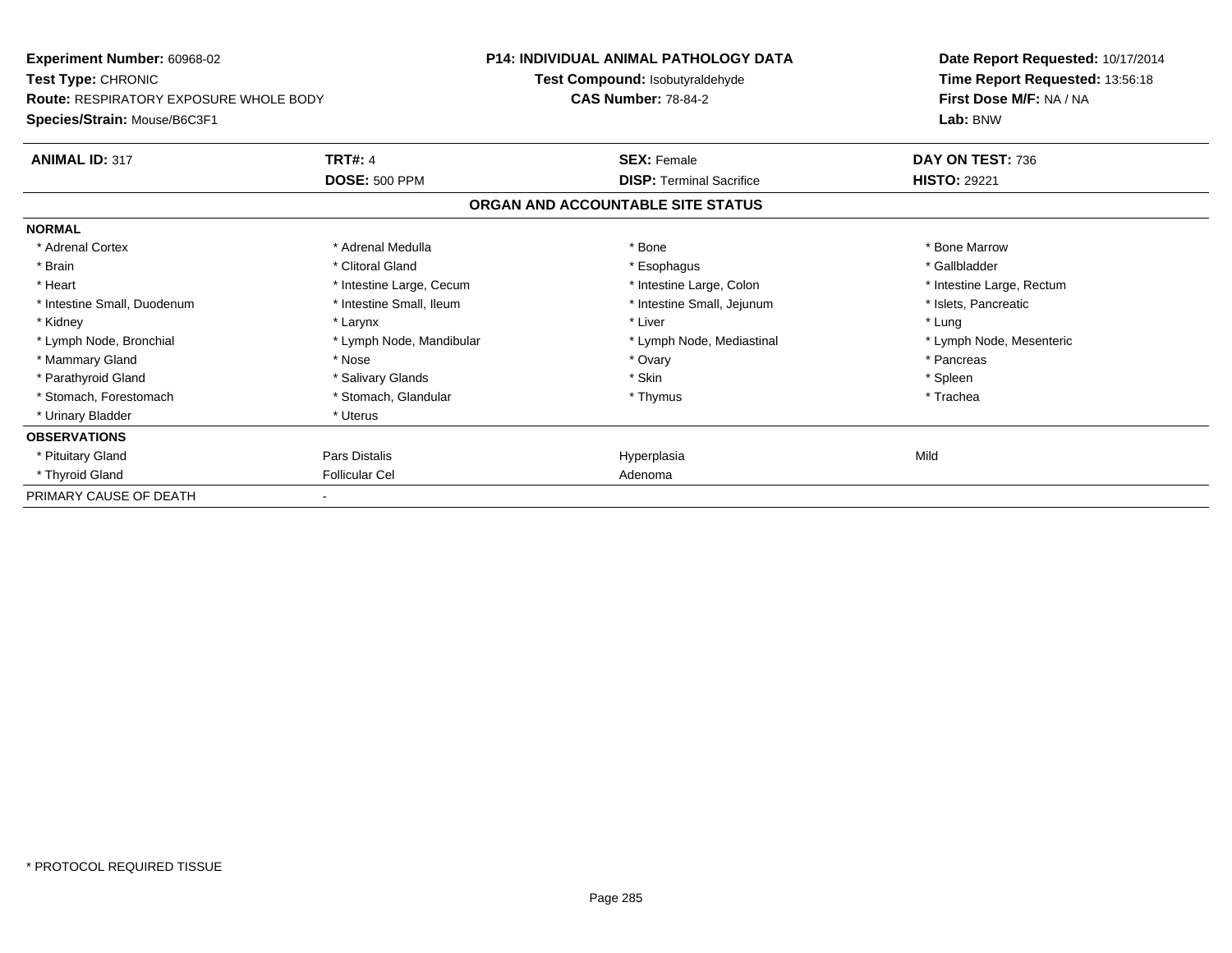| Experiment Number: 60968-02<br>Test Type: CHRONIC                                 |                            | P14: INDIVIDUAL ANIMAL PATHOLOGY DATA | Date Report Requested: 10/17/2014 |
|-----------------------------------------------------------------------------------|----------------------------|---------------------------------------|-----------------------------------|
|                                                                                   |                            | Test Compound: Isobutyraldehyde       | Time Report Requested: 13:56:18   |
| <b>Route: RESPIRATORY EXPOSURE WHOLE BODY</b>                                     |                            | <b>CAS Number: 78-84-2</b>            | First Dose M/F: NA / NA           |
| Species/Strain: Mouse/B6C3F1                                                      |                            |                                       | Lab: BNW                          |
| <b>ANIMAL ID: 318</b>                                                             | <b>TRT#: 4</b>             | <b>SEX: Female</b>                    | DAY ON TEST: 736                  |
|                                                                                   | <b>DOSE: 500 PPM</b>       | <b>DISP: Terminal Sacrifice</b>       | <b>HISTO: 29222</b>               |
|                                                                                   |                            | ORGAN AND ACCOUNTABLE SITE STATUS     |                                   |
| <b>NORMAL</b>                                                                     |                            |                                       |                                   |
| * Adrenal Cortex                                                                  | * Adrenal Medulla          | * Bone                                | * Bone Marrow                     |
| * Brain                                                                           | * Esophagus                | * Gallbladder                         | * Heart                           |
| * Intestine Large, Cecum                                                          | * Intestine Large, Colon   | * Intestine Large, Rectum             | * Intestine Small, Duodenum       |
| * Intestine Small, Ileum                                                          | * Intestine Small, Jejunum | * Islets, Pancreatic                  | * Kidney                          |
| * Larynx                                                                          | * Lung                     | * Lymph Node, Bronchial               | * Lymph Node, Mandibular          |
| * Lymph Node, Mediastinal                                                         | * Lymph Node, Mesenteric   | * Mammary Gland                       | * Nose                            |
| * Pancreas                                                                        | * Parathyroid Gland        | * Salivary Glands                     | * Skin                            |
| * Spleen                                                                          | * Stomach, Forestomach     | * Stomach, Glandular                  | * Thymus                          |
| * Trachea                                                                         | * Urinary Bladder          | * Uterus                              |                                   |
| <b>INSUFFICIENT TISSUE</b>                                                        |                            |                                       |                                   |
| * Clitoral Gland                                                                  |                            |                                       |                                   |
| <b>OBSERVATIONS</b>                                                               |                            |                                       |                                   |
| * Liver                                                                           |                            | <b>Eosinophilic Focus</b>             |                                   |
|                                                                                   |                            | Hepatocellular Carcinoma              |                                   |
| Note: "Nodule, 2mm dia, pale" described at trim was not apparent microscopically. |                            |                                       |                                   |
| [ Eosinophilic Focus TGLS = 2-4 ]                                                 |                            |                                       |                                   |
| [ Hepatocellular Carcinoma TGLS = 3-4+10 ]                                        |                            |                                       |                                   |
| * Ovary                                                                           |                            | Cyst<br>Cystadenoma                   | Marked                            |
| [Cyst TGLS = $1-7$ ]                                                              |                            |                                       |                                   |
| [ Cystadenoma TGLS = 1-7 ]                                                        |                            |                                       |                                   |
| * Pituitary Gland                                                                 | Pars Distalis              | Hyperplasia                           | Minimal                           |
| * Thyroid Gland                                                                   | <b>Follicular Cel</b>      | Hyperplasia                           | Minimal                           |
| PRIMARY CAUSE OF DEATH                                                            |                            |                                       |                                   |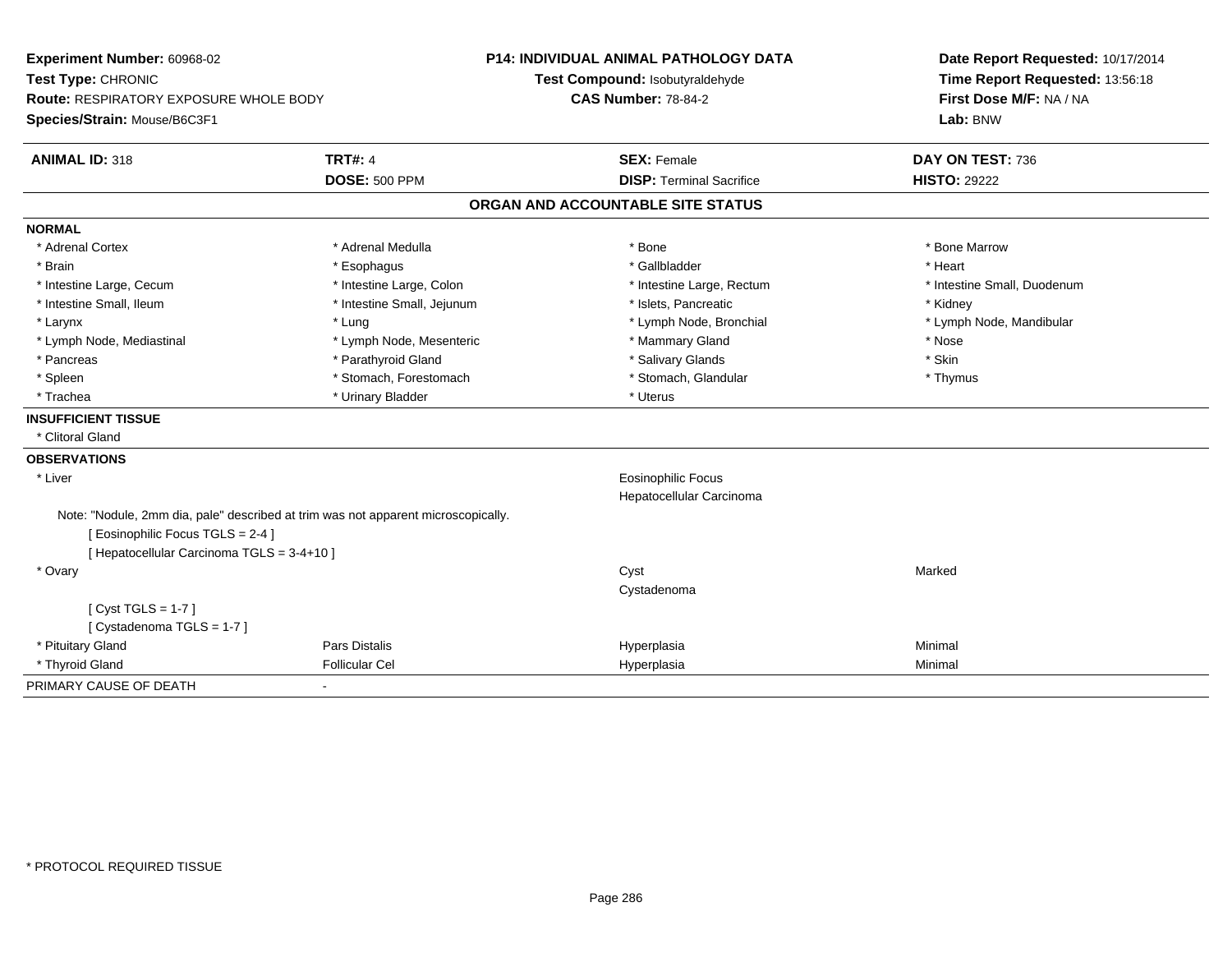| <b>Experiment Number: 60968-02</b><br>Test Type: CHRONIC               |                           | <b>P14: INDIVIDUAL ANIMAL PATHOLOGY DATA</b><br>Test Compound: Isobutyraldehyde | Date Report Requested: 10/17/2014<br>Time Report Requested: 13:56:18 |  |
|------------------------------------------------------------------------|---------------------------|---------------------------------------------------------------------------------|----------------------------------------------------------------------|--|
| Route: RESPIRATORY EXPOSURE WHOLE BODY<br>Species/Strain: Mouse/B6C3F1 |                           | <b>CAS Number: 78-84-2</b>                                                      | First Dose M/F: NA / NA<br>Lab: BNW                                  |  |
| <b>ANIMAL ID: 319</b>                                                  | <b>TRT#: 4</b>            | <b>SEX: Female</b>                                                              | DAY ON TEST: 735                                                     |  |
|                                                                        | <b>DOSE: 500 PPM</b>      | <b>DISP: Terminal Sacrifice</b>                                                 | <b>HISTO: 29223</b>                                                  |  |
|                                                                        |                           | ORGAN AND ACCOUNTABLE SITE STATUS                                               |                                                                      |  |
| <b>NORMAL</b>                                                          |                           |                                                                                 |                                                                      |  |
| * Adrenal Cortex                                                       | * Adrenal Medulla         | * Bone                                                                          | * Bone Marrow                                                        |  |
| * Brain                                                                | * Clitoral Gland          | * Esophagus                                                                     | * Gallbladder                                                        |  |
| * Heart                                                                | * Intestine Large, Cecum  | * Intestine Large, Colon                                                        | * Intestine Large, Rectum                                            |  |
| * Intestine Small, Duodenum                                            | * Intestine Small, Ileum  | * Intestine Small, Jejunum                                                      | * Islets, Pancreatic                                                 |  |
| * Kidney                                                               | * Larynx                  | * Lung                                                                          | * Lymph Node, Bronchial                                              |  |
| * Lymph Node, Mandibular                                               | * Lymph Node, Mediastinal | * Lymph Node, Mesenteric                                                        | * Mammary Gland                                                      |  |
| * Nose                                                                 | * Ovary                   | * Pancreas                                                                      | * Parathyroid Gland                                                  |  |
| * Salivary Glands                                                      | * Skin                    | * Spleen                                                                        | * Stomach, Forestomach                                               |  |
| * Stomach, Glandular                                                   | * Thymus                  | * Trachea                                                                       | * Urinary Bladder                                                    |  |
| * Uterus                                                               |                           |                                                                                 |                                                                      |  |
| <b>OBSERVATIONS</b>                                                    |                           |                                                                                 |                                                                      |  |
| * Liver                                                                |                           | Hepatocellular Carcinoma                                                        |                                                                      |  |
| [Hepatocellular Carcinoma TGLS = 1-4]                                  |                           |                                                                                 |                                                                      |  |
| * Pituitary Gland                                                      | Pars Distalis             | Adenoma                                                                         |                                                                      |  |
| * Thyroid Gland                                                        | <b>Follicular Cel</b>     | Hyperplasia                                                                     | Minimal                                                              |  |
| PRIMARY CAUSE OF DEATH                                                 |                           |                                                                                 |                                                                      |  |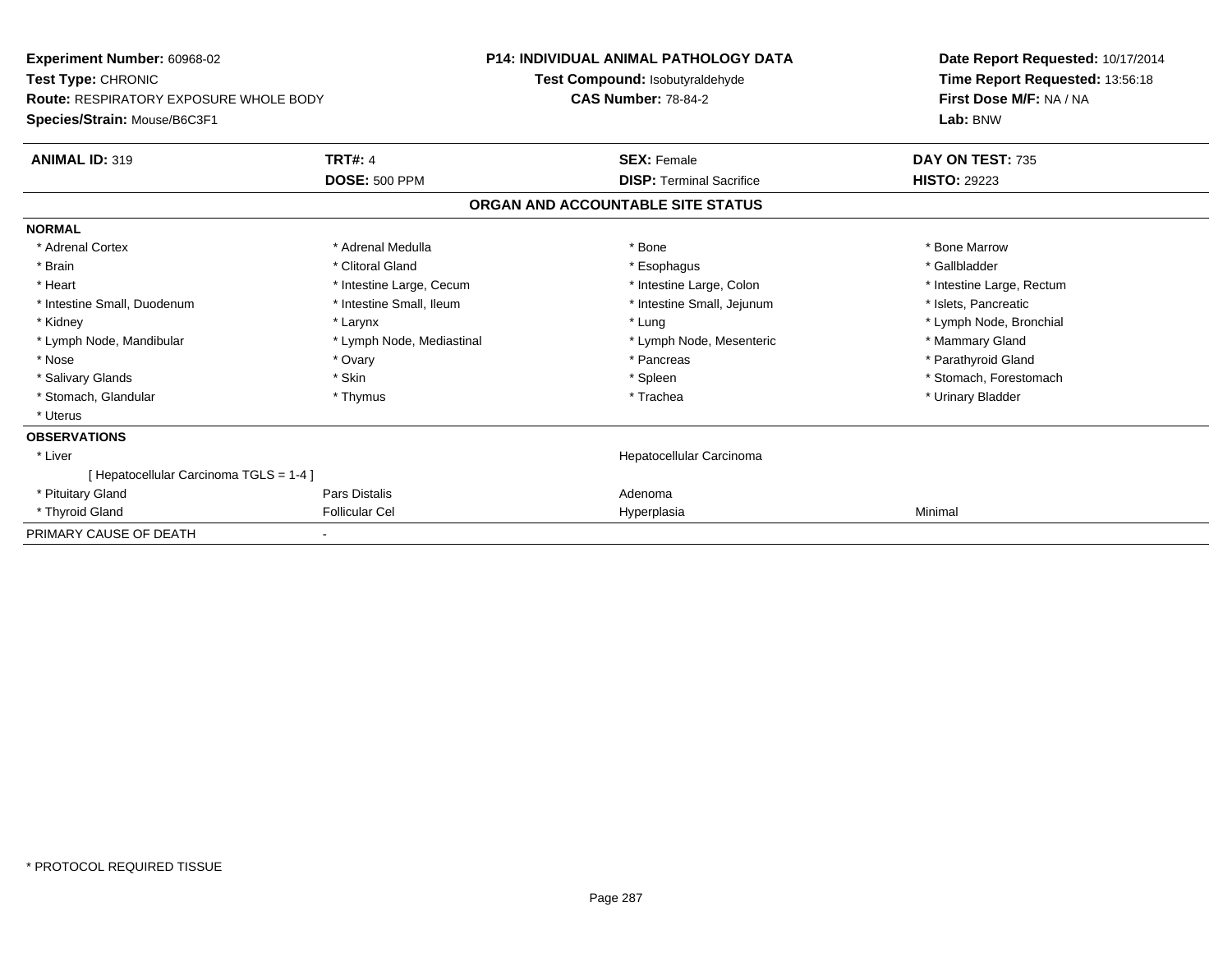| Experiment Number: 60968-02<br>Test Type: CHRONIC<br>Route: RESPIRATORY EXPOSURE WHOLE BODY<br>Species/Strain: Mouse/B6C3F1<br><b>ANIMAL ID: 320</b> | <b>TRT#: 4</b>           | <b>P14: INDIVIDUAL ANIMAL PATHOLOGY DATA</b><br>Test Compound: Isobutyraldehyde<br><b>CAS Number: 78-84-2</b><br><b>SEX: Female</b> |                                  | Date Report Requested: 10/17/2014<br>Time Report Requested: 13:56:18<br>First Dose M/F: NA / NA<br>Lab: BNW<br>DAY ON TEST: 603 |
|------------------------------------------------------------------------------------------------------------------------------------------------------|--------------------------|-------------------------------------------------------------------------------------------------------------------------------------|----------------------------------|---------------------------------------------------------------------------------------------------------------------------------|
|                                                                                                                                                      | <b>DOSE: 500 PPM</b>     |                                                                                                                                     | <b>DISP:</b> Accidentally Killed | <b>HISTO: 29224</b>                                                                                                             |
|                                                                                                                                                      |                          | ORGAN AND ACCOUNTABLE SITE STATUS                                                                                                   |                                  |                                                                                                                                 |
| <b>NORMAL</b>                                                                                                                                        |                          |                                                                                                                                     |                                  |                                                                                                                                 |
| * Adrenal Cortex                                                                                                                                     | * Adrenal Medulla        | * Bone Marrow                                                                                                                       |                                  | * Brain                                                                                                                         |
| * Clitoral Gland                                                                                                                                     | * Esophagus              | * Heart                                                                                                                             |                                  | * Islets, Pancreatic                                                                                                            |
| * Kidney                                                                                                                                             | * Larynx                 | * Liver                                                                                                                             |                                  | * Lung                                                                                                                          |
| * Lymph Node, Bronchial                                                                                                                              | * Lymph Node, Mandibular |                                                                                                                                     | * Lymph Node, Mediastinal        | * Mammary Gland                                                                                                                 |
| * Nose                                                                                                                                               | * Pancreas               | * Pituitary Gland                                                                                                                   |                                  | * Salivary Glands                                                                                                               |
| * Skin                                                                                                                                               | * Spleen                 |                                                                                                                                     | * Stomach, Forestomach           | * Stomach, Glandular                                                                                                            |
| * Thymus                                                                                                                                             | * Thyroid Gland          | * Trachea                                                                                                                           |                                  | * Urinary Bladder                                                                                                               |
| * Uterus                                                                                                                                             |                          |                                                                                                                                     |                                  |                                                                                                                                 |
| <b>MISSING</b>                                                                                                                                       |                          |                                                                                                                                     |                                  |                                                                                                                                 |
| * Parathyroid Gland                                                                                                                                  |                          |                                                                                                                                     |                                  |                                                                                                                                 |
| <b>AUTO PRECLUDES DIAG.</b>                                                                                                                          |                          |                                                                                                                                     |                                  |                                                                                                                                 |
| * Gallbladder                                                                                                                                        | * Intestine Large, Cecum |                                                                                                                                     | * Intestine Large, Colon         | * Intestine Large, Rectum                                                                                                       |
| * Intestine Small, Duodenum                                                                                                                          | * Intestine Small, Ileum |                                                                                                                                     | * Intestine Small, Jejunum       | * Lymph Node, Mesenteric                                                                                                        |
| <b>OBSERVATIONS</b>                                                                                                                                  |                          |                                                                                                                                     |                                  |                                                                                                                                 |
| * Bone                                                                                                                                               |                          | Fracture                                                                                                                            |                                  |                                                                                                                                 |
| [Fracture TGLS = 1-10]                                                                                                                               |                          |                                                                                                                                     |                                  |                                                                                                                                 |
| * Ovary                                                                                                                                              |                          | Cyst                                                                                                                                |                                  | Mild                                                                                                                            |
| Skeletal Muscle                                                                                                                                      |                          | Hemorrhage                                                                                                                          |                                  | Mild                                                                                                                            |
| PRIMARY CAUSE OF DEATH                                                                                                                               | - Bone Fracture          |                                                                                                                                     |                                  |                                                                                                                                 |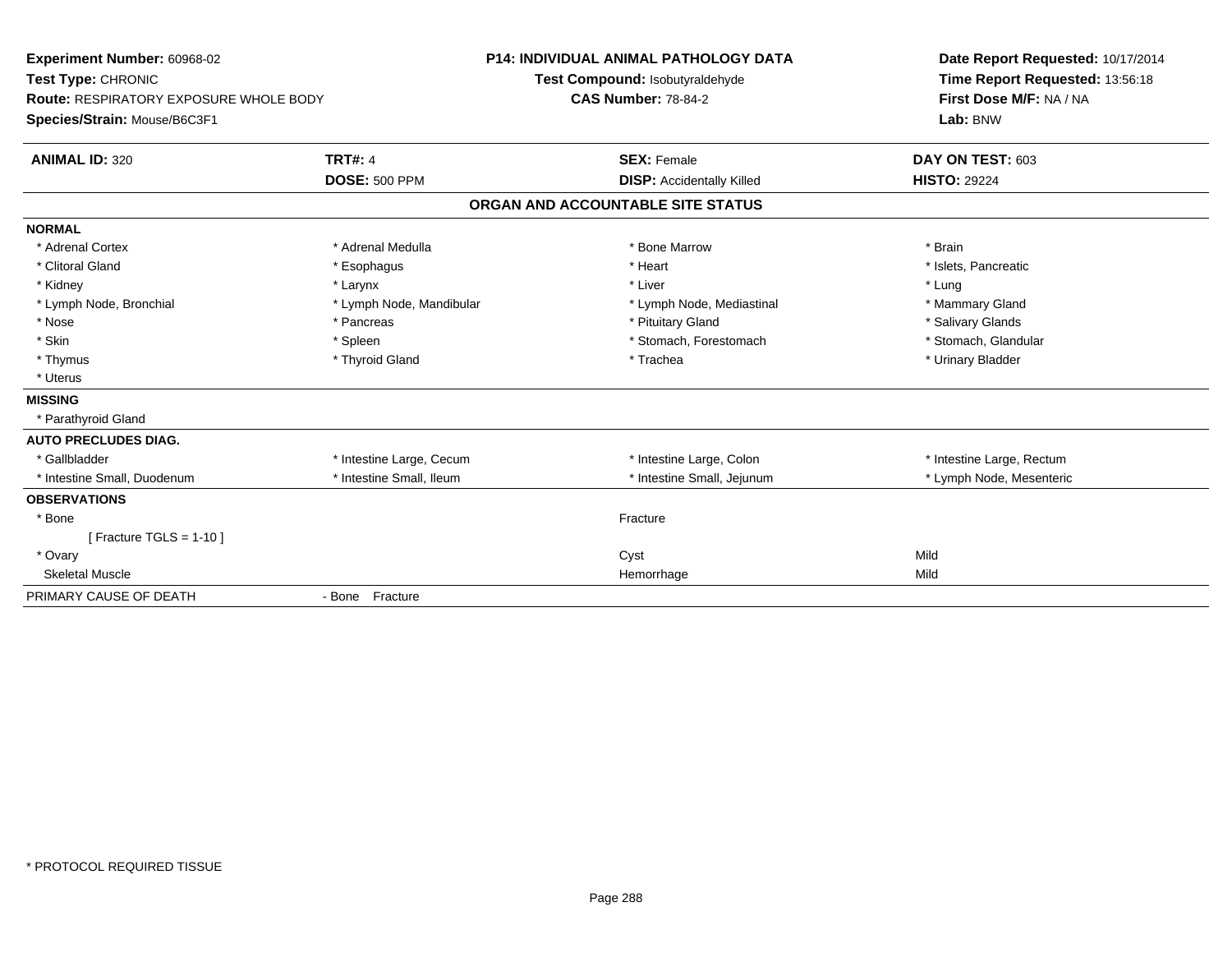**Experiment Number:** 60968-02**Test Type:** CHRONIC **Route:** RESPIRATORY EXPOSURE WHOLE BODY**Species/Strain:** Mouse/B6C3F1**P14: INDIVIDUAL ANIMAL PATHOLOGY DATATest Compound:** Isobutyraldehyde**CAS Number:** 78-84-2**Date Report Requested:** 10/17/2014**Time Report Requested:** 13:56:18**First Dose M/F:** NA / NA**Lab:** BNW**ANIMAL ID:** 321**TRT#:** 4 **SEX:** Female **SEX: Female DAY ON TEST:** 691 **DOSE:** 500 PPM**DISP:** Moribund Sacrifice **HISTO:** 29225 **ORGAN AND ACCOUNTABLE SITE STATUSNORMAL**\* Bone \* Bone \* And \* Bone Marrow \* And \* Bone Marrow \* And \* Brain \* Clitoral Gland \* Clitoral Gland \* Clitoral Gland \* Intestine Large, Colon \* Esophagus \* Intestine Large, Cecum \* Callbladder \* 10 \* Intestine Large, Cecum \* Intestine Large, Cecum \* \* Intestine Large, Rectum \* Thestine Small, Duodenum \* Number of the small, Ileum \* Intestine Small, Jejunum \* Intestine Small, Jejunum \* Islets, Pancreatic \* Larynx \* Lung \* Lymph Node, Bronchial \* Lymph Node, Mediastinal \* Nose \* Lymph Node, Mesenteric \* \* Mammary Gland \* Memmary Gland \* Nose \* Pituitary Gland \* Ovary \* Pancreas \* Pancreas \* Pancreas \* Parathyroid Gland \* Parathyroid Gland \* Salivary Glands \* The stomach \* Skin \* Spleen \* Spleen \* Stomach, Forestomach \* Stomach, Forestomach \* Stomach, Forestomach \* Stomach, Glandular \* Thymus \* Thymus \* Thymus \* Trachea \* Trachea \* Trachea \* Urinary Bladder \* Uterus**MISSING** \* Lymph Node, Mandibular**OBSERVATIONS** \* Adrenal Cortexx and the control of the control of the control of the control of the control of the control of the control of the control of the control of the control of the control of the control of the control of the control of the co a Mild \* Adrenal Medulla Pheochromocytoma Benign Harderian Glandd and a state of the control of the control of the control of the control of the control of the control of the control of the control of the control of the control of the control of the control of the control of the contro  $[$  Adenoma TGLS = 1-10  $]$  \* Heart Cardiomyopathy Minimal \* Kidneyy the control of the control of the control of the control of the control of the control of the control of the control of the control of the control of the control of the control of the control of the control of the contro \* Liver Eosinophilic Focus[ Eosinophilic Focus TGLS = 2-4 ] \* Thyroid Gland Follicular Cel Hyperplasia Minimal PRIMARY CAUSE OF DEATH- UNCERTAIN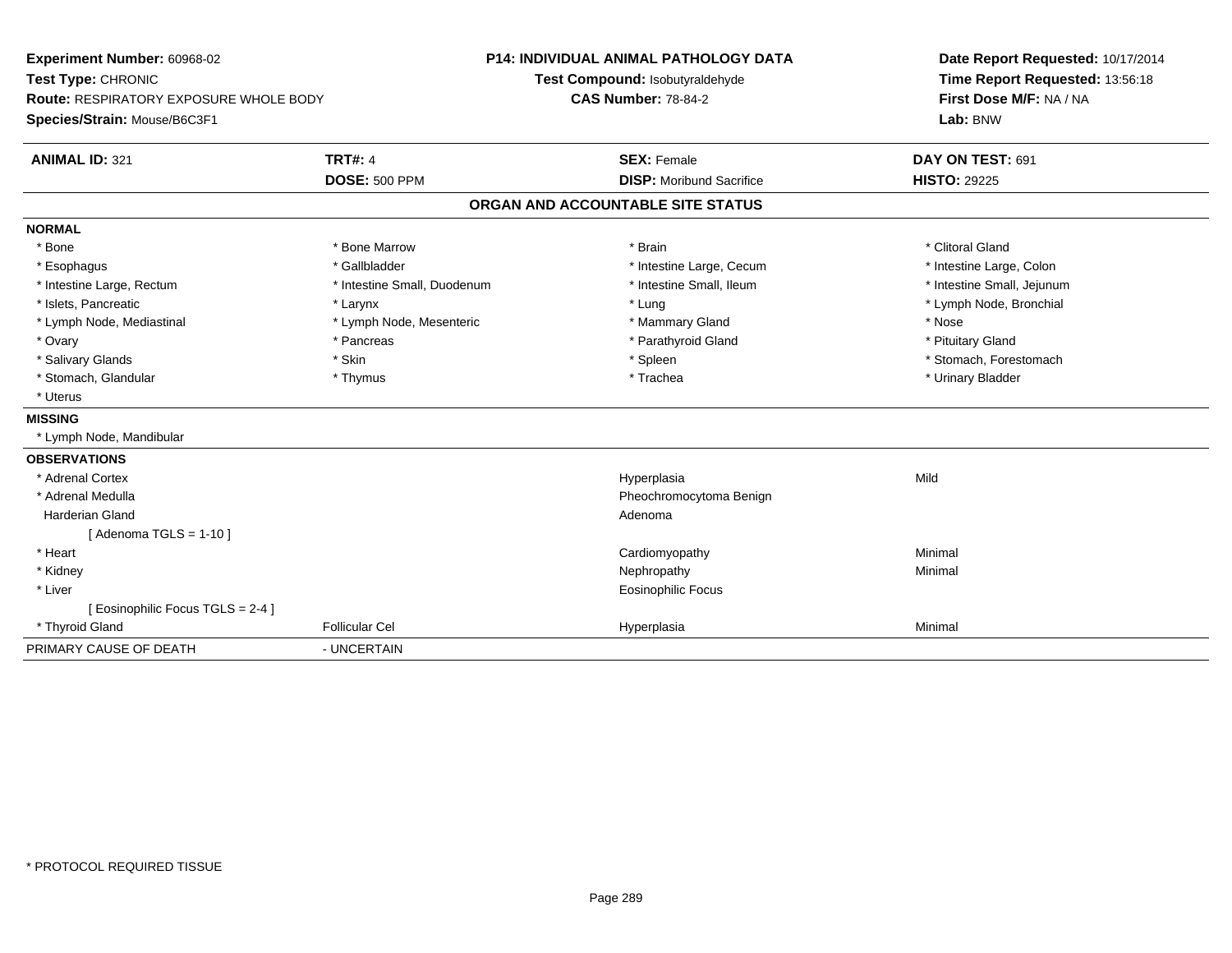**Experiment Number:** 60968-02**Test Type:** CHRONIC **Route:** RESPIRATORY EXPOSURE WHOLE BODY**Species/Strain:** Mouse/B6C3F1**P14: INDIVIDUAL ANIMAL PATHOLOGY DATATest Compound:** Isobutyraldehyde**CAS Number:** 78-84-2**Date Report Requested:** 10/17/2014**Time Report Requested:** 13:56:18**First Dose M/F:** NA / NA**Lab:** BNW**ANIMAL ID:** 322**TRT#:** 4 **SEX:** Female **SEX: Female DAY ON TEST:** 735 **DOSE:** 500 PPM**DISP:** Terminal Sacrifice **HISTO:** 29226 **ORGAN AND ACCOUNTABLE SITE STATUSNORMAL**\* Adrenal Cortex \* Adrenal Medulla \* Adrenal Medulla \* Bone \* Bone \* Bone \* Bone \* Bone Marrow \* Brain \* Allen the second of the second of the second of the second of the second of the second of the second terms of the second of the second of the second of the second of the second of the second of the second of the \* Heart **\*** Intestine Large, Cecum **\* Intestine Large, Cecum** \* Intestine Large, Colon \* Intestine Large, Rectum \* Intestine Large, Rectum \* Intestine Small, Duodenum \* Intestine Small, Ileum \* Intestine Small, Intestine Small, Jejunum \* Islets, Pancreatic \* Larynx \* Lung \* Mammary Gland \* Nose \* Salivary Glands \* Pancreas \* And the section of the section of the section of the section of the section of the section of the section of the section of the section of the section of the section of the section of the section of the sectio \* Skin \* Stomach, Forestomach \* Stomach \* Stomach, Glandular \* Thymus \* Thymus \* Uterus \* Thyroid Gland \* \* Trachea \* \* Trachea \* Trachea \* \* Urinary Bladder \* \* Urinary Bladder \* \* Uterus \* Uterus **OBSERVATIONS** \* Kidneyy the control of the control of the control of the control of the control of the control of the control of the control of the control of the control of the control of the control of the control of the control of the contro \* Liver Lymphoma Malignant \* Lymph Node, Bronchial Lymphoma Malignant[ Lymphoma Malignant TGLS = 2-4 ] \* Lymph Node, Mandibular Lymphoma Malignant [ Lymphoma Malignant TGLS = 2-4 ] \* Lymph Node, Mediastinal Lymphoma Malignant[ Lymphoma Malignant TGLS = 2-4 ] \* Lymph Node, Mesenteric Lymphoma Malignant [ Lymphoma Malignant TGLS = 2-4 ] \* Ovary Cystadenocarcinoma[ Cystadenocarcinoma TGLS = 1-10 ] \* Pituitary GlNote: "Focus, 1mm diameter, dark" described at trim was not apparent microscopically. \* Spleen Lymphoma Malignant [ Lymphoma Malignant TGLS = 2-4 ]PRIMARY CAUSE OF DEATH-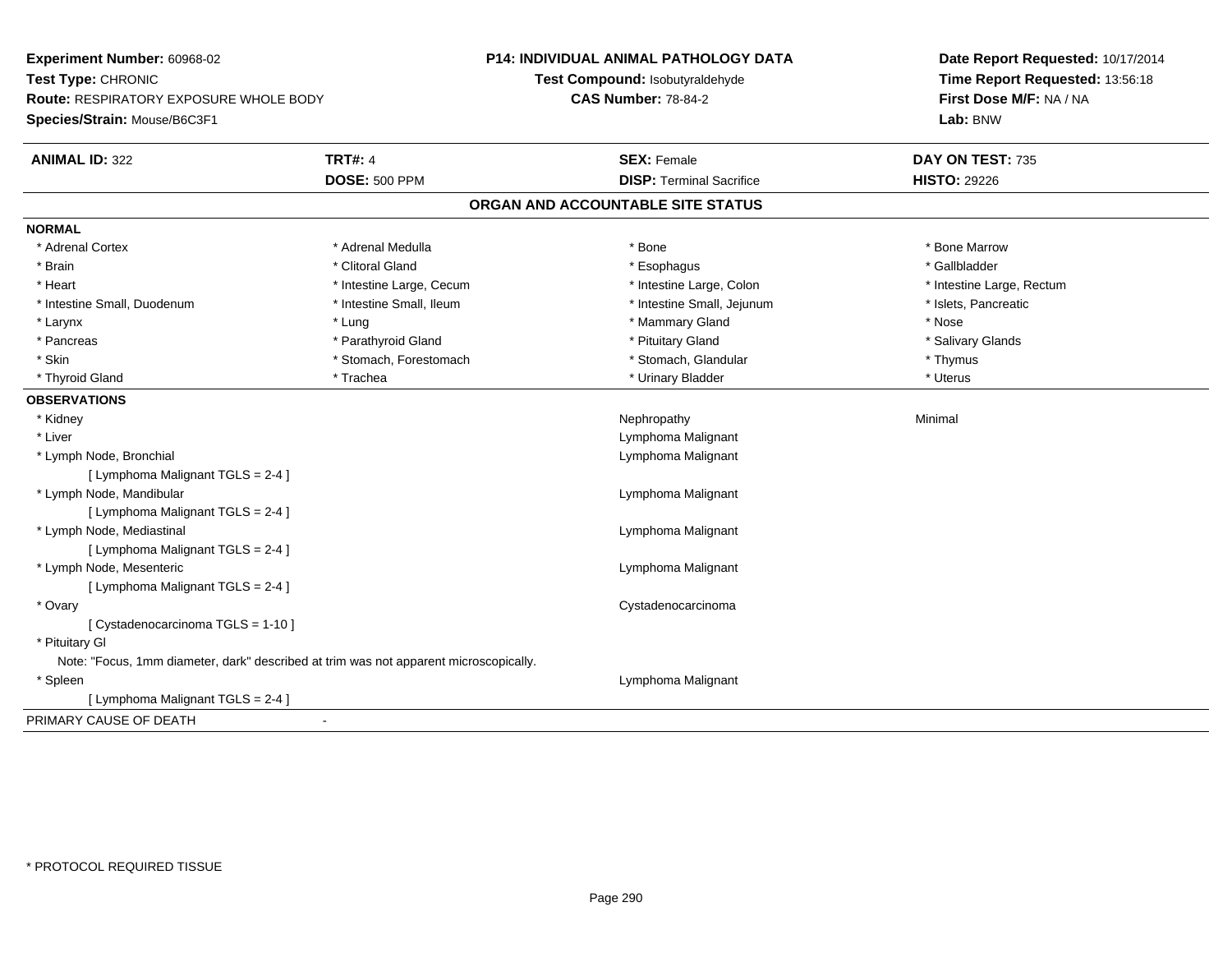| Experiment Number: 60968-02<br>Test Type: CHRONIC<br>Route: RESPIRATORY EXPOSURE WHOLE BODY<br>Species/Strain: Mouse/B6C3F1<br><b>ANIMAL ID: 323</b> | <b>P14: INDIVIDUAL ANIMAL PATHOLOGY DATA</b><br>Test Compound: Isobutyraldehyde<br><b>CAS Number: 78-84-2</b><br><b>TRT#: 4</b><br><b>SEX: Female</b> |                                   | Date Report Requested: 10/17/2014<br>Time Report Requested: 13:56:18<br>First Dose M/F: NA / NA<br>Lab: BNW<br>DAY ON TEST: 737 |                          |
|------------------------------------------------------------------------------------------------------------------------------------------------------|-------------------------------------------------------------------------------------------------------------------------------------------------------|-----------------------------------|---------------------------------------------------------------------------------------------------------------------------------|--------------------------|
|                                                                                                                                                      | <b>DOSE: 500 PPM</b>                                                                                                                                  |                                   | <b>DISP: Terminal Sacrifice</b>                                                                                                 | <b>HISTO: 29227</b>      |
|                                                                                                                                                      |                                                                                                                                                       | ORGAN AND ACCOUNTABLE SITE STATUS |                                                                                                                                 |                          |
| <b>NORMAL</b>                                                                                                                                        |                                                                                                                                                       |                                   |                                                                                                                                 |                          |
| * Adrenal Medulla                                                                                                                                    | * Bone                                                                                                                                                |                                   | * Bone Marrow                                                                                                                   | * Brain                  |
| * Clitoral Gland                                                                                                                                     | * Esophagus                                                                                                                                           |                                   | * Gallbladder                                                                                                                   | * Intestine Large, Cecum |
| * Intestine Large, Colon                                                                                                                             | * Intestine Large, Rectum                                                                                                                             |                                   | * Intestine Small, Duodenum                                                                                                     | * Intestine Small, Ileum |
| * Intestine Small, Jejunum                                                                                                                           | * Islets, Pancreatic                                                                                                                                  |                                   | * Larynx                                                                                                                        | * Lung                   |
| * Lymph Node, Bronchial                                                                                                                              | * Lymph Node, Mesenteric                                                                                                                              |                                   | * Mammary Gland                                                                                                                 | * Nose                   |
| * Ovary                                                                                                                                              | * Pancreas                                                                                                                                            |                                   | * Pituitary Gland                                                                                                               | * Salivary Glands        |
| * Skin                                                                                                                                               | * Spleen                                                                                                                                              |                                   | * Stomach, Forestomach                                                                                                          | * Stomach, Glandular     |
| * Trachea                                                                                                                                            | * Urinary Bladder                                                                                                                                     |                                   | * Uterus                                                                                                                        |                          |
| <b>MISSING</b>                                                                                                                                       |                                                                                                                                                       |                                   |                                                                                                                                 |                          |
| * Lymph Node, Mandibular                                                                                                                             | * Lymph Node, Mediastinal                                                                                                                             |                                   | * Parathyroid Gland                                                                                                             | * Thymus                 |
| <b>OBSERVATIONS</b>                                                                                                                                  |                                                                                                                                                       |                                   |                                                                                                                                 |                          |
| * Adrenal Cortex                                                                                                                                     |                                                                                                                                                       |                                   | Hyperplasia                                                                                                                     | Mild                     |
| * Heart                                                                                                                                              |                                                                                                                                                       |                                   | Cardiomyopathy                                                                                                                  | Minimal                  |
| * Kidney                                                                                                                                             |                                                                                                                                                       |                                   | Nephropathy                                                                                                                     | Minimal                  |
| * Liver                                                                                                                                              |                                                                                                                                                       |                                   | Hepatocellular Adenoma                                                                                                          |                          |
| [ Hepatocellular Adenoma TGLS = 1-4 ]                                                                                                                |                                                                                                                                                       |                                   |                                                                                                                                 |                          |
| * Thyroid Gland                                                                                                                                      | <b>Follicular Cel</b>                                                                                                                                 |                                   | Hyperplasia                                                                                                                     | Minimal                  |
| PRIMARY CAUSE OF DEATH                                                                                                                               |                                                                                                                                                       |                                   |                                                                                                                                 |                          |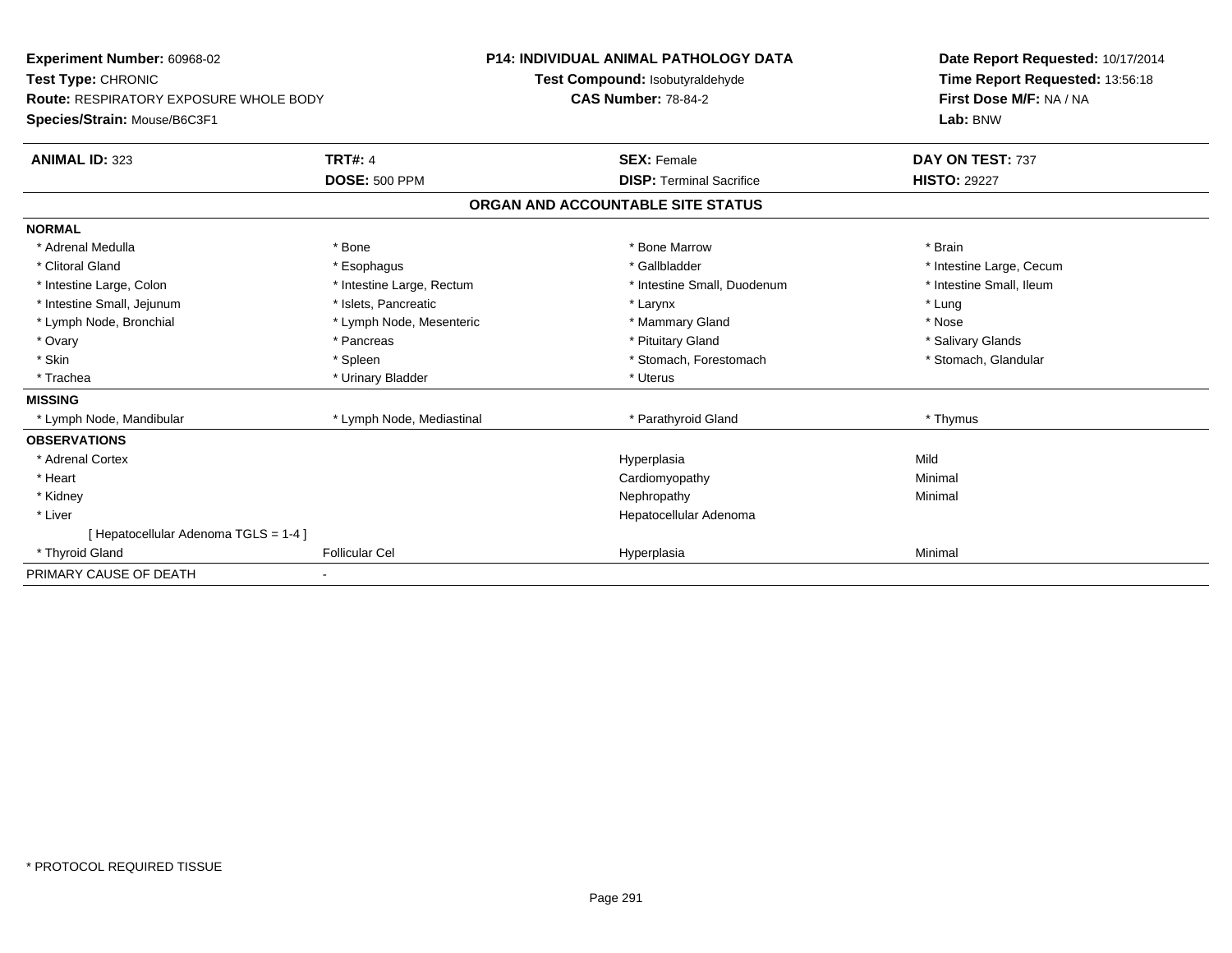| Experiment Number: 60968-02<br>Test Type: CHRONIC<br><b>Route: RESPIRATORY EXPOSURE WHOLE BODY</b> |                           | <b>P14: INDIVIDUAL ANIMAL PATHOLOGY DATA</b><br>Test Compound: Isobutyraldehyde<br><b>CAS Number: 78-84-2</b> | Date Report Requested: 10/17/2014<br>Time Report Requested: 13:56:18<br>First Dose M/F: NA / NA |
|----------------------------------------------------------------------------------------------------|---------------------------|---------------------------------------------------------------------------------------------------------------|-------------------------------------------------------------------------------------------------|
| Species/Strain: Mouse/B6C3F1                                                                       |                           |                                                                                                               | Lab: BNW                                                                                        |
| <b>ANIMAL ID: 324</b>                                                                              | <b>TRT#: 4</b>            | <b>SEX: Female</b>                                                                                            | DAY ON TEST: 735                                                                                |
|                                                                                                    | <b>DOSE: 500 PPM</b>      | <b>DISP: Terminal Sacrifice</b>                                                                               | <b>HISTO: 29228</b>                                                                             |
|                                                                                                    |                           | ORGAN AND ACCOUNTABLE SITE STATUS                                                                             |                                                                                                 |
| <b>NORMAL</b>                                                                                      |                           |                                                                                                               |                                                                                                 |
| * Adrenal Cortex                                                                                   | * Adrenal Medulla         | * Bone                                                                                                        | * Bone Marrow                                                                                   |
| * Brain                                                                                            | * Clitoral Gland          | * Esophagus                                                                                                   | * Gallbladder                                                                                   |
| * Heart                                                                                            | * Intestine Large, Cecum  | * Intestine Large, Colon                                                                                      | * Intestine Large, Rectum                                                                       |
| * Intestine Small, Duodenum                                                                        | * Intestine Small. Ileum  | * Intestine Small, Jejunum                                                                                    | * Islets, Pancreatic                                                                            |
| * Kidney                                                                                           | * Larynx                  | * Liver                                                                                                       | * Lung                                                                                          |
| * Lymph Node, Bronchial                                                                            | * Lymph Node, Mesenteric  | * Mammary Gland                                                                                               | * Nose                                                                                          |
| * Ovary                                                                                            | * Pancreas                | * Parathyroid Gland                                                                                           | * Salivary Glands                                                                               |
| * Skin                                                                                             | * Spleen                  | * Stomach, Glandular                                                                                          | * Thymus                                                                                        |
| * Thyroid Gland                                                                                    | * Trachea                 | * Urinary Bladder                                                                                             | * Uterus                                                                                        |
| <b>MISSING</b>                                                                                     |                           |                                                                                                               |                                                                                                 |
| * Lymph Node, Mandibular                                                                           | * Lymph Node, Mediastinal |                                                                                                               |                                                                                                 |
| <b>OBSERVATIONS</b>                                                                                |                           |                                                                                                               |                                                                                                 |
| * Pituitary Gland                                                                                  | Pars Distalis             | Adenoma                                                                                                       |                                                                                                 |
| * Stomach, Forestomach                                                                             |                           | Hyperplasia                                                                                                   | Squamous, Mild                                                                                  |
| PRIMARY CAUSE OF DEATH                                                                             | -                         |                                                                                                               |                                                                                                 |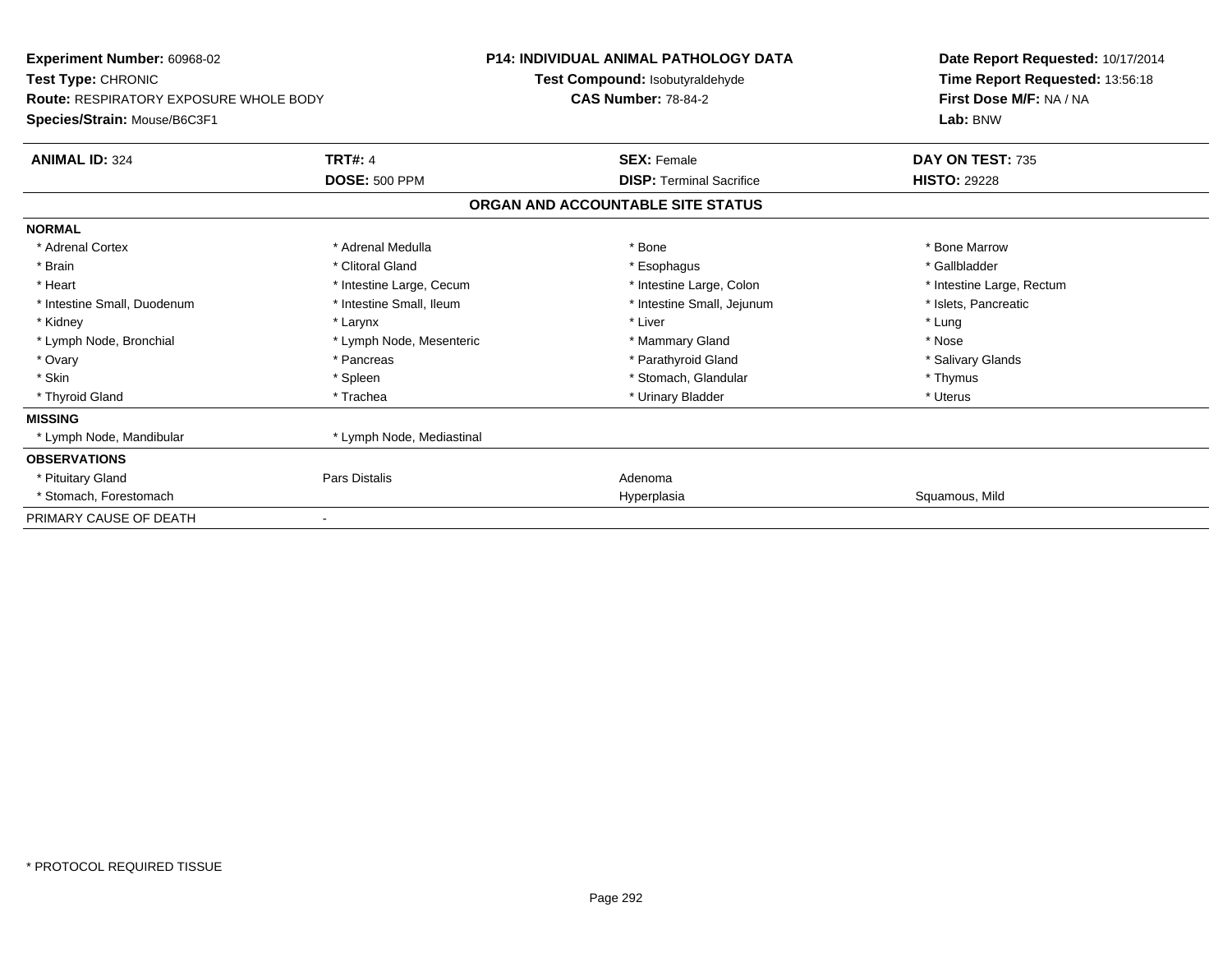| Experiment Number: 60968-02                   |                          | <b>P14: INDIVIDUAL ANIMAL PATHOLOGY DATA</b> | Date Report Requested: 10/17/2014 |  |
|-----------------------------------------------|--------------------------|----------------------------------------------|-----------------------------------|--|
| Test Type: CHRONIC                            |                          | Test Compound: Isobutyraldehyde              | Time Report Requested: 13:56:18   |  |
| <b>Route: RESPIRATORY EXPOSURE WHOLE BODY</b> |                          | <b>CAS Number: 78-84-2</b>                   | First Dose M/F: NA / NA           |  |
| Species/Strain: Mouse/B6C3F1                  |                          |                                              | Lab: BNW                          |  |
| <b>ANIMAL ID: 325</b>                         | <b>TRT#: 4</b>           | <b>SEX: Female</b>                           | DAY ON TEST: 737                  |  |
|                                               | <b>DOSE: 500 PPM</b>     | <b>DISP: Terminal Sacrifice</b>              | <b>HISTO: 29229</b>               |  |
|                                               |                          | ORGAN AND ACCOUNTABLE SITE STATUS            |                                   |  |
| <b>NORMAL</b>                                 |                          |                                              |                                   |  |
| * Adrenal Cortex                              | * Adrenal Medulla        | * Bone                                       | * Bone Marrow                     |  |
| * Brain                                       | * Clitoral Gland         | * Esophagus                                  | * Gallbladder                     |  |
| * Heart                                       | * Intestine Large, Cecum | * Intestine Large, Colon                     | * Intestine Large, Rectum         |  |
| * Intestine Small, Duodenum                   | * Intestine Small, Ileum | * Intestine Small, Jejunum                   | * Islets, Pancreatic              |  |
| * Kidney                                      | * Larynx                 | * Lymph Node, Bronchial                      | * Lymph Node, Mandibular          |  |
| * Lymph Node, Mesenteric                      | * Mammary Gland          | * Nose                                       | * Pancreas                        |  |
| * Parathyroid Gland                           | * Pituitary Gland        | * Salivary Glands                            | * Skin                            |  |
| * Spleen                                      | * Stomach, Forestomach   | * Stomach, Glandular                         | * Thymus                          |  |
| * Trachea                                     | * Urinary Bladder        | * Uterus                                     |                                   |  |
| <b>MISSING</b>                                |                          |                                              |                                   |  |
| * Lymph Node, Mediastinal                     |                          |                                              |                                   |  |
| <b>OBSERVATIONS</b>                           |                          |                                              |                                   |  |
| * Liver                                       |                          | <b>Eosinophilic Focus</b>                    |                                   |  |
| * Lung                                        | Alveolar Epith           | Hyperplasia                                  | Minimal                           |  |
| Mesentery                                     | Fat                      | Necrosis                                     | Mild                              |  |
| [Necrosis TGLS = $2-10$ ]                     |                          |                                              |                                   |  |
| * Ovary                                       |                          | Cystadenoma                                  |                                   |  |
| [Cystadenoma TGLS = 1-7]                      |                          |                                              |                                   |  |
| * Thyroid Gland                               | <b>Follicular Cel</b>    | Hyperplasia                                  | Minimal                           |  |
| PRIMARY CAUSE OF DEATH                        |                          |                                              |                                   |  |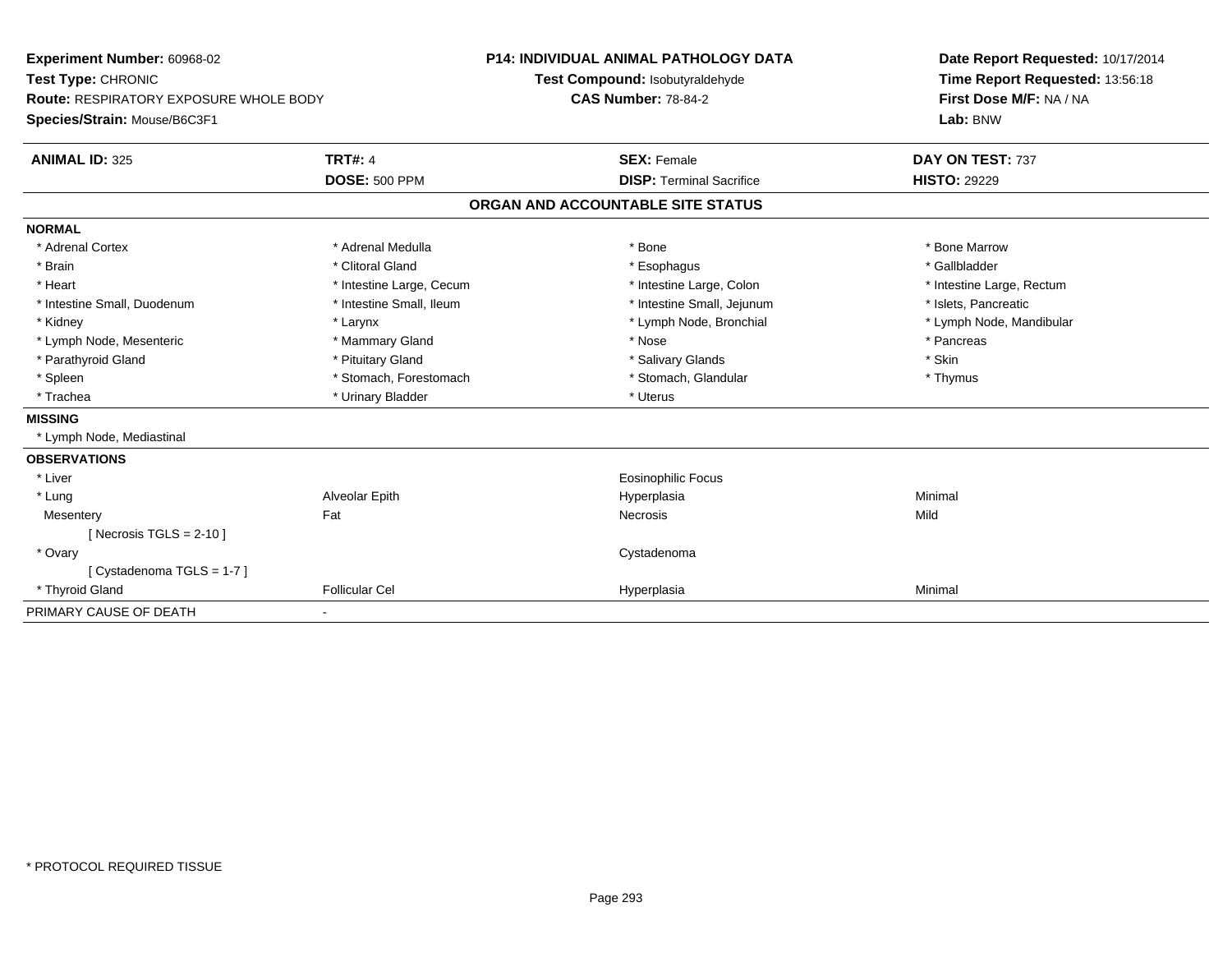| <b>Experiment Number: 60968-02</b><br>Test Type: CHRONIC<br><b>Route: RESPIRATORY EXPOSURE WHOLE BODY</b> |                           | <b>P14: INDIVIDUAL ANIMAL PATHOLOGY DATA</b><br>Test Compound: Isobutyraldehyde<br><b>CAS Number: 78-84-2</b> | Date Report Requested: 10/17/2014<br>Time Report Requested: 13:56:18<br>First Dose M/F: NA / NA |
|-----------------------------------------------------------------------------------------------------------|---------------------------|---------------------------------------------------------------------------------------------------------------|-------------------------------------------------------------------------------------------------|
| Species/Strain: Mouse/B6C3F1                                                                              |                           |                                                                                                               | Lab: BNW                                                                                        |
| <b>ANIMAL ID: 326</b>                                                                                     | <b>TRT#: 4</b>            | <b>SEX: Female</b>                                                                                            | DAY ON TEST: 735                                                                                |
|                                                                                                           | <b>DOSE: 500 PPM</b>      | <b>DISP: Terminal Sacrifice</b>                                                                               | <b>HISTO: 29230</b>                                                                             |
|                                                                                                           |                           | ORGAN AND ACCOUNTABLE SITE STATUS                                                                             |                                                                                                 |
| <b>NORMAL</b>                                                                                             |                           |                                                                                                               |                                                                                                 |
| * Adrenal Cortex                                                                                          | * Adrenal Medulla         | * Bone                                                                                                        | * Bone Marrow                                                                                   |
| * Brain                                                                                                   | * Clitoral Gland          | * Esophagus                                                                                                   | * Gallbladder                                                                                   |
| * Heart                                                                                                   | * Intestine Large, Cecum  | * Intestine Large, Colon                                                                                      | * Intestine Large, Rectum                                                                       |
| * Intestine Small, Duodenum                                                                               | * Intestine Small, Ileum  | * Intestine Small, Jejunum                                                                                    | * Islets, Pancreatic                                                                            |
| * Larynx                                                                                                  | * Liver                   | * Lung                                                                                                        | * Lymph Node, Mandibular                                                                        |
| * Lymph Node, Mesenteric                                                                                  | * Mammary Gland           | * Nose                                                                                                        | * Pancreas                                                                                      |
| * Parathyroid Gland                                                                                       | * Pituitary Gland         | * Salivary Glands                                                                                             | * Skin                                                                                          |
| * Spleen                                                                                                  | * Stomach, Forestomach    | * Stomach, Glandular                                                                                          | * Thymus                                                                                        |
| * Trachea                                                                                                 | * Urinary Bladder         | * Uterus                                                                                                      |                                                                                                 |
| <b>MISSING</b>                                                                                            |                           |                                                                                                               |                                                                                                 |
| * Lymph Node, Bronchial                                                                                   | * Lymph Node, Mediastinal |                                                                                                               |                                                                                                 |
| <b>OBSERVATIONS</b>                                                                                       |                           |                                                                                                               |                                                                                                 |
| * Kidney                                                                                                  |                           | Nephropathy                                                                                                   | Minimal                                                                                         |
| * Ovary                                                                                                   |                           | Cyst                                                                                                          | Mild                                                                                            |
| $Cvst TGLS = 1-7$                                                                                         |                           |                                                                                                               |                                                                                                 |
| * Thyroid Gland                                                                                           | <b>Follicular Cel</b>     | Hyperplasia                                                                                                   | Minimal                                                                                         |
| PRIMARY CAUSE OF DEATH                                                                                    |                           |                                                                                                               |                                                                                                 |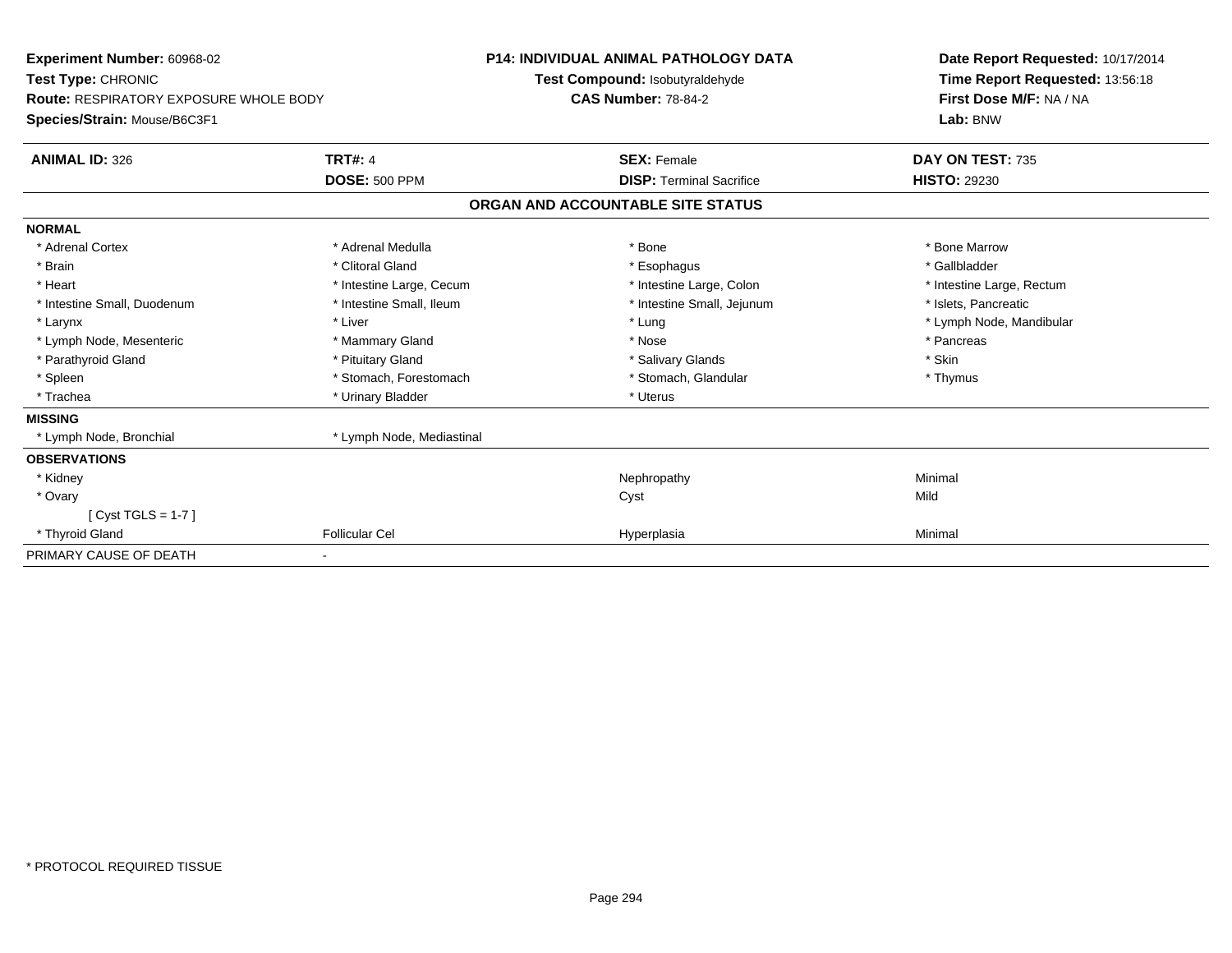| Experiment Number: 60968-02              |                            | P14: INDIVIDUAL ANIMAL PATHOLOGY DATA |  | Date Report Requested: 10/17/2014 |
|------------------------------------------|----------------------------|---------------------------------------|--|-----------------------------------|
| Test Type: CHRONIC                       |                            | Test Compound: Isobutyraldehyde       |  | Time Report Requested: 13:56:18   |
| Route: RESPIRATORY EXPOSURE WHOLE BODY   |                            | <b>CAS Number: 78-84-2</b>            |  | First Dose M/F: NA / NA           |
| Species/Strain: Mouse/B6C3F1             |                            |                                       |  | Lab: BNW                          |
| <b>ANIMAL ID: 327</b>                    | <b>TRT#: 4</b>             | <b>SEX: Female</b>                    |  | DAY ON TEST: 736                  |
|                                          | <b>DOSE: 500 PPM</b>       | <b>DISP: Terminal Sacrifice</b>       |  | <b>HISTO: 29231</b>               |
|                                          |                            | ORGAN AND ACCOUNTABLE SITE STATUS     |  |                                   |
| <b>NORMAL</b>                            |                            |                                       |  |                                   |
| * Adrenal Cortex                         | * Adrenal Medulla          | * Bone                                |  | * Bone Marrow                     |
| * Brain                                  | * Clitoral Gland           | * Esophagus                           |  | * Gallbladder                     |
| * Intestine Large, Cecum                 | * Intestine Large, Colon   | * Intestine Large, Rectum             |  | * Intestine Small, Duodenum       |
| * Intestine Small, Ileum                 | * Intestine Small, Jejunum | * Islets, Pancreatic                  |  | * Larynx                          |
| * Lymph Node, Bronchial                  | * Lymph Node, Mandibular   | * Lymph Node, Mediastinal             |  | * Lymph Node, Mesenteric          |
| * Mammary Gland                          | * Nose                     | * Ovary                               |  | * Pancreas                        |
| * Parathyroid Gland                      | * Pituitary Gland          | * Salivary Glands                     |  | * Skin                            |
| * Spleen                                 | * Stomach, Forestomach     | * Stomach, Glandular                  |  | * Thymus                          |
| * Thyroid Gland                          | * Trachea                  | * Urinary Bladder                     |  |                                   |
| <b>OBSERVATIONS</b>                      |                            |                                       |  |                                   |
| * Heart                                  |                            | Cardiomyopathy                        |  | Minimal                           |
| * Kidney                                 |                            | Nephropathy                           |  | Minimal                           |
| * Liver                                  |                            | Hepatocholangiocarcinoma              |  |                                   |
| [ Hepatocholangiocarcinoma TGLS = 2-10 ] |                            |                                       |  |                                   |
| * Lung                                   |                            | Hepatocholangiocarcinoma              |  | Metastatic (Liver)                |
| [Hepatocholangiocarcinoma TGLS = 3-3 ]   |                            |                                       |  |                                   |
| * Uterus                                 |                            | Hydrometra                            |  | Moderate                          |
| [Hydrometra TGLS = 1-8]                  |                            |                                       |  |                                   |
| PRIMARY CAUSE OF DEATH                   |                            |                                       |  |                                   |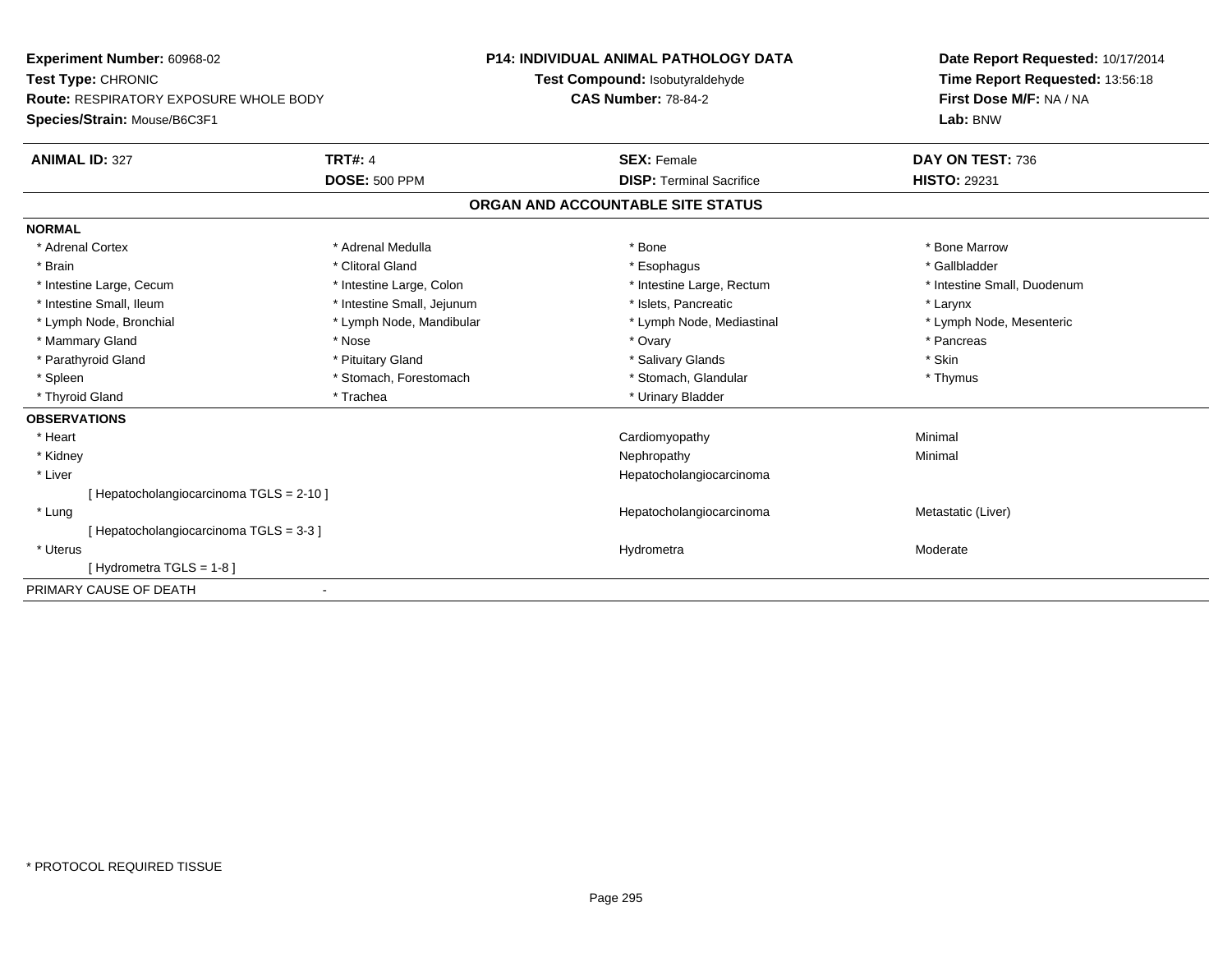| Experiment Number: 60968-02                     |                                    | <b>P14: INDIVIDUAL ANIMAL PATHOLOGY DATA</b> | Date Report Requested: 10/17/2014   |  |
|-------------------------------------------------|------------------------------------|----------------------------------------------|-------------------------------------|--|
| Test Type: CHRONIC                              |                                    | Test Compound: Isobutyraldehyde              | Time Report Requested: 13:56:18     |  |
| <b>Route: RESPIRATORY EXPOSURE WHOLE BODY</b>   |                                    | <b>CAS Number: 78-84-2</b>                   | First Dose M/F: NA / NA<br>Lab: BNW |  |
| Species/Strain: Mouse/B6C3F1                    |                                    |                                              |                                     |  |
| <b>ANIMAL ID: 328</b>                           | <b>TRT#: 4</b>                     | <b>SEX: Female</b>                           | DAY ON TEST: 595                    |  |
|                                                 | <b>DOSE: 500 PPM</b>               | <b>DISP:</b> Moribund Sacrifice              | <b>HISTO: 29232</b>                 |  |
|                                                 |                                    | ORGAN AND ACCOUNTABLE SITE STATUS            |                                     |  |
| <b>NORMAL</b>                                   |                                    |                                              |                                     |  |
| * Adrenal Cortex                                | * Adrenal Medulla                  | * Bone                                       | * Bone Marrow                       |  |
| * Brain                                         | * Clitoral Gland                   | * Esophagus                                  | * Gallbladder                       |  |
| * Intestine Large, Cecum                        | * Intestine Large, Colon           | * Intestine Large, Rectum                    | * Intestine Small, Duodenum         |  |
| * Intestine Small, Ileum                        | * Intestine Small, Jejunum         | * Islets. Pancreatic                         | * Kidney                            |  |
| * Larynx                                        | * Lung                             | * Lymph Node, Bronchial                      | * Lymph Node, Mandibular            |  |
| * Lymph Node, Mediastinal                       | * Lymph Node, Mesenteric           | * Mammary Gland                              | * Nose                              |  |
| * Pancreas                                      | * Parathyroid Gland                | * Salivary Glands                            | * Skin                              |  |
| * Stomach, Forestomach                          | * Stomach, Glandular               | * Thyroid Gland                              | * Trachea                           |  |
| * Urinary Bladder                               | * Uterus                           |                                              |                                     |  |
| <b>MISSING</b>                                  |                                    |                                              |                                     |  |
| * Thymus                                        |                                    |                                              |                                     |  |
| <b>OBSERVATIONS</b>                             |                                    |                                              |                                     |  |
| * Heart                                         |                                    | Cardiomyopathy                               | Minimal                             |  |
| * Liver                                         |                                    | <b>Basophilic Focus</b>                      |                                     |  |
|                                                 |                                    | Eosinophilic Focus                           |                                     |  |
| [Basophilic Focus TGLS = 2-4]                   |                                    |                                              |                                     |  |
| [ Eosinophilic Focus TGLS = 2-4 ]               |                                    |                                              |                                     |  |
| Lymph Node                                      | Renal                              | Hemangiosarcoma                              |                                     |  |
| [Hemangiosarcoma TGLS = 3-10]                   |                                    |                                              |                                     |  |
| * Ovary                                         |                                    | Cyst                                         | Mild                                |  |
| * Pituitary Gland                               | <b>Pars Distalis</b>               | Hyperplasia                                  | Mild                                |  |
| * Spleen                                        |                                    | Hematopoietic Cell Proliferation             | Moderate                            |  |
| [ Hematopoietic Cell Proliferation TGLS = 1-4 ] |                                    |                                              |                                     |  |
| PRIMARY CAUSE OF DEATH                          | - Lymph Node Renal Hemangiosarcoma |                                              |                                     |  |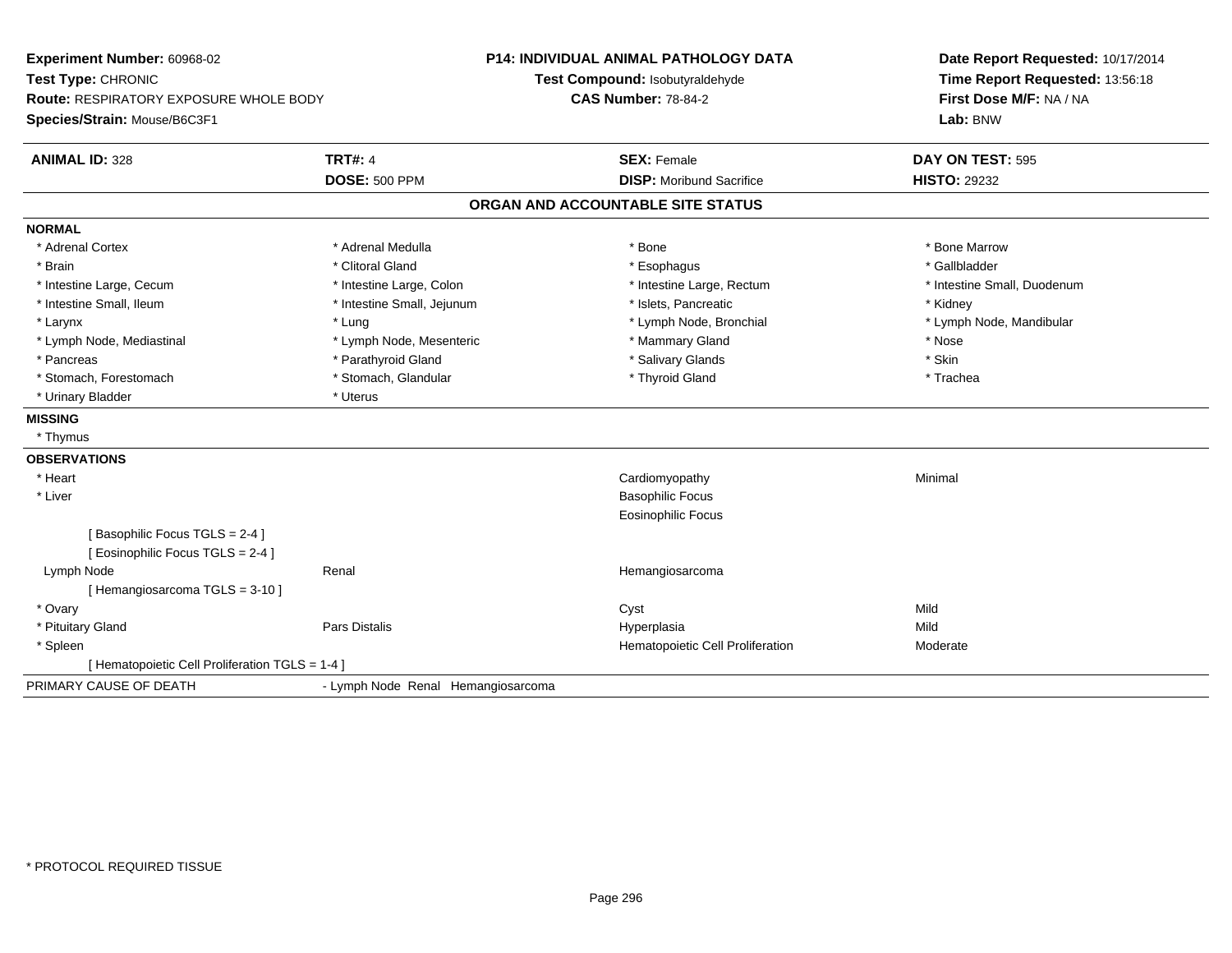| <b>Experiment Number: 60968-02</b>            |                           | <b>P14: INDIVIDUAL ANIMAL PATHOLOGY DATA</b> | Date Report Requested: 10/17/2014 |  |
|-----------------------------------------------|---------------------------|----------------------------------------------|-----------------------------------|--|
| Test Type: CHRONIC                            |                           | Test Compound: Isobutyraldehyde              | Time Report Requested: 13:56:18   |  |
| <b>Route: RESPIRATORY EXPOSURE WHOLE BODY</b> |                           | <b>CAS Number: 78-84-2</b>                   | First Dose M/F: NA / NA           |  |
| Species/Strain: Mouse/B6C3F1                  |                           |                                              | Lab: BNW                          |  |
| <b>ANIMAL ID: 329</b>                         | <b>TRT#: 4</b>            | <b>SEX: Female</b>                           | DAY ON TEST: 611                  |  |
|                                               | <b>DOSE: 500 PPM</b>      | <b>DISP:</b> Moribund Sacrifice              | <b>HISTO: 29233</b>               |  |
|                                               |                           | ORGAN AND ACCOUNTABLE SITE STATUS            |                                   |  |
| <b>NORMAL</b>                                 |                           |                                              |                                   |  |
| * Adrenal Cortex                              | * Adrenal Medulla         | * Bone                                       | * Brain                           |  |
| * Esophagus                                   | * Gallbladder             | * Heart                                      | * Intestine Large, Cecum          |  |
| * Intestine Large, Colon                      | * Intestine Large, Rectum | * Intestine Small, Duodenum                  | * Intestine Small, Ileum          |  |
| * Intestine Small, Jejunum                    | * Islets, Pancreatic      | * Larynx                                     | * Mammary Gland                   |  |
| * Nose                                        | * Pancreas                | * Parathyroid Gland                          | * Salivary Glands                 |  |
| * Skin                                        | * Thyroid Gland           | * Trachea                                    | * Urinary Bladder                 |  |
| <b>MISSING</b>                                |                           |                                              |                                   |  |
| * Clitoral Gland                              |                           |                                              |                                   |  |
| <b>OBSERVATIONS</b>                           |                           |                                              |                                   |  |
| * Bone Marrow                                 |                           | Lymphoma Malignant                           |                                   |  |
| [ Lymphoma Malignant TGLS = 1-4 ]             |                           |                                              |                                   |  |
| * Kidney                                      |                           | Lymphoma Malignant                           |                                   |  |
|                                               |                           | Nephropathy                                  | Minimal                           |  |
| [ Lymphoma Malignant TGLS = 1-4 ]             |                           |                                              |                                   |  |
| * Liver                                       |                           | <b>Basophilic Focus</b>                      |                                   |  |
|                                               |                           | Lymphoma Malignant                           |                                   |  |
| * Lung                                        | Alveolar Epith            | Hyperplasia                                  | Moderate                          |  |
|                                               |                           | Lymphoma Malignant                           |                                   |  |
|                                               |                           | Thrombosis                                   | Moderate                          |  |
| Lymph Node                                    | <b>Iliac</b>              | Lymphoma Malignant                           |                                   |  |
| [ Lymphoma Malignant TGLS = 5-10 ]            |                           |                                              |                                   |  |
| * Lymph Node, Bronchial                       |                           | Lymphoma Malignant                           |                                   |  |
| [ Lymphoma Malignant TGLS = 4-7 ]             |                           |                                              |                                   |  |
| * Lymph Node, Mandibular                      |                           | Lymphoma Malignant                           |                                   |  |
| [ Lymphoma Malignant TGLS = 4-7 ]             |                           |                                              |                                   |  |
| * Lymph Node, Mediastinal                     |                           | Lymphoma Malignant                           |                                   |  |
| [ Lymphoma Malignant TGLS = 4-7 ]             |                           |                                              |                                   |  |
| * Lymph Node, Mesenteric                      |                           | Lymphoma Malignant                           |                                   |  |
| [ Lymphoma Malignant TGLS = 2-8 ]             |                           |                                              |                                   |  |
| * Ovary                                       |                           | Lymphoma Malignant                           |                                   |  |
|                                               |                           |                                              |                                   |  |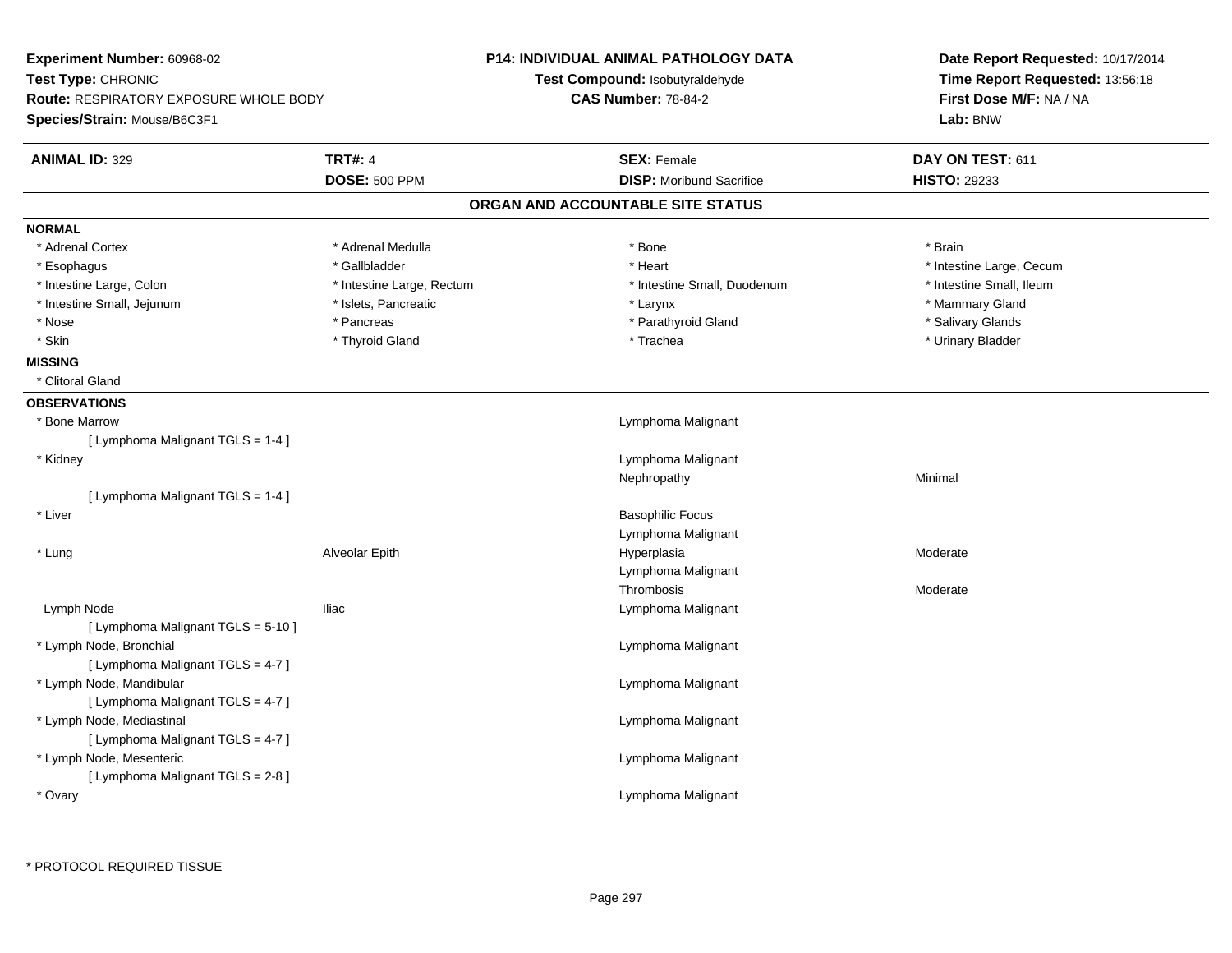| Experiment Number: 60968-02<br>Test Type: CHRONIC<br><b>Route: RESPIRATORY EXPOSURE WHOLE BODY</b><br>Species/Strain: Mouse/B6C3F1 |                          | <b>P14: INDIVIDUAL ANIMAL PATHOLOGY DATA</b><br>Test Compound: Isobutyraldehyde<br><b>CAS Number: 78-84-2</b> |                                   | Date Report Requested: 10/17/2014<br>Time Report Requested: 13:56:18<br>First Dose M/F: NA / NA<br>Lab: BNW |
|------------------------------------------------------------------------------------------------------------------------------------|--------------------------|---------------------------------------------------------------------------------------------------------------|-----------------------------------|-------------------------------------------------------------------------------------------------------------|
| <b>ANIMAL ID: 329</b>                                                                                                              | <b>TRT#: 4</b>           |                                                                                                               | <b>SEX: Female</b>                | DAY ON TEST: 611                                                                                            |
|                                                                                                                                    | <b>DOSE: 500 PPM</b>     |                                                                                                               | <b>DISP:</b> Moribund Sacrifice   | <b>HISTO: 29233</b>                                                                                         |
|                                                                                                                                    |                          |                                                                                                               | ORGAN AND ACCOUNTABLE SITE STATUS |                                                                                                             |
| [ Lymphoma Malignant TGLS = 5-10 ]                                                                                                 |                          |                                                                                                               |                                   |                                                                                                             |
| * Pituitary Gland                                                                                                                  | <b>Pars Distalis</b>     |                                                                                                               | Hyperplasia                       | Mild                                                                                                        |
| [Hyperplasia TGLS = 1-8]                                                                                                           |                          |                                                                                                               |                                   |                                                                                                             |
| * Spleen                                                                                                                           |                          |                                                                                                               | Lymphoma Malignant                |                                                                                                             |
| [ Lymphoma Malignant TGLS = 3-4 ]                                                                                                  |                          |                                                                                                               |                                   |                                                                                                             |
| * Stomach. Forestomach                                                                                                             |                          |                                                                                                               | Lymphoma Malignant                |                                                                                                             |
| [ Lymphoma Malignant TGLS = 4-7 ]                                                                                                  |                          |                                                                                                               |                                   |                                                                                                             |
| * Stomach, Glandular                                                                                                               |                          |                                                                                                               | Lymphoma Malignant                |                                                                                                             |
| [ Lymphoma Malignant TGLS = 4-7 ]                                                                                                  |                          |                                                                                                               |                                   |                                                                                                             |
| * Thymus                                                                                                                           |                          |                                                                                                               | Lymphoma Malignant                |                                                                                                             |
| [Lymphoma Malignant TGLS = 3-4]                                                                                                    |                          |                                                                                                               |                                   |                                                                                                             |
| * Uterus                                                                                                                           |                          |                                                                                                               | Hydrometra                        | Mild                                                                                                        |
| [Hydrometra TGLS = $2-8$ ]                                                                                                         |                          |                                                                                                               |                                   |                                                                                                             |
| PRIMARY CAUSE OF DEATH                                                                                                             | - Lymph Node, Mesenteric | Lymphoma Malignant                                                                                            |                                   |                                                                                                             |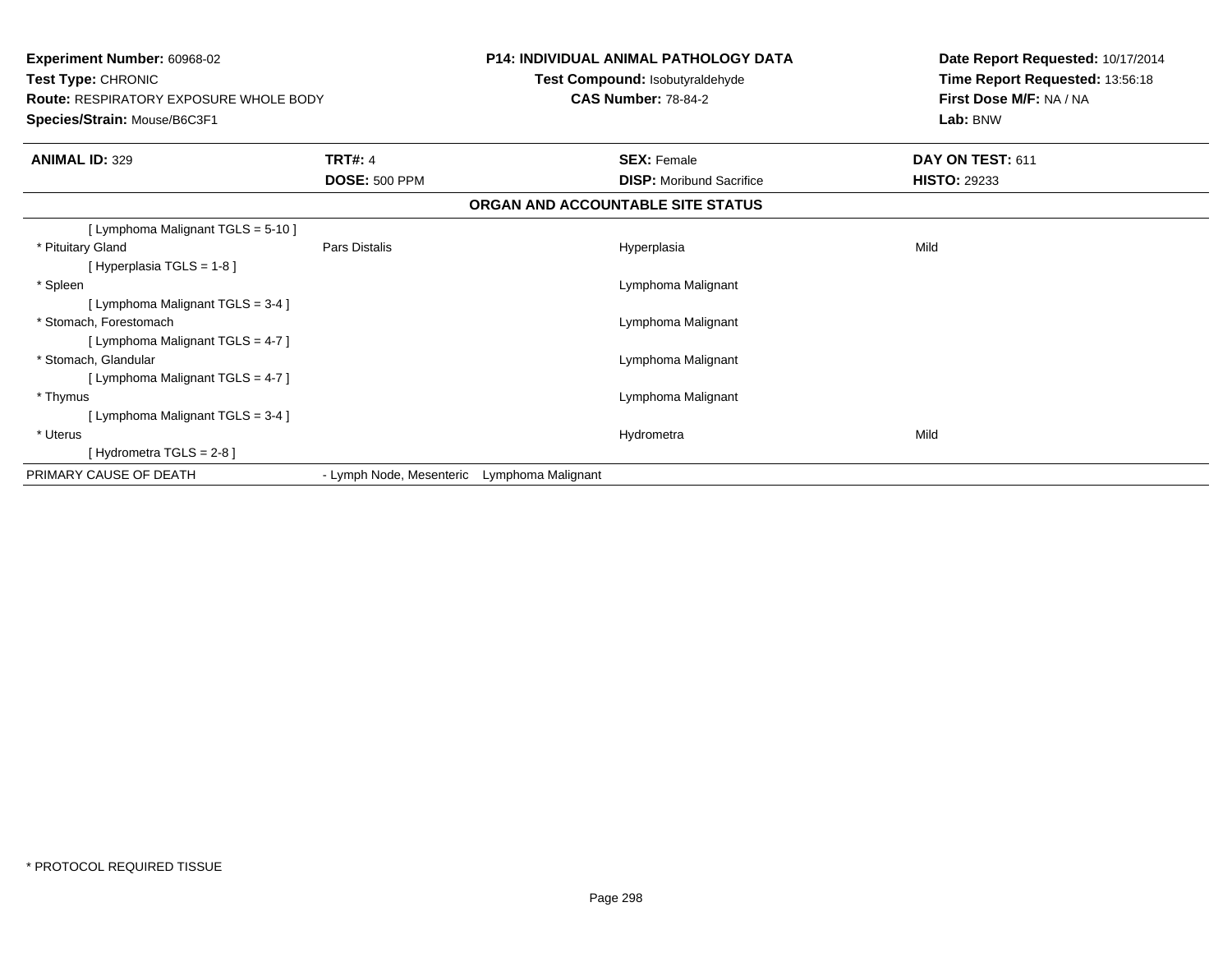| Experiment Number: 60968-02<br>Test Type: CHRONIC<br>Route: RESPIRATORY EXPOSURE WHOLE BODY<br>Species/Strain: Mouse/B6C3F1 |                           | <b>P14: INDIVIDUAL ANIMAL PATHOLOGY DATA</b><br>Test Compound: Isobutyraldehyde<br><b>CAS Number: 78-84-2</b> |                                 | Date Report Requested: 10/17/2014<br>Time Report Requested: 13:56:18<br>First Dose M/F: NA / NA<br>Lab: BNW |  |
|-----------------------------------------------------------------------------------------------------------------------------|---------------------------|---------------------------------------------------------------------------------------------------------------|---------------------------------|-------------------------------------------------------------------------------------------------------------|--|
| <b>ANIMAL ID: 330</b>                                                                                                       | <b>TRT#: 4</b>            |                                                                                                               | <b>SEX: Female</b>              | DAY ON TEST: 736                                                                                            |  |
|                                                                                                                             | <b>DOSE: 500 PPM</b>      |                                                                                                               | <b>DISP: Terminal Sacrifice</b> | <b>HISTO: 29234</b>                                                                                         |  |
|                                                                                                                             |                           | ORGAN AND ACCOUNTABLE SITE STATUS                                                                             |                                 |                                                                                                             |  |
| <b>NORMAL</b>                                                                                                               |                           |                                                                                                               |                                 |                                                                                                             |  |
| * Adrenal Cortex                                                                                                            | * Adrenal Medulla         | * Bone                                                                                                        |                                 | * Bone Marrow                                                                                               |  |
| * Brain                                                                                                                     | * Esophagus               |                                                                                                               | * Gallbladder                   | * Intestine Large, Cecum                                                                                    |  |
| * Intestine Large, Colon                                                                                                    | * Intestine Large, Rectum |                                                                                                               | * Intestine Small, Duodenum     | * Intestine Small, Ileum                                                                                    |  |
| * Intestine Small, Jejunum                                                                                                  | * Islets, Pancreatic      |                                                                                                               | * Larynx                        | * Lung                                                                                                      |  |
| * Lymph Node, Bronchial                                                                                                     | * Lymph Node, Mandibular  |                                                                                                               | * Lymph Node, Mediastinal       | * Lymph Node, Mesenteric                                                                                    |  |
| * Mammary Gland                                                                                                             | * Nose                    | * Ovary                                                                                                       |                                 | * Pancreas                                                                                                  |  |
| * Parathyroid Gland                                                                                                         | * Salivary Glands         | * Skin                                                                                                        |                                 | * Stomach, Forestomach                                                                                      |  |
| * Stomach, Glandular                                                                                                        | * Thymus                  |                                                                                                               | * Thyroid Gland                 | * Trachea                                                                                                   |  |
| * Urinary Bladder                                                                                                           | * Uterus                  |                                                                                                               |                                 |                                                                                                             |  |
| <b>MISSING</b>                                                                                                              |                           |                                                                                                               |                                 |                                                                                                             |  |
| * Clitoral Gland                                                                                                            |                           |                                                                                                               |                                 |                                                                                                             |  |
| <b>OBSERVATIONS</b>                                                                                                         |                           |                                                                                                               |                                 |                                                                                                             |  |
| * Heart                                                                                                                     |                           |                                                                                                               | Cardiomyopathy                  | Minimal                                                                                                     |  |
| * Kidney                                                                                                                    |                           | Infarct                                                                                                       |                                 | Mild                                                                                                        |  |
|                                                                                                                             |                           |                                                                                                               | Nephropathy                     | Mild                                                                                                        |  |
| [Infarct TGLS = $3-5$ ]                                                                                                     |                           |                                                                                                               |                                 |                                                                                                             |  |
| * Liver                                                                                                                     |                           |                                                                                                               | Hepatocellular Adenoma          |                                                                                                             |  |
| [ Hepatocellular Adenoma TGLS = 3-5 ]                                                                                       |                           |                                                                                                               |                                 |                                                                                                             |  |
| * Pituitary Gland                                                                                                           | <b>Pars Distalis</b>      | Adenoma                                                                                                       |                                 |                                                                                                             |  |
| [Adenoma TGLS = $1-8$ ]                                                                                                     |                           |                                                                                                               |                                 |                                                                                                             |  |
| * Spleen                                                                                                                    |                           |                                                                                                               | Hyperplasia                     | Lymphoid, Mild                                                                                              |  |
| [Hyperplasia TGLS = 2-4]                                                                                                    |                           |                                                                                                               |                                 |                                                                                                             |  |
| PRIMARY CAUSE OF DEATH                                                                                                      |                           |                                                                                                               |                                 |                                                                                                             |  |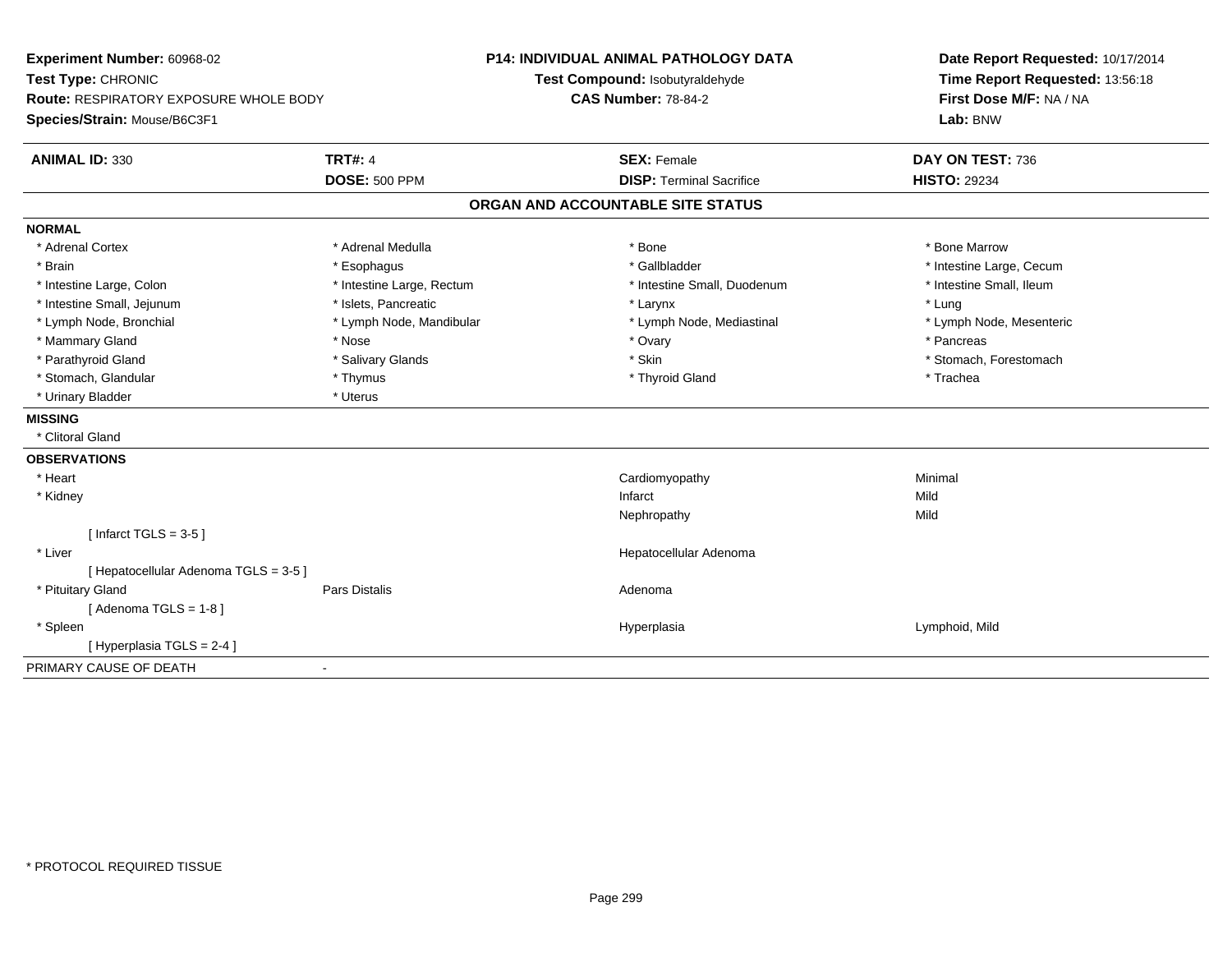| Experiment Number: 60968-02<br>Test Type: CHRONIC<br>Route: RESPIRATORY EXPOSURE WHOLE BODY<br>Species/Strain: Mouse/B6C3F1 | <b>P14: INDIVIDUAL ANIMAL PATHOLOGY DATA</b><br>Test Compound: Isobutyraldehyde<br><b>CAS Number: 78-84-2</b> |                                                       | Date Report Requested: 10/17/2014<br>Time Report Requested: 13:56:18<br>First Dose M/F: NA / NA<br>Lab: BNW |
|-----------------------------------------------------------------------------------------------------------------------------|---------------------------------------------------------------------------------------------------------------|-------------------------------------------------------|-------------------------------------------------------------------------------------------------------------|
| <b>ANIMAL ID: 331</b>                                                                                                       | <b>TRT#: 4</b><br><b>DOSE: 500 PPM</b>                                                                        | <b>SEX: Female</b><br><b>DISP: Terminal Sacrifice</b> | DAY ON TEST: 736<br><b>HISTO: 29235</b>                                                                     |
|                                                                                                                             |                                                                                                               | ORGAN AND ACCOUNTABLE SITE STATUS                     |                                                                                                             |
| <b>NORMAL</b>                                                                                                               |                                                                                                               |                                                       |                                                                                                             |
| * Adrenal Cortex                                                                                                            | * Adrenal Medulla                                                                                             | * Bone                                                | * Bone Marrow                                                                                               |
| * Brain                                                                                                                     | * Clitoral Gland                                                                                              | * Esophagus                                           | * Gallbladder                                                                                               |
| * Heart                                                                                                                     | * Intestine Large, Cecum                                                                                      | * Intestine Large, Colon                              | * Intestine Large, Rectum                                                                                   |
| * Intestine Small, Duodenum                                                                                                 | * Intestine Small, Ileum                                                                                      | * Intestine Small, Jejunum                            | * Islets, Pancreatic                                                                                        |
| * Kidney                                                                                                                    | * Larynx                                                                                                      | * Liver                                               | * Lung                                                                                                      |
| * Lymph Node, Mediastinal                                                                                                   | * Lymph Node, Mesenteric                                                                                      | * Mammary Gland                                       | * Nose                                                                                                      |
| * Ovary                                                                                                                     | * Pancreas                                                                                                    | * Parathyroid Gland                                   | * Salivary Glands                                                                                           |
| * Skin                                                                                                                      | * Spleen                                                                                                      | * Stomach, Forestomach                                | * Stomach, Glandular                                                                                        |
| * Thymus                                                                                                                    | * Thyroid Gland                                                                                               | * Trachea                                             | * Urinary Bladder                                                                                           |
| <b>MISSING</b>                                                                                                              |                                                                                                               |                                                       |                                                                                                             |
| * Lymph Node, Bronchial                                                                                                     | * Lymph Node, Mandibular                                                                                      |                                                       |                                                                                                             |
| <b>OBSERVATIONS</b>                                                                                                         |                                                                                                               |                                                       |                                                                                                             |
| * Int Sm Jejunum                                                                                                            |                                                                                                               |                                                       |                                                                                                             |
| Note: "Mass, 4mm dia, pale" described at necropsy was a normal active Peyer's patch.                                        |                                                                                                               |                                                       |                                                                                                             |
| * Pituitary Gland                                                                                                           | <b>Pars Distalis</b>                                                                                          | Hyperplasia                                           | Moderate                                                                                                    |
| * Uterus                                                                                                                    |                                                                                                               | Polyp Stromal                                         |                                                                                                             |
| Polyp Stromal TGLS = 2-11 ]                                                                                                 |                                                                                                               |                                                       |                                                                                                             |
| PRIMARY CAUSE OF DEATH                                                                                                      |                                                                                                               |                                                       |                                                                                                             |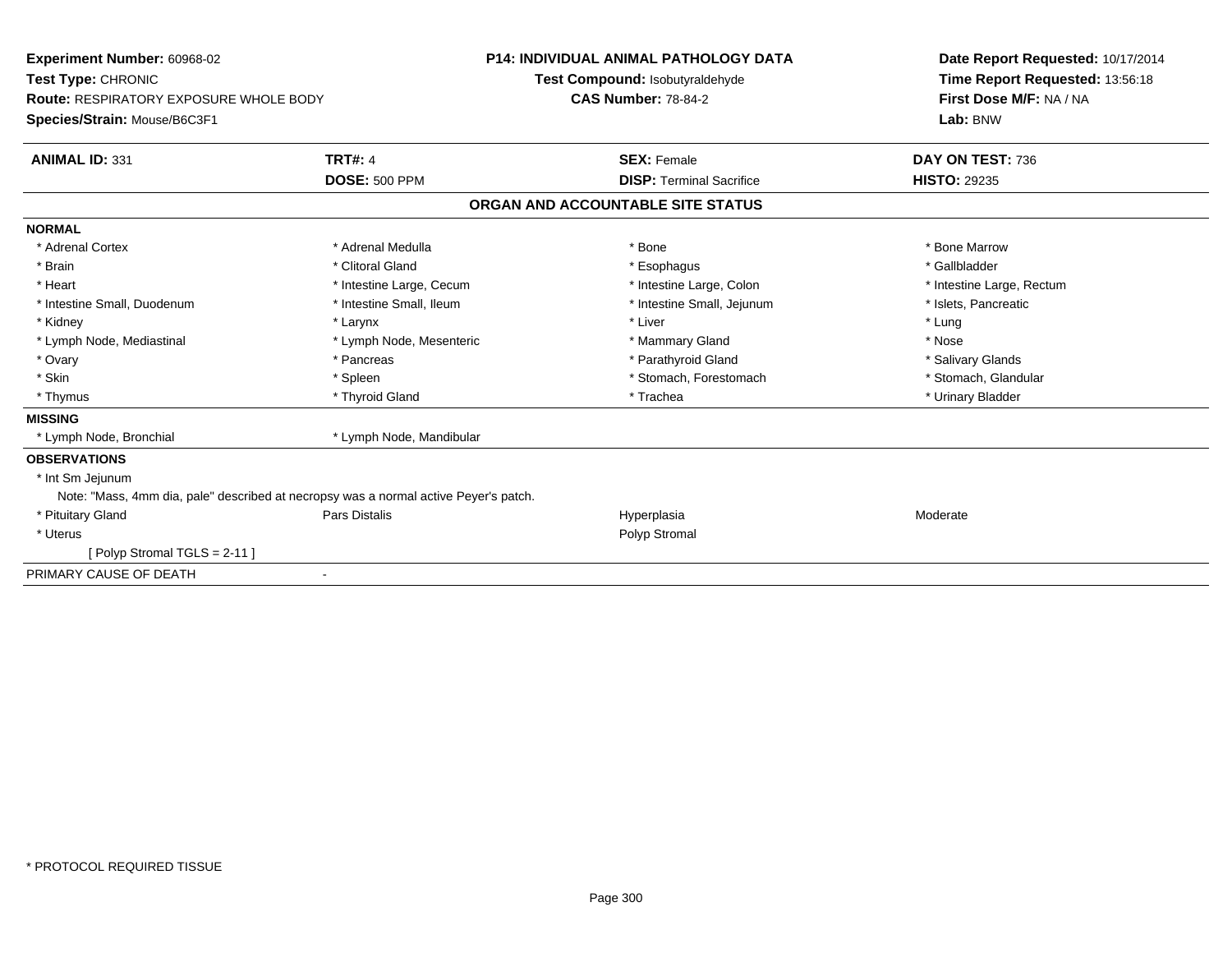| Experiment Number: 60968-02<br>Test Type: CHRONIC |                                     | <b>P14: INDIVIDUAL ANIMAL PATHOLOGY DATA</b><br>Test Compound: Isobutyraldehyde | Date Report Requested: 10/17/2014<br>Time Report Requested: 13:56:18 |
|---------------------------------------------------|-------------------------------------|---------------------------------------------------------------------------------|----------------------------------------------------------------------|
| Route: RESPIRATORY EXPOSURE WHOLE BODY            |                                     | <b>CAS Number: 78-84-2</b>                                                      | First Dose M/F: NA / NA                                              |
| Species/Strain: Mouse/B6C3F1                      |                                     |                                                                                 | Lab: BNW                                                             |
| <b>ANIMAL ID: 332</b>                             | <b>TRT#: 4</b>                      | <b>SEX: Female</b>                                                              | DAY ON TEST: 621                                                     |
|                                                   | <b>DOSE: 500 PPM</b>                | <b>DISP:</b> Moribund Sacrifice                                                 | <b>HISTO: 29236</b>                                                  |
|                                                   |                                     | ORGAN AND ACCOUNTABLE SITE STATUS                                               |                                                                      |
| <b>NORMAL</b>                                     |                                     |                                                                                 |                                                                      |
| * Adrenal Cortex                                  | * Adrenal Medulla                   | * Bone                                                                          | * Bone Marrow                                                        |
| * Brain                                           | * Esophagus                         | * Gallbladder                                                                   | * Intestine Large, Cecum                                             |
| * Intestine Large, Colon                          | * Intestine Large, Rectum           | * Intestine Small, Duodenum                                                     | * Intestine Small, Ileum                                             |
| * Intestine Small, Jejunum                        | * Islets. Pancreatic                | * Larynx                                                                        | * Lymph Node, Mandibular                                             |
| * Lymph Node, Mediastinal                         | * Lymph Node, Mesenteric            | * Mammary Gland                                                                 | * Nose                                                               |
| * Pancreas                                        | * Pituitary Gland                   | * Salivary Glands                                                               | * Skin                                                               |
| * Spleen                                          | * Stomach, Forestomach              | * Stomach, Glandular                                                            | * Thyroid Gland                                                      |
| * Trachea                                         | * Urinary Bladder                   | * Uterus                                                                        |                                                                      |
| <b>MISSING</b>                                    |                                     |                                                                                 |                                                                      |
| * Lymph Node, Bronchial                           | * Parathyroid Gland                 | * Thymus                                                                        |                                                                      |
| <b>INSUFFICIENT TISSUE</b>                        |                                     |                                                                                 |                                                                      |
| * Clitoral Gland                                  |                                     |                                                                                 |                                                                      |
| <b>OBSERVATIONS</b>                               |                                     |                                                                                 |                                                                      |
| * Heart                                           |                                     | Cardiomyopathy                                                                  | Mild                                                                 |
| * Kidney                                          |                                     | Amyloid Deposition                                                              | Moderate                                                             |
|                                                   |                                     | Nephropathy                                                                     | Marked                                                               |
| Note: Congo red stain was negative.               |                                     |                                                                                 |                                                                      |
| [Nephropathy TGLS = 2-5]                          |                                     |                                                                                 |                                                                      |
| * Liver                                           |                                     | Hepatocellular Carcinoma                                                        |                                                                      |
| [ Hepatocellular Carcinoma TGLS = 3-10 ]          |                                     |                                                                                 |                                                                      |
| * Lung                                            |                                     | Hemorrhage                                                                      | Mild                                                                 |
|                                                   | Alveolus                            | <b>Infiltration Cellular</b>                                                    | Histiocyte, Mild                                                     |
| [Hemorrhage TGLS = 4-3]                           |                                     |                                                                                 |                                                                      |
| * Ovary                                           |                                     | Cyst                                                                            | Minimal                                                              |
| PRIMARY CAUSE OF DEATH                            | Hepatocellular Carcinoma<br>- Liver |                                                                                 |                                                                      |
| CONTRIBUTORY CAUSE OF DEATH                       | - Kidney Nephropathy                |                                                                                 |                                                                      |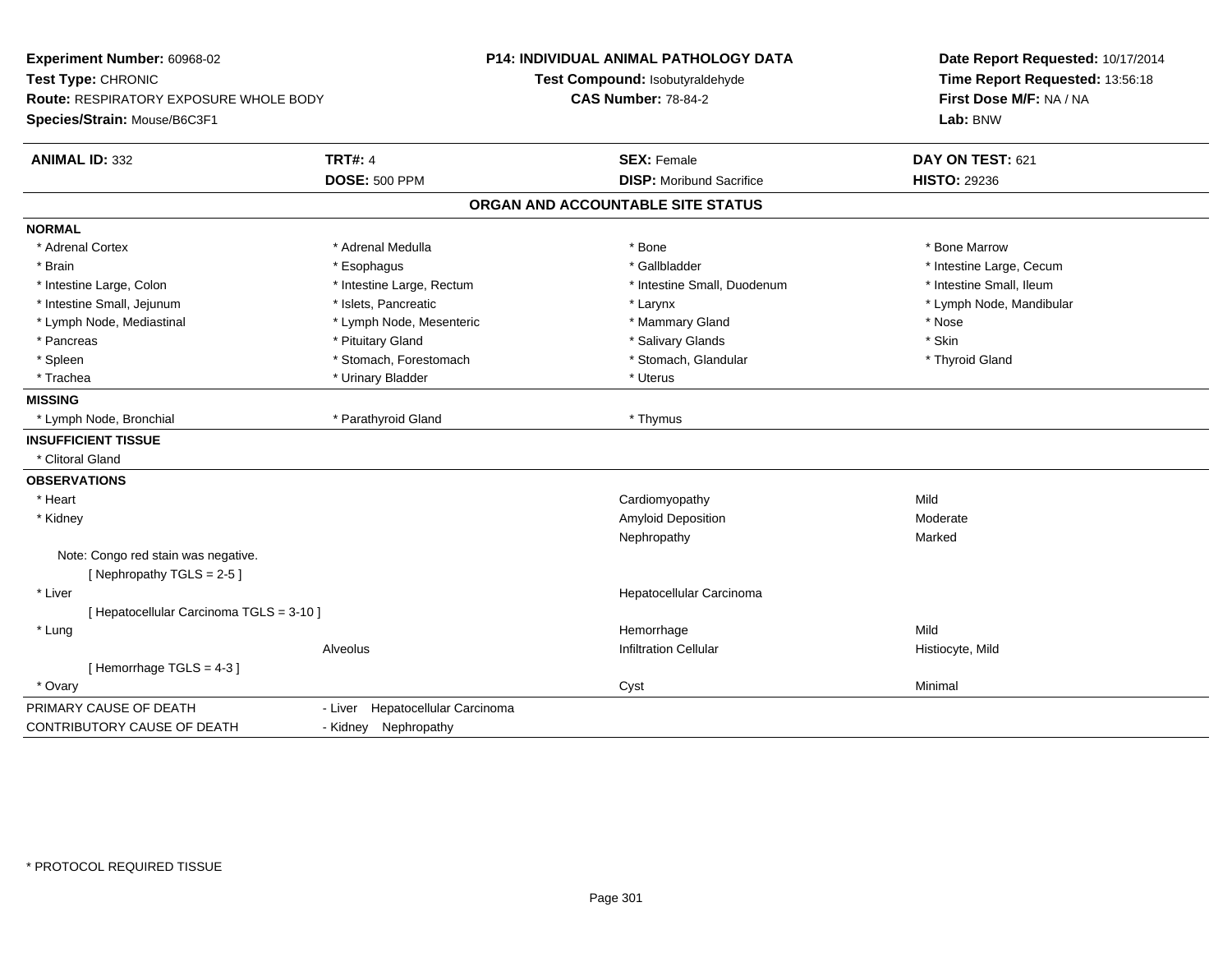| Experiment Number: 60968-02            |                          | <b>P14: INDIVIDUAL ANIMAL PATHOLOGY DATA</b> | Date Report Requested: 10/17/2014 |
|----------------------------------------|--------------------------|----------------------------------------------|-----------------------------------|
| Test Type: CHRONIC                     |                          | Test Compound: Isobutyraldehyde              | Time Report Requested: 13:56:18   |
| Route: RESPIRATORY EXPOSURE WHOLE BODY |                          | <b>CAS Number: 78-84-2</b>                   | First Dose M/F: NA / NA           |
| Species/Strain: Mouse/B6C3F1           |                          |                                              | Lab: BNW                          |
| <b>ANIMAL ID: 333</b>                  | <b>TRT#: 4</b>           | <b>SEX: Female</b>                           | DAY ON TEST: 737                  |
|                                        | <b>DOSE: 500 PPM</b>     | <b>DISP: Terminal Sacrifice</b>              | <b>HISTO: 29237</b>               |
|                                        |                          | ORGAN AND ACCOUNTABLE SITE STATUS            |                                   |
| <b>NORMAL</b>                          |                          |                                              |                                   |
| * Adrenal Cortex                       | * Adrenal Medulla        | * Bone                                       | * Bone Marrow                     |
| * Brain                                | * Clitoral Gland         | * Esophagus                                  | * Gallbladder                     |
| * Heart                                | * Intestine Large, Cecum | * Intestine Large, Colon                     | * Intestine Large, Rectum         |
| * Intestine Small, Duodenum            | * Intestine Small, Ileum | * Islets, Pancreatic                         | * Larynx                          |
| * Liver                                | * Lung                   | * Lymph Node, Bronchial                      | * Lymph Node, Mediastinal         |
| * Mammary Gland                        | * Nose                   | * Pancreas                                   | * Parathyroid Gland               |
| * Salivary Glands                      | * Skin                   | * Stomach, Forestomach                       | * Stomach, Glandular              |
| * Thymus                               | * Trachea                | * Urinary Bladder                            | * Uterus                          |
| <b>MISSING</b>                         |                          |                                              |                                   |
| * Lymph Node, Mandibular               |                          |                                              |                                   |
| <b>OBSERVATIONS</b>                    |                          |                                              |                                   |
| * Intestine Small, Jejunum             |                          | Lymphoma Malignant                           |                                   |
| [ Lymphoma Malignant TGLS = 2-10 ]     |                          |                                              |                                   |
| * Kidney                               |                          | Nephropathy                                  | Minimal                           |
| * Lymph Node, Mesenteric               |                          | Lymphoma Malignant                           |                                   |
| * Ovary                                |                          | Cystadenoma                                  |                                   |
| [Cystadenoma TGLS = 3-7]               |                          |                                              |                                   |
| * Pituitary Gland                      | Pars Distalis            | Hyperplasia                                  | Mild                              |
| [ Hyperplasia TGLS = 4-8 ]             |                          |                                              |                                   |
| * Spleen                               |                          | Lymphoma Malignant                           |                                   |
| [ Lymphoma Malignant TGLS = 1-4 ]      |                          |                                              |                                   |
| * Thyroid Gland                        | <b>Follicular Cel</b>    | Hyperplasia                                  | Mild                              |
| PRIMARY CAUSE OF DEATH                 |                          |                                              |                                   |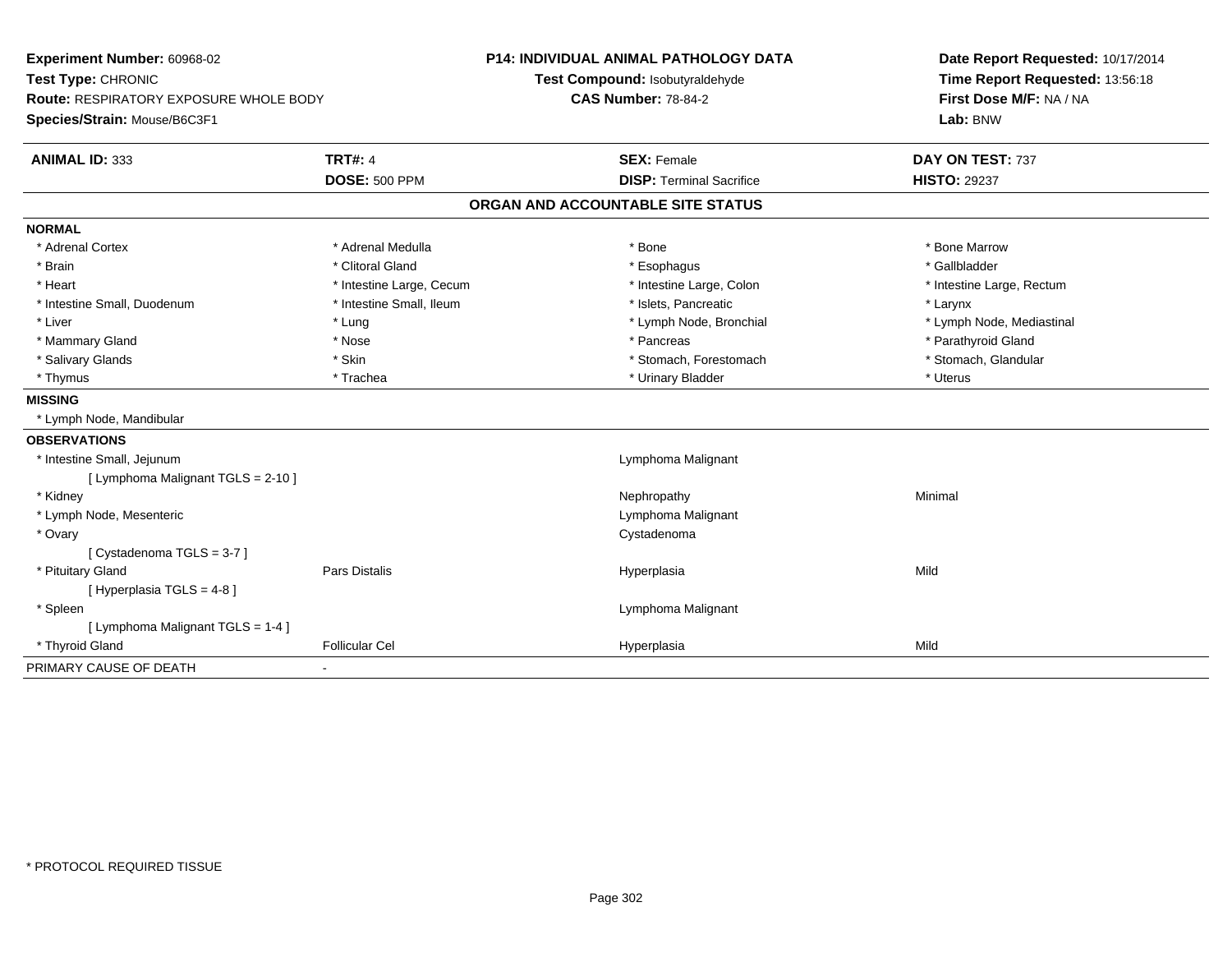| Experiment Number: 60968-02<br>Test Type: CHRONIC<br>Route: RESPIRATORY EXPOSURE WHOLE BODY<br>Species/Strain: Mouse/B6C3F1 |                                                                                           | <b>P14: INDIVIDUAL ANIMAL PATHOLOGY DATA</b><br>Test Compound: Isobutyraldehyde<br><b>CAS Number: 78-84-2</b> | Date Report Requested: 10/17/2014<br>Time Report Requested: 13:56:18<br>First Dose M/F: NA / NA<br>Lab: BNW |
|-----------------------------------------------------------------------------------------------------------------------------|-------------------------------------------------------------------------------------------|---------------------------------------------------------------------------------------------------------------|-------------------------------------------------------------------------------------------------------------|
| <b>ANIMAL ID: 334</b>                                                                                                       | <b>TRT#: 4</b><br><b>DOSE: 500 PPM</b>                                                    | <b>SEX: Female</b><br><b>DISP:</b> Moribund Sacrifice                                                         | DAY ON TEST: 636<br><b>HISTO: 29238</b>                                                                     |
|                                                                                                                             |                                                                                           | ORGAN AND ACCOUNTABLE SITE STATUS                                                                             |                                                                                                             |
| <b>NORMAL</b>                                                                                                               |                                                                                           |                                                                                                               |                                                                                                             |
| * Adrenal Cortex                                                                                                            | * Adrenal Medulla                                                                         | $*$ Bone                                                                                                      | * Bone Marrow                                                                                               |
| * Brain                                                                                                                     | * Clitoral Gland                                                                          | * Esophagus                                                                                                   | * Gallbladder                                                                                               |
| * Heart                                                                                                                     | * Intestine Large, Cecum                                                                  | * Intestine Large, Colon                                                                                      | * Intestine Large, Rectum                                                                                   |
| * Intestine Small, Ileum                                                                                                    | * Intestine Small, Jejunum                                                                | * Islets, Pancreatic                                                                                          | * Larynx                                                                                                    |
| * Lung                                                                                                                      | * Lymph Node, Mandibular                                                                  | * Lymph Node, Mediastinal                                                                                     | * Lymph Node, Mesenteric                                                                                    |
| * Mammary Gland                                                                                                             | * Nose                                                                                    | * Pancreas                                                                                                    | * Parathyroid Gland                                                                                         |
| * Pituitary Gland                                                                                                           | * Salivary Glands                                                                         | * Stomach, Forestomach                                                                                        | * Thyroid Gland                                                                                             |
| * Trachea                                                                                                                   | * Urinary Bladder                                                                         | * Uterus                                                                                                      |                                                                                                             |
| <b>MISSING</b>                                                                                                              |                                                                                           |                                                                                                               |                                                                                                             |
| * Lymph Node, Bronchial                                                                                                     | * Thymus                                                                                  |                                                                                                               |                                                                                                             |
| <b>INSUFFICIENT TISSUE</b>                                                                                                  |                                                                                           |                                                                                                               |                                                                                                             |
| * Ovary                                                                                                                     |                                                                                           |                                                                                                               |                                                                                                             |
| <b>OBSERVATIONS</b>                                                                                                         |                                                                                           |                                                                                                               |                                                                                                             |
| * Intestine Small, Duodenum                                                                                                 |                                                                                           | Polyp Adenomatous                                                                                             |                                                                                                             |
| [ Polyp Adenomatous TGLS = 7-10 ]                                                                                           |                                                                                           |                                                                                                               |                                                                                                             |
| * Kidney                                                                                                                    |                                                                                           | Infarct                                                                                                       | Mild                                                                                                        |
| Note: Kidneys were pale due to anemia.                                                                                      |                                                                                           |                                                                                                               |                                                                                                             |
| * Liver                                                                                                                     |                                                                                           | Hepatocellular Adenoma                                                                                        |                                                                                                             |
|                                                                                                                             | Centrilobular                                                                             | Necrosis                                                                                                      | Moderate                                                                                                    |
|                                                                                                                             |                                                                                           | Thrombosis                                                                                                    | Moderate                                                                                                    |
| [ Hepatocellular Adenoma TGLS = 5-4 ]<br>[Necrosis $TGLS = 4-4$ ]                                                           |                                                                                           |                                                                                                               |                                                                                                             |
| * Lung<br>Note: Lungs were pale due to anemia.                                                                              |                                                                                           |                                                                                                               |                                                                                                             |
|                                                                                                                             | Note: "Nodule, 1mm dia, pale" described at necropsy was not identifiable microscopically. |                                                                                                               |                                                                                                             |
| * Skin                                                                                                                      | <b>Subcut Tiss</b>                                                                        | Fibrosarcoma                                                                                                  |                                                                                                             |
| [Fibrosarcoma TGLS = 2-7]                                                                                                   |                                                                                           |                                                                                                               |                                                                                                             |
| * Spleen                                                                                                                    |                                                                                           | Hematopoietic Cell Proliferation                                                                              | Marked                                                                                                      |
| [ Hematopoietic Cell Proliferation TGLS = 3-4 ]                                                                             |                                                                                           |                                                                                                               |                                                                                                             |
| * Stomach, Glandular                                                                                                        |                                                                                           | Mineralization                                                                                                | Moderate                                                                                                    |

\* PROTOCOL REQUIRED TISSUE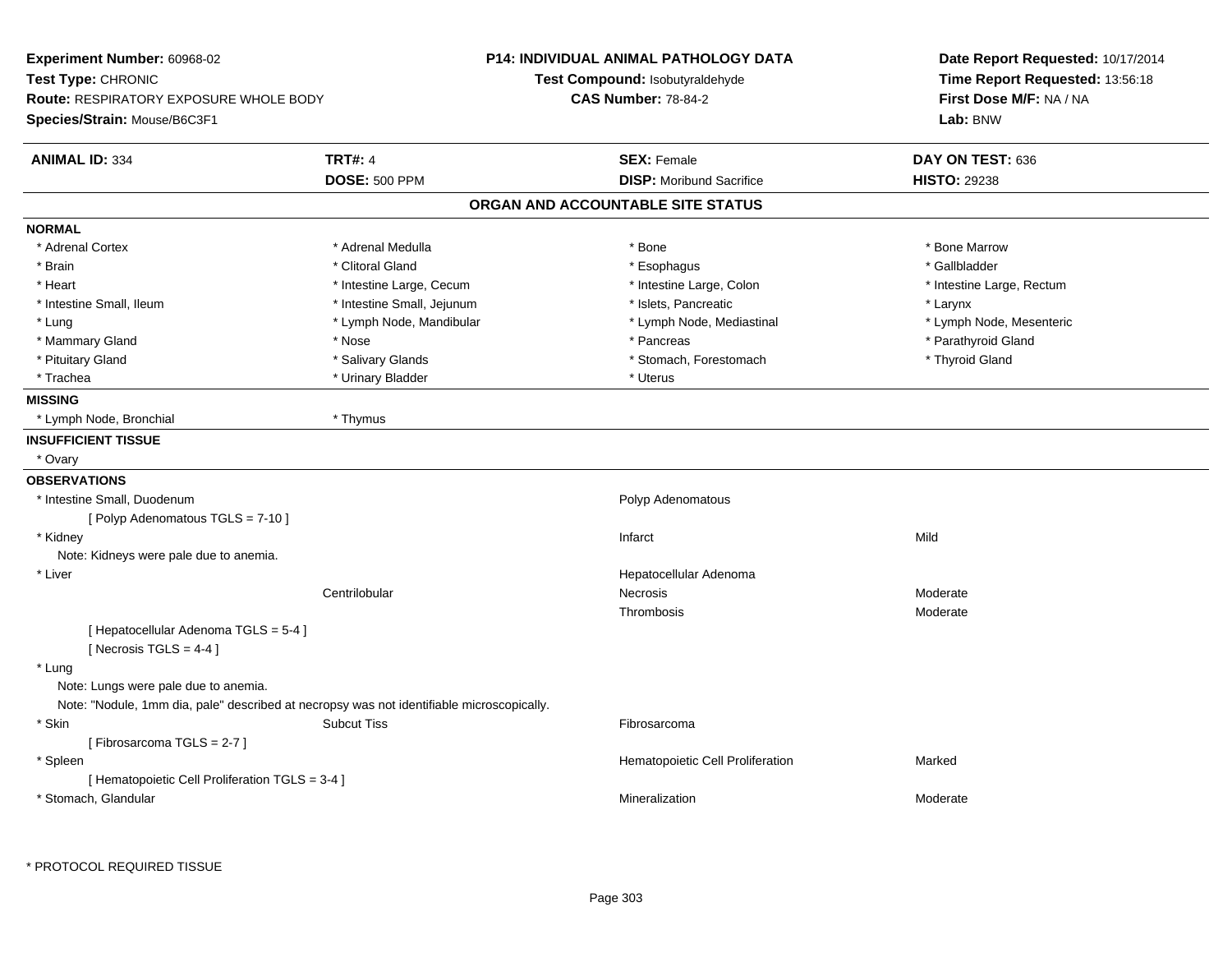| <b>Experiment Number: 60968-02</b>                                         |                      | <b>P14: INDIVIDUAL ANIMAL PATHOLOGY DATA</b> | Date Report Requested: 10/17/2014 |  |
|----------------------------------------------------------------------------|----------------------|----------------------------------------------|-----------------------------------|--|
| <b>Test Type: CHRONIC</b><br><b>Route: RESPIRATORY EXPOSURE WHOLE BODY</b> |                      | Test Compound: Isobutyraldehyde              | Time Report Requested: 13:56:18   |  |
|                                                                            |                      | <b>CAS Number: 78-84-2</b>                   | First Dose M/F: NA / NA           |  |
| Species/Strain: Mouse/B6C3F1                                               |                      |                                              | Lab: BNW                          |  |
| <b>ANIMAL ID: 334</b>                                                      | <b>TRT#: 4</b>       | <b>SEX: Female</b>                           | DAY ON TEST: 636                  |  |
|                                                                            | <b>DOSE: 500 PPM</b> | <b>DISP:</b> Moribund Sacrifice              | <b>HISTO: 29238</b>               |  |
|                                                                            |                      | ORGAN AND ACCOUNTABLE SITE STATUS            |                                   |  |
| PRIMARY CAUSE OF DEATH                                                     |                      |                                              |                                   |  |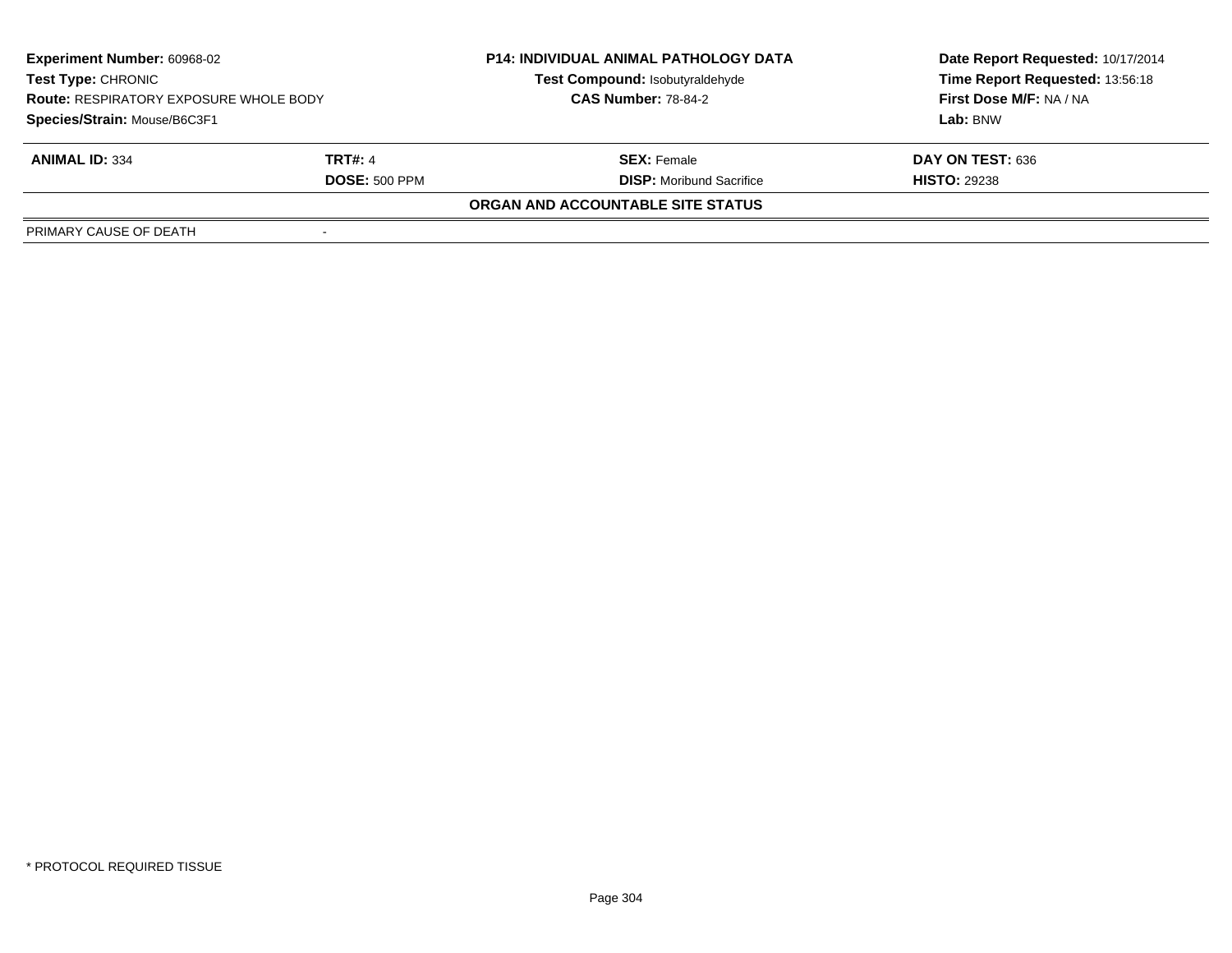| Experiment Number: 60968-02                                        |                          | <b>P14: INDIVIDUAL ANIMAL PATHOLOGY DATA</b> | Date Report Requested: 10/17/2014   |  |
|--------------------------------------------------------------------|--------------------------|----------------------------------------------|-------------------------------------|--|
| Test Type: CHRONIC                                                 |                          | Test Compound: Isobutyraldehyde              | Time Report Requested: 13:56:18     |  |
| <b>Route: RESPIRATORY EXPOSURE WHOLE BODY</b>                      |                          | <b>CAS Number: 78-84-2</b>                   | First Dose M/F: NA / NA<br>Lab: BNW |  |
| Species/Strain: Mouse/B6C3F1                                       |                          |                                              |                                     |  |
| <b>ANIMAL ID: 335</b>                                              | <b>TRT#: 4</b>           | <b>SEX: Female</b>                           | DAY ON TEST: 663                    |  |
|                                                                    | <b>DOSE: 500 PPM</b>     | <b>DISP:</b> Moribund Sacrifice              | <b>HISTO: 29239</b>                 |  |
|                                                                    |                          | ORGAN AND ACCOUNTABLE SITE STATUS            |                                     |  |
| <b>NORMAL</b>                                                      |                          |                                              |                                     |  |
| * Adrenal Cortex                                                   | * Adrenal Medulla        | * Bone                                       | * Bone Marrow                       |  |
| * Clitoral Gland                                                   | * Esophagus              | * Gallbladder                                | * Heart                             |  |
| * Intestine Large, Cecum                                           | * Intestine Large, Colon | * Intestine Large, Rectum                    | * Intestine Small, Duodenum         |  |
| * Islets, Pancreatic                                               | * Larynx                 | * Mammary Gland                              | * Pituitary Gland                   |  |
| * Skin                                                             | * Stomach, Forestomach   | * Thyroid Gland                              | * Trachea                           |  |
| * Urinary Bladder                                                  |                          |                                              |                                     |  |
| <b>MISSING</b>                                                     |                          |                                              |                                     |  |
| * Parathyroid Gland                                                |                          |                                              |                                     |  |
| <b>OBSERVATIONS</b>                                                |                          |                                              |                                     |  |
| * Brain                                                            |                          | Lymphoma Malignant                           |                                     |  |
| * Intestine Small, Ileum                                           |                          | Lymphoma Malignant                           |                                     |  |
| [ Lymphoma Malignant TGLS = 3-3 ]                                  |                          |                                              |                                     |  |
| * Intestine Small, Jejunum                                         |                          | Lymphoma Malignant                           |                                     |  |
| [ Lymphoma Malignant TGLS = 3-3 ]                                  |                          |                                              |                                     |  |
| * Kidney                                                           |                          | Lymphoma Malignant                           |                                     |  |
| * Liver                                                            |                          | Hepatocellular Adenoma                       |                                     |  |
|                                                                    |                          | Lymphoma Malignant                           |                                     |  |
|                                                                    |                          | Necrosis                                     | Mild                                |  |
| [ Hepatocellular Adenoma TGLS = 6-4 ]<br>[Necrosis $TGLS = 7-11$ ] |                          |                                              |                                     |  |
| * Lung                                                             |                          | Lymphoma Malignant                           |                                     |  |
| [ Lymphoma Malignant TGLS = 7-11 ]                                 |                          |                                              |                                     |  |
| Lymph Node                                                         | <b>Iliac</b>             | Lymphoma Malignant                           |                                     |  |
|                                                                    | Renal                    | Lymphoma Malignant                           |                                     |  |
|                                                                    |                          | Lymphoma Malignant                           |                                     |  |
| Note: Lymph nodes with no site listed were hepatic and axillary.   |                          |                                              |                                     |  |
| [ Lymphoma Malignant TGLS = 5-10 ]                                 |                          |                                              |                                     |  |
| [ Lymphoma Malignant TGLS = 8-12 ]                                 |                          |                                              |                                     |  |
| [ Lymphoma Malignant TGLS = 9,10-13+14 ]                           |                          |                                              |                                     |  |
| * Lymph Node, Bronchial                                            |                          | Lymphoma Malignant                           |                                     |  |
|                                                                    |                          |                                              |                                     |  |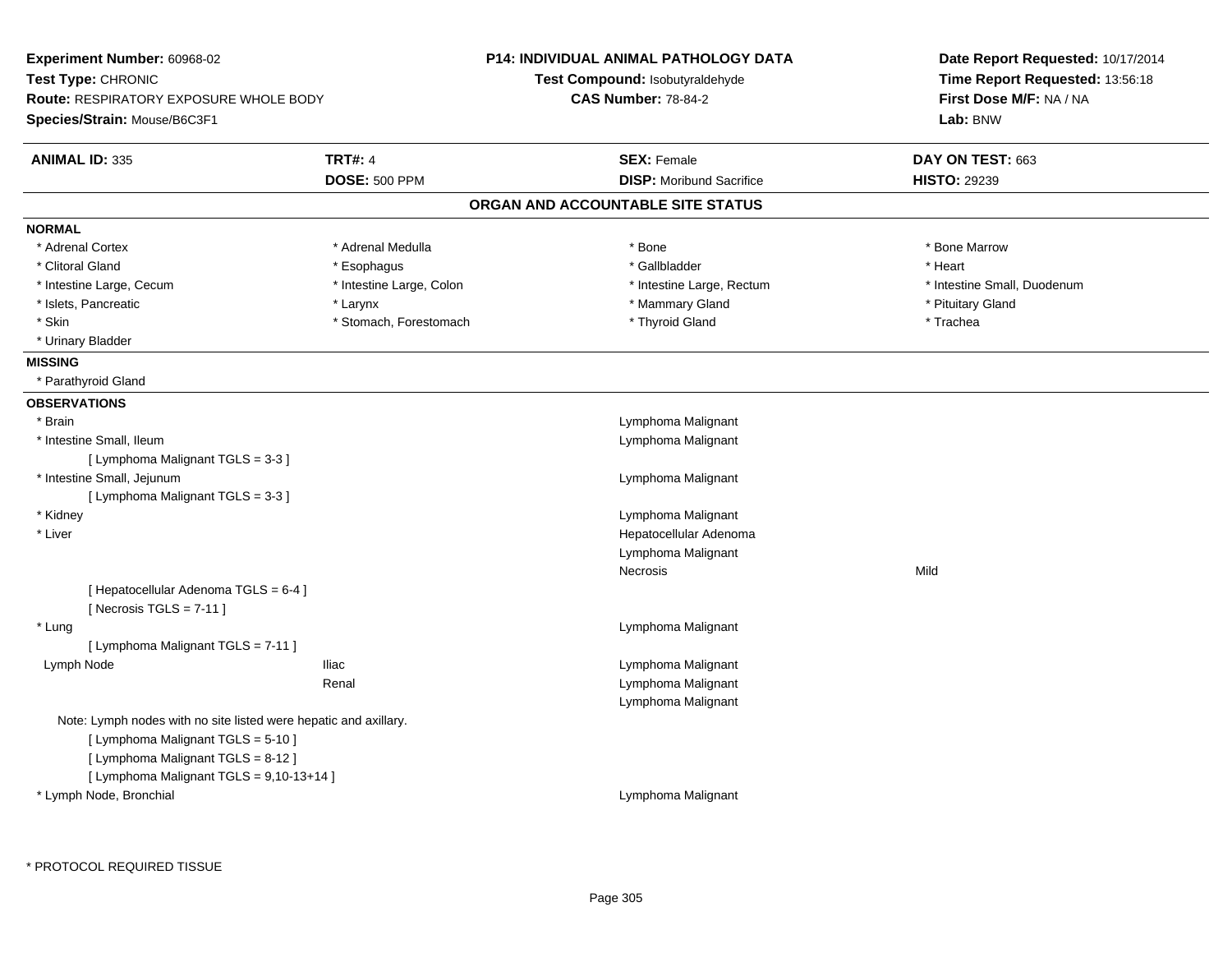**Experiment Number:** 60968-02**Test Type:** CHRONIC **Route:** RESPIRATORY EXPOSURE WHOLE BODY**Species/Strain:** Mouse/B6C3F1

## **P14: INDIVIDUAL ANIMAL PATHOLOGY DATA**

**Test Compound:** Isobutyraldehyde**CAS Number:** 78-84-2

**Date Report Requested:** 10/17/2014**Time Report Requested:** 13:56:18**First Dose M/F:** NA / NA**Lab:** BNW

| <b>ANIMAL ID: 335</b>                      | <b>TRT#: 4</b>           |                    | <b>SEX: Female</b>                | DAY ON TEST: 663      |
|--------------------------------------------|--------------------------|--------------------|-----------------------------------|-----------------------|
|                                            | <b>DOSE: 500 PPM</b>     |                    | <b>DISP:</b> Moribund Sacrifice   | <b>HISTO: 29239</b>   |
|                                            |                          |                    | ORGAN AND ACCOUNTABLE SITE STATUS |                       |
| [ Lymphoma Malignant TGLS = 3-3 ]          |                          |                    |                                   |                       |
| * Lymph Node, Mandibular                   |                          |                    | Lymphoma Malignant                |                       |
| [ Lymphoma Malignant TGLS = 1-7 ]          |                          |                    |                                   |                       |
| * Lymph Node, Mediastinal                  |                          |                    | Lymphoma Malignant                |                       |
| [ Lymphoma Malignant TGLS = 2-2 ]          |                          |                    |                                   |                       |
| * Lymph Node, Mesenteric                   |                          |                    | Lymphoma Malignant                |                       |
| [ Lymphoma Malignant TGLS = 11-6+15 ]      |                          |                    |                                   |                       |
| * Nose                                     |                          |                    | Inflammation                      | Suppurative, Moderate |
|                                            |                          |                    | Thrombosis                        | Marked                |
| * Ovary                                    |                          |                    | Lymphoma Malignant                |                       |
| [ Lymphoma Malignant TGLS = $9,10-13+14$ ] |                          |                    |                                   |                       |
| * Pancreas                                 |                          |                    | Lymphoma Malignant                |                       |
| [ Lymphoma Malignant TGLS = 9,10-13+14 ]   |                          |                    |                                   |                       |
| * Salivary Glands                          |                          |                    | Lymphoma Malignant                |                       |
| [ Lymphoma Malignant TGLS = 9,10-13+14 ]   |                          |                    |                                   |                       |
| * Spleen                                   |                          |                    | Lymphoma Malignant                |                       |
| [ Lymphoma Malignant TGLS = $4-4$ ]        |                          |                    |                                   |                       |
| * Stomach, Glandular                       |                          |                    | Lymphoma Malignant                |                       |
| [ Lymphoma Malignant TGLS = 3-3 ]          |                          |                    |                                   |                       |
| * Thymus                                   |                          |                    | Lymphoma Malignant                |                       |
| [ Lymphoma Malignant TGLS = 4-4 ]          |                          |                    |                                   |                       |
| * Uterus                                   |                          |                    | Inflammation                      | Suppurative, Moderate |
|                                            |                          |                    | Lymphoma Malignant                |                       |
| [ Lymphoma Malignant TGLS = 4-4 ]          |                          |                    |                                   |                       |
| PRIMARY CAUSE OF DEATH                     | - Lymph Node, Mesenteric | Lymphoma Malignant |                                   |                       |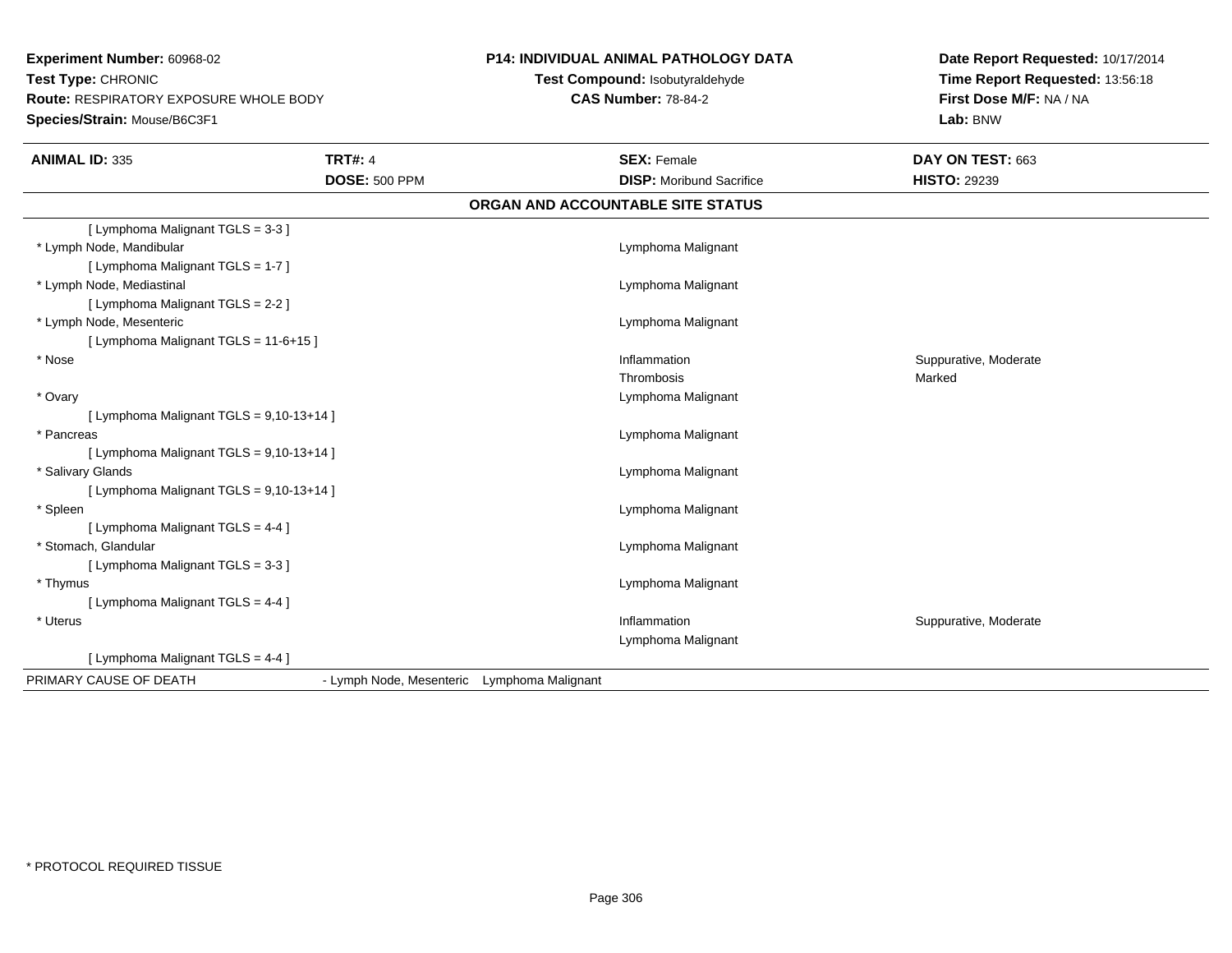| Experiment Number: 60968-02                     |                                  | <b>P14: INDIVIDUAL ANIMAL PATHOLOGY DATA</b> | Date Report Requested: 10/17/2014 |
|-------------------------------------------------|----------------------------------|----------------------------------------------|-----------------------------------|
| Test Type: CHRONIC                              |                                  | Test Compound: Isobutyraldehyde              | Time Report Requested: 13:56:18   |
| <b>Route: RESPIRATORY EXPOSURE WHOLE BODY</b>   |                                  | <b>CAS Number: 78-84-2</b>                   | First Dose M/F: NA / NA           |
| Species/Strain: Mouse/B6C3F1                    |                                  |                                              | Lab: BNW                          |
| <b>ANIMAL ID: 336</b>                           | <b>TRT#: 4</b>                   | <b>SEX: Female</b>                           | DAY ON TEST: 527                  |
|                                                 | <b>DOSE: 500 PPM</b>             | <b>DISP:</b> Moribund Sacrifice              | <b>HISTO: 29240</b>               |
|                                                 |                                  | ORGAN AND ACCOUNTABLE SITE STATUS            |                                   |
| <b>NORMAL</b>                                   |                                  |                                              |                                   |
| * Adrenal Cortex                                | * Adrenal Medulla                | * Bone                                       | * Bone Marrow                     |
| * Brain                                         | * Clitoral Gland                 | * Esophagus                                  | * Gallbladder                     |
| * Heart                                         | * Intestine Large, Cecum         | * Intestine Large, Colon                     | * Intestine Large, Rectum         |
| * Intestine Small, Duodenum                     | * Intestine Small, Ileum         | * Intestine Small, Jejunum                   | * Islets, Pancreatic              |
| * Kidney                                        | * Larynx                         | * Lymph Node, Mandibular                     | * Lymph Node, Mediastinal         |
| * Lymph Node, Mesenteric                        | * Mammary Gland                  | * Nose                                       | * Ovary                           |
| * Pancreas                                      | * Parathyroid Gland              | * Salivary Glands                            | * Skin                            |
| * Stomach, Forestomach                          | * Stomach, Glandular             | * Thyroid Gland                              | * Trachea                         |
| * Urinary Bladder                               | * Uterus                         |                                              |                                   |
| <b>MISSING</b>                                  |                                  |                                              |                                   |
| * Lymph Node, Bronchial                         | * Thymus                         |                                              |                                   |
| <b>OBSERVATIONS</b>                             |                                  |                                              |                                   |
| * Liver                                         |                                  | Hepatocellular Carcinoma                     |                                   |
| [ Hepatocellular Carcinoma TGLS = 3-10 ]        |                                  |                                              |                                   |
| * Lung                                          |                                  | Hepatocellular Carcinoma                     | Metastatic (Liver)                |
|                                                 | Alveolus                         | <b>Infiltration Cellular</b>                 | Histiocyte, Minimal               |
| [ Hepatocellular Carcinoma TGLS = 1-3 ]         |                                  |                                              |                                   |
| * Pituitary Gland                               | Pars Distalis                    | Hyperplasia                                  | Mild                              |
| * Spleen                                        |                                  | Hematopoietic Cell Proliferation             | Moderate                          |
| [ Hematopoietic Cell Proliferation TGLS = 2-4 ] |                                  |                                              |                                   |
| PRIMARY CAUSE OF DEATH                          | - Liver Hepatocellular Carcinoma |                                              |                                   |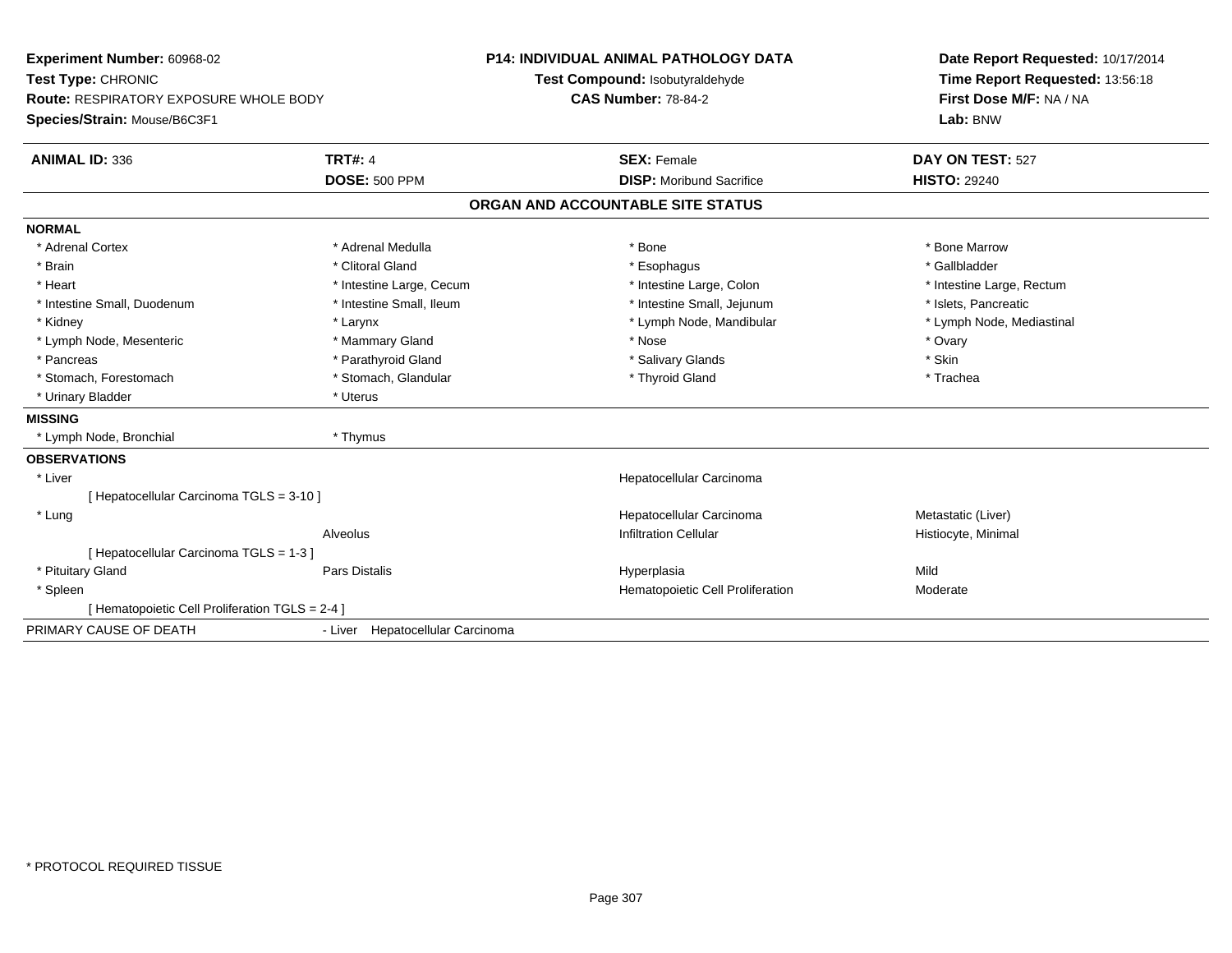| Experiment Number: 60968-02<br>Test Type: CHRONIC<br><b>Route: RESPIRATORY EXPOSURE WHOLE BODY</b><br>Species/Strain: Mouse/B6C3F1 |                          | P14: INDIVIDUAL ANIMAL PATHOLOGY DATA<br>Test Compound: Isobutyraldehyde | Date Report Requested: 10/17/2014<br>Time Report Requested: 13:56:18 |  |
|------------------------------------------------------------------------------------------------------------------------------------|--------------------------|--------------------------------------------------------------------------|----------------------------------------------------------------------|--|
|                                                                                                                                    |                          | <b>CAS Number: 78-84-2</b>                                               | First Dose M/F: NA / NA<br>Lab: BNW                                  |  |
| <b>ANIMAL ID: 337</b>                                                                                                              | <b>TRT#: 4</b>           | <b>SEX: Female</b>                                                       | DAY ON TEST: 735                                                     |  |
|                                                                                                                                    | <b>DOSE: 500 PPM</b>     | <b>DISP: Terminal Sacrifice</b>                                          | <b>HISTO: 29241</b>                                                  |  |
|                                                                                                                                    |                          | ORGAN AND ACCOUNTABLE SITE STATUS                                        |                                                                      |  |
| <b>NORMAL</b>                                                                                                                      |                          |                                                                          |                                                                      |  |
| * Adrenal Cortex                                                                                                                   | * Adrenal Medulla        | * Bone                                                                   | * Bone Marrow                                                        |  |
| * Brain                                                                                                                            | * Clitoral Gland         | * Esophagus                                                              | * Gallbladder                                                        |  |
| * Heart                                                                                                                            | * Intestine Large, Cecum | * Intestine Large, Colon                                                 | * Intestine Large, Rectum                                            |  |
| * Intestine Small, Duodenum                                                                                                        | * Intestine Small, Ileum | * Intestine Small, Jejunum                                               | * Islets, Pancreatic                                                 |  |
| * Kidney                                                                                                                           | * Larynx                 | * Lung                                                                   | * Lymph Node, Mandibular                                             |  |
| * Lymph Node, Mesenteric                                                                                                           | * Mammary Gland          | * Nose                                                                   | * Pancreas                                                           |  |
| * Parathyroid Gland                                                                                                                | * Salivary Glands        | * Skin                                                                   | * Stomach, Forestomach                                               |  |
| * Stomach, Glandular                                                                                                               | * Thymus                 | * Thyroid Gland                                                          | * Trachea                                                            |  |
| * Urinary Bladder                                                                                                                  | * Uterus                 |                                                                          |                                                                      |  |
| <b>OBSERVATIONS</b>                                                                                                                |                          |                                                                          |                                                                      |  |
| * Liver                                                                                                                            |                          | Hepatocellular Adenoma                                                   |                                                                      |  |
| [ Hepatocellular Adenoma TGLS = 4-10 ]                                                                                             |                          |                                                                          |                                                                      |  |
| Lymph Node                                                                                                                         | <b>Iliac</b>             | Lymphoma Malignant                                                       |                                                                      |  |
|                                                                                                                                    | Renal                    | Lymphoma Malignant                                                       |                                                                      |  |
| [ Lymphoma Malignant TGLS = 2-11 ]                                                                                                 |                          |                                                                          |                                                                      |  |
| [ Lymphoma Malignant TGLS = 3-12 ]                                                                                                 |                          |                                                                          |                                                                      |  |
| * Lymph Node, Bronchial                                                                                                            |                          | Lymphoma Malignant                                                       |                                                                      |  |
| * Lymph Node, Mediastinal                                                                                                          |                          | Lymphoma Malignant                                                       |                                                                      |  |
| * Ovary                                                                                                                            |                          | Cyst                                                                     | Mild                                                                 |  |
| [Cyst TGLS = $1-7$ ]                                                                                                               |                          |                                                                          |                                                                      |  |
| * Pituitary Gland                                                                                                                  | Pars Distalis            | Hyperplasia                                                              | Mild                                                                 |  |
| * Spleen                                                                                                                           |                          | Lymphoma Malignant                                                       |                                                                      |  |
| PRIMARY CAUSE OF DEATH                                                                                                             | $\blacksquare$           |                                                                          |                                                                      |  |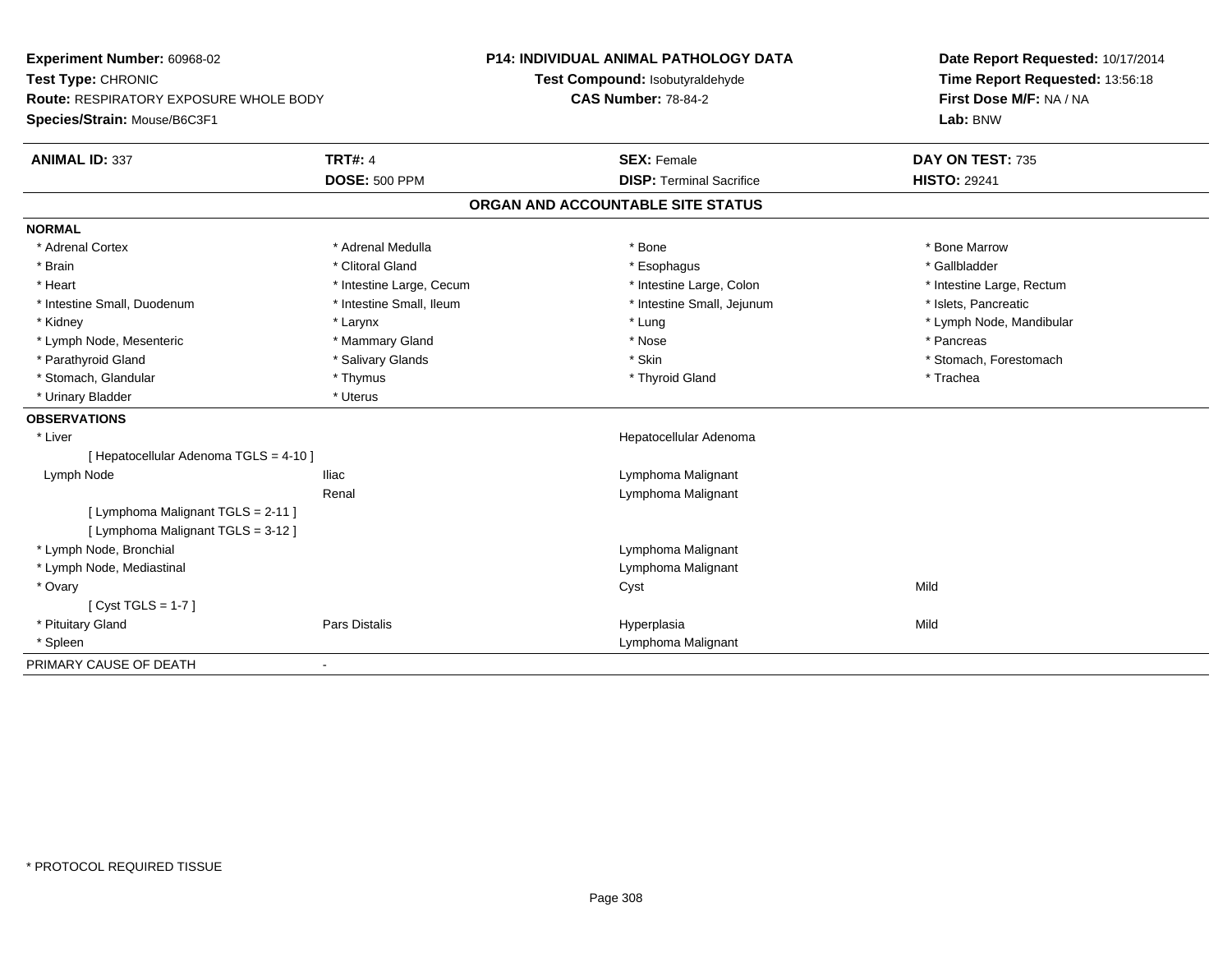| <b>Experiment Number: 60968-02</b><br>Test Type: CHRONIC<br><b>Route: RESPIRATORY EXPOSURE WHOLE BODY</b> |                            | <b>P14: INDIVIDUAL ANIMAL PATHOLOGY DATA</b><br>Test Compound: Isobutyraldehyde<br><b>CAS Number: 78-84-2</b> | Date Report Requested: 10/17/2014<br>Time Report Requested: 13:56:18<br>First Dose M/F: NA / NA |  |
|-----------------------------------------------------------------------------------------------------------|----------------------------|---------------------------------------------------------------------------------------------------------------|-------------------------------------------------------------------------------------------------|--|
| Species/Strain: Mouse/B6C3F1                                                                              |                            |                                                                                                               | Lab: BNW                                                                                        |  |
| <b>ANIMAL ID: 338</b>                                                                                     | <b>TRT#: 4</b>             | <b>SEX: Female</b>                                                                                            | DAY ON TEST: 737                                                                                |  |
|                                                                                                           | <b>DOSE: 500 PPM</b>       | <b>DISP: Terminal Sacrifice</b>                                                                               | <b>HISTO: 29242</b>                                                                             |  |
|                                                                                                           |                            | ORGAN AND ACCOUNTABLE SITE STATUS                                                                             |                                                                                                 |  |
| <b>NORMAL</b>                                                                                             |                            |                                                                                                               |                                                                                                 |  |
| * Adrenal Medulla                                                                                         | * Bone                     | * Bone Marrow                                                                                                 | * Brain                                                                                         |  |
| * Clitoral Gland                                                                                          | * Esophagus                | * Gallbladder                                                                                                 | * Heart                                                                                         |  |
| * Intestine Large, Cecum                                                                                  | * Intestine Large, Colon   | * Intestine Large, Rectum                                                                                     | * Intestine Small, Duodenum                                                                     |  |
| * Intestine Small, Ileum                                                                                  | * Intestine Small, Jejunum | * Islets, Pancreatic                                                                                          | * Kidney                                                                                        |  |
| * Larynx                                                                                                  | * Liver                    | * Lymph Node, Bronchial                                                                                       | * Lymph Node, Mandibular                                                                        |  |
| * Lymph Node, Mediastinal                                                                                 | * Lymph Node, Mesenteric   | * Mammary Gland                                                                                               | * Nose                                                                                          |  |
| * Pancreas                                                                                                | * Parathyroid Gland        | * Salivary Glands                                                                                             | * Skin                                                                                          |  |
| * Spleen                                                                                                  | * Stomach, Forestomach     | * Stomach, Glandular                                                                                          | * Thymus                                                                                        |  |
| * Trachea                                                                                                 | * Urinary Bladder          | * Uterus                                                                                                      |                                                                                                 |  |
| <b>OBSERVATIONS</b>                                                                                       |                            |                                                                                                               |                                                                                                 |  |
| * Adrenal Cortex                                                                                          | Capsule                    | Adenoma                                                                                                       |                                                                                                 |  |
| * Lung                                                                                                    | Alveolar Epith             | Hyperplasia                                                                                                   | Mild                                                                                            |  |
| * Ovary                                                                                                   |                            | Cyst                                                                                                          | Mild                                                                                            |  |
| * Pituitary Gland                                                                                         | Pars Distalis              | Hyperplasia                                                                                                   | Moderate                                                                                        |  |
| [Hyperplasia TGLS = 1-8]                                                                                  |                            |                                                                                                               |                                                                                                 |  |
| * Thyroid Gland                                                                                           | <b>Follicular Cel</b>      | Hyperplasia                                                                                                   | Mild                                                                                            |  |
| PRIMARY CAUSE OF DEATH                                                                                    |                            |                                                                                                               |                                                                                                 |  |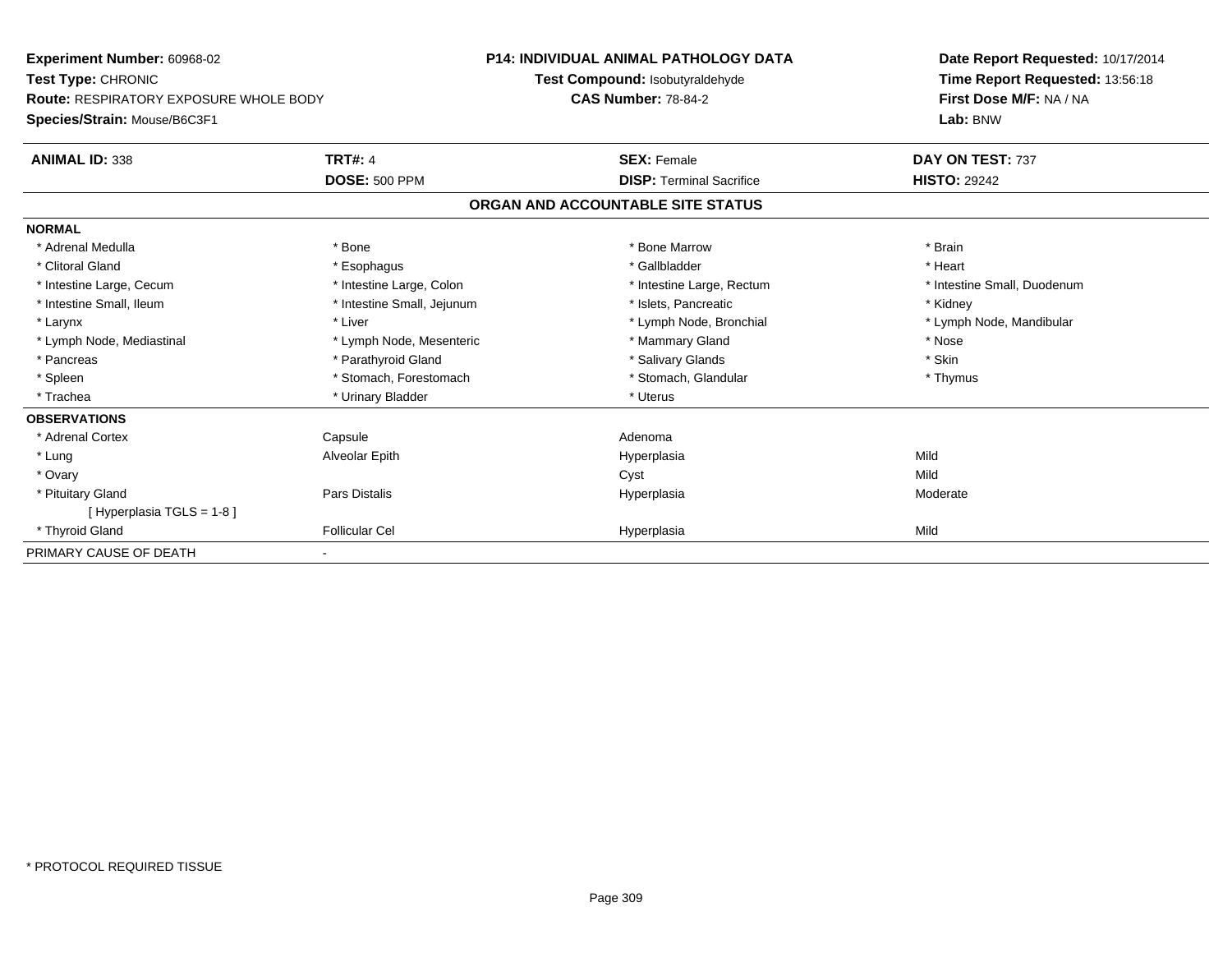| Experiment Number: 60968-02<br>Test Type: CHRONIC<br><b>Route: RESPIRATORY EXPOSURE WHOLE BODY</b><br>Species/Strain: Mouse/B6C3F1 |                                  | <b>P14: INDIVIDUAL ANIMAL PATHOLOGY DATA</b><br>Test Compound: Isobutyraldehyde<br><b>CAS Number: 78-84-2</b> | Date Report Requested: 10/17/2014<br>Time Report Requested: 13:56:18<br>First Dose M/F: NA / NA<br>Lab: BNW |  |
|------------------------------------------------------------------------------------------------------------------------------------|----------------------------------|---------------------------------------------------------------------------------------------------------------|-------------------------------------------------------------------------------------------------------------|--|
| <b>ANIMAL ID: 339</b>                                                                                                              | <b>TRT#: 4</b>                   | <b>SEX: Female</b>                                                                                            | DAY ON TEST: 695                                                                                            |  |
|                                                                                                                                    | <b>DOSE: 500 PPM</b>             | <b>DISP:</b> Moribund Sacrifice                                                                               | <b>HISTO: 29243</b>                                                                                         |  |
|                                                                                                                                    |                                  | ORGAN AND ACCOUNTABLE SITE STATUS                                                                             |                                                                                                             |  |
| <b>NORMAL</b>                                                                                                                      |                                  |                                                                                                               |                                                                                                             |  |
| * Adrenal Cortex                                                                                                                   | * Adrenal Medulla                | * Bone                                                                                                        | * Bone Marrow                                                                                               |  |
| * Brain                                                                                                                            | * Esophagus                      | * Gallbladder                                                                                                 | * Intestine Large, Cecum                                                                                    |  |
| * Intestine Large, Colon                                                                                                           | * Intestine Large, Rectum        | * Intestine Small, Duodenum                                                                                   | * Intestine Small, Ileum                                                                                    |  |
| * Intestine Small, Jejunum                                                                                                         | * Islets, Pancreatic             | * Larynx                                                                                                      | * Lung                                                                                                      |  |
| * Lymph Node, Bronchial                                                                                                            | * Lymph Node, Mandibular         | * Lymph Node, Mediastinal                                                                                     | * Lymph Node, Mesenteric                                                                                    |  |
| * Mammary Gland                                                                                                                    | * Nose                           | * Pancreas                                                                                                    | * Parathyroid Gland                                                                                         |  |
| * Salivary Glands                                                                                                                  | * Skin                           | * Stomach, Glandular                                                                                          | * Thymus                                                                                                    |  |
| * Trachea                                                                                                                          | * Urinary Bladder                | * Uterus                                                                                                      |                                                                                                             |  |
| <b>MISSING</b>                                                                                                                     |                                  |                                                                                                               |                                                                                                             |  |
| * Clitoral Gland                                                                                                                   |                                  |                                                                                                               |                                                                                                             |  |
| <b>OBSERVATIONS</b>                                                                                                                |                                  |                                                                                                               |                                                                                                             |  |
| * Heart                                                                                                                            | Artery                           | Mineralization                                                                                                | Mild                                                                                                        |  |
| * Kidney                                                                                                                           |                                  | Mineralization                                                                                                | Mild                                                                                                        |  |
|                                                                                                                                    | Renal Tubule                     | <b>Necrosis</b>                                                                                               | Moderate                                                                                                    |  |
|                                                                                                                                    |                                  | Nephropathy                                                                                                   | Moderate                                                                                                    |  |
| * Liver                                                                                                                            |                                  | Hepatocellular Adenoma                                                                                        |                                                                                                             |  |
|                                                                                                                                    |                                  | Hepatocellular Carcinoma                                                                                      | Multiple                                                                                                    |  |
|                                                                                                                                    |                                  | Necrosis                                                                                                      | Moderate                                                                                                    |  |
| [ Hepatocellular Adenoma TGLS = 2-11 ]                                                                                             |                                  |                                                                                                               |                                                                                                             |  |
| [ Hepatocellular Carcinoma TGLS = 3,4-4+10 ]                                                                                       |                                  |                                                                                                               |                                                                                                             |  |
| [Necrosis TGLS = $1-12$ ]                                                                                                          |                                  |                                                                                                               |                                                                                                             |  |
| * Ovary                                                                                                                            |                                  | Cyst                                                                                                          | Mild                                                                                                        |  |
| * Pituitary Gland                                                                                                                  | Pars Distalis                    | Hyperplasia                                                                                                   | Mild                                                                                                        |  |
| * Spleen                                                                                                                           |                                  | Hematopoietic Cell Proliferation                                                                              | Mild                                                                                                        |  |
| * Stomach, Forestomach                                                                                                             |                                  | Inflammation                                                                                                  | Chronic Active, Minimal                                                                                     |  |
| * Thyroid Gland                                                                                                                    | <b>Follicular Cel</b>            | Hyperplasia                                                                                                   | Minimal                                                                                                     |  |
| PRIMARY CAUSE OF DEATH                                                                                                             | - Liver Hepatocellular Carcinoma |                                                                                                               |                                                                                                             |  |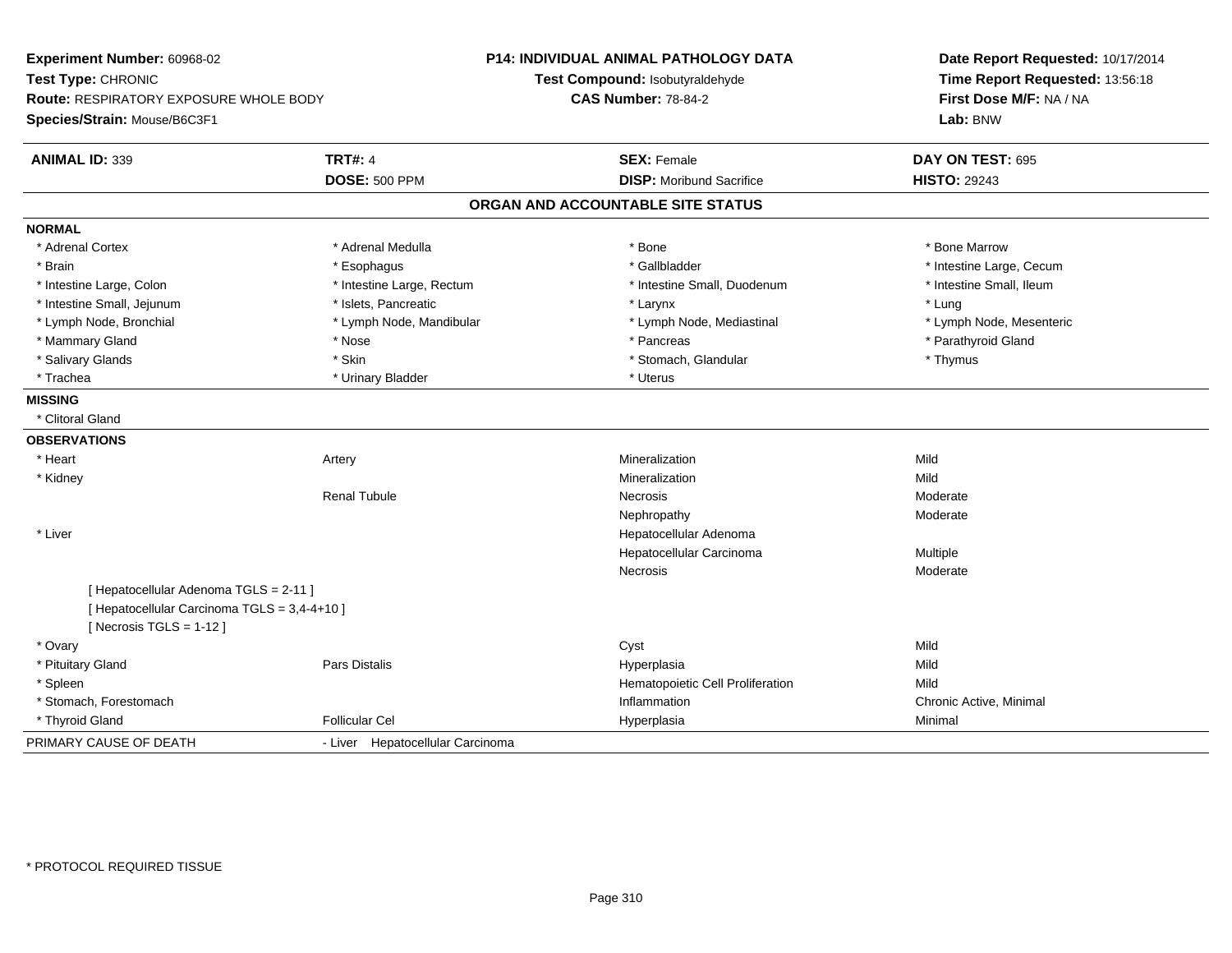| Experiment Number: 60968-02<br>Test Type: CHRONIC |                           | <b>P14: INDIVIDUAL ANIMAL PATHOLOGY DATA</b> | Date Report Requested: 10/17/2014<br>Time Report Requested: 13:56:18 |  |
|---------------------------------------------------|---------------------------|----------------------------------------------|----------------------------------------------------------------------|--|
|                                                   |                           | Test Compound: Isobutyraldehyde              |                                                                      |  |
| <b>Route: RESPIRATORY EXPOSURE WHOLE BODY</b>     |                           | <b>CAS Number: 78-84-2</b>                   | First Dose M/F: NA / NA                                              |  |
| Species/Strain: Mouse/B6C3F1                      |                           |                                              | Lab: BNW                                                             |  |
| <b>ANIMAL ID: 340</b>                             | <b>TRT#: 4</b>            | <b>SEX: Female</b>                           | DAY ON TEST: 737                                                     |  |
|                                                   | <b>DOSE: 500 PPM</b>      | <b>DISP: Terminal Sacrifice</b>              | <b>HISTO: 29244</b>                                                  |  |
|                                                   |                           | ORGAN AND ACCOUNTABLE SITE STATUS            |                                                                      |  |
| <b>NORMAL</b>                                     |                           |                                              |                                                                      |  |
| * Adrenal Cortex                                  | * Adrenal Medulla         | * Bone                                       | * Brain                                                              |  |
| * Clitoral Gland                                  | * Esophagus               | * Gallbladder                                | * Intestine Large, Cecum                                             |  |
| * Intestine Large, Colon                          | * Intestine Large, Rectum | * Intestine Small, Duodenum                  | * Intestine Small, Ileum                                             |  |
| * Intestine Small, Jejunum                        | * Islets. Pancreatic      | * Larynx                                     | * Lymph Node, Bronchial                                              |  |
| * Lymph Node, Mandibular                          | * Lymph Node, Mediastinal | * Mammary Gland                              | * Nose                                                               |  |
| * Pancreas                                        | * Parathyroid Gland       | * Salivary Glands                            | * Skin                                                               |  |
| * Stomach, Forestomach                            | * Stomach, Glandular      | * Thymus                                     | * Trachea                                                            |  |
| * Urinary Bladder                                 | * Uterus                  |                                              |                                                                      |  |
| <b>OBSERVATIONS</b>                               |                           |                                              |                                                                      |  |
| * Bone Marrow                                     |                           | Lymphoma Malignant                           |                                                                      |  |
| * Heart                                           |                           | Cardiomyopathy                               | Minimal                                                              |  |
| * Kidney                                          |                           | Lymphoma Malignant                           |                                                                      |  |
| * Liver                                           |                           | <b>Basophilic Focus</b>                      |                                                                      |  |
| * Lung                                            |                           | Alveolar/Bronchiolar Adenoma                 |                                                                      |  |
| * Lymph Node, Mesenteric                          |                           | Lymphoma Malignant                           |                                                                      |  |
| * Ovary                                           |                           | Cyst                                         | Mild                                                                 |  |
| * Pituitary Gland                                 | <b>Pars Distalis</b>      | Hyperplasia                                  | Moderate                                                             |  |
| * Spleen                                          |                           | Lymphoma Malignant                           |                                                                      |  |
| * Thyroid Gland                                   | <b>Follicular Cel</b>     | Hyperplasia                                  | Mild                                                                 |  |
| PRIMARY CAUSE OF DEATH                            |                           |                                              |                                                                      |  |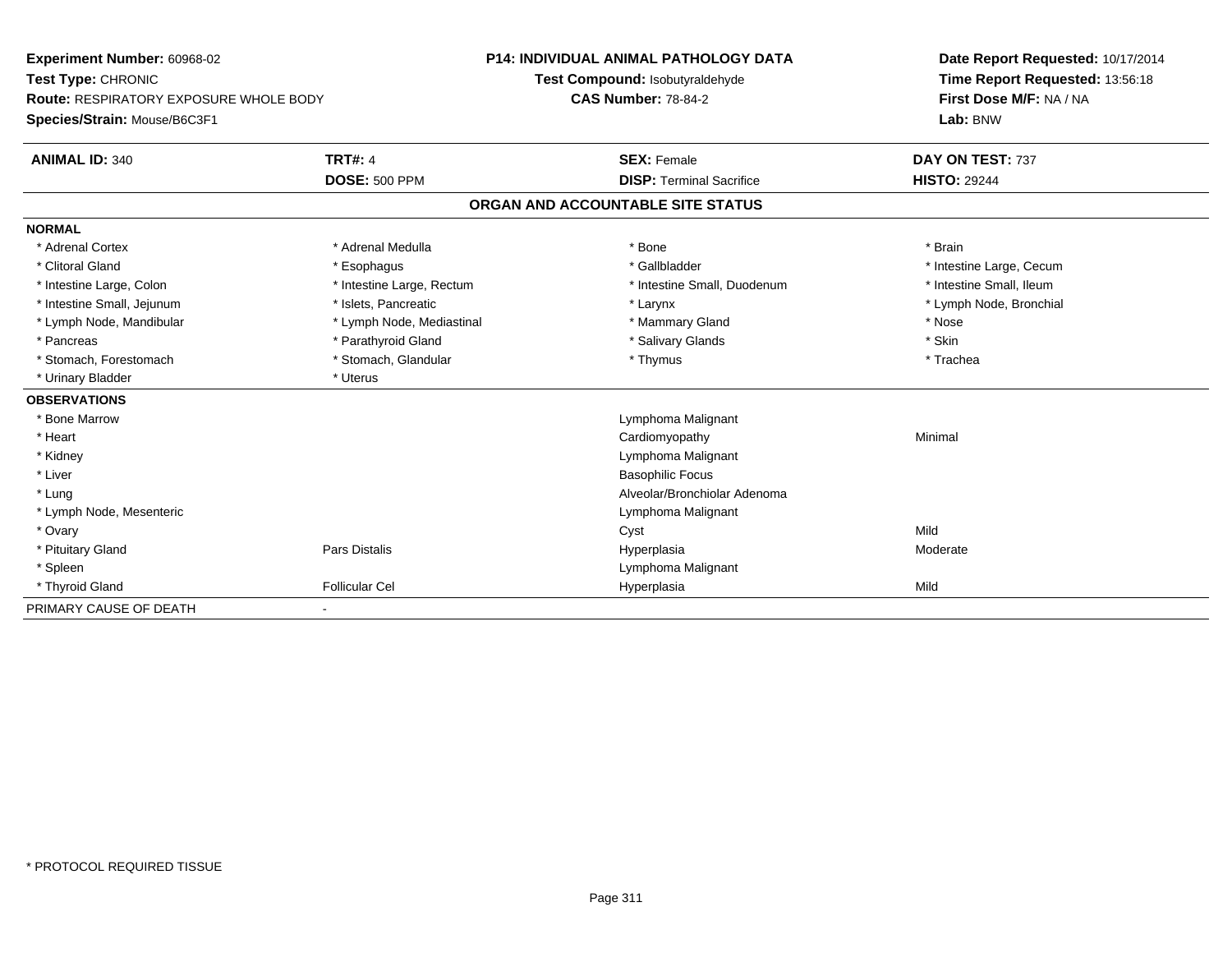| Experiment Number: 60968-02            |                            | <b>P14: INDIVIDUAL ANIMAL PATHOLOGY DATA</b> |                                  | Date Report Requested: 10/17/2014 |  |
|----------------------------------------|----------------------------|----------------------------------------------|----------------------------------|-----------------------------------|--|
| Test Type: CHRONIC                     |                            | Test Compound: Isobutyraldehyde              |                                  | Time Report Requested: 13:56:18   |  |
| Route: RESPIRATORY EXPOSURE WHOLE BODY |                            | <b>CAS Number: 78-84-2</b>                   |                                  | First Dose M/F: NA / NA           |  |
| Species/Strain: Mouse/B6C3F1           |                            |                                              |                                  | Lab: BNW                          |  |
| <b>ANIMAL ID: 341</b>                  | <b>TRT#: 4</b>             | <b>SEX: Female</b>                           |                                  | DAY ON TEST: 736                  |  |
|                                        | <b>DOSE: 500 PPM</b>       |                                              | <b>DISP: Terminal Sacrifice</b>  | <b>HISTO: 29245</b>               |  |
|                                        |                            | ORGAN AND ACCOUNTABLE SITE STATUS            |                                  |                                   |  |
| <b>NORMAL</b>                          |                            |                                              |                                  |                                   |  |
| * Adrenal Cortex                       | * Adrenal Medulla          | * Bone                                       |                                  | * Bone Marrow                     |  |
| * Brain                                | * Esophagus                |                                              | * Gallbladder                    | * Heart                           |  |
| * Intestine Large, Cecum               | * Intestine Large, Colon   |                                              | * Intestine Large, Rectum        | * Intestine Small, Duodenum       |  |
| * Intestine Small, Ileum               | * Intestine Small, Jejunum |                                              | * Islets, Pancreatic             | * Larynx                          |  |
| * Liver                                | * Lung                     |                                              | * Lymph Node, Bronchial          | * Lymph Node, Mandibular          |  |
| * Lymph Node, Mediastinal              | * Lymph Node, Mesenteric   |                                              | * Mammary Gland                  | * Nose                            |  |
| * Salivary Glands                      | * Skin                     |                                              | * Stomach, Forestomach           | * Stomach, Glandular              |  |
| * Thymus                               | * Trachea                  |                                              | * Urinary Bladder                | * Uterus                          |  |
| <b>MISSING</b>                         |                            |                                              |                                  |                                   |  |
| * Clitoral Gland                       | * Parathyroid Gland        |                                              |                                  |                                   |  |
| <b>OBSERVATIONS</b>                    |                            |                                              |                                  |                                   |  |
| * Kidney                               |                            | Nephropathy                                  |                                  | Minimal                           |  |
| * Ovary                                |                            | Cystadenoma                                  |                                  |                                   |  |
| [Cystadenoma TGLS = 1-7]               |                            |                                              |                                  |                                   |  |
| * Pancreas                             |                            | Lipomatosis                                  |                                  | Mild                              |  |
| * Pituitary Gland                      | Pars Distalis              | Hyperplasia                                  |                                  | Mild                              |  |
| * Spleen                               |                            |                                              | Hematopoietic Cell Proliferation | Mild                              |  |
| * Thyroid Gland                        | <b>Follicular Cel</b>      | Hyperplasia                                  |                                  | Minimal                           |  |
| PRIMARY CAUSE OF DEATH                 |                            |                                              |                                  |                                   |  |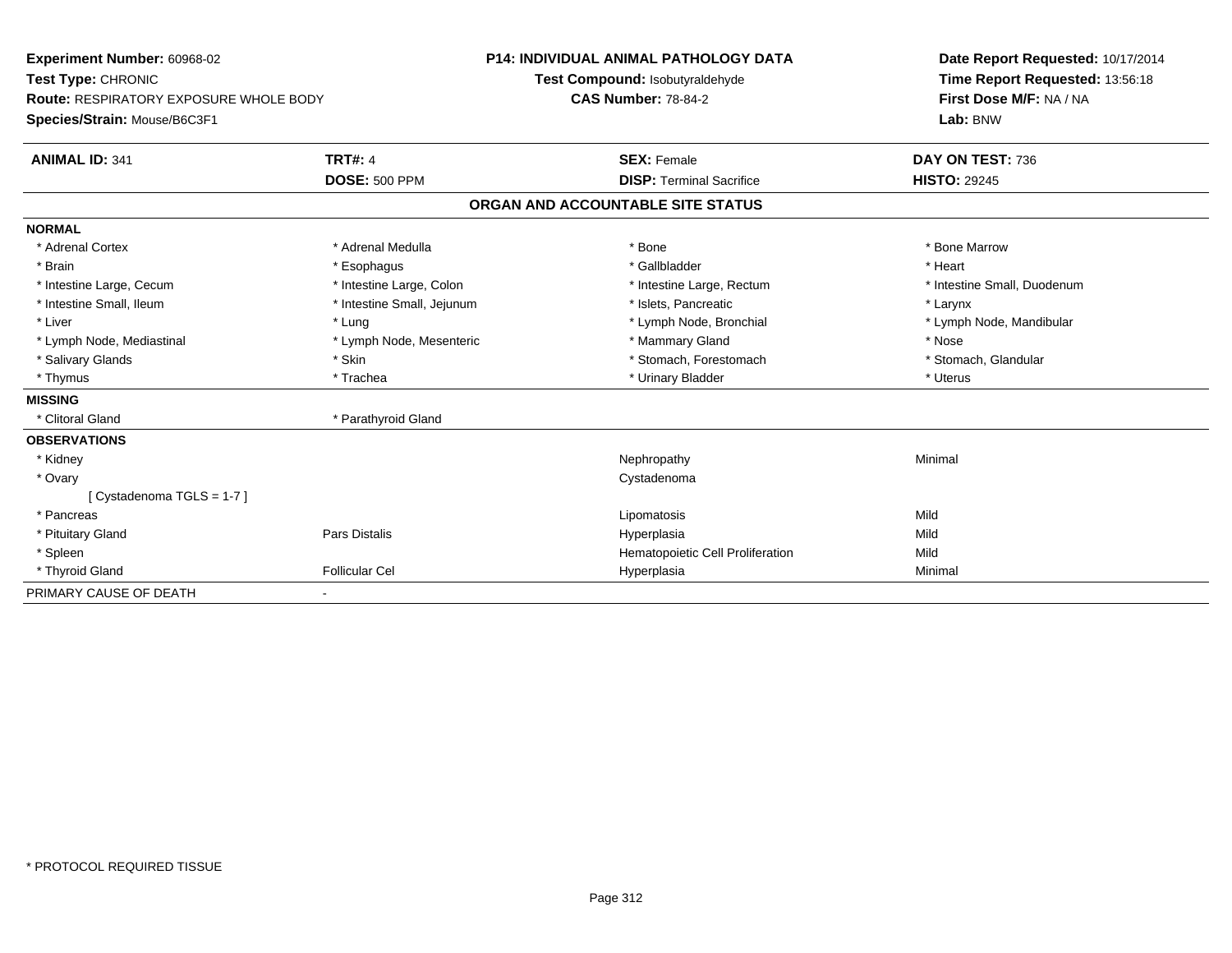| Experiment Number: 60968-02<br>Test Type: CHRONIC<br>Route: RESPIRATORY EXPOSURE WHOLE BODY<br>Species/Strain: Mouse/B6C3F1 |                                        | <b>P14: INDIVIDUAL ANIMAL PATHOLOGY DATA</b><br>Test Compound: Isobutyraldehyde<br><b>CAS Number: 78-84-2</b> | Date Report Requested: 10/17/2014<br>Time Report Requested: 13:56:18<br>First Dose M/F: NA / NA<br>Lab: BNW |
|-----------------------------------------------------------------------------------------------------------------------------|----------------------------------------|---------------------------------------------------------------------------------------------------------------|-------------------------------------------------------------------------------------------------------------|
| <b>ANIMAL ID: 342</b>                                                                                                       | <b>TRT#: 4</b><br><b>DOSE: 500 PPM</b> | <b>SEX: Female</b><br><b>DISP: Natural Death</b>                                                              | DAY ON TEST: 546<br><b>HISTO: 29246</b>                                                                     |
|                                                                                                                             |                                        | ORGAN AND ACCOUNTABLE SITE STATUS                                                                             |                                                                                                             |
| <b>NORMAL</b>                                                                                                               |                                        |                                                                                                               |                                                                                                             |
| * Adrenal Cortex                                                                                                            | * Adrenal Medulla                      | * Bone                                                                                                        | * Bone Marrow                                                                                               |
| * Brain                                                                                                                     | * Clitoral Gland                       | * Esophagus                                                                                                   | * Heart                                                                                                     |
| * Intestine Large, Rectum                                                                                                   | * Islets, Pancreatic                   | * Larynx                                                                                                      | * Lymph Node, Bronchial                                                                                     |
| * Lymph Node, Mediastinal                                                                                                   | * Lymph Node, Mesenteric               | * Mammary Gland                                                                                               | * Nose                                                                                                      |
| * Ovary                                                                                                                     | * Parathyroid Gland                    | * Pituitary Gland                                                                                             | * Salivary Glands                                                                                           |
| * Skin                                                                                                                      | * Stomach, Forestomach                 | * Stomach, Glandular                                                                                          | * Thyroid Gland                                                                                             |
| * Trachea                                                                                                                   | * Urinary Bladder                      | * Uterus                                                                                                      |                                                                                                             |
| <b>MISSING</b>                                                                                                              |                                        |                                                                                                               |                                                                                                             |
| * Lymph Node, Mandibular                                                                                                    | * Thymus                               |                                                                                                               |                                                                                                             |
| <b>AUTO PRECLUDES DIAG.</b>                                                                                                 |                                        |                                                                                                               |                                                                                                             |
| * Gallbladder                                                                                                               | * Intestine Large, Cecum               | * Intestine Large, Colon                                                                                      | * Intestine Small, Duodenum                                                                                 |
| * Intestine Small, Ileum                                                                                                    | * Intestine Small, Jejunum             |                                                                                                               |                                                                                                             |
| <b>OBSERVATIONS</b>                                                                                                         |                                        |                                                                                                               |                                                                                                             |
| * Kidney                                                                                                                    |                                        | Nephropathy                                                                                                   | Moderate                                                                                                    |
| * Liver                                                                                                                     |                                        | Hepatocellular Carcinoma                                                                                      |                                                                                                             |
| [ Hepatocellular Carcinoma TGLS = 3-10 ]                                                                                    |                                        |                                                                                                               |                                                                                                             |
| * Lung                                                                                                                      |                                        | Hepatocellular Carcinoma                                                                                      | Metastatic (Liver)                                                                                          |
| * Pancreas                                                                                                                  |                                        | Cyst                                                                                                          | Moderate                                                                                                    |
| [ $Cyst TGLS = 4-6$ ]                                                                                                       |                                        |                                                                                                               |                                                                                                             |
| * Spleen                                                                                                                    |                                        | Hematopoietic Cell Proliferation                                                                              | Marked                                                                                                      |
| [ Hematopoietic Cell Proliferation TGLS = 2-4 ]                                                                             |                                        |                                                                                                               |                                                                                                             |
| PRIMARY CAUSE OF DEATH                                                                                                      | Hepatocellular Carcinoma<br>- Liver    |                                                                                                               |                                                                                                             |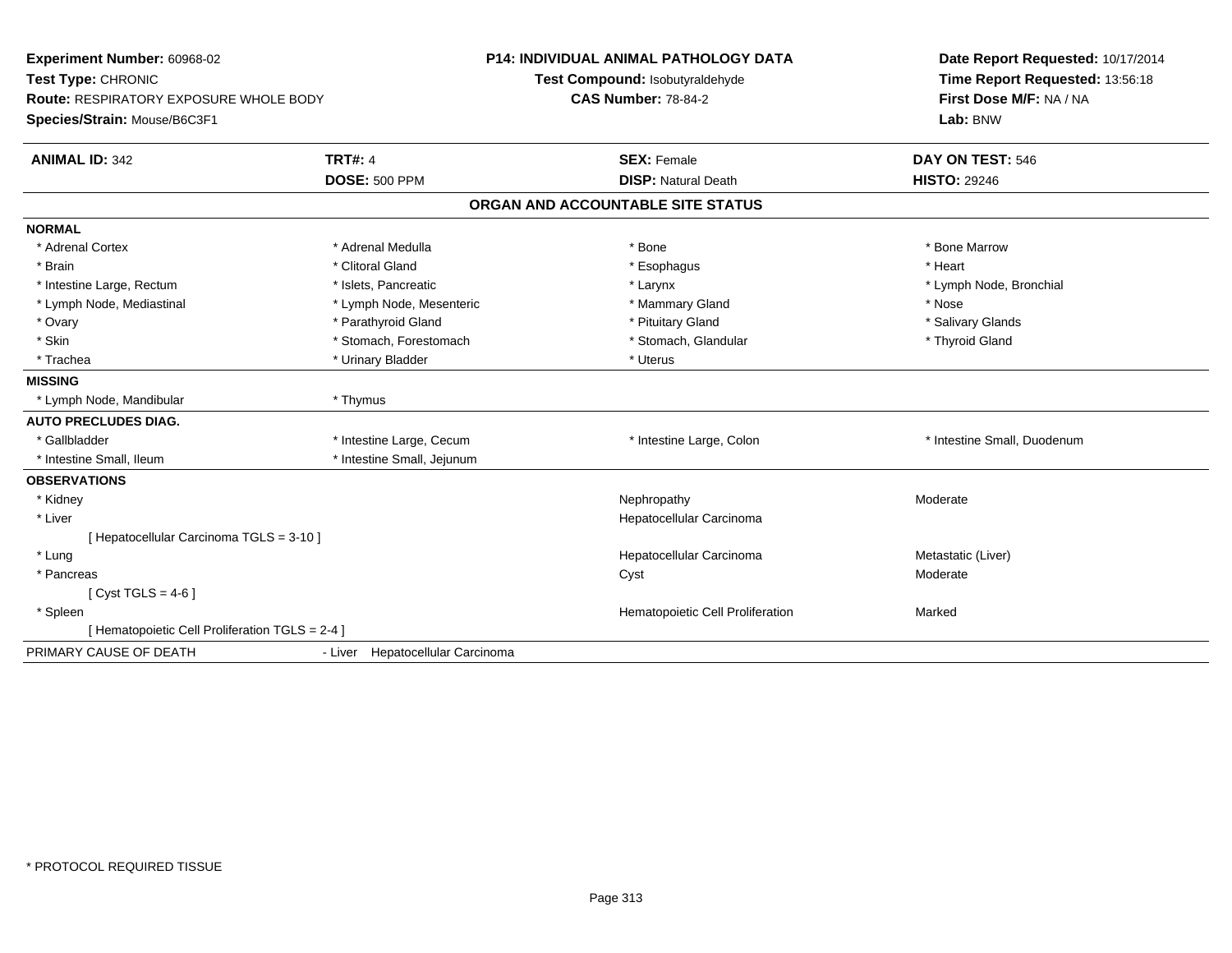| Experiment Number: 60968-02<br>Test Type: CHRONIC<br><b>Route: RESPIRATORY EXPOSURE WHOLE BODY</b><br>Species/Strain: Mouse/B6C3F1 |                                        | <b>P14: INDIVIDUAL ANIMAL PATHOLOGY DATA</b><br>Test Compound: Isobutyraldehyde<br><b>CAS Number: 78-84-2</b> |                                                       | Date Report Requested: 10/17/2014<br>Time Report Requested: 13:56:18<br>First Dose M/F: NA / NA<br>Lab: BNW |  |
|------------------------------------------------------------------------------------------------------------------------------------|----------------------------------------|---------------------------------------------------------------------------------------------------------------|-------------------------------------------------------|-------------------------------------------------------------------------------------------------------------|--|
| <b>ANIMAL ID: 343</b>                                                                                                              | <b>TRT#: 4</b><br><b>DOSE: 500 PPM</b> |                                                                                                               | <b>SEX: Female</b><br><b>DISP: Terminal Sacrifice</b> | DAY ON TEST: 737<br><b>HISTO: 29247</b>                                                                     |  |
|                                                                                                                                    |                                        |                                                                                                               | ORGAN AND ACCOUNTABLE SITE STATUS                     |                                                                                                             |  |
| <b>NORMAL</b>                                                                                                                      |                                        |                                                                                                               |                                                       |                                                                                                             |  |
| * Adrenal Cortex                                                                                                                   | * Adrenal Medulla                      |                                                                                                               | * Bone                                                | * Bone Marrow                                                                                               |  |
| * Brain                                                                                                                            | * Clitoral Gland                       |                                                                                                               | * Esophagus                                           | * Gallbladder                                                                                               |  |
| * Heart                                                                                                                            | * Intestine Large, Cecum               |                                                                                                               | * Intestine Large, Colon                              | * Intestine Large, Rectum                                                                                   |  |
| * Intestine Small, Duodenum                                                                                                        | * Intestine Small, Ileum               |                                                                                                               | * Intestine Small, Jejunum                            | * Islets, Pancreatic                                                                                        |  |
| * Kidney                                                                                                                           | * Larynx                               |                                                                                                               | * Lung                                                | * Lymph Node, Bronchial                                                                                     |  |
| * Lymph Node, Mandibular                                                                                                           | * Lymph Node, Mesenteric               |                                                                                                               | * Mammary Gland                                       | * Nose                                                                                                      |  |
| * Ovary                                                                                                                            | * Pancreas                             |                                                                                                               | * Parathyroid Gland                                   | * Salivary Glands                                                                                           |  |
| * Skin                                                                                                                             | * Spleen                               |                                                                                                               | * Stomach, Forestomach                                | * Stomach, Glandular                                                                                        |  |
| * Thymus                                                                                                                           | * Trachea                              |                                                                                                               | * Urinary Bladder                                     | * Uterus                                                                                                    |  |
| <b>MISSING</b>                                                                                                                     |                                        |                                                                                                               |                                                       |                                                                                                             |  |
| * Lymph Node, Mediastinal                                                                                                          |                                        |                                                                                                               |                                                       |                                                                                                             |  |
| <b>OBSERVATIONS</b>                                                                                                                |                                        |                                                                                                               |                                                       |                                                                                                             |  |
| * Liver                                                                                                                            |                                        |                                                                                                               | Hepatocellular Adenoma                                |                                                                                                             |  |
| [ Hepatocellular Adenoma TGLS = 2-10 ]                                                                                             |                                        |                                                                                                               |                                                       |                                                                                                             |  |
| * Pituitary Gland                                                                                                                  | Pars Distalis                          |                                                                                                               | Hyperplasia                                           | Moderate                                                                                                    |  |
| [Hyperplasia TGLS = $1-8$ ]                                                                                                        |                                        |                                                                                                               |                                                       |                                                                                                             |  |
| * Thyroid Gland                                                                                                                    | <b>Follicular Cel</b>                  |                                                                                                               | Hyperplasia                                           | Mild                                                                                                        |  |
| PRIMARY CAUSE OF DEATH                                                                                                             |                                        |                                                                                                               |                                                       |                                                                                                             |  |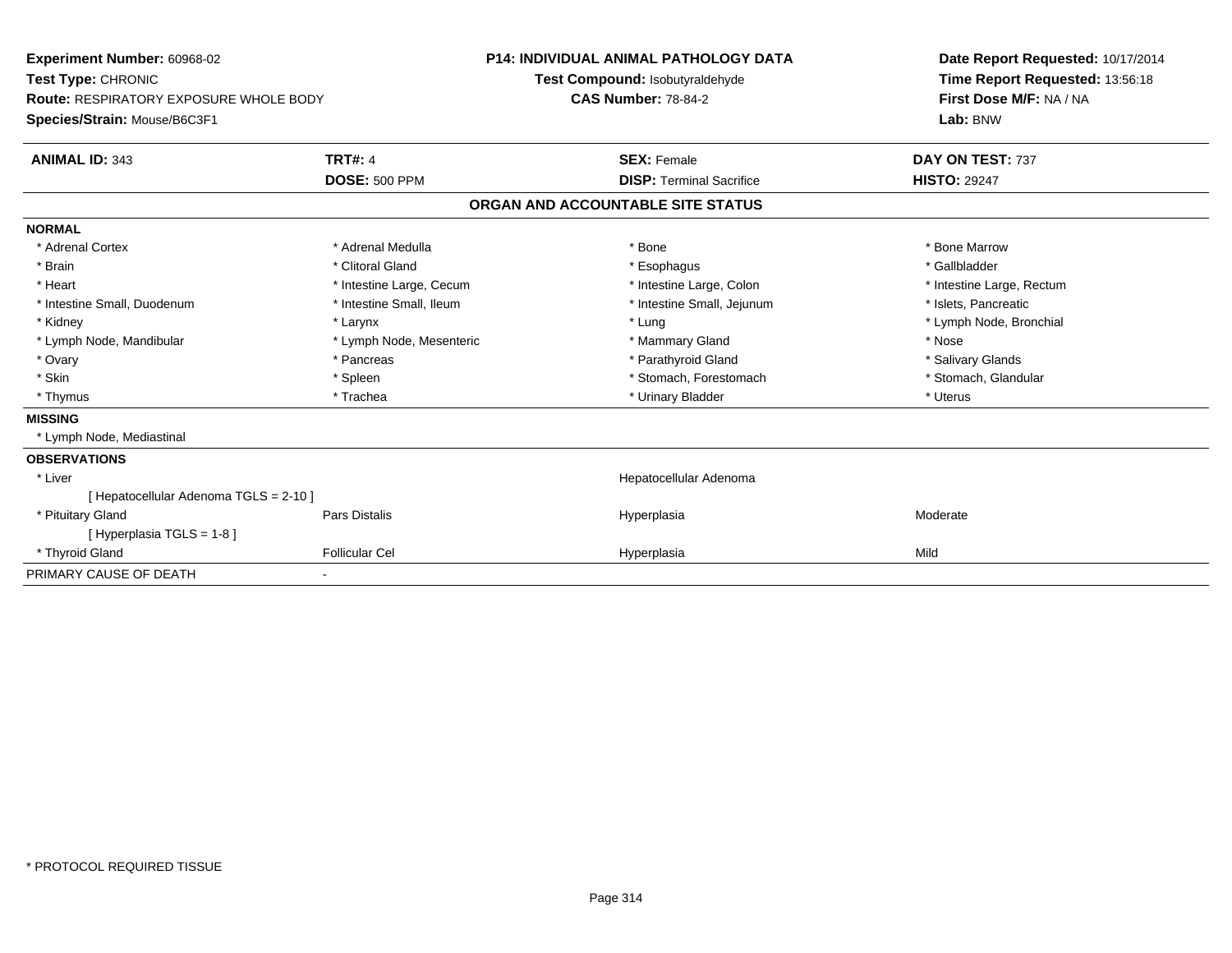| <b>Experiment Number: 60968-02</b><br>Test Type: CHRONIC<br><b>Route: RESPIRATORY EXPOSURE WHOLE BODY</b> |                          | <b>P14: INDIVIDUAL ANIMAL PATHOLOGY DATA</b><br>Test Compound: Isobutyraldehyde<br><b>CAS Number: 78-84-2</b> | Date Report Requested: 10/17/2014<br>Time Report Requested: 13:56:18<br>First Dose M/F: NA / NA |
|-----------------------------------------------------------------------------------------------------------|--------------------------|---------------------------------------------------------------------------------------------------------------|-------------------------------------------------------------------------------------------------|
| Species/Strain: Mouse/B6C3F1                                                                              |                          |                                                                                                               | Lab: BNW                                                                                        |
| <b>ANIMAL ID: 344</b>                                                                                     | <b>TRT#: 4</b>           | <b>SEX: Female</b>                                                                                            | DAY ON TEST: 737                                                                                |
|                                                                                                           | <b>DOSE: 500 PPM</b>     | <b>DISP: Terminal Sacrifice</b>                                                                               | <b>HISTO: 29248</b>                                                                             |
|                                                                                                           |                          | ORGAN AND ACCOUNTABLE SITE STATUS                                                                             |                                                                                                 |
| <b>NORMAL</b>                                                                                             |                          |                                                                                                               |                                                                                                 |
| * Adrenal Cortex                                                                                          | * Adrenal Medulla        | * Bone                                                                                                        | * Bone Marrow                                                                                   |
| * Brain                                                                                                   | * Clitoral Gland         | * Esophagus                                                                                                   | * Gallbladder                                                                                   |
| * Heart                                                                                                   | * Intestine Large, Cecum | * Intestine Large, Colon                                                                                      | * Intestine Large, Rectum                                                                       |
| * Intestine Small, Duodenum                                                                               | * Intestine Small, Ileum | * Intestine Small, Jejunum                                                                                    | * Islets, Pancreatic                                                                            |
| * Kidney                                                                                                  | * Larynx                 | * Liver                                                                                                       | * Lung                                                                                          |
| * Lymph Node, Bronchial                                                                                   | * Lymph Node, Mandibular | * Lymph Node, Mesenteric                                                                                      | * Mammary Gland                                                                                 |
| * Nose                                                                                                    | * Ovary                  | * Pancreas                                                                                                    | * Parathyroid Gland                                                                             |
| * Salivary Glands                                                                                         | * Skin                   | * Stomach, Forestomach                                                                                        | * Stomach, Glandular                                                                            |
| * Thymus                                                                                                  | * Trachea                | * Urinary Bladder                                                                                             | * Uterus                                                                                        |
| <b>MISSING</b>                                                                                            |                          |                                                                                                               |                                                                                                 |
| * Lymph Node, Mediastinal                                                                                 |                          |                                                                                                               |                                                                                                 |
| <b>OBSERVATIONS</b>                                                                                       |                          |                                                                                                               |                                                                                                 |
| * Pituitary Gland                                                                                         | <b>Pars Distalis</b>     | Hyperplasia                                                                                                   | Moderate                                                                                        |
| * Spleen                                                                                                  |                          | Hyperplasia                                                                                                   | Lymphoid, Moderate                                                                              |
| * Thyroid Gland                                                                                           | <b>Follicular Cel</b>    | Hyperplasia                                                                                                   | Mild                                                                                            |
| PRIMARY CAUSE OF DEATH                                                                                    |                          |                                                                                                               |                                                                                                 |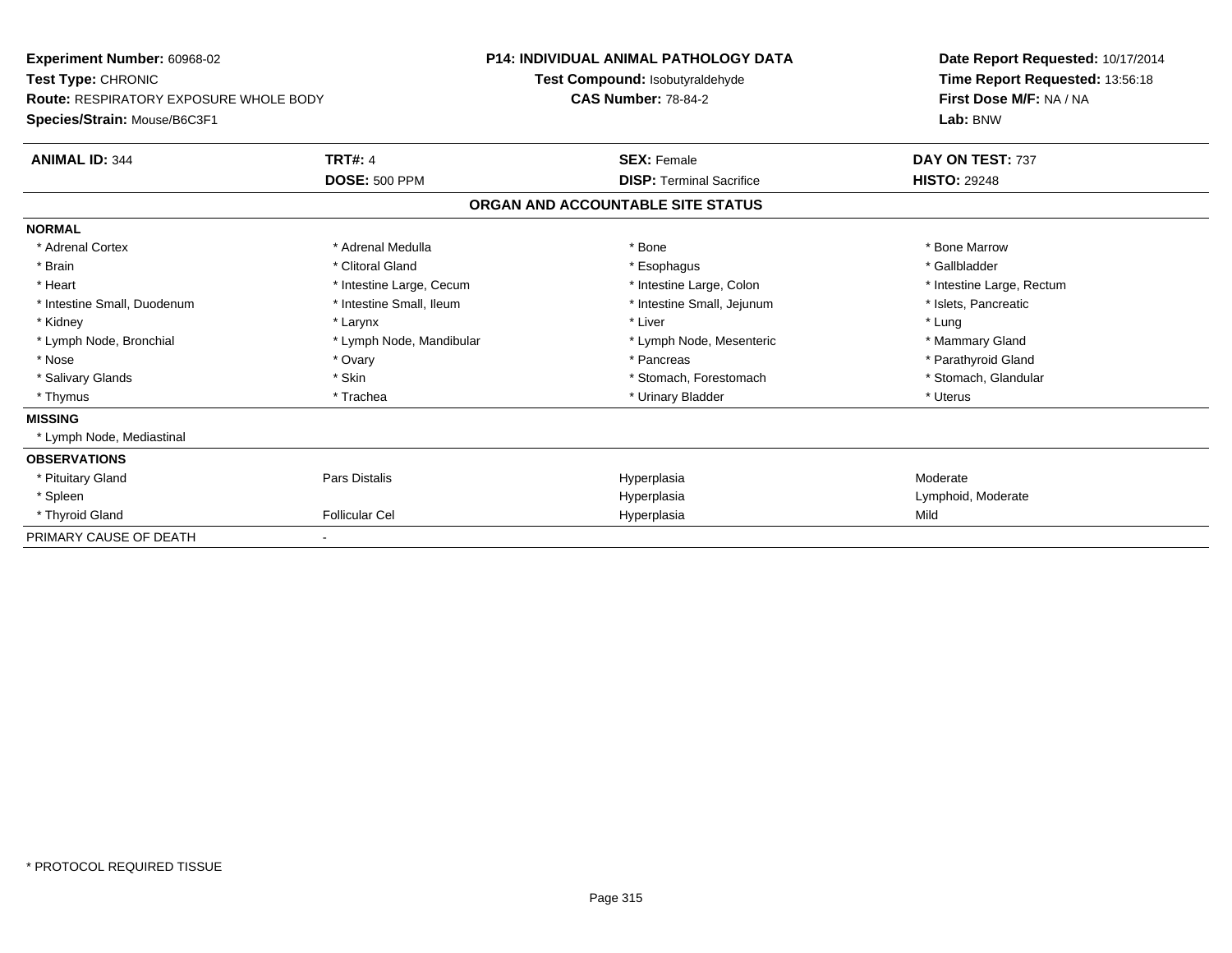| Experiment Number: 60968-02<br>Test Type: CHRONIC<br><b>Route: RESPIRATORY EXPOSURE WHOLE BODY</b> |                            | <b>P14: INDIVIDUAL ANIMAL PATHOLOGY DATA</b> |                                   |  | Date Report Requested: 10/17/2014                          |
|----------------------------------------------------------------------------------------------------|----------------------------|----------------------------------------------|-----------------------------------|--|------------------------------------------------------------|
|                                                                                                    |                            |                                              | Test Compound: Isobutyraldehyde   |  | Time Report Requested: 13:56:18<br>First Dose M/F: NA / NA |
|                                                                                                    |                            |                                              | <b>CAS Number: 78-84-2</b>        |  |                                                            |
| Species/Strain: Mouse/B6C3F1                                                                       |                            |                                              |                                   |  | Lab: BNW                                                   |
| <b>ANIMAL ID: 345</b>                                                                              | <b>TRT#: 4</b>             |                                              | <b>SEX: Female</b>                |  | DAY ON TEST: 737                                           |
|                                                                                                    | <b>DOSE: 500 PPM</b>       |                                              | <b>DISP: Terminal Sacrifice</b>   |  | <b>HISTO: 29249</b>                                        |
|                                                                                                    |                            |                                              | ORGAN AND ACCOUNTABLE SITE STATUS |  |                                                            |
| <b>NORMAL</b>                                                                                      |                            |                                              |                                   |  |                                                            |
| * Adrenal Medulla                                                                                  | * Bone                     |                                              | * Bone Marrow                     |  | * Brain                                                    |
| * Clitoral Gland                                                                                   | * Esophagus                |                                              | * Gallbladder                     |  | * Heart                                                    |
| * Intestine Large, Cecum                                                                           | * Intestine Large, Colon   |                                              | * Intestine Large, Rectum         |  | * Intestine Small, Duodenum                                |
| * Intestine Small, Ileum                                                                           | * Intestine Small, Jejunum |                                              | * Islets, Pancreatic              |  | * Kidney                                                   |
| * Larynx                                                                                           | * Liver                    |                                              | * Lung                            |  | * Lymph Node, Bronchial                                    |
| * Lymph Node, Mediastinal                                                                          | * Lymph Node, Mesenteric   |                                              | * Mammary Gland                   |  | * Nose                                                     |
| * Pancreas                                                                                         | * Salivary Glands          |                                              | * Skin                            |  | * Stomach, Forestomach                                     |
| * Stomach, Glandular                                                                               | * Thymus                   |                                              | * Trachea                         |  | * Urinary Bladder                                          |
| * Uterus                                                                                           |                            |                                              |                                   |  |                                                            |
| <b>MISSING</b>                                                                                     |                            |                                              |                                   |  |                                                            |
| * Lymph Node, Mandibular                                                                           | * Parathyroid Gland        |                                              | * Pituitary Gland                 |  |                                                            |
| <b>OBSERVATIONS</b>                                                                                |                            |                                              |                                   |  |                                                            |
| * Adrenal Cortex                                                                                   |                            |                                              | Adenoma                           |  |                                                            |
| * Ovary                                                                                            |                            |                                              | Cyst                              |  | Moderate                                                   |
|                                                                                                    |                            |                                              | Cystadenocarcinoma                |  |                                                            |
| [Cyst TGLS = $2-7$ ]                                                                               |                            |                                              |                                   |  |                                                            |
| [Cystadenocarcinoma TGLS = 3-10]                                                                   |                            |                                              |                                   |  |                                                            |
| * Spleen                                                                                           |                            |                                              | Hematopoietic Cell Proliferation  |  | Mild                                                       |
| [ Hematopoietic Cell Proliferation TGLS = 1-4 ]                                                    |                            |                                              |                                   |  |                                                            |
| * Thyroid Gland                                                                                    | <b>Follicular Cel</b>      |                                              | Hyperplasia                       |  | Mild                                                       |
| PRIMARY CAUSE OF DEATH                                                                             |                            |                                              |                                   |  |                                                            |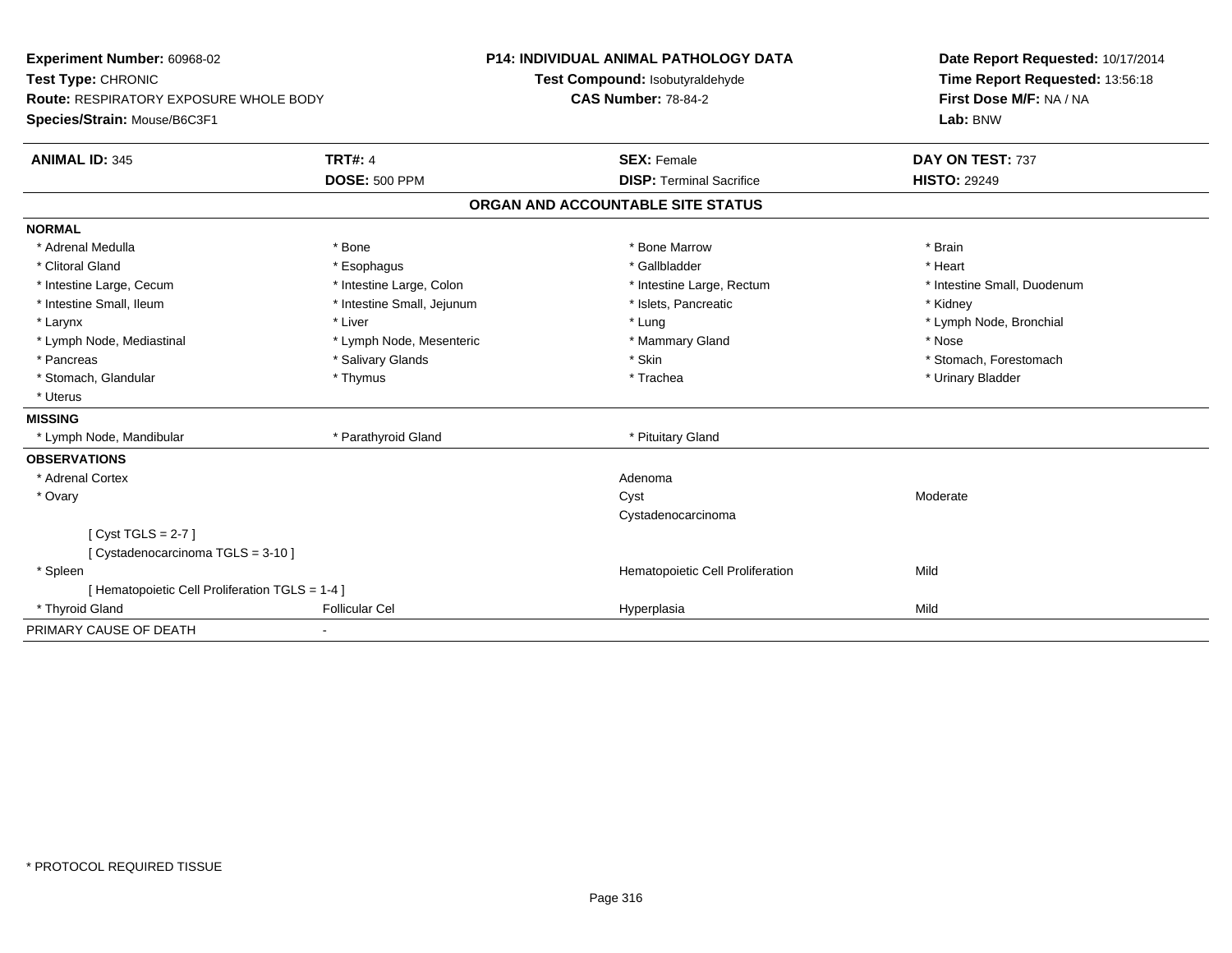| Experiment Number: 60968-02                    |                           | <b>P14: INDIVIDUAL ANIMAL PATHOLOGY DATA</b> | Date Report Requested: 10/17/2014   |  |
|------------------------------------------------|---------------------------|----------------------------------------------|-------------------------------------|--|
| Test Type: CHRONIC                             |                           | Test Compound: Isobutyraldehyde              | Time Report Requested: 13:56:18     |  |
| <b>Route: RESPIRATORY EXPOSURE WHOLE BODY</b>  |                           | <b>CAS Number: 78-84-2</b>                   | First Dose M/F: NA / NA<br>Lab: BNW |  |
| Species/Strain: Mouse/B6C3F1                   |                           |                                              |                                     |  |
| <b>ANIMAL ID: 346</b>                          | <b>TRT#: 4</b>            | <b>SEX: Female</b>                           | DAY ON TEST: 735                    |  |
|                                                | <b>DOSE: 500 PPM</b>      | <b>DISP: Terminal Sacrifice</b>              | <b>HISTO: 29250</b>                 |  |
|                                                |                           | ORGAN AND ACCOUNTABLE SITE STATUS            |                                     |  |
| <b>NORMAL</b>                                  |                           |                                              |                                     |  |
| * Adrenal Cortex                               | * Bone                    | * Bone Marrow                                | * Brain                             |  |
| * Clitoral Gland                               | * Esophagus               | * Gallbladder                                | * Heart                             |  |
| * Intestine Large, Cecum                       | * Intestine Large, Colon  | * Intestine Large, Rectum                    | * Intestine Small, Duodenum         |  |
| * Intestine Small, Ileum                       | * Islets, Pancreatic      | * Larynx                                     | * Lung                              |  |
| * Lymph Node, Bronchial                        | * Lymph Node, Mediastinal | * Mammary Gland                              | * Nose                              |  |
| * Ovary                                        | * Pancreas                | * Parathyroid Gland                          | * Salivary Glands                   |  |
| * Skin                                         | * Stomach, Forestomach    | * Stomach, Glandular                         | * Thymus                            |  |
| * Trachea                                      | * Urinary Bladder         | * Uterus                                     |                                     |  |
| <b>MISSING</b>                                 |                           |                                              |                                     |  |
| * Lymph Node, Mandibular                       |                           |                                              |                                     |  |
| <b>OBSERVATIONS</b>                            |                           |                                              |                                     |  |
| * Adrenal Medulla                              |                           | Hyperplasia                                  | Mild                                |  |
| <b>Harderian Gland</b>                         |                           | Adenoma                                      |                                     |  |
| [Adenoma TGLS = $1-12$ ]                       |                           |                                              |                                     |  |
| * Intestine Small, Jejunum                     |                           | Lymphoma Malignant                           |                                     |  |
| [ Lymphoma Malignant TGLS = 8-14 ]             |                           |                                              |                                     |  |
| * Kidney                                       |                           | Lymphoma Malignant                           |                                     |  |
| [ Lymphoma Malignant TGLS = 1-12 ]             |                           |                                              |                                     |  |
| * Liver                                        |                           | Hepatocellular Adenoma                       |                                     |  |
| [ Hepatocellular Adenoma TGLS = 7-10 ]         |                           |                                              |                                     |  |
| Lymph Node                                     | Pancreatic                | Lymphoma Malignant                           |                                     |  |
|                                                | Renal                     | Lymphoma Malignant                           |                                     |  |
| [ Lymphoma Malignant TGLS = 4-13 ]             |                           |                                              |                                     |  |
| [ Lymphoma Malignant TGLS = 6-15 ]             |                           |                                              |                                     |  |
| * Lymph Node, Mesenteric                       |                           | Lymphoma Malignant                           |                                     |  |
| [ Lymphoma Malignant TGLS = 5-11 ]             |                           |                                              |                                     |  |
| * Pituitary Gland                              | Pars Distalis             | Hyperplasia                                  | Mild                                |  |
| [ Hyperplasia TGLS = 2-8 ]                     |                           |                                              |                                     |  |
| * Spleen                                       |                           | Hematopoietic Cell Proliferation             | Moderate                            |  |
| [Hematopoietic Cell Proliferation TGLS = 3-4 ] |                           |                                              |                                     |  |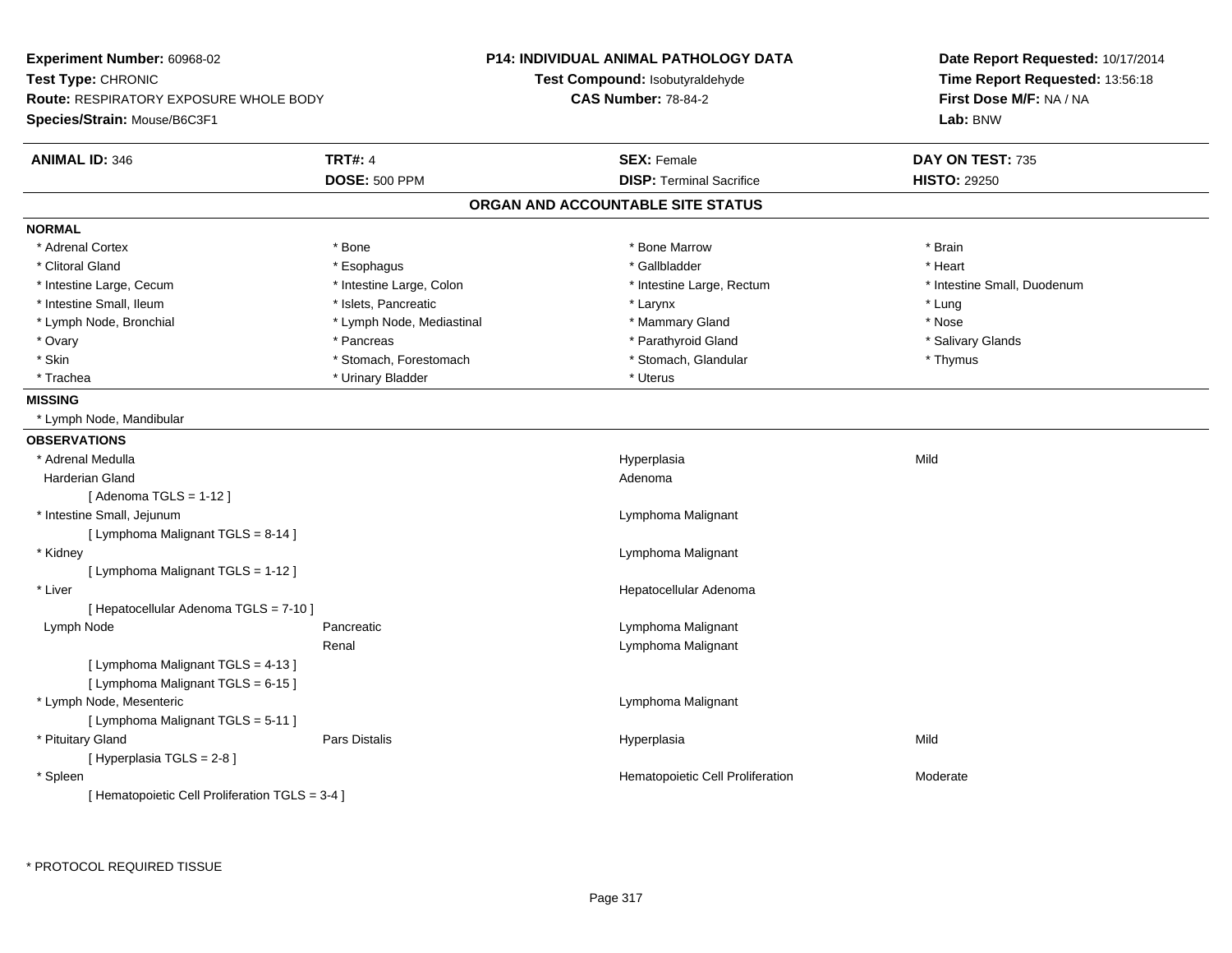| <b>Experiment Number: 60968-02</b><br><b>Test Type: CHRONIC</b><br><b>Route: RESPIRATORY EXPOSURE WHOLE BODY</b> |                      | <b>P14: INDIVIDUAL ANIMAL PATHOLOGY DATA</b> | Date Report Requested: 10/17/2014<br>Time Report Requested: 13:56:18<br><b>First Dose M/F: NA / NA</b> |
|------------------------------------------------------------------------------------------------------------------|----------------------|----------------------------------------------|--------------------------------------------------------------------------------------------------------|
|                                                                                                                  |                      | Test Compound: Isobutyraldehyde              |                                                                                                        |
|                                                                                                                  |                      | <b>CAS Number: 78-84-2</b>                   |                                                                                                        |
| Species/Strain: Mouse/B6C3F1                                                                                     |                      |                                              | Lab: BNW                                                                                               |
| <b>ANIMAL ID: 346</b>                                                                                            | <b>TRT#: 4</b>       | <b>SEX: Female</b>                           | <b>DAY ON TEST: 735</b>                                                                                |
|                                                                                                                  | <b>DOSE: 500 PPM</b> | <b>DISP:</b> Terminal Sacrifice              | <b>HISTO: 29250</b>                                                                                    |
|                                                                                                                  |                      | ORGAN AND ACCOUNTABLE SITE STATUS            |                                                                                                        |
| * Thyroid Gland                                                                                                  | Follicular Cel       | Hyperplasia                                  | Minimal                                                                                                |
| PRIMARY CAUSE OF DEATH                                                                                           |                      |                                              |                                                                                                        |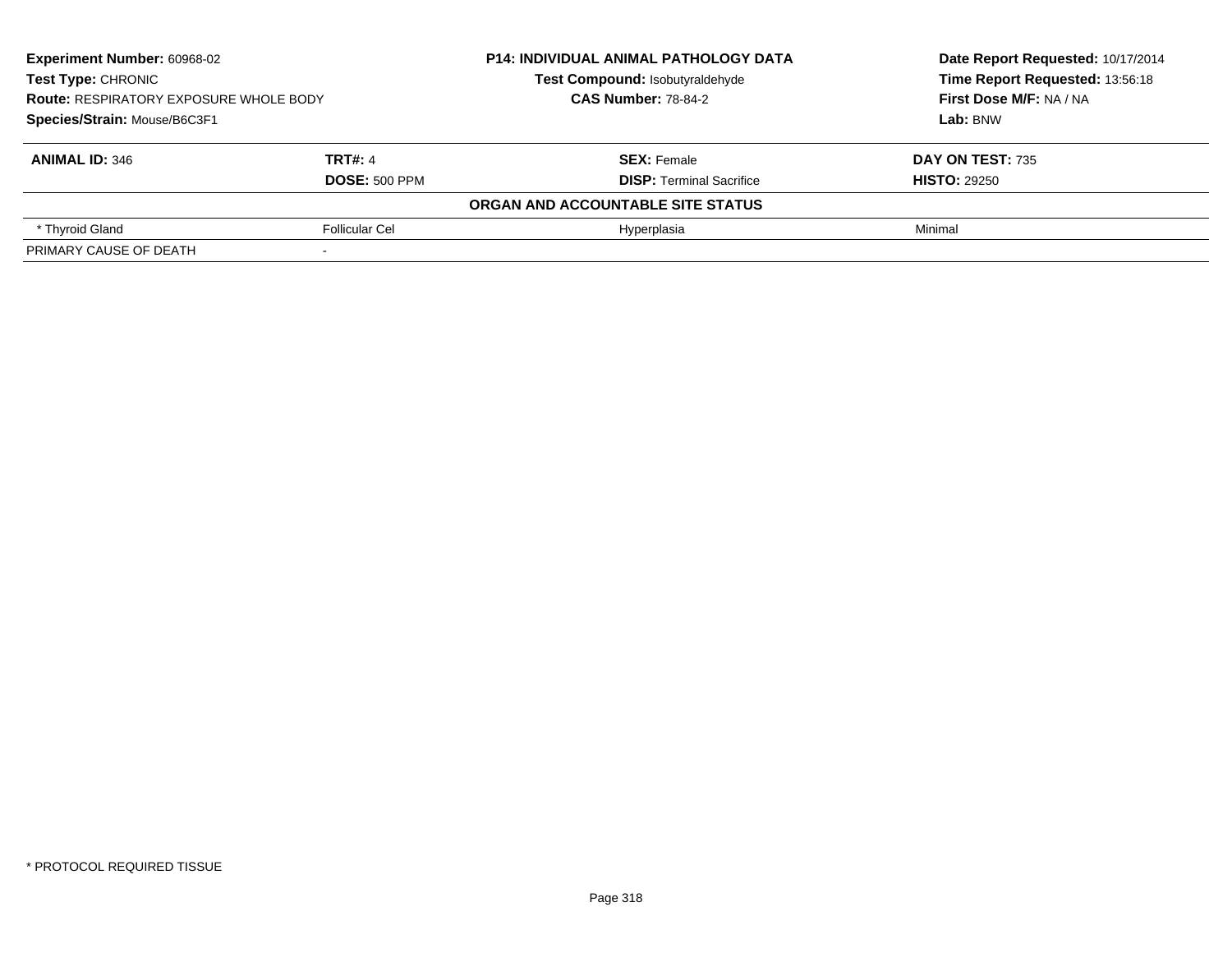| Experiment Number: 60968-02<br>Test Type: CHRONIC<br><b>Route: RESPIRATORY EXPOSURE WHOLE BODY</b> |                           | <b>P14: INDIVIDUAL ANIMAL PATHOLOGY DATA</b> |                                   |  | Date Report Requested: 10/17/2014                          |  |
|----------------------------------------------------------------------------------------------------|---------------------------|----------------------------------------------|-----------------------------------|--|------------------------------------------------------------|--|
|                                                                                                    |                           |                                              | Test Compound: Isobutyraldehyde   |  | Time Report Requested: 13:56:18<br>First Dose M/F: NA / NA |  |
|                                                                                                    |                           |                                              | <b>CAS Number: 78-84-2</b>        |  |                                                            |  |
| Species/Strain: Mouse/B6C3F1                                                                       |                           |                                              |                                   |  | Lab: BNW                                                   |  |
| <b>ANIMAL ID: 347</b>                                                                              | <b>TRT#: 4</b>            |                                              | <b>SEX: Female</b>                |  | DAY ON TEST: 735                                           |  |
|                                                                                                    | <b>DOSE: 500 PPM</b>      |                                              | <b>DISP:</b> Terminal Sacrifice   |  | <b>HISTO: 29251</b>                                        |  |
|                                                                                                    |                           |                                              | ORGAN AND ACCOUNTABLE SITE STATUS |  |                                                            |  |
| <b>NORMAL</b>                                                                                      |                           |                                              |                                   |  |                                                            |  |
| * Adrenal Cortex                                                                                   | * Adrenal Medulla         |                                              | * Bone                            |  | * Bone Marrow                                              |  |
| * Brain                                                                                            | * Clitoral Gland          |                                              | * Esophagus                       |  | * Gallbladder                                              |  |
| * Heart                                                                                            | * Intestine Large, Cecum  |                                              | * Intestine Large, Colon          |  | * Intestine Large, Rectum                                  |  |
| * Intestine Small, Duodenum                                                                        | * Intestine Small, Ileum  |                                              | * Intestine Small, Jejunum        |  | * Islets, Pancreatic                                       |  |
| * Larynx                                                                                           | * Liver                   |                                              | * Lung                            |  | * Lymph Node, Bronchial                                    |  |
| * Lymph Node, Mandibular                                                                           | * Lymph Node, Mediastinal |                                              | * Lymph Node, Mesenteric          |  | * Mammary Gland                                            |  |
| * Nose                                                                                             | * Pancreas                |                                              | * Salivary Glands                 |  | * Skin                                                     |  |
| * Spleen                                                                                           | * Stomach, Forestomach    |                                              | * Stomach, Glandular              |  | * Thymus                                                   |  |
| * Thyroid Gland                                                                                    | * Trachea                 |                                              | * Urinary Bladder                 |  | * Uterus                                                   |  |
| <b>MISSING</b>                                                                                     |                           |                                              |                                   |  |                                                            |  |
| * Parathyroid Gland                                                                                |                           |                                              |                                   |  |                                                            |  |
| <b>OBSERVATIONS</b>                                                                                |                           |                                              |                                   |  |                                                            |  |
| * Kidney                                                                                           |                           |                                              | Nephropathy                       |  | Minimal                                                    |  |
| * Ovary                                                                                            |                           |                                              | Luteoma                           |  |                                                            |  |
| [Luteoma TGLS = $1-7$ ]                                                                            |                           |                                              |                                   |  |                                                            |  |
| * Pituitary Gland                                                                                  | Pars Distalis             |                                              | Hyperplasia                       |  | Mild                                                       |  |
| PRIMARY CAUSE OF DEATH                                                                             |                           |                                              |                                   |  |                                                            |  |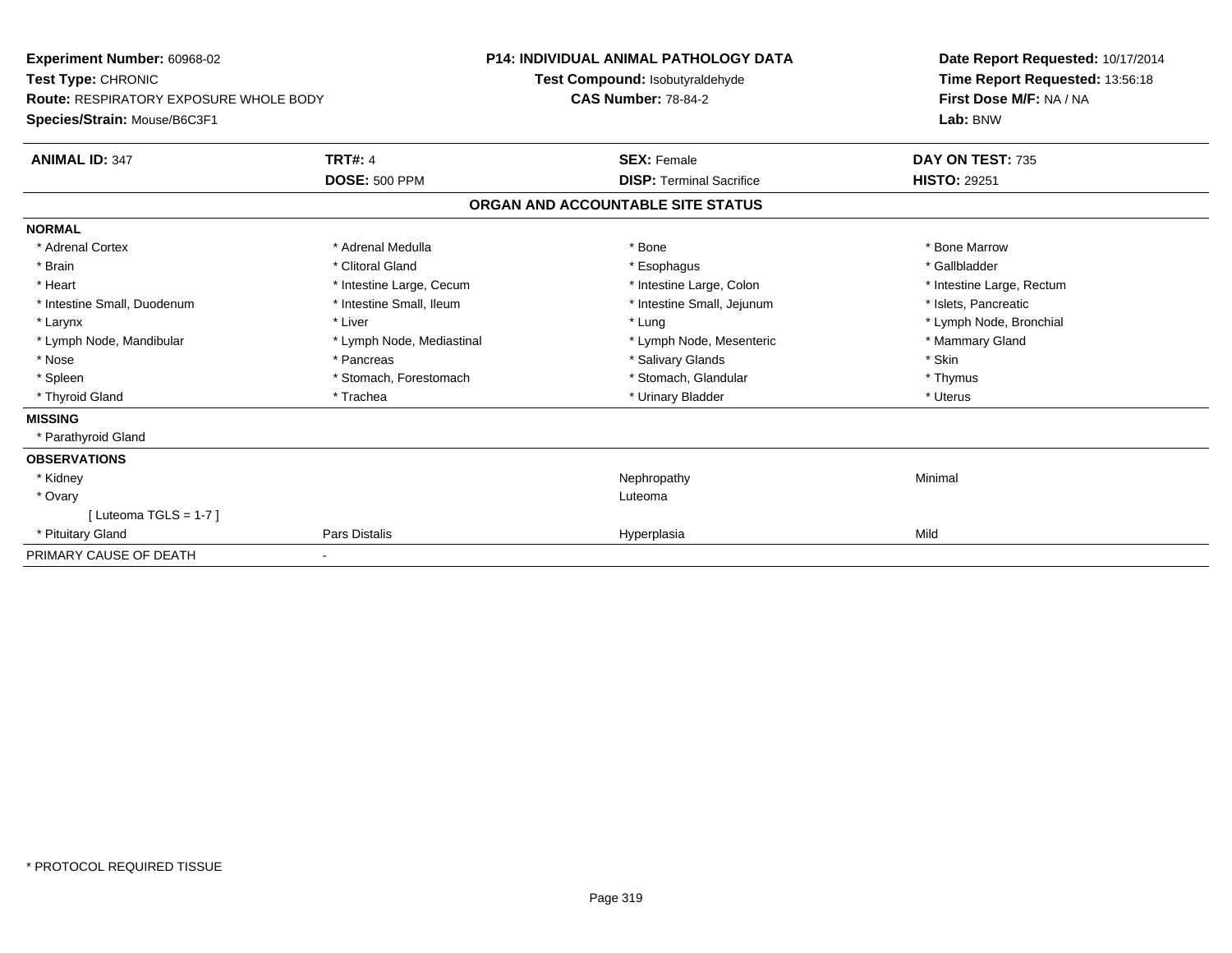| Experiment Number: 60968-02<br>Test Type: CHRONIC<br>Route: RESPIRATORY EXPOSURE WHOLE BODY<br>Species/Strain: Mouse/B6C3F1 |                             | P14: INDIVIDUAL ANIMAL PATHOLOGY DATA<br>Test Compound: Isobutyraldehyde<br><b>CAS Number: 78-84-2</b> | Date Report Requested: 10/17/2014<br>Time Report Requested: 13:56:18<br>First Dose M/F: NA / NA<br>Lab: BNW |  |
|-----------------------------------------------------------------------------------------------------------------------------|-----------------------------|--------------------------------------------------------------------------------------------------------|-------------------------------------------------------------------------------------------------------------|--|
| <b>ANIMAL ID: 348</b>                                                                                                       | <b>TRT#: 4</b>              | <b>SEX: Female</b>                                                                                     | DAY ON TEST: 686                                                                                            |  |
|                                                                                                                             | <b>DOSE: 500 PPM</b>        | <b>DISP:</b> Moribund Sacrifice                                                                        | <b>HISTO: 29252</b>                                                                                         |  |
|                                                                                                                             |                             | ORGAN AND ACCOUNTABLE SITE STATUS                                                                      |                                                                                                             |  |
| <b>NORMAL</b>                                                                                                               |                             |                                                                                                        |                                                                                                             |  |
| * Adrenal Cortex                                                                                                            | * Adrenal Medulla           | * Bone                                                                                                 | * Bone Marrow                                                                                               |  |
| * Brain                                                                                                                     | * Esophagus                 | * Gallbladder                                                                                          | * Intestine Large, Colon                                                                                    |  |
| * Intestine Large, Rectum                                                                                                   | * Intestine Small, Duodenum | * Intestine Small, Ileum                                                                               | * Intestine Small, Jejunum                                                                                  |  |
| * Islets, Pancreatic                                                                                                        | * Kidney                    | * Larynx                                                                                               | * Liver                                                                                                     |  |
| * Lymph Node, Bronchial                                                                                                     | * Lymph Node, Mandibular    | * Lymph Node, Mesenteric                                                                               | * Nose                                                                                                      |  |
| * Pancreas                                                                                                                  | * Parathyroid Gland         | * Salivary Glands                                                                                      | * Skin                                                                                                      |  |
| * Stomach, Forestomach                                                                                                      | * Stomach, Glandular        | * Thymus                                                                                               | * Thyroid Gland                                                                                             |  |
| * Trachea                                                                                                                   | * Urinary Bladder           | * Uterus                                                                                               |                                                                                                             |  |
| <b>MISSING</b>                                                                                                              |                             |                                                                                                        |                                                                                                             |  |
| * Clitoral Gland                                                                                                            | * Lymph Node, Mediastinal   |                                                                                                        |                                                                                                             |  |
| <b>OBSERVATIONS</b>                                                                                                         |                             |                                                                                                        |                                                                                                             |  |
| <b>Harderian Gland</b>                                                                                                      |                             | Adenoma                                                                                                |                                                                                                             |  |
| [Adenoma TGLS = 1-10]                                                                                                       |                             |                                                                                                        |                                                                                                             |  |
| * Heart                                                                                                                     |                             | Cardiomyopathy                                                                                         | Mild                                                                                                        |  |
| * Intestine Large, Cecum                                                                                                    |                             | Leiomyoma                                                                                              |                                                                                                             |  |
| * Lung                                                                                                                      |                             | Carcinoma                                                                                              | Metastatic (Mammary Gland)                                                                                  |  |
| * Mammary Gland                                                                                                             |                             | Carcinoma                                                                                              |                                                                                                             |  |
| [Carcinoma TGLS = 2-11+12]                                                                                                  |                             |                                                                                                        |                                                                                                             |  |
| * Ovary                                                                                                                     |                             | Cyst                                                                                                   | Mild                                                                                                        |  |
| * Pituitary Gland                                                                                                           | Pars Distalis               | Hyperplasia                                                                                            | Minimal                                                                                                     |  |
| * Spleen                                                                                                                    |                             | Hematopoietic Cell Proliferation                                                                       | Moderate                                                                                                    |  |
| PRIMARY CAUSE OF DEATH                                                                                                      | - Mammary Gland Carcinoma   |                                                                                                        |                                                                                                             |  |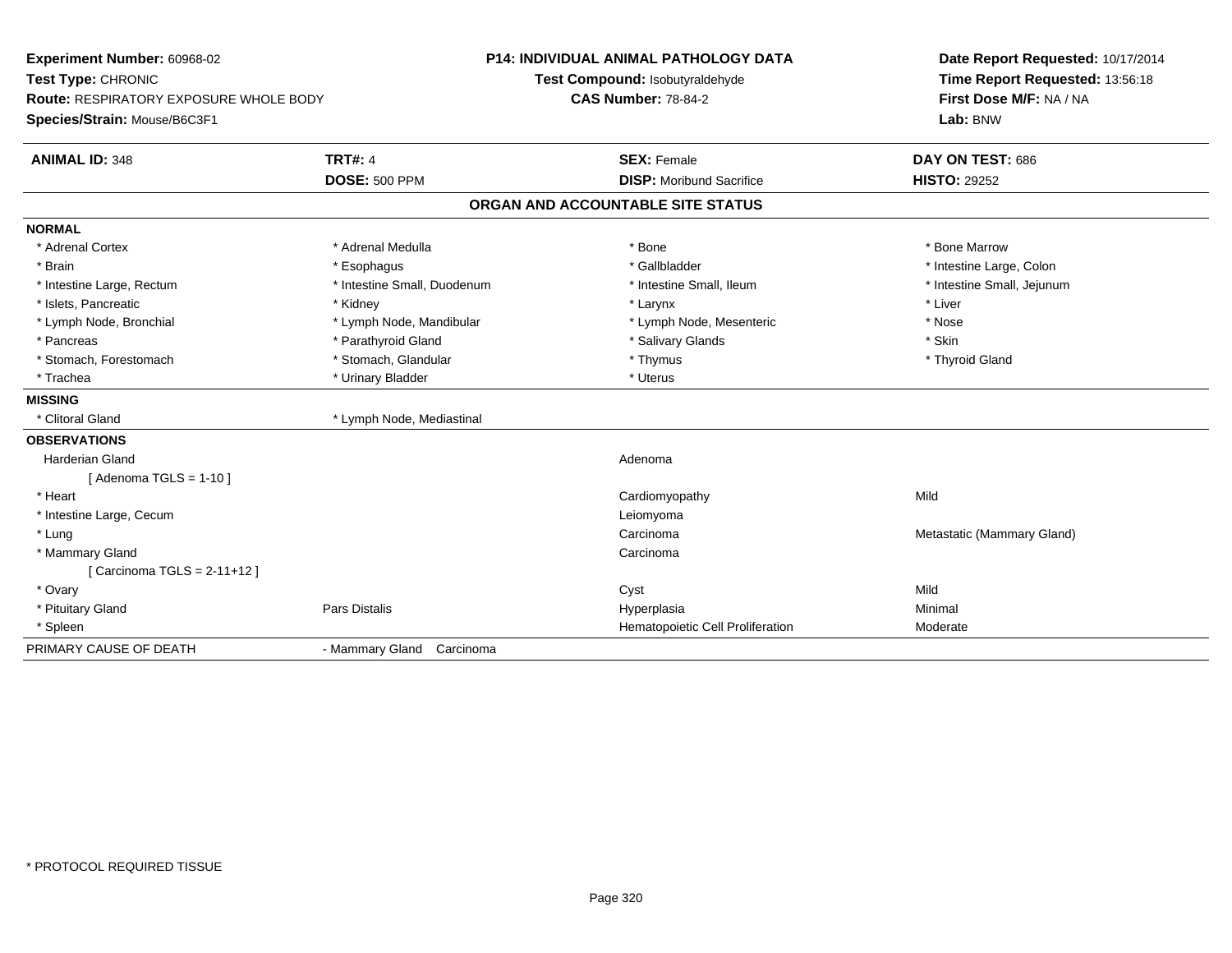| Experiment Number: 60968-02<br><b>Test Type: CHRONIC</b><br><b>Route: RESPIRATORY EXPOSURE WHOLE BODY</b> |                            | <b>P14: INDIVIDUAL ANIMAL PATHOLOGY DATA</b><br><b>Test Compound: Isobutyraldehyde</b> | Date Report Requested: 10/17/2014<br>Time Report Requested: 13:56:18<br>First Dose M/F: NA / NA |
|-----------------------------------------------------------------------------------------------------------|----------------------------|----------------------------------------------------------------------------------------|-------------------------------------------------------------------------------------------------|
|                                                                                                           |                            | <b>CAS Number: 78-84-2</b>                                                             |                                                                                                 |
| Species/Strain: Mouse/B6C3F1                                                                              |                            |                                                                                        | Lab: BNW                                                                                        |
| <b>ANIMAL ID: 349</b>                                                                                     | <b>TRT#: 4</b>             | <b>SEX: Female</b>                                                                     | DAY ON TEST: 737                                                                                |
|                                                                                                           | <b>DOSE: 500 PPM</b>       | <b>DISP: Terminal Sacrifice</b>                                                        | <b>HISTO: 29253</b>                                                                             |
|                                                                                                           |                            | ORGAN AND ACCOUNTABLE SITE STATUS                                                      |                                                                                                 |
| <b>NORMAL</b>                                                                                             |                            |                                                                                        |                                                                                                 |
| * Adrenal Cortex                                                                                          | * Bone                     | * Bone Marrow                                                                          | * Brain                                                                                         |
| * Clitoral Gland                                                                                          | * Esophagus                | * Gallbladder                                                                          | * Heart                                                                                         |
| * Intestine Large, Cecum                                                                                  | * Intestine Large, Colon   | * Intestine Large, Rectum                                                              | * Intestine Small, Duodenum                                                                     |
| * Intestine Small, Ileum                                                                                  | * Intestine Small, Jejunum | * Islets, Pancreatic                                                                   | * Kidney                                                                                        |
| * Larynx                                                                                                  | * Liver                    | * Lung                                                                                 | * Lymph Node, Bronchial                                                                         |
| * Lymph Node, Mandibular                                                                                  | * Lymph Node, Mediastinal  | * Lymph Node, Mesenteric                                                               | * Mammary Gland                                                                                 |
| * Nose                                                                                                    | * Ovary                    | * Pancreas                                                                             | * Parathyroid Gland                                                                             |
| * Pituitary Gland                                                                                         | * Salivary Glands          | * Skin                                                                                 | * Spleen                                                                                        |
| * Stomach, Forestomach                                                                                    | * Stomach, Glandular       | * Thymus                                                                               | * Thyroid Gland                                                                                 |
| * Trachea                                                                                                 | * Urinary Bladder          |                                                                                        |                                                                                                 |
| <b>OBSERVATIONS</b>                                                                                       |                            |                                                                                        |                                                                                                 |
| * Adrenal Medulla                                                                                         |                            | Pheochromocytoma Benign                                                                |                                                                                                 |
| [ Pheochromocytoma Benign TGLS = 1-8 ]                                                                    |                            |                                                                                        |                                                                                                 |
| * Uterus                                                                                                  |                            | Hydrometra                                                                             | Moderate                                                                                        |
| [Hydrometra TGLS = 1-8]                                                                                   |                            |                                                                                        |                                                                                                 |
| PRIMARY CAUSE OF DEATH                                                                                    |                            |                                                                                        |                                                                                                 |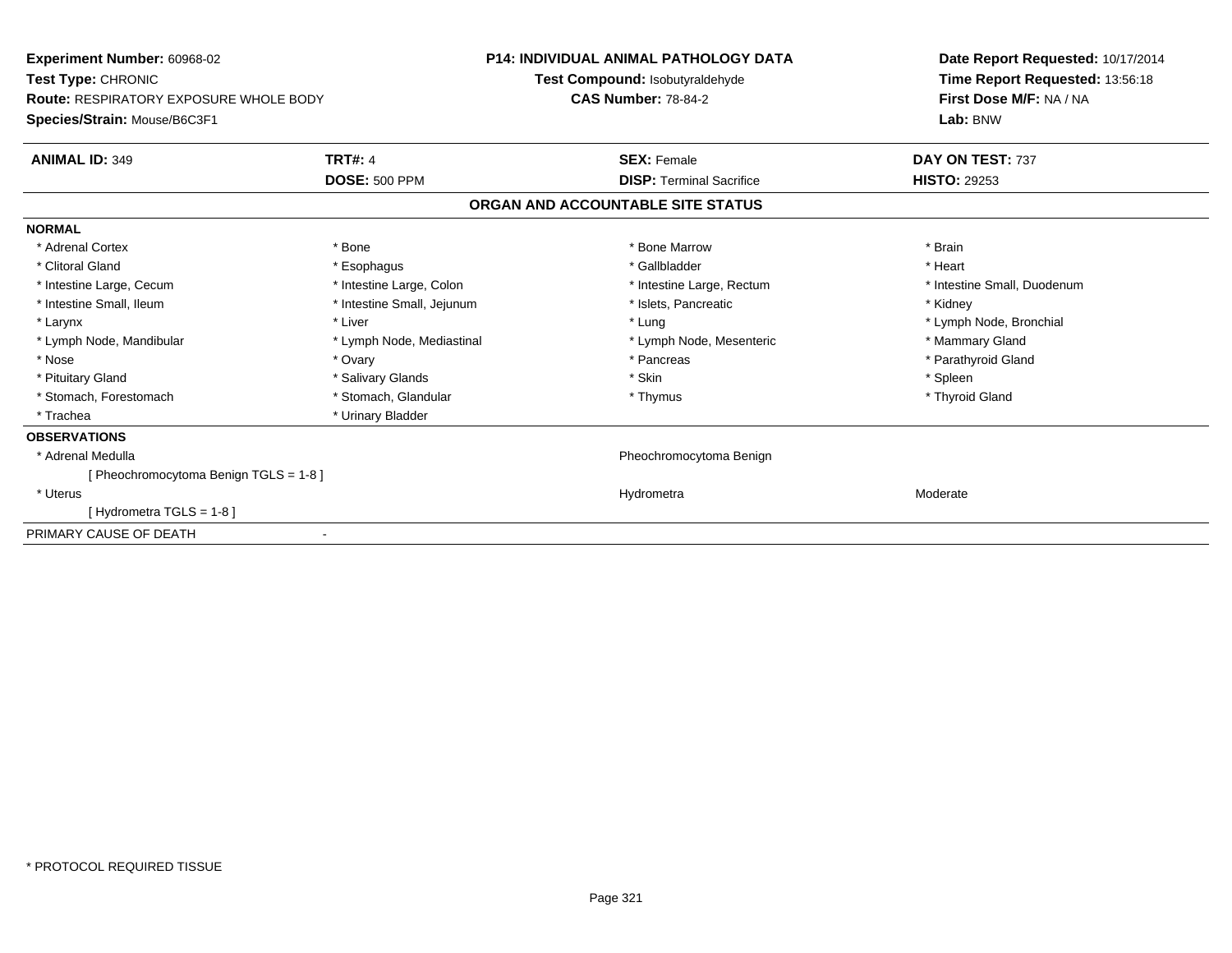| Experiment Number: 60968-02<br>Test Type: CHRONIC<br>Route: RESPIRATORY EXPOSURE WHOLE BODY<br>Species/Strain: Mouse/B6C3F1 |                           | P14: INDIVIDUAL ANIMAL PATHOLOGY DATA<br>Test Compound: Isobutyraldehyde<br><b>CAS Number: 78-84-2</b> | Date Report Requested: 10/17/2014<br>Time Report Requested: 13:56:18<br>First Dose M/F: NA / NA<br>Lab: BNW |
|-----------------------------------------------------------------------------------------------------------------------------|---------------------------|--------------------------------------------------------------------------------------------------------|-------------------------------------------------------------------------------------------------------------|
| <b>ANIMAL ID: 350</b>                                                                                                       | <b>TRT#: 4</b>            | <b>SEX: Female</b>                                                                                     | DAY ON TEST: 623                                                                                            |
|                                                                                                                             | <b>DOSE: 500 PPM</b>      | <b>DISP:</b> Moribund Sacrifice                                                                        | <b>HISTO: 29254</b>                                                                                         |
|                                                                                                                             |                           | ORGAN AND ACCOUNTABLE SITE STATUS                                                                      |                                                                                                             |
| <b>NORMAL</b>                                                                                                               |                           |                                                                                                        |                                                                                                             |
| * Adrenal Cortex                                                                                                            | * Adrenal Medulla         | * Bone                                                                                                 | * Brain                                                                                                     |
| * Esophagus                                                                                                                 | * Gallbladder             | * Heart                                                                                                | * Intestine Large, Cecum                                                                                    |
| * Intestine Large, Colon                                                                                                    | * Intestine Large, Rectum | * Intestine Small, Duodenum                                                                            | * Intestine Small, Ileum                                                                                    |
| * Intestine Small, Jejunum                                                                                                  | * Islets, Pancreatic      | * Larynx                                                                                               | * Lung                                                                                                      |
| * Lymph Node, Bronchial                                                                                                     | * Lymph Node, Mandibular  | * Lymph Node, Mediastinal                                                                              | * Lymph Node, Mesenteric                                                                                    |
| * Mammary Gland                                                                                                             | * Nose                    | * Pancreas                                                                                             | * Salivary Glands                                                                                           |
| * Stomach, Forestomach                                                                                                      | * Stomach, Glandular      | * Thymus                                                                                               | * Trachea                                                                                                   |
| * Urinary Bladder                                                                                                           | * Uterus                  |                                                                                                        |                                                                                                             |
| <b>MISSING</b>                                                                                                              |                           |                                                                                                        |                                                                                                             |
| * Clitoral Gland                                                                                                            | * Parathyroid Gland       |                                                                                                        |                                                                                                             |
| <b>OBSERVATIONS</b>                                                                                                         |                           |                                                                                                        |                                                                                                             |
| * Bone Marrow                                                                                                               |                           | Hemangiosarcoma                                                                                        |                                                                                                             |
| [Hemangiosarcoma TGLS = 1-8]                                                                                                |                           |                                                                                                        |                                                                                                             |
| * Kidney                                                                                                                    |                           | Nephropathy                                                                                            | Minimal                                                                                                     |
| * Liver                                                                                                                     |                           | Hematopoietic Cell Proliferation                                                                       | Moderate                                                                                                    |
| * Ovary                                                                                                                     |                           | Cystadenoma                                                                                            |                                                                                                             |
| * Pituitary Gland                                                                                                           | Pars Distalis             | Hyperplasia                                                                                            | Moderate                                                                                                    |
| * Skin                                                                                                                      | <b>Subcut Tiss</b>        | Hemangiosarcoma                                                                                        |                                                                                                             |
| [Hemangiosarcoma TGLS = 2-10]                                                                                               |                           |                                                                                                        |                                                                                                             |
| * Spleen                                                                                                                    |                           | Hemangiosarcoma                                                                                        |                                                                                                             |
| [Hemangiosarcoma TGLS = 1-4]                                                                                                |                           |                                                                                                        |                                                                                                             |
| * Thyroid Gland                                                                                                             | <b>Follicular Cel</b>     | Hyperplasia                                                                                            | Minimal                                                                                                     |
| PRIMARY CAUSE OF DEATH                                                                                                      | - Spleen Hemangiosarcoma  |                                                                                                        |                                                                                                             |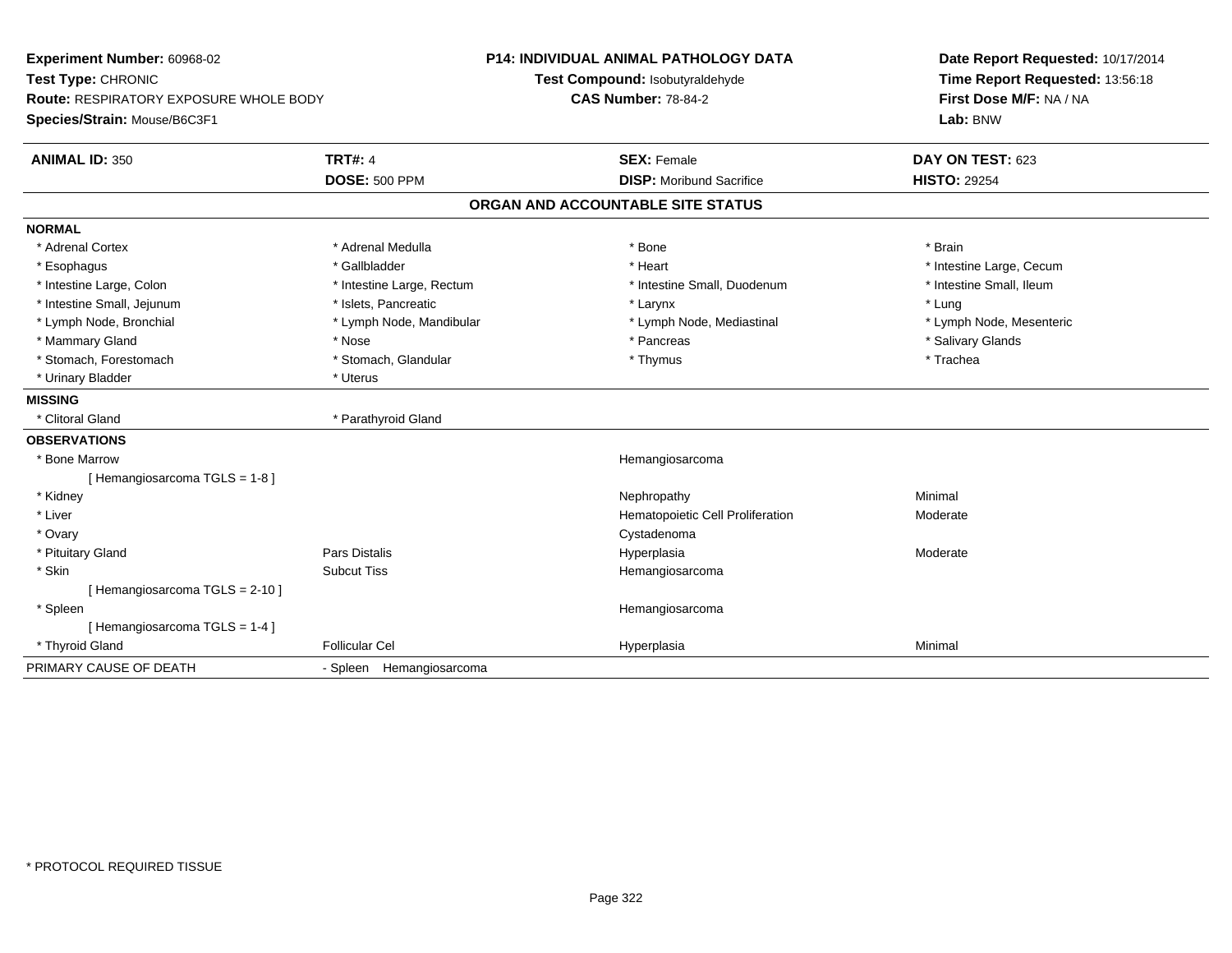| Experiment Number: 60968-02                                                        |                          | <b>P14: INDIVIDUAL ANIMAL PATHOLOGY DATA</b> | Date Report Requested: 10/17/2014 |
|------------------------------------------------------------------------------------|--------------------------|----------------------------------------------|-----------------------------------|
| Test Type: CHRONIC                                                                 |                          | Test Compound: Isobutyraldehyde              | Time Report Requested: 13:56:18   |
| Route: RESPIRATORY EXPOSURE WHOLE BODY                                             |                          | <b>CAS Number: 78-84-2</b>                   | First Dose M/F: NA / NA           |
| Species/Strain: Mouse/B6C3F1                                                       |                          |                                              | Lab: BNW                          |
| <b>ANIMAL ID: 501</b>                                                              | <b>TRT#: 6</b>           | <b>SEX: Female</b>                           | DAY ON TEST: 581                  |
|                                                                                    | <b>DOSE: 1000 PPM</b>    | <b>DISP: Natural Death</b>                   | <b>HISTO: 29105</b>               |
|                                                                                    |                          | ORGAN AND ACCOUNTABLE SITE STATUS            |                                   |
| <b>NORMAL</b>                                                                      |                          |                                              |                                   |
| * Adrenal Cortex                                                                   | * Adrenal Medulla        | * Bone                                       | * Bone Marrow                     |
| * Brain                                                                            | * Esophagus              | * Heart                                      | * Islets, Pancreatic              |
| * Kidney                                                                           | * Larynx                 | * Lung                                       | * Lymph Node, Mandibular          |
| * Lymph Node, Mediastinal                                                          | * Mammary Gland          | * Pancreas                                   | * Parathyroid Gland               |
| * Pituitary Gland                                                                  | * Salivary Glands        | * Skin                                       | * Stomach, Forestomach            |
| * Stomach, Glandular                                                               | * Thyroid Gland          | * Trachea                                    |                                   |
| <b>MISSING</b>                                                                     |                          |                                              |                                   |
| * Clitoral Gland                                                                   | * Lymph Node, Bronchial  | * Lymph Node, Mesenteric                     | * Thymus                          |
| <b>AUTO PRECLUDES DIAG.</b>                                                        |                          |                                              |                                   |
| * Gallbladder                                                                      | * Intestine Large, Cecum | * Intestine Large, Colon                     | * Intestine Large, Rectum         |
| * Intestine Small, Duodenum                                                        | * Intestine Small, Ileum | * Intestine Small, Jejunum                   |                                   |
| <b>OBSERVATIONS</b>                                                                |                          |                                              |                                   |
| * Liver                                                                            |                          | Hepatocellular Adenoma                       |                                   |
|                                                                                    |                          | Histiocytic Sarcoma                          |                                   |
| [ Hepatocellular Adenoma TGLS = 5-11 ]<br>[ Histiocytic Sarcoma TGLS = 4-4+10+11 ] |                          |                                              |                                   |
| Lymph Node                                                                         | <b>Iliac</b>             | Histiocytic Sarcoma                          |                                   |
| [Histiocytic Sarcoma TGLS = 3-12]                                                  |                          |                                              |                                   |
| * Nose                                                                             | Olfactory Epi            | Degeneration                                 | Minimal                           |
|                                                                                    |                          | Histiocytic Sarcoma                          |                                   |
| [ Histiocytic Sarcoma TGLS = 1-8+13 ]                                              |                          |                                              |                                   |
| * Ovary                                                                            |                          | Histiocytic Sarcoma                          |                                   |
| [ Histiocytic Sarcoma TGLS = 3-12 ]                                                |                          |                                              |                                   |
| * Spleen                                                                           |                          | Hematopoietic Cell Proliferation             | Marked                            |
| [ Hematopoietic Cell Proliferation TGLS = 2-4 ]                                    |                          |                                              |                                   |
| * Urinary Bladder                                                                  |                          | Histiocytic Sarcoma                          |                                   |
| [ Histiocytic Sarcoma TGLS = 2-4 ]                                                 |                          |                                              |                                   |
| * Uterus                                                                           |                          | Histiocytic Sarcoma                          |                                   |
| [Histiocytic Sarcoma TGLS = 1-8+13]                                                |                          |                                              |                                   |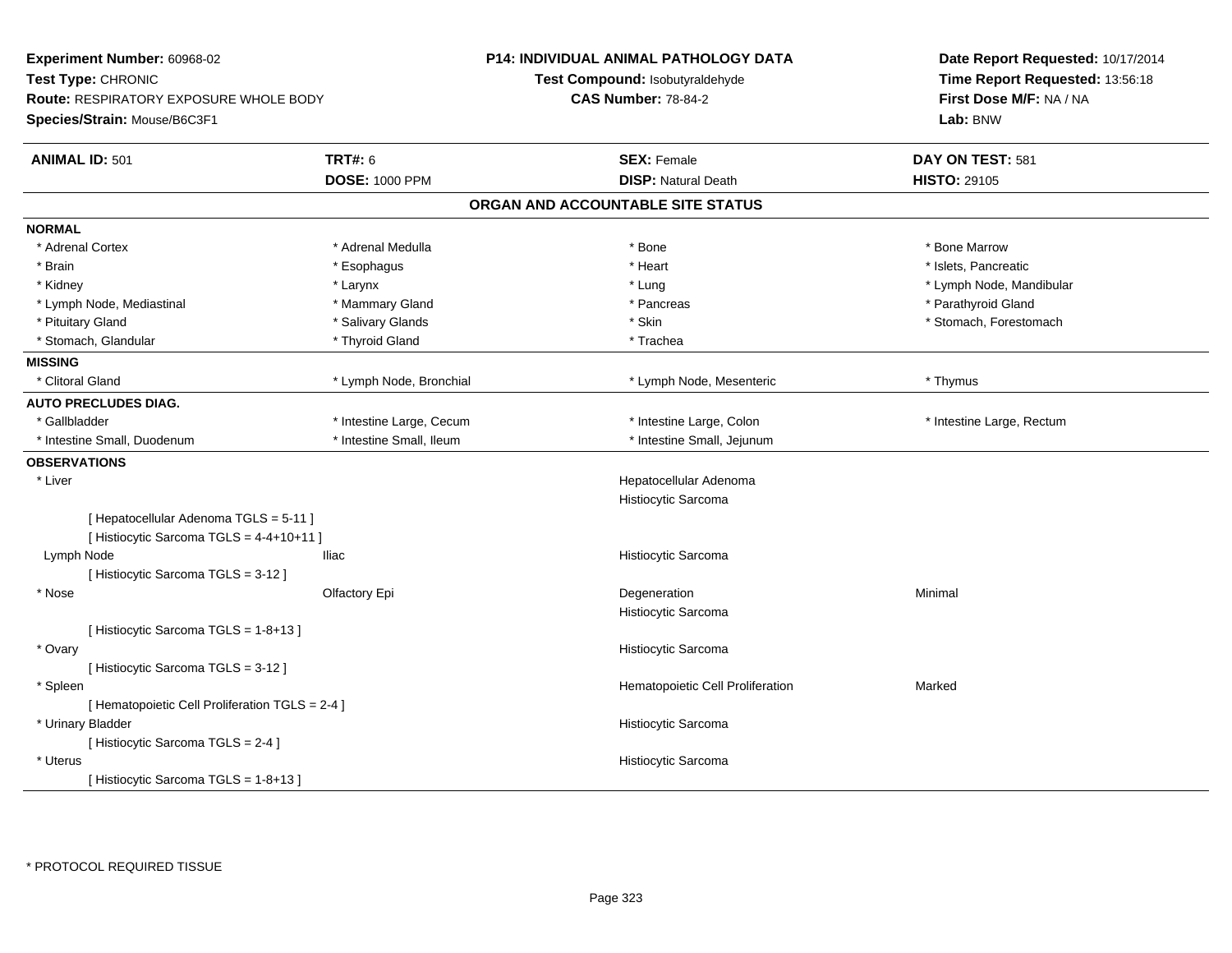| <b>Experiment Number: 60968-02</b><br><b>Test Type: CHRONIC</b><br><b>Route: RESPIRATORY EXPOSURE WHOLE BODY</b> |                              | <b>P14: INDIVIDUAL ANIMAL PATHOLOGY DATA</b> | Date Report Requested: 10/17/2014 |
|------------------------------------------------------------------------------------------------------------------|------------------------------|----------------------------------------------|-----------------------------------|
|                                                                                                                  |                              | Test Compound: Isobutyraldehyde              | Time Report Requested: 13:56:18   |
|                                                                                                                  |                              | <b>CAS Number: 78-84-2</b>                   | First Dose M/F: NA / NA           |
| Species/Strain: Mouse/B6C3F1                                                                                     |                              |                                              | Lab: BNW                          |
| <b>ANIMAL ID: 501</b>                                                                                            | <b>TRT#: 6</b>               | <b>SEX:</b> Female                           | DAY ON TEST: 581                  |
|                                                                                                                  | <b>DOSE: 1000 PPM</b>        | <b>DISP:</b> Natural Death                   | <b>HISTO: 29105</b>               |
|                                                                                                                  |                              | ORGAN AND ACCOUNTABLE SITE STATUS            |                                   |
| PRIMARY CAUSE OF DEATH                                                                                           | - Uterus Histiocytic Sarcoma |                                              |                                   |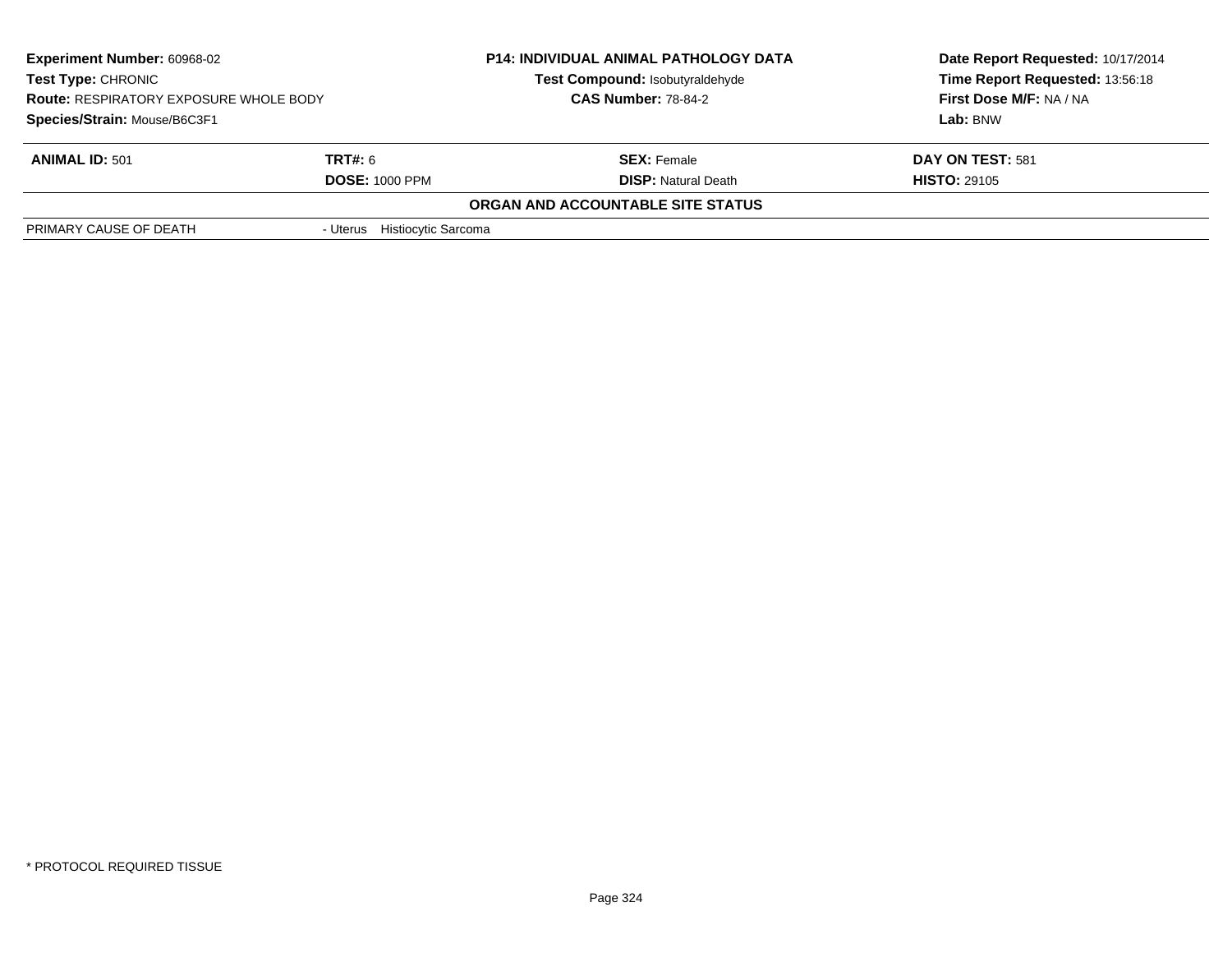| <b>Experiment Number: 60968-02</b><br><b>Test Type: CHRONIC</b><br><b>Route: RESPIRATORY EXPOSURE WHOLE BODY</b><br>Species/Strain: Mouse/B6C3F1 |                            | <b>P14: INDIVIDUAL ANIMAL PATHOLOGY DATA</b><br>Test Compound: Isobutyraldehyde | Date Report Requested: 10/17/2014<br>Time Report Requested: 13:56:18 |
|--------------------------------------------------------------------------------------------------------------------------------------------------|----------------------------|---------------------------------------------------------------------------------|----------------------------------------------------------------------|
|                                                                                                                                                  |                            | <b>CAS Number: 78-84-2</b>                                                      | First Dose M/F: NA / NA<br>Lab: BNW                                  |
| <b>ANIMAL ID: 502</b>                                                                                                                            | <b>TRT#: 6</b>             | <b>SEX: Female</b>                                                              | DAY ON TEST: 737                                                     |
|                                                                                                                                                  | <b>DOSE: 1000 PPM</b>      | <b>DISP: Terminal Sacrifice</b>                                                 | <b>HISTO: 29106</b>                                                  |
|                                                                                                                                                  |                            | ORGAN AND ACCOUNTABLE SITE STATUS                                               |                                                                      |
| <b>NORMAL</b>                                                                                                                                    |                            |                                                                                 |                                                                      |
| * Adrenal Cortex                                                                                                                                 | * Adrenal Medulla          | * Bone                                                                          | * Bone Marrow                                                        |
| * Brain                                                                                                                                          | * Clitoral Gland           | * Esophagus                                                                     | * Heart                                                              |
| * Intestine Large, Cecum                                                                                                                         | * Intestine Large, Colon   | * Intestine Large, Rectum                                                       | * Intestine Small, Duodenum                                          |
| * Intestine Small. Ileum                                                                                                                         | * Intestine Small, Jejunum | * Islets, Pancreatic                                                            | * Kidney                                                             |
| * Larynx                                                                                                                                         | * Liver                    | * Lung                                                                          | * Lymph Node, Bronchial                                              |
| * Lymph Node, Mandibular                                                                                                                         | * Lymph Node, Mesenteric   | * Mammary Gland                                                                 | * Nose                                                               |
| * Pancreas                                                                                                                                       | * Parathyroid Gland        | * Pituitary Gland                                                               | * Salivary Glands                                                    |
| * Skin                                                                                                                                           | * Spleen                   | * Stomach, Forestomach                                                          | * Stomach, Glandular                                                 |
| * Thymus                                                                                                                                         | * Thyroid Gland            | * Trachea                                                                       | * Urinary Bladder                                                    |
| * Uterus                                                                                                                                         |                            |                                                                                 |                                                                      |
| <b>MISSING</b>                                                                                                                                   |                            |                                                                                 |                                                                      |
| * Gallbladder                                                                                                                                    | * Lymph Node, Mediastinal  |                                                                                 |                                                                      |
| <b>OBSERVATIONS</b>                                                                                                                              |                            |                                                                                 |                                                                      |
| * Ovary                                                                                                                                          | <b>Bilateral</b>           | Cystadenoma                                                                     |                                                                      |
| PRIMARY CAUSE OF DEATH                                                                                                                           |                            |                                                                                 |                                                                      |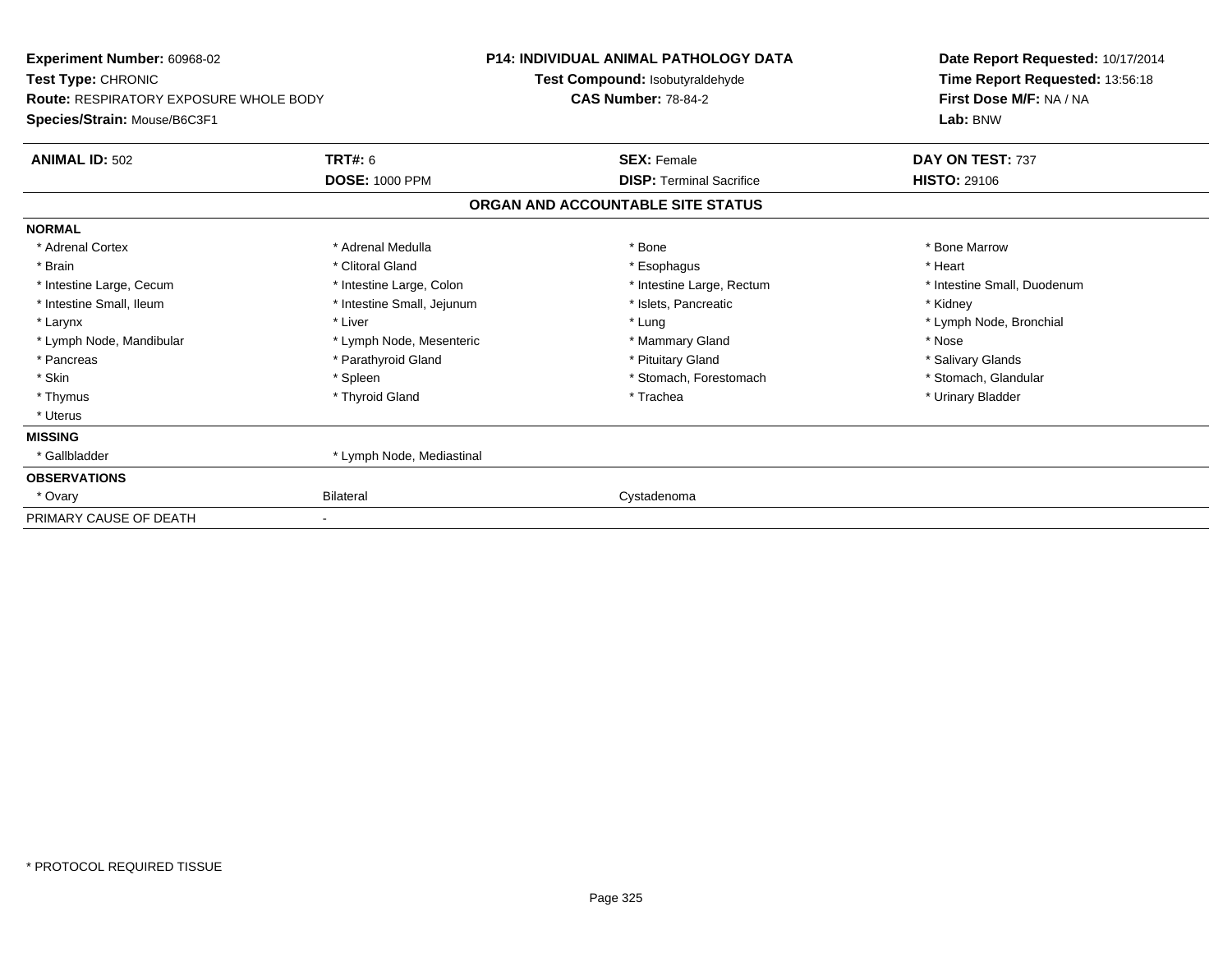| <b>Experiment Number: 60968-02</b><br>Test Type: CHRONIC<br><b>Route: RESPIRATORY EXPOSURE WHOLE BODY</b><br>Species/Strain: Mouse/B6C3F1 |                                         | <b>P14: INDIVIDUAL ANIMAL PATHOLOGY DATA</b><br>Test Compound: Isobutyraldehyde | Date Report Requested: 10/17/2014                                      |
|-------------------------------------------------------------------------------------------------------------------------------------------|-----------------------------------------|---------------------------------------------------------------------------------|------------------------------------------------------------------------|
|                                                                                                                                           |                                         | <b>CAS Number: 78-84-2</b>                                                      | Time Report Requested: 13:56:18<br>First Dose M/F: NA / NA<br>Lab: BNW |
| <b>ANIMAL ID: 503</b>                                                                                                                     | <b>TRT#: 6</b><br><b>DOSE: 1000 PPM</b> | <b>SEX: Female</b><br><b>DISP: Terminal Sacrifice</b>                           | DAY ON TEST: 736<br><b>HISTO: 29107</b>                                |
|                                                                                                                                           |                                         |                                                                                 |                                                                        |
|                                                                                                                                           |                                         | ORGAN AND ACCOUNTABLE SITE STATUS                                               |                                                                        |
| <b>NORMAL</b>                                                                                                                             |                                         |                                                                                 |                                                                        |
| * Adrenal Cortex                                                                                                                          | * Adrenal Medulla                       | * Bone                                                                          | * Bone Marrow                                                          |
| * Brain                                                                                                                                   | * Clitoral Gland                        | * Esophagus                                                                     | * Gallbladder                                                          |
| * Heart                                                                                                                                   | * Intestine Large, Cecum                | * Intestine Large, Colon                                                        | * Intestine Large, Rectum                                              |
| * Intestine Small, Duodenum                                                                                                               | * Intestine Small, Ileum                | * Intestine Small, Jejunum                                                      | * Islets. Pancreatic                                                   |
| * Larynx                                                                                                                                  | * Liver                                 | * Lung                                                                          | * Lymph Node, Bronchial                                                |
| * Lymph Node, Mediastinal                                                                                                                 | * Lymph Node, Mesenteric                | * Mammary Gland                                                                 | * Nose                                                                 |
| * Ovary                                                                                                                                   | * Pancreas                              | * Pituitary Gland                                                               | * Salivary Glands                                                      |
| * Skin                                                                                                                                    | * Stomach, Forestomach                  | * Stomach, Glandular                                                            | * Thymus                                                               |
| * Thyroid Gland                                                                                                                           | * Trachea                               | * Urinary Bladder                                                               | * Uterus                                                               |
| <b>MISSING</b>                                                                                                                            |                                         |                                                                                 |                                                                        |
| * Lymph Node, Mandibular                                                                                                                  | * Parathyroid Gland                     |                                                                                 |                                                                        |
| <b>OBSERVATIONS</b>                                                                                                                       |                                         |                                                                                 |                                                                        |
| * Kidney                                                                                                                                  |                                         | Metaplasia                                                                      | Osseous, Mild                                                          |
| * Spleen                                                                                                                                  |                                         | Hematopoietic Cell Proliferation                                                | Moderate                                                               |
| [Hematopoietic Cell Proliferation TGLS = 1-4]                                                                                             |                                         |                                                                                 |                                                                        |
| PRIMARY CAUSE OF DEATH                                                                                                                    |                                         |                                                                                 |                                                                        |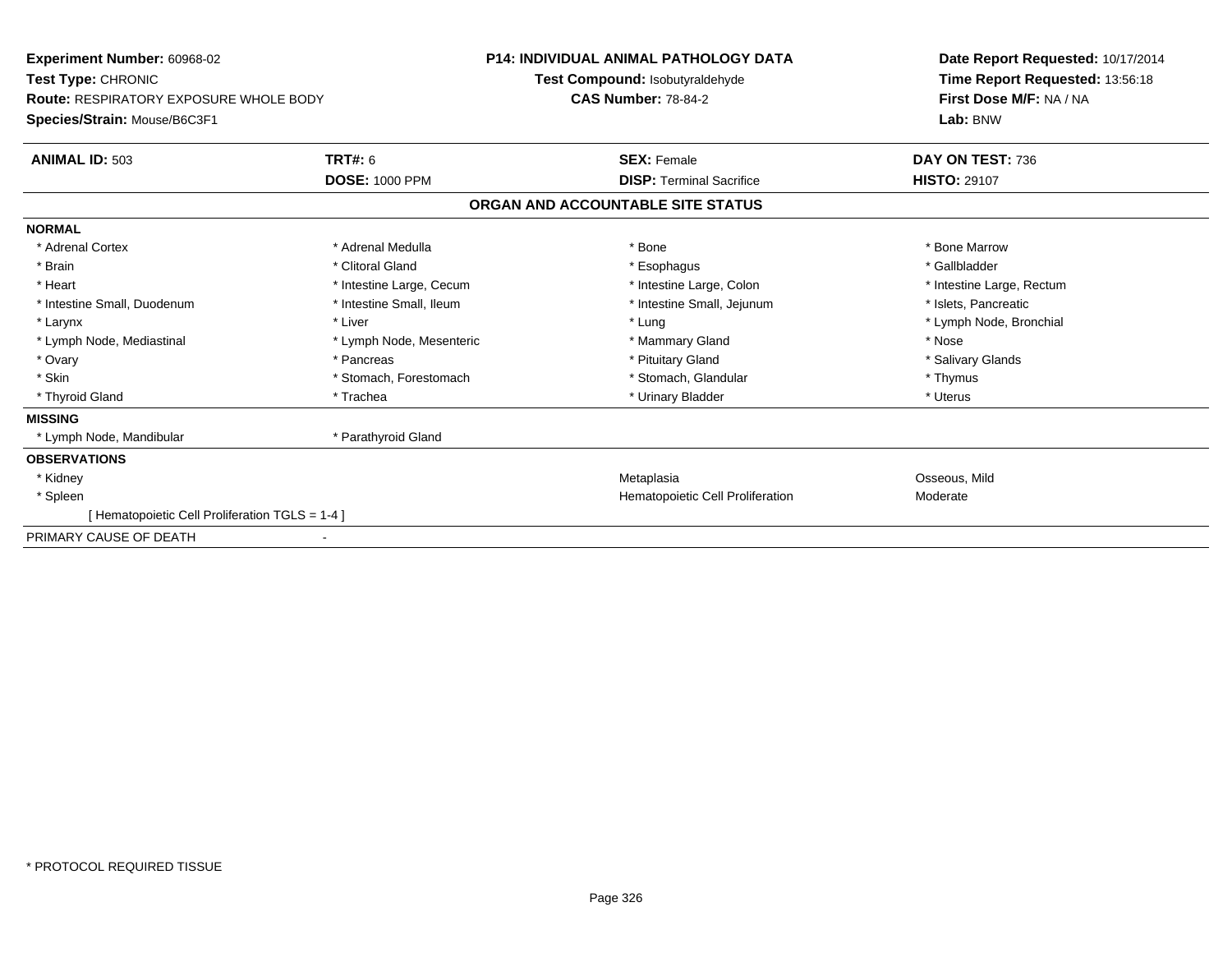| Experiment Number: 60968-02                   |                          | <b>P14: INDIVIDUAL ANIMAL PATHOLOGY DATA</b> |                                 | Date Report Requested: 10/17/2014 |
|-----------------------------------------------|--------------------------|----------------------------------------------|---------------------------------|-----------------------------------|
| Test Type: CHRONIC                            |                          | Test Compound: Isobutyraldehyde              |                                 | Time Report Requested: 13:56:18   |
| <b>Route: RESPIRATORY EXPOSURE WHOLE BODY</b> |                          | <b>CAS Number: 78-84-2</b>                   |                                 | First Dose M/F: NA / NA           |
| Species/Strain: Mouse/B6C3F1                  |                          |                                              |                                 | Lab: BNW                          |
| <b>ANIMAL ID: 504</b>                         | <b>TRT#: 6</b>           |                                              | <b>SEX: Female</b>              | DAY ON TEST: 736                  |
|                                               | <b>DOSE: 1000 PPM</b>    |                                              | <b>DISP: Terminal Sacrifice</b> | <b>HISTO: 29108</b>               |
|                                               |                          | ORGAN AND ACCOUNTABLE SITE STATUS            |                                 |                                   |
| <b>NORMAL</b>                                 |                          |                                              |                                 |                                   |
| * Adrenal Cortex                              | * Adrenal Medulla        |                                              | * Bone                          | * Bone Marrow                     |
| * Brain                                       | * Clitoral Gland         |                                              | * Esophagus                     | * Gallbladder                     |
| * Heart                                       | * Intestine Large, Cecum |                                              | * Intestine Large, Colon        | * Intestine Large, Rectum         |
| * Intestine Small, Duodenum                   | * Intestine Small, Ileum |                                              | * Intestine Small, Jejunum      | * Islets, Pancreatic              |
| * Larynx                                      | * Lymph Node, Mandibular |                                              | * Lymph Node, Mediastinal       | * Lymph Node, Mesenteric          |
| * Mammary Gland                               | * Nose                   |                                              | * Ovary                         | * Pancreas                        |
| * Parathyroid Gland                           | * Salivary Glands        |                                              | * Skin                          | * Spleen                          |
| * Stomach, Forestomach                        | * Stomach, Glandular     |                                              | * Thymus                        | * Trachea                         |
| * Urinary Bladder                             | * Uterus                 |                                              |                                 |                                   |
| <b>MISSING</b>                                |                          |                                              |                                 |                                   |
| * Lymph Node, Bronchial                       |                          |                                              |                                 |                                   |
| <b>OBSERVATIONS</b>                           |                          |                                              |                                 |                                   |
| * Kidney                                      |                          |                                              | Nephropathy                     | Minimal                           |
| * Liver                                       |                          |                                              | <b>Eosinophilic Focus</b>       |                                   |
| Eosinophilic Focus TGLS = 1-4 ]               |                          |                                              |                                 |                                   |
| * Lung                                        | Alveolus                 |                                              | <b>Infiltration Cellular</b>    | Histiocyte, Minimal               |
| * Pituitary Gland                             | Pars Distalis            |                                              | Hyperplasia                     | Minimal                           |
| * Thyroid Gland                               | <b>Follicular Cel</b>    |                                              | Hyperplasia                     | Mild                              |
| Ureter                                        | <b>Transit Epithe</b>    |                                              | Papilloma                       |                                   |
| PRIMARY CAUSE OF DEATH                        |                          |                                              |                                 |                                   |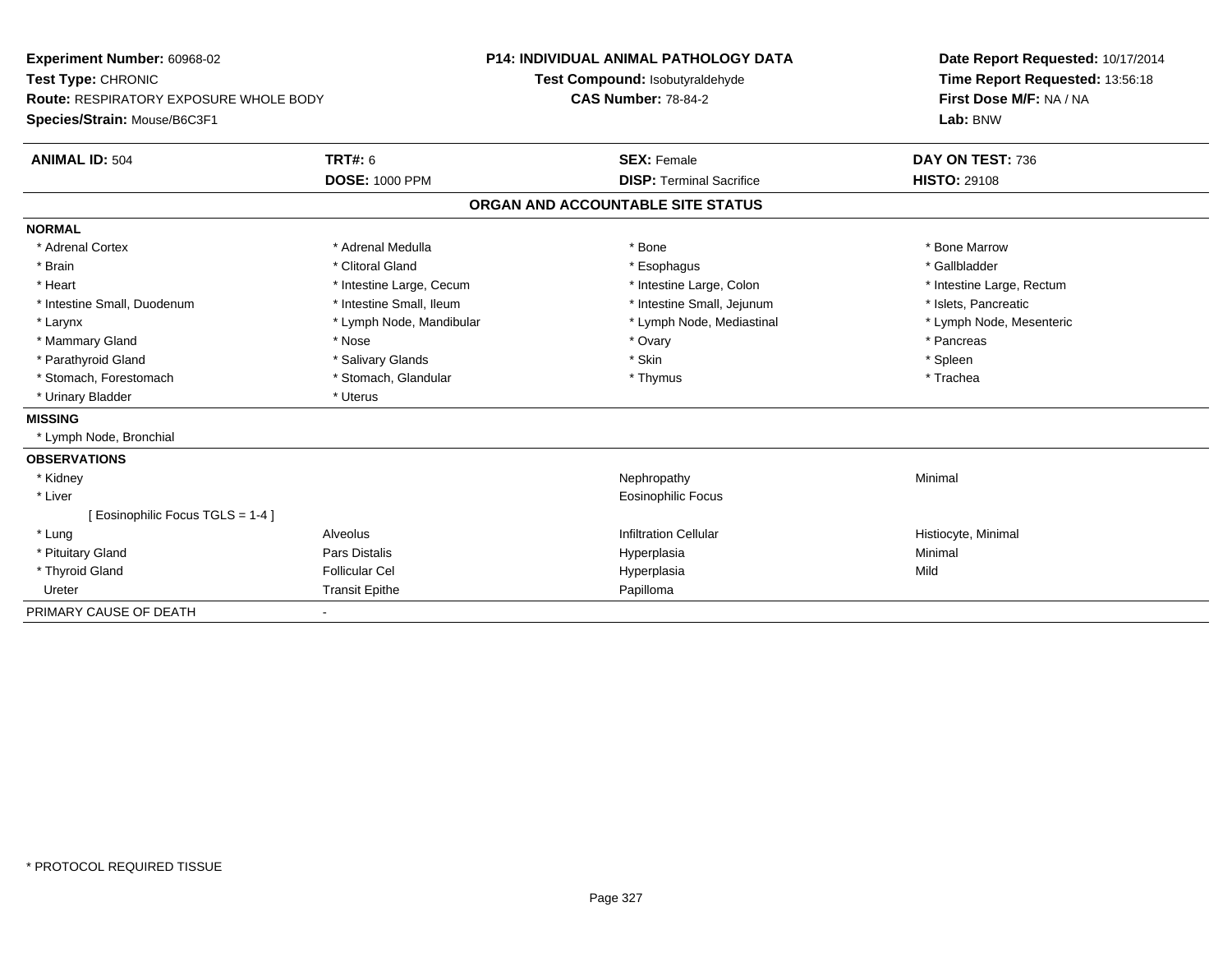| Experiment Number: 60968-02                 |                          | <b>P14: INDIVIDUAL ANIMAL PATHOLOGY DATA</b> |                                 | Date Report Requested: 10/17/2014 |
|---------------------------------------------|--------------------------|----------------------------------------------|---------------------------------|-----------------------------------|
| Test Type: CHRONIC                          |                          | Test Compound: Isobutyraldehyde              |                                 | Time Report Requested: 13:56:18   |
| Route: RESPIRATORY EXPOSURE WHOLE BODY      |                          | <b>CAS Number: 78-84-2</b>                   |                                 | First Dose M/F: NA / NA           |
| Species/Strain: Mouse/B6C3F1                |                          |                                              |                                 | Lab: BNW                          |
| <b>ANIMAL ID: 505</b>                       | <b>TRT#: 6</b>           | <b>SEX: Female</b>                           |                                 | DAY ON TEST: 736                  |
|                                             | <b>DOSE: 1000 PPM</b>    |                                              | <b>DISP: Terminal Sacrifice</b> | <b>HISTO: 29109</b>               |
|                                             |                          | ORGAN AND ACCOUNTABLE SITE STATUS            |                                 |                                   |
| <b>NORMAL</b>                               |                          |                                              |                                 |                                   |
| * Adrenal Cortex                            | * Adrenal Medulla        | * Bone                                       |                                 | * Bone Marrow                     |
| * Brain                                     | * Clitoral Gland         | * Esophagus                                  |                                 | * Gallbladder                     |
| * Heart                                     | * Intestine Large, Cecum |                                              | * Intestine Large, Colon        | * Intestine Large, Rectum         |
| * Intestine Small, Duodenum                 | * Intestine Small, Ileum |                                              | * Intestine Small, Jejunum      | * Islets, Pancreatic              |
| * Larynx                                    | * Lung                   |                                              | * Lymph Node, Bronchial         | * Lymph Node, Mandibular          |
| * Lymph Node, Mediastinal                   | * Lymph Node, Mesenteric |                                              | * Mammary Gland                 | * Ovary                           |
| * Pancreas                                  | * Parathyroid Gland      |                                              | * Salivary Glands               | * Skin                            |
| * Spleen                                    | * Stomach, Forestomach   |                                              | * Stomach, Glandular            | * Trachea                         |
| * Urinary Bladder                           |                          |                                              |                                 |                                   |
| <b>MISSING</b>                              |                          |                                              |                                 |                                   |
| * Thymus                                    |                          |                                              |                                 |                                   |
| <b>OBSERVATIONS</b>                         |                          |                                              |                                 |                                   |
| * Kidney                                    |                          | Nephropathy                                  |                                 | Minimal                           |
| * Liver                                     |                          |                                              | <b>Eosinophilic Focus</b>       |                                   |
|                                             |                          |                                              | Hepatocellular Adenoma          | Multiple                          |
| [ Hepatocellular Adenoma TGLS = 2,3-11+10 ] |                          |                                              |                                 |                                   |
| * Nose                                      | Olfactory Epi            | Degeneration                                 |                                 | Minimal                           |
| * Pituitary Gland                           | Pars Distalis            | Adenoma                                      |                                 |                                   |
| * Thyroid Gland                             | <b>Follicular Cel</b>    | Hyperplasia                                  |                                 | Minimal                           |
| * Uterus                                    |                          | Hydrometra                                   |                                 | Moderate                          |
| [Hydrometra TGLS = 1-8]                     |                          |                                              |                                 |                                   |
| PRIMARY CAUSE OF DEATH<br>$\blacksquare$    |                          |                                              |                                 |                                   |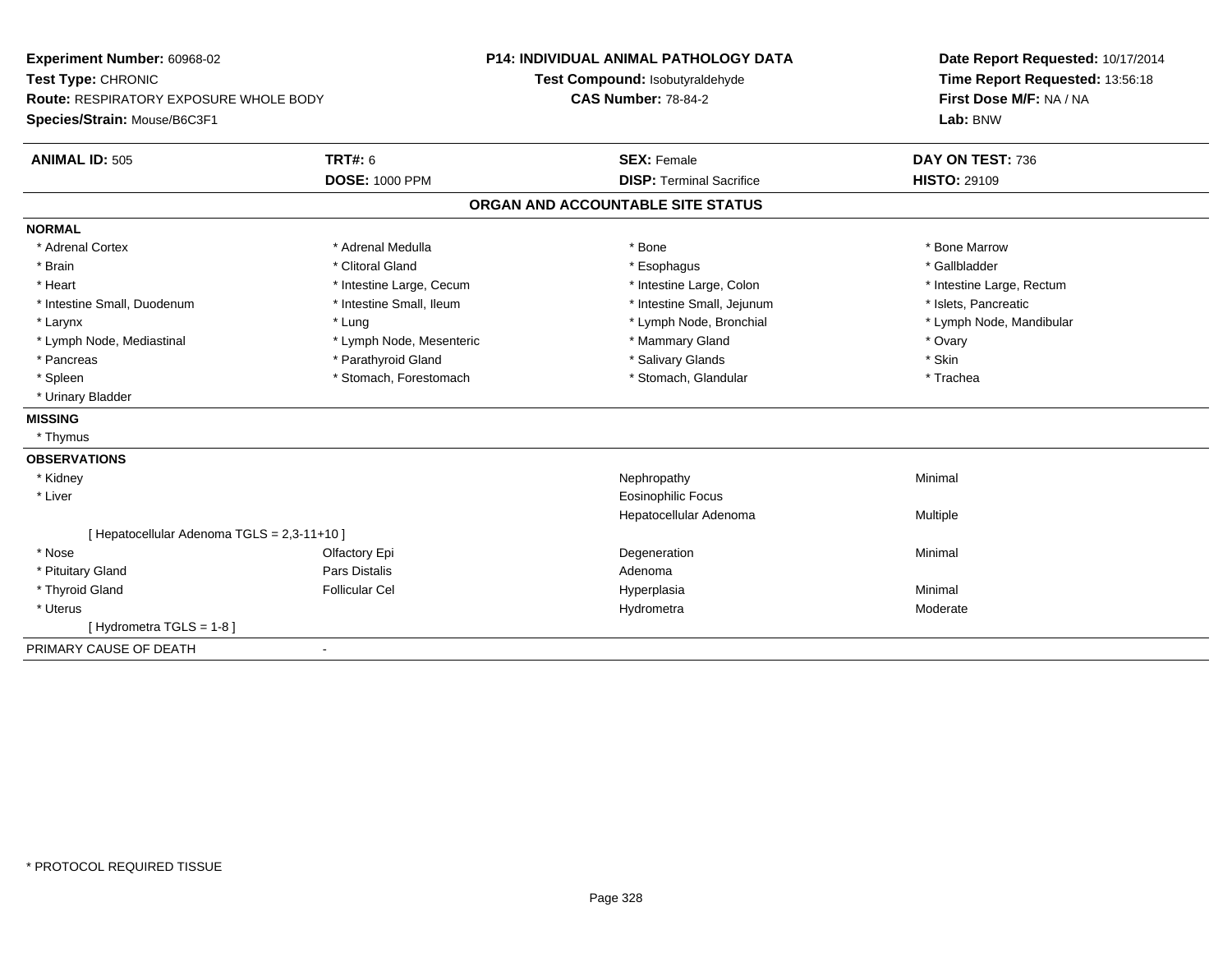| Experiment Number: 60968-02            |                                         | P14: INDIVIDUAL ANIMAL PATHOLOGY DATA | Date Report Requested: 10/17/2014 |
|----------------------------------------|-----------------------------------------|---------------------------------------|-----------------------------------|
| Test Type: CHRONIC                     |                                         | Test Compound: Isobutyraldehyde       | Time Report Requested: 13:56:18   |
| Route: RESPIRATORY EXPOSURE WHOLE BODY |                                         | <b>CAS Number: 78-84-2</b>            | First Dose M/F: NA / NA           |
| Species/Strain: Mouse/B6C3F1           |                                         |                                       | Lab: BNW                          |
| <b>ANIMAL ID: 506</b>                  | <b>TRT#: 6</b>                          | <b>SEX: Female</b>                    | DAY ON TEST: 665                  |
|                                        | <b>DOSE: 1000 PPM</b>                   | <b>DISP:</b> Moribund Sacrifice       | <b>HISTO: 29110</b>               |
|                                        |                                         | ORGAN AND ACCOUNTABLE SITE STATUS     |                                   |
| <b>NORMAL</b>                          |                                         |                                       |                                   |
| * Adrenal Cortex                       | * Adrenal Medulla                       | * Bone                                | * Bone Marrow                     |
| * Brain                                | * Esophagus                             | * Gallbladder                         | * Heart                           |
| * Intestine Large, Cecum               | * Intestine Large, Colon                | * Intestine Large, Rectum             | * Intestine Small, Duodenum       |
| * Intestine Small, Ileum               | * Intestine Small, Jejunum              | * Islets, Pancreatic                  | * Kidney                          |
| * Larynx                               | * Lung                                  | * Lymph Node, Mandibular              | * Lymph Node, Mediastinal         |
| * Lymph Node, Mesenteric               | * Pancreas                              | * Parathyroid Gland                   | * Salivary Glands                 |
| * Skin                                 | * Spleen                                | * Stomach, Forestomach                | * Stomach, Glandular              |
| * Trachea                              | * Urinary Bladder                       | * Uterus                              |                                   |
| <b>MISSING</b>                         |                                         |                                       |                                   |
| * Clitoral Gland                       | * Lymph Node, Bronchial                 | * Thymus                              |                                   |
| <b>OBSERVATIONS</b>                    |                                         |                                       |                                   |
| * Liver                                |                                         | Cyst                                  | Mild                              |
| [ Cyst TGLS = 4-11 ]                   |                                         |                                       |                                   |
| * Mammary Gland                        |                                         | Carcinoma                             |                                   |
| [Carcinoma TGLS = $4-11$ ]             |                                         |                                       |                                   |
| * Nose                                 | Olfactory Epi                           | Degeneration                          | Hyaline, Mild                     |
| * Ovary                                |                                         | Cyst                                  | Mild                              |
| * Pituitary Gland                      | Pars Intermed                           | Adenoma                               |                                   |
| [Adenoma TGLS = $3-1+8$ ]              |                                         |                                       |                                   |
| * Thyroid Gland                        | <b>Follicular Cel</b>                   | Hyperplasia                           | Minimal                           |
| Tongue                                 |                                         | Squamous Cell Carcinoma               |                                   |
| [Squamous Cell Carcinoma TGLS = 2-10]  |                                         |                                       |                                   |
| PRIMARY CAUSE OF DEATH                 | - Pituitary Gland Pars Intermed Adenoma |                                       |                                   |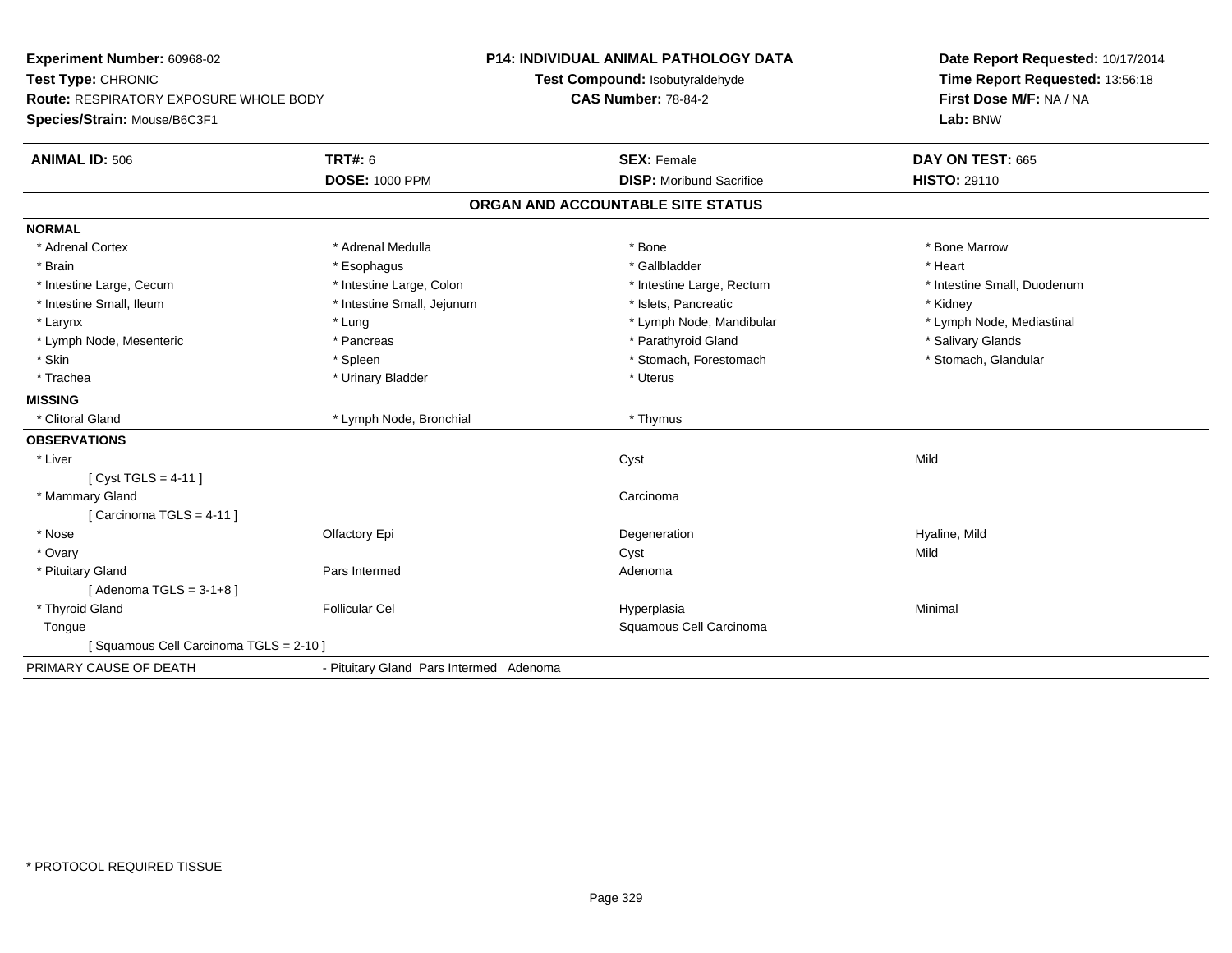| Experiment Number: 60968-02<br>Test Type: CHRONIC<br><b>Route: RESPIRATORY EXPOSURE WHOLE BODY</b><br>Species/Strain: Mouse/B6C3F1 |                             | P14: INDIVIDUAL ANIMAL PATHOLOGY DATA<br>Test Compound: Isobutyraldehyde<br><b>CAS Number: 78-84-2</b> | Date Report Requested: 10/17/2014<br>Time Report Requested: 13:56:18<br>First Dose M/F: NA / NA<br>Lab: BNW |
|------------------------------------------------------------------------------------------------------------------------------------|-----------------------------|--------------------------------------------------------------------------------------------------------|-------------------------------------------------------------------------------------------------------------|
| <b>ANIMAL ID: 507</b>                                                                                                              | TRT#: 6                     | <b>SEX: Female</b>                                                                                     | DAY ON TEST: 611                                                                                            |
|                                                                                                                                    | <b>DOSE: 1000 PPM</b>       | <b>DISP: Natural Death</b>                                                                             | <b>HISTO: 29111</b>                                                                                         |
|                                                                                                                                    |                             | ORGAN AND ACCOUNTABLE SITE STATUS                                                                      |                                                                                                             |
| <b>NORMAL</b>                                                                                                                      |                             |                                                                                                        |                                                                                                             |
| * Adrenal Cortex                                                                                                                   | * Adrenal Medulla           | * Bone                                                                                                 | * Bone Marrow                                                                                               |
| * Brain                                                                                                                            | * Clitoral Gland            | * Esophagus                                                                                            | * Heart                                                                                                     |
| * Intestine Large, Cecum                                                                                                           | * Intestine Large, Colon    | * Intestine Large, Rectum                                                                              | * Islets, Pancreatic                                                                                        |
| * Kidney                                                                                                                           | * Larynx                    | * Liver                                                                                                | * Lung                                                                                                      |
| * Lymph Node, Bronchial                                                                                                            | * Lymph Node, Mandibular    | * Lymph Node, Mesenteric                                                                               | * Mammary Gland                                                                                             |
| * Ovary                                                                                                                            | * Pancreas                  | * Pituitary Gland                                                                                      | * Salivary Glands                                                                                           |
| * Skin                                                                                                                             | * Spleen                    | * Stomach, Forestomach                                                                                 | * Stomach, Glandular                                                                                        |
| * Thymus                                                                                                                           | * Thyroid Gland             | * Trachea                                                                                              | * Urinary Bladder                                                                                           |
| * Uterus                                                                                                                           |                             |                                                                                                        |                                                                                                             |
| <b>MISSING</b>                                                                                                                     |                             |                                                                                                        |                                                                                                             |
| * Lymph Node, Mediastinal                                                                                                          | * Parathyroid Gland         |                                                                                                        |                                                                                                             |
| <b>AUTO PRECLUDES DIAG.</b>                                                                                                        |                             |                                                                                                        |                                                                                                             |
| * Gallbladder                                                                                                                      | * Intestine Small. Duodenum | * Intestine Small, Ileum                                                                               | * Intestine Small, Jejunum                                                                                  |
| <b>OBSERVATIONS</b>                                                                                                                |                             |                                                                                                        |                                                                                                             |
| * Nose                                                                                                                             | Olfactory Epi               | <b>Necrosis</b>                                                                                        | Marked                                                                                                      |
|                                                                                                                                    | <b>Respirat Epith</b>       | <b>Necrosis</b>                                                                                        | Mild                                                                                                        |
| PRIMARY CAUSE OF DEATH                                                                                                             | - UNCERTAIN                 |                                                                                                        |                                                                                                             |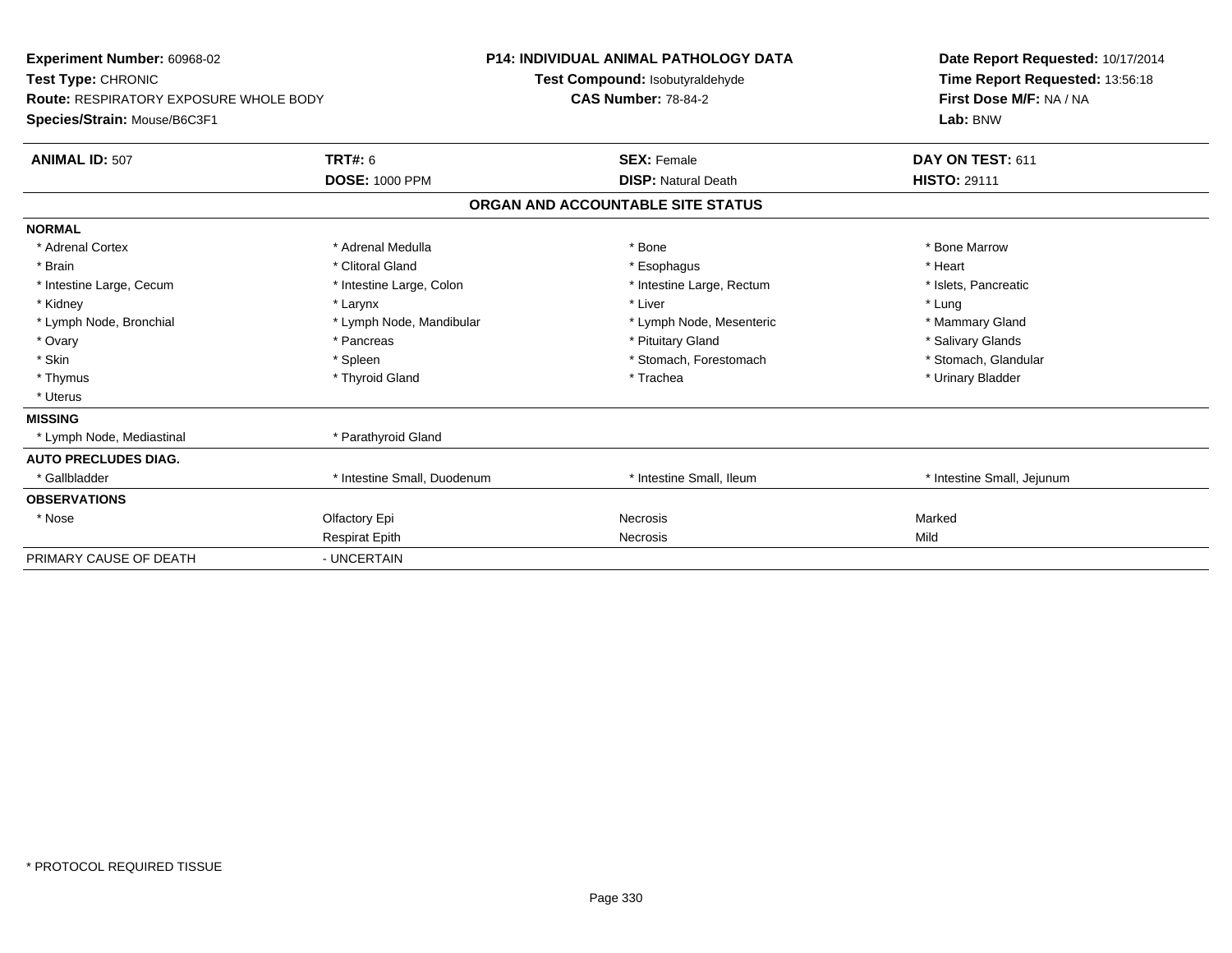| Experiment Number: 60968-02            |                            | <b>P14: INDIVIDUAL ANIMAL PATHOLOGY DATA</b> | Date Report Requested: 10/17/2014 |
|----------------------------------------|----------------------------|----------------------------------------------|-----------------------------------|
| Test Type: CHRONIC                     |                            | Test Compound: Isobutyraldehyde              | Time Report Requested: 13:56:18   |
| Route: RESPIRATORY EXPOSURE WHOLE BODY |                            | <b>CAS Number: 78-84-2</b>                   | First Dose M/F: NA / NA           |
| Species/Strain: Mouse/B6C3F1           |                            |                                              | Lab: BNW                          |
| <b>ANIMAL ID: 508</b>                  | <b>TRT#: 6</b>             | <b>SEX: Female</b>                           | DAY ON TEST: 577                  |
|                                        | <b>DOSE: 1000 PPM</b>      | <b>DISP:</b> Moribund Sacrifice              | <b>HISTO: 29112</b>               |
|                                        |                            | ORGAN AND ACCOUNTABLE SITE STATUS            |                                   |
| <b>NORMAL</b>                          |                            |                                              |                                   |
| * Adrenal Cortex                       | * Adrenal Medulla          | * Bone                                       | * Bone Marrow                     |
| * Brain                                | * Clitoral Gland           | * Esophagus                                  | * Heart                           |
| * Intestine Large, Cecum               | * Intestine Large, Colon   | * Intestine Large, Rectum                    | * Intestine Small, Duodenum       |
| * Intestine Small, Ileum               | * Intestine Small, Jejunum | * Islets, Pancreatic                         | * Larynx                          |
| * Lung                                 | * Lymph Node, Bronchial    | * Lymph Node, Mandibular                     | * Lymph Node, Mesenteric          |
| * Mammary Gland                        | * Ovary                    | * Pancreas                                   | * Parathyroid Gland               |
| * Pituitary Gland                      | * Salivary Glands          | * Skin                                       | * Spleen                          |
| * Stomach, Forestomach                 | * Stomach, Glandular       | * Thymus                                     | * Trachea                         |
| * Urinary Bladder                      |                            |                                              |                                   |
| <b>MISSING</b>                         |                            |                                              |                                   |
| * Gallbladder                          | * Lymph Node, Mediastinal  |                                              |                                   |
| <b>OBSERVATIONS</b>                    |                            |                                              |                                   |
| * Kidney                               |                            | Mineralization                               | Mild                              |
|                                        | <b>Renal Tubule</b>        | <b>Necrosis</b>                              | Moderate                          |
| [ Necrosis TGLS = $3-5$ ]              |                            |                                              |                                   |
| * Liver                                | Centrilobular              | Necrosis                                     | Moderate                          |
| [ Necrosis TGLS = $5-4$ ]              |                            |                                              |                                   |
| * Nose                                 | Olfactory Epi              | Degeneration                                 | Minimal                           |
| * Thyroid Gland                        | <b>Follicular Cel</b>      | Hyperplasia                                  | Minimal                           |
| * Uterus                               |                            | Hemorrhage                                   | Marked                            |
| [Hemorrhage TGLS = 2-8]                |                            |                                              |                                   |
| PRIMARY CAUSE OF DEATH                 | - Uterus Hemorrhage        |                                              |                                   |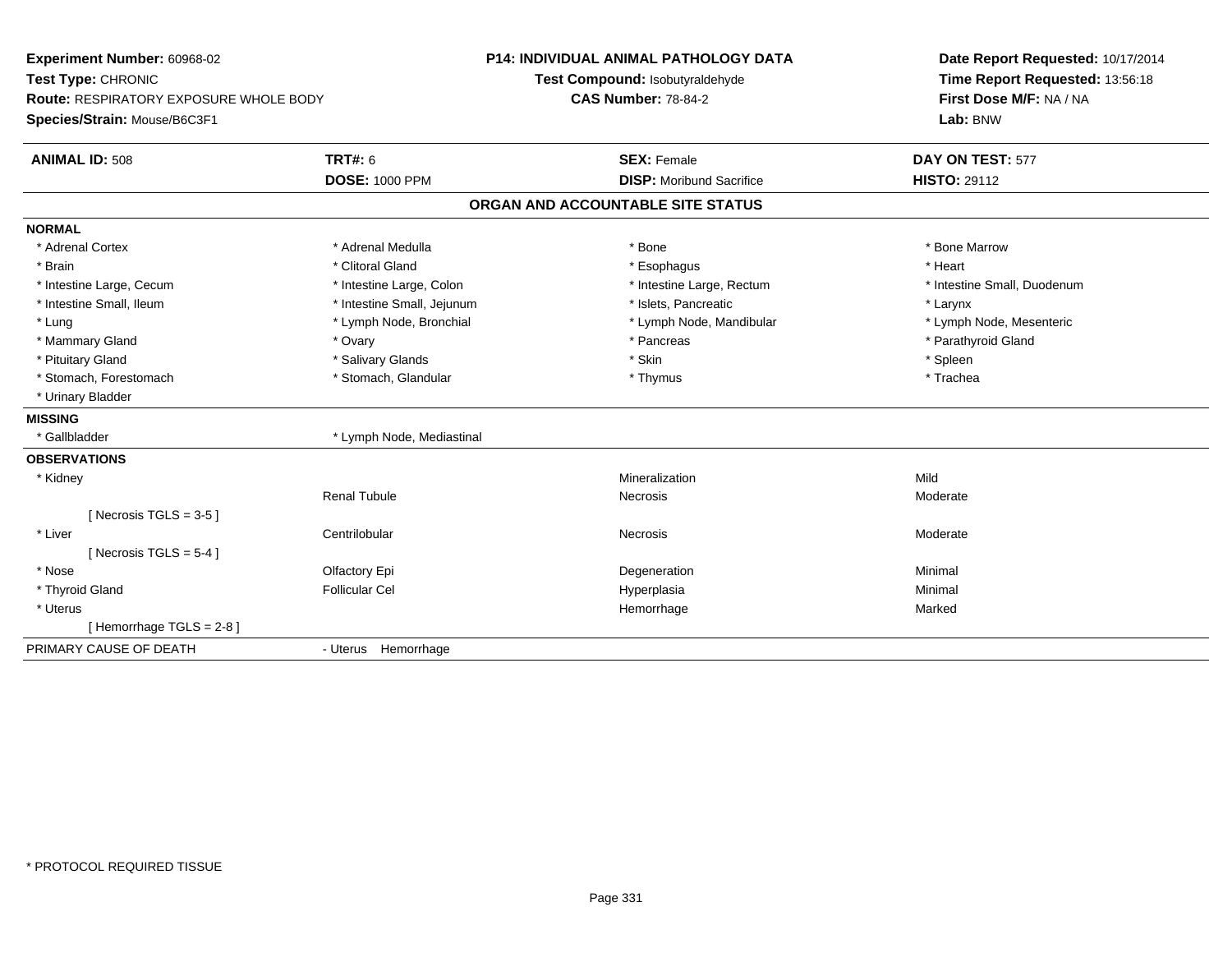| Experiment Number: 60968-02<br>Test Type: CHRONIC<br>Route: RESPIRATORY EXPOSURE WHOLE BODY<br>Species/Strain: Mouse/B6C3F1 |                                        | <b>P14: INDIVIDUAL ANIMAL PATHOLOGY DATA</b><br>Test Compound: Isobutyraldehyde<br><b>CAS Number: 78-84-2</b> | Date Report Requested: 10/17/2014<br>Time Report Requested: 13:56:18<br>First Dose M/F: NA / NA<br>Lab: BNW |
|-----------------------------------------------------------------------------------------------------------------------------|----------------------------------------|---------------------------------------------------------------------------------------------------------------|-------------------------------------------------------------------------------------------------------------|
| <b>ANIMAL ID: 509</b>                                                                                                       | <b>TRT#: 6</b>                         | <b>SEX: Female</b>                                                                                            | DAY ON TEST: 674                                                                                            |
|                                                                                                                             | <b>DOSE: 1000 PPM</b>                  | <b>DISP:</b> Moribund Sacrifice                                                                               | <b>HISTO: 29113</b>                                                                                         |
|                                                                                                                             |                                        | ORGAN AND ACCOUNTABLE SITE STATUS                                                                             |                                                                                                             |
| <b>NORMAL</b>                                                                                                               |                                        |                                                                                                               |                                                                                                             |
| * Adrenal Medulla                                                                                                           | * Bone                                 | * Bone Marrow                                                                                                 | * Brain                                                                                                     |
| * Clitoral Gland                                                                                                            | * Esophagus                            | * Gallbladder                                                                                                 | * Heart                                                                                                     |
| * Intestine Large, Cecum                                                                                                    | * Intestine Large, Colon               | * Intestine Large, Rectum                                                                                     | * Intestine Small, Duodenum                                                                                 |
| * Intestine Small, Ileum                                                                                                    | * Intestine Small, Jejunum             | * Islets, Pancreatic                                                                                          | * Kidney                                                                                                    |
| * Larynx                                                                                                                    | * Lymph Node, Bronchial                | * Lymph Node, Mediastinal                                                                                     | * Lymph Node, Mesenteric                                                                                    |
| * Mammary Gland                                                                                                             | * Ovary                                | * Parathyroid Gland                                                                                           | * Salivary Glands                                                                                           |
| * Stomach, Glandular                                                                                                        | * Thymus                               | * Trachea                                                                                                     | * Urinary Bladder                                                                                           |
| * Uterus                                                                                                                    |                                        |                                                                                                               |                                                                                                             |
| <b>MISSING</b>                                                                                                              |                                        |                                                                                                               |                                                                                                             |
| * Lymph Node, Mandibular                                                                                                    |                                        |                                                                                                               |                                                                                                             |
| <b>OBSERVATIONS</b>                                                                                                         |                                        |                                                                                                               |                                                                                                             |
| * Adrenal Cortex                                                                                                            |                                        | Histiocytic Sarcoma                                                                                           |                                                                                                             |
| * Kidney                                                                                                                    |                                        |                                                                                                               |                                                                                                             |
| Note: Kidneys were pale due to anemia secondary to widespread neoplasia.                                                    |                                        |                                                                                                               |                                                                                                             |
| $*$ Liver                                                                                                                   | Centrilobular                          | <b>Necrosis</b>                                                                                               | Minimal                                                                                                     |
| * Lung                                                                                                                      |                                        | Histiocytic Sarcoma                                                                                           |                                                                                                             |
| [ Histiocytic Sarcoma TGLS = 2,3-3 ]                                                                                        |                                        |                                                                                                               |                                                                                                             |
| Mesentery                                                                                                                   |                                        | Histiocytic Sarcoma                                                                                           |                                                                                                             |
| [ Histiocytic Sarcoma TGLS = 6-10 ]                                                                                         |                                        |                                                                                                               |                                                                                                             |
| * Nose                                                                                                                      | Olfactory Epi                          | Degeneration                                                                                                  | Minimal                                                                                                     |
| * Pancreas                                                                                                                  |                                        | Histiocytic Sarcoma                                                                                           |                                                                                                             |
| [ Histiocytic Sarcoma TGLS = 5-4 ]                                                                                          |                                        |                                                                                                               |                                                                                                             |
| * Pituitary Gland                                                                                                           | Pars Distalis                          | Adenoma                                                                                                       |                                                                                                             |
| * Skin                                                                                                                      | <b>Subcut Tiss</b>                     | Histiocytic Sarcoma                                                                                           |                                                                                                             |
| [Histiocytic Sarcoma TGLS = 1-11+12]                                                                                        |                                        |                                                                                                               |                                                                                                             |
| * Spleen                                                                                                                    |                                        | Hematopoietic Cell Proliferation                                                                              | Moderate                                                                                                    |
| * Stomach, Forestomach                                                                                                      |                                        | Histiocytic Sarcoma                                                                                           |                                                                                                             |
| * Thyroid Gland                                                                                                             | <b>Follicular Cel</b>                  | Hyperplasia                                                                                                   | Minimal                                                                                                     |
| PRIMARY CAUSE OF DEATH                                                                                                      | - Skin Subcut Tiss Histiocytic Sarcoma |                                                                                                               |                                                                                                             |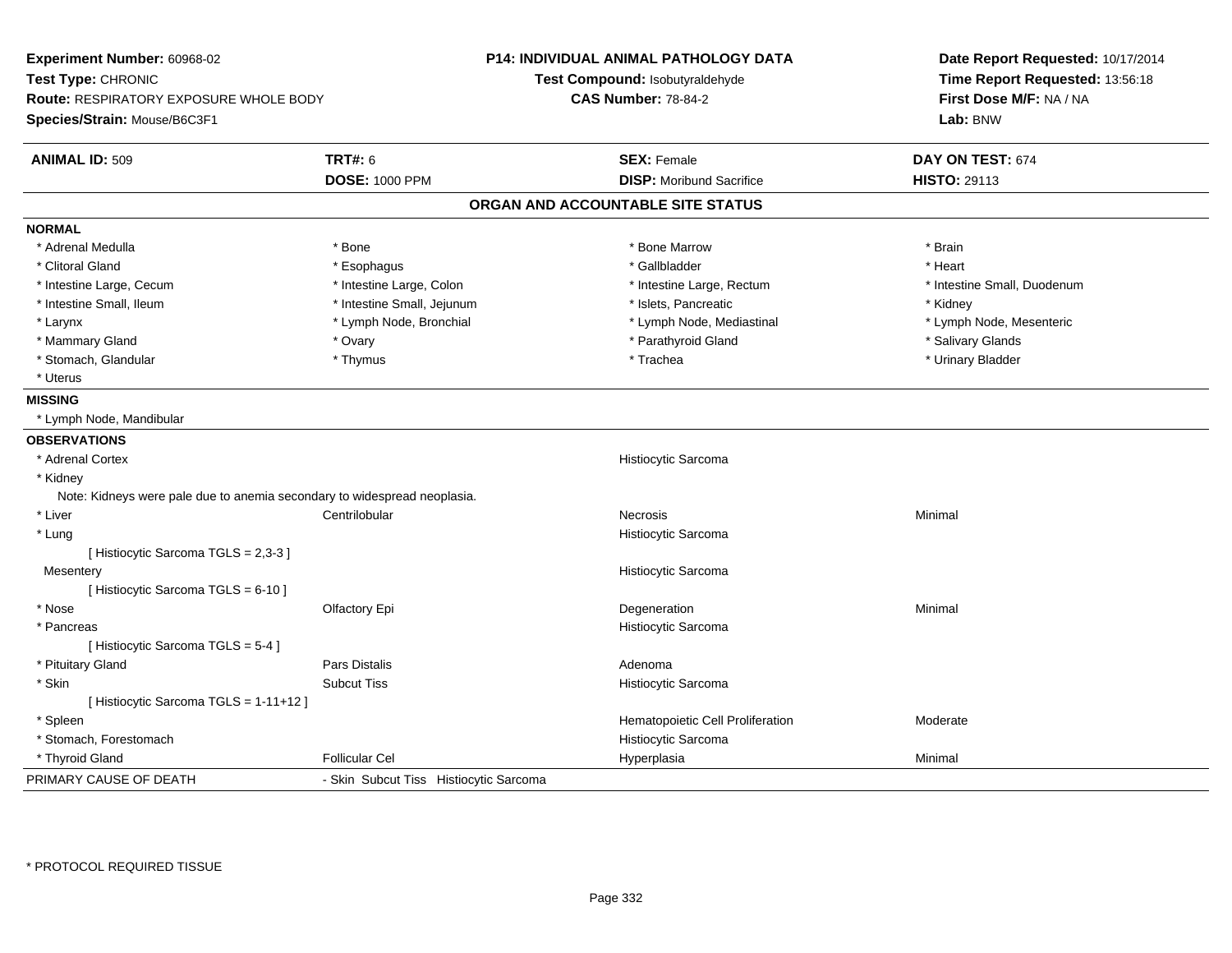| Experiment Number: 60968-02                   |                          | <b>P14: INDIVIDUAL ANIMAL PATHOLOGY DATA</b> | Date Report Requested: 10/17/2014 |
|-----------------------------------------------|--------------------------|----------------------------------------------|-----------------------------------|
| Test Type: CHRONIC                            |                          | Test Compound: Isobutyraldehyde              | Time Report Requested: 13:56:18   |
| <b>Route: RESPIRATORY EXPOSURE WHOLE BODY</b> |                          | <b>CAS Number: 78-84-2</b>                   | First Dose M/F: NA / NA           |
| Species/Strain: Mouse/B6C3F1                  |                          |                                              | Lab: BNW                          |
| <b>ANIMAL ID: 510</b>                         | <b>TRT#: 6</b>           | <b>SEX: Female</b>                           | DAY ON TEST: 736                  |
|                                               | <b>DOSE: 1000 PPM</b>    | <b>DISP: Terminal Sacrifice</b>              | <b>HISTO: 29114</b>               |
|                                               |                          | ORGAN AND ACCOUNTABLE SITE STATUS            |                                   |
| <b>NORMAL</b>                                 |                          |                                              |                                   |
| * Adrenal Cortex                              | * Adrenal Medulla        | * Bone                                       | * Bone Marrow                     |
| * Brain                                       | * Clitoral Gland         | * Esophagus                                  | * Gallbladder                     |
| * Heart                                       | * Intestine Large, Cecum | * Intestine Large, Colon                     | * Intestine Large, Rectum         |
| * Intestine Small, Duodenum                   | * Intestine Small, Ileum | * Intestine Small, Jejunum                   | * Islets, Pancreatic              |
| * Larynx                                      | * Liver                  | * Lung                                       | * Lymph Node, Mediastinal         |
| * Mammary Gland                               | * Ovary                  | * Pancreas                                   | * Parathyroid Gland               |
| * Salivary Glands                             | * Skin                   | * Stomach, Forestomach                       | * Stomach, Glandular              |
| * Trachea                                     | * Urinary Bladder        | * Uterus                                     |                                   |
| <b>MISSING</b>                                |                          |                                              |                                   |
| * Lymph Node, Mandibular                      |                          |                                              |                                   |
| <b>OBSERVATIONS</b>                           |                          |                                              |                                   |
| * Kidney                                      |                          | Nephropathy                                  | Minimal                           |
| * Lymph Node, Bronchial                       |                          | Lymphoma Malignant                           |                                   |
| [ Lymphoma Malignant TGLS = 2-6 ]             |                          |                                              |                                   |
| * Lymph Node, Mesenteric                      |                          | Lymphoma Malignant                           |                                   |
| [ Lymphoma Malignant TGLS = 2-6 ]             |                          |                                              |                                   |
| * Nose                                        | Olfactory Epi            | Degeneration                                 | Minimal                           |
| * Pituitary Gland                             | Pars Distalis            | Hyperplasia                                  | Moderate                          |
| * Spleen                                      |                          | Lymphoma Malignant                           |                                   |
| [ Lymphoma Malignant TGLS = 1-4 ]             |                          |                                              |                                   |
| * Thymus                                      |                          | Lymphoma Malignant                           |                                   |
| [ Lymphoma Malignant TGLS = 1-4 ]             |                          |                                              |                                   |
| * Thyroid Gland                               | <b>Follicular Cel</b>    | Hyperplasia                                  | Minimal                           |
| PRIMARY CAUSE OF DEATH                        |                          |                                              |                                   |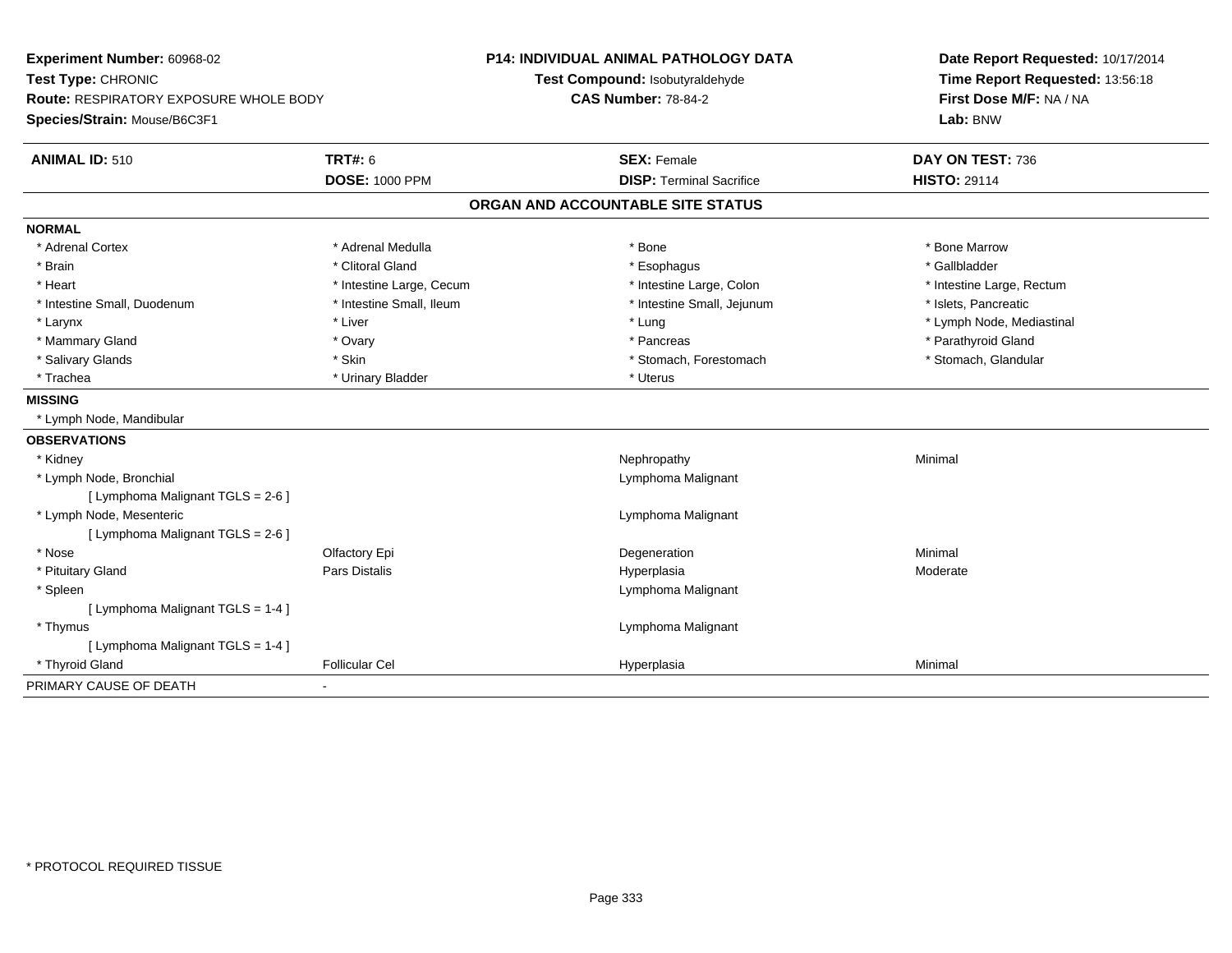| Experiment Number: 60968-02<br>Test Type: CHRONIC<br><b>Route: RESPIRATORY EXPOSURE WHOLE BODY</b><br>Species/Strain: Mouse/B6C3F1<br><b>ANIMAL ID: 511</b> | <b>TRT#: 6</b>            | <b>P14: INDIVIDUAL ANIMAL PATHOLOGY DATA</b><br>Test Compound: Isobutyraldehyde<br><b>CAS Number: 78-84-2</b><br><b>SEX: Female</b> |                                 | Date Report Requested: 10/17/2014<br>Time Report Requested: 13:56:18<br>First Dose M/F: NA / NA<br>Lab: BNW<br>DAY ON TEST: 736 |
|-------------------------------------------------------------------------------------------------------------------------------------------------------------|---------------------------|-------------------------------------------------------------------------------------------------------------------------------------|---------------------------------|---------------------------------------------------------------------------------------------------------------------------------|
|                                                                                                                                                             | <b>DOSE: 1000 PPM</b>     |                                                                                                                                     | <b>DISP: Terminal Sacrifice</b> | <b>HISTO: 29115</b>                                                                                                             |
|                                                                                                                                                             |                           | ORGAN AND ACCOUNTABLE SITE STATUS                                                                                                   |                                 |                                                                                                                                 |
| <b>NORMAL</b>                                                                                                                                               |                           |                                                                                                                                     |                                 |                                                                                                                                 |
| * Adrenal Cortex                                                                                                                                            | * Adrenal Medulla         | * Bone                                                                                                                              |                                 | * Bone Marrow                                                                                                                   |
| * Brain                                                                                                                                                     | * Clitoral Gland          | * Esophagus                                                                                                                         |                                 | * Gallbladder                                                                                                                   |
| * Heart                                                                                                                                                     | * Intestine Large, Cecum  |                                                                                                                                     | * Intestine Large, Colon        | * Intestine Large, Rectum                                                                                                       |
| * Intestine Small, Duodenum                                                                                                                                 | * Intestine Small, Ileum  |                                                                                                                                     | * Intestine Small, Jejunum      | * Islets, Pancreatic                                                                                                            |
| * Kidney                                                                                                                                                    | * Larynx                  | * Liver                                                                                                                             |                                 | * Lung                                                                                                                          |
| * Lymph Node, Bronchial                                                                                                                                     | * Lymph Node, Mediastinal |                                                                                                                                     | * Lymph Node, Mesenteric        | * Mammary Gland                                                                                                                 |
| * Ovary                                                                                                                                                     | * Pancreas                |                                                                                                                                     | * Parathyroid Gland             | * Salivary Glands                                                                                                               |
| * Skin                                                                                                                                                      | * Stomach, Forestomach    |                                                                                                                                     | * Stomach, Glandular            | * Thymus                                                                                                                        |
| * Trachea                                                                                                                                                   | * Urinary Bladder         | * Uterus                                                                                                                            |                                 |                                                                                                                                 |
| <b>MISSING</b>                                                                                                                                              |                           |                                                                                                                                     |                                 |                                                                                                                                 |
| * Lymph Node, Mandibular                                                                                                                                    |                           |                                                                                                                                     |                                 |                                                                                                                                 |
| <b>OBSERVATIONS</b>                                                                                                                                         |                           |                                                                                                                                     |                                 |                                                                                                                                 |
| * Lung                                                                                                                                                      |                           |                                                                                                                                     |                                 |                                                                                                                                 |
| Note: "Focus, 1mm diameter, dark" described at necropsy was blood in normal vasculature.                                                                    |                           |                                                                                                                                     |                                 |                                                                                                                                 |
| * Nose                                                                                                                                                      | Olfactory Epi             | Degeneration                                                                                                                        |                                 | Minimal                                                                                                                         |
| * Pituitary Gland                                                                                                                                           | <b>Pars Distalis</b>      | Hyperplasia                                                                                                                         |                                 | Mild                                                                                                                            |
| * Spleen                                                                                                                                                    |                           | Hyperplasia                                                                                                                         |                                 | Lymphoid, Mild                                                                                                                  |
| [ Hyperplasia TGLS = 1-4 ]                                                                                                                                  |                           |                                                                                                                                     |                                 |                                                                                                                                 |
| * Thyroid Gland                                                                                                                                             | <b>Follicular Cel</b>     | Hyperplasia                                                                                                                         |                                 | Minimal                                                                                                                         |
| PRIMARY CAUSE OF DEATH                                                                                                                                      |                           |                                                                                                                                     |                                 |                                                                                                                                 |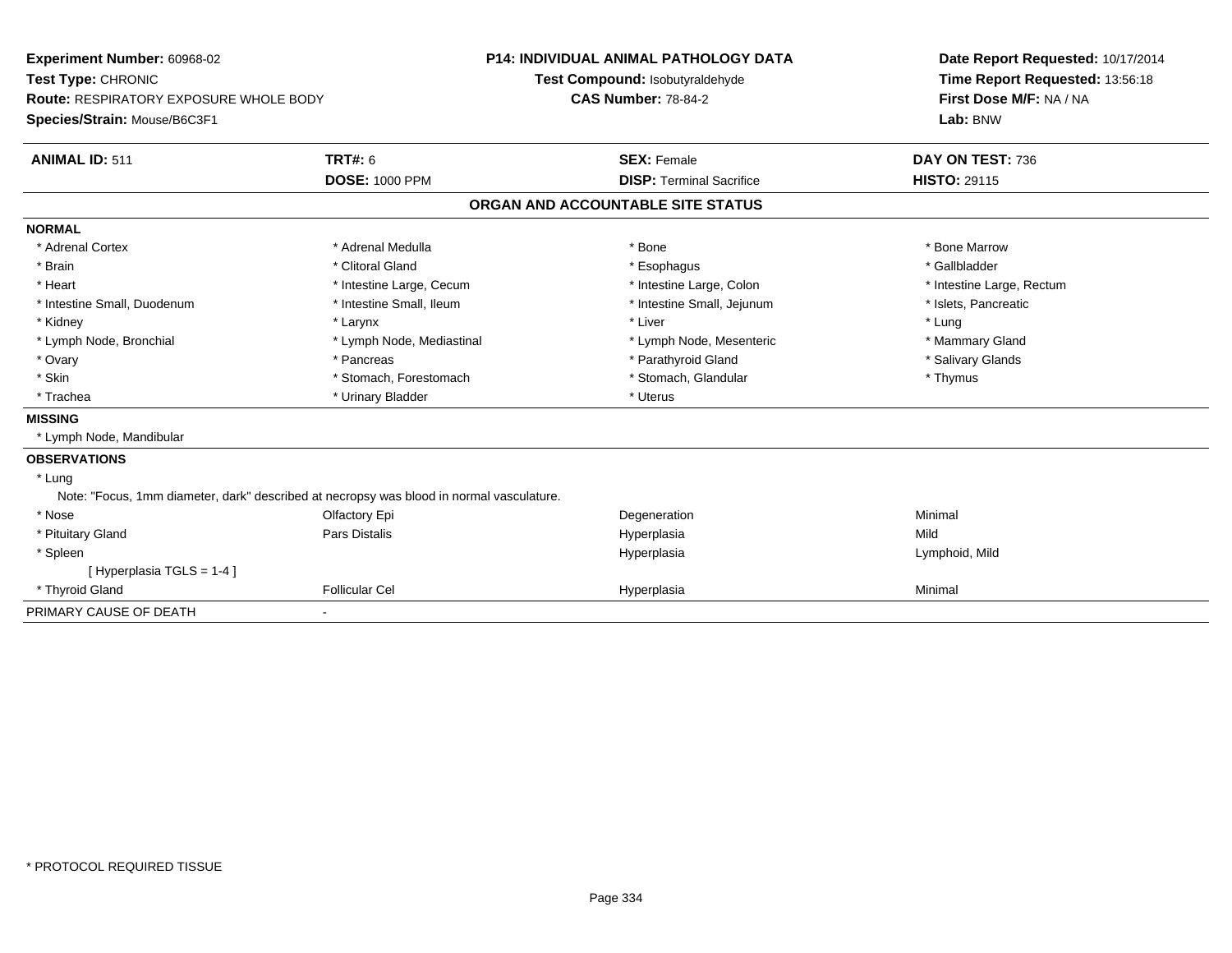| Experiment Number: 60968-02                   |                           | P14: INDIVIDUAL ANIMAL PATHOLOGY DATA         | Date Report Requested: 10/17/2014                          |  |
|-----------------------------------------------|---------------------------|-----------------------------------------------|------------------------------------------------------------|--|
| Test Type: CHRONIC                            |                           | Test Compound: Isobutyraldehyde               | Time Report Requested: 13:56:18<br>First Dose M/F: NA / NA |  |
| <b>Route: RESPIRATORY EXPOSURE WHOLE BODY</b> |                           | <b>CAS Number: 78-84-2</b>                    |                                                            |  |
| Species/Strain: Mouse/B6C3F1                  |                           |                                               | Lab: BNW                                                   |  |
| <b>ANIMAL ID: 512</b>                         | <b>TRT#: 6</b>            | <b>SEX: Female</b>                            | DAY ON TEST: 736                                           |  |
|                                               | <b>DOSE: 1000 PPM</b>     | <b>DISP: Terminal Sacrifice</b>               | <b>HISTO: 29116</b>                                        |  |
|                                               |                           | ORGAN AND ACCOUNTABLE SITE STATUS             |                                                            |  |
| <b>NORMAL</b>                                 |                           |                                               |                                                            |  |
| * Adrenal Cortex                              | * Adrenal Medulla         | * Bone                                        | * Bone Marrow                                              |  |
| * Clitoral Gland                              | * Esophagus               | * Gallbladder                                 | * Intestine Large, Cecum                                   |  |
| * Intestine Large, Colon                      | * Intestine Large, Rectum | * Intestine Small, Duodenum                   | * Intestine Small, Ileum                                   |  |
| * Intestine Small, Jejunum                    | * Islets, Pancreatic      | * Kidney                                      | * Larynx                                                   |  |
| * Mammary Gland                               | * Nose                    | * Ovary                                       | * Pancreas                                                 |  |
| * Salivary Glands                             | * Skin                    | * Stomach, Glandular                          | * Trachea                                                  |  |
| * Urinary Bladder                             | Vagina                    |                                               |                                                            |  |
| <b>MISSING</b>                                |                           |                                               |                                                            |  |
| * Parathyroid Gland                           |                           |                                               |                                                            |  |
| <b>OBSERVATIONS</b>                           |                           |                                               |                                                            |  |
| * Brain                                       |                           | Lymphoma Malignant                            |                                                            |  |
| * Heart                                       |                           | Lymphoma Malignant                            |                                                            |  |
| * Liver                                       |                           | Lymphoma Malignant                            |                                                            |  |
| * Lung                                        |                           | Lymphoma Malignant                            |                                                            |  |
| * Lymph Node, Bronchial                       |                           | Lymphoma Malignant                            |                                                            |  |
| [ Lymphoma Malignant TGLS = 3-8 ]             |                           |                                               |                                                            |  |
| * Lymph Node, Mandibular                      |                           | Lymphoma Malignant                            |                                                            |  |
| [ Lymphoma Malignant TGLS = 3-8 ]             |                           |                                               |                                                            |  |
| * Lymph Node, Mediastinal                     |                           | Lymphoma Malignant                            |                                                            |  |
| [ Lymphoma Malignant TGLS = 5-11 ]            |                           |                                               |                                                            |  |
| * Lymph Node, Mesenteric                      |                           | Lymphoma Malignant                            |                                                            |  |
| [ Lymphoma Malignant TGLS = 3-8 ]             |                           |                                               |                                                            |  |
| * Pituitary Gland                             | Pars Distalis             | Hyperplasia                                   | Mild                                                       |  |
| * Spleen                                      |                           | Lymphoma Malignant                            |                                                            |  |
| [ Lymphoma Malignant TGLS = 1,2-4 ]           |                           |                                               |                                                            |  |
| * Stomach, Forestomach                        |                           | Lymphoma Malignant<br>Squamous Cell Papilloma |                                                            |  |
| [ Lymphoma Malignant TGLS = 3-8 ]             |                           |                                               |                                                            |  |
| [Squamous Cell Papilloma TGLS = 5-11]         |                           |                                               |                                                            |  |
| * Thymus                                      |                           | Lymphoma Malignant                            |                                                            |  |
|                                               |                           |                                               |                                                            |  |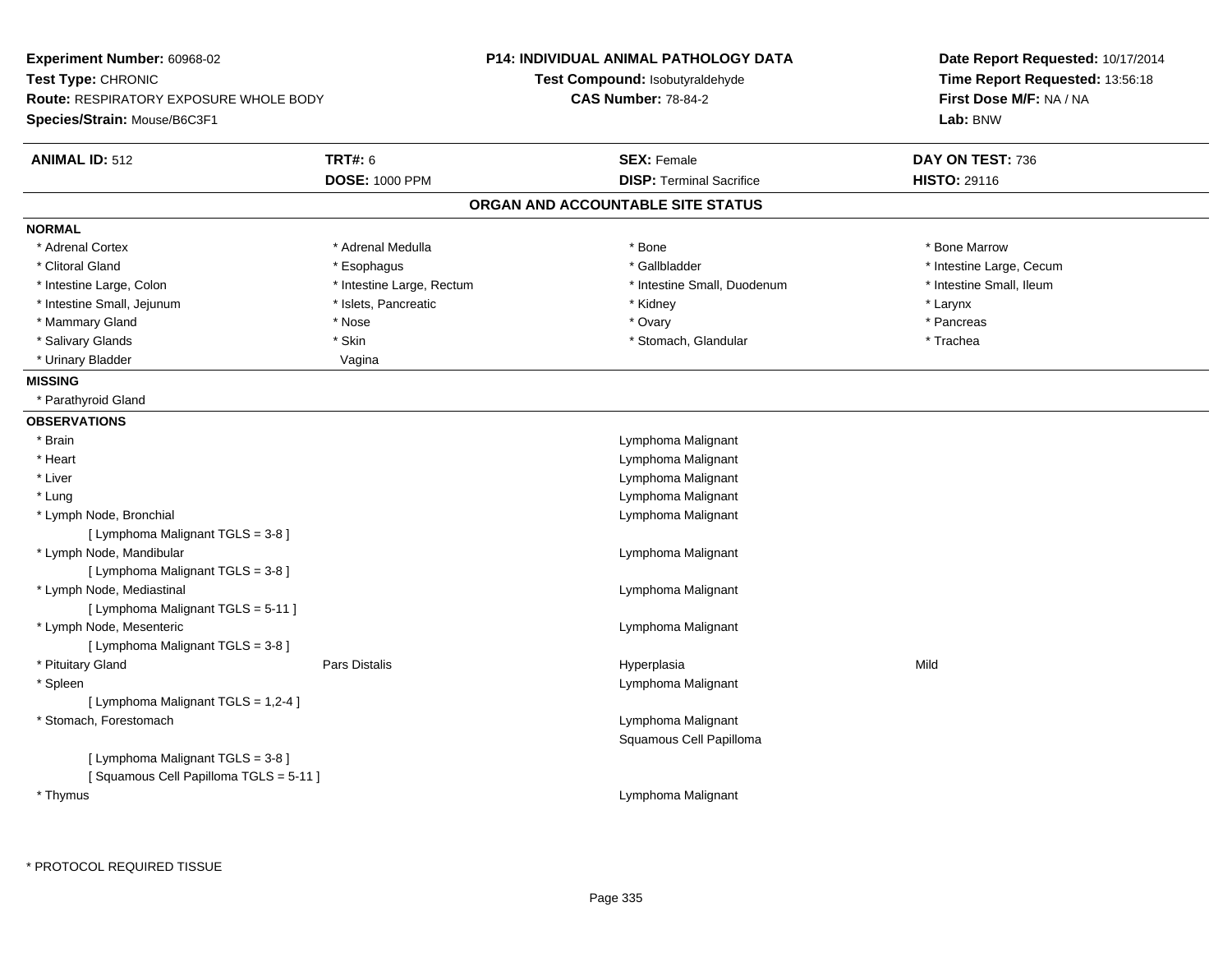| Experiment Number: 60968-02<br>Test Type: CHRONIC<br><b>Route: RESPIRATORY EXPOSURE WHOLE BODY</b> |                                                                                     | <b>P14: INDIVIDUAL ANIMAL PATHOLOGY DATA</b><br>Test Compound: Isobutyraldehyde<br><b>CAS Number: 78-84-2</b> | Date Report Requested: 10/17/2014<br>Time Report Requested: 13:56:18<br>First Dose M/F: NA / NA |
|----------------------------------------------------------------------------------------------------|-------------------------------------------------------------------------------------|---------------------------------------------------------------------------------------------------------------|-------------------------------------------------------------------------------------------------|
| Species/Strain: Mouse/B6C3F1                                                                       |                                                                                     |                                                                                                               | Lab: BNW                                                                                        |
| <b>ANIMAL ID: 512</b>                                                                              | <b>TRT#: 6</b>                                                                      | <b>SEX: Female</b>                                                                                            | DAY ON TEST: 736                                                                                |
|                                                                                                    | <b>DOSE: 1000 PPM</b>                                                               | <b>DISP:</b> Terminal Sacrifice                                                                               | <b>HISTO: 29116</b>                                                                             |
|                                                                                                    |                                                                                     | ORGAN AND ACCOUNTABLE SITE STATUS                                                                             |                                                                                                 |
| [ Lymphoma Malignant TGLS = 1,2-4 ]                                                                |                                                                                     |                                                                                                               |                                                                                                 |
| * Thyroid Gland                                                                                    | <b>Follicular Cel</b>                                                               | Hyperplasia                                                                                                   | Minimal                                                                                         |
| * Uterus                                                                                           |                                                                                     | Histiocytic Sarcoma                                                                                           |                                                                                                 |
| [Histiocytic Sarcoma TGLS = 3-8 ]                                                                  |                                                                                     |                                                                                                               |                                                                                                 |
| Vagina                                                                                             |                                                                                     |                                                                                                               |                                                                                                 |
|                                                                                                    | Note: "Mass" described at trim was normal erectile tissue associated with clitoris. |                                                                                                               |                                                                                                 |
| PRIMARY CAUSE OF DEATH                                                                             |                                                                                     |                                                                                                               |                                                                                                 |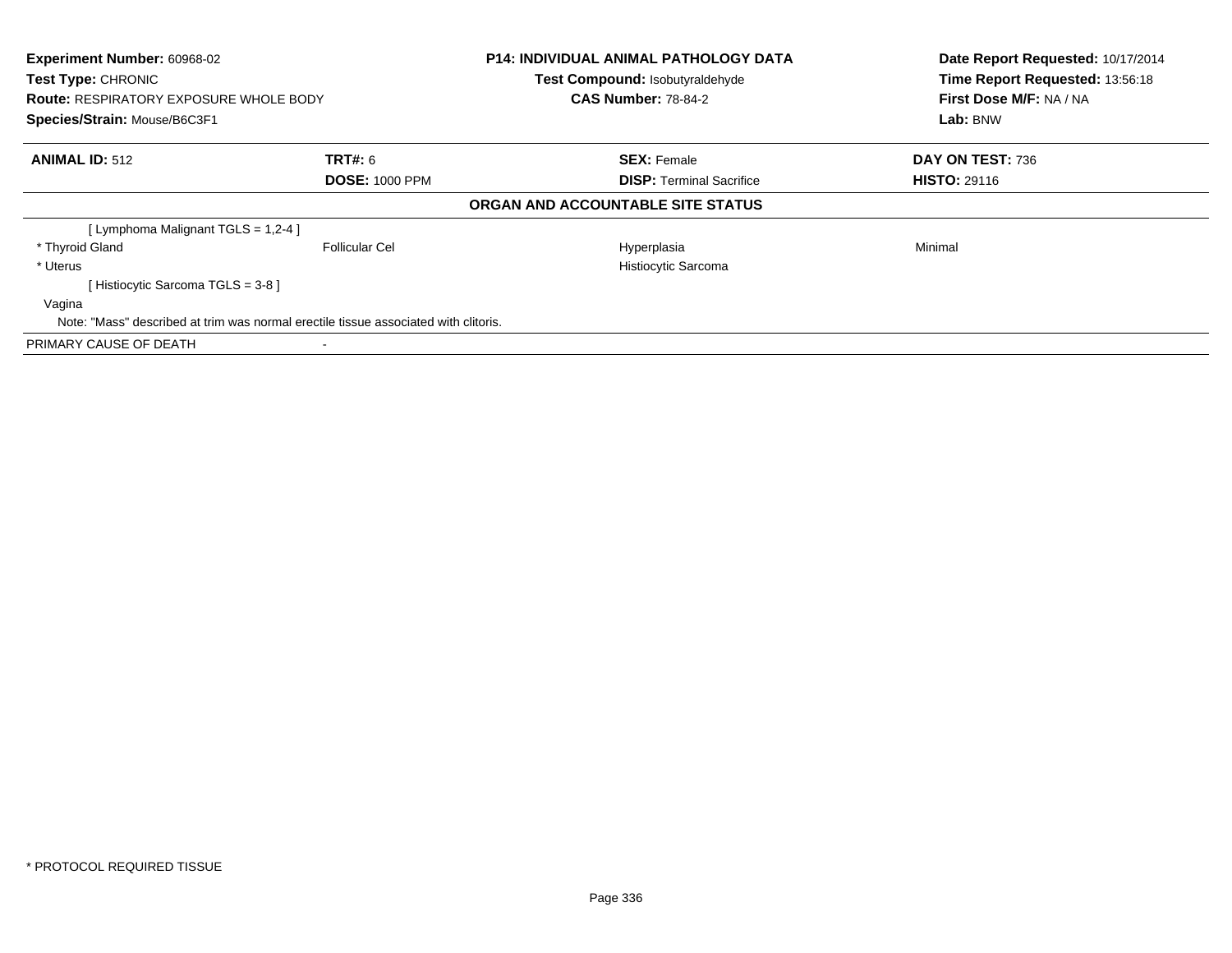| Experiment Number: 60968-02                   | <b>P14: INDIVIDUAL ANIMAL PATHOLOGY DATA</b> |                            |                                   | Date Report Requested: 10/17/2014 |
|-----------------------------------------------|----------------------------------------------|----------------------------|-----------------------------------|-----------------------------------|
| Test Type: CHRONIC                            |                                              |                            | Test Compound: Isobutyraldehyde   | Time Report Requested: 13:56:18   |
| <b>Route: RESPIRATORY EXPOSURE WHOLE BODY</b> |                                              | <b>CAS Number: 78-84-2</b> |                                   | First Dose M/F: NA / NA           |
| Species/Strain: Mouse/B6C3F1                  |                                              |                            |                                   | Lab: BNW                          |
| <b>ANIMAL ID: 513</b>                         | <b>TRT#: 6</b>                               |                            | <b>SEX: Female</b>                | DAY ON TEST: 737                  |
|                                               | <b>DOSE: 1000 PPM</b>                        |                            | <b>DISP: Terminal Sacrifice</b>   | <b>HISTO: 29117</b>               |
|                                               |                                              |                            | ORGAN AND ACCOUNTABLE SITE STATUS |                                   |
| <b>NORMAL</b>                                 |                                              |                            |                                   |                                   |
| * Adrenal Cortex                              | * Adrenal Medulla                            |                            | * Bone                            | * Bone Marrow                     |
| * Brain                                       | * Clitoral Gland                             |                            | * Esophagus                       | * Gallbladder                     |
| * Intestine Large, Cecum                      | * Intestine Large, Colon                     |                            | * Intestine Large, Rectum         | * Intestine Small, Duodenum       |
| * Intestine Small, Ileum                      | * Intestine Small, Jejunum                   |                            | * Islets, Pancreatic              | * Larynx                          |
| * Lymph Node, Bronchial                       | * Lymph Node, Mandibular                     |                            | * Lymph Node, Mediastinal         | * Lymph Node, Mesenteric          |
| * Mammary Gland                               | * Nose                                       |                            | * Ovary                           | * Pancreas                        |
| * Pituitary Gland                             | * Salivary Glands                            |                            | * Skin                            | * Stomach, Forestomach            |
| * Stomach, Glandular                          | * Trachea                                    |                            | * Urinary Bladder                 | * Uterus                          |
| <b>MISSING</b>                                |                                              |                            |                                   |                                   |
| * Parathyroid Gland                           | * Thymus                                     |                            |                                   |                                   |
| <b>OBSERVATIONS</b>                           |                                              |                            |                                   |                                   |
| * Heart                                       |                                              |                            | Cardiomyopathy                    | Minimal                           |
| * Kidney                                      |                                              |                            | Nephropathy                       | Mild                              |
| * Liver                                       |                                              |                            | Hepatocellular Adenoma            |                                   |
| [Hepatocellular Adenoma TGLS = 1-10]          |                                              |                            |                                   |                                   |
| * Lung                                        |                                              |                            | Alveolar/Bronchiolar Carcinoma    |                                   |
| [Alveolar/Bronchiolar Carcinoma TGLS = 1-10]  |                                              |                            |                                   |                                   |
| * Spleen                                      |                                              |                            | Hematopoietic Cell Proliferation  | Moderate                          |
| * Thyroid Gland                               | <b>Follicular Cel</b>                        |                            | Hyperplasia                       | Mild                              |
| PRIMARY CAUSE OF DEATH                        |                                              |                            |                                   |                                   |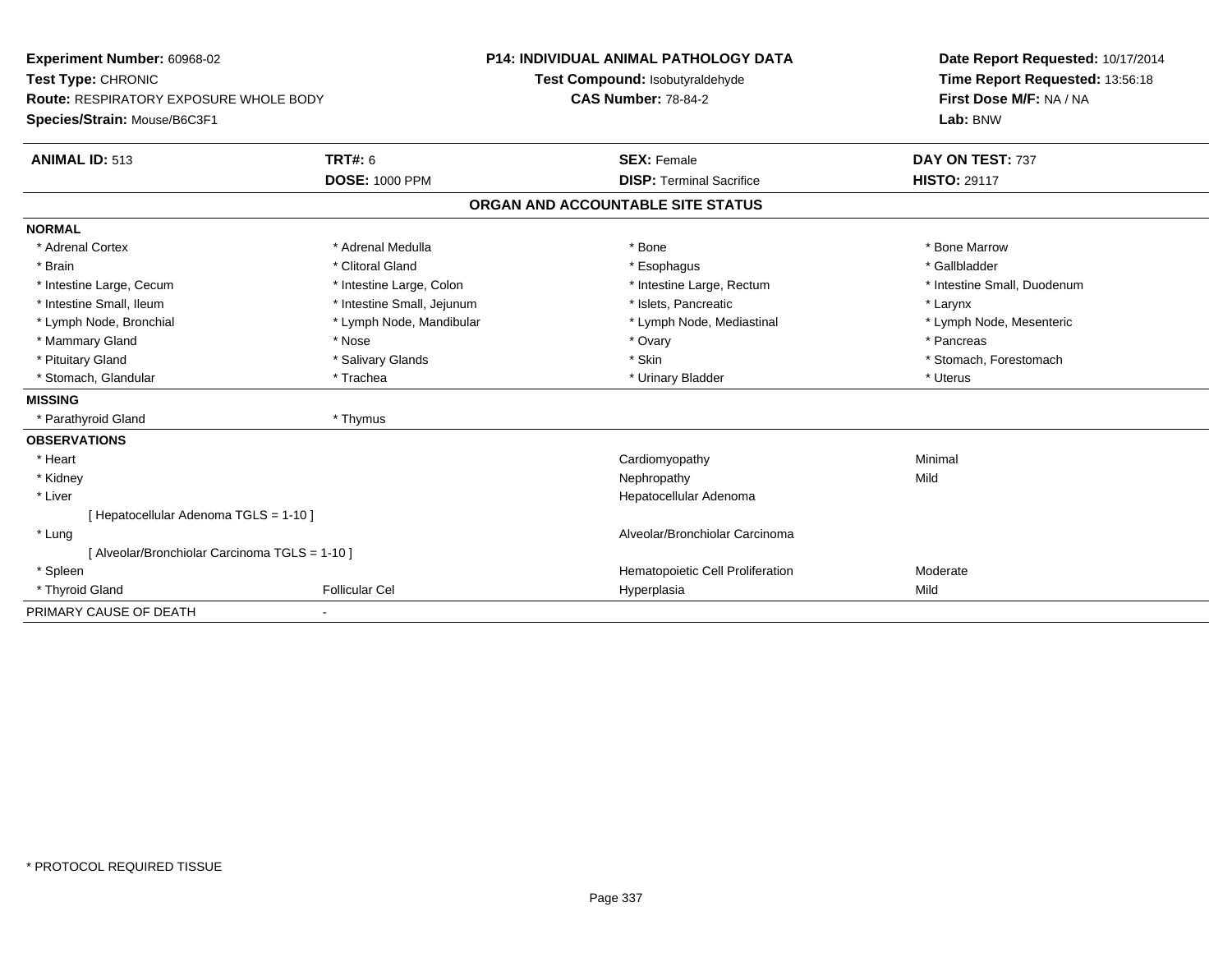| <b>Experiment Number: 60968-02</b><br>Test Type: CHRONIC<br><b>Route: RESPIRATORY EXPOSURE WHOLE BODY</b> |                          | <b>P14: INDIVIDUAL ANIMAL PATHOLOGY DATA</b><br>Test Compound: Isobutyraldehyde<br><b>CAS Number: 78-84-2</b> | Date Report Requested: 10/17/2014<br>Time Report Requested: 13:56:18<br>First Dose M/F: NA / NA |  |
|-----------------------------------------------------------------------------------------------------------|--------------------------|---------------------------------------------------------------------------------------------------------------|-------------------------------------------------------------------------------------------------|--|
| Species/Strain: Mouse/B6C3F1                                                                              |                          |                                                                                                               | Lab: BNW                                                                                        |  |
| <b>ANIMAL ID: 514</b>                                                                                     | <b>TRT#: 6</b>           | <b>SEX: Female</b>                                                                                            | DAY ON TEST: 736                                                                                |  |
|                                                                                                           | <b>DOSE: 1000 PPM</b>    | <b>DISP: Terminal Sacrifice</b>                                                                               | <b>HISTO: 29118</b>                                                                             |  |
|                                                                                                           |                          | ORGAN AND ACCOUNTABLE SITE STATUS                                                                             |                                                                                                 |  |
| <b>NORMAL</b>                                                                                             |                          |                                                                                                               |                                                                                                 |  |
| * Adrenal Cortex                                                                                          | * Adrenal Medulla        | * Bone                                                                                                        | * Bone Marrow                                                                                   |  |
| * Brain                                                                                                   | * Clitoral Gland         | * Esophagus                                                                                                   | * Gallbladder                                                                                   |  |
| * Heart                                                                                                   | * Intestine Large, Cecum | * Intestine Large, Colon                                                                                      | * Intestine Large, Rectum                                                                       |  |
| * Intestine Small, Duodenum                                                                               | * Intestine Small, Ileum | * Intestine Small, Jejunum                                                                                    | * Islets, Pancreatic                                                                            |  |
| * Larynx                                                                                                  | * Lung                   | * Lymph Node, Bronchial                                                                                       | * Lymph Node, Mandibular                                                                        |  |
| * Lymph Node, Mediastinal                                                                                 | * Lymph Node, Mesenteric | * Mammary Gland                                                                                               | * Nose                                                                                          |  |
| * Ovary                                                                                                   | * Pancreas               | * Parathyroid Gland                                                                                           | * Salivary Glands                                                                               |  |
| * Skin                                                                                                    | * Spleen                 | * Stomach, Forestomach                                                                                        | * Stomach, Glandular                                                                            |  |
| * Thymus                                                                                                  | * Trachea                | * Urinary Bladder                                                                                             | * Uterus                                                                                        |  |
| <b>OBSERVATIONS</b>                                                                                       |                          |                                                                                                               |                                                                                                 |  |
| * Kidney                                                                                                  |                          | Nephropathy                                                                                                   | Minimal                                                                                         |  |
| * Liver                                                                                                   |                          | Hepatocellular Adenoma                                                                                        |                                                                                                 |  |
| Hepatocellular Adenoma TGLS = 1-10 ]                                                                      |                          |                                                                                                               |                                                                                                 |  |
| * Pituitary Gland                                                                                         | Pars Distalis            | Hyperplasia                                                                                                   | Mild                                                                                            |  |
| * Thyroid Gland                                                                                           | <b>Follicular Cel</b>    | Hyperplasia                                                                                                   | Minimal                                                                                         |  |
| PRIMARY CAUSE OF DEATH                                                                                    |                          |                                                                                                               |                                                                                                 |  |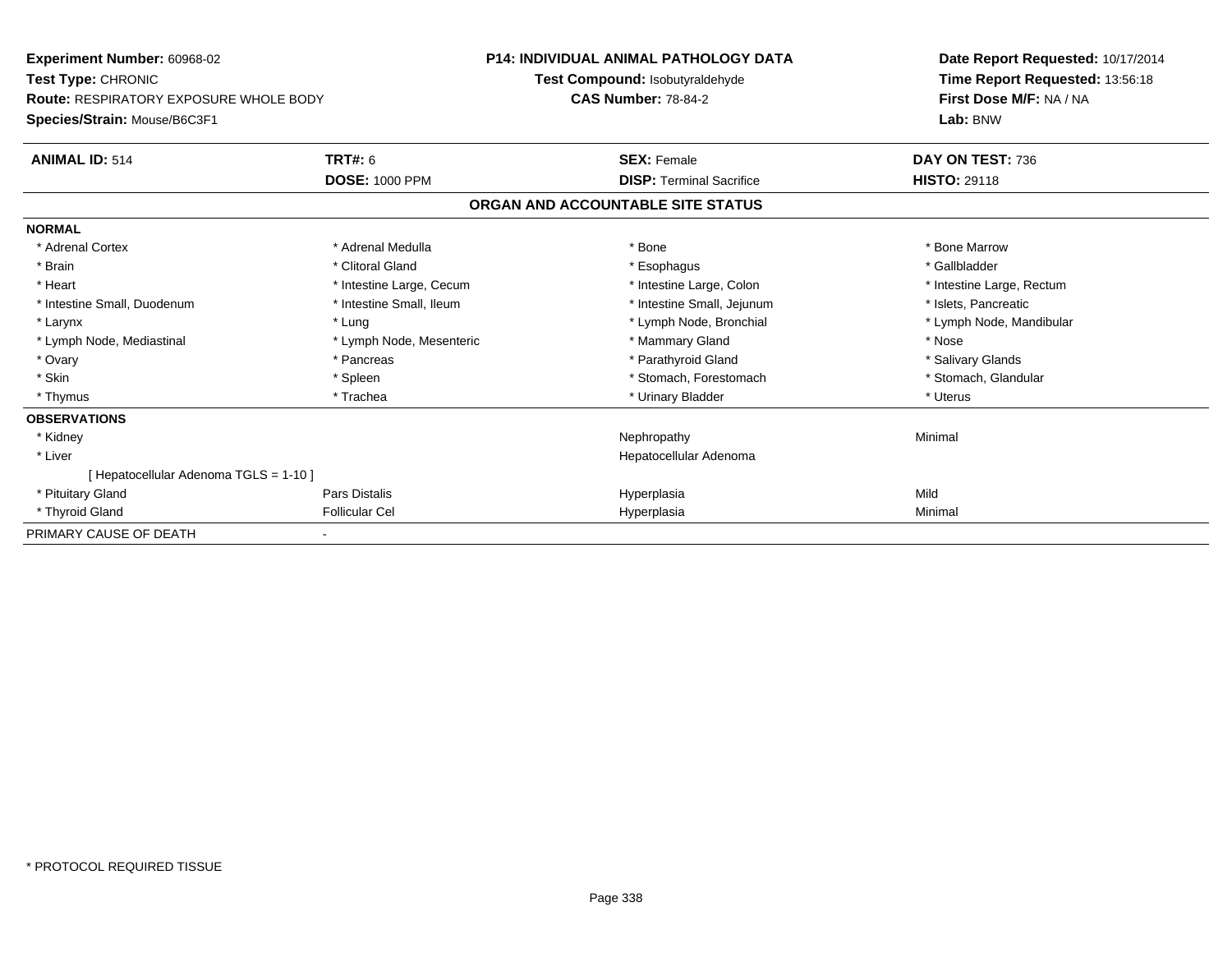| Experiment Number: 60968-02                   |                            | <b>P14: INDIVIDUAL ANIMAL PATHOLOGY DATA</b> |                                 | Date Report Requested: 10/17/2014 |
|-----------------------------------------------|----------------------------|----------------------------------------------|---------------------------------|-----------------------------------|
| Test Type: CHRONIC                            |                            | Test Compound: Isobutyraldehyde              |                                 | Time Report Requested: 13:56:18   |
| <b>Route: RESPIRATORY EXPOSURE WHOLE BODY</b> |                            | <b>CAS Number: 78-84-2</b>                   |                                 | First Dose M/F: NA / NA           |
| Species/Strain: Mouse/B6C3F1                  |                            |                                              |                                 | Lab: BNW                          |
| <b>ANIMAL ID: 515</b>                         | <b>TRT#: 6</b>             | <b>SEX: Female</b>                           |                                 | DAY ON TEST: 736                  |
|                                               | <b>DOSE: 1000 PPM</b>      |                                              | <b>DISP: Terminal Sacrifice</b> | <b>HISTO: 29119</b>               |
|                                               |                            | ORGAN AND ACCOUNTABLE SITE STATUS            |                                 |                                   |
| <b>NORMAL</b>                                 |                            |                                              |                                 |                                   |
| * Adrenal Cortex                              | * Adrenal Medulla          | * Bone                                       |                                 | * Bone Marrow                     |
| * Brain                                       | * Clitoral Gland           | * Esophagus                                  |                                 | * Gallbladder                     |
| * Intestine Large, Cecum                      | * Intestine Large, Colon   |                                              | * Intestine Large, Rectum       | * Intestine Small, Duodenum       |
| * Intestine Small, Ileum                      | * Intestine Small, Jejunum |                                              | * Islets, Pancreatic            | * Larynx                          |
| * Lung                                        | * Lymph Node, Bronchial    |                                              | * Lymph Node, Mandibular        | * Lymph Node, Mediastinal         |
| * Lymph Node, Mesenteric                      | * Mammary Gland            | * Ovary                                      |                                 | * Pancreas                        |
| * Parathyroid Gland                           | * Salivary Glands          | * Skin                                       |                                 | * Spleen                          |
| * Stomach, Forestomach                        | * Stomach, Glandular       | * Thymus                                     |                                 | * Trachea                         |
| * Urinary Bladder                             | * Uterus                   |                                              |                                 |                                   |
| <b>OBSERVATIONS</b>                           |                            |                                              |                                 |                                   |
| * Heart                                       |                            | Cardiomyopathy                               |                                 | Minimal                           |
| * Kidney                                      |                            | Nephropathy                                  |                                 | Minimal                           |
| * Liver                                       |                            | <b>Mixed Cell Focus</b>                      |                                 |                                   |
| [Mixed Cell Focus TGLS = $1-4$ ]              |                            |                                              |                                 |                                   |
| * Nose                                        | Olfactory Epi              | Degeneration                                 |                                 | Minimal                           |
| * Pituitary Gland                             | Pars Distalis              | Hyperplasia                                  |                                 | Minimal                           |
| * Thyroid Gland                               | <b>Follicular Cel</b>      | Hyperplasia                                  |                                 | Minimal                           |
| PRIMARY CAUSE OF DEATH                        |                            |                                              |                                 |                                   |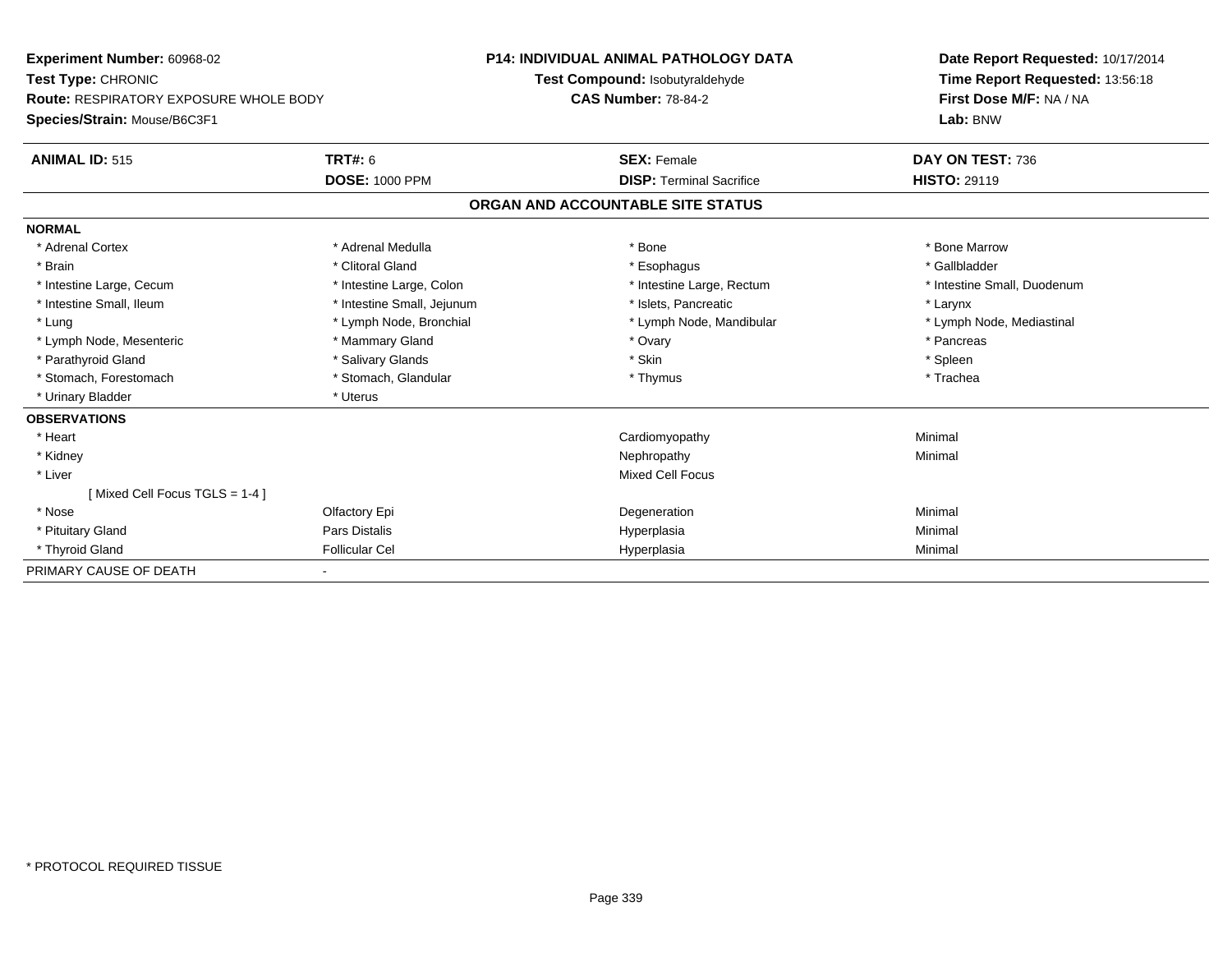| Experiment Number: 60968-02<br>Test Type: CHRONIC<br>Route: RESPIRATORY EXPOSURE WHOLE BODY<br>Species/Strain: Mouse/B6C3F1 |                           | <b>P14: INDIVIDUAL ANIMAL PATHOLOGY DATA</b><br>Test Compound: Isobutyraldehyde<br><b>CAS Number: 78-84-2</b> | Date Report Requested: 10/17/2014<br>Time Report Requested: 13:56:18<br>First Dose M/F: NA / NA<br>Lab: BNW |
|-----------------------------------------------------------------------------------------------------------------------------|---------------------------|---------------------------------------------------------------------------------------------------------------|-------------------------------------------------------------------------------------------------------------|
| <b>ANIMAL ID: 516</b>                                                                                                       | <b>TRT#: 6</b>            | <b>SEX: Female</b>                                                                                            | DAY ON TEST: 737                                                                                            |
|                                                                                                                             | <b>DOSE: 1000 PPM</b>     | <b>DISP: Terminal Sacrifice</b>                                                                               | <b>HISTO: 29120</b>                                                                                         |
|                                                                                                                             |                           | ORGAN AND ACCOUNTABLE SITE STATUS                                                                             |                                                                                                             |
| <b>NORMAL</b>                                                                                                               |                           |                                                                                                               |                                                                                                             |
| * Adrenal Cortex                                                                                                            | * Adrenal Medulla         | * Bone                                                                                                        | * Bone Marrow                                                                                               |
| * Esophagus                                                                                                                 | * Gallbladder             | * Heart                                                                                                       | * Intestine Large, Cecum                                                                                    |
| * Intestine Large, Colon                                                                                                    | * Intestine Large, Rectum | * Intestine Small, Duodenum                                                                                   | * Intestine Small, Ileum                                                                                    |
| * Intestine Small, Jejunum                                                                                                  | * Islets, Pancreatic      | * Larynx                                                                                                      | * Liver                                                                                                     |
| * Lung                                                                                                                      | * Lymph Node, Bronchial   | * Lymph Node, Mandibular                                                                                      | * Lymph Node, Mediastinal                                                                                   |
| * Mammary Gland                                                                                                             | * Nose                    | * Pancreas                                                                                                    | * Parathyroid Gland                                                                                         |
| * Salivary Glands                                                                                                           | * Skin                    | * Stomach, Forestomach                                                                                        | * Stomach, Glandular                                                                                        |
| * Trachea                                                                                                                   | * Urinary Bladder         | * Uterus                                                                                                      |                                                                                                             |
| <b>MISSING</b>                                                                                                              |                           |                                                                                                               |                                                                                                             |
| * Clitoral Gland                                                                                                            |                           |                                                                                                               |                                                                                                             |
| <b>OBSERVATIONS</b>                                                                                                         |                           |                                                                                                               |                                                                                                             |
| * Brain                                                                                                                     |                           | Lymphoma Malignant                                                                                            |                                                                                                             |
| * Kidney                                                                                                                    |                           | Lymphoma Malignant                                                                                            |                                                                                                             |
|                                                                                                                             |                           | Nephropathy                                                                                                   | Minimal                                                                                                     |
| * Lymph Node, Mesenteric                                                                                                    |                           | Lymphoma Malignant                                                                                            |                                                                                                             |
| [ Lymphoma Malignant TGLS = 2-6 ]                                                                                           |                           |                                                                                                               |                                                                                                             |
| * Ovary                                                                                                                     |                           | Cyst                                                                                                          | Moderate                                                                                                    |
|                                                                                                                             |                           | Luteoma                                                                                                       |                                                                                                             |
| [ $Cyst TGLS = 1-7$ ]                                                                                                       |                           |                                                                                                               |                                                                                                             |
| [ Luteoma TGLS = $1-7$ ]                                                                                                    |                           |                                                                                                               |                                                                                                             |
| * Pituitary Gland                                                                                                           | <b>Pars Distalis</b>      | Adenoma                                                                                                       |                                                                                                             |
| * Spleen                                                                                                                    |                           | Lymphoma Malignant                                                                                            |                                                                                                             |
| * Thymus                                                                                                                    |                           | Lymphoma Malignant                                                                                            |                                                                                                             |
| * Thyroid Gland                                                                                                             | <b>Follicular Cel</b>     | Hyperplasia                                                                                                   | Minimal                                                                                                     |
| PRIMARY CAUSE OF DEATH                                                                                                      | $\blacksquare$            |                                                                                                               |                                                                                                             |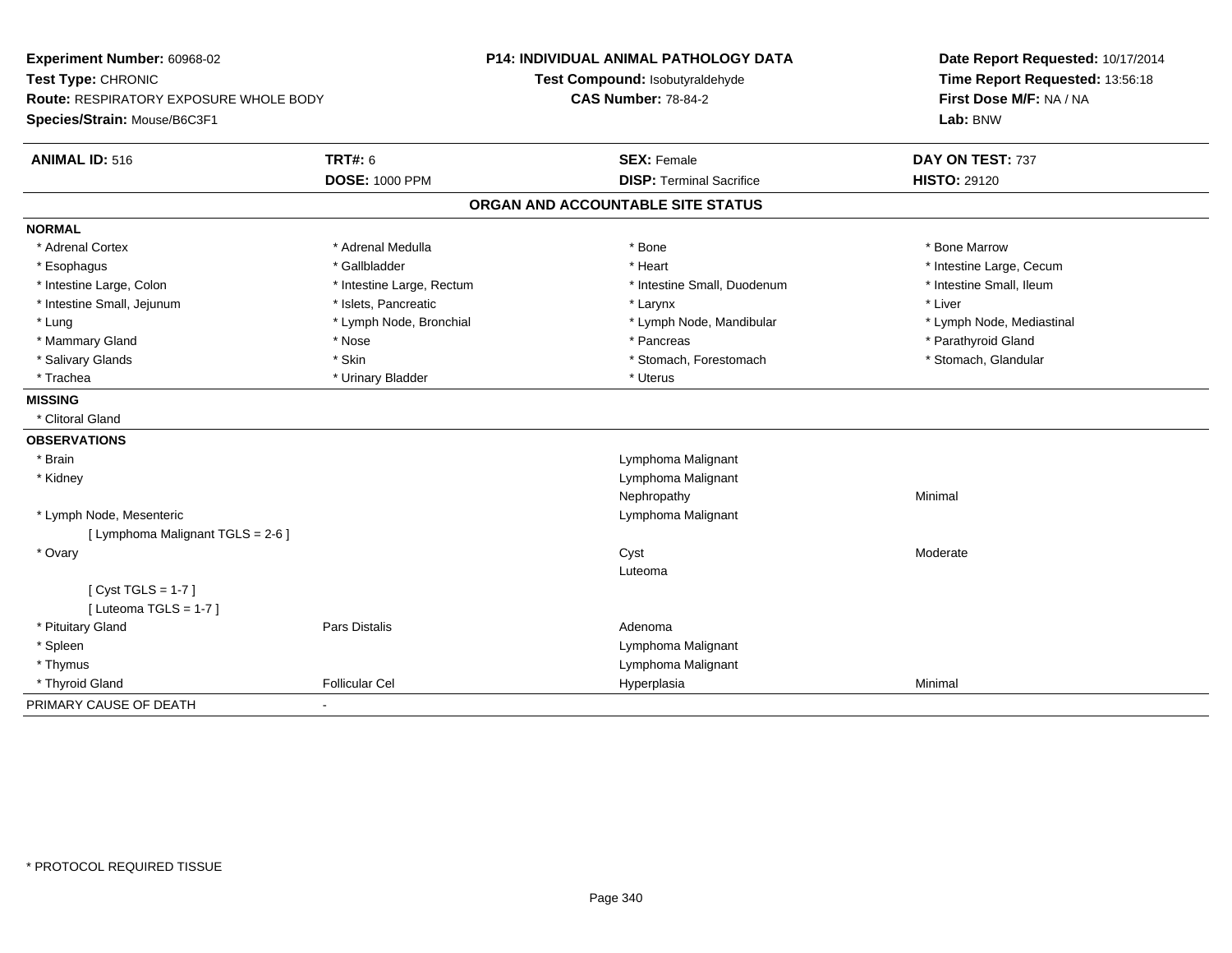| <b>Experiment Number: 60968-02</b>            |                            | <b>P14: INDIVIDUAL ANIMAL PATHOLOGY DATA</b> | Date Report Requested: 10/17/2014 |
|-----------------------------------------------|----------------------------|----------------------------------------------|-----------------------------------|
| Test Type: CHRONIC                            |                            | Test Compound: Isobutyraldehyde              | Time Report Requested: 13:56:18   |
| <b>Route: RESPIRATORY EXPOSURE WHOLE BODY</b> |                            | <b>CAS Number: 78-84-2</b>                   | First Dose M/F: NA / NA           |
| Species/Strain: Mouse/B6C3F1                  |                            |                                              | Lab: BNW                          |
| <b>ANIMAL ID: 517</b>                         | <b>TRT#: 6</b>             | <b>SEX: Female</b>                           | DAY ON TEST: 735                  |
|                                               | <b>DOSE: 1000 PPM</b>      | <b>DISP: Terminal Sacrifice</b>              | <b>HISTO: 29121</b>               |
|                                               |                            | ORGAN AND ACCOUNTABLE SITE STATUS            |                                   |
| <b>NORMAL</b>                                 |                            |                                              |                                   |
| * Adrenal Cortex                              | * Adrenal Medulla          | * Bone Marrow                                | * Brain                           |
| * Clitoral Gland                              | * Esophagus                | * Gallbladder                                | * Heart                           |
| * Intestine Large, Cecum                      | * Intestine Large, Colon   | * Intestine Large, Rectum                    | * Intestine Small, Duodenum       |
| * Intestine Small, Ileum                      | * Intestine Small, Jejunum | * Islets, Pancreatic                         | * Larynx                          |
| * Liver                                       | * Lung                     | * Lymph Node, Bronchial                      | * Lymph Node, Mandibular          |
| * Lymph Node, Mediastinal                     | * Lymph Node, Mesenteric   | * Mammary Gland                              | * Nose                            |
| * Ovary                                       | * Pancreas                 | * Parathyroid Gland                          | * Salivary Glands                 |
| * Skin                                        | * Spleen                   | * Stomach, Forestomach                       | * Stomach, Glandular              |
| * Thymus                                      | * Trachea                  | * Urinary Bladder                            | * Uterus                          |
| <b>OBSERVATIONS</b>                           |                            |                                              |                                   |
| * Bone                                        |                            | Hyperostosis                                 | Minimal                           |
| [Hyperostosis TGLS = $1-9$ ]                  |                            |                                              |                                   |
| * Kidney                                      |                            | Nephropathy                                  | Minimal                           |
| * Pituitary Gland                             | Pars Distalis              | Hyperplasia                                  | Mild                              |
| * Thyroid Gland                               | <b>Follicular Cel</b>      | Hyperplasia                                  | Minimal                           |
| PRIMARY CAUSE OF DEATH                        |                            |                                              |                                   |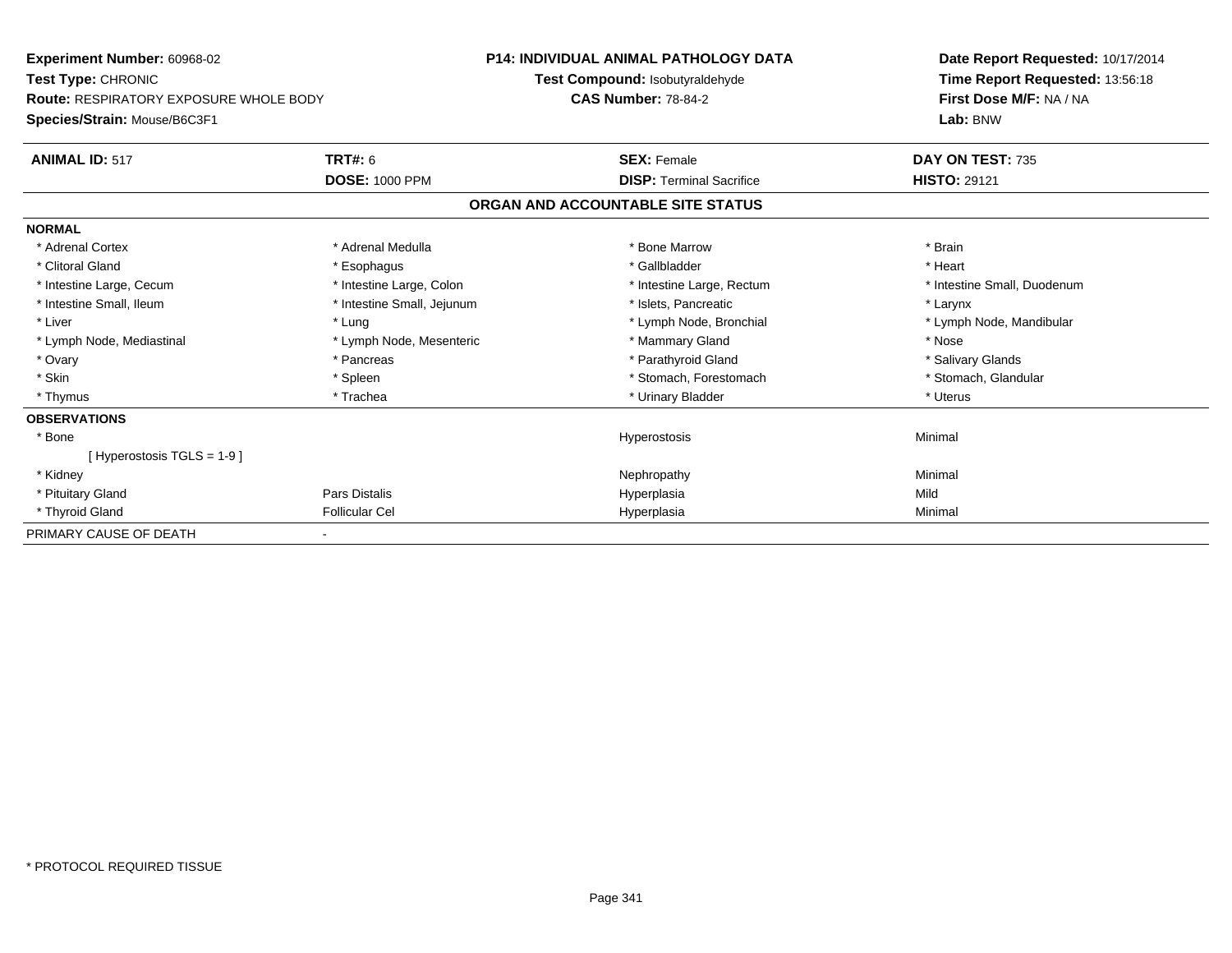| <b>Experiment Number: 60968-02</b><br>Test Type: CHRONIC<br>Route: RESPIRATORY EXPOSURE WHOLE BODY<br>Species/Strain: Mouse/B6C3F1<br><b>ANIMAL ID: 518</b>                     | TRT#: 6<br><b>DOSE: 1000 PPM</b>                                                                                                                                                                        | <b>P14: INDIVIDUAL ANIMAL PATHOLOGY DATA</b><br>Test Compound: Isobutyraldehyde<br><b>CAS Number: 78-84-2</b><br><b>SEX: Female</b><br><b>DISP: Natural Death</b> |                                                                                                                                           | Date Report Requested: 10/17/2014<br>Time Report Requested: 13:56:18<br>First Dose M/F: NA / NA<br>Lab: BNW<br>DAY ON TEST: 633<br><b>HISTO: 29122</b>    |
|---------------------------------------------------------------------------------------------------------------------------------------------------------------------------------|---------------------------------------------------------------------------------------------------------------------------------------------------------------------------------------------------------|-------------------------------------------------------------------------------------------------------------------------------------------------------------------|-------------------------------------------------------------------------------------------------------------------------------------------|-----------------------------------------------------------------------------------------------------------------------------------------------------------|
|                                                                                                                                                                                 |                                                                                                                                                                                                         |                                                                                                                                                                   | ORGAN AND ACCOUNTABLE SITE STATUS                                                                                                         |                                                                                                                                                           |
| <b>NORMAL</b><br>* Adrenal Cortex<br>* Brain<br>* Heart<br>* Intestine Small, Duodenum<br>* Lung<br>* Mammary Gland<br>* Pituitary Gland<br>* Stomach, Forestomach<br>* Trachea | * Adrenal Medulla<br>* Clitoral Gland<br>* Intestine Large, Cecum<br>* Intestine Small, Jejunum<br>* Lymph Node, Bronchial<br>* Ovary<br>* Salivary Glands<br>* Stomach, Glandular<br>* Urinary Bladder |                                                                                                                                                                   | * Bone<br>* Esophagus<br>* Intestine Large, Colon<br>* Kidney<br>* Lymph Node, Mandibular<br>* Pancreas<br>* Skin<br>* Thymus<br>* Uterus | * Bone Marrow<br>* Gallbladder<br>* Intestine Large, Rectum<br>* Larynx<br>* Lymph Node, Mesenteric<br>* Parathyroid Gland<br>* Spleen<br>* Thyroid Gland |
| <b>MISSING</b><br>* Lymph Node, Mediastinal<br><b>AUTO PRECLUDES DIAG.</b>                                                                                                      |                                                                                                                                                                                                         |                                                                                                                                                                   |                                                                                                                                           |                                                                                                                                                           |
| * Intestine Small, Ileum<br><b>OBSERVATIONS</b><br>* Islets, Pancreatic<br>* Liver<br>[Hepatocellular Adenoma TGLS = 1-4]<br>* Nose                                             | Olfactory Epi                                                                                                                                                                                           |                                                                                                                                                                   | Adenoma<br>Hepatocellular Adenoma<br>Degeneration                                                                                         | Minimal                                                                                                                                                   |
| PRIMARY CAUSE OF DEATH                                                                                                                                                          | - UNCERTAIN                                                                                                                                                                                             |                                                                                                                                                                   |                                                                                                                                           |                                                                                                                                                           |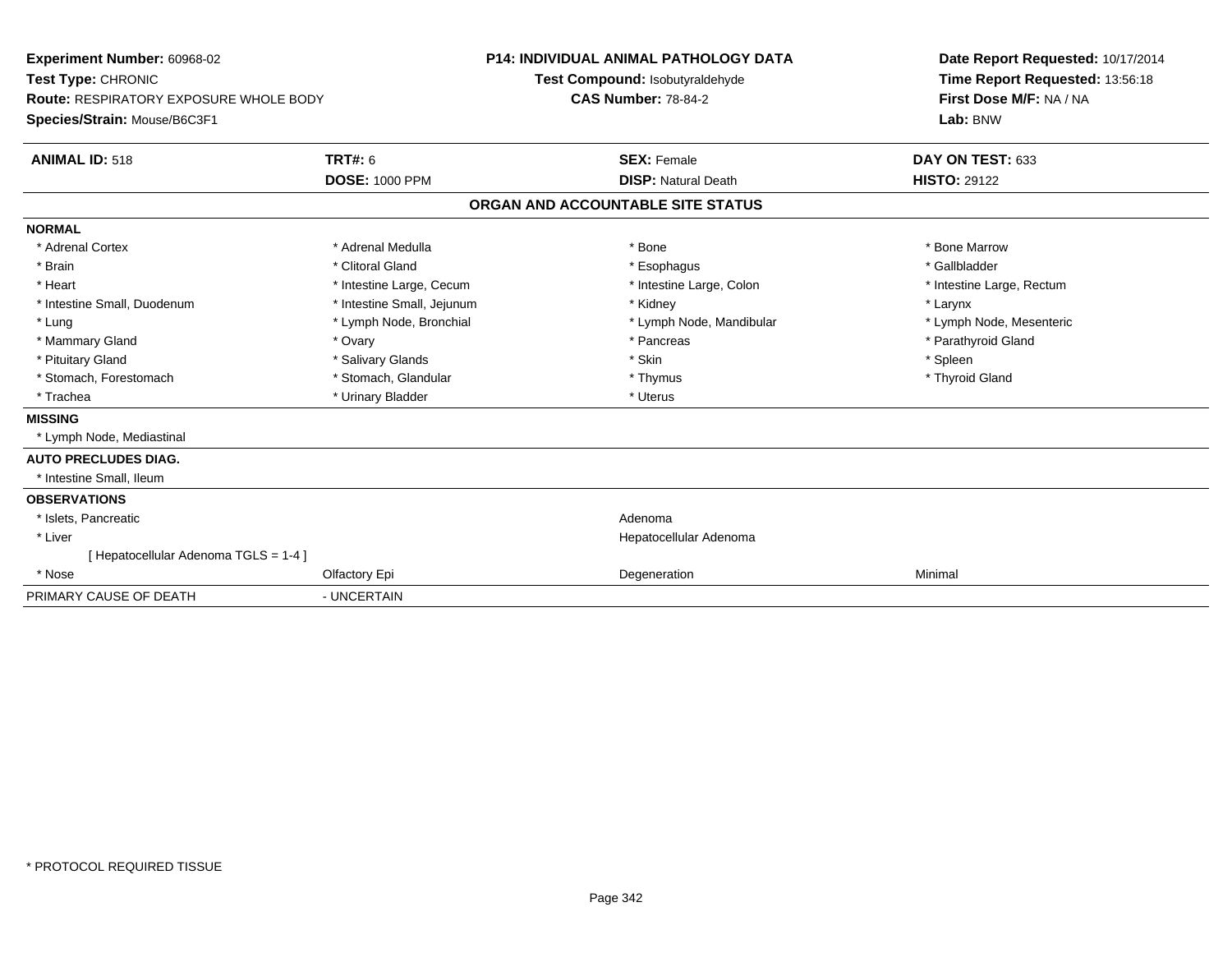| Experiment Number: 60968-02                   |                             | <b>P14: INDIVIDUAL ANIMAL PATHOLOGY DATA</b> | Date Report Requested: 10/17/2014                                      |  |
|-----------------------------------------------|-----------------------------|----------------------------------------------|------------------------------------------------------------------------|--|
| Test Type: CHRONIC                            |                             | Test Compound: Isobutyraldehyde              | Time Report Requested: 13:56:18<br>First Dose M/F: NA / NA<br>Lab: BNW |  |
| <b>Route: RESPIRATORY EXPOSURE WHOLE BODY</b> |                             | <b>CAS Number: 78-84-2</b>                   |                                                                        |  |
| Species/Strain: Mouse/B6C3F1                  |                             |                                              |                                                                        |  |
| <b>ANIMAL ID: 519</b>                         | <b>TRT#: 6</b>              | <b>SEX: Female</b>                           | DAY ON TEST: 547                                                       |  |
|                                               | <b>DOSE: 1000 PPM</b>       | <b>DISP:</b> Moribund Sacrifice              | <b>HISTO: 29123</b>                                                    |  |
|                                               |                             | ORGAN AND ACCOUNTABLE SITE STATUS            |                                                                        |  |
| <b>NORMAL</b>                                 |                             |                                              |                                                                        |  |
| * Adrenal Medulla                             | * Bone                      | * Brain                                      | * Clitoral Gland                                                       |  |
| * Esophagus                                   | * Heart                     | * Intestine Large, Cecum                     | * Intestine Large, Colon                                               |  |
| * Intestine Large, Rectum                     | * Intestine Small, Duodenum | * Intestine Small, Ileum                     | * Intestine Small, Jejunum                                             |  |
| * Islets, Pancreatic                          | * Larynx                    | * Mammary Gland                              | * Pituitary Gland                                                      |  |
| * Skin                                        | * Thyroid Gland             | * Trachea                                    |                                                                        |  |
| <b>MISSING</b>                                |                             |                                              |                                                                        |  |
| * Lymph Node, Mediastinal                     | * Parathyroid Gland         |                                              |                                                                        |  |
| <b>OBSERVATIONS</b>                           |                             |                                              |                                                                        |  |
| * Adrenal Cortex                              |                             | Lymphoma Malignant                           |                                                                        |  |
| [ Lymphoma Malignant TGLS = 1-7 ]             |                             |                                              |                                                                        |  |
| * Bone Marrow                                 |                             | Lymphoma Malignant                           |                                                                        |  |
| * Gallbladder                                 |                             | Lymphoma Malignant                           |                                                                        |  |
| * Kidney                                      |                             | Lymphoma Malignant                           |                                                                        |  |
| * Liver                                       |                             | Lymphoma Malignant                           |                                                                        |  |
| * Lung                                        |                             | Lymphoma Malignant                           |                                                                        |  |
| * Lymph Node, Bronchial                       |                             | Lymphoma Malignant                           |                                                                        |  |
| [ Lymphoma Malignant TGLS = 1-7 ]             |                             |                                              |                                                                        |  |
| * Lymph Node, Mandibular                      |                             | Lymphoma Malignant                           |                                                                        |  |
| [ Lymphoma Malignant TGLS = 1-7 ]             |                             |                                              |                                                                        |  |
| * Lymph Node, Mesenteric                      |                             | Lymphoma Malignant                           |                                                                        |  |
| $*$ Nose                                      | Olfactory Epi               | Degeneration                                 | Minimal                                                                |  |
| * Ovary                                       |                             | Lymphoma Malignant                           |                                                                        |  |
| * Pancreas                                    |                             | Lymphoma Malignant                           |                                                                        |  |
| * Salivary Glands                             |                             | Lymphoma Malignant                           |                                                                        |  |
| * Spleen                                      |                             | Lymphoma Malignant                           |                                                                        |  |
| [ Lymphoma Malignant TGLS = 3-4 ]             |                             |                                              |                                                                        |  |
| * Stomach, Forestomach                        |                             | Lymphoma Malignant                           |                                                                        |  |
| [ Lymphoma Malignant TGLS = 1-7 ]             |                             |                                              |                                                                        |  |
| * Stomach, Glandular                          |                             | Lymphoma Malignant                           |                                                                        |  |
| [ Lymphoma Malignant TGLS = 1-7 ]             |                             |                                              |                                                                        |  |
|                                               |                             |                                              |                                                                        |  |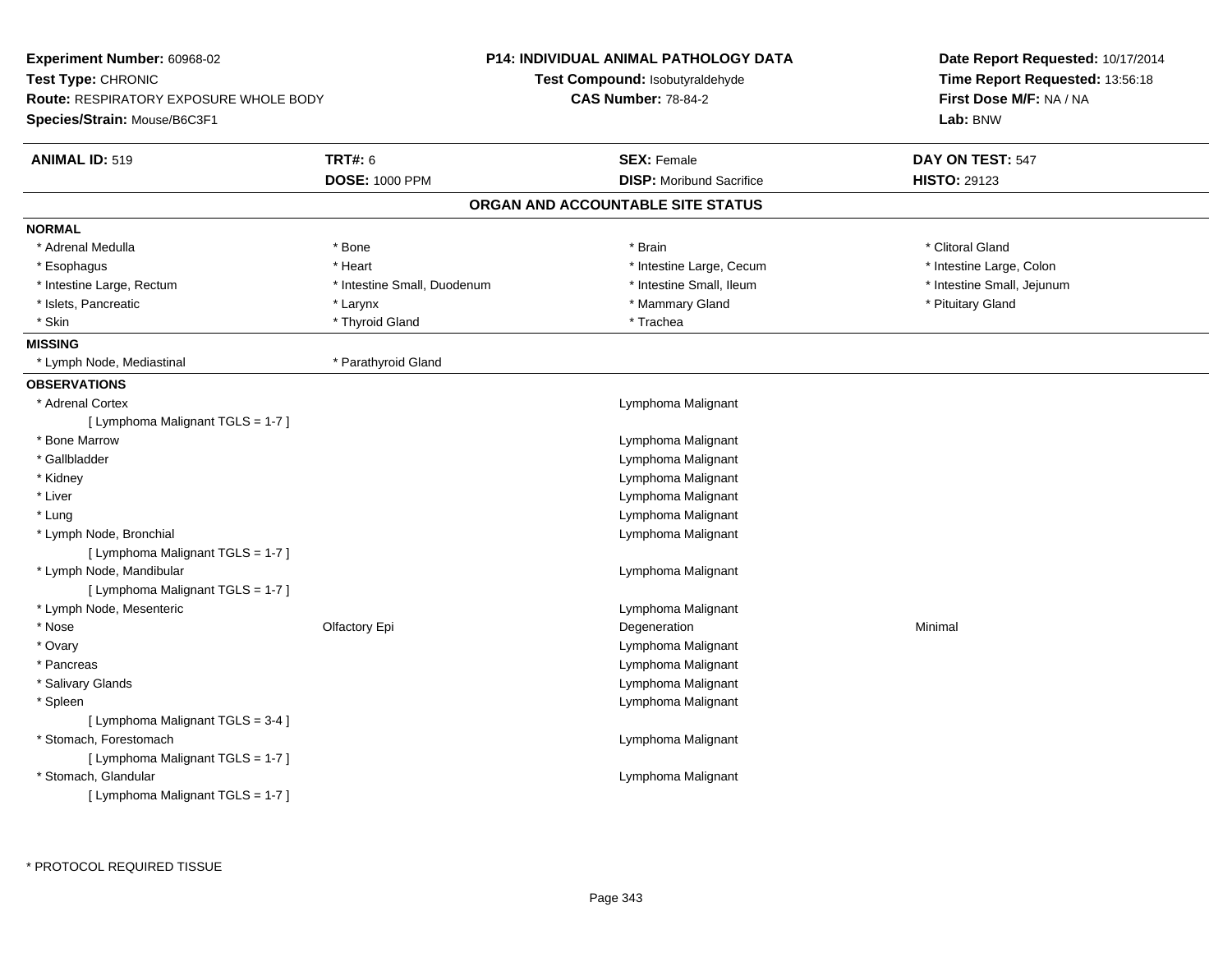| <b>Experiment Number: 60968-02</b><br>Test Type: CHRONIC<br><b>Route: RESPIRATORY EXPOSURE WHOLE BODY</b><br>Species/Strain: Mouse/B6C3F1 |                          |                    | <b>P14: INDIVIDUAL ANIMAL PATHOLOGY DATA</b><br>Test Compound: Isobutyraldehyde<br><b>CAS Number: 78-84-2</b> | Date Report Requested: 10/17/2014<br>Time Report Requested: 13:56:18<br>First Dose M/F: NA / NA<br>Lab: BNW |
|-------------------------------------------------------------------------------------------------------------------------------------------|--------------------------|--------------------|---------------------------------------------------------------------------------------------------------------|-------------------------------------------------------------------------------------------------------------|
| <b>ANIMAL ID: 519</b>                                                                                                                     | <b>TRT#: 6</b>           |                    | <b>SEX: Female</b>                                                                                            | DAY ON TEST: 547                                                                                            |
|                                                                                                                                           | <b>DOSE: 1000 PPM</b>    |                    | <b>DISP:</b> Moribund Sacrifice                                                                               | <b>HISTO: 29123</b>                                                                                         |
|                                                                                                                                           |                          |                    | ORGAN AND ACCOUNTABLE SITE STATUS                                                                             |                                                                                                             |
| * Thymus                                                                                                                                  |                          |                    | Lymphoma Malignant                                                                                            |                                                                                                             |
| [ Lymphoma Malignant TGLS = 3-4 ]                                                                                                         |                          |                    |                                                                                                               |                                                                                                             |
| * Urinary Bladder                                                                                                                         |                          |                    | Lymphoma Malignant                                                                                            |                                                                                                             |
| [ Lymphoma Malignant $TGLS = 3-4$ ]                                                                                                       |                          |                    |                                                                                                               |                                                                                                             |
| * Uterus                                                                                                                                  |                          |                    | Lymphoma Malignant                                                                                            |                                                                                                             |
| [ Lymphoma Malignant TGLS = 3-4 ]                                                                                                         |                          |                    |                                                                                                               |                                                                                                             |
| PRIMARY CAUSE OF DEATH                                                                                                                    | - Lymph Node, Mesenteric | Lymphoma Malignant |                                                                                                               |                                                                                                             |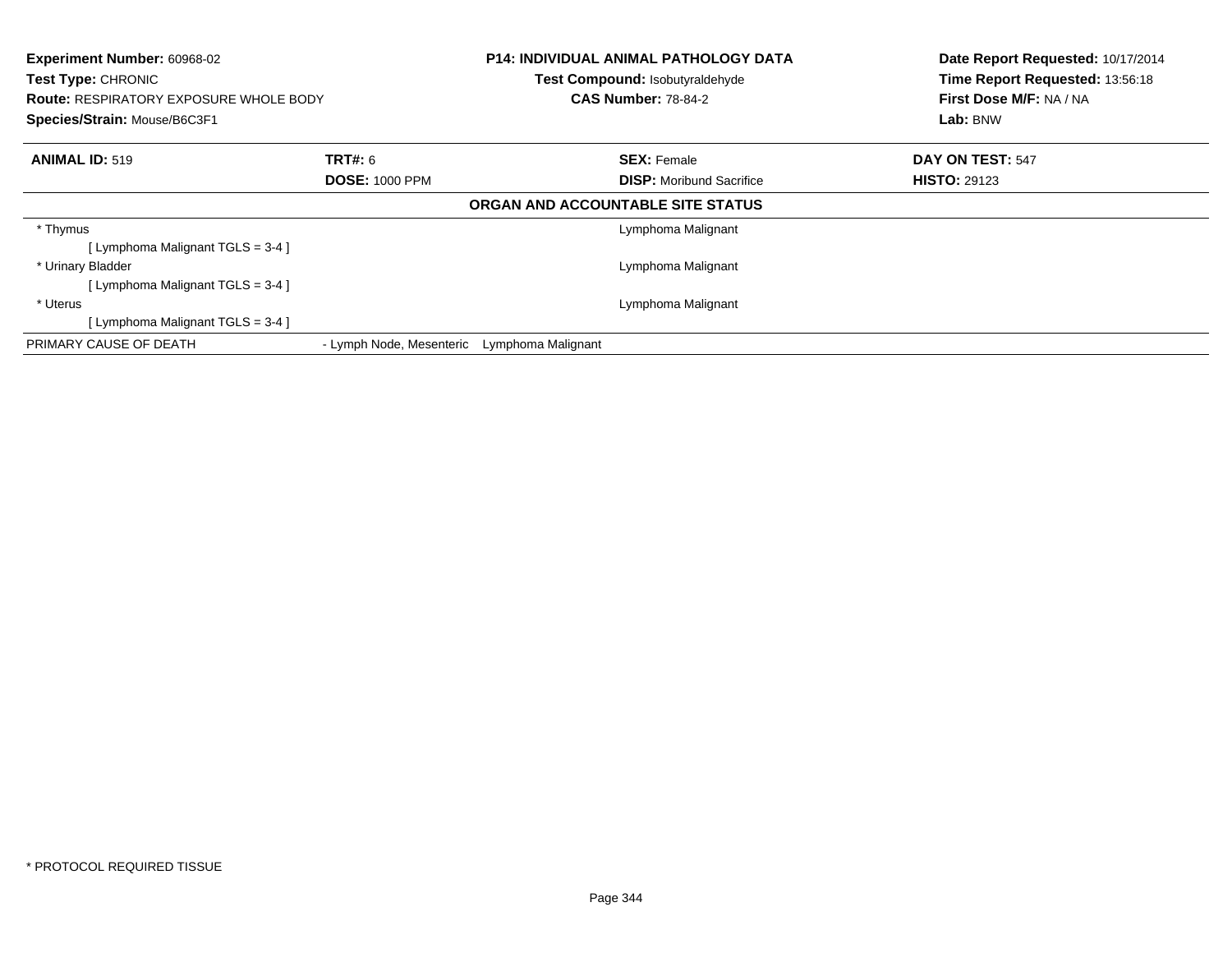| Experiment Number: 60968-02                   |                          | <b>P14: INDIVIDUAL ANIMAL PATHOLOGY DATA</b> | Date Report Requested: 10/17/2014                          |
|-----------------------------------------------|--------------------------|----------------------------------------------|------------------------------------------------------------|
| Test Type: CHRONIC                            |                          | Test Compound: Isobutyraldehyde              | Time Report Requested: 13:56:18<br>First Dose M/F: NA / NA |
| <b>Route: RESPIRATORY EXPOSURE WHOLE BODY</b> |                          | <b>CAS Number: 78-84-2</b>                   |                                                            |
| Species/Strain: Mouse/B6C3F1                  |                          |                                              | Lab: BNW                                                   |
| <b>ANIMAL ID: 520</b>                         | <b>TRT#: 6</b>           | <b>SEX: Female</b>                           | DAY ON TEST: 609                                           |
|                                               | <b>DOSE: 1000 PPM</b>    | <b>DISP:</b> Moribund Sacrifice              | <b>HISTO: 29124</b>                                        |
|                                               |                          | ORGAN AND ACCOUNTABLE SITE STATUS            |                                                            |
| <b>NORMAL</b>                                 |                          |                                              |                                                            |
| * Adrenal Medulla                             | * Bone                   | * Brain                                      | * Clitoral Gland                                           |
| * Esophagus                                   | * Gallbladder            | * Heart                                      | * Intestine Large, Colon                                   |
| * Intestine Small, Duodenum                   | * Intestine Small, Ileum | * Intestine Small, Jejunum                   | * Islets, Pancreatic                                       |
| * Mammary Gland                               | * Pituitary Gland        | * Thyroid Gland                              | * Trachea                                                  |
| <b>MISSING</b>                                |                          |                                              |                                                            |
| * Parathyroid Gland                           |                          |                                              |                                                            |
| <b>OBSERVATIONS</b>                           |                          |                                              |                                                            |
| * Adrenal Cortex                              |                          | Lymphoma Malignant                           |                                                            |
| * Bone Marrow                                 |                          | Lymphoma Malignant                           |                                                            |
| [ Lymphoma Malignant TGLS = 1-7 ]             |                          |                                              |                                                            |
| * Intestine Large, Cecum                      |                          | Lymphoma Malignant                           |                                                            |
| * Intestine Large, Rectum                     |                          | Lymphoma Malignant                           |                                                            |
| * Kidney                                      |                          | Lymphoma Malignant                           |                                                            |
| [ Lymphoma Malignant TGLS = 1-7 ]             |                          |                                              |                                                            |
| * Larynx                                      |                          | Lymphoma Malignant                           |                                                            |
| * Liver                                       |                          | Lymphoma Malignant                           |                                                            |
| [ Lymphoma Malignant TGLS = 1-7 ]             |                          |                                              |                                                            |
| * Lung                                        |                          | Lymphoma Malignant                           |                                                            |
| [ Lymphoma Malignant TGLS = 2,3-3 ]           |                          |                                              |                                                            |
| Lymph Node                                    | <b>Iliac</b>             | Lymphoma Malignant                           |                                                            |
| [ Lymphoma Malignant TGLS = $5-10$ ]          |                          |                                              |                                                            |
| * Lymph Node, Bronchial                       |                          | Lymphoma Malignant                           |                                                            |
| * Lymph Node, Mandibular                      |                          | Lymphoma Malignant                           |                                                            |
| * Lymph Node, Mediastinal                     |                          | Lymphoma Malignant                           |                                                            |
| * Lymph Node, Mesenteric                      |                          | Lymphoma Malignant                           |                                                            |
| * Nose                                        | Olfactory Epi            | Degeneration                                 | Minimal                                                    |
|                                               |                          | Lymphoma Malignant                           |                                                            |
| [ Lymphoma Malignant TGLS = 4-4 ]             |                          |                                              |                                                            |
| * Ovary                                       |                          | Lymphoma Malignant                           |                                                            |
| [ Lymphoma Malignant TGLS = 5-10 ]            |                          |                                              |                                                            |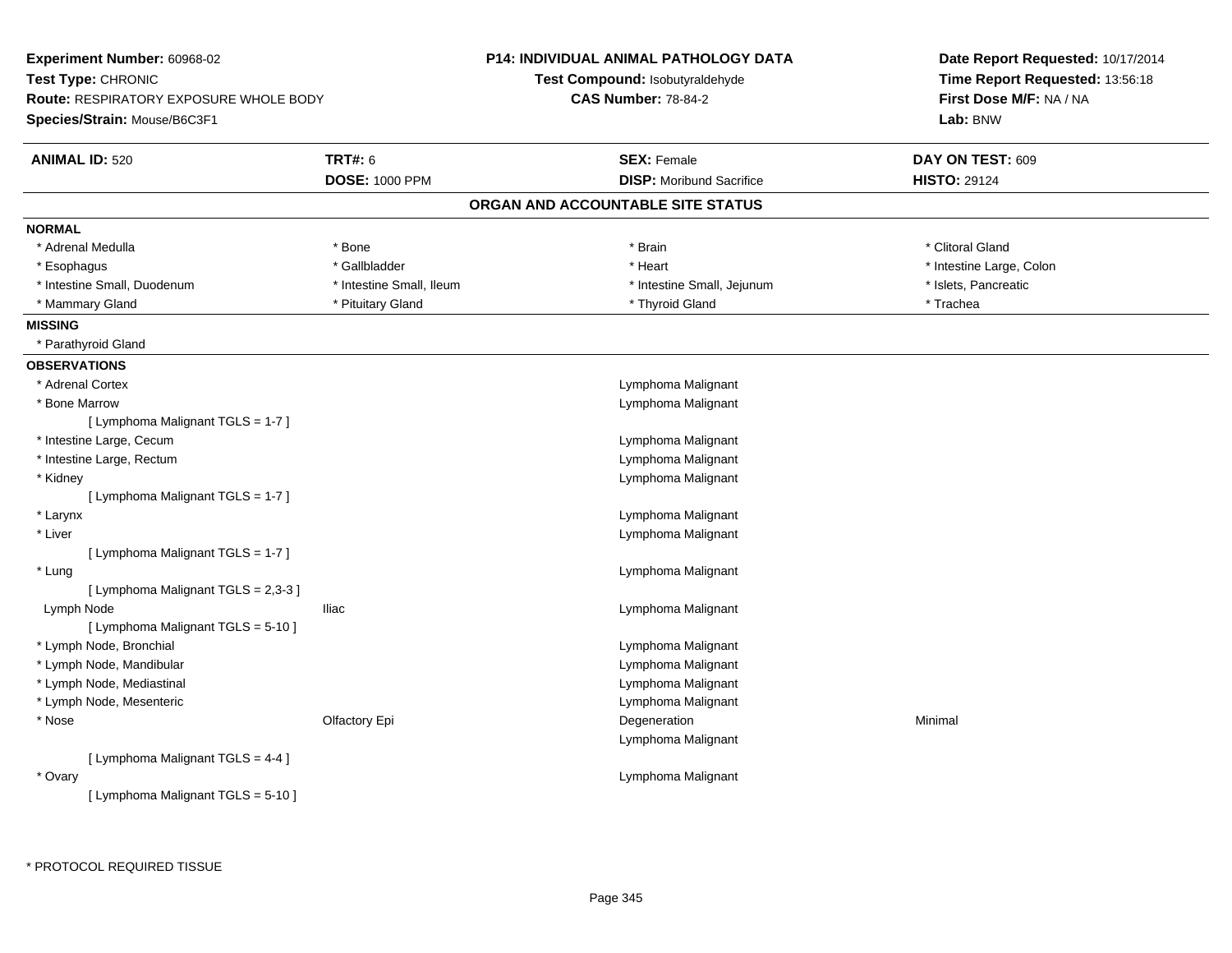**Experiment Number:** 60968-02**Test Type:** CHRONIC **Route:** RESPIRATORY EXPOSURE WHOLE BODY**Species/Strain:** Mouse/B6C3F1

## **P14: INDIVIDUAL ANIMAL PATHOLOGY DATA**

**Test Compound:** Isobutyraldehyde**CAS Number:** 78-84-2

**Date Report Requested:** 10/17/2014**Time Report Requested:** 13:56:18**First Dose M/F:** NA / NA**Lab:** BNW

| <b>ANIMAL ID: 520</b>             | <b>TRT#: 6</b>        |                    | <b>SEX: Female</b>              | <b>DAY ON TEST: 609</b> |  |  |
|-----------------------------------|-----------------------|--------------------|---------------------------------|-------------------------|--|--|
|                                   | <b>DOSE: 1000 PPM</b> |                    | <b>DISP:</b> Moribund Sacrifice | <b>HISTO: 29124</b>     |  |  |
| ORGAN AND ACCOUNTABLE SITE STATUS |                       |                    |                                 |                         |  |  |
| * Pancreas                        |                       |                    | Lymphoma Malignant              |                         |  |  |
| [Lymphoma Malignant TGLS = 5-10]  |                       |                    |                                 |                         |  |  |
| * Salivary Glands                 |                       |                    | Lymphoma Malignant              |                         |  |  |
| [Lymphoma Malignant TGLS = 5-10]  |                       |                    |                                 |                         |  |  |
| * Skin                            |                       |                    | Lymphoma Malignant              |                         |  |  |
| [Lymphoma Malignant TGLS = 5-10]  |                       |                    |                                 |                         |  |  |
| * Spleen                          |                       |                    | Lymphoma Malignant              |                         |  |  |
| [Lymphoma Malignant TGLS = 4-4 ]  |                       |                    |                                 |                         |  |  |
| * Stomach, Forestomach            |                       |                    | Lymphoma Malignant              |                         |  |  |
| * Stomach, Glandular              |                       |                    | Lymphoma Malignant              |                         |  |  |
| * Thymus                          |                       |                    | Lymphoma Malignant              |                         |  |  |
| [ Lymphoma Malignant TGLS = 4-4 ] |                       |                    |                                 |                         |  |  |
| * Urinary Bladder                 |                       |                    | Lymphoma Malignant              |                         |  |  |
| [Lymphoma Malignant TGLS = 4-4 ]  |                       |                    |                                 |                         |  |  |
| * Uterus                          |                       |                    | Lymphoma Malignant              |                         |  |  |
| [Lymphoma Malignant TGLS = 4-4 ]  |                       |                    |                                 |                         |  |  |
| PRIMARY CAUSE OF DEATH            | - Stomach, Glandular  | Lymphoma Malignant |                                 |                         |  |  |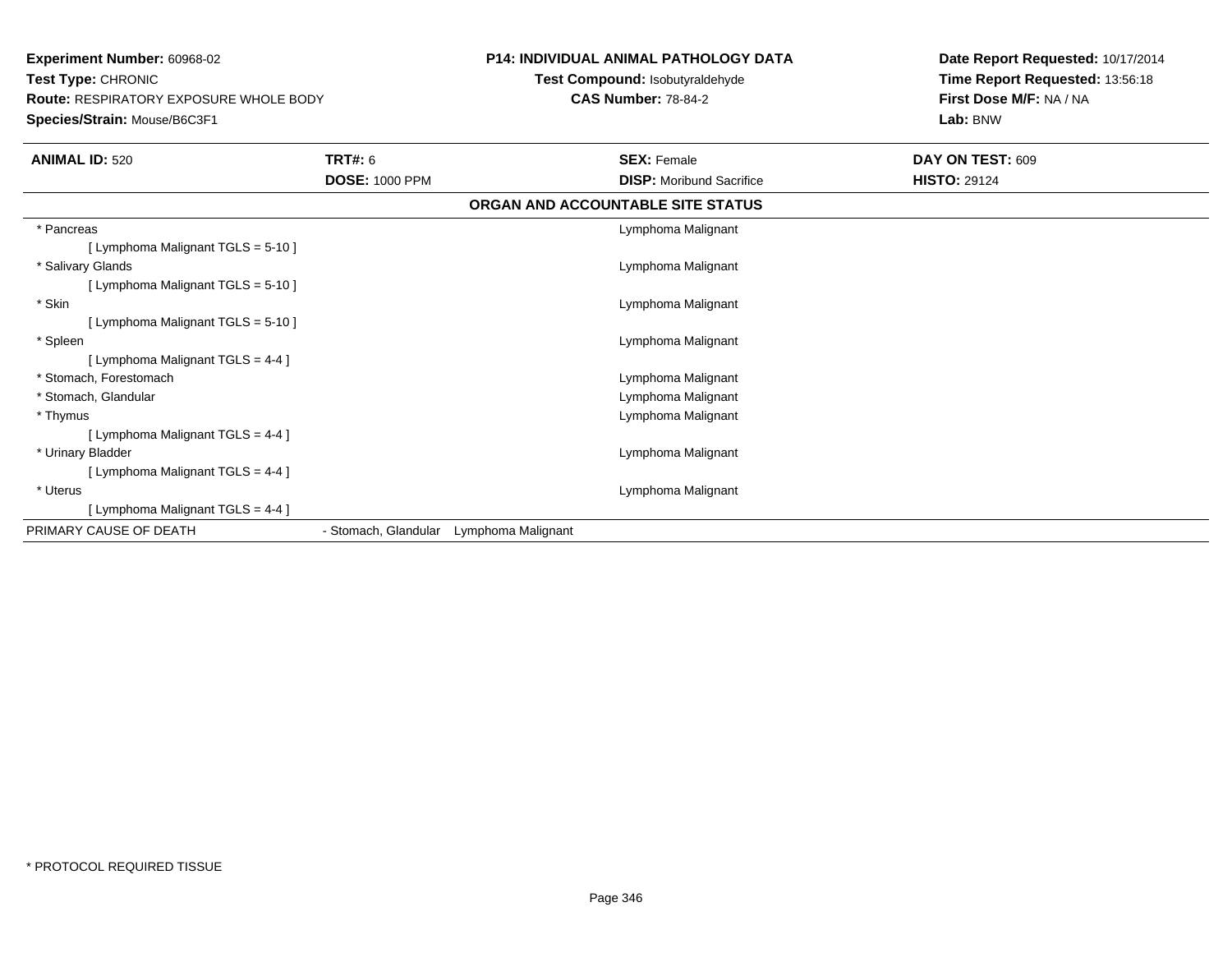| Experiment Number: 60968-02<br>Test Type: CHRONIC<br><b>Route: RESPIRATORY EXPOSURE WHOLE BODY</b> |                            | <b>P14: INDIVIDUAL ANIMAL PATHOLOGY DATA</b><br>Test Compound: Isobutyraldehyde<br><b>CAS Number: 78-84-2</b> | Date Report Requested: 10/17/2014<br>Time Report Requested: 13:56:18<br>First Dose M/F: NA / NA |
|----------------------------------------------------------------------------------------------------|----------------------------|---------------------------------------------------------------------------------------------------------------|-------------------------------------------------------------------------------------------------|
| Species/Strain: Mouse/B6C3F1                                                                       |                            |                                                                                                               | Lab: BNW                                                                                        |
| <b>ANIMAL ID: 521</b>                                                                              | <b>TRT#: 6</b>             | <b>SEX: Female</b>                                                                                            | DAY ON TEST: 736                                                                                |
|                                                                                                    | <b>DOSE: 1000 PPM</b>      | <b>DISP: Terminal Sacrifice</b>                                                                               | <b>HISTO: 29125</b>                                                                             |
|                                                                                                    |                            | ORGAN AND ACCOUNTABLE SITE STATUS                                                                             |                                                                                                 |
| <b>NORMAL</b>                                                                                      |                            |                                                                                                               |                                                                                                 |
| * Adrenal Cortex                                                                                   | * Adrenal Medulla          | * Bone                                                                                                        | * Bone Marrow                                                                                   |
| * Brain                                                                                            | * Esophagus                | * Gallbladder                                                                                                 | * Heart                                                                                         |
| * Intestine Large, Cecum                                                                           | * Intestine Large, Colon   | * Intestine Large, Rectum                                                                                     | * Intestine Small, Duodenum                                                                     |
| * Intestine Small, Ileum                                                                           | * Intestine Small, Jejunum | * Islets, Pancreatic                                                                                          | * Kidney                                                                                        |
| * Larynx                                                                                           | * Liver                    | * Lung                                                                                                        | * Lymph Node, Bronchial                                                                         |
| * Lymph Node, Mandibular                                                                           | * Lymph Node, Mesenteric   | * Mammary Gland                                                                                               | * Nose                                                                                          |
| * Ovary                                                                                            | * Pancreas                 | * Parathyroid Gland                                                                                           | * Pituitary Gland                                                                               |
| * Salivary Glands                                                                                  | * Skin                     | * Spleen                                                                                                      | * Stomach, Forestomach                                                                          |
| * Stomach, Glandular                                                                               | * Thymus                   | * Thyroid Gland                                                                                               | * Trachea                                                                                       |
| * Urinary Bladder                                                                                  | * Uterus                   |                                                                                                               |                                                                                                 |
| <b>MISSING</b>                                                                                     |                            |                                                                                                               |                                                                                                 |
| * Clitoral Gland                                                                                   | * Lymph Node, Mediastinal  |                                                                                                               |                                                                                                 |
| PRIMARY CAUSE OF DEATH                                                                             |                            |                                                                                                               |                                                                                                 |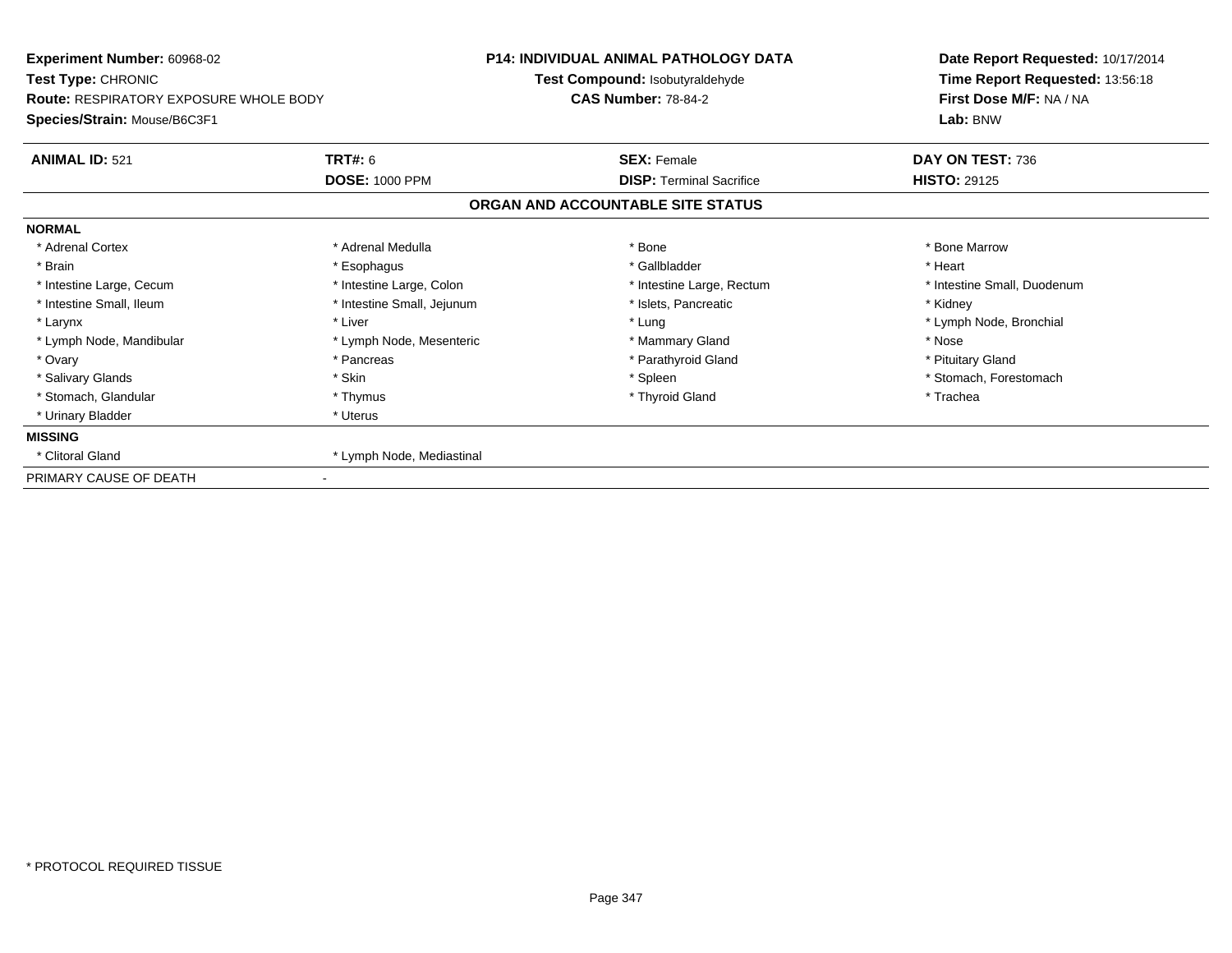| Experiment Number: 60968-02                   |                          | <b>P14: INDIVIDUAL ANIMAL PATHOLOGY DATA</b> | Date Report Requested: 10/17/2014 |
|-----------------------------------------------|--------------------------|----------------------------------------------|-----------------------------------|
| <b>Test Type: CHRONIC</b>                     |                          | Test Compound: Isobutyraldehyde              | Time Report Requested: 13:56:18   |
| <b>Route: RESPIRATORY EXPOSURE WHOLE BODY</b> |                          | <b>CAS Number: 78-84-2</b>                   | First Dose M/F: NA / NA           |
| Species/Strain: Mouse/B6C3F1                  |                          |                                              | Lab: BNW                          |
| <b>ANIMAL ID: 522</b>                         | <b>TRT#: 6</b>           | <b>SEX: Female</b>                           | DAY ON TEST: 735                  |
|                                               | <b>DOSE: 1000 PPM</b>    | <b>DISP:</b> Terminal Sacrifice              | <b>HISTO: 29126</b>               |
|                                               |                          | ORGAN AND ACCOUNTABLE SITE STATUS            |                                   |
| <b>NORMAL</b>                                 |                          |                                              |                                   |
| * Adrenal Cortex                              | * Adrenal Medulla        | * Bone                                       | * Bone Marrow                     |
| * Brain                                       | * Clitoral Gland         | * Esophagus                                  | * Gallbladder                     |
| * Heart                                       | * Intestine Large, Cecum | * Intestine Large, Colon                     | * Intestine Large, Rectum         |
| * Intestine Small, Duodenum                   | * Intestine Small, Ileum | * Intestine Small, Jejunum                   | * Islets, Pancreatic              |
| * Kidney                                      | * Larynx                 | * Liver                                      | * Lung                            |
| * Lymph Node, Bronchial                       | * Lymph Node, Mandibular | * Lymph Node, Mediastinal                    | * Lymph Node, Mesenteric          |
| * Mammary Gland                               | * Nose                   | * Ovary                                      | * Pancreas                        |
| * Parathyroid Gland                           | * Pituitary Gland        | * Salivary Glands                            | * Skin                            |
| * Spleen                                      | * Stomach, Forestomach   | * Stomach, Glandular                         | * Thymus                          |
| * Thyroid Gland                               | * Trachea                | * Urinary Bladder                            |                                   |
| <b>OBSERVATIONS</b>                           |                          |                                              |                                   |
| * Uterus                                      |                          | Hydrometra                                   | Moderate                          |
| [Hydrometra TGLS = $1-8$ ]                    |                          |                                              |                                   |
| PRIMARY CAUSE OF DEATH                        |                          |                                              |                                   |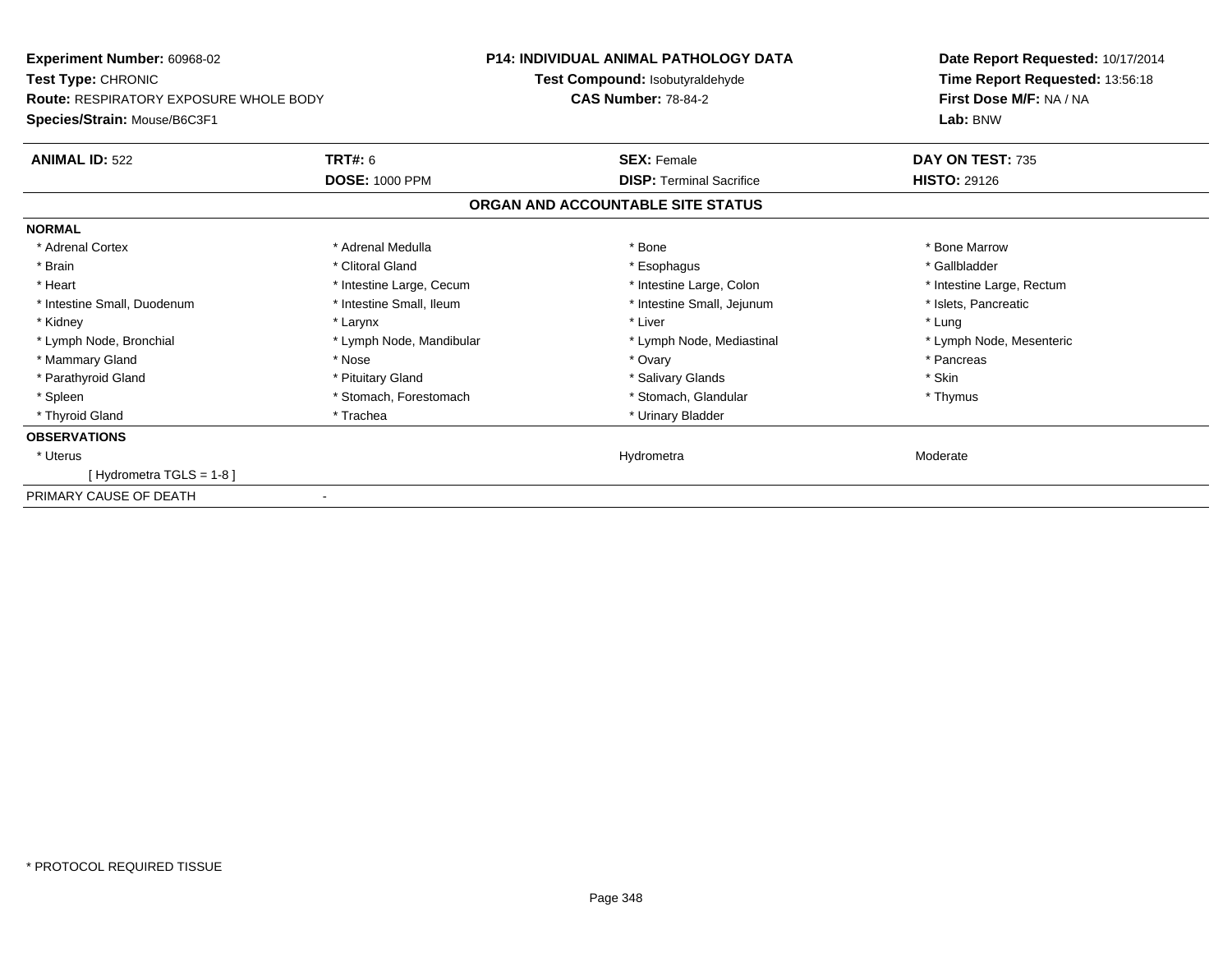| Experiment Number: 60968-02<br>Test Type: CHRONIC |                           | <b>P14: INDIVIDUAL ANIMAL PATHOLOGY DATA</b><br>Test Compound: Isobutyraldehyde | Date Report Requested: 10/17/2014<br>Time Report Requested: 13:56:18 |
|---------------------------------------------------|---------------------------|---------------------------------------------------------------------------------|----------------------------------------------------------------------|
| <b>Route: RESPIRATORY EXPOSURE WHOLE BODY</b>     |                           | <b>CAS Number: 78-84-2</b>                                                      | First Dose M/F: NA / NA                                              |
| Species/Strain: Mouse/B6C3F1                      |                           |                                                                                 | Lab: BNW                                                             |
| <b>ANIMAL ID: 523</b>                             | <b>TRT#: 6</b>            | <b>SEX: Female</b>                                                              | DAY ON TEST: 736                                                     |
|                                                   | <b>DOSE: 1000 PPM</b>     | <b>DISP: Terminal Sacrifice</b>                                                 | <b>HISTO: 29127</b>                                                  |
|                                                   |                           | ORGAN AND ACCOUNTABLE SITE STATUS                                               |                                                                      |
| <b>NORMAL</b>                                     |                           |                                                                                 |                                                                      |
| * Adrenal Cortex                                  | * Bone                    | * Bone Marrow                                                                   | * Brain                                                              |
| * Clitoral Gland                                  | * Esophagus               | * Gallbladder                                                                   | * Intestine Large, Cecum                                             |
| * Intestine Large, Colon                          | * Intestine Large, Rectum | * Intestine Small, Duodenum                                                     | * Intestine Small, Ileum                                             |
| * Intestine Small, Jejunum                        | * Islets, Pancreatic      | * Larynx                                                                        | * Lymph Node, Bronchial                                              |
| * Lymph Node, Mandibular                          | * Lymph Node, Mediastinal | * Lymph Node, Mesenteric                                                        | * Mammary Gland                                                      |
| * Ovary                                           | * Parathyroid Gland       | * Pituitary Gland                                                               | * Salivary Glands                                                    |
| * Skin                                            | * Stomach, Forestomach    | * Stomach, Glandular                                                            | * Thyroid Gland                                                      |
| * Trachea                                         | * Urinary Bladder         | * Uterus                                                                        |                                                                      |
| <b>MISSING</b>                                    |                           |                                                                                 |                                                                      |
| * Thymus                                          |                           |                                                                                 |                                                                      |
| <b>OBSERVATIONS</b>                               |                           |                                                                                 |                                                                      |
| * Adrenal Medulla                                 |                           | Hyperplasia                                                                     | Mild                                                                 |
| * Heart                                           |                           | Cardiomyopathy                                                                  | Minimal                                                              |
| * Kidney                                          |                           | Metaplasia                                                                      | Osseous, Minimal                                                     |
|                                                   |                           | Nephropathy                                                                     | Minimal                                                              |
| * Liver                                           |                           | Angiectasis                                                                     | Mild                                                                 |
|                                                   |                           | Hepatocellular Carcinoma                                                        |                                                                      |
|                                                   |                           | Lymphoma Malignant                                                              |                                                                      |
| [ Hepatocellular Carcinoma TGLS = 1-10 ]          |                           |                                                                                 |                                                                      |
| * Lung                                            |                           | Lymphoma Malignant                                                              |                                                                      |
| * Nose                                            | Olfactory Epi             | Degeneration                                                                    | Mild                                                                 |
| * Pancreas                                        |                           | Lipomatosis                                                                     | Minimal                                                              |
| * Spleen                                          |                           | Hyperplasia                                                                     | Lymphoid, Mild                                                       |
|                                                   |                           | Lymphoma Malignant                                                              |                                                                      |
| [ Hyperplasia TGLS = 2-4 ]                        |                           |                                                                                 |                                                                      |
| [ Lymphoma Malignant TGLS = 2-4 ]                 |                           |                                                                                 |                                                                      |
| PRIMARY CAUSE OF DEATH                            |                           |                                                                                 |                                                                      |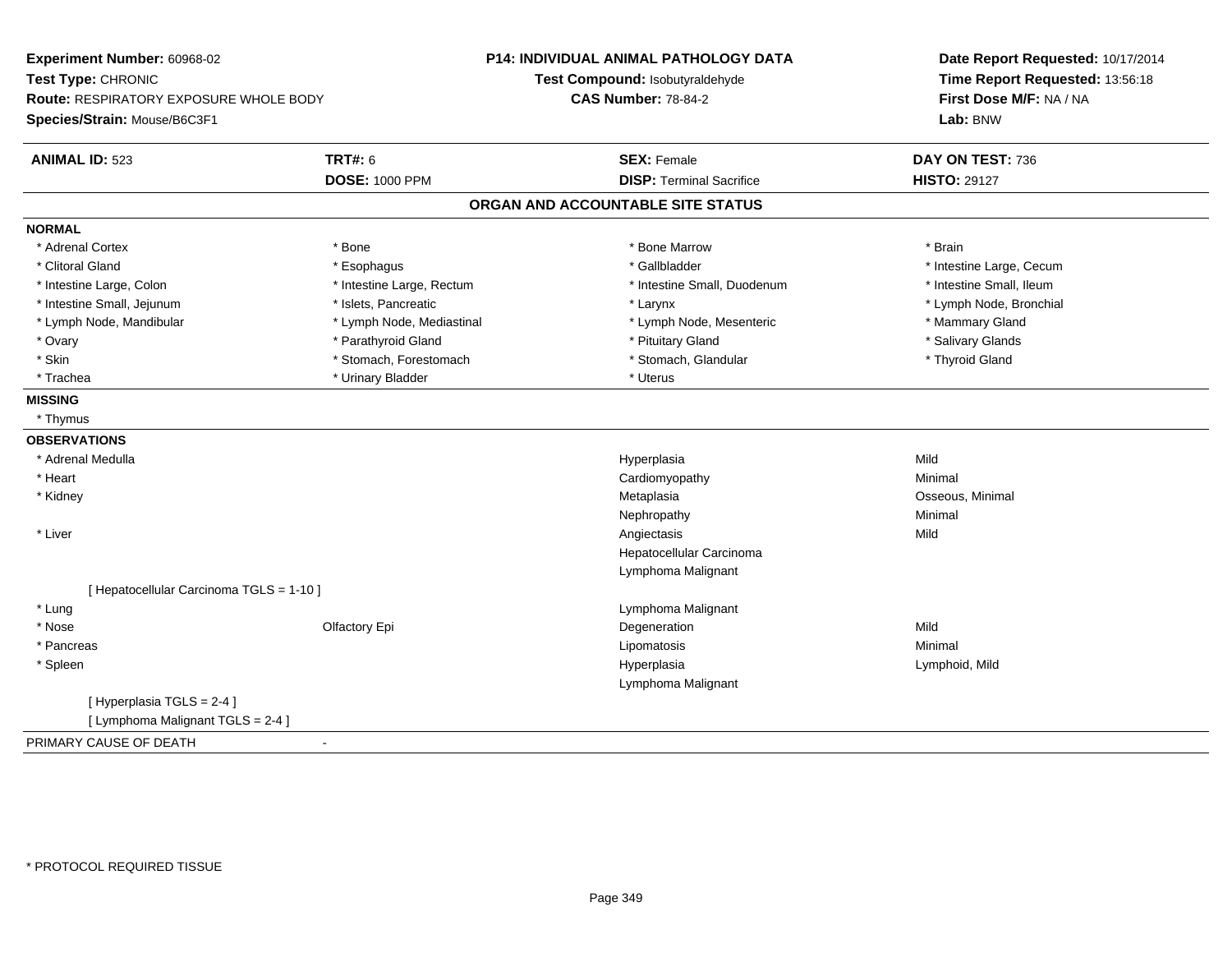| <b>Experiment Number: 60968-02</b><br>Test Type: CHRONIC |                            | <b>P14: INDIVIDUAL ANIMAL PATHOLOGY DATA</b> | Date Report Requested: 10/17/2014 |  |
|----------------------------------------------------------|----------------------------|----------------------------------------------|-----------------------------------|--|
|                                                          |                            | Test Compound: Isobutyraldehyde              | Time Report Requested: 13:56:18   |  |
| <b>Route: RESPIRATORY EXPOSURE WHOLE BODY</b>            |                            | <b>CAS Number: 78-84-2</b>                   | First Dose M/F: NA / NA           |  |
| Species/Strain: Mouse/B6C3F1                             |                            |                                              | Lab: BNW                          |  |
| <b>ANIMAL ID: 524</b>                                    | TRT#: 6                    | <b>SEX: Female</b>                           | DAY ON TEST: 537                  |  |
|                                                          | <b>DOSE: 1000 PPM</b>      | <b>DISP:</b> Moribund Sacrifice              | <b>HISTO: 29128</b>               |  |
|                                                          |                            | ORGAN AND ACCOUNTABLE SITE STATUS            |                                   |  |
| <b>NORMAL</b>                                            |                            |                                              |                                   |  |
| * Adrenal Medulla                                        | * Bone                     | * Bone Marrow                                | * Brain                           |  |
| * Clitoral Gland                                         | * Esophagus                | * Gallbladder                                | * Heart                           |  |
| * Intestine Large, Cecum                                 | * Intestine Large, Colon   | * Intestine Large, Rectum                    | * Intestine Small, Duodenum       |  |
| * Intestine Small, Ileum                                 | * Intestine Small, Jejunum | * Islets, Pancreatic                         | * Kidney                          |  |
| * Larynx                                                 | * Liver                    | * Lung                                       | * Lymph Node, Bronchial           |  |
| * Lymph Node, Mandibular                                 | * Lymph Node, Mesenteric   | * Mammary Gland                              | Mesentery                         |  |
| * Ovary                                                  | * Salivary Glands          | * Skin                                       | * Stomach, Glandular              |  |
| * Thyroid Gland                                          | * Trachea                  | * Urinary Bladder                            | * Uterus                          |  |
| <b>MISSING</b>                                           |                            |                                              |                                   |  |
| * Lymph Node, Mediastinal                                | * Parathyroid Gland        | * Thymus                                     |                                   |  |
| <b>OBSERVATIONS</b>                                      |                            |                                              |                                   |  |
| * Adrenal Cortex                                         |                            | Hypertrophy                                  | Minimal                           |  |
| * Nose                                                   | Olfactory Epi              | Degeneration                                 | Minimal                           |  |
| * Pancreas                                               |                            | Carcinoma                                    |                                   |  |
| [ Carcinoma TGLS = 2-10+11 ]                             |                            |                                              |                                   |  |
| * Pituitary Gland                                        | Pars Distalis              | Hyperplasia                                  | Minimal                           |  |
| * Spleen                                                 |                            | Hematopoietic Cell Proliferation             | Marked                            |  |
| [ Hematopoietic Cell Proliferation TGLS = 1-4 ]          |                            |                                              |                                   |  |
| * Stomach, Forestomach                                   |                            | Inflammation                                 | Chronic Active, Mild              |  |
| PRIMARY CAUSE OF DEATH                                   |                            |                                              |                                   |  |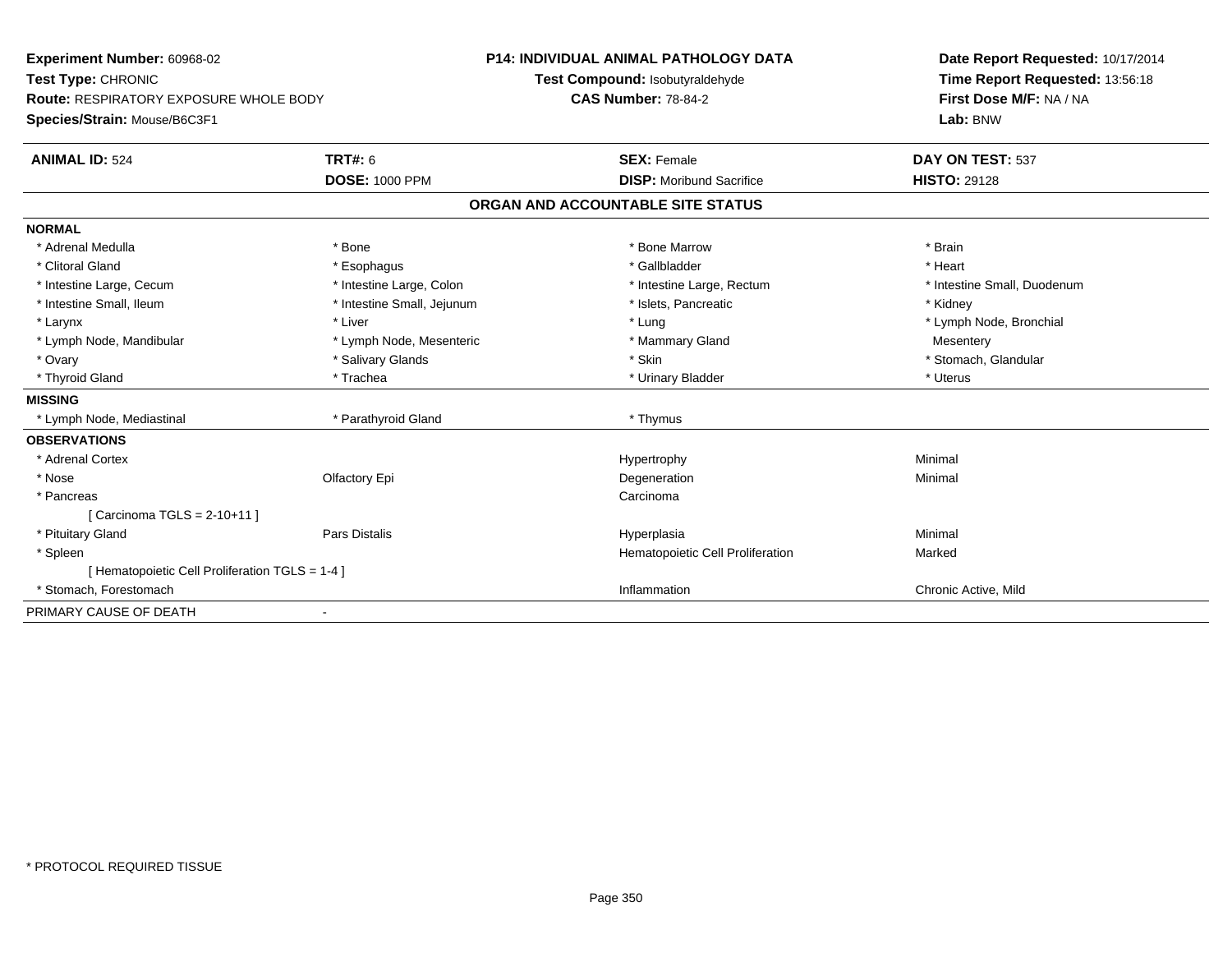| Experiment Number: 60968-02                   |                           | P14: INDIVIDUAL ANIMAL PATHOLOGY DATA | Date Report Requested: 10/17/2014 |
|-----------------------------------------------|---------------------------|---------------------------------------|-----------------------------------|
| Test Type: CHRONIC                            |                           | Test Compound: Isobutyraldehyde       | Time Report Requested: 13:56:18   |
| <b>Route: RESPIRATORY EXPOSURE WHOLE BODY</b> |                           | <b>CAS Number: 78-84-2</b>            | First Dose M/F: NA / NA           |
| Species/Strain: Mouse/B6C3F1                  |                           |                                       | Lab: BNW                          |
| <b>ANIMAL ID: 525</b>                         | <b>TRT#: 6</b>            | <b>SEX: Female</b>                    | DAY ON TEST: 735                  |
|                                               | <b>DOSE: 1000 PPM</b>     | <b>DISP: Terminal Sacrifice</b>       | <b>HISTO: 29129</b>               |
|                                               |                           | ORGAN AND ACCOUNTABLE SITE STATUS     |                                   |
| <b>NORMAL</b>                                 |                           |                                       |                                   |
| * Adrenal Cortex                              | * Adrenal Medulla         | * Bone                                | * Bone Marrow                     |
| * Brain                                       | * Clitoral Gland          | * Esophagus                           | * Gallbladder                     |
| * Heart                                       | * Intestine Large, Cecum  | * Intestine Large, Colon              | * Intestine Large, Rectum         |
| * Intestine Small, Duodenum                   | * Intestine Small, Ileum  | * Intestine Small, Jejunum            | * Islets, Pancreatic              |
| * Larynx                                      | * Lung                    | * Lymph Node, Bronchial               | * Mammary Gland                   |
| * Nose                                        | * Parathyroid Gland       | * Pituitary Gland                     | * Salivary Glands                 |
| * Skin                                        | * Spleen                  | * Stomach, Forestomach                | * Stomach, Glandular              |
| * Thymus                                      | * Trachea                 | * Urinary Bladder                     |                                   |
| <b>MISSING</b>                                |                           |                                       |                                   |
| * Lymph Node, Mandibular                      | * Lymph Node, Mediastinal |                                       |                                   |
| <b>OBSERVATIONS</b>                           |                           |                                       |                                   |
| * Kidney                                      |                           | Nephropathy                           | Minimal                           |
| * Liver                                       |                           | Hepatocellular Adenoma                | Multiple                          |
| [ Hepatocellular Adenoma TGLS = 3,4,5-4+10 ]  |                           |                                       |                                   |
| * Lymph Node, Mesenteric                      |                           | Necrosis                              | Mild                              |
| [ Necrosis TGLS = $6-6$ ]                     |                           |                                       |                                   |
| * Ovary                                       |                           | Cyst                                  | Mild                              |
| [Cyst TGLS = $2-7$ ]                          |                           |                                       |                                   |
| * Pancreas                                    |                           | Hypertrophy                           | Mild                              |
| * Thyroid Gland                               | <b>Follicular Cel</b>     | Hyperplasia                           | Minimal                           |
| * Uterus                                      |                           | Hydrometra                            | Marked                            |
| [Hydrometra TGLS = 1-8]                       |                           |                                       |                                   |
| PRIMARY CAUSE OF DEATH                        | $\blacksquare$            |                                       |                                   |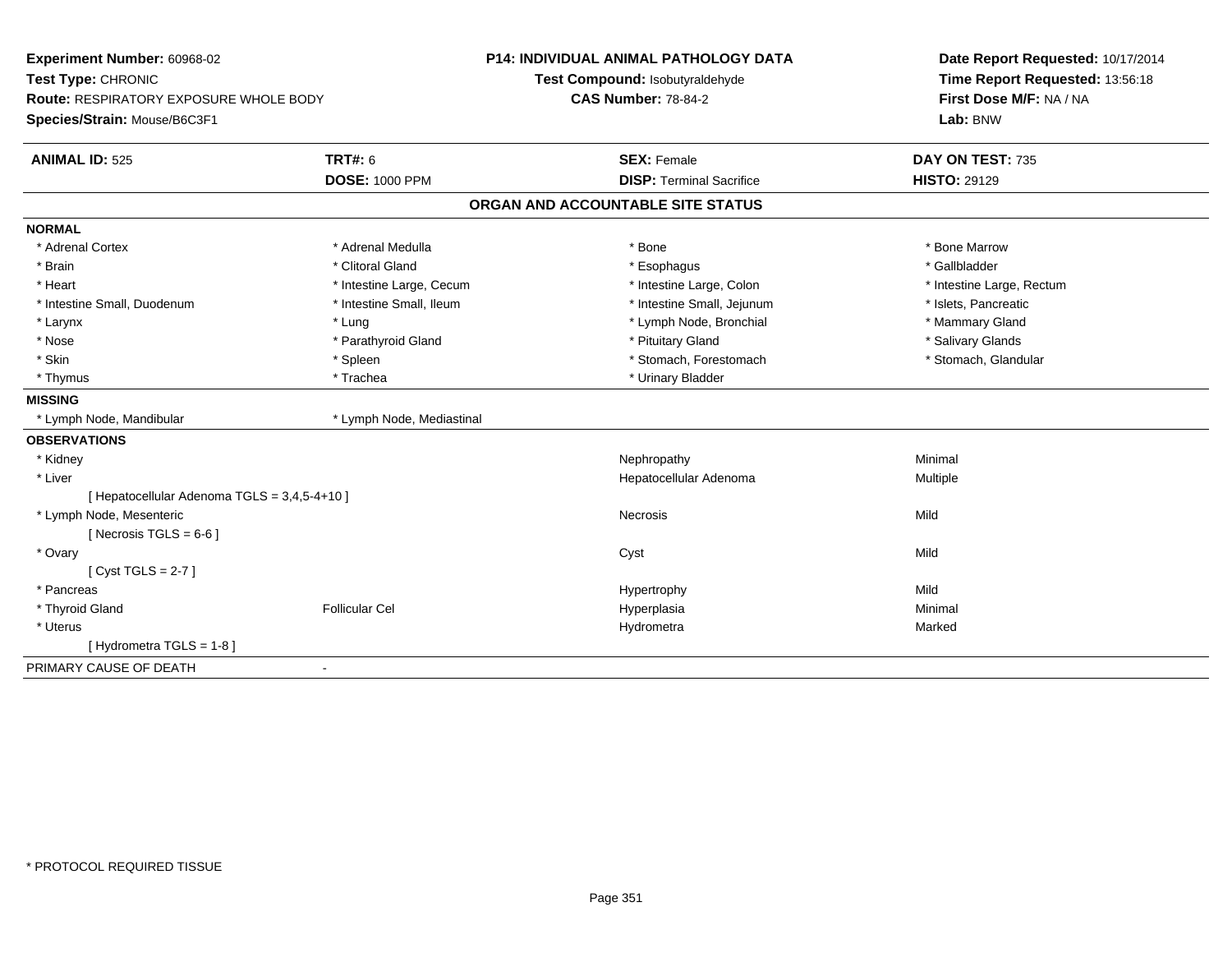| <b>Experiment Number: 60968-02</b><br>Test Type: CHRONIC<br>Route: RESPIRATORY EXPOSURE WHOLE BODY |                           | <b>P14: INDIVIDUAL ANIMAL PATHOLOGY DATA</b><br>Test Compound: Isobutyraldehyde<br><b>CAS Number: 78-84-2</b> | Date Report Requested: 10/17/2014<br>Time Report Requested: 13:56:18<br>First Dose M/F: NA / NA |  |
|----------------------------------------------------------------------------------------------------|---------------------------|---------------------------------------------------------------------------------------------------------------|-------------------------------------------------------------------------------------------------|--|
| Species/Strain: Mouse/B6C3F1                                                                       |                           |                                                                                                               | Lab: BNW                                                                                        |  |
| <b>ANIMAL ID: 526</b>                                                                              | TRT#: 6                   | <b>SEX: Female</b>                                                                                            | DAY ON TEST: 737                                                                                |  |
|                                                                                                    | <b>DOSE: 1000 PPM</b>     | <b>DISP:</b> Terminal Sacrifice                                                                               | <b>HISTO: 29130</b>                                                                             |  |
|                                                                                                    |                           | ORGAN AND ACCOUNTABLE SITE STATUS                                                                             |                                                                                                 |  |
| <b>NORMAL</b>                                                                                      |                           |                                                                                                               |                                                                                                 |  |
| * Adrenal Cortex                                                                                   | * Adrenal Medulla         | * Bone                                                                                                        | * Bone Marrow                                                                                   |  |
| * Brain                                                                                            | * Esophagus               | * Gallbladder                                                                                                 | * Intestine Large, Cecum                                                                        |  |
| * Intestine Large, Colon                                                                           | * Intestine Large, Rectum | * Intestine Small, Duodenum                                                                                   | * Intestine Small, Ileum                                                                        |  |
| * Intestine Small, Jejunum                                                                         | * Islets, Pancreatic      | * Kidney                                                                                                      | * Larynx                                                                                        |  |
| * Liver                                                                                            | * Lung                    | * Lymph Node, Bronchial                                                                                       | * Lymph Node, Mandibular                                                                        |  |
| * Lymph Node, Mediastinal                                                                          | * Lymph Node, Mesenteric  | * Mammary Gland                                                                                               | * Nose                                                                                          |  |
| * Pancreas                                                                                         | * Parathyroid Gland       | * Pituitary Gland                                                                                             | * Salivary Glands                                                                               |  |
| * Skin                                                                                             | * Stomach, Forestomach    | * Stomach, Glandular                                                                                          | * Thymus                                                                                        |  |
| * Thyroid Gland                                                                                    | * Trachea                 | * Urinary Bladder                                                                                             | * Uterus                                                                                        |  |
| <b>MISSING</b>                                                                                     |                           |                                                                                                               |                                                                                                 |  |
| * Clitoral Gland                                                                                   |                           |                                                                                                               |                                                                                                 |  |
| <b>OBSERVATIONS</b>                                                                                |                           |                                                                                                               |                                                                                                 |  |
| * Heart                                                                                            |                           | Cardiomyopathy                                                                                                | Minimal                                                                                         |  |
| * Ovary                                                                                            |                           | Cyst                                                                                                          | Mild                                                                                            |  |
| $[Cyst TGLS = 1-7]$                                                                                |                           |                                                                                                               |                                                                                                 |  |
| * Spleen                                                                                           |                           | Hyperplasia                                                                                                   | Lymphoid, Moderate                                                                              |  |
| PRIMARY CAUSE OF DEATH                                                                             |                           |                                                                                                               |                                                                                                 |  |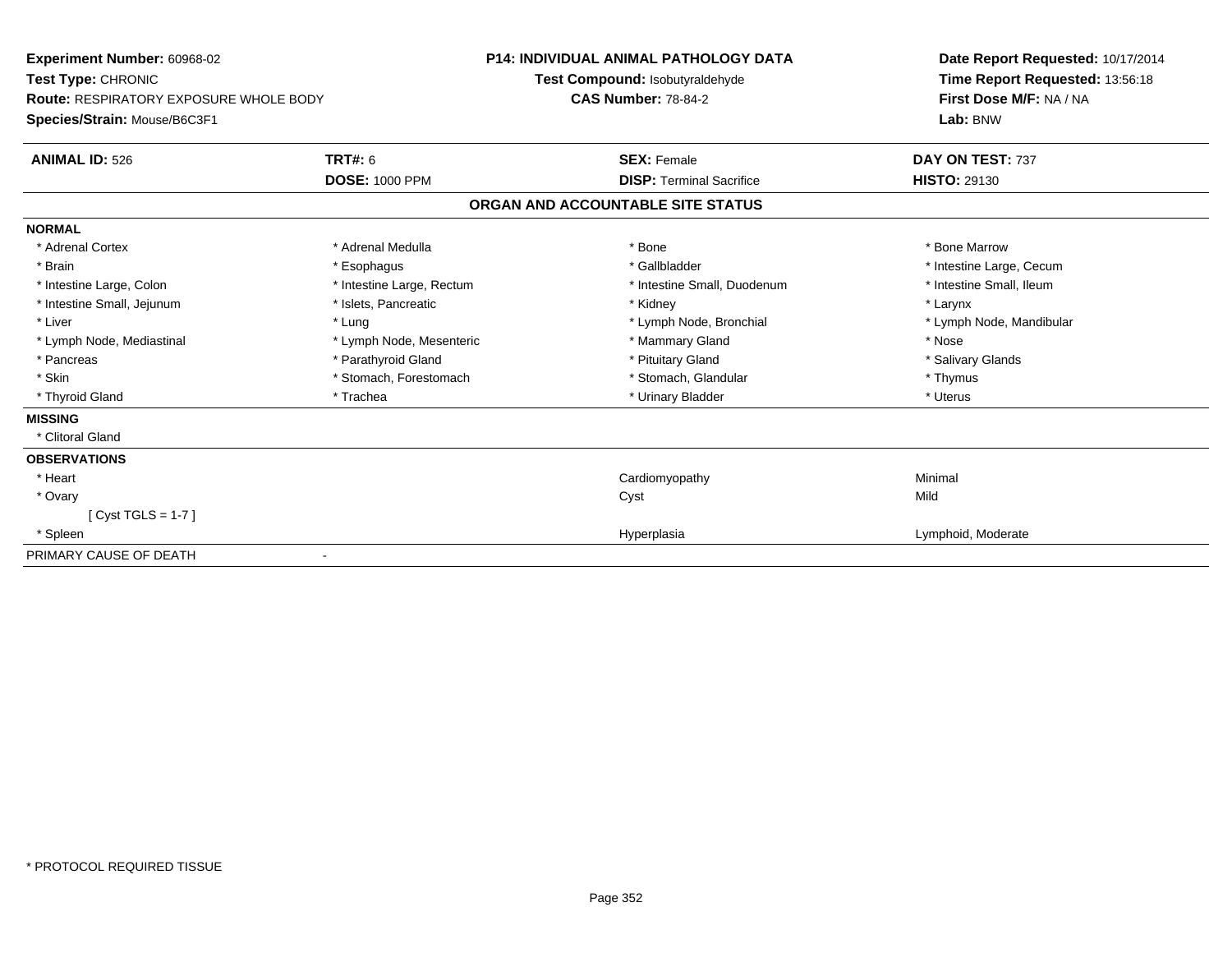| Experiment Number: 60968-02                   |                           | <b>P14: INDIVIDUAL ANIMAL PATHOLOGY DATA</b> | Date Report Requested: 10/17/2014 |
|-----------------------------------------------|---------------------------|----------------------------------------------|-----------------------------------|
| Test Type: CHRONIC                            |                           | Test Compound: Isobutyraldehyde              | Time Report Requested: 13:56:18   |
| <b>Route: RESPIRATORY EXPOSURE WHOLE BODY</b> |                           | <b>CAS Number: 78-84-2</b>                   | First Dose M/F: NA / NA           |
| Species/Strain: Mouse/B6C3F1                  |                           |                                              | Lab: BNW                          |
| <b>ANIMAL ID: 527</b>                         | <b>TRT#: 6</b>            | <b>SEX: Female</b>                           | DAY ON TEST: 737                  |
|                                               | <b>DOSE: 1000 PPM</b>     | <b>DISP: Terminal Sacrifice</b>              | <b>HISTO: 29131</b>               |
|                                               |                           | ORGAN AND ACCOUNTABLE SITE STATUS            |                                   |
| <b>NORMAL</b>                                 |                           |                                              |                                   |
| * Adrenal Cortex                              | * Adrenal Medulla         | * Bone                                       | * Bone Marrow                     |
| * Brain                                       | * Clitoral Gland          | * Esophagus                                  | * Gallbladder                     |
| * Heart                                       | * Intestine Large, Cecum  | * Intestine Large, Colon                     | * Intestine Large, Rectum         |
| * Intestine Small, Duodenum                   | * Intestine Small, Ileum  | * Intestine Small, Jejunum                   | * Islets, Pancreatic              |
| * Kidney                                      | * Larynx                  | * Liver                                      | * Lung                            |
| * Lymph Node, Mandibular                      | * Lymph Node, Mesenteric  | * Mammary Gland                              | * Ovary                           |
| * Pancreas                                    | * Parathyroid Gland       | * Salivary Glands                            | * Skin                            |
| * Spleen                                      | * Stomach, Forestomach    | * Stomach, Glandular                         | * Thymus                          |
| * Trachea                                     | * Urinary Bladder         |                                              |                                   |
| <b>MISSING</b>                                |                           |                                              |                                   |
| * Lymph Node, Bronchial                       | * Lymph Node, Mediastinal |                                              |                                   |
| <b>OBSERVATIONS</b>                           |                           |                                              |                                   |
| * Nose                                        | Olfactory Epi             | Degeneration                                 | Minimal                           |
| * Pituitary Gland                             | <b>Pars Distalis</b>      | Hyperplasia                                  | Moderate                          |
| * Thyroid Gland                               | <b>Follicular Cel</b>     | Hyperplasia                                  | Minimal                           |
| * Uterus                                      |                           | Hydrometra                                   | Moderate                          |
| [Hydrometra TGLS = $1-8$ ]                    |                           |                                              |                                   |
| PRIMARY CAUSE OF DEATH                        | $\overline{\phantom{0}}$  |                                              |                                   |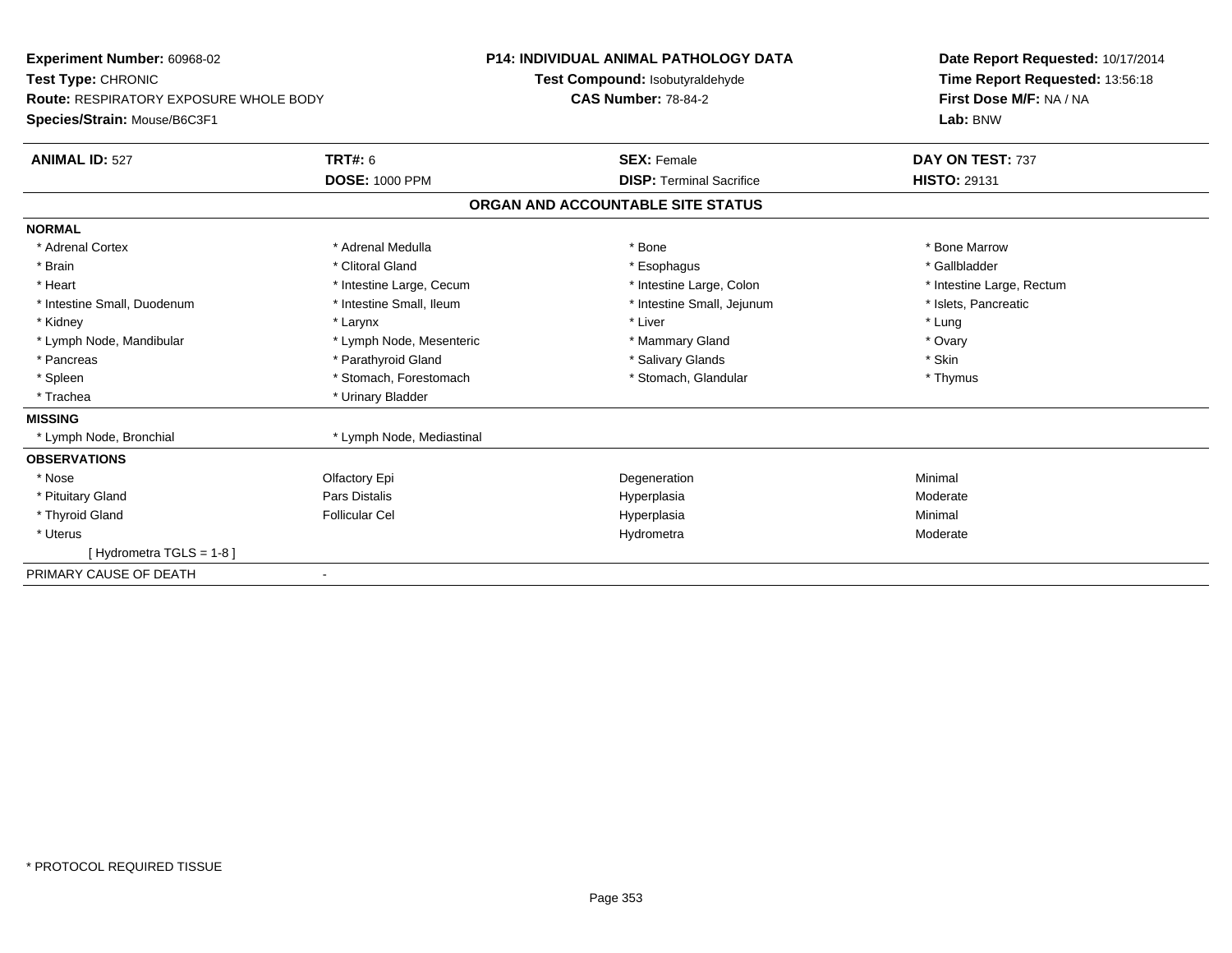| Experiment Number: 60968-02<br>Test Type: CHRONIC<br>Route: RESPIRATORY EXPOSURE WHOLE BODY<br>Species/Strain: Mouse/B6C3F1 |                                                                                                              | <b>P14: INDIVIDUAL ANIMAL PATHOLOGY DATA</b><br>Test Compound: Isobutyraldehyde<br><b>CAS Number: 78-84-2</b> | Date Report Requested: 10/17/2014<br>Time Report Requested: 13:56:18<br>First Dose M/F: NA / NA<br>Lab: BNW |
|-----------------------------------------------------------------------------------------------------------------------------|--------------------------------------------------------------------------------------------------------------|---------------------------------------------------------------------------------------------------------------|-------------------------------------------------------------------------------------------------------------|
| <b>ANIMAL ID: 528</b>                                                                                                       | <b>TRT#: 6</b><br><b>DOSE: 1000 PPM</b>                                                                      | <b>SEX: Female</b><br><b>DISP: Terminal Sacrifice</b>                                                         | DAY ON TEST: 736<br><b>HISTO: 29132</b>                                                                     |
|                                                                                                                             |                                                                                                              | ORGAN AND ACCOUNTABLE SITE STATUS                                                                             |                                                                                                             |
| <b>NORMAL</b>                                                                                                               |                                                                                                              |                                                                                                               |                                                                                                             |
| * Adrenal Medulla                                                                                                           | * Bone                                                                                                       | * Bone Marrow                                                                                                 | * Brain                                                                                                     |
| * Clitoral Gland                                                                                                            | * Esophagus                                                                                                  | * Gallbladder                                                                                                 | * Intestine Large, Cecum                                                                                    |
| * Intestine Large, Colon                                                                                                    | * Intestine Large, Rectum                                                                                    | * Intestine Small, Duodenum                                                                                   | * Intestine Small, Ileum                                                                                    |
| * Intestine Small, Jejunum                                                                                                  | * Islets, Pancreatic                                                                                         | * Kidney                                                                                                      | * Larynx                                                                                                    |
| * Liver                                                                                                                     | * Lung                                                                                                       | * Lymph Node, Bronchial                                                                                       | * Lymph Node, Mandibular                                                                                    |
| * Lymph Node, Mediastinal                                                                                                   | * Lymph Node, Mesenteric                                                                                     | * Mammary Gland                                                                                               | * Pancreas                                                                                                  |
| * Parathyroid Gland                                                                                                         | * Salivary Glands                                                                                            | * Skin                                                                                                        | * Stomach, Forestomach                                                                                      |
| * Stomach, Glandular                                                                                                        | * Thymus                                                                                                     | * Trachea                                                                                                     | * Urinary Bladder                                                                                           |
| * Uterus                                                                                                                    |                                                                                                              |                                                                                                               |                                                                                                             |
| <b>OBSERVATIONS</b>                                                                                                         |                                                                                                              |                                                                                                               |                                                                                                             |
| * Adrenal Cortex                                                                                                            |                                                                                                              | Degeneration                                                                                                  | Fatty, Moderate                                                                                             |
| * Heart                                                                                                                     |                                                                                                              | Cardiomyopathy                                                                                                | Minimal                                                                                                     |
| * Kidney                                                                                                                    |                                                                                                              |                                                                                                               |                                                                                                             |
|                                                                                                                             | Note: "Focus, 7mm diameter, dark" described on the left kidney at necropsy was not apparent microscopically. |                                                                                                               |                                                                                                             |
| Lymph Node                                                                                                                  | Lumbar                                                                                                       | Ectasia                                                                                                       | Marked                                                                                                      |
| [ Ectasia TGLS = 5-10 ]                                                                                                     |                                                                                                              |                                                                                                               |                                                                                                             |
| * Nose                                                                                                                      | Olfactory Epi                                                                                                | Degeneration                                                                                                  | Minimal                                                                                                     |
| * Ovary                                                                                                                     |                                                                                                              | Cyst                                                                                                          | Minimal                                                                                                     |
| [Cyst TGLS = $3-7$ ]                                                                                                        |                                                                                                              |                                                                                                               |                                                                                                             |
| * Pituitary Gland                                                                                                           | Pars Distalis                                                                                                | Hyperplasia                                                                                                   | Minimal                                                                                                     |
| * Spleen                                                                                                                    |                                                                                                              | Hemangiosarcoma                                                                                               |                                                                                                             |
| [Hemangiosarcoma TGLS = 2,6-4]                                                                                              |                                                                                                              |                                                                                                               |                                                                                                             |
| * Thyroid Gland                                                                                                             | <b>Follicular Cel</b>                                                                                        | Adenoma                                                                                                       |                                                                                                             |
| [Adenoma TGLS = $1-2$ ]                                                                                                     |                                                                                                              |                                                                                                               |                                                                                                             |
| PRIMARY CAUSE OF DEATH                                                                                                      | ÷.                                                                                                           |                                                                                                               |                                                                                                             |
|                                                                                                                             |                                                                                                              |                                                                                                               |                                                                                                             |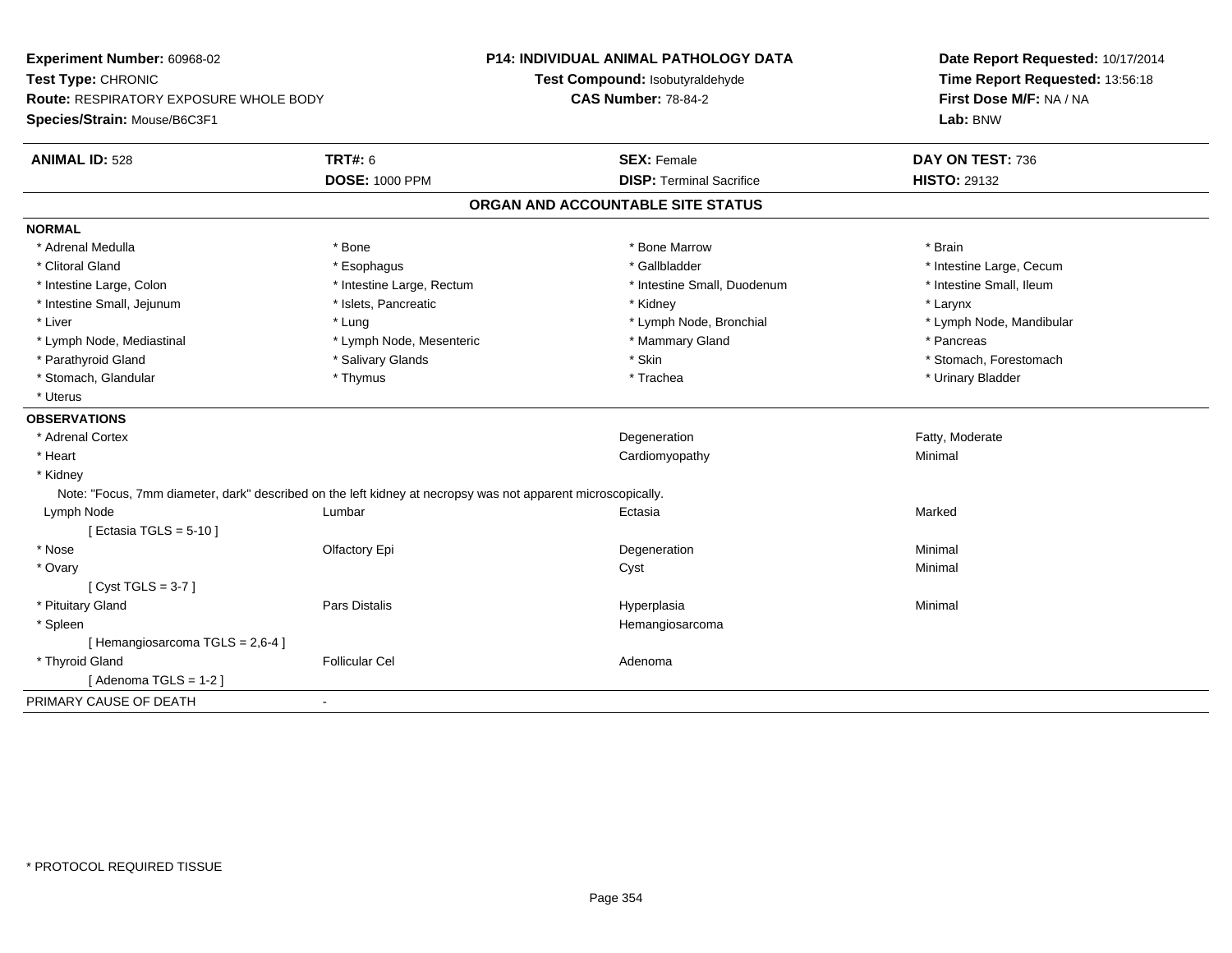| <b>Experiment Number: 60968-02</b>            |                            | <b>P14: INDIVIDUAL ANIMAL PATHOLOGY DATA</b> | Date Report Requested: 10/17/2014 |
|-----------------------------------------------|----------------------------|----------------------------------------------|-----------------------------------|
| Test Type: CHRONIC                            |                            | Test Compound: Isobutyraldehyde              | Time Report Requested: 13:56:18   |
| <b>Route: RESPIRATORY EXPOSURE WHOLE BODY</b> |                            | <b>CAS Number: 78-84-2</b>                   | First Dose M/F: NA / NA           |
| Species/Strain: Mouse/B6C3F1                  |                            |                                              | Lab: BNW                          |
| <b>ANIMAL ID: 529</b>                         | TRT#: 6                    | <b>SEX: Female</b>                           | DAY ON TEST: 736                  |
|                                               | <b>DOSE: 1000 PPM</b>      | <b>DISP: Terminal Sacrifice</b>              | <b>HISTO: 29133</b>               |
|                                               |                            | ORGAN AND ACCOUNTABLE SITE STATUS            |                                   |
| <b>NORMAL</b>                                 |                            |                                              |                                   |
| * Adrenal Cortex                              | * Adrenal Medulla          | * Bone                                       | * Bone Marrow                     |
| * Brain                                       | * Clitoral Gland           | * Esophagus                                  | * Gallbladder                     |
| * Intestine Large, Cecum                      | * Intestine Large, Colon   | * Intestine Large, Rectum                    | * Intestine Small, Duodenum       |
| * Intestine Small, Ileum                      | * Intestine Small, Jejunum | * Islets, Pancreatic                         | * Larynx                          |
| * Liver                                       | * Lung                     | * Lymph Node, Bronchial                      | * Lymph Node, Mandibular          |
| * Lymph Node, Mediastinal                     | * Lymph Node, Mesenteric   | * Mammary Gland                              | * Nose                            |
| * Ovary                                       | * Pancreas                 | * Parathyroid Gland                          | * Salivary Glands                 |
| * Skin                                        | * Spleen                   | * Stomach, Forestomach                       | * Stomach, Glandular              |
| * Thymus                                      | * Thyroid Gland            | * Trachea                                    | * Urinary Bladder                 |
| * Uterus                                      |                            |                                              |                                   |
| <b>OBSERVATIONS</b>                           |                            |                                              |                                   |
| * Heart                                       |                            | Cardiomyopathy                               | Minimal                           |
| * Kidney                                      |                            | Nephropathy                                  | Minimal                           |
| * Pituitary Gland                             | Pars Distalis              | Hyperplasia                                  | Mild                              |
| PRIMARY CAUSE OF DEATH                        |                            |                                              |                                   |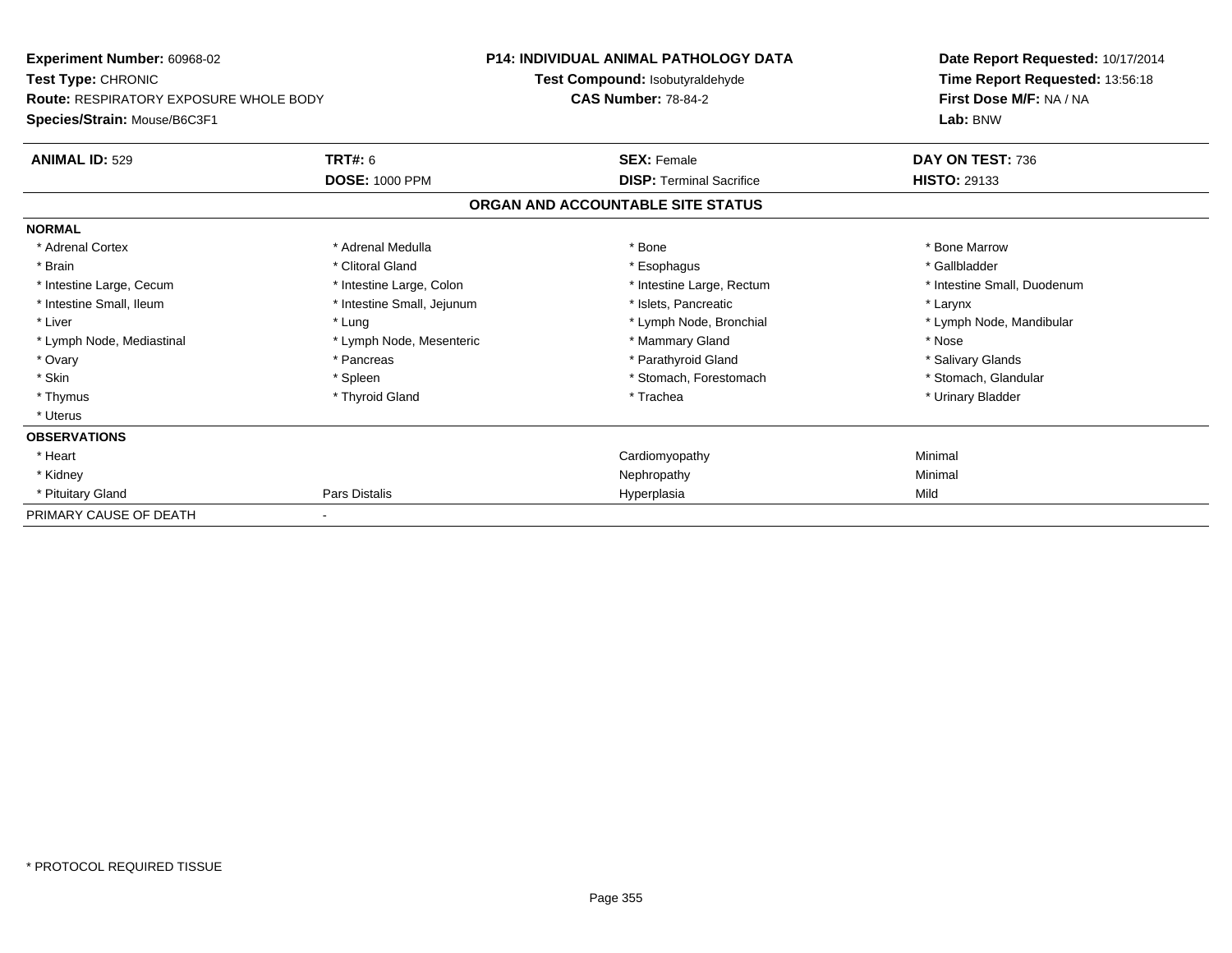| Experiment Number: 60968-02<br>Test Type: CHRONIC |                                                                                | P14: INDIVIDUAL ANIMAL PATHOLOGY DATA<br>Test Compound: Isobutyraldehyde | Date Report Requested: 10/17/2014<br>Time Report Requested: 13:56:18<br>First Dose M/F: NA / NA |  |
|---------------------------------------------------|--------------------------------------------------------------------------------|--------------------------------------------------------------------------|-------------------------------------------------------------------------------------------------|--|
| <b>Route: RESPIRATORY EXPOSURE WHOLE BODY</b>     |                                                                                | <b>CAS Number: 78-84-2</b>                                               |                                                                                                 |  |
| Species/Strain: Mouse/B6C3F1                      |                                                                                |                                                                          | Lab: BNW                                                                                        |  |
| <b>ANIMAL ID: 530</b>                             | <b>TRT#: 6</b>                                                                 | <b>SEX: Female</b>                                                       | DAY ON TEST: 713                                                                                |  |
|                                                   | <b>DOSE: 1000 PPM</b>                                                          | <b>DISP:</b> Moribund Sacrifice                                          | <b>HISTO: 29134</b>                                                                             |  |
|                                                   |                                                                                | ORGAN AND ACCOUNTABLE SITE STATUS                                        |                                                                                                 |  |
| <b>NORMAL</b>                                     |                                                                                |                                                                          |                                                                                                 |  |
| * Adrenal Cortex                                  | * Adrenal Medulla                                                              | * Bone                                                                   | * Bone Marrow                                                                                   |  |
| * Brain                                           | * Esophagus                                                                    | * Gallbladder                                                            | * Heart                                                                                         |  |
| * Intestine Large, Cecum                          | * Intestine Large, Colon                                                       | * Intestine Large, Rectum                                                | * Intestine Small, Duodenum                                                                     |  |
| * Intestine Small, Ileum                          | * Intestine Small, Jejunum                                                     | * Islets, Pancreatic                                                     | * Kidney                                                                                        |  |
| * Larynx                                          | * Lymph Node, Bronchial                                                        | * Lymph Node, Mandibular                                                 | * Lymph Node, Mediastinal                                                                       |  |
| * Lymph Node, Mesenteric                          | * Ovary                                                                        | * Pancreas                                                               | * Parathyroid Gland                                                                             |  |
| * Salivary Glands                                 | * Skin                                                                         | * Stomach, Forestomach                                                   | * Stomach, Glandular                                                                            |  |
| * Thymus                                          | * Thyroid Gland                                                                | * Trachea                                                                | * Urinary Bladder                                                                               |  |
| <b>MISSING</b>                                    |                                                                                |                                                                          |                                                                                                 |  |
| * Clitoral Gland                                  |                                                                                |                                                                          |                                                                                                 |  |
| <b>OBSERVATIONS</b>                               |                                                                                |                                                                          |                                                                                                 |  |
| * Liver                                           |                                                                                | Hepatocellular Carcinoma                                                 |                                                                                                 |  |
|                                                   | Note: Liver was pale due to anemia secondary to hepatic and mammary neoplasia. |                                                                          |                                                                                                 |  |
| [ Hepatocellular Carcinoma TGLS = 2-10 ]          |                                                                                |                                                                          |                                                                                                 |  |
| * Lung                                            |                                                                                | Carcinoma                                                                | Metastatic (Mammary Gland)                                                                      |  |
|                                                   |                                                                                | Hepatocellular Carcinoma                                                 | Metastatic (Liver)                                                                              |  |
| * Mammary Gland                                   |                                                                                | Carcinoma                                                                |                                                                                                 |  |
| [Carcinoma TGLS = 1-11]                           |                                                                                |                                                                          |                                                                                                 |  |
| * Nose                                            | Olfactory Epi                                                                  | Degeneration                                                             | Minimal                                                                                         |  |
| * Pituitary Gland                                 | Pars Distalis                                                                  | Adenoma                                                                  |                                                                                                 |  |
| * Spleen                                          |                                                                                | Hematopoietic Cell Proliferation                                         | Moderate                                                                                        |  |
| [ Hematopoietic Cell Proliferation TGLS = 4-4 ]   |                                                                                |                                                                          |                                                                                                 |  |
| * Uterus                                          |                                                                                | Hydrometra                                                               | Moderate                                                                                        |  |
| [Hydrometra TGLS = 5-8]                           |                                                                                |                                                                          |                                                                                                 |  |
| PRIMARY CAUSE OF DEATH                            | - Mammary Gland Carcinoma                                                      |                                                                          |                                                                                                 |  |
| CONTRIBUTORY CAUSE OF DEATH                       | - Liver Hepatocellular Carcinoma                                               |                                                                          |                                                                                                 |  |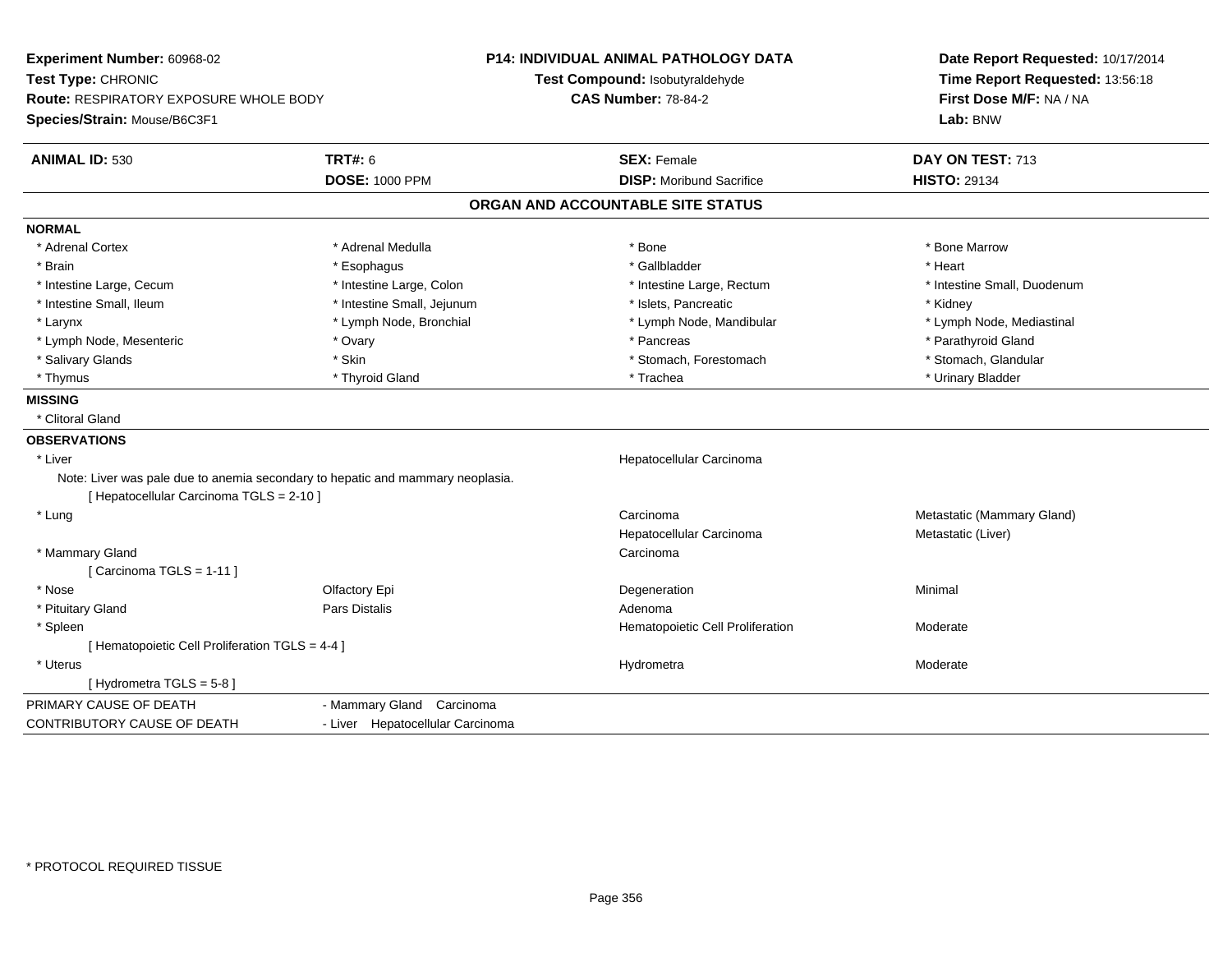| Experiment Number: 60968-02<br>Test Type: CHRONIC<br>Route: RESPIRATORY EXPOSURE WHOLE BODY<br>Species/Strain: Mouse/B6C3F1 |                                          | <b>P14: INDIVIDUAL ANIMAL PATHOLOGY DATA</b><br>Test Compound: Isobutyraldehyde<br><b>CAS Number: 78-84-2</b> | Date Report Requested: 10/17/2014<br>Time Report Requested: 13:56:18<br>First Dose M/F: NA / NA<br>Lab: BNW |
|-----------------------------------------------------------------------------------------------------------------------------|------------------------------------------|---------------------------------------------------------------------------------------------------------------|-------------------------------------------------------------------------------------------------------------|
|                                                                                                                             |                                          |                                                                                                               |                                                                                                             |
| <b>ANIMAL ID: 531</b>                                                                                                       | <b>TRT#: 6</b><br><b>DOSE: 1000 PPM</b>  | <b>SEX: Female</b><br><b>DISP: Terminal Sacrifice</b>                                                         | DAY ON TEST: 735<br><b>HISTO: 29135</b>                                                                     |
|                                                                                                                             |                                          | ORGAN AND ACCOUNTABLE SITE STATUS                                                                             |                                                                                                             |
| <b>NORMAL</b>                                                                                                               |                                          |                                                                                                               |                                                                                                             |
| * Adrenal Cortex                                                                                                            | * Adrenal Medulla                        | * Bone                                                                                                        | * Bone Marrow                                                                                               |
| * Brain                                                                                                                     |                                          | * Gallbladder                                                                                                 | * Intestine Large, Cecum                                                                                    |
| * Intestine Large, Colon                                                                                                    | * Esophagus<br>* Intestine Large, Rectum | * Intestine Small, Duodenum                                                                                   | * Intestine Small, Ileum                                                                                    |
| * Intestine Small, Jejunum                                                                                                  | * Islets, Pancreatic                     | * Kidney                                                                                                      | * Larynx                                                                                                    |
| * Lymph Node, Bronchial                                                                                                     | * Lymph Node, Mandibular                 | * Lymph Node, Mediastinal                                                                                     | * Lymph Node, Mesenteric                                                                                    |
| * Mammary Gland                                                                                                             | * Nose                                   | * Ovary                                                                                                       | * Pancreas                                                                                                  |
| * Salivary Glands                                                                                                           | * Skin                                   | * Spleen                                                                                                      | * Stomach, Forestomach                                                                                      |
| * Stomach, Glandular                                                                                                        | * Thymus                                 | * Trachea                                                                                                     | * Urinary Bladder                                                                                           |
| * Uterus                                                                                                                    |                                          |                                                                                                               |                                                                                                             |
| <b>MISSING</b>                                                                                                              |                                          |                                                                                                               |                                                                                                             |
| * Clitoral Gland                                                                                                            | * Parathyroid Gland                      |                                                                                                               |                                                                                                             |
| <b>OBSERVATIONS</b>                                                                                                         |                                          |                                                                                                               |                                                                                                             |
| <b>Harderian Gland</b>                                                                                                      |                                          | Carcinoma                                                                                                     |                                                                                                             |
| [Carcinoma TGLS = $1-12$ ]                                                                                                  |                                          |                                                                                                               |                                                                                                             |
| * Heart                                                                                                                     |                                          | Cardiomyopathy                                                                                                | Mild                                                                                                        |
| * Liver                                                                                                                     |                                          | <b>Eosinophilic Focus</b>                                                                                     |                                                                                                             |
|                                                                                                                             |                                          | Hepatocellular Adenoma                                                                                        |                                                                                                             |
| [Eosinophilic Focus TGLS = 3-11]                                                                                            |                                          |                                                                                                               |                                                                                                             |
| [ Hepatocellular Adenoma TGLS = 2-10 ]                                                                                      |                                          |                                                                                                               |                                                                                                             |
| * Lung                                                                                                                      |                                          | Carcinoma                                                                                                     | Metastatic (Harderian Gland)                                                                                |
| * Pituitary Gland                                                                                                           | Pars Distalis                            | Adenoma                                                                                                       |                                                                                                             |
| * Thyroid Gland                                                                                                             | <b>Follicular Cel</b>                    | Hyperplasia                                                                                                   | Mild                                                                                                        |
| PRIMARY CAUSE OF DEATH                                                                                                      |                                          |                                                                                                               |                                                                                                             |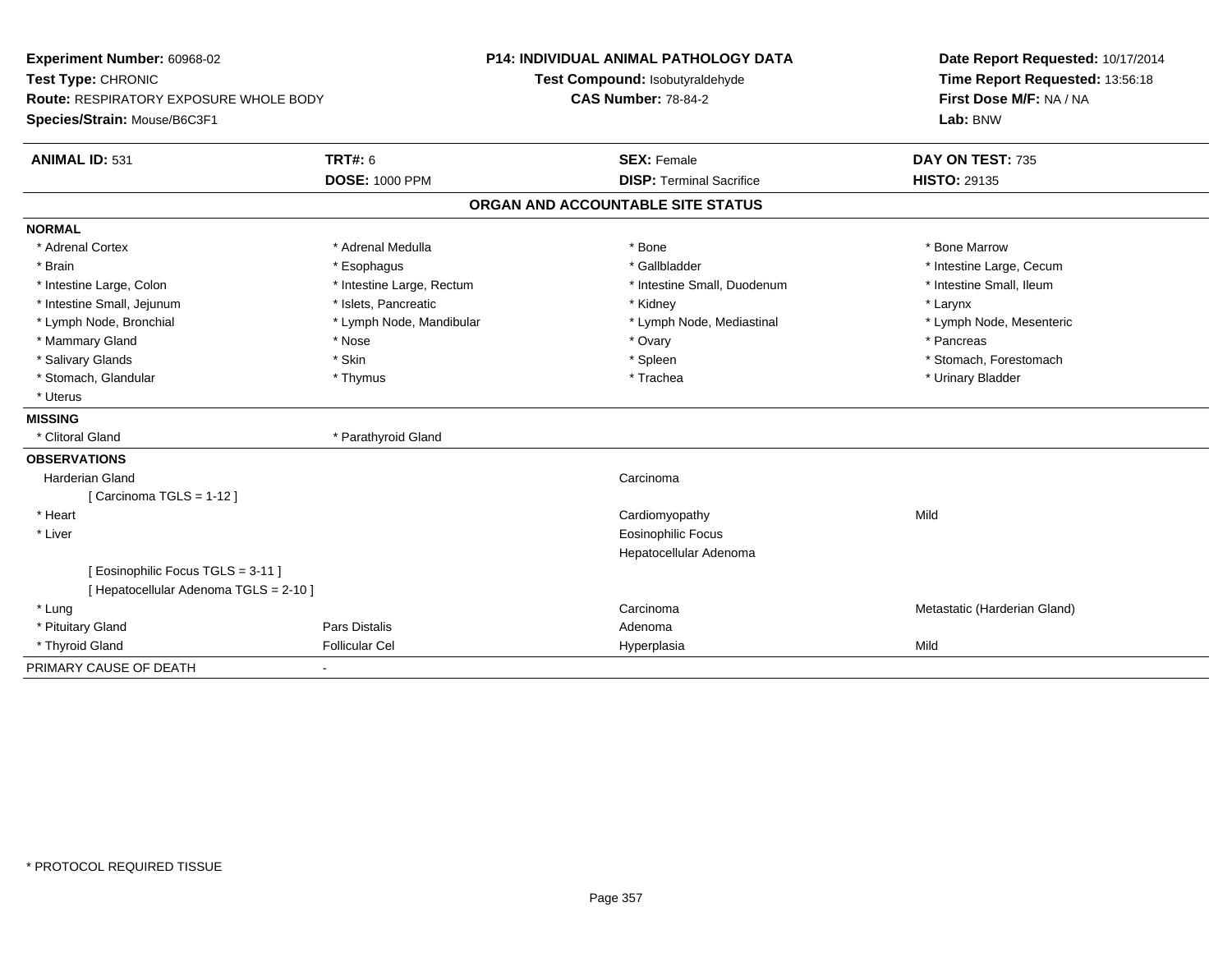| Experiment Number: 60968-02                                                  |                            | P14: INDIVIDUAL ANIMAL PATHOLOGY DATA | Date Report Requested: 10/17/2014<br>Time Report Requested: 13:56:18 |
|------------------------------------------------------------------------------|----------------------------|---------------------------------------|----------------------------------------------------------------------|
| Test Type: CHRONIC                                                           |                            | Test Compound: Isobutyraldehyde       |                                                                      |
| Route: RESPIRATORY EXPOSURE WHOLE BODY                                       |                            | <b>CAS Number: 78-84-2</b>            | First Dose M/F: NA / NA                                              |
| Species/Strain: Mouse/B6C3F1                                                 |                            |                                       | Lab: BNW                                                             |
| <b>ANIMAL ID: 532</b>                                                        | <b>TRT#: 6</b>             | <b>SEX: Female</b>                    | DAY ON TEST: 735                                                     |
|                                                                              | <b>DOSE: 1000 PPM</b>      | <b>DISP: Terminal Sacrifice</b>       | <b>HISTO: 29136</b>                                                  |
|                                                                              |                            | ORGAN AND ACCOUNTABLE SITE STATUS     |                                                                      |
| <b>NORMAL</b>                                                                |                            |                                       |                                                                      |
| * Adrenal Cortex                                                             | * Adrenal Medulla          | * Bone                                | * Bone Marrow                                                        |
| * Brain                                                                      | * Clitoral Gland           | * Esophagus                           | * Gallbladder                                                        |
| * Heart                                                                      | * Intestine Large, Cecum   | * Intestine Large, Colon              | * Intestine Large, Rectum                                            |
| * Intestine Small, Duodenum                                                  | * Intestine Small, Jejunum | * Islets, Pancreatic                  | * Larynx                                                             |
| * Lung                                                                       | * Lymph Node, Bronchial    | * Lymph Node, Mandibular              | * Lymph Node, Mesenteric                                             |
| * Mammary Gland                                                              | * Pancreas                 | * Parathyroid Gland                   | * Salivary Glands                                                    |
| * Skin                                                                       | * Stomach, Forestomach     | * Stomach, Glandular                  | * Trachea                                                            |
| * Urinary Bladder                                                            | * Uterus                   |                                       |                                                                      |
| <b>OBSERVATIONS</b>                                                          |                            |                                       |                                                                      |
| * Intestine Small, Ileum                                                     |                            | Lymphoma Malignant                    |                                                                      |
| * Kidney                                                                     |                            | Nephropathy                           | Minimal                                                              |
| * Liver                                                                      |                            | Hepatocellular Adenoma                |                                                                      |
|                                                                              |                            | Lymphoma Malignant                    |                                                                      |
| [ Hepatocellular Adenoma TGLS = 3-10 ]<br>[ Lymphoma Malignant TGLS = 3-10 ] |                            |                                       |                                                                      |
| * Lymph Node, Mediastinal                                                    |                            | Lymphoma Malignant                    |                                                                      |
| * Nose                                                                       | Olfactory Epi              | Degeneration                          | Mild                                                                 |
| * Ovary                                                                      |                            | Cyst                                  | Moderate                                                             |
| [Cyst TGLS = $1-7$ ]                                                         |                            |                                       |                                                                      |
| * Pituitary Gland                                                            | Pars Distalis              | Hyperplasia                           | Mild                                                                 |
| * Spleen                                                                     |                            | Lymphoma Malignant                    |                                                                      |
| [ Lymphoma Malignant TGLS = 2-4 ]                                            |                            |                                       |                                                                      |
| * Thymus                                                                     |                            | Lymphoma Malignant                    |                                                                      |
| [ Lymphoma Malignant TGLS = 2-4 ]                                            |                            |                                       |                                                                      |
| * Thyroid Gland                                                              | <b>Follicular Cel</b>      | Hyperplasia                           | Minimal                                                              |
| PRIMARY CAUSE OF DEATH                                                       |                            |                                       |                                                                      |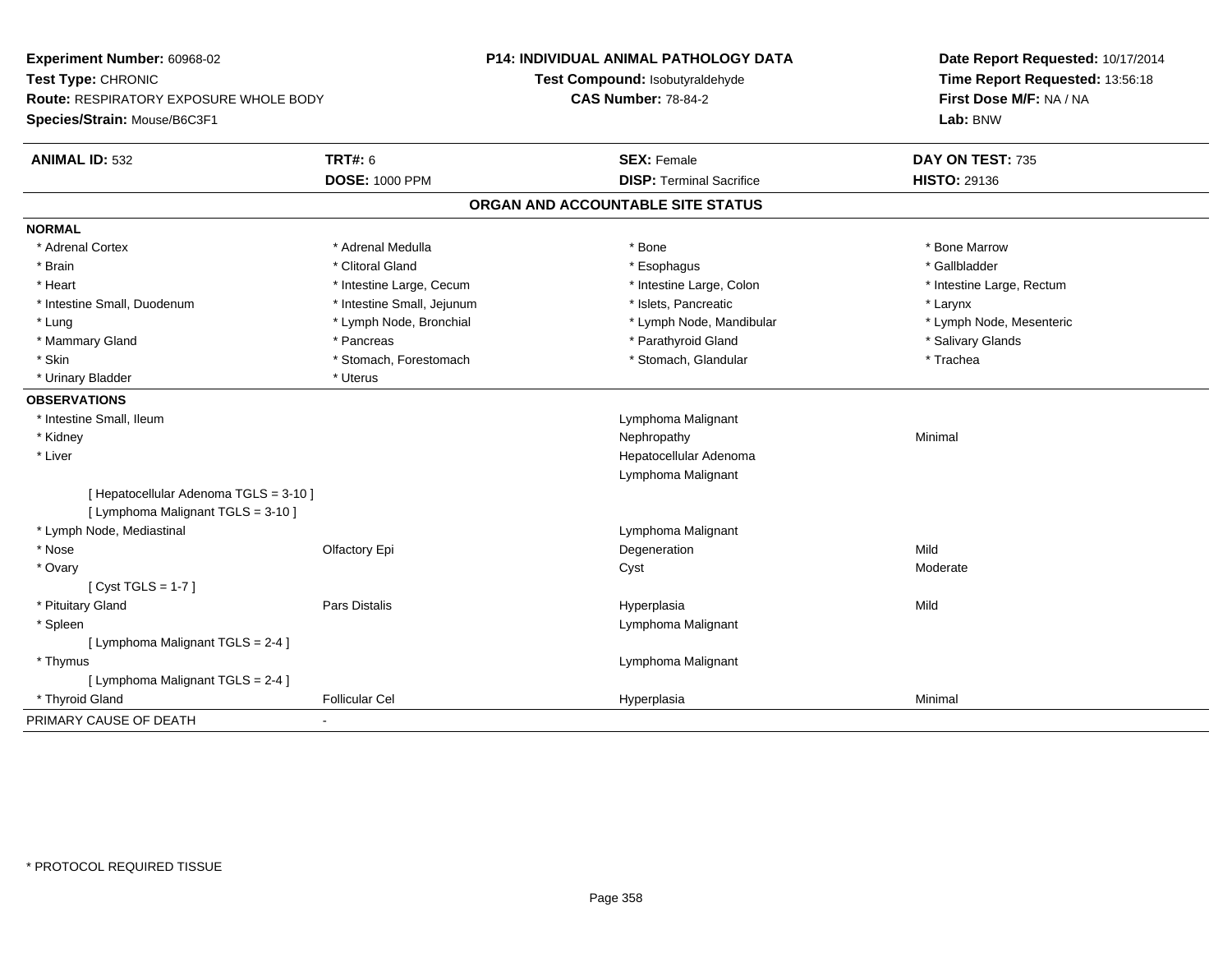| Experiment Number: 60968-02<br>Test Type: CHRONIC<br>Route: RESPIRATORY EXPOSURE WHOLE BODY<br>Species/Strain: Mouse/B6C3F1 |                          | <b>P14: INDIVIDUAL ANIMAL PATHOLOGY DATA</b><br>Test Compound: Isobutyraldehyde<br><b>CAS Number: 78-84-2</b> | Date Report Requested: 10/17/2014<br>Time Report Requested: 13:56:18<br>First Dose M/F: NA / NA<br>Lab: BNW |
|-----------------------------------------------------------------------------------------------------------------------------|--------------------------|---------------------------------------------------------------------------------------------------------------|-------------------------------------------------------------------------------------------------------------|
| <b>ANIMAL ID: 533</b>                                                                                                       | <b>TRT#: 6</b>           | <b>SEX: Female</b>                                                                                            | DAY ON TEST: 737                                                                                            |
|                                                                                                                             | <b>DOSE: 1000 PPM</b>    | <b>DISP: Terminal Sacrifice</b>                                                                               | <b>HISTO: 29137</b>                                                                                         |
|                                                                                                                             |                          | ORGAN AND ACCOUNTABLE SITE STATUS                                                                             |                                                                                                             |
| <b>NORMAL</b>                                                                                                               |                          |                                                                                                               |                                                                                                             |
| * Adrenal Cortex                                                                                                            | * Adrenal Medulla        | * Bone                                                                                                        | * Bone Marrow                                                                                               |
| * Brain                                                                                                                     | * Clitoral Gland         | * Esophagus                                                                                                   | * Gallbladder                                                                                               |
| * Intestine Large, Cecum                                                                                                    | * Intestine Large, Colon | * Intestine Large, Rectum                                                                                     | * Intestine Small, Duodenum                                                                                 |
| * Intestine Small, Ileum                                                                                                    | * Islets, Pancreatic     | * Kidney                                                                                                      | * Larynx                                                                                                    |
| * Lymph Node, Bronchial                                                                                                     | * Lymph Node, Mandibular | * Lymph Node, Mediastinal                                                                                     | * Lymph Node, Mesenteric                                                                                    |
| * Mammary Gland                                                                                                             | * Pancreas               | * Parathyroid Gland                                                                                           | * Salivary Glands                                                                                           |
| * Skin                                                                                                                      | * Stomach, Forestomach   | * Stomach, Glandular                                                                                          | * Thyroid Gland                                                                                             |
| * Trachea                                                                                                                   | * Urinary Bladder        | * Uterus                                                                                                      |                                                                                                             |
| <b>MISSING</b>                                                                                                              |                          |                                                                                                               |                                                                                                             |
| * Thymus                                                                                                                    |                          |                                                                                                               |                                                                                                             |
| <b>OBSERVATIONS</b>                                                                                                         |                          |                                                                                                               |                                                                                                             |
| * Heart                                                                                                                     |                          | Cardiomyopathy                                                                                                | Minimal                                                                                                     |
| * Intestine Small, Jejunum                                                                                                  |                          | Carcinoma                                                                                                     |                                                                                                             |
| * Liver                                                                                                                     |                          | <b>Eosinophilic Focus</b>                                                                                     |                                                                                                             |
|                                                                                                                             |                          | Hepatocellular Carcinoma                                                                                      |                                                                                                             |
|                                                                                                                             |                          | <b>Tension Lipidosis</b>                                                                                      |                                                                                                             |
| [ Eosinophilic Focus TGLS = 4-4 ]                                                                                           |                          |                                                                                                               |                                                                                                             |
| [ Hepatocellular Carcinoma TGLS = 4-4 ]                                                                                     |                          |                                                                                                               |                                                                                                             |
| * Lung                                                                                                                      |                          | Alveolar/Bronchiolar Carcinoma                                                                                |                                                                                                             |
| [ Alveolar/Bronchiolar Carcinoma TGLS = 3-3 ]                                                                               |                          |                                                                                                               |                                                                                                             |
| * Nose                                                                                                                      | Olfactory Epi            | Degeneration                                                                                                  | Minimal                                                                                                     |
| * Ovary                                                                                                                     |                          | Cyst                                                                                                          | Moderate                                                                                                    |
| [Cyst TGLS = $1-7$ ]                                                                                                        |                          |                                                                                                               |                                                                                                             |
| * Pituitary Gland                                                                                                           | <b>Pars Distalis</b>     | Hyperplasia                                                                                                   | Mild                                                                                                        |
| * Spleen                                                                                                                    |                          | Hematopoietic Cell Proliferation                                                                              | Marked                                                                                                      |
| [ Hematopoietic Cell Proliferation TGLS = 2-4 ]                                                                             |                          |                                                                                                               |                                                                                                             |
| PRIMARY CAUSE OF DEATH                                                                                                      |                          |                                                                                                               |                                                                                                             |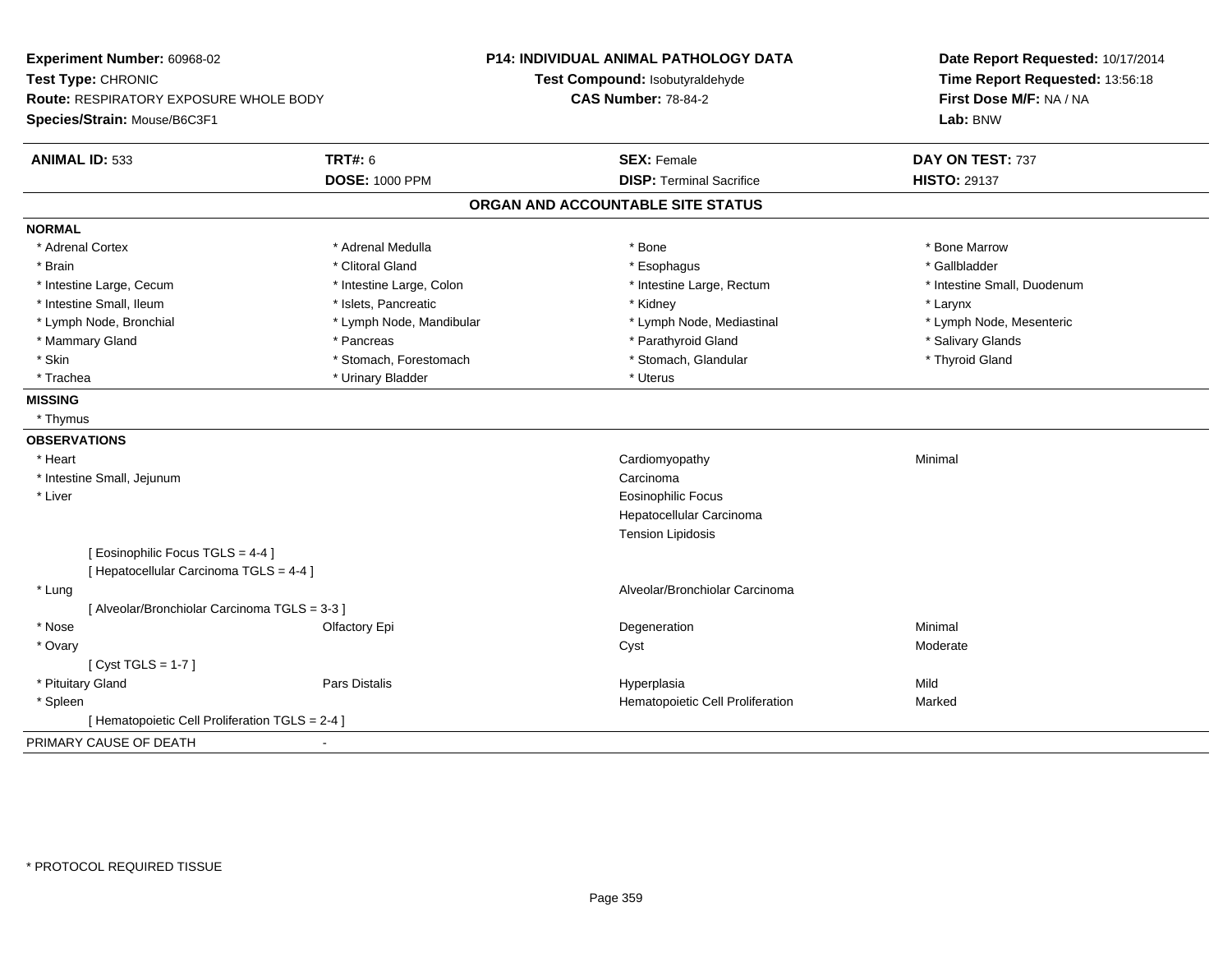| Experiment Number: 60968-02                   |                             | <b>P14: INDIVIDUAL ANIMAL PATHOLOGY DATA</b> | Date Report Requested: 10/17/2014<br>Time Report Requested: 13:56:18<br>First Dose M/F: NA / NA |
|-----------------------------------------------|-----------------------------|----------------------------------------------|-------------------------------------------------------------------------------------------------|
| Test Type: CHRONIC                            |                             | Test Compound: Isobutyraldehyde              |                                                                                                 |
| <b>Route: RESPIRATORY EXPOSURE WHOLE BODY</b> |                             | <b>CAS Number: 78-84-2</b>                   |                                                                                                 |
| Species/Strain: Mouse/B6C3F1                  |                             |                                              | Lab: BNW                                                                                        |
| <b>ANIMAL ID: 534</b>                         | <b>TRT#: 6</b>              | <b>SEX: Female</b>                           | DAY ON TEST: 737                                                                                |
|                                               | <b>DOSE: 1000 PPM</b>       | <b>DISP: Natural Death</b>                   | <b>HISTO: 29138</b>                                                                             |
|                                               |                             | ORGAN AND ACCOUNTABLE SITE STATUS            |                                                                                                 |
| <b>NORMAL</b>                                 |                             |                                              |                                                                                                 |
| * Adrenal Medulla                             | * Bone                      | * Bone Marrow                                | * Brain                                                                                         |
| * Clitoral Gland                              | * Esophagus                 | * Heart                                      | * Intestine Large, Cecum                                                                        |
| * Intestine Large, Colon                      | * Intestine Large, Rectum   | * Islets, Pancreatic                         | * Larynx                                                                                        |
| * Lung                                        | * Mammary Gland             | * Pancreas                                   | * Parathyroid Gland                                                                             |
| * Pituitary Gland                             | * Salivary Glands           | * Skin                                       | * Stomach, Forestomach                                                                          |
| * Stomach, Glandular                          | * Thyroid Gland             | * Trachea                                    | * Urinary Bladder                                                                               |
| <b>AUTO PRECLUDES DIAG.</b>                   |                             |                                              |                                                                                                 |
| * Gallbladder                                 | * Intestine Small, Duodenum |                                              |                                                                                                 |
| <b>OBSERVATIONS</b>                           |                             |                                              |                                                                                                 |
| * Adrenal Cortex                              |                             | <b>Necrosis</b>                              | Moderate                                                                                        |
| * Intestine Small, Ileum                      |                             | Lymphoma Malignant                           |                                                                                                 |
| [ Lymphoma Malignant TGLS = 1-7 ]             |                             |                                              |                                                                                                 |
| * Intestine Small, Jejunum                    |                             | Lymphoma Malignant                           |                                                                                                 |
| [ Lymphoma Malignant TGLS = 1-7 ]             |                             |                                              |                                                                                                 |
| * Kidney                                      |                             | Lymphoma Malignant                           |                                                                                                 |
| * Liver                                       |                             | <b>Basophilic Focus</b>                      |                                                                                                 |
|                                               |                             | Hepatocellular Adenoma                       |                                                                                                 |
|                                               |                             | Lymphoma Malignant                           |                                                                                                 |
| [ Hepatocellular Adenoma TGLS = 5-10 ]        |                             |                                              |                                                                                                 |
| Lymph Node                                    | <b>Iliac</b>                | Lymphoma Malignant                           |                                                                                                 |
|                                               | Renal                       | Lymphoma Malignant                           |                                                                                                 |
| [ Lymphoma Malignant TGLS = 7-13 ]            |                             |                                              |                                                                                                 |
| [ Lymphoma Malignant TGLS = 6-12 ]            |                             |                                              |                                                                                                 |
| * Lymph Node, Bronchial                       |                             | Lymphoma Malignant                           |                                                                                                 |
| [ Lymphoma Malignant TGLS = 1-7 ]             |                             |                                              |                                                                                                 |
| * Lymph Node, Mandibular                      |                             | Lymphoma Malignant                           |                                                                                                 |
| [ Lymphoma Malignant TGLS = 1-7 ]             |                             |                                              |                                                                                                 |
| * Lymph Node, Mediastinal                     |                             | Lymphoma Malignant                           |                                                                                                 |
| [ Lymphoma Malignant TGLS = 2-2 ]             |                             |                                              |                                                                                                 |
| * Lymph Node, Mesenteric                      |                             | Lymphoma Malignant                           |                                                                                                 |
|                                               |                             |                                              |                                                                                                 |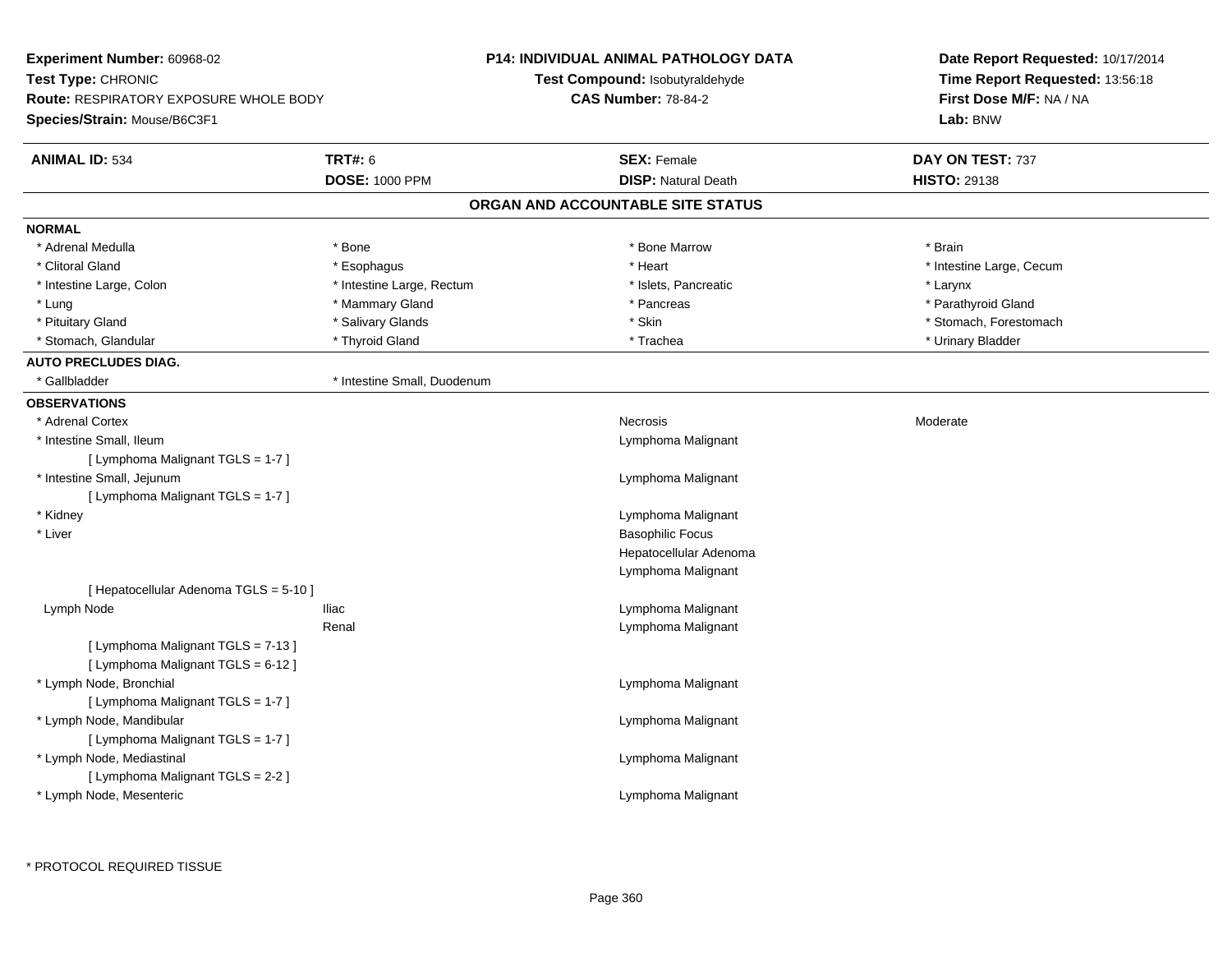| <b>Experiment Number: 60968-02</b><br><b>Test Type: CHRONIC</b><br><b>Route: RESPIRATORY EXPOSURE WHOLE BODY</b><br>Species/Strain: Mouse/B6C3F1 |                          |                    | <b>P14: INDIVIDUAL ANIMAL PATHOLOGY DATA</b><br><b>Test Compound: Isobutyraldehyde</b><br><b>CAS Number: 78-84-2</b> | Date Report Requested: 10/17/2014<br>Time Report Requested: 13:56:18<br>First Dose M/F: NA / NA<br>Lab: BNW |
|--------------------------------------------------------------------------------------------------------------------------------------------------|--------------------------|--------------------|----------------------------------------------------------------------------------------------------------------------|-------------------------------------------------------------------------------------------------------------|
| <b>ANIMAL ID: 534</b>                                                                                                                            | TRT#: 6                  |                    | <b>SEX: Female</b>                                                                                                   | DAY ON TEST: 737                                                                                            |
|                                                                                                                                                  | <b>DOSE: 1000 PPM</b>    |                    | <b>DISP: Natural Death</b>                                                                                           | <b>HISTO: 29138</b>                                                                                         |
|                                                                                                                                                  |                          |                    | ORGAN AND ACCOUNTABLE SITE STATUS                                                                                    |                                                                                                             |
| [ Lymphoma Malignant TGLS = 4-11 ]                                                                                                               |                          |                    |                                                                                                                      |                                                                                                             |
| * Nose                                                                                                                                           | Olfactory Epi            |                    | Degeneration                                                                                                         | Minimal                                                                                                     |
| * Ovary                                                                                                                                          |                          |                    | Lymphoma Malignant                                                                                                   |                                                                                                             |
| [Lymphoma Malignant TGLS = 7-13]                                                                                                                 |                          |                    |                                                                                                                      |                                                                                                             |
| * Spleen                                                                                                                                         |                          |                    | Lymphoma Malignant                                                                                                   |                                                                                                             |
| [ Lymphoma Malignant TGLS = 3-4 ]                                                                                                                |                          |                    |                                                                                                                      |                                                                                                             |
| * Thymus                                                                                                                                         |                          |                    | Lymphoma Malignant                                                                                                   |                                                                                                             |
| [Lymphoma Malignant TGLS = $3-4$ ]                                                                                                               |                          |                    |                                                                                                                      |                                                                                                             |
| * Uterus                                                                                                                                         |                          |                    | Lymphoma Malignant                                                                                                   |                                                                                                             |
| [Lymphoma Malignant TGLS = 3-4 ]                                                                                                                 |                          |                    |                                                                                                                      |                                                                                                             |
| PRIMARY CAUSE OF DEATH                                                                                                                           | - Lymph Node, Mesenteric | Lymphoma Malignant |                                                                                                                      |                                                                                                             |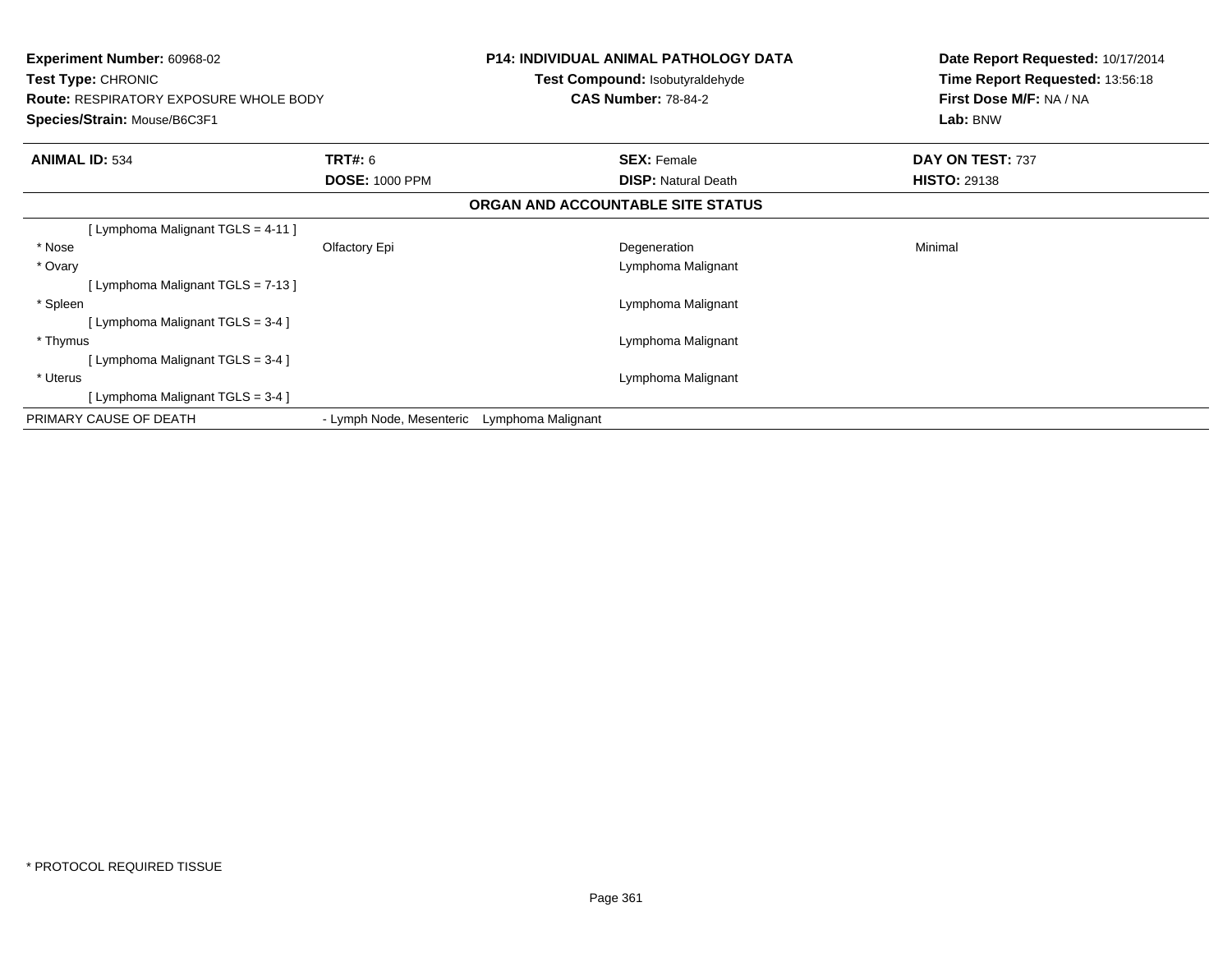| Experiment Number: 60968-02                   |                           | <b>P14: INDIVIDUAL ANIMAL PATHOLOGY DATA</b> | Date Report Requested: 10/17/2014 |
|-----------------------------------------------|---------------------------|----------------------------------------------|-----------------------------------|
| Test Type: CHRONIC                            |                           | Test Compound: Isobutyraldehyde              | Time Report Requested: 13:56:18   |
| <b>Route: RESPIRATORY EXPOSURE WHOLE BODY</b> |                           | <b>CAS Number: 78-84-2</b>                   | First Dose M/F: NA / NA           |
| Species/Strain: Mouse/B6C3F1                  |                           |                                              | Lab: BNW                          |
| <b>ANIMAL ID: 535</b>                         | <b>TRT#: 6</b>            | <b>SEX: Female</b>                           | DAY ON TEST: 737                  |
|                                               | <b>DOSE: 1000 PPM</b>     | <b>DISP: Terminal Sacrifice</b>              | <b>HISTO: 29139</b>               |
|                                               |                           | ORGAN AND ACCOUNTABLE SITE STATUS            |                                   |
| <b>NORMAL</b>                                 |                           |                                              |                                   |
| * Adrenal Cortex                              | * Adrenal Medulla         | * Bone                                       | * Bone Marrow                     |
| * Brain                                       | * Clitoral Gland          | * Esophagus                                  | * Gallbladder                     |
| * Intestine Large, Cecum                      | * Intestine Large, Colon  | * Intestine Large, Rectum                    | * Intestine Small, Duodenum       |
| * Intestine Small, Ileum                      | * Islets, Pancreatic      | * Larynx                                     | * Lymph Node, Bronchial           |
| * Lymph Node, Mandibular                      | * Lymph Node, Mediastinal | * Mammary Gland                              | * Pancreas                        |
| * Parathyroid Gland                           | * Pituitary Gland         | * Salivary Glands                            | * Skin                            |
| * Spleen                                      | * Stomach, Forestomach    | * Stomach, Glandular                         | * Trachea                         |
| * Urinary Bladder                             | * Uterus                  |                                              |                                   |
| <b>OBSERVATIONS</b>                           |                           |                                              |                                   |
| * Heart                                       |                           | Cardiomyopathy                               | Minimal                           |
| * Intestine Small, Jejunum                    |                           | Lymphoma Malignant                           |                                   |
| * Kidney                                      |                           | Nephropathy                                  | Minimal                           |
| * Liver                                       |                           | Hepatocellular Carcinoma                     |                                   |
| [ Hepatocellular Carcinoma TGLS = 2-10 ]      |                           |                                              |                                   |
| * Lung                                        |                           | Lymphoma Malignant                           |                                   |
| [ Lymphoma Malignant TGLS = 2-10 ]            |                           |                                              |                                   |
| * Lymph Node, Mesenteric                      |                           | Lymphoma Malignant                           |                                   |
| * Nose                                        | Olfactory Epi             | Degeneration                                 | Minimal                           |
| * Ovary                                       |                           | Cyst                                         | Moderate                          |
| [ $Cyst TGLS = 1-7$ ]                         |                           |                                              |                                   |
| * Thymus                                      |                           | Lymphoma Malignant                           |                                   |
| [ Lymphoma Malignant TGLS = 1-7 ]             |                           |                                              |                                   |
| * Thyroid Gland                               | <b>Follicular Cel</b>     | Hyperplasia                                  | Mild                              |
| PRIMARY CAUSE OF DEATH                        |                           |                                              |                                   |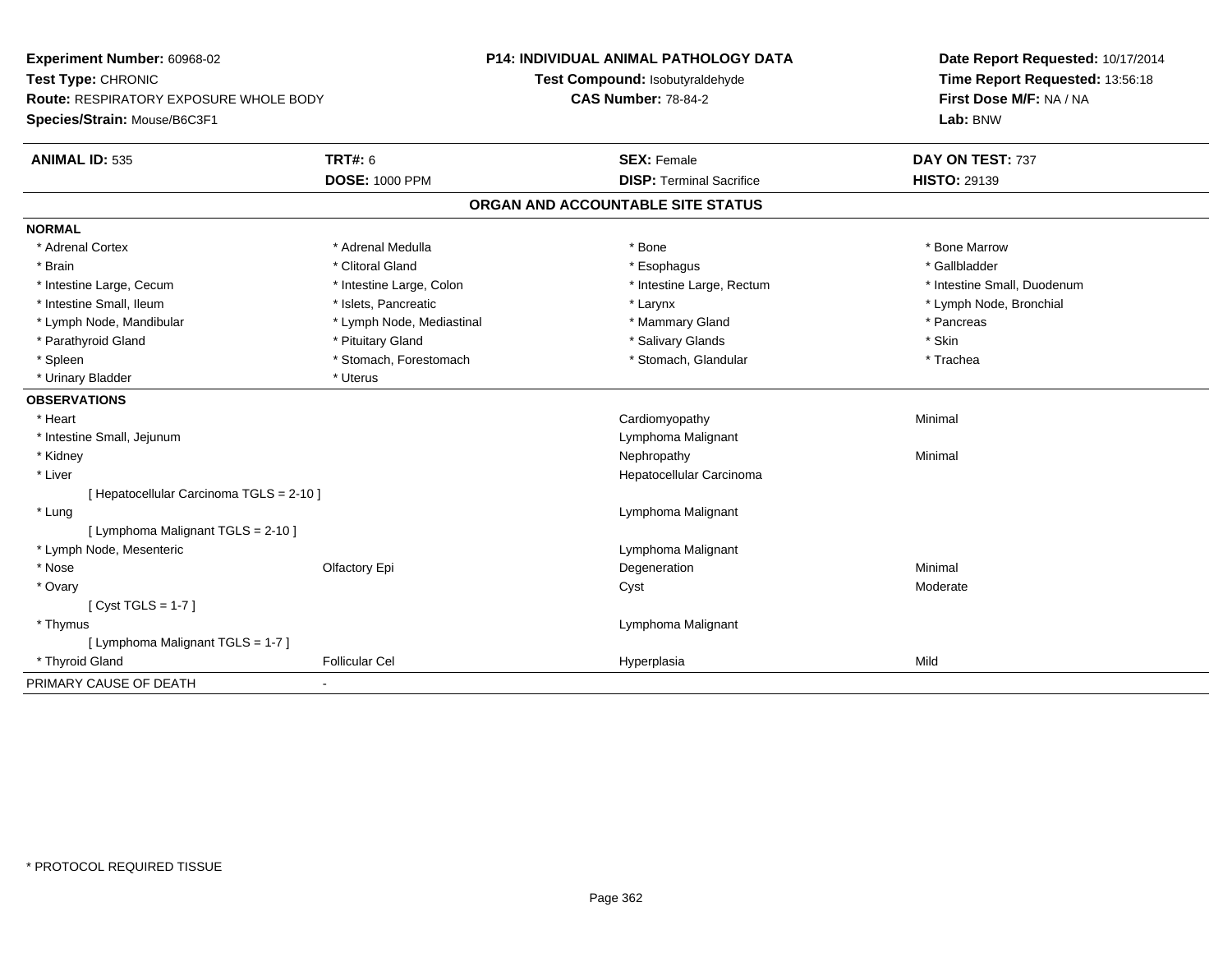| Experiment Number: 60968-02<br>Test Type: CHRONIC<br><b>Route: RESPIRATORY EXPOSURE WHOLE BODY</b><br>Species/Strain: Mouse/B6C3F1 |                            | <b>P14: INDIVIDUAL ANIMAL PATHOLOGY DATA</b><br>Test Compound: Isobutyraldehyde<br><b>CAS Number: 78-84-2</b> | Date Report Requested: 10/17/2014<br>Time Report Requested: 13:56:18<br>First Dose M/F: NA / NA<br>Lab: BNW |
|------------------------------------------------------------------------------------------------------------------------------------|----------------------------|---------------------------------------------------------------------------------------------------------------|-------------------------------------------------------------------------------------------------------------|
| <b>ANIMAL ID: 536</b>                                                                                                              | <b>TRT#: 6</b>             | <b>SEX: Female</b>                                                                                            | DAY ON TEST: 736                                                                                            |
|                                                                                                                                    | <b>DOSE: 1000 PPM</b>      | <b>DISP: Terminal Sacrifice</b>                                                                               | <b>HISTO: 29140</b>                                                                                         |
|                                                                                                                                    |                            | ORGAN AND ACCOUNTABLE SITE STATUS                                                                             |                                                                                                             |
| <b>NORMAL</b>                                                                                                                      |                            |                                                                                                               |                                                                                                             |
| * Adrenal Cortex                                                                                                                   | * Adrenal Medulla          | * Bone                                                                                                        | * Brain                                                                                                     |
| * Clitoral Gland                                                                                                                   | * Esophagus                | * Gallbladder                                                                                                 | * Heart                                                                                                     |
| * Intestine Large, Cecum                                                                                                           | * Intestine Large, Colon   | * Intestine Large, Rectum                                                                                     | * Intestine Small, Duodenum                                                                                 |
| * Intestine Small, Ileum                                                                                                           | * Intestine Small, Jejunum | * Islets, Pancreatic                                                                                          | * Kidney                                                                                                    |
| * Larynx                                                                                                                           | * Liver                    | * Lung                                                                                                        | * Lymph Node, Bronchial                                                                                     |
| * Lymph Node, Mandibular                                                                                                           | * Lymph Node, Mediastinal  | * Lymph Node, Mesenteric                                                                                      | * Mammary Gland                                                                                             |
| * Nose                                                                                                                             | * Pancreas                 | * Parathyroid Gland                                                                                           | * Salivary Glands                                                                                           |
| * Spleen                                                                                                                           | * Stomach, Forestomach     | * Stomach, Glandular                                                                                          | * Thymus                                                                                                    |
| * Thyroid Gland                                                                                                                    | * Trachea                  | * Urinary Bladder                                                                                             | * Uterus                                                                                                    |
| <b>OBSERVATIONS</b>                                                                                                                |                            |                                                                                                               |                                                                                                             |
| * Bone Marrow                                                                                                                      |                            | Hemangiosarcoma                                                                                               |                                                                                                             |
| Harderian Gland                                                                                                                    |                            | Adenoma                                                                                                       |                                                                                                             |
| [Adenoma TGLS = $1-11$ ]                                                                                                           |                            |                                                                                                               |                                                                                                             |
| * Liver                                                                                                                            |                            |                                                                                                               |                                                                                                             |
| Note: The "nodule, 2mm diameter, pale" described at trim was not apparent microscopically.                                         |                            |                                                                                                               |                                                                                                             |
| * Ovary                                                                                                                            |                            | Cyst                                                                                                          | Moderate                                                                                                    |
| [Cyst TGLS = $3-7$ ]                                                                                                               |                            |                                                                                                               |                                                                                                             |
| * Pituitary Gland                                                                                                                  | Pars Distalis              | Hyperplasia                                                                                                   | Minimal                                                                                                     |
|                                                                                                                                    | Pars Intermed              | Hyperplasia                                                                                                   | Mild                                                                                                        |
| * Skin                                                                                                                             | <b>Subcut Tiss</b>         | Angiectasis                                                                                                   | Mild                                                                                                        |
| [ Angiectasis TGLS = 2-10 ]                                                                                                        |                            |                                                                                                               |                                                                                                             |
| PRIMARY CAUSE OF DEATH                                                                                                             | $\blacksquare$             |                                                                                                               |                                                                                                             |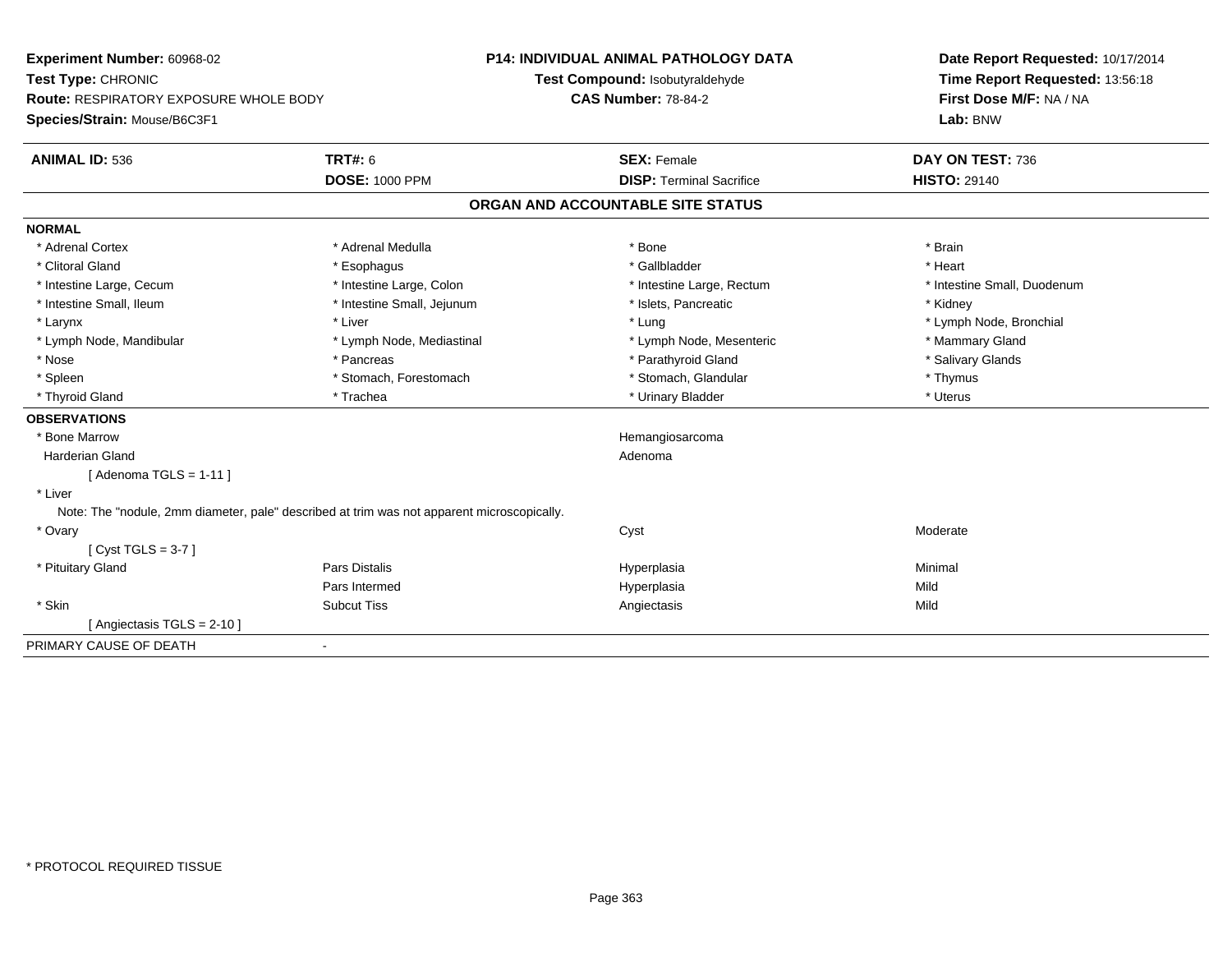| Experiment Number: 60968-02<br>Test Type: CHRONIC<br><b>Route: RESPIRATORY EXPOSURE WHOLE BODY</b><br>Species/Strain: Mouse/B6C3F1 |                            | <b>P14: INDIVIDUAL ANIMAL PATHOLOGY DATA</b><br>Test Compound: Isobutyraldehyde<br><b>CAS Number: 78-84-2</b> | Date Report Requested: 10/17/2014<br>Time Report Requested: 13:56:18<br>First Dose M/F: NA / NA<br>Lab: BNW |  |
|------------------------------------------------------------------------------------------------------------------------------------|----------------------------|---------------------------------------------------------------------------------------------------------------|-------------------------------------------------------------------------------------------------------------|--|
| <b>ANIMAL ID: 537</b>                                                                                                              | <b>TRT#: 6</b>             | <b>SEX: Female</b>                                                                                            | DAY ON TEST: 736                                                                                            |  |
|                                                                                                                                    | <b>DOSE: 1000 PPM</b>      | <b>DISP: Terminal Sacrifice</b>                                                                               | <b>HISTO: 29141</b>                                                                                         |  |
|                                                                                                                                    |                            | ORGAN AND ACCOUNTABLE SITE STATUS                                                                             |                                                                                                             |  |
| <b>NORMAL</b>                                                                                                                      |                            |                                                                                                               |                                                                                                             |  |
| * Adrenal Cortex                                                                                                                   | * Adrenal Medulla          | * Bone                                                                                                        | * Bone Marrow                                                                                               |  |
| * Brain                                                                                                                            | * Clitoral Gland           | * Esophagus                                                                                                   | * Gallbladder                                                                                               |  |
| * Heart                                                                                                                            | * Intestine Large, Cecum   | * Intestine Large, Colon                                                                                      | * Intestine Large, Rectum                                                                                   |  |
| * Intestine Small, Duodenum                                                                                                        | * Intestine Small, Jejunum | * Larynx                                                                                                      | * Lung                                                                                                      |  |
| * Lymph Node, Mandibular                                                                                                           | * Lymph Node, Mediastinal  | * Lymph Node, Mesenteric                                                                                      | * Mammary Gland                                                                                             |  |
| * Parathyroid Gland                                                                                                                | * Pituitary Gland          | * Salivary Glands                                                                                             | * Skin                                                                                                      |  |
| * Stomach, Forestomach                                                                                                             | * Stomach, Glandular       | * Thymus                                                                                                      | * Trachea                                                                                                   |  |
| * Urinary Bladder                                                                                                                  | * Uterus                   |                                                                                                               |                                                                                                             |  |
| <b>MISSING</b>                                                                                                                     |                            |                                                                                                               |                                                                                                             |  |
| * Lymph Node, Bronchial                                                                                                            |                            |                                                                                                               |                                                                                                             |  |
| <b>OBSERVATIONS</b>                                                                                                                |                            |                                                                                                               |                                                                                                             |  |
| * Intestine Small, Ileum                                                                                                           |                            | Hyperplasia                                                                                                   | Lymphoid, Moderate                                                                                          |  |
| [ Hyperplasia TGLS = 4-11 ]                                                                                                        |                            |                                                                                                               |                                                                                                             |  |
| * Islets, Pancreatic                                                                                                               |                            | Carcinoma                                                                                                     |                                                                                                             |  |
| [Carcinoma TGLS = $2-10$ ]                                                                                                         |                            |                                                                                                               |                                                                                                             |  |
| * Kidney                                                                                                                           |                            | Nephropathy                                                                                                   | Mild                                                                                                        |  |
| * Liver                                                                                                                            |                            | Hepatocellular Adenoma                                                                                        |                                                                                                             |  |
| [ Hepatocellular Adenoma TGLS = 3-10 ]                                                                                             |                            |                                                                                                               |                                                                                                             |  |
| * Nose                                                                                                                             | Olfactory Epi              | Degeneration                                                                                                  | Mild                                                                                                        |  |
| * Ovary                                                                                                                            |                            | Cyst                                                                                                          | Marked                                                                                                      |  |
| [Cyst TGLS = $1-7$ ]                                                                                                               |                            |                                                                                                               |                                                                                                             |  |
| * Pancreas                                                                                                                         |                            | Hemangiosarcoma                                                                                               |                                                                                                             |  |
| [Hemangiosarcoma TGLS = 1-7]                                                                                                       |                            |                                                                                                               |                                                                                                             |  |
| * Spleen                                                                                                                           |                            | Hematopoietic Cell Proliferation                                                                              | Mild                                                                                                        |  |
| [ Hematopoietic Cell Proliferation TGLS = 2-4 ]                                                                                    |                            |                                                                                                               |                                                                                                             |  |
| * Thyroid Gland                                                                                                                    | <b>Follicular Cel</b>      | Hyperplasia                                                                                                   | Mild                                                                                                        |  |
| PRIMARY CAUSE OF DEATH                                                                                                             |                            |                                                                                                               |                                                                                                             |  |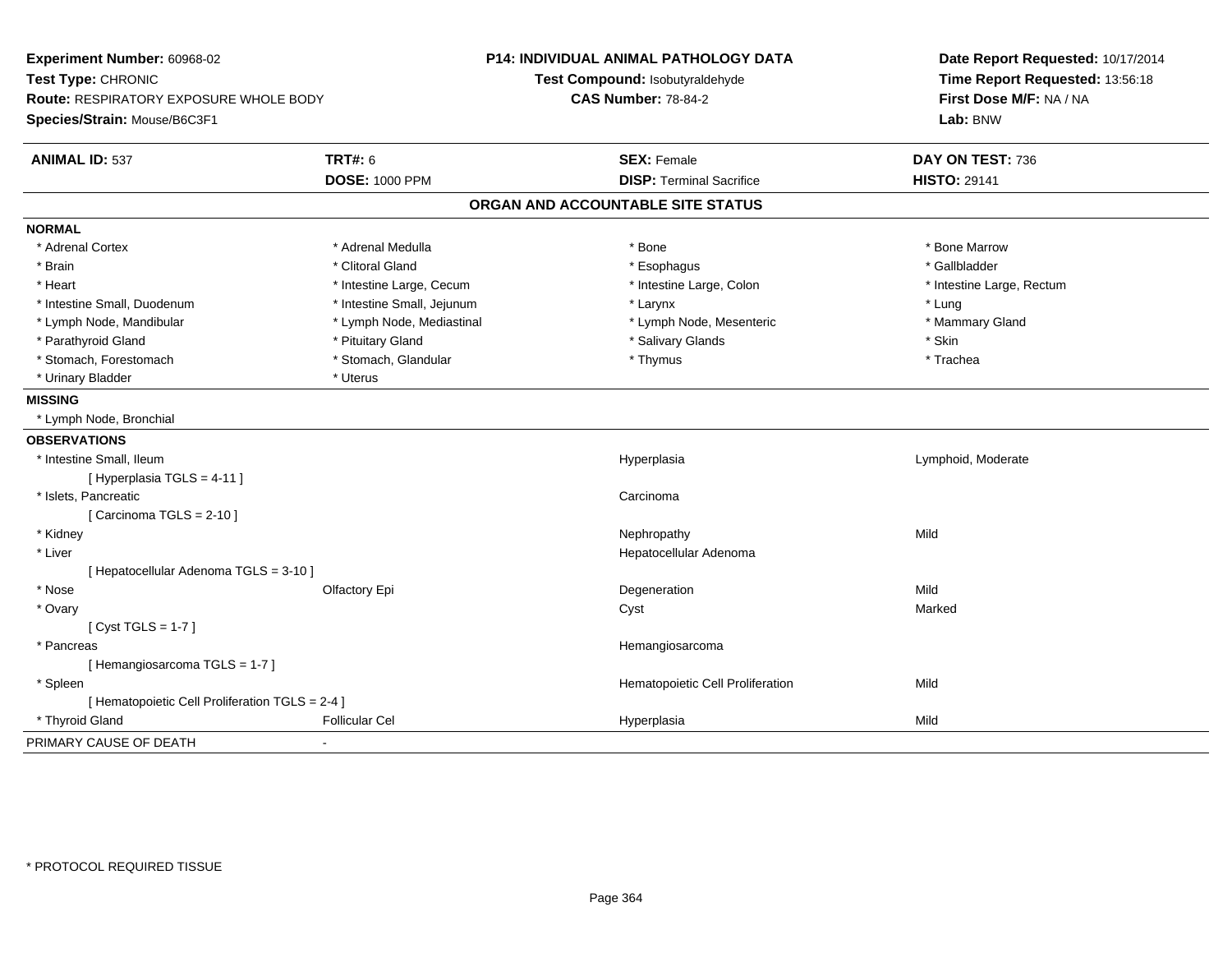| <b>Experiment Number: 60968-02</b><br>Test Type: CHRONIC                      |                            | <b>P14: INDIVIDUAL ANIMAL PATHOLOGY DATA</b><br>Test Compound: Isobutyraldehyde<br><b>CAS Number: 78-84-2</b> | Date Report Requested: 10/17/2014<br>Time Report Requested: 13:56:18<br>First Dose M/F: NA / NA |
|-------------------------------------------------------------------------------|----------------------------|---------------------------------------------------------------------------------------------------------------|-------------------------------------------------------------------------------------------------|
| <b>Route: RESPIRATORY EXPOSURE WHOLE BODY</b><br>Species/Strain: Mouse/B6C3F1 |                            |                                                                                                               | Lab: BNW                                                                                        |
| <b>ANIMAL ID: 538</b>                                                         | TRT#: 6                    | <b>SEX: Female</b>                                                                                            | DAY ON TEST: 736                                                                                |
|                                                                               | <b>DOSE: 1000 PPM</b>      | <b>DISP: Terminal Sacrifice</b>                                                                               | <b>HISTO: 29142</b>                                                                             |
|                                                                               |                            | ORGAN AND ACCOUNTABLE SITE STATUS                                                                             |                                                                                                 |
| <b>NORMAL</b>                                                                 |                            |                                                                                                               |                                                                                                 |
| * Adrenal Cortex                                                              | * Adrenal Medulla          | * Bone                                                                                                        | * Bone Marrow                                                                                   |
| * Brain                                                                       | * Clitoral Gland           | * Esophagus                                                                                                   | * Gallbladder                                                                                   |
| * Intestine Large, Cecum                                                      | * Intestine Large, Colon   | * Intestine Large, Rectum                                                                                     | * Intestine Small, Duodenum                                                                     |
| * Intestine Small, Ileum                                                      | * Intestine Small, Jejunum | * Islets. Pancreatic                                                                                          | * Larynx                                                                                        |
| * Liver                                                                       | * Lung                     | * Lymph Node, Bronchial                                                                                       | * Lymph Node, Mandibular                                                                        |
| * Lymph Node, Mediastinal                                                     | * Lymph Node, Mesenteric   | * Mammary Gland                                                                                               | * Nose                                                                                          |
| * Ovary                                                                       | * Pancreas                 | * Parathyroid Gland                                                                                           | * Salivary Glands                                                                               |
| * Skin                                                                        | * Spleen                   | * Stomach, Glandular                                                                                          | * Thymus                                                                                        |
| * Thyroid Gland                                                               | * Trachea                  | * Urinary Bladder                                                                                             | * Uterus                                                                                        |
| <b>OBSERVATIONS</b>                                                           |                            |                                                                                                               |                                                                                                 |
| * Heart                                                                       |                            | Cardiomyopathy                                                                                                | Minimal                                                                                         |
| * Kidney                                                                      |                            | Cyst                                                                                                          | Mild                                                                                            |
| $[Cyst TGLS = 1-5]$                                                           |                            |                                                                                                               |                                                                                                 |
| * Pituitary Gland                                                             | Pars Distalis              | Hyperplasia                                                                                                   | Moderate                                                                                        |
| * Stomach, Forestomach                                                        |                            | Squamous Cell Papilloma                                                                                       |                                                                                                 |
| PRIMARY CAUSE OF DEATH                                                        |                            |                                                                                                               |                                                                                                 |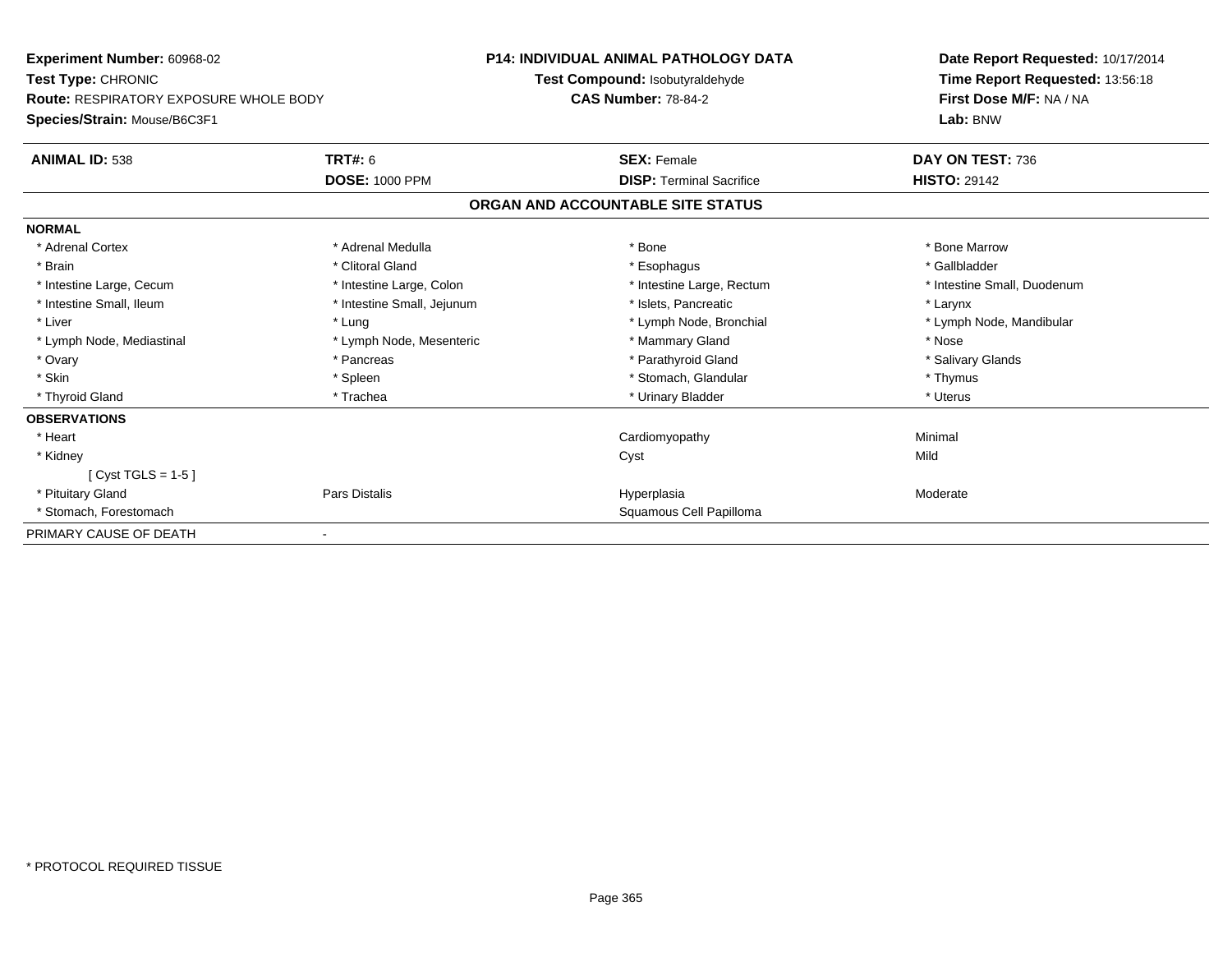| Experiment Number: 60968-02<br>Test Type: CHRONIC<br><b>Route: RESPIRATORY EXPOSURE WHOLE BODY</b> |                           | P14: INDIVIDUAL ANIMAL PATHOLOGY DATA<br>Test Compound: Isobutyraldehyde<br><b>CAS Number: 78-84-2</b> | Date Report Requested: 10/17/2014<br>Time Report Requested: 13:56:18<br>First Dose M/F: NA / NA |  |
|----------------------------------------------------------------------------------------------------|---------------------------|--------------------------------------------------------------------------------------------------------|-------------------------------------------------------------------------------------------------|--|
| Species/Strain: Mouse/B6C3F1                                                                       |                           |                                                                                                        | Lab: BNW                                                                                        |  |
| <b>ANIMAL ID: 539</b>                                                                              | TRT#: 6                   | <b>SEX: Female</b>                                                                                     | DAY ON TEST: 736                                                                                |  |
|                                                                                                    | <b>DOSE: 1000 PPM</b>     | <b>DISP: Terminal Sacrifice</b>                                                                        | <b>HISTO: 29143</b>                                                                             |  |
|                                                                                                    |                           | ORGAN AND ACCOUNTABLE SITE STATUS                                                                      |                                                                                                 |  |
| <b>NORMAL</b>                                                                                      |                           |                                                                                                        |                                                                                                 |  |
| * Adrenal Cortex                                                                                   | * Adrenal Medulla         | * Bone                                                                                                 | * Brain                                                                                         |  |
| * Esophagus                                                                                        | * Gallbladder             | * Heart                                                                                                | * Intestine Large, Cecum                                                                        |  |
| * Intestine Large, Colon                                                                           | * Intestine Large, Rectum | * Intestine Small, Duodenum                                                                            | * Intestine Small, Ileum                                                                        |  |
| * Intestine Small, Jejunum                                                                         | * Islets, Pancreatic      | * Kidney                                                                                               | * Larynx                                                                                        |  |
| * Lymph Node, Bronchial                                                                            | * Lymph Node, Mediastinal | * Lymph Node, Mesenteric                                                                               | * Mammary Gland                                                                                 |  |
| * Nose                                                                                             | * Pancreas                | * Parathyroid Gland                                                                                    | * Skin                                                                                          |  |
| * Stomach, Forestomach                                                                             | * Stomach, Glandular      | * Thyroid Gland                                                                                        | * Trachea                                                                                       |  |
| * Uterus                                                                                           |                           |                                                                                                        |                                                                                                 |  |
| <b>MISSING</b>                                                                                     |                           |                                                                                                        |                                                                                                 |  |
| * Clitoral Gland                                                                                   | * Lymph Node, Mandibular  | * Salivary Glands                                                                                      | * Thymus                                                                                        |  |
| <b>OBSERVATIONS</b>                                                                                |                           |                                                                                                        |                                                                                                 |  |
| * Bone Marrow                                                                                      |                           | Lymphoma Malignant                                                                                     |                                                                                                 |  |
| * Liver                                                                                            |                           | <b>Clear Cell Focus</b>                                                                                |                                                                                                 |  |
|                                                                                                    |                           | Lymphoma Malignant                                                                                     |                                                                                                 |  |
| * Lung                                                                                             |                           | Lymphoma Malignant                                                                                     |                                                                                                 |  |
| * Ovary                                                                                            |                           | Cyst                                                                                                   | Mild                                                                                            |  |
|                                                                                                    |                           | Lymphoma Malignant                                                                                     |                                                                                                 |  |
| [Cyst TGLS = $1-7$ ]                                                                               |                           |                                                                                                        |                                                                                                 |  |
| * Pituitary Gland                                                                                  | Pars Distalis             | Hyperplasia                                                                                            | Mild                                                                                            |  |
| * Spleen                                                                                           |                           | Lymphoma Malignant                                                                                     |                                                                                                 |  |
| [ Lymphoma Malignant TGLS = 2-4 ]                                                                  |                           |                                                                                                        |                                                                                                 |  |
| * Urinary Bladder                                                                                  |                           | Lymphoma Malignant                                                                                     |                                                                                                 |  |
| [ Lymphoma Malignant TGLS = 2-4 ]                                                                  |                           |                                                                                                        |                                                                                                 |  |
| PRIMARY CAUSE OF DEATH                                                                             |                           |                                                                                                        |                                                                                                 |  |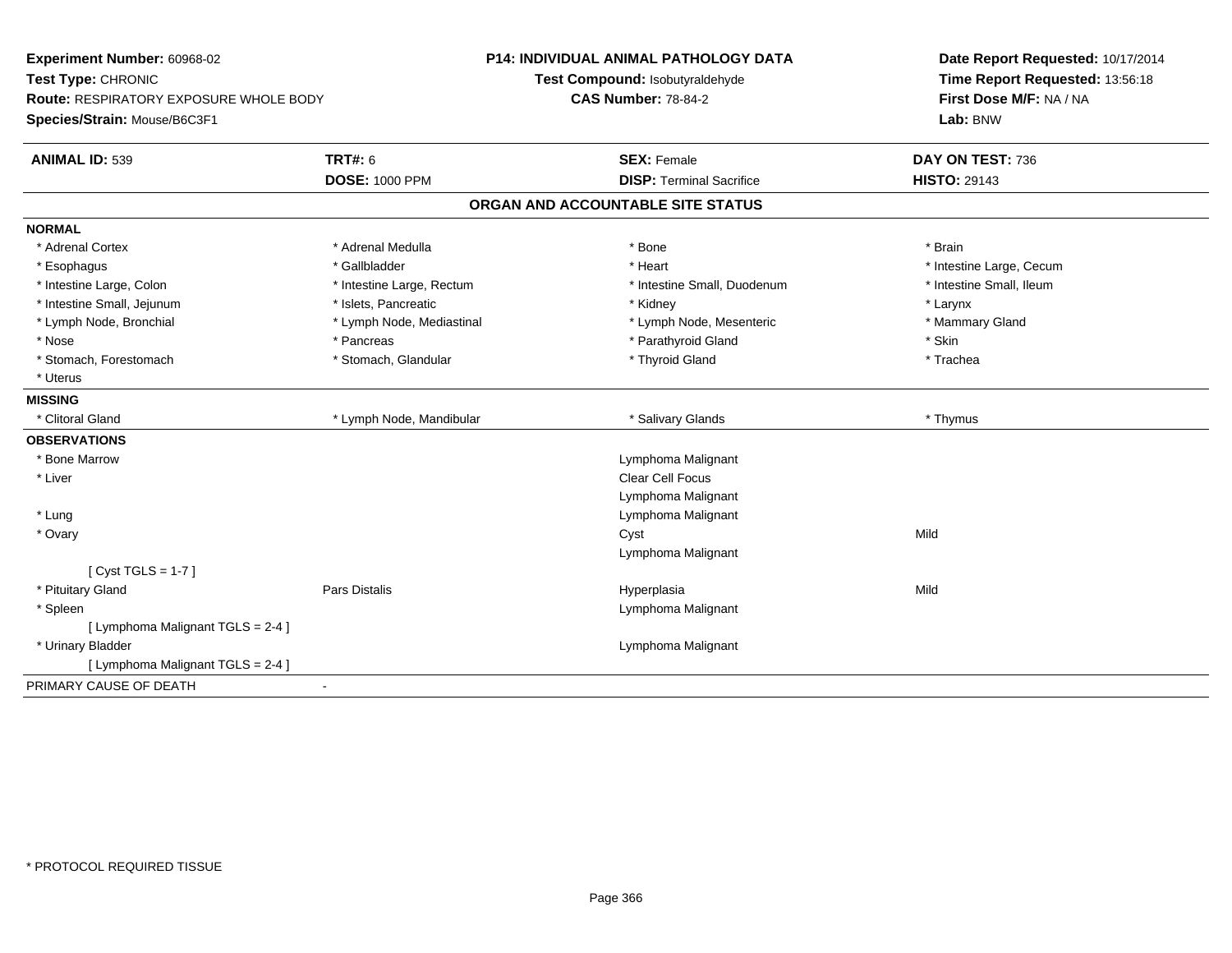| Experiment Number: 60968-02<br>Test Type: CHRONIC<br><b>Route: RESPIRATORY EXPOSURE WHOLE BODY</b> |                          | <b>P14: INDIVIDUAL ANIMAL PATHOLOGY DATA</b><br>Test Compound: Isobutyraldehyde<br><b>CAS Number: 78-84-2</b> |                                 | Date Report Requested: 10/17/2014<br>Time Report Requested: 13:56:18<br>First Dose M/F: NA / NA |
|----------------------------------------------------------------------------------------------------|--------------------------|---------------------------------------------------------------------------------------------------------------|---------------------------------|-------------------------------------------------------------------------------------------------|
| Species/Strain: Mouse/B6C3F1                                                                       |                          |                                                                                                               |                                 | Lab: BNW                                                                                        |
| <b>ANIMAL ID: 540</b>                                                                              | TRT#: 6                  |                                                                                                               | <b>SEX: Female</b>              | DAY ON TEST: 737                                                                                |
|                                                                                                    | <b>DOSE: 1000 PPM</b>    |                                                                                                               | <b>DISP: Terminal Sacrifice</b> | <b>HISTO: 29144</b>                                                                             |
|                                                                                                    |                          | ORGAN AND ACCOUNTABLE SITE STATUS                                                                             |                                 |                                                                                                 |
| <b>NORMAL</b>                                                                                      |                          |                                                                                                               |                                 |                                                                                                 |
| * Adrenal Cortex                                                                                   | * Adrenal Medulla        |                                                                                                               | * Bone                          | * Bone Marrow                                                                                   |
| * Brain                                                                                            | * Clitoral Gland         |                                                                                                               | * Esophagus                     | * Gallbladder                                                                                   |
| * Heart                                                                                            | * Intestine Large, Cecum |                                                                                                               | * Intestine Large, Colon        | * Intestine Large, Rectum                                                                       |
| * Intestine Small, Duodenum                                                                        | * Intestine Small, Ileum |                                                                                                               | * Intestine Small, Jejunum      | * Islets. Pancreatic                                                                            |
| * Kidney                                                                                           | * Lung                   |                                                                                                               | * Lymph Node, Mandibular        | * Lymph Node, Mediastinal                                                                       |
| * Lymph Node, Mesenteric                                                                           | * Mammary Gland          |                                                                                                               | * Nose                          | * Ovary                                                                                         |
| * Pancreas                                                                                         | * Parathyroid Gland      |                                                                                                               | * Pituitary Gland               | * Salivary Glands                                                                               |
| * Skin                                                                                             | * Spleen                 |                                                                                                               | * Stomach, Forestomach          | * Stomach, Glandular                                                                            |
| * Thymus                                                                                           | * Trachea                |                                                                                                               | * Urinary Bladder               |                                                                                                 |
| <b>MISSING</b>                                                                                     |                          |                                                                                                               |                                 |                                                                                                 |
| * Lymph Node, Bronchial                                                                            |                          |                                                                                                               |                                 |                                                                                                 |
| <b>INSUFFICIENT TISSUE</b>                                                                         |                          |                                                                                                               |                                 |                                                                                                 |
| * Larynx                                                                                           |                          |                                                                                                               |                                 |                                                                                                 |
| <b>OBSERVATIONS</b>                                                                                |                          |                                                                                                               |                                 |                                                                                                 |
| * Liver                                                                                            |                          |                                                                                                               | <b>Basophilic Focus</b>         |                                                                                                 |
| [Basophilic Focus TGLS = 2-4 ]                                                                     |                          |                                                                                                               |                                 |                                                                                                 |
| * Thyroid Gland                                                                                    | <b>Follicular Cel</b>    |                                                                                                               | Adenoma                         |                                                                                                 |
| * Uterus                                                                                           |                          |                                                                                                               | Polyp Stromal                   |                                                                                                 |
| PRIMARY CAUSE OF DEATH                                                                             |                          |                                                                                                               |                                 |                                                                                                 |
|                                                                                                    |                          |                                                                                                               |                                 |                                                                                                 |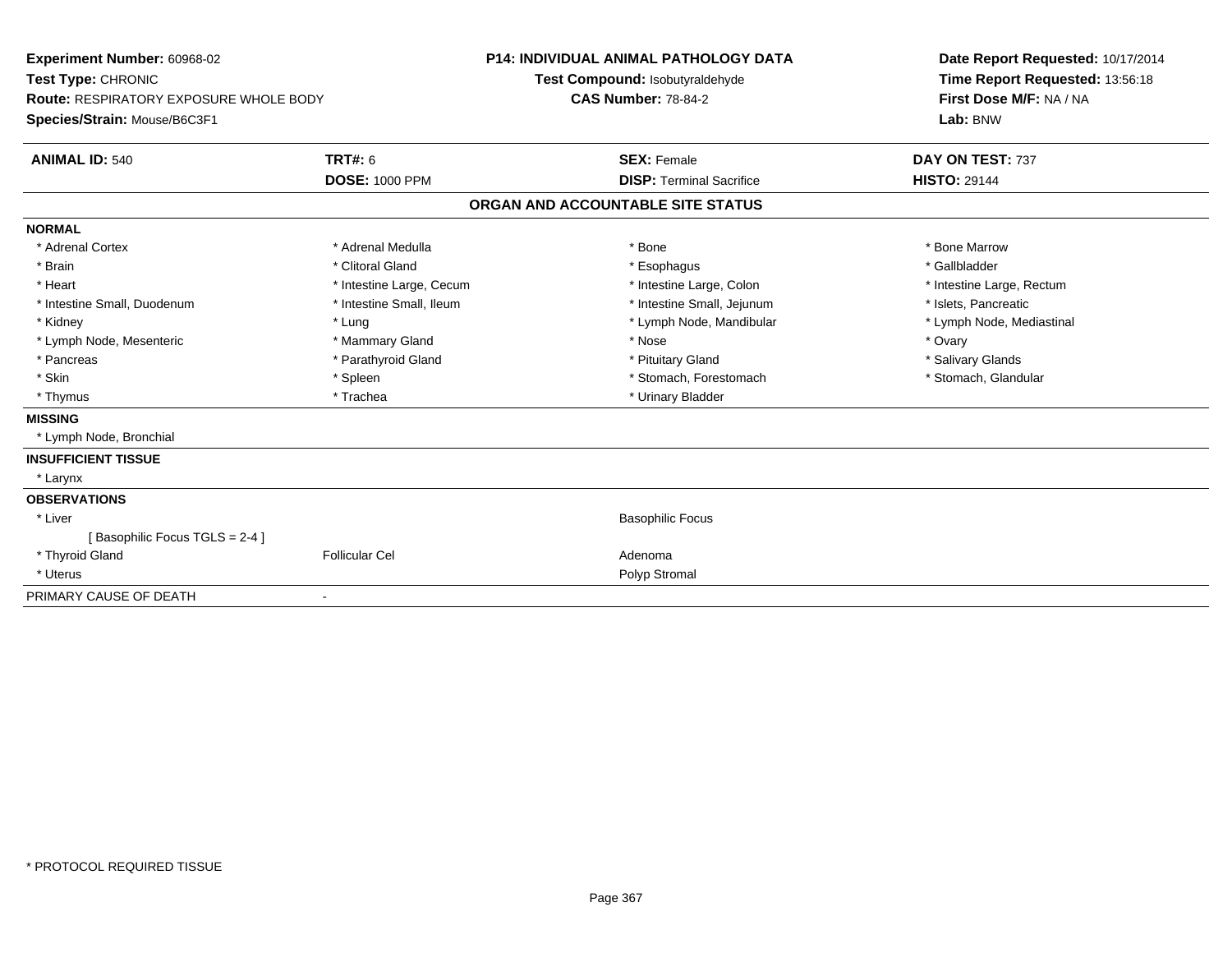| Experiment Number: 60968-02                     |                                             | <b>P14: INDIVIDUAL ANIMAL PATHOLOGY DATA</b> |                                   | Date Report Requested: 10/17/2014 |  |
|-------------------------------------------------|---------------------------------------------|----------------------------------------------|-----------------------------------|-----------------------------------|--|
| Test Type: CHRONIC                              |                                             |                                              | Test Compound: Isobutyraldehyde   | Time Report Requested: 13:56:18   |  |
| <b>Route: RESPIRATORY EXPOSURE WHOLE BODY</b>   |                                             | <b>CAS Number: 78-84-2</b>                   |                                   | First Dose M/F: NA / NA           |  |
| Species/Strain: Mouse/B6C3F1                    |                                             |                                              |                                   | Lab: BNW                          |  |
| <b>ANIMAL ID: 541</b>                           | <b>TRT#: 6</b>                              |                                              | <b>SEX: Female</b>                | DAY ON TEST: 653                  |  |
|                                                 | <b>DOSE: 1000 PPM</b>                       |                                              | <b>DISP:</b> Moribund Sacrifice   | <b>HISTO: 29145</b>               |  |
|                                                 |                                             |                                              | ORGAN AND ACCOUNTABLE SITE STATUS |                                   |  |
| <b>NORMAL</b>                                   |                                             |                                              |                                   |                                   |  |
| * Adrenal Cortex                                | * Adrenal Medulla                           |                                              | * Bone                            | * Bone Marrow                     |  |
| * Brain                                         | * Clitoral Gland                            |                                              | * Esophagus                       | * Gallbladder                     |  |
| * Heart                                         | * Intestine Large, Cecum                    |                                              | * Intestine Large, Colon          | * Intestine Large, Rectum         |  |
| * Intestine Small, Duodenum                     | * Intestine Small, Ileum                    |                                              | * Intestine Small, Jejunum        | * Islets, Pancreatic              |  |
| * Kidney                                        | * Liver                                     |                                              | * Lymph Node, Mandibular          | * Mammary Gland                   |  |
| * Pancreas                                      | * Parathyroid Gland                         |                                              | * Salivary Glands                 | * Skin                            |  |
| * Stomach, Forestomach                          | * Stomach, Glandular                        |                                              | * Thymus                          | * Thyroid Gland                   |  |
| * Trachea                                       | * Urinary Bladder                           |                                              | * Uterus                          |                                   |  |
| <b>OBSERVATIONS</b>                             |                                             |                                              |                                   |                                   |  |
| * Larynx                                        |                                             |                                              | Lymphoma Malignant                |                                   |  |
| * Lung                                          |                                             |                                              | Lymphoma Malignant                |                                   |  |
| * Lymph Node, Bronchial                         |                                             |                                              | Lymphoma Malignant                |                                   |  |
| * Lymph Node, Mediastinal                       |                                             |                                              | Lymphoma Malignant                |                                   |  |
| * Lymph Node, Mesenteric                        |                                             |                                              | Lymphoma Malignant                |                                   |  |
| Mesentery                                       |                                             |                                              | Lymphoma Malignant                |                                   |  |
| * Nose                                          | Olfactory Epi                               |                                              | Degeneration                      | Minimal                           |  |
|                                                 |                                             |                                              | Hemangioma                        |                                   |  |
|                                                 |                                             |                                              | Inflammation                      | Suppurative, Minimal              |  |
| [Hemangioma TGLS = $2-4$ ]                      |                                             |                                              |                                   |                                   |  |
| * Ovary                                         |                                             |                                              | Lymphoma Malignant                |                                   |  |
| * Pituitary Gland                               | <b>Pars Distalis</b>                        |                                              | Hyperplasia                       | Minimal                           |  |
| * Spleen                                        |                                             |                                              | Hematopoietic Cell Proliferation  | Moderate                          |  |
| [ Hematopoietic Cell Proliferation TGLS = 2-4 ] |                                             |                                              |                                   |                                   |  |
| PRIMARY CAUSE OF DEATH                          | - Lymph Node, Mesenteric Lymphoma Malignant |                                              |                                   |                                   |  |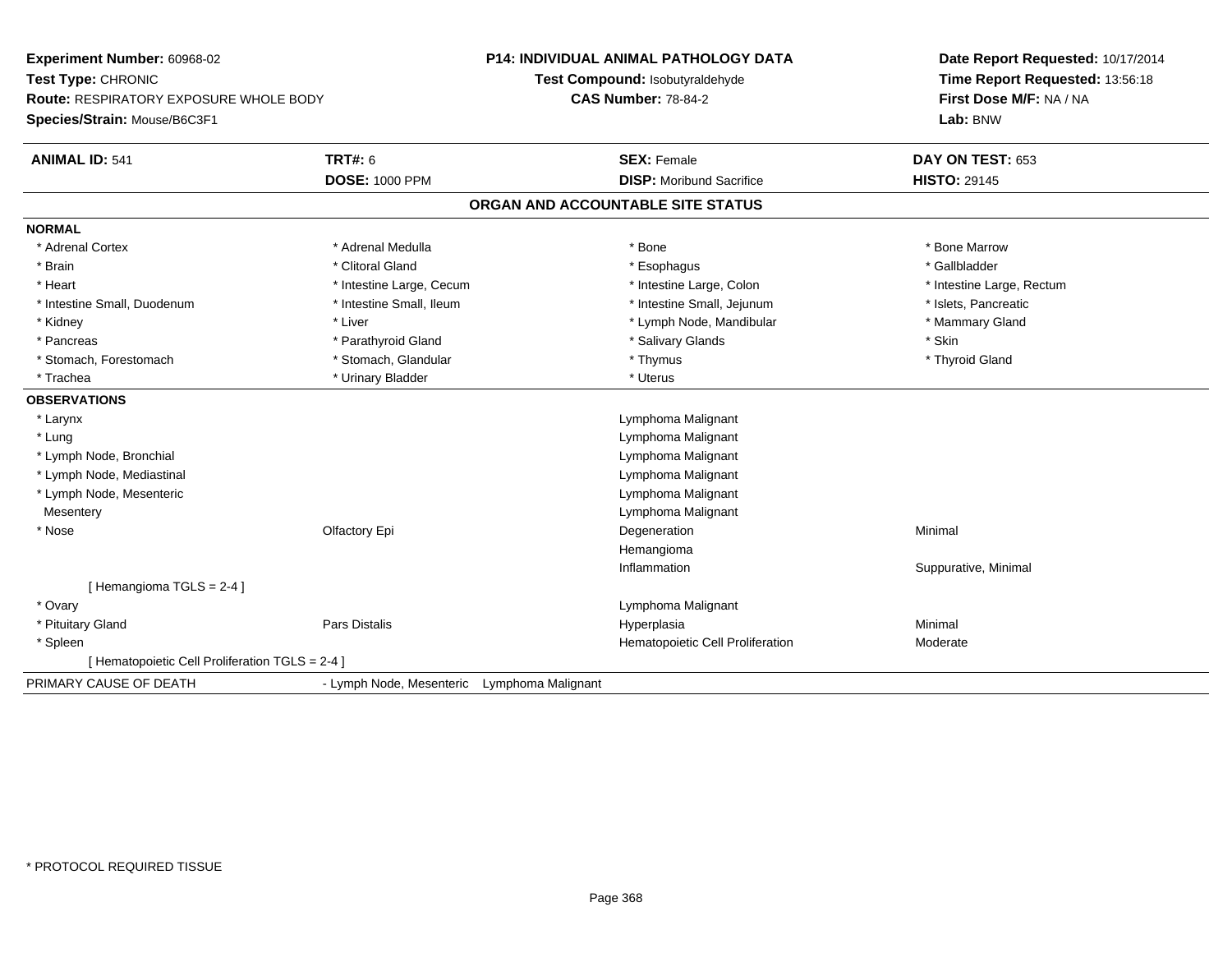| Experiment Number: 60968-02                   |                            | <b>P14: INDIVIDUAL ANIMAL PATHOLOGY DATA</b> | Date Report Requested: 10/17/2014 |  |
|-----------------------------------------------|----------------------------|----------------------------------------------|-----------------------------------|--|
| Test Type: CHRONIC                            |                            | Test Compound: Isobutyraldehyde              | Time Report Requested: 13:56:18   |  |
| <b>Route: RESPIRATORY EXPOSURE WHOLE BODY</b> |                            | <b>CAS Number: 78-84-2</b>                   | First Dose M/F: NA / NA           |  |
| Species/Strain: Mouse/B6C3F1                  |                            |                                              | Lab: BNW                          |  |
| <b>ANIMAL ID: 542</b>                         | <b>TRT#: 6</b>             | <b>SEX: Female</b>                           | DAY ON TEST: 645                  |  |
|                                               | <b>DOSE: 1000 PPM</b>      | <b>DISP:</b> Moribund Sacrifice              | <b>HISTO: 29146</b>               |  |
|                                               |                            | ORGAN AND ACCOUNTABLE SITE STATUS            |                                   |  |
| <b>NORMAL</b>                                 |                            |                                              |                                   |  |
| * Adrenal Cortex                              | * Adrenal Medulla          | * Bone                                       | * Bone Marrow                     |  |
| * Brain                                       | * Esophagus                | * Gallbladder                                | * Heart                           |  |
| * Intestine Large, Cecum                      | * Intestine Large, Colon   | * Intestine Large, Rectum                    | * Intestine Small, Duodenum       |  |
| * Intestine Small, Ileum                      | * Intestine Small, Jejunum | * Islets, Pancreatic                         | * Larynx                          |  |
| * Lymph Node, Bronchial                       | * Lymph Node, Mandibular   | * Lymph Node, Mediastinal                    | * Lymph Node, Mesenteric          |  |
| * Mammary Gland                               | * Ovary                    | * Pancreas                                   | * Parathyroid Gland               |  |
| * Salivary Glands                             | * Skin                     | * Spleen                                     | * Stomach, Forestomach            |  |
| * Thymus                                      | * Thyroid Gland            | * Trachea                                    | * Urinary Bladder                 |  |
| <b>MISSING</b>                                |                            |                                              |                                   |  |
| * Clitoral Gland                              |                            |                                              |                                   |  |
| <b>OBSERVATIONS</b>                           |                            |                                              |                                   |  |
| * Kidney                                      |                            | Metaplasia                                   | Osseous, Minimal                  |  |
| * Liver                                       |                            | <b>Tension Lipidosis</b>                     |                                   |  |
| * Lung                                        |                            | Alveolar/Bronchiolar Adenoma                 |                                   |  |
| * Nose                                        | Olfactory Epi              | Degeneration                                 | Minimal                           |  |
|                                               | Olfactory Epi              | Necrosis                                     | Mild                              |  |
| * Pituitary Gland                             | Pars Distalis              | Hyperplasia                                  | Moderate                          |  |
| * Stomach, Glandular                          |                            | Inflammation                                 | Chronic Active, Minimal           |  |
| * Uterus                                      |                            | Hydrometra                                   | Marked                            |  |
| [ Hydrometra TGLS = 1-10 ]                    |                            |                                              |                                   |  |
| PRIMARY CAUSE OF DEATH                        | - Uterus Hydrometra        |                                              |                                   |  |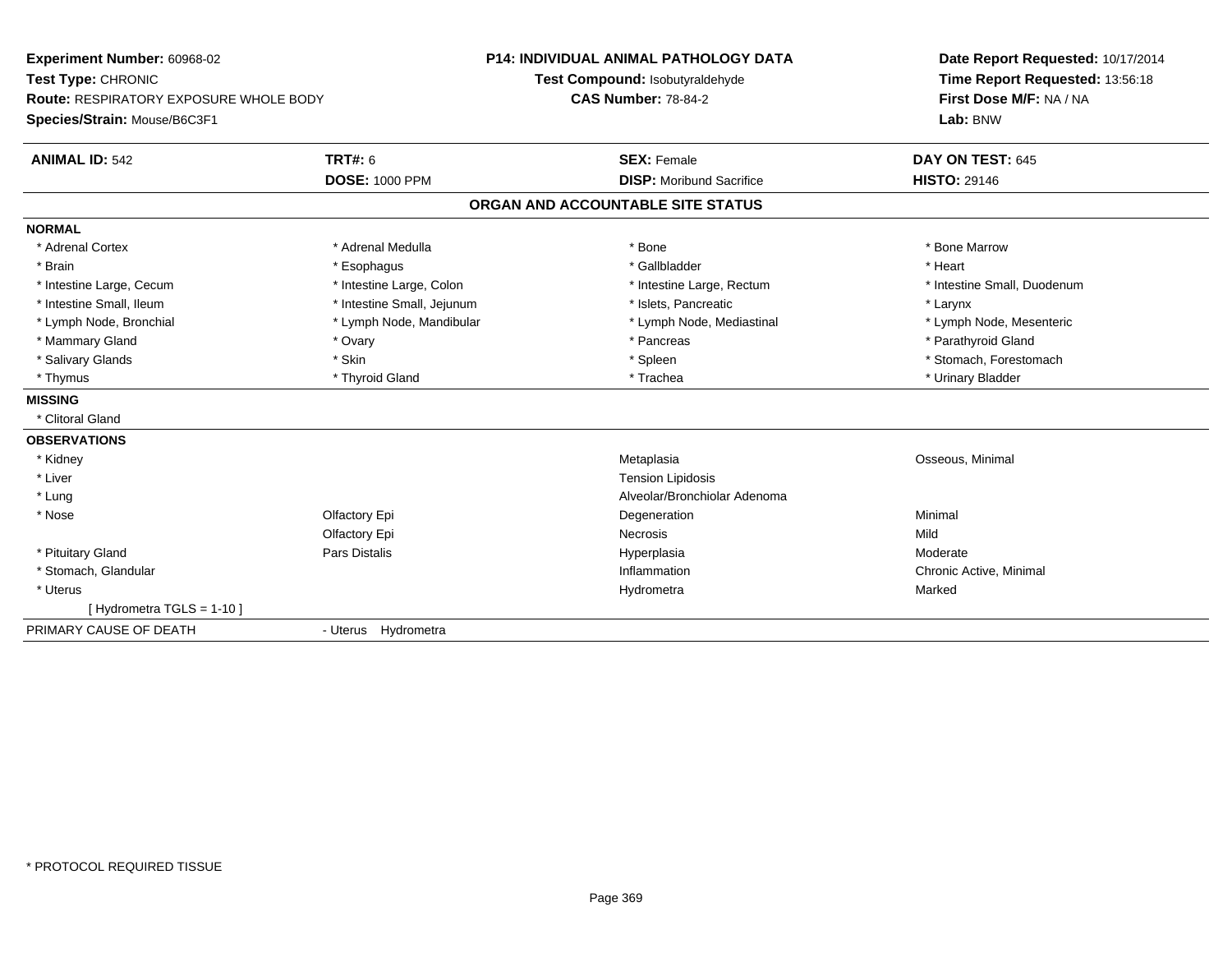| <b>Experiment Number: 60968-02</b>            |                           | <b>P14: INDIVIDUAL ANIMAL PATHOLOGY DATA</b> | Date Report Requested: 10/17/2014 |  |
|-----------------------------------------------|---------------------------|----------------------------------------------|-----------------------------------|--|
| Test Type: CHRONIC                            |                           | Test Compound: Isobutyraldehyde              | Time Report Requested: 13:56:18   |  |
| <b>Route: RESPIRATORY EXPOSURE WHOLE BODY</b> |                           | <b>CAS Number: 78-84-2</b>                   | First Dose M/F: NA / NA           |  |
| Species/Strain: Mouse/B6C3F1                  |                           |                                              | Lab: BNW                          |  |
| <b>ANIMAL ID: 543</b>                         | <b>TRT#: 6</b>            | <b>SEX: Female</b>                           | DAY ON TEST: 736                  |  |
|                                               | <b>DOSE: 1000 PPM</b>     | <b>DISP: Terminal Sacrifice</b>              | <b>HISTO: 29147</b>               |  |
|                                               |                           | ORGAN AND ACCOUNTABLE SITE STATUS            |                                   |  |
| <b>NORMAL</b>                                 |                           |                                              |                                   |  |
| * Adrenal Cortex                              | * Adrenal Medulla         | * Bone                                       | * Bone Marrow                     |  |
| * Brain                                       | * Clitoral Gland          | * Esophagus                                  | * Gallbladder                     |  |
| * Heart                                       | * Intestine Large, Cecum  | * Intestine Large, Colon                     | * Intestine Large, Rectum         |  |
| * Intestine Small, Duodenum                   | * Intestine Small, Ileum  | * Intestine Small, Jejunum                   | * Islets, Pancreatic              |  |
| * Larynx                                      | * Liver                   | * Lung                                       | * Lymph Node, Bronchial           |  |
| * Lymph Node, Mandibular                      | * Lymph Node, Mediastinal | * Lymph Node, Mesenteric                     | * Mammary Gland                   |  |
| * Pancreas                                    | * Parathyroid Gland       | * Salivary Glands                            | * Skin                            |  |
| * Spleen                                      | * Stomach, Forestomach    | * Stomach, Glandular                         | * Thymus                          |  |
| * Trachea                                     | * Urinary Bladder         | * Uterus                                     |                                   |  |
| <b>OBSERVATIONS</b>                           |                           |                                              |                                   |  |
| * Kidney                                      |                           | Nephropathy                                  | Minimal                           |  |
| * Nose                                        | Olfactory Epi             | Degeneration                                 | Minimal                           |  |
| * Ovary                                       |                           | Cyst                                         | Mild                              |  |
| * Pituitary Gland                             | Pars Distalis             | Hyperplasia                                  | Moderate                          |  |
| * Thyroid Gland                               | <b>Follicular Cel</b>     | Hyperplasia                                  | Minimal                           |  |
| PRIMARY CAUSE OF DEATH                        |                           |                                              |                                   |  |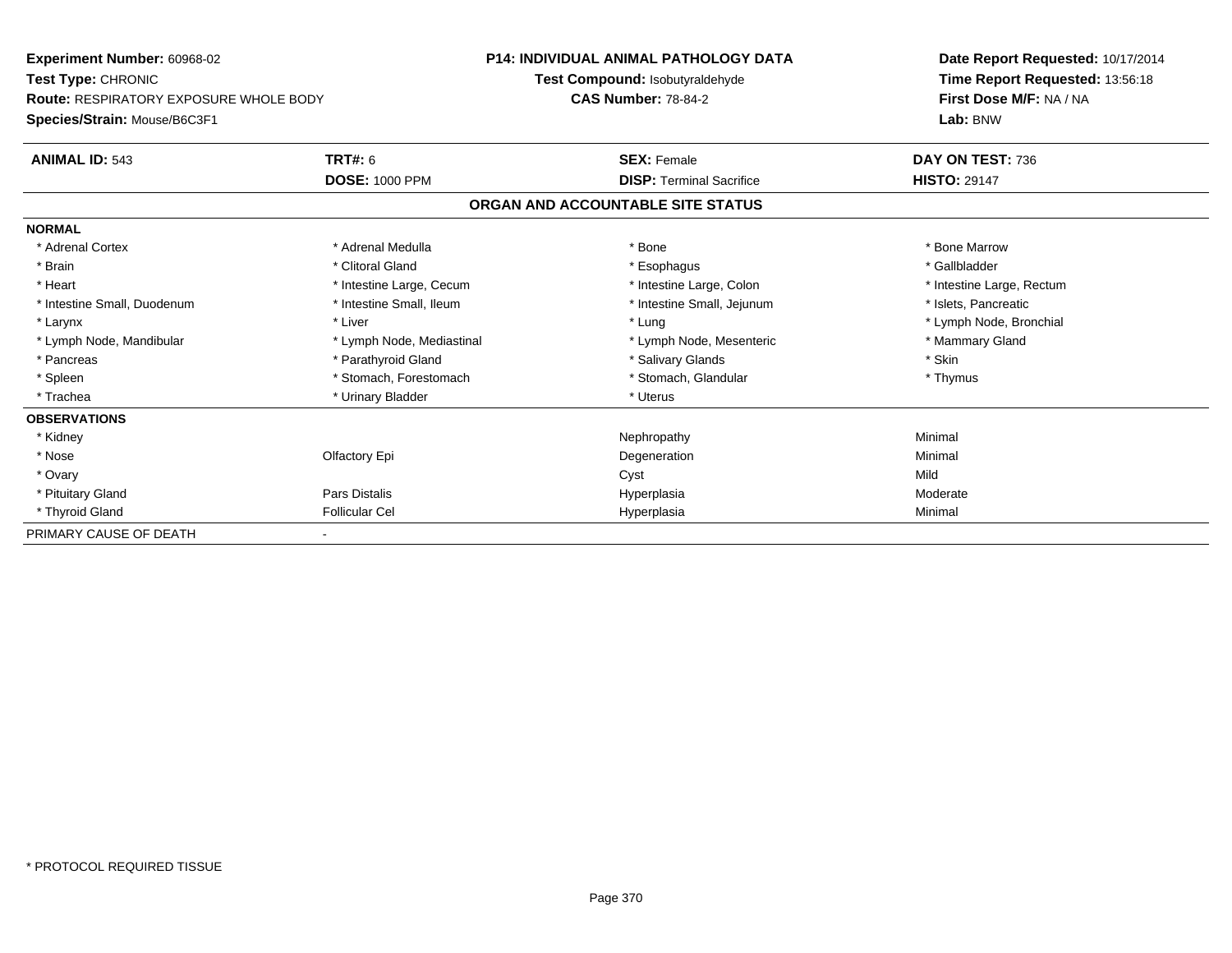| Time Report Requested: 13:56:18<br>Test Compound: Isobutyraldehyde<br><b>CAS Number: 78-84-2</b><br>First Dose M/F: NA / NA<br><b>Route: RESPIRATORY EXPOSURE WHOLE BODY</b><br>Lab: BNW<br><b>TRT#: 6</b><br><b>ANIMAL ID: 544</b><br><b>SEX: Female</b><br>DAY ON TEST: 735<br><b>DOSE: 1000 PPM</b><br><b>DISP: Terminal Sacrifice</b><br><b>HISTO: 29148</b><br>ORGAN AND ACCOUNTABLE SITE STATUS<br>* Adrenal Medulla<br>* Bone Marrow<br>* Adrenal Cortex<br>* Bone<br>* Clitoral Gland<br>* Brain<br>* Esophagus<br>* Gallbladder<br>* Heart<br>* Intestine Large, Colon<br>* Intestine Large, Cecum<br>* Intestine Large, Rectum<br>* Intestine Small, Ileum<br>* Intestine Small, Jejunum<br>* Islets, Pancreatic<br>* Intestine Small, Duodenum<br>* Larynx<br>* Liver<br>* Lymph Node, Mediastinal<br>* Lymph Node, Mesenteric<br>* Parathyroid Gland<br>* Skin<br>* Mammary Gland<br>* Nose<br>* Stomach, Forestomach<br>* Thyroid Gland<br>* Stomach, Glandular<br>* Trachea<br>* Urinary Bladder<br>* Uterus<br>Lymphoma Malignant<br>* Kidney<br>Osseous, Mild<br>Metaplasia<br>* Lung<br>Lymphoma Malignant<br>* Lymph Node, Bronchial<br>Lymphoma Malignant<br>[ Lymphoma Malignant TGLS = 2-10 ]<br>* Lymph Node, Mandibular<br>Lymphoma Malignant<br>[ Lymphoma Malignant TGLS = 2-10 ]<br>Mild<br>* Ovary<br>Cyst<br>[Cyst TGLS = $1-7$ ]<br>* Pancreas<br>Lymphoma Malignant<br>[ Lymphoma Malignant TGLS = 1-7 ]<br>Mild<br>* Pituitary Gland<br>Pars Distalis<br>Hyperplasia<br>* Salivary Glands<br>Lymphoma Malignant<br>* Spleen<br>Lymphoma Malignant<br>* Thymus<br>Lymphoma Malignant<br>[ Lymphoma Malignant TGLS = 2-10 ] | Experiment Number: 60968-02<br>Test Type: CHRONIC |  | P14: INDIVIDUAL ANIMAL PATHOLOGY DATA | Date Report Requested: 10/17/2014 |
|----------------------------------------------------------------------------------------------------------------------------------------------------------------------------------------------------------------------------------------------------------------------------------------------------------------------------------------------------------------------------------------------------------------------------------------------------------------------------------------------------------------------------------------------------------------------------------------------------------------------------------------------------------------------------------------------------------------------------------------------------------------------------------------------------------------------------------------------------------------------------------------------------------------------------------------------------------------------------------------------------------------------------------------------------------------------------------------------------------------------------------------------------------------------------------------------------------------------------------------------------------------------------------------------------------------------------------------------------------------------------------------------------------------------------------------------------------------------------------------------------------------------------------------------------------------------------------------------------------------------------------------------------------|---------------------------------------------------|--|---------------------------------------|-----------------------------------|
|                                                                                                                                                                                                                                                                                                                                                                                                                                                                                                                                                                                                                                                                                                                                                                                                                                                                                                                                                                                                                                                                                                                                                                                                                                                                                                                                                                                                                                                                                                                                                                                                                                                          |                                                   |  |                                       |                                   |
|                                                                                                                                                                                                                                                                                                                                                                                                                                                                                                                                                                                                                                                                                                                                                                                                                                                                                                                                                                                                                                                                                                                                                                                                                                                                                                                                                                                                                                                                                                                                                                                                                                                          |                                                   |  |                                       |                                   |
|                                                                                                                                                                                                                                                                                                                                                                                                                                                                                                                                                                                                                                                                                                                                                                                                                                                                                                                                                                                                                                                                                                                                                                                                                                                                                                                                                                                                                                                                                                                                                                                                                                                          | Species/Strain: Mouse/B6C3F1                      |  |                                       |                                   |
|                                                                                                                                                                                                                                                                                                                                                                                                                                                                                                                                                                                                                                                                                                                                                                                                                                                                                                                                                                                                                                                                                                                                                                                                                                                                                                                                                                                                                                                                                                                                                                                                                                                          |                                                   |  |                                       |                                   |
|                                                                                                                                                                                                                                                                                                                                                                                                                                                                                                                                                                                                                                                                                                                                                                                                                                                                                                                                                                                                                                                                                                                                                                                                                                                                                                                                                                                                                                                                                                                                                                                                                                                          |                                                   |  |                                       |                                   |
|                                                                                                                                                                                                                                                                                                                                                                                                                                                                                                                                                                                                                                                                                                                                                                                                                                                                                                                                                                                                                                                                                                                                                                                                                                                                                                                                                                                                                                                                                                                                                                                                                                                          |                                                   |  |                                       |                                   |
|                                                                                                                                                                                                                                                                                                                                                                                                                                                                                                                                                                                                                                                                                                                                                                                                                                                                                                                                                                                                                                                                                                                                                                                                                                                                                                                                                                                                                                                                                                                                                                                                                                                          | <b>NORMAL</b>                                     |  |                                       |                                   |
|                                                                                                                                                                                                                                                                                                                                                                                                                                                                                                                                                                                                                                                                                                                                                                                                                                                                                                                                                                                                                                                                                                                                                                                                                                                                                                                                                                                                                                                                                                                                                                                                                                                          |                                                   |  |                                       |                                   |
|                                                                                                                                                                                                                                                                                                                                                                                                                                                                                                                                                                                                                                                                                                                                                                                                                                                                                                                                                                                                                                                                                                                                                                                                                                                                                                                                                                                                                                                                                                                                                                                                                                                          |                                                   |  |                                       |                                   |
|                                                                                                                                                                                                                                                                                                                                                                                                                                                                                                                                                                                                                                                                                                                                                                                                                                                                                                                                                                                                                                                                                                                                                                                                                                                                                                                                                                                                                                                                                                                                                                                                                                                          |                                                   |  |                                       |                                   |
|                                                                                                                                                                                                                                                                                                                                                                                                                                                                                                                                                                                                                                                                                                                                                                                                                                                                                                                                                                                                                                                                                                                                                                                                                                                                                                                                                                                                                                                                                                                                                                                                                                                          |                                                   |  |                                       |                                   |
|                                                                                                                                                                                                                                                                                                                                                                                                                                                                                                                                                                                                                                                                                                                                                                                                                                                                                                                                                                                                                                                                                                                                                                                                                                                                                                                                                                                                                                                                                                                                                                                                                                                          |                                                   |  |                                       |                                   |
|                                                                                                                                                                                                                                                                                                                                                                                                                                                                                                                                                                                                                                                                                                                                                                                                                                                                                                                                                                                                                                                                                                                                                                                                                                                                                                                                                                                                                                                                                                                                                                                                                                                          |                                                   |  |                                       |                                   |
|                                                                                                                                                                                                                                                                                                                                                                                                                                                                                                                                                                                                                                                                                                                                                                                                                                                                                                                                                                                                                                                                                                                                                                                                                                                                                                                                                                                                                                                                                                                                                                                                                                                          |                                                   |  |                                       |                                   |
|                                                                                                                                                                                                                                                                                                                                                                                                                                                                                                                                                                                                                                                                                                                                                                                                                                                                                                                                                                                                                                                                                                                                                                                                                                                                                                                                                                                                                                                                                                                                                                                                                                                          |                                                   |  |                                       |                                   |
|                                                                                                                                                                                                                                                                                                                                                                                                                                                                                                                                                                                                                                                                                                                                                                                                                                                                                                                                                                                                                                                                                                                                                                                                                                                                                                                                                                                                                                                                                                                                                                                                                                                          | <b>OBSERVATIONS</b>                               |  |                                       |                                   |
|                                                                                                                                                                                                                                                                                                                                                                                                                                                                                                                                                                                                                                                                                                                                                                                                                                                                                                                                                                                                                                                                                                                                                                                                                                                                                                                                                                                                                                                                                                                                                                                                                                                          |                                                   |  |                                       |                                   |
|                                                                                                                                                                                                                                                                                                                                                                                                                                                                                                                                                                                                                                                                                                                                                                                                                                                                                                                                                                                                                                                                                                                                                                                                                                                                                                                                                                                                                                                                                                                                                                                                                                                          |                                                   |  |                                       |                                   |
|                                                                                                                                                                                                                                                                                                                                                                                                                                                                                                                                                                                                                                                                                                                                                                                                                                                                                                                                                                                                                                                                                                                                                                                                                                                                                                                                                                                                                                                                                                                                                                                                                                                          |                                                   |  |                                       |                                   |
|                                                                                                                                                                                                                                                                                                                                                                                                                                                                                                                                                                                                                                                                                                                                                                                                                                                                                                                                                                                                                                                                                                                                                                                                                                                                                                                                                                                                                                                                                                                                                                                                                                                          |                                                   |  |                                       |                                   |
|                                                                                                                                                                                                                                                                                                                                                                                                                                                                                                                                                                                                                                                                                                                                                                                                                                                                                                                                                                                                                                                                                                                                                                                                                                                                                                                                                                                                                                                                                                                                                                                                                                                          |                                                   |  |                                       |                                   |
|                                                                                                                                                                                                                                                                                                                                                                                                                                                                                                                                                                                                                                                                                                                                                                                                                                                                                                                                                                                                                                                                                                                                                                                                                                                                                                                                                                                                                                                                                                                                                                                                                                                          |                                                   |  |                                       |                                   |
|                                                                                                                                                                                                                                                                                                                                                                                                                                                                                                                                                                                                                                                                                                                                                                                                                                                                                                                                                                                                                                                                                                                                                                                                                                                                                                                                                                                                                                                                                                                                                                                                                                                          |                                                   |  |                                       |                                   |
|                                                                                                                                                                                                                                                                                                                                                                                                                                                                                                                                                                                                                                                                                                                                                                                                                                                                                                                                                                                                                                                                                                                                                                                                                                                                                                                                                                                                                                                                                                                                                                                                                                                          |                                                   |  |                                       |                                   |
|                                                                                                                                                                                                                                                                                                                                                                                                                                                                                                                                                                                                                                                                                                                                                                                                                                                                                                                                                                                                                                                                                                                                                                                                                                                                                                                                                                                                                                                                                                                                                                                                                                                          |                                                   |  |                                       |                                   |
|                                                                                                                                                                                                                                                                                                                                                                                                                                                                                                                                                                                                                                                                                                                                                                                                                                                                                                                                                                                                                                                                                                                                                                                                                                                                                                                                                                                                                                                                                                                                                                                                                                                          |                                                   |  |                                       |                                   |
|                                                                                                                                                                                                                                                                                                                                                                                                                                                                                                                                                                                                                                                                                                                                                                                                                                                                                                                                                                                                                                                                                                                                                                                                                                                                                                                                                                                                                                                                                                                                                                                                                                                          |                                                   |  |                                       |                                   |
|                                                                                                                                                                                                                                                                                                                                                                                                                                                                                                                                                                                                                                                                                                                                                                                                                                                                                                                                                                                                                                                                                                                                                                                                                                                                                                                                                                                                                                                                                                                                                                                                                                                          |                                                   |  |                                       |                                   |
|                                                                                                                                                                                                                                                                                                                                                                                                                                                                                                                                                                                                                                                                                                                                                                                                                                                                                                                                                                                                                                                                                                                                                                                                                                                                                                                                                                                                                                                                                                                                                                                                                                                          |                                                   |  |                                       |                                   |
|                                                                                                                                                                                                                                                                                                                                                                                                                                                                                                                                                                                                                                                                                                                                                                                                                                                                                                                                                                                                                                                                                                                                                                                                                                                                                                                                                                                                                                                                                                                                                                                                                                                          |                                                   |  |                                       |                                   |
|                                                                                                                                                                                                                                                                                                                                                                                                                                                                                                                                                                                                                                                                                                                                                                                                                                                                                                                                                                                                                                                                                                                                                                                                                                                                                                                                                                                                                                                                                                                                                                                                                                                          |                                                   |  |                                       |                                   |
|                                                                                                                                                                                                                                                                                                                                                                                                                                                                                                                                                                                                                                                                                                                                                                                                                                                                                                                                                                                                                                                                                                                                                                                                                                                                                                                                                                                                                                                                                                                                                                                                                                                          |                                                   |  |                                       |                                   |
|                                                                                                                                                                                                                                                                                                                                                                                                                                                                                                                                                                                                                                                                                                                                                                                                                                                                                                                                                                                                                                                                                                                                                                                                                                                                                                                                                                                                                                                                                                                                                                                                                                                          | PRIMARY CAUSE OF DEATH                            |  |                                       |                                   |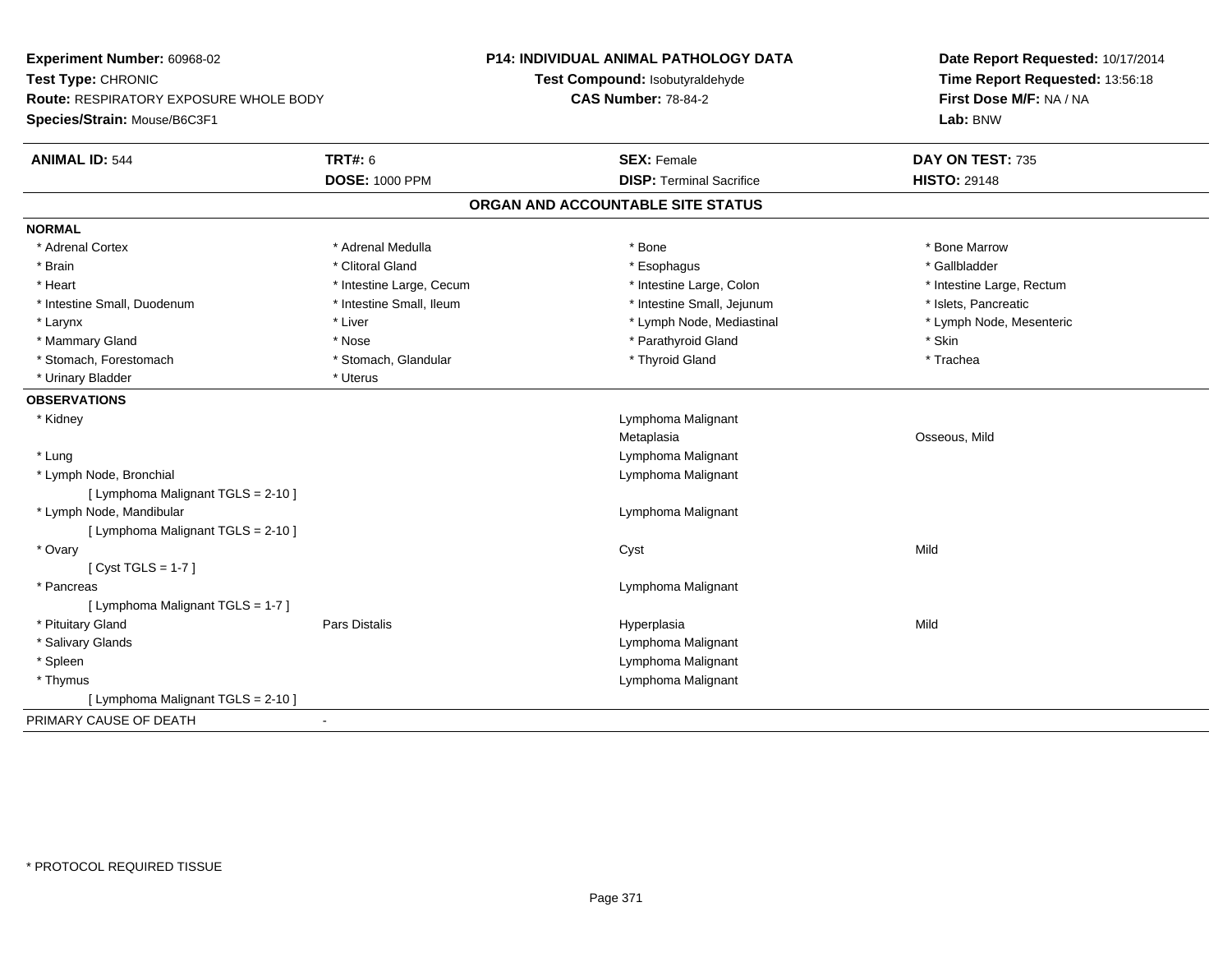| Experiment Number: 60968-02<br>Test Type: CHRONIC<br><b>Route: RESPIRATORY EXPOSURE WHOLE BODY</b><br>Species/Strain: Mouse/B6C3F1<br><b>TRT#: 6</b><br><b>ANIMAL ID: 545</b>                  |                                                                                                                                                                                                     | <b>P14: INDIVIDUAL ANIMAL PATHOLOGY DATA</b><br>Test Compound: Isobutyraldehyde<br><b>CAS Number: 78-84-2</b><br><b>SEX: Female</b><br><b>DISP: Terminal Sacrifice</b>            | <b>HISTO: 29149</b>                                  | Date Report Requested: 10/17/2014<br>Time Report Requested: 13:56:18<br>First Dose M/F: NA / NA<br>Lab: BNW<br>DAY ON TEST: 736 |
|------------------------------------------------------------------------------------------------------------------------------------------------------------------------------------------------|-----------------------------------------------------------------------------------------------------------------------------------------------------------------------------------------------------|-----------------------------------------------------------------------------------------------------------------------------------------------------------------------------------|------------------------------------------------------|---------------------------------------------------------------------------------------------------------------------------------|
|                                                                                                                                                                                                | <b>DOSE: 1000 PPM</b>                                                                                                                                                                               | ORGAN AND ACCOUNTABLE SITE STATUS                                                                                                                                                 |                                                      |                                                                                                                                 |
| <b>NORMAL</b>                                                                                                                                                                                  |                                                                                                                                                                                                     |                                                                                                                                                                                   |                                                      |                                                                                                                                 |
| * Adrenal Cortex<br>* Brain<br>* Heart<br>* Intestine Small, Duodenum<br>* Kidney<br>* Lymph Node, Mandibular<br>* Ovary<br>* Spleen<br>* Trachea<br><b>MISSING</b><br>* Lymph Node, Bronchial | * Adrenal Medulla<br>* Clitoral Gland<br>* Intestine Large, Cecum<br>* Intestine Small, Ileum<br>* Larynx<br>* Lymph Node, Mediastinal<br>* Pancreas<br>* Stomach, Forestomach<br>* Urinary Bladder | * Bone<br>* Esophagus<br>* Intestine Large, Colon<br>* Intestine Small, Jejunum<br>* Liver<br>* Lymph Node, Mesenteric<br>* Parathyroid Gland<br>* Stomach, Glandular<br>* Uterus | * Bone Marrow<br>* Gallbladder<br>* Lung<br>* Thymus | * Intestine Large, Rectum<br>* Islets, Pancreatic<br>* Mammary Gland<br>* Salivary Glands                                       |
| <b>OBSERVATIONS</b>                                                                                                                                                                            |                                                                                                                                                                                                     |                                                                                                                                                                                   |                                                      |                                                                                                                                 |
| * Nose<br>* Pituitary Gland<br>[Adenoma TGLS = $1-8$ ]                                                                                                                                         | Olfactory Epi<br>Pars Distalis                                                                                                                                                                      | Degeneration<br>Adenoma                                                                                                                                                           | Minimal                                              |                                                                                                                                 |
| * Skin<br>[Hemangiosarcoma TGLS = 2-11]<br>* Thyroid Gland                                                                                                                                     | <b>Subcut Tiss</b><br><b>Follicular Cel</b>                                                                                                                                                         | Hemangiosarcoma<br>Hyperplasia                                                                                                                                                    | Minimal                                              |                                                                                                                                 |
| PRIMARY CAUSE OF DEATH                                                                                                                                                                         |                                                                                                                                                                                                     |                                                                                                                                                                                   |                                                      |                                                                                                                                 |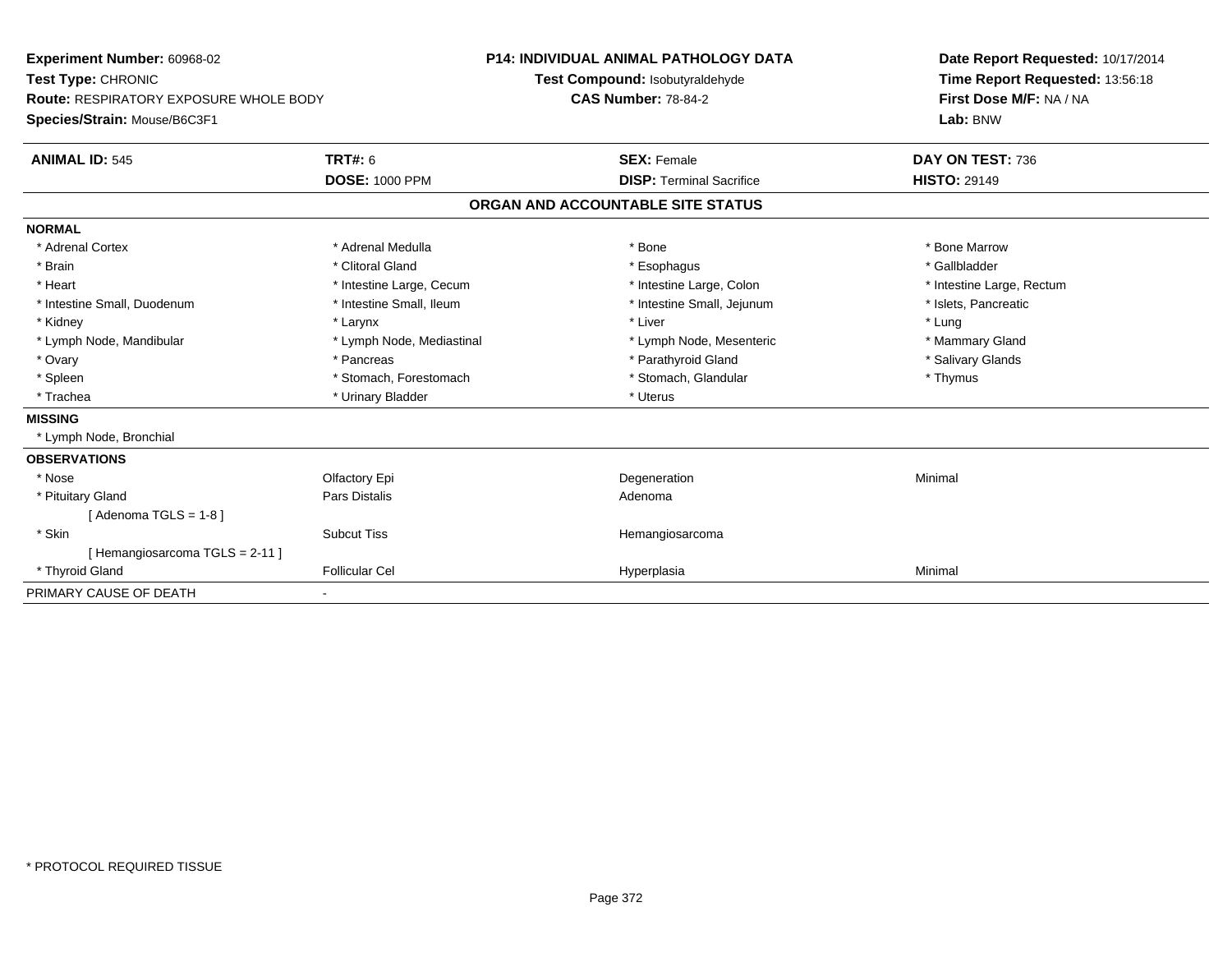| Experiment Number: 60968-02            |                                | <b>P14: INDIVIDUAL ANIMAL PATHOLOGY DATA</b> | Date Report Requested: 10/17/2014 |  |  |
|----------------------------------------|--------------------------------|----------------------------------------------|-----------------------------------|--|--|
| Test Type: CHRONIC                     |                                | Test Compound: Isobutyraldehyde              | Time Report Requested: 13:56:18   |  |  |
| Route: RESPIRATORY EXPOSURE WHOLE BODY |                                | <b>CAS Number: 78-84-2</b>                   | First Dose M/F: NA / NA           |  |  |
| Species/Strain: Mouse/B6C3F1           |                                |                                              | Lab: BNW                          |  |  |
| <b>ANIMAL ID: 546</b>                  | <b>TRT#: 6</b>                 | <b>SEX: Female</b>                           | DAY ON TEST: 631                  |  |  |
|                                        | <b>DOSE: 1000 PPM</b>          | <b>DISP: Moribund Sacrifice</b>              | <b>HISTO: 29150</b>               |  |  |
|                                        |                                | ORGAN AND ACCOUNTABLE SITE STATUS            |                                   |  |  |
| <b>NORMAL</b>                          |                                |                                              |                                   |  |  |
| * Adrenal Cortex                       | * Adrenal Medulla              | * Bone                                       | * Bone Marrow                     |  |  |
| * Brain                                | * Esophagus                    | * Gallbladder                                | * Heart                           |  |  |
| * Intestine Large, Cecum               | * Intestine Large, Colon       | * Intestine Large, Rectum                    | * Intestine Small, Duodenum       |  |  |
| * Intestine Small, Ileum               | * Intestine Small, Jejunum     | * Kidney                                     | * Larynx                          |  |  |
| * Lung                                 | * Lymph Node, Bronchial        | * Lymph Node, Mandibular                     | * Lymph Node, Mediastinal         |  |  |
| * Lymph Node, Mesenteric               | * Mammary Gland                | * Ovary                                      | * Pancreas                        |  |  |
| * Parathyroid Gland                    | * Pituitary Gland              | * Salivary Glands                            | * Skin                            |  |  |
| * Stomach, Forestomach                 | * Stomach, Glandular           | * Thymus                                     | * Trachea                         |  |  |
| * Urinary Bladder                      | * Uterus                       |                                              |                                   |  |  |
| <b>MISSING</b>                         |                                |                                              |                                   |  |  |
| * Clitoral Gland                       |                                |                                              |                                   |  |  |
| <b>OBSERVATIONS</b>                    |                                |                                              |                                   |  |  |
| * Islets, Pancreatic                   |                                | Carcinoma                                    |                                   |  |  |
| [Carcinoma TGLS = 3-6]                 |                                |                                              |                                   |  |  |
| * Liver                                |                                | Angiectasis                                  | Mild                              |  |  |
|                                        |                                | <b>Necrosis</b>                              | Minimal                           |  |  |
| [Angiectasis TGLS = 2-10]              |                                |                                              |                                   |  |  |
| * Nose                                 | Olfactory Epi                  | Degeneration                                 | Minimal                           |  |  |
| <b>Skeletal Muscle</b>                 |                                | Fibrosarcoma                                 |                                   |  |  |
| [Fibrosarcoma TGLS = 1-11]             |                                |                                              |                                   |  |  |
| * Spleen                               |                                | Hematopoietic Cell Proliferation             | Marked                            |  |  |
| * Thyroid Gland                        | <b>Follicular Cel</b>          | Hyperplasia                                  | Minimal                           |  |  |
| PRIMARY CAUSE OF DEATH                 | - Skeletal Muscle Fibrosarcoma |                                              |                                   |  |  |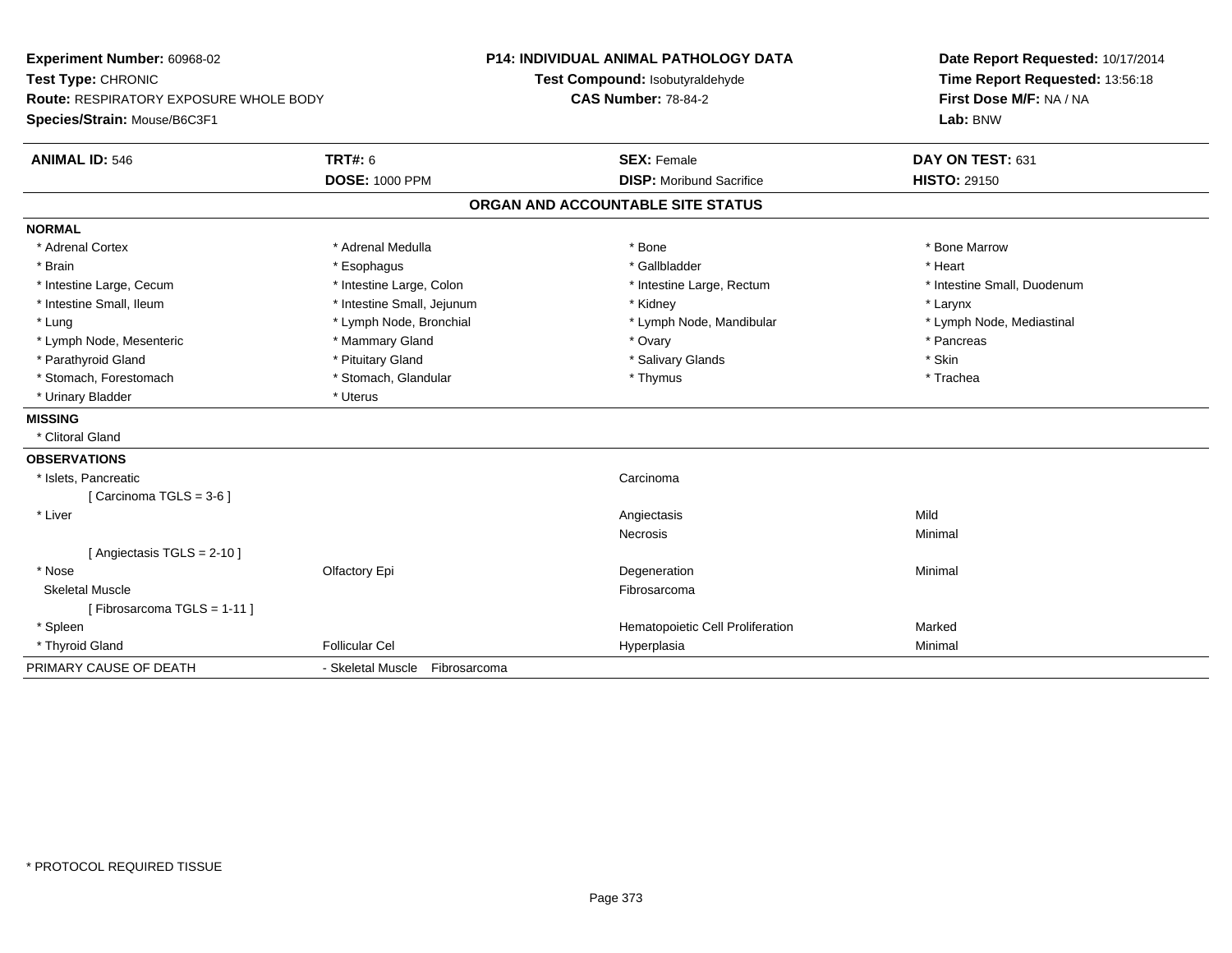| <b>Experiment Number: 60968-02</b><br>Test Type: CHRONIC                      |                          | <b>P14: INDIVIDUAL ANIMAL PATHOLOGY DATA</b><br>Test Compound: Isobutyraldehyde | Date Report Requested: 10/17/2014<br>Time Report Requested: 13:56:18 |  |  |
|-------------------------------------------------------------------------------|--------------------------|---------------------------------------------------------------------------------|----------------------------------------------------------------------|--|--|
| <b>Route: RESPIRATORY EXPOSURE WHOLE BODY</b><br>Species/Strain: Mouse/B6C3F1 |                          | <b>CAS Number: 78-84-2</b>                                                      | First Dose M/F: NA / NA<br>Lab: BNW                                  |  |  |
| <b>ANIMAL ID: 547</b>                                                         | <b>TRT#: 6</b>           | <b>SEX: Female</b>                                                              | DAY ON TEST: 735                                                     |  |  |
|                                                                               | <b>DOSE: 1000 PPM</b>    | <b>DISP: Terminal Sacrifice</b>                                                 | <b>HISTO: 29151</b>                                                  |  |  |
|                                                                               |                          | ORGAN AND ACCOUNTABLE SITE STATUS                                               |                                                                      |  |  |
| <b>NORMAL</b>                                                                 |                          |                                                                                 |                                                                      |  |  |
| * Adrenal Cortex                                                              | * Adrenal Medulla        | * Bone                                                                          | * Bone Marrow                                                        |  |  |
| * Brain                                                                       | * Clitoral Gland         | * Esophagus                                                                     | * Gallbladder                                                        |  |  |
| * Heart                                                                       | * Intestine Large, Cecum | * Intestine Large, Colon                                                        | * Intestine Large, Rectum                                            |  |  |
| * Intestine Small, Duodenum                                                   | * Intestine Small, Ileum | * Intestine Small, Jejunum                                                      | * Islets, Pancreatic                                                 |  |  |
| * Kidney                                                                      | * Larynx                 | * Lung                                                                          | * Lymph Node, Bronchial                                              |  |  |
| * Lymph Node, Mandibular                                                      | * Lymph Node, Mesenteric | * Mammary Gland                                                                 | * Nose                                                               |  |  |
| * Ovary                                                                       | * Pituitary Gland        | * Salivary Glands                                                               | * Skin                                                               |  |  |
| * Spleen                                                                      | * Stomach, Forestomach   | * Stomach, Glandular                                                            | * Thymus                                                             |  |  |
| * Thyroid Gland                                                               | * Trachea                | * Urinary Bladder                                                               | * Uterus                                                             |  |  |
| <b>MISSING</b>                                                                |                          |                                                                                 |                                                                      |  |  |
| * Lymph Node, Mediastinal                                                     | * Parathyroid Gland      |                                                                                 |                                                                      |  |  |
| <b>OBSERVATIONS</b>                                                           |                          |                                                                                 |                                                                      |  |  |
| * Liver                                                                       |                          | Eosinophilic Focus                                                              |                                                                      |  |  |
|                                                                               |                          | Hepatocellular Adenoma                                                          |                                                                      |  |  |
| * Pancreas                                                                    |                          | Lipomatosis                                                                     | Moderate                                                             |  |  |
| PRIMARY CAUSE OF DEATH                                                        |                          |                                                                                 |                                                                      |  |  |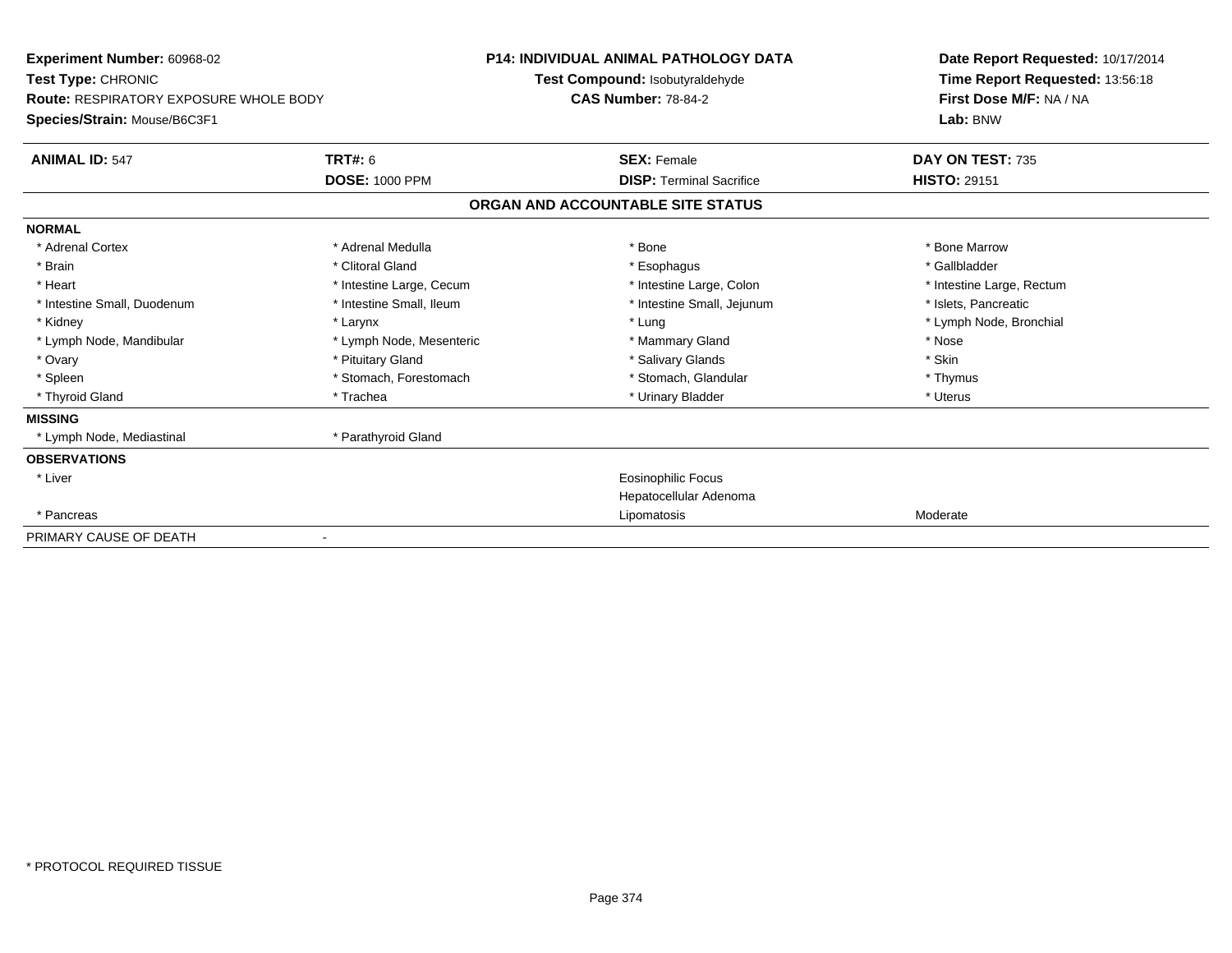| Experiment Number: 60968-02                   |                          | <b>P14: INDIVIDUAL ANIMAL PATHOLOGY DATA</b> |                                   |  | Date Report Requested: 10/17/2014 |  |  |
|-----------------------------------------------|--------------------------|----------------------------------------------|-----------------------------------|--|-----------------------------------|--|--|
| Test Type: CHRONIC                            |                          |                                              | Test Compound: Isobutyraldehyde   |  | Time Report Requested: 13:56:18   |  |  |
| <b>Route: RESPIRATORY EXPOSURE WHOLE BODY</b> |                          | <b>CAS Number: 78-84-2</b>                   |                                   |  | First Dose M/F: NA / NA           |  |  |
| Species/Strain: Mouse/B6C3F1                  |                          |                                              |                                   |  | Lab: BNW                          |  |  |
| <b>ANIMAL ID: 548</b>                         | <b>TRT#: 6</b>           |                                              | <b>SEX: Female</b>                |  | DAY ON TEST: 736                  |  |  |
|                                               | <b>DOSE: 1000 PPM</b>    |                                              | <b>DISP: Terminal Sacrifice</b>   |  | <b>HISTO: 29152</b>               |  |  |
|                                               |                          |                                              | ORGAN AND ACCOUNTABLE SITE STATUS |  |                                   |  |  |
| <b>NORMAL</b>                                 |                          |                                              |                                   |  |                                   |  |  |
| * Adrenal Cortex                              | * Adrenal Medulla        |                                              | * Bone                            |  | * Bone Marrow                     |  |  |
| * Brain                                       | * Clitoral Gland         |                                              | * Esophagus                       |  | * Gallbladder                     |  |  |
| * Heart                                       | * Intestine Large, Cecum |                                              | * Intestine Large, Colon          |  | * Intestine Large, Rectum         |  |  |
| * Intestine Small, Duodenum                   | * Intestine Small, Ileum |                                              | * Intestine Small, Jejunum        |  | * Islets, Pancreatic              |  |  |
| * Kidney                                      | * Larynx                 |                                              | * Lung                            |  | * Lymph Node, Bronchial           |  |  |
| * Lymph Node, Mandibular                      | * Lymph Node, Mesenteric |                                              | * Mammary Gland                   |  | * Pancreas                        |  |  |
| * Salivary Glands                             | * Skin                   |                                              | * Spleen                          |  | * Stomach, Glandular              |  |  |
| * Thymus                                      | * Trachea                |                                              | * Urinary Bladder                 |  | * Uterus                          |  |  |
| <b>MISSING</b>                                |                          |                                              |                                   |  |                                   |  |  |
| * Lymph Node, Mediastinal                     | * Parathyroid Gland      |                                              |                                   |  |                                   |  |  |
| <b>OBSERVATIONS</b>                           |                          |                                              |                                   |  |                                   |  |  |
| * Liver                                       |                          |                                              | <b>Clear Cell Focus</b>           |  |                                   |  |  |
| * Nose                                        | Olfactory Epi            |                                              | Degeneration                      |  | Minimal                           |  |  |
| * Ovary                                       |                          |                                              | Angiectasis                       |  | Mild                              |  |  |
| * Pituitary Gland                             | Pars Distalis            |                                              | Hyperplasia                       |  | Moderate                          |  |  |
| [Hyperplasia TGLS = 1-8]                      |                          |                                              |                                   |  |                                   |  |  |
| * Stomach. Forestomach                        |                          |                                              | Squamous Cell Papilloma           |  |                                   |  |  |
| [Squamous Cell Papilloma TGLS = 2-8]          |                          |                                              |                                   |  |                                   |  |  |
| * Thyroid Gland                               | <b>Follicular Cel</b>    |                                              | Hyperplasia                       |  | Moderate                          |  |  |
| PRIMARY CAUSE OF DEATH                        |                          |                                              |                                   |  |                                   |  |  |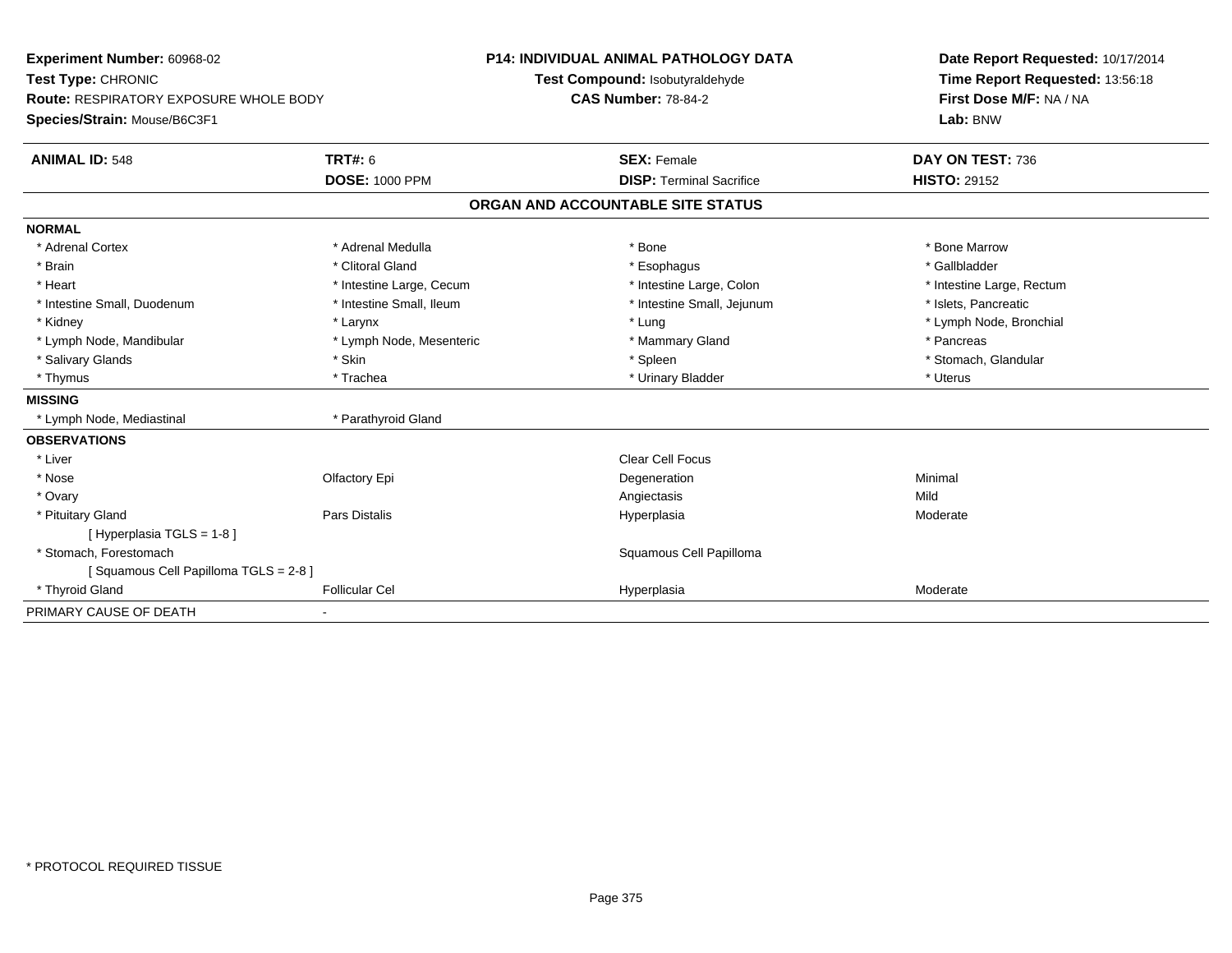| Experiment Number: 60968-02                   |                           | P14: INDIVIDUAL ANIMAL PATHOLOGY DATA | Date Report Requested: 10/17/2014 |  |  |
|-----------------------------------------------|---------------------------|---------------------------------------|-----------------------------------|--|--|
| Test Type: CHRONIC                            |                           | Test Compound: Isobutyraldehyde       | Time Report Requested: 13:56:18   |  |  |
| <b>Route: RESPIRATORY EXPOSURE WHOLE BODY</b> |                           | <b>CAS Number: 78-84-2</b>            | First Dose M/F: NA / NA           |  |  |
| Species/Strain: Mouse/B6C3F1                  |                           |                                       | Lab: BNW                          |  |  |
| <b>ANIMAL ID: 549</b>                         | <b>TRT#: 6</b>            | <b>SEX: Female</b>                    | DAY ON TEST: 554                  |  |  |
|                                               | <b>DOSE: 1000 PPM</b>     | <b>DISP:</b> Moribund Sacrifice       | <b>HISTO: 29153</b>               |  |  |
|                                               |                           | ORGAN AND ACCOUNTABLE SITE STATUS     |                                   |  |  |
| <b>NORMAL</b>                                 |                           |                                       |                                   |  |  |
| * Adrenal Cortex                              | * Adrenal Medulla         | * Bone                                | * Bone Marrow                     |  |  |
| * Brain                                       | * Clitoral Gland          | * Esophagus                           | * Gallbladder                     |  |  |
| * Heart                                       | * Intestine Large, Cecum  | * Intestine Large, Colon              | * Intestine Large, Rectum         |  |  |
| * Intestine Small, Duodenum                   | * Intestine Small, Ileum  | * Intestine Small, Jejunum            | * Islets, Pancreatic              |  |  |
| * Liver                                       | * Lung                    | * Lymph Node, Mandibular              | * Mammary Gland                   |  |  |
| * Parathyroid Gland                           | * Salivary Glands         | * Skin                                | * Stomach, Forestomach            |  |  |
| * Stomach, Glandular                          | * Thyroid Gland           | * Trachea                             |                                   |  |  |
| <b>MISSING</b>                                |                           |                                       |                                   |  |  |
| * Lymph Node, Bronchial                       | * Lymph Node, Mediastinal | * Lymph Node, Mesenteric              | * Thymus                          |  |  |
| <b>OBSERVATIONS</b>                           |                           |                                       |                                   |  |  |
| * Kidney                                      |                           | Atrophy                               | Moderate                          |  |  |
|                                               | Pelvis                    | <b>Dilatation</b>                     | Marked                            |  |  |
|                                               |                           | Mineralization                        | Minimal                           |  |  |
| [ Dilatation TGLS = 4-5 ]                     |                           |                                       |                                   |  |  |
| * Larynx                                      |                           | Inflammation                          | Suppurative, Mild                 |  |  |
| Mesentery                                     |                           | Leiomyosarcoma                        | Metastatic (Uterus)               |  |  |
| * Nose                                        | Olfactory Epi             | Degeneration                          | Minimal                           |  |  |
| * Ovary                                       |                           | Cyst                                  | Mild                              |  |  |
| [Cyst TGLS = $2-7$ ]                          |                           |                                       |                                   |  |  |
| * Pancreas                                    |                           | Inflammation                          | Chronic Active, Moderate          |  |  |
|                                               |                           | Lipomatosis                           | Moderate                          |  |  |
| [Inflammation TGLS = $1-4$ ]                  |                           |                                       |                                   |  |  |
| * Pituitary Gland                             | <b>Pars Distalis</b>      | Hyperplasia                           | Minimal                           |  |  |
| * Spleen                                      |                           | Hematopoietic Cell Proliferation      | Moderate                          |  |  |
| * Urinary Bladder                             |                           | Leiomyosarcoma                        | Metastatic (Uterus)               |  |  |
| * Uterus                                      |                           | Leiomyosarcoma                        |                                   |  |  |
| [ Leiomyosarcoma TGLS = 3-10 ]                |                           |                                       |                                   |  |  |
| PRIMARY CAUSE OF DEATH                        | - Uterus Leiomyosarcoma   |                                       |                                   |  |  |
|                                               |                           |                                       |                                   |  |  |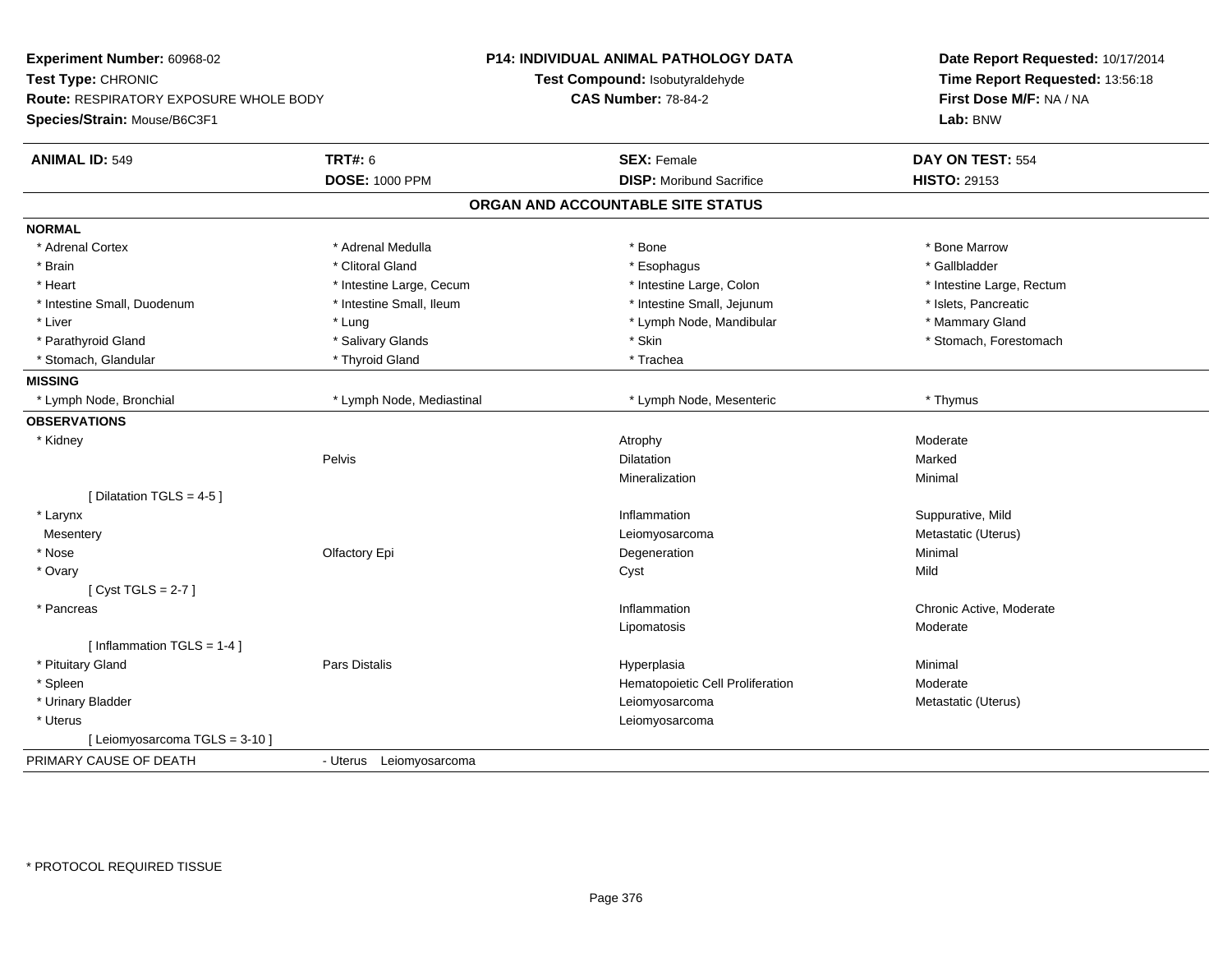| Experiment Number: 60968-02<br>Test Type: CHRONIC<br><b>Route: RESPIRATORY EXPOSURE WHOLE BODY</b><br>Species/Strain: Mouse/B6C3F1 |                            | P14: INDIVIDUAL ANIMAL PATHOLOGY DATA<br>Test Compound: Isobutyraldehyde<br><b>CAS Number: 78-84-2</b> |                                   | Date Report Requested: 10/17/2014<br>Time Report Requested: 13:56:18<br>First Dose M/F: NA / NA<br>Lab: BNW |  |
|------------------------------------------------------------------------------------------------------------------------------------|----------------------------|--------------------------------------------------------------------------------------------------------|-----------------------------------|-------------------------------------------------------------------------------------------------------------|--|
| <b>ANIMAL ID: 550</b>                                                                                                              | TRT#: 6                    |                                                                                                        | <b>SEX: Female</b>                | DAY ON TEST: 737                                                                                            |  |
|                                                                                                                                    | <b>DOSE: 1000 PPM</b>      |                                                                                                        | <b>DISP: Terminal Sacrifice</b>   | <b>HISTO: 29154</b>                                                                                         |  |
|                                                                                                                                    |                            |                                                                                                        | ORGAN AND ACCOUNTABLE SITE STATUS |                                                                                                             |  |
| <b>NORMAL</b>                                                                                                                      |                            |                                                                                                        |                                   |                                                                                                             |  |
| * Adrenal Cortex                                                                                                                   | * Bone                     |                                                                                                        | * Bone Marrow                     | * Brain                                                                                                     |  |
| * Clitoral Gland                                                                                                                   | * Esophagus                |                                                                                                        | * Gallbladder                     | * Heart                                                                                                     |  |
| * Intestine Large, Cecum                                                                                                           | * Intestine Large, Colon   |                                                                                                        | * Intestine Large, Rectum         | * Intestine Small, Duodenum                                                                                 |  |
| * Intestine Small, Ileum                                                                                                           | * Intestine Small, Jejunum |                                                                                                        | * Islets, Pancreatic              | * Kidney                                                                                                    |  |
| * Larynx                                                                                                                           | * Liver                    |                                                                                                        | * Lung                            | * Lymph Node, Bronchial                                                                                     |  |
| * Lymph Node, Mandibular                                                                                                           | * Lymph Node, Mediastinal  |                                                                                                        | * Mammary Gland                   | * Nose                                                                                                      |  |
| * Pancreas                                                                                                                         | * Parathyroid Gland        |                                                                                                        | * Salivary Glands                 | * Skin                                                                                                      |  |
| * Spleen                                                                                                                           | * Stomach, Forestomach     |                                                                                                        | * Stomach, Glandular              | * Thymus                                                                                                    |  |
| * Trachea                                                                                                                          | * Urinary Bladder          |                                                                                                        | * Uterus                          |                                                                                                             |  |
| <b>MISSING</b>                                                                                                                     |                            |                                                                                                        |                                   |                                                                                                             |  |
| * Lymph Node, Mesenteric                                                                                                           |                            |                                                                                                        |                                   |                                                                                                             |  |
| <b>OBSERVATIONS</b>                                                                                                                |                            |                                                                                                        |                                   |                                                                                                             |  |
| * Adrenal Medulla                                                                                                                  |                            |                                                                                                        | Hyperplasia                       | Mild                                                                                                        |  |
| * Ovary                                                                                                                            |                            |                                                                                                        | Angiectasis                       | Moderate                                                                                                    |  |
| * Pituitary Gland                                                                                                                  | <b>Pars Distalis</b>       |                                                                                                        | Hyperplasia                       | Minimal                                                                                                     |  |
| * Thyroid Gland                                                                                                                    | <b>Follicular Cel</b>      |                                                                                                        | Hyperplasia                       | Minimal                                                                                                     |  |
| PRIMARY CAUSE OF DEATH                                                                                                             |                            |                                                                                                        |                                   |                                                                                                             |  |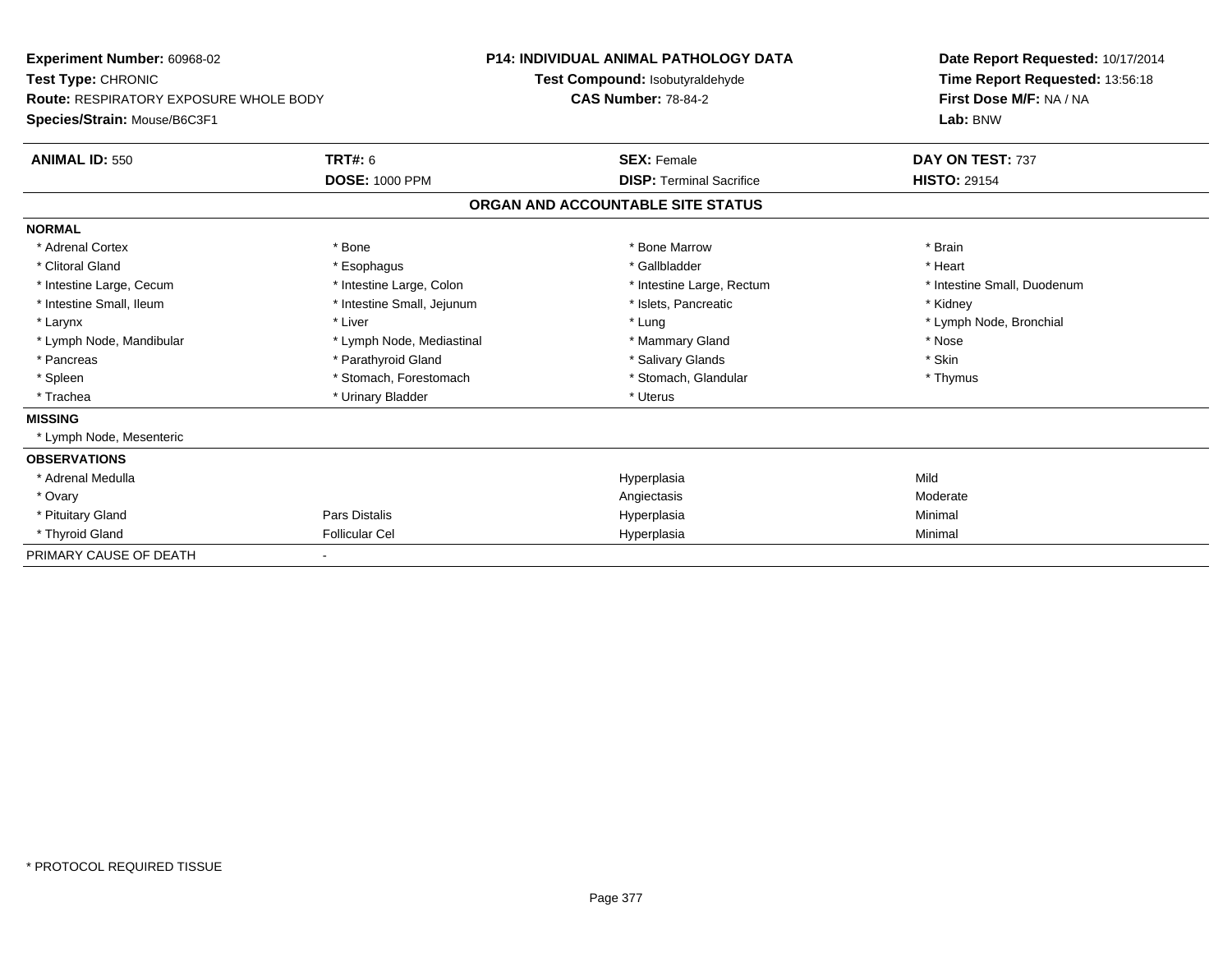| Experiment Number: 60968-02<br>Test Type: CHRONIC<br><b>Route: RESPIRATORY EXPOSURE WHOLE BODY</b><br>Species/Strain: Mouse/B6C3F1 |                             | <b>P14: INDIVIDUAL ANIMAL PATHOLOGY DATA</b><br>Test Compound: Isobutyraldehyde<br><b>CAS Number: 78-84-2</b> | Date Report Requested: 10/17/2014<br>Time Report Requested: 13:56:18<br>First Dose M/F: NA / NA<br>Lab: BNW |  |
|------------------------------------------------------------------------------------------------------------------------------------|-----------------------------|---------------------------------------------------------------------------------------------------------------|-------------------------------------------------------------------------------------------------------------|--|
| <b>ANIMAL ID: 701</b>                                                                                                              | <b>TRT#: 8</b>              | <b>SEX: Female</b>                                                                                            | DAY ON TEST: 702                                                                                            |  |
|                                                                                                                                    | <b>DOSE: 2000 PPM</b>       | <b>DISP: Moribund Sacrifice</b>                                                                               | <b>HISTO: 29005</b>                                                                                         |  |
|                                                                                                                                    |                             | ORGAN AND ACCOUNTABLE SITE STATUS                                                                             |                                                                                                             |  |
| <b>NORMAL</b>                                                                                                                      |                             |                                                                                                               |                                                                                                             |  |
| * Adrenal Cortex                                                                                                                   | * Adrenal Medulla           | * Bone                                                                                                        | * Bone Marrow                                                                                               |  |
| * Brain                                                                                                                            | * Clitoral Gland            | * Esophagus                                                                                                   | * Gallbladder                                                                                               |  |
| * Intestine Large, Cecum                                                                                                           | * Intestine Large, Colon    | * Intestine Large, Rectum                                                                                     | * Intestine Small, Duodenum                                                                                 |  |
| * Intestine Small, Ileum                                                                                                           | * Intestine Small, Jejunum  | * Islets, Pancreatic                                                                                          | * Kidney                                                                                                    |  |
| * Larynx                                                                                                                           | * Lung                      | * Lymph Node, Bronchial                                                                                       | * Lymph Node, Mandibular                                                                                    |  |
| * Lymph Node, Mediastinal                                                                                                          | * Lymph Node, Mesenteric    | * Mammary Gland                                                                                               | * Pancreas                                                                                                  |  |
| * Parathyroid Gland                                                                                                                | * Pituitary Gland           | * Salivary Glands                                                                                             | * Skin                                                                                                      |  |
| * Stomach, Forestomach                                                                                                             | * Stomach, Glandular        | * Thymus                                                                                                      | * Trachea                                                                                                   |  |
| * Urinary Bladder                                                                                                                  | * Uterus                    |                                                                                                               |                                                                                                             |  |
| <b>OBSERVATIONS</b>                                                                                                                |                             |                                                                                                               |                                                                                                             |  |
| * Heart                                                                                                                            |                             | Cardiomyopathy                                                                                                | Mild                                                                                                        |  |
| * Kidney                                                                                                                           |                             |                                                                                                               |                                                                                                             |  |
| Note: "Focus, dark, 4mm diameter" described at trim was post mortem artifact (blood).                                              |                             |                                                                                                               |                                                                                                             |  |
| * Liver                                                                                                                            |                             | <b>Basophilic Focus</b>                                                                                       |                                                                                                             |  |
|                                                                                                                                    |                             | Lymphoma Malignant                                                                                            |                                                                                                             |  |
| [Basophilic Focus TGLS = 2-4]                                                                                                      |                             |                                                                                                               |                                                                                                             |  |
| [ Lymphoma Malignant TGLS = 5-11 ]                                                                                                 |                             |                                                                                                               |                                                                                                             |  |
| * Nose                                                                                                                             | Olfactory Epi               | Degeneration                                                                                                  | Mild                                                                                                        |  |
| * Ovary                                                                                                                            |                             | Cyst                                                                                                          | Mild                                                                                                        |  |
|                                                                                                                                    |                             | Hemangiosarcoma                                                                                               |                                                                                                             |  |
| [Cyst TGLS = $6-7$ ]                                                                                                               |                             |                                                                                                               |                                                                                                             |  |
| [Hemangiosarcoma TGLS = 1-7]                                                                                                       |                             |                                                                                                               |                                                                                                             |  |
| * Spleen                                                                                                                           |                             | Lymphoma Malignant                                                                                            |                                                                                                             |  |
| [ Lymphoma Malignant TGLS = 4-4 ]                                                                                                  |                             |                                                                                                               |                                                                                                             |  |
| * Thyroid Gland                                                                                                                    | <b>Follicular Cel</b>       | Hyperplasia                                                                                                   | Minimal                                                                                                     |  |
| PRIMARY CAUSE OF DEATH                                                                                                             | Hemangiosarcoma<br>- Ovary  |                                                                                                               |                                                                                                             |  |
| <b>CONTRIBUTORY CAUSE OF DEATH</b>                                                                                                 | - Spleen Lymphoma Malignant |                                                                                                               |                                                                                                             |  |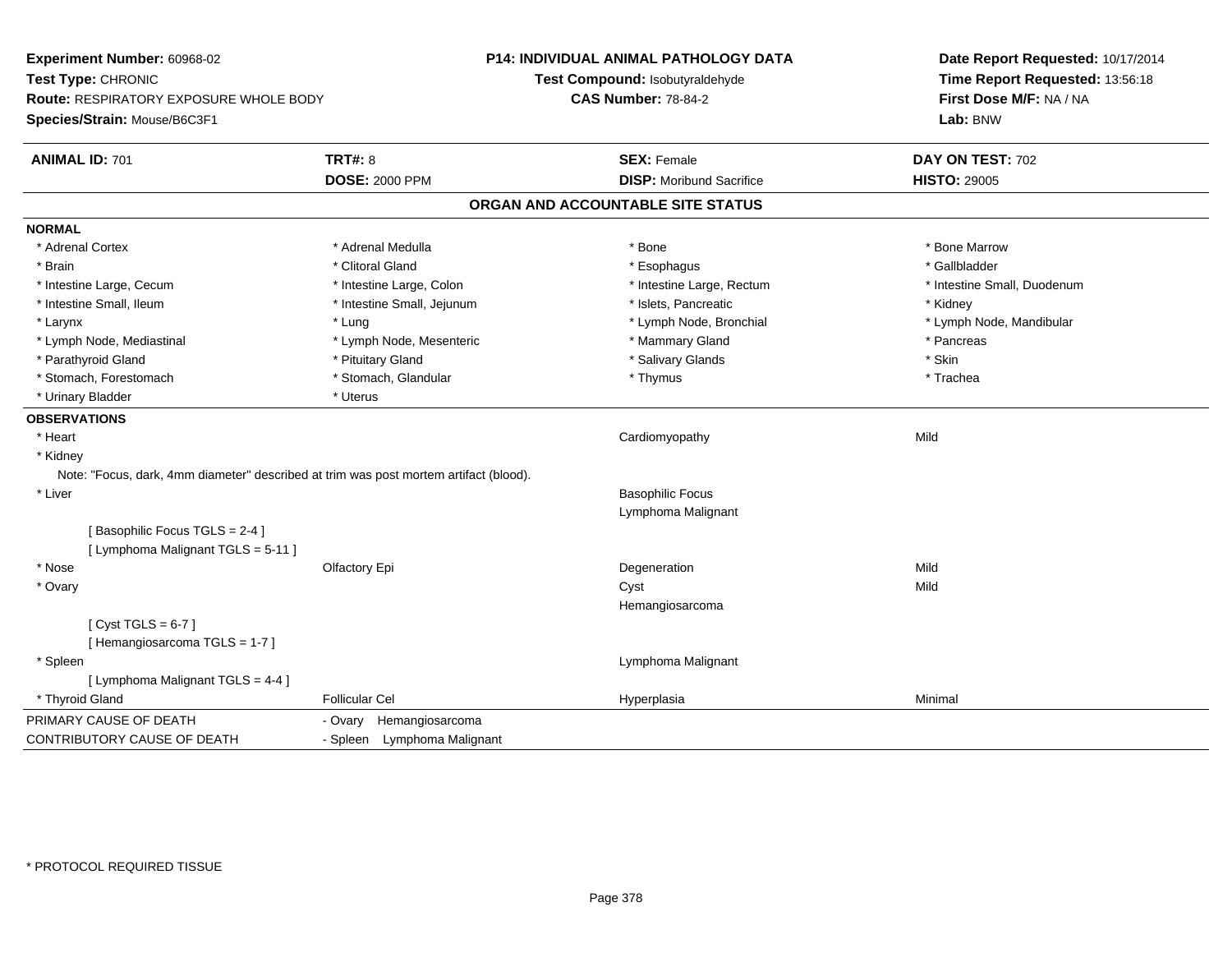| <b>Experiment Number: 60968-02</b>            |                                 | <b>P14: INDIVIDUAL ANIMAL PATHOLOGY DATA</b> |                                  |                           | Date Report Requested: 10/17/2014 |  |  |
|-----------------------------------------------|---------------------------------|----------------------------------------------|----------------------------------|---------------------------|-----------------------------------|--|--|
| Test Type: CHRONIC                            |                                 | Test Compound: Isobutyraldehyde              |                                  |                           | Time Report Requested: 13:56:18   |  |  |
| <b>Route: RESPIRATORY EXPOSURE WHOLE BODY</b> |                                 | <b>CAS Number: 78-84-2</b>                   |                                  |                           | First Dose M/F: NA / NA           |  |  |
| Species/Strain: Mouse/B6C3F1                  |                                 |                                              |                                  | Lab: BNW                  |                                   |  |  |
| <b>ANIMAL ID: 702</b>                         | TRT#: 8                         | <b>SEX: Female</b>                           |                                  | DAY ON TEST: 681          |                                   |  |  |
|                                               | <b>DOSE: 2000 PPM</b>           |                                              | <b>DISP:</b> Moribund Sacrifice  | <b>HISTO: 29006</b>       |                                   |  |  |
|                                               |                                 | ORGAN AND ACCOUNTABLE SITE STATUS            |                                  |                           |                                   |  |  |
| <b>NORMAL</b>                                 |                                 |                                              |                                  |                           |                                   |  |  |
| * Adrenal Cortex                              | * Adrenal Medulla               | * Bone                                       |                                  | * Bone Marrow             |                                   |  |  |
| * Brain                                       | * Clitoral Gland                | * Esophagus                                  |                                  | * Gallbladder             |                                   |  |  |
| * Heart                                       | * Intestine Large, Cecum        |                                              | * Intestine Large, Colon         | * Intestine Large, Rectum |                                   |  |  |
| * Intestine Small, Duodenum                   | * Intestine Small, Ileum        |                                              | * Intestine Small, Jejunum       | * Islets, Pancreatic      |                                   |  |  |
| * Kidney                                      | * Larynx                        | * Liver                                      |                                  | * Lung                    |                                   |  |  |
| * Lymph Node, Bronchial                       | * Lymph Node, Mandibular        |                                              | * Lymph Node, Mediastinal        | * Mammary Gland           |                                   |  |  |
| * Ovary                                       | * Pancreas                      |                                              | * Parathyroid Gland              | * Pituitary Gland         |                                   |  |  |
| * Salivary Glands                             | * Stomach, Forestomach          |                                              | * Stomach, Glandular             | * Thymus                  |                                   |  |  |
| * Trachea                                     | * Urinary Bladder               |                                              |                                  |                           |                                   |  |  |
| <b>MISSING</b>                                |                                 |                                              |                                  |                           |                                   |  |  |
| * Lymph Node, Mesenteric                      |                                 |                                              |                                  |                           |                                   |  |  |
| <b>OBSERVATIONS</b>                           |                                 |                                              |                                  |                           |                                   |  |  |
| * Nose                                        | Olfactory Epi                   | Degeneration                                 |                                  | Mild                      |                                   |  |  |
| * Skin                                        | <b>Subcut Tiss</b>              | Fibrosarcoma                                 |                                  |                           |                                   |  |  |
| [Fibrosarcoma TGLS = $1-10+11$ ]              |                                 |                                              |                                  |                           |                                   |  |  |
| * Spleen                                      |                                 |                                              | Hematopoietic Cell Proliferation | Moderate                  |                                   |  |  |
| * Thyroid Gland                               | <b>Follicular Cel</b>           | Hyperplasia                                  |                                  | Minimal                   |                                   |  |  |
| * Uterus                                      |                                 | Thrombosis                                   |                                  | Marked                    |                                   |  |  |
| [Thrombosis TGLS = 2-8]                       |                                 |                                              |                                  |                           |                                   |  |  |
| PRIMARY CAUSE OF DEATH                        | - Skin Subcut Tiss Fibrosarcoma |                                              |                                  |                           |                                   |  |  |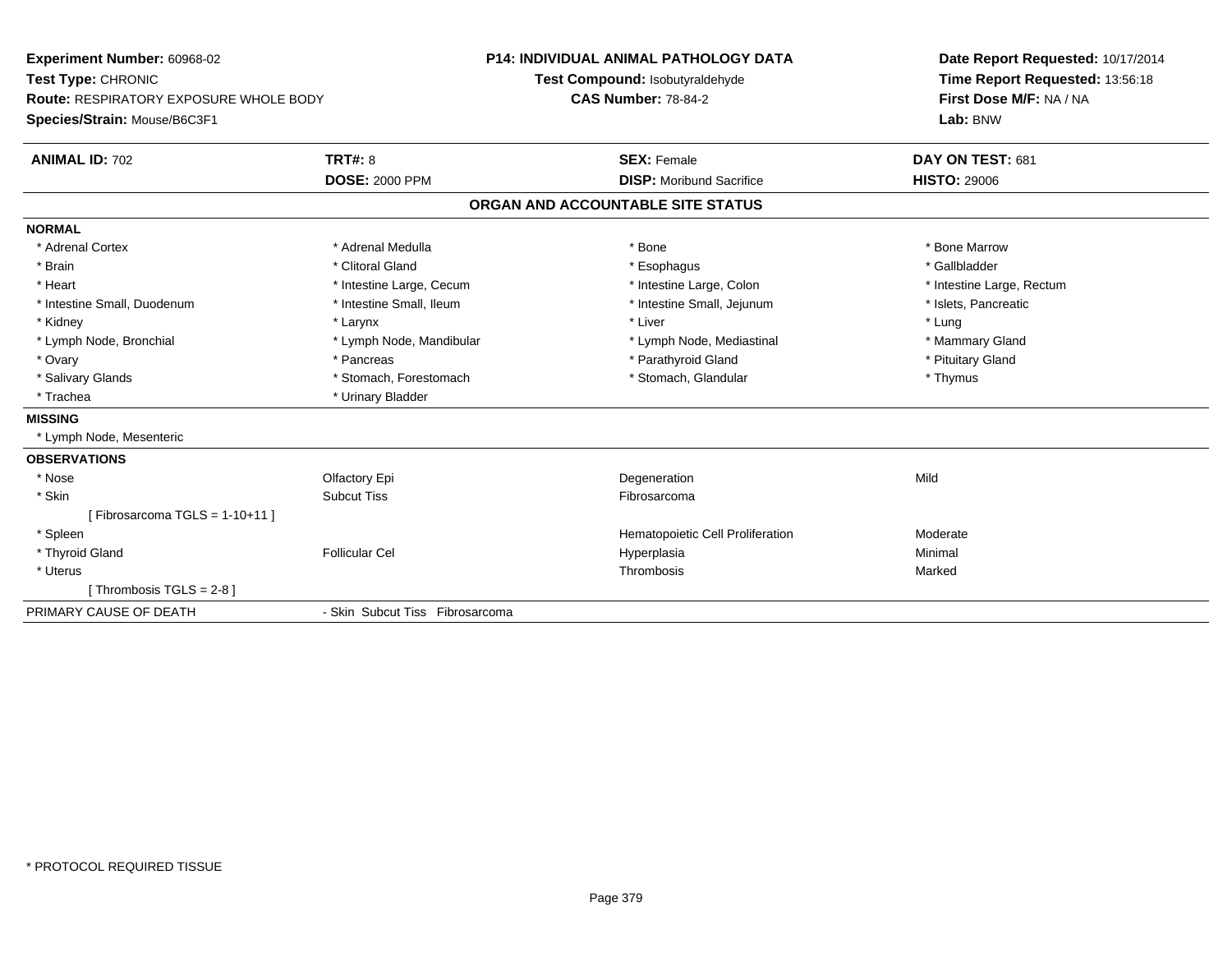| Experiment Number: 60968-02<br>Test Type: CHRONIC<br>Route: RESPIRATORY EXPOSURE WHOLE BODY<br>Species/Strain: Mouse/B6C3F1 |                                         | <b>P14: INDIVIDUAL ANIMAL PATHOLOGY DATA</b><br>Test Compound: Isobutyraldehyde<br><b>CAS Number: 78-84-2</b> | Date Report Requested: 10/17/2014<br>Time Report Requested: 13:56:18<br>First Dose M/F: NA / NA<br>Lab: BNW |  |
|-----------------------------------------------------------------------------------------------------------------------------|-----------------------------------------|---------------------------------------------------------------------------------------------------------------|-------------------------------------------------------------------------------------------------------------|--|
| <b>ANIMAL ID: 703</b>                                                                                                       | <b>TRT#: 8</b><br><b>DOSE: 2000 PPM</b> | <b>SEX: Female</b><br><b>DISP: Terminal Sacrifice</b>                                                         | DAY ON TEST: 737<br><b>HISTO: 29007</b>                                                                     |  |
|                                                                                                                             |                                         | ORGAN AND ACCOUNTABLE SITE STATUS                                                                             |                                                                                                             |  |
| <b>NORMAL</b>                                                                                                               |                                         |                                                                                                               |                                                                                                             |  |
| * Adrenal Cortex                                                                                                            | * Adrenal Medulla                       | * Bone                                                                                                        | * Bone Marrow                                                                                               |  |
| * Brain                                                                                                                     | * Clitoral Gland                        | * Esophagus                                                                                                   | * Gallbladder                                                                                               |  |
| * Heart                                                                                                                     | * Intestine Large, Cecum                | * Intestine Large, Colon                                                                                      | * Intestine Large, Rectum                                                                                   |  |
| * Intestine Small, Duodenum                                                                                                 | * Islets, Pancreatic                    | * Larynx                                                                                                      | * Liver                                                                                                     |  |
| * Lung                                                                                                                      | * Lymph Node, Mandibular                | * Lymph Node, Mediastinal                                                                                     | * Mammary Gland                                                                                             |  |
| * Pancreas                                                                                                                  | * Parathyroid Gland                     | * Salivary Glands                                                                                             | * Skin                                                                                                      |  |
| * Stomach, Forestomach                                                                                                      | * Stomach, Glandular                    | * Trachea                                                                                                     | * Uterus                                                                                                    |  |
| <b>MISSING</b>                                                                                                              |                                         |                                                                                                               |                                                                                                             |  |
| * Lymph Node, Bronchial                                                                                                     | * Thymus                                |                                                                                                               |                                                                                                             |  |
| <b>OBSERVATIONS</b>                                                                                                         |                                         |                                                                                                               |                                                                                                             |  |
| * Intestine Small, Ileum                                                                                                    |                                         | Lymphoma Malignant                                                                                            |                                                                                                             |  |
| [ Lymphoma Malignant TGLS = 5-11 ]                                                                                          |                                         |                                                                                                               |                                                                                                             |  |
| * Intestine Small, Jejunum                                                                                                  |                                         | Lymphoma Malignant                                                                                            |                                                                                                             |  |
| [ Lymphoma Malignant TGLS = 4-10 ]                                                                                          |                                         |                                                                                                               |                                                                                                             |  |
| * Kidney                                                                                                                    |                                         | Nephropathy                                                                                                   | Minimal                                                                                                     |  |
| * Lymph Node, Mesenteric                                                                                                    |                                         | Lymphoma Malignant                                                                                            |                                                                                                             |  |
| [ Lymphoma Malignant TGLS = 4-10 ]                                                                                          |                                         |                                                                                                               |                                                                                                             |  |
| * Nose                                                                                                                      | Olfactory Epi                           | Degeneration                                                                                                  | Mild                                                                                                        |  |
| * Ovary                                                                                                                     |                                         | Cyst                                                                                                          | Marked                                                                                                      |  |
| [Cyst TGLS = $2-7$ ]                                                                                                        |                                         |                                                                                                               |                                                                                                             |  |
| * Pituitary Gland                                                                                                           | Pars Distalis                           | Adenoma                                                                                                       |                                                                                                             |  |
| [Adenoma TGLS = $1-8$ ]                                                                                                     |                                         |                                                                                                               |                                                                                                             |  |
| * Spleen                                                                                                                    |                                         | Lymphoma Malignant                                                                                            |                                                                                                             |  |
| [ Lymphoma Malignant TGLS = 3,6-4 ]                                                                                         |                                         |                                                                                                               |                                                                                                             |  |
| * Thyroid Gland                                                                                                             | <b>Follicular Cel</b>                   | Hyperplasia                                                                                                   | Mild                                                                                                        |  |
| * Urinary Bladder                                                                                                           |                                         | Lymphoma Malignant                                                                                            |                                                                                                             |  |
| PRIMARY CAUSE OF DEATH                                                                                                      | $\overline{\phantom{0}}$                |                                                                                                               |                                                                                                             |  |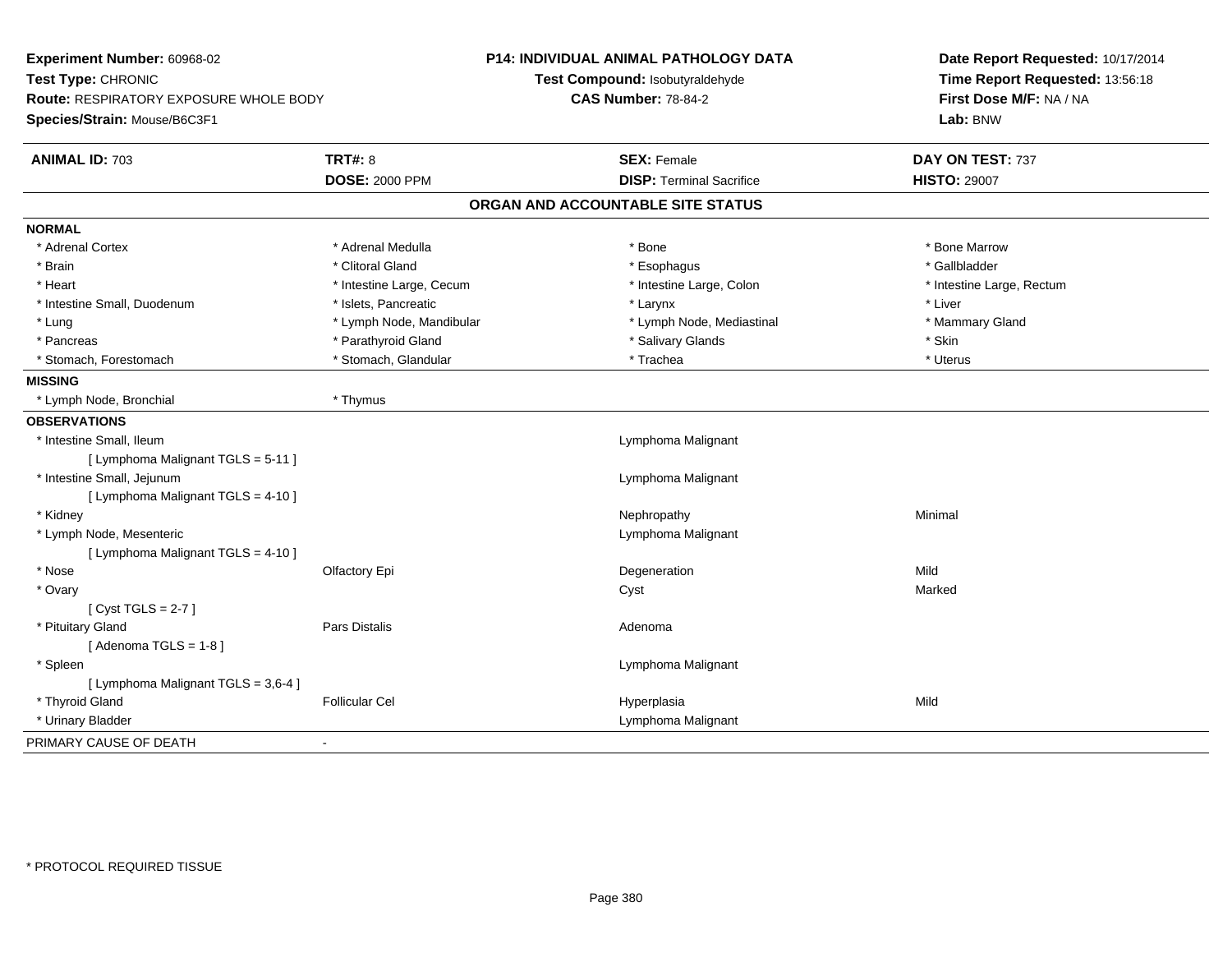| <b>Experiment Number: 60968-02</b><br>Test Type: CHRONIC<br><b>Route: RESPIRATORY EXPOSURE WHOLE BODY</b> |                          | <b>P14: INDIVIDUAL ANIMAL PATHOLOGY DATA</b><br>Test Compound: Isobutyraldehyde<br><b>CAS Number: 78-84-2</b> |                                   |  | Date Report Requested: 10/17/2014<br>Time Report Requested: 13:56:18<br>First Dose M/F: NA / NA |  |
|-----------------------------------------------------------------------------------------------------------|--------------------------|---------------------------------------------------------------------------------------------------------------|-----------------------------------|--|-------------------------------------------------------------------------------------------------|--|
| Species/Strain: Mouse/B6C3F1                                                                              |                          |                                                                                                               |                                   |  | Lab: BNW                                                                                        |  |
| <b>ANIMAL ID: 704</b>                                                                                     | <b>TRT#: 8</b>           |                                                                                                               | <b>SEX: Female</b>                |  | DAY ON TEST: 736                                                                                |  |
|                                                                                                           | <b>DOSE: 2000 PPM</b>    |                                                                                                               | <b>DISP:</b> Terminal Sacrifice   |  | <b>HISTO: 29008</b>                                                                             |  |
|                                                                                                           |                          |                                                                                                               | ORGAN AND ACCOUNTABLE SITE STATUS |  |                                                                                                 |  |
| <b>NORMAL</b>                                                                                             |                          |                                                                                                               |                                   |  |                                                                                                 |  |
| * Adrenal Cortex                                                                                          | * Adrenal Medulla        |                                                                                                               | * Bone                            |  | * Bone Marrow                                                                                   |  |
| * Brain                                                                                                   | * Clitoral Gland         |                                                                                                               | * Esophagus                       |  | * Gallbladder                                                                                   |  |
| * Heart                                                                                                   | * Intestine Large, Cecum |                                                                                                               | * Intestine Large, Colon          |  | * Intestine Large, Rectum                                                                       |  |
| * Intestine Small, Duodenum                                                                               | * Intestine Small, Ileum |                                                                                                               | * Intestine Small, Jejunum        |  | * Islets, Pancreatic                                                                            |  |
| * Larynx                                                                                                  | * Liver                  |                                                                                                               | * Lung                            |  | * Lymph Node, Bronchial                                                                         |  |
| * Lymph Node, Mandibular                                                                                  | * Lymph Node, Mesenteric |                                                                                                               | * Mammary Gland                   |  | * Ovary                                                                                         |  |
| * Pancreas                                                                                                | * Parathyroid Gland      |                                                                                                               | * Pituitary Gland                 |  | * Salivary Glands                                                                               |  |
| * Skin                                                                                                    | * Stomach, Forestomach   |                                                                                                               | * Stomach, Glandular              |  | * Thymus                                                                                        |  |
| * Trachea                                                                                                 | * Urinary Bladder        |                                                                                                               | * Uterus                          |  |                                                                                                 |  |
| <b>MISSING</b>                                                                                            |                          |                                                                                                               |                                   |  |                                                                                                 |  |
| * Lymph Node, Mediastinal                                                                                 |                          |                                                                                                               |                                   |  |                                                                                                 |  |
| <b>OBSERVATIONS</b>                                                                                       |                          |                                                                                                               |                                   |  |                                                                                                 |  |
| * Kidney                                                                                                  |                          |                                                                                                               | Nephropathy                       |  | Minimal                                                                                         |  |
| * Nose                                                                                                    | Olfactory Epi            |                                                                                                               | Degeneration                      |  | Minimal                                                                                         |  |
| * Spleen                                                                                                  |                          |                                                                                                               | Hematopoietic Cell Proliferation  |  | Moderate                                                                                        |  |
| * Thyroid Gland                                                                                           | <b>Follicular Cel</b>    |                                                                                                               | Adenoma                           |  |                                                                                                 |  |
| PRIMARY CAUSE OF DEATH                                                                                    |                          |                                                                                                               |                                   |  |                                                                                                 |  |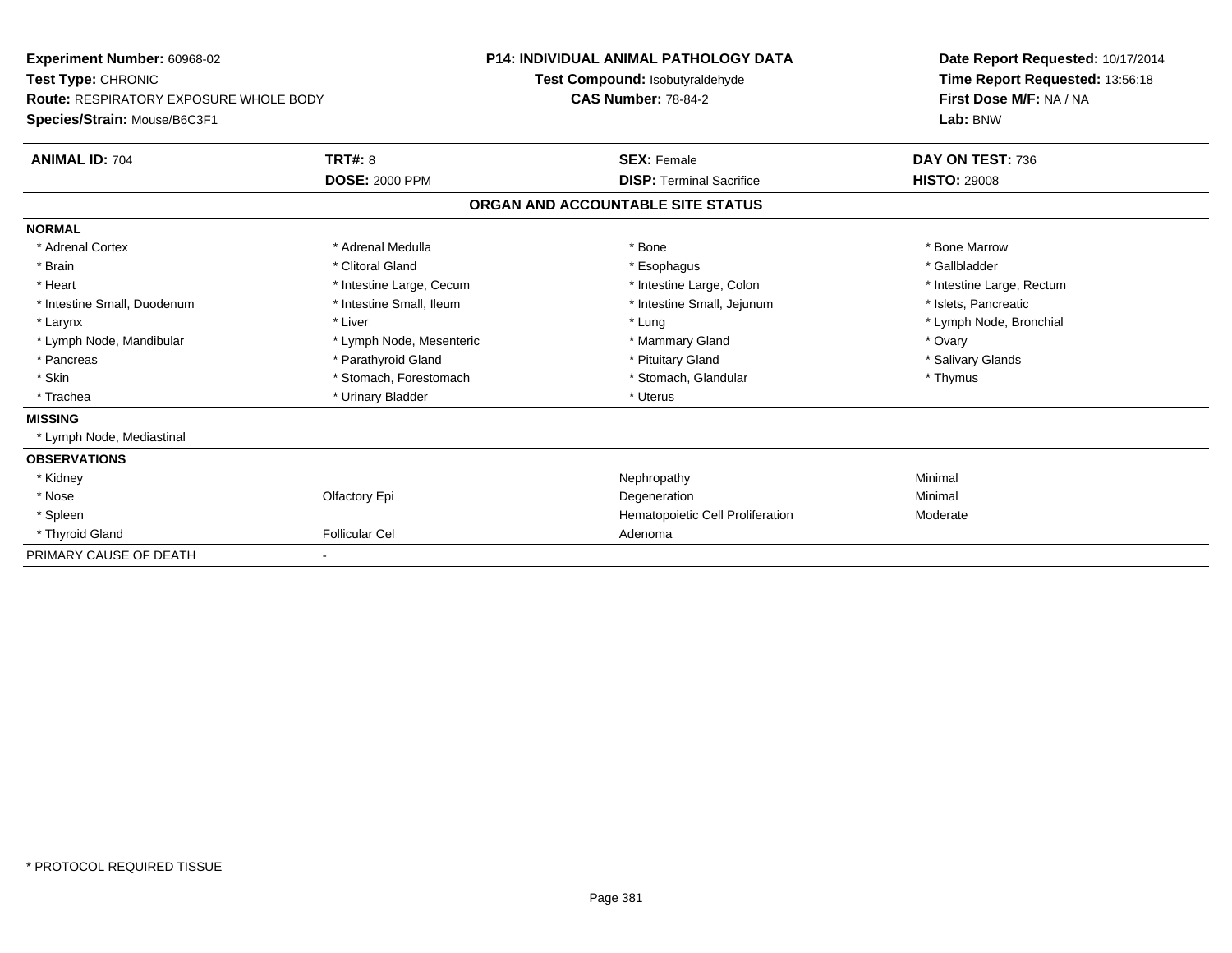| Experiment Number: 60968-02                          |                                | <b>P14: INDIVIDUAL ANIMAL PATHOLOGY DATA</b> | Date Report Requested: 10/17/2014 |  |  |
|------------------------------------------------------|--------------------------------|----------------------------------------------|-----------------------------------|--|--|
| Test Type: CHRONIC                                   |                                | Test Compound: Isobutyraldehyde              | Time Report Requested: 13:56:18   |  |  |
| <b>Route: RESPIRATORY EXPOSURE WHOLE BODY</b>        |                                | <b>CAS Number: 78-84-2</b>                   | First Dose M/F: NA / NA           |  |  |
| Species/Strain: Mouse/B6C3F1                         |                                |                                              | Lab: BNW                          |  |  |
| <b>ANIMAL ID: 705</b>                                | <b>TRT#: 8</b>                 | <b>SEX: Female</b>                           | DAY ON TEST: 652                  |  |  |
|                                                      | <b>DOSE: 2000 PPM</b>          | <b>DISP: Natural Death</b>                   | <b>HISTO: 29009</b>               |  |  |
|                                                      |                                | ORGAN AND ACCOUNTABLE SITE STATUS            |                                   |  |  |
| <b>NORMAL</b>                                        |                                |                                              |                                   |  |  |
| * Adrenal Cortex                                     | * Adrenal Medulla              | * Bone                                       | * Bone Marrow                     |  |  |
| * Brain                                              | * Clitoral Gland               | * Esophagus                                  | * Heart                           |  |  |
| * Intestine Large, Cecum                             | * Intestine Large, Colon       | * Intestine Large, Rectum                    | * Intestine Small, Jejunum        |  |  |
| * Islets, Pancreatic                                 | * Kidney                       | * Lung                                       | * Lymph Node, Bronchial           |  |  |
| * Lymph Node, Mandibular                             | * Lymph Node, Mediastinal      | * Lymph Node, Mesenteric                     | * Mammary Gland                   |  |  |
| * Ovary                                              | * Pancreas                     | * Pituitary Gland                            | * Salivary Glands                 |  |  |
| * Skin                                               | * Spleen                       | * Stomach, Forestomach                       | * Stomach, Glandular              |  |  |
| * Trachea                                            | * Urinary Bladder              | * Uterus                                     |                                   |  |  |
| <b>MISSING</b>                                       |                                |                                              |                                   |  |  |
| * Parathyroid Gland                                  | * Thymus                       |                                              |                                   |  |  |
| <b>AUTO PRECLUDES DIAG.</b>                          |                                |                                              |                                   |  |  |
| * Gallbladder                                        | * Intestine Small. Duodenum    | * Intestine Small. Ileum                     |                                   |  |  |
| <b>OBSERVATIONS</b>                                  |                                |                                              |                                   |  |  |
| * Larynx                                             | Epiglottis                     | Hyperplasia                                  | Minimal                           |  |  |
| * Liver                                              |                                | Hepatocellular Adenoma                       |                                   |  |  |
| [ Hepatocellular Adenoma TGLS = 1-10 ]               |                                |                                              |                                   |  |  |
| * Nose                                               | Olfactory Epi                  | Degeneration                                 | Minimal                           |  |  |
| * Stom Forestom                                      |                                |                                              |                                   |  |  |
| Note: "Lesion, 3mm" (hole) was post mortem artifact. |                                |                                              |                                   |  |  |
| * Thyroid Gland                                      | <b>Follicular Cel</b>          | Hyperplasia                                  | Minimal                           |  |  |
| PRIMARY CAUSE OF DEATH                               | - Liver Hepatocellular Adenoma |                                              |                                   |  |  |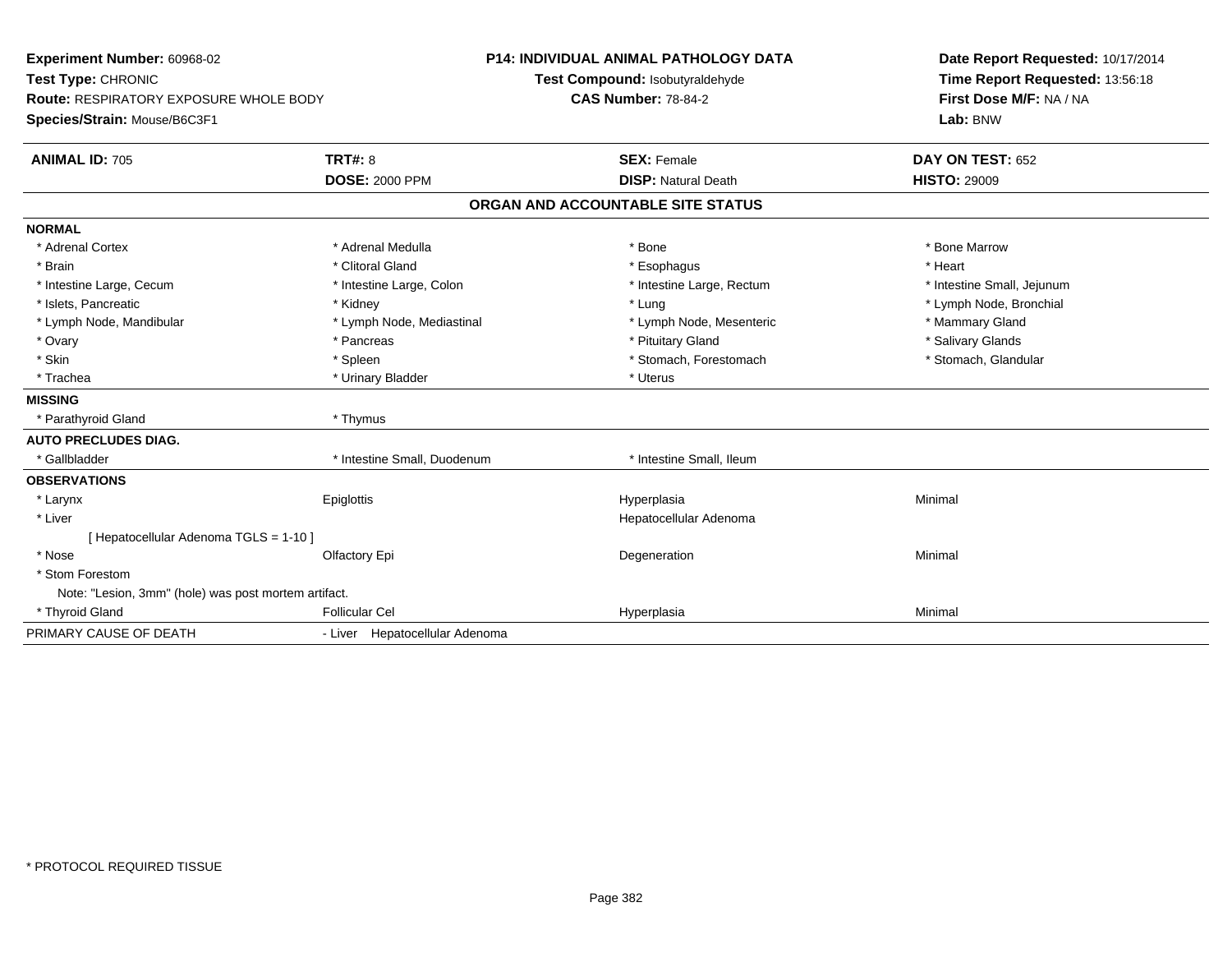**Experiment Number:** 60968-02**Test Type:** CHRONIC **Route:** RESPIRATORY EXPOSURE WHOLE BODY**Species/Strain:** Mouse/B6C3F1**P14: INDIVIDUAL ANIMAL PATHOLOGY DATATest Compound:** Isobutyraldehyde**CAS Number:** 78-84-2**Date Report Requested:** 10/17/2014**Time Report Requested:** 13:56:18**First Dose M/F:** NA / NA**Lab:** BNW**ANIMAL ID:** 706**6 DAY ON TEST:** 737 **DOSE:** 2000 PPM**DISP:** Terminal Sacrifice **HISTO:** 29010 **ORGAN AND ACCOUNTABLE SITE STATUSNORMAL**\* Adrenal Medulla \* \* Annual Medulla \* Brain \* Bone \* \* Bone Marrow \* Bone Marrow \* \* Brain \* Brain \* Brain \* Brain \* Brain \* Brain \* Brain \* Brain \* Brain \* Brain \* Brain \* Brain \* Brain \* Brain \* Brain \* Brain \* Brain \* \* Intestine Large, Colon \* Clitoral Gland \* **Esophagus** \* Esophagus \* **All 2008** \* Intestine Large, Cecum \* 1 \* Intestine Large, Rectum \* Thestine Small, Duodenum \* Number of the small, Ileum \* Intestine Small, Jejunum \* Intestine Small, Jejunum \* Islets, Pancreatic \* Larynx \* Lymph Node, Bronchial \* Lymph Node, Mandibular \* Lymph Node, Mediastinal \* The mode of the Mesenteric the manner of Mammary Gland \* The mode of the manner \* Pancreas \* Parathyroid Gland \* \* **All and \* Parathyroid Gland \* Stomach, Glandular** \* Stomach, Glandular \* Stomach, Glandular \* Thymus \* Trachea \* Trachea \* Trachea \* Urinary Bladder \* \* Urinary Bladder \* \* Uterus \* Uterus \* Uterus \* Uterus **OBSERVATIONS** \* Adrenal Cortex Hepatocellular Carcinoma Metastatic (Liver) \* Gallbladder Hyperplasiaa Mild \* Heart Cardiomyopathyy Mild Mild \* Kidneyy the control of the control of the control of the control of the control of the control of the control of the control of the control of the control of the control of the control of the control of the control of the contro \* Liver Hepatocellular Carcinoma[ Hepatocellular Carcinoma TGLS = 2-4 ] \* LungHepatocellular Carcinoma Metastatic (Liver) [ Hepatocellular Carcinoma TGLS = 3-3 ] \* Nosee and the Contractory Epi and the Contractor of the Contractor of the Contractor of the Mild of the Mild of the Mild of the Mild of the Contractor of the Mild of the Contractor of the Contractor of the Contractor of the Co \* Ovaryy and the control of the control of the control of the control of the control of the control of the control of the control of the control of the control of the control of the control of the control of the control of the co [ Cyst TGLS = 1-7 ] \* SkinSubcut Tiss **Histiocytic Sarcoma**  \* SpleenHematopoietic Cell Proliferation Moderate \* Stomach, Forestomachh anns an t-aiste anns an t-aiste anns an t-aiste anns an t-aiste anns an t-aiste anns an t-aiste anns an t-ais<br>Bhaile anns an t-aiste an t-aiste an t-aiste an t-aiste an t-aiste an t-aiste an t-aiste an t-aiste an t-aiste \* Thyroid Glandd and the Follicular Cel Moderate Cel Annual Hyperplasia Moderate Moderate Moderate Moderate Moderate Moderate  $\sim$ PRIMARY CAUSE OF DEATH-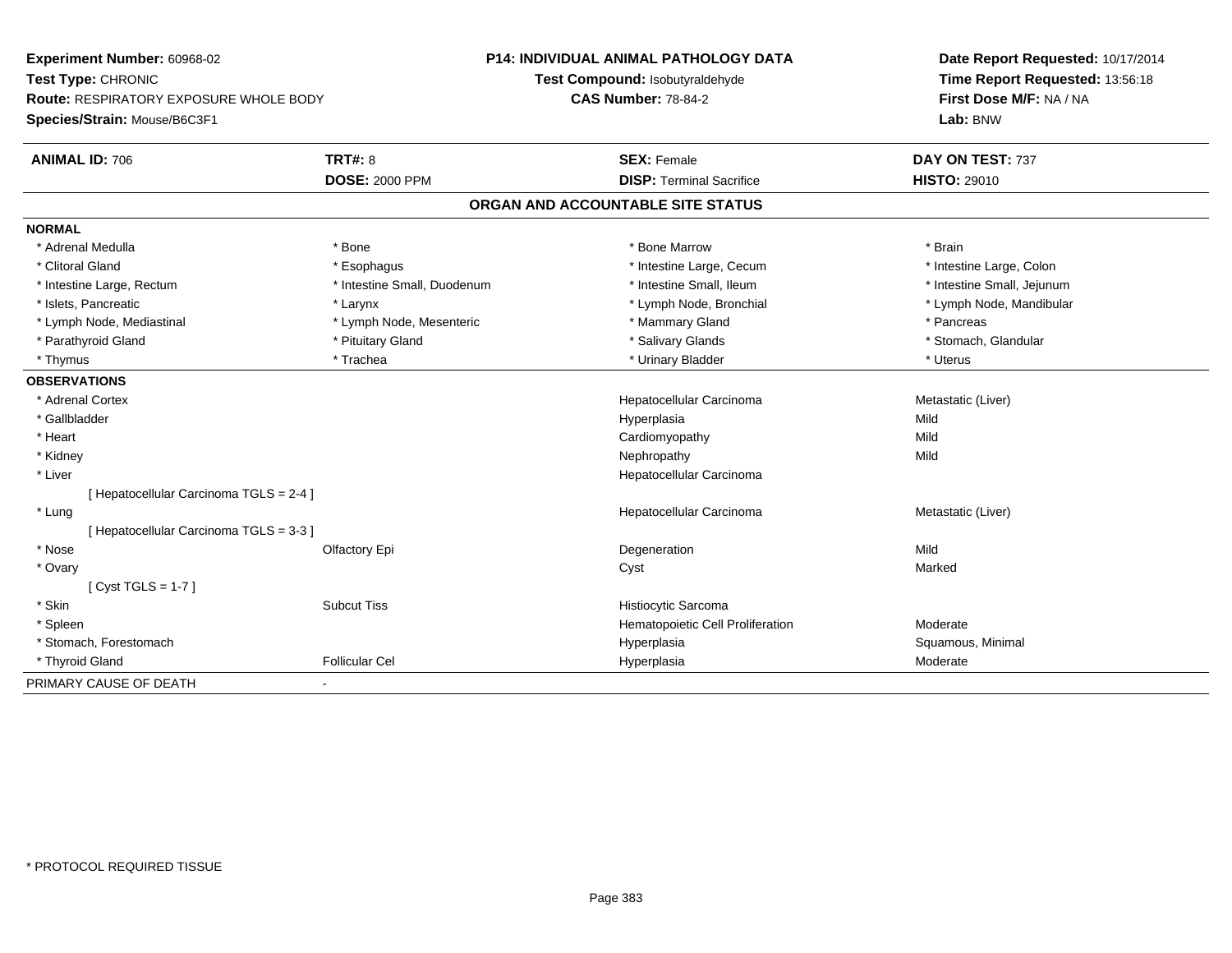| Experiment Number: 60968-02<br>Test Type: CHRONIC |                            | <b>P14: INDIVIDUAL ANIMAL PATHOLOGY DATA</b> |                                   |  | Date Report Requested: 10/17/2014                          |  |  |
|---------------------------------------------------|----------------------------|----------------------------------------------|-----------------------------------|--|------------------------------------------------------------|--|--|
|                                                   |                            |                                              | Test Compound: Isobutyraldehyde   |  | Time Report Requested: 13:56:18<br>First Dose M/F: NA / NA |  |  |
| <b>Route: RESPIRATORY EXPOSURE WHOLE BODY</b>     |                            | <b>CAS Number: 78-84-2</b>                   |                                   |  |                                                            |  |  |
| Species/Strain: Mouse/B6C3F1                      |                            |                                              |                                   |  | Lab: BNW                                                   |  |  |
| <b>ANIMAL ID: 707</b>                             | <b>TRT#: 8</b>             |                                              | <b>SEX: Female</b>                |  | DAY ON TEST: 735                                           |  |  |
|                                                   | <b>DOSE: 2000 PPM</b>      |                                              | <b>DISP: Terminal Sacrifice</b>   |  | <b>HISTO: 29011</b>                                        |  |  |
|                                                   |                            |                                              | ORGAN AND ACCOUNTABLE SITE STATUS |  |                                                            |  |  |
| <b>NORMAL</b>                                     |                            |                                              |                                   |  |                                                            |  |  |
| * Adrenal Cortex                                  | * Adrenal Medulla          |                                              | * Bone                            |  | * Bone Marrow                                              |  |  |
| * Brain                                           | * Esophagus                |                                              | * Gallbladder                     |  | * Heart                                                    |  |  |
| * Intestine Large, Cecum                          | * Intestine Large, Colon   |                                              | * Intestine Large, Rectum         |  | * Intestine Small, Duodenum                                |  |  |
| * Intestine Small. Ileum                          | * Intestine Small, Jejunum |                                              | * Islets. Pancreatic              |  | * Larynx                                                   |  |  |
| * Liver                                           | * Lung                     |                                              | * Lymph Node, Bronchial           |  | * Lymph Node, Mandibular                                   |  |  |
| * Lymph Node, Mesenteric                          | * Mammary Gland            |                                              | * Ovary                           |  | * Pancreas                                                 |  |  |
| * Parathyroid Gland                               | * Salivary Glands          |                                              | * Skin                            |  | * Spleen                                                   |  |  |
| * Stomach, Forestomach                            | * Stomach, Glandular       |                                              | * Thymus                          |  | * Trachea                                                  |  |  |
| * Urinary Bladder                                 |                            |                                              |                                   |  |                                                            |  |  |
| <b>MISSING</b>                                    |                            |                                              |                                   |  |                                                            |  |  |
| * Clitoral Gland                                  | * Lymph Node, Mediastinal  |                                              |                                   |  |                                                            |  |  |
| <b>OBSERVATIONS</b>                               |                            |                                              |                                   |  |                                                            |  |  |
| * Kidney                                          |                            |                                              | Nephropathy                       |  | Minimal                                                    |  |  |
| * Nose                                            | Olfactory Epi              |                                              | Degeneration                      |  | Minimal                                                    |  |  |
| * Pituitary Gland                                 | Pars Distalis              |                                              | Hyperplasia                       |  | Mild                                                       |  |  |
| * Thyroid Gland                                   | <b>Follicular Cel</b>      |                                              | Hyperplasia                       |  | Mild                                                       |  |  |
| * Uterus                                          |                            |                                              | Polyp Stromal                     |  |                                                            |  |  |
| [Polyp Stromal TGLS = 1-8]                        |                            |                                              |                                   |  |                                                            |  |  |
| PRIMARY CAUSE OF DEATH<br>$\blacksquare$          |                            |                                              |                                   |  |                                                            |  |  |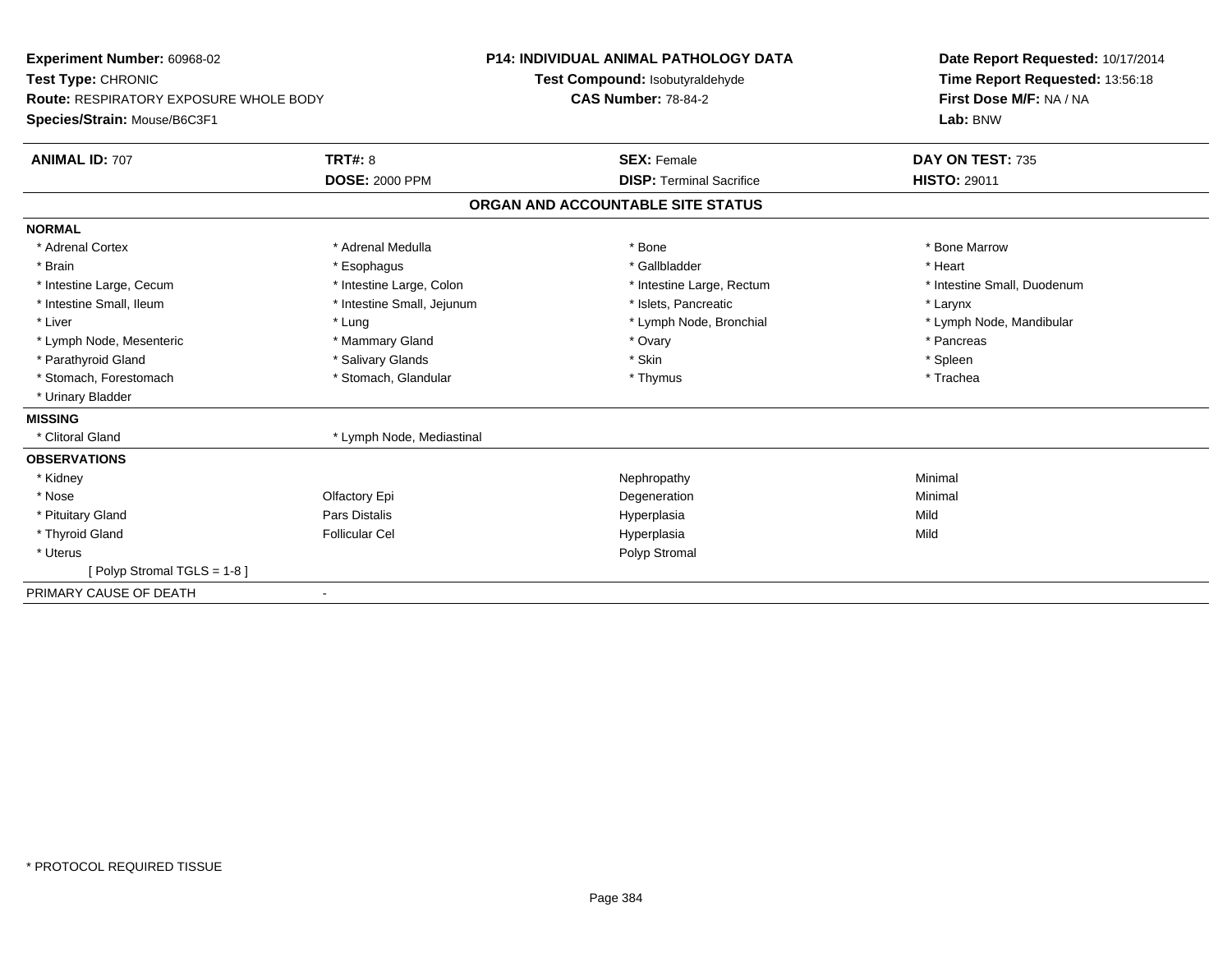| Experiment Number: 60968-02                   |                           | <b>P14: INDIVIDUAL ANIMAL PATHOLOGY DATA</b> | Date Report Requested: 10/17/2014 |  |  |
|-----------------------------------------------|---------------------------|----------------------------------------------|-----------------------------------|--|--|
| Test Type: CHRONIC                            |                           | Test Compound: Isobutyraldehyde              | Time Report Requested: 13:56:18   |  |  |
| <b>Route: RESPIRATORY EXPOSURE WHOLE BODY</b> |                           | <b>CAS Number: 78-84-2</b>                   | First Dose M/F: NA / NA           |  |  |
| Species/Strain: Mouse/B6C3F1                  |                           |                                              | Lab: BNW                          |  |  |
| <b>ANIMAL ID: 708</b>                         | TRT#: 8                   | <b>SEX: Female</b>                           | DAY ON TEST: 735                  |  |  |
|                                               | <b>DOSE: 2000 PPM</b>     | <b>DISP: Terminal Sacrifice</b>              | <b>HISTO: 29012</b>               |  |  |
|                                               |                           | ORGAN AND ACCOUNTABLE SITE STATUS            |                                   |  |  |
| <b>NORMAL</b>                                 |                           |                                              |                                   |  |  |
| * Adrenal Cortex                              | * Adrenal Medulla         | * Bone                                       | * Bone Marrow                     |  |  |
| * Brain                                       | * Clitoral Gland          | * Esophagus                                  | * Gallbladder                     |  |  |
| * Heart                                       | * Intestine Large, Cecum  | * Intestine Large, Colon                     | * Intestine Large, Rectum         |  |  |
| * Intestine Small, Duodenum                   | * Intestine Small, Ileum  | * Intestine Small, Jejunum                   | * Islets, Pancreatic              |  |  |
| * Kidney                                      | * Larynx                  | * Liver                                      | * Lymph Node, Bronchial           |  |  |
| * Lymph Node, Mandibular                      | * Lymph Node, Mediastinal | * Lymph Node, Mesenteric                     | * Mammary Gland                   |  |  |
| * Pancreas                                    | * Parathyroid Gland       | * Salivary Glands                            | * Skin                            |  |  |
| * Spleen                                      | * Stomach, Forestomach    | * Stomach, Glandular                         | * Thymus                          |  |  |
| * Trachea                                     | * Urinary Bladder         | * Uterus                                     |                                   |  |  |
| <b>OBSERVATIONS</b>                           |                           |                                              |                                   |  |  |
| Eye                                           | Lens                      | Mineralization                               | Moderate                          |  |  |
| [ Mineralization TGLS = 1-10 ]                |                           |                                              |                                   |  |  |
| * Lung                                        |                           | Alveolar/Bronchiolar Adenoma                 |                                   |  |  |
| [Alveolar/Bronchiolar Adenoma TGLS = 3-3]     |                           |                                              |                                   |  |  |
| * Nose                                        | Olfactory Epi             | Degeneration                                 | Mild                              |  |  |
| * Ovary                                       |                           | Cyst                                         | Minimal                           |  |  |
| $Cvst TGLS = 2-7$                             |                           |                                              |                                   |  |  |
| * Pituitary Gland                             | Pars Distalis             | Hyperplasia                                  | Mild                              |  |  |
| * Thyroid Gland                               | <b>Follicular Cel</b>     | Hyperplasia                                  | Mild                              |  |  |
| PRIMARY CAUSE OF DEATH                        |                           |                                              |                                   |  |  |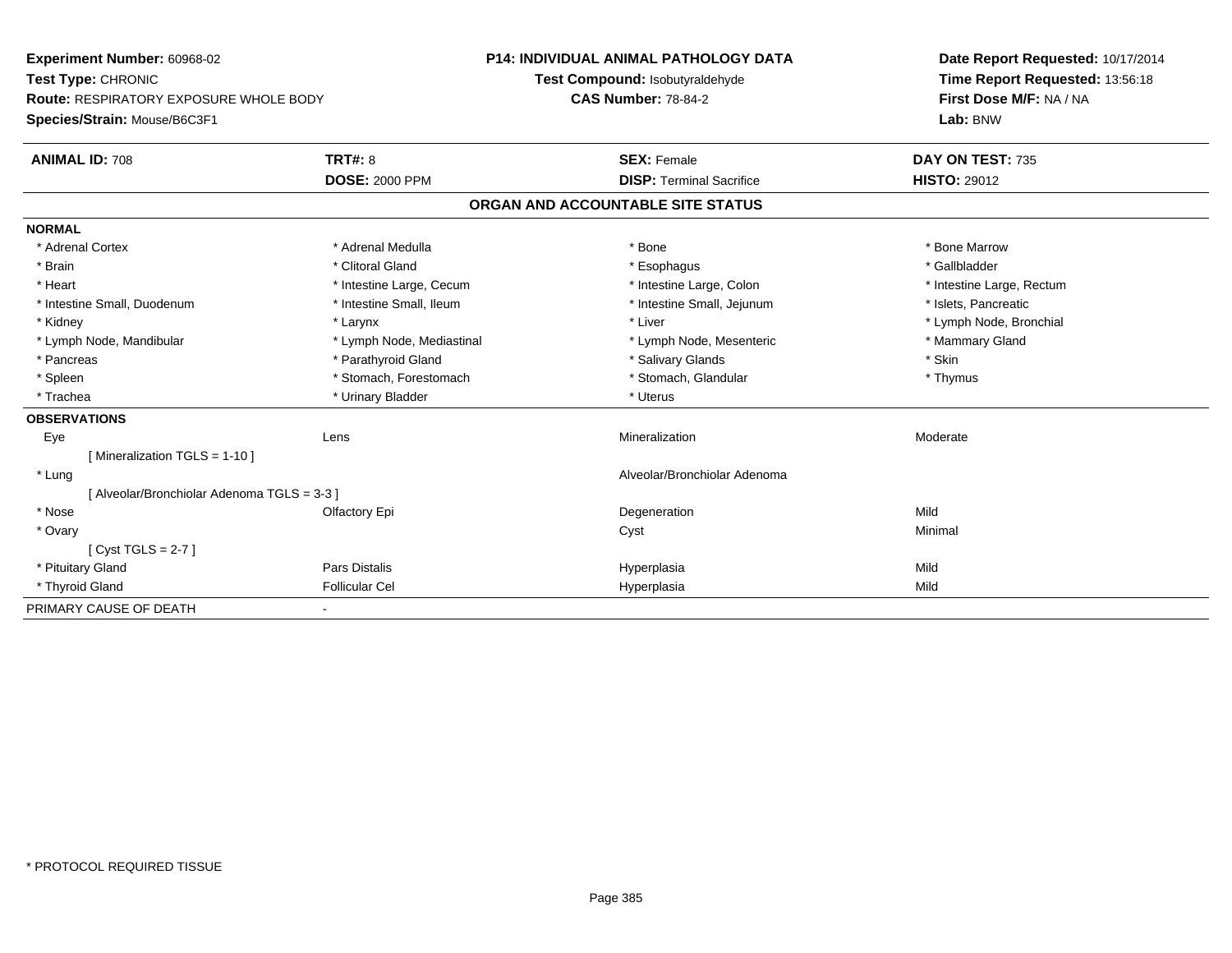| Experiment Number: 60968-02                   |                          | <b>P14: INDIVIDUAL ANIMAL PATHOLOGY DATA</b> | Date Report Requested: 10/17/2014<br>Time Report Requested: 13:56:18<br>First Dose M/F: NA / NA<br>Lab: BNW |  |
|-----------------------------------------------|--------------------------|----------------------------------------------|-------------------------------------------------------------------------------------------------------------|--|
| Test Type: CHRONIC                            |                          | Test Compound: Isobutyraldehyde              |                                                                                                             |  |
| <b>Route: RESPIRATORY EXPOSURE WHOLE BODY</b> |                          | <b>CAS Number: 78-84-2</b>                   |                                                                                                             |  |
| Species/Strain: Mouse/B6C3F1                  |                          |                                              |                                                                                                             |  |
| <b>ANIMAL ID: 709</b>                         | <b>TRT#: 8</b>           | <b>SEX: Female</b>                           | DAY ON TEST: 665                                                                                            |  |
|                                               | <b>DOSE: 2000 PPM</b>    | <b>DISP:</b> Moribund Sacrifice              | <b>HISTO: 29013</b>                                                                                         |  |
|                                               |                          | ORGAN AND ACCOUNTABLE SITE STATUS            |                                                                                                             |  |
| <b>NORMAL</b>                                 |                          |                                              |                                                                                                             |  |
| * Adrenal Cortex                              | * Adrenal Medulla        | * Bone                                       | * Brain                                                                                                     |  |
| * Clitoral Gland                              | * Esophagus              | * Gallbladder                                | * Heart                                                                                                     |  |
| * Intestine Large, Cecum                      | * Intestine Large, Colon | * Intestine Large, Rectum                    | * Intestine Small, Duodenum                                                                                 |  |
| * Intestine Small, Jejunum                    | * Islets, Pancreatic     | * Larynx                                     | * Mammary Gland                                                                                             |  |
| * Parathyroid Gland                           | * Pituitary Gland        | * Skin                                       | * Thyroid Gland                                                                                             |  |
| * Trachea                                     |                          |                                              |                                                                                                             |  |
| <b>OBSERVATIONS</b>                           |                          |                                              |                                                                                                             |  |
| * Bone Marrow                                 |                          | Lymphoma Malignant                           |                                                                                                             |  |
| * Intestine Small, Ileum                      |                          | Lymphoma Malignant                           |                                                                                                             |  |
| [ Lymphoma Malignant TGLS = 1-10 ]            |                          |                                              |                                                                                                             |  |
| * Kidney                                      |                          | Lymphoma Malignant                           |                                                                                                             |  |
| * Liver                                       |                          | Lymphoma Malignant                           |                                                                                                             |  |
| * Lung                                        |                          | Lymphoma Malignant                           |                                                                                                             |  |
| * Lymph Node, Bronchial                       |                          | Lymphoma Malignant                           |                                                                                                             |  |
| [ Lymphoma Malignant TGLS = 1-10 ]            |                          |                                              |                                                                                                             |  |
| * Lymph Node, Mandibular                      |                          | Lymphoma Malignant                           |                                                                                                             |  |
| [ Lymphoma Malignant TGLS = 1-10 ]            |                          |                                              |                                                                                                             |  |
| * Lymph Node, Mediastinal                     |                          | Lymphoma Malignant                           |                                                                                                             |  |
| [ Lymphoma Malignant TGLS = 2-2 ]             |                          |                                              |                                                                                                             |  |
| * Lymph Node, Mesenteric                      |                          | Lymphoma Malignant                           |                                                                                                             |  |
| * Nose                                        | Olfactory Epi            | Degeneration                                 | Mild                                                                                                        |  |
| * Ovary                                       |                          | Lymphoma Malignant                           |                                                                                                             |  |
| * Pancreas                                    |                          | Lymphoma Malignant                           |                                                                                                             |  |
| * Salivary Glands                             |                          | Lymphoma Malignant                           |                                                                                                             |  |
| * Spleen                                      |                          | Lymphoma Malignant                           |                                                                                                             |  |
| [ Lymphoma Malignant TGLS = 3-4 ]             |                          |                                              |                                                                                                             |  |
| * Stomach, Forestomach                        |                          | Lymphoma Malignant                           |                                                                                                             |  |
| [ Lymphoma Malignant TGLS = 1-10 ]            |                          |                                              |                                                                                                             |  |
| * Stomach, Glandular                          |                          | Lymphoma Malignant                           |                                                                                                             |  |
| [ Lymphoma Malignant TGLS = 1-10 ]            |                          |                                              |                                                                                                             |  |
|                                               |                          |                                              |                                                                                                             |  |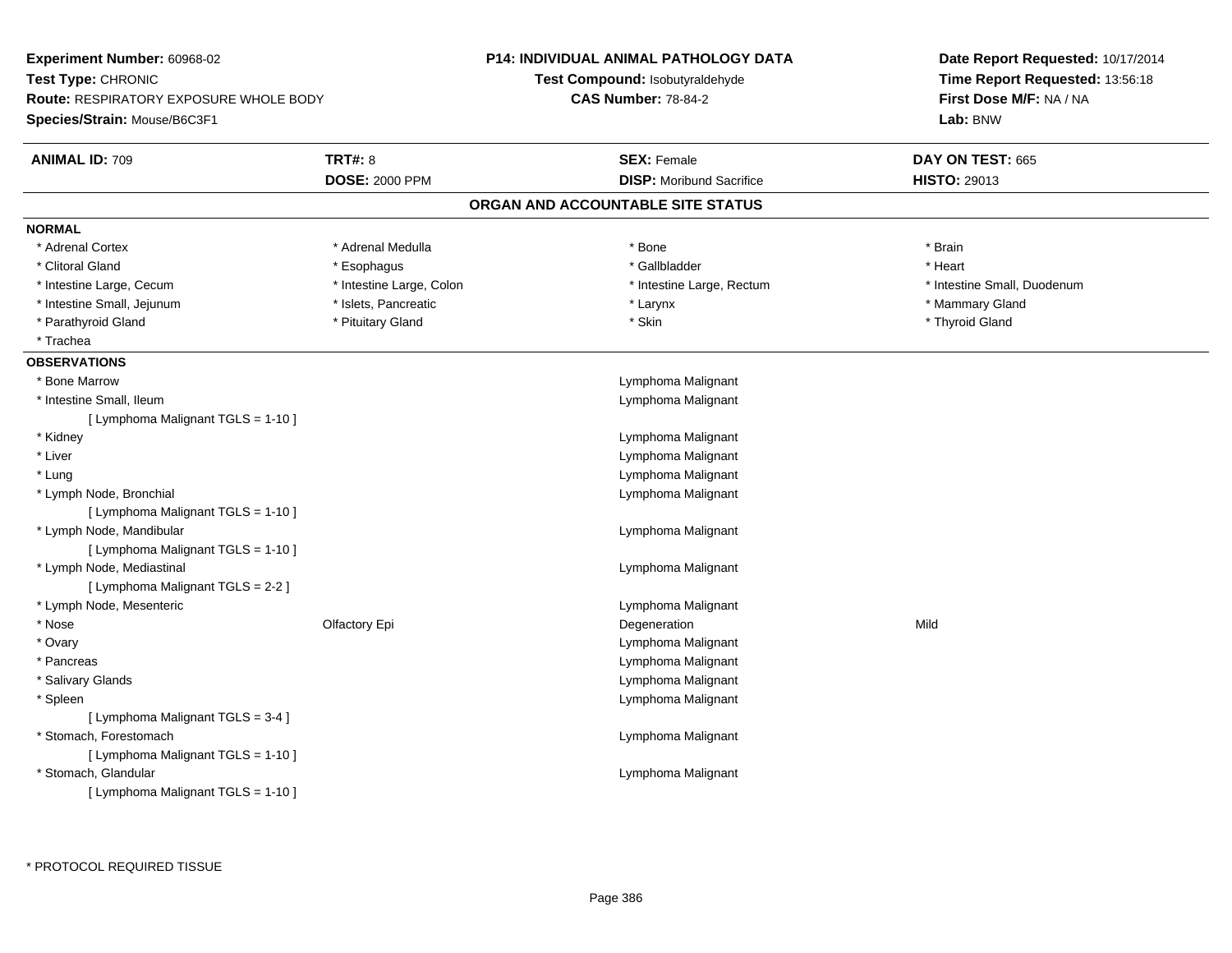| Experiment Number: 60968-02<br>Test Type: CHRONIC<br><b>Route: RESPIRATORY EXPOSURE WHOLE BODY</b><br>Species/Strain: Mouse/B6C3F1 |                          |                    | <b>P14: INDIVIDUAL ANIMAL PATHOLOGY DATA</b><br>Test Compound: Isobutyraldehyde<br><b>CAS Number: 78-84-2</b> | Date Report Requested: 10/17/2014<br>Time Report Requested: 13:56:18<br>First Dose M/F: NA / NA<br>Lab: BNW |
|------------------------------------------------------------------------------------------------------------------------------------|--------------------------|--------------------|---------------------------------------------------------------------------------------------------------------|-------------------------------------------------------------------------------------------------------------|
| <b>ANIMAL ID: 709</b>                                                                                                              | <b>TRT#: 8</b>           |                    | <b>SEX: Female</b>                                                                                            | DAY ON TEST: 665                                                                                            |
|                                                                                                                                    | <b>DOSE: 2000 PPM</b>    |                    | <b>DISP:</b> Moribund Sacrifice                                                                               | <b>HISTO: 29013</b>                                                                                         |
|                                                                                                                                    |                          |                    | ORGAN AND ACCOUNTABLE SITE STATUS                                                                             |                                                                                                             |
| * Thymus                                                                                                                           |                          |                    | Lymphoma Malignant                                                                                            |                                                                                                             |
| [ Lymphoma Malignant TGLS = 2-2 ]                                                                                                  |                          |                    |                                                                                                               |                                                                                                             |
| * Urinary Bladder                                                                                                                  |                          |                    | Lymphoma Malignant                                                                                            |                                                                                                             |
| [Lymphoma Malignant TGLS = $2-2$ ]                                                                                                 |                          |                    |                                                                                                               |                                                                                                             |
| * Uterus                                                                                                                           |                          |                    | Lymphoma Malignant                                                                                            |                                                                                                             |
| [ Lymphoma Malignant TGLS = 2-2 ]                                                                                                  |                          |                    |                                                                                                               |                                                                                                             |
| PRIMARY CAUSE OF DEATH                                                                                                             | - Lymph Node, Mesenteric | Lymphoma Malignant |                                                                                                               |                                                                                                             |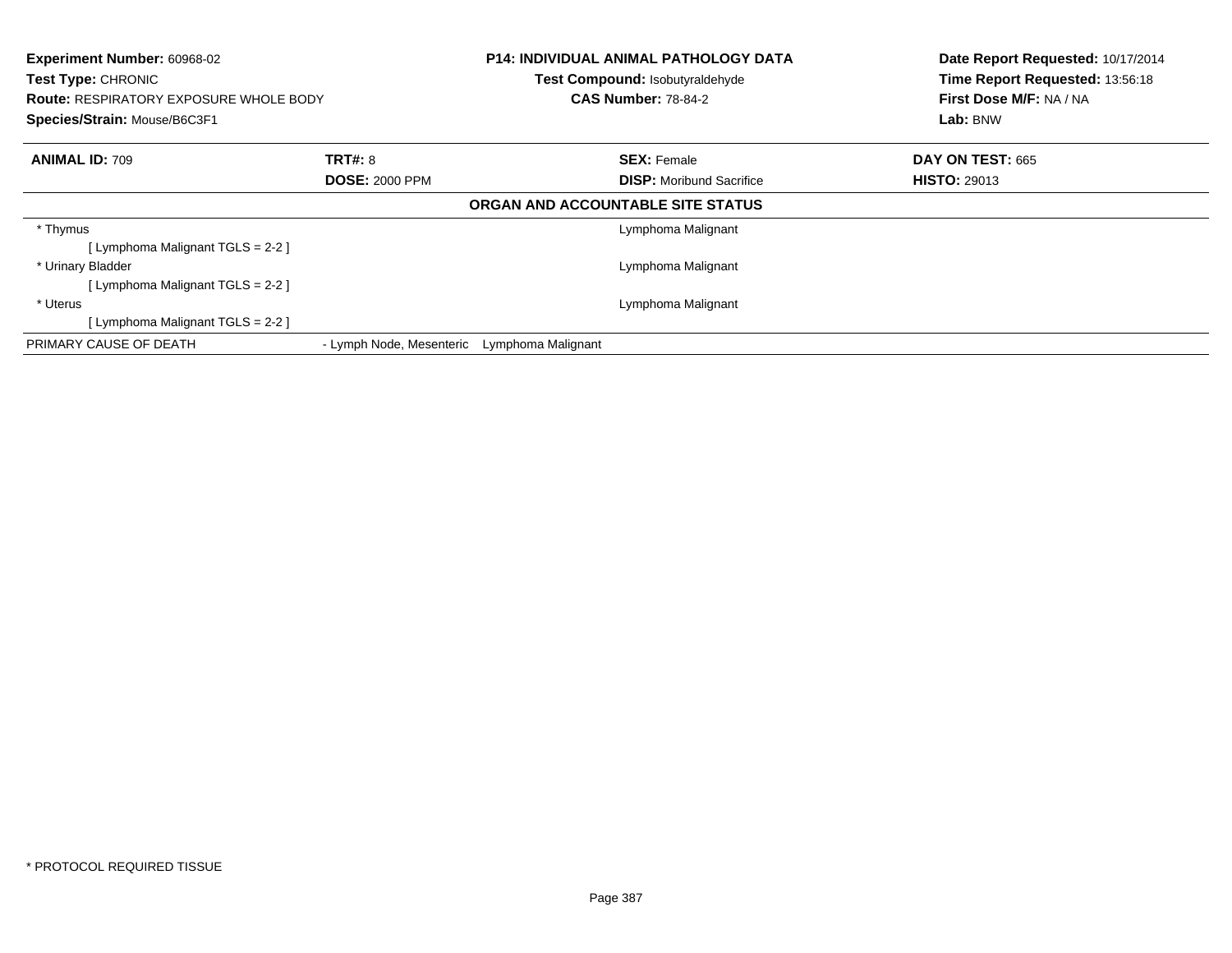| Experiment Number: 60968-02<br>Test Type: CHRONIC |                          | <b>P14: INDIVIDUAL ANIMAL PATHOLOGY DATA</b> | Date Report Requested: 10/17/2014 |
|---------------------------------------------------|--------------------------|----------------------------------------------|-----------------------------------|
|                                                   |                          | Test Compound: Isobutyraldehyde              | Time Report Requested: 13:56:18   |
| <b>Route: RESPIRATORY EXPOSURE WHOLE BODY</b>     |                          | <b>CAS Number: 78-84-2</b>                   | First Dose M/F: NA / NA           |
| Species/Strain: Mouse/B6C3F1                      |                          |                                              | Lab: BNW                          |
| <b>ANIMAL ID: 710</b>                             | TRT#: 8                  | <b>SEX: Female</b>                           | DAY ON TEST: 736                  |
|                                                   | <b>DOSE: 2000 PPM</b>    | <b>DISP: Terminal Sacrifice</b>              | <b>HISTO: 29014</b>               |
|                                                   |                          | ORGAN AND ACCOUNTABLE SITE STATUS            |                                   |
| <b>NORMAL</b>                                     |                          |                                              |                                   |
| * Adrenal Cortex                                  | * Adrenal Medulla        | * Bone                                       | * Bone Marrow                     |
| * Brain                                           | * Clitoral Gland         | * Esophagus                                  | * Gallbladder                     |
| * Heart                                           | * Intestine Large, Cecum | * Intestine Large, Colon                     | * Intestine Large, Rectum         |
| * Intestine Small, Duodenum                       | * Intestine Small, Ileum | * Intestine Small, Jejunum                   | * Islets, Pancreatic              |
| * Larynx                                          | * Liver                  | * Lymph Node, Bronchial                      | * Lymph Node, Mandibular          |
| * Lymph Node, Mediastinal                         | * Lymph Node, Mesenteric | * Mammary Gland                              | * Nose                            |
| * Parathyroid Gland                               | * Salivary Glands        | * Skin                                       | * Spleen                          |
| * Stomach, Forestomach                            | * Stomach, Glandular     | * Thymus                                     | * Trachea                         |
| * Urinary Bladder                                 | * Uterus                 |                                              |                                   |
| <b>OBSERVATIONS</b>                               |                          |                                              |                                   |
| * Kidney                                          |                          | Nephropathy                                  | Minimal                           |
| * Lung                                            |                          | Alveolar/Bronchiolar Adenoma                 |                                   |
| * Ovary                                           |                          | Cyst                                         | Mild                              |
| $[Cyst TGLS = 1-7]$                               |                          |                                              |                                   |
| * Pancreas                                        |                          | Lipomatosis                                  | Marked                            |
| [Lipomatosis TGLS = $3-4$ ]                       |                          |                                              |                                   |
| * Pituitary Gland                                 | <b>Pars Distalis</b>     | Hyperplasia                                  | Mild                              |
| [Hyperplasia TGLS = 2-8]                          |                          |                                              |                                   |
| * Thyroid Gland                                   | <b>Follicular Cel</b>    | Hyperplasia                                  | Minimal                           |
| PRIMARY CAUSE OF DEATH                            | $\blacksquare$           |                                              |                                   |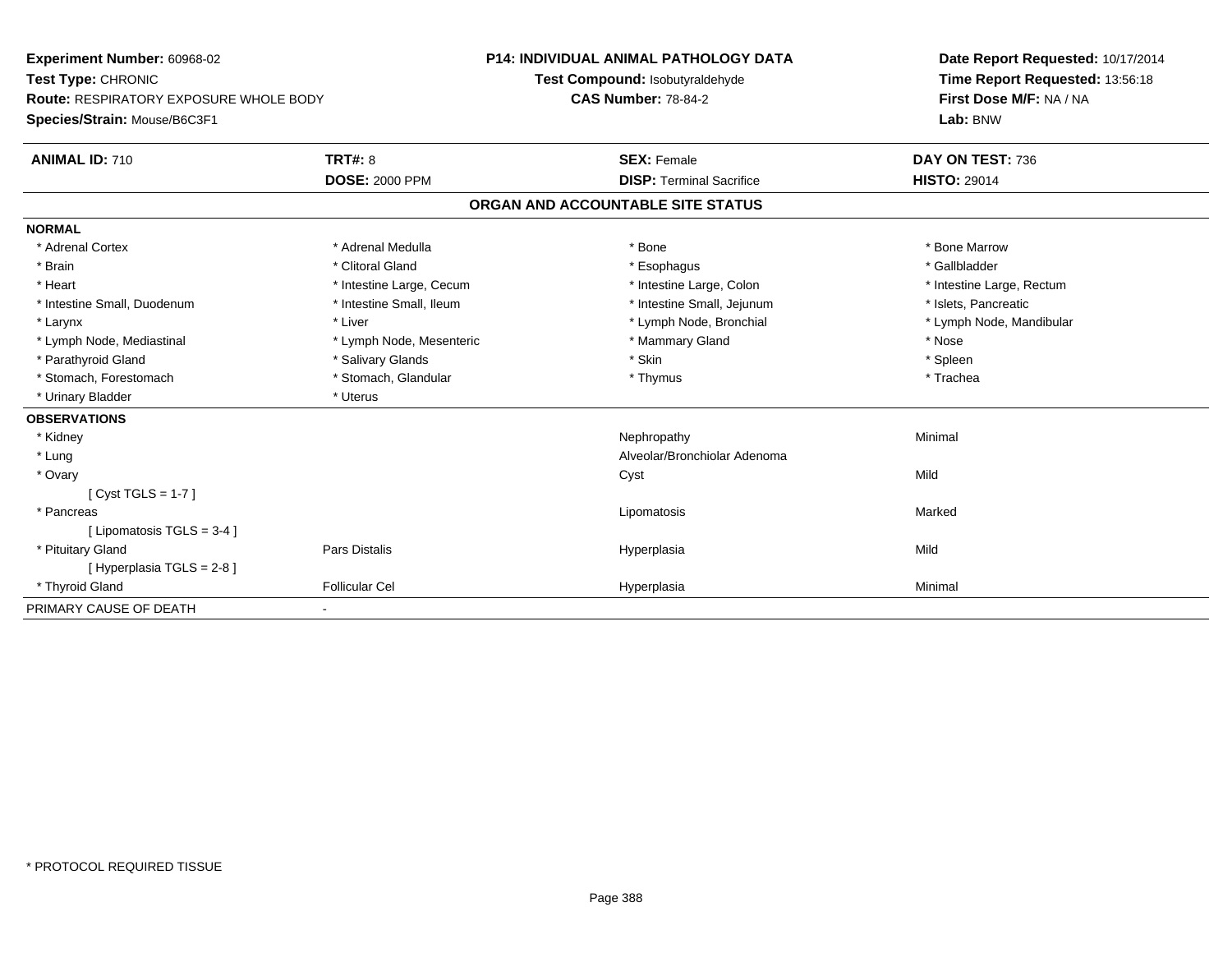| Experiment Number: 60968-02<br>Test Type: CHRONIC                             |                                         | P14: INDIVIDUAL ANIMAL PATHOLOGY DATA<br>Test Compound: Isobutyraldehyde | Date Report Requested: 10/17/2014<br>Time Report Requested: 13:56:18 |  |
|-------------------------------------------------------------------------------|-----------------------------------------|--------------------------------------------------------------------------|----------------------------------------------------------------------|--|
| <b>Route: RESPIRATORY EXPOSURE WHOLE BODY</b><br>Species/Strain: Mouse/B6C3F1 |                                         | <b>CAS Number: 78-84-2</b>                                               | First Dose M/F: NA / NA<br>Lab: BNW                                  |  |
| <b>ANIMAL ID: 711</b>                                                         | <b>TRT#: 8</b><br><b>DOSE: 2000 PPM</b> | <b>SEX: Female</b><br><b>DISP: Terminal Sacrifice</b>                    | DAY ON TEST: 737<br><b>HISTO: 29015</b>                              |  |
|                                                                               |                                         | ORGAN AND ACCOUNTABLE SITE STATUS                                        |                                                                      |  |
|                                                                               |                                         |                                                                          |                                                                      |  |
| <b>NORMAL</b><br>* Adrenal Cortex                                             | * Adrenal Medulla                       | * Bone                                                                   | * Brain                                                              |  |
| * Esophagus                                                                   | * Gallbladder                           | * Intestine Large, Cecum                                                 | * Intestine Large, Colon                                             |  |
| * Intestine Large, Rectum                                                     | * Intestine Small, Duodenum             | * Intestine Small, Ileum                                                 | * Intestine Small, Jejunum                                           |  |
| * Islets, Pancreatic                                                          | * Larynx                                | * Mammary Gland                                                          | * Ovary                                                              |  |
| * Parathyroid Gland                                                           | * Skin                                  | * Stomach, Glandular                                                     | * Thymus                                                             |  |
| * Trachea                                                                     |                                         |                                                                          |                                                                      |  |
| <b>MISSING</b>                                                                |                                         |                                                                          |                                                                      |  |
| * Clitoral Gland                                                              |                                         |                                                                          |                                                                      |  |
| <b>OBSERVATIONS</b>                                                           |                                         |                                                                          |                                                                      |  |
| * Bone Marrow                                                                 |                                         | Lymphoma Malignant                                                       |                                                                      |  |
| * Heart                                                                       |                                         | Cardiomyopathy                                                           | Mild                                                                 |  |
| * Kidney                                                                      |                                         | Lymphoma Malignant                                                       |                                                                      |  |
| * Liver                                                                       |                                         | Lymphoma Malignant                                                       |                                                                      |  |
| * Lung                                                                        |                                         | Lymphoma Malignant                                                       |                                                                      |  |
| Lymph Node                                                                    | Renal                                   | Lymphoma Malignant                                                       |                                                                      |  |
| [ Lymphoma Malignant TGLS = 2-11 ]                                            |                                         |                                                                          |                                                                      |  |
| * Lymph Node, Bronchial                                                       |                                         | Lymphoma Malignant                                                       |                                                                      |  |
| * Lymph Node, Mandibular                                                      |                                         | Lymphoma Malignant                                                       |                                                                      |  |
| * Lymph Node, Mediastinal                                                     |                                         | Lymphoma Malignant                                                       |                                                                      |  |
| * Lymph Node, Mesenteric                                                      |                                         | Lymphoma Malignant                                                       |                                                                      |  |
| * Nose                                                                        | Olfactory Epi                           | Degeneration                                                             | Mild                                                                 |  |
| * Pancreas                                                                    |                                         | Lymphoma Malignant                                                       |                                                                      |  |
| [ Lymphoma Malignant TGLS = 2-11 ]                                            |                                         |                                                                          |                                                                      |  |
| * Pituitary Gland                                                             | Pars Distalis                           | Adenoma                                                                  |                                                                      |  |
| * Salivary Glands                                                             |                                         | Lymphoma Malignant                                                       |                                                                      |  |
| * Spleen                                                                      |                                         | Lymphoma Malignant                                                       |                                                                      |  |
| [ Lymphoma Malignant TGLS = 1-4 ]                                             |                                         |                                                                          |                                                                      |  |
| * Stomach, Forestomach                                                        |                                         | Hyperplasia                                                              | Squamous, Minimal                                                    |  |
| * Thyroid Gland                                                               | <b>Follicular Cel</b>                   | Hyperplasia                                                              | Mild                                                                 |  |
| * Urinary Bladder                                                             |                                         | Lymphoma Malignant                                                       |                                                                      |  |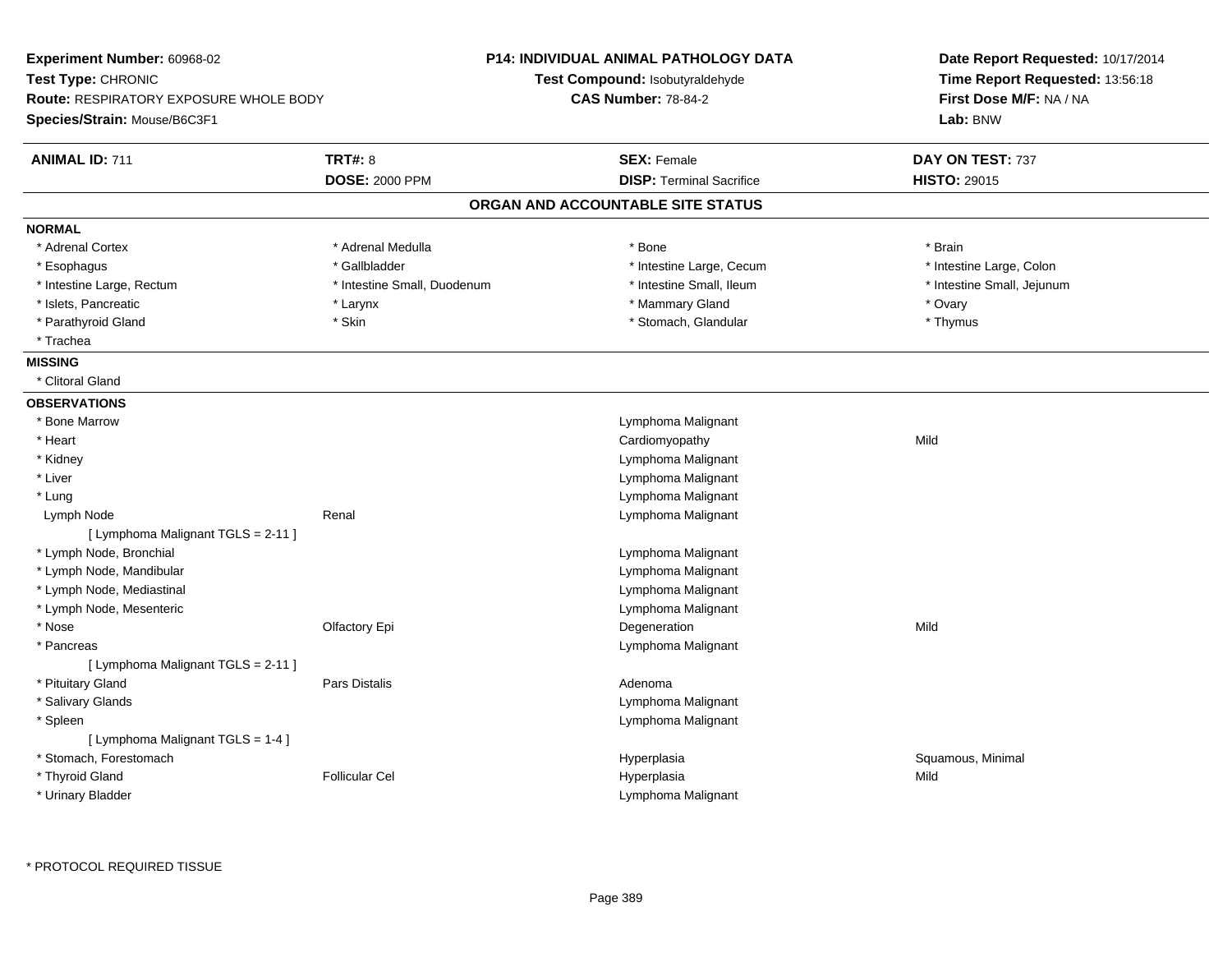| <b>Experiment Number: 60968-02</b><br>Test Type: CHRONIC<br><b>Route: RESPIRATORY EXPOSURE WHOLE BODY</b><br>Species/Strain: Mouse/B6C3F1 |  | <b>P14: INDIVIDUAL ANIMAL PATHOLOGY DATA</b><br>Test Compound: Isobutyraldehyde<br><b>CAS Number: 78-84-2</b> | Date Report Requested: 10/17/2014<br>Time Report Requested: 13:56:18<br>First Dose M/F: NA / NA<br>Lab: BNW |  |
|-------------------------------------------------------------------------------------------------------------------------------------------|--|---------------------------------------------------------------------------------------------------------------|-------------------------------------------------------------------------------------------------------------|--|
| <b>TRT#: 8</b><br><b>ANIMAL ID: 711</b><br><b>DOSE: 2000 PPM</b>                                                                          |  | <b>SEX: Female</b><br><b>DISP: Terminal Sacrifice</b>                                                         | DAY ON TEST: 737<br><b>HISTO: 29015</b>                                                                     |  |
|                                                                                                                                           |  | ORGAN AND ACCOUNTABLE SITE STATUS                                                                             |                                                                                                             |  |
| * Uterus                                                                                                                                  |  | Lymphoma Malignant                                                                                            |                                                                                                             |  |
| PRIMARY CAUSE OF DEATH                                                                                                                    |  |                                                                                                               |                                                                                                             |  |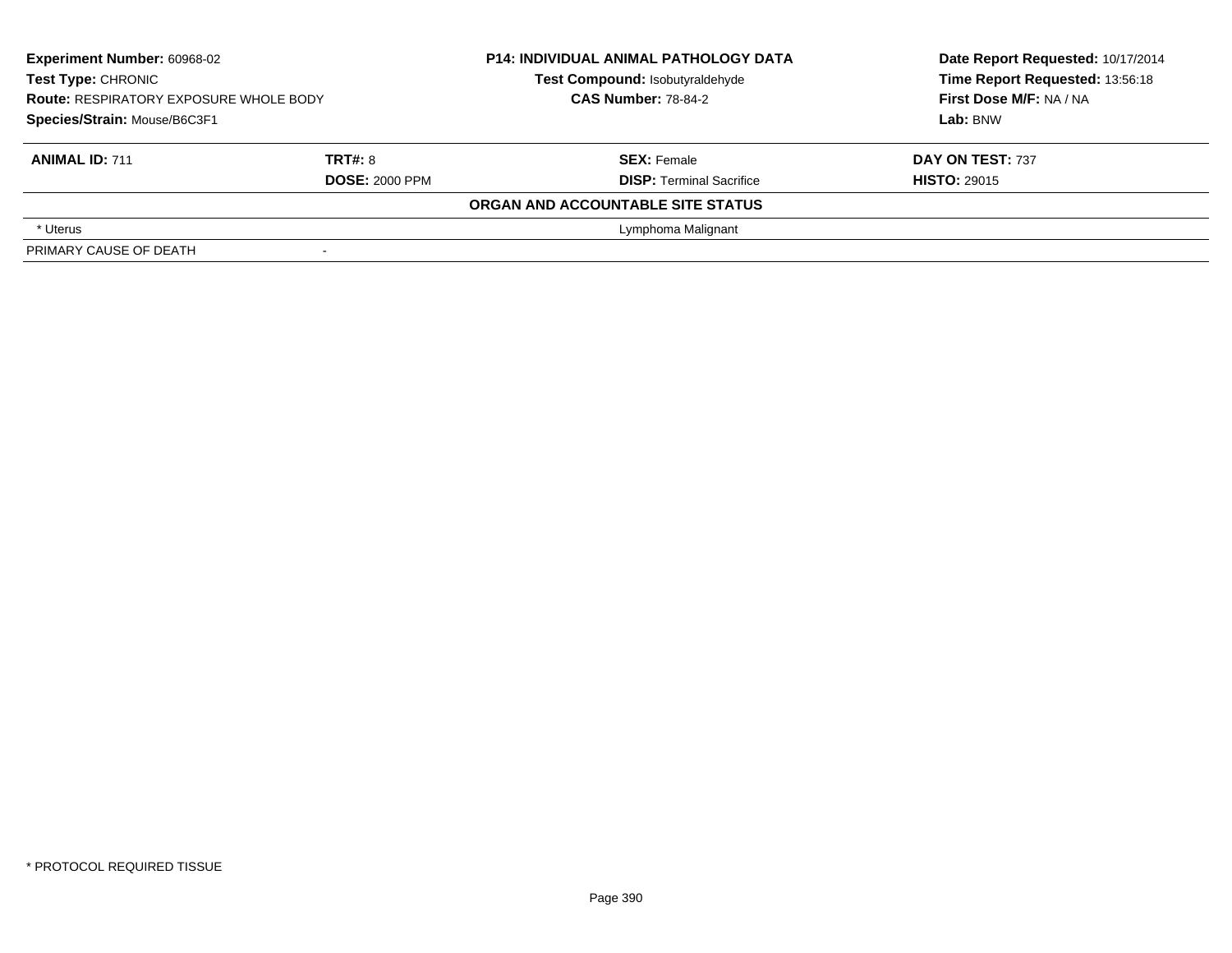| Experiment Number: 60968-02                   |                            | <b>P14: INDIVIDUAL ANIMAL PATHOLOGY DATA</b> | Date Report Requested: 10/17/2014 |  |  |
|-----------------------------------------------|----------------------------|----------------------------------------------|-----------------------------------|--|--|
| Test Type: CHRONIC                            |                            | Test Compound: Isobutyraldehyde              | Time Report Requested: 13:56:18   |  |  |
| <b>Route: RESPIRATORY EXPOSURE WHOLE BODY</b> |                            | <b>CAS Number: 78-84-2</b>                   | First Dose M/F: NA / NA           |  |  |
| Species/Strain: Mouse/B6C3F1                  |                            |                                              | Lab: BNW                          |  |  |
| <b>ANIMAL ID: 712</b>                         | TRT#: 8                    | <b>SEX: Female</b>                           | DAY ON TEST: 736                  |  |  |
|                                               | <b>DOSE: 2000 PPM</b>      | <b>DISP: Terminal Sacrifice</b>              | <b>HISTO: 29016</b>               |  |  |
|                                               |                            | ORGAN AND ACCOUNTABLE SITE STATUS            |                                   |  |  |
| <b>NORMAL</b>                                 |                            |                                              |                                   |  |  |
| * Adrenal Cortex                              | * Adrenal Medulla          | * Bone                                       | * Bone Marrow                     |  |  |
| * Brain                                       | * Clitoral Gland           | * Esophagus                                  | * Gallbladder                     |  |  |
| * Intestine Large, Cecum                      | * Intestine Large, Colon   | * Intestine Large, Rectum                    | * Intestine Small, Duodenum       |  |  |
| * Intestine Small, Ileum                      | * Intestine Small, Jejunum | * Islets, Pancreatic                         | * Larynx                          |  |  |
| * Liver                                       | * Lung                     | * Lymph Node, Bronchial                      | * Lymph Node, Mandibular          |  |  |
| * Lymph Node, Mediastinal                     | * Lymph Node, Mesenteric   | * Mammary Gland                              | * Ovary                           |  |  |
| * Pancreas                                    | * Parathyroid Gland        | * Pituitary Gland                            | * Salivary Glands                 |  |  |
| * Skin                                        | * Stomach, Forestomach     | * Stomach, Glandular                         | * Thymus                          |  |  |
| * Trachea                                     | * Urinary Bladder          |                                              |                                   |  |  |
| <b>OBSERVATIONS</b>                           |                            |                                              |                                   |  |  |
| * Heart                                       |                            | Cardiomyopathy                               | Minimal                           |  |  |
| * Kidney                                      |                            | Nephropathy                                  | Minimal                           |  |  |
| * Nose                                        | Olfactory Epi              | Degeneration                                 | Mild                              |  |  |
| * Spleen                                      |                            | Lymphoma Malignant                           |                                   |  |  |
| [ Lymphoma Malignant TGLS = 2-4 ]             |                            |                                              |                                   |  |  |
| * Thyroid Gland                               | <b>Follicular Cel</b>      | Hyperplasia                                  | Minimal                           |  |  |
| * Uterus                                      |                            | Hydrometra                                   | Moderate                          |  |  |
| [Hydrometra TGLS = 1-8]                       |                            |                                              |                                   |  |  |
| PRIMARY CAUSE OF DEATH                        |                            |                                              |                                   |  |  |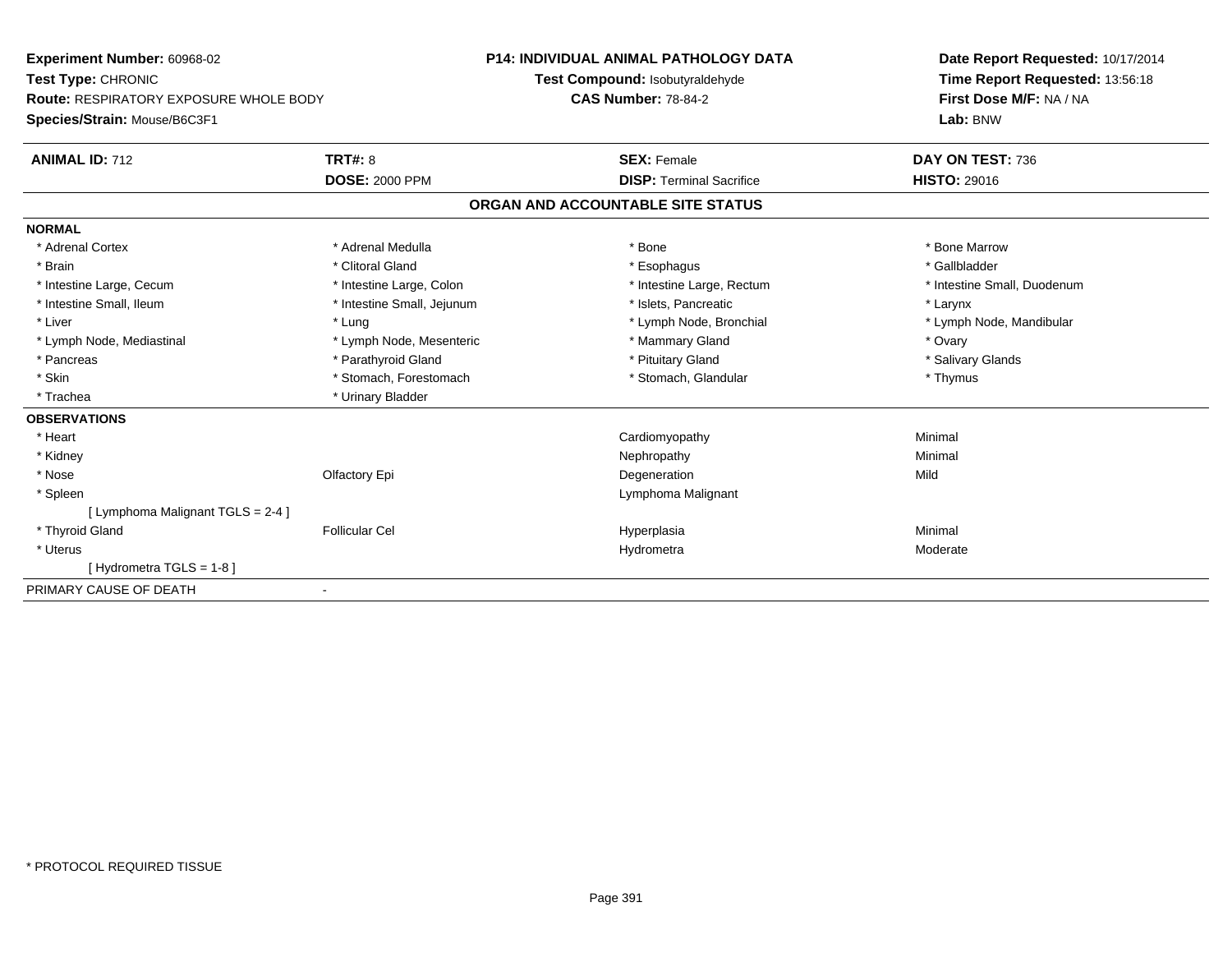**Experiment Number:** 60968-02**Test Type:** CHRONIC **Route:** RESPIRATORY EXPOSURE WHOLE BODY**Species/Strain:** Mouse/B6C3F1**P14: INDIVIDUAL ANIMAL PATHOLOGY DATATest Compound:** Isobutyraldehyde**CAS Number:** 78-84-2**Date Report Requested:** 10/17/2014**Time Report Requested:** 13:56:18**First Dose M/F:** NA / NA**Lab:** BNW**ANIMAL ID:** 713**TRT#:** 8 **SEX:** Female **DAY ON TEST:** 653 **DOSE:** 2000 PPM**DISP:** Moribund Sacrifice **HISTO:** 29017 **ORGAN AND ACCOUNTABLE SITE STATUSNORMAL**\* Adrenal Cortex \* Adrenal Medulla \* Adrenal Medulla \* Bone \* Bone \* Bone \* Bone \* Bone Marrow \* Gallbladder \* Brain \* Allen the second of the second of the second of the second of the second of the second of the second terms of the second of the second of the second of the second of the second of the second of the second of the \* Heart **\*** Intestine Large, Cecum \* Intestine Large, Cecum \* Intestine Large, Colon \* <sup>\*</sup> Intestine Large, Rectum \* Intestine Small, Duodenum \* Intestine Small, Ileum \* Intestine Small, Intestine Small, Jejunum \* Islets, Pancreatic \* Larynx \* Louis \* Liver \* Lung \* Lung \* Lung \* Lung \* Lung \* Lymph Node, Bronchial \* Lymph Node, Bronchial \* \* Lymph Node, Mandibular \* Lymph Node, Mediastinal \* Lymph Node, Mesenteric \* Mammary Gland \* Salivary Glands \* Ovary \* \* Pancreas \* \* Pancreas \* \* Pancreas \* \* Parathyroid Gland \* \* Salivary Glands \* Salivary Glands \* Salivary Glands \* Salivary Glands \* Salivary Glands \* Salivary Glands \* Salivary Glands \* \* Salivary Glands \* \* S \* Stomach, Glandular \* Skin \* Spleen \* Spleen \* Spleen \* Stomach, Forestomach \* Stomach, Forestomach \* Thymus \* Trachea \* Urinary Bladder \* Uterus **OBSERVATIONS** \* Kidneyy the control of the control of the control of the control of the control of the control of the control of the control of the control of the control of the control of the control of the control of the control of the contro \* Nosee and the Colombia Colombia Degeneration and the Colombia Degeneration and the Colombia Minimal Minimal of the Minimal State of the Colombia Degeneration and the Minimal of the Colombia Degeneration of the Colombia Degener \* Pituitary Gland Pars Distalis Hyperplasia Mild \* Thyroid Gland Follicular Cel Hyperplasia Moderate \* Uterus Note: "Enlarged" uterus was within normal limits microscopically.PRIMARY CAUSE OF DEATH- UNCERTAIN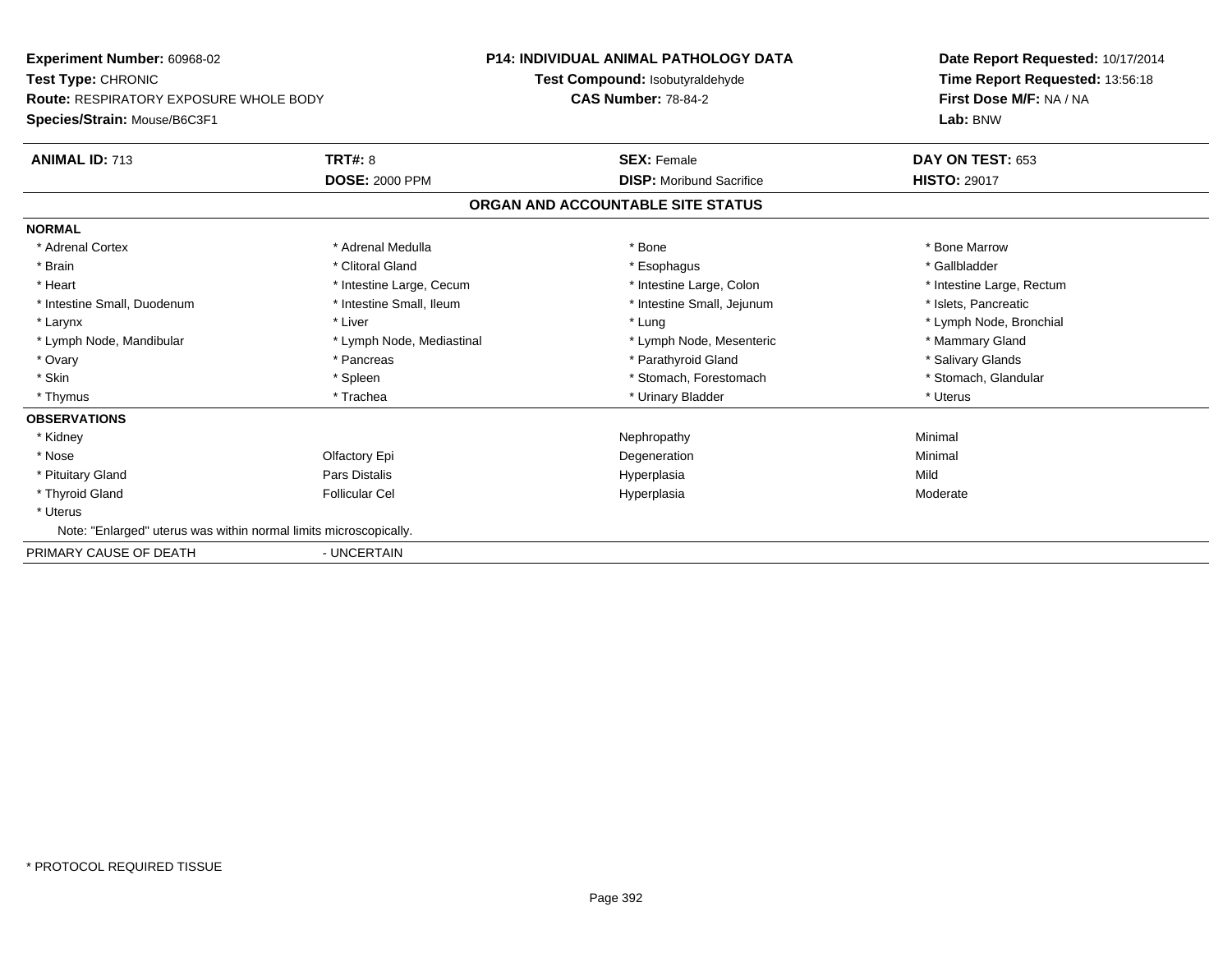| Experiment Number: 60968-02                   |                           | <b>P14: INDIVIDUAL ANIMAL PATHOLOGY DATA</b> |                                   |  | Date Report Requested: 10/17/2014 |  |  |
|-----------------------------------------------|---------------------------|----------------------------------------------|-----------------------------------|--|-----------------------------------|--|--|
| Test Type: CHRONIC                            |                           | Test Compound: Isobutyraldehyde              |                                   |  | Time Report Requested: 13:56:18   |  |  |
| <b>Route: RESPIRATORY EXPOSURE WHOLE BODY</b> |                           | <b>CAS Number: 78-84-2</b>                   |                                   |  | First Dose M/F: NA / NA           |  |  |
| Species/Strain: Mouse/B6C3F1                  |                           |                                              |                                   |  | Lab: BNW                          |  |  |
| <b>ANIMAL ID: 714</b>                         | <b>TRT#: 8</b>            |                                              | <b>SEX: Female</b>                |  | DAY ON TEST: 737                  |  |  |
|                                               | <b>DOSE: 2000 PPM</b>     |                                              | <b>DISP: Terminal Sacrifice</b>   |  | <b>HISTO: 29018</b>               |  |  |
|                                               |                           |                                              | ORGAN AND ACCOUNTABLE SITE STATUS |  |                                   |  |  |
| <b>NORMAL</b>                                 |                           |                                              |                                   |  |                                   |  |  |
| * Adrenal Cortex                              | * Adrenal Medulla         |                                              | * Bone                            |  | * Bone Marrow                     |  |  |
| * Brain                                       | * Clitoral Gland          |                                              | * Esophagus                       |  | * Gallbladder                     |  |  |
| * Heart                                       | * Intestine Large, Cecum  |                                              | * Intestine Large, Colon          |  | * Intestine Large, Rectum         |  |  |
| * Intestine Small, Duodenum                   | * Intestine Small, Ileum  |                                              | * Intestine Small, Jejunum        |  | * Islets. Pancreatic              |  |  |
| * Larynx                                      | * Liver                   |                                              | * Lung                            |  | * Lymph Node, Bronchial           |  |  |
| * Lymph Node, Mandibular                      | * Lymph Node, Mediastinal |                                              | * Mammary Gland                   |  | * Ovary                           |  |  |
| * Pancreas                                    | * Parathyroid Gland       |                                              | * Salivary Glands                 |  | * Skin                            |  |  |
| * Stomach, Forestomach                        | * Stomach, Glandular      |                                              | * Thymus                          |  | * Trachea                         |  |  |
| * Urinary Bladder                             | * Uterus                  |                                              |                                   |  |                                   |  |  |
| <b>INSUFFICIENT TISSUE</b>                    |                           |                                              |                                   |  |                                   |  |  |
| * Lymph Node, Mesenteric                      |                           |                                              |                                   |  |                                   |  |  |
| <b>OBSERVATIONS</b>                           |                           |                                              |                                   |  |                                   |  |  |
| * Kidney                                      |                           |                                              | Nephropathy                       |  | Minimal                           |  |  |
| Lymph Node                                    | Renal                     |                                              | Lymphoma Malignant                |  |                                   |  |  |
| * Nose                                        | Olfactory Epi             |                                              | Degeneration                      |  | Mild                              |  |  |
| * Pituitary Gland                             | Pars Distalis             |                                              | Adenoma                           |  |                                   |  |  |
| * Spleen                                      |                           |                                              | Lymphoma Malignant                |  |                                   |  |  |
| * Thyroid Gland                               | <b>Follicular Cel</b>     |                                              | Hyperplasia                       |  | Mild                              |  |  |
| PRIMARY CAUSE OF DEATH                        |                           |                                              |                                   |  |                                   |  |  |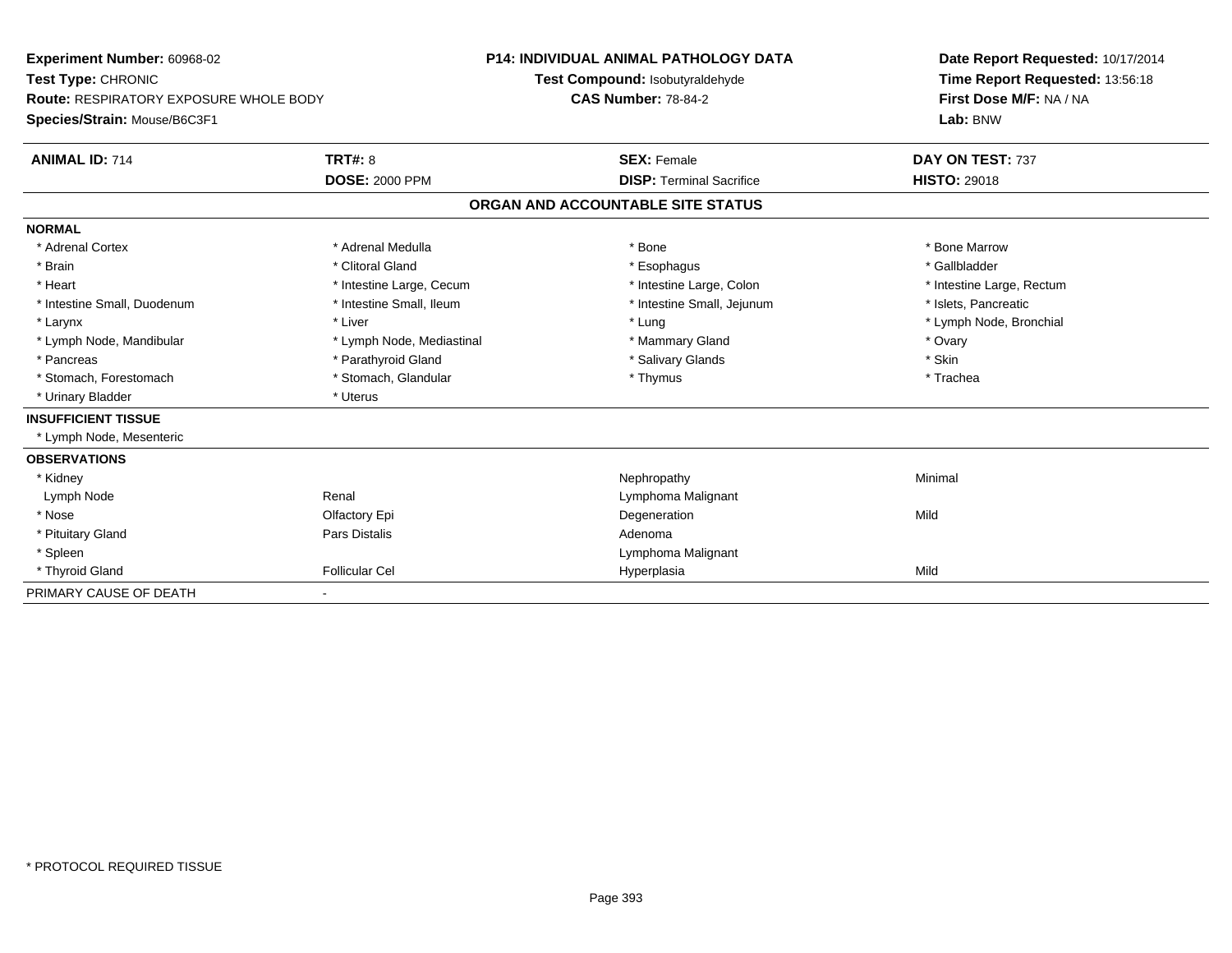| Experiment Number: 60968-02                     |                            | P14: INDIVIDUAL ANIMAL PATHOLOGY DATA | Date Report Requested: 10/17/2014 |  |  |
|-------------------------------------------------|----------------------------|---------------------------------------|-----------------------------------|--|--|
| Test Type: CHRONIC                              |                            | Test Compound: Isobutyraldehyde       | Time Report Requested: 13:56:18   |  |  |
| Route: RESPIRATORY EXPOSURE WHOLE BODY          |                            | <b>CAS Number: 78-84-2</b>            | First Dose M/F: NA / NA           |  |  |
| Species/Strain: Mouse/B6C3F1                    |                            |                                       | Lab: BNW                          |  |  |
| <b>ANIMAL ID: 715</b>                           | <b>TRT#: 8</b>             | <b>SEX: Female</b>                    | DAY ON TEST: 736                  |  |  |
|                                                 | <b>DOSE: 2000 PPM</b>      | <b>DISP: Terminal Sacrifice</b>       | <b>HISTO: 29019</b>               |  |  |
|                                                 |                            | ORGAN AND ACCOUNTABLE SITE STATUS     |                                   |  |  |
| <b>NORMAL</b>                                   |                            |                                       |                                   |  |  |
| * Adrenal Cortex                                | * Adrenal Medulla          | * Bone                                | * Bone Marrow                     |  |  |
| * Brain                                         | * Clitoral Gland           | * Esophagus                           | * Gallbladder                     |  |  |
| * Intestine Large, Cecum                        | * Intestine Large, Colon   | * Intestine Large, Rectum             | * Intestine Small, Duodenum       |  |  |
| * Intestine Small, Ileum                        | * Intestine Small, Jejunum | * Islets, Pancreatic                  | * Larynx                          |  |  |
| * Lung                                          | * Lymph Node, Bronchial    | * Lymph Node, Mediastinal             | * Lymph Node, Mesenteric          |  |  |
| * Mammary Gland                                 | * Ovary                    | * Pancreas                            | * Parathyroid Gland               |  |  |
| * Salivary Glands                               | * Skin                     | * Stomach, Forestomach                | * Stomach, Glandular              |  |  |
| * Thymus                                        | * Thyroid Gland            | * Trachea                             | * Urinary Bladder                 |  |  |
| <b>MISSING</b>                                  |                            |                                       |                                   |  |  |
| * Lymph Node, Mandibular                        |                            |                                       |                                   |  |  |
| <b>OBSERVATIONS</b>                             |                            |                                       |                                   |  |  |
| * Heart                                         |                            | Cardiomyopathy                        | Minimal                           |  |  |
| * Kidney                                        |                            | Nephropathy                           | Mild                              |  |  |
| * Liver                                         |                            | Hepatocellular Adenoma                |                                   |  |  |
| [ Hepatocellular Adenoma TGLS = 3-10 ]          |                            |                                       |                                   |  |  |
| * Nose                                          | Olfactory Epi              | Degeneration                          | Mild                              |  |  |
| * Pituitary Gland                               | <b>Pars Distalis</b>       | Adenoma                               |                                   |  |  |
| [Adenoma TGLS = $1-8$ ]                         |                            |                                       |                                   |  |  |
| * Spleen                                        |                            | Hematopoietic Cell Proliferation      | Mild                              |  |  |
| [ Hematopoietic Cell Proliferation TGLS = 2-4 ] |                            |                                       |                                   |  |  |
| * Uterus                                        |                            | Polyp Stromal                         |                                   |  |  |
| [Polyp Stromal TGLS = 2-4]                      |                            |                                       |                                   |  |  |
| PRIMARY CAUSE OF DEATH                          | $\blacksquare$             |                                       |                                   |  |  |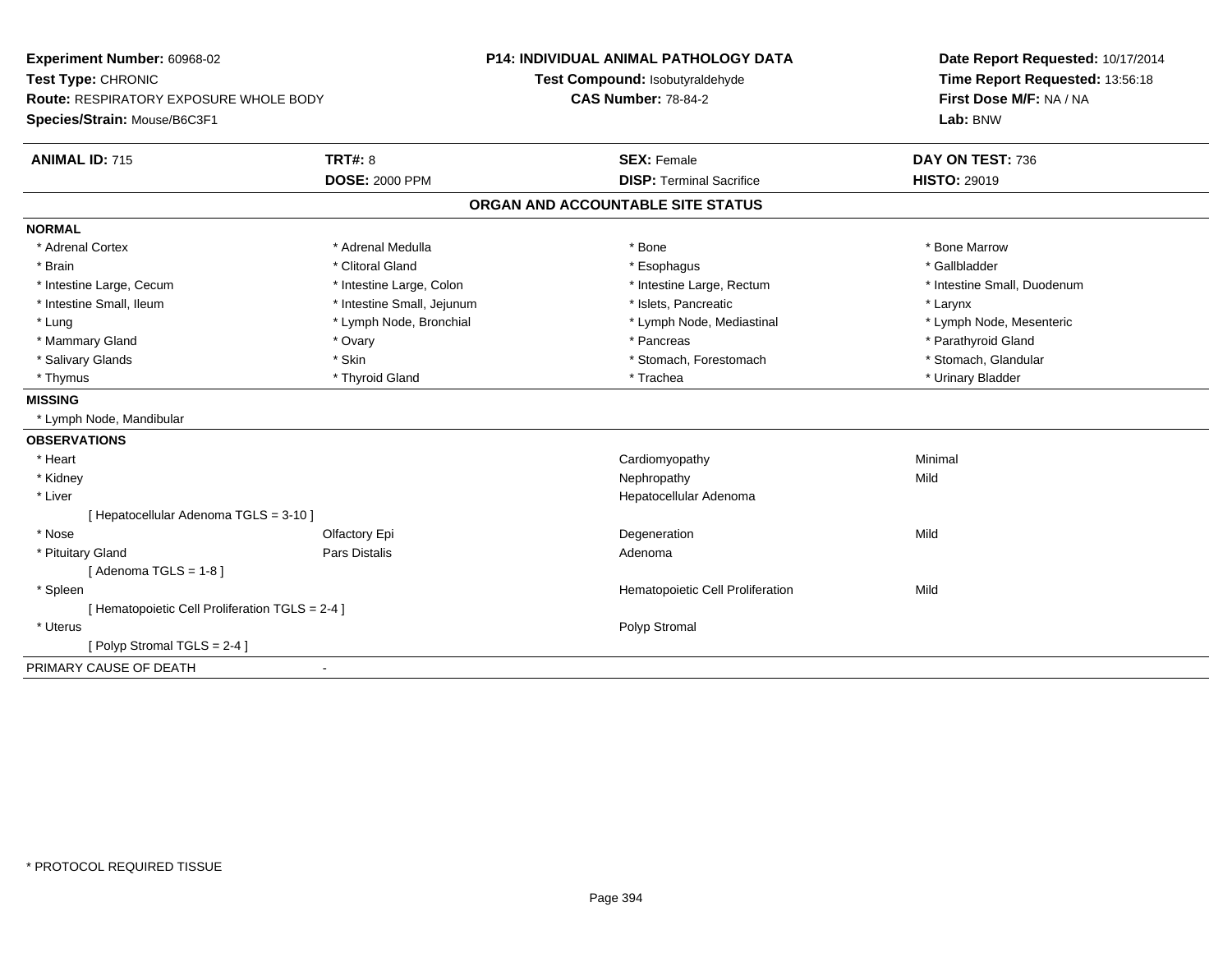| Experiment Number: 60968-02                                                               |                                         | <b>P14: INDIVIDUAL ANIMAL PATHOLOGY DATA</b> | Date Report Requested: 10/17/2014 |  |  |
|-------------------------------------------------------------------------------------------|-----------------------------------------|----------------------------------------------|-----------------------------------|--|--|
| Test Type: CHRONIC                                                                        |                                         | Test Compound: Isobutyraldehyde              | Time Report Requested: 13:56:18   |  |  |
| Route: RESPIRATORY EXPOSURE WHOLE BODY                                                    |                                         | <b>CAS Number: 78-84-2</b>                   | First Dose M/F: NA / NA           |  |  |
| Species/Strain: Mouse/B6C3F1                                                              |                                         |                                              | Lab: BNW                          |  |  |
| <b>ANIMAL ID: 716</b>                                                                     | <b>TRT#: 8</b>                          | <b>SEX: Female</b>                           | DAY ON TEST: 653                  |  |  |
|                                                                                           | <b>DOSE: 2000 PPM</b>                   | <b>DISP:</b> Moribund Sacrifice              | <b>HISTO: 29020</b>               |  |  |
|                                                                                           |                                         | ORGAN AND ACCOUNTABLE SITE STATUS            |                                   |  |  |
| <b>NORMAL</b>                                                                             |                                         |                                              |                                   |  |  |
| * Adrenal Cortex                                                                          | * Adrenal Medulla                       | * Bone                                       | * Bone Marrow                     |  |  |
| * Brain                                                                                   | * Clitoral Gland                        | * Esophagus                                  | * Gallbladder                     |  |  |
| * Heart                                                                                   | * Intestine Large, Cecum                | * Intestine Large, Colon                     | * Intestine Large, Rectum         |  |  |
| * Intestine Small, Duodenum                                                               | * Intestine Small, Ileum                | * Intestine Small, Jejunum                   | * Islets, Pancreatic              |  |  |
| * Larynx                                                                                  | * Liver                                 | * Lung                                       | * Lymph Node, Mandibular          |  |  |
| * Lymph Node, Mediastinal                                                                 | * Lymph Node, Mesenteric                | * Mammary Gland                              | * Pancreas                        |  |  |
| * Parathyroid Gland                                                                       | * Salivary Glands                       | * Skin                                       | * Spleen                          |  |  |
| * Stomach, Glandular                                                                      | * Thymus                                | * Trachea                                    | * Urinary Bladder                 |  |  |
| * Uterus                                                                                  |                                         |                                              |                                   |  |  |
| <b>MISSING</b>                                                                            |                                         |                                              |                                   |  |  |
| * Lymph Node, Bronchial                                                                   |                                         |                                              |                                   |  |  |
| <b>OBSERVATIONS</b>                                                                       |                                         |                                              |                                   |  |  |
| * Kidney                                                                                  |                                         | Nephropathy                                  | Mild                              |  |  |
| * Nose                                                                                    | Olfactory Epi                           | Degeneration                                 | Mild                              |  |  |
| * Ovary                                                                                   |                                         | Cyst                                         | Minimal                           |  |  |
| * Pituitary Gland                                                                         | <b>Pars Distalis</b>                    | Adenoma                                      |                                   |  |  |
| [Adenoma TGLS = $2-8$ ]                                                                   |                                         |                                              |                                   |  |  |
| * Skin                                                                                    |                                         |                                              |                                   |  |  |
| Note: "Mass, 4mm, pale" noted at necropsy was collection of normal sinus (tactile) hairs. |                                         |                                              |                                   |  |  |
| * Stomach, Forestomach                                                                    |                                         | Inflammation                                 | Chronic Active, Minimal           |  |  |
| * Thyroid Gland                                                                           | <b>Follicular Cel</b>                   | Hyperplasia                                  | Minimal                           |  |  |
| PRIMARY CAUSE OF DEATH                                                                    | - Pituitary Gland Pars Distalis Adenoma |                                              |                                   |  |  |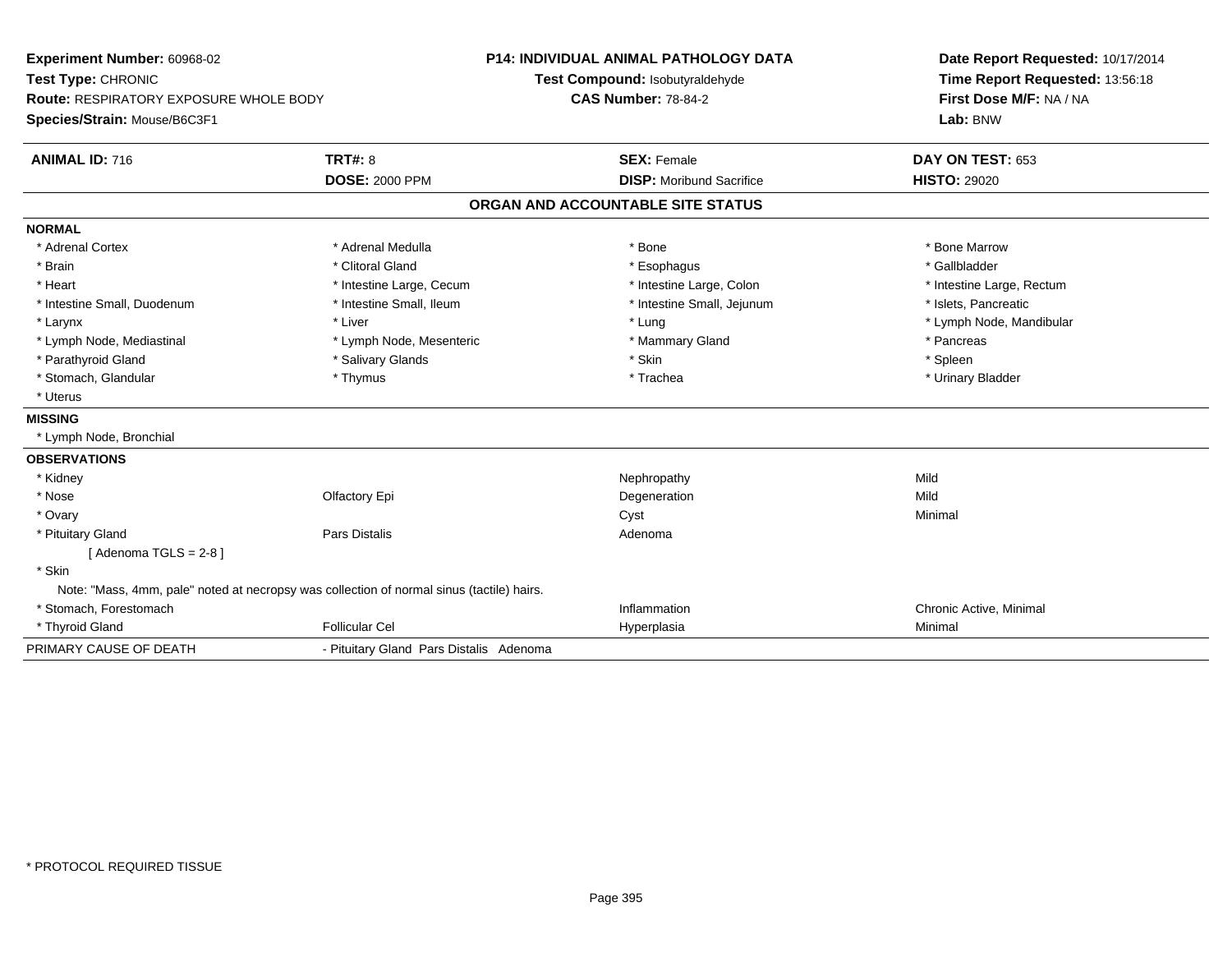| Experiment Number: 60968-02                   |                          | <b>P14: INDIVIDUAL ANIMAL PATHOLOGY DATA</b> |                                   |  | Date Report Requested: 10/17/2014 |  |
|-----------------------------------------------|--------------------------|----------------------------------------------|-----------------------------------|--|-----------------------------------|--|
| Test Type: CHRONIC                            |                          | Test Compound: Isobutyraldehyde              |                                   |  | Time Report Requested: 13:56:18   |  |
| <b>Route: RESPIRATORY EXPOSURE WHOLE BODY</b> |                          | <b>CAS Number: 78-84-2</b>                   |                                   |  | First Dose M/F: NA / NA           |  |
| Species/Strain: Mouse/B6C3F1                  |                          |                                              |                                   |  | Lab: BNW                          |  |
| <b>ANIMAL ID: 717</b>                         | <b>TRT#: 8</b>           |                                              | <b>SEX: Female</b>                |  | DAY ON TEST: 737                  |  |
|                                               | <b>DOSE: 2000 PPM</b>    |                                              | <b>DISP: Terminal Sacrifice</b>   |  | <b>HISTO: 29021</b>               |  |
|                                               |                          |                                              | ORGAN AND ACCOUNTABLE SITE STATUS |  |                                   |  |
| <b>NORMAL</b>                                 |                          |                                              |                                   |  |                                   |  |
| * Adrenal Cortex                              | * Adrenal Medulla        |                                              | * Bone                            |  | * Bone Marrow                     |  |
| * Brain                                       | * Clitoral Gland         |                                              | * Esophagus                       |  | * Gallbladder                     |  |
| * Heart                                       | * Intestine Large, Cecum |                                              | * Intestine Large, Colon          |  | * Intestine Large, Rectum         |  |
| * Intestine Small, Duodenum                   | * Intestine Small, Ileum |                                              | * Intestine Small, Jejunum        |  | * Islets, Pancreatic              |  |
| * Larynx                                      | * Liver                  |                                              | * Lymph Node, Mandibular          |  | * Mammary Gland                   |  |
| * Ovary                                       | * Pancreas               |                                              | * Parathyroid Gland               |  | * Pituitary Gland                 |  |
| * Salivary Glands                             | * Skin                   |                                              | * Stomach, Forestomach            |  | * Stomach, Glandular              |  |
| * Trachea                                     | * Urinary Bladder        |                                              | * Uterus                          |  |                                   |  |
| <b>MISSING</b>                                |                          |                                              |                                   |  |                                   |  |
| * Thymus                                      |                          |                                              |                                   |  |                                   |  |
| <b>OBSERVATIONS</b>                           |                          |                                              |                                   |  |                                   |  |
| * Kidney                                      |                          |                                              | Nephropathy                       |  | Mild                              |  |
| * Lung                                        |                          |                                              | Lymphoma Malignant                |  |                                   |  |
| * Lymph Node, Bronchial                       |                          |                                              | Lymphoma Malignant                |  |                                   |  |
| * Lymph Node, Mediastinal                     |                          |                                              | Lymphoma Malignant                |  |                                   |  |
| * Lymph Node, Mesenteric                      |                          |                                              | Lymphoma Malignant                |  |                                   |  |
| * Nose                                        | Olfactory Epi            |                                              | Degeneration                      |  | Mild                              |  |
| * Spleen                                      |                          |                                              | Lymphoma Malignant                |  |                                   |  |
| [ Lymphoma Malignant TGLS = 1,2-4 ]           |                          |                                              |                                   |  |                                   |  |
| * Thyroid Gland                               | <b>Follicular Cel</b>    |                                              | Hyperplasia                       |  | Minimal                           |  |
| PRIMARY CAUSE OF DEATH                        |                          |                                              |                                   |  |                                   |  |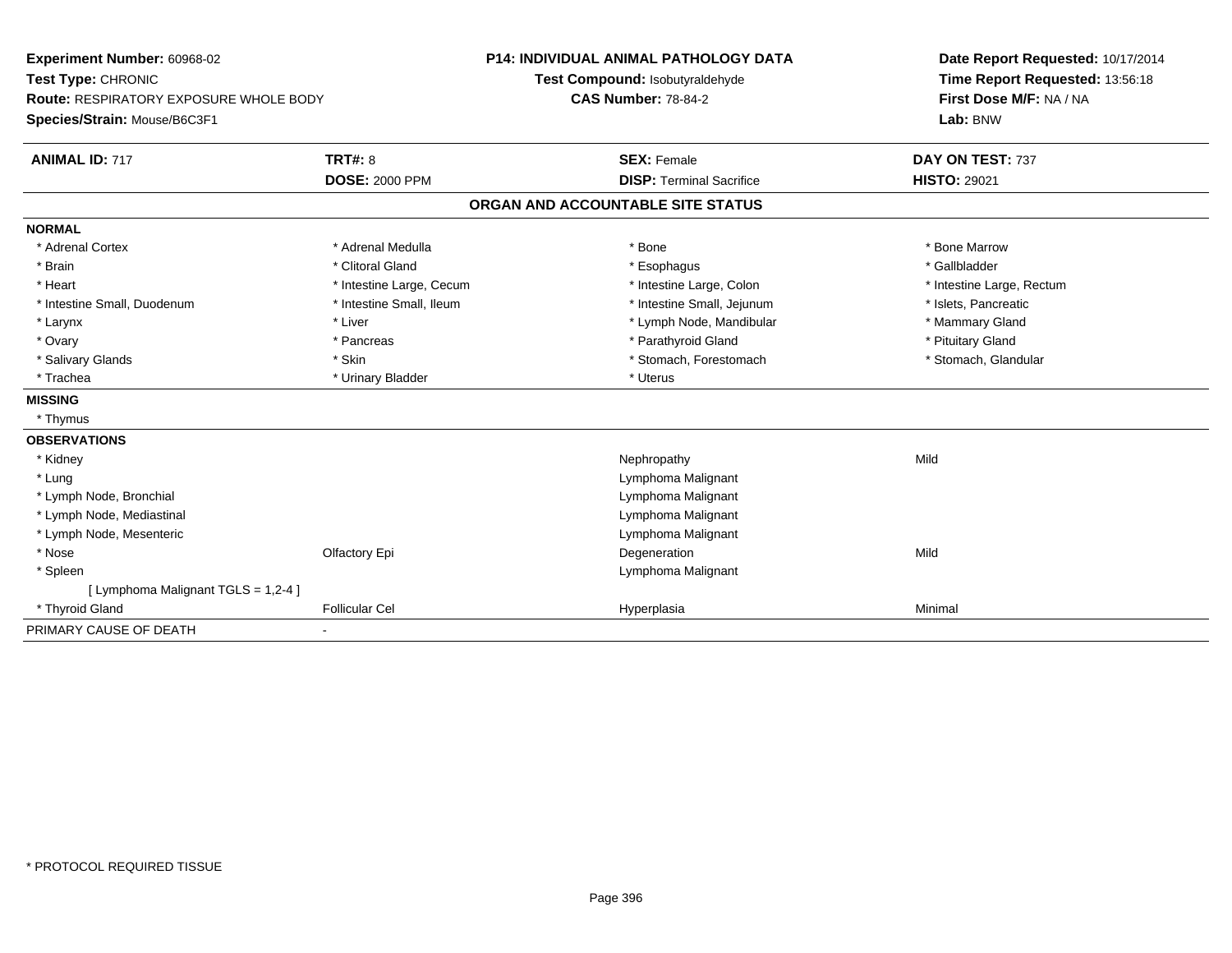| Experiment Number: 60968-02                   |                              | P14: INDIVIDUAL ANIMAL PATHOLOGY DATA | Date Report Requested: 10/17/2014 |  |
|-----------------------------------------------|------------------------------|---------------------------------------|-----------------------------------|--|
| Test Type: CHRONIC                            |                              | Test Compound: Isobutyraldehyde       | Time Report Requested: 13:56:18   |  |
| <b>Route: RESPIRATORY EXPOSURE WHOLE BODY</b> |                              | <b>CAS Number: 78-84-2</b>            | First Dose M/F: NA / NA           |  |
| Species/Strain: Mouse/B6C3F1                  |                              |                                       | Lab: BNW                          |  |
| <b>ANIMAL ID: 718</b>                         | <b>TRT#: 8</b>               | <b>SEX: Female</b>                    | DAY ON TEST: 735                  |  |
|                                               | <b>DOSE: 2000 PPM</b>        | <b>DISP: Terminal Sacrifice</b>       | <b>HISTO: 29022</b>               |  |
|                                               |                              | ORGAN AND ACCOUNTABLE SITE STATUS     |                                   |  |
| <b>NORMAL</b>                                 |                              |                                       |                                   |  |
| * Adrenal Cortex                              | * Adrenal Medulla            | * Bone                                | * Bone Marrow                     |  |
| * Brain                                       | * Esophagus                  | * Gallbladder                         | * Heart                           |  |
| * Intestine Large, Cecum                      | * Intestine Large, Colon     | * Intestine Large, Rectum             | * Intestine Small, Duodenum       |  |
| * Intestine Small, Ileum                      | * Intestine Small, Jejunum   | * Islets, Pancreatic                  | * Kidney                          |  |
| * Larynx                                      | * Lung                       | * Lymph Node, Bronchial               | * Lymph Node, Mandibular          |  |
| * Lymph Node, Mesenteric                      | * Mammary Gland              | * Pancreas                            | * Parathyroid Gland               |  |
| * Salivary Glands                             | * Skin                       | * Stomach, Forestomach                | * Stomach, Glandular              |  |
| * Thymus                                      | * Thyroid Gland              | * Trachea                             | * Urinary Bladder                 |  |
| <b>MISSING</b>                                |                              |                                       |                                   |  |
| * Clitoral Gland                              | * Lymph Node, Mediastinal    | * Pituitary Gland                     |                                   |  |
| <b>OBSERVATIONS</b>                           |                              |                                       |                                   |  |
| * Liver                                       |                              | Hepatocellular Adenoma                |                                   |  |
| [ Hepatocellular Adenoma TGLS = 5-4 ]         |                              |                                       |                                   |  |
| * Nose                                        | Olfactory Epi                | Degeneration                          | Minimal                           |  |
| * Ovary                                       |                              | Cyst                                  | Marked                            |  |
| [Cyst TGLS = $2-7$ ]                          |                              |                                       |                                   |  |
| * Spleen                                      |                              | Lymphoma Malignant                    |                                   |  |
| [ Lymphoma Malignant TGLS = 3,4-4 ]           |                              |                                       |                                   |  |
| * Uterus                                      |                              | Hydrometra                            | Moderate                          |  |
| [Hydrometra TGLS = 1-8]                       |                              |                                       |                                   |  |
| PRIMARY CAUSE OF DEATH                        | $\qquad \qquad \blacksquare$ |                                       |                                   |  |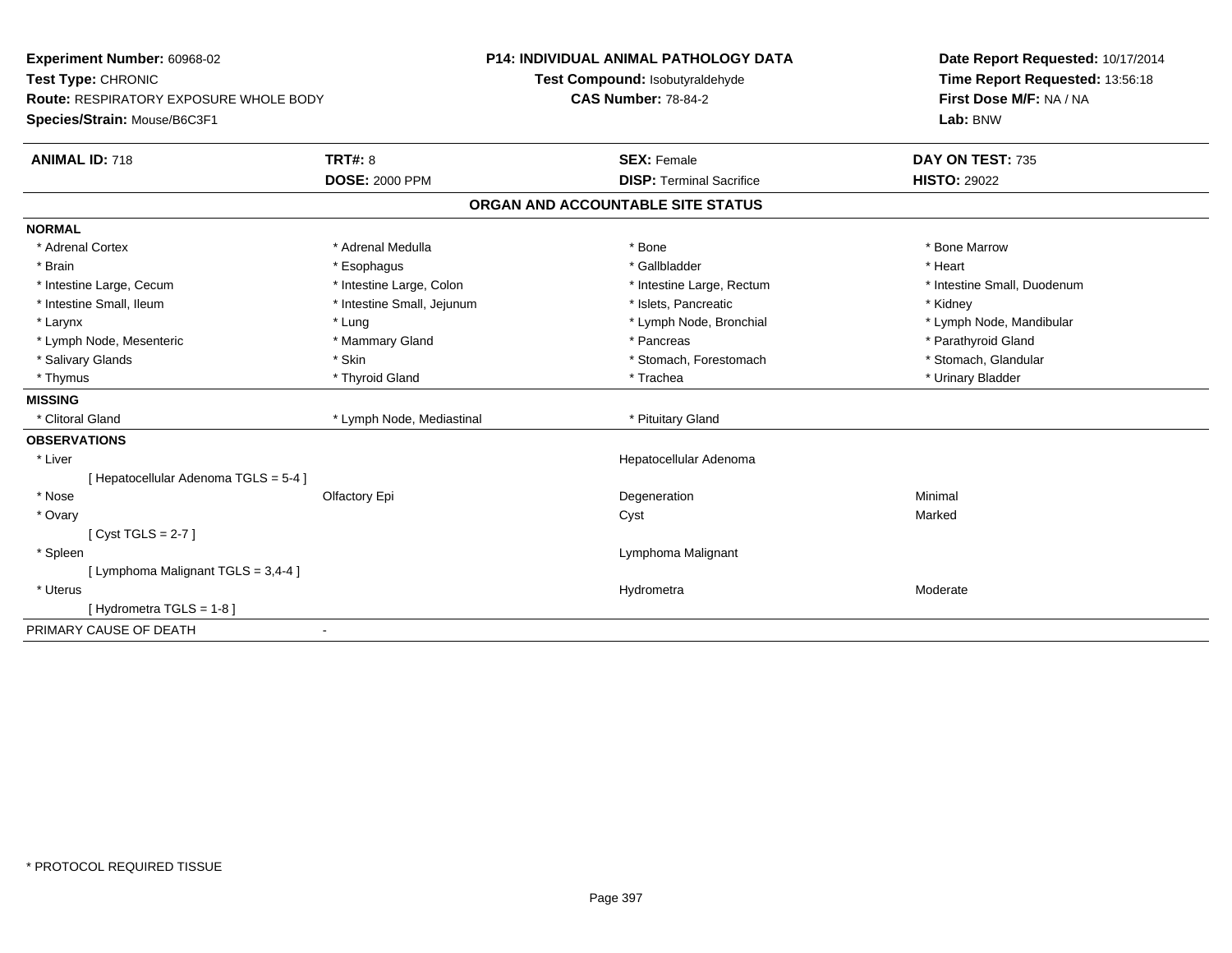| Experiment Number: 60968-02<br>Test Type: CHRONIC<br><b>Route: RESPIRATORY EXPOSURE WHOLE BODY</b><br>Species/Strain: Mouse/B6C3F1<br><b>ANIMAL ID: 719</b> | <b>TRT#: 8</b><br><b>DOSE: 2000 PPM</b> | <b>P14: INDIVIDUAL ANIMAL PATHOLOGY DATA</b><br>Test Compound: Isobutyraldehyde<br><b>CAS Number: 78-84-2</b><br><b>SEX: Female</b><br><b>DISP: Terminal Sacrifice</b> |                                   | Date Report Requested: 10/17/2014<br>Time Report Requested: 13:56:18<br>First Dose M/F: NA / NA<br>Lab: BNW<br>DAY ON TEST: 737<br><b>HISTO: 29023</b> |
|-------------------------------------------------------------------------------------------------------------------------------------------------------------|-----------------------------------------|------------------------------------------------------------------------------------------------------------------------------------------------------------------------|-----------------------------------|--------------------------------------------------------------------------------------------------------------------------------------------------------|
|                                                                                                                                                             |                                         |                                                                                                                                                                        | ORGAN AND ACCOUNTABLE SITE STATUS |                                                                                                                                                        |
| <b>NORMAL</b>                                                                                                                                               |                                         |                                                                                                                                                                        |                                   |                                                                                                                                                        |
| * Adrenal Medulla                                                                                                                                           | * Bone                                  |                                                                                                                                                                        | * Bone Marrow                     | * Brain                                                                                                                                                |
| * Clitoral Gland                                                                                                                                            | * Esophagus                             |                                                                                                                                                                        | * Gallbladder                     | * Intestine Large, Cecum                                                                                                                               |
| * Intestine Large, Colon                                                                                                                                    | * Intestine Large, Rectum               |                                                                                                                                                                        | * Intestine Small, Duodenum       | * Intestine Small, Ileum                                                                                                                               |
| * Intestine Small, Jejunum                                                                                                                                  | * Islets, Pancreatic                    |                                                                                                                                                                        | * Larynx                          | * Lung                                                                                                                                                 |
| * Lymph Node, Bronchial                                                                                                                                     | * Lymph Node, Mediastinal               |                                                                                                                                                                        | * Lymph Node, Mesenteric          | * Mammary Gland                                                                                                                                        |
| * Ovary                                                                                                                                                     | * Pancreas                              |                                                                                                                                                                        | * Parathyroid Gland               | * Salivary Glands                                                                                                                                      |
| * Skin                                                                                                                                                      | * Spleen                                |                                                                                                                                                                        | * Stomach, Forestomach            | * Stomach, Glandular                                                                                                                                   |
| * Thymus                                                                                                                                                    | * Trachea                               |                                                                                                                                                                        | * Urinary Bladder                 | * Uterus                                                                                                                                               |
| <b>MISSING</b>                                                                                                                                              |                                         |                                                                                                                                                                        |                                   |                                                                                                                                                        |
| * Lymph Node, Mandibular                                                                                                                                    |                                         |                                                                                                                                                                        |                                   |                                                                                                                                                        |
| <b>OBSERVATIONS</b>                                                                                                                                         |                                         |                                                                                                                                                                        |                                   |                                                                                                                                                        |
| * Adrenal Cortex                                                                                                                                            |                                         |                                                                                                                                                                        | Hypertrophy                       | Minimal                                                                                                                                                |
| * Heart                                                                                                                                                     |                                         |                                                                                                                                                                        | Cardiomyopathy                    | Minimal                                                                                                                                                |
| * Kidney                                                                                                                                                    |                                         |                                                                                                                                                                        | Nephropathy                       | Minimal                                                                                                                                                |
| * Liver                                                                                                                                                     |                                         |                                                                                                                                                                        | Hepatocellular Adenoma            |                                                                                                                                                        |
| [ Hepatocellular Adenoma TGLS = 2-10 ]                                                                                                                      |                                         |                                                                                                                                                                        |                                   |                                                                                                                                                        |
| * Nose                                                                                                                                                      | Olfactory Epi                           |                                                                                                                                                                        | Degeneration                      | Mild                                                                                                                                                   |
| * Pituitary Gland                                                                                                                                           | <b>Pars Distalis</b>                    |                                                                                                                                                                        | Adenoma                           |                                                                                                                                                        |
| [Adenoma TGLS = $1-8$ ]                                                                                                                                     |                                         |                                                                                                                                                                        |                                   |                                                                                                                                                        |
| * Thyroid Gland                                                                                                                                             | <b>Follicular Cel</b>                   |                                                                                                                                                                        | Hyperplasia                       | Mild                                                                                                                                                   |
| PRIMARY CAUSE OF DEATH                                                                                                                                      |                                         |                                                                                                                                                                        |                                   |                                                                                                                                                        |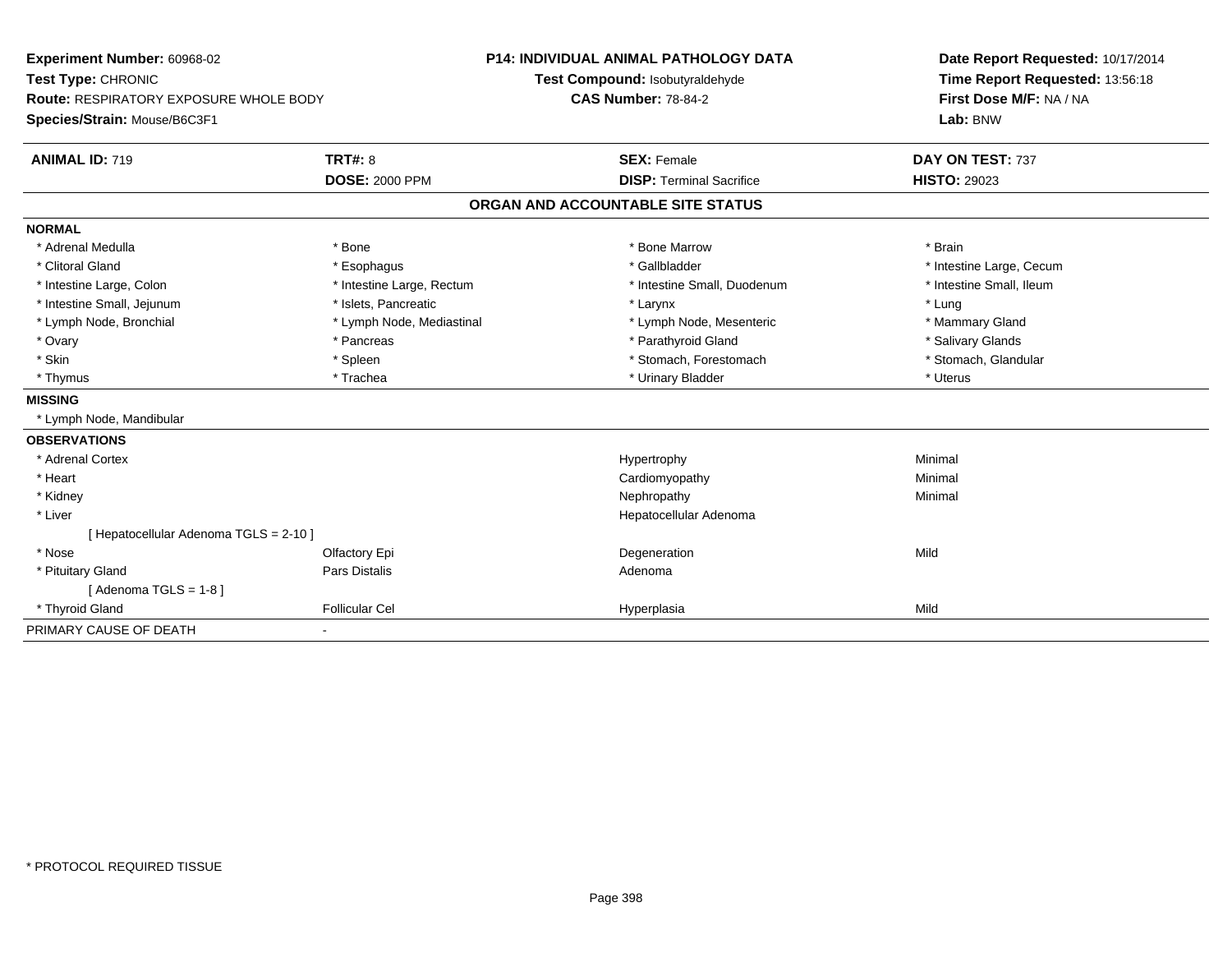| Experiment Number: 60968-02                   |                          | <b>P14: INDIVIDUAL ANIMAL PATHOLOGY DATA</b> | Date Report Requested: 10/17/2014 |  |
|-----------------------------------------------|--------------------------|----------------------------------------------|-----------------------------------|--|
| Test Type: CHRONIC                            |                          | Test Compound: Isobutyraldehyde              | Time Report Requested: 13:56:18   |  |
| <b>Route: RESPIRATORY EXPOSURE WHOLE BODY</b> |                          | <b>CAS Number: 78-84-2</b>                   | First Dose M/F: NA / NA           |  |
| Species/Strain: Mouse/B6C3F1                  |                          |                                              | Lab: BNW                          |  |
| <b>ANIMAL ID: 720</b>                         | TRT#: 8                  | <b>SEX: Female</b>                           | DAY ON TEST: 737                  |  |
|                                               | <b>DOSE: 2000 PPM</b>    | <b>DISP: Terminal Sacrifice</b>              | <b>HISTO: 29024</b>               |  |
|                                               |                          | ORGAN AND ACCOUNTABLE SITE STATUS            |                                   |  |
| <b>NORMAL</b>                                 |                          |                                              |                                   |  |
| * Adrenal Cortex                              | * Adrenal Medulla        | * Bone                                       | * Bone Marrow                     |  |
| * Brain                                       | * Clitoral Gland         | * Esophagus                                  | * Gallbladder                     |  |
| * Heart                                       | * Intestine Large, Cecum | * Intestine Large, Colon                     | * Intestine Large, Rectum         |  |
| * Intestine Small, Duodenum                   | * Intestine Small, Ileum | * Intestine Small, Jejunum                   | * Islets, Pancreatic              |  |
| * Larynx                                      | * Lung                   | * Lymph Node, Bronchial                      | * Lymph Node, Mandibular          |  |
| * Lymph Node, Mediastinal                     | * Lymph Node, Mesenteric | * Mammary Gland                              | * Pancreas                        |  |
| * Parathyroid Gland                           | * Salivary Glands        | * Skin                                       | * Spleen                          |  |
| * Stomach, Forestomach                        | * Stomach, Glandular     | * Thymus                                     | * Trachea                         |  |
| * Urinary Bladder                             | * Uterus                 |                                              |                                   |  |
| <b>OBSERVATIONS</b>                           |                          |                                              |                                   |  |
| * Kidney                                      |                          | Nephropathy                                  | Minimal                           |  |
| * Liver                                       |                          | <b>Basophilic Focus</b>                      |                                   |  |
| * Nose                                        | Olfactory Epi            | Degeneration                                 | Minimal                           |  |
| * Ovary                                       |                          | Hyperplasia                                  | Mild                              |  |
| Note: The hyperplasia was "Sertoliform".      |                          |                                              |                                   |  |
| * Pituitary Gland                             | Pars Intermed            | Hypertrophy                                  | Mild                              |  |
| * Thyroid Gland                               | <b>Follicular Cel</b>    | Hyperplasia                                  | Mild                              |  |
| PRIMARY CAUSE OF DEATH                        |                          |                                              |                                   |  |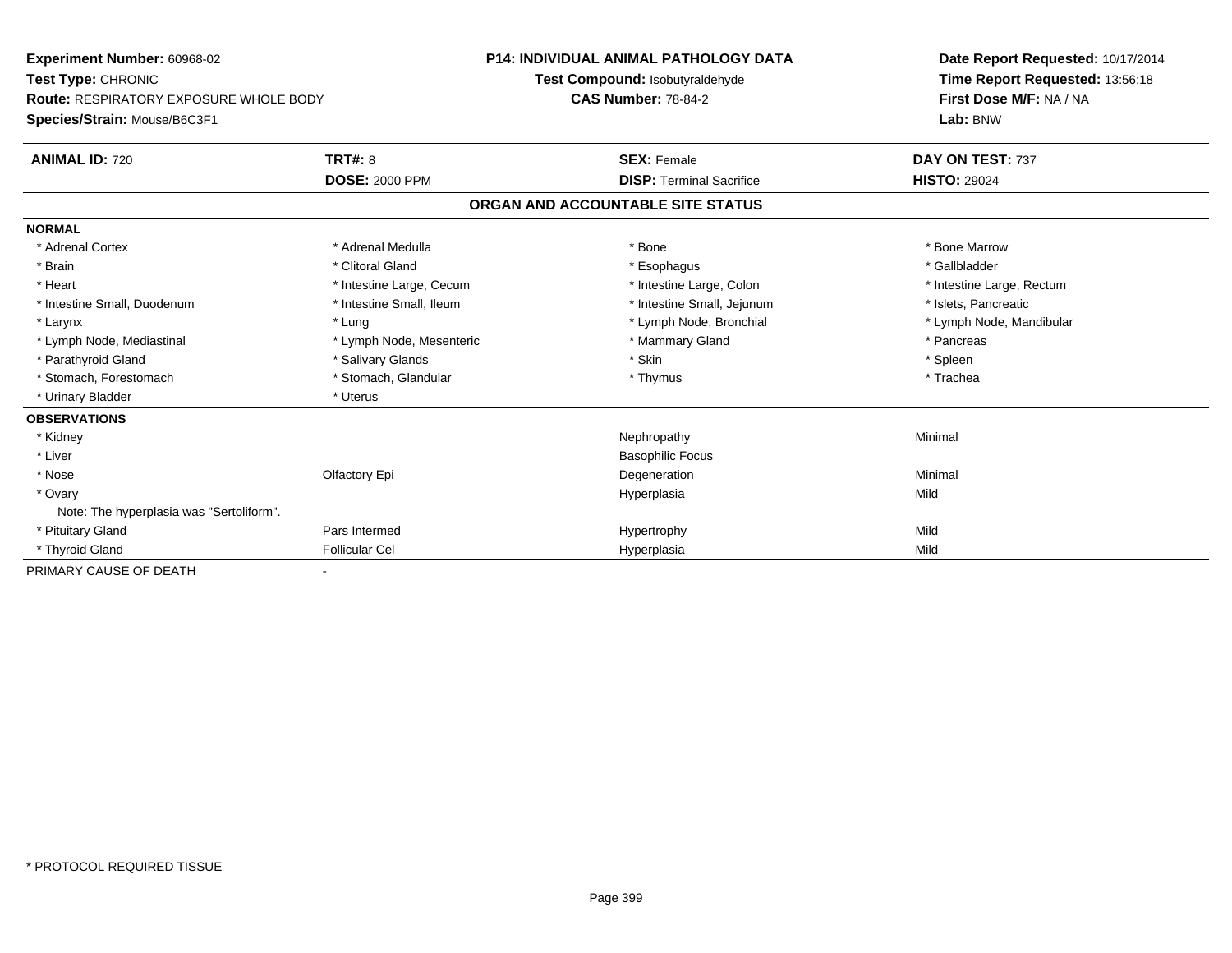| Experiment Number: 60968-02<br>Test Type: CHRONIC<br><b>Route: RESPIRATORY EXPOSURE WHOLE BODY</b><br>Species/Strain: Mouse/B6C3F1 |                                         | <b>P14: INDIVIDUAL ANIMAL PATHOLOGY DATA</b><br>Test Compound: Isobutyraldehyde<br><b>CAS Number: 78-84-2</b> | Date Report Requested: 10/17/2014<br>Time Report Requested: 13:56:18<br>First Dose M/F: NA / NA<br>Lab: BNW |
|------------------------------------------------------------------------------------------------------------------------------------|-----------------------------------------|---------------------------------------------------------------------------------------------------------------|-------------------------------------------------------------------------------------------------------------|
| <b>ANIMAL ID: 721</b>                                                                                                              | <b>TRT#: 8</b>                          | <b>SEX: Female</b>                                                                                            | DAY ON TEST: 653                                                                                            |
|                                                                                                                                    | <b>DOSE: 2000 PPM</b>                   | <b>DISP:</b> Moribund Sacrifice                                                                               | <b>HISTO: 29025</b>                                                                                         |
|                                                                                                                                    |                                         | ORGAN AND ACCOUNTABLE SITE STATUS                                                                             |                                                                                                             |
| <b>NORMAL</b>                                                                                                                      |                                         |                                                                                                               |                                                                                                             |
| * Adrenal Cortex                                                                                                                   | * Adrenal Medulla                       | * Bone                                                                                                        | * Bone Marrow                                                                                               |
| * Brain                                                                                                                            | * Clitoral Gland                        | * Esophagus                                                                                                   | * Gallbladder                                                                                               |
| * Heart                                                                                                                            | * Intestine Large, Cecum                | * Intestine Large, Colon                                                                                      | * Intestine Large, Rectum                                                                                   |
| * Intestine Small, Duodenum                                                                                                        | * Intestine Small. Ileum                | * Intestine Small, Jejunum                                                                                    | * Islets, Pancreatic                                                                                        |
| * Kidney                                                                                                                           | * Larynx                                | * Liver                                                                                                       | * Lung                                                                                                      |
| * Lymph Node, Bronchial                                                                                                            | * Lymph Node, Mandibular                | * Lymph Node, Mediastinal                                                                                     | * Lymph Node, Mesenteric                                                                                    |
| * Mammary Gland                                                                                                                    | * Ovary                                 | * Pancreas                                                                                                    | * Parathyroid Gland                                                                                         |
| * Salivary Glands                                                                                                                  | * Skin                                  | * Spleen                                                                                                      | * Stomach, Forestomach                                                                                      |
| * Stomach, Glandular                                                                                                               | * Thyroid Gland                         | * Trachea                                                                                                     | * Urinary Bladder                                                                                           |
| * Uterus                                                                                                                           |                                         |                                                                                                               |                                                                                                             |
| <b>MISSING</b>                                                                                                                     |                                         |                                                                                                               |                                                                                                             |
| * Thymus                                                                                                                           |                                         |                                                                                                               |                                                                                                             |
| <b>OBSERVATIONS</b>                                                                                                                |                                         |                                                                                                               |                                                                                                             |
| * Nose                                                                                                                             | Olfactory Epi                           | Degeneration                                                                                                  | Mild                                                                                                        |
| * Pituitary Gland                                                                                                                  | Pars Intermed                           | Adenoma                                                                                                       |                                                                                                             |
| [Adenoma TGLS = $1-8$ ]                                                                                                            |                                         |                                                                                                               |                                                                                                             |
| PRIMARY CAUSE OF DEATH                                                                                                             | - Pituitary Gland Pars Intermed Adenoma |                                                                                                               |                                                                                                             |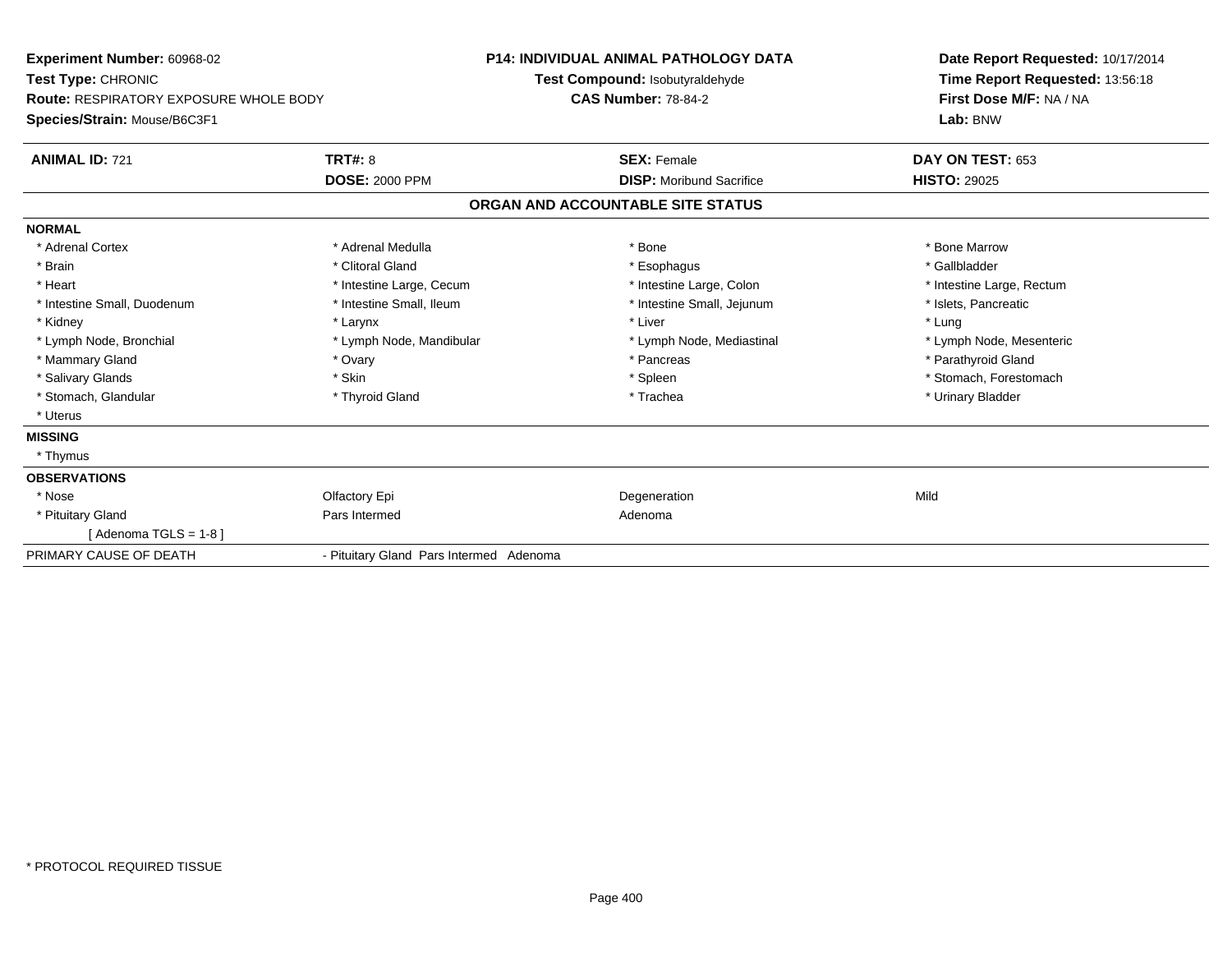| Experiment Number: 60968-02            |                          | <b>P14: INDIVIDUAL ANIMAL PATHOLOGY DATA</b> |                                 | Date Report Requested: 10/17/2014 |  |  |
|----------------------------------------|--------------------------|----------------------------------------------|---------------------------------|-----------------------------------|--|--|
| Test Type: CHRONIC                     |                          | Test Compound: Isobutyraldehyde              |                                 | Time Report Requested: 13:56:18   |  |  |
| Route: RESPIRATORY EXPOSURE WHOLE BODY |                          | <b>CAS Number: 78-84-2</b>                   |                                 | First Dose M/F: NA / NA           |  |  |
| Species/Strain: Mouse/B6C3F1           |                          |                                              |                                 | Lab: BNW                          |  |  |
| <b>ANIMAL ID: 722</b>                  | <b>TRT#: 8</b>           | <b>SEX: Female</b>                           |                                 | DAY ON TEST: 736                  |  |  |
|                                        | <b>DOSE: 2000 PPM</b>    |                                              | <b>DISP: Terminal Sacrifice</b> | <b>HISTO: 29026</b>               |  |  |
|                                        |                          | ORGAN AND ACCOUNTABLE SITE STATUS            |                                 |                                   |  |  |
| <b>NORMAL</b>                          |                          |                                              |                                 |                                   |  |  |
| * Adrenal Cortex                       | * Adrenal Medulla        | * Bone                                       |                                 | * Bone Marrow                     |  |  |
| * Brain                                | * Clitoral Gland         | * Esophagus                                  |                                 | * Gallbladder                     |  |  |
| * Heart                                | * Intestine Large, Cecum |                                              | * Intestine Large, Colon        | * Intestine Large, Rectum         |  |  |
| * Intestine Small, Duodenum            | * Intestine Small, Ileum |                                              | * Intestine Small, Jejunum      | * Islets, Pancreatic              |  |  |
| * Kidney                               | * Larynx                 | * Liver                                      |                                 | * Lung                            |  |  |
| * Lymph Node, Bronchial                | * Lymph Node, Mandibular |                                              | * Lymph Node, Mediastinal       | * Lymph Node, Mesenteric          |  |  |
| * Mammary Gland                        | * Pancreas               |                                              | * Pituitary Gland               | * Salivary Glands                 |  |  |
| * Skin                                 | * Spleen                 |                                              | * Stomach, Forestomach          | * Stomach, Glandular              |  |  |
| * Thymus                               | * Trachea                |                                              | * Urinary Bladder               |                                   |  |  |
| <b>MISSING</b>                         |                          |                                              |                                 |                                   |  |  |
| * Parathyroid Gland                    |                          |                                              |                                 |                                   |  |  |
| <b>OBSERVATIONS</b>                    |                          |                                              |                                 |                                   |  |  |
| * Nose                                 | Olfactory Epi            | Degeneration                                 |                                 | Minimal                           |  |  |
| * Ovary                                |                          | Cyst                                         |                                 | Minimal                           |  |  |
| * Thyroid Gland                        | <b>Follicular Cel</b>    | Hyperplasia                                  |                                 | Minimal                           |  |  |
| * Uterus                               |                          | Hydrometra                                   |                                 | Moderate                          |  |  |
| [Hydrometra TGLS = 1-8]                |                          |                                              |                                 |                                   |  |  |
| PRIMARY CAUSE OF DEATH                 | $\blacksquare$           |                                              |                                 |                                   |  |  |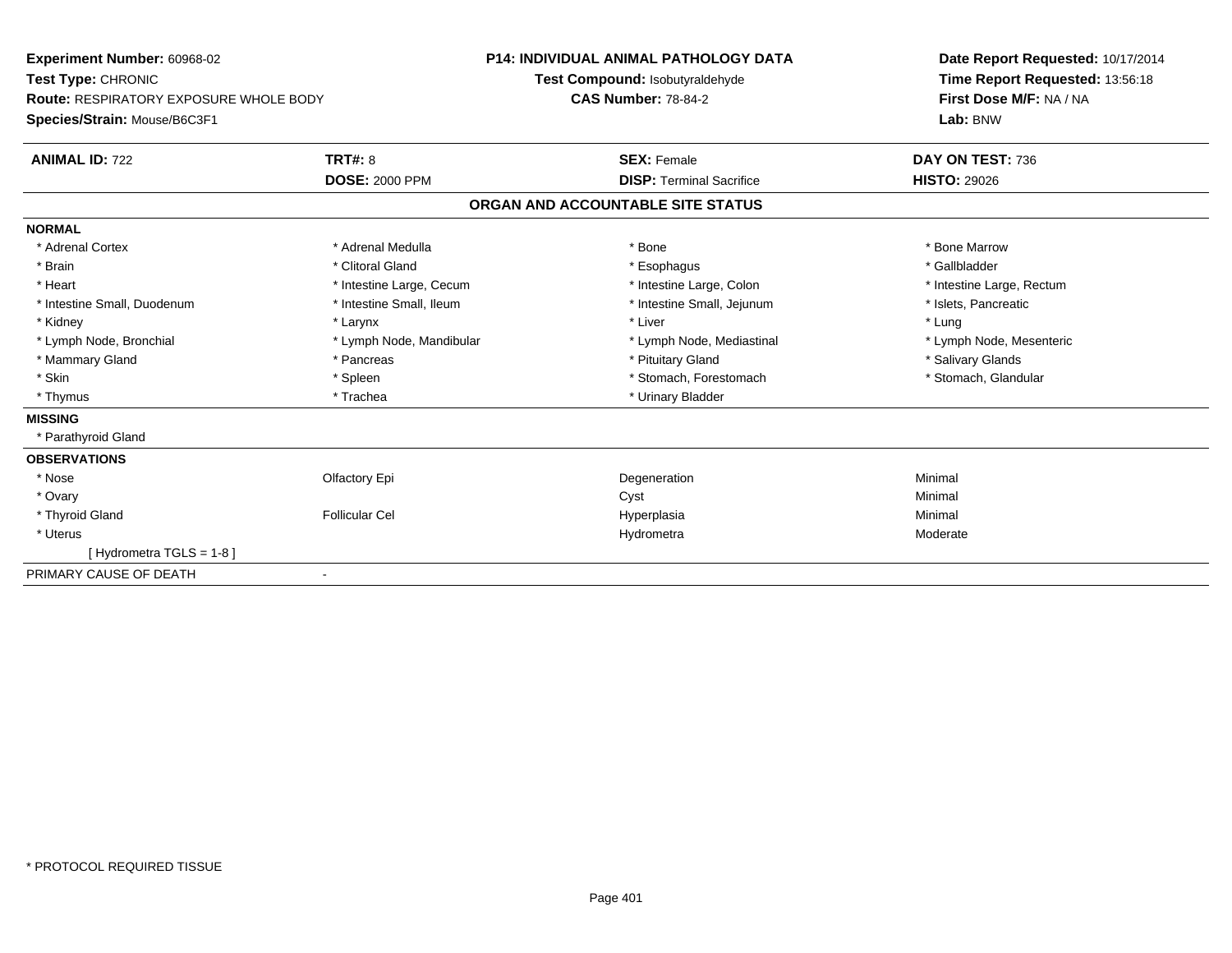| Experiment Number: 60968-02                     |                          |                            | P14: INDIVIDUAL ANIMAL PATHOLOGY DATA | Date Report Requested: 10/17/2014 |  |
|-------------------------------------------------|--------------------------|----------------------------|---------------------------------------|-----------------------------------|--|
| Test Type: CHRONIC                              |                          |                            | Test Compound: Isobutyraldehyde       | Time Report Requested: 13:56:18   |  |
| <b>Route: RESPIRATORY EXPOSURE WHOLE BODY</b>   |                          | <b>CAS Number: 78-84-2</b> |                                       | First Dose M/F: NA / NA           |  |
| Species/Strain: Mouse/B6C3F1                    |                          |                            |                                       | Lab: BNW                          |  |
| <b>ANIMAL ID: 723</b>                           | <b>TRT#: 8</b>           |                            | <b>SEX: Female</b>                    | DAY ON TEST: 736                  |  |
|                                                 | <b>DOSE: 2000 PPM</b>    |                            | <b>DISP: Terminal Sacrifice</b>       | <b>HISTO: 29027</b>               |  |
|                                                 |                          |                            | ORGAN AND ACCOUNTABLE SITE STATUS     |                                   |  |
| <b>NORMAL</b>                                   |                          |                            |                                       |                                   |  |
| * Adrenal Cortex                                | * Adrenal Medulla        |                            | * Bone                                | * Bone Marrow                     |  |
| * Brain                                         | * Clitoral Gland         |                            | * Esophagus                           | * Gallbladder                     |  |
| * Heart                                         | * Intestine Large, Cecum |                            | * Intestine Large, Colon              | * Intestine Large, Rectum         |  |
| * Intestine Small, Duodenum                     | * Intestine Small, Ileum |                            | * Intestine Small, Jejunum            | * Islets, Pancreatic              |  |
| * Larynx                                        | * Lung                   |                            | * Lymph Node, Bronchial               | * Lymph Node, Mandibular          |  |
| * Lymph Node, Mesenteric                        | * Mammary Gland          |                            | * Pancreas                            | * Parathyroid Gland               |  |
| * Pituitary Gland                               | * Salivary Glands        |                            | * Skin                                | * Stomach, Glandular              |  |
| * Thymus                                        | * Trachea                |                            | * Urinary Bladder                     | * Uterus                          |  |
| <b>MISSING</b>                                  |                          |                            |                                       |                                   |  |
| * Lymph Node, Mediastinal                       |                          |                            |                                       |                                   |  |
| <b>OBSERVATIONS</b>                             |                          |                            |                                       |                                   |  |
| * Kidney                                        |                          |                            | Nephropathy                           | Mild                              |  |
| * Liver                                         |                          |                            | Hepatocellular Adenoma                |                                   |  |
| [ Hepatocellular Adenoma TGLS = 2-10 ]          |                          |                            |                                       |                                   |  |
| * Nose                                          | Olfactory Epi            |                            | Degeneration                          | Minimal                           |  |
| * Ovary                                         | <b>Interstit Cell</b>    |                            | Hyperplasia                           | Mild                              |  |
| * Spleen                                        |                          |                            | Hematopoietic Cell Proliferation      | Mild                              |  |
| [ Hematopoietic Cell Proliferation TGLS = 1-4 ] |                          |                            |                                       |                                   |  |
| * Stomach, Forestomach                          |                          |                            | Inflammation                          | Chronic Active, Mild              |  |
| * Thyroid Gland                                 | <b>Follicular Cel</b>    |                            | Hyperplasia                           | Minimal                           |  |
| PRIMARY CAUSE OF DEATH                          |                          |                            |                                       |                                   |  |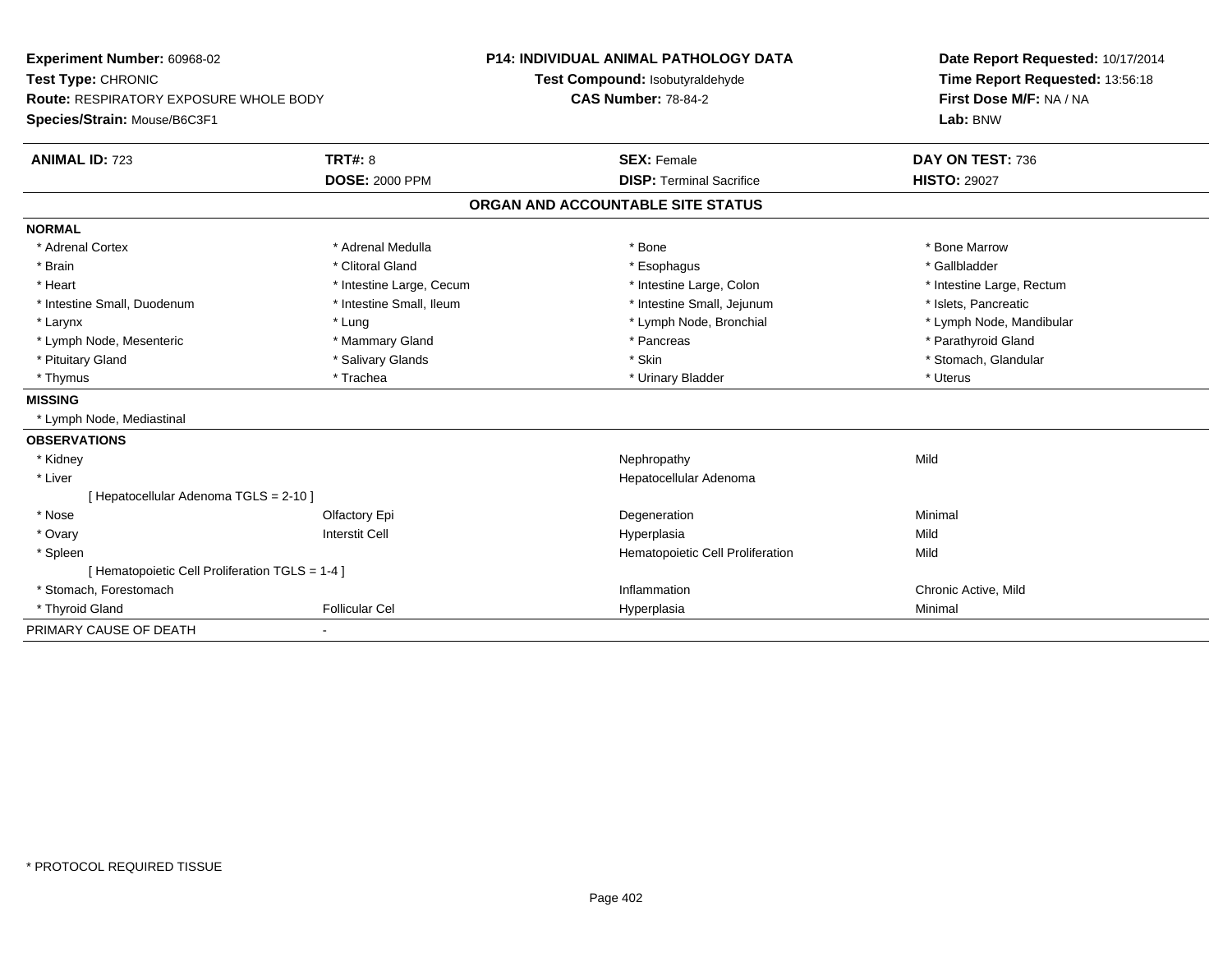| Experiment Number: 60968-02                     |                            | <b>P14: INDIVIDUAL ANIMAL PATHOLOGY DATA</b> | Date Report Requested: 10/17/2014 |  |
|-------------------------------------------------|----------------------------|----------------------------------------------|-----------------------------------|--|
| Test Type: CHRONIC                              |                            | Test Compound: Isobutyraldehyde              | Time Report Requested: 13:56:18   |  |
| Route: RESPIRATORY EXPOSURE WHOLE BODY          |                            | <b>CAS Number: 78-84-2</b>                   | First Dose M/F: NA / NA           |  |
| Species/Strain: Mouse/B6C3F1                    |                            |                                              | Lab: BNW                          |  |
| <b>ANIMAL ID: 724</b>                           | <b>TRT#: 8</b>             | <b>SEX: Female</b>                           | DAY ON TEST: 736                  |  |
|                                                 | <b>DOSE: 2000 PPM</b>      | <b>DISP: Terminal Sacrifice</b>              | <b>HISTO: 29028</b>               |  |
|                                                 |                            | ORGAN AND ACCOUNTABLE SITE STATUS            |                                   |  |
| <b>NORMAL</b>                                   |                            |                                              |                                   |  |
| * Adrenal Medulla                               | * Bone                     | * Bone Marrow                                | * Brain                           |  |
| * Clitoral Gland                                | * Esophagus                | * Gallbladder                                | * Heart                           |  |
| * Intestine Large, Cecum                        | * Intestine Large, Colon   | * Intestine Large, Rectum                    | * Intestine Small, Duodenum       |  |
| * Intestine Small, Ileum                        | * Intestine Small, Jejunum | * Islets, Pancreatic                         | * Larynx                          |  |
| * Lung                                          | * Lymph Node, Bronchial    | * Lymph Node, Mandibular                     | * Lymph Node, Mediastinal         |  |
| * Lymph Node, Mesenteric                        | * Mammary Gland            | * Pancreas                                   | * Salivary Glands                 |  |
| * Skin                                          | * Stomach, Forestomach     | * Stomach, Glandular                         | * Thymus                          |  |
| * Trachea                                       | * Urinary Bladder          |                                              |                                   |  |
| <b>MISSING</b>                                  |                            |                                              |                                   |  |
| * Parathyroid Gland                             |                            |                                              |                                   |  |
| <b>OBSERVATIONS</b>                             |                            |                                              |                                   |  |
| * Adrenal Cortex                                |                            | Degeneration                                 | Fatty, Moderate                   |  |
| * Kidney                                        |                            | Metaplasia                                   | Osseous, Minimal                  |  |
| * Liver                                         |                            | <b>Eosinophilic Focus</b>                    |                                   |  |
|                                                 |                            | Hepatocellular Adenoma                       |                                   |  |
| [Hepatocellular Adenoma TGLS = 5-10]            |                            |                                              |                                   |  |
| * Nose                                          | Olfactory Epi              | Degeneration                                 | Minimal                           |  |
| * Ovary                                         |                            | Cyst                                         | Moderate                          |  |
| [Cyst TGLS = $2,4-7$ ]                          |                            |                                              |                                   |  |
| * Pituitary Gland                               | Pars Distalis              | Hyperplasia                                  | Moderate                          |  |
| * Spleen                                        |                            | Hematopoietic Cell Proliferation             | Moderate                          |  |
| [ Hematopoietic Cell Proliferation TGLS = 1-4 ] |                            |                                              |                                   |  |
| * Thyroid Gland                                 | <b>Follicular Cel</b>      | Hyperplasia                                  | Moderate                          |  |
| * Uterus                                        |                            | Polyp Stromal                                |                                   |  |
| [Polyp Stromal TGLS = 3-8]                      |                            |                                              |                                   |  |
| PRIMARY CAUSE OF DEATH                          |                            |                                              |                                   |  |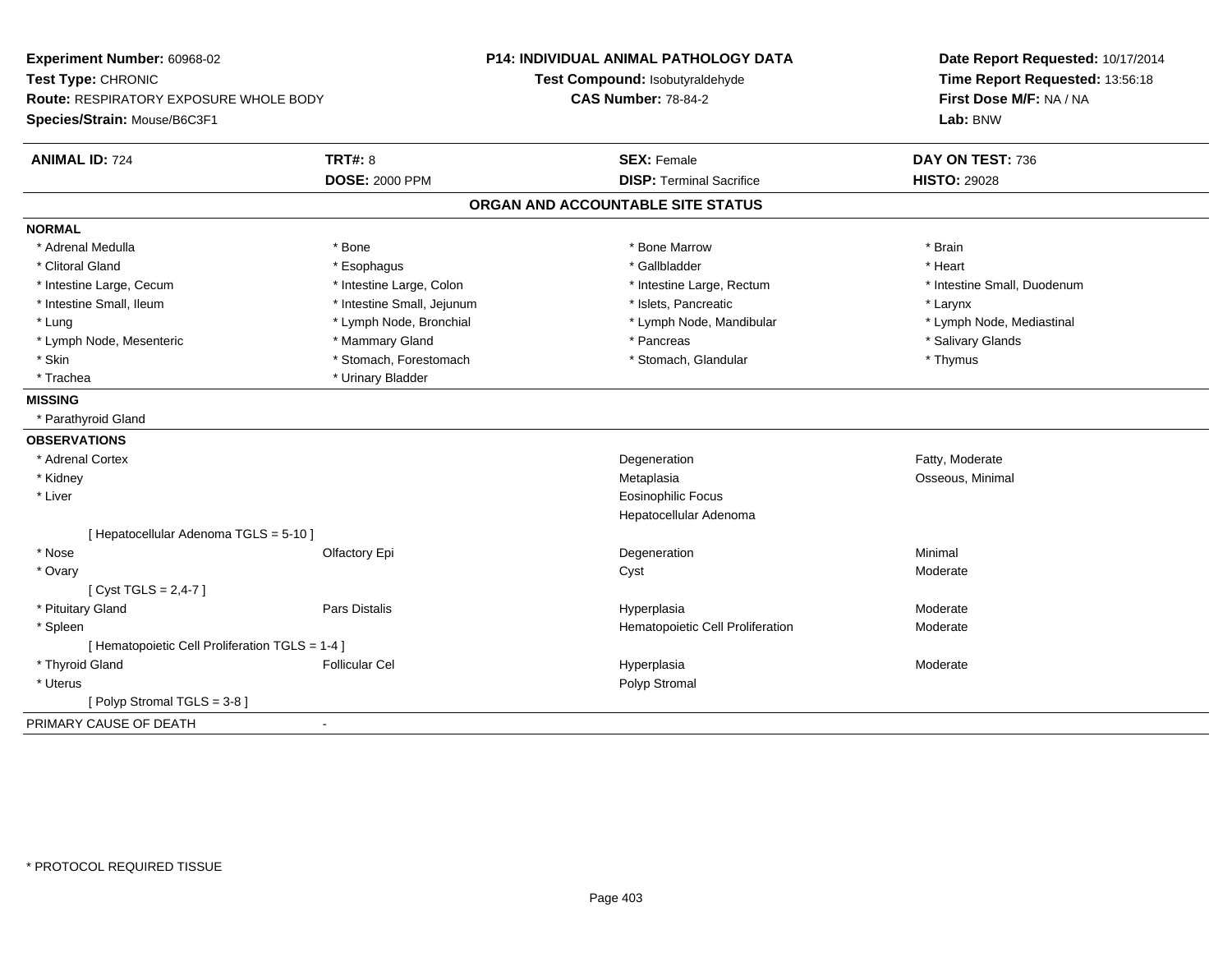| Experiment Number: 60968-02                                                                                    |                          | <b>P14: INDIVIDUAL ANIMAL PATHOLOGY DATA</b> | Date Report Requested: 10/17/2014 |  |  |
|----------------------------------------------------------------------------------------------------------------|--------------------------|----------------------------------------------|-----------------------------------|--|--|
| Test Type: CHRONIC                                                                                             |                          | Test Compound: Isobutyraldehyde              | Time Report Requested: 13:56:18   |  |  |
| <b>Route: RESPIRATORY EXPOSURE WHOLE BODY</b>                                                                  |                          | <b>CAS Number: 78-84-2</b>                   | First Dose M/F: NA / NA           |  |  |
| Species/Strain: Mouse/B6C3F1                                                                                   |                          |                                              | Lab: BNW                          |  |  |
| <b>ANIMAL ID: 725</b>                                                                                          | <b>TRT#: 8</b>           | <b>SEX: Female</b>                           | DAY ON TEST: 737                  |  |  |
|                                                                                                                | <b>DOSE: 2000 PPM</b>    | <b>DISP: Terminal Sacrifice</b>              | <b>HISTO: 29029</b>               |  |  |
|                                                                                                                |                          | ORGAN AND ACCOUNTABLE SITE STATUS            |                                   |  |  |
| <b>NORMAL</b>                                                                                                  |                          |                                              |                                   |  |  |
| * Adrenal Cortex                                                                                               | * Adrenal Medulla        | * Bone                                       | * Bone Marrow                     |  |  |
| * Brain                                                                                                        | * Clitoral Gland         | * Esophagus                                  | * Gallbladder                     |  |  |
| * Heart                                                                                                        | * Intestine Large, Cecum | * Intestine Large, Colon                     | * Intestine Large, Rectum         |  |  |
| * Intestine Small, Duodenum                                                                                    | * Intestine Small, Ileum | * Intestine Small, Jejunum                   | * Islets, Pancreatic              |  |  |
| * Larynx                                                                                                       | * Liver                  | * Lung                                       | * Lymph Node, Mandibular          |  |  |
| * Lymph Node, Mediastinal                                                                                      | * Lymph Node, Mesenteric | * Mammary Gland                              | * Pancreas                        |  |  |
| * Pituitary Gland                                                                                              | * Salivary Glands        | * Skin                                       | * Spleen                          |  |  |
| * Stomach, Glandular                                                                                           | * Thymus                 | * Trachea                                    | * Urinary Bladder                 |  |  |
| * Uterus                                                                                                       |                          |                                              |                                   |  |  |
| <b>MISSING</b>                                                                                                 |                          |                                              |                                   |  |  |
| * Lymph Node, Bronchial                                                                                        | * Parathyroid Gland      |                                              |                                   |  |  |
| <b>OBSERVATIONS</b>                                                                                            |                          |                                              |                                   |  |  |
| <b>Harderian Gland</b>                                                                                         |                          | Adenoma                                      |                                   |  |  |
| [Adenoma TGLS = $1-10$ ]                                                                                       |                          |                                              |                                   |  |  |
| * Kidney                                                                                                       |                          | Nephropathy                                  | Minimal                           |  |  |
| * Lym Node Media                                                                                               |                          |                                              |                                   |  |  |
| Note: "Enlarged dark" mediastinal lymph nodes described at necropsy were within normal limits microscopically. |                          |                                              |                                   |  |  |
| * Nose                                                                                                         | Olfactory Epi            | Degeneration                                 | Minimal                           |  |  |
| * Ovary                                                                                                        |                          | Cyst                                         | Mild                              |  |  |
| * Stomach, Forestomach                                                                                         |                          | Hyperplasia                                  | Squamous, Mild                    |  |  |
| * Thyroid Gland                                                                                                | <b>Follicular Cel</b>    | Hyperplasia                                  | Minimal                           |  |  |
| PRIMARY CAUSE OF DEATH                                                                                         |                          |                                              |                                   |  |  |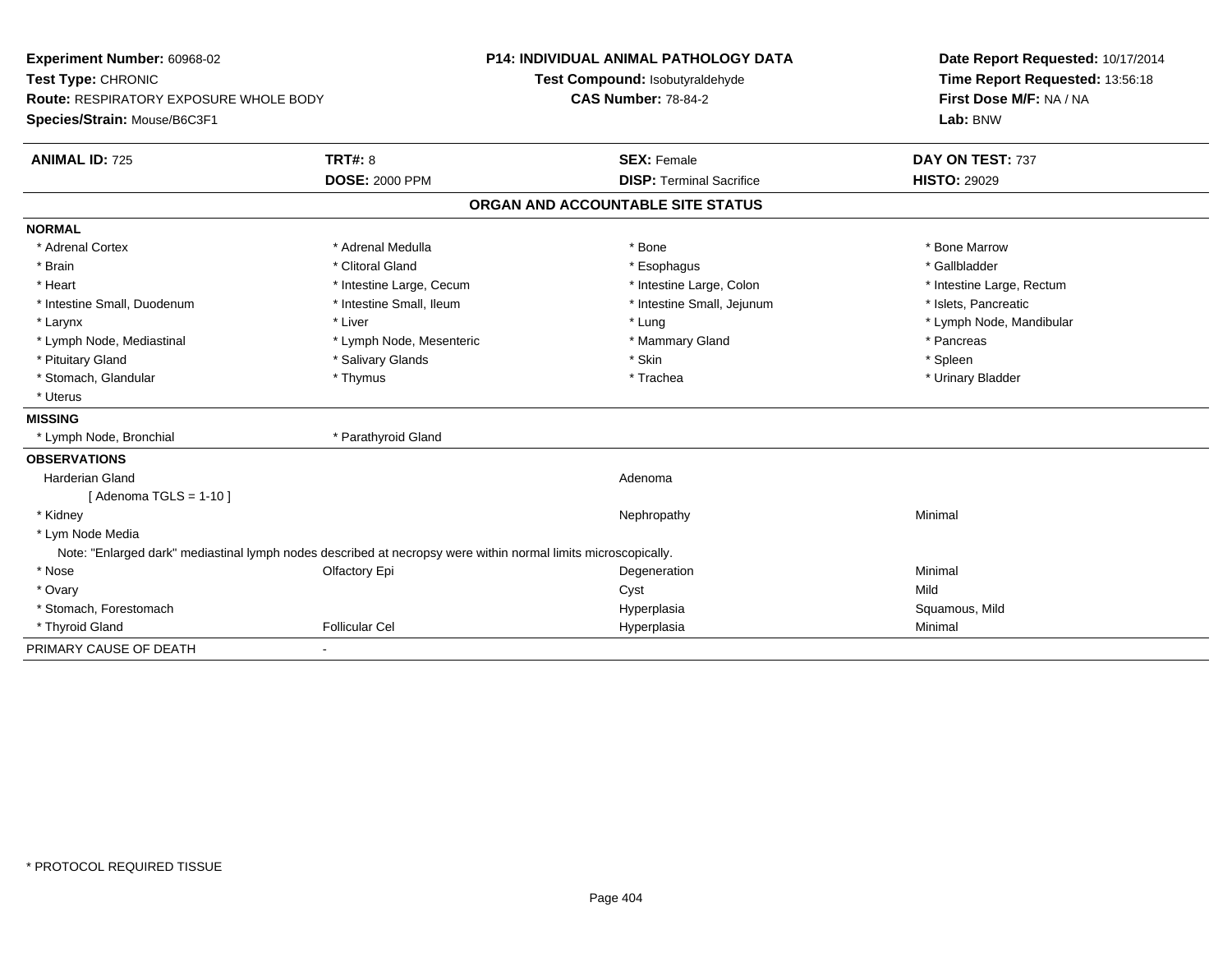| Time Report Requested: 13:56:18<br>Test Type: CHRONIC<br>Test Compound: Isobutyraldehyde<br>First Dose M/F: NA / NA<br><b>Route: RESPIRATORY EXPOSURE WHOLE BODY</b><br><b>CAS Number: 78-84-2</b><br>Species/Strain: Mouse/B6C3F1<br>Lab: BNW<br><b>TRT#: 8</b><br><b>ANIMAL ID: 726</b><br><b>SEX: Female</b><br>DAY ON TEST: 735<br><b>DOSE: 2000 PPM</b><br><b>DISP: Terminal Sacrifice</b><br><b>HISTO: 29030</b><br>ORGAN AND ACCOUNTABLE SITE STATUS<br><b>NORMAL</b><br>* Adrenal Cortex<br>* Adrenal Medulla<br>* Bone Marrow<br>* Bone<br>* Clitoral Gland<br>* Gallbladder<br>* Brain<br>* Esophagus<br>* Heart<br>* Intestine Large, Cecum<br>* Intestine Large, Colon<br>* Intestine Large, Rectum<br>* Intestine Small, Duodenum<br>* Intestine Small, Ileum<br>* Intestine Small, Jejunum<br>* Islets, Pancreatic<br>* Liver<br>* Lymph Node, Bronchial<br>* Kidney<br>* Larynx<br>* Lymph Node, Mesenteric<br>* Mammary Gland<br>* Ovary<br>* Lymph Node, Mandibular<br>* Salivary Glands<br>* Skin<br>* Stomach, Forestomach<br>* Pancreas<br>* Stomach, Glandular<br>* Trachea<br>* Urinary Bladder<br>* Thymus<br><b>MISSING</b><br>* Parathyroid Gland<br>* Lymph Node, Mediastinal<br><b>OBSERVATIONS</b><br>* Liver<br>Note: The "cyst, 1mm diameter, clear" was not apparent on microscopic examination.<br>* Lung<br>Alveolar/Bronchiolar Adenoma<br>[ Alveolar/Bronchiolar Adenoma TGLS = 1-3 ]<br>Mild<br>Lymph Node<br>Lumbar<br>Hemorrhage<br>[Hemorrhage TGLS = 3-10]<br>Mesentery<br>Fat<br>Mild<br><b>Necrosis</b><br>[Necrosis TGLS = $5-11$ ]<br>* Nose<br>Olfactory Epi<br>Mild<br>Degeneration<br>Pars Distalis<br>Adenoma<br>* Pituitary Gland<br>* Spleen<br>Lymphoma Malignant<br>[ Lymphoma Malignant TGLS = 2-4 ]<br>* Thyroid Gland<br><b>Follicular Cel</b><br>Mild<br>Hyperplasia<br>Mild<br>* Uterus<br>Hydrometra<br>PRIMARY CAUSE OF DEATH<br>$\blacksquare$ | Experiment Number: 60968-02 | P14: INDIVIDUAL ANIMAL PATHOLOGY DATA | Date Report Requested: 10/17/2014 |  |  |
|------------------------------------------------------------------------------------------------------------------------------------------------------------------------------------------------------------------------------------------------------------------------------------------------------------------------------------------------------------------------------------------------------------------------------------------------------------------------------------------------------------------------------------------------------------------------------------------------------------------------------------------------------------------------------------------------------------------------------------------------------------------------------------------------------------------------------------------------------------------------------------------------------------------------------------------------------------------------------------------------------------------------------------------------------------------------------------------------------------------------------------------------------------------------------------------------------------------------------------------------------------------------------------------------------------------------------------------------------------------------------------------------------------------------------------------------------------------------------------------------------------------------------------------------------------------------------------------------------------------------------------------------------------------------------------------------------------------------------------------------------------------------------------------------------------------------------------------------------------------------------------------------------------|-----------------------------|---------------------------------------|-----------------------------------|--|--|
|                                                                                                                                                                                                                                                                                                                                                                                                                                                                                                                                                                                                                                                                                                                                                                                                                                                                                                                                                                                                                                                                                                                                                                                                                                                                                                                                                                                                                                                                                                                                                                                                                                                                                                                                                                                                                                                                                                            |                             |                                       |                                   |  |  |
|                                                                                                                                                                                                                                                                                                                                                                                                                                                                                                                                                                                                                                                                                                                                                                                                                                                                                                                                                                                                                                                                                                                                                                                                                                                                                                                                                                                                                                                                                                                                                                                                                                                                                                                                                                                                                                                                                                            |                             |                                       |                                   |  |  |
|                                                                                                                                                                                                                                                                                                                                                                                                                                                                                                                                                                                                                                                                                                                                                                                                                                                                                                                                                                                                                                                                                                                                                                                                                                                                                                                                                                                                                                                                                                                                                                                                                                                                                                                                                                                                                                                                                                            |                             |                                       |                                   |  |  |
|                                                                                                                                                                                                                                                                                                                                                                                                                                                                                                                                                                                                                                                                                                                                                                                                                                                                                                                                                                                                                                                                                                                                                                                                                                                                                                                                                                                                                                                                                                                                                                                                                                                                                                                                                                                                                                                                                                            |                             |                                       |                                   |  |  |
|                                                                                                                                                                                                                                                                                                                                                                                                                                                                                                                                                                                                                                                                                                                                                                                                                                                                                                                                                                                                                                                                                                                                                                                                                                                                                                                                                                                                                                                                                                                                                                                                                                                                                                                                                                                                                                                                                                            |                             |                                       |                                   |  |  |
|                                                                                                                                                                                                                                                                                                                                                                                                                                                                                                                                                                                                                                                                                                                                                                                                                                                                                                                                                                                                                                                                                                                                                                                                                                                                                                                                                                                                                                                                                                                                                                                                                                                                                                                                                                                                                                                                                                            |                             |                                       |                                   |  |  |
|                                                                                                                                                                                                                                                                                                                                                                                                                                                                                                                                                                                                                                                                                                                                                                                                                                                                                                                                                                                                                                                                                                                                                                                                                                                                                                                                                                                                                                                                                                                                                                                                                                                                                                                                                                                                                                                                                                            |                             |                                       |                                   |  |  |
|                                                                                                                                                                                                                                                                                                                                                                                                                                                                                                                                                                                                                                                                                                                                                                                                                                                                                                                                                                                                                                                                                                                                                                                                                                                                                                                                                                                                                                                                                                                                                                                                                                                                                                                                                                                                                                                                                                            |                             |                                       |                                   |  |  |
|                                                                                                                                                                                                                                                                                                                                                                                                                                                                                                                                                                                                                                                                                                                                                                                                                                                                                                                                                                                                                                                                                                                                                                                                                                                                                                                                                                                                                                                                                                                                                                                                                                                                                                                                                                                                                                                                                                            |                             |                                       |                                   |  |  |
|                                                                                                                                                                                                                                                                                                                                                                                                                                                                                                                                                                                                                                                                                                                                                                                                                                                                                                                                                                                                                                                                                                                                                                                                                                                                                                                                                                                                                                                                                                                                                                                                                                                                                                                                                                                                                                                                                                            |                             |                                       |                                   |  |  |
|                                                                                                                                                                                                                                                                                                                                                                                                                                                                                                                                                                                                                                                                                                                                                                                                                                                                                                                                                                                                                                                                                                                                                                                                                                                                                                                                                                                                                                                                                                                                                                                                                                                                                                                                                                                                                                                                                                            |                             |                                       |                                   |  |  |
|                                                                                                                                                                                                                                                                                                                                                                                                                                                                                                                                                                                                                                                                                                                                                                                                                                                                                                                                                                                                                                                                                                                                                                                                                                                                                                                                                                                                                                                                                                                                                                                                                                                                                                                                                                                                                                                                                                            |                             |                                       |                                   |  |  |
|                                                                                                                                                                                                                                                                                                                                                                                                                                                                                                                                                                                                                                                                                                                                                                                                                                                                                                                                                                                                                                                                                                                                                                                                                                                                                                                                                                                                                                                                                                                                                                                                                                                                                                                                                                                                                                                                                                            |                             |                                       |                                   |  |  |
|                                                                                                                                                                                                                                                                                                                                                                                                                                                                                                                                                                                                                                                                                                                                                                                                                                                                                                                                                                                                                                                                                                                                                                                                                                                                                                                                                                                                                                                                                                                                                                                                                                                                                                                                                                                                                                                                                                            |                             |                                       |                                   |  |  |
|                                                                                                                                                                                                                                                                                                                                                                                                                                                                                                                                                                                                                                                                                                                                                                                                                                                                                                                                                                                                                                                                                                                                                                                                                                                                                                                                                                                                                                                                                                                                                                                                                                                                                                                                                                                                                                                                                                            |                             |                                       |                                   |  |  |
|                                                                                                                                                                                                                                                                                                                                                                                                                                                                                                                                                                                                                                                                                                                                                                                                                                                                                                                                                                                                                                                                                                                                                                                                                                                                                                                                                                                                                                                                                                                                                                                                                                                                                                                                                                                                                                                                                                            |                             |                                       |                                   |  |  |
|                                                                                                                                                                                                                                                                                                                                                                                                                                                                                                                                                                                                                                                                                                                                                                                                                                                                                                                                                                                                                                                                                                                                                                                                                                                                                                                                                                                                                                                                                                                                                                                                                                                                                                                                                                                                                                                                                                            |                             |                                       |                                   |  |  |
|                                                                                                                                                                                                                                                                                                                                                                                                                                                                                                                                                                                                                                                                                                                                                                                                                                                                                                                                                                                                                                                                                                                                                                                                                                                                                                                                                                                                                                                                                                                                                                                                                                                                                                                                                                                                                                                                                                            |                             |                                       |                                   |  |  |
|                                                                                                                                                                                                                                                                                                                                                                                                                                                                                                                                                                                                                                                                                                                                                                                                                                                                                                                                                                                                                                                                                                                                                                                                                                                                                                                                                                                                                                                                                                                                                                                                                                                                                                                                                                                                                                                                                                            |                             |                                       |                                   |  |  |
|                                                                                                                                                                                                                                                                                                                                                                                                                                                                                                                                                                                                                                                                                                                                                                                                                                                                                                                                                                                                                                                                                                                                                                                                                                                                                                                                                                                                                                                                                                                                                                                                                                                                                                                                                                                                                                                                                                            |                             |                                       |                                   |  |  |
|                                                                                                                                                                                                                                                                                                                                                                                                                                                                                                                                                                                                                                                                                                                                                                                                                                                                                                                                                                                                                                                                                                                                                                                                                                                                                                                                                                                                                                                                                                                                                                                                                                                                                                                                                                                                                                                                                                            |                             |                                       |                                   |  |  |
|                                                                                                                                                                                                                                                                                                                                                                                                                                                                                                                                                                                                                                                                                                                                                                                                                                                                                                                                                                                                                                                                                                                                                                                                                                                                                                                                                                                                                                                                                                                                                                                                                                                                                                                                                                                                                                                                                                            |                             |                                       |                                   |  |  |
|                                                                                                                                                                                                                                                                                                                                                                                                                                                                                                                                                                                                                                                                                                                                                                                                                                                                                                                                                                                                                                                                                                                                                                                                                                                                                                                                                                                                                                                                                                                                                                                                                                                                                                                                                                                                                                                                                                            |                             |                                       |                                   |  |  |
|                                                                                                                                                                                                                                                                                                                                                                                                                                                                                                                                                                                                                                                                                                                                                                                                                                                                                                                                                                                                                                                                                                                                                                                                                                                                                                                                                                                                                                                                                                                                                                                                                                                                                                                                                                                                                                                                                                            |                             |                                       |                                   |  |  |
|                                                                                                                                                                                                                                                                                                                                                                                                                                                                                                                                                                                                                                                                                                                                                                                                                                                                                                                                                                                                                                                                                                                                                                                                                                                                                                                                                                                                                                                                                                                                                                                                                                                                                                                                                                                                                                                                                                            |                             |                                       |                                   |  |  |
|                                                                                                                                                                                                                                                                                                                                                                                                                                                                                                                                                                                                                                                                                                                                                                                                                                                                                                                                                                                                                                                                                                                                                                                                                                                                                                                                                                                                                                                                                                                                                                                                                                                                                                                                                                                                                                                                                                            |                             |                                       |                                   |  |  |
|                                                                                                                                                                                                                                                                                                                                                                                                                                                                                                                                                                                                                                                                                                                                                                                                                                                                                                                                                                                                                                                                                                                                                                                                                                                                                                                                                                                                                                                                                                                                                                                                                                                                                                                                                                                                                                                                                                            |                             |                                       |                                   |  |  |
|                                                                                                                                                                                                                                                                                                                                                                                                                                                                                                                                                                                                                                                                                                                                                                                                                                                                                                                                                                                                                                                                                                                                                                                                                                                                                                                                                                                                                                                                                                                                                                                                                                                                                                                                                                                                                                                                                                            |                             |                                       |                                   |  |  |
|                                                                                                                                                                                                                                                                                                                                                                                                                                                                                                                                                                                                                                                                                                                                                                                                                                                                                                                                                                                                                                                                                                                                                                                                                                                                                                                                                                                                                                                                                                                                                                                                                                                                                                                                                                                                                                                                                                            |                             |                                       |                                   |  |  |
|                                                                                                                                                                                                                                                                                                                                                                                                                                                                                                                                                                                                                                                                                                                                                                                                                                                                                                                                                                                                                                                                                                                                                                                                                                                                                                                                                                                                                                                                                                                                                                                                                                                                                                                                                                                                                                                                                                            |                             |                                       |                                   |  |  |
|                                                                                                                                                                                                                                                                                                                                                                                                                                                                                                                                                                                                                                                                                                                                                                                                                                                                                                                                                                                                                                                                                                                                                                                                                                                                                                                                                                                                                                                                                                                                                                                                                                                                                                                                                                                                                                                                                                            |                             |                                       |                                   |  |  |
|                                                                                                                                                                                                                                                                                                                                                                                                                                                                                                                                                                                                                                                                                                                                                                                                                                                                                                                                                                                                                                                                                                                                                                                                                                                                                                                                                                                                                                                                                                                                                                                                                                                                                                                                                                                                                                                                                                            |                             |                                       |                                   |  |  |
|                                                                                                                                                                                                                                                                                                                                                                                                                                                                                                                                                                                                                                                                                                                                                                                                                                                                                                                                                                                                                                                                                                                                                                                                                                                                                                                                                                                                                                                                                                                                                                                                                                                                                                                                                                                                                                                                                                            |                             |                                       |                                   |  |  |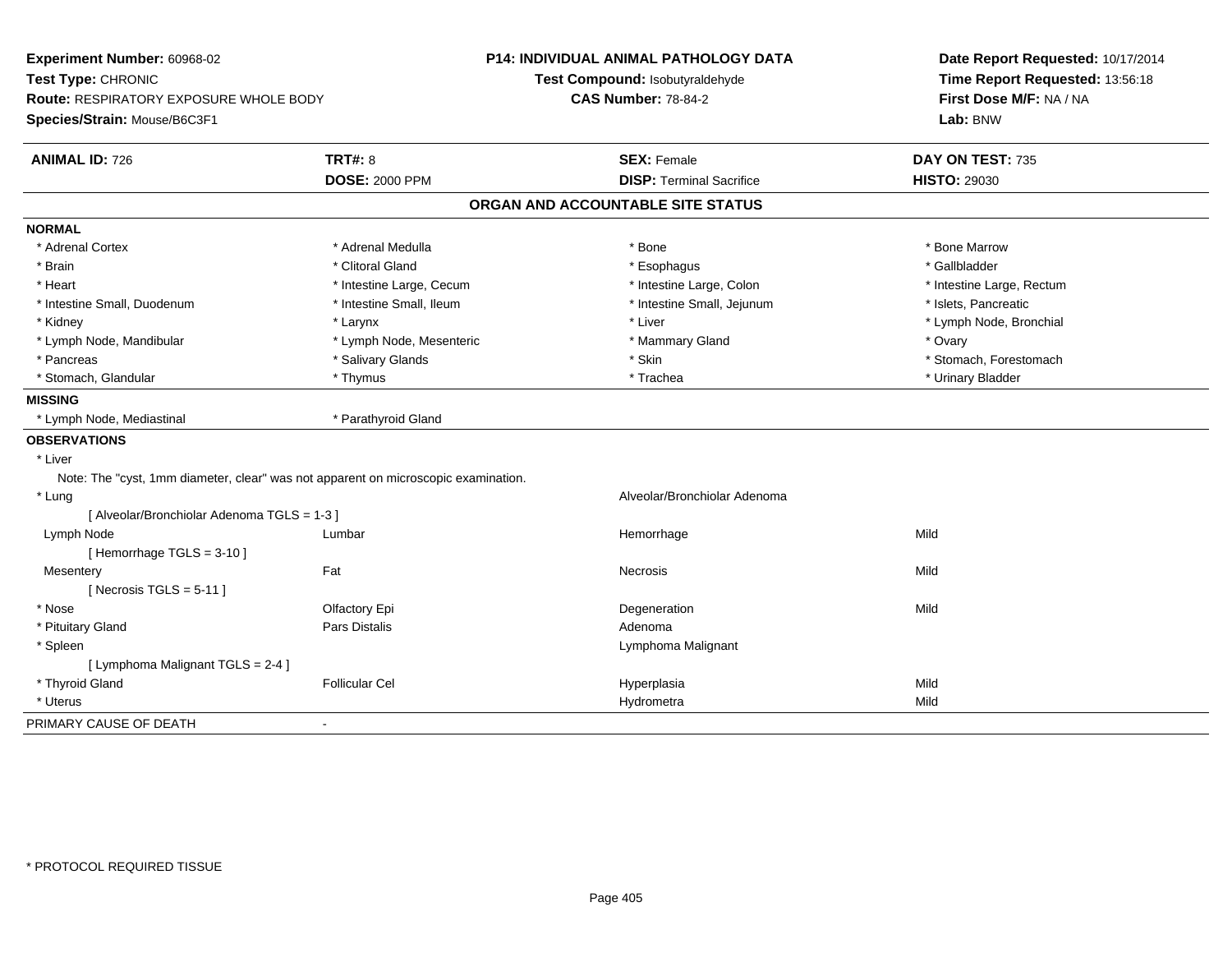| Experiment Number: 60968-02            |                            | P14: INDIVIDUAL ANIMAL PATHOLOGY DATA | Date Report Requested: 10/17/2014 |  |
|----------------------------------------|----------------------------|---------------------------------------|-----------------------------------|--|
| Test Type: CHRONIC                     |                            | Test Compound: Isobutyraldehyde       | Time Report Requested: 13:56:18   |  |
| Route: RESPIRATORY EXPOSURE WHOLE BODY |                            | <b>CAS Number: 78-84-2</b>            | First Dose M/F: NA / NA           |  |
| Species/Strain: Mouse/B6C3F1           |                            |                                       | Lab: BNW                          |  |
| <b>ANIMAL ID: 727</b>                  | <b>TRT#: 8</b>             | <b>SEX: Female</b>                    | DAY ON TEST: 735                  |  |
|                                        | <b>DOSE: 2000 PPM</b>      | <b>DISP: Terminal Sacrifice</b>       | <b>HISTO: 29031</b>               |  |
|                                        |                            | ORGAN AND ACCOUNTABLE SITE STATUS     |                                   |  |
| <b>NORMAL</b>                          |                            |                                       |                                   |  |
| * Adrenal Cortex                       | * Adrenal Medulla          | * Bone                                | * Bone Marrow                     |  |
| * Brain                                | * Esophagus                | * Gallbladder                         | * Heart                           |  |
| * Intestine Large, Cecum               | * Intestine Large, Colon   | * Intestine Large, Rectum             | * Intestine Small, Duodenum       |  |
| * Intestine Small, Ileum               | * Intestine Small, Jejunum | * Islets, Pancreatic                  | * Kidney                          |  |
| * Larynx                               | * Liver                    | * Lung                                | * Lymph Node, Bronchial           |  |
| * Lymph Node, Mandibular               | * Lymph Node, Mediastinal  | * Lymph Node, Mesenteric              | * Mammary Gland                   |  |
| * Ovary                                | * Pancreas                 | * Parathyroid Gland                   | * Pituitary Gland                 |  |
| * Salivary Glands                      | * Skin                     | * Stomach, Forestomach                | * Stomach, Glandular              |  |
| * Trachea                              | * Urinary Bladder          |                                       |                                   |  |
| <b>MISSING</b>                         |                            |                                       |                                   |  |
| * Clitoral Gland                       | * Thymus                   |                                       |                                   |  |
| <b>OBSERVATIONS</b>                    |                            |                                       |                                   |  |
| Eye                                    | Cornea                     | Mineralization                        | Moderate                          |  |
| [ Mineralization TGLS = 1-10 ]         |                            |                                       |                                   |  |
| * Nose                                 | Olfactory Epi              | Degeneration                          | Mild                              |  |
| * Spleen                               |                            | Lymphoma Malignant                    |                                   |  |
| [ Lymphoma Malignant TGLS = 1-10 ]     |                            |                                       |                                   |  |
| * Thyroid Gland                        | <b>Follicular Cel</b>      | Hyperplasia                           | Minimal                           |  |
| * Uterus                               |                            | Hydrometra                            | Moderate                          |  |
| [Hydrometra TGLS = 2-8]                |                            |                                       |                                   |  |
| PRIMARY CAUSE OF DEATH                 | $\overline{\phantom{a}}$   |                                       |                                   |  |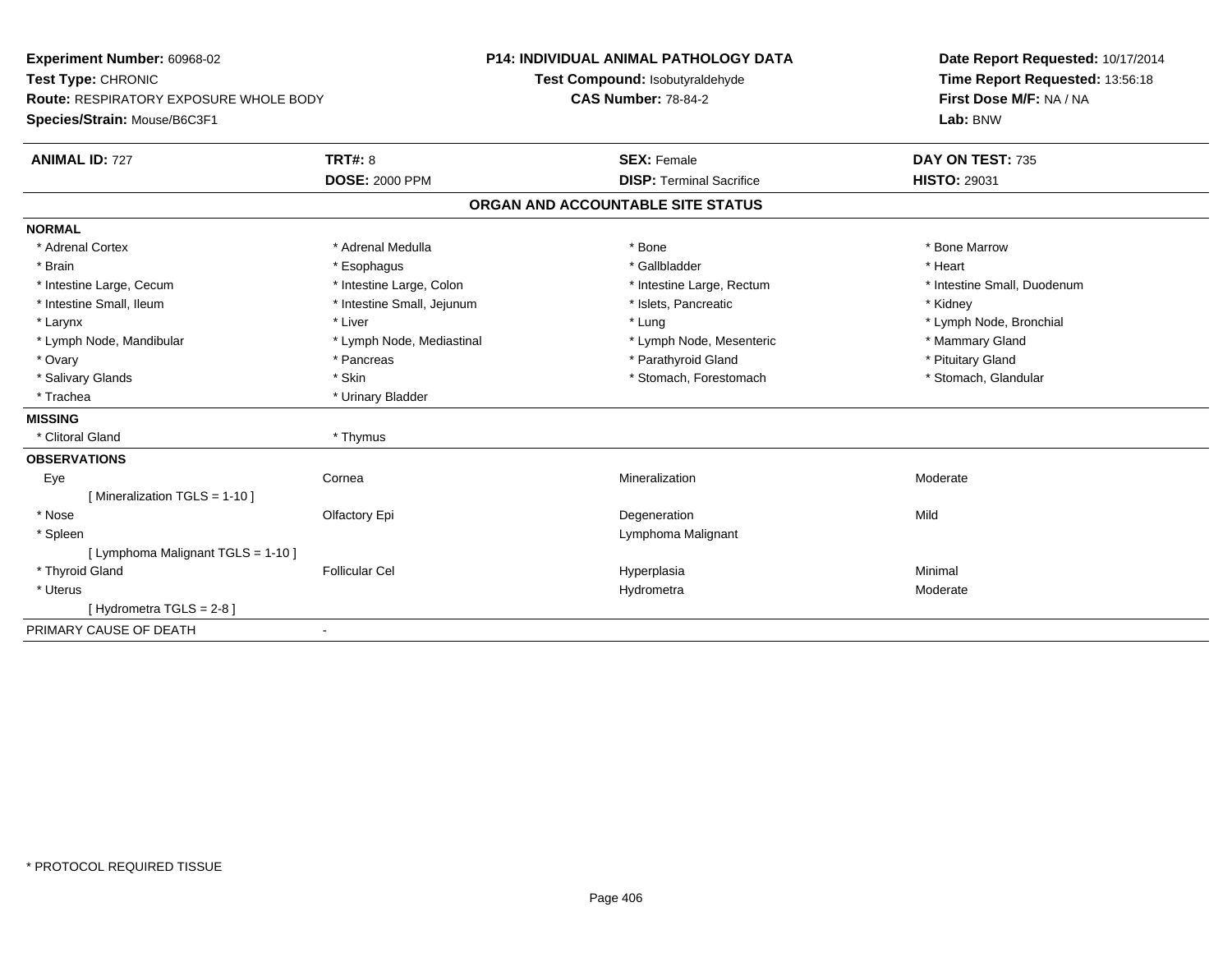| Experiment Number: 60968-02            |                           | <b>P14: INDIVIDUAL ANIMAL PATHOLOGY DATA</b> |                                   |  | Date Report Requested: 10/17/2014 |  |
|----------------------------------------|---------------------------|----------------------------------------------|-----------------------------------|--|-----------------------------------|--|
| Test Type: CHRONIC                     |                           |                                              | Test Compound: Isobutyraldehyde   |  | Time Report Requested: 13:56:18   |  |
| Route: RESPIRATORY EXPOSURE WHOLE BODY |                           | <b>CAS Number: 78-84-2</b>                   |                                   |  | First Dose M/F: NA / NA           |  |
| Species/Strain: Mouse/B6C3F1           |                           |                                              |                                   |  | Lab: BNW                          |  |
| <b>ANIMAL ID: 728</b>                  | <b>TRT#: 8</b>            |                                              | <b>SEX: Female</b>                |  | DAY ON TEST: 737                  |  |
|                                        | <b>DOSE: 2000 PPM</b>     |                                              | <b>DISP:</b> Terminal Sacrifice   |  | <b>HISTO: 29032</b>               |  |
|                                        |                           |                                              | ORGAN AND ACCOUNTABLE SITE STATUS |  |                                   |  |
| <b>NORMAL</b>                          |                           |                                              |                                   |  |                                   |  |
| * Adrenal Cortex                       | * Adrenal Medulla         |                                              | * Bone                            |  | * Bone Marrow                     |  |
| * Brain                                | * Clitoral Gland          |                                              | * Esophagus                       |  | * Gallbladder                     |  |
| * Heart                                | * Intestine Large, Cecum  |                                              | * Intestine Large, Colon          |  | * Intestine Large, Rectum         |  |
| * Intestine Small, Duodenum            | * Intestine Small, Ileum  |                                              | * Intestine Small, Jejunum        |  | * Islets, Pancreatic              |  |
| * Larynx                               | * Liver                   |                                              | * Lung                            |  | * Lymph Node, Bronchial           |  |
| * Lymph Node, Mandibular               | * Lymph Node, Mediastinal |                                              | * Lymph Node, Mesenteric          |  | * Mammary Gland                   |  |
| * Pancreas                             | * Parathyroid Gland       |                                              | * Salivary Glands                 |  | * Skin                            |  |
| * Spleen                               | * Stomach, Forestomach    |                                              | * Stomach, Glandular              |  | * Thymus                          |  |
| * Trachea                              | * Urinary Bladder         |                                              | * Uterus                          |  |                                   |  |
| <b>OBSERVATIONS</b>                    |                           |                                              |                                   |  |                                   |  |
| * Kidney                               |                           |                                              | Infarct                           |  | Mild                              |  |
|                                        |                           |                                              | Nephropathy                       |  | Minimal                           |  |
| * Nose                                 | Olfactory Epi             |                                              | Degeneration                      |  | Minimal                           |  |
| * Ovary                                |                           |                                              | Cyst                              |  | Mild                              |  |
| * Pituitary Gland                      | Pars Distalis             |                                              | Hyperplasia                       |  | Mild                              |  |
| * Thyroid Gland                        | <b>Follicular Cel</b>     |                                              | Hyperplasia                       |  | Moderate                          |  |
| PRIMARY CAUSE OF DEATH                 |                           |                                              |                                   |  |                                   |  |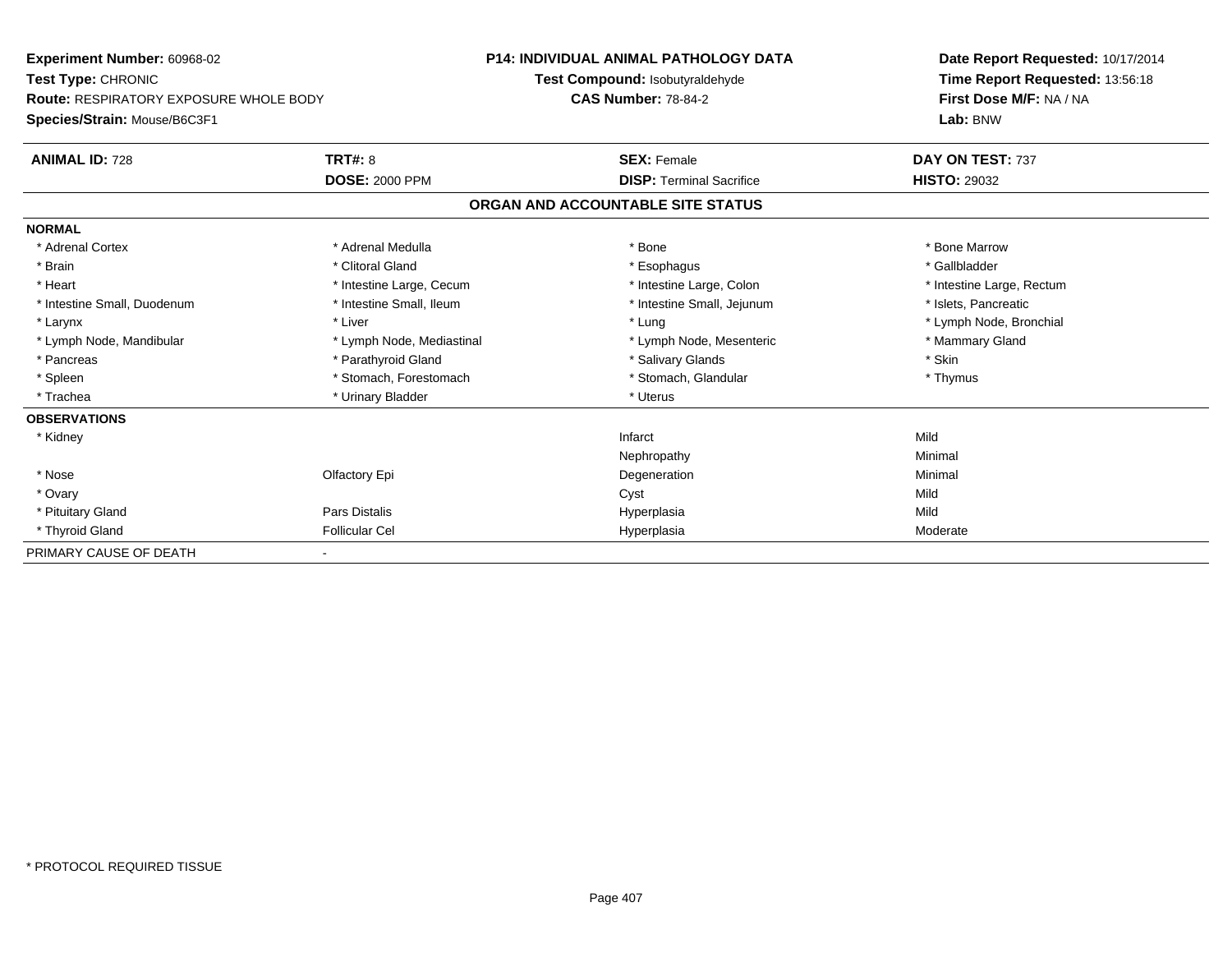**Experiment Number:** 60968-02**Test Type:** CHRONIC **Route:** RESPIRATORY EXPOSURE WHOLE BODY**Species/Strain:** Mouse/B6C3F1**P14: INDIVIDUAL ANIMAL PATHOLOGY DATATest Compound:** Isobutyraldehyde**CAS Number:** 78-84-2**Date Report Requested:** 10/17/2014**Time Report Requested:** 13:56:18**First Dose M/F:** NA / NA**Lab:** BNW**ANIMAL ID:** 729**9 TRT#:** 8 **TRT#:** 8 **SEX:** Female **SEX:** Female **DAY ON TEST:** 415 **DOSE:** 2000 PPM **DISP:** Moribund Sacrifice **HISTO:** <sup>29033</sup> **ORGAN AND ACCOUNTABLE SITE STATUSNORMAL**\* Adrenal Cortex \* Adrenal Medulla \* Adrenal Medulla \* Bone \* Bone \* Bone \* Bone \* Bone Marrow \* Gallbladder \* Brain \* Allen the second of the second of the second of the second of the second of the second of the second terms of the second of the second of the second of the second of the second of the second of the second of the \* Heart **\*** Intestine Large, Cecum \* Intestine Large, Cecum \* Intestine Large, Colon \* <sup>\*</sup> Intestine Large, Rectum \* Intestine Small, Duodenum \* Intestine Small, Ileum \* 1ntestine Small, Intestine Small, Jejunum \* Islets, Pancreatic \* Kidney \* Larynx \* Liver \* Lung\* Lymph Node, Mesenteric \* Lymph Node, Bronchial \* Lymph Node, Mandibular \* Lymph Node, Mediastinal \* Lymph Node, Mediastinal \* Mammary Gland \* The state of the Parathyroid Gland \* The state of the state of the state of the state of the state of the state of the state of the state of the state of the state of the state of the state of the state o \* Skin \* Stomach, Forestomach \* Stomach \* Stomach, Glandular \* Thymus \* Thymus \* Uterus \* Thyroid Gland \* \* Trachea \* \* Trachea \* Trachea \* \* Urinary Bladder \* \* Urinary Bladder \* \* Uterus \* Uterus **OBSERVATIONS** \* Nosee and the Contractory Epi and the Contractor of the Contractor of the Contractor of the Mild of the Mild of the Mild of the Mild of the Contractor of the Mild of the Contractor of the Contractor of the Contractor of the Co \* Ovaryy and the control of the control of the control of the control of the control of the control of the control of the control of the control of the control of the control of the control of the control of the control of the co Moderate \* Pancreass and the contract of the contract of the contract of the contract of the contract of the contract of the contract of  $\lambda$ Cyst Markedn Chronic Active, Mild Inflammation[ Cyst TGLS = 1-10 ] \* SpleenHematopoietic Cell Proliferation Marked PRIMARY CAUSE OF DEATH- Pancreas Cyst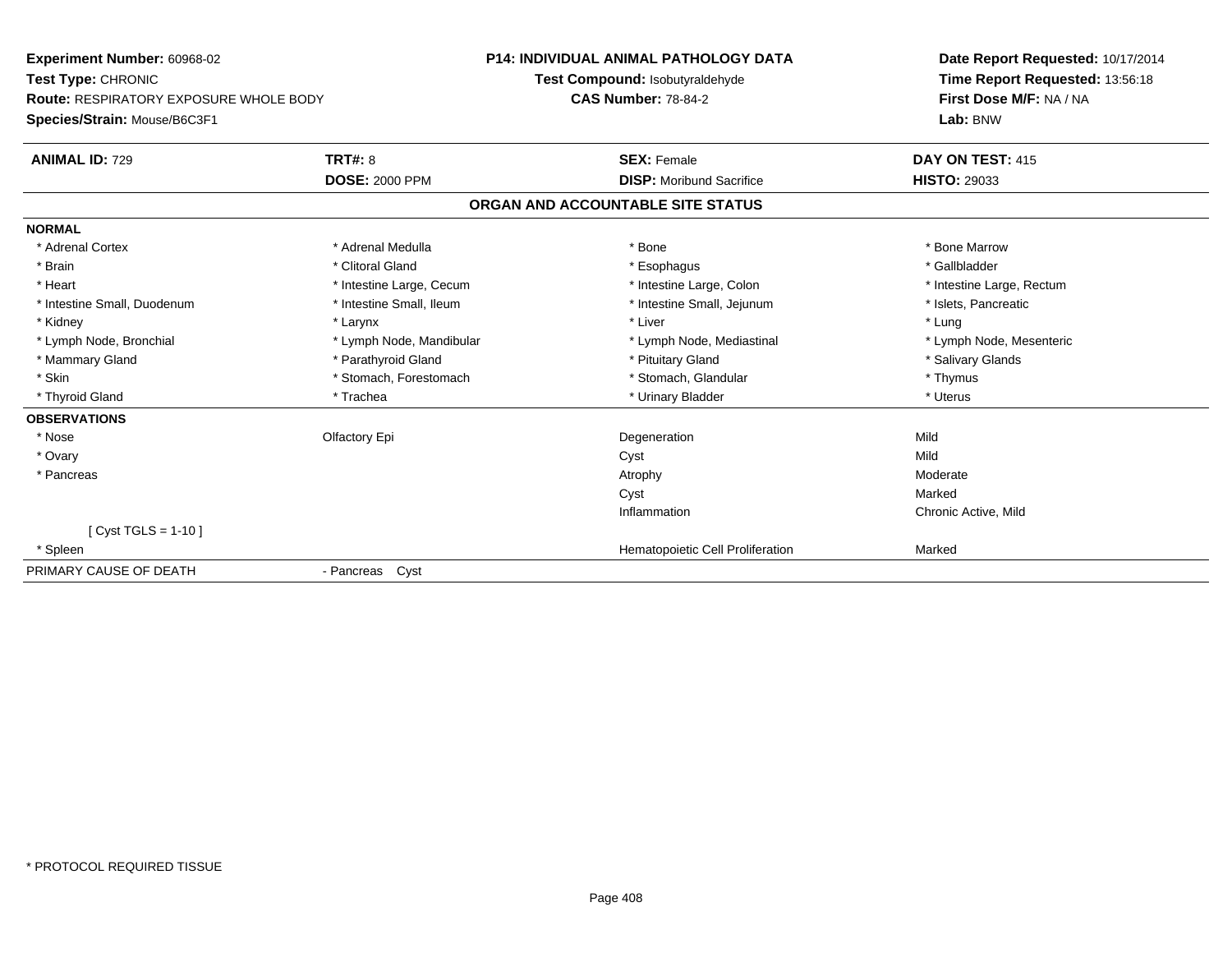| Experiment Number: 60968-02                   |                            | <b>P14: INDIVIDUAL ANIMAL PATHOLOGY DATA</b> | Date Report Requested: 10/17/2014 |  |  |
|-----------------------------------------------|----------------------------|----------------------------------------------|-----------------------------------|--|--|
| Test Type: CHRONIC                            |                            | Test Compound: Isobutyraldehyde              | Time Report Requested: 13:56:18   |  |  |
| <b>Route: RESPIRATORY EXPOSURE WHOLE BODY</b> |                            | <b>CAS Number: 78-84-2</b>                   | First Dose M/F: NA / NA           |  |  |
| Species/Strain: Mouse/B6C3F1                  |                            |                                              | Lab: BNW                          |  |  |
| <b>ANIMAL ID: 730</b>                         | <b>TRT#: 8</b>             | <b>SEX: Female</b>                           | DAY ON TEST: 736                  |  |  |
|                                               | <b>DOSE: 2000 PPM</b>      | <b>DISP: Terminal Sacrifice</b>              | <b>HISTO: 29034</b>               |  |  |
|                                               |                            | ORGAN AND ACCOUNTABLE SITE STATUS            |                                   |  |  |
| <b>NORMAL</b>                                 |                            |                                              |                                   |  |  |
| * Adrenal Cortex                              | * Adrenal Medulla          | * Bone                                       | * Bone Marrow                     |  |  |
| * Brain                                       | * Esophagus                | * Gallbladder                                | * Heart                           |  |  |
| * Intestine Large, Cecum                      | * Intestine Large, Colon   | * Intestine Large, Rectum                    | * Intestine Small, Duodenum       |  |  |
| * Intestine Small, Ileum                      | * Intestine Small, Jejunum | * Islets, Pancreatic                         | * Larynx                          |  |  |
| * Liver                                       | * Lung                     | * Lymph Node, Bronchial                      | * Lymph Node, Mandibular          |  |  |
| * Lymph Node, Mesenteric                      | * Mammary Gland            | * Pancreas                                   | * Parathyroid Gland               |  |  |
| * Pituitary Gland                             | * Salivary Glands          | * Skin                                       | * Stomach, Forestomach            |  |  |
| * Stomach, Glandular                          | * Thymus                   | * Thyroid Gland                              | * Trachea                         |  |  |
| * Urinary Bladder                             | * Uterus                   |                                              |                                   |  |  |
| <b>MISSING</b>                                |                            |                                              |                                   |  |  |
| * Clitoral Gland                              | * Lymph Node, Mediastinal  |                                              |                                   |  |  |
| <b>OBSERVATIONS</b>                           |                            |                                              |                                   |  |  |
| * Kidney                                      |                            | Nephropathy                                  | Minimal                           |  |  |
| Mesentery                                     |                            | Hemorrhage                                   | Mild                              |  |  |
| [Hemorrhage TGLS = $3-10$ ]                   |                            |                                              |                                   |  |  |
| * Nose                                        | Olfactory Epi              | Degeneration                                 | Mild                              |  |  |
| * Ovary                                       |                            | Cyst                                         | Mild                              |  |  |
| [Cyst TGLS = $2-7$ ]                          |                            |                                              |                                   |  |  |
| * Spleen                                      |                            | Lymphoma Malignant                           |                                   |  |  |
| [ Lymphoma Malignant TGLS = 1-4 ]             |                            |                                              |                                   |  |  |
| PRIMARY CAUSE OF DEATH                        | $\overline{\phantom{a}}$   |                                              |                                   |  |  |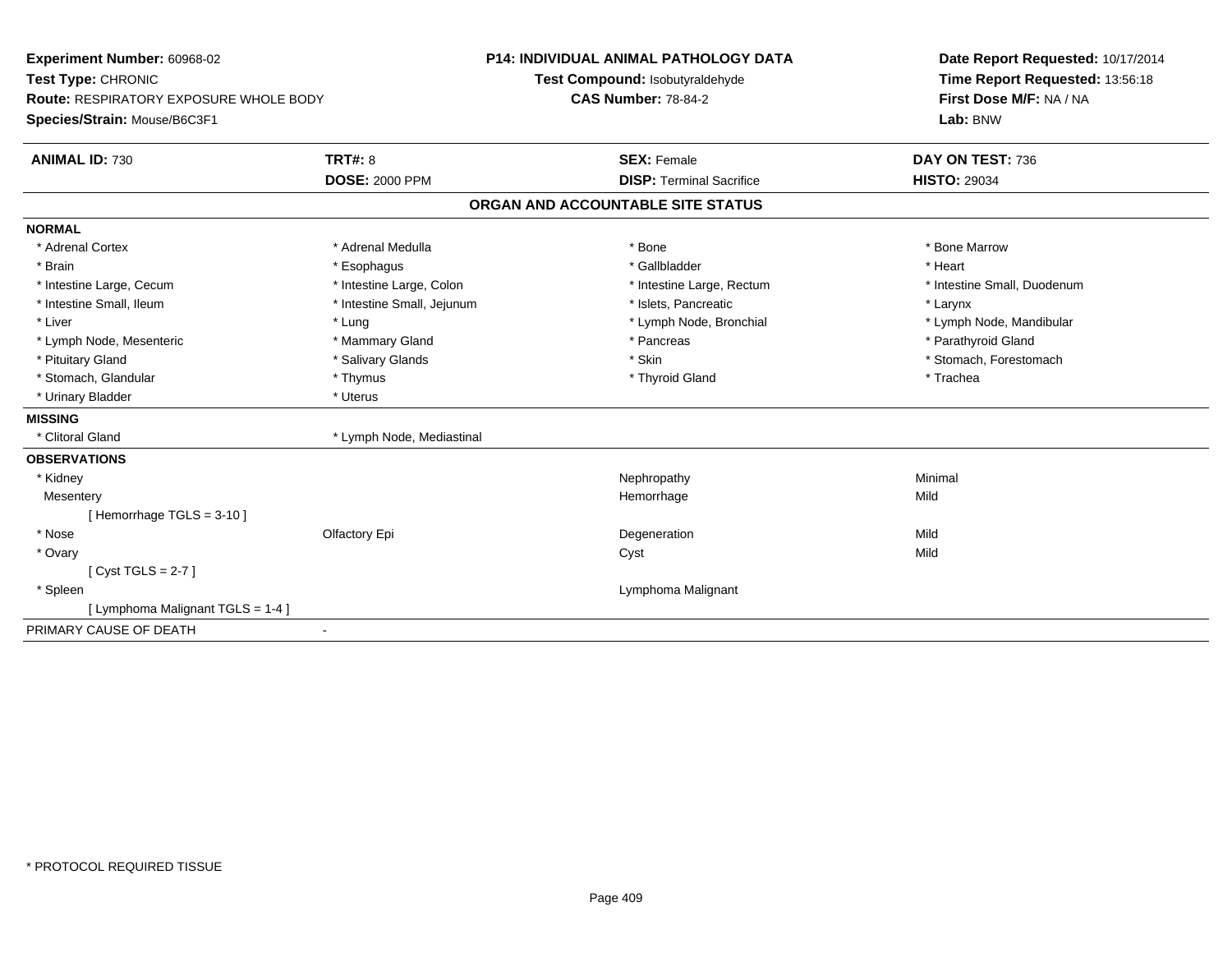| Experiment Number: 60968-02                   |                                  |  | P14: INDIVIDUAL ANIMAL PATHOLOGY DATA | Date Report Requested: 10/17/2014 |
|-----------------------------------------------|----------------------------------|--|---------------------------------------|-----------------------------------|
| Test Type: CHRONIC                            |                                  |  | Test Compound: Isobutyraldehyde       | Time Report Requested: 13:56:18   |
| <b>Route: RESPIRATORY EXPOSURE WHOLE BODY</b> | <b>CAS Number: 78-84-2</b>       |  |                                       | First Dose M/F: NA / NA           |
| Species/Strain: Mouse/B6C3F1                  |                                  |  |                                       | Lab: BNW                          |
| <b>ANIMAL ID: 731</b>                         | <b>TRT#: 8</b>                   |  | <b>SEX: Female</b>                    | DAY ON TEST: 682                  |
|                                               | <b>DOSE: 2000 PPM</b>            |  | <b>DISP: Natural Death</b>            | <b>HISTO: 29035</b>               |
|                                               |                                  |  | ORGAN AND ACCOUNTABLE SITE STATUS     |                                   |
| <b>NORMAL</b>                                 |                                  |  |                                       |                                   |
| * Adrenal Cortex                              | * Adrenal Medulla                |  | * Bone                                | * Bone Marrow                     |
| * Brain                                       | * Esophagus                      |  | * Heart                               | * Intestine Large, Cecum          |
| * Intestine Large, Colon                      | * Intestine Large, Rectum        |  | * Intestine Small, Ileum              | * Islets, Pancreatic              |
| * Kidney                                      | * Larynx                         |  | * Lung                                | * Lymph Node, Bronchial           |
| * Lymph Node, Mandibular                      | * Lymph Node, Mediastinal        |  | * Lymph Node, Mesenteric              | * Mammary Gland                   |
| * Ovary                                       | * Pancreas                       |  | * Salivary Glands                     | * Skin                            |
| * Spleen                                      | * Stomach, Forestomach           |  | * Stomach, Glandular                  | * Thymus                          |
| * Trachea                                     | * Urinary Bladder                |  | * Uterus                              |                                   |
| <b>MISSING</b>                                |                                  |  |                                       |                                   |
| * Clitoral Gland                              | * Parathyroid Gland              |  |                                       |                                   |
| <b>AUTO PRECLUDES DIAG.</b>                   |                                  |  |                                       |                                   |
| * Gallbladder                                 | * Intestine Small, Duodenum      |  | * Intestine Small, Jejunum            |                                   |
| <b>OBSERVATIONS</b>                           |                                  |  |                                       |                                   |
| * Liver                                       |                                  |  | <b>Eosinophilic Focus</b>             |                                   |
|                                               |                                  |  | Hepatocellular Carcinoma              |                                   |
| [ Hepatocellular Carcinoma TGLS = 1-10 ]      |                                  |  |                                       |                                   |
| * Nose                                        | Olfactory Epi                    |  | Degeneration                          | Minimal                           |
| * Pituitary Gland                             | Pars Distalis                    |  | Hyperplasia                           | Mild                              |
| * Thyroid Gland                               | <b>Follicular Cel</b>            |  | Hyperplasia                           | Mild                              |
| PRIMARY CAUSE OF DEATH                        | - Liver Hepatocellular Carcinoma |  |                                       |                                   |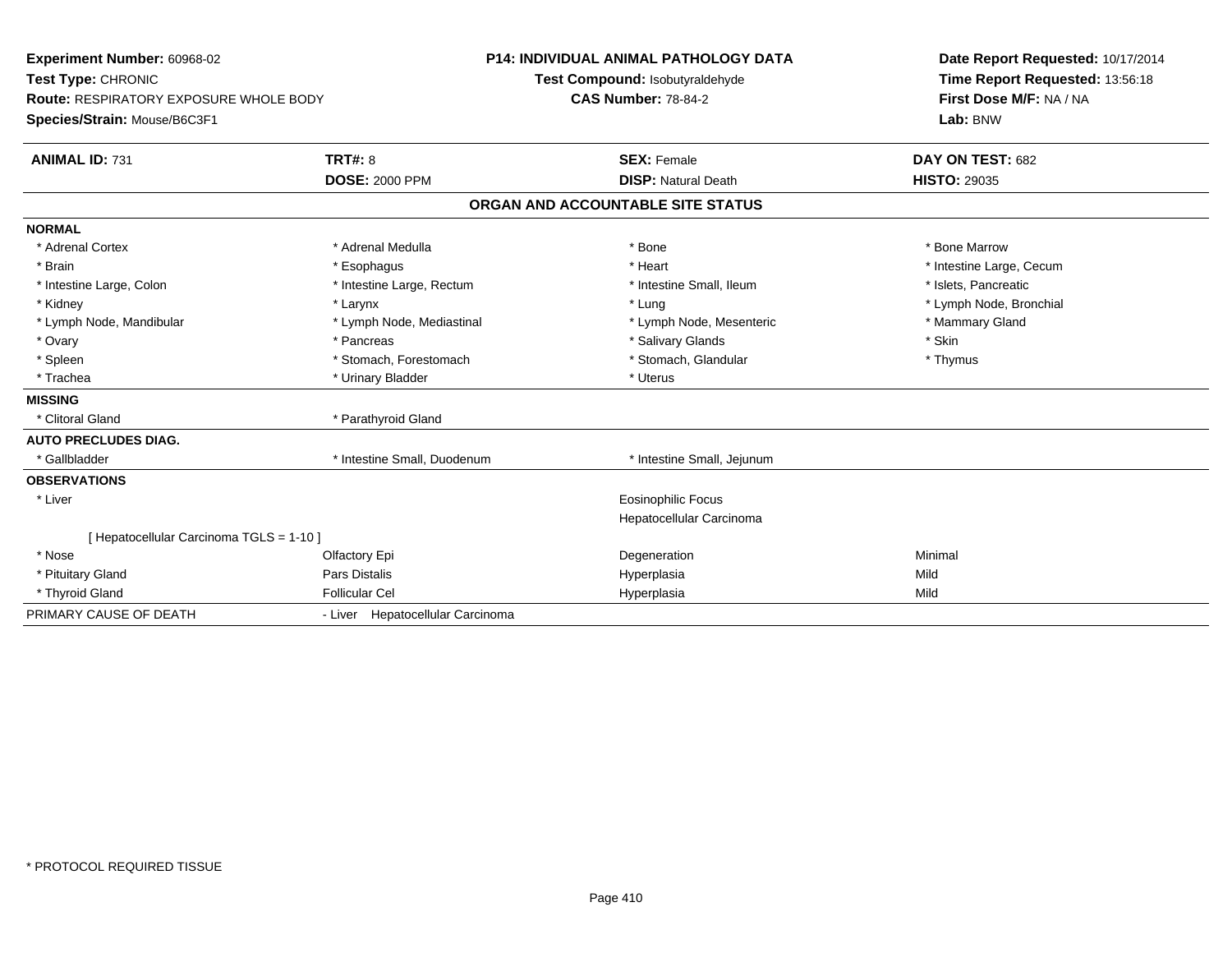| Experiment Number: 60968-02<br>Test Type: CHRONIC<br>Route: RESPIRATORY EXPOSURE WHOLE BODY<br>Species/Strain: Mouse/B6C3F1 | P14: INDIVIDUAL ANIMAL PATHOLOGY DATA<br>Test Compound: Isobutyraldehyde<br><b>CAS Number: 78-84-2</b> |                                   | Date Report Requested: 10/17/2014<br>Time Report Requested: 13:56:18<br>First Dose M/F: NA / NA<br>Lab: BNW |
|-----------------------------------------------------------------------------------------------------------------------------|--------------------------------------------------------------------------------------------------------|-----------------------------------|-------------------------------------------------------------------------------------------------------------|
| <b>ANIMAL ID: 732</b>                                                                                                       | <b>TRT#: 8</b>                                                                                         | <b>SEX: Female</b>                | DAY ON TEST: 611                                                                                            |
|                                                                                                                             | <b>DOSE: 2000 PPM</b>                                                                                  | <b>DISP:</b> Moribund Sacrifice   | <b>HISTO: 29036</b>                                                                                         |
|                                                                                                                             |                                                                                                        | ORGAN AND ACCOUNTABLE SITE STATUS |                                                                                                             |
| <b>NORMAL</b>                                                                                                               |                                                                                                        |                                   |                                                                                                             |
| * Adrenal Cortex                                                                                                            | * Bone                                                                                                 | * Bone Marrow                     | * Brain                                                                                                     |
| * Clitoral Gland                                                                                                            | * Esophagus                                                                                            | * Gallbladder                     | * Heart                                                                                                     |
| * Intestine Large, Cecum                                                                                                    | * Intestine Large, Colon                                                                               | * Intestine Large, Rectum         | * Intestine Small, Duodenum                                                                                 |
| * Intestine Small, Ileum                                                                                                    | * Intestine Small, Jejunum                                                                             | * Islets, Pancreatic              | * Kidney                                                                                                    |
| * Larynx                                                                                                                    | * Lymph Node, Bronchial                                                                                | * Lymph Node, Mandibular          | * Lymph Node, Mediastinal                                                                                   |
| * Lymph Node, Mesenteric                                                                                                    | * Mammary Gland                                                                                        | * Ovary                           | * Salivary Glands                                                                                           |
| * Stomach, Forestomach                                                                                                      | * Stomach, Glandular                                                                                   | * Thyroid Gland                   | * Trachea                                                                                                   |
| * Urinary Bladder                                                                                                           | * Uterus                                                                                               |                                   |                                                                                                             |
| <b>MISSING</b>                                                                                                              |                                                                                                        |                                   |                                                                                                             |
| * Parathyroid Gland                                                                                                         | * Thymus                                                                                               |                                   |                                                                                                             |
| <b>OBSERVATIONS</b>                                                                                                         |                                                                                                        |                                   |                                                                                                             |
| * Adrenal Medulla                                                                                                           |                                                                                                        | Pheochromocytoma Malignant        |                                                                                                             |
| * Kidney                                                                                                                    |                                                                                                        |                                   |                                                                                                             |
| Note: "Pale" kidneys noted at necropsy were within normal limits microscopically.                                           |                                                                                                        |                                   |                                                                                                             |
| * Liver                                                                                                                     |                                                                                                        | Hepatocellular Adenoma            |                                                                                                             |
| Note: "Focus, 2mm diameter, pale" was not apparent microscopically.<br>[ Hepatocellular Adenoma TGLS = 2-11 ]               |                                                                                                        |                                   |                                                                                                             |
| * Lung                                                                                                                      |                                                                                                        | Mineralization                    | Mild                                                                                                        |
| * Lym Node Mesen                                                                                                            |                                                                                                        |                                   |                                                                                                             |
| Note: "Enlarged" mesenteric lymph nodes were within normal limits microscopically.                                          |                                                                                                        |                                   |                                                                                                             |
| * Nose                                                                                                                      | Olfactory Epi                                                                                          | Degeneration                      | Mild                                                                                                        |
| * Pancreas                                                                                                                  |                                                                                                        | Lipomatosis                       | Mild                                                                                                        |
| * Pituitary Gland                                                                                                           | <b>Pars Distalis</b>                                                                                   | Hyperplasia                       | Mild                                                                                                        |
| * Skin                                                                                                                      | <b>Subcut Tiss</b>                                                                                     | Fibrosarcoma                      |                                                                                                             |
| [Fibrosarcoma TGLS = $6-12$ ]                                                                                               |                                                                                                        |                                   |                                                                                                             |
| * Spleen                                                                                                                    |                                                                                                        | Hematopoietic Cell Proliferation  | Marked                                                                                                      |
| [ Hematopoietic Cell Proliferation TGLS = 1-4 ]                                                                             |                                                                                                        |                                   |                                                                                                             |
| PRIMARY CAUSE OF DEATH                                                                                                      | - Skin Subcut Tiss Fibrosarcoma                                                                        |                                   |                                                                                                             |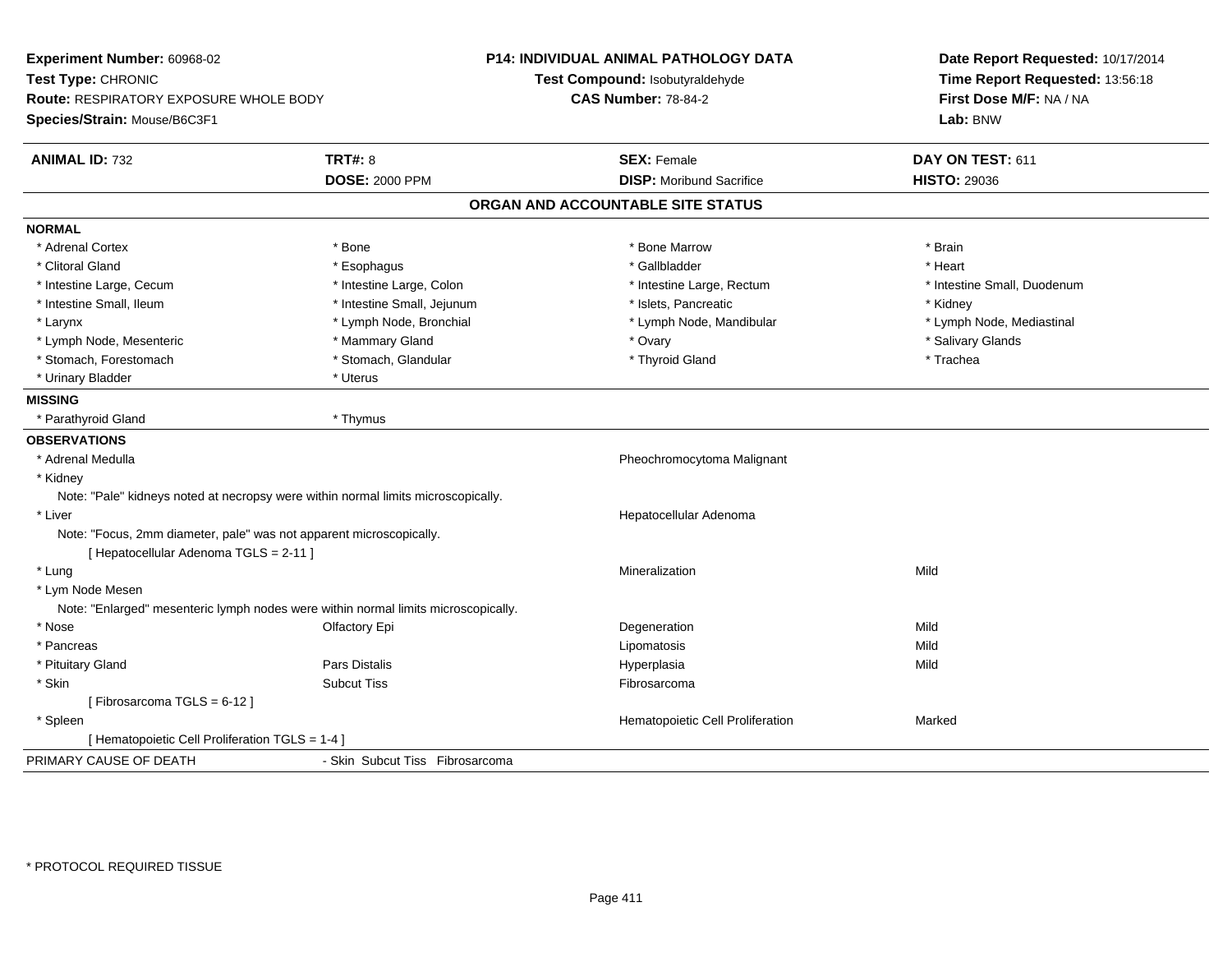| Experiment Number: 60968-02                   |                            | <b>P14: INDIVIDUAL ANIMAL PATHOLOGY DATA</b> | Date Report Requested: 10/17/2014 |
|-----------------------------------------------|----------------------------|----------------------------------------------|-----------------------------------|
| Test Type: CHRONIC                            |                            | Test Compound: Isobutyraldehyde              | Time Report Requested: 13:56:18   |
| <b>Route: RESPIRATORY EXPOSURE WHOLE BODY</b> |                            | <b>CAS Number: 78-84-2</b>                   | First Dose M/F: NA / NA           |
| Species/Strain: Mouse/B6C3F1                  |                            |                                              | Lab: BNW                          |
| <b>ANIMAL ID: 733</b>                         | <b>TRT#: 8</b>             | <b>SEX: Female</b>                           | DAY ON TEST: 736                  |
|                                               | <b>DOSE: 2000 PPM</b>      | <b>DISP: Terminal Sacrifice</b>              | <b>HISTO: 29037</b>               |
|                                               |                            | ORGAN AND ACCOUNTABLE SITE STATUS            |                                   |
| <b>NORMAL</b>                                 |                            |                                              |                                   |
| * Adrenal Cortex                              | * Bone                     | * Bone Marrow                                | * Brain                           |
| * Clitoral Gland                              | * Esophagus                | * Gallbladder                                | * Heart                           |
| * Intestine Large, Cecum                      | * Intestine Large, Colon   | * Intestine Large, Rectum                    | * Intestine Small, Duodenum       |
| * Intestine Small, Ileum                      | * Intestine Small, Jejunum | * Islets, Pancreatic                         | * Kidney                          |
| * Larynx                                      | * Liver                    | * Lung                                       | * Lymph Node, Bronchial           |
| * Lymph Node, Mesenteric                      | * Mammary Gland            | * Pancreas                                   | * Parathyroid Gland               |
| * Salivary Glands                             | * Skin                     | * Spleen                                     | * Stomach, Forestomach            |
| * Stomach, Glandular                          | * Thymus                   | * Trachea                                    | * Urinary Bladder                 |
| * Uterus                                      |                            |                                              |                                   |
| <b>MISSING</b>                                |                            |                                              |                                   |
| * Lymph Node, Mandibular                      | * Lymph Node, Mediastinal  |                                              |                                   |
| <b>OBSERVATIONS</b>                           |                            |                                              |                                   |
| * Adrenal Medulla                             |                            | Hyperplasia                                  | Minimal                           |
| <b>Harderian Gland</b>                        |                            | Hyperplasia                                  | Mild                              |
| [ Hyperplasia TGLS = 2-10 ]                   |                            |                                              |                                   |
| * Nose                                        | Olfactory Epi              | Degeneration                                 | Mild                              |
| * Ovary                                       |                            | Luteoma                                      |                                   |
| [ Luteoma TGLS = $1-7$ ]                      |                            |                                              |                                   |
| * Pituitary Gland                             | <b>Pars Distalis</b>       | Hyperplasia                                  | Mild                              |
| * Thyroid Gland                               | <b>Follicular Cel</b>      | Hyperplasia                                  | Minimal                           |
| PRIMARY CAUSE OF DEATH                        |                            |                                              |                                   |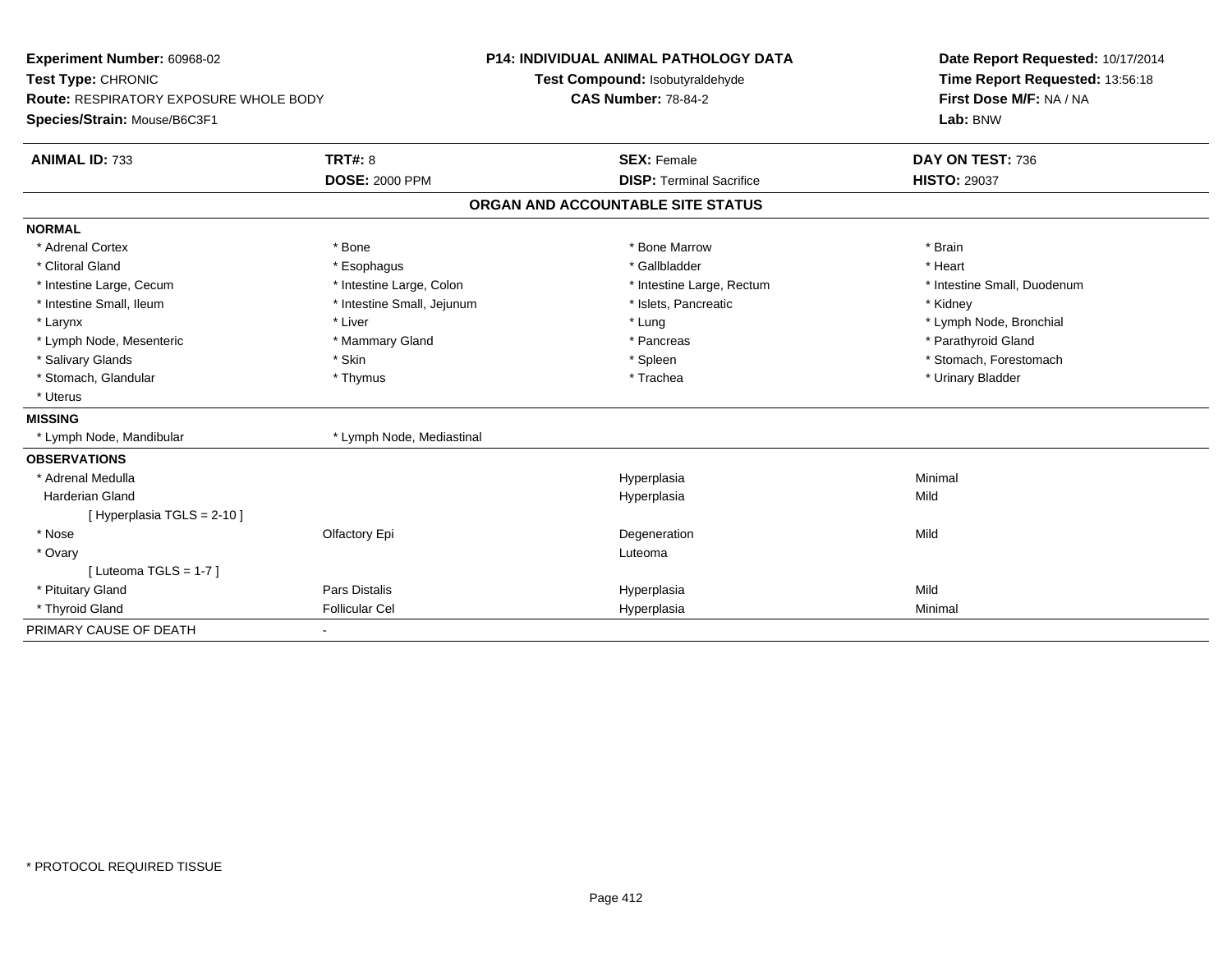| <b>Experiment Number: 60968-02</b>            |                                    | <b>P14: INDIVIDUAL ANIMAL PATHOLOGY DATA</b> | Date Report Requested: 10/17/2014 |  |
|-----------------------------------------------|------------------------------------|----------------------------------------------|-----------------------------------|--|
| <b>Test Type: CHRONIC</b>                     |                                    | Test Compound: Isobutyraldehyde              | Time Report Requested: 13:56:18   |  |
| <b>Route: RESPIRATORY EXPOSURE WHOLE BODY</b> |                                    | <b>CAS Number: 78-84-2</b>                   | First Dose M/F: NA / NA           |  |
| Species/Strain: Mouse/B6C3F1                  |                                    |                                              | Lab: BNW                          |  |
| <b>ANIMAL ID: 734</b>                         | TRT#: 8                            | <b>SEX: Female</b>                           | DAY ON TEST: 415                  |  |
|                                               | <b>DOSE: 2000 PPM</b>              | <b>DISP:</b> Moribund Sacrifice              | <b>HISTO: 29038</b>               |  |
|                                               |                                    | ORGAN AND ACCOUNTABLE SITE STATUS            |                                   |  |
| <b>NORMAL</b>                                 |                                    |                                              |                                   |  |
| * Adrenal Cortex                              | * Adrenal Medulla                  | * Bone                                       | * Bone Marrow                     |  |
| * Brain                                       | * Clitoral Gland                   | * Esophagus                                  | * Gallbladder                     |  |
| * Heart                                       | * Intestine Large, Cecum           | * Intestine Large, Colon                     | * Intestine Large, Rectum         |  |
| * Intestine Small, Duodenum                   | * Intestine Small, Ileum           | * Intestine Small, Jejunum                   | * Islets, Pancreatic              |  |
| * Larynx                                      | * Liver                            | * Lung                                       | * Lymph Node, Bronchial           |  |
| * Lymph Node, Mandibular                      | * Lymph Node, Mediastinal          | * Lymph Node, Mesenteric                     | * Mammary Gland                   |  |
| * Ovary                                       | * Pancreas                         | * Parathyroid Gland                          | * Pituitary Gland                 |  |
| * Salivary Glands                             | * Skin                             | * Spleen                                     | * Stomach, Forestomach            |  |
| * Stomach, Glandular                          | * Thymus                           | * Thyroid Gland                              | * Trachea                         |  |
| * Urinary Bladder                             | * Uterus                           |                                              |                                   |  |
| <b>OBSERVATIONS</b>                           |                                    |                                              |                                   |  |
| * Kidney                                      |                                    | Nephropathy                                  | Minimal                           |  |
| * Nose                                        | Olfactory Epi                      | Degeneration                                 | Minimal                           |  |
| Tooth                                         |                                    | Developmental Malformation                   |                                   |  |
| PRIMARY CAUSE OF DEATH                        | - Tooth Developmental Malformation |                                              |                                   |  |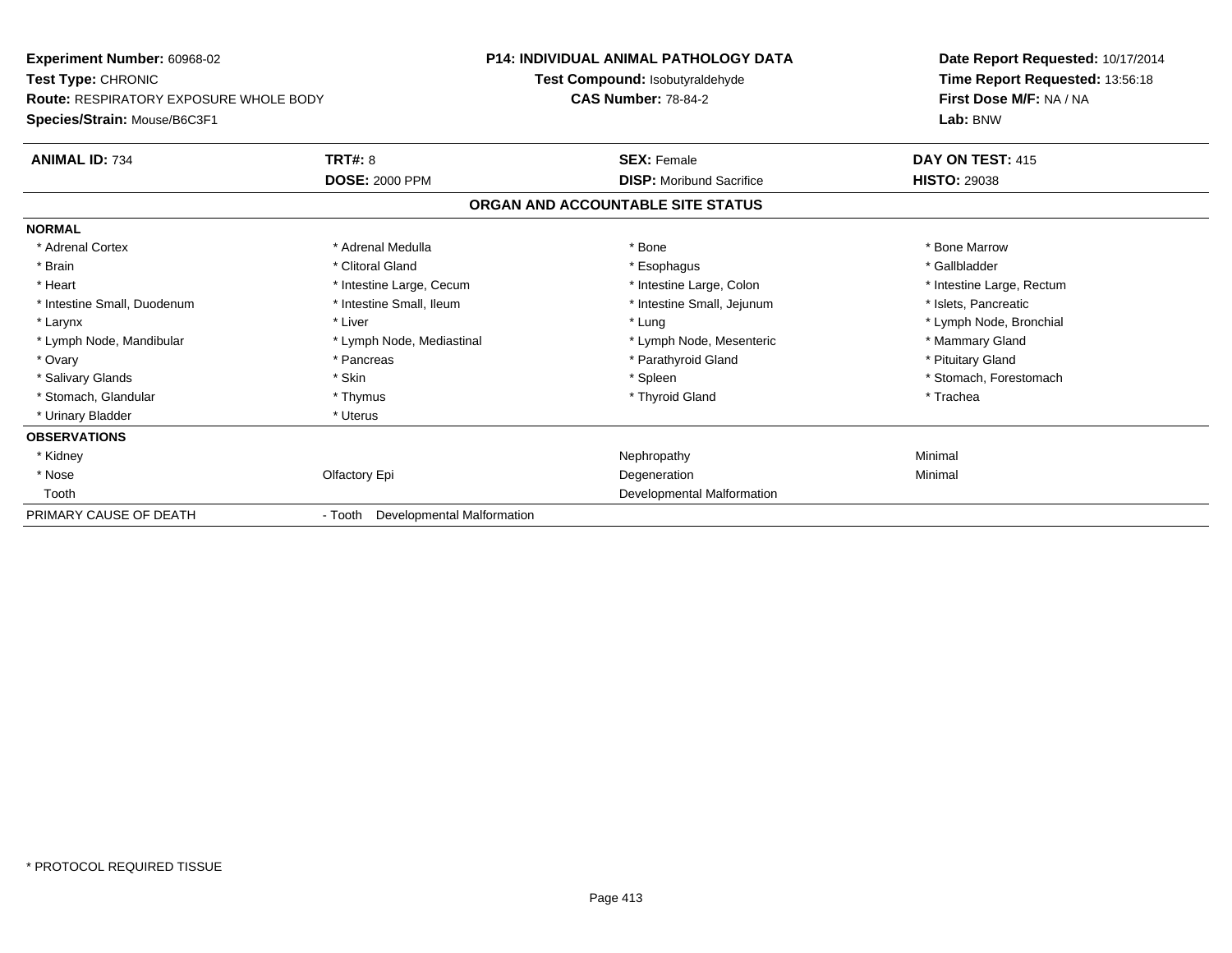| Experiment Number: 60968-02<br>Test Type: CHRONIC<br><b>Route: RESPIRATORY EXPOSURE WHOLE BODY</b> |                          | <b>P14: INDIVIDUAL ANIMAL PATHOLOGY DATA</b><br>Test Compound: Isobutyraldehyde |                                 | Date Report Requested: 10/17/2014<br>Time Report Requested: 13:56:18 |
|----------------------------------------------------------------------------------------------------|--------------------------|---------------------------------------------------------------------------------|---------------------------------|----------------------------------------------------------------------|
|                                                                                                    |                          | <b>CAS Number: 78-84-2</b>                                                      |                                 | First Dose M/F: NA / NA                                              |
| Species/Strain: Mouse/B6C3F1                                                                       |                          |                                                                                 |                                 | Lab: BNW                                                             |
| <b>ANIMAL ID: 735</b>                                                                              | <b>TRT#: 8</b>           |                                                                                 | <b>SEX: Female</b>              | DAY ON TEST: 735                                                     |
|                                                                                                    | <b>DOSE: 2000 PPM</b>    |                                                                                 | <b>DISP: Terminal Sacrifice</b> | <b>HISTO: 29039</b>                                                  |
|                                                                                                    |                          | ORGAN AND ACCOUNTABLE SITE STATUS                                               |                                 |                                                                      |
| <b>NORMAL</b>                                                                                      |                          |                                                                                 |                                 |                                                                      |
| * Adrenal Cortex                                                                                   | * Adrenal Medulla        |                                                                                 | * Bone                          | * Bone Marrow                                                        |
| * Brain                                                                                            | * Clitoral Gland         |                                                                                 | * Esophagus                     | * Gallbladder                                                        |
| * Heart                                                                                            | * Intestine Large, Cecum |                                                                                 | * Intestine Large, Colon        | * Intestine Large, Rectum                                            |
| * Intestine Small, Duodenum                                                                        | * Intestine Small, Ileum |                                                                                 | * Intestine Small, Jejunum      | * Islets, Pancreatic                                                 |
| * Kidney                                                                                           | * Larynx                 |                                                                                 | * Lung                          | * Lymph Node, Bronchial                                              |
| * Lymph Node, Mediastinal                                                                          | * Lymph Node, Mesenteric |                                                                                 | * Mammary Gland                 | * Ovary                                                              |
| * Pancreas                                                                                         | * Parathyroid Gland      |                                                                                 | * Salivary Glands               | * Skin                                                               |
| * Spleen                                                                                           | * Stomach, Forestomach   |                                                                                 | * Stomach, Glandular            | * Thymus                                                             |
| * Thyroid Gland                                                                                    | * Trachea                |                                                                                 | * Urinary Bladder               |                                                                      |
| <b>MISSING</b>                                                                                     |                          |                                                                                 |                                 |                                                                      |
| * Lymph Node, Mandibular                                                                           |                          |                                                                                 |                                 |                                                                      |
| <b>OBSERVATIONS</b>                                                                                |                          |                                                                                 |                                 |                                                                      |
| * Liver                                                                                            |                          |                                                                                 | <b>Eosinophilic Focus</b>       |                                                                      |
|                                                                                                    |                          |                                                                                 | Hepatocellular Carcinoma        |                                                                      |
| [ Eosinophilic Focus TGLS = 3-4 ]                                                                  |                          |                                                                                 |                                 |                                                                      |
| [ Hepatocellular Carcinoma TGLS = 4-10 ]                                                           |                          |                                                                                 |                                 |                                                                      |
| * Nose                                                                                             | Olfactory Epi            |                                                                                 | Degeneration                    | Mild                                                                 |
| * Pituitary Gland                                                                                  | Pars Distalis            |                                                                                 | Adenoma                         |                                                                      |
| [Adenoma TGLS = $1-8$ ]                                                                            |                          |                                                                                 |                                 |                                                                      |
| * Uterus                                                                                           |                          |                                                                                 | Polyp Stromal                   |                                                                      |
| [Polyp Stromal TGLS = 2-8]                                                                         |                          |                                                                                 |                                 |                                                                      |
| PRIMARY CAUSE OF DEATH                                                                             | $\blacksquare$           |                                                                                 |                                 |                                                                      |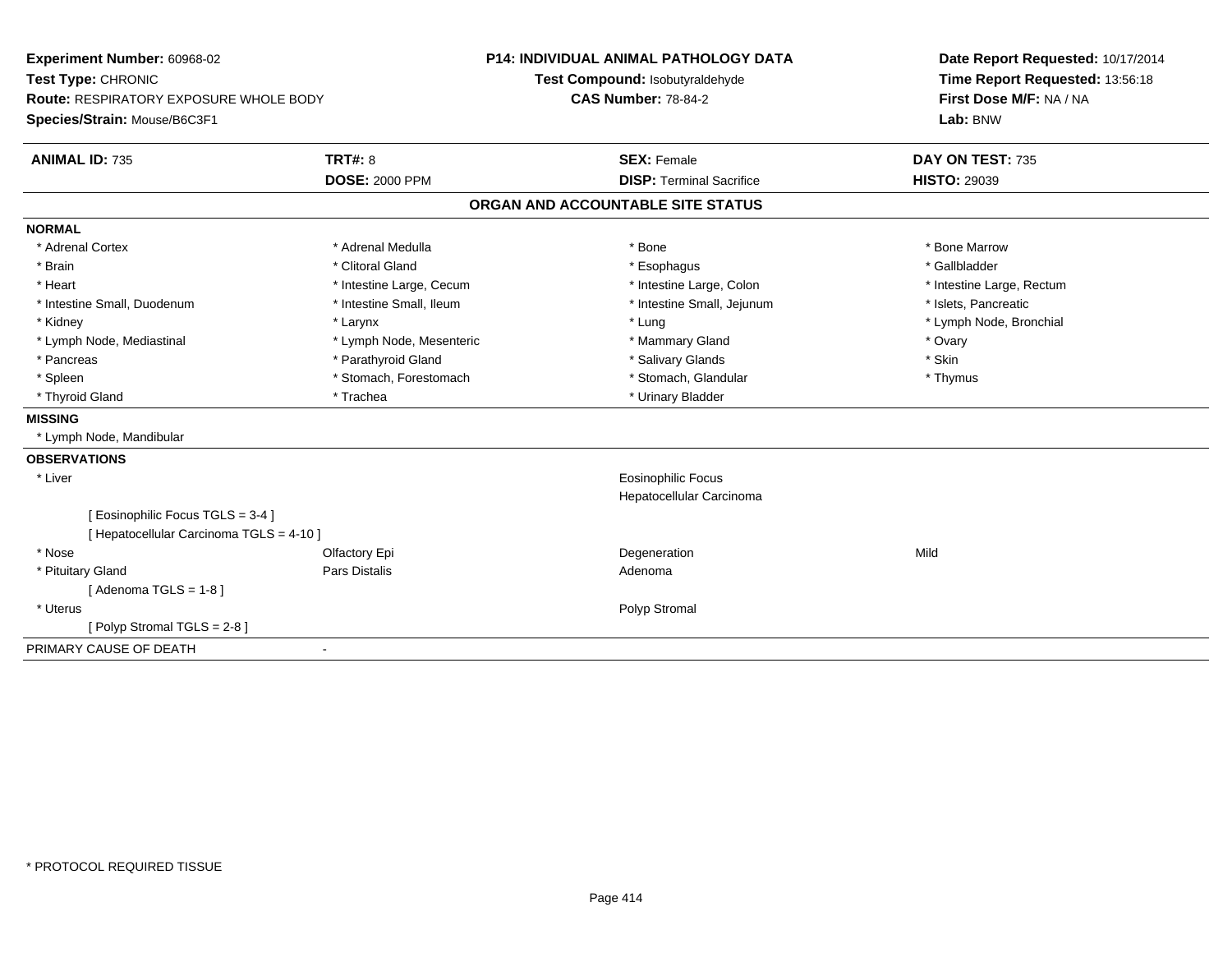| Experiment Number: 60968-02                   |                          | P14: INDIVIDUAL ANIMAL PATHOLOGY DATA | Date Report Requested: 10/17/2014 |  |
|-----------------------------------------------|--------------------------|---------------------------------------|-----------------------------------|--|
| Test Type: CHRONIC                            |                          | Test Compound: Isobutyraldehyde       | Time Report Requested: 13:56:19   |  |
| <b>Route: RESPIRATORY EXPOSURE WHOLE BODY</b> |                          | <b>CAS Number: 78-84-2</b>            | First Dose M/F: NA / NA           |  |
| Species/Strain: Mouse/B6C3F1                  |                          |                                       | Lab: BNW                          |  |
| <b>ANIMAL ID: 736</b>                         | <b>TRT#: 8</b>           | <b>SEX: Female</b>                    | DAY ON TEST: 736                  |  |
|                                               | <b>DOSE: 2000 PPM</b>    | <b>DISP: Terminal Sacrifice</b>       | <b>HISTO: 29040</b>               |  |
|                                               |                          | ORGAN AND ACCOUNTABLE SITE STATUS     |                                   |  |
| <b>NORMAL</b>                                 |                          |                                       |                                   |  |
| * Adrenal Cortex                              | * Adrenal Medulla        | * Bone                                | * Bone Marrow                     |  |
| * Brain                                       | * Clitoral Gland         | * Esophagus                           | * Gallbladder                     |  |
| * Heart                                       | * Intestine Large, Cecum | * Intestine Large, Colon              | * Intestine Large, Rectum         |  |
| * Intestine Small, Duodenum                   | * Intestine Small, Ileum | * Intestine Small, Jejunum            | * Islets, Pancreatic              |  |
| * Kidney                                      | * Larynx                 | * Liver                               | * Lung                            |  |
| * Lymph Node, Bronchial                       | * Lymph Node, Mandibular | * Lymph Node, Mesenteric              | * Mammary Gland                   |  |
| * Pancreas                                    | * Pituitary Gland        | * Salivary Glands                     | * Skin                            |  |
| * Spleen                                      | * Stomach, Glandular     | * Thymus                              | * Trachea                         |  |
| * Urinary Bladder                             | * Uterus                 |                                       |                                   |  |
| <b>MISSING</b>                                |                          |                                       |                                   |  |
| * Lymph Node, Mediastinal                     | * Parathyroid Gland      |                                       |                                   |  |
| <b>OBSERVATIONS</b>                           |                          |                                       |                                   |  |
| * Nose                                        | Olfactory Epi            | Degeneration                          | Mild                              |  |
| * Ovary                                       |                          | Cyst                                  | Moderate                          |  |
| $[Cyst TGLS = 1-7]$                           |                          |                                       |                                   |  |
| * Stomach, Forestomach                        |                          | <b>Diverticulum</b>                   |                                   |  |
|                                               |                          | Squamous Cell Papilloma               |                                   |  |
| [ Diverticulum TGLS = 2-10 ]                  |                          |                                       |                                   |  |
| [Squamous Cell Papilloma TGLS = 2-10]         |                          |                                       |                                   |  |
| * Thyroid Gland                               | <b>Follicular Cel</b>    | Hyperplasia                           | Minimal                           |  |
| PRIMARY CAUSE OF DEATH                        |                          |                                       |                                   |  |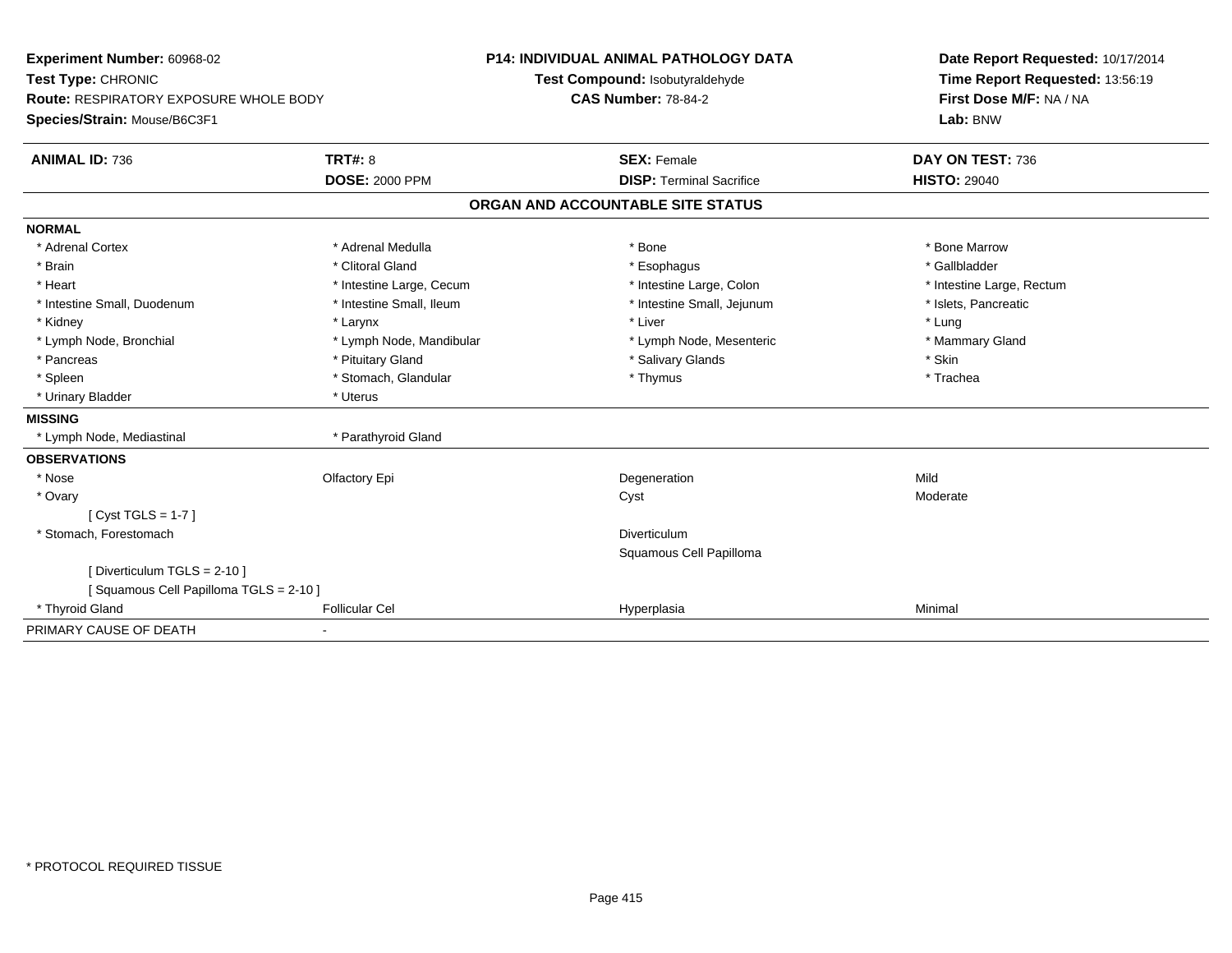| Experiment Number: 60968-02<br>Test Type: CHRONIC<br>Route: RESPIRATORY EXPOSURE WHOLE BODY<br>Species/Strain: Mouse/B6C3F1<br><b>ANIMAL ID: 737</b> | TRT#: 8                  | <b>P14: INDIVIDUAL ANIMAL PATHOLOGY DATA</b><br>Test Compound: Isobutyraldehyde<br><b>CAS Number: 78-84-2</b><br><b>SEX: Female</b> | Date Report Requested: 10/17/2014<br>Time Report Requested: 13:56:19<br>First Dose M/F: NA / NA<br>Lab: BNW<br>DAY ON TEST: 736 |
|------------------------------------------------------------------------------------------------------------------------------------------------------|--------------------------|-------------------------------------------------------------------------------------------------------------------------------------|---------------------------------------------------------------------------------------------------------------------------------|
|                                                                                                                                                      | <b>DOSE: 2000 PPM</b>    | <b>DISP: Terminal Sacrifice</b>                                                                                                     | <b>HISTO: 29041</b>                                                                                                             |
|                                                                                                                                                      |                          | ORGAN AND ACCOUNTABLE SITE STATUS                                                                                                   |                                                                                                                                 |
| <b>NORMAL</b>                                                                                                                                        |                          |                                                                                                                                     |                                                                                                                                 |
| * Adrenal Cortex                                                                                                                                     | * Adrenal Medulla        | * Bone                                                                                                                              | * Bone Marrow                                                                                                                   |
| * Brain                                                                                                                                              | * Esophagus              | * Gallbladder                                                                                                                       | * Heart                                                                                                                         |
| * Intestine Large, Cecum                                                                                                                             | * Intestine Large, Colon | * Intestine Small, Duodenum                                                                                                         | * Intestine Small, Ileum                                                                                                        |
| * Intestine Small, Jejunum                                                                                                                           | * Islets, Pancreatic     | * Kidney                                                                                                                            | * Larynx                                                                                                                        |
| * Liver                                                                                                                                              | * Lung                   | * Lymph Node, Bronchial                                                                                                             | * Lymph Node, Mandibular                                                                                                        |
| * Lymph Node, Mediastinal                                                                                                                            | * Lymph Node, Mesenteric | * Mammary Gland                                                                                                                     | * Pancreas                                                                                                                      |
| * Parathyroid Gland                                                                                                                                  | * Salivary Glands        | * Skin                                                                                                                              | * Spleen                                                                                                                        |
| * Stomach, Forestomach                                                                                                                               | * Stomach, Glandular     | * Thymus                                                                                                                            | * Thyroid Gland                                                                                                                 |
| * Trachea                                                                                                                                            | * Urinary Bladder        | * Uterus                                                                                                                            |                                                                                                                                 |
| <b>MISSING</b>                                                                                                                                       |                          |                                                                                                                                     |                                                                                                                                 |
| * Clitoral Gland                                                                                                                                     |                          |                                                                                                                                     |                                                                                                                                 |
| <b>INSUFFICIENT TISSUE</b>                                                                                                                           |                          |                                                                                                                                     |                                                                                                                                 |
| * Intestine Large, Rectum                                                                                                                            |                          |                                                                                                                                     |                                                                                                                                 |
| <b>OBSERVATIONS</b>                                                                                                                                  |                          |                                                                                                                                     |                                                                                                                                 |
| * Nose                                                                                                                                               | Olfactory Epi            | Degeneration                                                                                                                        | Minimal                                                                                                                         |
| * Ovary                                                                                                                                              |                          | Cyst                                                                                                                                | Moderate                                                                                                                        |
| [Cyst TGLS = 1-7]                                                                                                                                    |                          |                                                                                                                                     |                                                                                                                                 |
| * Pituitary Gland                                                                                                                                    | Pars Distalis            | Hyperplasia                                                                                                                         | Mild                                                                                                                            |
| PRIMARY CAUSE OF DEATH                                                                                                                               |                          |                                                                                                                                     |                                                                                                                                 |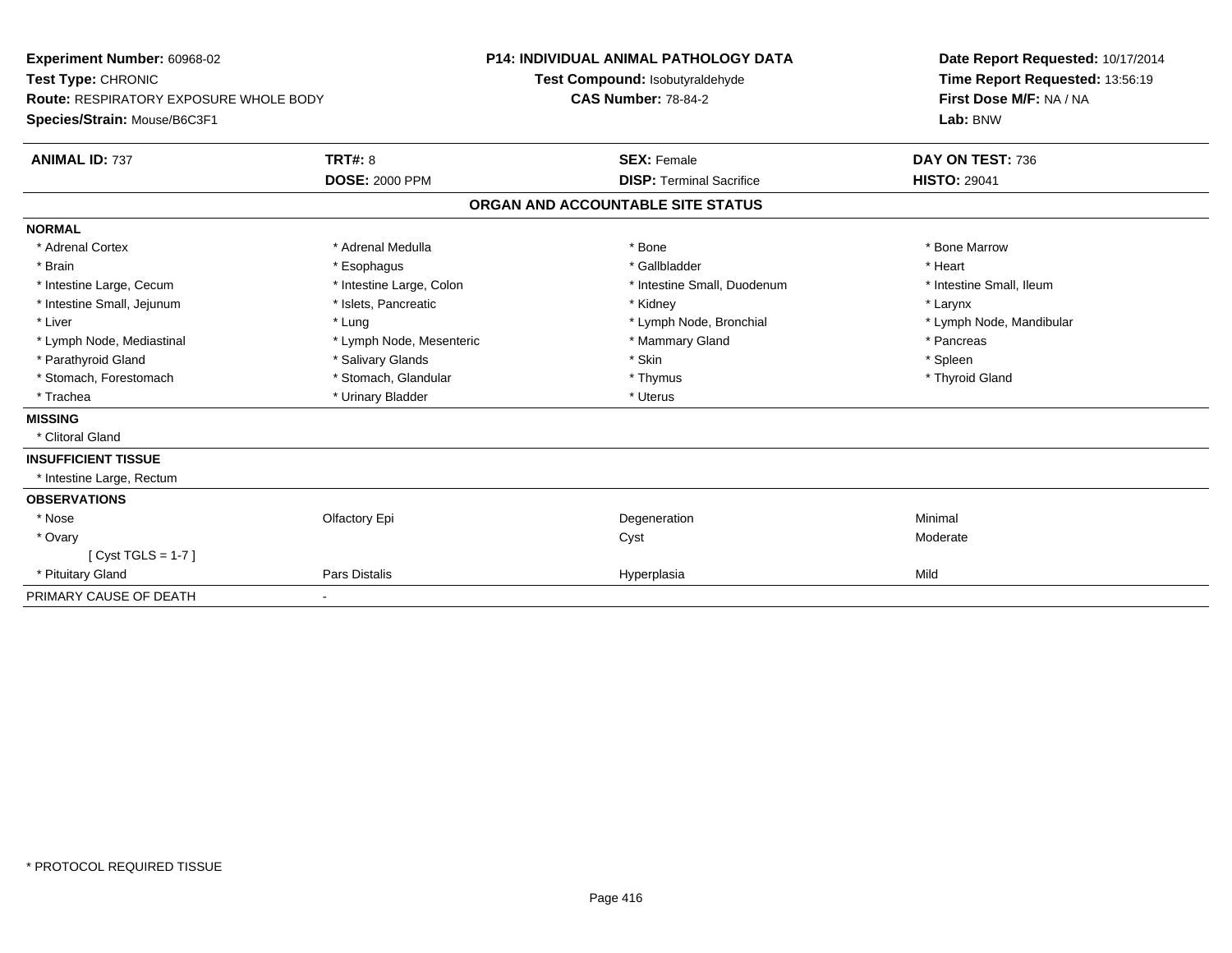| Experiment Number: 60968-02                   |                              |                                   | <b>P14: INDIVIDUAL ANIMAL PATHOLOGY DATA</b> | Date Report Requested: 10/17/2014 |
|-----------------------------------------------|------------------------------|-----------------------------------|----------------------------------------------|-----------------------------------|
| Test Type: CHRONIC                            |                              |                                   | Test Compound: Isobutyraldehyde              | Time Report Requested: 13:56:19   |
| <b>Route: RESPIRATORY EXPOSURE WHOLE BODY</b> |                              | <b>CAS Number: 78-84-2</b>        |                                              | First Dose M/F: NA / NA           |
| Species/Strain: Mouse/B6C3F1                  |                              |                                   |                                              | Lab: BNW                          |
| <b>ANIMAL ID: 738</b>                         | <b>TRT#: 8</b>               |                                   | <b>SEX: Female</b>                           | DAY ON TEST: 737                  |
|                                               | <b>DOSE: 2000 PPM</b>        |                                   | <b>DISP: Terminal Sacrifice</b>              | <b>HISTO: 29042</b>               |
|                                               |                              | ORGAN AND ACCOUNTABLE SITE STATUS |                                              |                                   |
| <b>NORMAL</b>                                 |                              |                                   |                                              |                                   |
| * Adrenal Medulla                             | * Bone                       |                                   | * Bone Marrow                                | * Brain                           |
| * Clitoral Gland                              | * Esophagus                  |                                   | * Gallbladder                                | * Heart                           |
| * Intestine Large, Cecum                      | * Intestine Large, Colon     |                                   | * Intestine Large, Rectum                    | * Intestine Small, Duodenum       |
| * Intestine Small, Jejunum                    | * Islets, Pancreatic         |                                   | * Larynx                                     | * Liver                           |
| * Lymph Node, Mandibular                      | * Lymph Node, Mediastinal    |                                   | * Lymph Node, Mesenteric                     | * Mammary Gland                   |
| * Pancreas                                    | * Parathyroid Gland          |                                   | * Pituitary Gland                            | * Salivary Glands                 |
| * Skin                                        | * Spleen                     |                                   | * Stomach, Forestomach                       | * Stomach, Glandular              |
| * Thymus                                      | * Thyroid Gland              |                                   | * Trachea                                    | * Urinary Bladder                 |
| * Uterus                                      |                              |                                   |                                              |                                   |
| <b>MISSING</b>                                |                              |                                   |                                              |                                   |
| * Lymph Node, Bronchial                       |                              |                                   |                                              |                                   |
| <b>OBSERVATIONS</b>                           |                              |                                   |                                              |                                   |
| * Adrenal Cortex                              |                              |                                   | Hyperplasia                                  | Minimal                           |
| * Intestine Small, Ileum                      |                              |                                   | Lymphoma Malignant                           |                                   |
| [ Lymphoma Malignant TGLS = 2-10 ]            |                              |                                   |                                              |                                   |
| * Kidney                                      |                              |                                   | Nephropathy                                  | Minimal                           |
| * Lung                                        | Alveolar Epith               |                                   | Hyperplasia                                  | Moderate                          |
| * Nose                                        | Olfactory Epi                |                                   | Degeneration                                 | Minimal                           |
| * Ovary                                       |                              | Cyst                              |                                              | Marked                            |
| [Cyst TGLS = 1-7]                             |                              |                                   |                                              |                                   |
| PRIMARY CAUSE OF DEATH                        | $\qquad \qquad \blacksquare$ |                                   |                                              |                                   |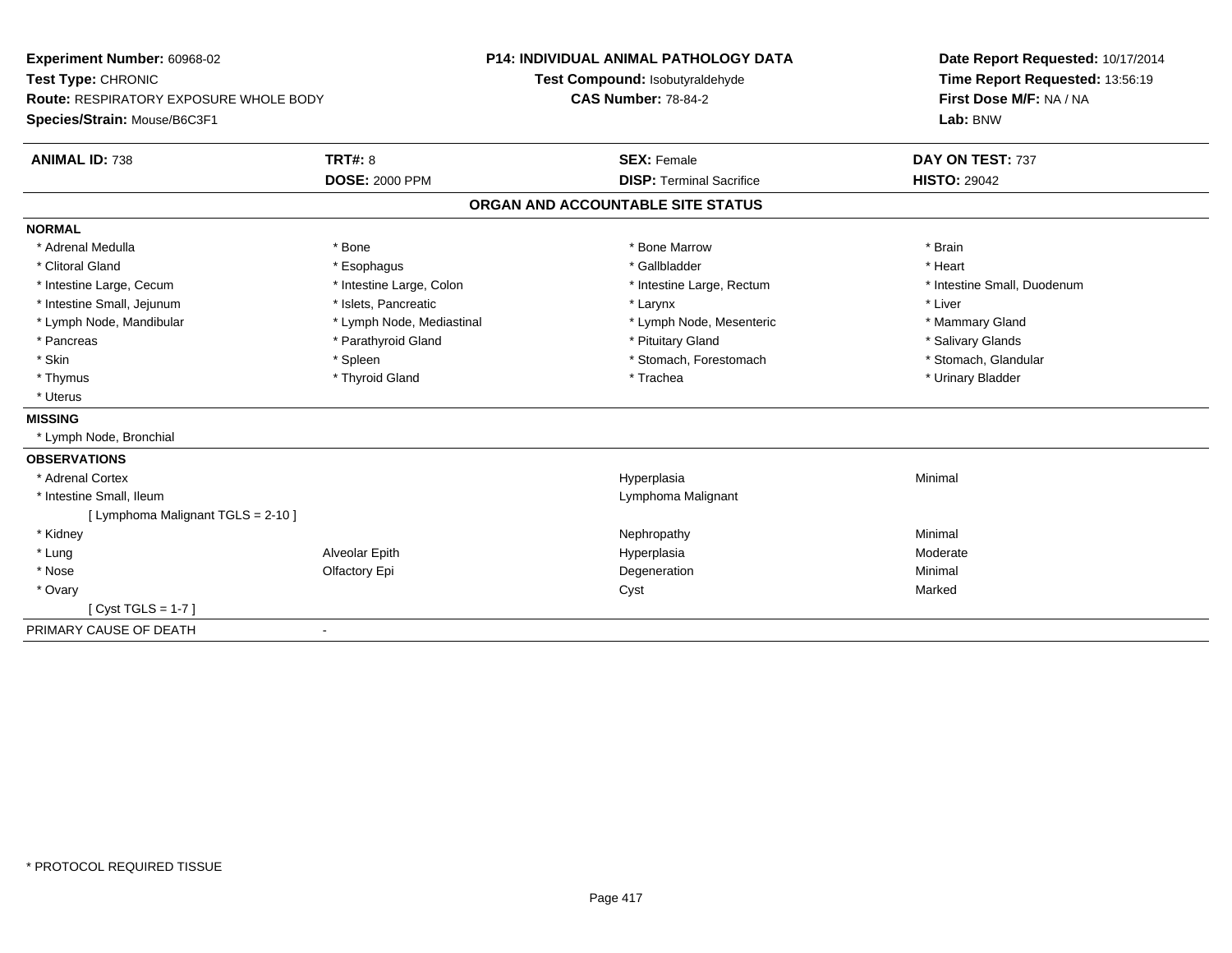| Experiment Number: 60968-02<br>Test Type: CHRONIC<br>Route: RESPIRATORY EXPOSURE WHOLE BODY<br>Species/Strain: Mouse/B6C3F1 |                            | <b>P14: INDIVIDUAL ANIMAL PATHOLOGY DATA</b><br>Test Compound: Isobutyraldehyde<br><b>CAS Number: 78-84-2</b> | Date Report Requested: 10/17/2014<br>Time Report Requested: 13:56:19<br>First Dose M/F: NA / NA<br>Lab: BNW |
|-----------------------------------------------------------------------------------------------------------------------------|----------------------------|---------------------------------------------------------------------------------------------------------------|-------------------------------------------------------------------------------------------------------------|
| <b>ANIMAL ID: 739</b>                                                                                                       | TRT#: 8                    | <b>SEX: Female</b>                                                                                            | DAY ON TEST: 736                                                                                            |
|                                                                                                                             | <b>DOSE: 2000 PPM</b>      | <b>DISP: Terminal Sacrifice</b>                                                                               | <b>HISTO: 29043</b>                                                                                         |
|                                                                                                                             |                            | ORGAN AND ACCOUNTABLE SITE STATUS                                                                             |                                                                                                             |
| <b>NORMAL</b>                                                                                                               |                            |                                                                                                               |                                                                                                             |
| * Adrenal Cortex                                                                                                            | * Adrenal Medulla          | * Bone                                                                                                        | * Bone Marrow                                                                                               |
| * Brain                                                                                                                     | * Esophagus                | * Gallbladder                                                                                                 | * Heart                                                                                                     |
| * Intestine Large, Cecum                                                                                                    | * Intestine Large, Colon   | * Intestine Large, Rectum                                                                                     | * Intestine Small, Duodenum                                                                                 |
| * Intestine Small, Ileum                                                                                                    | * Intestine Small, Jejunum | * Islets, Pancreatic                                                                                          | * Kidney                                                                                                    |
| * Larynx                                                                                                                    | * Liver                    | * Lung                                                                                                        | * Lymph Node, Bronchial                                                                                     |
| * Lymph Node, Mandibular                                                                                                    | * Mammary Gland            | * Pancreas                                                                                                    | * Pituitary Gland                                                                                           |
| * Salivary Glands                                                                                                           | * Skin                     | * Spleen                                                                                                      | * Stomach. Forestomach                                                                                      |
| * Stomach, Glandular                                                                                                        | * Thymus                   | * Thyroid Gland                                                                                               | * Trachea                                                                                                   |
| * Urinary Bladder                                                                                                           | * Uterus                   |                                                                                                               |                                                                                                             |
| <b>MISSING</b>                                                                                                              |                            |                                                                                                               |                                                                                                             |
| * Lymph Node, Mediastinal                                                                                                   | * Lymph Node, Mesenteric   | * Parathyroid Gland                                                                                           |                                                                                                             |
| <b>INSUFFICIENT TISSUE</b>                                                                                                  |                            |                                                                                                               |                                                                                                             |
| * Clitoral Gland                                                                                                            |                            |                                                                                                               |                                                                                                             |
| <b>OBSERVATIONS</b>                                                                                                         |                            |                                                                                                               |                                                                                                             |
| * Nose                                                                                                                      | Olfactory Epi              | Degeneration                                                                                                  | Mild                                                                                                        |
| * Ovary                                                                                                                     |                            | Cyst                                                                                                          | Marked                                                                                                      |
| $Cyst TGLS = 1-7$                                                                                                           |                            |                                                                                                               |                                                                                                             |
| PRIMARY CAUSE OF DEATH<br>$\blacksquare$                                                                                    |                            |                                                                                                               |                                                                                                             |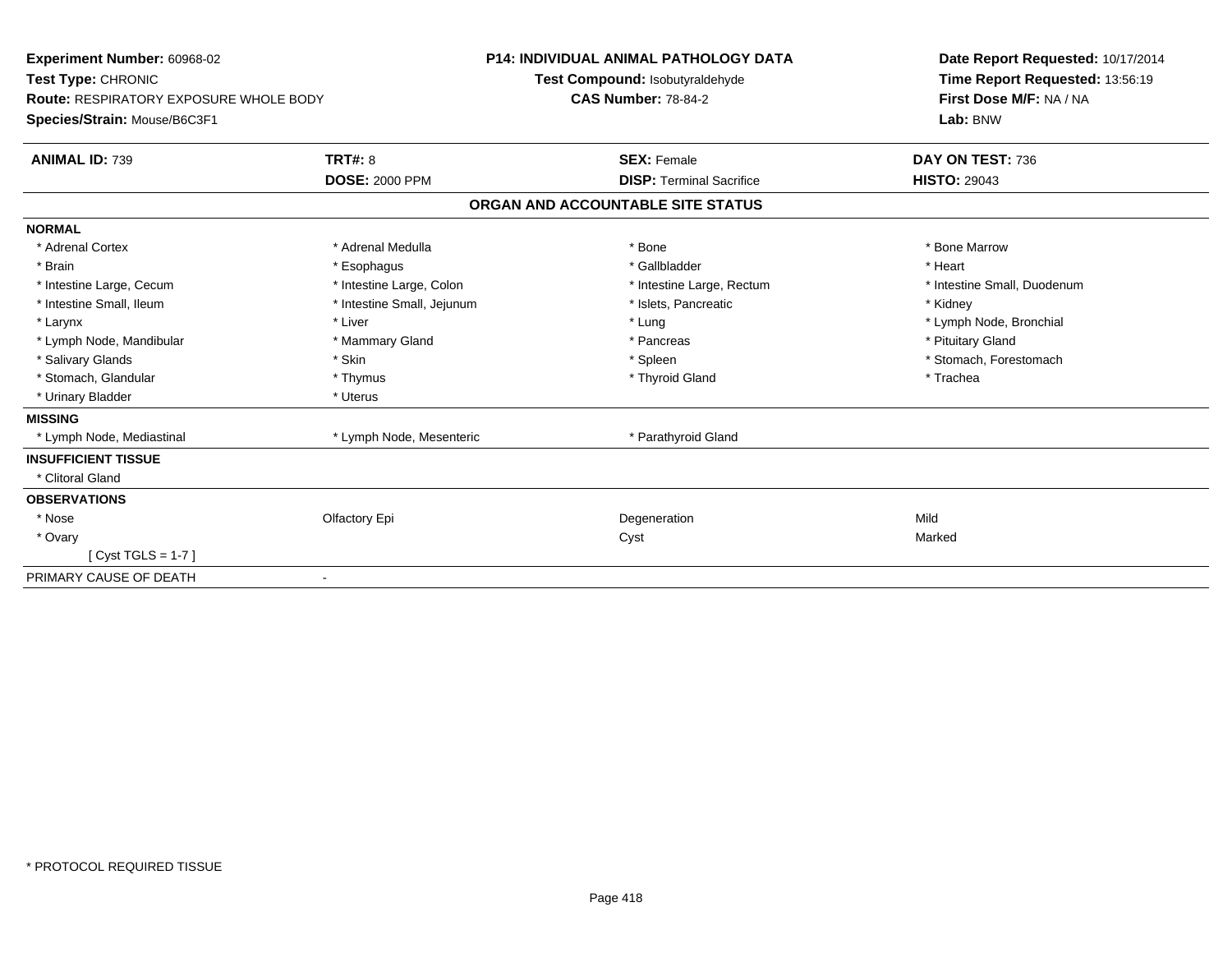| Experiment Number: 60968-02                   |                          | <b>P14: INDIVIDUAL ANIMAL PATHOLOGY DATA</b> | Date Report Requested: 10/17/2014 |  |
|-----------------------------------------------|--------------------------|----------------------------------------------|-----------------------------------|--|
| <b>Test Type: CHRONIC</b>                     |                          | Test Compound: Isobutyraldehyde              | Time Report Requested: 13:56:19   |  |
| <b>Route: RESPIRATORY EXPOSURE WHOLE BODY</b> |                          | <b>CAS Number: 78-84-2</b>                   | First Dose M/F: NA / NA           |  |
| Species/Strain: Mouse/B6C3F1                  |                          |                                              | Lab: BNW                          |  |
| <b>ANIMAL ID: 740</b>                         | TRT#: 8                  | <b>SEX: Female</b>                           | DAY ON TEST: 736                  |  |
|                                               | <b>DOSE: 2000 PPM</b>    | <b>DISP: Terminal Sacrifice</b>              | <b>HISTO: 29044</b>               |  |
|                                               |                          | ORGAN AND ACCOUNTABLE SITE STATUS            |                                   |  |
| <b>NORMAL</b>                                 |                          |                                              |                                   |  |
| * Adrenal Cortex                              | * Adrenal Medulla        | * Bone                                       | * Bone Marrow                     |  |
| * Brain                                       | * Clitoral Gland         | * Esophagus                                  | * Gallbladder                     |  |
| * Heart                                       | * Intestine Large, Cecum | * Intestine Large, Colon                     | * Intestine Large, Rectum         |  |
| * Intestine Small, Duodenum                   | * Intestine Small, Ileum | * Intestine Small, Jejunum                   | * Islets, Pancreatic              |  |
| * Kidney                                      | * Larynx                 | * Liver                                      | * Lung                            |  |
| * Lymph Node, Bronchial                       | * Lymph Node, Mandibular | * Mammary Gland                              | * Ovary                           |  |
| * Pancreas                                    | * Parathyroid Gland      | * Pituitary Gland                            | * Salivary Glands                 |  |
| * Skin                                        | * Stomach, Forestomach   | * Stomach, Glandular                         | * Thymus                          |  |
| * Thyroid Gland                               | * Trachea                | * Urinary Bladder                            | * Uterus                          |  |
| <b>OBSERVATIONS</b>                           |                          |                                              |                                   |  |
| * Lymph Node, Mediastinal                     |                          | Lymphoma Malignant                           |                                   |  |
| * Lymph Node, Mesenteric                      |                          | Lymphoma Malignant                           |                                   |  |
| * Nose                                        | Olfactory Epi            | Degeneration                                 | Mild                              |  |
| * Spleen                                      |                          | Lymphoma Malignant                           |                                   |  |
| PRIMARY CAUSE OF DEATH                        |                          |                                              |                                   |  |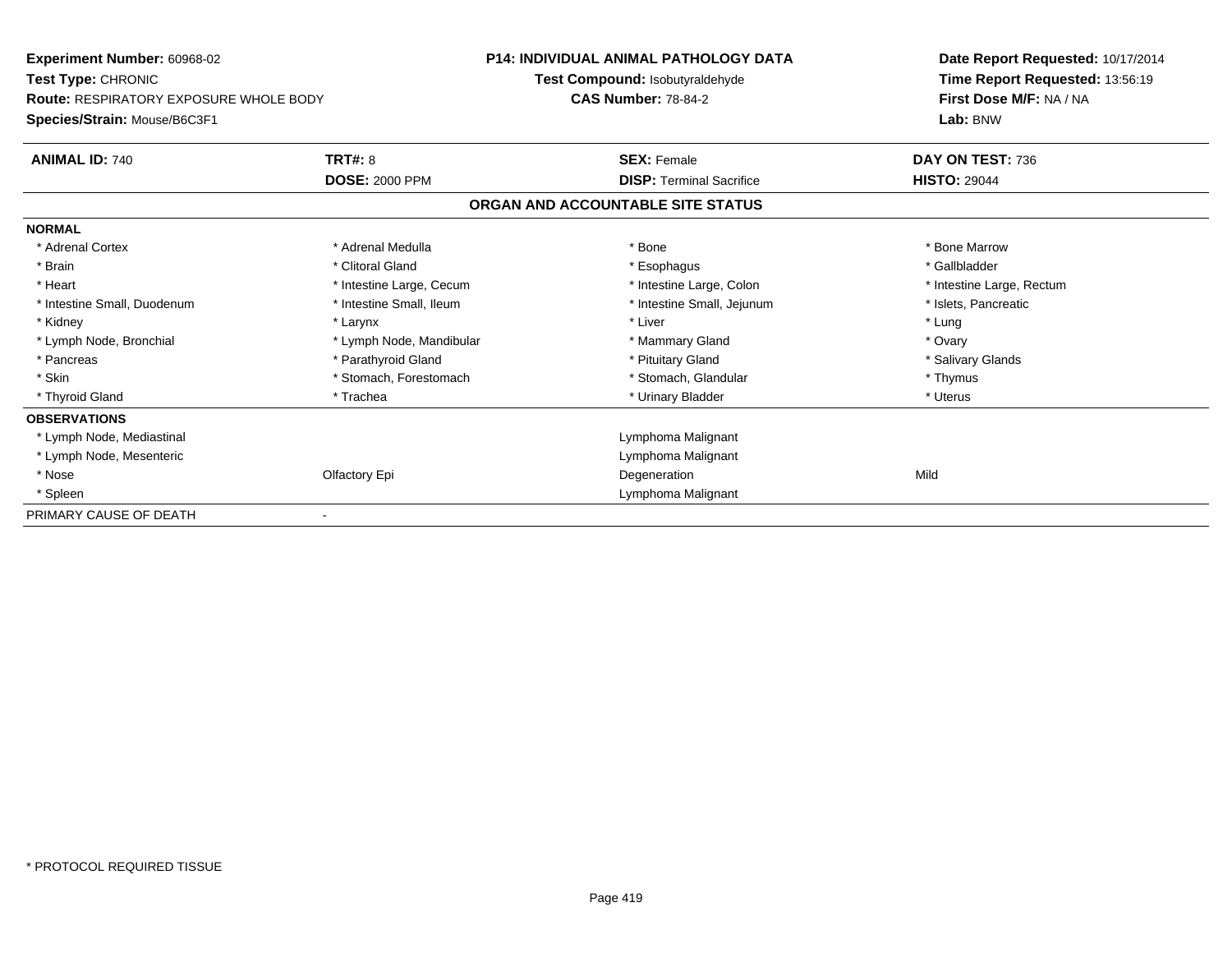| <b>Experiment Number: 60968-02</b>            | <b>P14: INDIVIDUAL ANIMAL PATHOLOGY DATA</b> |                                   | Date Report Requested: 10/17/2014 |  |
|-----------------------------------------------|----------------------------------------------|-----------------------------------|-----------------------------------|--|
| Test Type: CHRONIC                            |                                              | Test Compound: Isobutyraldehyde   | Time Report Requested: 13:56:19   |  |
| <b>Route: RESPIRATORY EXPOSURE WHOLE BODY</b> |                                              | <b>CAS Number: 78-84-2</b>        | First Dose M/F: NA / NA           |  |
| Species/Strain: Mouse/B6C3F1                  |                                              |                                   | Lab: BNW                          |  |
| <b>ANIMAL ID: 741</b>                         | <b>TRT#: 8</b>                               | <b>SEX: Female</b>                | DAY ON TEST: 736                  |  |
|                                               | <b>DOSE: 2000 PPM</b>                        | <b>DISP: Terminal Sacrifice</b>   | <b>HISTO: 29045</b>               |  |
|                                               |                                              | ORGAN AND ACCOUNTABLE SITE STATUS |                                   |  |
| <b>NORMAL</b>                                 |                                              |                                   |                                   |  |
| * Adrenal Cortex                              | * Adrenal Medulla                            | * Bone                            | * Bone Marrow                     |  |
| * Brain                                       | * Clitoral Gland                             | * Esophagus                       | * Gallbladder                     |  |
| * Heart                                       | * Intestine Large, Cecum                     | * Intestine Large, Colon          | * Intestine Large, Rectum         |  |
| * Intestine Small, Duodenum                   | * Intestine Small, Ileum                     | * Intestine Small, Jejunum        | * Islets. Pancreatic              |  |
| * Kidney                                      | * Larynx                                     | * Lung                            | * Lymph Node, Bronchial           |  |
| * Lymph Node, Mandibular                      | * Lymph Node, Mediastinal                    | * Lymph Node, Mesenteric          | * Mammary Gland                   |  |
| * Ovary                                       | * Pancreas                                   | * Salivary Glands                 | * Skin                            |  |
| * Spleen                                      | * Stomach, Forestomach                       | * Stomach, Glandular              | * Thymus                          |  |
| * Trachea                                     | * Urinary Bladder                            |                                   |                                   |  |
| <b>MISSING</b>                                |                                              |                                   |                                   |  |
| * Parathyroid Gland                           |                                              |                                   |                                   |  |
| <b>OBSERVATIONS</b>                           |                                              |                                   |                                   |  |
| * Liver                                       |                                              | <b>Eosinophilic Focus</b>         |                                   |  |
| * Nose                                        | Olfactory Epi                                | Degeneration                      | Minimal                           |  |
| * Pituitary Gland                             | Pars Distalis                                | Hyperplasia                       | Moderate                          |  |
| [Hyperplasia TGLS = 1-8]                      |                                              |                                   |                                   |  |
| * Thyroid Gland                               | <b>Follicular Cel</b>                        | Hyperplasia                       | Mild                              |  |
| * Uterus                                      |                                              | Hydrometra                        | Moderate                          |  |
| [Hydrometra TGLS = 2-8]                       |                                              |                                   |                                   |  |
| PRIMARY CAUSE OF DEATH                        | $\blacksquare$                               |                                   |                                   |  |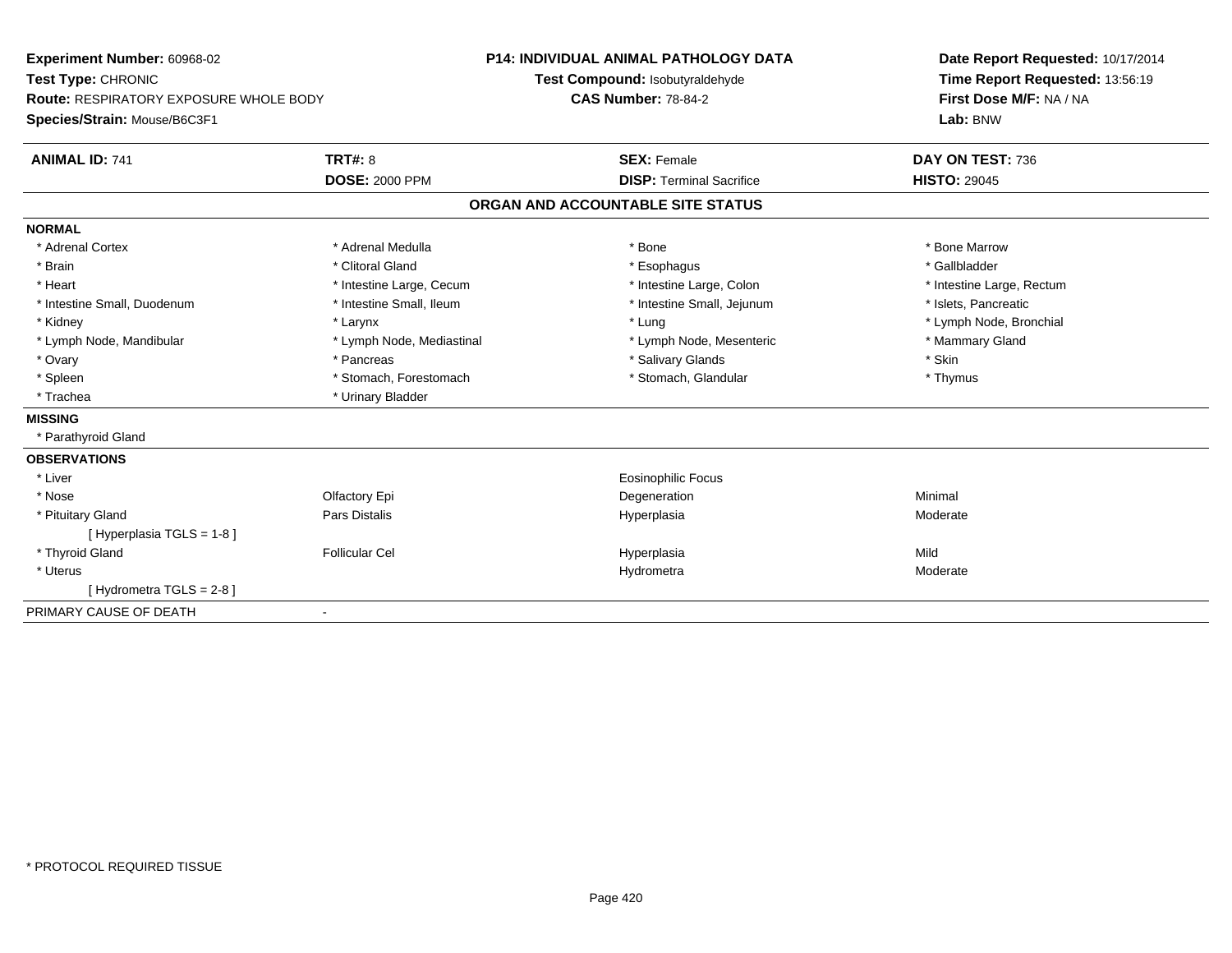| Experiment Number: 60968-02<br>Test Type: CHRONIC<br>Route: RESPIRATORY EXPOSURE WHOLE BODY<br>Species/Strain: Mouse/B6C3F1 |                            | <b>P14: INDIVIDUAL ANIMAL PATHOLOGY DATA</b><br>Test Compound: Isobutyraldehyde<br><b>CAS Number: 78-84-2</b> | Date Report Requested: 10/17/2014<br>Time Report Requested: 13:56:19<br>First Dose M/F: NA / NA<br>Lab: BNW |  |
|-----------------------------------------------------------------------------------------------------------------------------|----------------------------|---------------------------------------------------------------------------------------------------------------|-------------------------------------------------------------------------------------------------------------|--|
| <b>ANIMAL ID: 742</b>                                                                                                       | <b>TRT#: 8</b>             | <b>SEX: Female</b>                                                                                            | DAY ON TEST: 737                                                                                            |  |
|                                                                                                                             | <b>DOSE: 2000 PPM</b>      | <b>DISP: Terminal Sacrifice</b>                                                                               | <b>HISTO: 29046</b>                                                                                         |  |
|                                                                                                                             |                            | ORGAN AND ACCOUNTABLE SITE STATUS                                                                             |                                                                                                             |  |
| <b>NORMAL</b>                                                                                                               |                            |                                                                                                               |                                                                                                             |  |
| * Adrenal Cortex                                                                                                            | * Adrenal Medulla          | * Bone                                                                                                        | * Bone Marrow                                                                                               |  |
| * Brain                                                                                                                     | * Clitoral Gland           | * Esophagus                                                                                                   | * Gallbladder                                                                                               |  |
| * Intestine Large, Cecum                                                                                                    | * Intestine Large, Colon   | * Intestine Large, Rectum                                                                                     | * Intestine Small, Duodenum                                                                                 |  |
| * Intestine Small, Ileum                                                                                                    | * Intestine Small, Jejunum | * Islets, Pancreatic                                                                                          | * Larynx                                                                                                    |  |
| * Lymph Node, Mandibular                                                                                                    | * Lymph Node, Mesenteric   | * Mammary Gland                                                                                               | * Parathyroid Gland                                                                                         |  |
| * Salivary Glands                                                                                                           | * Skin                     | * Stomach, Forestomach                                                                                        | * Stomach, Glandular                                                                                        |  |
| * Thymus                                                                                                                    | * Trachea                  | * Urinary Bladder                                                                                             | * Uterus                                                                                                    |  |
| <b>MISSING</b>                                                                                                              |                            |                                                                                                               |                                                                                                             |  |
| * Lymph Node, Bronchial                                                                                                     | * Lymph Node, Mediastinal  |                                                                                                               |                                                                                                             |  |
| <b>OBSERVATIONS</b>                                                                                                         |                            |                                                                                                               |                                                                                                             |  |
| * Heart                                                                                                                     |                            | Cardiomyopathy                                                                                                | Minimal                                                                                                     |  |
| * Kidney                                                                                                                    |                            | Infarct                                                                                                       | Minimal                                                                                                     |  |
|                                                                                                                             |                            | Lymphoma Malignant                                                                                            |                                                                                                             |  |
| * Liver                                                                                                                     |                            | Lymphoma Malignant                                                                                            |                                                                                                             |  |
| * Lung                                                                                                                      |                            | Alveolar/Bronchiolar Carcinoma                                                                                |                                                                                                             |  |
| [ Alveolar/Bronchiolar Carcinoma TGLS = 2-3 ]                                                                               |                            |                                                                                                               |                                                                                                             |  |
| * Nose                                                                                                                      | Olfactory Epi              | Degeneration                                                                                                  | Minimal                                                                                                     |  |
| * Ovary                                                                                                                     |                            | Lymphoma Malignant                                                                                            |                                                                                                             |  |
| [ Lymphoma Malignant TGLS = 2-3 ]                                                                                           |                            |                                                                                                               |                                                                                                             |  |
| * Pancreas                                                                                                                  |                            | Lipomatosis                                                                                                   | Marked                                                                                                      |  |
| [ Lipomatosis TGLS = 1-4 ]                                                                                                  |                            |                                                                                                               |                                                                                                             |  |
| * Pituitary Gland                                                                                                           | Pars Distalis              | Hyperplasia                                                                                                   | Minimal                                                                                                     |  |
| * Spleen                                                                                                                    |                            | Lymphoma Malignant                                                                                            |                                                                                                             |  |
| * Thyroid Gland                                                                                                             | <b>Follicular Cel</b>      | Hyperplasia                                                                                                   | Mild                                                                                                        |  |
| PRIMARY CAUSE OF DEATH                                                                                                      | $\sim$                     |                                                                                                               |                                                                                                             |  |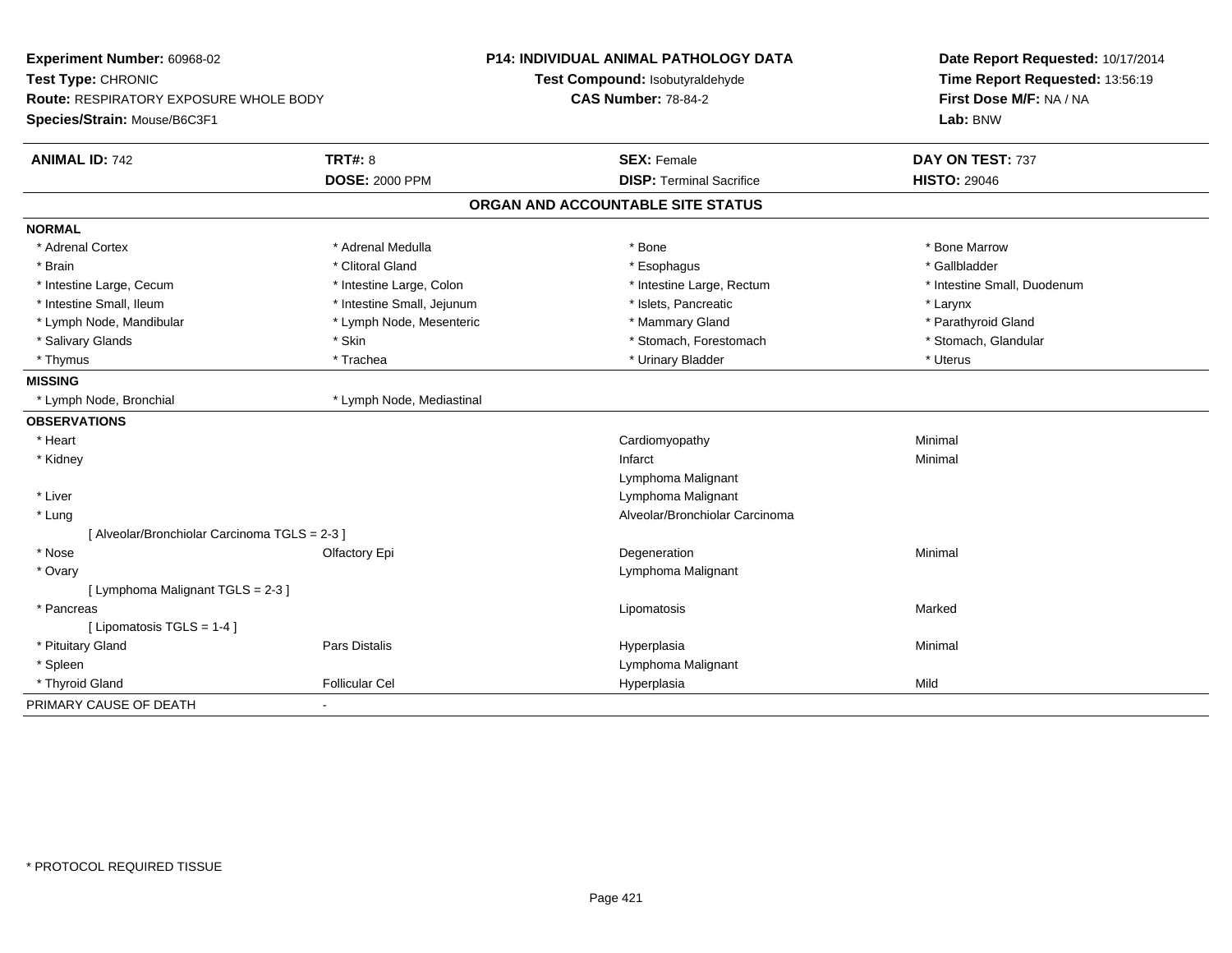| <b>Experiment Number: 60968-02</b>            | <b>P14: INDIVIDUAL ANIMAL PATHOLOGY DATA</b><br>Test Compound: Isobutyraldehyde<br><b>CAS Number: 78-84-2</b> |                                   | Date Report Requested: 10/17/2014<br>Time Report Requested: 13:56:19 |
|-----------------------------------------------|---------------------------------------------------------------------------------------------------------------|-----------------------------------|----------------------------------------------------------------------|
| Test Type: CHRONIC                            |                                                                                                               |                                   |                                                                      |
| <b>Route: RESPIRATORY EXPOSURE WHOLE BODY</b> |                                                                                                               |                                   | First Dose M/F: NA / NA                                              |
| Species/Strain: Mouse/B6C3F1                  |                                                                                                               |                                   | Lab: BNW                                                             |
| <b>ANIMAL ID: 743</b>                         | <b>TRT#: 8</b>                                                                                                | <b>SEX: Female</b>                | DAY ON TEST: 736                                                     |
|                                               | <b>DOSE: 2000 PPM</b>                                                                                         | <b>DISP: Terminal Sacrifice</b>   | <b>HISTO: 29047</b>                                                  |
|                                               |                                                                                                               | ORGAN AND ACCOUNTABLE SITE STATUS |                                                                      |
| <b>NORMAL</b>                                 |                                                                                                               |                                   |                                                                      |
| * Adrenal Cortex                              | * Adrenal Medulla                                                                                             | * Bone                            | * Brain                                                              |
| * Clitoral Gland                              | * Esophagus                                                                                                   | * Gallbladder                     | * Heart                                                              |
| * Intestine Large, Cecum                      | * Intestine Large, Colon                                                                                      | * Intestine Large, Rectum         | * Intestine Small, Duodenum                                          |
| * Intestine Small, Ileum                      | * Intestine Small, Jejunum                                                                                    | * Islets, Pancreatic              | * Kidney                                                             |
| * Larynx                                      | * Liver                                                                                                       | * Lung                            | * Lymph Node, Bronchial                                              |
| * Lymph Node, Mandibular                      | * Lymph Node, Mediastinal                                                                                     | * Lymph Node, Mesenteric          | * Mammary Gland                                                      |
| * Ovary                                       | * Pancreas                                                                                                    | * Parathyroid Gland               | * Pituitary Gland                                                    |
| * Salivary Glands                             | * Skin                                                                                                        | * Stomach, Forestomach            | * Stomach, Glandular                                                 |
| * Thymus                                      | * Trachea                                                                                                     | * Urinary Bladder                 | * Uterus                                                             |
| <b>OBSERVATIONS</b>                           |                                                                                                               |                                   |                                                                      |
| * Bone Marrow                                 |                                                                                                               | Lymphoma Malignant                |                                                                      |
| * Nose                                        | Olfactory Epi                                                                                                 | Degeneration                      | Minimal                                                              |
| * Spleen                                      |                                                                                                               | Lymphoma Malignant                |                                                                      |
| [ Lymphoma Malignant TGLS = 1-4 ]             |                                                                                                               |                                   |                                                                      |
| * Thyroid Gland                               | <b>Follicular Cel</b>                                                                                         | Hyperplasia                       | Minimal                                                              |
| PRIMARY CAUSE OF DEATH                        |                                                                                                               |                                   |                                                                      |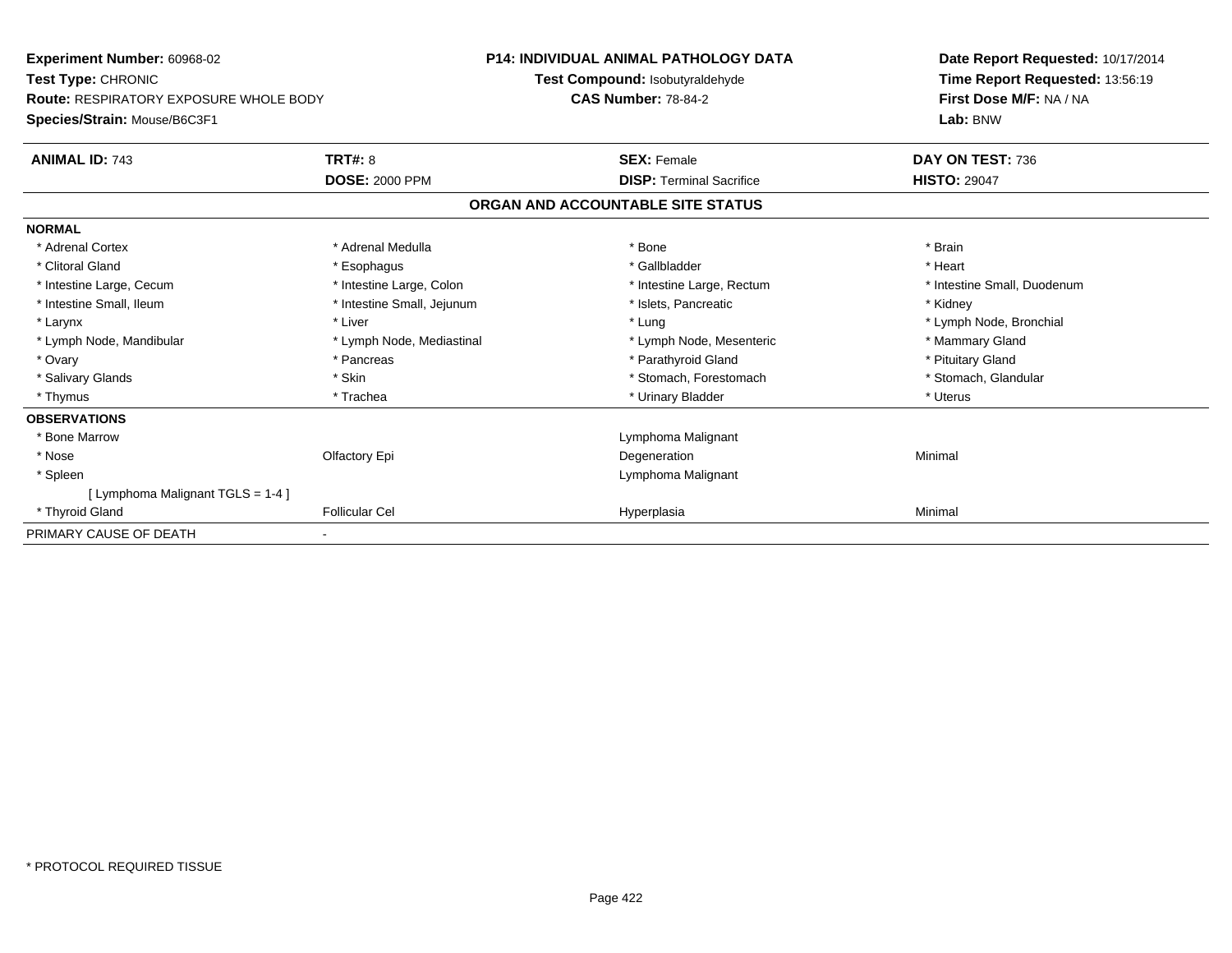| Experiment Number: 60968-02<br>Test Type: CHRONIC<br>Route: RESPIRATORY EXPOSURE WHOLE BODY<br>Species/Strain: Mouse/B6C3F1 |                          | <b>P14: INDIVIDUAL ANIMAL PATHOLOGY DATA</b><br>Test Compound: Isobutyraldehyde<br><b>CAS Number: 78-84-2</b> | Date Report Requested: 10/17/2014<br>Time Report Requested: 13:56:19<br>First Dose M/F: NA / NA<br>Lab: BNW |
|-----------------------------------------------------------------------------------------------------------------------------|--------------------------|---------------------------------------------------------------------------------------------------------------|-------------------------------------------------------------------------------------------------------------|
| <b>ANIMAL ID: 744</b>                                                                                                       | <b>TRT#: 8</b>           | <b>SEX: Female</b>                                                                                            | DAY ON TEST: 737                                                                                            |
|                                                                                                                             | <b>DOSE: 2000 PPM</b>    | <b>DISP: Terminal Sacrifice</b>                                                                               | <b>HISTO: 29048</b>                                                                                         |
|                                                                                                                             |                          | ORGAN AND ACCOUNTABLE SITE STATUS                                                                             |                                                                                                             |
| <b>NORMAL</b>                                                                                                               |                          |                                                                                                               |                                                                                                             |
| * Adrenal Cortex                                                                                                            | * Adrenal Medulla        | * Bone                                                                                                        | * Bone Marrow                                                                                               |
| * Brain                                                                                                                     | * Clitoral Gland         | * Esophagus                                                                                                   | * Gallbladder                                                                                               |
| * Heart                                                                                                                     | * Intestine Large, Cecum | * Intestine Large, Colon                                                                                      | * Intestine Large, Rectum                                                                                   |
| * Intestine Small, Duodenum                                                                                                 | * Intestine Small, Ileum | * Intestine Small, Jejunum                                                                                    | * Islets, Pancreatic                                                                                        |
| * Kidney                                                                                                                    | * Larynx                 | * Liver                                                                                                       | * Lung                                                                                                      |
| * Lymph Node, Mesenteric                                                                                                    | * Mammary Gland          | * Pancreas                                                                                                    | * Parathyroid Gland                                                                                         |
| * Salivary Glands                                                                                                           | * Skin                   | * Stomach, Forestomach                                                                                        | * Stomach, Glandular                                                                                        |
| * Thymus                                                                                                                    | * Trachea                |                                                                                                               |                                                                                                             |
| <b>MISSING</b>                                                                                                              |                          |                                                                                                               |                                                                                                             |
| * Lymph Node, Mandibular                                                                                                    |                          |                                                                                                               |                                                                                                             |
| <b>OBSERVATIONS</b>                                                                                                         |                          |                                                                                                               |                                                                                                             |
| * Lymph Node, Bronchial                                                                                                     |                          | Lymphoma Malignant                                                                                            |                                                                                                             |
| * Lymph Node, Mediastinal                                                                                                   |                          | Lymphoma Malignant                                                                                            |                                                                                                             |
| * Nose                                                                                                                      | Olfactory Epi            | Degeneration                                                                                                  | Mild                                                                                                        |
| * Ovary                                                                                                                     |                          | Cyst                                                                                                          | Minimal                                                                                                     |
| * Pituitary Gland                                                                                                           | <b>Pars Distalis</b>     | Hyperplasia                                                                                                   | Mild                                                                                                        |
| * Spleen                                                                                                                    |                          | Lymphoma Malignant                                                                                            |                                                                                                             |
| [ Lymphoma Malignant TGLS = 1-4 ]                                                                                           |                          |                                                                                                               |                                                                                                             |
| * Thyroid Gland                                                                                                             | <b>Follicular Cel</b>    | Hyperplasia                                                                                                   | Minimal                                                                                                     |
| * Urinary Bladder                                                                                                           |                          | Lymphoma Malignant                                                                                            |                                                                                                             |
| * Uterus                                                                                                                    |                          | Lymphoma Malignant                                                                                            |                                                                                                             |
| PRIMARY CAUSE OF DEATH                                                                                                      | $\overline{\phantom{a}}$ |                                                                                                               |                                                                                                             |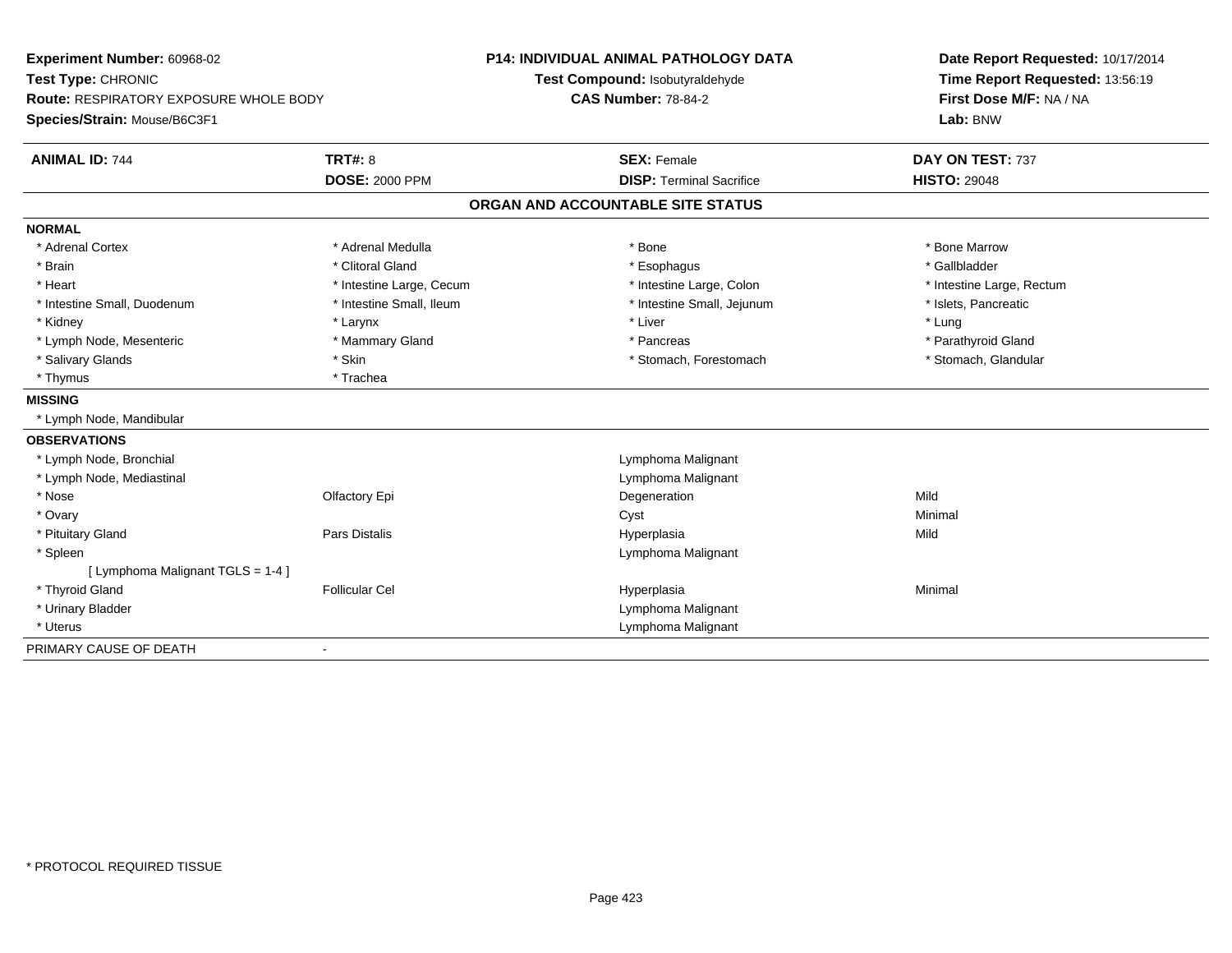| Experiment Number: 60968-02                   |                            | <b>P14: INDIVIDUAL ANIMAL PATHOLOGY DATA</b> | Date Report Requested: 10/17/2014 |  |
|-----------------------------------------------|----------------------------|----------------------------------------------|-----------------------------------|--|
| Test Type: CHRONIC                            |                            | Test Compound: Isobutyraldehyde              | Time Report Requested: 13:56:19   |  |
| <b>Route: RESPIRATORY EXPOSURE WHOLE BODY</b> |                            | <b>CAS Number: 78-84-2</b>                   | First Dose M/F: NA / NA           |  |
| Species/Strain: Mouse/B6C3F1                  |                            |                                              | Lab: BNW                          |  |
| <b>ANIMAL ID: 745</b>                         | <b>TRT#: 8</b>             | <b>SEX: Female</b>                           | DAY ON TEST: 483                  |  |
|                                               | <b>DOSE: 2000 PPM</b>      | <b>DISP:</b> Moribund Sacrifice              | <b>HISTO: 29049</b>               |  |
|                                               |                            | ORGAN AND ACCOUNTABLE SITE STATUS            |                                   |  |
| <b>NORMAL</b>                                 |                            |                                              |                                   |  |
| * Adrenal Cortex                              | * Adrenal Medulla          | * Bone                                       | * Bone Marrow                     |  |
| * Brain                                       | * Esophagus                | * Gallbladder                                | * Heart                           |  |
| * Intestine Large, Cecum                      | * Intestine Large, Colon   | * Intestine Large, Rectum                    | * Intestine Small, Duodenum       |  |
| * Intestine Small, Ileum                      | * Intestine Small, Jejunum | * Islets, Pancreatic                         | * Larynx                          |  |
| * Lung                                        | * Lymph Node, Bronchial    | * Lymph Node, Mandibular                     | * Lymph Node, Mesenteric          |  |
| * Mammary Gland                               | * Ovary                    | * Parathyroid Gland                          | * Pituitary Gland                 |  |
| * Salivary Glands                             | * Stomach, Glandular       | * Thyroid Gland                              | * Trachea                         |  |
| * Urinary Bladder                             | * Uterus                   |                                              |                                   |  |
| <b>MISSING</b>                                |                            |                                              |                                   |  |
| * Clitoral Gland                              | * Lymph Node, Mediastinal  | * Thymus                                     |                                   |  |
| <b>OBSERVATIONS</b>                           |                            |                                              |                                   |  |
| * Kidney                                      |                            | Nephropathy                                  | Moderate                          |  |
| * Liver                                       |                            | Hematopoietic Cell Proliferation             | Mild                              |  |
|                                               |                            | <b>Necrosis</b>                              | Mild                              |  |
| Mesentery                                     | Fat                        | <b>Necrosis</b>                              | Marked                            |  |
| [Necrosis TGLS = $1-10$ ]                     |                            |                                              |                                   |  |
| * Nose                                        | Olfactory Epi              | Degeneration                                 | Minimal                           |  |
| * Pancreas                                    |                            | Inflammation                                 | Chronic Active, Moderate          |  |
| * Skin                                        |                            | Inflammation                                 | Chronic Active, Marked            |  |
|                                               | <b>Subcut Tiss</b>         | Necrosis                                     | Marked                            |  |
| * Spleen                                      |                            | Hematopoietic Cell Proliferation             | Marked                            |  |
| * Stomach. Forestomach                        |                            | Inflammation                                 | Chronic Active, Mild              |  |
| PRIMARY CAUSE OF DEATH                        | - Mesentery Fat Necrosis   |                                              |                                   |  |
| CONTRIBUTORY CAUSE OF DEATH                   | - Pancreas Inflammation    |                                              |                                   |  |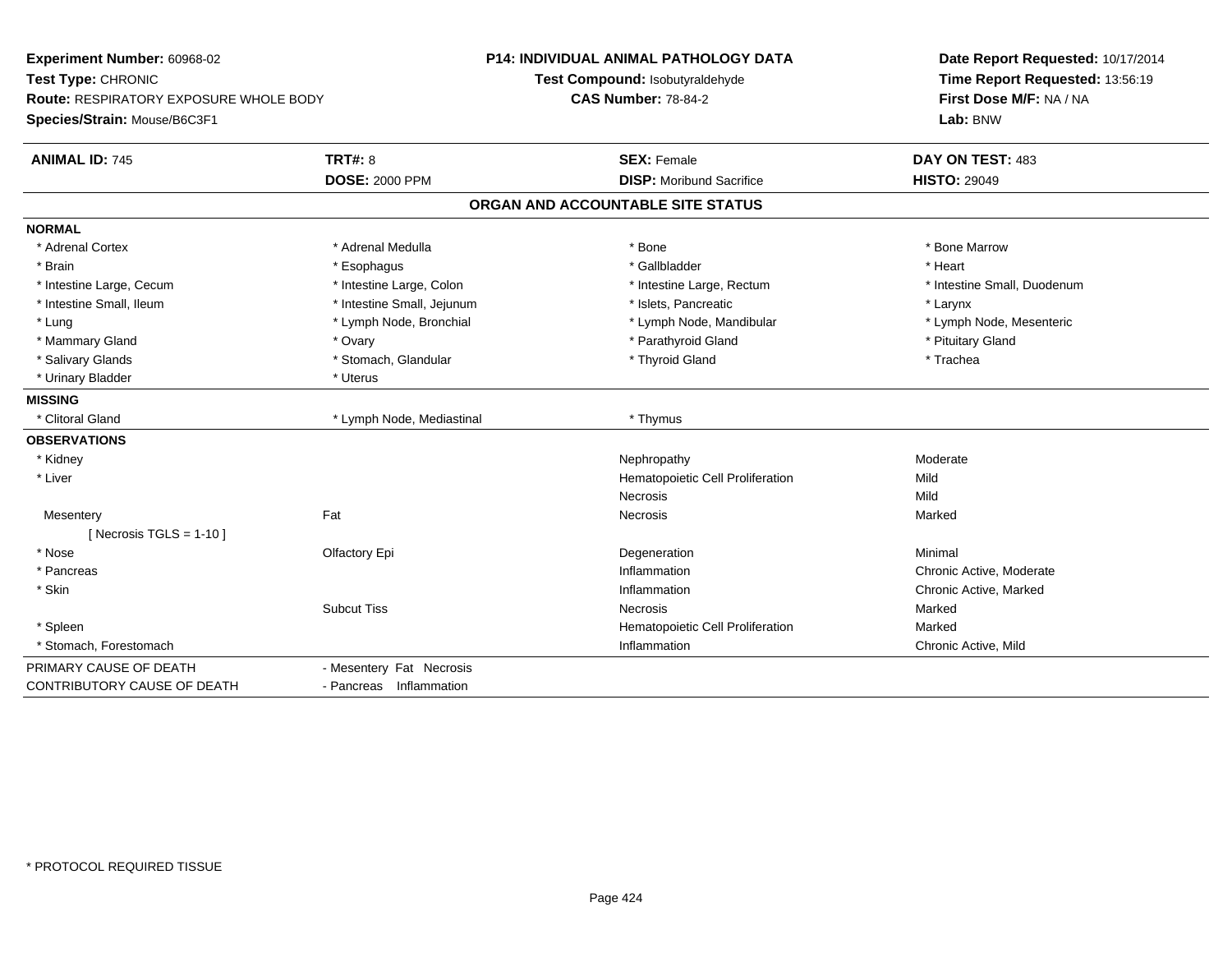| Experiment Number: 60968-02                   | <b>P14: INDIVIDUAL ANIMAL PATHOLOGY DATA</b><br>Test Compound: Isobutyraldehyde |                                   | Date Report Requested: 10/17/2014<br>Time Report Requested: 13:56:19 |
|-----------------------------------------------|---------------------------------------------------------------------------------|-----------------------------------|----------------------------------------------------------------------|
| Test Type: CHRONIC                            |                                                                                 |                                   |                                                                      |
| <b>Route: RESPIRATORY EXPOSURE WHOLE BODY</b> |                                                                                 | <b>CAS Number: 78-84-2</b>        | First Dose M/F: NA / NA                                              |
| Species/Strain: Mouse/B6C3F1                  |                                                                                 |                                   | Lab: BNW                                                             |
| <b>ANIMAL ID: 746</b>                         | <b>TRT#: 8</b>                                                                  | <b>SEX: Female</b>                | DAY ON TEST: 736                                                     |
|                                               | <b>DOSE: 2000 PPM</b>                                                           | <b>DISP: Terminal Sacrifice</b>   | <b>HISTO: 29050</b>                                                  |
|                                               |                                                                                 | ORGAN AND ACCOUNTABLE SITE STATUS |                                                                      |
| <b>NORMAL</b>                                 |                                                                                 |                                   |                                                                      |
| * Adrenal Cortex                              | * Adrenal Medulla                                                               | * Bone                            | * Bone Marrow                                                        |
| * Brain                                       | * Clitoral Gland                                                                | * Esophagus                       | * Heart                                                              |
| * Intestine Large, Cecum                      | * Intestine Large, Colon                                                        | * Intestine Large, Rectum         | * Intestine Small, Duodenum                                          |
| * Intestine Small, Ileum                      | * Intestine Small, Jejunum                                                      | * Islets, Pancreatic              | * Kidney                                                             |
| * Larynx                                      | * Lymph Node, Mandibular                                                        | * Mammary Gland                   | * Ovary                                                              |
| * Parathyroid Gland                           | * Salivary Glands                                                               | * Skin                            | * Stomach, Forestomach                                               |
| * Thymus                                      | * Trachea                                                                       | * Uterus                          |                                                                      |
| <b>OBSERVATIONS</b>                           |                                                                                 |                                   |                                                                      |
| * Gallbladder                                 |                                                                                 | Lymphoma Malignant                |                                                                      |
| * Liver                                       |                                                                                 | Lymphoma Malignant                |                                                                      |
| * Lung                                        |                                                                                 | Lymphoma Malignant                |                                                                      |
| Lymph Node                                    | Renal                                                                           | Lymphoma Malignant                |                                                                      |
| [ Lymphoma Malignant TGLS = 2-11 ]            |                                                                                 |                                   |                                                                      |
| * Lymph Node, Bronchial                       |                                                                                 | Lymphoma Malignant                |                                                                      |
| * Lymph Node, Mediastinal                     |                                                                                 | Lymphoma Malignant                |                                                                      |
| [ Lymphoma Malignant TGLS = 3-2 ]             |                                                                                 |                                   |                                                                      |
| * Lymph Node, Mesenteric                      |                                                                                 | Lymphoma Malignant                |                                                                      |
| * Nose                                        | Olfactory Epi                                                                   | Degeneration                      | Minimal                                                              |
| * Pancreas                                    |                                                                                 | Lymphoma Malignant                |                                                                      |
| [ Lymphoma Malignant TGLS = 2-11 ]            |                                                                                 |                                   |                                                                      |
| * Pituitary Gland                             | <b>Pars Distalis</b>                                                            | Hyperplasia                       | Mild                                                                 |
| * Spleen                                      |                                                                                 | Lymphoma Malignant                |                                                                      |
| [ Lymphoma Malignant TGLS = 1-10 ]            |                                                                                 |                                   |                                                                      |
| * Stomach, Glandular                          |                                                                                 | Lymphoma Malignant                |                                                                      |
| * Thyroid Gland                               | <b>Follicular Cel</b>                                                           | Hyperplasia                       | Minimal                                                              |
| * Urinary Bladder                             |                                                                                 | Lymphoma Malignant                |                                                                      |
| PRIMARY CAUSE OF DEATH                        | $\mathbf{r}$                                                                    |                                   |                                                                      |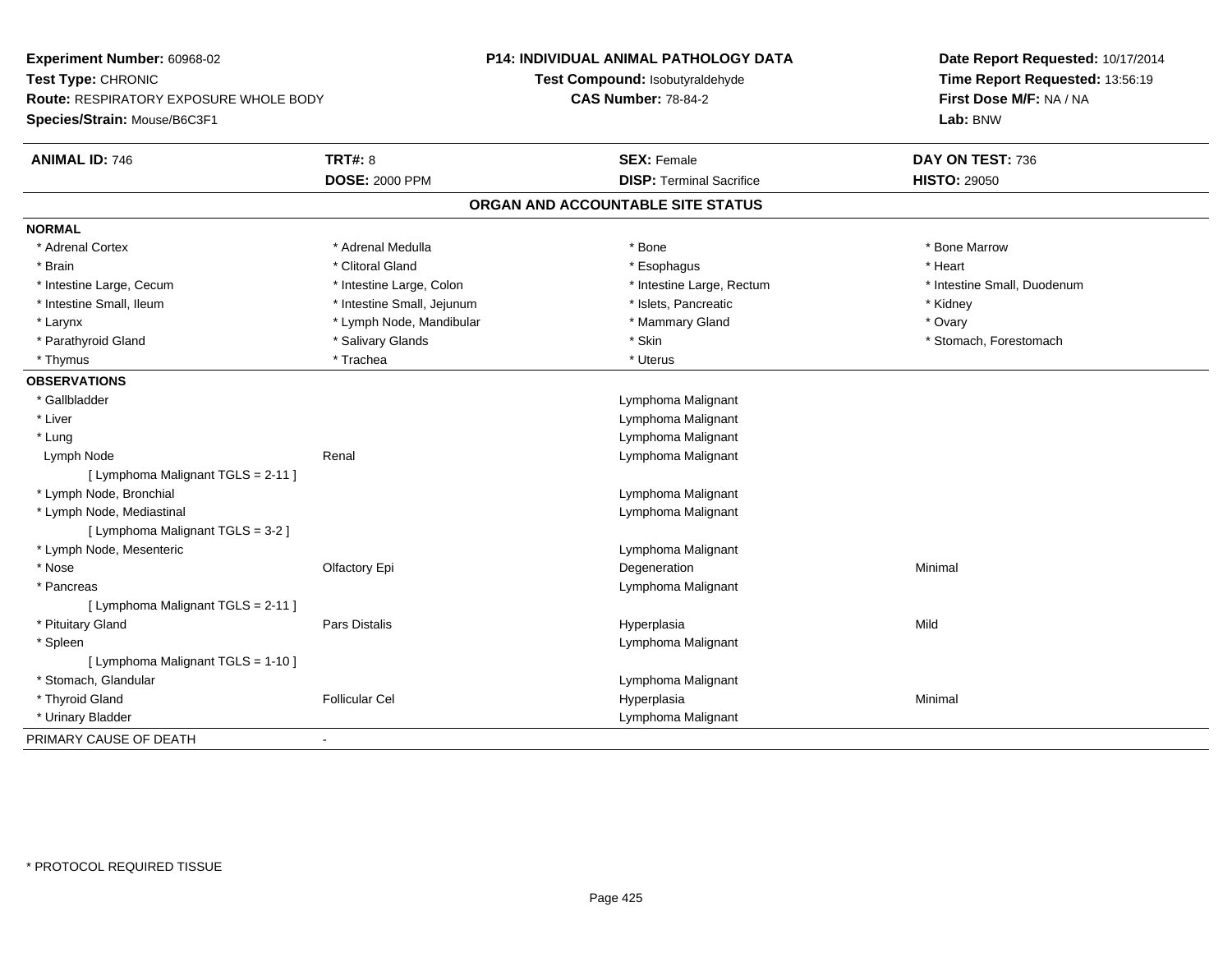| Experiment Number: 60968-02<br>Test Type: CHRONIC<br><b>Route: RESPIRATORY EXPOSURE WHOLE BODY</b><br>Species/Strain: Mouse/B6C3F1 |                                         | <b>P14: INDIVIDUAL ANIMAL PATHOLOGY DATA</b><br>Test Compound: Isobutyraldehyde<br><b>CAS Number: 78-84-2</b> | Date Report Requested: 10/17/2014<br>Time Report Requested: 13:56:19<br>First Dose M/F: NA / NA<br>Lab: BNW |
|------------------------------------------------------------------------------------------------------------------------------------|-----------------------------------------|---------------------------------------------------------------------------------------------------------------|-------------------------------------------------------------------------------------------------------------|
| <b>ANIMAL ID: 747</b>                                                                                                              | <b>TRT#: 8</b><br><b>DOSE: 2000 PPM</b> | <b>SEX: Female</b><br><b>DISP: Terminal Sacrifice</b>                                                         | DAY ON TEST: 736<br><b>HISTO: 29051</b>                                                                     |
|                                                                                                                                    |                                         |                                                                                                               |                                                                                                             |
|                                                                                                                                    |                                         | ORGAN AND ACCOUNTABLE SITE STATUS                                                                             |                                                                                                             |
| <b>NORMAL</b>                                                                                                                      |                                         |                                                                                                               |                                                                                                             |
| * Adrenal Cortex                                                                                                                   | * Adrenal Medulla                       | * Bone                                                                                                        | * Bone Marrow                                                                                               |
| * Clitoral Gland                                                                                                                   | * Esophagus                             | * Heart                                                                                                       | * Intestine Large, Cecum                                                                                    |
| * Intestine Large, Colon                                                                                                           | * Intestine Large, Rectum               | * Intestine Small, Duodenum                                                                                   | * Intestine Small, Ileum                                                                                    |
| * Intestine Small, Jejunum                                                                                                         | * Islets, Pancreatic                    | * Kidney                                                                                                      | * Larynx                                                                                                    |
| * Lung                                                                                                                             | * Lymph Node, Bronchial                 | * Lymph Node, Mandibular                                                                                      | * Lymph Node, Mediastinal                                                                                   |
| * Lymph Node, Mesenteric                                                                                                           | * Mammary Gland                         | * Pancreas                                                                                                    | * Parathyroid Gland                                                                                         |
| * Salivary Glands                                                                                                                  | * Skin                                  | * Spleen                                                                                                      | * Stomach, Forestomach                                                                                      |
| * Stomach, Glandular                                                                                                               | * Thymus                                | * Thyroid Gland                                                                                               | * Trachea                                                                                                   |
| * Urinary Bladder                                                                                                                  |                                         |                                                                                                               |                                                                                                             |
| <b>MISSING</b>                                                                                                                     |                                         |                                                                                                               |                                                                                                             |
| * Gallbladder                                                                                                                      |                                         |                                                                                                               |                                                                                                             |
| <b>OBSERVATIONS</b>                                                                                                                |                                         |                                                                                                               |                                                                                                             |
| * Brain                                                                                                                            | Meninges                                | <b>Infiltration Cellular</b>                                                                                  | Mononuclear CI, Mild                                                                                        |
| Eye                                                                                                                                | Cornea                                  | Mineralization                                                                                                | Moderate                                                                                                    |
| [ Mineralization TGLS = 4-10 ]                                                                                                     |                                         |                                                                                                               |                                                                                                             |
| * Liver                                                                                                                            |                                         | Hepatocellular Adenoma                                                                                        |                                                                                                             |
| [ Hepatocellular Adenoma TGLS = 3-4 ]                                                                                              |                                         |                                                                                                               |                                                                                                             |
| * Nose                                                                                                                             | Olfactory Epi                           | Degeneration                                                                                                  | Minimal                                                                                                     |
| * Ovary                                                                                                                            |                                         | Cystadenoma                                                                                                   |                                                                                                             |
| [ Cystadenoma TGLS = 3-4 ]                                                                                                         |                                         |                                                                                                               |                                                                                                             |
| * Pituitary Gland                                                                                                                  | <b>Pars Distalis</b>                    | Hyperplasia                                                                                                   | Mild                                                                                                        |
| [ Hyperplasia TGLS = 1-8]                                                                                                          |                                         |                                                                                                               |                                                                                                             |
| * Uterus                                                                                                                           |                                         | Angiectasis                                                                                                   | Moderate                                                                                                    |
| [ Angiectasis $TGLS = 2-8$ ]                                                                                                       |                                         |                                                                                                               |                                                                                                             |
| PRIMARY CAUSE OF DEATH                                                                                                             | $\sim$                                  |                                                                                                               |                                                                                                             |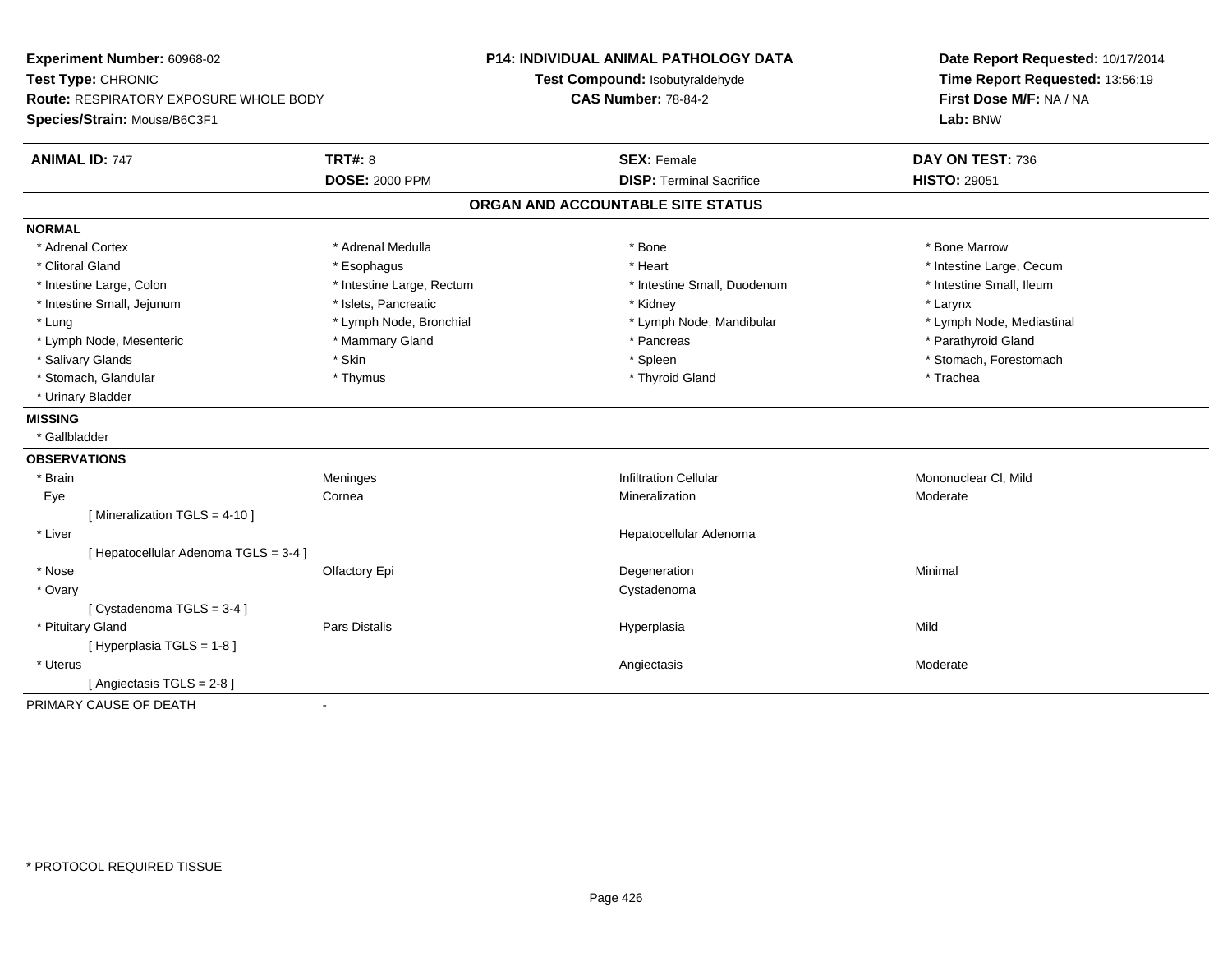| Test Type: CHRONIC<br>Test Compound: Isobutyraldehyde<br>Time Report Requested: 13:56:19<br><b>CAS Number: 78-84-2</b><br>First Dose M/F: NA / NA<br><b>Route: RESPIRATORY EXPOSURE WHOLE BODY</b> |  |
|----------------------------------------------------------------------------------------------------------------------------------------------------------------------------------------------------|--|
|                                                                                                                                                                                                    |  |
|                                                                                                                                                                                                    |  |
| Species/Strain: Mouse/B6C3F1<br>Lab: BNW                                                                                                                                                           |  |
| <b>TRT#: 8</b><br><b>ANIMAL ID: 748</b><br><b>SEX: Female</b><br>DAY ON TEST: 735                                                                                                                  |  |
| <b>DOSE: 2000 PPM</b><br><b>DISP: Terminal Sacrifice</b><br><b>HISTO: 29052</b>                                                                                                                    |  |
| ORGAN AND ACCOUNTABLE SITE STATUS                                                                                                                                                                  |  |
| <b>NORMAL</b>                                                                                                                                                                                      |  |
| * Adrenal Medulla<br>* Bone<br>* Bone Marrow<br>* Adrenal Cortex                                                                                                                                   |  |
| * Gallbladder<br>* Brain<br>* Esophagus<br>* Heart                                                                                                                                                 |  |
| * Intestine Large, Cecum<br>* Intestine Large, Colon<br>* Intestine Large, Rectum<br>* Intestine Small, Duodenum                                                                                   |  |
| * Intestine Small, Ileum<br>* Intestine Small, Jejunum<br>* Islets, Pancreatic<br>* Kidney                                                                                                         |  |
| * Liver<br>* Lymph Node, Bronchial<br>* Lymph Node, Mandibular<br>* Lung                                                                                                                           |  |
| * Mammary Gland<br>* Pancreas<br>* Parathyroid Gland<br>* Ovary                                                                                                                                    |  |
| * Salivary Glands<br>* Skin<br>* Spleen<br>* Stomach, Forestomach                                                                                                                                  |  |
| * Stomach, Glandular<br>* Thyroid Gland<br>* Trachea<br>* Thymus                                                                                                                                   |  |
| * Urinary Bladder                                                                                                                                                                                  |  |
| <b>MISSING</b>                                                                                                                                                                                     |  |
| * Clitoral Gland<br>* Lymph Node, Mediastinal                                                                                                                                                      |  |
| <b>OBSERVATIONS</b>                                                                                                                                                                                |  |
| * Bone                                                                                                                                                                                             |  |
| Note: "Focus, 3mm dia, pale" in left femur was not apparent microscopically.                                                                                                                       |  |
| * Int Sm Jejunum                                                                                                                                                                                   |  |
| Note: "Nodule, 4mm dia, pale" described at necropsy was normal Peyer's patch.                                                                                                                      |  |
| * Larynx<br>Metaplasia<br>Squamous, Minimal<br>Epiglottis                                                                                                                                          |  |
| * Lymph Node, Mesenteric<br>Mild<br>Angiectasis                                                                                                                                                    |  |
| [Angiectasis TGLS = 3-6]                                                                                                                                                                           |  |
| * Nose<br>Mild<br>Olfactory Epi<br>Degeneration                                                                                                                                                    |  |
| <b>Pars Distalis</b><br>Mild<br>* Pituitary Gland<br>Hyperplasia                                                                                                                                   |  |
| * Uterus<br>Polyp Stromal                                                                                                                                                                          |  |
| [Polyp Stromal TGLS = 1-8]                                                                                                                                                                         |  |
| PRIMARY CAUSE OF DEATH<br>$\blacksquare$                                                                                                                                                           |  |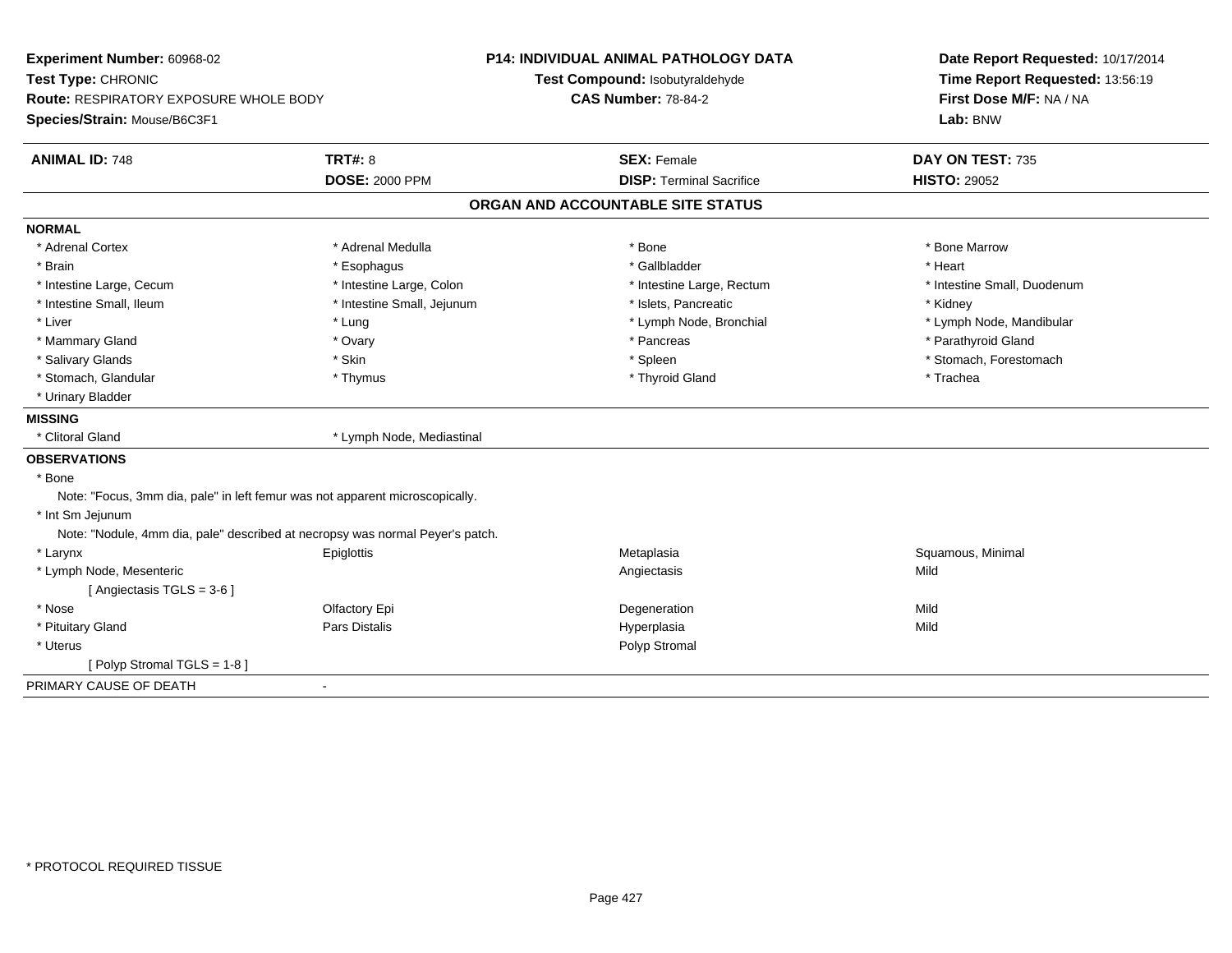| Experiment Number: 60968-02                   |                            | <b>P14: INDIVIDUAL ANIMAL PATHOLOGY DATA</b> | Date Report Requested: 10/17/2014<br>Time Report Requested: 13:56:19<br>First Dose M/F: NA / NA |  |
|-----------------------------------------------|----------------------------|----------------------------------------------|-------------------------------------------------------------------------------------------------|--|
| Test Type: CHRONIC                            |                            | Test Compound: Isobutyraldehyde              |                                                                                                 |  |
| <b>Route: RESPIRATORY EXPOSURE WHOLE BODY</b> |                            | <b>CAS Number: 78-84-2</b>                   |                                                                                                 |  |
| Species/Strain: Mouse/B6C3F1                  |                            |                                              | Lab: BNW                                                                                        |  |
| <b>ANIMAL ID: 749</b>                         | <b>TRT#: 8</b>             | <b>SEX: Female</b>                           | DAY ON TEST: 736                                                                                |  |
|                                               | <b>DOSE: 2000 PPM</b>      | <b>DISP: Terminal Sacrifice</b>              | <b>HISTO: 29053</b>                                                                             |  |
|                                               |                            | ORGAN AND ACCOUNTABLE SITE STATUS            |                                                                                                 |  |
| <b>NORMAL</b>                                 |                            |                                              |                                                                                                 |  |
| * Adrenal Cortex                              | * Adrenal Medulla          | * Bone                                       | * Bone Marrow                                                                                   |  |
| * Brain                                       | * Clitoral Gland           | * Esophagus                                  | * Gallbladder                                                                                   |  |
| * Heart                                       | * Intestine Large, Cecum   | * Intestine Large, Colon                     | * Intestine Large, Rectum                                                                       |  |
| * Intestine Small, Ileum                      | * Intestine Small, Jejunum | * Islets, Pancreatic                         | * Kidney                                                                                        |  |
| * Larynx                                      | * Lung                     | * Lymph Node, Mandibular                     | * Lymph Node, Mesenteric                                                                        |  |
| * Mammary Gland                               | * Ovary                    | * Parathyroid Gland                          | * Salivary Glands                                                                               |  |
| * Skin                                        | * Spleen                   | * Stomach, Forestomach                       | * Stomach, Glandular                                                                            |  |
| * Thymus                                      | * Trachea                  | * Urinary Bladder                            |                                                                                                 |  |
| <b>OBSERVATIONS</b>                           |                            |                                              |                                                                                                 |  |
| * Intestine Small, Duodenum                   |                            | Lymphoma Malignant                           |                                                                                                 |  |
| [ Lymphoma Malignant TGLS = 4-11 ]            |                            |                                              |                                                                                                 |  |
| * Liver                                       |                            | Hepatocellular Adenoma                       | Multiple                                                                                        |  |
| [ Hepatocellular Adenoma TGLS = 1,2-10+4 ]    |                            |                                              |                                                                                                 |  |
| * Lymph Node, Bronchial                       |                            | Lymphoma Malignant                           |                                                                                                 |  |
| * Lymph Node, Mediastinal                     |                            | Lymphoma Malignant                           |                                                                                                 |  |
| [ Lymphoma Malignant TGLS = 4-11 ]            |                            |                                              |                                                                                                 |  |
| * Nose                                        | Olfactory Epi              | Degeneration                                 | Mild                                                                                            |  |
|                                               | Olfactory Epi              | Necrosis                                     | Minimal                                                                                         |  |
| * Pancreas                                    |                            | Hypertrophy                                  | Minimal                                                                                         |  |
| * Pituitary Gland                             | <b>Pars Distalis</b>       | Adenoma                                      |                                                                                                 |  |
| * Thyroid Gland                               | <b>Follicular Cel</b>      | Hyperplasia                                  | Mild                                                                                            |  |
| * Uterus                                      |                            | Hydrometra                                   | Moderate                                                                                        |  |
| [Hydrometra TGLS = $3-8$ ]                    |                            |                                              |                                                                                                 |  |
| PRIMARY CAUSE OF DEATH                        |                            |                                              |                                                                                                 |  |